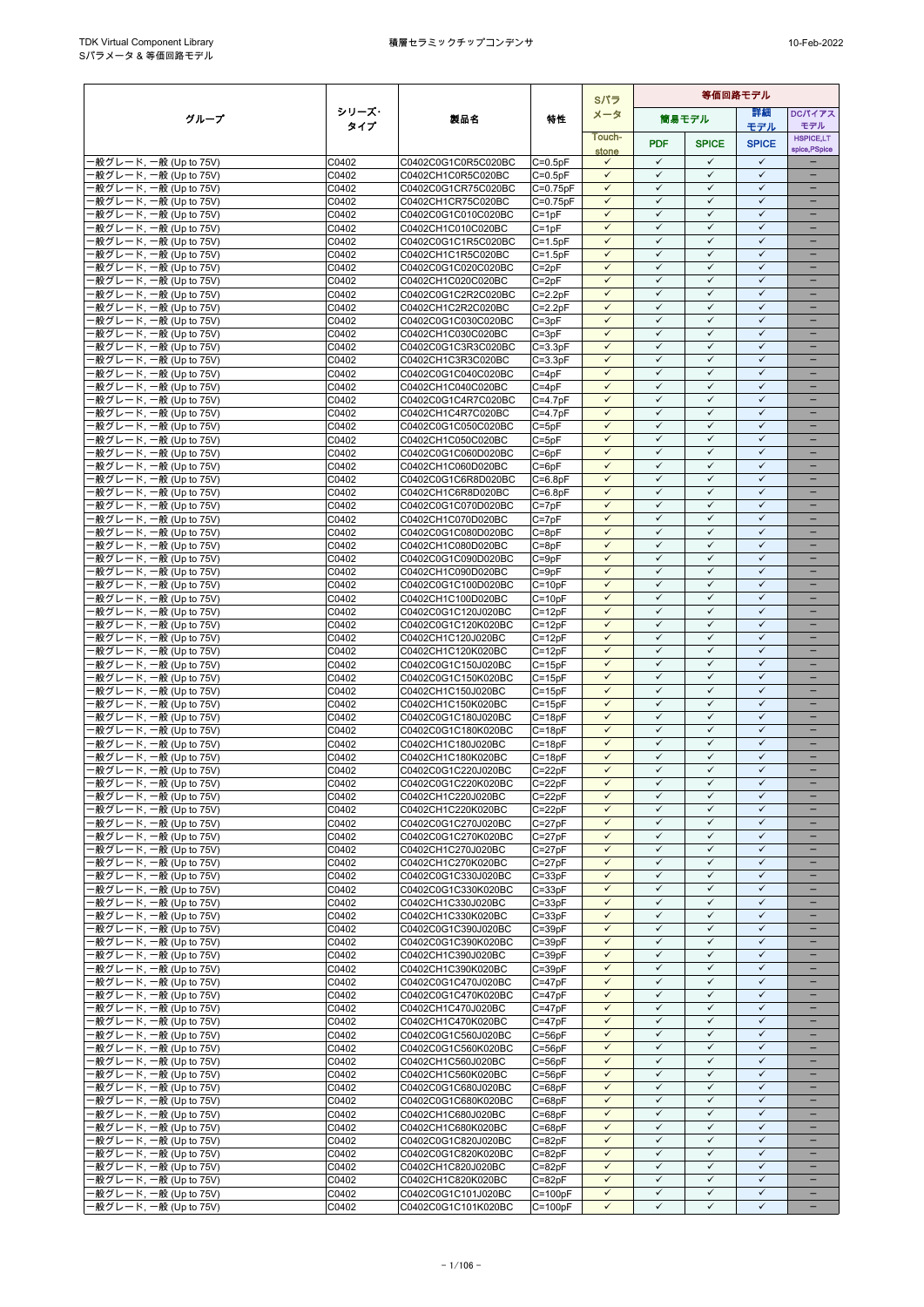|                                                  |                |                                            |                            | Sパラ                          | 等価回路モデル                      |                              |                              |                              |
|--------------------------------------------------|----------------|--------------------------------------------|----------------------------|------------------------------|------------------------------|------------------------------|------------------------------|------------------------------|
| グループ                                             | シリーズ・          | 製品名                                        | 特性                         | メータ                          |                              | 筒易モデル                        | 詳細                           | DCパイアス                       |
|                                                  | タイプ            |                                            |                            | Touch-                       |                              |                              | モデル                          | モデル<br><b>HSPICE,LT</b>      |
|                                                  |                |                                            |                            | stone                        | <b>PDF</b>                   | <b>SPICE</b>                 | <b>SPICE</b>                 | spice, PSpice                |
| -般グレード, 一般 (Up to 75V)                           | C0402          | C0402CH1C101J020BC                         | $C = 100pF$                | $\checkmark$                 | $\checkmark$                 | $\checkmark$                 | $\checkmark$                 | ÷                            |
| -般グレード, 一般 (Up to 75V)                           | C0402          | C0402CH1C101K020BC                         | $C = 100pF$                | $\checkmark$                 | $\checkmark$                 | $\checkmark$                 | $\checkmark$                 | ÷                            |
| ·般グレード, 一般 (Up to 75V)                           | C0402          | C0402JB1C101K020BC                         | $C = 100pF$                | $\checkmark$<br>$\checkmark$ | $\checkmark$<br>$\checkmark$ | $\checkmark$<br>$\checkmark$ | $\checkmark$<br>$\checkmark$ | $\checkmark$<br>$\checkmark$ |
| ·般グレード, 一般 (Up to 75V)<br>·般グレード, 一般 (Up to 75V) | C0402<br>C0402 | C0402JB1C101M020BC<br>C0402X5R1C101K020BC  | $C = 100pF$<br>$C = 100pF$ | $\checkmark$                 | $\checkmark$                 | $\checkmark$                 | ✓                            | $\checkmark$                 |
| 般グレード, 一般 (Up to 75V)                            | C0402          | C0402X5R1C101M020BC                        | $C = 100pF$                | $\checkmark$                 | $\checkmark$                 | $\checkmark$                 | $\checkmark$                 | $\checkmark$                 |
| 般グレード, 一般 (Up to 75V)                            | C0402          | C0402X6S1A101K020BC                        | $C = 100pF$                | $\checkmark$                 | $\checkmark$                 | $\checkmark$                 | $\checkmark$                 | $\checkmark$                 |
| -般グレード, 一般 (Up to 75V)                           | C0402          | C0402X6S1A101M020BC                        | $C = 100pF$                | $\checkmark$                 | $\checkmark$                 | $\checkmark$                 | $\checkmark$                 | $\checkmark$                 |
| ·般グレード, 一般 (Up to 75V)                           | C0402          | C0402X6S0J101K020BC                        | $C = 100pF$                | $\checkmark$                 | $\checkmark$                 | $\checkmark$                 | $\checkmark$                 | $\checkmark$                 |
| ·般グレード, 一般 (Up to 75V)                           | C0402          | C0402X6S0J101M020BC                        | $C = 100pF$                | $\checkmark$                 | $\checkmark$                 | $\checkmark$                 | $\checkmark$                 | $\checkmark$                 |
| ·般グレード, 一般 (Up to 75V)<br>·般グレード, 一般 (Up to 75V) | C0402<br>C0402 | C0402X6S0G101K020BC<br>C0402X6S0G101M020BC | $C=100pF$<br>$C = 100pF$   | $\checkmark$<br>$\checkmark$ | ✓<br>$\checkmark$            | ✓<br>$\checkmark$            | ✓<br>$\checkmark$            | $\checkmark$<br>$\checkmark$ |
| 般グレード, 一般 (Up to 75V)                            | C0402          | C0402X7R1A101K020BC                        | $C = 100pF$                | $\checkmark$                 | $\checkmark$                 | $\checkmark$                 | $\checkmark$                 | $\checkmark$                 |
| ·般グレード, 一般 (Up to 75V)                           | C0402          | C0402X7R1A101M020BC                        | $C = 100pF$                | $\checkmark$                 | $\checkmark$                 | $\checkmark$                 | $\checkmark$                 | $\checkmark$                 |
| ·般グレード, 一般 (Up to 75V)                           | C0402          | C0402X7R0J101K020BC                        | $C = 100pF$                | $\checkmark$                 | $\checkmark$                 | $\checkmark$                 | $\checkmark$                 | $\checkmark$                 |
| ·般グレード, 一般 (Up to 75V)                           | C0402          | C0402X7R0J101M020BC                        | $C=100pF$                  | $\checkmark$                 | $\checkmark$                 | $\checkmark$                 | $\checkmark$                 | $\checkmark$                 |
| -般グレード, 一般 (Up to 75V)                           | C0402          | C0402X7R0G101K020BC                        | $C = 100pF$                | $\checkmark$<br>$\checkmark$ | $\checkmark$<br>$\checkmark$ | $\checkmark$<br>$\checkmark$ | $\checkmark$<br>$\checkmark$ | $\checkmark$<br>$\checkmark$ |
| ·般グレード, 一般 (Up to 75V)<br>·般グレード, 一般 (Up to 75V) | C0402<br>C0402 | C0402X7R0G101M020BC<br>C0402JB1C151K020BC  | $C = 100pF$<br>$C = 150pF$ | $\checkmark$                 | $\checkmark$                 | $\checkmark$                 | $\checkmark$                 | $\checkmark$                 |
| ·般グレード, 一般 (Up to 75V)                           | C0402          | C0402JB1C151M020BC                         | $C = 150pF$                | $\checkmark$                 | $\checkmark$                 | $\checkmark$                 | $\checkmark$                 | $\checkmark$                 |
| -般グレード, 一般 (Up to 75V)                           | C0402          | C0402X5R1C151K020BC                        | $C = 150pF$                | $\checkmark$                 | $\checkmark$                 | $\checkmark$                 | $\checkmark$                 | $\checkmark$                 |
| ·般グレード, 一般 (Up to 75V)                           | C0402          | C0402X5R1C151M020BC                        | $C = 150pF$                | $\checkmark$                 | $\checkmark$                 | $\checkmark$                 | $\checkmark$                 | $\checkmark$                 |
| -般グレード, 一般 (Up to 75V)                           | C0402          | C0402X6S1A151K020BC                        | $C = 150pF$                | $\checkmark$                 | $\checkmark$                 | $\checkmark$                 | $\checkmark$                 | $\checkmark$                 |
| -般グレード, 一般 (Up to 75V)                           | C0402          | C0402X6S1A151M020BC                        | $C = 150pF$                | $\checkmark$<br>$\checkmark$ | $\checkmark$<br>$\checkmark$ | $\checkmark$<br>$\checkmark$ | $\checkmark$<br>$\checkmark$ | $\checkmark$<br>$\checkmark$ |
| ·般グレード, 一般 (Up to 75V)<br>·般グレード, 一般 (Up to 75V) | C0402<br>C0402 | C0402X6S0J151K020BC<br>C0402X6S0J151M020BC | $C = 150pF$<br>$C = 150pF$ | $\checkmark$                 | $\checkmark$                 | $\checkmark$                 | $\checkmark$                 | $\checkmark$                 |
| -般グレード, 一般 (Up to 75V)                           | C0402          | C0402X6S0G151K020BC                        | $C = 150pF$                | $\checkmark$                 | $\checkmark$                 | $\checkmark$                 | $\checkmark$                 | $\checkmark$                 |
| -般グレード, 一般 (Up to 75V)                           | C0402          | C0402X6S0G151M020BC                        | $C = 150pF$                | $\checkmark$                 | $\checkmark$                 | $\checkmark$                 | $\checkmark$                 | $\checkmark$                 |
| ·般グレード, 一般 (Up to 75V)                           | C0402          | C0402X7R1A151K020BC                        | $C = 150pF$                | $\checkmark$                 | $\checkmark$                 | $\checkmark$                 | $\checkmark$                 | $\checkmark$                 |
| ·般グレード, 一般 (Up to 75V)                           | C0402          | C0402X7R1A151M020BC                        | $C = 150pF$                | $\checkmark$                 | $\checkmark$                 | ✓                            | $\checkmark$                 | $\checkmark$                 |
| -般グレード, 一般 (Up to 75V)                           | C0402          | C0402X7R0J151K020BC                        | $C = 150pF$                | $\checkmark$<br>$\checkmark$ | $\checkmark$<br>$\checkmark$ | $\checkmark$<br>$\checkmark$ | $\checkmark$<br>$\checkmark$ | $\checkmark$<br>$\checkmark$ |
| ·般グレード, 一般 (Up to 75V)<br>·般グレード, 一般 (Up to 75V) | C0402<br>C0402 | C0402X7R0J151M020BC<br>C0402X7R0G151K020BC | $C = 150pF$<br>$C = 150pF$ | $\checkmark$                 | $\checkmark$                 | $\checkmark$                 | $\checkmark$                 | $\checkmark$                 |
| ·般グレード, 一般 (Up to 75V)                           | C0402          | C0402X7R0G151M020BC                        | $C = 150pF$                | $\checkmark$                 | $\checkmark$                 | $\checkmark$                 | $\checkmark$                 | $\checkmark$                 |
| -般グレード, 一般 (Up to 75V)                           | C0402          | C0402JB1C221K020BC                         | $C = 220pF$                | $\checkmark$                 | $\checkmark$                 | $\checkmark$                 | $\checkmark$                 | $\checkmark$                 |
| ·般グレード, 一般 (Up to 75V)                           | C0402          | C0402JB1C221M020BC                         | $C = 220pF$                | $\checkmark$                 | $\checkmark$                 | $\checkmark$                 | $\checkmark$                 | $\checkmark$                 |
| ·般グレード, 一般 (Up to 75V)                           | C0402          | C0402X5R1C221K020BC                        | $C = 220pF$                | $\checkmark$                 | $\checkmark$                 | $\checkmark$                 | $\checkmark$                 | $\checkmark$                 |
| -般グレード, 一般 (Up to 75V)                           | C0402          | C0402X5R1C221M020BC                        | $C = 220pF$                | $\checkmark$<br>$\checkmark$ | $\checkmark$<br>$\checkmark$ | $\checkmark$<br>$\checkmark$ | $\checkmark$<br>$\checkmark$ | $\checkmark$<br>$\checkmark$ |
| ·般グレード, 一般 (Up to 75V)<br>-般グレード, 一般 (Up to 75V) | C0402<br>C0402 | C0402X6S1A221K020BC<br>C0402X6S1A221M020BC | $C = 220pF$<br>$C = 220pF$ | $\checkmark$                 | $\checkmark$                 | $\checkmark$                 | $\checkmark$                 | $\checkmark$                 |
| ·般グレード, 一般 (Up to 75V)                           | C0402          | C0402X6S0J221K020BC                        | $C = 220pF$                | $\checkmark$                 | $\checkmark$                 | $\checkmark$                 | $\checkmark$                 | $\checkmark$                 |
| -般グレード, 一般 (Up to 75V)                           | C0402          | C0402X6S0J221M020BC                        | $C = 220pF$                | $\checkmark$                 | $\checkmark$                 | $\checkmark$                 | $\checkmark$                 | $\checkmark$                 |
| ·般グレード, 一般 (Up to 75V)                           | C0402          | C0402X6S0G221K020BC                        | $C = 220pF$                | $\checkmark$                 | $\checkmark$                 | $\checkmark$                 | $\checkmark$                 | $\checkmark$                 |
| ·般グレード, 一般 (Up to 75V)                           | C0402          | C0402X6S0G221M020BC                        | $C = 220pF$                | $\checkmark$                 | $\checkmark$                 | $\checkmark$                 | $\checkmark$                 | $\checkmark$                 |
| -般グレード, 一般 (Up to 75V)                           | C0402          | C0402X7R1A221K020BC                        | $C = 220pF$                | $\checkmark$<br>$\checkmark$ | $\checkmark$<br>$\checkmark$ | $\checkmark$<br>$\checkmark$ | $\checkmark$<br>$\checkmark$ | $\checkmark$<br>$\checkmark$ |
| -般グレード, 一般 (Up to 75V)<br>·般グレード, 一般 (Up to 75V) | C0402<br>C0402 | C0402X7R1A221M020BC<br>C0402X7R0J221K020BC | $C = 220pF$<br>$C = 220pF$ | $\checkmark$                 | $\checkmark$                 | $\checkmark$                 | $\checkmark$                 | $\checkmark$                 |
| 般グレード, 一般 (Up to 75V)                            | C0402          | C0402X7R0J221M020BC                        | $C = 220pF$                | $\checkmark$                 | $\checkmark$                 | $\checkmark$                 | $\checkmark$                 | $\checkmark$                 |
| -般グレード, 一般 (Up to 75V)                           | C0402          | C0402X7R0G221K020BC                        | $C = 220pF$                | $\checkmark$                 | $\checkmark$                 | $\checkmark$                 | $\checkmark$                 | $\checkmark$                 |
| -般グレード, 一般 (Up to 75V)                           | C0402          | C0402X7R0G221M020BC                        | $C = 220pF$                | $\checkmark$                 | $\checkmark$                 | $\checkmark$                 | $\checkmark$                 | $\checkmark$                 |
| -般グレード, 一般 (Up to 75V)                           | C0402          | C0402JB1C331K020BC                         | $C = 330pF$                | $\checkmark$                 | $\checkmark$                 | $\checkmark$                 | $\checkmark$                 | $\checkmark$                 |
| -般グレード, 一般 (Up to 75V)                           | C0402          | C0402JB1C331M020BC                         | $C = 330pF$                | $\checkmark$<br>$\checkmark$ | $\checkmark$<br>$\checkmark$ | $\checkmark$<br>$\checkmark$ | $\checkmark$<br>$\checkmark$ | ✓<br>$\checkmark$            |
| ·般グレード, 一般 (Up to 75V)<br>-般グレード, 一般 (Up to 75V) | C0402<br>C0402 | C0402X5R1C331K020BC<br>C0402X5R1C331M020BC | $C = 330pF$<br>$C = 330pF$ | $\checkmark$                 | $\checkmark$                 | $\checkmark$                 | $\checkmark$                 | $\checkmark$                 |
| ·般グレード, 一般 (Up to 75V)                           | C0402          | C0402X6S1A331K020BC                        | $C = 330pF$                | $\checkmark$                 | $\checkmark$                 | $\checkmark$                 | ✓                            | $\checkmark$                 |
| ·般グレード, 一般 (Up to 75V)                           | C0402          | C0402X6S1A331M020BC                        | $C = 330pF$                | $\checkmark$                 | $\checkmark$                 | $\checkmark$                 | $\checkmark$                 | $\checkmark$                 |
| -般グレード, 一般 (Up to 75V)                           | C0402          | C0402X6S0J331K020BC                        | $C = 330pF$                | $\checkmark$                 | $\checkmark$                 | $\checkmark$                 | $\checkmark$                 | $\checkmark$                 |
| 般グレード, 一般 (Up to 75V)                            | C0402          | C0402X6S0J331M020BC                        | $C = 330pF$                | $\checkmark$                 | $\checkmark$                 | $\checkmark$                 | $\checkmark$                 | $\checkmark$                 |
| -般グレード, 一般 (Up to 75V)                           | C0402          | C0402X6S0G331K020BC                        | $C = 330pF$                | $\checkmark$<br>$\checkmark$ | $\checkmark$<br>$\checkmark$ | $\checkmark$<br>$\checkmark$ | $\checkmark$<br>$\checkmark$ | $\checkmark$<br>$\checkmark$ |
| ·般グレード, 一般 (Up to 75V)<br>·般グレード, 一般 (Up to 75V) | C0402<br>C0402 | C0402X6S0G331M020BC<br>C0402X7R1A331K020BC | $C = 330pF$<br>$C = 330pF$ | $\checkmark$                 | $\checkmark$                 | ✓                            | ✓                            | $\checkmark$                 |
| ·般グレード, 一般 (Up to 75V)                           | C0402          | C0402X7R1A331M020BC                        | $C = 330pF$                | $\checkmark$                 | $\checkmark$                 | $\checkmark$                 | $\checkmark$                 | $\checkmark$                 |
| ·般グレード, 一般 (Up to 75V)                           | C0402          | C0402X7R0J331K020BC                        | $C = 330pF$                | $\checkmark$                 | $\checkmark$                 | $\checkmark$                 | $\checkmark$                 | $\checkmark$                 |
| 般グレード, 一般 (Up to 75V)                            | C0402          | C0402X7R0J331M020BC                        | $C = 330pF$                | $\checkmark$                 | $\checkmark$                 | $\checkmark$                 | $\checkmark$                 | $\checkmark$                 |
| -般グレード, 一般 (Up to 75V)                           | C0402          | C0402X7R0G331K020BC                        | $C = 330pF$                | $\checkmark$                 | $\checkmark$                 | $\checkmark$                 | $\checkmark$                 | $\checkmark$                 |
| ·般グレード, 一般 (Up to 75V)                           | C0402          | C0402X7R0G331M020BC                        | $C = 330pF$                | $\checkmark$                 | $\checkmark$                 | ✓                            | $\checkmark$                 | $\checkmark$                 |
| ·般グレード, 一般 (Up to 75V)<br>-般グレード, 一般 (Up to 75V) | C0402<br>C0402 | C0402JB1C471K020BC<br>C0402JB1C471M020BC   | $C = 470pF$<br>$C = 470pF$ | $\checkmark$<br>$\checkmark$ | $\checkmark$<br>$\checkmark$ | $\checkmark$<br>$\checkmark$ | $\checkmark$<br>$\checkmark$ | $\checkmark$<br>$\checkmark$ |
| ·般グレード, 一般 (Up to 75V)                           | C0402          | C0402X5R1C471K020BC                        | $C = 470pF$                | $\checkmark$                 | $\checkmark$                 | $\checkmark$                 | $\checkmark$                 | $\checkmark$                 |
| ·般グレード, 一般 (Up to 75V)                           | C0402          | C0402X5R1C471M020BC                        | $C = 470pF$                | $\checkmark$                 | $\checkmark$                 | $\checkmark$                 | $\checkmark$                 | $\checkmark$                 |
| -般グレード, 一般 (Up to 75V)                           | C0402          | C0402X6S1A471K020BC                        | $C = 470pF$                | $\checkmark$                 | $\checkmark$                 | $\checkmark$                 | $\checkmark$                 | $\checkmark$                 |
| ·般グレード, 一般 (Up to 75V)                           | C0402          | C0402X6S1A471M020BC                        | $C = 470pF$                | $\checkmark$                 | $\checkmark$                 | $\checkmark$                 | $\checkmark$                 | $\checkmark$                 |
| ·般グレード, 一般 (Up to 75V)                           | C0402          | C0402X6S0J471K020BC                        | $C = 470pF$                | $\checkmark$                 | $\checkmark$                 | $\checkmark$                 | $\checkmark$                 | $\checkmark$                 |
| ·般グレード, 一般 (Up to 75V)<br>-般グレード, 一般 (Up to 75V) | C0402<br>C0402 | C0402X6S0J471M020BC<br>C0402X6S0G471K020BC | $C = 470pF$<br>$C = 470pF$ | $\checkmark$<br>$\checkmark$ | $\checkmark$<br>$\checkmark$ | $\checkmark$<br>$\checkmark$ | ✓<br>$\checkmark$            | $\checkmark$<br>$\checkmark$ |
| ·般グレード, 一般 (Up to 75V)                           | C0402          | C0402X6S0G471M020BC                        | $C = 470pF$                | $\checkmark$                 | $\checkmark$                 | $\checkmark$                 | $\checkmark$                 | $\checkmark$                 |
| ·般グレード, 一般 (Up to 75V)                           | C0402          | C0402X7R1A471K020BC                        | $C = 470pF$                | $\checkmark$                 | $\checkmark$                 | $\checkmark$                 | $\checkmark$                 | $\checkmark$                 |
| -般グレード, 一般 (Up to 75V)                           | C0402          | C0402X7R1A471M020BC                        | $C = 470pF$                | $\checkmark$                 | $\checkmark$                 | $\checkmark$                 | $\checkmark$                 | $\checkmark$                 |
| ·般グレード, 一般 (Up to 75V)                           | C0402          | C0402X7R0J471K020BC                        | $C = 470pF$                | $\checkmark$                 | $\checkmark$                 | $\checkmark$                 | $\checkmark$                 | $\checkmark$                 |
| ·般グレード, 一般 (Up to 75V)                           | C0402          | C0402X7R0J471M020BC                        | $C = 470pF$                | ✓                            | ✓                            | ✓                            | ✓                            | ✓                            |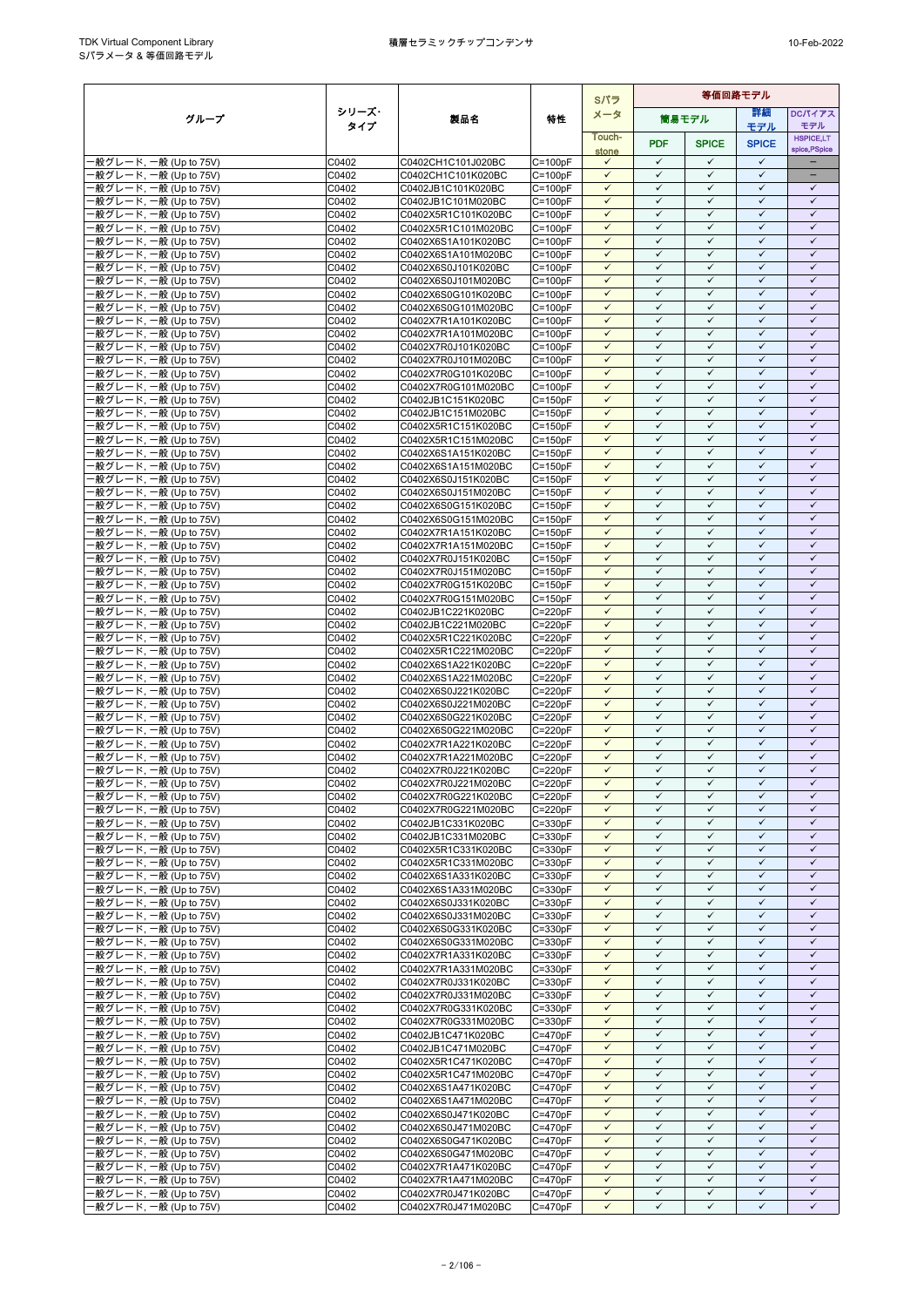|                                                  |                |                                            | Sパラ                                   |                              | 等価回路モデル                      |                              |                              |                               |
|--------------------------------------------------|----------------|--------------------------------------------|---------------------------------------|------------------------------|------------------------------|------------------------------|------------------------------|-------------------------------|
| グループ                                             | シリーズ・          | 製品名                                        | 特性                                    | メータ                          |                              | 筒易モデル                        | 詳細                           | DCパイアス                        |
|                                                  | タイプ            |                                            |                                       | Touch-                       |                              |                              | モデル                          | モデル<br><b>HSPICE,LT</b>       |
|                                                  |                |                                            |                                       | stone                        | <b>PDF</b>                   | <b>SPICE</b>                 | <b>SPICE</b>                 | spice, PSpice                 |
| -般グレード, 一般 (Up to 75V)                           | C0402          | C0402X7R0G471K020BC                        | $C = 470pF$                           | $\checkmark$                 | $\checkmark$                 | $\checkmark$                 | $\checkmark$                 | $\checkmark$                  |
| -般グレード, 一般 (Up to 75V)                           | C0402          | C0402X7R0G471M020BC                        | $C = 470pF$                           | $\checkmark$<br>$\checkmark$ | $\checkmark$<br>$\checkmark$ | $\checkmark$<br>$\checkmark$ | $\checkmark$<br>$\checkmark$ | $\checkmark$<br>$\checkmark$  |
| ·般グレード, 一般 (Up to 75V)<br>般グレード, 一般 (Up to 75V)  | C0402<br>C0402 | C0402JB1C681K020BC<br>C0402JB1C681M020BC   | $C = 680pF$<br>$C = 680pF$            | $\checkmark$                 | $\checkmark$                 | $\checkmark$                 | $\checkmark$                 | $\checkmark$                  |
| -般グレード, 一般 (Up to 75V)                           | C0402          | C0402X5R1C681K020BC                        | $C = 680pF$                           | $\checkmark$                 | $\checkmark$                 | $\checkmark$                 | $\checkmark$                 | $\checkmark$                  |
| -般グレード, 一般 (Up to 75V)                           | C0402          | C0402X5R1C681M020BC                        | $C = 680pF$                           | $\checkmark$                 | $\checkmark$                 | $\checkmark$                 | $\checkmark$                 | $\checkmark$                  |
| ·般グレード, 一般 (Up to 75V)                           | C0402          | C0402X6S1A681K020BC                        | $C = 680pF$                           | $\checkmark$                 | $\checkmark$                 | $\checkmark$                 | $\checkmark$                 | $\checkmark$                  |
| -般グレード, 一般 (Up to 75V)                           | C0402          | C0402X6S1A681M020BC                        | $C = 680pF$                           | $\checkmark$                 | $\checkmark$                 | $\checkmark$                 | $\checkmark$                 | $\checkmark$                  |
| 般グレード, 一般 (Up to 75V)                            | C0402          | C0402X6S0J681K020BC                        | $C = 680pF$                           | $\checkmark$<br>$\checkmark$ | $\checkmark$<br>$\checkmark$ | $\checkmark$<br>$\checkmark$ | $\checkmark$<br>$\checkmark$ | $\checkmark$<br>$\checkmark$  |
| ·般グレード, 一般 (Up to 75V)<br>-般グレード, 一般 (Up to 75V) | C0402<br>C0402 | C0402X6S0J681M020BC<br>C0402X6S0G681K020BC | $C = 680pF$<br>$C = 680pF$            | $\checkmark$                 | $\checkmark$                 | $\checkmark$                 | $\checkmark$                 | $\checkmark$                  |
| ·般グレード, 一般 (Up to 75V)                           | C0402          | C0402X6S0G681M020BC                        | $C = 680pF$                           | $\checkmark$                 | ✓                            | $\checkmark$                 | $\checkmark$                 | $\checkmark$                  |
| -般グレード, 一般 (Up to 75V)                           | C0402          | C0402X7R1A681K020BC                        | $C = 680pF$                           | $\checkmark$                 | $\checkmark$                 | $\checkmark$                 | $\checkmark$                 | $\checkmark$                  |
| -般グレード, 一般 (Up to 75V)                           | C0402          | C0402X7R1A681M020BC                        | $C = 680pF$                           | $\checkmark$                 | $\checkmark$                 | $\checkmark$                 | $\checkmark$                 | $\checkmark$                  |
| 般グレード, 一般 (Up to 75V)                            | C0402          | C0402X7R0J681K020BC                        | $C = 680pF$                           | $\checkmark$                 | $\checkmark$                 | $\checkmark$                 | $\checkmark$                 | $\checkmark$                  |
| ·般グレード, 一般 (Up to 75V)<br>-般グレード, 一般 (Up to 75V) | C0402<br>C0402 | C0402X7R0J681M020BC                        | $C = 680pF$<br>$C = 680pF$            | $\checkmark$<br>$\checkmark$ | $\checkmark$<br>$\checkmark$ | $\checkmark$<br>$\checkmark$ | $\checkmark$<br>$\checkmark$ | $\checkmark$<br>$\checkmark$  |
| -般グレード, 一般 (Up to 75V)                           | C0402          | C0402X7R0G681K020BC<br>C0402X7R0G681M020BC | $C = 680pF$                           | $\checkmark$                 | $\checkmark$                 | $\checkmark$                 | $\checkmark$                 | $\checkmark$                  |
| -般グレード, 一般 (Up to 75V)                           | C0402          | C0402JB1A102K020BC                         | $C = 1nF$                             | $\checkmark$                 | $\checkmark$                 | $\checkmark$                 | $\checkmark$                 | $\checkmark$                  |
| ·般グレード, 一般 (Up to 75V)                           | C0402          | C0402JB1A102M020BC                         | $C = 1nF$                             | $\checkmark$                 | $\checkmark$                 | $\checkmark$                 | $\checkmark$                 | $\checkmark$                  |
| -般グレード, 一般 (Up to 75V)                           | C0402          | C0402JB0J102K020BC                         | $C = 1nF$                             | $\checkmark$                 | $\checkmark$                 | $\checkmark$                 | $\checkmark$                 | $\checkmark$                  |
| -般グレード, 一般 (Up to 75V)                           | C0402          | C0402JB0J102M020BC                         | $C = 1nF$                             | $\checkmark$                 | $\checkmark$                 | $\checkmark$                 | $\checkmark$                 | $\checkmark$                  |
| ·般グレード, 一般 (Up to 75V)<br>-般グレード, 一般 (Up to 75V) | C0402<br>C0402 | C0402JB0G102K020BC<br>C0402JB0G102M020BC   | $C = 1nF$<br>$C = 1nF$                | $\checkmark$<br>$\checkmark$ | $\checkmark$<br>$\checkmark$ | $\checkmark$<br>$\checkmark$ | $\checkmark$<br>$\checkmark$ | $\checkmark$<br>$\checkmark$  |
| ·般グレード, 一般 (Up to 75V)                           | C0402          | C0402X5R1A102K020BC                        | $C = 1nF$                             | $\checkmark$                 | $\checkmark$                 | $\checkmark$                 | $\checkmark$                 | $\checkmark$                  |
| -般グレード, 一般 (Up to 75V)                           | C0402          | C0402X5R1A102M020BC                        | $C = 1nF$                             | $\checkmark$                 | $\checkmark$                 | $\checkmark$                 | $\checkmark$                 | $\checkmark$                  |
| ·般グレード, 一般 (Up to 75V)                           | C0402          | C0402X5R0J102K020BC                        | $C = 1nF$                             | $\checkmark$                 | $\checkmark$                 | $\checkmark$                 | $\checkmark$                 | $\checkmark$                  |
| ·般グレード, 一般 (Up to 75V)                           | C0402          | C0402X5R0J102M020BC                        | $C = 1nF$                             | $\checkmark$                 | $\checkmark$                 | $\checkmark$                 | $\checkmark$                 | $\checkmark$                  |
| ·般グレード, 一般 (Up to 75V)                           | C0402          | C0402X5R0G102K020BC                        | $C = 1nF$                             | $\checkmark$                 | $\checkmark$                 | $\checkmark$                 | $\checkmark$                 | $\checkmark$                  |
| -般グレード, 一般 (Up to 75V)<br>-般グレード, 一般 (Up to 75V) | C0402<br>C0402 | C0402X5R0G102M020BC<br>C0402X7R1A102K020BC | $C = 1nF$<br>$C = 1nF$                | $\checkmark$<br>$\checkmark$ | $\checkmark$<br>$\checkmark$ | $\checkmark$<br>$\checkmark$ | $\checkmark$<br>$\checkmark$ | $\checkmark$<br>$\checkmark$  |
| ·般グレード, 一般 (Up to 75V)                           | C0402          | C0402X7R1A102M020BC                        | $C = 1nF$                             | $\checkmark$                 | $\checkmark$                 | $\checkmark$                 | $\checkmark$                 | $\checkmark$                  |
| -般グレード, 一般 (Up to 75V)                           | C0402          | C0402JB1A152K020BC                         | $C = 1.5nF$                           | $\checkmark$                 | $\checkmark$                 | $\checkmark$                 | $\checkmark$                 | $\checkmark$                  |
| -般グレード, 一般 (Up to 75V)                           | C0402          | C0402JB1A152M020BC                         | $C = 1.5nF$                           | $\checkmark$                 | $\checkmark$                 | $\checkmark$                 | $\checkmark$                 | $\checkmark$                  |
| 般グレード, 一般 (Up to 75V)                            | C0402          | C0402JB0J152K020BC                         | $C = 1.5nF$                           | $\checkmark$                 | $\checkmark$                 | $\checkmark$                 | $\checkmark$                 | $\checkmark$                  |
| ·般グレード, 一般 (Up to 75V)                           | C0402          | C0402JB0J152M020BC                         | $C = 1.5nF$                           | $\checkmark$                 | $\checkmark$                 | $\checkmark$                 | $\checkmark$                 | $\checkmark$                  |
| -般グレード, 一般 (Up to 75V)<br>-般グレード, 一般 (Up to 75V) | C0402<br>C0402 | C0402JB0G152K020BC<br>C0402JB0G152M020BC   | $C = 1.5nF$<br>$C = 1.5nF$            | $\checkmark$<br>$\checkmark$ | ✓<br>$\checkmark$            | $\checkmark$<br>$\checkmark$ | $\checkmark$<br>$\checkmark$ | $\checkmark$<br>$\checkmark$  |
| ·般グレード, 一般 (Up to 75V)                           | C0402          | C0402X5R1A152K020BC                        | $C = 1.5nF$                           | $\checkmark$                 | $\checkmark$                 | $\checkmark$                 | $\checkmark$                 | $\checkmark$                  |
| -般グレード, 一般 (Up to 75V)                           | C0402          | C0402X5R1A152M020BC                        | $C = 1.5nF$                           | $\checkmark$                 | $\checkmark$                 | $\checkmark$                 | $\checkmark$                 | $\checkmark$                  |
| -般グレード, 一般 (Up to 75V)                           | C0402          | C0402X5R0J152K020BC                        | $C = 1.5nF$                           | $\checkmark$                 | $\checkmark$                 | $\checkmark$                 | $\checkmark$                 | $\checkmark$                  |
| -般グレード, 一般 (Up to 75V)                           | C0402          | C0402X5R0J152M020BC                        | $C = 1.5nF$                           | $\checkmark$                 | $\checkmark$                 | $\checkmark$                 | $\checkmark$                 | $\checkmark$                  |
| -般グレード, 一般 (Up to 75V)                           | C0402          | C0402X5R0G152K020BC                        | $C = 1.5nF$                           | $\checkmark$                 | ✓<br>$\checkmark$            | $\checkmark$<br>$\checkmark$ | $\checkmark$<br>$\checkmark$ | $\checkmark$<br>$\checkmark$  |
| -般グレード, 一般 (Up to 75V)<br>-般グレード, 一般 (Up to 75V) | C0402<br>C0402 | C0402X5R0G152M020BC<br>C0402X7R1A152K020BC | $C = 1.5nF$<br>$C = 1.5nF$            | $\checkmark$<br>$\checkmark$ | $\checkmark$                 | $\checkmark$                 | $\checkmark$                 | $\checkmark$                  |
| -般グレード, 一般 (Up to 75V)                           | C0402          | C0402X7R1A152M020BC                        | $C = 1.5nF$                           | $\checkmark$                 | $\checkmark$                 | $\checkmark$                 | $\checkmark$                 | $\checkmark$                  |
| ·般グレード, 一般 (Up to 75V)                           | C0402          | C0402JB1A222K020BC                         | $C = 2.2nF$                           | $\checkmark$                 | $\checkmark$                 | $\checkmark$                 | $\checkmark$                 | $\checkmark$                  |
| ·般グレード, 一般 (Up to 75V)                           | C0402          | C0402JB1A222M020BC                         | $C=2.2nF$                             | $\checkmark$                 | $\checkmark$                 | $\checkmark$                 | $\checkmark$                 | $\checkmark$                  |
| ·般グレード, 一般 (Up to 75V)                           | C0402          | C0402JB0J222K020BC                         | $C = 2.2nF$                           | $\checkmark$                 | ✓                            | $\checkmark$                 | $\checkmark$                 | $\checkmark$                  |
| -般グレード, 一般 (Up to 75V)                           | C0402          | C0402JB0J222M020BC                         | $C=2.2nF$                             | $\checkmark$                 | $\checkmark$<br>$\checkmark$ | $\checkmark$<br>$\checkmark$ | $\checkmark$<br>$\checkmark$ | $\checkmark$<br>$\checkmark$  |
| -般グレード, 一般 (Up to 75V)<br>-般グレード, 一般 (Up to 75V) | C0402<br>C0402 | C0402JB0G222K020BC<br>C0402JB0G222M020BC   | $C = 2.2nF$<br>$C=2.2nF$              | $\checkmark$<br>$\checkmark$ | $\checkmark$                 | $\checkmark$                 | $\checkmark$                 | $\checkmark$                  |
| -般グレード, 一般 (Up to 75V)                           | C0402          | C0402X5R1A222K020BC                        | $C = 2.2nF$                           | $\checkmark$                 | $\checkmark$                 | $\checkmark$                 | $\checkmark$                 | $\checkmark$                  |
| ·般グレード, 一般 (Up to 75V)                           | C0402          | C0402X5R1A222M020BC                        | $C=2.2nF$                             | $\checkmark$                 | $\checkmark$                 | $\checkmark$                 | $\checkmark$                 | $\checkmark$                  |
| -般グレード, 一般 (Up to 75V)                           | C0402          | C0402X5R0J222K020BC                        | $C = 2.2nF$                           | $\checkmark$                 | $\checkmark$                 | $\checkmark$                 | $\checkmark$                 | $\checkmark$                  |
| -般グレード, 一般 (Up to 75V)                           | C0402          | C0402X5R0J222M020BC                        | $C=2.2nF$                             | ✓                            | ✓                            | ✓                            | ✓                            | $\checkmark$                  |
| -般グレード, 一般 (Up to 75V)                           | C0402          | C0402X5R0G222K020BC                        | $C = 2.2nF$                           | $\checkmark$<br>$\checkmark$ | $\checkmark$<br>$\checkmark$ | $\checkmark$<br>$\checkmark$ | $\checkmark$<br>$\checkmark$ | $\checkmark$<br>$\checkmark$  |
| ·般グレード, 一般 (Up to 75V)<br>-般グレード, 一般 (Up to 75V) | C0402<br>C0603 | C0402X5R0G222M020BC<br>C0603C0G1H0R5C030BA | $C=2.2nF$<br>$C=0.5$ <sub>p</sub> $F$ | $\checkmark$                 | $\checkmark$                 | $\checkmark$                 | $\checkmark$                 |                               |
| ·般グレード, 一般 (Up to 75V)                           | C0603          | C0603C0G1E0R5C030BA                        | $C = 0.5pF$                           | $\checkmark$                 | $\checkmark$                 | $\checkmark$                 | $\checkmark$                 | $\overline{\phantom{0}}$      |
| -般グレード, 一般 (Up to 75V)                           | C0603          | C0603CH1H0R5C030BA                         | $C=0.5pF$                             | $\checkmark$                 | $\checkmark$                 | $\checkmark$                 | $\checkmark$                 | $\qquad \qquad -$             |
| -般グレード, 一般 (Up to 75V)                           | C0603          | C0603CH1E0R5C030BA                         | $C=0.5pF$                             | $\checkmark$                 | ✓                            | $\checkmark$                 | $\checkmark$                 |                               |
| -般グレード, 一般 (Up to 75V)                           | C0603          | C0603C0G1HR75C030BA                        | C=0.75pF                              | $\checkmark$                 | $\checkmark$                 | $\checkmark$                 | $\checkmark$                 |                               |
| -般グレード, 一般 (Up to 75V)                           | C0603          | C0603C0G1ER75C030BA                        | $C=0.75pF$                            | $\checkmark$<br>$\checkmark$ | $\checkmark$<br>$\checkmark$ | $\checkmark$<br>$\checkmark$ | $\checkmark$<br>$\checkmark$ |                               |
| ·般グレード, 一般 (Up to 75V)<br>-般グレード, 一般 (Up to 75V) | C0603<br>C0603 | C0603CH1HR75C030BA<br>C0603CH1ER75C030BA   | $C=0.75pF$<br>$C=0.75pF$              | $\checkmark$                 | $\checkmark$                 | $\checkmark$                 | $\checkmark$                 | $\overline{\phantom{0}}$      |
| ·般グレード, 一般 (Up to 75V)                           | C0603          | C0603C0G1H010C030BA                        | $C = 1pF$                             | $\checkmark$                 | $\checkmark$                 | $\checkmark$                 | $\checkmark$                 | $\qquad \qquad -$             |
| -般グレード, 一般 (Up to 75V)                           | C0603          | C0603C0G1E010C030BA                        | $C = 1pF$                             | $\checkmark$                 | ✓                            | $\checkmark$                 | ✓                            | $\overline{\phantom{0}}$      |
| -般グレード, 一般 (Up to 75V)                           | C0603          | C0603CH1H010C030BA                         | $C = 1pF$                             | $\checkmark$                 | $\checkmark$                 | $\checkmark$                 | $\checkmark$                 | $\qquad \qquad -$             |
| ·般グレード, 一般 (Up to 75V)                           | C0603          | C0603CH1E010C030BA                         | $C = 1pF$                             | $\checkmark$                 | ✓                            | $\checkmark$                 | $\checkmark$                 |                               |
| -般グレード, 一般 (Up to 75V)<br>-般グレード, 一般 (Up to 75V) | C0603<br>C0603 | C0603C0G1H1R5C030BA                        | $C = 1.5pF$<br>$C = 1.5pF$            | $\checkmark$<br>$\checkmark$ | ✓<br>$\checkmark$            | $\checkmark$<br>$\checkmark$ | $\checkmark$<br>$\checkmark$ | ۰<br>$\overline{\phantom{0}}$ |
| -般グレード, 一般 (Up to 75V)                           | C0603          | C0603C0G1E1R5C030BA<br>C0603CH1H1R5C030BA  | $C=1.5pF$                             | $\checkmark$                 | $\checkmark$                 | $\checkmark$                 | $\checkmark$                 |                               |
| -般グレード, 一般 (Up to 75V)                           | C0603          | C0603CH1E1R5C030BA                         | $C = 1.5pF$                           | $\checkmark$                 | $\checkmark$                 | $\checkmark$                 | $\checkmark$                 | -                             |
| -般グレード, 一般 (Up to 75V)                           | C0603          | C0603C0G1H020C030BA                        | $C = 2pF$                             | $\checkmark$                 | $\checkmark$                 | $\checkmark$                 | $\checkmark$                 |                               |
| ·般グレード, 一般 (Up to 75V)                           | C0603          | C0603C0G1E020C030BA                        | $C = 2pF$                             | $\checkmark$                 | $\checkmark$                 | $\checkmark$                 | $\checkmark$                 | -                             |
| ·般グレード, 一般 (Up to 75V)                           | C0603          | C0603CH1H020C030BA                         | $C = 2pF$                             | $\checkmark$                 | $\checkmark$                 | $\checkmark$                 | $\checkmark$                 |                               |
| -般グレード, 一般 (Up to 75V)<br>-般グレード, 一般 (Up to 75V) | C0603<br>C0603 | C0603CH1E020C030BA<br>C0603C0G1H2R2C030BA  | $C = 2pF$<br>$C=2.2pF$                | $\checkmark$<br>$\checkmark$ | $\checkmark$<br>$\checkmark$ | $\checkmark$<br>$\checkmark$ | $\checkmark$<br>$\checkmark$ | $\overline{\phantom{0}}$      |
| -般グレード, 一般 (Up to 75V)                           | C0603          | C0603C0G1E2R2C030BA                        | $C=2.2pF$                             | $\checkmark$                 | $\checkmark$                 | $\checkmark$                 | $\checkmark$                 | $\qquad \qquad -$             |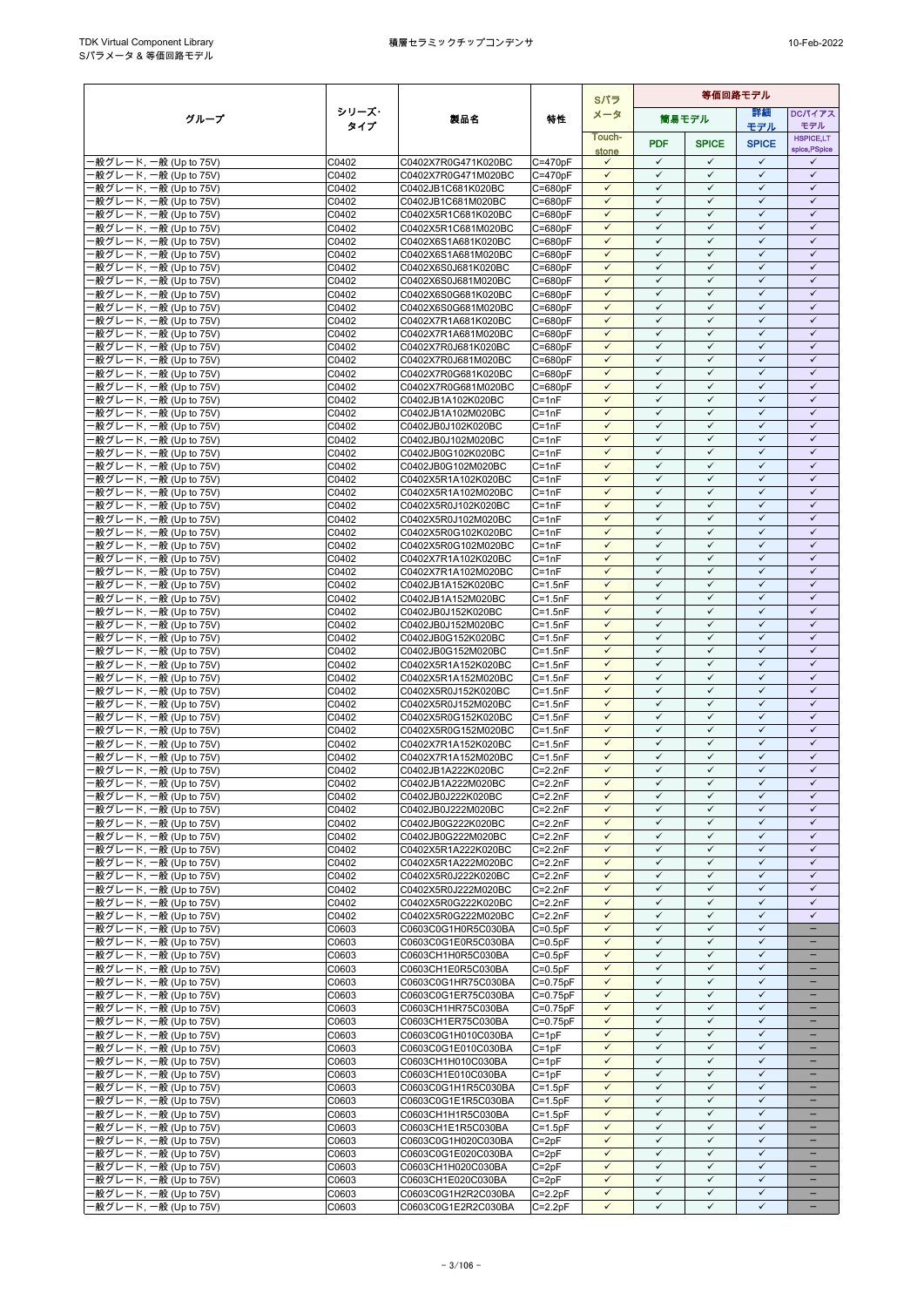|                                                  |                |                                            |                          | Sパラ                          |                              |                              | 等価回路モデル                      |                                               |  |
|--------------------------------------------------|----------------|--------------------------------------------|--------------------------|------------------------------|------------------------------|------------------------------|------------------------------|-----------------------------------------------|--|
| グループ                                             | シリーズ・          | 製品名                                        | 特性                       | メータ                          |                              | 筒易モデル                        | 詳細                           | <b>DCパイアス</b>                                 |  |
|                                                  | タイプ            |                                            |                          | Touch-                       |                              |                              | モデル                          | モデル<br><b>HSPICE,LT</b>                       |  |
|                                                  |                |                                            |                          | stone                        | <b>PDF</b>                   | <b>SPICE</b>                 | <b>SPICE</b>                 | spice, PSpice                                 |  |
| -般グレード, 一般 (Up to 75V)                           | C0603          | C0603CH1H2R2C030BA                         | $C = 2.2pF$              | $\checkmark$                 | $\checkmark$                 | $\checkmark$                 | $\checkmark$                 |                                               |  |
| -般グレード, 一般 (Up to 75V)                           | C0603          | C0603CH1E2R2C030BA                         | $C = 2.2pF$              | $\checkmark$<br>$\checkmark$ | $\checkmark$<br>$\checkmark$ | $\checkmark$<br>$\checkmark$ | $\checkmark$<br>$\checkmark$ | ÷<br>$\overline{\phantom{0}}$                 |  |
| ·般グレード, 一般 (Up to 75V)<br>般グレード, 一般 (Up to 75V)  | C0603<br>C0603 | C0603C0G1H030C030BA<br>C0603C0G1E030C030BA | $C = 3pF$<br>$C = 3pF$   | $\checkmark$                 | $\checkmark$                 | $\checkmark$                 | $\checkmark$                 |                                               |  |
| -般グレード, 一般 (Up to 75V)                           | C0603          | C0603CH1H030C030BA                         | $C = 3pF$                | $\checkmark$                 | ✓                            | $\checkmark$                 | $\checkmark$                 | $\qquad \qquad -$                             |  |
| -般グレード, 一般 (Up to 75V)                           | C0603          | C0603CH1E030C030BA                         | $C = 3pF$                | $\checkmark$                 | $\checkmark$                 | $\checkmark$                 | $\checkmark$                 |                                               |  |
| -般グレード, 一般 (Up to 75V)                           | C0603          | C0603C0G1H3R3C030BA                        | $C = 3.3pF$              | $\checkmark$                 | $\checkmark$                 | $\checkmark$                 | $\checkmark$                 |                                               |  |
| -般グレード, 一般 (Up to 75V)                           | C0603          | C0603C0G1E3R3C030BA                        | $C = 3.3pF$              | $\checkmark$                 | $\checkmark$                 | $\checkmark$                 | $\checkmark$                 | $\equiv$                                      |  |
| 般グレード, 一般 (Up to 75V)                            | C0603          | C0603CH1H3R3C030BA                         | $C = 3.3pF$              | $\checkmark$<br>$\checkmark$ | $\checkmark$<br>$\checkmark$ | $\checkmark$<br>$\checkmark$ | $\checkmark$<br>$\checkmark$ | $\overline{\phantom{0}}$                      |  |
| ·般グレード, 一般 (Up to 75V)<br>-般グレード, 一般 (Up to 75V) | C0603<br>C0603 | C0603CH1E3R3C030BA<br>C0603C0G1H040C030BA  | $C = 3.3pF$<br>$C = 4pF$ | $\checkmark$                 | $\checkmark$                 | $\checkmark$                 | $\checkmark$                 | $\qquad \qquad -$                             |  |
| ·般グレード, 一般 (Up to 75V)                           | C0603          | C0603C0G1E040C030BA                        | $C = 4pF$                | $\checkmark$                 | ✓                            | $\checkmark$                 | $\checkmark$                 | $\qquad \qquad -$                             |  |
| -般グレード, 一般 (Up to 75V)                           | C0603          | C0603CH1H040C030BA                         | $C = 4pF$                | $\checkmark$                 | $\checkmark$                 | $\checkmark$                 | $\checkmark$                 |                                               |  |
| -般グレード, 一般 (Up to 75V)                           | C0603          | C0603CH1E040C030BA                         | $C = 4pF$                | $\checkmark$                 | $\checkmark$                 | $\checkmark$                 | $\checkmark$                 | $\equiv$                                      |  |
| 般グレード, 一般 (Up to 75V)                            | C0603          | C0603C0G1H4R7C030BA                        | $C=4.7pF$                | $\checkmark$                 | $\checkmark$                 | $\checkmark$                 | $\checkmark$                 |                                               |  |
| ·般グレード, 一般 (Up to 75V)<br>-般グレード, 一般 (Up to 75V) | C0603<br>C0603 | C0603C0G1E4R7C030BA                        | $C = 4.7pF$              | $\checkmark$<br>$\checkmark$ | $\checkmark$<br>$\checkmark$ | $\checkmark$<br>$\checkmark$ | $\checkmark$<br>$\checkmark$ | $\overline{\phantom{0}}$<br>$\qquad \qquad -$ |  |
| -般グレード, 一般 (Up to 75V)                           | C0603          | C0603CH1H4R7C030BA<br>C0603CH1E4R7C030BA   | $C=4.7pF$<br>$C=4.7pF$   | $\checkmark$                 | ✓                            | $\checkmark$                 | $\checkmark$                 |                                               |  |
| -般グレード, 一般 (Up to 75V)                           | C0603          | C0603C0G1H050C030BA                        | $C = 5pF$                | $\checkmark$                 | $\checkmark$                 | $\checkmark$                 | $\checkmark$                 |                                               |  |
| 般グレード, 一般 (Up to 75V)                            | C0603          | C0603C0G1E050C030BA                        | $C = 5pF$                | $\checkmark$                 | $\checkmark$                 | $\checkmark$                 | $\checkmark$                 |                                               |  |
| -般グレード, 一般 (Up to 75V)                           | C0603          | C0603CH1H050C030BA                         | $C = 5pF$                | $\checkmark$                 | $\checkmark$                 | $\checkmark$                 | $\checkmark$                 |                                               |  |
| -般グレード, 一般 (Up to 75V)                           | C0603          | C0603CH1E050C030BA                         | $C = 5pF$                | $\checkmark$                 | $\checkmark$                 | $\checkmark$                 | $\checkmark$                 | $\overline{\phantom{0}}$                      |  |
| 般グレード, 一般 (Up to 75V)<br>-般グレード, 一般 (Up to 75V)  | C0603<br>C0603 | C0603C0G1H060D030BA<br>C0603C0G1E060D030BA | $C = 6pF$<br>$C = 6pF$   | $\checkmark$<br>$\checkmark$ | $\checkmark$<br>$\checkmark$ | $\checkmark$<br>$\checkmark$ | $\checkmark$<br>$\checkmark$ | $\qquad \qquad -$                             |  |
| -般グレード, 一般 (Up to 75V)                           | C0603          | C0603CH1H060D030BA                         | $C = 6pF$                | $\checkmark$                 | $\checkmark$                 | $\checkmark$                 | $\checkmark$                 |                                               |  |
| ·般グレード, 一般 (Up to 75V)                           | C0603          | C0603CH1E060D030BA                         | $C = 6pF$                | $\checkmark$                 | $\checkmark$                 | $\checkmark$                 | $\checkmark$                 |                                               |  |
| ·般グレード, 一般 (Up to 75V)                           | C0603          | C0603C0G1H6R8D030BA                        | $C=6.8pF$                | $\checkmark$                 | $\checkmark$                 | $\checkmark$                 | $\checkmark$                 |                                               |  |
| -般グレード, 一般 (Up to 75V)                           | C0603          | C0603C0G1E6R8D030BA                        | $C = 6.8pF$              | $\checkmark$                 | $\checkmark$                 | $\checkmark$                 | $\checkmark$                 | $\overline{\phantom{0}}$                      |  |
| ·般グレード, 一般 (Up to 75V)                           | C0603          | C0603CH1H6R8D030BA                         | $C = 6.8pF$              | $\checkmark$<br>$\checkmark$ | $\checkmark$<br>$\checkmark$ | $\checkmark$<br>$\checkmark$ | $\checkmark$<br>$\checkmark$ | $\qquad \qquad -$                             |  |
| -般グレード, 一般 (Up to 75V)<br>-般グレード, 一般 (Up to 75V) | C0603<br>C0603 | C0603CH1E6R8D030BA<br>C0603C0G1H070D030BA  | $C = 6.8pF$<br>$C = 7pF$ | $\checkmark$                 | $\checkmark$                 | $\checkmark$                 | $\checkmark$                 | $\qquad \qquad -$                             |  |
| ·般グレード, 一般 (Up to 75V)                           | C0603          | C0603C0G1E070D030BA                        | $C = 7pF$                | $\checkmark$                 | $\checkmark$                 | $\checkmark$                 | $\checkmark$                 |                                               |  |
| -般グレード, 一般 (Up to 75V)                           | C0603          | C0603CH1H070D030BA                         | $C = 7pF$                | $\checkmark$                 | $\checkmark$                 | $\checkmark$                 | $\checkmark$                 | $\equiv$                                      |  |
| -般グレード, 一般 (Up to 75V)                           | C0603          | C0603CH1E070D030BA                         | $C = 7pF$                | $\checkmark$                 | $\checkmark$                 | $\checkmark$                 | $\checkmark$                 |                                               |  |
| 般グレード, 一般 (Up to 75V)                            | C0603          | C0603C0G1H080D030BA                        | $C = 8pF$                | $\checkmark$                 | $\checkmark$                 | $\checkmark$                 | $\checkmark$                 |                                               |  |
| ·般グレード, 一般 (Up to 75V)<br>-般グレード, 一般 (Up to 75V) | C0603<br>C0603 | C0603C0G1E080D030BA<br>C0603CH1H080D030BA  | $C = 8pF$<br>$C = 8pF$   | $\checkmark$<br>$\checkmark$ | $\checkmark$<br>✓            | $\checkmark$<br>$\checkmark$ | $\checkmark$<br>$\checkmark$ | -                                             |  |
| -般グレード, 一般 (Up to 75V)                           | C0603          | C0603CH1E080D030BA                         | $C = 8pF$                | $\checkmark$                 | $\checkmark$                 | $\checkmark$                 | $\checkmark$                 | $\qquad \qquad -$                             |  |
| ·般グレード, 一般 (Up to 75V)                           | C0603          | C0603C0G1H090D030BA                        | $C = 9pF$                | $\checkmark$                 | $\checkmark$                 | $\checkmark$                 | $\checkmark$                 |                                               |  |
| -般グレード, 一般 (Up to 75V)                           | C0603          | C0603C0G1E090D030BA                        | $C = 9pF$                | $\checkmark$                 | $\checkmark$                 | $\checkmark$                 | $\checkmark$                 |                                               |  |
| -般グレード, 一般 (Up to 75V)                           | C0603          | C0603CH1H090D030BA                         | $C = 9pF$                | $\checkmark$                 | $\checkmark$                 | $\checkmark$                 | $\checkmark$                 | $\overline{\phantom{0}}$                      |  |
| -般グレード, 一般 (Up to 75V)<br>-般グレード, 一般 (Up to 75V) | C0603<br>C0603 | C0603CH1E090D030BA                         | $C = 9pF$<br>$C = 10pF$  | $\checkmark$<br>$\checkmark$ | $\checkmark$<br>✓            | $\checkmark$<br>$\checkmark$ | $\checkmark$<br>$\checkmark$ | $\overline{\phantom{0}}$                      |  |
| -般グレード, 一般 (Up to 75V)                           | C0603          | C0603C0G1H100D030BA<br>C0603C0G1E100D030BA | $C = 10pF$               | $\checkmark$                 | $\checkmark$                 | $\checkmark$                 | $\checkmark$                 |                                               |  |
| -般グレード, 一般 (Up to 75V)                           | C0603          | C0603CH1H100D030BA                         | $C = 10pF$               | $\checkmark$                 | $\checkmark$                 | $\checkmark$                 | $\checkmark$                 |                                               |  |
| -般グレード, 一般 (Up to 75V)                           | C0603          | C0603CH1E100D030BA                         | $C = 10pF$               | $\checkmark$                 | $\checkmark$                 | $\checkmark$                 | $\checkmark$                 |                                               |  |
| ·般グレード, 一般 (Up to 75V)                           | C0603          | C0603C0G1H120J030BA                        | $C = 12pF$               | $\checkmark$                 | $\checkmark$                 | $\checkmark$                 | $\checkmark$                 | $\overline{\phantom{0}}$                      |  |
| ·般グレード, 一般 (Up to 75V)                           | C0603          | C0603C0G1H120K030BA                        | $C = 12pF$               | $\checkmark$                 | $\checkmark$                 | $\checkmark$                 | $\checkmark$                 |                                               |  |
| ·般グレード, 一般 (Up to 75V)<br>-般グレード, 一般 (Up to 75V) | C0603<br>C0603 | C0603C0G1E120J030BA<br>C0603C0G1E120K030BA | $C = 12pF$<br>$C = 12pF$ | $\checkmark$<br>$\checkmark$ | ✓<br>$\checkmark$            | ✓<br>$\checkmark$            | ✓<br>$\checkmark$            | $\overline{\phantom{0}}$                      |  |
| -般グレード, 一般 (Up to 75V)                           | C0603          | C0603CH1H120J030BA                         | $C = 12pF$               | $\checkmark$                 | $\checkmark$                 | $\checkmark$                 | $\checkmark$                 |                                               |  |
| -般グレード, 一般 (Up to 75V)                           | C0603          | C0603CH1H120K030BA                         | $C = 12pF$               | $\checkmark$                 | $\checkmark$                 | $\checkmark$                 | $\checkmark$                 | $\overline{\phantom{0}}$                      |  |
| -般グレード, 一般 (Up to 75V)                           | C0603          | C0603CH1E120J030BA                         | $C = 12pF$               | $\checkmark$                 | $\checkmark$                 | $\checkmark$                 | $\checkmark$                 |                                               |  |
| ·般グレード, 一般 (Up to 75V)                           | C0603          | C0603CH1E120K030BA                         | $C = 12pF$               | $\checkmark$                 | $\checkmark$                 | $\checkmark$                 | $\checkmark$                 |                                               |  |
| -般グレード, 一般 (Up to 75V)                           | C0603          | C0603C0G1H150J030BA                        | $C = 15pF$               | $\checkmark$                 | $\checkmark$                 | $\checkmark$                 | $\checkmark$                 | $\qquad \qquad -$                             |  |
| -般グレード, 一般 (Up to 75V)<br>-般グレード, 一般 (Up to 75V) | C0603<br>C0603 | C0603C0G1H150K030BA<br>C0603C0G1E150J030BA | $C = 15pF$<br>$C = 15pF$ | ✓<br>$\checkmark$            | ✓<br>$\checkmark$            | ✓<br>$\checkmark$            | ✓<br>$\checkmark$            | $\qquad \qquad -$                             |  |
| ·般グレード, 一般 (Up to 75V)                           | C0603          | C0603C0G1E150K030BA                        | $C = 15pF$               | $\checkmark$                 | $\checkmark$                 | $\checkmark$                 | $\checkmark$                 | $\overline{\phantom{0}}$                      |  |
| -般グレード, 一般 (Up to 75V)                           | C0603          | C0603CH1H150J030BA                         | $C = 15pF$               | $\checkmark$                 | $\checkmark$                 | $\checkmark$                 | $\checkmark$                 |                                               |  |
| ·般グレード, 一般 (Up to 75V)                           | C0603          | C0603CH1H150K030BA                         | $C = 15pF$               | $\checkmark$                 | $\checkmark$                 | $\checkmark$                 | $\checkmark$                 | $\overline{\phantom{0}}$                      |  |
| -般グレード, 一般 (Up to 75V)                           | C0603          | C0603CH1E150J030BA                         | $C = 15pF$               | $\checkmark$                 | $\checkmark$                 | $\checkmark$                 | $\checkmark$                 | $\qquad \qquad -$                             |  |
| -般グレード, 一般 (Up to 75V)                           | C0603          | C0603CH1E150K030BA                         | $C = 15pF$               | $\checkmark$<br>$\checkmark$ | ✓<br>$\checkmark$            | $\checkmark$<br>$\checkmark$ | $\checkmark$<br>$\checkmark$ |                                               |  |
| -般グレード, 一般 (Up to 75V)<br>-般グレード, 一般 (Up to 75V) | C0603<br>C0603 | C0603C0G1H180J030BA<br>C0603C0G1H180K030BA | $C = 18pF$<br>$C = 18pF$ | $\checkmark$                 | $\checkmark$                 | $\checkmark$                 | $\checkmark$                 |                                               |  |
| ·般グレード, 一般 (Up to 75V)                           | C0603          | C0603C0G1E180J030BA                        | $C = 18pF$               | $\checkmark$                 | $\checkmark$                 | $\checkmark$                 | $\checkmark$                 |                                               |  |
| -般グレード, 一般 (Up to 75V)                           | C0603          | C0603C0G1E180K030BA                        | $C = 18pF$               | $\checkmark$                 | $\checkmark$                 | $\checkmark$                 | $\checkmark$                 | $\overline{\phantom{0}}$                      |  |
| ·般グレード, 一般 (Up to 75V)                           | C0603          | C0603CH1H180J030BA                         | $C = 18pF$               | $\checkmark$                 | $\checkmark$                 | $\checkmark$                 | $\checkmark$                 |                                               |  |
| -般グレード, 一般 (Up to 75V)                           | C0603          | C0603CH1H180K030BA                         | $C = 18pF$               | $\checkmark$                 | ✓                            | ✓                            | ✓                            | $\overline{\phantom{0}}$                      |  |
| -般グレード, 一般 (Up to 75V)<br>·般グレード, 一般 (Up to 75V) | C0603<br>C0603 | C0603CH1E180J030BA<br>C0603CH1E180K030BA   | $C = 18pF$<br>$C = 18pF$ | $\checkmark$<br>$\checkmark$ | $\checkmark$<br>✓            | $\checkmark$<br>$\checkmark$ | $\checkmark$<br>$\checkmark$ | $\qquad \qquad -$                             |  |
| -般グレード, 一般 (Up to 75V)                           | C0603          | C0603C0G1H220J030BA                        | $C = 22pF$               | $\checkmark$                 | ✓                            | $\checkmark$                 | $\checkmark$                 |                                               |  |
| -般グレード, 一般 (Up to 75V)                           | C0603          | C0603C0G1H220K030BA                        | $C = 22pF$               | $\checkmark$                 | $\checkmark$                 | $\checkmark$                 | $\checkmark$                 | $\overline{\phantom{0}}$                      |  |
| ·般グレード, 一般 (Up to 75V)                           | C0603          | C0603C0G1E220J030BA                        | $C = 22pF$               | $\checkmark$                 | $\checkmark$                 | $\checkmark$                 | $\checkmark$                 |                                               |  |
| -般グレード, 一般 (Up to 75V)                           | C0603          | C0603C0G1E220K030BA                        | $C = 22pF$               | $\checkmark$                 | $\checkmark$                 | $\checkmark$                 | $\checkmark$                 | -                                             |  |
| -般グレード, 一般 (Up to 75V)<br>·般グレード, 一般 (Up to 75V) | C0603          | C0603CH1H220J030BA                         | $C = 22pF$<br>$C = 22pF$ | $\checkmark$<br>$\checkmark$ | $\checkmark$<br>$\checkmark$ | $\checkmark$<br>$\checkmark$ | $\checkmark$<br>$\checkmark$ | -                                             |  |
| ·般グレード, 一般 (Up to 75V)                           | C0603<br>C0603 | C0603CH1H220K030BA<br>C0603CH1E220J030BA   | $C = 22pF$               | $\checkmark$                 | $\checkmark$                 | $\checkmark$                 | $\checkmark$                 |                                               |  |
| -般グレード, 一般 (Up to 75V)                           | C0603          | C0603CH1E220K030BA                         | $C = 22pF$               | $\checkmark$                 | $\checkmark$                 | $\checkmark$                 | $\checkmark$                 |                                               |  |
| -般グレード, 一般 (Up to 75V)                           | C0603          | C0603C0G1H270J030BA                        | $C = 27pF$               | $\checkmark$                 | $\checkmark$                 | $\checkmark$                 | $\checkmark$                 | $\overline{\phantom{0}}$                      |  |
| -般グレード, 一般 (Up to 75V)                           | C0603          | C0603C0G1H270K030BA                        | $C = 27pF$               | $\checkmark$                 | $\checkmark$                 | $\checkmark$                 | $\checkmark$                 | $\qquad \qquad -$                             |  |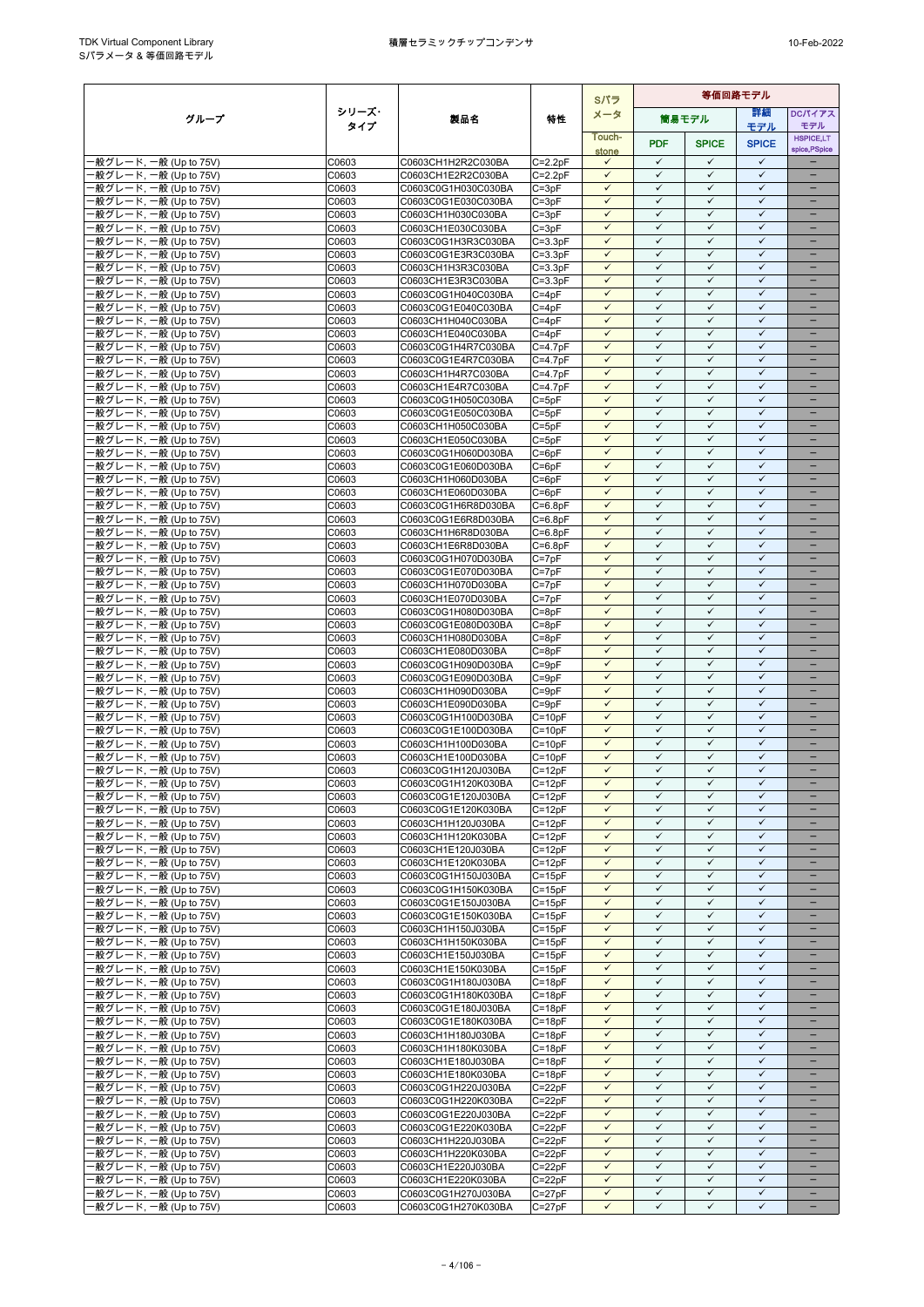|                                                  |                |                                            |                            | Sパラ                          | 等価回路モデル                      |                              |                              |                              |
|--------------------------------------------------|----------------|--------------------------------------------|----------------------------|------------------------------|------------------------------|------------------------------|------------------------------|------------------------------|
| グループ                                             | シリーズ・          | 製品名                                        | 特性                         | メータ                          |                              | 簡易モデル                        | 詳細                           | <b>DCパイアス</b>                |
|                                                  | タイプ            |                                            |                            | Touch-                       |                              |                              | モデル                          | モデル<br><b>HSPICE,LT</b>      |
|                                                  |                |                                            |                            | stone                        | <b>PDF</b>                   | <b>SPICE</b>                 | <b>SPICE</b>                 | spice, PSpice                |
| -般グレード, 一般 (Up to 75V)                           | C0603          | C0603C0G1E270J030BA                        | $C = 27pF$                 | $\checkmark$                 | $\checkmark$                 | $\checkmark$                 | $\checkmark$                 |                              |
| -般グレード, 一般 (Up to 75V)                           | C0603          | C0603C0G1E270K030BA                        | $C = 27pF$                 | $\checkmark$                 | $\checkmark$                 | $\checkmark$                 | $\checkmark$                 | $\equiv$                     |
| ·般グレード, 一般 (Up to 75V)<br>-般グレード, 一般 (Up to 75V) | C0603<br>C0603 | C0603CH1H270J030BA<br>C0603CH1H270K030BA   | $C = 27pF$<br>$C = 27pF$   | $\checkmark$<br>$\checkmark$ | $\checkmark$<br>$\checkmark$ | $\checkmark$<br>$\checkmark$ | $\checkmark$<br>$\checkmark$ | -<br>$\qquad \qquad -$       |
| ·般グレード, 一般 (Up to 75V)                           | C0603          | C0603CH1E270J030BA                         | $C = 27pF$                 | $\checkmark$                 | $\checkmark$                 | $\checkmark$                 | ✓                            | -                            |
| -般グレード, 一般 (Up to 75V)                           | C0603          | C0603CH1E270K030BA                         | $C = 27pF$                 | $\checkmark$                 | $\checkmark$                 | ✓                            | $\checkmark$                 |                              |
| -般グレード, 一般 (Up to 75V)                           | C0603          | C0603C0G1H330J030BA                        | $C = 33pF$                 | $\checkmark$                 | $\checkmark$                 | $\checkmark$                 | $\checkmark$                 | ۳                            |
| -般グレード, 一般 (Up to 75V)                           | C0603          | C0603C0G1H330K030BA                        | $C = 33pF$                 | $\checkmark$                 | $\checkmark$                 | $\checkmark$                 | $\checkmark$                 |                              |
| -般グレード, 一般 (Up to 75V)                           | C0603          | C0603C0G1E330J030BA                        | $C = 33pF$                 | $\checkmark$                 | $\checkmark$                 | $\checkmark$                 | $\checkmark$<br>$\checkmark$ | $\equiv$                     |
| -般グレード, 一般 (Up to 75V)<br>-般グレード, 一般 (Up to 75V) | C0603<br>C0603 | C0603C0G1E330K030BA<br>C0603CH1H330J030BA  | $C = 33pF$<br>$C = 33pF$   | $\checkmark$<br>$\checkmark$ | $\checkmark$<br>$\checkmark$ | $\checkmark$<br>$\checkmark$ | $\checkmark$                 | $\qquad \qquad -$            |
| -般グレード, 一般 (Up to 75V)                           | C0603          | C0603CH1H330K030BA                         | $C = 33pF$                 | $\checkmark$                 | $\checkmark$                 | $\checkmark$                 | $\checkmark$                 |                              |
| ·般グレード, 一般 (Up to 75V)                           | C0603          | C0603CH1E330J030BA                         | $C = 33pF$                 | $\checkmark$                 | $\checkmark$                 | $\checkmark$                 | $\checkmark$                 |                              |
| ·般グレード, 一般 (Up to 75V)                           | C0603          | C0603CH1E330K030BA                         | $C = 33pF$                 | $\checkmark$                 | $\checkmark$                 | $\checkmark$                 | $\checkmark$                 |                              |
| ·般グレード, 一般 (Up to 75V)                           | C0603          | C0603C0G1H390J030BA                        | $C = 39pF$                 | $\checkmark$                 | $\checkmark$                 | $\checkmark$                 | $\checkmark$                 | $\overline{\phantom{0}}$     |
| -般グレード, 一般 (Up to 75V)                           | C0603          | C0603C0G1H390K030BA                        | $C = 39pF$                 | $\checkmark$                 | $\checkmark$                 | $\checkmark$                 | $\checkmark$                 | -                            |
| -般グレード, 一般 (Up to 75V)<br>-般グレード, 一般 (Up to 75V) | C0603<br>C0603 | C0603C0G1E390J030BA<br>C0603C0G1E390K030BA | $C = 39pF$<br>$C = 39pF$   | $\checkmark$<br>$\checkmark$ | $\checkmark$<br>$\checkmark$ | $\checkmark$<br>$\checkmark$ | $\checkmark$<br>$\checkmark$ | -                            |
| ·般グレード, 一般 (Up to 75V)                           | C0603          | C0603CH1H390J030BA                         | $C = 39pF$                 | $\checkmark$                 | $\checkmark$                 | $\checkmark$                 | $\checkmark$                 |                              |
| ·般グレード, 一般 (Up to 75V)                           | C0603          | C0603CH1H390K030BA                         | $C = 39pF$                 | $\checkmark$                 | $\checkmark$                 | $\checkmark$                 | $\checkmark$                 |                              |
| ·般グレード, 一般 (Up to 75V)                           | C0603          | C0603CH1E390J030BA                         | $C = 39pF$                 | $\checkmark$                 | $\checkmark$                 | $\checkmark$                 | $\checkmark$                 | ÷                            |
| ·般グレード, 一般 (Up to 75V)                           | C0603          | C0603CH1E390K030BA                         | $C = 39pF$                 | $\checkmark$                 | $\checkmark$                 | $\checkmark$                 | $\checkmark$                 | -                            |
| -般グレード, 一般 (Up to 75V)                           | C0603          | C0603C0G1H470J030BA                        | $C = 47pF$                 | $\checkmark$                 | $\checkmark$                 | $\checkmark$                 | $\checkmark$                 | $\overline{\phantom{0}}$     |
| -般グレード, 一般 (Up to 75V)                           | C0603<br>C0603 | C0603C0G1H470K030BA<br>C0603C0G1E470J030BA | $C = 47pF$<br>$C = 47pF$   | $\checkmark$<br>$\checkmark$ | $\checkmark$<br>$\checkmark$ | $\checkmark$<br>$\checkmark$ | $\checkmark$<br>$\checkmark$ | -                            |
| ·般グレード, 一般 (Up to 75V)<br>-般グレード, 一般 (Up to 75V) | C0603          | C0603C0G1E470K030BA                        | $C = 47pF$                 | $\checkmark$                 | $\checkmark$                 | $\checkmark$                 | $\checkmark$                 | ÷,                           |
| -般グレード, 一般 (Up to 75V)                           | C0603          | C0603CH1H470J030BA                         | $C = 47pF$                 | $\checkmark$                 | $\checkmark$                 | $\checkmark$                 | $\checkmark$                 | ÷                            |
| ·般グレード, 一般 (Up to 75V)                           | C0603          | C0603CH1H470K030BA                         | $C = 47pF$                 | $\checkmark$                 | $\checkmark$                 | $\checkmark$                 | $\checkmark$                 | $\equiv$                     |
| -般グレード, 一般 (Up to 75V)                           | C0603          | C0603CH1E470J030BA                         | $C = 47pF$                 | $\checkmark$                 | $\checkmark$                 | $\checkmark$                 | $\checkmark$                 | $\overline{\phantom{a}}$     |
| -般グレード, 一般 (Up to 75V)                           | C0603          | C0603CH1E470K030BA                         | $C = 47pF$                 | ✓                            | ✓                            | $\checkmark$                 | ✓                            |                              |
| -般グレード, 一般 (Up to 75V)<br>·般グレード, 一般 (Up to 75V) | C0603<br>C0603 | C0603C0G1H560J030BA<br>C0603C0G1H560K030BA | $C = 56pF$<br>$C = 56pF$   | $\checkmark$<br>$\checkmark$ | $\checkmark$<br>$\checkmark$ | $\checkmark$<br>$\checkmark$ | $\checkmark$<br>$\checkmark$ | -<br>۳                       |
| 般グレード, 一般 (Up to 75V)                            | C0603          | C0603C0G1E560J030BA                        | $C = 56pF$                 | $\checkmark$                 | $\checkmark$                 | $\checkmark$                 | $\checkmark$                 |                              |
| -般グレード, 一般 (Up to 75V)                           | C0603          | C0603C0G1E560K030BA                        | $C = 56pF$                 | $\checkmark$                 | $\checkmark$                 | $\checkmark$                 | $\checkmark$                 | $\overline{\phantom{0}}$     |
| -般グレード, 一般 (Up to 75V)                           | C0603          | C0603CH1H560J030BA                         | $C = 56pF$                 | $\checkmark$                 | $\checkmark$                 | $\checkmark$                 | $\checkmark$                 | -                            |
| ·般グレード, 一般 (Up to 75V)                           | C0603          | C0603CH1H560K030BA                         | $C = 56pF$                 | $\checkmark$                 | $\checkmark$                 | $\checkmark$                 | $\checkmark$                 | -                            |
| -般グレード, 一般 (Up to 75V)                           | C0603          | C0603CH1E560J030BA                         | $C = 56pF$                 | $\checkmark$                 | $\checkmark$                 | $\checkmark$                 | $\checkmark$                 |                              |
| -般グレード, 一般 (Up to 75V)                           | C0603<br>C0603 | C0603CH1E560K030BA<br>C0603C0G1H680J030BA  | $C = 56pF$<br>$C = 68pF$   | $\checkmark$<br>$\checkmark$ | $\checkmark$<br>$\checkmark$ | $\checkmark$<br>$\checkmark$ | $\checkmark$<br>$\checkmark$ | -                            |
| ·般グレード, 一般 (Up to 75V)<br>-般グレード, 一般 (Up to 75V) | C0603          | C0603C0G1H680K030BA                        | $C = 68pF$                 | $\checkmark$                 | $\checkmark$                 | $\checkmark$                 | $\checkmark$                 | $\overline{\phantom{0}}$     |
| -般グレード, 一般 (Up to 75V)                           | C0603          | C0603C0G1E680J030BA                        | $C = 68pF$                 | $\checkmark$                 | $\checkmark$                 | $\checkmark$                 | $\checkmark$                 | -                            |
| -般グレード, 一般 (Up to 75V)                           | C0603          | C0603C0G1E680K030BA                        | $C = 68pF$                 | $\checkmark$                 | $\checkmark$                 | $\checkmark$                 | $\checkmark$                 | -                            |
| -般グレード, 一般 (Up to 75V)                           | C0603          | C0603CH1H680J030BA                         | $C = 68pF$                 | $\checkmark$                 | $\checkmark$                 | $\checkmark$                 | $\checkmark$                 | -                            |
| ·般グレード, 一般 (Up to 75V)                           | C0603          | C0603CH1H680K030BA                         | $C = 68pF$                 | $\checkmark$                 | $\checkmark$                 | $\checkmark$                 | $\checkmark$                 |                              |
| -般グレード, 一般 (Up to 75V)<br>-般グレード, 一般 (Up to 75V) | C0603<br>C0603 | C0603CH1E680J030BA<br>C0603CH1E680K030BA   | $C = 68pF$<br>$C = 68pF$   | $\checkmark$<br>$\checkmark$ | $\checkmark$<br>$\checkmark$ | $\checkmark$<br>$\checkmark$ | $\checkmark$<br>$\checkmark$ | ۳<br>÷                       |
| ·般グレード, 一般 (Up to 75V)                           | C0603          | C0603C0G1H820J030BA                        | $C = 82pF$                 | $\checkmark$                 | $\checkmark$                 | $\checkmark$                 | $\checkmark$                 | -                            |
| ·般グレード, 一般 (Up to 75V)                           | C0603          | C0603C0G1H820K030BA                        | $C = 82pF$                 | $\checkmark$                 | $\checkmark$                 | $\checkmark$                 | $\checkmark$                 | -                            |
| -般グレード, 一般 (Up to 75V)                           | C0603          | C0603C0G1E820J030BA                        | $C = 82pF$                 | $\checkmark$                 | $\checkmark$                 | $\checkmark$                 | $\checkmark$                 |                              |
| -般グレード, 一般 (Up to 75V)                           | C0603          | C0603C0G1E820K030BA                        | $C = 82pF$                 | $\checkmark$                 | $\checkmark$                 | $\checkmark$                 | $\checkmark$                 |                              |
| -般グレード, 一般 (Up to 75V)                           | C0603          | C0603CH1H820J030BA                         | $C = 82pF$                 | $\checkmark$                 | $\checkmark$                 | $\checkmark$                 | $\checkmark$                 | $\equiv$                     |
| -般グレード, 一般 (Up to 75V)                           | C0603          | C0603CH1H820K030BA                         | $C = 82pF$                 | $\checkmark$<br>$\checkmark$ | $\checkmark$<br>$\checkmark$ | $\checkmark$<br>$\checkmark$ | $\checkmark$<br>$\checkmark$ |                              |
| -般グレード, 一般 (Up to 75V)<br>-般グレード, 一般 (Up to 75V) | C0603<br>C0603 | C0603CH1E820J030BA<br>C0603CH1E820K030BA   | $C = 82pF$<br>$C = 82pF$   | $\checkmark$                 | $\checkmark$                 | $\checkmark$                 | ✓                            | -                            |
| -般グレード, 一般 (Up to 75V)                           | C0603          | C0603C0G1H101J030BA                        | $C = 100pF$                | $\checkmark$                 | $\checkmark$                 | $\checkmark$                 | $\checkmark$                 | -                            |
| -般グレード, 一般 (Up to 75V)                           | C0603          | C0603C0G1H101K030BA                        | $C = 100pF$                | $\checkmark$                 | $\checkmark$                 | $\checkmark$                 | $\checkmark$                 |                              |
| -般グレード, 一般 (Up to 75V)                           | C0603          | C0603C0G1E101J030BA                        | $C = 100pF$                | $\checkmark$                 | $\checkmark$                 | $\checkmark$                 | $\checkmark$                 |                              |
| ·般グレード, 一般 (Up to 75V)                           | C0603          | C0603C0G1E101K030BA                        | $C = 100pF$                | $\checkmark$                 | $\checkmark$                 | $\checkmark$                 | $\checkmark$                 | $\overline{\phantom{0}}$     |
| -般グレード, 一般 (Up to 75V)<br>-般グレード, 一般 (Up to 75V) | C0603<br>C0603 | C0603CH1H101J030BA<br>C0603CH1H101K030BA   | $C = 100pF$<br>$C = 100pF$ | $\checkmark$<br>$\checkmark$ | $\checkmark$<br>$\checkmark$ | $\checkmark$<br>$\checkmark$ | $\checkmark$<br>$\checkmark$ | -                            |
| -般グレード, 一般 (Up to 75V)                           | C0603          | C0603CH1E101J030BA                         | $C=100pF$                  | $\checkmark$                 | ✓                            | $\checkmark$                 | ✓                            |                              |
| -般グレード, 一般 (Up to 75V)                           | C0603          | C0603CH1E101K030BA                         | $C = 100pF$                | $\checkmark$                 | $\checkmark$                 | $\checkmark$                 | $\checkmark$                 | -                            |
| ·般グレード, 一般 (Up to 75V)                           | C0603          | C0603JB1E101K030BA                         | $C=100pF$                  | $\checkmark$                 | $\checkmark$                 | $\checkmark$                 | $\checkmark$                 | ✓                            |
| -般グレード, 一般 (Up to 75V)                           | C0603          | C0603JB1E101M030BA                         | $C = 100pF$                | $\checkmark$                 | ✓                            | $\checkmark$                 | $\checkmark$                 | $\checkmark$                 |
| -般グレード, 一般 (Up to 75V)                           | C0603          | C0603X5R1E101K030BA                        | $C = 100pF$                | $\checkmark$                 | $\checkmark$                 | $\checkmark$                 | $\checkmark$                 | $\checkmark$                 |
| ·般グレード, 一般 (Up to 75V)<br>-般グレード, 一般 (Up to 75V) | C0603<br>C0603 | C0603X5R1E101M030BA<br>C0603X7R1E101K030BA | $C=100pF$<br>$C = 100pF$   | $\checkmark$<br>$\checkmark$ | $\checkmark$<br>$\checkmark$ | $\checkmark$<br>$\checkmark$ | $\checkmark$<br>$\checkmark$ | $\checkmark$<br>$\checkmark$ |
| -般グレード, 一般 (Up to 75V)                           | C0603          | C0603X7R1E101M030BA                        | $C = 100pF$                | $\checkmark$                 | $\checkmark$                 | $\checkmark$                 | $\checkmark$                 | $\checkmark$                 |
| ·般グレード, 一般 (Up to 75V)                           | C0603          | C0603JB1E151K030BA                         | $C = 150pF$                | $\checkmark$                 | $\checkmark$                 | $\checkmark$                 | $\checkmark$                 | $\checkmark$                 |
| ·般グレード, 一般 (Up to 75V)                           | C0603          | C0603JB1E151M030BA                         | $C = 150pF$                | $\checkmark$                 | $\checkmark$                 | $\checkmark$                 | $\checkmark$                 | $\checkmark$                 |
| 般グレード, 一般 (Up to 75V)                            | C0603          | C0603X5R1E151K030BA                        | $C = 150pF$                | $\checkmark$                 | $\checkmark$                 | $\checkmark$                 | $\checkmark$                 | $\checkmark$                 |
| ·般グレード, 一般 (Up to 75V)                           | C0603          | C0603X5R1E151M030BA                        | $C = 150pF$                | $\checkmark$                 | $\checkmark$                 | $\checkmark$                 | $\checkmark$                 | $\checkmark$                 |
| -般グレード, 一般 (Up to 75V)<br>-般グレード, 一般 (Up to 75V) | C0603<br>C0603 | C0603X7R1E151K030BA<br>C0603X7R1E151M030BA | $C = 150pF$<br>$C = 150pF$ | $\checkmark$<br>$\checkmark$ | $\checkmark$<br>$\checkmark$ | $\checkmark$<br>$\checkmark$ | $\checkmark$<br>$\checkmark$ | $\checkmark$<br>✓            |
| -般グレード, 一般 (Up to 75V)                           | C0603          | C0603JB1E221K030BA                         | $C = 220pF$                | $\checkmark$                 | $\checkmark$                 | $\checkmark$                 | $\checkmark$                 | $\checkmark$                 |
| -般グレード, 一般 (Up to 75V)                           | C0603          | C0603JB1E221M030BA                         | $C = 220pF$                | $\checkmark$                 | $\checkmark$                 | $\checkmark$                 | $\checkmark$                 | $\checkmark$                 |
| ·般グレード, 一般 (Up to 75V)                           | C0603          | C0603X5R1E221K030BA                        | $C = 220pF$                | $\checkmark$                 | ✓                            | $\checkmark$                 | $\checkmark$                 | $\checkmark$                 |
| -般グレード, 一般 (Up to 75V)                           | C0603          | C0603X5R1E221M030BA                        | $C = 220pF$                | $\checkmark$                 | $\checkmark$                 | $\checkmark$                 | $\checkmark$                 | $\checkmark$                 |
| ·般グレード, 一般 (Up to 75V)                           | C0603          | C0603X7R1E221K030BA                        | $C = 220pF$                | $\checkmark$                 | $\checkmark$                 | $\checkmark$                 | $\checkmark$                 | $\checkmark$                 |
| -般グレード, 一般 (Up to 75V)                           | C0603          | C0603X7R1E221M030BA                        | C=220pF                    | $\checkmark$                 | ✓                            | $\checkmark$                 | ✓                            | ✓                            |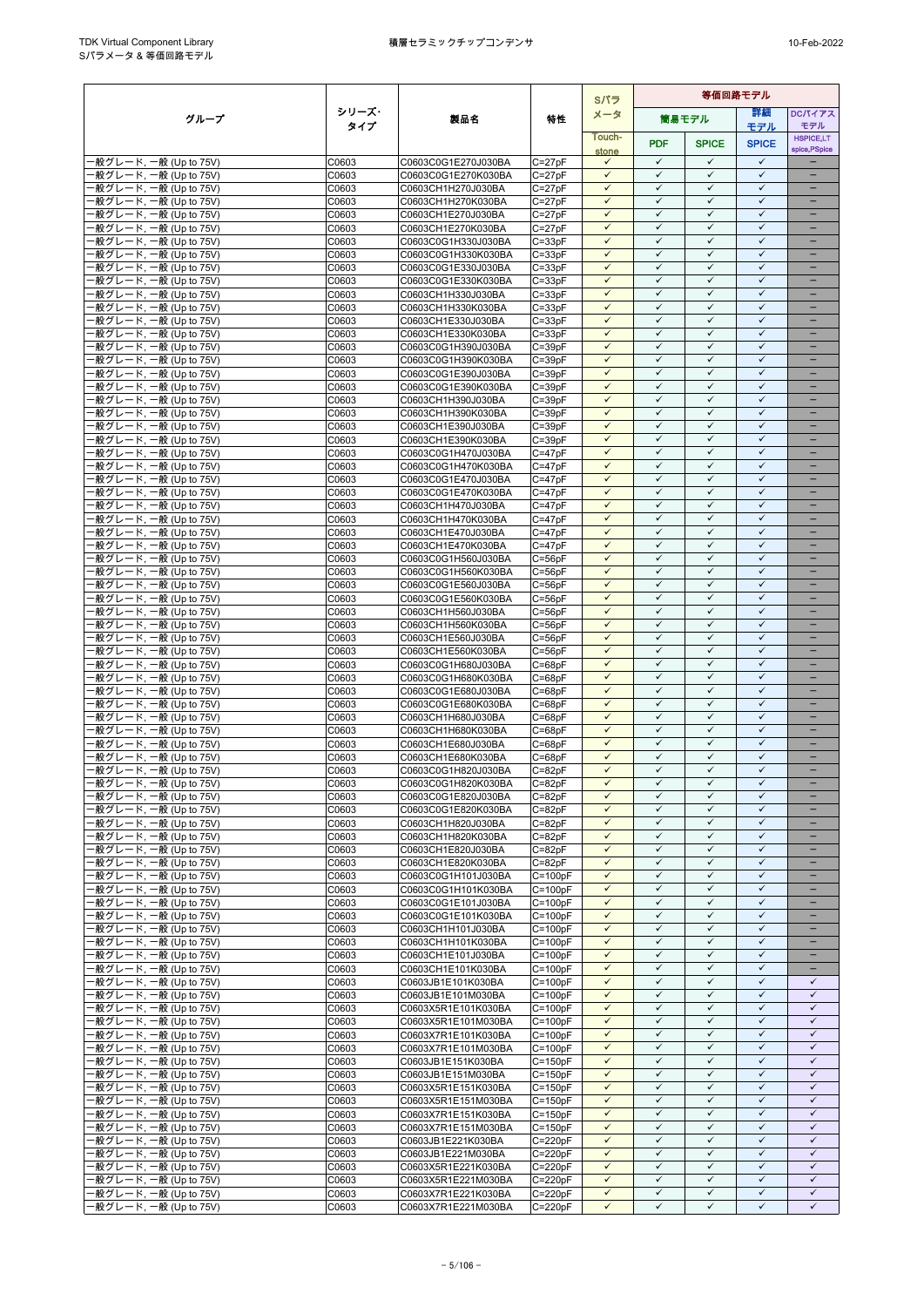|                                                  |                |                                            |                            | Sパラ                          | 等価回路モデル                      |                              |                              |                              |  |
|--------------------------------------------------|----------------|--------------------------------------------|----------------------------|------------------------------|------------------------------|------------------------------|------------------------------|------------------------------|--|
| グループ                                             | シリーズ・          | 製品名                                        | 特性                         | メータ                          |                              | 筒易モデル                        | 詳細                           | DCパイアス                       |  |
|                                                  | タイプ            |                                            |                            | Touch-                       |                              |                              | モデル                          | モデル<br><b>HSPICE,LT</b>      |  |
|                                                  |                |                                            |                            | stone                        | <b>PDF</b>                   | <b>SPICE</b>                 | <b>SPICE</b>                 | spice, PSpice                |  |
| -般グレード, 一般 (Up to 75V)                           | C0603          | C0603JB1E331K030BA                         | $C = 330pF$                | $\checkmark$                 | $\checkmark$                 | $\checkmark$                 | $\checkmark$                 | ✓                            |  |
| -般グレード, 一般 (Up to 75V)                           | C0603          | C0603JB1E331M030BA                         | $C = 330pF$                | $\checkmark$                 | $\checkmark$                 | $\checkmark$                 | $\checkmark$                 | $\checkmark$                 |  |
| ·般グレード, 一般 (Up to 75V)                           | C0603          | C0603X5R1E331K030BA                        | $C = 330pF$                | $\checkmark$<br>$\checkmark$ | $\checkmark$<br>$\checkmark$ | $\checkmark$<br>$\checkmark$ | $\checkmark$<br>$\checkmark$ | $\checkmark$<br>$\checkmark$ |  |
| -般グレード, 一般 (Up to 75V)<br>·般グレード, 一般 (Up to 75V) | C0603<br>C0603 | C0603X5R1E331M030BA<br>C0603X7R1E331K030BA | $C = 330pF$<br>$C = 330pF$ | $\checkmark$                 | $\checkmark$                 | $\checkmark$                 | $\checkmark$                 | $\checkmark$                 |  |
| -般グレード, 一般 (Up to 75V)                           | C0603          | C0603X7R1E331M030BA                        | $C = 330pF$                | $\checkmark$                 | $\checkmark$                 | ✓                            | $\checkmark$                 | $\checkmark$                 |  |
| 般グレード, 一般 (Up to 75V)                            | C0603          | C0603JB1E471K030BA                         | $C = 470pF$                | $\checkmark$                 | $\checkmark$                 | $\checkmark$                 | $\checkmark$                 | $\checkmark$                 |  |
| -般グレード, 一般 (Up to 75V)                           | C0603          | C0603JB1E471M030BA                         | $C = 470pF$                | $\checkmark$                 | $\checkmark$                 | $\checkmark$                 | $\checkmark$                 | $\checkmark$                 |  |
| ·般グレード, 一般 (Up to 75V)                           | C0603          | C0603X5R1E471K030BA                        | $C = 470pF$                | $\checkmark$                 | $\checkmark$                 | $\checkmark$                 | $\checkmark$                 | $\checkmark$                 |  |
| -般グレード, 一般 (Up to 75V)                           | C0603          | C0603X5R1E471M030BA                        | $C = 470pF$                | $\checkmark$                 | $\checkmark$                 | $\checkmark$                 | $\checkmark$                 | $\checkmark$                 |  |
| ·般グレード, 一般 (Up to 75V)<br>·般グレード, 一般 (Up to 75V) | C0603<br>C0603 | C0603X7R1E471K030BA<br>C0603X7R1E471M030BA | $C = 470pF$<br>$C = 470pF$ | $\checkmark$<br>$\checkmark$ | ✓<br>$\checkmark$            | ✓<br>$\checkmark$            | ✓<br>$\checkmark$            | ✓<br>$\checkmark$            |  |
| ·般グレード, 一般 (Up to 75V)                           | C0603          | C0603JB1E681K030BA                         | C=680pF                    | $\checkmark$                 | $\checkmark$                 | $\checkmark$                 | $\checkmark$                 | $\checkmark$                 |  |
| ·般グレード, 一般 (Up to 75V)                           | C0603          | C0603JB1E681M030BA                         | $C = 680pF$                | $\checkmark$                 | $\checkmark$                 | $\checkmark$                 | $\checkmark$                 | $\checkmark$                 |  |
| ·般グレード, 一般 (Up to 75V)                           | C0603          | C0603X5R1E681K030BA                        | $C = 680pF$                | $\checkmark$                 | $\checkmark$                 | $\checkmark$                 | $\checkmark$                 | $\checkmark$                 |  |
| ·般グレード, 一般 (Up to 75V)                           | C0603          | C0603X5R1E681M030BA                        | $C = 680pF$                | $\checkmark$                 | $\checkmark$                 | $\checkmark$                 | $\checkmark$                 | $\checkmark$                 |  |
| ·般グレード, 一般 (Up to 75V)                           | C0603          | C0603X7R1E681K030BA                        | $C = 680pF$                | $\checkmark$<br>$\checkmark$ | $\checkmark$<br>$\checkmark$ | $\checkmark$<br>$\checkmark$ | $\checkmark$<br>$\checkmark$ | $\checkmark$<br>$\checkmark$ |  |
| ·般グレード, 一般 (Up to 75V)<br>·般グレード, 一般 (Up to 75V) | C0603<br>C0603 | C0603X7R1E681M030BA<br>C0603JB1E102K030BA  | $C = 680pF$<br>$C = 1nF$   | $\checkmark$                 | $\checkmark$                 | $\checkmark$                 | $\checkmark$                 | $\checkmark$                 |  |
| ·般グレード, 一般 (Up to 75V)                           | C0603          | C0603JB1E102M030BA                         | $C = 1nF$                  | $\checkmark$                 | $\checkmark$                 | $\checkmark$                 | $\checkmark$                 | $\checkmark$                 |  |
| ·般グレード, 一般 (Up to 75V)                           | C0603          | C0603X5R1E102K030BA                        | $C = 1nF$                  | $\checkmark$                 | $\checkmark$                 | $\checkmark$                 | $\checkmark$                 | $\checkmark$                 |  |
| ·般グレード, 一般 (Up to 75V)                           | C0603          | C0603X5R1E102M030BA                        | $C = 1nF$                  | $\checkmark$                 | $\checkmark$                 | $\checkmark$                 | $\checkmark$                 | $\checkmark$                 |  |
| -般グレード, 一般 (Up to 75V)                           | C0603          | C0603X7R1E102K030BA                        | $C = 1nF$                  | $\checkmark$                 | $\checkmark$                 | $\checkmark$                 | $\checkmark$                 | $\checkmark$                 |  |
| -般グレード, 一般 (Up to 75V)                           | C0603          | C0603X7R1E102M030BA                        | $C = 1nF$                  | $\checkmark$<br>$\checkmark$ | $\checkmark$<br>$\checkmark$ | $\checkmark$<br>$\checkmark$ | $\checkmark$<br>$\checkmark$ | $\checkmark$<br>$\checkmark$ |  |
| ·般グレード, 一般 (Up to 75V)<br>般グレード, 一般 (Up to 75V)  | C0603<br>C0603 | C0603JB1E152K030BA<br>C0603JB1E152M030BA   | $C = 1.5nF$<br>$C = 1.5nF$ | $\checkmark$                 | $\checkmark$                 | $\checkmark$                 | $\checkmark$                 | $\checkmark$                 |  |
| -般グレード, 一般 (Up to 75V)                           | C0603          | C0603X5R1E152K030BA                        | $C = 1.5nF$                | $\checkmark$                 | $\checkmark$                 | $\checkmark$                 | $\checkmark$                 | $\checkmark$                 |  |
| -般グレード, 一般 (Up to 75V)                           | C0603          | C0603X5R1E152M030BA                        | $C = 1.5nF$                | $\checkmark$                 | $\checkmark$                 | $\checkmark$                 | $\checkmark$                 | $\checkmark$                 |  |
| ·般グレード, 一般 (Up to 75V)                           | C0603          | C0603X7R1E152K030BA                        | $C = 1.5nF$                | $\checkmark$                 | $\checkmark$                 | $\checkmark$                 | $\checkmark$                 | $\checkmark$                 |  |
| ·般グレード, 一般 (Up to 75V)                           | C0603          | C0603X7R1E152M030BA                        | $C = 1.5nF$                | $\checkmark$                 | $\checkmark$                 | ✓                            | $\checkmark$                 | $\checkmark$                 |  |
| ·般グレード, 一般 (Up to 75V)                           | C0603          | C0603JB1E222K030BA                         | $C=2.2nF$                  | $\checkmark$<br>$\checkmark$ | $\checkmark$<br>$\checkmark$ | $\checkmark$<br>$\checkmark$ | $\checkmark$<br>$\checkmark$ | $\checkmark$<br>$\checkmark$ |  |
| ·般グレード, 一般 (Up to 75V)<br>·般グレード, 一般 (Up to 75V) | C0603<br>C0603 | C0603JB1E222M030BA<br>C0603X5R1E222K030BA  | $C = 2.2nF$<br>$C = 2.2nF$ | $\checkmark$                 | $\checkmark$                 | $\checkmark$                 | $\checkmark$                 | $\checkmark$                 |  |
| ·般グレード, 一般 (Up to 75V)                           | C0603          | C0603X5R1E222M030BA                        | $C = 2.2nF$                | $\checkmark$                 | $\checkmark$                 | $\checkmark$                 | $\checkmark$                 | $\checkmark$                 |  |
| -般グレード, 一般 (Up to 75V)                           | C0603          | C0603X6S1E222K030BA                        | $C = 2.2nF$                | $\checkmark$                 | $\checkmark$                 | $\checkmark$                 | $\checkmark$                 | $\checkmark$                 |  |
| ·般グレード, 一般 (Up to 75V)                           | C0603          | C0603X6S1E222M030BA                        | $C = 2.2nF$                | $\checkmark$                 | $\checkmark$                 | $\checkmark$                 | $\checkmark$                 | $\checkmark$                 |  |
| ·般グレード, 一般 (Up to 75V)                           | C0603          | C0603X6S1C222K030BA                        | $C = 2.2nF$                | $\checkmark$                 | $\checkmark$                 | $\checkmark$                 | $\checkmark$                 | $\checkmark$                 |  |
| -般グレード, 一般 (Up to 75V)                           | C0603          | C0603X6S1C222M030BA                        | $C = 2.2nF$                | $\checkmark$<br>$\checkmark$ | $\checkmark$<br>$\checkmark$ | $\checkmark$<br>$\checkmark$ | $\checkmark$<br>$\checkmark$ | $\checkmark$<br>$\checkmark$ |  |
| ·般グレード, 一般 (Up to 75V)<br>-般グレード, 一般 (Up to 75V) | C0603<br>C0603 | C0603X6S1A222K030BA<br>C0603X6S1A222M030BA | $C = 2.2nF$<br>$C = 2.2nF$ | $\checkmark$                 | $\checkmark$                 | $\checkmark$                 | $\checkmark$                 | $\checkmark$                 |  |
| ·般グレード, 一般 (Up to 75V)                           | C0603          | C0603X6S0J222K030BA                        | $C = 2.2nF$                | $\checkmark$                 | $\checkmark$                 | $\checkmark$                 | $\checkmark$                 | $\checkmark$                 |  |
| -般グレード, 一般 (Up to 75V)                           | C0603          | C0603X6S0J222M030BA                        | $C = 2.2nF$                | $\checkmark$                 | $\checkmark$                 | $\checkmark$                 | $\checkmark$                 | $\checkmark$                 |  |
| ·般グレード, 一般 (Up to 75V)                           | C0603          | C0603X7R1E222K030BA                        | $C=2.2nF$                  | $\checkmark$                 | $\checkmark$                 | $\checkmark$                 | $\checkmark$                 | $\checkmark$                 |  |
| ·般グレード, 一般 (Up to 75V)                           | C0603          | C0603X7R1E222M030BA                        | $C = 2.2nF$                | $\checkmark$                 | $\checkmark$                 | $\checkmark$                 | $\checkmark$                 | $\checkmark$                 |  |
| -般グレード, 一般 (Up to 75V)                           | C0603          | C0603X7R1C222K030BA                        | $C=2.2nF$                  | $\checkmark$<br>$\checkmark$ | $\checkmark$<br>$\checkmark$ | $\checkmark$<br>$\checkmark$ | $\checkmark$<br>$\checkmark$ | $\checkmark$<br>$\checkmark$ |  |
| -般グレード, 一般 (Up to 75V)<br>·般グレード, 一般 (Up to 75V) | C0603<br>C0603 | C0603X7R1C222M030BA<br>C0603X7R1A222K030BA | $C = 2.2nF$<br>$C = 2.2nF$ | $\checkmark$                 | $\checkmark$                 | $\checkmark$                 | $\checkmark$                 | $\checkmark$                 |  |
| ·般グレード, 一般 (Up to 75V)                           | C0603          | C0603X7R1A222M030BA                        | $C=2.2nF$                  | $\checkmark$                 | $\checkmark$                 | $\checkmark$                 | $\checkmark$                 | $\checkmark$                 |  |
| -般グレード, 一般 (Up to 75V)                           | C0603          | C0603X7R0J222K030BA                        | $C=2.2nF$                  | $\checkmark$                 | $\checkmark$                 | $\checkmark$                 | $\checkmark$                 | $\checkmark$                 |  |
| -般グレード, 一般 (Up to 75V)                           | C0603          | C0603X7R0J222M030BA                        | $C = 2.2nF$                | $\checkmark$                 | $\checkmark$                 | $\checkmark$                 | $\checkmark$                 | $\checkmark$                 |  |
| -般グレード, 一般 (Up to 75V)                           | C0603          | C0603JB1E332K030BA                         | $C = 3.3nF$                | $\checkmark$                 | $\checkmark$                 | $\checkmark$                 | $\checkmark$                 | $\checkmark$                 |  |
| -般グレード, 一般 (Up to 75V)                           | C0603          | C0603JB1E332M030BA                         | $C = 3.3nF$                | $\checkmark$                 | $\checkmark$                 | $\checkmark$                 | $\checkmark$<br>$\checkmark$ | ✓                            |  |
| -般グレード, 一般 (Up to 75V)<br>-般グレード, 一般 (Up to 75V) | C0603<br>C0603 | C0603X5R1E332K030BA<br>C0603X5R1E332M030BA | $C = 3.3nF$<br>$C = 3.3nF$ | $\checkmark$<br>$\checkmark$ | $\checkmark$<br>$\checkmark$ | $\checkmark$<br>$\checkmark$ | $\checkmark$                 | $\checkmark$<br>$\checkmark$ |  |
| ·般グレード, 一般 (Up to 75V)                           | C0603          | C0603X7R1E332K030BA                        | $C = 3.3nF$                | $\checkmark$                 | $\checkmark$                 | $\checkmark$                 | $\checkmark$                 | $\checkmark$                 |  |
| ·般グレード, 一般 (Up to 75V)                           | C0603          | C0603X7R1E332M030BA                        | $C = 3.3nF$                | $\checkmark$                 | $\checkmark$                 | $\checkmark$                 | $\checkmark$                 | $\checkmark$                 |  |
| -般グレード, 一般 (Up to 75V)                           | C0603          | C0603JB1C472K030BA                         | $C = 4.7nF$                | $\checkmark$                 | $\checkmark$                 | $\checkmark$                 | $\checkmark$                 | $\checkmark$                 |  |
| ·般グレード, 一般 (Up to 75V)                           | C0603          | C0603JB1C472M030BA                         | $C=4.7nF$                  | $\checkmark$                 | $\checkmark$                 | $\checkmark$                 | $\checkmark$                 | $\checkmark$                 |  |
| -般グレード, 一般 (Up to 75V)                           | C0603          | C0603X5R1C472K030BA                        | $C = 4.7nF$                | $\checkmark$<br>$\checkmark$ | $\checkmark$<br>$\checkmark$ | $\checkmark$<br>$\checkmark$ | $\checkmark$<br>$\checkmark$ | $\checkmark$<br>$\checkmark$ |  |
| ·般グレード, 一般 (Up to 75V)<br>·般グレード, 一般 (Up to 75V) | C0603<br>C0603 | C0603X5R1C472M030BA<br>C0603X6S1C472K030BA | $C = 4.7nF$<br>$C=4.7nF$   | $\checkmark$                 | $\checkmark$                 | ✓                            | ✓                            | $\checkmark$                 |  |
| ·般グレード, 一般 (Up to 75V)                           | C0603          | C0603X6S1C472M030BA                        | $C = 4.7nF$                | $\checkmark$                 | $\checkmark$                 | $\checkmark$                 | $\checkmark$                 | $\checkmark$                 |  |
| ·般グレード, 一般 (Up to 75V)                           | C0603          | C0603X6S1A472K030BA                        | $C = 4.7nF$                | $\checkmark$                 | $\checkmark$                 | $\checkmark$                 | $\checkmark$                 | $\checkmark$                 |  |
| 般グレード, 一般 (Up to 75V)                            | C0603          | C0603X6S1A472M030BA                        | $C=4.7nF$                  | $\checkmark$                 | $\checkmark$                 | $\checkmark$                 | $\checkmark$                 | $\checkmark$                 |  |
| -般グレード, 一般 (Up to 75V)                           | C0603          | C0603X6S0J472K030BA                        | $C = 4.7nF$                | $\checkmark$                 | $\checkmark$                 | $\checkmark$                 | $\checkmark$                 | $\checkmark$                 |  |
| ·般グレード, 一般 (Up to 75V)                           | C0603          | C0603X6S0J472M030BA                        | $C = 4.7nF$                | $\checkmark$                 | $\checkmark$                 | ✓                            | $\checkmark$                 | $\checkmark$                 |  |
| ·般グレード, 一般 (Up to 75V)<br>-般グレード, 一般 (Up to 75V) | C0603<br>C0603 | C0603X7R1C472K030BA<br>C0603X7R1C472M030BA | $C=4.7nF$<br>$C = 4.7nF$   | $\checkmark$<br>$\checkmark$ | $\checkmark$<br>$\checkmark$ | $\checkmark$<br>$\checkmark$ | $\checkmark$<br>$\checkmark$ | $\checkmark$<br>$\checkmark$ |  |
| ·般グレード, 一般 (Up to 75V)                           | C0603          | C0603X7R1A472K030BA                        | $C = 4.7nF$                | $\checkmark$                 | $\checkmark$                 | $\checkmark$                 | $\checkmark$                 | $\checkmark$                 |  |
| -般グレード, 一般 (Up to 75V)                           | C0603          | C0603X7R1A472M030BA                        | $C = 4.7nF$                | $\checkmark$                 | $\checkmark$                 | $\checkmark$                 | $\checkmark$                 | $\checkmark$                 |  |
| -般グレード, 一般 (Up to 75V)                           | C0603          | C0603X7R0J472K030BA                        | $C = 4.7nF$                | $\checkmark$                 | $\checkmark$                 | $\checkmark$                 | $\checkmark$                 | $\checkmark$                 |  |
| ·般グレード, 一般 (Up to 75V)                           | C0603          | C0603X7R0J472M030BA                        | $C=4.7nF$                  | $\checkmark$                 | $\checkmark$                 | $\checkmark$                 | $\checkmark$                 | $\checkmark$                 |  |
| ·般グレード, 一般 (Up to 75V)                           | C0603          | C0603JB1A682K030BA                         | $C = 6.8nF$                | $\checkmark$                 | $\checkmark$                 | $\checkmark$                 | $\checkmark$                 | $\checkmark$                 |  |
| ·般グレード, 一般 (Up to 75V)<br>-般グレード, 一般 (Up to 75V) | C0603<br>C0603 | C0603JB1A682M030BA<br>C0603X5R1A682K030BA  | $C=6.8nF$<br>$C = 6.8nF$   | $\checkmark$<br>$\checkmark$ | $\checkmark$<br>$\checkmark$ | $\checkmark$<br>$\checkmark$ | ✓<br>✓                       | $\checkmark$<br>$\checkmark$ |  |
| ·般グレード, 一般 (Up to 75V)                           | C0603          | C0603X5R1A682M030BA                        | $C=6.8nF$                  | $\checkmark$                 | $\checkmark$                 | $\checkmark$                 | $\checkmark$                 | $\checkmark$                 |  |
| ·般グレード, 一般 (Up to 75V)                           | C0603          | C0603JB1A103K030BA                         | $C = 10nF$                 | $\checkmark$                 | $\checkmark$                 | $\checkmark$                 | $\checkmark$                 | $\checkmark$                 |  |
| -般グレード, 一般 (Up to 75V)                           | C0603          | C0603JB1A103M030BA                         | $C = 10nF$                 | $\checkmark$                 | $\checkmark$                 | $\checkmark$                 | $\checkmark$                 | $\checkmark$                 |  |
| ·般グレード, 一般 (Up to 75V)                           | C0603          | C0603X5R1C103K030BA                        | $C = 10nF$                 | $\checkmark$                 | $\checkmark$                 | $\checkmark$                 | $\checkmark$                 | $\checkmark$                 |  |
| ·般グレード, 一般 (Up to 75V)                           | C0603          | C0603X5R1C103M030BA                        | $C = 10nF$                 | ✓                            | ✓                            | ✓                            | ✓                            | ✓                            |  |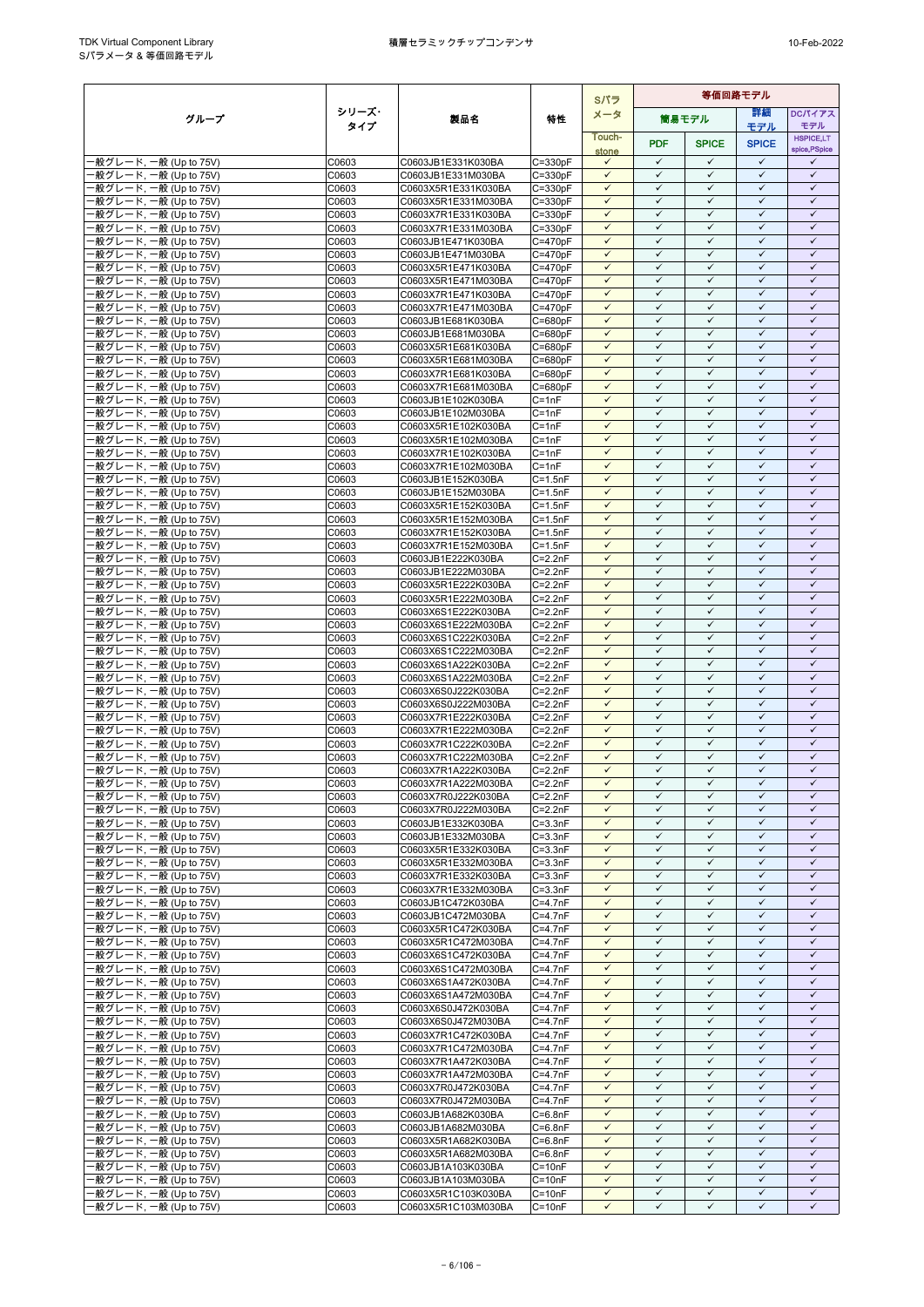|                                                  |                |                                            |                            | Sパラ                          | 等価回路モデル                      |                              |                              |                              |
|--------------------------------------------------|----------------|--------------------------------------------|----------------------------|------------------------------|------------------------------|------------------------------|------------------------------|------------------------------|
| グループ                                             | シリーズ・          | 製品名                                        | 特性                         | メータ                          |                              | 筒易モデル                        | 等細                           | <b>DCパイアス</b>                |
|                                                  | タイプ            |                                            |                            | Touch-                       |                              |                              | モデル                          | モデル<br><b>HSPICE,LT</b>      |
|                                                  |                |                                            |                            | stone                        | <b>PDF</b>                   | <b>SPICE</b>                 | <b>SPICE</b>                 | spice, PSpice                |
| ·般グレード, 一般 (Up to 75V)                           | C0603          | C0603X5R1A103K030BA                        | $C = 10nF$                 | $\checkmark$                 | $\checkmark$                 | $\checkmark$                 | $\checkmark$<br>$\checkmark$ | ✓                            |
| 般グレード, 一般 (Up to 75V)<br>·般グレード, 一般 (Up to 75V)  | C0603<br>C0603 | C0603X5R1A103M030BA<br>C0603X6S1A103K030BA | $C = 10nF$<br>$C = 10nF$   | $\checkmark$<br>$\checkmark$ | $\checkmark$<br>$\checkmark$ | $\checkmark$<br>$\checkmark$ | $\checkmark$                 | $\checkmark$<br>$\checkmark$ |
| ·般グレード, 一般 (Up to 75V)                           | C0603          | C0603X6S1A103M030BA                        | $C = 10nF$                 | $\checkmark$                 | $\checkmark$                 | $\checkmark$                 | $\checkmark$                 | $\checkmark$                 |
| 般グレード, 一般 (Up to 75V)                            | C0603          | C0603X6S0J103K030BA                        | $C = 10nF$                 | $\checkmark$                 | $\checkmark$                 | $\checkmark$                 | $\checkmark$                 | $\checkmark$                 |
| ·般グレード, 一般 (Up to 75V)                           | C0603          | C0603X6S0J103M030BA                        | $C = 10nF$                 | $\checkmark$                 | $\checkmark$                 | $\checkmark$                 | $\checkmark$                 | $\checkmark$                 |
| ·般グレード, 一般 (Up to 75V)                           | C0603          | C0603X7R1A103K030BA                        | $C = 10nF$                 | $\checkmark$                 | $\checkmark$                 | $\checkmark$                 | $\checkmark$                 | $\checkmark$                 |
| -般グレード, 一般 (Up to 75V)                           | C0603          | C0603X7R1A103M030BA                        | $C = 10nF$                 | $\checkmark$<br>$\checkmark$ | $\checkmark$<br>$\checkmark$ | $\checkmark$<br>$\checkmark$ | $\checkmark$<br>$\checkmark$ | $\checkmark$<br>$\checkmark$ |
| -般グレード, 一般 (Up to 75V)<br>·般グレード, 一般 (Up to 75V) | C0603<br>C0603 | C0603X7R0J103K030BA<br>C0603X7R0J103M030BC | $C = 10nF$<br>$C = 10nF$   | $\checkmark$                 | $\checkmark$                 | $\checkmark$                 | $\checkmark$                 | $\checkmark$                 |
| ·般グレード, 一般 (Up to 75V)                           | C0603          | C0603JB1A153K030BC                         | $C = 15nF$                 | $\checkmark$                 | $\checkmark$                 | $\checkmark$                 | $\checkmark$                 | $\checkmark$                 |
| ·般グレード, 一般 (Up to 75V)                           | C0603          | C0603JB1A153M030BC                         | $C = 15nF$                 | $\checkmark$                 | $\checkmark$                 | $\checkmark$                 | $\checkmark$                 | $\checkmark$                 |
| ·般グレード, 一般 (Up to 75V)                           | C0603          | C0603JB0J153K030BA                         | $C = 15nF$                 | ✓                            | ✓                            | ✓                            | $\checkmark$                 | ✓                            |
| ·般グレード, 一般 (Up to 75V)                           | C0603          | C0603JB0J153M030BA                         | $C = 15nF$                 | $\checkmark$<br>$\checkmark$ | $\checkmark$<br>$\checkmark$ | $\checkmark$<br>$\checkmark$ | $\checkmark$<br>$\checkmark$ | $\checkmark$<br>$\checkmark$ |
| ·般グレード, 一般 (Up to 75V)<br>·般グレード, 一般 (Up to 75V) | C0603<br>C0603 | C0603X5R1A153K030BC<br>C0603X5R1A153M030BC | $C = 15nF$<br>$C = 15nF$   | $\checkmark$                 | $\checkmark$                 | $\checkmark$                 | $\checkmark$                 | $\checkmark$                 |
| ·般グレード, 一般 (Up to 75V)                           | C0603          | C0603X5R0J153K030BA                        | $C = 15nF$                 | $\checkmark$                 | $\checkmark$                 | $\checkmark$                 | $\checkmark$                 | $\checkmark$                 |
| ·般グレード, 一般 (Up to 75V)                           | C0603          | C0603X5R0J153M030BA                        | $C = 15nF$                 | $\checkmark$                 | $\checkmark$                 | ✓                            | ✓                            | ✓                            |
| ·般グレード, 一般 (Up to 75V)                           | C0603          | C0603JB1E223K030BB                         | $C = 22nF$                 | $\checkmark$                 | $\checkmark$                 | $\checkmark$                 | $\checkmark$                 | $\checkmark$                 |
| ·般グレード, 一般 (Up to 75V)                           | C0603          | C0603JB1E223M030BB                         | C=22nF                     | $\checkmark$                 | $\checkmark$                 | $\checkmark$                 | $\checkmark$                 | $\checkmark$                 |
| ·般グレード, 一般 (Up to 75V)<br>-般グレード, 一般 (Up to 75V) | C0603<br>C0603 | C0603X5R1E223K030BB                        | $C = 22nF$<br>$C = 22nF$   | $\checkmark$<br>$\checkmark$ | $\checkmark$<br>$\checkmark$ | $\checkmark$<br>$\checkmark$ | $\checkmark$<br>$\checkmark$ | $\checkmark$<br>$\checkmark$ |
| ·般グレード, 一般 (Up to 75V)                           | C0603          | C0603X5R1E223M030BB<br>C0603X6S1C223K030BC | $C = 22nF$                 | $\checkmark$                 | $\checkmark$                 | $\checkmark$                 | $\checkmark$                 | $\checkmark$                 |
| ·般グレード, 一般 (Up to 75V)                           | C0603          | C0603X6S1C223M030BC                        | $C = 22nF$                 | $\checkmark$                 | $\checkmark$                 | $\checkmark$                 | $\checkmark$                 | $\checkmark$                 |
| ·般グレード, 一般 (Up to 75V)                           | C0603          | C0603X6S1A223K030BB                        | $C = 22nF$                 | $\checkmark$                 | $\checkmark$                 | $\checkmark$                 | $\checkmark$                 | $\checkmark$                 |
| ·般グレード, 一般 (Up to 75V)                           | C0603          | C0603X6S1A223M030BB                        | $C = 22nF$                 | $\checkmark$                 | $\checkmark$                 | $\checkmark$                 | $\checkmark$                 | $\checkmark$                 |
| ·般グレード, 一般 (Up to 75V)                           | C0603          | C0603X7S1A223K030BC                        | $C = 22nF$                 | $\checkmark$                 | $\checkmark$                 | $\checkmark$                 | $\checkmark$                 | $\checkmark$                 |
| -般グレード, 一般 (Up to 75V)                           | C0603<br>C0603 | C0603X7S1A223M030BC                        | $C = 22nF$<br>$C = 22nF$   | $\checkmark$<br>$\checkmark$ | $\checkmark$<br>$\checkmark$ | $\checkmark$<br>$\checkmark$ | $\checkmark$<br>$\checkmark$ | $\checkmark$<br>$\checkmark$ |
| ·般グレード, 一般 (Up to 75V)<br>·般グレード, 一般 (Up to 75V) | C0603          | C0603X7S0J223K030BB<br>C0603X7S0J223M030BB | $C = 22nF$                 | $\checkmark$                 | $\checkmark$                 | $\checkmark$                 | $\checkmark$                 | $\checkmark$                 |
| -般グレード, 一般 (Up to 75V)                           | C0603          | C0603JB1E473K030BB                         | $C = 47nF$                 | $\checkmark$                 | $\checkmark$                 | $\checkmark$                 | $\checkmark$                 | $\checkmark$                 |
| ·般グレード, 一般 (Up to 75V)                           | C0603          | C0603JB1E473M030BB                         | $C = 47nF$                 | $\checkmark$                 | $\checkmark$                 | $\checkmark$                 | $\checkmark$                 | $\checkmark$                 |
| ·般グレード, 一般 (Up to 75V)                           | C0603          | C0603X5R1E473K030BB                        | $C = 47nF$                 | $\checkmark$                 | $\checkmark$                 | $\checkmark$                 | $\checkmark$                 | $\checkmark$                 |
| -般グレード, 一般 (Up to 75V)                           | C0603          | C0603X5R1E473M030BB                        | $C = 47nF$                 | $\checkmark$                 | $\checkmark$                 | $\checkmark$                 | $\checkmark$                 | $\checkmark$                 |
| ·般グレード, 一般 (Up to 75V)<br>·般グレード, 一般 (Up to 75V) | C0603<br>C0603 | C0603X6S1C473K030BC<br>C0603X6S1C473M030BC | $C = 47nF$<br>$C = 47nF$   | $\checkmark$<br>$\checkmark$ | $\checkmark$<br>$\checkmark$ | $\checkmark$<br>$\checkmark$ | $\checkmark$<br>$\checkmark$ | $\checkmark$<br>$\checkmark$ |
| ·般グレード, 一般 (Up to 75V)                           | C0603          | C0603X6S1A473K030BB                        | $C = 47nF$                 | $\checkmark$                 | $\checkmark$                 | ✓                            | ✓                            |                              |
| ·般グレード, 一般 (Up to 75V)                           | C0603          | C0603X6S1A473M030BB                        | $C = 47nF$                 | $\checkmark$                 | $\checkmark$                 | $\checkmark$                 | $\checkmark$                 | -                            |
| ·般グレード, 一般 (Up to 75V)                           | C0603          | C0603X7S1A473K030BC                        | $C = 47nF$                 | $\checkmark$                 | $\checkmark$                 | $\checkmark$                 | $\checkmark$                 |                              |
| ·般グレード, 一般 (Up to 75V)                           | C0603          | C0603X7S1A473M030BC                        | $C = 47nF$                 | $\checkmark$                 | $\checkmark$                 | $\checkmark$                 | $\checkmark$                 | $\overline{\phantom{0}}$     |
| -般グレード, 一般 (Up to 75V)                           | C0603          | C0603X7S0J473K030BB                        | $C = 47nF$                 | $\checkmark$<br>$\checkmark$ | $\checkmark$<br>$\checkmark$ | $\checkmark$<br>$\checkmark$ | $\checkmark$<br>$\checkmark$ | $\checkmark$<br>$\checkmark$ |
| -般グレード, 一般 (Up to 75V)<br>-般グレード, 一般 (Up to 75V) | C0603<br>C0603 | C0603X7S0J473M030BB<br>C0603JB1E104K030BB  | $C = 47nF$<br>$C = 100nF$  | $\checkmark$                 | $\checkmark$                 | $\checkmark$                 | $\checkmark$                 | $\checkmark$                 |
| -般グレード, 一般 (Up to 75V)                           | C0603          | C0603JB1E104M030BB                         | $C = 100nF$                | $\checkmark$                 | $\checkmark$                 | $\checkmark$                 | $\checkmark$                 | $\checkmark$                 |
| ·般グレード, 一般 (Up to 75V)                           | C0603          | C0603JB1C104K030BC                         | $C = 100nF$                | $\checkmark$                 | $\checkmark$                 | $\checkmark$                 | $\checkmark$                 | $\checkmark$                 |
| ·般グレード, 一般 (Up to 75V)                           | C0603          | C0603JB1C104M030BC                         | $C = 100nF$                | ✓                            | $\checkmark$                 | $\checkmark$                 | $\checkmark$                 | $\checkmark$                 |
| ·般グレード, 一般 (Up to 75V)                           | C0603          | C0603JB1A104K030BC                         | $C = 100nF$                | $\checkmark$                 | $\checkmark$                 | $\checkmark$                 | $\checkmark$                 | $\checkmark$                 |
| ·般グレード, 一般 (Up to 75V)                           | C0603          | C0603JB1A104M030BC                         | $C=100nF$                  | $\checkmark$                 | $\checkmark$                 | $\checkmark$<br>$\checkmark$ | $\checkmark$                 | $\checkmark$                 |
| ·般グレード, 一般 (Up to 75V)<br>-般グレード, 一般 (Up to 75V) | C0603<br>C0603 | C0603X5R1E104K030BB<br>C0603X5R1E104M030BB | $C = 100nF$<br>$C = 100nF$ | $\checkmark$<br>$\checkmark$ | $\checkmark$<br>$\checkmark$ | $\checkmark$                 | ✓<br>$\checkmark$            | ✓<br>$\checkmark$            |
| ·般グレード, 一般 (Up to 75V)                           | C0603          | C0603X5R1C104K030BC                        | $C = 100nF$                | $\checkmark$                 | $\checkmark$                 | $\checkmark$                 | $\checkmark$                 | $\checkmark$                 |
| -般グレード, 一般 (Up to 75V)                           | C0603          | C0603X5R1C104M030BC                        | $C = 100nF$                | $\checkmark$                 | $\checkmark$                 | $\checkmark$                 | $\checkmark$                 | $\checkmark$                 |
| -般グレード, 一般 (Up to 75V)                           | C0603          | C0603X5R1A104K030BC                        | $C = 100nF$                | $\checkmark$                 | $\checkmark$                 | $\checkmark$                 | $\checkmark$                 | $\checkmark$                 |
| ·般グレード, 一般 (Up to 75V)                           | C0603          | C0603X5R1A104M030BC                        | $C = 100nF$                | $\checkmark$                 | $\checkmark$                 | ✓                            | $\checkmark$                 | $\checkmark$                 |
| ·般グレード, 一般 (Up to 75V)                           | C0603          | C0603X6S1C104K030BC                        | $C = 100nF$                | $\checkmark$                 | $\checkmark$                 | $\checkmark$                 | $\checkmark$                 | $\checkmark$                 |
| -般グレード, 一般 (Up to 75V)<br>·般グレード, 一般 (Up to 75V) | C0603<br>C0603 | C0603X6S1C104M030BC<br>C0603X6S0J104K030BC | $C = 100nF$<br>$C = 100nF$ | $\checkmark$<br>$\checkmark$ | $\checkmark$<br>$\checkmark$ | ✓<br>$\checkmark$            | ✓<br>$\checkmark$            | $\checkmark$<br>$\checkmark$ |
| ·般グレード, 一般 (Up to 75V)                           | C0603          | C0603X6S0J104M030BC                        | $C = 100nF$                | $\checkmark$                 | $\checkmark$                 | $\checkmark$                 | $\checkmark$                 | $\checkmark$                 |
| -般グレード, 一般 (Up to 75V)                           | C0603          | C0603X7S1A104K030BC                        | $C = 100nF$                | $\checkmark$                 | $\checkmark$                 | $\checkmark$                 | $\checkmark$                 | ✓                            |
| ·般グレード, 一般 (Up to 75V)                           | C0603          | C0603X7S1A104M030BC                        | $C = 100nF$                | $\checkmark$                 | $\checkmark$                 | $\checkmark$                 | $\checkmark$                 | $\checkmark$                 |
| ·般グレード, 一般 (Up to 75V)                           | C0603          | C0603X7S0G104K030BC                        | $C = 100nF$                | $\checkmark$                 | $\checkmark$                 | $\checkmark$                 | $\checkmark$                 | $\checkmark$                 |
| ·般グレード, 一般 (Up to 75V)                           | C0603          | C0603X7S0G104M030BC                        | $C = 100nF$                | $\checkmark$<br>$\checkmark$ | $\checkmark$<br>$\checkmark$ | $\checkmark$<br>$\checkmark$ | $\checkmark$<br>$\checkmark$ | $\checkmark$<br>$\checkmark$ |
| ·般グレード, 一般 (Up to 75V)<br>-般グレード, 一般 (Up to 75V) | C0603<br>C0603 | C0603JB1E154K030BC<br>C0603JB1E154M030BC   | $C = 150nF$<br>$C = 150nF$ | $\checkmark$                 | $\checkmark$                 | $\checkmark$                 | $\checkmark$                 | $\checkmark$                 |
| ·般グレード, 一般 (Up to 75V)                           | C0603          | C0603JB1C154K030BC                         | $C = 150nF$                | $\checkmark$                 | $\checkmark$                 | $\checkmark$                 | $\checkmark$                 | $\checkmark$                 |
| -般グレード, 一般 (Up to 75V)                           | C0603          | C0603JB1C154M030BC                         | $C = 150nF$                | $\checkmark$                 | $\checkmark$                 | $\checkmark$                 | $\checkmark$                 | $\checkmark$                 |
| ·般グレード, 一般 (Up to 75V)                           | C0603          | C0603JB1A154K030BB                         | $C = 150nF$                | $\checkmark$                 | $\checkmark$                 | $\checkmark$                 | $\checkmark$                 | $\checkmark$                 |
| -般グレード, 一般 (Up to 75V)                           | C0603          | C0603JB1A154M030BB                         | $C = 150nF$                | $\checkmark$                 | ✓                            | ✓                            | ✓                            | ✓                            |
| ·般グレード, 一般 (Up to 75V)<br>·般グレード, 一般 (Up to 75V) | C0603<br>C0603 | C0603JB0J154K030BB<br>C0603JB0J154M030BB   | $C = 150nF$<br>$C = 150nF$ | $\checkmark$<br>$\checkmark$ | $\checkmark$<br>$\checkmark$ | $\checkmark$<br>$\checkmark$ | $\checkmark$<br>$\checkmark$ | $\checkmark$<br>$\checkmark$ |
| 般グレード, 一般 (Up to 75V)                            | C0603          | C0603X5R1E154K030BC                        | $C = 150nF$                | $\checkmark$                 | $\checkmark$                 | $\checkmark$                 | $\checkmark$                 | ✓                            |
| -般グレード, 一般 (Up to 75V)                           | C0603          | C0603X5R1E154M030BC                        | $C = 150nF$                | $\checkmark$                 | $\checkmark$                 | $\checkmark$                 | $\checkmark$                 | $\checkmark$                 |
| ·般グレード, 一般 (Up to 75V)                           | C0603          | C0603X5R1C154K030BC                        | $C = 150nF$                | $\checkmark$                 | $\checkmark$                 | ✓                            | $\checkmark$                 | $\checkmark$                 |
| ·般グレード, 一般 (Up to 75V)                           | C0603          | C0603X5R1C154M030BC                        | $C = 150nF$                | $\checkmark$                 | $\checkmark$                 | $\checkmark$                 | $\checkmark$                 | $\checkmark$                 |
| -般グレード, 一般 (Up to 75V)                           | C0603          | C0603X5R1A154K030BB                        | $C = 150nF$                | $\checkmark$<br>$\checkmark$ | $\checkmark$<br>$\checkmark$ | $\checkmark$<br>$\checkmark$ | $\checkmark$<br>$\checkmark$ | $\checkmark$<br>$\checkmark$ |
| ·般グレード, 一般 (Up to 75V)<br>·般グレード, 一般 (Up to 75V) | C0603<br>C0603 | C0603X5R1A154M030BB<br>C0603X5R0J154K030BB | $C = 150nF$<br>$C = 150nF$ | $\checkmark$                 | $\checkmark$                 | $\checkmark$                 | $\checkmark$                 | $\checkmark$                 |
| -般グレード, 一般 (Up to 75V)                           | C0603          | C0603X5R0J154M030BB                        | $C = 150nF$                | $\checkmark$                 | $\checkmark$                 | $\checkmark$                 | $\checkmark$                 | $\checkmark$                 |
| -般グレード, 一般 (Up to 75V)                           | C0603          | C0603X6S1A154K030BC                        | $C = 150nF$                | $\checkmark$                 | $\checkmark$                 | $\checkmark$                 | $\checkmark$                 | $\checkmark$                 |
| -般グレード, 一般 (Up to 75V)                           | C0603          | C0603X6S1A154M030BC                        | $C = 150nF$                | $\checkmark$                 | $\checkmark$                 | $\checkmark$                 | $\checkmark$                 | ✓                            |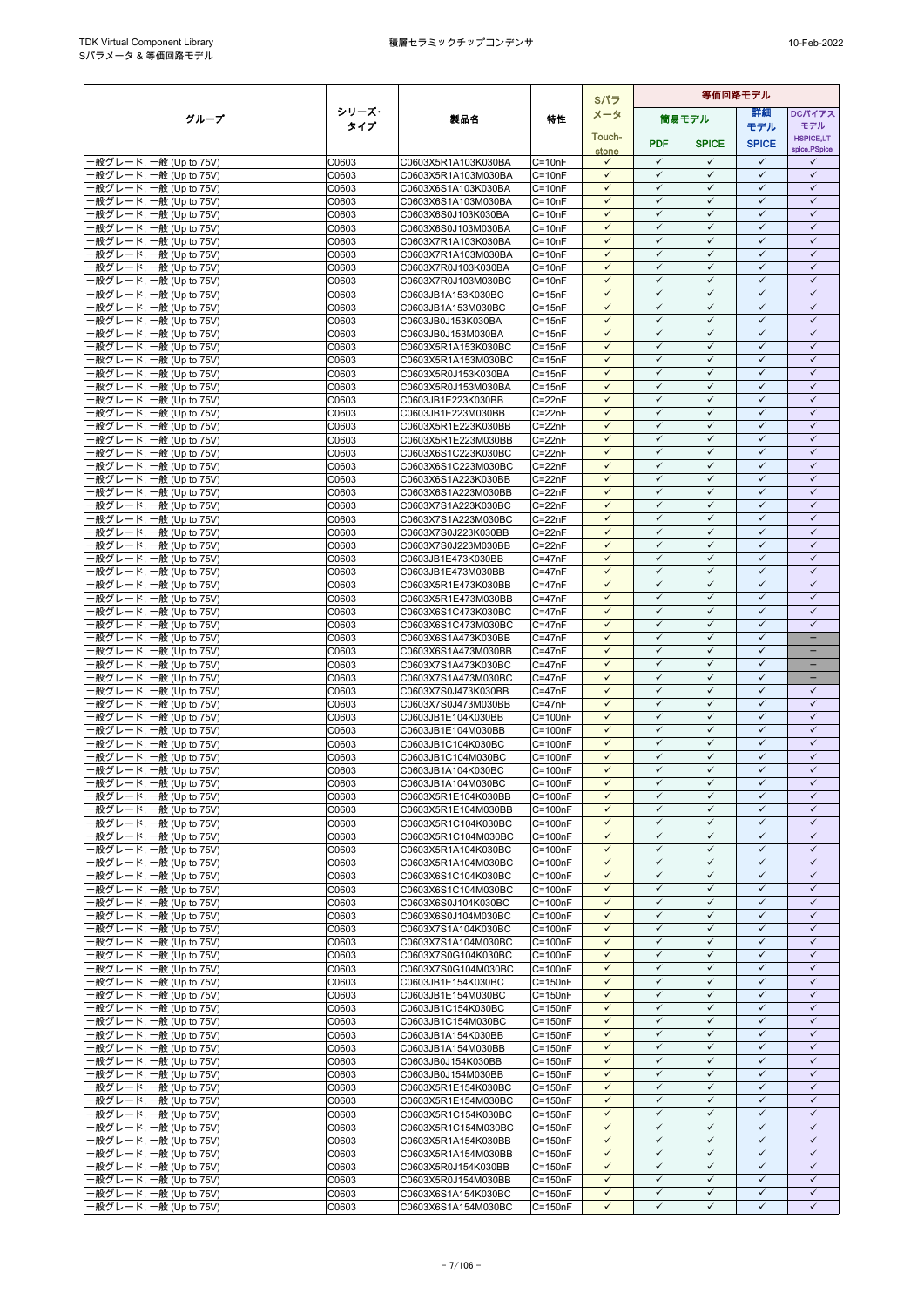|                                                  |                |                                            | Sパラ                      |                              | 筒易モデル<br>Touch-<br><b>PDF</b><br><b>SPICE</b><br>stone<br>$\checkmark$<br>$\checkmark$<br>$\checkmark$<br>$\checkmark$<br>$\checkmark$<br>$\checkmark$<br>$\checkmark$<br>$\checkmark$<br>$\checkmark$<br>$\checkmark$<br>$\checkmark$<br>$\checkmark$<br>$\checkmark$<br>$\checkmark$<br>$\checkmark$<br>$\checkmark$<br>$\checkmark$<br>$\checkmark$<br>$\checkmark$<br>$\checkmark$<br>$\checkmark$<br>$\checkmark$<br>$\checkmark$<br>$\checkmark$<br>$\checkmark$<br>$\checkmark$<br>$\checkmark$<br>$\checkmark$<br>$\checkmark$<br>$\checkmark$<br>$\checkmark$<br>$\checkmark$<br>$\checkmark$<br>$\checkmark$<br>$\checkmark$<br>$\checkmark$<br>$\checkmark$<br>$\checkmark$<br>$\checkmark$<br>$\checkmark$<br>$\checkmark$<br>$\checkmark$<br>$\checkmark$<br>$\checkmark$<br>$\checkmark$<br>$\checkmark$<br>$\checkmark$<br>$\checkmark$<br>$\checkmark$<br>$\checkmark$<br>$\checkmark$<br>$\checkmark$<br>$\checkmark$<br>$\checkmark$<br>$\checkmark$<br>$\checkmark$<br>$\checkmark$<br>$\checkmark$<br>$\checkmark$<br>$\checkmark$<br>$\checkmark$<br>$\checkmark$<br>$\checkmark$<br>$\checkmark$<br>$\checkmark$<br>$\checkmark$<br>$\checkmark$<br>$\checkmark$<br>$\checkmark$<br>$\checkmark$<br>$\checkmark$<br>$\checkmark$<br>$\checkmark$<br>$\checkmark$<br>$\checkmark$<br>$\checkmark$<br>$\checkmark$<br>$\checkmark$<br>$\checkmark$<br>$\checkmark$<br>$\checkmark$<br>$\checkmark$<br>$\checkmark$<br>$\checkmark$<br>$\checkmark$<br>$\checkmark$<br>$\checkmark$<br>$\checkmark$<br>✓<br>$\checkmark$<br>$\checkmark$<br>$\checkmark$<br>$\checkmark$<br>$\checkmark$<br>$\checkmark$<br>$\checkmark$<br>$\checkmark$<br>$\checkmark$<br>$\checkmark$<br>$\checkmark$<br>$\checkmark$<br>$\checkmark$<br>$\checkmark$<br>$\checkmark$<br>$\checkmark$<br>$\checkmark$<br>$\checkmark$<br>$\checkmark$<br>$\checkmark$<br>$\checkmark$<br>$\checkmark$<br>$\checkmark$<br>$\checkmark$<br>$\checkmark$<br>$\checkmark$<br>$\checkmark$<br>$\checkmark$<br>$\checkmark$<br>$\checkmark$<br>$\checkmark$<br>$\checkmark$<br>$\checkmark$<br>$\checkmark$<br>$\checkmark$<br>$\checkmark$<br>$\checkmark$<br>$\checkmark$<br>$\checkmark$<br>$\checkmark$<br>$\checkmark$<br>$\checkmark$<br>$\checkmark$<br>$\checkmark$<br>$\checkmark$<br>$\checkmark$<br>$\checkmark$<br>$\checkmark$<br>$\checkmark$<br>$\checkmark$<br>$\checkmark$<br>$\checkmark$<br>$\checkmark$<br>$\checkmark$<br>$\checkmark$<br>$\checkmark$<br>$\checkmark$<br>$\checkmark$<br>$\checkmark$<br>$\checkmark$<br>$\checkmark$<br>$\checkmark$<br>$\checkmark$<br>$\checkmark$<br>$\checkmark$<br>$\checkmark$<br>$\checkmark$<br>$\checkmark$<br>$\checkmark$<br>$\checkmark$<br>$\checkmark$<br>$\checkmark$<br>$\checkmark$<br>$\checkmark$<br>$\checkmark$<br>$\checkmark$<br>$\checkmark$<br>$\checkmark$<br>$\checkmark$ |                              |                              | 等価回路モデル                           |  |  |  |
|--------------------------------------------------|----------------|--------------------------------------------|--------------------------|------------------------------|---------------------------------------------------------------------------------------------------------------------------------------------------------------------------------------------------------------------------------------------------------------------------------------------------------------------------------------------------------------------------------------------------------------------------------------------------------------------------------------------------------------------------------------------------------------------------------------------------------------------------------------------------------------------------------------------------------------------------------------------------------------------------------------------------------------------------------------------------------------------------------------------------------------------------------------------------------------------------------------------------------------------------------------------------------------------------------------------------------------------------------------------------------------------------------------------------------------------------------------------------------------------------------------------------------------------------------------------------------------------------------------------------------------------------------------------------------------------------------------------------------------------------------------------------------------------------------------------------------------------------------------------------------------------------------------------------------------------------------------------------------------------------------------------------------------------------------------------------------------------------------------------------------------------------------------------------------------------------------------------------------------------------------------------------------------------------------------------------------------------------------------------------------------------------------------------------------------------------------------------------------------------------------------------------------------------------------------------------------------------------------------------------------------------------------------------------------------------------------------------------------------------------------------------------------------------------------------------------------------------------------------------------------------------------------------------------------------------------------------------------------------------------------------------------------------------------------------------|------------------------------|------------------------------|-----------------------------------|--|--|--|
| グループ                                             | シリーズ・          | 製品名                                        | 特性                       | メータ                          |                                                                                                                                                                                                                                                                                                                                                                                                                                                                                                                                                                                                                                                                                                                                                                                                                                                                                                                                                                                                                                                                                                                                                                                                                                                                                                                                                                                                                                                                                                                                                                                                                                                                                                                                                                                                                                                                                                                                                                                                                                                                                                                                                                                                                                                                                                                                                                                                                                                                                                                                                                                                                                                                                                                                                                                                                                             |                              | 詳細                           | <b>DCパイアス</b>                     |  |  |  |
|                                                  | タイプ            |                                            |                          |                              |                                                                                                                                                                                                                                                                                                                                                                                                                                                                                                                                                                                                                                                                                                                                                                                                                                                                                                                                                                                                                                                                                                                                                                                                                                                                                                                                                                                                                                                                                                                                                                                                                                                                                                                                                                                                                                                                                                                                                                                                                                                                                                                                                                                                                                                                                                                                                                                                                                                                                                                                                                                                                                                                                                                                                                                                                                             |                              | モデル                          | モデル                               |  |  |  |
|                                                  |                |                                            |                          |                              |                                                                                                                                                                                                                                                                                                                                                                                                                                                                                                                                                                                                                                                                                                                                                                                                                                                                                                                                                                                                                                                                                                                                                                                                                                                                                                                                                                                                                                                                                                                                                                                                                                                                                                                                                                                                                                                                                                                                                                                                                                                                                                                                                                                                                                                                                                                                                                                                                                                                                                                                                                                                                                                                                                                                                                                                                                             |                              | <b>SPICE</b>                 | <b>HSPICE,LT</b><br>spice, PSpice |  |  |  |
| -般グレード, 一般 (Up to 75V)                           | C0603          | C0603X6S0J154K030BC                        | $C = 150nF$              |                              |                                                                                                                                                                                                                                                                                                                                                                                                                                                                                                                                                                                                                                                                                                                                                                                                                                                                                                                                                                                                                                                                                                                                                                                                                                                                                                                                                                                                                                                                                                                                                                                                                                                                                                                                                                                                                                                                                                                                                                                                                                                                                                                                                                                                                                                                                                                                                                                                                                                                                                                                                                                                                                                                                                                                                                                                                                             |                              | $\checkmark$                 | $\checkmark$                      |  |  |  |
| -般グレード, 一般 (Up to 75V)                           | C0603          | C0603X6S0J154M030BC                        | $C = 150nF$              |                              |                                                                                                                                                                                                                                                                                                                                                                                                                                                                                                                                                                                                                                                                                                                                                                                                                                                                                                                                                                                                                                                                                                                                                                                                                                                                                                                                                                                                                                                                                                                                                                                                                                                                                                                                                                                                                                                                                                                                                                                                                                                                                                                                                                                                                                                                                                                                                                                                                                                                                                                                                                                                                                                                                                                                                                                                                                             |                              | $\checkmark$                 | $\checkmark$                      |  |  |  |
| ·般グレード, 一般 (Up to 75V)                           | C0603          | C0603X6S0G154K030BB                        | $C = 150nF$              |                              |                                                                                                                                                                                                                                                                                                                                                                                                                                                                                                                                                                                                                                                                                                                                                                                                                                                                                                                                                                                                                                                                                                                                                                                                                                                                                                                                                                                                                                                                                                                                                                                                                                                                                                                                                                                                                                                                                                                                                                                                                                                                                                                                                                                                                                                                                                                                                                                                                                                                                                                                                                                                                                                                                                                                                                                                                                             |                              | $\checkmark$                 | $\checkmark$                      |  |  |  |
| ·般グレード, 一般 (Up to 75V)                           | C0603          | C0603X6S0G154M030BB                        | $C = 150nF$              |                              |                                                                                                                                                                                                                                                                                                                                                                                                                                                                                                                                                                                                                                                                                                                                                                                                                                                                                                                                                                                                                                                                                                                                                                                                                                                                                                                                                                                                                                                                                                                                                                                                                                                                                                                                                                                                                                                                                                                                                                                                                                                                                                                                                                                                                                                                                                                                                                                                                                                                                                                                                                                                                                                                                                                                                                                                                                             |                              | $\checkmark$                 | $\checkmark$                      |  |  |  |
| ·般グレード, 一般 (Up to 75V)                           | C0603          | C0603X7S0J154K030BC                        | $C = 150nF$              |                              |                                                                                                                                                                                                                                                                                                                                                                                                                                                                                                                                                                                                                                                                                                                                                                                                                                                                                                                                                                                                                                                                                                                                                                                                                                                                                                                                                                                                                                                                                                                                                                                                                                                                                                                                                                                                                                                                                                                                                                                                                                                                                                                                                                                                                                                                                                                                                                                                                                                                                                                                                                                                                                                                                                                                                                                                                                             |                              | $\checkmark$                 | $\checkmark$                      |  |  |  |
| -般グレード, 一般 (Up to 75V)                           | C0603          | C0603X7S0J154M030BC                        | $C = 150nF$              |                              |                                                                                                                                                                                                                                                                                                                                                                                                                                                                                                                                                                                                                                                                                                                                                                                                                                                                                                                                                                                                                                                                                                                                                                                                                                                                                                                                                                                                                                                                                                                                                                                                                                                                                                                                                                                                                                                                                                                                                                                                                                                                                                                                                                                                                                                                                                                                                                                                                                                                                                                                                                                                                                                                                                                                                                                                                                             |                              | $\checkmark$                 | $\checkmark$                      |  |  |  |
| 般グレード, 一般 (Up to 75V)                            | C0603          | C0603JB1E224K030BC                         | C=220nF                  |                              |                                                                                                                                                                                                                                                                                                                                                                                                                                                                                                                                                                                                                                                                                                                                                                                                                                                                                                                                                                                                                                                                                                                                                                                                                                                                                                                                                                                                                                                                                                                                                                                                                                                                                                                                                                                                                                                                                                                                                                                                                                                                                                                                                                                                                                                                                                                                                                                                                                                                                                                                                                                                                                                                                                                                                                                                                                             |                              | $\checkmark$                 | $\checkmark$                      |  |  |  |
| -般グレード, 一般 (Up to 75V)                           | C0603          | C0603JB1E224M030BC                         | C=220nF                  |                              |                                                                                                                                                                                                                                                                                                                                                                                                                                                                                                                                                                                                                                                                                                                                                                                                                                                                                                                                                                                                                                                                                                                                                                                                                                                                                                                                                                                                                                                                                                                                                                                                                                                                                                                                                                                                                                                                                                                                                                                                                                                                                                                                                                                                                                                                                                                                                                                                                                                                                                                                                                                                                                                                                                                                                                                                                                             |                              | $\checkmark$<br>$\checkmark$ | $\checkmark$                      |  |  |  |
| ·般グレード, 一般 (Up to 75V)                           | C0603<br>C0603 | C0603JB1C224K030BC                         | $C = 220nF$              |                              |                                                                                                                                                                                                                                                                                                                                                                                                                                                                                                                                                                                                                                                                                                                                                                                                                                                                                                                                                                                                                                                                                                                                                                                                                                                                                                                                                                                                                                                                                                                                                                                                                                                                                                                                                                                                                                                                                                                                                                                                                                                                                                                                                                                                                                                                                                                                                                                                                                                                                                                                                                                                                                                                                                                                                                                                                                             |                              | $\checkmark$                 | $\checkmark$<br>$\checkmark$      |  |  |  |
| ·般グレード, 一般 (Up to 75V)<br>-般グレード, 一般 (Up to 75V) | C0603          | C0603JB1C224M030BC<br>C0603JB1A224K030BB   | C=220nF<br>C=220nF       |                              |                                                                                                                                                                                                                                                                                                                                                                                                                                                                                                                                                                                                                                                                                                                                                                                                                                                                                                                                                                                                                                                                                                                                                                                                                                                                                                                                                                                                                                                                                                                                                                                                                                                                                                                                                                                                                                                                                                                                                                                                                                                                                                                                                                                                                                                                                                                                                                                                                                                                                                                                                                                                                                                                                                                                                                                                                                             |                              | $\checkmark$                 | $\checkmark$                      |  |  |  |
| -般グレード, 一般 (Up to 75V)                           | C0603          | C0603JB1A224M030BB                         | C=220nF                  |                              |                                                                                                                                                                                                                                                                                                                                                                                                                                                                                                                                                                                                                                                                                                                                                                                                                                                                                                                                                                                                                                                                                                                                                                                                                                                                                                                                                                                                                                                                                                                                                                                                                                                                                                                                                                                                                                                                                                                                                                                                                                                                                                                                                                                                                                                                                                                                                                                                                                                                                                                                                                                                                                                                                                                                                                                                                                             |                              | $\checkmark$                 | $\checkmark$                      |  |  |  |
| 般グレード, 一般 (Up to 75V)                            | C0603          | C0603JB0J224K030BB                         | C=220nF                  |                              |                                                                                                                                                                                                                                                                                                                                                                                                                                                                                                                                                                                                                                                                                                                                                                                                                                                                                                                                                                                                                                                                                                                                                                                                                                                                                                                                                                                                                                                                                                                                                                                                                                                                                                                                                                                                                                                                                                                                                                                                                                                                                                                                                                                                                                                                                                                                                                                                                                                                                                                                                                                                                                                                                                                                                                                                                                             |                              | $\checkmark$                 | $\checkmark$                      |  |  |  |
| 般グレード, 一般 (Up to 75V)                            | C0603          | C0603JB0J224M030BB                         | $C = 220nF$              |                              |                                                                                                                                                                                                                                                                                                                                                                                                                                                                                                                                                                                                                                                                                                                                                                                                                                                                                                                                                                                                                                                                                                                                                                                                                                                                                                                                                                                                                                                                                                                                                                                                                                                                                                                                                                                                                                                                                                                                                                                                                                                                                                                                                                                                                                                                                                                                                                                                                                                                                                                                                                                                                                                                                                                                                                                                                                             |                              | $\checkmark$                 | $\checkmark$                      |  |  |  |
| ·般グレード, 一般 (Up to 75V)                           | C0603          | C0603X5R1E224K030BC                        | $C = 220nF$              |                              |                                                                                                                                                                                                                                                                                                                                                                                                                                                                                                                                                                                                                                                                                                                                                                                                                                                                                                                                                                                                                                                                                                                                                                                                                                                                                                                                                                                                                                                                                                                                                                                                                                                                                                                                                                                                                                                                                                                                                                                                                                                                                                                                                                                                                                                                                                                                                                                                                                                                                                                                                                                                                                                                                                                                                                                                                                             |                              | $\checkmark$                 | $\checkmark$                      |  |  |  |
| -般グレード, 一般 (Up to 75V)                           | C0603          | C0603X5R1E224M030BC                        | $C = 220nF$              |                              |                                                                                                                                                                                                                                                                                                                                                                                                                                                                                                                                                                                                                                                                                                                                                                                                                                                                                                                                                                                                                                                                                                                                                                                                                                                                                                                                                                                                                                                                                                                                                                                                                                                                                                                                                                                                                                                                                                                                                                                                                                                                                                                                                                                                                                                                                                                                                                                                                                                                                                                                                                                                                                                                                                                                                                                                                                             |                              | $\checkmark$                 | $\checkmark$                      |  |  |  |
| -般グレード, 一般 (Up to 75V)                           | C0603          | C0603X5R1C224K030BC                        | $C = 220nF$              |                              |                                                                                                                                                                                                                                                                                                                                                                                                                                                                                                                                                                                                                                                                                                                                                                                                                                                                                                                                                                                                                                                                                                                                                                                                                                                                                                                                                                                                                                                                                                                                                                                                                                                                                                                                                                                                                                                                                                                                                                                                                                                                                                                                                                                                                                                                                                                                                                                                                                                                                                                                                                                                                                                                                                                                                                                                                                             |                              | $\checkmark$                 | $\checkmark$                      |  |  |  |
| ·般グレード, 一般 (Up to 75V)                           | C0603          | C0603X5R1C224M030BC                        | C=220nF                  |                              |                                                                                                                                                                                                                                                                                                                                                                                                                                                                                                                                                                                                                                                                                                                                                                                                                                                                                                                                                                                                                                                                                                                                                                                                                                                                                                                                                                                                                                                                                                                                                                                                                                                                                                                                                                                                                                                                                                                                                                                                                                                                                                                                                                                                                                                                                                                                                                                                                                                                                                                                                                                                                                                                                                                                                                                                                                             |                              | $\checkmark$                 | $\checkmark$                      |  |  |  |
| ·般グレード, 一般 (Up to 75V)                           | C0603          | C0603X5R1A224K030BB                        | C=220nF                  |                              |                                                                                                                                                                                                                                                                                                                                                                                                                                                                                                                                                                                                                                                                                                                                                                                                                                                                                                                                                                                                                                                                                                                                                                                                                                                                                                                                                                                                                                                                                                                                                                                                                                                                                                                                                                                                                                                                                                                                                                                                                                                                                                                                                                                                                                                                                                                                                                                                                                                                                                                                                                                                                                                                                                                                                                                                                                             |                              | $\checkmark$                 | $\checkmark$                      |  |  |  |
| ·般グレード, 一般 (Up to 75V)                           | C0603          | C0603X5R1A224M030BB                        | C=220nF                  |                              |                                                                                                                                                                                                                                                                                                                                                                                                                                                                                                                                                                                                                                                                                                                                                                                                                                                                                                                                                                                                                                                                                                                                                                                                                                                                                                                                                                                                                                                                                                                                                                                                                                                                                                                                                                                                                                                                                                                                                                                                                                                                                                                                                                                                                                                                                                                                                                                                                                                                                                                                                                                                                                                                                                                                                                                                                                             |                              | $\checkmark$                 | $\checkmark$                      |  |  |  |
| -般グレード, 一般 (Up to 75V)                           | C0603          | C0603X5R0J224K030BB                        | C=220nF                  |                              |                                                                                                                                                                                                                                                                                                                                                                                                                                                                                                                                                                                                                                                                                                                                                                                                                                                                                                                                                                                                                                                                                                                                                                                                                                                                                                                                                                                                                                                                                                                                                                                                                                                                                                                                                                                                                                                                                                                                                                                                                                                                                                                                                                                                                                                                                                                                                                                                                                                                                                                                                                                                                                                                                                                                                                                                                                             |                              | $\checkmark$<br>$\checkmark$ | $\checkmark$<br>$\checkmark$      |  |  |  |
| ·般グレード, 一般 (Up to 75V)                           | C0603          | C0603X5R0J224M030BB<br>C0603X6S1A224K030BC | C=220nF                  |                              |                                                                                                                                                                                                                                                                                                                                                                                                                                                                                                                                                                                                                                                                                                                                                                                                                                                                                                                                                                                                                                                                                                                                                                                                                                                                                                                                                                                                                                                                                                                                                                                                                                                                                                                                                                                                                                                                                                                                                                                                                                                                                                                                                                                                                                                                                                                                                                                                                                                                                                                                                                                                                                                                                                                                                                                                                                             |                              | $\checkmark$                 | $\checkmark$                      |  |  |  |
| -般グレード, 一般 (Up to 75V)<br>-般グレード, 一般 (Up to 75V) | C0603<br>C0603 | C0603X6S1A224M030BC                        | C=220nF<br>C=220nF       |                              |                                                                                                                                                                                                                                                                                                                                                                                                                                                                                                                                                                                                                                                                                                                                                                                                                                                                                                                                                                                                                                                                                                                                                                                                                                                                                                                                                                                                                                                                                                                                                                                                                                                                                                                                                                                                                                                                                                                                                                                                                                                                                                                                                                                                                                                                                                                                                                                                                                                                                                                                                                                                                                                                                                                                                                                                                                             |                              | $\checkmark$                 | $\checkmark$                      |  |  |  |
| ·般グレード, 一般 (Up to 75V)                           | C0603          | C0603X6S0J224K030BC                        | $C = 220nF$              |                              |                                                                                                                                                                                                                                                                                                                                                                                                                                                                                                                                                                                                                                                                                                                                                                                                                                                                                                                                                                                                                                                                                                                                                                                                                                                                                                                                                                                                                                                                                                                                                                                                                                                                                                                                                                                                                                                                                                                                                                                                                                                                                                                                                                                                                                                                                                                                                                                                                                                                                                                                                                                                                                                                                                                                                                                                                                             |                              | $\checkmark$                 | $\checkmark$                      |  |  |  |
| -般グレード, 一般 (Up to 75V)                           | C0603          | C0603X6S0J224M030BC                        | C=220nF                  |                              |                                                                                                                                                                                                                                                                                                                                                                                                                                                                                                                                                                                                                                                                                                                                                                                                                                                                                                                                                                                                                                                                                                                                                                                                                                                                                                                                                                                                                                                                                                                                                                                                                                                                                                                                                                                                                                                                                                                                                                                                                                                                                                                                                                                                                                                                                                                                                                                                                                                                                                                                                                                                                                                                                                                                                                                                                                             |                              | $\checkmark$                 | $\checkmark$                      |  |  |  |
| -般グレード, 一般 (Up to 75V)                           | C0603          | C0603X6S0G224K030BB                        | C=220nF                  |                              |                                                                                                                                                                                                                                                                                                                                                                                                                                                                                                                                                                                                                                                                                                                                                                                                                                                                                                                                                                                                                                                                                                                                                                                                                                                                                                                                                                                                                                                                                                                                                                                                                                                                                                                                                                                                                                                                                                                                                                                                                                                                                                                                                                                                                                                                                                                                                                                                                                                                                                                                                                                                                                                                                                                                                                                                                                             |                              | $\checkmark$                 | $\checkmark$                      |  |  |  |
| -般グレード, 一般 (Up to 75V)                           | C0603          | C0603X6S0G224M030BB                        | $C = 220nF$              |                              |                                                                                                                                                                                                                                                                                                                                                                                                                                                                                                                                                                                                                                                                                                                                                                                                                                                                                                                                                                                                                                                                                                                                                                                                                                                                                                                                                                                                                                                                                                                                                                                                                                                                                                                                                                                                                                                                                                                                                                                                                                                                                                                                                                                                                                                                                                                                                                                                                                                                                                                                                                                                                                                                                                                                                                                                                                             |                              | $\checkmark$                 | $\checkmark$                      |  |  |  |
| -般グレード, 一般 (Up to 75V)                           | C0603          | C0603X7S0J224K030BC                        | $C = 220nF$              |                              |                                                                                                                                                                                                                                                                                                                                                                                                                                                                                                                                                                                                                                                                                                                                                                                                                                                                                                                                                                                                                                                                                                                                                                                                                                                                                                                                                                                                                                                                                                                                                                                                                                                                                                                                                                                                                                                                                                                                                                                                                                                                                                                                                                                                                                                                                                                                                                                                                                                                                                                                                                                                                                                                                                                                                                                                                                             |                              | $\checkmark$                 | $\checkmark$                      |  |  |  |
| -般グレード, 一般 (Up to 75V)                           | C0603          | C0603X7S0J224M030BC                        | C=220nF                  |                              |                                                                                                                                                                                                                                                                                                                                                                                                                                                                                                                                                                                                                                                                                                                                                                                                                                                                                                                                                                                                                                                                                                                                                                                                                                                                                                                                                                                                                                                                                                                                                                                                                                                                                                                                                                                                                                                                                                                                                                                                                                                                                                                                                                                                                                                                                                                                                                                                                                                                                                                                                                                                                                                                                                                                                                                                                                             |                              | $\checkmark$                 | $\checkmark$                      |  |  |  |
| -般グレード, 一般 (Up to 75V)                           | C0603          | C0603X7S0G224K030BC                        | $C = 220nF$              |                              |                                                                                                                                                                                                                                                                                                                                                                                                                                                                                                                                                                                                                                                                                                                                                                                                                                                                                                                                                                                                                                                                                                                                                                                                                                                                                                                                                                                                                                                                                                                                                                                                                                                                                                                                                                                                                                                                                                                                                                                                                                                                                                                                                                                                                                                                                                                                                                                                                                                                                                                                                                                                                                                                                                                                                                                                                                             |                              | $\checkmark$                 | $\checkmark$                      |  |  |  |
| ·般グレード, 一般 (Up to 75V)                           | C0603          | C0603X7S0G224M030BC                        | C=220nF                  |                              |                                                                                                                                                                                                                                                                                                                                                                                                                                                                                                                                                                                                                                                                                                                                                                                                                                                                                                                                                                                                                                                                                                                                                                                                                                                                                                                                                                                                                                                                                                                                                                                                                                                                                                                                                                                                                                                                                                                                                                                                                                                                                                                                                                                                                                                                                                                                                                                                                                                                                                                                                                                                                                                                                                                                                                                                                                             |                              | $\checkmark$                 | $\checkmark$                      |  |  |  |
| ·般グレード, 一般 (Up to 75V)                           | C0603          | C0603JB1A334K030BC                         | C=330nF                  |                              |                                                                                                                                                                                                                                                                                                                                                                                                                                                                                                                                                                                                                                                                                                                                                                                                                                                                                                                                                                                                                                                                                                                                                                                                                                                                                                                                                                                                                                                                                                                                                                                                                                                                                                                                                                                                                                                                                                                                                                                                                                                                                                                                                                                                                                                                                                                                                                                                                                                                                                                                                                                                                                                                                                                                                                                                                                             |                              | $\checkmark$                 | $\checkmark$                      |  |  |  |
| -般グレード, 一般 (Up to 75V)                           | C0603          | C0603JB1A334M030BC                         | C=330nF                  |                              |                                                                                                                                                                                                                                                                                                                                                                                                                                                                                                                                                                                                                                                                                                                                                                                                                                                                                                                                                                                                                                                                                                                                                                                                                                                                                                                                                                                                                                                                                                                                                                                                                                                                                                                                                                                                                                                                                                                                                                                                                                                                                                                                                                                                                                                                                                                                                                                                                                                                                                                                                                                                                                                                                                                                                                                                                                             |                              | $\checkmark$                 | $\checkmark$                      |  |  |  |
| 般グレード, 一般 (Up to 75V)                            | C0603          | C0603JB0J334M030BC                         | C=330nF                  |                              |                                                                                                                                                                                                                                                                                                                                                                                                                                                                                                                                                                                                                                                                                                                                                                                                                                                                                                                                                                                                                                                                                                                                                                                                                                                                                                                                                                                                                                                                                                                                                                                                                                                                                                                                                                                                                                                                                                                                                                                                                                                                                                                                                                                                                                                                                                                                                                                                                                                                                                                                                                                                                                                                                                                                                                                                                                             |                              | $\checkmark$                 | $\checkmark$<br>$\checkmark$      |  |  |  |
| ·般グレード, 一般 (Up to 75V)<br>·般グレード, 一般 (Up to 75V) | C0603<br>C0603 | C0603X5R1A334K030BC                        | C=330nF<br>C=330nF       |                              |                                                                                                                                                                                                                                                                                                                                                                                                                                                                                                                                                                                                                                                                                                                                                                                                                                                                                                                                                                                                                                                                                                                                                                                                                                                                                                                                                                                                                                                                                                                                                                                                                                                                                                                                                                                                                                                                                                                                                                                                                                                                                                                                                                                                                                                                                                                                                                                                                                                                                                                                                                                                                                                                                                                                                                                                                                             |                              | $\checkmark$<br>$\checkmark$ | $\checkmark$                      |  |  |  |
| -般グレード, 一般 (Up to 75V)                           | C0603          | C0603X5R1A334M030BC<br>C0603X5R0J334M030BC | C=330nF                  |                              |                                                                                                                                                                                                                                                                                                                                                                                                                                                                                                                                                                                                                                                                                                                                                                                                                                                                                                                                                                                                                                                                                                                                                                                                                                                                                                                                                                                                                                                                                                                                                                                                                                                                                                                                                                                                                                                                                                                                                                                                                                                                                                                                                                                                                                                                                                                                                                                                                                                                                                                                                                                                                                                                                                                                                                                                                                             |                              | $\checkmark$                 | $\checkmark$                      |  |  |  |
| ·般グレード, 一般 (Up to 75V)                           | C0603          | C0603X6S0G334K030BC                        | $C = 330nF$              |                              |                                                                                                                                                                                                                                                                                                                                                                                                                                                                                                                                                                                                                                                                                                                                                                                                                                                                                                                                                                                                                                                                                                                                                                                                                                                                                                                                                                                                                                                                                                                                                                                                                                                                                                                                                                                                                                                                                                                                                                                                                                                                                                                                                                                                                                                                                                                                                                                                                                                                                                                                                                                                                                                                                                                                                                                                                                             |                              | $\checkmark$                 | $\checkmark$                      |  |  |  |
| -般グレード, 一般 (Up to 75V)                           | C0603          | C0603X6S0G334M030BC                        | C=330nF                  |                              |                                                                                                                                                                                                                                                                                                                                                                                                                                                                                                                                                                                                                                                                                                                                                                                                                                                                                                                                                                                                                                                                                                                                                                                                                                                                                                                                                                                                                                                                                                                                                                                                                                                                                                                                                                                                                                                                                                                                                                                                                                                                                                                                                                                                                                                                                                                                                                                                                                                                                                                                                                                                                                                                                                                                                                                                                                             |                              | $\checkmark$                 | $\checkmark$                      |  |  |  |
| 般グレード, 一般 (Up to 75V)                            | C0603          | C0603JB1A474M030BC                         | $C = 470nF$              |                              |                                                                                                                                                                                                                                                                                                                                                                                                                                                                                                                                                                                                                                                                                                                                                                                                                                                                                                                                                                                                                                                                                                                                                                                                                                                                                                                                                                                                                                                                                                                                                                                                                                                                                                                                                                                                                                                                                                                                                                                                                                                                                                                                                                                                                                                                                                                                                                                                                                                                                                                                                                                                                                                                                                                                                                                                                                             |                              | $\checkmark$                 | $\checkmark$                      |  |  |  |
| -般グレード, 一般 (Up to 75V)                           | C0603          | C0603JB0J474M030BC                         | $C = 470nF$              |                              |                                                                                                                                                                                                                                                                                                                                                                                                                                                                                                                                                                                                                                                                                                                                                                                                                                                                                                                                                                                                                                                                                                                                                                                                                                                                                                                                                                                                                                                                                                                                                                                                                                                                                                                                                                                                                                                                                                                                                                                                                                                                                                                                                                                                                                                                                                                                                                                                                                                                                                                                                                                                                                                                                                                                                                                                                                             |                              | $\checkmark$                 | $\checkmark$                      |  |  |  |
| -般グレード, 一般 (Up to 75V)                           | C0603          | C0603X5R1A474M030BC                        | C=470nF                  |                              |                                                                                                                                                                                                                                                                                                                                                                                                                                                                                                                                                                                                                                                                                                                                                                                                                                                                                                                                                                                                                                                                                                                                                                                                                                                                                                                                                                                                                                                                                                                                                                                                                                                                                                                                                                                                                                                                                                                                                                                                                                                                                                                                                                                                                                                                                                                                                                                                                                                                                                                                                                                                                                                                                                                                                                                                                                             |                              | $\checkmark$                 | $\checkmark$                      |  |  |  |
| ·般グレード, 一般 (Up to 75V)                           | C0603          | C0603X5R0J474M030BC                        | $C = 470nF$              |                              |                                                                                                                                                                                                                                                                                                                                                                                                                                                                                                                                                                                                                                                                                                                                                                                                                                                                                                                                                                                                                                                                                                                                                                                                                                                                                                                                                                                                                                                                                                                                                                                                                                                                                                                                                                                                                                                                                                                                                                                                                                                                                                                                                                                                                                                                                                                                                                                                                                                                                                                                                                                                                                                                                                                                                                                                                                             |                              | $\checkmark$                 | $\checkmark$                      |  |  |  |
| -般グレード, 一般 (Up to 75V)                           | C0603          | C0603X6S0G474M030BC                        | $C = 470nF$              |                              |                                                                                                                                                                                                                                                                                                                                                                                                                                                                                                                                                                                                                                                                                                                                                                                                                                                                                                                                                                                                                                                                                                                                                                                                                                                                                                                                                                                                                                                                                                                                                                                                                                                                                                                                                                                                                                                                                                                                                                                                                                                                                                                                                                                                                                                                                                                                                                                                                                                                                                                                                                                                                                                                                                                                                                                                                                             |                              | $\checkmark$                 | $\checkmark$                      |  |  |  |
| -般グレード, 一般 (Up to 75V)                           | C1005          | C1005C0G1H0R5B050BA                        | $C=0.5pF$                |                              |                                                                                                                                                                                                                                                                                                                                                                                                                                                                                                                                                                                                                                                                                                                                                                                                                                                                                                                                                                                                                                                                                                                                                                                                                                                                                                                                                                                                                                                                                                                                                                                                                                                                                                                                                                                                                                                                                                                                                                                                                                                                                                                                                                                                                                                                                                                                                                                                                                                                                                                                                                                                                                                                                                                                                                                                                                             |                              | $\checkmark$                 | $\overline{\phantom{0}}$          |  |  |  |
| ·般グレード, 一般 (Up to 75V)                           | C1005          | C1005C0G1H0R5C050BA                        | $C=0.5pF$                |                              |                                                                                                                                                                                                                                                                                                                                                                                                                                                                                                                                                                                                                                                                                                                                                                                                                                                                                                                                                                                                                                                                                                                                                                                                                                                                                                                                                                                                                                                                                                                                                                                                                                                                                                                                                                                                                                                                                                                                                                                                                                                                                                                                                                                                                                                                                                                                                                                                                                                                                                                                                                                                                                                                                                                                                                                                                                             |                              | $\checkmark$                 |                                   |  |  |  |
| ·般グレード, 一般 (Up to 75V)                           | C1005          | C1005CH1H0R5B050BA                         | $C=0.5pF$                |                              |                                                                                                                                                                                                                                                                                                                                                                                                                                                                                                                                                                                                                                                                                                                                                                                                                                                                                                                                                                                                                                                                                                                                                                                                                                                                                                                                                                                                                                                                                                                                                                                                                                                                                                                                                                                                                                                                                                                                                                                                                                                                                                                                                                                                                                                                                                                                                                                                                                                                                                                                                                                                                                                                                                                                                                                                                                             |                              | $\checkmark$                 |                                   |  |  |  |
| -般グレード, 一般 (Up to 75V)                           | C1005<br>C1005 | C1005CH1H0R5C050BA                         | $C=0.5pF$                |                              |                                                                                                                                                                                                                                                                                                                                                                                                                                                                                                                                                                                                                                                                                                                                                                                                                                                                                                                                                                                                                                                                                                                                                                                                                                                                                                                                                                                                                                                                                                                                                                                                                                                                                                                                                                                                                                                                                                                                                                                                                                                                                                                                                                                                                                                                                                                                                                                                                                                                                                                                                                                                                                                                                                                                                                                                                                             |                              | $\checkmark$<br>$\checkmark$ |                                   |  |  |  |
| -般グレード, 一般 (Up to 75V)<br>-般グレード, 一般 (Up to 75V) | C1005          | C1005C0G1HR75B050BA<br>C1005C0G1HR75C050BA | $C=0.75pF$<br>$C=0.75pF$ |                              |                                                                                                                                                                                                                                                                                                                                                                                                                                                                                                                                                                                                                                                                                                                                                                                                                                                                                                                                                                                                                                                                                                                                                                                                                                                                                                                                                                                                                                                                                                                                                                                                                                                                                                                                                                                                                                                                                                                                                                                                                                                                                                                                                                                                                                                                                                                                                                                                                                                                                                                                                                                                                                                                                                                                                                                                                                             |                              | $\checkmark$                 |                                   |  |  |  |
| -般グレード, 一般 (Up to 75V)                           | C1005          | C1005CH1HR75B050BA                         | $C=0.75pF$               |                              |                                                                                                                                                                                                                                                                                                                                                                                                                                                                                                                                                                                                                                                                                                                                                                                                                                                                                                                                                                                                                                                                                                                                                                                                                                                                                                                                                                                                                                                                                                                                                                                                                                                                                                                                                                                                                                                                                                                                                                                                                                                                                                                                                                                                                                                                                                                                                                                                                                                                                                                                                                                                                                                                                                                                                                                                                                             |                              | $\checkmark$                 |                                   |  |  |  |
| ·般グレード, 一般 (Up to 75V)                           | C1005          | C1005CH1HR75C050BA                         | $C=0.75pF$               |                              |                                                                                                                                                                                                                                                                                                                                                                                                                                                                                                                                                                                                                                                                                                                                                                                                                                                                                                                                                                                                                                                                                                                                                                                                                                                                                                                                                                                                                                                                                                                                                                                                                                                                                                                                                                                                                                                                                                                                                                                                                                                                                                                                                                                                                                                                                                                                                                                                                                                                                                                                                                                                                                                                                                                                                                                                                                             |                              | $\checkmark$                 |                                   |  |  |  |
| -般グレード, 一般 (Up to 75V)                           | C1005          | C1005C0G1H010B050BA                        | $C = 1pF$                |                              |                                                                                                                                                                                                                                                                                                                                                                                                                                                                                                                                                                                                                                                                                                                                                                                                                                                                                                                                                                                                                                                                                                                                                                                                                                                                                                                                                                                                                                                                                                                                                                                                                                                                                                                                                                                                                                                                                                                                                                                                                                                                                                                                                                                                                                                                                                                                                                                                                                                                                                                                                                                                                                                                                                                                                                                                                                             |                              | $\checkmark$                 | $\qquad \qquad -$                 |  |  |  |
| -般グレード, 一般 (Up to 75V)                           | C1005          | C1005C0G1H010C050BA                        | $C = 1pF$                |                              |                                                                                                                                                                                                                                                                                                                                                                                                                                                                                                                                                                                                                                                                                                                                                                                                                                                                                                                                                                                                                                                                                                                                                                                                                                                                                                                                                                                                                                                                                                                                                                                                                                                                                                                                                                                                                                                                                                                                                                                                                                                                                                                                                                                                                                                                                                                                                                                                                                                                                                                                                                                                                                                                                                                                                                                                                                             |                              | $\checkmark$                 |                                   |  |  |  |
| -般グレード, 一般 (Up to 75V)                           | C1005          | C1005CH1H010B050BA                         | $C = 1pF$                |                              |                                                                                                                                                                                                                                                                                                                                                                                                                                                                                                                                                                                                                                                                                                                                                                                                                                                                                                                                                                                                                                                                                                                                                                                                                                                                                                                                                                                                                                                                                                                                                                                                                                                                                                                                                                                                                                                                                                                                                                                                                                                                                                                                                                                                                                                                                                                                                                                                                                                                                                                                                                                                                                                                                                                                                                                                                                             |                              | $\checkmark$                 |                                   |  |  |  |
| -般グレード, 一般 (Up to 75V)                           | C1005          | C1005CH1H010C050BA                         | $C = 1pF$                | $\checkmark$                 | $\checkmark$                                                                                                                                                                                                                                                                                                                                                                                                                                                                                                                                                                                                                                                                                                                                                                                                                                                                                                                                                                                                                                                                                                                                                                                                                                                                                                                                                                                                                                                                                                                                                                                                                                                                                                                                                                                                                                                                                                                                                                                                                                                                                                                                                                                                                                                                                                                                                                                                                                                                                                                                                                                                                                                                                                                                                                                                                                | $\checkmark$                 | $\checkmark$                 |                                   |  |  |  |
| ·般グレード, 一般 (Up to 75V)                           | C1005          | C1005C0G1H1R5B050BA                        | $C=1.5$ <sub>p</sub> $F$ | $\checkmark$                 | $\checkmark$                                                                                                                                                                                                                                                                                                                                                                                                                                                                                                                                                                                                                                                                                                                                                                                                                                                                                                                                                                                                                                                                                                                                                                                                                                                                                                                                                                                                                                                                                                                                                                                                                                                                                                                                                                                                                                                                                                                                                                                                                                                                                                                                                                                                                                                                                                                                                                                                                                                                                                                                                                                                                                                                                                                                                                                                                                | $\checkmark$                 | $\checkmark$                 |                                   |  |  |  |
| -般グレード, 一般 (Up to 75V)                           | C1005          | C1005C0G1H1R5C050BA                        | $C = 1.5pF$              | $\checkmark$                 | $\checkmark$                                                                                                                                                                                                                                                                                                                                                                                                                                                                                                                                                                                                                                                                                                                                                                                                                                                                                                                                                                                                                                                                                                                                                                                                                                                                                                                                                                                                                                                                                                                                                                                                                                                                                                                                                                                                                                                                                                                                                                                                                                                                                                                                                                                                                                                                                                                                                                                                                                                                                                                                                                                                                                                                                                                                                                                                                                | $\checkmark$                 | $\checkmark$                 | $\overline{\phantom{0}}$          |  |  |  |
| -般グレード, 一般 (Up to 75V)                           | C1005          | C1005CH1H1R5B050BA                         | $C=1.5pF$                | $\checkmark$                 | $\checkmark$                                                                                                                                                                                                                                                                                                                                                                                                                                                                                                                                                                                                                                                                                                                                                                                                                                                                                                                                                                                                                                                                                                                                                                                                                                                                                                                                                                                                                                                                                                                                                                                                                                                                                                                                                                                                                                                                                                                                                                                                                                                                                                                                                                                                                                                                                                                                                                                                                                                                                                                                                                                                                                                                                                                                                                                                                                | $\checkmark$                 | $\checkmark$                 |                                   |  |  |  |
| ·般グレード, 一般 (Up to 75V)                           | C1005          | C1005CH1H1R5C050BA                         | $C=1.5pF$                | $\checkmark$                 | $\checkmark$                                                                                                                                                                                                                                                                                                                                                                                                                                                                                                                                                                                                                                                                                                                                                                                                                                                                                                                                                                                                                                                                                                                                                                                                                                                                                                                                                                                                                                                                                                                                                                                                                                                                                                                                                                                                                                                                                                                                                                                                                                                                                                                                                                                                                                                                                                                                                                                                                                                                                                                                                                                                                                                                                                                                                                                                                                | $\checkmark$                 | $\checkmark$<br>$\checkmark$ |                                   |  |  |  |
| ·般グレード, 一般 (Up to 75V)                           | C1005<br>C1005 | C1005C0G1H020B050BA                        | $C = 2pF$<br>$C = 2pF$   | $\checkmark$<br>$\checkmark$ | $\checkmark$<br>$\checkmark$                                                                                                                                                                                                                                                                                                                                                                                                                                                                                                                                                                                                                                                                                                                                                                                                                                                                                                                                                                                                                                                                                                                                                                                                                                                                                                                                                                                                                                                                                                                                                                                                                                                                                                                                                                                                                                                                                                                                                                                                                                                                                                                                                                                                                                                                                                                                                                                                                                                                                                                                                                                                                                                                                                                                                                                                                | $\checkmark$<br>$\checkmark$ | $\checkmark$                 | $\qquad \qquad -$                 |  |  |  |
| ·般グレード, 一般 (Up to 75V)<br>-般グレード, 一般 (Up to 75V) | C1005          | C1005C0G1H020C050BA<br>C1005CH1H020B050BA  | $C = 2pF$                | $\checkmark$                 | $\checkmark$                                                                                                                                                                                                                                                                                                                                                                                                                                                                                                                                                                                                                                                                                                                                                                                                                                                                                                                                                                                                                                                                                                                                                                                                                                                                                                                                                                                                                                                                                                                                                                                                                                                                                                                                                                                                                                                                                                                                                                                                                                                                                                                                                                                                                                                                                                                                                                                                                                                                                                                                                                                                                                                                                                                                                                                                                                | $\checkmark$                 | $\checkmark$                 | ۰                                 |  |  |  |
| -般グレード, 一般 (Up to 75V)                           | C1005          | C1005CH1H020C050BA                         | $C = 2pF$                | $\checkmark$                 | $\checkmark$                                                                                                                                                                                                                                                                                                                                                                                                                                                                                                                                                                                                                                                                                                                                                                                                                                                                                                                                                                                                                                                                                                                                                                                                                                                                                                                                                                                                                                                                                                                                                                                                                                                                                                                                                                                                                                                                                                                                                                                                                                                                                                                                                                                                                                                                                                                                                                                                                                                                                                                                                                                                                                                                                                                                                                                                                                | $\checkmark$                 | $\checkmark$                 | $\equiv$                          |  |  |  |
| ·般グレード, 一般 (Up to 75V)                           | C1005          | C1005C0G1H030B050BA                        | $C = 3pF$                | $\checkmark$                 | $\checkmark$                                                                                                                                                                                                                                                                                                                                                                                                                                                                                                                                                                                                                                                                                                                                                                                                                                                                                                                                                                                                                                                                                                                                                                                                                                                                                                                                                                                                                                                                                                                                                                                                                                                                                                                                                                                                                                                                                                                                                                                                                                                                                                                                                                                                                                                                                                                                                                                                                                                                                                                                                                                                                                                                                                                                                                                                                                | $\checkmark$                 | $\checkmark$                 |                                   |  |  |  |
| ·般グレード, 一般 (Up to 75V)                           | C1005          | C1005C0G1H030C050BA                        | $C = 3pF$                | $\checkmark$                 | $\checkmark$                                                                                                                                                                                                                                                                                                                                                                                                                                                                                                                                                                                                                                                                                                                                                                                                                                                                                                                                                                                                                                                                                                                                                                                                                                                                                                                                                                                                                                                                                                                                                                                                                                                                                                                                                                                                                                                                                                                                                                                                                                                                                                                                                                                                                                                                                                                                                                                                                                                                                                                                                                                                                                                                                                                                                                                                                                | $\checkmark$                 | $\checkmark$                 | $\qquad \qquad -$                 |  |  |  |
| ·般グレード, 一般 (Up to 75V)                           | C1005          | C1005CH1H030B050BA                         | $C = 3pF$                | $\checkmark$                 | $\checkmark$                                                                                                                                                                                                                                                                                                                                                                                                                                                                                                                                                                                                                                                                                                                                                                                                                                                                                                                                                                                                                                                                                                                                                                                                                                                                                                                                                                                                                                                                                                                                                                                                                                                                                                                                                                                                                                                                                                                                                                                                                                                                                                                                                                                                                                                                                                                                                                                                                                                                                                                                                                                                                                                                                                                                                                                                                                | $\checkmark$                 | $\checkmark$                 |                                   |  |  |  |
| ·般グレード, 一般 (Up to 75V)                           | C1005          | C1005CH1H030C050BA                         | $C = 3pF$                | $\checkmark$                 | $\checkmark$                                                                                                                                                                                                                                                                                                                                                                                                                                                                                                                                                                                                                                                                                                                                                                                                                                                                                                                                                                                                                                                                                                                                                                                                                                                                                                                                                                                                                                                                                                                                                                                                                                                                                                                                                                                                                                                                                                                                                                                                                                                                                                                                                                                                                                                                                                                                                                                                                                                                                                                                                                                                                                                                                                                                                                                                                                | $\checkmark$                 | $\checkmark$                 | -                                 |  |  |  |
| ·般グレード, 一般 (Up to 75V)                           | C1005          | C1005C0G1H040B050BA                        | $C = 4pF$                | $\checkmark$                 | $\checkmark$                                                                                                                                                                                                                                                                                                                                                                                                                                                                                                                                                                                                                                                                                                                                                                                                                                                                                                                                                                                                                                                                                                                                                                                                                                                                                                                                                                                                                                                                                                                                                                                                                                                                                                                                                                                                                                                                                                                                                                                                                                                                                                                                                                                                                                                                                                                                                                                                                                                                                                                                                                                                                                                                                                                                                                                                                                | $\checkmark$                 | $\checkmark$                 | $\equiv$                          |  |  |  |
| -般グレード, 一般 (Up to 75V)                           | C1005          | C1005C0G1H040C050BA                        | $C = 4pF$                | $\checkmark$                 | $\checkmark$                                                                                                                                                                                                                                                                                                                                                                                                                                                                                                                                                                                                                                                                                                                                                                                                                                                                                                                                                                                                                                                                                                                                                                                                                                                                                                                                                                                                                                                                                                                                                                                                                                                                                                                                                                                                                                                                                                                                                                                                                                                                                                                                                                                                                                                                                                                                                                                                                                                                                                                                                                                                                                                                                                                                                                                                                                | $\checkmark$                 | $\checkmark$                 |                                   |  |  |  |
| ·般グレード, 一般 (Up to 75V)                           | C1005          | C1005CH1H040B050BA                         | $C = 4pF$                | $\checkmark$                 | $\checkmark$                                                                                                                                                                                                                                                                                                                                                                                                                                                                                                                                                                                                                                                                                                                                                                                                                                                                                                                                                                                                                                                                                                                                                                                                                                                                                                                                                                                                                                                                                                                                                                                                                                                                                                                                                                                                                                                                                                                                                                                                                                                                                                                                                                                                                                                                                                                                                                                                                                                                                                                                                                                                                                                                                                                                                                                                                                | $\checkmark$                 | $\checkmark$                 |                                   |  |  |  |
| -般グレード, 一般 (Up to 75V)                           | C1005          | C1005CH1H040C050BA                         | $C = 4pF$                | $\checkmark$                 | $\checkmark$                                                                                                                                                                                                                                                                                                                                                                                                                                                                                                                                                                                                                                                                                                                                                                                                                                                                                                                                                                                                                                                                                                                                                                                                                                                                                                                                                                                                                                                                                                                                                                                                                                                                                                                                                                                                                                                                                                                                                                                                                                                                                                                                                                                                                                                                                                                                                                                                                                                                                                                                                                                                                                                                                                                                                                                                                                | $\checkmark$                 | $\checkmark$                 | $\qquad \qquad -$                 |  |  |  |
| ·般グレード, 一般 (Up to 75V)                           | C1005          | C1005C0G1H050B050BA                        | $C = 5pF$                | $\checkmark$<br>$\checkmark$ | $\checkmark$<br>$\checkmark$                                                                                                                                                                                                                                                                                                                                                                                                                                                                                                                                                                                                                                                                                                                                                                                                                                                                                                                                                                                                                                                                                                                                                                                                                                                                                                                                                                                                                                                                                                                                                                                                                                                                                                                                                                                                                                                                                                                                                                                                                                                                                                                                                                                                                                                                                                                                                                                                                                                                                                                                                                                                                                                                                                                                                                                                                | $\checkmark$<br>$\checkmark$ | $\checkmark$<br>$\checkmark$ | $\overline{\phantom{0}}$          |  |  |  |
| -般グレード, 一般 (Up to 75V)<br>-般グレード, 一般 (Up to 75V) | C1005<br>C1005 | C1005C0G1H050C050BA<br>C1005CH1H050B050BA  | $C = 5pF$<br>$C = 5pF$   | $\checkmark$                 | $\checkmark$                                                                                                                                                                                                                                                                                                                                                                                                                                                                                                                                                                                                                                                                                                                                                                                                                                                                                                                                                                                                                                                                                                                                                                                                                                                                                                                                                                                                                                                                                                                                                                                                                                                                                                                                                                                                                                                                                                                                                                                                                                                                                                                                                                                                                                                                                                                                                                                                                                                                                                                                                                                                                                                                                                                                                                                                                                | $\checkmark$                 | $\checkmark$                 | $\overline{\phantom{0}}$          |  |  |  |
| ·般グレード, 一般 (Up to 75V)                           | C1005          | C1005CH1H050C050BA                         | $C = 5pF$                | $\checkmark$                 | $\checkmark$                                                                                                                                                                                                                                                                                                                                                                                                                                                                                                                                                                                                                                                                                                                                                                                                                                                                                                                                                                                                                                                                                                                                                                                                                                                                                                                                                                                                                                                                                                                                                                                                                                                                                                                                                                                                                                                                                                                                                                                                                                                                                                                                                                                                                                                                                                                                                                                                                                                                                                                                                                                                                                                                                                                                                                                                                                | $\checkmark$                 | $\checkmark$                 |                                   |  |  |  |
| - 般グレード, 一般 (Up to 75V)                          | C1005          | C1005C0G1H060C050BA                        | $C = 6pF$                | $\checkmark$                 | $\checkmark$                                                                                                                                                                                                                                                                                                                                                                                                                                                                                                                                                                                                                                                                                                                                                                                                                                                                                                                                                                                                                                                                                                                                                                                                                                                                                                                                                                                                                                                                                                                                                                                                                                                                                                                                                                                                                                                                                                                                                                                                                                                                                                                                                                                                                                                                                                                                                                                                                                                                                                                                                                                                                                                                                                                                                                                                                                | $\checkmark$                 | $\checkmark$                 | $\overline{\phantom{0}}$          |  |  |  |
| -般グレード, 一般 (Up to 75V)                           | C1005          | C1005C0G1H060D050BA                        | $C = 6pF$                | $\checkmark$                 | $\checkmark$                                                                                                                                                                                                                                                                                                                                                                                                                                                                                                                                                                                                                                                                                                                                                                                                                                                                                                                                                                                                                                                                                                                                                                                                                                                                                                                                                                                                                                                                                                                                                                                                                                                                                                                                                                                                                                                                                                                                                                                                                                                                                                                                                                                                                                                                                                                                                                                                                                                                                                                                                                                                                                                                                                                                                                                                                                | $\checkmark$                 | $\checkmark$                 | $\qquad \qquad -$                 |  |  |  |
| - 般グレード, 一般 (Up to 75V)                          | C1005          | C1005CH1H060C050BA                         | $C = 6pF$                | $\checkmark$                 | $\checkmark$                                                                                                                                                                                                                                                                                                                                                                                                                                                                                                                                                                                                                                                                                                                                                                                                                                                                                                                                                                                                                                                                                                                                                                                                                                                                                                                                                                                                                                                                                                                                                                                                                                                                                                                                                                                                                                                                                                                                                                                                                                                                                                                                                                                                                                                                                                                                                                                                                                                                                                                                                                                                                                                                                                                                                                                                                                | $\checkmark$                 | $\checkmark$                 |                                   |  |  |  |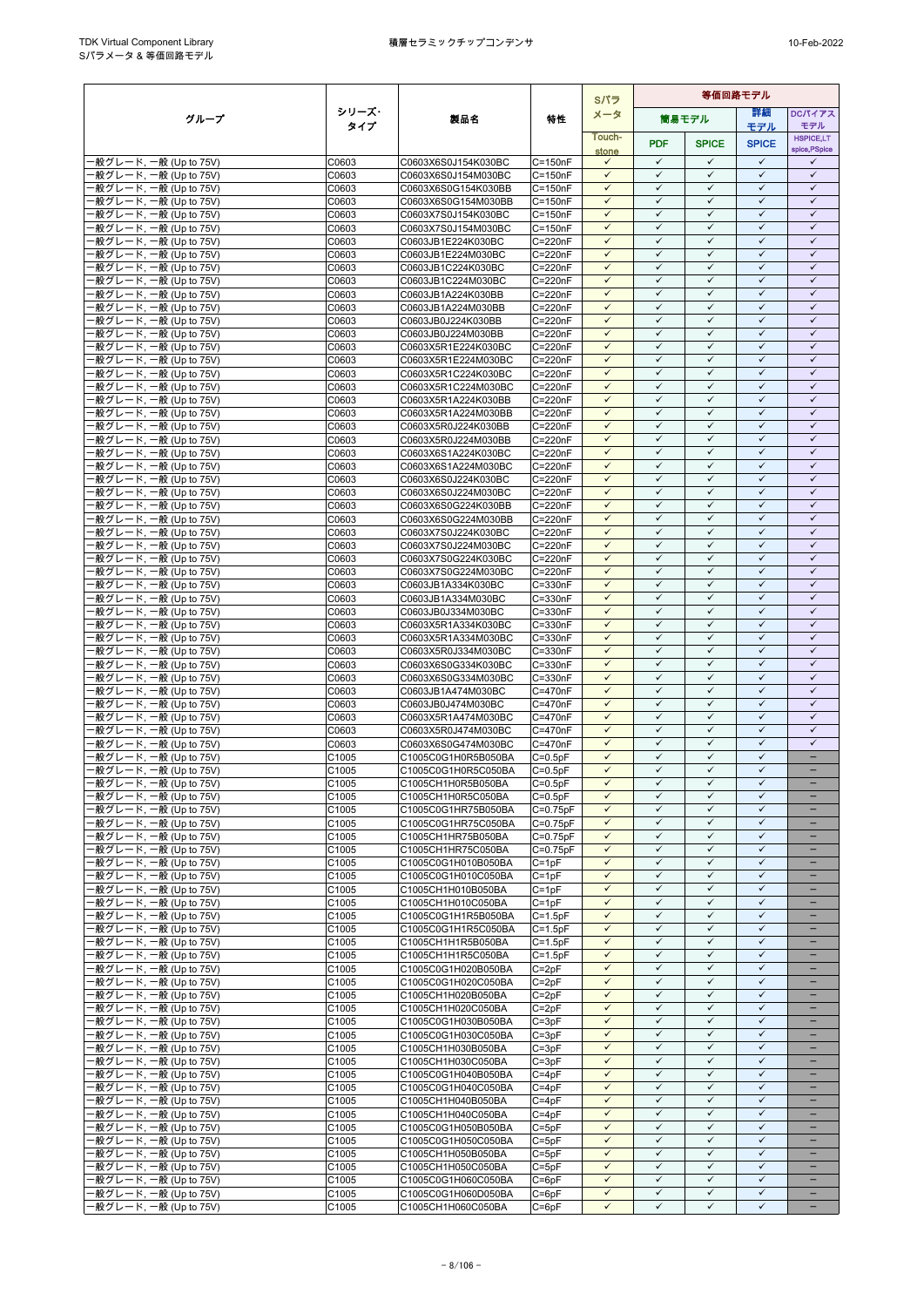|                                                  |                   |                                            |                            | Sパラ                          | 等価回路モデル                      |                              |                              |                                      |  |
|--------------------------------------------------|-------------------|--------------------------------------------|----------------------------|------------------------------|------------------------------|------------------------------|------------------------------|--------------------------------------|--|
| グループ                                             | シリーズ・             | 製品名                                        | 特性                         | メータ                          |                              | 筒易モデル                        | 詳細                           | <b>DCパイアス</b>                        |  |
|                                                  | タイプ               |                                            |                            | Touch-                       |                              |                              | モデル                          | モデル<br><b>HSPICE,LT</b>              |  |
|                                                  |                   |                                            |                            | stone                        | <b>PDF</b>                   | <b>SPICE</b>                 | <b>SPICE</b>                 | spice, PSpice                        |  |
| -般グレード, 一般 (Up to 75V)                           | C1005             | C1005CH1H060D050BA                         | C=6pF                      | $\checkmark$                 | $\checkmark$                 | $\checkmark$                 | $\checkmark$                 |                                      |  |
| -般グレード, 一般 (Up to 75V)<br>·般グレード, 一般 (Up to 75V) | C1005<br>C1005    | C1005C0G1H070C050BA<br>C1005C0G1H070D050BA | $C = 7pF$<br>$C = 7pF$     | $\checkmark$<br>$\checkmark$ | $\checkmark$<br>$\checkmark$ | $\checkmark$<br>$\checkmark$ | $\checkmark$<br>$\checkmark$ | $\equiv$<br>$\overline{\phantom{0}}$ |  |
| 般グレード, 一般 (Up to 75V)                            | C1005             | C1005CH1H070C050BA                         | $C = 7pF$                  | $\checkmark$                 | $\checkmark$                 | $\checkmark$                 | $\checkmark$                 |                                      |  |
| -般グレード, 一般 (Up to 75V)                           | C1005             | C1005CH1H070D050BA                         | $C = 7pF$                  | $\checkmark$                 | $\checkmark$                 | $\checkmark$                 | $\checkmark$                 | $\qquad \qquad -$                    |  |
| ·般グレード, 一般 (Up to 75V)                           | C1005             | C1005C0G1H080C050BA                        | $C = 8pF$                  | $\checkmark$                 | $\checkmark$                 | $\checkmark$                 | $\checkmark$                 |                                      |  |
| ·般グレード, 一般 (Up to 75V)                           | C1005             | C1005C0G1H080D050BA                        | $C = 8pF$                  | $\checkmark$                 | $\checkmark$                 | $\checkmark$                 | $\checkmark$                 | -                                    |  |
| ·般グレード, 一般 (Up to 75V)                           | C1005<br>C1005    | C1005CH1H080C050BA                         | $C = 8pF$                  | $\checkmark$<br>$\checkmark$ | $\checkmark$<br>$\checkmark$ | $\checkmark$<br>$\checkmark$ | $\checkmark$<br>$\checkmark$ | ÷<br>$\equiv$                        |  |
| 般グレード, 一般 (Up to 75V)<br>-般グレード, 一般 (Up to 75V)  | C1005             | C1005CH1H080D050BA<br>C1005C0G1H090C050BA  | $C = 8pF$<br>$C = 9pF$     | $\checkmark$                 | $\checkmark$                 | $\checkmark$                 | $\checkmark$                 | $\equiv$                             |  |
| -般グレード, 一般 (Up to 75V)                           | C1005             | C1005C0G1H090D050BA                        | $C = 9pF$                  | $\checkmark$                 | $\checkmark$                 | $\checkmark$                 | $\checkmark$                 | -                                    |  |
| -般グレード, 一般 (Up to 75V)                           | C1005             | C1005CH1H090C050BA                         | $C = 9pF$                  | $\checkmark$                 | $\checkmark$                 | $\checkmark$                 | $\checkmark$                 | -                                    |  |
| -般グレード, 一般 (Up to 75V)                           | C1005             | C1005CH1H090D050BA                         | $C = 9pF$                  | $\checkmark$                 | $\checkmark$                 | $\checkmark$                 | $\checkmark$                 |                                      |  |
| -般グレード, 一般 (Up to 75V)                           | C1005<br>C1005    | C1005C0G1H100C050BA<br>C1005C0G1H100D050BA | $C = 10pF$<br>$C = 10pF$   | $\checkmark$<br>$\checkmark$ | $\checkmark$<br>$\checkmark$ | $\checkmark$<br>$\checkmark$ | $\checkmark$<br>$\checkmark$ | ÷                                    |  |
| ·般グレード, 一般 (Up to 75V)<br>·般グレード, 一般 (Up to 75V) | C1005             | C1005CH1H100C050BA                         | $C = 10pF$                 | $\checkmark$                 | $\checkmark$                 | $\checkmark$                 | $\checkmark$                 | ÷                                    |  |
| -般グレード, 一般 (Up to 75V)                           | C1005             | C1005CH1H100D050BA                         | $C = 10pF$                 | $\checkmark$                 | $\checkmark$                 | $\checkmark$                 | $\checkmark$                 | -                                    |  |
| -般グレード, 一般 (Up to 75V)                           | C1005             | C1005C0G1H120J050BA                        | $C = 12pF$                 | $\checkmark$                 | $\checkmark$                 | $\checkmark$                 | $\checkmark$                 |                                      |  |
| -般グレード, 一般 (Up to 75V)                           | C1005             | C1005CH1H120J050BA                         | $C = 12pF$                 | $\checkmark$                 | $\checkmark$                 | $\checkmark$                 | $\checkmark$                 | ÷,                                   |  |
| ·般グレード, 一般 (Up to 75V)<br>·般グレード, 一般 (Up to 75V) | C1005<br>C1005    | C1005C0G1H150F050BA                        | $C = 15pF$<br>$C = 15pF$   | $\checkmark$<br>$\checkmark$ | $\checkmark$<br>$\checkmark$ | $\checkmark$<br>$\checkmark$ | $\checkmark$<br>$\checkmark$ |                                      |  |
| -般グレード, 一般 (Up to 75V)                           | C1005             | C1005C0G1H150G050BA<br>C1005C0G1H150J050BA | $C = 15pF$                 | $\checkmark$                 | $\checkmark$                 | $\checkmark$                 | $\checkmark$                 | -                                    |  |
| 般グレード, 一般 (Up to 75V)                            | C1005             | C1005CH1H150J050BA                         | $C = 15pF$                 | $\checkmark$                 | $\checkmark$                 | $\checkmark$                 | $\checkmark$                 | -                                    |  |
| ·般グレード, 一般 (Up to 75V)                           | C1005             | C1005C0G1H180J050BA                        | $C = 18pF$                 | $\checkmark$                 | $\checkmark$                 | $\checkmark$                 | $\checkmark$                 | -                                    |  |
| ·般グレード, 一般 (Up to 75V)                           | C1005             | C1005CH1H180J050BA                         | $C = 18pF$                 | $\checkmark$                 | $\checkmark$                 | $\checkmark$                 | $\checkmark$                 |                                      |  |
| ·般グレード, 一般 (Up to 75V)                           | C1005             | C1005C0G1H220F050BA                        | $C = 22pF$                 | $\checkmark$                 | $\checkmark$<br>$\checkmark$ | $\checkmark$                 | $\checkmark$<br>$\checkmark$ | -                                    |  |
| ·般グレード, 一般 (Up to 75V)<br>-般グレード, 一般 (Up to 75V) | C1005<br>C1005    | C1005C0G1H220G050BA<br>C1005C0G1H220J050BA | $C = 22pF$<br>$C = 22pF$   | $\checkmark$<br>$\checkmark$ | $\checkmark$                 | $\checkmark$<br>$\checkmark$ | $\checkmark$                 | $\equiv$                             |  |
| ·般グレード, 一般 (Up to 75V)                           | C1005             | C1005CH1H220J050BA                         | $C = 22pF$                 | $\checkmark$                 | $\checkmark$                 | $\checkmark$                 | $\checkmark$                 | -                                    |  |
| ·般グレード, 一般 (Up to 75V)                           | C1005             | C1005C0G1H270J050BA                        | $C = 27pF$                 | $\checkmark$                 | $\checkmark$                 | $\checkmark$                 | $\checkmark$                 | $\overline{\phantom{0}}$             |  |
| -般グレード, 一般 (Up to 75V)                           | C1005             | C1005CH1H270J050BA                         | $C = 27pF$                 | $\checkmark$                 | $\checkmark$                 | $\checkmark$                 | $\checkmark$                 | -                                    |  |
| ·般グレード, 一般 (Up to 75V)                           | C1005             | C1005C0G1H330F050BA                        | $C = 33pF$                 | $\checkmark$                 | $\checkmark$                 | $\checkmark$                 | $\checkmark$                 |                                      |  |
| -般グレード, 一般 (Up to 75V)                           | C1005             | C1005C0G1H330G050BA                        | $C = 33pF$                 | $\checkmark$<br>$\checkmark$ | $\checkmark$<br>$\checkmark$ | $\checkmark$<br>$\checkmark$ | $\checkmark$<br>$\checkmark$ | $\equiv$                             |  |
| -般グレード, 一般 (Up to 75V)<br>-般グレード, 一般 (Up to 75V) | C1005<br>C1005    | C1005C0G1H330J050BA<br>C1005CH1H330J050BA  | $C = 33pF$<br>$C = 33pF$   | $\checkmark$                 | $\checkmark$                 | $\checkmark$                 | $\checkmark$                 | $\equiv$                             |  |
| ·般グレード, 一般 (Up to 75V)                           | C1005             | C1005C0G1H390J050BA                        | $C = 39pF$                 | $\checkmark$                 | $\checkmark$                 | $\checkmark$                 | $\checkmark$                 | $\equiv$                             |  |
| ·般グレード, 一般 (Up to 75V)                           | C1005             | C1005CH1H390J050BA                         | $C = 39pF$                 | ✓                            | ✓                            | ✓                            | ✓                            |                                      |  |
| -般グレード, 一般 (Up to 75V)                           | C1005             | C1005C0G1H470F050BA                        | $C = 47pF$                 | $\checkmark$                 | $\checkmark$                 | $\checkmark$                 | $\checkmark$                 | -                                    |  |
| ·般グレード, 一般 (Up to 75V)                           | C1005             | C1005C0G1H470G050BA                        | $C = 47pF$                 | $\checkmark$                 | $\checkmark$<br>$\checkmark$ | $\checkmark$                 | $\checkmark$<br>$\checkmark$ |                                      |  |
| ·般グレード, 一般 (Up to 75V)<br>-般グレード, 一般 (Up to 75V) | C1005<br>C1005    | C1005C0G1H470J050BA<br>C1005CH1H470J050BA  | $C = 47pF$<br>$C = 47pF$   | $\checkmark$<br>$\checkmark$ | $\checkmark$                 | $\checkmark$<br>$\checkmark$ | $\checkmark$                 | $\overline{\phantom{0}}$             |  |
| -般グレード, 一般 (Up to 75V)                           | C1005             | C1005C0G1H560J050BA                        | $C = 56pF$                 | $\checkmark$                 | $\checkmark$                 | $\checkmark$                 | $\checkmark$                 | -                                    |  |
| -般グレード, 一般 (Up to 75V)                           | C1005             | C1005CH1H560J050BA                         | $C = 56pF$                 | $\checkmark$                 | $\checkmark$                 | $\checkmark$                 | $\checkmark$                 | -                                    |  |
| -般グレード, 一般 (Up to 75V)                           | C1005             | C1005C0G1H680F050BA                        | $C = 68pF$                 | $\checkmark$                 | $\checkmark$                 | $\checkmark$                 | $\checkmark$                 |                                      |  |
| -般グレード, 一般 (Up to 75V)                           | C1005             | C1005C0G1H680G050BA                        | $C = 68pF$                 | $\checkmark$<br>$\checkmark$ | $\checkmark$<br>$\checkmark$ | $\checkmark$<br>$\checkmark$ | $\checkmark$<br>$\checkmark$ | -                                    |  |
| ·般グレード, 一般 (Up to 75V)<br>·般グレード, 一般 (Up to 75V) | C1005<br>C1005    | C1005C0G1H680J050BA<br>C1005CH1H680J050BA  | C=68pF<br>$C = 68pF$       | $\checkmark$                 | $\checkmark$                 | $\checkmark$                 | $\checkmark$                 | -                                    |  |
| ·般グレード, 一般 (Up to 75V)                           | C <sub>1005</sub> | C1005C0G1H820J050BA                        | $C = 82pF$                 | $\checkmark$                 | $\checkmark$                 | $\checkmark$                 | $\checkmark$                 |                                      |  |
| ·般グレード, 一般 (Up to 75V)                           | C1005             | C1005CH1H820J050BA                         | $C = 82pF$                 | $\checkmark$                 | $\checkmark$                 | $\checkmark$                 | ✓                            | $\overline{\phantom{0}}$             |  |
| - 般グレード, 一般 (Up to 75V)                          | C1005             | C1005C0G1H101F050BA                        | $C = 100pF$                | $\checkmark$                 | $\checkmark$                 | $\checkmark$                 | $\checkmark$                 | -                                    |  |
| -般グレード, 一般 (Up to 75V)                           | C1005             | C1005C0G1H101G050BA                        | $C=100pF$                  | $\checkmark$                 | $\checkmark$                 | $\checkmark$                 | $\checkmark$                 |                                      |  |
| -般グレード, 一般 (Up to 75V)<br>-般グレード, 一般 (Up to 75V) | C1005<br>C1005    | C1005C0G1H101J050BA<br>C1005C0G1H101K050BA | $C = 100pF$<br>$C = 100pF$ | $\checkmark$<br>$\checkmark$ | $\checkmark$<br>$\checkmark$ | $\checkmark$<br>$\checkmark$ | $\checkmark$<br>$\checkmark$ | ÷                                    |  |
| ·般グレード, 一般 (Up to 75V)                           | C1005             | C1005CH1H101J050BA                         | $C=100pF$                  | $\checkmark$                 | $\checkmark$                 | $\checkmark$                 | $\checkmark$                 |                                      |  |
| -般グレード, 一般 (Up to 75V)                           | C1005             | C1005CH1H101K050BA                         | $C = 100pF$                | $\checkmark$                 | $\checkmark$                 | $\checkmark$                 | $\checkmark$                 | $\overline{\phantom{a}}$             |  |
| -般グレード, 一般 (Up to 75V)                           | C1005             | C1005C0G1H121J050BA                        | $C = 120pF$                | ✓                            | ✓                            | $\checkmark$                 | ✓                            |                                      |  |
| -般グレード, 一般 (Up to 75V)                           | C1005             | C1005C0G1H121K050BA                        | $C = 120pF$                | $\checkmark$                 | $\checkmark$                 | $\checkmark$                 | $\checkmark$                 | -                                    |  |
| ·般グレード, 一般 (Up to 75V)<br>-般グレード, 一般 (Up to 75V) | C1005<br>C1005    | C1005CH1H121J050BA<br>C1005CH1H121K050BA   | $C = 120pF$<br>$C = 120pF$ | $\checkmark$<br>$\checkmark$ | $\checkmark$<br>$\checkmark$ | $\checkmark$<br>$\checkmark$ | $\checkmark$<br>$\checkmark$ | ÷                                    |  |
| -般グレード, 一般 (Up to 75V)                           | C1005             | C1005C0G1H151F050BA                        | $C = 150pF$                | $\checkmark$                 | $\checkmark$                 | $\checkmark$                 | $\checkmark$                 | $\equiv$                             |  |
| -般グレード, 一般 (Up to 75V)                           | C1005             | C1005C0G1H151G050BA                        | $C = 150pF$                | $\checkmark$                 | $\checkmark$                 | $\checkmark$                 | $\checkmark$                 | -                                    |  |
| ·般グレード, 一般 (Up to 75V)                           | C1005             | C1005C0G1H151J050BA                        | $C = 150pF$                | $\checkmark$                 | $\checkmark$                 | $\checkmark$                 | ✓                            | -                                    |  |
| -般グレード, 一般 (Up to 75V)                           | C1005             | C1005C0G1H151K050BA                        | $C = 150pF$                | $\checkmark$                 | $\checkmark$                 | $\checkmark$                 | $\checkmark$                 |                                      |  |
| ·般グレード, 一般 (Up to 75V)                           | C1005<br>C1005    | C1005CH1H151J050BA                         | $C = 150pF$<br>$C = 150pF$ | $\checkmark$<br>$\checkmark$ | $\checkmark$<br>$\checkmark$ | $\checkmark$<br>$\checkmark$ | $\checkmark$<br>$\checkmark$ |                                      |  |
| ·般グレード, 一般 (Up to 75V)<br>·般グレード, 一般 (Up to 75V) | C1005             | C1005CH1H151K050BA<br>C1005C0G1H181J050BA  | $C = 180pF$                | $\checkmark$                 | $\checkmark$                 | $\checkmark$                 | $\checkmark$                 | $\overline{\phantom{0}}$             |  |
| -般グレード, 一般 (Up to 75V)                           | C1005             | C1005C0G1H181K050BA                        | $C = 180pF$                | $\checkmark$                 | $\checkmark$                 | $\checkmark$                 | $\checkmark$                 | -                                    |  |
| -般グレード, 一般 (Up to 75V)                           | C1005             | C1005CH1H181J050BA                         | $C = 180pF$                | $\checkmark$                 | $\checkmark$                 | $\checkmark$                 | ✓                            | -                                    |  |
| -般グレード, 一般 (Up to 75V)                           | C1005             | C1005CH1H181K050BA                         | $C = 180pF$                | $\checkmark$                 | $\checkmark$                 | $\checkmark$                 | $\checkmark$                 | -                                    |  |
| ·般グレード, 一般 (Up to 75V)<br>-般グレード, 一般 (Up to 75V) | C1005             | C1005C0G1H221F050BA                        | $C = 220pF$                | $\checkmark$<br>$\checkmark$ | $\checkmark$<br>$\checkmark$ | $\checkmark$<br>$\checkmark$ | $\checkmark$<br>$\checkmark$ | -                                    |  |
| -般グレード, 一般 (Up to 75V)                           | C1005<br>C1005    | C1005C0G1H221G050BA<br>C1005C0G1H221J050BA | $C = 220pF$<br>$C = 220pF$ | $\checkmark$                 | $\checkmark$                 | $\checkmark$                 | $\checkmark$                 | $\overline{\phantom{0}}$             |  |
| ·般グレード, 一般 (Up to 75V)                           | C1005             | C1005C0G1H221K050BA                        | $C = 220pF$                | $\checkmark$                 | $\checkmark$                 | $\checkmark$                 | $\checkmark$                 |                                      |  |
| -般グレード, 一般 (Up to 75V)                           | C1005             | C1005CH1H221J050BA                         | $C = 220pF$                | $\checkmark$                 | $\checkmark$                 | $\checkmark$                 | $\checkmark$                 | $\qquad \qquad -$                    |  |
| -般グレード, 一般 (Up to 75V)                           | C1005             | C1005CH1H221K050BA                         | $C = 220pF$                | $\checkmark$                 | $\checkmark$                 | $\checkmark$                 | $\checkmark$                 |                                      |  |
| ·般グレード, 一般 (Up to 75V)                           | C1005             | C1005JB1H221K050BA                         | $C = 220pF$                | $\checkmark$<br>$\checkmark$ | $\checkmark$<br>$\checkmark$ | $\checkmark$<br>$\checkmark$ | $\checkmark$<br>$\checkmark$ | $\checkmark$<br>$\checkmark$         |  |
| ·般グレード, 一般 (Up to 75V)<br>般グレード, 一般 (Up to 75V)  | C1005<br>C1005    | C1005JB1H221M050BA<br>C1005X5R1H221K050BA  | $C = 220pF$<br>$C = 220pF$ | $\checkmark$                 | $\checkmark$                 | $\checkmark$                 | $\checkmark$                 | $\checkmark$                         |  |
| ·般グレード, 一般 (Up to 75V)                           | C1005             | C1005X5R1H221M050BA                        | $C = 220pF$                | $\checkmark$                 | $\checkmark$                 | $\checkmark$                 | $\checkmark$                 | $\checkmark$                         |  |
| -般グレード, 一般 (Up to 75V)                           | C1005             | C1005X7R1H221K050BA                        | $C = 220pF$                | $\checkmark$                 | $\checkmark$                 | $\checkmark$                 | $\checkmark$                 | ✓                                    |  |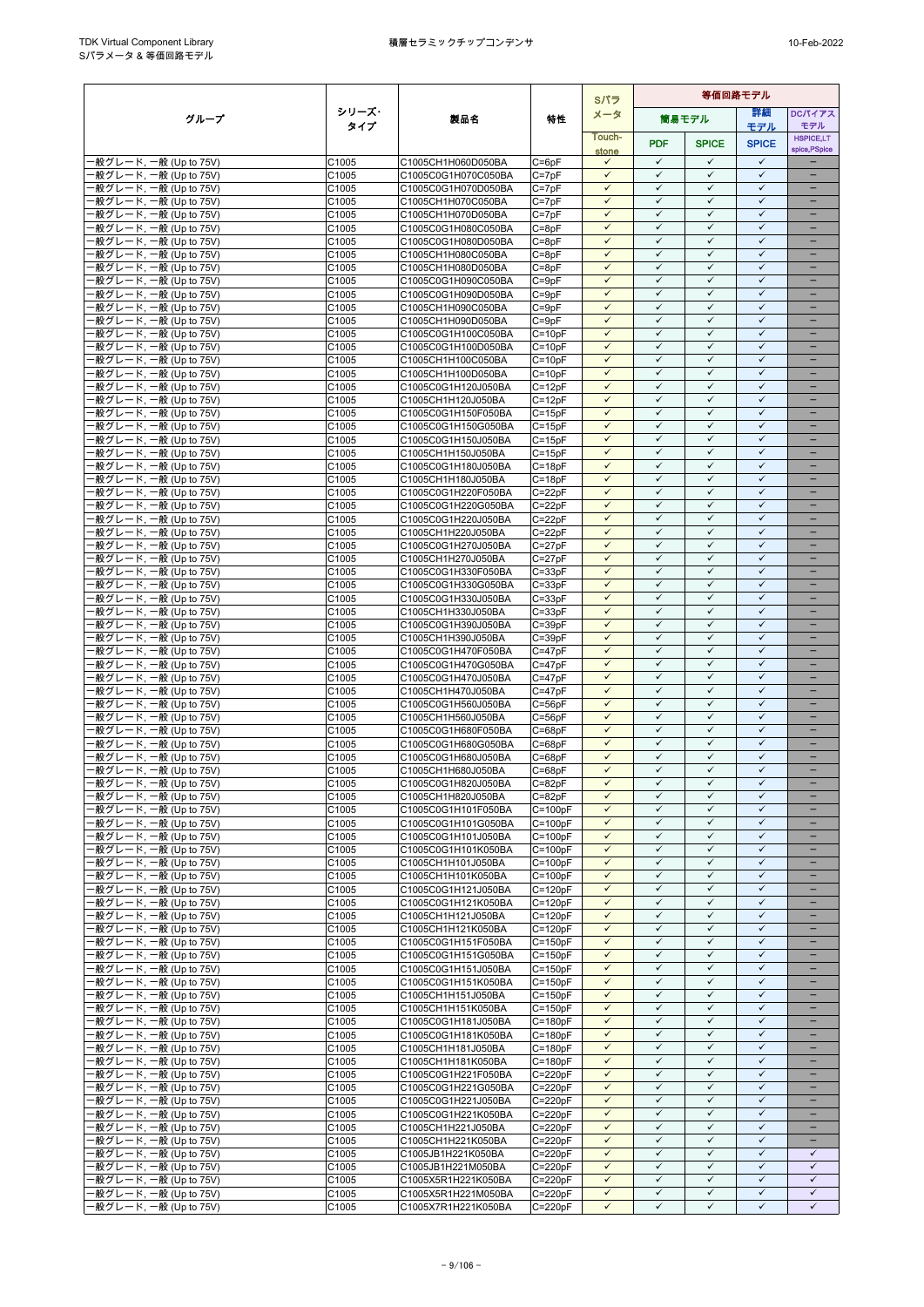|                                                  |                |                                            |                            | Sパラ                          |                              |                              | 等価回路モデル                      |                                               |
|--------------------------------------------------|----------------|--------------------------------------------|----------------------------|------------------------------|------------------------------|------------------------------|------------------------------|-----------------------------------------------|
| グループ                                             | シリーズ・          | 製品名                                        | 特性                         | メータ                          |                              | 筒易モデル                        | 詳細                           | <b>DCパイアス</b>                                 |
|                                                  | タイプ            |                                            |                            | Touch-                       |                              |                              | モデル                          | モデル<br><b>HSPICE,LT</b>                       |
|                                                  |                |                                            |                            | stone                        | <b>PDF</b>                   | <b>SPICE</b>                 | <b>SPICE</b>                 | spice, PSpice                                 |
| -般グレード, 一般 (Up to 75V)                           | C1005          | C1005X7R1H221M050BA                        | $C = 220pF$                | $\checkmark$                 | $\checkmark$                 | $\checkmark$                 | $\checkmark$                 | $\checkmark$                                  |
| -般グレード, 一般 (Up to 75V)                           | C1005          | C1005C0G1H271J050BA                        | $C = 270pF$                | $\checkmark$                 | $\checkmark$                 | $\checkmark$                 | $\checkmark$                 |                                               |
| ·般グレード, 一般 (Up to 75V)<br>-般グレード, 一般 (Up to 75V) | C1005<br>C1005 | C1005C0G1H271K050BA<br>C1005CH1H271J050BA  | $C = 270pF$<br>$C = 270pF$ | $\checkmark$<br>$\checkmark$ | $\checkmark$<br>$\checkmark$ | $\checkmark$<br>$\checkmark$ | $\checkmark$<br>$\checkmark$ | -<br>$\overline{\phantom{0}}$                 |
| ·般グレード, 一般 (Up to 75V)                           | C1005          | C1005CH1H271K050BA                         | $C = 270pF$                | $\checkmark$                 | ✓                            | $\checkmark$                 | $\checkmark$                 | -                                             |
| -般グレード, 一般 (Up to 75V)                           | C1005          | C1005C0G1H331F050BA                        | $C = 330pF$                | $\checkmark$                 | $\checkmark$                 | $\checkmark$                 | $\checkmark$                 |                                               |
| 般グレード, 一般 (Up to 75V)                            | C1005          | C1005C0G1H331G050BA                        | $C = 330pF$                | $\checkmark$                 | $\checkmark$                 | $\checkmark$                 | $\checkmark$                 | ۳                                             |
| -般グレード, 一般 (Up to 75V)                           | C1005          | C1005C0G1H331J050BA                        | $C = 330pF$                | $\checkmark$                 | $\checkmark$                 | $\checkmark$                 | $\checkmark$                 |                                               |
| ·般グレード, 一般 (Up to 75V)                           | C1005          | C1005C0G1H331K050BA                        | $C = 330pF$                | $\checkmark$<br>$\checkmark$ | $\checkmark$<br>$\checkmark$ | $\checkmark$<br>$\checkmark$ | $\checkmark$<br>$\checkmark$ | $\equiv$<br>$\qquad \qquad -$                 |
| ·般グレード, 一般 (Up to 75V)<br>-般グレード, 一般 (Up to 75V) | C1005<br>C1005 | C1005CH1H331J050BA<br>C1005CH1H331K050BA   | $C = 330pF$<br>$C = 330pF$ | $\checkmark$                 | ✓                            | ✓                            | $\checkmark$                 |                                               |
| -般グレード, 一般 (Up to 75V)                           | C1005          | C1005JB1H331K050BA                         | $C = 330pF$                | $\checkmark$                 | $\checkmark$                 | $\checkmark$                 | $\checkmark$                 | $\checkmark$                                  |
| 般グレード, 一般 (Up to 75V)                            | C1005          | C1005JB1H331M050BA                         | $C = 330pF$                | $\checkmark$                 | $\checkmark$                 | $\checkmark$                 | $\checkmark$                 | $\checkmark$                                  |
| 般グレード, 一般 (Up to 75V)                            | C1005          | C1005X5R1H331K050BA                        | $C = 330pF$                | $\checkmark$                 | $\checkmark$                 | $\checkmark$                 | $\checkmark$                 | $\checkmark$                                  |
| ·般グレード, 一般 (Up to 75V)                           | C1005          | C1005X5R1H331M050BA                        | $C = 330pF$                | $\checkmark$                 | $\checkmark$                 | $\checkmark$                 | $\checkmark$                 | $\checkmark$                                  |
| -般グレード, 一般 (Up to 75V)<br>-般グレード, 一般 (Up to 75V) | C1005<br>C1005 | C1005X7R1H331K050BA<br>C1005X7R1H331M050BA | $C = 330pF$<br>$C = 330pF$ | $\checkmark$<br>$\checkmark$ | $\checkmark$<br>$\checkmark$ | $\checkmark$<br>$\checkmark$ | $\checkmark$<br>$\checkmark$ | $\checkmark$<br>$\checkmark$                  |
| ·般グレード, 一般 (Up to 75V)                           | C1005          | C1005C0G1H391J050BA                        | $C = 390pF$                | $\checkmark$                 | $\checkmark$                 | $\checkmark$                 | $\checkmark$                 |                                               |
| ·般グレード, 一般 (Up to 75V)                           | C1005          | C1005C0G1H391K050BA                        | $C = 390pF$                | $\checkmark$                 | $\checkmark$                 | $\checkmark$                 | $\checkmark$                 |                                               |
| ·般グレード, 一般 (Up to 75V)                           | C1005          | C1005CH1H391J050BA                         | $C = 390pF$                | $\checkmark$                 | $\checkmark$                 | ✓                            | $\checkmark$                 |                                               |
| -般グレード, 一般 (Up to 75V)                           | C1005          | C1005CH1H391K050BA                         | $C = 390pF$                | $\checkmark$                 | $\checkmark$                 | $\checkmark$                 | $\checkmark$                 | $\equiv$                                      |
| ·般グレード, 一般 (Up to 75V)                           | C1005          | C1005C0G1H471F050BA                        | $C = 470pF$                | $\checkmark$<br>$\checkmark$ | $\checkmark$<br>✓            | $\checkmark$<br>$\checkmark$ | $\checkmark$<br>$\checkmark$ | -<br>$\overline{\phantom{0}}$                 |
| -般グレード, 一般 (Up to 75V)<br>-般グレード, 一般 (Up to 75V) | C1005<br>C1005 | C1005C0G1H471G050BA<br>C1005C0G1H471J050BA | $C = 470pF$<br>$C = 470pF$ | $\checkmark$                 | $\checkmark$                 | $\checkmark$                 | $\checkmark$                 | -                                             |
| ·般グレード, 一般 (Up to 75V)                           | C1005          | C1005C0G1H471K050BA                        | $C = 470pF$                | $\checkmark$                 | $\checkmark$                 | $\checkmark$                 | $\checkmark$                 |                                               |
| -般グレード, 一般 (Up to 75V)                           | C1005          | C1005CH1H471J050BA                         | $C = 470pF$                | $\checkmark$                 | $\checkmark$                 | $\checkmark$                 | $\checkmark$                 | $\equiv$                                      |
| -般グレード, 一般 (Up to 75V)                           | C1005          | C1005CH1H471K050BA                         | $C = 470pF$                | $\checkmark$                 | $\checkmark$                 | $\checkmark$                 | $\checkmark$                 | ÷                                             |
| -般グレード, 一般 (Up to 75V)                           | C1005          | C1005JB1H471K050BA                         | $C = 470pF$                | $\checkmark$                 | $\checkmark$<br>$\checkmark$ | $\checkmark$                 | $\checkmark$<br>$\checkmark$ | $\checkmark$<br>$\checkmark$                  |
| ·般グレード, 一般 (Up to 75V)<br>-般グレード, 一般 (Up to 75V) | C1005<br>C1005 | C1005JB1H471M050BA<br>C1005X5R1H471K050BA  | $C = 470pF$<br>$C = 470pF$ | $\checkmark$<br>$\checkmark$ | ✓                            | $\checkmark$<br>$\checkmark$ | $\checkmark$                 | $\checkmark$                                  |
| -般グレード, 一般 (Up to 75V)                           | C1005          | C1005X5R1H471M050BA                        | $C = 470pF$                | $\checkmark$                 | $\checkmark$                 | $\checkmark$                 | $\checkmark$                 | $\checkmark$                                  |
| ·般グレード, 一般 (Up to 75V)                           | C1005          | C1005X7R1H471K050BA                        | $C = 470pF$                | $\checkmark$                 | $\checkmark$                 | $\checkmark$                 | $\checkmark$                 | $\checkmark$                                  |
| ·般グレード, 一般 (Up to 75V)                           | C1005          | C1005X7R1H471M050BA                        | $C = 470pF$                | $\checkmark$                 | $\checkmark$                 | $\checkmark$                 | $\checkmark$                 | $\checkmark$                                  |
| -般グレード, 一般 (Up to 75V)                           | C1005          | C1005C0G1H561J050BA                        | $C = 560pF$                | $\checkmark$                 | $\checkmark$                 | $\checkmark$                 | $\checkmark$                 | $\overline{\phantom{0}}$                      |
| 般グレード, 一般 (Up to 75V)                            | C1005          | C1005C0G1H561K050BA                        | $C = 560pF$                | $\checkmark$                 | $\checkmark$<br>$\checkmark$ | $\checkmark$                 | $\checkmark$<br>$\checkmark$ | $\overline{\phantom{0}}$                      |
| ·般グレード, 一般 (Up to 75V)<br>·般グレード, 一般 (Up to 75V) | C1005<br>C1005 | C1005CH1H561J050BA<br>C1005CH1H561K050BA   | $C = 560pF$<br>$C = 560pF$ | $\checkmark$<br>$\checkmark$ | $\checkmark$                 | $\checkmark$<br>$\checkmark$ | $\checkmark$                 |                                               |
| -般グレード, 一般 (Up to 75V)                           | C1005          | C1005C0G1H681F050BA                        | $C = 680pF$                | $\checkmark$                 | $\checkmark$                 | $\checkmark$                 | $\checkmark$                 |                                               |
| ·般グレード, 一般 (Up to 75V)                           | C1005          | C1005C0G1H681G050BA                        | C=680pF                    | $\checkmark$                 | $\checkmark$                 | $\checkmark$                 | $\checkmark$                 | $\equiv$                                      |
| -般グレード, 一般 (Up to 75V)                           | C1005          | C1005C0G1H681J050BA                        | $C = 680pF$                | $\checkmark$                 | $\checkmark$                 | $\checkmark$                 | $\checkmark$                 | $\overline{\phantom{0}}$                      |
| ·般グレード, 一般 (Up to 75V)                           | C1005          | C1005C0G1H681K050BA                        | $C = 680pF$                | $\checkmark$                 | $\checkmark$                 | $\checkmark$                 | $\checkmark$                 | -                                             |
| -般グレード, 一般 (Up to 75V)<br>-般グレード, 一般 (Up to 75V) | C1005<br>C1005 | C1005CH1H681J050BA<br>C1005CH1H681K050BA   | $C = 680pF$<br>$C = 680pF$ | $\checkmark$<br>$\checkmark$ | $\checkmark$<br>$\checkmark$ | $\checkmark$<br>$\checkmark$ | ✓<br>$\checkmark$            | $\overline{\phantom{0}}$<br>$\qquad \qquad -$ |
| ·般グレード, 一般 (Up to 75V)                           | C1005          | C1005JB1H681K050BA                         | $C = 680pF$                | $\checkmark$                 | $\checkmark$                 | $\checkmark$                 | $\checkmark$                 | $\checkmark$                                  |
| -般グレード, 一般 (Up to 75V)                           | C1005          | C1005JB1H681M050BA                         | $C = 680pF$                | $\checkmark$                 | $\checkmark$                 | $\checkmark$                 | $\checkmark$                 | $\checkmark$                                  |
| -般グレード, 一般 (Up to 75V)                           | C1005          | C1005X5R1H681K050BA                        | $C = 680pF$                | $\checkmark$                 | $\checkmark$                 | $\checkmark$                 | $\checkmark$                 | $\checkmark$                                  |
| ·般グレード, 一般 (Up to 75V)                           | C1005          | C1005X5R1H681M050BA                        | $C = 680pF$                | $\checkmark$                 | $\checkmark$                 | $\checkmark$                 | $\checkmark$                 | $\checkmark$                                  |
| ·般グレード, 一般 (Up to 75V)                           | C1005          | C1005X7R1H681K050BA                        | $C = 680pF$                | $\checkmark$<br>$\checkmark$ | $\checkmark$<br>$\checkmark$ | $\checkmark$<br>$\checkmark$ | $\checkmark$<br>$\checkmark$ | $\checkmark$<br>$\checkmark$                  |
| -般グレード, 一般 (Up to 75V)<br>-般グレード, 一般 (Up to 75V) | C1005<br>C1005 | C1005X7R1H681M050BA<br>C1005C0G1H821J050BA | $C = 680pF$<br>$C = 820pF$ | $\checkmark$                 | $\checkmark$                 | $\checkmark$                 | $\checkmark$                 |                                               |
| -般グレード, 一般 (Up to 75V)                           | C1005          | C1005C0G1H821K050BA                        | $C = 820pF$                | $\checkmark$                 | $\checkmark$                 | $\checkmark$                 | $\checkmark$                 | -                                             |
| -般グレード, 一般 (Up to 75V)                           | C1005          | C1005CH1H821J050BA                         | $C = 820pF$                | $\checkmark$                 | $\checkmark$                 | $\checkmark$                 | $\checkmark$                 |                                               |
| ·般グレード, 一般 (Up to 75V)                           | C1005          | C1005CH1H821K050BA                         | $C = 820pF$                | $\checkmark$                 | $\checkmark$                 | $\checkmark$                 | $\checkmark$                 |                                               |
| -般グレード, 一般 (Up to 75V)                           | C1005          | C1005C0G1H102F050BA                        | $C = 1nF$                  | $\checkmark$                 | ✓                            | $\checkmark$                 | $\checkmark$                 | -                                             |
| -般グレード, 一般 (Up to 75V)<br>-般グレード, 一般 (Up to 75V) | C1005<br>C1005 | C1005C0G1H102G050BA<br>C1005C0G1H102J050BA | $C = 1nF$<br>$C = 1nF$     | $\checkmark$<br>$\checkmark$ | ✓<br>✓                       | $\checkmark$<br>$\checkmark$ | $\checkmark$<br>$\checkmark$ |                                               |
| -般グレード, 一般 (Up to 75V)                           | C1005          | C1005C0G1H102K050BA                        | $C = 1nF$                  | $\checkmark$                 | $\checkmark$                 | $\checkmark$                 | $\checkmark$                 |                                               |
| ·般グレード, 一般 (Up to 75V)                           | C1005          | C1005C0G1E102J050BA                        | $C = 1nF$                  | ✓                            | $\checkmark$                 | $\checkmark$                 | $\checkmark$                 |                                               |
| -般グレード, 一般 (Up to 75V)                           | C1005          | C1005CH1H102J050BA                         | $C = 1nF$                  | $\checkmark$                 | $\checkmark$                 | $\checkmark$                 | $\checkmark$                 | $\equiv$                                      |
| -般グレード, 一般 (Up to 75V)                           | C1005          | C1005CH1H102K050BA                         | $C = 1nF$                  | $\checkmark$                 | $\checkmark$                 | $\checkmark$                 | $\checkmark$                 |                                               |
| ·般グレード, 一般 (Up to 75V)                           | C1005<br>C1005 | C1005JB1H102K050BA                         | $C = 1nF$                  | $\checkmark$<br>$\checkmark$ | ✓<br>$\checkmark$            | $\checkmark$<br>$\checkmark$ | ✓<br>$\checkmark$            | ✓<br>$\checkmark$                             |
| -般グレード, 一般 (Up to 75V)<br>·般グレード, 一般 (Up to 75V) | C1005          | C1005JB1H102M050BA<br>C1005X5R1H102K050BA  | $C = 1nF$<br>$C = 1nF$     | $\checkmark$                 | $\checkmark$                 | $\checkmark$                 | $\checkmark$                 | $\checkmark$                                  |
| 般グレード, 一般 (Up to 75V)                            | C1005          | C1005X5R1H102M050BA                        | $C = 1nF$                  | $\checkmark$                 | ✓                            | ✓                            | $\checkmark$                 | $\checkmark$                                  |
| -般グレード, 一般 (Up to 75V)                           | C1005          | C1005X7R1H102K050BA                        | $C = 1nF$                  | $\checkmark$                 | $\checkmark$                 | $\checkmark$                 | $\checkmark$                 | $\checkmark$                                  |
| ·般グレード, 一般 (Up to 75V)                           | C1005          | C1005X7R1H102M050BA                        | $C = 1nF$                  | $\checkmark$                 | ✓                            | $\checkmark$                 | ✓                            | $\checkmark$                                  |
| ·般グレード, 一般 (Up to 75V)                           | C1005          | C1005X7R1E102K050BA                        | $C = 1nF$                  | $\checkmark$                 | $\checkmark$                 | $\checkmark$                 | $\checkmark$                 | $\checkmark$                                  |
| ·般グレード, 一般 (Up to 75V)<br>·般グレード, 一般 (Up to 75V) | C1005<br>C1005 | C1005JB1H152K050BA                         | $C = 1.5nF$<br>$C = 1.5nF$ | $\checkmark$<br>$\checkmark$ | $\checkmark$<br>$\checkmark$ | $\checkmark$<br>$\checkmark$ | ✓<br>$\checkmark$            | $\checkmark$<br>$\checkmark$                  |
| ·般グレード, 一般 (Up to 75V)                           | C1005          | C1005JB1H152M050BA<br>C1005X5R1H152K050BA  | $C = 1.5nF$                | $\checkmark$                 | $\checkmark$                 | $\checkmark$                 | $\checkmark$                 | $\checkmark$                                  |
| -般グレード, 一般 (Up to 75V)                           | C1005          | C1005X5R1H152M050BA                        | $C = 1.5nF$                | $\checkmark$                 | $\checkmark$                 | $\checkmark$                 | $\checkmark$                 | $\checkmark$                                  |
| ·般グレード, 一般 (Up to 75V)                           | C1005          | C1005X7R1H152K050BA                        | $C = 1.5nF$                | $\checkmark$                 | $\checkmark$                 | $\checkmark$                 | $\checkmark$                 | $\checkmark$                                  |
| ·般グレード, 一般 (Up to 75V)                           | C1005          | C1005X7R1H152M050BA                        | $C=1.5nF$                  | $\checkmark$                 | $\checkmark$                 | $\checkmark$                 | $\checkmark$                 | $\checkmark$                                  |
| ·般グレード, 一般 (Up to 75V)                           | C1005          | C1005JB1H222K050BA                         | $C=2.2nF$                  | $\checkmark$                 | ✓<br>$\checkmark$            | ✓                            | $\checkmark$<br>$\checkmark$ | $\checkmark$                                  |
| ·般グレード, 一般 (Up to 75V)<br>·般グレード, 一般 (Up to 75V) | C1005<br>C1005 | C1005JB1H222M050BA<br>C1005X5R1H222K050BA  | $C = 2.2nF$<br>$C = 2.2nF$ | $\checkmark$<br>$\checkmark$ | $\checkmark$                 | $\checkmark$<br>$\checkmark$ | $\checkmark$                 | $\checkmark$<br>$\checkmark$                  |
| ·般グレード, 一般 (Up to 75V)                           | C1005          | C1005X5R1H222M050BA                        | $C = 2.2nF$                | ✓                            | ✓                            | $\checkmark$                 | $\checkmark$                 | $\checkmark$                                  |
| -般グレード, 一般 (Up to 75V)                           | C1005          | C1005X7R1H222K050BA                        | $C = 2.2nF$                | $\checkmark$                 | $\checkmark$                 | $\checkmark$                 | $\checkmark$                 | $\checkmark$                                  |
| ·般グレード, 一般 (Up to 75V)                           | C1005          | C1005X7R1H222M050BA                        | $C=2.2nF$                  | $\checkmark$                 | $\checkmark$                 | $\checkmark$                 | $\checkmark$                 | $\checkmark$                                  |
| ·般グレード, 一般 (Up to 75V)                           | C1005          | C1005JB1H332K050BA                         | $C = 3.3nF$                | $\checkmark$                 | ✓                            | ✓                            | ✓                            | ✓                                             |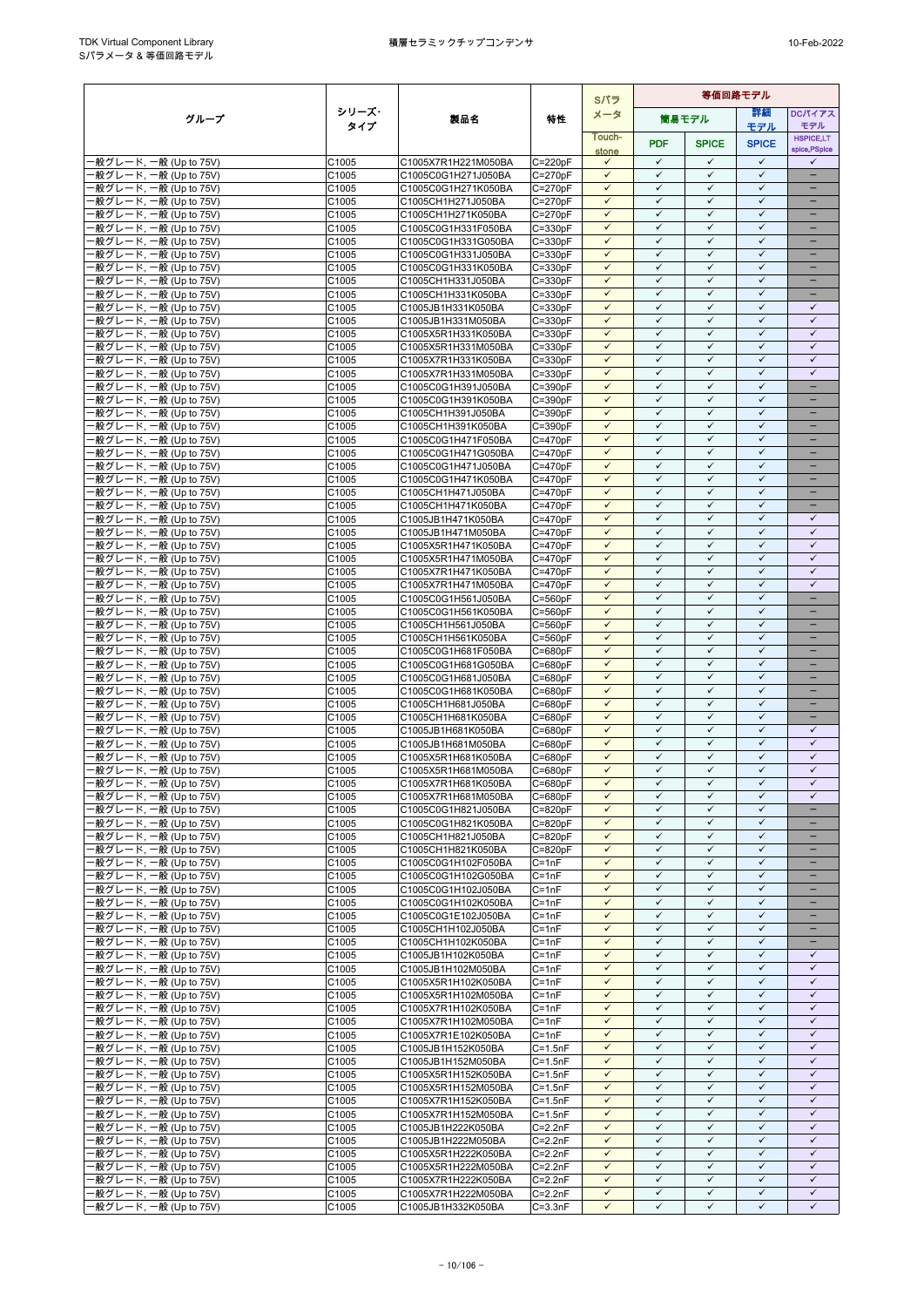|                                                   |                |                                            |                            | Sパラ                          | 等価回路モデル                      |                              |                              |                              |  |
|---------------------------------------------------|----------------|--------------------------------------------|----------------------------|------------------------------|------------------------------|------------------------------|------------------------------|------------------------------|--|
| グループ                                              | シリーズ・          | 製品名                                        | 特性                         | メータ                          |                              | 筒易モデル                        | 詳細                           | <b>DCパイアス</b>                |  |
|                                                   | タイプ            |                                            |                            | Touch-                       |                              |                              | モデル                          | モデル<br><b>HSPICE,LT</b>      |  |
|                                                   |                |                                            |                            | stone                        | <b>PDF</b>                   | <b>SPICE</b>                 | <b>SPICE</b>                 | spice, PSpice                |  |
| -般グレード, 一般 (Up to 75V)                            | C1005          | C1005JB1H332M050BA                         | $C = 3.3nF$                | $\checkmark$<br>$\checkmark$ | $\checkmark$<br>$\checkmark$ | $\checkmark$<br>$\checkmark$ | $\checkmark$<br>$\checkmark$ | ✓<br>$\checkmark$            |  |
| -般グレード, 一般 (Up to 75V)<br>·般グレード, 一般 (Up to 75V)  | C1005<br>C1005 | C1005X5R1H332K050BA<br>C1005X5R1H332M050BA | $C = 3.3nF$<br>$C = 3.3nF$ | $\checkmark$                 | $\checkmark$                 | $\checkmark$                 | $\checkmark$                 | $\checkmark$                 |  |
| ·般グレード, 一般 (Up to 75V)                            | C1005          | C1005X7R1H332K050BA                        | $C = 3.3nF$                | $\checkmark$                 | $\checkmark$                 | $\checkmark$                 | $\checkmark$                 | $\checkmark$                 |  |
| ·般グレード, 一般 (Up to 75V)                            | C1005          | C1005X7R1H332M050BA                        | $C = 3.3nF$                | $\checkmark$                 | $\checkmark$                 | $\checkmark$                 | $\checkmark$                 | $\checkmark$                 |  |
| -般グレード, 一般 (Up to 75V)                            | C1005          | C1005JB1H472K050BA                         | $C = 4.7nF$                | $\checkmark$                 | $\checkmark$                 | ✓                            | ✓                            | ✓                            |  |
| ·般グレード, 一般 (Up to 75V)                            | C1005          | C1005JB1H472M050BA                         | $C=4.7nF$                  | $\checkmark$                 | $\checkmark$                 | $\checkmark$                 | $\checkmark$                 | $\checkmark$                 |  |
| ·般グレード, 一般 (Up to 75V)<br>般グレード, 一般 (Up to 75V)   | C1005<br>C1005 | C1005X5R1H472K050BA<br>C1005X5R1H472M050BA | $C = 4.7nF$<br>$C = 4.7nF$ | $\checkmark$<br>$\checkmark$ | $\checkmark$<br>$\checkmark$ | $\checkmark$<br>$\checkmark$ | $\checkmark$<br>$\checkmark$ | $\checkmark$<br>$\checkmark$ |  |
| ·般グレード, 一般 (Up to 75V)                            | C1005          | C1005X7R1H472K050BA                        | $C = 4.7nF$                | $\checkmark$                 | $\checkmark$                 | $\checkmark$                 | $\checkmark$                 | $\checkmark$                 |  |
| ·般グレード, 一般 (Up to 75V)                            | C1005          | C1005X7R1H472M050BA                        | $C = 4.7nF$                | $\checkmark$                 | $\checkmark$                 | $\checkmark$                 | $\checkmark$                 | $\checkmark$                 |  |
| ·般グレード, 一般 (Up to 75V)                            | C1005          | C1005JB1H682K050BA                         | $C = 6.8nF$                | $\checkmark$                 | $\checkmark$                 | $\checkmark$                 | $\checkmark$                 | $\checkmark$                 |  |
| 般グレード, 一般 (Up to 75V)                             | C1005          | C1005JB1H682M050BA                         | $C = 6.8nF$                | $\checkmark$<br>$\checkmark$ | $\checkmark$<br>$\checkmark$ | $\checkmark$<br>$\checkmark$ | $\checkmark$<br>$\checkmark$ | $\checkmark$<br>$\checkmark$ |  |
| ·般グレード, 一般 (Up to 75V)<br>·般グレード, 一般 (Up to 75V)  | C1005<br>C1005 | C1005X5R1H682K050BA<br>C1005X5R1H682M050BA | $C = 6.8nF$<br>$C = 6.8nF$ | $\checkmark$                 | $\checkmark$                 | $\checkmark$                 | $\checkmark$                 | $\checkmark$                 |  |
| 般グレード, 一般 (Up to 75V)                             | C1005          | C1005X7R1H682K050BA                        | $C = 6.8nF$                | $\checkmark$                 | $\checkmark$                 | $\checkmark$                 | $\checkmark$                 | $\checkmark$                 |  |
| ·般グレード, 一般 (Up to 75V)                            | C1005          | C1005X7R1H682M050BA                        | $C = 6.8nF$                | $\checkmark$                 | $\checkmark$                 | $\checkmark$                 | $\checkmark$                 | $\checkmark$                 |  |
| ·般グレード, 一般 (Up to 75V)                            | C1005          | C1005JB1H103K050BB                         | $C = 10nF$                 | $\checkmark$                 | $\checkmark$                 | $\checkmark$                 | $\checkmark$                 | $\checkmark$                 |  |
| ·般グレード, 一般 (Up to 75V)<br>·般グレード, 一般 (Up to 75V)  | C1005<br>C1005 | C1005JB1H103M050BB<br>C1005JB1E103K050BA   | $C = 10nF$<br>$C = 10nF$   | $\checkmark$                 | $\checkmark$<br>✓            | $\checkmark$<br>✓            | $\checkmark$<br>✓            | $\checkmark$<br>✓            |  |
| ·般グレード, 一般 (Up to 75V)                            | C1005          | C1005JB1E103M050BA                         | $C = 10nF$                 | $\checkmark$                 | $\checkmark$                 | $\checkmark$                 | $\checkmark$                 | $\checkmark$                 |  |
| ·般グレード, 一般 (Up to 75V)                            | C1005          | C1005X5R1H103K050BB                        | $C = 10nF$                 | $\checkmark$                 | $\checkmark$                 | $\checkmark$                 | $\checkmark$                 | $\checkmark$                 |  |
| -般グレード, 一般 (Up to 75V)                            | C1005          | C1005X5R1H103M050BB                        | $C = 10nF$                 | $\checkmark$                 | $\checkmark$                 | $\checkmark$                 | $\checkmark$                 | $\checkmark$                 |  |
| ·般グレード, 一般 (Up to 75V)                            | C1005          | C1005X5R1E103K050BA                        | $C = 10nF$                 | $\checkmark$                 | $\checkmark$                 | $\checkmark$                 | $\checkmark$                 | $\checkmark$                 |  |
| ·般グレード, 一般 (Up to 75V)<br>-般グレード, 一般 (Up to 75V)  | C1005<br>C1005 | C1005X5R1E103M050BA<br>C1005X6S1H103K050BB | $C = 10nF$<br>$C = 10nF$   | $\checkmark$<br>$\checkmark$ | $\checkmark$<br>$\checkmark$ | ✓<br>$\checkmark$            | $\checkmark$<br>$\checkmark$ | $\checkmark$<br>$\checkmark$ |  |
| 般グレード, 一般 (Up to 75V)                             | C1005          | C1005X6S1H103M050BB                        | $C = 10nF$                 | $\checkmark$                 | $\checkmark$                 | $\checkmark$                 | $\checkmark$                 | $\checkmark$                 |  |
| 般グレード, 一般 (Up to 75V)                             | C1005          | C1005X7R1H103K050BB                        | $C = 10nF$                 | $\checkmark$                 | $\checkmark$                 | $\checkmark$                 | $\checkmark$                 | $\checkmark$                 |  |
| ·般グレード, 一般 (Up to 75V)                            | C1005          | C1005X7R1H103M050BB                        | $C = 10nF$                 | $\checkmark$                 | $\checkmark$                 | $\checkmark$                 | $\checkmark$                 | $\checkmark$                 |  |
| ·般グレード, 一般 (Up to 75V)                            | C1005          | C1005X7R1V103K050BB                        | $C = 10nF$                 | $\checkmark$<br>$\checkmark$ | $\checkmark$<br>$\checkmark$ | $\checkmark$<br>$\checkmark$ | $\checkmark$<br>$\checkmark$ | $\checkmark$<br>$\checkmark$ |  |
| ·般グレード, 一般 (Up to 75V)<br>·般グレード, 一般 (Up to 75V)  | C1005<br>C1005 | C1005X7R1V103M050BB<br>C1005X7R1E103K050BB | $C = 10nF$<br>$C = 10nF$   | $\checkmark$                 | $\checkmark$                 | $\checkmark$                 | $\checkmark$                 | $\checkmark$                 |  |
| ·般グレード, 一般 (Up to 75V)                            | C1005          | C1005X7R1E103M050BB                        | $C = 10nF$                 | $\checkmark$                 | $\checkmark$                 | $\checkmark$                 | $\checkmark$                 | $\checkmark$                 |  |
| ·般グレード, 一般 (Up to 75V)                            | C1005          | C1005X7R1C103K050BA                        | $C = 10nF$                 | $\checkmark$                 | $\checkmark$                 | $\checkmark$                 | $\checkmark$                 | $\checkmark$                 |  |
| -般グレード, 一般 (Up to 75V)                            | C1005          | C1005JB1H153K050BB                         | $C = 15nF$                 | $\checkmark$                 | $\checkmark$                 | $\checkmark$                 | $\checkmark$                 | $\checkmark$                 |  |
| ·般グレード, 一般 (Up to 75V)<br>·般グレード, 一般 (Up to 75V)  | C1005<br>C1005 | C1005JB1H153M050BB<br>C1005JB1E153K050BA   | $C = 15nF$<br>$C = 15nF$   | $\checkmark$<br>$\checkmark$ | $\checkmark$<br>$\checkmark$ | $\checkmark$<br>$\checkmark$ | $\checkmark$<br>$\checkmark$ | $\checkmark$<br>$\checkmark$ |  |
| -般グレード, 一般 (Up to 75V)                            | C1005          | C1005JB1E153M050BA                         | $C = 15nF$                 | $\checkmark$                 | $\checkmark$                 | $\checkmark$                 | $\checkmark$                 | $\checkmark$                 |  |
| ·般グレード, 一般 (Up to 75V)                            | C1005          | C1005JB1C153K050BA                         | $C = 15nF$                 | $\checkmark$                 | $\checkmark$                 | $\checkmark$                 | $\checkmark$                 | $\checkmark$                 |  |
| ·般グレード, 一般 (Up to 75V)                            | C1005          | C1005JB1C153M050BA                         | $C = 15nF$                 | $\checkmark$                 | $\checkmark$                 | $\checkmark$                 | $\checkmark$                 | $\checkmark$                 |  |
| ·般グレード, 一般 (Up to 75V)                            | C1005          | C1005X5R1H153K050BB                        | $C = 15nF$                 | $\checkmark$<br>$\checkmark$ | $\checkmark$<br>$\checkmark$ | $\checkmark$<br>$\checkmark$ | $\checkmark$<br>$\checkmark$ | $\checkmark$<br>$\checkmark$ |  |
| ·般グレード, 一般 (Up to 75V)<br>·般グレード, 一般 (Up to 75V)  | C1005<br>C1005 | C1005X5R1H153M050BB<br>C1005X5R1E153K050BA | $C = 15nF$<br>$C = 15nF$   | $\checkmark$                 | $\checkmark$                 | $\checkmark$                 | $\checkmark$                 | $\checkmark$                 |  |
| ·般グレード, 一般 (Up to 75V)                            | C1005          | C1005X5R1E153M050BA                        | $C = 15nF$                 | $\checkmark$                 | $\checkmark$                 | ✓                            | $\checkmark$                 | $\checkmark$                 |  |
| -般グレード, 一般 (Up to 75V)                            | C1005          | C1005X5R1C153K050BA                        | $C = 15nF$                 | $\checkmark$                 | $\checkmark$                 | $\checkmark$                 | $\checkmark$                 | $\checkmark$                 |  |
| ·般グレード, 一般 (Up to 75V)                            | C1005          | C1005X5R1C153M050BA                        | C=15nF                     | $\checkmark$                 | $\checkmark$                 | $\checkmark$                 | $\checkmark$                 | $\checkmark$                 |  |
| 般グレード, 一般 (Up to 75V)<br>·般グレード, 一般 (Up to 75V)   | C1005<br>C1005 | C1005X6S1H153K050BB<br>C1005X6S1H153M050BB | $C = 15nF$<br>$C = 15nF$   | $\checkmark$<br>$\checkmark$ | $\checkmark$<br>$\checkmark$ | $\checkmark$<br>$\checkmark$ | $\checkmark$<br>$\checkmark$ | $\checkmark$<br>$\checkmark$ |  |
| ·般グレード, 一般 (Up to 75V)                            | C1005          | C1005X7R1H153K050BB                        | $C = 15nF$                 | $\checkmark$                 | $\checkmark$                 | $\checkmark$                 | $\checkmark$                 | $\checkmark$                 |  |
| -般グレード, 一般 (Up to 75V)                            | C1005          | C1005X7R1H153M050BB                        | $C = 15nF$                 | $\checkmark$                 | $\checkmark$                 | $\checkmark$                 | $\checkmark$                 | $\checkmark$                 |  |
| -般グレード, 一般 (Up to 75V)                            | C1005          | C1005X7R1V153K050BB                        | $C = 15nF$                 | $\checkmark$                 | $\checkmark$                 | $\checkmark$                 | $\checkmark$                 | $\checkmark$                 |  |
| ·般グレード, 一般 (Up to 75V)                            | C1005          | C1005X7R1V153M050BB                        | $C = 15nF$                 | $\checkmark$                 | $\checkmark$                 | $\checkmark$                 | $\checkmark$                 | $\checkmark$                 |  |
| ·般グレード, 一般 (Up to 75V)<br>- 般グレード, 一般 (Up to 75V) | C1005<br>C1005 | C1005JB1H223K050BB<br>C1005JB1H223M050BB   | $C = 22nF$<br>$C = 22nF$   | $\checkmark$<br>$\checkmark$ | $\checkmark$<br>$\checkmark$ | $\checkmark$<br>$\checkmark$ | $\checkmark$<br>$\checkmark$ | ✓<br>$\checkmark$            |  |
| ·般グレード, 一般 (Up to 75V)                            | C1005          | C1005JB1E223K050BA                         | $C = 22nF$                 | $\checkmark$                 | $\checkmark$                 | $\checkmark$                 | $\checkmark$                 | $\checkmark$                 |  |
| -般グレード, 一般 (Up to 75V)                            | C1005          | C1005JB1E223M050BA                         | $C = 22nF$                 | $\checkmark$                 | $\checkmark$                 | ✓                            | $\checkmark$                 | $\checkmark$                 |  |
| -般グレード, 一般 (Up to 75V)                            | C1005          | C1005JB1C223K050BA                         | $C = 22nF$                 | $\checkmark$                 | $\checkmark$                 | $\checkmark$                 | $\checkmark$                 | $\checkmark$                 |  |
| ·般グレード, 一般 (Up to 75V)                            | C1005<br>C1005 | C1005JB1C223M050BA<br>C1005X5R1H223K050BB  | $C = 22nF$<br>$C = 22nF$   | $\checkmark$<br>$\checkmark$ | $\checkmark$<br>$\checkmark$ | $\checkmark$<br>$\checkmark$ | $\checkmark$<br>$\checkmark$ | $\checkmark$<br>$\checkmark$ |  |
| ·般グレード, 一般 (Up to 75V)<br>-般グレード, 一般 (Up to 75V)  | C1005          | C1005X5R1H223M050BB                        | $C = 22nF$                 | $\checkmark$                 | $\checkmark$                 | $\checkmark$                 | $\checkmark$                 | $\checkmark$                 |  |
| ·般グレード, 一般 (Up to 75V)                            | C1005          | C1005X5R1E223K050BA                        | $C = 22nF$                 | $\checkmark$                 | $\checkmark$                 | ✓                            | $\checkmark$                 | $\checkmark$                 |  |
| ·般グレード, 一般 (Up to 75V)                            | C1005          | C1005X5R1E223M050BA                        | $C = 22nF$                 | $\checkmark$                 | $\checkmark$                 | $\checkmark$                 | $\checkmark$                 | $\checkmark$                 |  |
| -般グレード, 一般 (Up to 75V)                            | C1005          | C1005X5R1C223K050BA                        | $C = 22nF$                 | $\checkmark$<br>$\checkmark$ | $\checkmark$<br>$\checkmark$ | $\checkmark$<br>$\checkmark$ | ✓<br>$\checkmark$            | ✓<br>$\checkmark$            |  |
| -般グレード, 一般 (Up to 75V)<br>·般グレード, 一般 (Up to 75V)  | C1005<br>C1005 | C1005X5R1C223M050BA<br>C1005X6S1H223K050BB | $C = 22nF$<br>$C = 22nF$   | $\checkmark$                 | $\checkmark$                 | $\checkmark$                 | $\checkmark$                 | $\checkmark$                 |  |
| ·般グレード, 一般 (Up to 75V)                            | C1005          | C1005X6S1H223M050BB                        | $C = 22nF$                 | $\checkmark$                 | $\checkmark$                 | $\checkmark$                 | $\checkmark$                 | $\checkmark$                 |  |
| - 般グレード, 一般 (Up to 75V)                           | C1005          | C1005X7R1H223K050BB                        | $C = 22nF$                 | $\checkmark$                 | $\checkmark$                 | $\checkmark$                 | $\checkmark$                 | $\checkmark$                 |  |
| 般グレード, 一般 (Up to 75V)                             | C1005          | C1005X7R1H223M050BB                        | $C = 22nF$                 | $\checkmark$                 | $\checkmark$                 | $\checkmark$                 | $\checkmark$                 | $\checkmark$                 |  |
| ·般グレード, 一般 (Up to 75V)                            | C1005          | C1005X7R1V223K050BB                        | $C = 22nF$                 | $\checkmark$<br>$\checkmark$ | $\checkmark$<br>$\checkmark$ | $\checkmark$<br>$\checkmark$ | $\checkmark$<br>$\checkmark$ | $\checkmark$<br>$\checkmark$ |  |
| ·般グレード, 一般 (Up to 75V)<br>·般グレード, 一般 (Up to 75V)  | C1005<br>C1005 | C1005X7R1V223M050BB<br>C1005X7R1E223K050BB | $C = 22nF$<br>$C = 22nF$   | $\checkmark$                 | $\checkmark$                 | $\checkmark$                 | $\checkmark$                 | $\checkmark$                 |  |
| ·般グレード, 一般 (Up to 75V)                            | C1005          | C1005X7R1E223M050BB                        | $C = 22nF$                 | $\checkmark$                 | $\checkmark$                 | $\checkmark$                 | $\checkmark$                 | $\checkmark$                 |  |
| -般グレード, 一般 (Up to 75V)                            | C1005          | C1005JB1H333K050BB                         | $C = 33nF$                 | $\checkmark$                 | $\checkmark$                 | $\checkmark$                 | $\checkmark$                 | $\checkmark$                 |  |
| ·般グレード, 一般 (Up to 75V)                            | C1005          | C1005JB1H333M050BB                         | $C = 33nF$                 | $\checkmark$                 | $\checkmark$                 | $\checkmark$                 | $\checkmark$                 | $\checkmark$                 |  |
| -般グレード, 一般 (Up to 75V)<br>·般グレード, 一般 (Up to 75V)  | C1005<br>C1005 | C1005JB1E333K050BA<br>C1005JB1E333M050BA   | $C = 33nF$<br>$C = 33nF$   | $\checkmark$<br>$\checkmark$ | ✓<br>$\checkmark$            | ✓<br>$\checkmark$            | ✓<br>$\checkmark$            | ✓<br>$\checkmark$            |  |
| ·般グレード, 一般 (Up to 75V)                            | C1005          | C1005JB1C333K050BA                         | $C = 33nF$                 | $\checkmark$                 | $\checkmark$                 | $\checkmark$                 | $\checkmark$                 | $\checkmark$                 |  |
| -般グレード, 一般 (Up to 75V)                            | C1005          | C1005JB1C333M050BA                         | $C = 33nF$                 | $\checkmark$                 | $\checkmark$                 | $\checkmark$                 | $\checkmark$                 | $\checkmark$                 |  |
| ·般グレード, 一般 (Up to 75V)                            | C1005          | C1005X5R1H333K050BB                        | $C = 33nF$                 | $\checkmark$                 | $\checkmark$                 | $\checkmark$                 | $\checkmark$                 | $\checkmark$                 |  |
| ·般グレード, 一般 (Up to 75V)                            | C1005          | C1005X5R1H333M050BB                        | $C = 33nF$                 | $\checkmark$                 | $\checkmark$                 | ✓                            | $\checkmark$                 | $\checkmark$                 |  |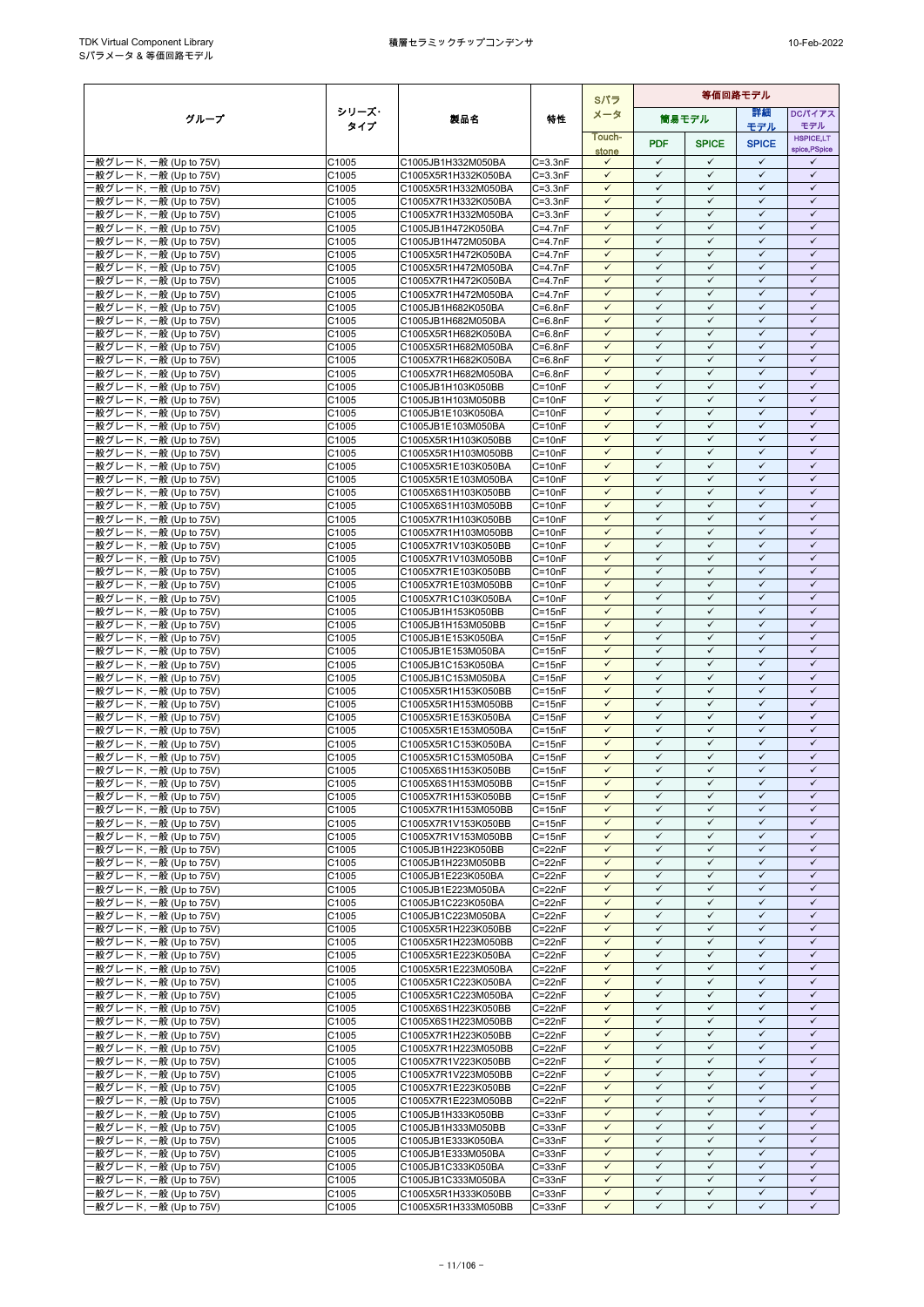|                                                  |                |                                            |                            | Sパラ                          | 等価回路モデル                      |                              |                              |                              |
|--------------------------------------------------|----------------|--------------------------------------------|----------------------------|------------------------------|------------------------------|------------------------------|------------------------------|------------------------------|
| グループ                                             | シリーズ・          | 製品名                                        | 特性                         | メータ                          |                              | 簡易モデル                        | 詳細                           | <b>DCパイアス</b>                |
|                                                  | タイプ            |                                            |                            | Touch-                       |                              |                              | モデル                          | モデル<br><b>HSPICE,LT</b>      |
|                                                  |                |                                            |                            | stone                        | <b>PDF</b>                   | <b>SPICE</b>                 | <b>SPICE</b>                 | spice, PSpice                |
| ·般グレード, 一般 (Up to 75V)                           | C1005          | C1005X5R1E333K050BA                        | $C = 33nF$                 | $\checkmark$                 | $\checkmark$                 | $\checkmark$                 | $\checkmark$<br>$\checkmark$ | ✓                            |
| 般グレード, 一般 (Up to 75V)<br>·般グレード, 一般 (Up to 75V)  | C1005<br>C1005 | C1005X5R1E333M050BA<br>C1005X5R1C333K050BA | $C = 33nF$<br>$C = 33nF$   | $\checkmark$<br>$\checkmark$ | $\checkmark$<br>$\checkmark$ | $\checkmark$<br>$\checkmark$ | $\checkmark$                 | $\checkmark$<br>$\checkmark$ |
| ·般グレード, 一般 (Up to 75V)                           | C1005          | C1005X5R1C333M050BA                        | $C = 33nF$                 | $\checkmark$                 | $\checkmark$                 | $\checkmark$                 | $\checkmark$                 | $\checkmark$                 |
| -般グレード, 一般 (Up to 75V)                           | C1005          | C1005X6S1H333K050BB                        | $C = 33nF$                 | $\checkmark$                 | $\checkmark$                 | $\checkmark$                 | $\checkmark$                 | $\checkmark$                 |
| 般グレード, 一般 (Up to 75V)                            | C1005          | C1005X6S1H333M050BB                        | $C = 33nF$                 | $\checkmark$                 | $\checkmark$                 | $\checkmark$                 | $\checkmark$                 | $\checkmark$                 |
| ·般グレード, 一般 (Up to 75V)                           | C1005          | C1005X7R1H333K050BB                        | $C = 33nF$                 | $\checkmark$                 | $\checkmark$                 | $\checkmark$                 | $\checkmark$                 | $\checkmark$                 |
| -般グレード, 一般 (Up to 75V)<br>-般グレード, 一般 (Up to 75V) | C1005<br>C1005 | C1005X7R1H333M050BB<br>C1005X7R1V333K050BB | $C = 33nF$<br>$C = 33nF$   | $\checkmark$<br>$\checkmark$ | $\checkmark$<br>$\checkmark$ | $\checkmark$<br>$\checkmark$ | $\checkmark$<br>$\checkmark$ | $\checkmark$<br>$\checkmark$ |
| ·般グレード, 一般 (Up to 75V)                           | C1005          | C1005X7R1V333M050BB                        | $C = 33nF$                 | $\checkmark$                 | $\checkmark$                 | $\checkmark$                 | $\checkmark$                 | $\checkmark$                 |
| -般グレード, 一般 (Up to 75V)                           | C1005          | C1005JB1H473K050BB                         | $C = 47nF$                 | $\checkmark$                 | $\checkmark$                 | $\checkmark$                 | $\checkmark$                 | $\checkmark$                 |
| ·般グレード. 一般 (Up to 75V)                           | C1005          | C1005JB1H473M050BB                         | $C = 47nF$                 | $\checkmark$                 | $\checkmark$                 | $\checkmark$                 | $\checkmark$                 | $\checkmark$                 |
| ·般グレード, 一般 (Up to 75V)                           | C1005          | C1005JB1E473K050BA                         | $C = 47nF$                 | $\checkmark$<br>$\checkmark$ | ✓<br>$\checkmark$            | ✓<br>$\checkmark$            | $\checkmark$<br>$\checkmark$ | ✓<br>$\checkmark$            |
| ·般グレード, 一般 (Up to 75V)<br>·般グレード, 一般 (Up to 75V) | C1005<br>C1005 | C1005JB1E473M050BA<br>C1005JB1C473K050BA   | $C = 47nF$<br>$C = 47nF$   | $\checkmark$                 | $\checkmark$                 | $\checkmark$                 | $\checkmark$                 | $\checkmark$                 |
| ·般グレード, 一般 (Up to 75V)                           | C1005          | C1005JB1C473M050BA                         | $C = 47nF$                 | $\checkmark$                 | $\checkmark$                 | $\checkmark$                 | $\checkmark$                 | $\checkmark$                 |
| ·般グレード, 一般 (Up to 75V)                           | C1005          | C1005JB1A473K050BA                         | $C = 47nF$                 | $\checkmark$                 | $\checkmark$                 | $\checkmark$                 | $\checkmark$                 | $\checkmark$                 |
| ·般グレード, 一般 (Up to 75V)                           | C1005          | C1005JB1A473M050BA                         | $C = 47nF$                 | $\checkmark$                 | $\checkmark$                 | ✓                            | ✓                            | ✓                            |
| ·般グレード, 一般 (Up to 75V)<br>·般グレード, 一般 (Up to 75V) | C1005          | C1005X5R1H473K050BB                        | $C = 47nF$                 | $\checkmark$<br>$\checkmark$ | $\checkmark$<br>$\checkmark$ | $\checkmark$<br>$\checkmark$ | $\checkmark$<br>$\checkmark$ | $\checkmark$<br>$\checkmark$ |
| ·般グレード, 一般 (Up to 75V)                           | C1005<br>C1005 | C1005X5R1H473M050BB<br>C1005X5R1E473K050BA | $C = 47nF$<br>$C = 47nF$   | $\checkmark$                 | $\checkmark$                 | $\checkmark$                 | $\checkmark$                 | $\checkmark$                 |
| -般グレード, 一般 (Up to 75V)                           | C1005          | C1005X5R1E473M050BA                        | $C = 47nF$                 | $\checkmark$                 | $\checkmark$                 | $\checkmark$                 | $\checkmark$                 | $\checkmark$                 |
| ·般グレード, 一般 (Up to 75V)                           | C1005          | C1005X5R1C473K050BA                        | $C = 47nF$                 | $\checkmark$                 | $\checkmark$                 | $\checkmark$                 | $\checkmark$                 | $\checkmark$                 |
| ·般グレード, 一般 (Up to 75V)                           | C1005          | C1005X5R1C473M050BA                        | $C = 47nF$                 | $\checkmark$                 | $\checkmark$                 | $\checkmark$                 | $\checkmark$                 | $\checkmark$                 |
| ·般グレード, 一般 (Up to 75V)                           | C1005          | C1005X5R1A473K050BA                        | $C = 47nF$<br>$C = 47nF$   | $\checkmark$<br>$\checkmark$ | $\checkmark$<br>$\checkmark$ | $\checkmark$<br>$\checkmark$ | $\checkmark$<br>$\checkmark$ | $\checkmark$<br>$\checkmark$ |
| ·般グレード, 一般 (Up to 75V)<br>·般グレード, 一般 (Up to 75V) | C1005<br>C1005 | C1005X5R1A473M050BA<br>C1005X6S1H473K050BB | $C = 47nF$                 | $\checkmark$                 | $\checkmark$                 | $\checkmark$                 | $\checkmark$                 | $\checkmark$                 |
| -般グレード, 一般 (Up to 75V)                           | C1005          | C1005X6S1H473M050BB                        | $C = 47nF$                 | $\checkmark$                 | $\checkmark$                 | $\checkmark$                 | $\checkmark$                 | $\checkmark$                 |
| ·般グレード, 一般 (Up to 75V)                           | C1005          | C1005X7R1H473K050BB                        | $C = 47nF$                 | $\checkmark$                 | $\checkmark$                 | $\checkmark$                 | $\checkmark$                 | $\checkmark$                 |
| ·般グレード, 一般 (Up to 75V)                           | C1005          | C1005X7R1H473M050BB                        | $C = 47nF$                 | $\checkmark$                 | $\checkmark$                 | $\checkmark$                 | $\checkmark$                 | $\checkmark$                 |
| -般グレード, 一般 (Up to 75V)                           | C1005<br>C1005 | C1005X7R1V473K050BB                        | $C = 47nF$<br>$C = 47nF$   | $\checkmark$<br>$\checkmark$ | $\checkmark$<br>$\checkmark$ | $\checkmark$<br>$\checkmark$ | $\checkmark$<br>$\checkmark$ | $\checkmark$<br>$\checkmark$ |
| ·般グレード, 一般 (Up to 75V)<br>·般グレード, 一般 (Up to 75V) | C1005          | C1005X7R1V473M050BB<br>C1005X7R1E473K050BC | $C = 47nF$                 | $\checkmark$                 | $\checkmark$                 | $\checkmark$                 | $\checkmark$                 | $\checkmark$                 |
| -般グレード, 一般 (Up to 75V)                           | C1005          | C1005X7R1E473M050BC                        | $C = 47nF$                 | $\checkmark$                 | $\checkmark$                 | $\checkmark$                 | $\checkmark$                 | $\checkmark$                 |
| ·般グレード, 一般 (Up to 75V)                           | C1005          | C1005X7R1C473K050BC                        | $C = 47nF$                 | $\checkmark$                 | $\checkmark$                 | $\checkmark$                 | $\checkmark$                 | $\checkmark$                 |
| ·般グレード, 一般 (Up to 75V)                           | C1005          | C1005X7R1C473M050BC                        | $C = 47nF$                 | $\checkmark$                 | $\checkmark$                 | $\checkmark$                 | $\checkmark$                 | $\checkmark$                 |
| ·般グレード, 一般 (Up to 75V)                           | C1005<br>C1005 | C1005JB1H683K050BB<br>C1005JB1H683M050BB   | $C = 68nF$<br>$C = 68nF$   | $\checkmark$<br>$\checkmark$ | $\checkmark$<br>$\checkmark$ | ✓<br>$\checkmark$            | $\checkmark$<br>$\checkmark$ | $\checkmark$<br>$\checkmark$ |
| ·般グレード, 一般 (Up to 75V)<br>·般グレード, 一般 (Up to 75V) | C1005          | C1005JB1V683K050BB                         | $C = 68nF$                 | $\checkmark$                 | $\checkmark$                 | $\checkmark$                 | $\checkmark$                 | $\checkmark$                 |
| ·般グレード, 一般 (Up to 75V)                           | C1005          | C1005JB1V683M050BB                         | $C = 68nF$                 | $\checkmark$                 | $\checkmark$                 | $\checkmark$                 | $\checkmark$                 | $\checkmark$                 |
| -般グレード, 一般 (Up to 75V)                           | C1005          | C1005JB1E683K050BC                         | $C = 68nF$                 | $\checkmark$                 | $\checkmark$                 | $\checkmark$                 | $\checkmark$                 | $\checkmark$                 |
| -般グレード, 一般 (Up to 75V)                           | C1005          | C1005JB1E683M050BC                         | $C = 68nF$                 | $\checkmark$                 | $\checkmark$                 | $\checkmark$                 | $\checkmark$                 | $\checkmark$                 |
| -般グレード, 一般 (Up to 75V)<br>-般グレード, 一般 (Up to 75V) | C1005<br>C1005 | C1005JB1C683K050BA<br>C1005JB1C683M050BA   | $C = 68nF$<br>$C = 68nF$   | $\checkmark$<br>$\checkmark$ | $\checkmark$<br>$\checkmark$ | $\checkmark$<br>$\checkmark$ | $\checkmark$<br>$\checkmark$ | $\checkmark$<br>$\checkmark$ |
| ·般グレード, 一般 (Up to 75V)                           | C1005          | C1005JB1A683K050BA                         | $C = 68nF$                 | $\checkmark$                 | $\checkmark$                 | $\checkmark$                 | $\checkmark$                 | $\checkmark$                 |
| ·般グレード, 一般 (Up to 75V)                           | C1005          | C1005JB1A683M050BA                         | $C = 68nF$                 | $\checkmark$                 | $\checkmark$                 | $\checkmark$                 | $\checkmark$                 | $\checkmark$                 |
| ·般グレード, 一般 (Up to 75V)                           | C1005          | C1005X5R1H683K050BB                        | $C = 68nF$                 | $\checkmark$                 | $\checkmark$                 | $\checkmark$                 | $\checkmark$                 | $\checkmark$                 |
| ·般グレード, 一般 (Up to 75V)                           | C1005          | C1005X5R1H683M050BB                        | $C = 68nF$                 | $\checkmark$                 | $\checkmark$                 | $\checkmark$                 | $\checkmark$                 | $\checkmark$                 |
| ·般グレード, 一般 (Up to 75V)<br>-般グレード, 一般 (Up to 75V) | C1005<br>C1005 | C1005X5R1V683K050BB<br>C1005X5R1V683M050BB | $C = 68nF$<br>$C = 68nF$   | $\checkmark$<br>$\checkmark$ | $\checkmark$<br>$\checkmark$ | $\checkmark$<br>$\checkmark$ | ✓<br>$\checkmark$            | ✓<br>$\checkmark$            |
| ·般グレード, 一般 (Up to 75V)                           | C1005          | C1005X5R1E683K050BC                        | $C = 68nF$                 | $\checkmark$                 | $\checkmark$                 | $\checkmark$                 | $\checkmark$                 | $\checkmark$                 |
| -般グレード, 一般 (Up to 75V)                           | C1005          | C1005X5R1E683M050BC                        | $C = 68nF$                 | $\checkmark$                 | $\checkmark$                 | $\checkmark$                 | $\checkmark$                 | $\checkmark$                 |
| -般グレード, 一般 (Up to 75V)                           | C1005          | C1005X5R1C683K050BA                        | $C = 68nF$                 | $\checkmark$                 | $\checkmark$                 | $\checkmark$                 | $\checkmark$                 | $\checkmark$                 |
| ·般グレード, 一般 (Up to 75V)<br>·般グレード, 一般 (Up to 75V) | C1005<br>C1005 | C1005X5R1C683M050BA                        | $C = 68nF$<br>$C = 68nF$   | $\checkmark$<br>$\checkmark$ | $\checkmark$<br>$\checkmark$ | $\checkmark$<br>$\checkmark$ | $\checkmark$<br>$\checkmark$ | $\checkmark$<br>$\checkmark$ |
| -般グレード, 一般 (Up to 75V)                           | C1005          | C1005X5R1A683K050BA<br>C1005X5R1A683M050BA | $C = 68nF$                 | $\checkmark$                 | $\checkmark$                 | $\checkmark$                 | ✓                            | $\checkmark$                 |
| -般グレード, 一般 (Up to 75V)                           | C1005          | C1005X6S1H683K050BB                        | $C = 68nF$                 | $\checkmark$                 | $\checkmark$                 | $\checkmark$                 | $\checkmark$                 | $\checkmark$                 |
| 般グレード, 一般 (Up to 75V)                            | C1005          | C1005X6S1H683M050BB                        | $C = 68nF$                 | $\checkmark$                 | $\checkmark$                 | $\checkmark$                 | $\checkmark$                 | $\checkmark$                 |
| ·般グレード, 一般 (Up to 75V)                           | C1005          | C1005X6S1V683K050BB                        | $C = 68nF$                 | $\checkmark$                 | $\checkmark$                 | $\checkmark$                 | $\checkmark$                 | $\checkmark$                 |
| ·般グレード, 一般 (Up to 75V)<br>·般グレード, 一般 (Up to 75V) | C1005<br>C1005 | C1005X6S1V683M050BB<br>C1005X6S1E683K050BC | $C = 68nF$<br>$C = 68nF$   | $\checkmark$<br>$\checkmark$ | $\checkmark$<br>$\checkmark$ | $\checkmark$<br>$\checkmark$ | $\checkmark$<br>$\checkmark$ | $\checkmark$<br>$\checkmark$ |
| ·般グレード, 一般 (Up to 75V)                           | C1005          | C1005X6S1E683M050BC                        | $C = 68nF$                 | $\checkmark$                 | $\checkmark$                 | $\checkmark$                 | $\checkmark$                 | $\checkmark$                 |
| ·般グレード, 一般 (Up to 75V)                           | C1005          | C1005X7R1H683K050BB                        | $C = 68nF$                 | $\checkmark$                 | $\checkmark$                 | $\checkmark$                 | $\checkmark$                 | $\checkmark$                 |
| -般グレード, 一般 (Up to 75V)                           | C1005          | C1005X7R1H683M050BB                        | $C = 68nF$                 | $\checkmark$                 | $\checkmark$                 | $\checkmark$                 | $\checkmark$                 | $\checkmark$                 |
| ·般グレード, 一般 (Up to 75V)                           | C1005          | C1005X7R1V683K050BB                        | $C = 68nF$                 | $\checkmark$                 | $\checkmark$                 | $\checkmark$                 | $\checkmark$                 | $\checkmark$                 |
| -般グレード, 一般 (Up to 75V)<br>·般グレード, 一般 (Up to 75V) | C1005<br>C1005 | C1005X7R1V683M050BB<br>C1005X7R1E683K050BB | $C = 68nF$<br>$C = 68nF$   | $\checkmark$<br>$\checkmark$ | $\checkmark$<br>$\checkmark$ | $\checkmark$<br>$\checkmark$ | $\checkmark$<br>$\checkmark$ | $\checkmark$<br>$\checkmark$ |
| -般グレード, 一般 (Up to 75V)                           | C1005          | C1005X7R1E683M050BB                        | $C = 68nF$                 | $\checkmark$                 | ✓                            | ✓                            | ✓                            | ✓                            |
| ·般グレード, 一般 (Up to 75V)                           | C1005          | C1005X7R1C683K050BC                        | $C = 68nF$                 | $\checkmark$                 | $\checkmark$                 | $\checkmark$                 | $\checkmark$                 | $\checkmark$                 |
| ·般グレード, 一般 (Up to 75V)                           | C1005          | C1005X7R1C683M050BC                        | C=68nF                     | $\checkmark$                 | $\checkmark$                 | $\checkmark$                 | $\checkmark$                 | $\checkmark$                 |
| 般グレード, 一般 (Up to 75V)                            | C1005          | C1005JB1H104K050BB                         | $C = 100nF$                | $\checkmark$<br>$\checkmark$ | $\checkmark$<br>$\checkmark$ | $\checkmark$<br>$\checkmark$ | $\checkmark$<br>$\checkmark$ | $\checkmark$<br>$\checkmark$ |
| ·般グレード, 一般 (Up to 75V)<br>·般グレード, 一般 (Up to 75V) | C1005<br>C1005 | C1005JB1H104M050BB<br>C1005JB1V104K050BB   | $C = 100nF$<br>$C = 100nF$ | $\checkmark$                 | $\checkmark$                 | ✓                            | $\checkmark$                 | $\checkmark$                 |
| ·般グレード, 一般 (Up to 75V)                           | C1005          | C1005JB1V104M050BB                         | $C = 100nF$                | $\checkmark$                 | $\checkmark$                 | $\checkmark$                 | $\checkmark$                 | $\checkmark$                 |
| -般グレード, 一般 (Up to 75V)                           | C1005          | C1005JB1E104K050BC                         | $C = 100nF$                | $\checkmark$                 | $\checkmark$                 | $\checkmark$                 | $\checkmark$                 | $\checkmark$                 |
| ·般グレード, 一般 (Up to 75V)                           | C1005          | C1005JB1E104M050BC                         | $C = 100nF$                | $\checkmark$                 | $\checkmark$                 | $\checkmark$                 | $\checkmark$                 | $\checkmark$                 |
| ·般グレード, 一般 (Up to 75V)                           | C1005          | C1005JB1C104K050BA                         | C=100nF                    | $\checkmark$<br>$\checkmark$ | $\checkmark$<br>$\checkmark$ | $\checkmark$<br>$\checkmark$ | $\checkmark$<br>$\checkmark$ | $\checkmark$<br>$\checkmark$ |
| -般グレード, 一般 (Up to 75V)<br>·般グレード, 一般 (Up to 75V) | C1005<br>C1005 | C1005JB1C104M050BA<br>C1005JB1A104K050BA   | $C = 100nF$<br>$C = 100nF$ | $\checkmark$                 | $\checkmark$                 | $\checkmark$                 | $\checkmark$                 | $\checkmark$                 |
| -般グレード, 一般 (Up to 75V)                           | C1005          | C1005JB1A104M050BA                         | $C = 100nF$                | $\checkmark$                 | $\checkmark$                 | $\checkmark$                 | $\checkmark$                 | ✓                            |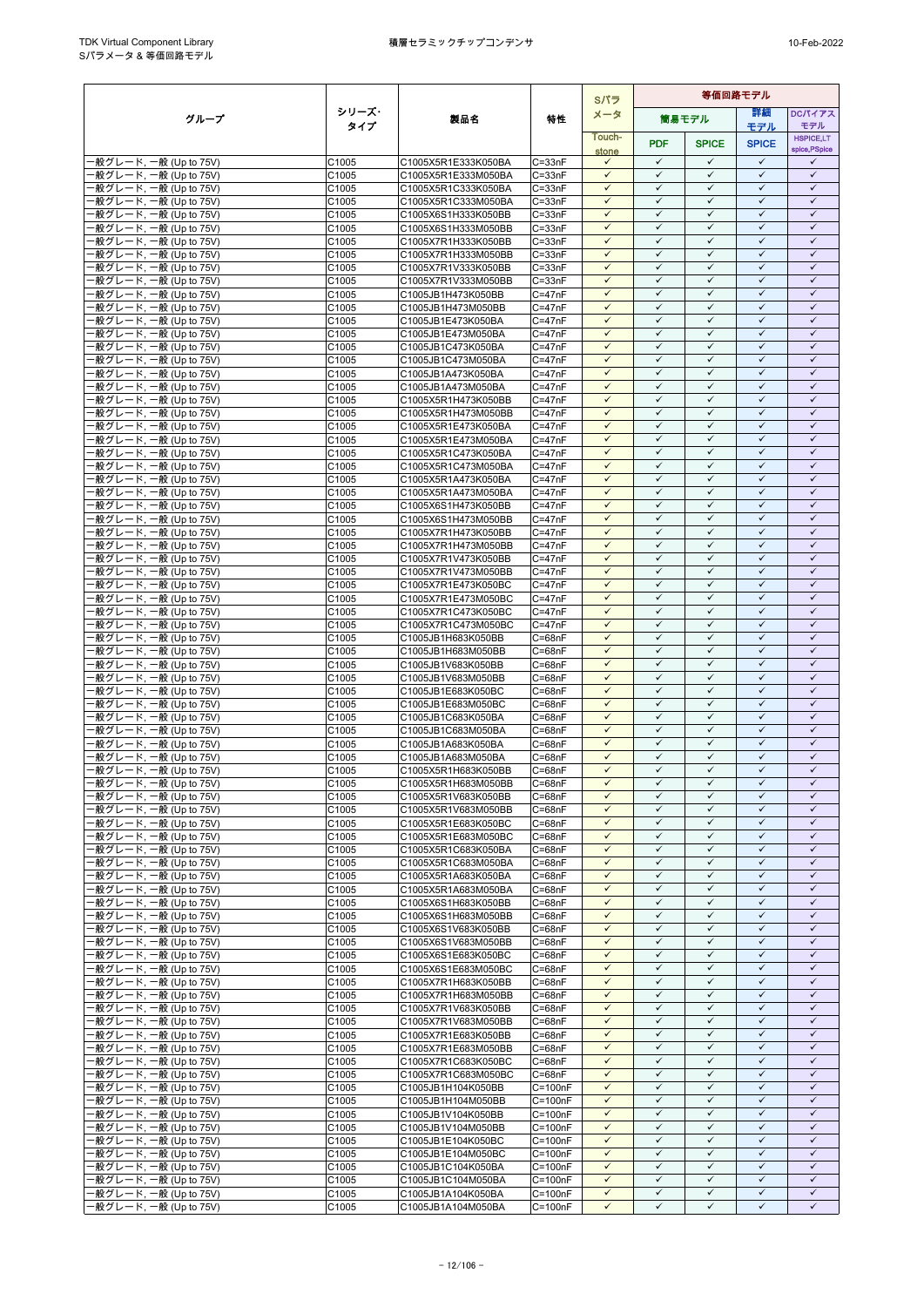|                                                   |                |                                            |                            | Sパラ                          | 等価回路モデル                      |                              |                              |                              |
|---------------------------------------------------|----------------|--------------------------------------------|----------------------------|------------------------------|------------------------------|------------------------------|------------------------------|------------------------------|
| グループ                                              | シリーズ・          | 製品名                                        | 特性                         | メータ                          |                              | 簡易モデル                        | 詳細                           | <b>DCパイアス</b>                |
|                                                   | タイプ            |                                            |                            | Touch-                       |                              |                              | モデル                          | モデル<br><b>HSPICE,LT</b>      |
|                                                   |                |                                            |                            | stone                        | <b>PDF</b>                   | <b>SPICE</b>                 | <b>SPICE</b>                 | spice, PSpice                |
| -般グレード, 一般 (Up to 75V)                            | C1005          | C1005X5R1H104K050BB                        | C=100nF                    | $\checkmark$                 | $\checkmark$                 | $\checkmark$                 | $\checkmark$                 | ✓                            |
| ·般グレード, 一般 (Up to 75V)<br>·般グレード, 一般 (Up to 75V)  | C1005<br>C1005 | C1005X5R1H104M050BB<br>C1005X5R1V104K050BB | $C = 100nF$<br>$C = 100nF$ | $\checkmark$<br>$\checkmark$ | $\checkmark$<br>$\checkmark$ | $\checkmark$<br>$\checkmark$ | $\checkmark$<br>$\checkmark$ | $\checkmark$<br>$\checkmark$ |
| ·般グレード, 一般 (Up to 75V)                            | C1005          | C1005X5R1V104M050BB                        | $C = 100nF$                | $\checkmark$                 | $\checkmark$                 | $\checkmark$                 | $\checkmark$                 | $\checkmark$                 |
| ·般グレード, 一般 (Up to 75V)                            | C1005          | C1005X5R1E104K050BC                        | $C = 100nF$                | $\checkmark$                 | $\checkmark$                 | $\checkmark$                 | $\checkmark$                 | $\checkmark$                 |
| -般グレード, 一般 (Up to 75V)                            | C1005          | C1005X5R1E104M050BC                        | $C = 100nF$                | $\checkmark$                 | $\checkmark$                 | $\checkmark$                 | ✓                            | ✓                            |
| -般グレード, 一般 (Up to 75V)                            | C1005          | C1005X5R1C104K050BA                        | $C = 100nF$                | $\checkmark$                 | $\checkmark$                 | $\checkmark$                 | $\checkmark$                 | $\checkmark$                 |
| ·般グレード, 一般 (Up to 75V)                            | C1005          | C1005X5R1C104M050BA                        | C=100nF                    | $\checkmark$<br>$\checkmark$ | $\checkmark$<br>$\checkmark$ | $\checkmark$<br>$\checkmark$ | $\checkmark$<br>$\checkmark$ | $\checkmark$<br>$\checkmark$ |
| ·般グレード, 一般 (Up to 75V)<br>·般グレード, 一般 (Up to 75V)  | C1005<br>C1005 | C1005X5R1A104K050BA<br>C1005X5R1A104M050BA | $C = 100nF$<br>$C = 100nF$ | $\checkmark$                 | $\checkmark$                 | $\checkmark$                 | $\checkmark$                 | $\checkmark$                 |
| ·般グレード, 一般 (Up to 75V)                            | C1005          | C1005X5R0J104K050BA                        | $C = 100nF$                | $\checkmark$                 | $\checkmark$                 | $\checkmark$                 | $\checkmark$                 | $\checkmark$                 |
| -般グレード, 一般 (Up to 75V)                            | C1005          | C1005X6S1H104K050BB                        | $C = 100nF$                | $\checkmark$                 | $\checkmark$                 | $\checkmark$                 | $\checkmark$                 | $\checkmark$                 |
| ·般グレード, 一般 (Up to 75V)                            | C1005          | C1005X6S1H104M050BB                        | $C = 100nF$                | $\checkmark$                 | $\checkmark$                 | $\checkmark$                 | $\checkmark$                 | $\checkmark$                 |
| ·般グレード, 一般 (Up to 75V)                            | C1005          | C1005X6S1V104K050BB                        | $C = 100nF$                | $\checkmark$<br>$\checkmark$ | $\checkmark$<br>$\checkmark$ | $\checkmark$<br>$\checkmark$ | $\checkmark$<br>$\checkmark$ | $\checkmark$<br>$\checkmark$ |
| ·般グレード, 一般 (Up to 75V)<br>般グレード, 一般 (Up to 75V)   | C1005<br>C1005 | C1005X6S1V104M050BB<br>C1005X6S1E104K050BB | $C = 100nF$<br>$C = 100nF$ | $\checkmark$                 | $\checkmark$                 | $\checkmark$                 | $\checkmark$                 | $\checkmark$                 |
| ·般グレード, 一般 (Up to 75V)                            | C1005          | C1005X6S1E104M050BB                        | $C = 100nF$                | $\checkmark$                 | $\checkmark$                 | $\checkmark$                 | $\checkmark$                 | $\checkmark$                 |
| -般グレード, 一般 (Up to 75V)                            | C1005          | C1005X6S0J104K050BA                        | $C = 100nF$                | $\checkmark$                 | $\checkmark$                 | $\checkmark$                 | $\checkmark$                 | $\checkmark$                 |
| ·般グレード, 一般 (Up to 75V)                            | C1005          | C1005X6S0J104M050BA                        | $C = 100nF$                | $\checkmark$                 | $\checkmark$                 | $\checkmark$                 | $\checkmark$                 | $\checkmark$                 |
| ·般グレード, 一般 (Up to 75V)                            | C1005          | C1005X6S0G104K050BA                        | $C = 100nF$                | $\checkmark$                 | $\checkmark$<br>$\checkmark$ | $\checkmark$                 | $\checkmark$<br>$\checkmark$ | $\checkmark$                 |
| -般グレード, 一般 (Up to 75V)<br>·般グレード, 一般 (Up to 75V)  | C1005<br>C1005 | C1005X6S0G104M050BA<br>C1005X7R1H104K050BB | $C = 100nF$<br>$C = 100nF$ | $\checkmark$<br>$\checkmark$ | $\checkmark$                 | $\checkmark$<br>$\checkmark$ | $\checkmark$                 | $\checkmark$<br>$\checkmark$ |
| ·般グレード, 一般 (Up to 75V)                            | C1005          | C1005X7R1H104M050BB                        | $C = 100nF$                | $\checkmark$                 | $\checkmark$                 | $\checkmark$                 | $\checkmark$                 | $\checkmark$                 |
| -般グレード, 一般 (Up to 75V)                            | C1005          | C1005X7R1V104K050BB                        | $C = 100nF$                | $\checkmark$                 | $\checkmark$                 | $\checkmark$                 | $\checkmark$                 | $\checkmark$                 |
| ·般グレード, 一般 (Up to 75V)                            | C1005          | C1005X7R1V104M050BB                        | $C = 100nF$                | $\checkmark$                 | $\checkmark$                 | $\checkmark$                 | ✓                            | $\checkmark$                 |
| -般グレード, 一般 (Up to 75V)                            | C1005          | C1005X7R1E104K050BB                        | $C = 100nF$                | $\checkmark$<br>$\checkmark$ | $\checkmark$<br>$\checkmark$ | $\checkmark$<br>$\checkmark$ | $\checkmark$<br>$\checkmark$ | $\checkmark$<br>$\checkmark$ |
| -般グレード, 一般 (Up to 75V)<br>般グレード, 一般 (Up to 75V)   | C1005<br>C1005 | C1005X7R1E104M050BB<br>C1005X7R1C104K050BC | C=100nF<br>$C = 100nF$     | $\checkmark$                 | $\checkmark$                 | $\checkmark$                 | $\checkmark$                 | $\checkmark$                 |
| ·般グレード, 一般 (Up to 75V)                            | C1005          | C1005X7R1C104M050BC                        | $C = 100nF$                | $\checkmark$                 | $\checkmark$                 | $\checkmark$                 | $\checkmark$                 | $\checkmark$                 |
| ·般グレード, 一般 (Up to 75V)                            | C1005          | C1005X7R1A104K050BB                        | $C = 100nF$                | $\checkmark$                 | $\checkmark$                 | $\checkmark$                 | $\checkmark$                 | $\checkmark$                 |
| ·般グレード, 一般 (Up to 75V)                            | C1005          | C1005JB1E154K050BC                         | $C = 150nF$                | $\checkmark$                 | $\checkmark$                 | $\checkmark$                 | $\checkmark$                 | $\checkmark$                 |
| ·般グレード, 一般 (Up to 75V)                            | C1005          | C1005JB1E154M050BC                         | $C = 150nF$                | $\checkmark$                 | $\checkmark$                 | $\checkmark$                 | $\checkmark$                 | $\checkmark$                 |
| ·般グレード, 一般 (Up to 75V)<br>·般グレード, 一般 (Up to 75V)  | C1005<br>C1005 | C1005JB1C154K050BB<br>C1005JB1C154M050BB   | $C = 150nF$<br>$C = 150nF$ | $\checkmark$<br>$\checkmark$ | $\checkmark$<br>$\checkmark$ | $\checkmark$<br>$\checkmark$ | $\checkmark$<br>$\checkmark$ | $\checkmark$<br>$\checkmark$ |
| 般グレード, 一般 (Up to 75V)                             | C1005          | C1005X5R1E154K050BC                        | $C = 150nF$                | $\checkmark$                 | $\checkmark$                 | $\checkmark$                 | $\checkmark$                 | $\checkmark$                 |
| ·般グレード, 一般 (Up to 75V)                            | C1005          | C1005X5R1E154M050BC                        | $C = 150nF$                | $\checkmark$                 | $\checkmark$                 | $\checkmark$                 | $\checkmark$                 | $\checkmark$                 |
| ·般グレード, 一般 (Up to 75V)                            | C1005          | C1005X5R1C154K050BB                        | $C = 150nF$                | $\checkmark$                 | $\checkmark$                 | $\checkmark$                 | $\checkmark$                 | $\checkmark$                 |
| ·般グレード, 一般 (Up to 75V)                            | C1005          | C1005X5R1C154M050BB                        | $C = 150nF$                | $\checkmark$                 | $\checkmark$                 | $\checkmark$                 | $\checkmark$                 | $\checkmark$                 |
| -般グレード, 一般 (Up to 75V)<br>·般グレード, 一般 (Up to 75V)  | C1005<br>C1005 | C1005X6S1E154K050BC<br>C1005X6S1E154M050BC | $C = 150nF$<br>$C = 150nF$ | $\checkmark$<br>$\checkmark$ | $\checkmark$<br>$\checkmark$ | $\checkmark$<br>$\checkmark$ | $\checkmark$<br>$\checkmark$ | $\checkmark$<br>$\checkmark$ |
| ·般グレード, 一般 (Up to 75V)                            | C1005          | C1005X6S1C154K050BB                        | $C = 150nF$                | $\checkmark$                 | $\checkmark$                 | $\checkmark$                 | $\checkmark$                 | $\checkmark$                 |
| ·般グレード, 一般 (Up to 75V)                            | C1005          | C1005X6S1C154M050BB                        | $C = 150nF$                | $\checkmark$                 | $\checkmark$                 | $\checkmark$                 | $\checkmark$                 | $\checkmark$                 |
| ·般グレード, 一般 (Up to 75V)                            | C1005          | C1005X7R1V154K050BC                        | $C = 150nF$                | $\checkmark$                 | $\checkmark$                 | $\checkmark$                 | $\checkmark$                 | $\checkmark$                 |
| ·般グレード, 一般 (Up to 75V)                            | C1005          | C1005X7R1V154M050BC                        | $C = 150nF$                | $\checkmark$                 | $\checkmark$                 | $\checkmark$                 | $\checkmark$                 | $\checkmark$                 |
| -般グレード, 一般 (Up to 75V)<br>·般グレード, 一般 (Up to 75V)  | C1005<br>C1005 | C1005X7R1C154K050BC<br>C1005X7R1C154M050BC | $C = 150nF$<br>$C = 150nF$ | $\checkmark$<br>$\checkmark$ | $\checkmark$<br>$\checkmark$ | $\checkmark$<br>$\checkmark$ | $\checkmark$<br>$\checkmark$ | $\checkmark$<br>$\checkmark$ |
| ·般グレード, 一般 (Up to 75V)                            | C1005          | C1005X7R1A154K050BB                        | $C = 150nF$                | $\checkmark$                 | $\checkmark$                 | $\checkmark$                 | $\checkmark$                 | $\checkmark$                 |
| ·般グレード, 一般 (Up to 75V)                            | C1005          | C1005X7R1A154M050BB                        | $C = 150nF$                | $\checkmark$                 | $\checkmark$                 | $\checkmark$                 | $\checkmark$                 | $\checkmark$                 |
| ·般グレード, 一般 (Up to 75V)                            | C1005          | C1005JB1E224K050BC                         | $C = 220nF$                | $\checkmark$                 | $\checkmark$                 | $\checkmark$                 | $\checkmark$                 | $\checkmark$                 |
| -般グレード, 一般 (Up to 75V)                            | C1005          | C1005JB1E224M050BC                         | C=220nF                    | $\checkmark$                 | $\checkmark$                 | $\checkmark$                 | $\checkmark$                 | $\checkmark$                 |
| - 般グレード, 一般 (Up to 75V)<br>-般グレード, 一般 (Up to 75V) | C1005<br>C1005 | C1005JB1C224K050BB<br>C1005JB1C224M050BB   | C=220nF<br>C=220nF         | $\checkmark$<br>$\checkmark$ | $\checkmark$<br>$\checkmark$ | $\checkmark$<br>$\checkmark$ | $\checkmark$<br>$\checkmark$ | $\checkmark$<br>$\checkmark$ |
| ·般グレード, 一般 (Up to 75V)                            | C1005          | C1005X5R1E224K050BC                        | C=220nF                    | $\checkmark$                 | ✓                            | $\checkmark$                 | $\checkmark$                 | ✓                            |
| -般グレード, 一般 (Up to 75V)                            | C1005          | C1005X5R1E224M050BC                        | C=220nF                    | $\checkmark$                 | $\checkmark$                 | $\checkmark$                 | $\checkmark$                 | $\checkmark$                 |
| ·般グレード, 一般 (Up to 75V)                            | C1005          | C1005X5R1C224K050BB                        | C=220nF                    | $\checkmark$                 | $\checkmark$                 | $\checkmark$                 | $\checkmark$                 | $\checkmark$                 |
| -般グレード, 一般 (Up to 75V)                            | C1005          | C1005X5R1C224M050BB                        | C=220nF                    | $\checkmark$<br>$\checkmark$ | $\checkmark$<br>$\checkmark$ | $\checkmark$<br>$\checkmark$ | $\checkmark$<br>$\checkmark$ | $\checkmark$<br>$\checkmark$ |
| -般グレード, 一般 (Up to 75V)<br>-般グレード, 一般 (Up to 75V)  | C1005<br>C1005 | C1005X6S1E224K050BC<br>C1005X6S1E224M050BC | C=220nF<br>$C = 220nF$     | $\checkmark$                 | $\checkmark$                 | $\checkmark$                 | $\checkmark$                 | $\checkmark$                 |
| ·般グレード, 一般 (Up to 75V)                            | C1005          | C1005X6S1C224K050BB                        | C=220nF                    | $\checkmark$                 | $\checkmark$                 | $\checkmark$                 | $\checkmark$                 | $\checkmark$                 |
| ·般グレード, 一般 (Up to 75V)                            | C1005          | C1005X6S1C224M050BB                        | C=220nF                    | $\checkmark$                 | $\checkmark$                 | $\checkmark$                 | $\checkmark$                 | $\checkmark$                 |
| -般グレード, 一般 (Up to 75V)                            | C1005          | C1005X7R1V224K050BC                        | $C = 220nF$                | $\checkmark$                 | $\checkmark$                 | $\checkmark$                 | $\checkmark$                 | $\checkmark$                 |
| -般グレード, 一般 (Up to 75V)<br>-般グレード, 一般 (Up to 75V)  | C1005<br>C1005 | C1005X7R1V224M050BC<br>C1005X7R1C224K050BC | C=220nF<br>C=220nF         | $\checkmark$<br>✓            | $\checkmark$<br>✓            | $\checkmark$<br>✓            | $\checkmark$<br>✓            | $\checkmark$<br>✓            |
| -般グレード, 一般 (Up to 75V)                            | C1005          | C1005X7R1C224M050BC                        | C=220nF                    | $\checkmark$                 | $\checkmark$                 | $\checkmark$                 | $\checkmark$                 | $\checkmark$                 |
| ·般グレード, 一般 (Up to 75V)                            | C1005          | C1005X7R1A224K050BB                        | C=220nF                    | $\checkmark$                 | $\checkmark$                 | $\checkmark$                 | $\checkmark$                 | $\checkmark$                 |
| ·般グレード, 一般 (Up to 75V)                            | C1005          | C1005X7R1A224M050BB                        | C=220nF                    | $\checkmark$                 | $\checkmark$                 | $\checkmark$                 | $\checkmark$                 | $\checkmark$                 |
| -般グレード, 一般 (Up to 75V)                            | C1005          | C1005JB1V334K050BC                         | C=330nF                    | $\checkmark$                 | $\checkmark$                 | $\checkmark$                 | $\checkmark$                 | $\checkmark$                 |
| -般グレード, 一般 (Up to 75V)<br>-般グレード, 一般 (Up to 75V)  | C1005<br>C1005 | C1005JB1V334M050BC<br>C1005JB1E334K050BB   | $C = 330nF$<br>C=330nF     | $\checkmark$<br>$\checkmark$ | $\checkmark$<br>$\checkmark$ | $\checkmark$<br>$\checkmark$ | $\checkmark$<br>$\checkmark$ | $\checkmark$<br>$\checkmark$ |
| -般グレード, 一般 (Up to 75V)                            | C1005          | C1005JB1E334M050BB                         | C=330nF                    | ✓                            | $\checkmark$                 | $\checkmark$                 | $\checkmark$                 | $\checkmark$                 |
| ·般グレード, 一般 (Up to 75V)                            | C1005          | C1005JB1C334K050BC                         | $C = 330nF$                | $\checkmark$                 | $\checkmark$                 | $\checkmark$                 | $\checkmark$                 | $\checkmark$                 |
| ·般グレード, 一般 (Up to 75V)                            | C1005          | C1005JB1C334M050BC                         | C=330nF                    | $\checkmark$                 | $\checkmark$                 | $\checkmark$                 | $\checkmark$                 | $\checkmark$                 |
| -般グレード, 一般 (Up to 75V)                            | C1005          | C1005X5R1V334K050BC                        | C=330nF                    | $\checkmark$                 | $\checkmark$                 | $\checkmark$                 | $\checkmark$                 | $\checkmark$                 |
| ·般グレード, 一般 (Up to 75V)<br>-般グレード, 一般 (Up to 75V)  | C1005          | C1005X5R1V334M050BC                        | $C = 330nF$<br>C=330nF     | $\checkmark$<br>$\checkmark$ | $\checkmark$<br>$\checkmark$ | $\checkmark$<br>$\checkmark$ | $\checkmark$<br>$\checkmark$ | $\checkmark$<br>$\checkmark$ |
| -般グレード, 一般 (Up to 75V)                            | C1005<br>C1005 | C1005X5R1E334K050BB<br>C1005X5R1E334M050BB | C=330nF                    | $\checkmark$                 | $\checkmark$                 | $\checkmark$                 | $\checkmark$                 | $\checkmark$                 |
| ·般グレード, 一般 (Up to 75V)                            | C1005          | C1005X6S1C334K050BC                        | C=330nF                    | $\checkmark$                 | $\checkmark$                 | $\checkmark$                 | $\checkmark$                 | $\checkmark$                 |
| -般グレード, 一般 (Up to 75V)                            | C1005          | C1005X6S1C334M050BC                        | C=330nF                    | $\checkmark$                 | $\checkmark$                 | $\checkmark$                 | $\checkmark$                 | $\checkmark$                 |
| -般グレード, 一般 (Up to 75V)                            | C1005          | C1005X6S1A334K050BC                        | C=330nF                    | $\checkmark$                 | $\checkmark$                 | $\checkmark$                 | $\checkmark$                 | $\checkmark$                 |
| ·般グレード, 一般 (Up to 75V)                            | C1005          | C1005X6S1A334M050BC                        | C=330nF                    | $\checkmark$                 | $\checkmark$                 | $\checkmark$                 | $\checkmark$                 | $\checkmark$                 |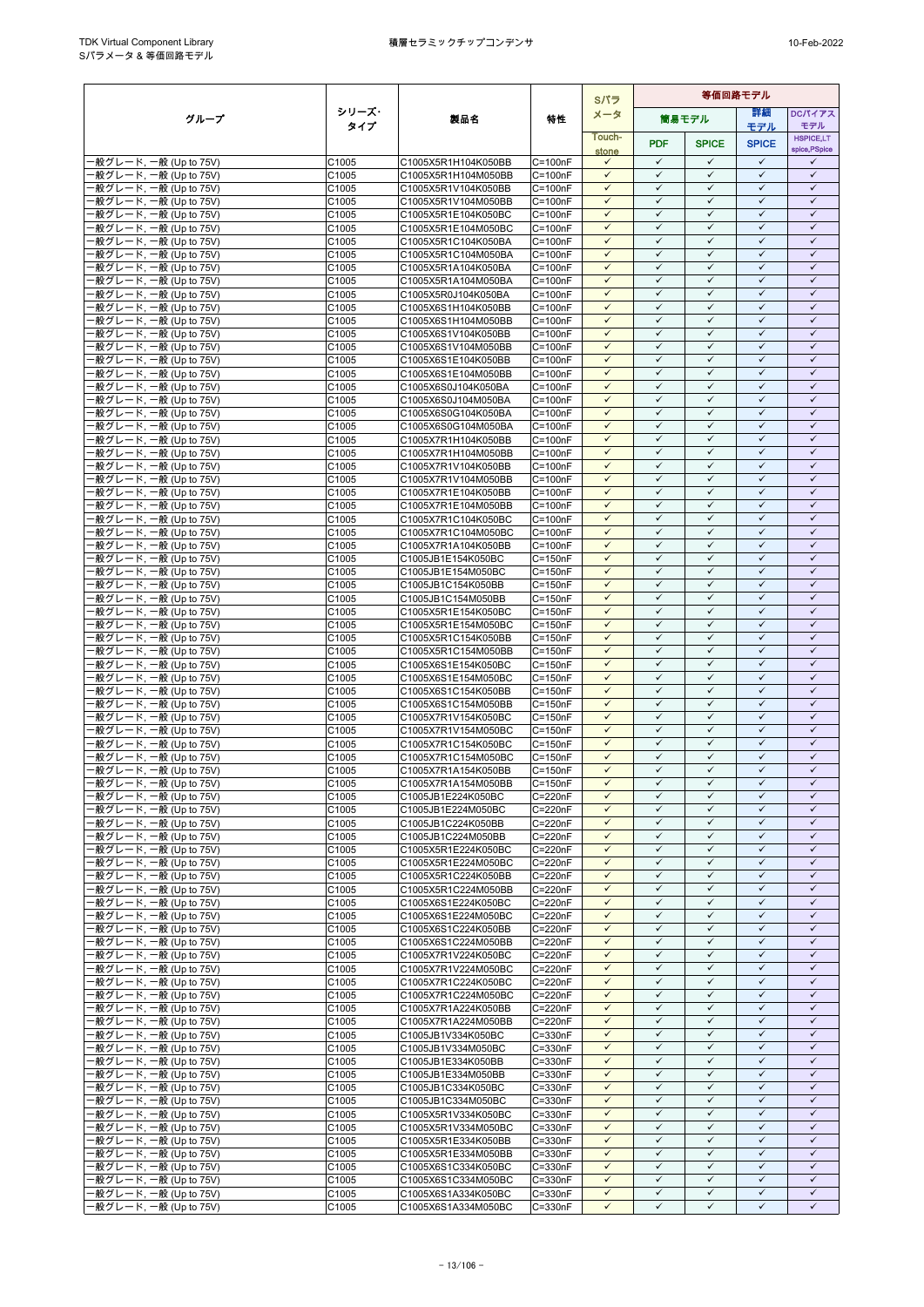|                                                  |                   | 等価回路モデル<br>Sパラ                             |                        |                              |                              |                              |                              |                              |  |
|--------------------------------------------------|-------------------|--------------------------------------------|------------------------|------------------------------|------------------------------|------------------------------|------------------------------|------------------------------|--|
| グループ                                             | シリーズ・             | 製品名                                        | 特性                     | メータ                          |                              | 簡易モデル                        | 詳細                           | <b>DCパイアス</b>                |  |
|                                                  | タイプ               |                                            |                        | Touch-                       |                              |                              | モデル                          | モデル<br><b>HSPICE,LT</b>      |  |
|                                                  |                   |                                            |                        | stone                        | <b>PDF</b>                   | <b>SPICE</b>                 | <b>SPICE</b>                 | spice, PSpice                |  |
| -般グレード, 一般 (Up to 75V)                           | C1005             | C1005X6S0J334K050BC                        | C=330nF                | $\checkmark$                 | $\checkmark$                 | $\checkmark$                 | $\checkmark$<br>$\checkmark$ | ✓                            |  |
| -般グレード, 一般 (Up to 75V)<br>-般グレード, 一般 (Up to 75V) | C1005<br>C1005    | C1005X6S0J334M050BC<br>C1005X6S0G334K050BB | C=330nF<br>C=330nF     | $\checkmark$<br>$\checkmark$ | $\checkmark$<br>$\checkmark$ | $\checkmark$<br>$\checkmark$ | $\checkmark$                 | $\checkmark$<br>$\checkmark$ |  |
| ·般グレード, 一般 (Up to 75V)                           | C1005             | C1005X6S0G334M050BB                        | C=330nF                | $\checkmark$                 | $\checkmark$                 | $\checkmark$                 | $\checkmark$                 | $\checkmark$                 |  |
| -般グレード, 一般 (Up to 75V)                           | C1005             | C1005X7S1A334K050BC                        | C=330nF                | $\checkmark$                 | $\checkmark$                 | $\checkmark$                 | $\checkmark$                 | $\checkmark$                 |  |
| ·般グレード, 一般 (Up to 75V)                           | C1005             | C1005X7S1A334M050BC                        | C=330nF                | $\checkmark$                 | $\checkmark$                 | $\checkmark$                 | $\checkmark$                 | $\checkmark$                 |  |
| ·般グレード, 一般 (Up to 75V)                           | C1005             | C1005X7S0J334K050BC                        | C=330nF                | $\checkmark$                 | $\checkmark$                 | $\checkmark$                 | $\checkmark$                 | $\checkmark$                 |  |
| ·般グレード, 一般 (Up to 75V)<br>般グレード, 一般 (Up to 75V)  | C1005             | C1005X7S0J334M050BC<br>C1005JB1V474K050BC  | C=330nF                | $\checkmark$<br>$\checkmark$ | $\checkmark$<br>$\checkmark$ | $\checkmark$<br>$\checkmark$ | $\checkmark$<br>$\checkmark$ | $\checkmark$<br>$\checkmark$ |  |
| ·般グレード, 一般 (Up to 75V)                           | C1005<br>C1005    | C1005JB1V474M050BC                         | $C = 470nF$<br>C=470nF | $\checkmark$                 | $\checkmark$                 | $\checkmark$                 | $\checkmark$                 | $\checkmark$                 |  |
| -般グレード, 一般 (Up to 75V)                           | C1005             | C1005JB1E474K050BB                         | C=470nF                | $\checkmark$                 | $\checkmark$                 | $\checkmark$                 | $\checkmark$                 | $\checkmark$                 |  |
| ·般グレード, 一般 (Up to 75V)                           | C1005             | C1005JB1E474M050BB                         | C=470nF                | $\checkmark$                 | $\checkmark$                 | $\checkmark$                 | $\checkmark$                 | $\checkmark$                 |  |
| -般グレード, 一般 (Up to 75V)                           | C1005             | C1005JB1C474K050BC                         | C=470nF                | $\checkmark$                 | $\checkmark$                 | $\checkmark$                 | ✓                            | $\checkmark$                 |  |
| ·般グレード, 一般 (Up to 75V)                           | C1005             | C1005JB1C474M050BC                         | C=470nF                | $\checkmark$<br>$\checkmark$ | $\checkmark$<br>$\checkmark$ | $\checkmark$<br>$\checkmark$ | $\checkmark$<br>$\checkmark$ | $\checkmark$<br>$\checkmark$ |  |
| ·般グレード, 一般 (Up to 75V)<br>·般グレード, 一般 (Up to 75V) | C1005<br>C1005    | C1005X5R1V474K050BC<br>C1005X5R1V474M050BC | C=470nF<br>C=470nF     | $\checkmark$                 | $\checkmark$                 | $\checkmark$                 | $\checkmark$                 | $\checkmark$                 |  |
| -般グレード, 一般 (Up to 75V)                           | C1005             | C1005X5R1E474K050BB                        | C=470nF                | $\checkmark$                 | $\checkmark$                 | $\checkmark$                 | $\checkmark$                 | $\checkmark$                 |  |
| -般グレード, 一般 (Up to 75V)                           | C1005             | C1005X5R1E474M050BB                        | C=470nF                | $\checkmark$                 | $\checkmark$                 | $\checkmark$                 | ✓                            | $\checkmark$                 |  |
| -般グレード, 一般 (Up to 75V)                           | C1005             | C1005X6S1C474K050BC                        | C=470nF                | $\checkmark$                 | $\checkmark$                 | $\checkmark$                 | $\checkmark$                 | $\checkmark$                 |  |
| ·般グレード, 一般 (Up to 75V)                           | C1005             | C1005X6S1C474M050BC                        | C=470nF                | $\checkmark$                 | $\checkmark$                 | $\checkmark$                 | $\checkmark$                 | $\checkmark$                 |  |
| ·般グレード, 一般 (Up to 75V)<br>·般グレード, 一般 (Up to 75V) | C1005<br>C1005    | C1005X6S1A474K050BC<br>C1005X6S1A474M050BC | C=470nF<br>C=470nF     | $\checkmark$<br>$\checkmark$ | $\checkmark$<br>$\checkmark$ | $\checkmark$<br>$\checkmark$ | $\checkmark$<br>$\checkmark$ | $\checkmark$<br>$\checkmark$ |  |
| ·般グレード, 一般 (Up to 75V)                           | C1005             | C1005X6S0G474K050BB                        | C=470nF                | $\checkmark$                 | $\checkmark$                 | $\checkmark$                 | $\checkmark$                 | $\checkmark$                 |  |
| ·般グレード. 一般 (Up to 75V)                           | C1005             | C1005X6S0G474M050BB                        | C=470nF                | $\checkmark$                 | $\checkmark$                 | $\checkmark$                 | $\checkmark$                 | $\checkmark$                 |  |
| ·般グレード, 一般 (Up to 75V)                           | C1005             | C1005X7S1A474K050BC                        | C=470nF                | $\checkmark$                 | $\checkmark$                 | $\checkmark$                 | $\checkmark$                 | $\checkmark$                 |  |
| ·般グレード, 一般 (Up to 75V)                           | C1005             | C1005X7S1A474M050BC                        | $C = 470nF$            | $\checkmark$                 | $\checkmark$                 | $\checkmark$                 | $\checkmark$                 | $\checkmark$                 |  |
| ·般グレード, 一般 (Up to 75V)                           | C1005             | C1005X7S0J474K050BB                        | $C = 470nF$            | $\checkmark$                 | $\checkmark$<br>$\checkmark$ | $\checkmark$<br>$\checkmark$ | $\checkmark$<br>$\checkmark$ | $\checkmark$<br>$\checkmark$ |  |
| 般グレード, 一般 (Up to 75V)<br>·般グレード, 一般 (Up to 75V)  | C1005<br>C1005    | C1005X7S0J474M050BB                        | C=470nF<br>C=680nF     | $\checkmark$<br>$\checkmark$ | $\checkmark$                 | $\checkmark$                 | $\checkmark$                 | $\checkmark$                 |  |
| ·般グレード, 一般 (Up to 75V)                           | C1005             | C1005JB1V684K050BC<br>C1005JB1V684M050BC   | C=680nF                | $\checkmark$                 | $\checkmark$                 | $\checkmark$                 | $\checkmark$                 | $\checkmark$                 |  |
| ·般グレード, 一般 (Up to 75V)                           | C1005             | C1005JB1E684K050BC                         | C=680nF                | $\checkmark$                 | $\checkmark$                 | $\checkmark$                 | $\checkmark$                 | $\checkmark$                 |  |
| ·般グレード, 一般 (Up to 75V)                           | C1005             | C1005JB1E684M050BC                         | C=680nF                | $\checkmark$                 | $\checkmark$                 | $\checkmark$                 | $\checkmark$                 | $\checkmark$                 |  |
| ·般グレード, 一般 (Up to 75V)                           | C1005             | C1005JB1C684K050BC                         | C=680nF                | $\checkmark$                 | $\checkmark$                 | $\checkmark$                 | $\checkmark$                 | $\checkmark$                 |  |
| 般グレード, 一般 (Up to 75V)                            | C1005             | C1005JB1C684M050BC                         | C=680nF                | $\checkmark$                 | $\checkmark$                 | $\checkmark$                 | $\checkmark$                 | $\checkmark$                 |  |
| ·般グレード, 一般 (Up to 75V)<br>·般グレード, 一般 (Up to 75V) | C1005<br>C1005    | C1005X5R1V684K050BC<br>C1005X5R1V684M050BC | C=680nF<br>C=680nF     | $\checkmark$<br>$\checkmark$ | $\checkmark$<br>$\checkmark$ | $\checkmark$<br>$\checkmark$ | $\checkmark$<br>$\checkmark$ | $\checkmark$<br>$\checkmark$ |  |
| ·般グレード, 一般 (Up to 75V)                           | C1005             | C1005X5R1E684K050BC                        | C=680nF                | ✓                            | ✓                            | $\checkmark$                 | ✓                            | ✓                            |  |
| -般グレード, 一般 (Up to 75V)                           | C1005             | C1005X5R1E684M050BC                        | C=680nF                | $\checkmark$                 | $\checkmark$                 | $\checkmark$                 | $\checkmark$                 | $\checkmark$                 |  |
| ·般グレード, 一般 (Up to 75V)                           | C1005             | C1005X5R1C684K050BC                        | C=680nF                | $\checkmark$                 | $\checkmark$                 | $\checkmark$                 | $\checkmark$                 | $\checkmark$                 |  |
| ·般グレード, 一般 (Up to 75V)                           | C1005             | C1005X5R1C684M050BC                        | C=680nF                | $\checkmark$                 | $\checkmark$                 | $\checkmark$                 | $\checkmark$                 | $\checkmark$                 |  |
| -般グレード, 一般 (Up to 75V)                           | C1005             | C1005X5R1A684K050BB                        | C=680nF                | $\checkmark$<br>$\checkmark$ | $\checkmark$<br>$\checkmark$ | $\checkmark$<br>$\checkmark$ | $\checkmark$<br>$\checkmark$ | $\checkmark$<br>$\checkmark$ |  |
| -般グレード, 一般 (Up to 75V)<br>-般グレード, 一般 (Up to 75V) | C1005<br>C1005    | C1005X5R1A684M050BB<br>C1005X5R0J684K050BB | C=680nF<br>C=680nF     | $\checkmark$                 | $\checkmark$                 | $\checkmark$                 | $\checkmark$                 | $\checkmark$                 |  |
| -般グレード, 一般 (Up to 75V)                           | C1005             | C1005X5R0J684M050BB                        | C=680nF                | $\checkmark$                 | $\checkmark$                 | $\checkmark$                 | $\checkmark$                 | $\checkmark$                 |  |
| ·般グレード, 一般 (Up to 75V)                           | C1005             | C1005X6S1C684K050BC                        | C=680nF                | $\checkmark$                 | $\checkmark$                 | $\checkmark$                 | $\checkmark$                 | $\checkmark$                 |  |
| ·般グレード, 一般 (Up to 75V)                           | C1005             | C1005X6S1C684M050BC                        | C=680nF                | $\checkmark$                 | $\checkmark$                 | $\checkmark$                 | $\checkmark$                 | $\checkmark$                 |  |
| ·般グレード, 一般 (Up to 75V)                           | C1005             | C1005X6S1A684K050BC                        | C=680nF                | $\checkmark$                 | $\checkmark$                 | $\checkmark$                 | $\checkmark$                 | $\checkmark$                 |  |
| ·般グレード, 一般 (Up to 75V)                           | C <sub>1005</sub> | C1005X6S1A684M050BC                        | $C = 680nF$            | $\checkmark$                 | $\checkmark$                 | $\checkmark$<br>$\checkmark$ | $\checkmark$                 | $\checkmark$                 |  |
| ·般グレード, 一般 (Up to 75V)<br>-般グレード, 一般 (Up to 75V) | C1005<br>C1005    | C1005X6S0G684K050BB<br>C1005X6S0G684M050BB | C=680nF<br>C=680nF     | $\checkmark$<br>$\checkmark$ | $\checkmark$<br>$\checkmark$ | $\checkmark$                 | ✓<br>$\checkmark$            | ✓<br>$\checkmark$            |  |
| -般グレード, 一般 (Up to 75V)                           | C1005             | C1005X7S1A684K050BC                        | C=680nF                | $\checkmark$                 | $\checkmark$                 | $\checkmark$                 | $\checkmark$                 | $\checkmark$                 |  |
| -般グレード, 一般 (Up to 75V)                           | C1005             | C1005X7S1A684M050BC                        | C=680nF                | $\checkmark$                 | $\checkmark$                 | $\checkmark$                 | $\checkmark$                 | $\checkmark$                 |  |
| -般グレード, 一般 (Up to 75V)                           | C1005             | C1005X7S0J684K050BC                        | C=680nF                | $\checkmark$                 | $\checkmark$                 | $\checkmark$                 | $\checkmark$                 | $\checkmark$                 |  |
| ·般グレード, 一般 (Up to 75V)                           | C1005             | C1005X7S0J684M050BC                        | C=680nF                | $\checkmark$                 | $\checkmark$                 | $\checkmark$                 | $\checkmark$                 | $\checkmark$                 |  |
| -般グレード, 一般 (Up to 75V)<br>-般グレード, 一般 (Up to 75V) | C1005<br>C1005    | C1005X7S0G684K050BC<br>C1005X7S0G684M050BC | C=680nF<br>C=680nF     | $\checkmark$<br>✓            | $\checkmark$<br>✓            | $\checkmark$<br>$\checkmark$ | $\checkmark$<br>✓            | $\checkmark$<br>✓            |  |
| -般グレード, 一般 (Up to 75V)                           | C1005             | C1005JB1V105K050BC                         | $C = 1uF$              | $\checkmark$                 | $\checkmark$                 | $\checkmark$                 | $\checkmark$                 | $\checkmark$                 |  |
| ·般グレード, 一般 (Up to 75V)                           | C1005             | C1005JB1V105M050BC                         | $C = 1uF$              | $\checkmark$                 | $\checkmark$                 | $\checkmark$                 | $\checkmark$                 | $\checkmark$                 |  |
| -般グレード, 一般 (Up to 75V)                           | C1005             | C1005JB1E105K050BC                         | $C = 1uF$              | $\checkmark$                 | $\checkmark$                 | $\checkmark$                 | $\checkmark$                 | $\checkmark$                 |  |
| -般グレード, 一般 (Up to 75V)                           | C1005             | C1005JB1E105M050BC                         | $C = 1uF$              | $\checkmark$                 | $\checkmark$                 | $\checkmark$                 | $\checkmark$                 | $\checkmark$                 |  |
| -般グレード, 一般 (Up to 75V)                           | C1005             | C1005JB1C105K050BC                         | $C = 1uF$              | $\checkmark$                 | $\checkmark$                 | $\checkmark$                 | $\checkmark$                 | $\checkmark$                 |  |
| -般グレード, 一般 (Up to 75V)<br>-般グレード, 一般 (Up to 75V) | C1005<br>C1005    | C1005JB1C105M050BC<br>C1005X5R1V105K050BC  | $C = 1uF$<br>$C = 1uF$ | $\checkmark$<br>$\checkmark$ | $\checkmark$<br>$\checkmark$ | $\checkmark$<br>$\checkmark$ | $\checkmark$<br>$\checkmark$ | $\checkmark$<br>✓            |  |
| ·般グレード, 一般 (Up to 75V)                           | C1005             | C1005X5R1V105M050BC                        | $C = 1uF$              | $\checkmark$                 | $\checkmark$                 | $\checkmark$                 | $\checkmark$                 | $\checkmark$                 |  |
| ·般グレード, 一般 (Up to 75V)                           | C1005             | C1005X5R1E105K050BC                        | $C = 1uF$              | $\checkmark$                 | $\checkmark$                 | $\checkmark$                 | $\checkmark$                 | $\checkmark$                 |  |
| ·般グレード, 一般 (Up to 75V)                           | C1005             | C1005X5R1E105M050BC                        | $C = 1uF$              | $\checkmark$                 | $\checkmark$                 | $\checkmark$                 | $\checkmark$                 | $\checkmark$                 |  |
| -般グレード, 一般 (Up to 75V)                           | C1005             | C1005X6S1C105K050BC                        | $C = 1uF$              | $\checkmark$                 | $\checkmark$                 | $\checkmark$                 | $\checkmark$                 | $\checkmark$                 |  |
| -般グレード, 一般 (Up to 75V)                           | C1005<br>C1005    | C1005X6S1C105M050BC                        | $C = 1uF$<br>$C = 1uF$ | $\checkmark$<br>$\checkmark$ | $\checkmark$<br>$\checkmark$ | $\checkmark$<br>$\checkmark$ | ✓<br>$\checkmark$            | ✓<br>$\checkmark$            |  |
| -般グレード, 一般 (Up to 75V)<br>·般グレード, 一般 (Up to 75V) | C1005             | C1005X6S1A105K050BC<br>C1005X6S1A105M050BC | $C = 1uF$              | $\checkmark$                 | $\checkmark$                 | $\checkmark$                 | $\checkmark$                 | $\checkmark$                 |  |
| ·般グレード, 一般 (Up to 75V)                           | C1005             | C1005X7S1A105K050BC                        | $C = 1uF$              | $\checkmark$                 | $\checkmark$                 | $\checkmark$                 | ✓                            | ✓                            |  |
| -般グレード, 一般 (Up to 75V)                           | C1005             | C1005X7S1A105M050BC                        | $C = 1uF$              | $\checkmark$                 | $\checkmark$                 | $\checkmark$                 | $\checkmark$                 | $\checkmark$                 |  |
| ·般グレード, 一般 (Up to 75V)                           | C1005             | C1005X7S0J105K050BC                        | $C = 1uF$              | $\checkmark$                 | $\checkmark$                 | $\checkmark$                 | $\checkmark$                 | $\checkmark$                 |  |
| -般グレード, 一般 (Up to 75V)                           | C1005             | C1005X7S0J105M050BC                        | $C = 1uF$              | $\checkmark$                 | $\checkmark$                 | $\checkmark$                 | $\checkmark$                 | $\checkmark$                 |  |
| -般グレード, 一般 (Up to 75V)<br>·般グレード, 一般 (Up to 75V) | C1005<br>C1005    | C1005X7S0G105K050BC                        | $C = 1uF$<br>$C = 1uF$ | $\checkmark$<br>$\checkmark$ | $\checkmark$<br>$\checkmark$ | $\checkmark$<br>$\checkmark$ | $\checkmark$<br>$\checkmark$ | $\checkmark$<br>$\checkmark$ |  |
| ·般グレード, 一般 (Up to 75V)                           | C1005             | C1005X7S0G105M050BC<br>C1005JB1V155K050BC  | $C = 1.5$ u $F$        | $\checkmark$                 | $\checkmark$                 | $\checkmark$                 | $\checkmark$                 | $\checkmark$                 |  |
| 般グレード, 一般 (Up to 75V)                            | C1005             | C1005JB1V155M050BC                         | $C = 1.5$ u $F$        | $\checkmark$                 | $\checkmark$                 | $\checkmark$                 | $\checkmark$                 | $\checkmark$                 |  |
| ·般グレード, 一般 (Up to 75V)                           | C1005             | C1005JB1E155K050BC                         | $C = 1.5$ uF           | $\checkmark$                 | $\checkmark$                 | $\checkmark$                 | $\checkmark$                 | $\checkmark$                 |  |
| -般グレード, 一般 (Up to 75V)                           | C1005             | C1005JB1E155M050BC                         | $C = 1.5$ u $F$        | $\checkmark$                 | $\checkmark$                 | $\checkmark$                 | $\checkmark$                 | ✓                            |  |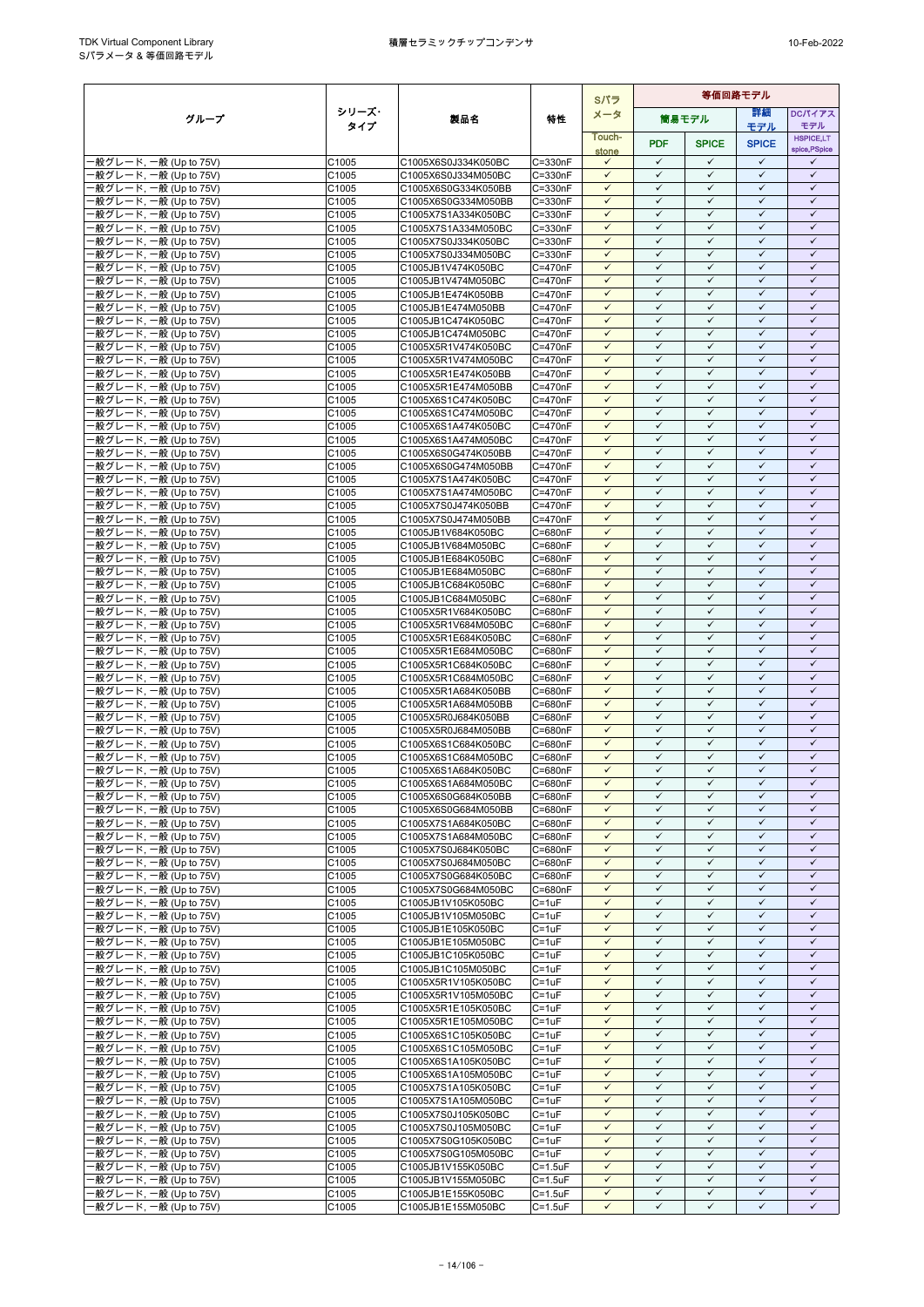|                                                  |                |                                            | Sパラ                                |                              |                              | 等価回路モデル                      |                              |                              |  |
|--------------------------------------------------|----------------|--------------------------------------------|------------------------------------|------------------------------|------------------------------|------------------------------|------------------------------|------------------------------|--|
| グループ                                             | シリーズ・          | 製品名                                        | 特性                                 | メータ                          |                              | 簡易モデル                        | 詳細                           | <b>DCパイアス</b>                |  |
|                                                  | タイプ            |                                            |                                    | Touch-                       |                              |                              | モデル                          | モデル<br><b>HSPICE,LT</b>      |  |
|                                                  |                |                                            |                                    | stone                        | <b>PDF</b>                   | <b>SPICE</b>                 | <b>SPICE</b>                 | spice, PSpice                |  |
| ·般グレード, 一般 (Up to 75V)                           | C1005          | C1005JB1C155K050BC                         | $C = 1.5$ u $F$                    | $\checkmark$                 | $\checkmark$                 | $\checkmark$                 | $\checkmark$<br>$\checkmark$ | ✓                            |  |
| 般グレード, 一般 (Up to 75V)<br>-般グレード, 一般 (Up to 75V)  | C1005<br>C1005 | C1005JB1C155M050BC<br>C1005JB1A155K050BC   | $C = 1.5$ u $F$<br>$C = 1.5$ u $F$ | $\checkmark$<br>$\checkmark$ | $\checkmark$<br>$\checkmark$ | $\checkmark$<br>$\checkmark$ | $\checkmark$                 | $\checkmark$<br>$\checkmark$ |  |
| ·般グレード, 一般 (Up to 75V)                           | C1005          | C1005JB1A155M050BC                         | $C = 1.5$ u $F$                    | $\checkmark$                 | $\checkmark$                 | $\checkmark$                 | $\checkmark$                 | $\checkmark$                 |  |
| 般グレード, 一般 (Up to 75V)                            | C1005          | C1005JB0J155K050BB                         | $C = 1.5$ u $F$                    | $\checkmark$                 | $\checkmark$                 | $\checkmark$                 | $\checkmark$                 | $\checkmark$                 |  |
| 般グレード, 一般 (Up to 75V)                            | C1005          | C1005JB0J155M050BB                         | $C = 1.5$ u $F$                    | $\checkmark$                 | $\checkmark$                 | $\checkmark$                 | $\checkmark$                 | $\checkmark$                 |  |
| ·般グレード, 一般 (Up to 75V)<br>-般グレード, 一般 (Up to 75V) | C1005<br>C1005 | C1005X5R1V155K050BC<br>C1005X5R1V155M050BC | $C = 1.5$ u $F$<br>$C = 1.5$ u $F$ | $\checkmark$<br>$\checkmark$ | $\checkmark$<br>$\checkmark$ | $\checkmark$<br>$\checkmark$ | $\checkmark$<br>$\checkmark$ | $\checkmark$<br>$\checkmark$ |  |
| 般グレード, 一般 (Up to 75V)                            | C1005          | C1005X5R1E155K050BC                        | $C = 1.5$ u $F$                    | $\checkmark$                 | $\checkmark$                 | $\checkmark$                 | $\checkmark$                 | $\checkmark$                 |  |
| ·般グレード, 一般 (Up to 75V)                           | C1005          | C1005X5R1E155M050BC                        | $C = 1.5$ u $F$                    | $\checkmark$                 | $\checkmark$                 | $\checkmark$                 | $\checkmark$                 | $\checkmark$                 |  |
| -般グレード, 一般 (Up to 75V)                           | C1005          | C1005X5R1C155K050BC                        | $C = 1.5$ u $F$                    | $\checkmark$                 | $\checkmark$                 | $\checkmark$                 | $\checkmark$                 | $\checkmark$                 |  |
| ·般グレード. 一般 (Up to 75V)<br>·般グレード, 一般 (Up to 75V) | C1005<br>C1005 | C1005X5R1C155M050BC<br>C1005X5R1A155K050BC | $C = 1.5$ u $F$<br>$C = 1.5$ u $F$ | $\checkmark$<br>$\checkmark$ | $\checkmark$<br>✓            | $\checkmark$<br>✓            | $\checkmark$<br>$\checkmark$ | $\checkmark$<br>✓            |  |
| ·般グレード, 一般 (Up to 75V)                           | C1005          | C1005X5R1A155M050BC                        | $C = 1.5$ u $F$                    | $\checkmark$                 | $\checkmark$                 | $\checkmark$                 | $\checkmark$                 | $\checkmark$                 |  |
| ·般グレード, 一般 (Up to 75V)                           | C1005          | C1005X5R0J155K050BB                        | $C = 1.5$ u $F$                    | $\checkmark$                 | $\checkmark$                 | $\checkmark$                 | $\checkmark$                 | $\checkmark$                 |  |
| ·般グレード, 一般 (Up to 75V)                           | C1005          | C1005X5R0J155M050BB                        | $C = 1.5$ u $F$                    | $\checkmark$                 | $\checkmark$                 | $\checkmark$                 | $\checkmark$<br>$\checkmark$ | $\checkmark$                 |  |
| ·般グレード, 一般 (Up to 75V)<br>·般グレード, 一般 (Up to 75V) | C1005<br>C1005 | C1005X6S1C155K050BC<br>C1005X6S1C155M050BC | $C = 1.5$ u $F$<br>$C = 1.5$ u $F$ | $\checkmark$<br>$\checkmark$ | $\checkmark$<br>✓            | $\checkmark$<br>✓            | ✓                            | $\checkmark$<br>✓            |  |
| ·般グレード, 一般 (Up to 75V)                           | C1005          | C1005X6S1A155K050BC                        | $C = 1.5$ u $F$                    | $\checkmark$                 | $\checkmark$                 | $\checkmark$                 | $\checkmark$                 | $\checkmark$                 |  |
| ·般グレード, 一般 (Up to 75V)                           | C1005          | C1005X6S1A155M050BC                        | $C = 1.5$ u $F$                    | $\checkmark$                 | $\checkmark$                 | $\checkmark$                 | $\checkmark$                 | $\checkmark$                 |  |
| ·般グレード, 一般 (Up to 75V)                           | C1005          | C1005X6S0J155K050BC                        | $C = 1.5$ u $F$                    | $\checkmark$                 | $\checkmark$                 | $\checkmark$                 | $\checkmark$                 | $\checkmark$                 |  |
| -般グレード, 一般 (Up to 75V)<br>·般グレード, 一般 (Up to 75V) | C1005<br>C1005 | C1005X6S0J155M050BC<br>C1005X6S0G155K050BC | $C = 1.5$ u $F$<br>$C = 1.5$ u $F$ | $\checkmark$<br>$\checkmark$ | $\checkmark$<br>$\checkmark$ | $\checkmark$<br>$\checkmark$ | $\checkmark$<br>$\checkmark$ | $\checkmark$<br>$\checkmark$ |  |
| ·般グレード. 一般 (Up to 75V)                           | C1005          | C1005X6S0G155M050BC                        | $C = 1.5$ u $F$                    | $\checkmark$                 | $\checkmark$                 | $\checkmark$                 | ✓                            | $\checkmark$                 |  |
| ·般グレード, 一般 (Up to 75V)                           | C1005          | C1005X7S1A155K050BC                        | $C = 1.5uF$                        | $\checkmark$                 | $\checkmark$                 | $\checkmark$                 | $\checkmark$                 | $\checkmark$                 |  |
| ·般グレード, 一般 (Up to 75V)                           | C1005          | C1005X7S1A155M050BC                        | $C = 1.5$ u $F$                    | $\checkmark$                 | $\checkmark$                 | $\checkmark$                 | $\checkmark$                 | $\checkmark$                 |  |
| ·般グレード, 一般 (Up to 75V)<br>-般グレード, 一般 (Up to 75V) | C1005<br>C1005 | C1005X7S0J155K050BC<br>C1005X7S0J155M050BC | $C = 1.5$ u $F$<br>$C = 1.5$ u $F$ | $\checkmark$<br>$\checkmark$ | $\checkmark$<br>$\checkmark$ | $\checkmark$<br>$\checkmark$ | $\checkmark$<br>$\checkmark$ | $\checkmark$<br>$\checkmark$ |  |
| ·般グレード, 一般 (Up to 75V)                           | C1005          | C1005X7S0G155K050BC                        | $C = 1.5$ u $F$                    | $\checkmark$                 | $\checkmark$                 | $\checkmark$                 | $\checkmark$                 | $\checkmark$                 |  |
| ·般グレード, 一般 (Up to 75V)                           | C1005          | C1005X7S0G155M050BC                        | $C = 1.5$ u $F$                    | $\checkmark$                 | $\checkmark$                 | $\checkmark$                 | $\checkmark$                 | $\checkmark$                 |  |
| -般グレード, 一般 (Up to 75V)                           | C1005          | C1005JB1V225K050BC                         | $C = 2.2uF$                        | $\checkmark$                 | $\checkmark$                 | $\checkmark$                 | $\checkmark$                 | $\checkmark$                 |  |
| ·般グレード, 一般 (Up to 75V)<br>·般グレード, 一般 (Up to 75V) | C1005<br>C1005 | C1005JB1V225M050BC<br>C1005JB1E225K050BC   | $C = 2.2uF$<br>$C = 2.2uF$         | $\checkmark$<br>$\checkmark$ | $\checkmark$<br>$\checkmark$ | $\checkmark$<br>$\checkmark$ | $\checkmark$<br>$\checkmark$ | $\checkmark$<br>$\checkmark$ |  |
| -般グレード, 一般 (Up to 75V)                           | C1005          | C1005JB1E225M050BC                         | $C = 2.2uF$                        | $\checkmark$                 | $\checkmark$                 | $\checkmark$                 | $\checkmark$                 | $\checkmark$                 |  |
| ·般グレード, 一般 (Up to 75V)                           | C1005          | C1005JB1C225K050BC                         | $C = 2.2uF$                        | $\checkmark$                 | $\checkmark$                 | $\checkmark$                 | $\checkmark$                 | $\checkmark$                 |  |
| ·般グレード, 一般 (Up to 75V)                           | C1005          | C1005JB1C225M050BC                         | $C = 2.2uF$                        | $\checkmark$                 | $\checkmark$                 | $\checkmark$                 | $\checkmark$                 | $\checkmark$                 |  |
| ·般グレード, 一般 (Up to 75V)<br>·般グレード, 一般 (Up to 75V) | C1005<br>C1005 | C1005JB1A225K050BC<br>C1005JB1A225M050BC   | $C = 2.2uF$<br>$C = 2.2uF$         | $\checkmark$<br>$\checkmark$ | $\checkmark$<br>$\checkmark$ | ✓<br>$\checkmark$            | $\checkmark$<br>$\checkmark$ | $\checkmark$<br>$\checkmark$ |  |
| ·般グレード, 一般 (Up to 75V)                           | C1005          | C1005JB0J225K050BC                         | $C = 2.2uF$                        | $\checkmark$                 | $\checkmark$                 | $\checkmark$                 | $\checkmark$                 | $\checkmark$                 |  |
| ·般グレード, 一般 (Up to 75V)                           | C1005          | C1005JB0J225M050BC                         | $C = 2.2uF$                        | $\checkmark$                 | $\checkmark$                 | $\checkmark$                 | $\checkmark$                 | $\checkmark$                 |  |
| -般グレード, 一般 (Up to 75V)                           | C1005          | C1005JB0G225K050BB                         | $C = 2.2uF$                        | $\checkmark$                 | $\checkmark$<br>$\checkmark$ | $\checkmark$                 | $\checkmark$<br>$\checkmark$ | $\checkmark$                 |  |
| -般グレード, 一般 (Up to 75V)<br>·般グレード, 一般 (Up to 75V) | C1005<br>C1005 | C1005JB0G225M050BB<br>C1005X5R1V225K050BC  | $C = 2.2uF$<br>$C = 2.2uF$         | $\checkmark$<br>$\checkmark$ | $\checkmark$                 | $\checkmark$<br>$\checkmark$ | $\checkmark$                 | $\checkmark$<br>$\checkmark$ |  |
| ·般グレード, 一般 (Up to 75V)                           | C1005          | C1005X5R1V225M050BC                        | $C = 2.2uF$                        | $\checkmark$                 | $\checkmark$                 | $\checkmark$                 | $\checkmark$                 | $\checkmark$                 |  |
| -般グレード, 一般 (Up to 75V)                           | C1005          | C1005X5R1E225K050BC                        | $C = 2.2uF$                        | $\checkmark$                 | $\checkmark$                 | $\checkmark$                 | $\checkmark$                 | $\checkmark$                 |  |
| ·般グレード, 一般 (Up to 75V)                           | C1005          | C1005X5R1E225M050BC                        | $C = 2.2uF$                        | $\checkmark$                 | $\checkmark$                 | $\checkmark$                 | $\checkmark$                 | $\checkmark$                 |  |
| ·般グレード, 一般 (Up to 75V)<br>·般グレード, 一般 (Up to 75V) | C1005<br>C1005 | C1005X5R1C225K050BC<br>C1005X5R1C225M050BC | $C = 2.2uF$<br>$C = 2.2uF$         | $\checkmark$<br>$\checkmark$ | $\checkmark$<br>$\checkmark$ | $\checkmark$<br>$\checkmark$ | $\checkmark$<br>$\checkmark$ | $\checkmark$<br>$\checkmark$ |  |
| ·般グレード, 一般 (Up to 75V)                           | C1005          | C1005X5R1A225K050BC                        | $C = 2.2uF$                        | $\checkmark$                 | $\checkmark$                 | $\checkmark$                 | $\checkmark$                 | ✓                            |  |
| -般グレード, 一般 (Up to 75V)                           | C1005          | C1005X5R1A225M050BC                        | $C = 2.2uF$                        | $\checkmark$                 | $\checkmark$                 | $\checkmark$                 | $\checkmark$                 | $\checkmark$                 |  |
| ·般グレード, 一般 (Up to 75V)                           | C1005          | C1005X5R0J225K050BC                        | $C = 2.2uF$                        | $\checkmark$                 | $\checkmark$                 | $\checkmark$                 | $\checkmark$                 | $\checkmark$                 |  |
| -般グレード, 一般 (Up to 75V)<br>-般グレード, 一般 (Up to 75V) | C1005<br>C1005 | C1005X5R0J225M050BC<br>C1005X5R0G225K050BB | $C = 2.2uF$<br>$C = 2.2uF$         | $\checkmark$<br>$\checkmark$ | $\checkmark$<br>$\checkmark$ | $\checkmark$<br>$\checkmark$ | $\checkmark$<br>$\checkmark$ | $\checkmark$<br>$\checkmark$ |  |
| ·般グレード, 一般 (Up to 75V)                           | C1005          | C1005X5R0G225M050BB                        | $C = 2.2uF$                        | $\checkmark$                 | $\checkmark$                 | $\checkmark$                 | $\checkmark$                 | $\checkmark$                 |  |
| ·般グレード, 一般 (Up to 75V)                           | C1005          | C1005X6S1C225K050BC                        | $C = 2.2uF$                        | $\checkmark$                 | $\checkmark$                 | $\checkmark$                 | $\checkmark$                 | $\checkmark$                 |  |
| -般グレード, 一般 (Up to 75V)                           | C1005          | C1005X6S1C225M050BC                        | $C = 2.2uF$                        | $\checkmark$                 | $\checkmark$                 | $\checkmark$                 | ✓                            | $\checkmark$                 |  |
| -般グレード, 一般 (Up to 75V)<br>·般グレード, 一般 (Up to 75V) | C1005<br>C1005 | C1005X6S1A225K050BC<br>C1005X6S1A225M050BC | $C = 2.2uF$<br>$C = 2.2uF$         | $\checkmark$<br>$\checkmark$ | $\checkmark$<br>$\checkmark$ | $\checkmark$<br>$\checkmark$ | $\checkmark$<br>$\checkmark$ | $\checkmark$<br>$\checkmark$ |  |
| -般グレード, 一般 (Up to 75V)                           | C1005          | C1005X6S0J225K050BC                        | $C = 2.2uF$                        | $\checkmark$                 | $\checkmark$                 | $\checkmark$                 | $\checkmark$                 | $\checkmark$                 |  |
| ·般グレード, 一般 (Up to 75V)                           | C1005          | C1005X6S0J225M050BC                        | $C = 2.2uF$                        | $\checkmark$                 | $\checkmark$                 | $\checkmark$                 | $\checkmark$                 | $\checkmark$                 |  |
| ·般グレード, 一般 (Up to 75V)                           | C1005          | C1005X6S0G225K050BC                        | $C = 2.2uF$                        | $\checkmark$                 | $\checkmark$                 | $\checkmark$                 | $\checkmark$                 | $\checkmark$                 |  |
| ·般グレード, 一般 (Up to 75V)<br>·般グレード, 一般 (Up to 75V) | C1005<br>C1005 | C1005X6S0G225M050BC<br>C1005X7S1A225K050BC | $C = 2.2uF$<br>$C = 2.2uF$         | $\checkmark$<br>$\checkmark$ | $\checkmark$<br>$\checkmark$ | $\checkmark$<br>$\checkmark$ | ✓<br>$\checkmark$            | $\checkmark$<br>$\checkmark$ |  |
| -般グレード, 一般 (Up to 75V)                           | C1005          | C1005X7S1A225M050BC                        | $C = 2.2uF$                        | $\checkmark$                 | $\checkmark$                 | $\checkmark$                 | $\checkmark$                 | $\checkmark$                 |  |
| ·般グレード, 一般 (Up to 75V)                           | C1005          | C1005X7S0J225K050BC                        | $C = 2.2uF$                        | $\checkmark$                 | $\checkmark$                 | $\checkmark$                 | $\checkmark$                 | $\checkmark$                 |  |
| -般グレード, 一般 (Up to 75V)                           | C1005          | C1005X7S0J225M050BC                        | $C = 2.2uF$                        | $\checkmark$                 | $\checkmark$                 | $\checkmark$                 | $\checkmark$                 | $\checkmark$                 |  |
| ·般グレード, 一般 (Up to 75V)<br>-般グレード, 一般 (Up to 75V) | C1005<br>C1005 | C1005X7S0G225K050BC<br>C1005X7S0G225M050BC | $C = 2.2uF$<br>$C = 2.2uF$         | $\checkmark$<br>$\checkmark$ | $\checkmark$<br>✓            | $\checkmark$<br>✓            | $\checkmark$<br>✓            | $\checkmark$<br>✓            |  |
| ·般グレード, 一般 (Up to 75V)                           | C1005          | C1005JB1A335K050BC                         | $C = 3.3uF$                        | $\checkmark$                 | $\checkmark$                 | $\checkmark$                 | $\checkmark$                 | $\checkmark$                 |  |
| ·般グレード, 一般 (Up to 75V)                           | C1005          | C1005JB1A335M050BC                         | $C = 3.3uF$                        | $\checkmark$                 | $\checkmark$                 | $\checkmark$                 | $\checkmark$                 | $\checkmark$                 |  |
| 般グレード, 一般 (Up to 75V)                            | C1005          | C1005JB0J335K050BC                         | $C = 3.3uF$                        | $\checkmark$                 | $\checkmark$                 | $\checkmark$                 | $\checkmark$                 | $\checkmark$                 |  |
| ·般グレード, 一般 (Up to 75V)<br>·般グレード, 一般 (Up to 75V) | C1005<br>C1005 | C1005JB0J335M050BC<br>C1005JB0G335K050BB   | $C = 3.3uF$<br>$C = 3.3uF$         | $\checkmark$<br>$\checkmark$ | $\checkmark$<br>$\checkmark$ | $\checkmark$<br>✓            | $\checkmark$<br>$\checkmark$ | $\checkmark$<br>$\checkmark$ |  |
| ·般グレード, 一般 (Up to 75V)                           | C1005          | C1005JB0G335M050BB                         | $C = 3.3uF$                        | $\checkmark$                 | $\checkmark$                 | $\checkmark$                 | $\checkmark$                 | $\checkmark$                 |  |
| -般グレード, 一般 (Up to 75V)                           | C1005          | C1005X5R1A335K050BC                        | $C = 3.3uF$                        | $\checkmark$                 | $\checkmark$                 | $\checkmark$                 | $\checkmark$                 | $\checkmark$                 |  |
| ·般グレード, 一般 (Up to 75V)                           | C1005          | C1005X5R1A335M050BC                        | $C = 3.3uF$                        | $\checkmark$                 | $\checkmark$                 | $\checkmark$                 | $\checkmark$                 | $\checkmark$                 |  |
| ·般グレード, 一般 (Up to 75V)<br>-般グレード, 一般 (Up to 75V) | C1005<br>C1005 | C1005X5R0J335K050BC<br>C1005X5R0J335M050BC | $C = 3.3uF$<br>$C = 3.3uF$         | $\checkmark$<br>$\checkmark$ | $\checkmark$<br>$\checkmark$ | $\checkmark$<br>$\checkmark$ | $\checkmark$<br>$\checkmark$ | $\checkmark$<br>$\checkmark$ |  |
| ·般グレード, 一般 (Up to 75V)                           | C1005          | C1005X5R0G335K050BB                        | $C = 3.3uF$                        | $\checkmark$                 | $\checkmark$                 | $\checkmark$                 | $\checkmark$                 | $\checkmark$                 |  |
| -般グレード, 一般 (Up to 75V)                           | C1005          | C1005X5R0G335M050BB                        | $C = 3.3uF$                        | $\checkmark$                 | $\checkmark$                 | $\checkmark$                 | $\checkmark$                 | ✓                            |  |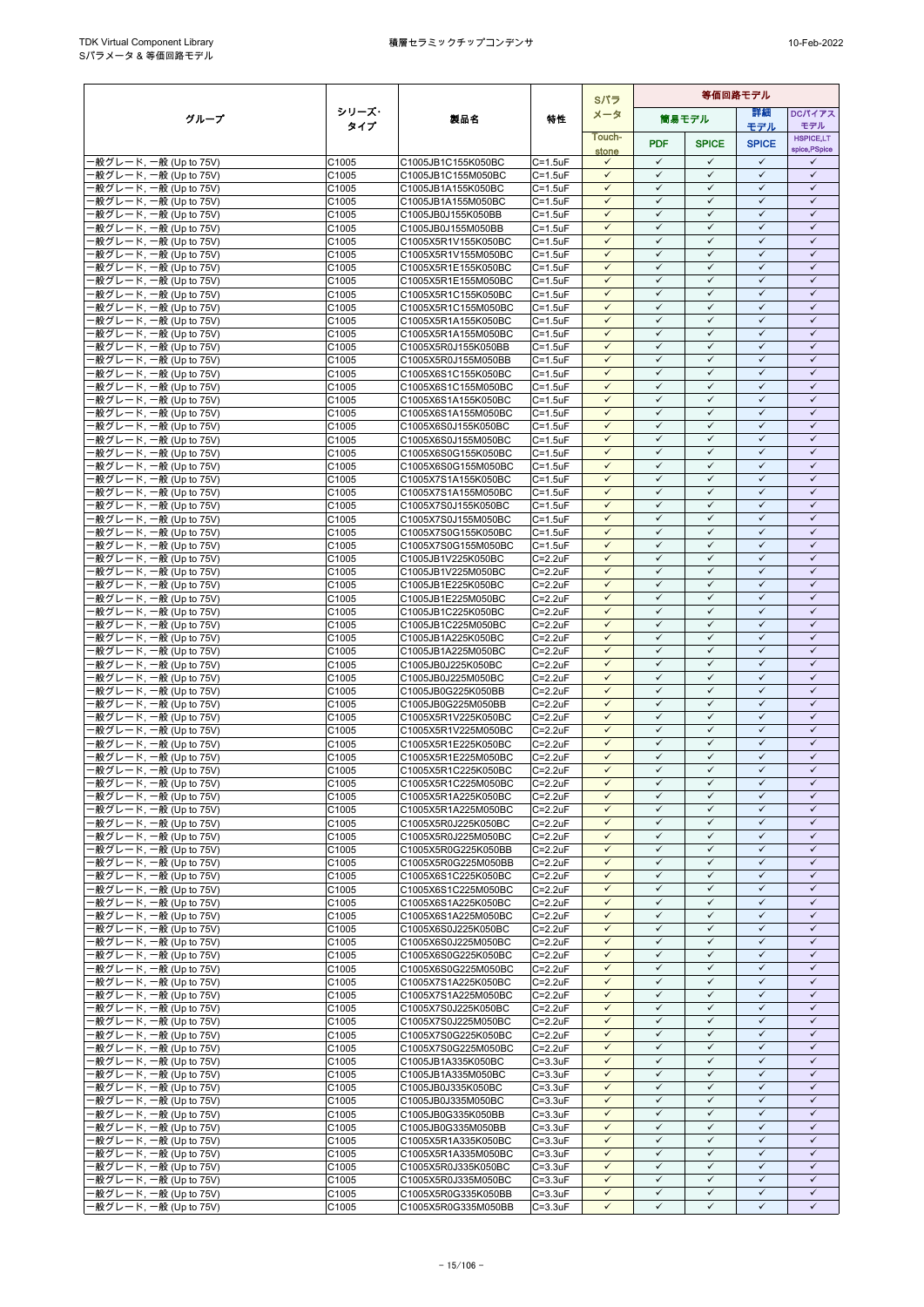|                                                  |                |                                            |                          | Sパラ                          | 等価回路モデル                      |                              |                              |                                               |
|--------------------------------------------------|----------------|--------------------------------------------|--------------------------|------------------------------|------------------------------|------------------------------|------------------------------|-----------------------------------------------|
| グループ                                             | シリーズ・          | 製品名                                        | 特性                       | メータ                          |                              | 簡易モデル                        | 詳細                           | DCパイアス                                        |
|                                                  | タイプ            |                                            |                          | Touch-                       |                              |                              | モデル                          | モデル<br><b>HSPICE,LT</b>                       |
|                                                  |                |                                            |                          | stone                        | <b>PDF</b>                   | <b>SPICE</b>                 | <b>SPICE</b>                 | spice, PSpice                                 |
| ·般グレード, 一般 (Up to 75V)                           | C1005          | C1005X6S0G335K050BC                        | $C = 3.3uF$              | $\checkmark$                 | $\checkmark$                 | $\checkmark$                 | $\checkmark$                 | $\checkmark$                                  |
| 般グレード, 一般 (Up to 75V)                            | C1005          | C1005X6S0G335M050BC                        | $C = 3.3uF$              | $\checkmark$                 | $\checkmark$                 | $\checkmark$                 | $\checkmark$                 | $\checkmark$                                  |
| ·般グレード, 一般 (Up to 75V)<br>·般グレード, 一般 (Up to 75V) | C1005          | C1005JB1A475K050BC<br>C1005JB1A475M050BC   | C=4.7uF                  | $\checkmark$<br>$\checkmark$ | $\checkmark$<br>$\checkmark$ | $\checkmark$<br>$\checkmark$ | $\checkmark$<br>$\checkmark$ | $\checkmark$<br>$\checkmark$                  |
| -般グレード, 一般 (Up to 75V)                           | C1005<br>C1005 | C1005JB0J475K050BC                         | C=4.7uF<br>C=4.7uF       | $\checkmark$                 | $\checkmark$                 | $\checkmark$                 | $\checkmark$                 | $\checkmark$                                  |
| -般グレード, 一般 (Up to 75V)                           | C1005          | C1005JB0J475M050BC                         | C=4.7uF                  | $\checkmark$                 | $\checkmark$                 | $\checkmark$                 | $\checkmark$                 | $\checkmark$                                  |
| 般グレード, 一般 (Up to 75V)                            | C1005          | C1005JB0G475K050BB                         | $C=4.7$ uF               | $\checkmark$                 | $\checkmark$                 | $\checkmark$                 | $\checkmark$                 | $\checkmark$                                  |
| -般グレード, 一般 (Up to 75V)                           | C1005          | C1005JB0G475M050BB                         | C=4.7uF                  | $\checkmark$                 | $\checkmark$                 | $\checkmark$                 | $\checkmark$                 | $\checkmark$                                  |
| -般グレード, 一般 (Up to 75V)                           | C1005          | C1005X5R1A475K050BC                        | C=4.7uF                  | $\checkmark$                 | $\checkmark$                 | $\checkmark$                 | $\checkmark$                 | $\checkmark$                                  |
| 般グレード, 一般 (Up to 75V)<br>-般グレード, 一般 (Up to 75V)  | C1005<br>C1005 | C1005X5R1A475M050BC<br>C1005X5R0J475K050BC | C=4.7uF<br>C=4.7uF       | $\checkmark$<br>$\checkmark$ | $\checkmark$<br>$\checkmark$ | $\checkmark$<br>$\checkmark$ | $\checkmark$<br>$\checkmark$ | $\checkmark$<br>$\checkmark$                  |
| ·般グレード, 一般 (Up to 75V)                           | C1005          | C1005X5R0J475M050BC                        | C=4.7uF                  | $\checkmark$                 | $\checkmark$                 | $\checkmark$                 | $\checkmark$                 | $\checkmark$                                  |
| -般グレード, 一般 (Up to 75V)                           | C1005          | C1005X5R0G475K050BB                        | C=4.7uF                  | $\checkmark$                 | $\checkmark$                 | $\checkmark$                 | $\checkmark$                 | $\checkmark$                                  |
| 般グレード, 一般 (Up to 75V)                            | C1005          | C1005X5R0G475M050BB                        | $C = 4.7uF$              | $\checkmark$                 | $\checkmark$                 | $\checkmark$                 | $\checkmark$                 | $\checkmark$                                  |
| ·般グレード, 一般 (Up to 75V)                           | C1005          | C1005X6S0G475M050BC                        | C=4.7uF                  | $\checkmark$                 | $\checkmark$                 | $\checkmark$                 | $\checkmark$                 | $\checkmark$                                  |
| -般グレード, 一般 (Up to 75V)                           | C1608          | C1608C0G1H0R5C080AA                        | $C=0.5pF$                | $\checkmark$<br>$\checkmark$ | $\checkmark$<br>$\checkmark$ | $\checkmark$<br>$\checkmark$ | $\checkmark$<br>$\checkmark$ | $\overline{\phantom{0}}$                      |
| 般グレード, 一般 (Up to 75V)<br>-般グレード, 一般 (Up to 75V)  | C1608<br>C1608 | C1608CH1H0R5C080AA<br>C1608C0G1HR75C080AA  | $C=0.5pF$<br>$C=0.75pF$  | $\checkmark$                 | $\checkmark$                 | $\checkmark$                 | $\checkmark$                 | $\qquad \qquad -$                             |
| -般グレード, 一般 (Up to 75V)                           | C1608          | C1608CH1HR75C080AA                         | $C=0.75pF$               | $\checkmark$                 | $\checkmark$                 | $\checkmark$                 | $\checkmark$                 |                                               |
| ·般グレード, 一般 (Up to 75V)                           | C1608          | C1608C0G1H010C080AA                        | $C = 1pF$                | $\checkmark$                 | $\checkmark$                 | $\checkmark$                 | $\checkmark$                 |                                               |
| 般グレード, 一般 (Up to 75V)                            | C1608          | C1608CH1H010C080AA                         | $C = 1pF$                | $\checkmark$                 | $\checkmark$                 | $\checkmark$                 | $\checkmark$                 |                                               |
| ·般グレード, 一般 (Up to 75V)                           | C1608          | C1608C0G1H1R5C080AA                        | $C = 1.5pF$              | $\checkmark$                 | $\checkmark$                 | $\checkmark$                 | $\checkmark$                 | $\equiv$                                      |
| 般グレード, 一般 (Up to 75V)<br>·般グレード, 一般 (Up to 75V)  | C1608<br>C1608 | C1608CH1H1R5C080AA<br>C1608C0G1H020C080AA  | $C = 1.5pF$<br>$C = 2pF$ | $\checkmark$<br>$\checkmark$ | $\checkmark$<br>$\checkmark$ | $\checkmark$<br>$\checkmark$ | $\checkmark$<br>$\checkmark$ | $\qquad \qquad -$                             |
| ·般グレード, 一般 (Up to 75V)                           | C1608          | C1608CH1H020C080AA                         | $C = 2pF$                | $\checkmark$                 | $\checkmark$                 | $\checkmark$                 | $\checkmark$                 |                                               |
| ·般グレード, 一般 (Up to 75V)                           | C1608          | C1608C0G1H030C080AA                        | $C = 3pF$                | $\checkmark$                 | $\checkmark$                 | $\checkmark$                 | $\checkmark$                 |                                               |
| -般グレード, 一般 (Up to 75V)                           | C1608          | C1608CH1H030C080AA                         | $C = 3pF$                | $\checkmark$                 | $\checkmark$                 | $\checkmark$                 | $\checkmark$                 |                                               |
| -般グレード, 一般 (Up to 75V)                           | C1608          | C1608C0G1H040C080AA                        | $C = 4pF$                | $\checkmark$                 | $\checkmark$                 | $\checkmark$                 | $\checkmark$                 | $\overline{\phantom{0}}$                      |
| ·般グレード, 一般 (Up to 75V)                           | C1608          | C1608CH1H040C080AA                         | $C = 4pF$                | $\checkmark$<br>$\checkmark$ | $\checkmark$<br>$\checkmark$ | $\checkmark$<br>$\checkmark$ | $\checkmark$<br>$\checkmark$ | $\qquad \qquad -$<br>$\overline{\phantom{0}}$ |
| -般グレード, 一般 (Up to 75V)<br>-般グレード, 一般 (Up to 75V) | C1608<br>C1608 | C1608C0G1H050C080AA<br>C1608CH1H050C080AA  | $C = 5pF$<br>$C = 5pF$   | $\checkmark$                 | $\checkmark$                 | $\checkmark$                 | $\checkmark$                 | $\overline{\phantom{0}}$                      |
| ·般グレード, 一般 (Up to 75V)                           | C1608          | C1608C0G1H060C080AA                        | $C = 6pF$                | $\checkmark$                 | $\checkmark$                 | $\checkmark$                 | $\checkmark$                 |                                               |
| 般グレード, 一般 (Up to 75V)                            | C1608          | C1608C0G1H060D080AA                        | $C = 6pF$                | $\checkmark$                 | $\checkmark$                 | $\checkmark$                 | $\checkmark$                 | $\equiv$                                      |
| -般グレード, 一般 (Up to 75V)                           | C1608          | C1608CH1H060C080AA                         | $C = 6pF$                | $\checkmark$                 | $\checkmark$                 | $\checkmark$                 | $\checkmark$                 |                                               |
| 般グレード, 一般 (Up to 75V)                            | C1608          | C1608CH1H060D080AA                         | $C = 6pF$                | $\checkmark$                 | $\checkmark$                 | $\checkmark$<br>$\checkmark$ | $\checkmark$<br>$\checkmark$ | $\overline{\phantom{0}}$                      |
| ·般グレード, 一般 (Up to 75V)<br>般グレード, 一般 (Up to 75V)  | C1608<br>C1608 | C1608C0G1H070C080AA<br>C1608C0G1H070D080AA | $C = 7pF$<br>$C = 7pF$   | $\checkmark$<br>$\checkmark$ | $\checkmark$<br>✓            | $\checkmark$                 | $\checkmark$                 | -                                             |
| -般グレード, 一般 (Up to 75V)                           | C1608          | C1608CH1H070C080AA                         | $C = 7pF$                | $\checkmark$                 | $\checkmark$                 | $\checkmark$                 | $\checkmark$                 | $-$                                           |
| ·般グレード, 一般 (Up to 75V)                           | C1608          | C1608CH1H070D080AA                         | $C = 7pF$                | $\checkmark$                 | $\checkmark$                 | $\checkmark$                 | $\checkmark$                 |                                               |
| -般グレード, 一般 (Up to 75V)                           | C1608          | C1608C0G1H080C080AA                        | $C = 8pF$                | $\checkmark$                 | $\checkmark$                 | $\checkmark$                 | $\checkmark$                 |                                               |
| -般グレード, 一般 (Up to 75V)                           | C1608          | C1608C0G1H080D080AA                        | $C = 8pF$                | $\checkmark$                 | $\checkmark$                 | $\checkmark$                 | $\checkmark$                 | $\overline{\phantom{0}}$                      |
| -般グレード, 一般 (Up to 75V)<br>·般グレード, 一般 (Up to 75V) | C1608<br>C1608 | C1608CH1H080C080AA<br>C1608CH1H080D080AA   | $C = 8pF$<br>$C = 8pF$   | $\checkmark$<br>$\checkmark$ | $\checkmark$<br>$\checkmark$ | $\checkmark$<br>$\checkmark$ | $\checkmark$<br>$\checkmark$ | $\overline{\phantom{0}}$                      |
| ·般グレード, 一般 (Up to 75V)                           | C1608          | C1608C0G1H090C080AA                        | $C = 9pF$                | $\checkmark$                 | $\checkmark$                 | $\checkmark$                 | $\checkmark$                 |                                               |
| -般グレード, 一般 (Up to 75V)                           | C1608          | C1608C0G1H090D080AA                        | $C = 9pF$                | $\checkmark$                 | $\checkmark$                 | $\checkmark$                 | $\checkmark$                 |                                               |
| -般グレード, 一般 (Up to 75V)                           | C1608          | C1608CH1H090C080AA                         | $C = 9pF$                | $\checkmark$                 | $\checkmark$                 | $\checkmark$                 | $\checkmark$                 |                                               |
| 般グレード, 一般 (Up to 75V)                            | C1608          | C1608CH1H090D080AA                         | $C = 9pF$                | $\checkmark$                 | $\checkmark$                 | $\checkmark$                 | $\checkmark$                 | $\overline{\phantom{0}}$                      |
| ·般グレード, 一般 (Up to 75V)                           | C1608          | C1608C0G1H100C080AA                        | $C=10pF$                 | $\checkmark$<br>$\checkmark$ | $\checkmark$<br>✓            | $\checkmark$<br>✓            | $\checkmark$<br>✓            | $\overline{\phantom{0}}$                      |
| ·般グレード, 一般 (Up to 75V)<br>-般グレード, 一般 (Up to 75V) | C1608<br>C1608 | C1608C0G1H100D080AA<br>C1608CH1H100C080AA  | $C = 10pF$<br>$C = 10pF$ | $\checkmark$                 | $\checkmark$                 | $\checkmark$                 | $\checkmark$                 |                                               |
| ·般グレード, 一般 (Up to 75V)                           | C1608          | C1608CH1H100D080AA                         | $C = 10pF$               | $\checkmark$                 | $\checkmark$                 | $\checkmark$                 | $\checkmark$                 |                                               |
| -般グレード, 一般 (Up to 75V)                           | C1608          | C1608C0G1H120J080AA                        | $C = 12pF$               | $\checkmark$                 | $\checkmark$                 | $\checkmark$                 | $\checkmark$                 | $\overline{\phantom{0}}$                      |
| -般グレード, 一般 (Up to 75V)                           | C1608          | C1608CH1H120J080AA                         | $C = 12pF$               | $\checkmark$                 | $\checkmark$                 | $\checkmark$                 | $\checkmark$                 |                                               |
| -般グレード, 一般 (Up to 75V)                           | C1608          | C1608C0G1H150F080AA                        | $C = 15pF$               | $\checkmark$<br>$\checkmark$ | $\checkmark$<br>$\checkmark$ | $\checkmark$<br>$\checkmark$ | $\checkmark$<br>$\checkmark$ |                                               |
| ·般グレード, 一般 (Up to 75V)<br>-般グレード, 一般 (Up to 75V) | C1608<br>C1608 | C1608C0G1H150G080AA<br>C1608C0G1H150J080AA | $C = 15pF$<br>$C = 15pF$ | ✓                            | $\checkmark$                 | ✓                            | ✓                            | -                                             |
| -般グレード, 一般 (Up to 75V)                           | C1608          | C1608CH1H150J080AA                         | $C = 15pF$               | $\checkmark$                 | $\checkmark$                 | $\checkmark$                 | $\checkmark$                 | $\qquad \qquad -$                             |
| 般グレード, 一般 (Up to 75V)                            | C1608          | C1608C0G1H180J080AA                        | $C = 18pF$               | $\checkmark$                 | $\checkmark$                 | $\checkmark$                 | $\checkmark$                 | $\overline{\phantom{0}}$                      |
| -般グレード, 一般 (Up to 75V)                           | C1608          | C1608CH1H180J080AA                         | $C = 18pF$               | $\checkmark$                 | $\checkmark$                 | $\checkmark$                 | $\checkmark$                 |                                               |
| ·般グレード, 一般 (Up to 75V)                           | C1608          | C1608C0G1H220F080AA                        | $C = 22pF$               | $\checkmark$                 | $\checkmark$                 | $\checkmark$                 | $\checkmark$                 | $\overline{\phantom{0}}$                      |
| ·般グレード, 一般 (Up to 75V)<br>-般グレード, 一般 (Up to 75V) | C1608<br>C1608 | C1608C0G1H220G080AA<br>C1608C0G1H220J080AA | $C = 22pF$<br>$C = 22pF$ | $\checkmark$<br>$\checkmark$ | $\checkmark$<br>$\checkmark$ | $\checkmark$<br>$\checkmark$ | $\checkmark$<br>$\checkmark$ | $\qquad \qquad -$                             |
| -般グレード, 一般 (Up to 75V)                           | C1608          | C1608CH1H220J080AA                         | $C = 22pF$               | $\checkmark$                 | $\checkmark$                 | $\checkmark$                 | $\checkmark$                 |                                               |
| -般グレード, 一般 (Up to 75V)                           | C1608          | C1608C0G1H270J080AA                        | $C = 27pF$               | $\checkmark$                 | $\checkmark$                 | $\checkmark$                 | $\checkmark$                 |                                               |
| ·般グレード, 一般 (Up to 75V)                           | C1608          | C1608CH1H270J080AA                         | $C = 27pF$               | $\checkmark$                 | $\checkmark$                 | $\checkmark$                 | $\checkmark$                 |                                               |
| -般グレード, 一般 (Up to 75V)                           | C1608          | C1608C0G1H330F080AA                        | $C = 33pF$               | $\checkmark$                 | $\checkmark$                 | $\checkmark$                 | $\checkmark$                 | $\overline{\phantom{0}}$                      |
| ·般グレード, 一般 (Up to 75V)<br>-般グレード, 一般 (Up to 75V) | C1608<br>C1608 | C1608C0G1H330G080AA<br>C1608C0G1H330J080AA | $C = 33pF$<br>$C = 33pF$ | $\checkmark$<br>$\checkmark$ | $\checkmark$<br>$\checkmark$ | $\checkmark$<br>$\checkmark$ | $\checkmark$<br>$\checkmark$ | $\overline{\phantom{0}}$                      |
| ·般グレード, 一般 (Up to 75V)                           | C1608          | C1608CH1H330J080AA                         | $C = 33pF$               | $\checkmark$                 | $\checkmark$                 | $\checkmark$                 | $\checkmark$                 | $\qquad \qquad -$                             |
| ·般グレード, 一般 (Up to 75V)                           | C1608          | C1608C0G1H390J080AA                        | $C = 39pF$               | $\checkmark$                 | $\checkmark$                 | $\checkmark$                 | $\checkmark$                 |                                               |
| ·般グレード, 一般 (Up to 75V)                           | C1608          | C1608CH1H390J080AA                         | $C = 39pF$               | $\checkmark$                 | $\checkmark$                 | $\checkmark$                 | $\checkmark$                 |                                               |
| ·般グレード, 一般 (Up to 75V)                           | C1608          | C1608C0G1H470F080AA                        | $C = 47pF$               | $\checkmark$                 | $\checkmark$                 | $\checkmark$                 | $\checkmark$                 | $\equiv$                                      |
| ·般グレード, 一般 (Up to 75V)                           | C1608<br>C1608 | C1608C0G1H470G080AA                        | $C = 47pF$               | $\checkmark$<br>$\checkmark$ | $\checkmark$<br>$\checkmark$ | $\checkmark$<br>$\checkmark$ | $\checkmark$<br>$\checkmark$ | $\qquad \qquad -$                             |
| ·般グレード, 一般 (Up to 75V)<br>·般グレード, 一般 (Up to 75V) | C1608          | C1608C0G1H470J080AA<br>C1608CH1H470J080AA  | $C = 47pF$<br>$C = 47pF$ | $\checkmark$                 | $\checkmark$                 | $\checkmark$                 | $\checkmark$                 |                                               |
| ·般グレード, 一般 (Up to 75V)                           | C1608          | C1608C0G1H560J080AA                        | $C = 56pF$               | $\checkmark$                 | $\checkmark$                 | $\checkmark$                 | $\checkmark$                 | -                                             |
| ·般グレード, 一般 (Up to 75V)                           | C1608          | C1608CH1H560J080AA                         | $C = 56pF$               | $\checkmark$                 | $\checkmark$                 | $\checkmark$                 | $\checkmark$                 |                                               |
| -般グレード, 一般 (Up to 75V)                           | C1608          | C1608C0G1H680F080AA                        | $C = 68pF$               | $\checkmark$                 | $\checkmark$                 | $\checkmark$                 | $\checkmark$                 |                                               |
| -般グレード, 一般 (Up to 75V)<br>-般グレード, 一般 (Up to 75V) | C1608          | C1608C0G1H680G080AA                        | $C = 68pF$               | $\checkmark$<br>$\checkmark$ | $\checkmark$<br>$\checkmark$ | $\checkmark$<br>$\checkmark$ | $\checkmark$<br>$\checkmark$ | $\overline{\phantom{0}}$<br>$\qquad \qquad -$ |
|                                                  | C1608          | C1608C0G1H680J080AA                        | $C = 68pF$               |                              |                              |                              |                              |                                               |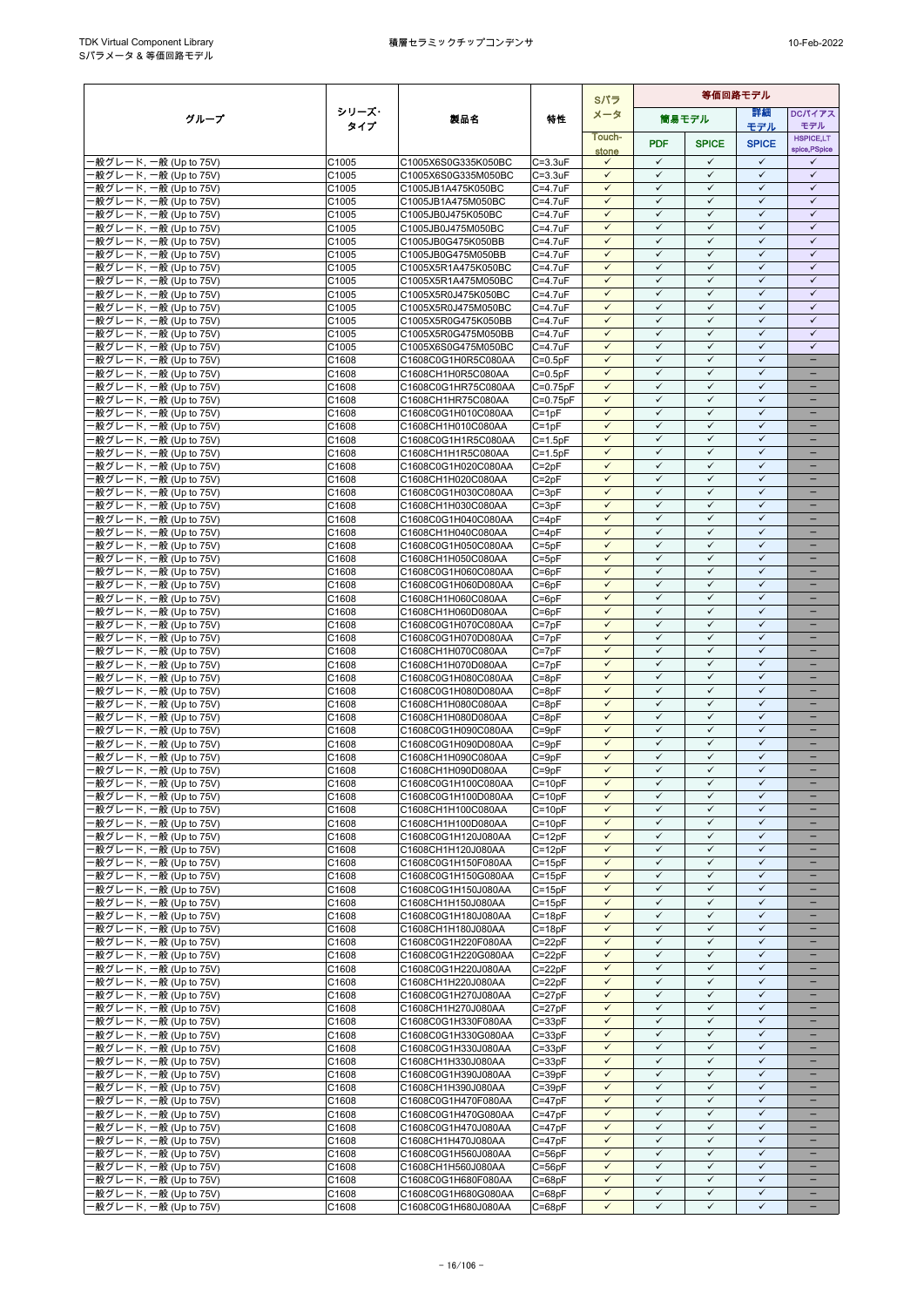|                                                  |                |                                           |                            | Sパラ                          |                              |                              | 等価回路モデル                      |                                                      |
|--------------------------------------------------|----------------|-------------------------------------------|----------------------------|------------------------------|------------------------------|------------------------------|------------------------------|------------------------------------------------------|
| グループ                                             | シリーズ・          | 製品名                                       | 特性                         | メータ                          |                              | 簡易モデル                        | 詳細                           | <b>DCパイアス</b>                                        |
|                                                  | タイプ            |                                           |                            | Touch-                       |                              |                              | モデル                          | モデル<br><b>HSPICE,LT</b>                              |
|                                                  |                |                                           |                            | stone                        | <b>PDF</b>                   | <b>SPICE</b>                 | <b>SPICE</b>                 | spice, PSpice                                        |
| -般グレード, 一般 (Up to 75V)                           | C1608          | C1608CH1H680J080AA                        | $C = 68pF$                 | $\checkmark$                 | $\checkmark$                 | $\checkmark$                 | $\checkmark$                 |                                                      |
| -般グレード, 一般 (Up to 75V)<br>·般グレード, 一般 (Up to 75V) | C1608<br>C1608 | C1608C0G1H820J080AA<br>C1608CH1H820J080AA | $C = 82pF$<br>$C = 82pF$   | $\checkmark$<br>$\checkmark$ | $\checkmark$<br>$\checkmark$ | $\checkmark$<br>$\checkmark$ | $\checkmark$<br>$\checkmark$ | $\equiv$                                             |
| -般グレード, 一般 (Up to 75V)                           | C1608          | C1608C0G1H101F080AA                       | $C = 100pF$                | $\checkmark$                 | $\checkmark$                 | $\checkmark$                 | $\checkmark$                 | $\qquad \qquad -$                                    |
| ·般グレード, 一般 (Up to 75V)                           | C1608          | C1608C0G1H101G080AA                       | $C = 100pF$                | $\checkmark$                 | ✓                            | $\checkmark$                 | $\checkmark$                 | $\qquad \qquad -$                                    |
| -般グレード, 一般 (Up to 75V)                           | C1608          | C1608C0G1H101J080AA                       | $C = 100pF$                | $\checkmark$                 | $\checkmark$                 | $\checkmark$                 | $\checkmark$                 |                                                      |
| -般グレード, 一般 (Up to 75V)<br>-般グレード, 一般 (Up to 75V) | C1608<br>C1608 | C1608C0G1H101K080AA<br>C1608CH1H101J080AA | $C = 100pF$<br>$C = 100pF$ | $\checkmark$<br>$\checkmark$ | $\checkmark$<br>$\checkmark$ | $\checkmark$<br>$\checkmark$ | $\checkmark$<br>$\checkmark$ | $\equiv$                                             |
| ·般グレード, 一般 (Up to 75V)                           | C1608          | C1608CH1H101K080AA                        | $C = 100pF$                | $\checkmark$                 | $\checkmark$                 | $\checkmark$                 | $\checkmark$                 | $\overline{\phantom{0}}$                             |
| ·般グレード, 一般 (Up to 75V)                           | C1608          | C1608C0G1H121J080AA                       | $C = 120pF$                | $\checkmark$                 | $\checkmark$                 | $\checkmark$                 | $\checkmark$                 | -                                                    |
| -般グレード, 一般 (Up to 75V)                           | C1608          | C1608C0G1H121K080AA                       | $C = 120pF$                | $\checkmark$                 | ✓                            | $\checkmark$                 | $\checkmark$                 |                                                      |
| -般グレード, 一般 (Up to 75V)<br>-般グレード, 一般 (Up to 75V) | C1608          | C1608CH1H121J080AA                        | $C = 120pF$<br>$C = 120pF$ | $\checkmark$<br>$\checkmark$ | $\checkmark$<br>$\checkmark$ | $\checkmark$<br>$\checkmark$ | $\checkmark$<br>$\checkmark$ |                                                      |
| -般グレード, 一般 (Up to 75V)                           | C1608<br>C1608 | C1608CH1H121K080AA<br>C1608C0G1H151F080AA | $C = 150pF$                | $\checkmark$                 | $\checkmark$                 | $\checkmark$                 | $\checkmark$                 |                                                      |
| -般グレード, 一般 (Up to 75V)                           | C1608          | C1608C0G1H151G080AA                       | $C = 150pF$                | $\checkmark$                 | $\checkmark$                 | $\checkmark$                 | $\checkmark$                 | $\overline{\phantom{0}}$                             |
| 般グレード, 一般 (Up to 75V)                            | C1608          | C1608C0G1H151J080AA                       | $C = 150pF$                | $\checkmark$                 | $\checkmark$                 | $\checkmark$                 | $\checkmark$                 |                                                      |
| -般グレード, 一般 (Up to 75V)                           | C1608<br>C1608 | C1608C0G1H151K080AA                       | $C = 150pF$                | $\checkmark$<br>$\checkmark$ | ✓<br>$\checkmark$            | $\checkmark$<br>$\checkmark$ | $\checkmark$<br>$\checkmark$ | $\qquad \qquad -$                                    |
| -般グレード, 一般 (Up to 75V)<br>·般グレード, 一般 (Up to 75V) | C1608          | C1608CH1H151J080AA<br>C1608CH1H151K080AA  | $C = 150pF$<br>$C = 150pF$ | $\checkmark$                 | $\checkmark$                 | $\checkmark$                 | $\checkmark$                 |                                                      |
| 般グレード, 一般 (Up to 75V)                            | C1608          | C1608C0G1H181J080AA                       | $C = 180pF$                | $\checkmark$                 | $\checkmark$                 | $\checkmark$                 | $\checkmark$                 |                                                      |
| ·般グレード, 一般 (Up to 75V)                           | C1608          | C1608C0G1H181K080AA                       | $C = 180pF$                | $\checkmark$                 | $\checkmark$                 | $\checkmark$                 | $\checkmark$                 | $\overline{\phantom{0}}$                             |
| ·般グレード, 一般 (Up to 75V)                           | C1608          | C1608CH1H181J080AA                        | $C = 180pF$                | $\checkmark$                 | $\checkmark$                 | $\checkmark$                 | $\checkmark$                 | $\qquad \qquad -$                                    |
| -般グレード, 一般 (Up to 75V)<br>-般グレード, 一般 (Up to 75V) | C1608<br>C1608 | C1608CH1H181K080AA<br>C1608C0G1H221F080AA | $C = 180pF$<br>$C = 220pF$ | $\checkmark$<br>$\checkmark$ | $\checkmark$<br>$\checkmark$ | $\checkmark$<br>$\checkmark$ | $\checkmark$<br>$\checkmark$ | $\overline{\phantom{0}}$<br>$\qquad \qquad -$        |
| ·般グレード, 一般 (Up to 75V)                           | C1608          | C1608C0G1H221G080AA                       | $C = 220pF$                | $\checkmark$                 | $\checkmark$                 | $\checkmark$                 | $\checkmark$                 |                                                      |
| 般グレード, 一般 (Up to 75V)                            | C1608          | C1608C0G1H221J080AA                       | $C = 220pF$                | $\checkmark$                 | $\checkmark$                 | $\checkmark$                 | $\checkmark$                 | $\equiv$                                             |
| -般グレード, 一般 (Up to 75V)                           | C1608          | C1608C0G1H221K080AA                       | $C = 220pF$                | $\checkmark$<br>$\checkmark$ | $\checkmark$<br>$\checkmark$ | $\checkmark$<br>$\checkmark$ | $\checkmark$<br>$\checkmark$ | $\overline{\phantom{0}}$<br>$\overline{\phantom{0}}$ |
| -般グレード, 一般 (Up to 75V)<br>-般グレード. 一般 (Up to 75V) | C1608<br>C1608 | C1608CH1H221J080AA<br>C1608CH1H221K080AA  | $C = 220pF$<br>$C = 220pF$ | $\checkmark$                 | $\checkmark$                 | $\checkmark$                 | $\checkmark$                 | $\qquad \qquad -$                                    |
| -般グレード, 一般 (Up to 75V)                           | C1608          | C1608C0G1H271J080AA                       | $C = 270pF$                | $\checkmark$                 | ✓                            | $\checkmark$                 | $\checkmark$                 |                                                      |
| -般グレード, 一般 (Up to 75V)                           | C1608          | C1608C0G1H271K080AA                       | $C = 270pF$                | $\checkmark$                 | $\checkmark$                 | $\checkmark$                 | $\checkmark$                 | $\qquad \qquad -$                                    |
| ·般グレード, 一般 (Up to 75V)                           | C1608          | C1608CH1H271J080AA                        | $C = 270pF$                | $\checkmark$<br>$\checkmark$ | $\checkmark$<br>$\checkmark$ | $\checkmark$<br>$\checkmark$ | $\checkmark$<br>$\checkmark$ | $\equiv$                                             |
| -般グレード, 一般 (Up to 75V)<br>-般グレード, 一般 (Up to 75V) | C1608<br>C1608 | C1608CH1H271K080AA<br>C1608C0G1H331F080AA | $C = 270pF$<br>$C = 330pF$ | $\checkmark$                 | $\checkmark$                 | $\checkmark$                 | $\checkmark$                 | $\overline{\phantom{0}}$                             |
| -般グレード, 一般 (Up to 75V)                           | C1608          | C1608C0G1H331G080AA                       | $C = 330pF$                | $\checkmark$                 | $\checkmark$                 | $\checkmark$                 | $\checkmark$                 |                                                      |
| -般グレード, 一般 (Up to 75V)                           | C1608          | C1608C0G1H331J080AA                       | $C = 330pF$                | $\checkmark$                 | ✓                            | $\checkmark$                 | ✓                            | $\overline{\phantom{0}}$                             |
| -般グレード, 一般 (Up to 75V)                           | C1608          | C1608C0G1H331K080AA                       | $C = 330pF$                | $\checkmark$<br>$\checkmark$ | $\checkmark$<br>$\checkmark$ | $\checkmark$<br>$\checkmark$ | $\checkmark$<br>$\checkmark$ |                                                      |
| -般グレード, 一般 (Up to 75V)<br>·般グレード, 一般 (Up to 75V) | C1608<br>C1608 | C1608CH1H331J080AA<br>C1608CH1H331K080AA  | $C = 330pF$<br>$C = 330pF$ | $\checkmark$                 | $\checkmark$                 | $\checkmark$                 | $\checkmark$                 |                                                      |
| -般グレード, 一般 (Up to 75V)                           | C1608          | C1608C0G1H391J080AA                       | $C = 390pF$                | $\checkmark$                 | $\checkmark$                 | $\checkmark$                 | $\checkmark$                 | $\overline{\phantom{0}}$                             |
| -般グレード, 一般 (Up to 75V)                           | C1608          | C1608C0G1H391K080AA                       | $C = 390pF$                | $\checkmark$                 | $\checkmark$                 | $\checkmark$                 | $\checkmark$                 | $\qquad \qquad -$                                    |
| -般グレード, 一般 (Up to 75V)                           | C1608          | C1608CH1H391J080AA                        | $C = 390pF$                | $\checkmark$<br>$\checkmark$ | $\checkmark$<br>$\checkmark$ | $\checkmark$<br>$\checkmark$ | ✓<br>$\checkmark$            | $\overline{\phantom{0}}$                             |
| -般グレード, 一般 (Up to 75V)<br>-般グレード, 一般 (Up to 75V) | C1608<br>C1608 | C1608CH1H391K080AA<br>C1608C0G1H471F080AA | $C = 390pF$<br>$C = 470pF$ | $\checkmark$                 | $\checkmark$                 | $\checkmark$                 | $\checkmark$                 | $\qquad \qquad -$                                    |
| -般グレード, 一般 (Up to 75V)                           | C1608          | C1608C0G1H471G080AA                       | $C = 470pF$                | $\checkmark$                 | $\checkmark$                 | $\checkmark$                 | $\checkmark$                 | $\equiv$                                             |
| -般グレード, 一般 (Up to 75V)                           | C1608          | C1608C0G1H471J080AA                       | $C = 470pF$                | $\checkmark$                 | $\checkmark$                 | $\checkmark$                 | $\checkmark$                 | $\overline{\phantom{0}}$                             |
| ·般グレード, 一般 (Up to 75V)                           | C1608          | C1608C0G1H471K080AA                       | $C = 470pF$                | $\checkmark$                 | $\checkmark$                 | $\checkmark$                 | $\checkmark$                 |                                                      |
| ·般グレード, 一般 (Up to 75V)<br>-般グレード, 一般 (Up to 75V) | C1608<br>C1608 | C1608CH1H471J080AA<br>C1608CH1H471K080AA  | $C = 470pF$<br>$C = 470pF$ | $\checkmark$<br>$\checkmark$ | $\checkmark$<br>$\checkmark$ | $\checkmark$<br>$\checkmark$ | $\checkmark$<br>$\checkmark$ |                                                      |
| -般グレード, 一般 (Up to 75V)                           | C1608          | C1608C0G1H561J080AA                       | $C = 560pF$                | $\checkmark$                 | $\checkmark$                 | $\checkmark$                 | $\checkmark$                 |                                                      |
| -般グレード, 一般 (Up to 75V)                           | C1608          | C1608C0G1H561K080AA                       | C=560pF                    | $\checkmark$                 | $\checkmark$                 | $\checkmark$                 | $\checkmark$                 |                                                      |
| -般グレード, 一般 (Up to 75V)                           | C1608          | C1608CH1H561J080AA                        | $C = 560pF$                | $\checkmark$                 | $\checkmark$                 | $\checkmark$                 | $\checkmark$                 |                                                      |
| -般グレード, 一般 (Up to 75V)<br>-般グレード, 一般 (Up to 75V) | C1608<br>C1608 | C1608CH1H561K080AA<br>C1608C0G1H681F080AA | $C = 560pF$<br>$C = 680pF$ | $\checkmark$<br>$\checkmark$ | $\checkmark$<br>$\checkmark$ | $\checkmark$<br>$\checkmark$ | $\checkmark$<br>$\checkmark$ | $\qquad \qquad -$                                    |
| -般グレード, 一般 (Up to 75V)                           | C1608          | C1608C0G1H681G080AA                       | $C = 680pF$                | $\checkmark$                 | ✓                            | $\checkmark$                 | ✓                            |                                                      |
| -般グレード, 一般 (Up to 75V)                           | C1608          | C1608C0G1H681J080AA                       | $C = 680pF$                | $\checkmark$                 | $\checkmark$                 | $\checkmark$                 | $\checkmark$                 |                                                      |
| -般グレード, 一般 (Up to 75V)                           | C1608          | C1608C0G1H681K080AA                       | $C = 680pF$                | $\checkmark$                 | $\checkmark$                 | $\checkmark$                 | $\checkmark$                 |                                                      |
| ·般グレード, 一般 (Up to 75V)<br>-般グレード, 一般 (Up to 75V) | C1608<br>C1608 | C1608CH1H681J080AA<br>C1608CH1H681K080AA  | $C = 680pF$<br>$C = 680pF$ | $\checkmark$<br>$\checkmark$ | $\checkmark$<br>$\checkmark$ | $\checkmark$<br>$\checkmark$ | $\checkmark$<br>$\checkmark$ | $\overline{\phantom{0}}$                             |
| -般グレード, 一般 (Up to 75V)                           | C1608          | C1608C0G1H821J080AA                       | $C = 820pF$                | $\checkmark$                 | $\checkmark$                 | $\checkmark$                 | $\checkmark$                 |                                                      |
| -般グレード, 一般 (Up to 75V)                           | C1608          | C1608C0G1H821K080AA                       | $C = 820pF$                | $\checkmark$                 | ✓                            | ✓                            | ✓                            |                                                      |
| -般グレード, 一般 (Up to 75V)                           | C1608          | C1608CH1H821J080AA                        | $C = 820pF$                | $\checkmark$                 | $\checkmark$                 | $\checkmark$                 | $\checkmark$                 | $\qquad \qquad -$                                    |
| ·般グレード, 一般 (Up to 75V)<br>-般グレード, 一般 (Up to 75V) | C1608<br>C1608 | C1608CH1H821K080AA<br>C1608C0G1H102F080AA | $C = 820pF$<br>$C = 1nF$   | $\checkmark$<br>$\checkmark$ | ✓<br>✓                       | $\checkmark$<br>$\checkmark$ | $\checkmark$<br>$\checkmark$ |                                                      |
| -般グレード, 一般 (Up to 75V)                           | C1608          | C1608C0G1H102G080AA                       | $C = 1nF$                  | $\checkmark$                 | $\checkmark$                 | $\checkmark$                 | $\checkmark$                 | $\overline{\phantom{0}}$                             |
| ·般グレード, 一般 (Up to 75V)                           | C1608          | C1608C0G1H102J080AA                       | $C = 1nF$                  | $\checkmark$                 | $\checkmark$                 | $\checkmark$                 | $\checkmark$                 |                                                      |
| ·般グレード, 一般 (Up to 75V)                           | C1608          | C1608C0G1H102K080AA                       | $C = 1nF$                  | $\checkmark$                 | $\checkmark$                 | $\checkmark$                 | $\checkmark$                 | $\qquad \qquad -$                                    |
| -般グレード, 一般 (Up to 75V)<br>-般グレード, 一般 (Up to 75V) | C1608<br>C1608 | C1608CH1H102J080AA<br>C1608CH1H102K080AA  | $C = 1nF$<br>$C = 1nF$     | $\checkmark$<br>$\checkmark$ | $\checkmark$<br>$\checkmark$ | $\checkmark$<br>$\checkmark$ | $\checkmark$<br>$\checkmark$ | -                                                    |
| ·般グレード, 一般 (Up to 75V)                           | C1608          | C1608C0G1H122J080AA                       | $C=1.2nF$                  | $\checkmark$                 | $\checkmark$                 | $\checkmark$                 | $\checkmark$                 |                                                      |
| -般グレード, 一般 (Up to 75V)                           | C1608          | C1608C0G1H122K080AA                       | $C=1.2nF$                  | $\checkmark$                 | $\checkmark$                 | $\checkmark$                 | $\checkmark$                 |                                                      |
| -般グレード, 一般 (Up to 75V)                           | C1608          | C1608CH1H122J080AA                        | $C=1.2nF$                  | $\checkmark$                 | $\checkmark$                 | $\checkmark$                 | $\checkmark$                 |                                                      |
| -般グレード, 一般 (Up to 75V)<br>-般グレード, 一般 (Up to 75V) | C1608<br>C1608 | C1608CH1H122K080AA<br>C1608C0G1H152J080AA | $C=1.2nF$<br>$C = 1.5nF$   | $\checkmark$<br>$\checkmark$ | $\checkmark$<br>✓            | $\checkmark$<br>$\checkmark$ | $\checkmark$<br>$\checkmark$ | $\qquad \qquad -$<br>$\qquad \qquad -$               |
| -般グレード, 一般 (Up to 75V)                           | C1608          | C1608C0G1H152K080AA                       | $C = 1.5nF$                | $\checkmark$                 | $\checkmark$                 | $\checkmark$                 | $\checkmark$                 |                                                      |
| -般グレード, 一般 (Up to 75V)                           | C1608          | C1608CH1H152J080AA                        | $C = 1.5nF$                | $\checkmark$                 | $\checkmark$                 | $\checkmark$                 | $\checkmark$                 | $\overline{\phantom{0}}$                             |
| ·般グレード, 一般 (Up to 75V)                           | C1608          | C1608CH1H152K080AA                        | $C = 1.5nF$                | $\checkmark$                 | ✓                            | $\checkmark$                 | $\checkmark$                 |                                                      |
| -般グレード, 一般 (Up to 75V)<br>-般グレード, 一般 (Up to 75V) | C1608<br>C1608 | C1608C0G1H182J080AA                       | $C = 1.8nF$                | $\checkmark$<br>$\checkmark$ | $\checkmark$<br>$\checkmark$ | $\checkmark$<br>$\checkmark$ | $\checkmark$<br>$\checkmark$ | $\overline{\phantom{0}}$<br>$\qquad \qquad -$        |
| - 般グレード, 一般 (Up to 75V)                          | C1608          | C1608C0G1H182K080AA<br>C1608CH1H182J080AA | $C=1.8nF$<br>$C = 1.8nF$   | $\checkmark$                 | $\checkmark$                 | $\checkmark$                 | ✓                            |                                                      |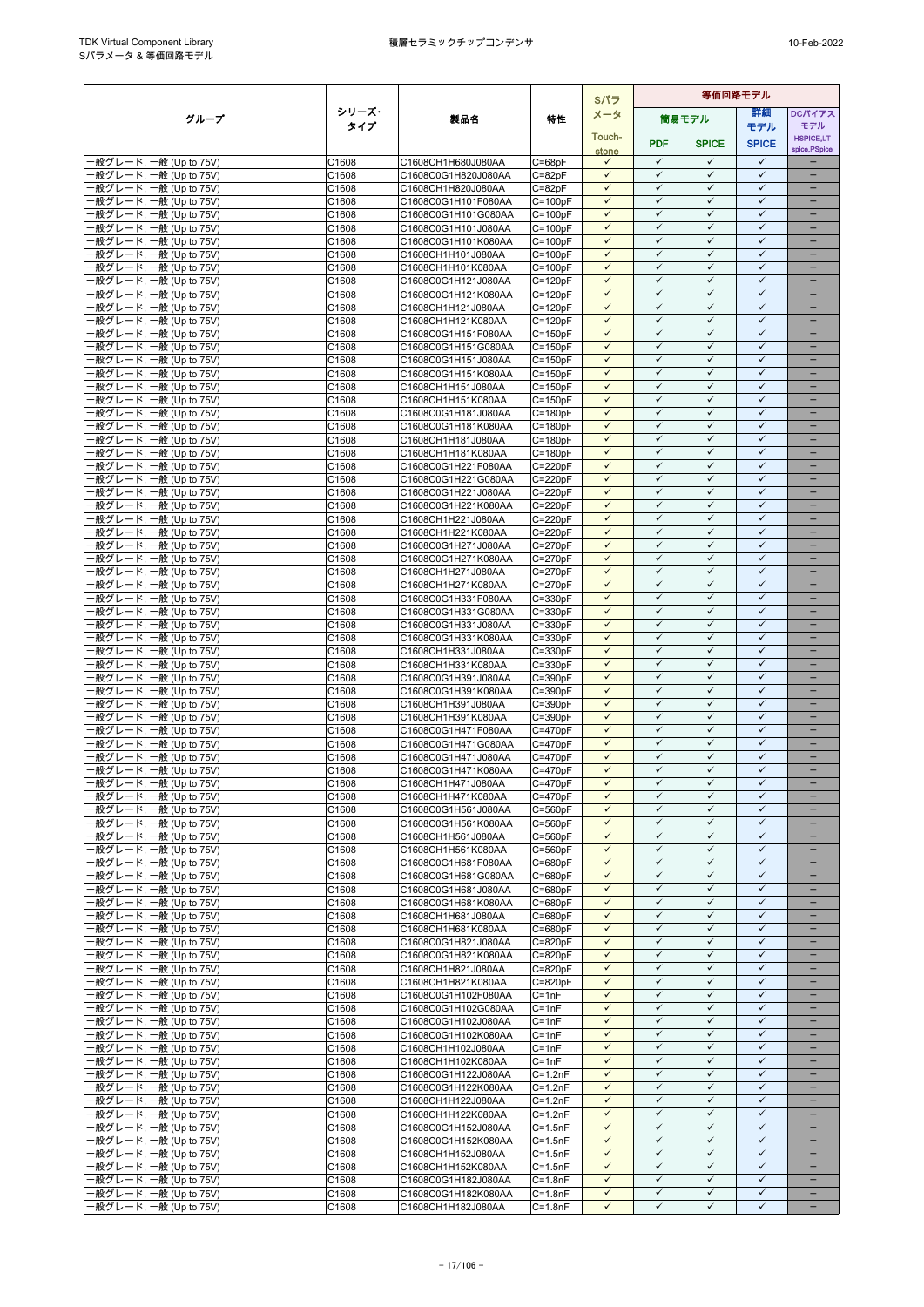|                                                  |                |                                            |                            | Sパラ                          | 等価回路モデル                      |                              |                              |                                      |
|--------------------------------------------------|----------------|--------------------------------------------|----------------------------|------------------------------|------------------------------|------------------------------|------------------------------|--------------------------------------|
| グループ                                             | シリーズ・          | 製品名                                        | 特性                         | メータ                          |                              | 簡易モデル                        | 詳細                           | <b>DCパイアス</b>                        |
|                                                  | タイプ            |                                            |                            | Touch-                       |                              |                              | モデル                          | モデル<br><b>HSPICE,LT</b>              |
|                                                  |                |                                            |                            | stone                        | <b>PDF</b>                   | <b>SPICE</b>                 | <b>SPICE</b>                 | spice, PSpice                        |
| ·般グレード, 一般 (Up to 75V)                           | C1608          | C1608CH1H182K080AA                         | $C = 1.8nF$                | $\checkmark$                 | $\checkmark$                 | $\checkmark$                 | $\checkmark$                 |                                      |
| 般グレード, 一般 (Up to 75V)<br>·般グレード, 一般 (Up to 75V)  | C1608<br>C1608 | C1608C0G1H222J080AA<br>C1608C0G1H222K080AA | $C = 2.2nF$<br>$C = 2.2nF$ | $\checkmark$<br>$\checkmark$ | $\checkmark$<br>$\checkmark$ | $\checkmark$<br>$\checkmark$ | $\checkmark$<br>$\checkmark$ | $\equiv$<br>$\overline{\phantom{0}}$ |
| ·般グレード, 一般 (Up to 75V)                           | C1608          | C1608CH1H222J080AA                         | $C = 2.2nF$                | $\checkmark$                 | $\checkmark$                 | $\checkmark$                 | $\checkmark$                 | -                                    |
| -般グレード, 一般 (Up to 75V)                           | C1608          | C1608CH1H222K080AA                         | $C = 2.2nF$                | $\checkmark$                 | $\checkmark$                 | $\checkmark$                 | $\checkmark$                 | $\qquad \qquad -$                    |
| ·般グレード, 一般 (Up to 75V)                           | C1608          | C1608C0G1H272J080AA                        | $C = 2.7nF$                | $\checkmark$                 | $\checkmark$                 | $\checkmark$                 | $\checkmark$                 |                                      |
| ·般グレード, 一般 (Up to 75V)                           | C1608          | C1608C0G1H272K080AA                        | $C = 2.7nF$                | $\checkmark$                 | $\checkmark$                 | $\checkmark$                 | $\checkmark$                 |                                      |
| -般グレード, 一般 (Up to 75V)                           | C1608          | C1608CH1H272J080AA<br>C1608CH1H272K080AA   | $C = 2.7nF$                | $\checkmark$<br>$\checkmark$ | $\checkmark$<br>$\checkmark$ | $\checkmark$<br>$\checkmark$ | $\checkmark$<br>$\checkmark$ | $\overline{\phantom{0}}$<br>$\equiv$ |
| -般グレード, 一般 (Up to 75V)<br>·般グレード, 一般 (Up to 75V) | C1608<br>C1608 | C1608C0G1H332J080AA                        | $C=2.7nF$<br>$C = 3.3nF$   | $\checkmark$                 | $\checkmark$                 | $\checkmark$                 | $\checkmark$                 | -                                    |
| -般グレード, 一般 (Up to 75V)                           | C1608          | C1608C0G1H332K080AA                        | $C = 3.3nF$                | $\checkmark$                 | $\checkmark$                 | $\checkmark$                 | $\checkmark$                 | $\qquad \qquad -$                    |
| ·般グレード, 一般 (Up to 75V)                           | C1608          | C1608CH1H332J080AA                         | $C = 3.3nF$                | $\checkmark$                 | $\checkmark$                 | $\checkmark$                 | $\checkmark$                 | -                                    |
| ·般グレード, 一般 (Up to 75V)                           | C1608          | C1608CH1H332K080AA                         | $C = 3.3nF$                | $\checkmark$                 | ✓                            | ✓                            | $\checkmark$                 |                                      |
| ·般グレード, 一般 (Up to 75V)                           | C1608          | C1608C0G1H392J080AA                        | $C = 3.9nF$                | $\checkmark$<br>$\checkmark$ | $\checkmark$<br>$\checkmark$ | $\checkmark$<br>$\checkmark$ | $\checkmark$<br>$\checkmark$ | ۳                                    |
| ·般グレード, 一般 (Up to 75V)<br>·般グレード, 一般 (Up to 75V) | C1608<br>C1608 | C1608C0G1H392K080AA<br>C1608C0G1E392J080AA | $C = 3.9nF$<br>$C = 3.9nF$ | $\checkmark$                 | $\checkmark$                 | $\checkmark$                 | $\checkmark$                 | ÷                                    |
| ·般グレード, 一般 (Up to 75V)                           | C1608          | C1608CH1H392J080AA                         | $C = 3.9nF$                | $\checkmark$                 | $\checkmark$                 | $\checkmark$                 | $\checkmark$                 | -                                    |
| ·般グレード, 一般 (Up to 75V)                           | C1608          | C1608CH1H392K080AA                         | $C = 3.9nF$                | $\checkmark$                 | ✓                            | ✓                            | $\checkmark$                 |                                      |
| ·般グレード, 一般 (Up to 75V)                           | C1608          | C1608C0G1H472J080AA                        | $C=4.7nF$                  | $\checkmark$                 | $\checkmark$                 | $\checkmark$                 | $\checkmark$                 | $\overline{\phantom{0}}$             |
| ·般グレード, 一般 (Up to 75V)                           | C1608          | C1608C0G1H472K080AA                        | C=4.7nF                    | $\checkmark$<br>$\checkmark$ | $\checkmark$<br>$\checkmark$ | $\checkmark$<br>$\checkmark$ | $\checkmark$<br>$\checkmark$ |                                      |
| ·般グレード, 一般 (Up to 75V)<br>-般グレード, 一般 (Up to 75V) | C1608<br>C1608 | C1608C0G1E472J080AA<br>C1608CH1H472J080AA  | $C = 4.7nF$<br>$C = 4.7nF$ | $\checkmark$                 | $\checkmark$                 | $\checkmark$                 | $\checkmark$                 | $\overline{\phantom{0}}$             |
| ·般グレード, 一般 (Up to 75V)                           | C1608          | C1608CH1H472K080AA                         | $C = 4.7nF$                | $\checkmark$                 | $\checkmark$                 | $\checkmark$                 | $\checkmark$                 | -                                    |
| ·般グレード, 一般 (Up to 75V)                           | C1608          | C1608C0G1H562J080AA                        | $C = 5.6nF$                | $\checkmark$                 | $\checkmark$                 | $\checkmark$                 | $\checkmark$                 | -                                    |
| ·般グレード, 一般 (Up to 75V)                           | C1608          | C1608C0G1H562K080AA                        | $C = 5.6nF$                | $\checkmark$                 | $\checkmark$                 | $\checkmark$                 | $\checkmark$                 |                                      |
| ·般グレード, 一般 (Up to 75V)                           | C1608          | C1608C0G1E562J080AA                        | $C = 5.6nF$                | $\checkmark$                 | $\checkmark$                 | $\checkmark$                 | $\checkmark$<br>$\checkmark$ | -                                    |
| ·般グレード, 一般 (Up to 75V)<br>-般グレード, 一般 (Up to 75V) | C1608<br>C1608 | C1608CH1H562J080AA<br>C1608CH1H562K080AA   | $C = 5.6nF$<br>$C = 5.6nF$ | $\checkmark$<br>$\checkmark$ | $\checkmark$<br>$\checkmark$ | $\checkmark$<br>$\checkmark$ | $\checkmark$                 | -                                    |
| ·般グレード, 一般 (Up to 75V)                           | C1608          | C1608C0G1H682J080AA                        | $C=6.8nF$                  | $\checkmark$                 | $\checkmark$                 | $\checkmark$                 | $\checkmark$                 | -                                    |
| ·般グレード, 一般 (Up to 75V)                           | C1608          | C1608C0G1H682K080AA                        | $C = 6.8nF$                | $\checkmark$                 | $\checkmark$                 | $\checkmark$                 | $\checkmark$                 | $\equiv$                             |
| -般グレード, 一般 (Up to 75V)                           | C1608          | C1608C0G1E682J080AA                        | $C=6.8nF$                  | $\checkmark$                 | $\checkmark$                 | $\checkmark$                 | $\checkmark$                 | -                                    |
| ·般グレード, 一般 (Up to 75V)                           | C1608          | C1608CH1H682J080AA                         | $C = 6.8nF$                | $\checkmark$                 | $\checkmark$                 | $\checkmark$                 | $\checkmark$                 |                                      |
| ·般グレード, 一般 (Up to 75V)                           | C1608          | C1608CH1H682K080AA                         | $C=6.8nF$                  | $\checkmark$<br>$\checkmark$ | $\checkmark$<br>$\checkmark$ | $\checkmark$<br>$\checkmark$ | $\checkmark$<br>$\checkmark$ | $\equiv$                             |
| -般グレード, 一般 (Up to 75V)<br>·般グレード, 一般 (Up to 75V) | C1608<br>C1608 | C1608C0G1H822J080AA<br>C1608C0G1H822K080AA | $C = 8.2nF$<br>$C = 8.2nF$ | $\checkmark$                 | $\checkmark$                 | $\checkmark$                 | $\checkmark$                 | $\equiv$                             |
| ·般グレード, 一般 (Up to 75V)                           | C1608          | C1608C0G1E822J080AA                        | $C = 8.2nF$                | $\checkmark$                 | $\checkmark$                 | $\checkmark$                 | $\checkmark$                 | $\qquad \qquad -$                    |
| ·般グレード, 一般 (Up to 75V)                           | C1608          | C1608CH1H822J080AA                         | $C = 8.2nF$                | $\checkmark$                 | $\checkmark$                 | ✓                            | $\checkmark$                 |                                      |
| ·般グレード, 一般 (Up to 75V)                           | C1608          | C1608CH1H822K080AA                         | $C = 8.2nF$                | $\checkmark$                 | $\checkmark$                 | $\checkmark$                 | $\checkmark$                 | -                                    |
| ·般グレード, 一般 (Up to 75V)                           | C1608          | C1608C0G1H103J080AA                        | $C = 10nF$                 | $\checkmark$                 | $\checkmark$                 | $\checkmark$                 | $\checkmark$<br>$\checkmark$ |                                      |
| ·般グレード, 一般 (Up to 75V)<br>-般グレード, 一般 (Up to 75V) | C1608<br>C1608 | C1608C0G1H103K080AA<br>C1608C0G1E103J080AA | $C = 10nF$<br>$C = 10nF$   | $\checkmark$<br>$\checkmark$ | $\checkmark$<br>$\checkmark$ | $\checkmark$<br>$\checkmark$ | $\checkmark$                 | $\qquad \qquad -$                    |
| -般グレード, 一般 (Up to 75V)                           | C1608          | C1608CH1H103J080AA                         | $C = 10nF$                 | $\checkmark$                 | $\checkmark$                 | $\checkmark$                 | $\checkmark$                 | -                                    |
| -般グレード, 一般 (Up to 75V)                           | C1608          | C1608CH1H103K080AA                         | $C = 10nF$                 | $\checkmark$                 | $\checkmark$                 | $\checkmark$                 | $\checkmark$                 | -                                    |
| ·般グレード, 一般 (Up to 75V)                           | C1608          | C1608JB1H103K080AA                         | $C = 10nF$                 | $\checkmark$                 | $\checkmark$                 | $\checkmark$                 | $\checkmark$                 | $\checkmark$                         |
| ·般グレード, 一般 (Up to 75V)                           | C1608          | C1608JB1H103M080AA                         | $C = 10nF$                 | $\checkmark$<br>$\checkmark$ | $\checkmark$<br>$\checkmark$ | $\checkmark$<br>$\checkmark$ | $\checkmark$<br>$\checkmark$ | $\checkmark$<br>$\checkmark$         |
| ·般グレード, 一般 (Up to 75V)<br>·般グレード, 一般 (Up to 75V) | C1608<br>C1608 | C1608X5R1H103K080AA<br>C1608X5R1H103M080AA | $C = 10nF$<br>$C = 10nF$   | $\checkmark$                 | $\checkmark$                 | $\checkmark$                 | $\checkmark$                 | $\checkmark$                         |
| ·般グレード, 一般 (Up to 75V)                           | C1608          | C1608X7R1H103K080AA                        | $C=10nF$                   | $\checkmark$                 | $\checkmark$                 | $\checkmark$                 | $\checkmark$                 | $\checkmark$                         |
| ·般グレード, 一般 (Up to 75V)                           | C1608          | C1608X7R1H103M080AA                        | $C = 10nF$                 | $\checkmark$                 | $\checkmark$                 | $\checkmark$                 | ✓                            | ✓                                    |
| -般グレード, 一般 (Up to 75V)                           | C1608          | C1608X7R1E103K080AA                        | $C = 10nF$                 | $\checkmark$                 | $\checkmark$                 | $\checkmark$                 | $\checkmark$                 | $\checkmark$                         |
| ·般グレード, 一般 (Up to 75V)                           | C1608          | C1608JB1H153K080AA                         | $C = 15nF$                 | $\checkmark$                 | $\checkmark$                 | $\checkmark$                 | $\checkmark$                 | $\checkmark$                         |
| -般グレード, 一般 (Up to 75V)<br>-般グレード, 一般 (Up to 75V) | C1608<br>C1608 | C1608JB1H153M080AA<br>C1608X5R1H153K080AA  | $C = 15nF$<br>$C = 15nF$   | $\checkmark$<br>$\checkmark$ | $\checkmark$<br>$\checkmark$ | $\checkmark$<br>$\checkmark$ | $\checkmark$<br>$\checkmark$ | $\checkmark$<br>$\checkmark$         |
| ·般グレード, 一般 (Up to 75V)                           | C1608          | C1608X5R1H153M080AA                        | $C = 15nF$                 | $\checkmark$                 | $\checkmark$                 | ✓                            | $\checkmark$                 | $\checkmark$                         |
| ·般グレード, 一般 (Up to 75V)                           | C1608          | C1608X7R1H153K080AA                        | $C = 15nF$                 | $\checkmark$                 | $\checkmark$                 | $\checkmark$                 | $\checkmark$                 | $\checkmark$                         |
| -般グレード, 一般 (Up to 75V)                           | C1608          | C1608X7R1H153M080AA                        | $C = 15nF$                 | $\checkmark$                 | $\checkmark$                 | ✓                            | ✓                            | $\checkmark$                         |
| ·般グレード, 一般 (Up to 75V)                           | C1608          | C1608JB1H223K080AA                         | $C = 22nF$                 | $\checkmark$                 | $\checkmark$                 | $\checkmark$                 | $\checkmark$                 | $\checkmark$                         |
| ·般グレード, 一般 (Up to 75V)<br>-般グレード, 一般 (Up to 75V) | C1608<br>C1608 | C1608JB1H223M080AA<br>C1608X5R1H223K080AA  | $C = 22nF$<br>$C = 22nF$   | $\checkmark$<br>$\checkmark$ | $\checkmark$<br>$\checkmark$ | $\checkmark$<br>$\checkmark$ | $\checkmark$<br>$\checkmark$ | $\checkmark$<br>✓                    |
| ·般グレード, 一般 (Up to 75V)                           | C1608          | C1608X5R1H223M080AA                        | $C = 22nF$                 | $\checkmark$                 | $\checkmark$                 | $\checkmark$                 | $\checkmark$                 | $\checkmark$                         |
| ·般グレード, 一般 (Up to 75V)                           | C1608          | C1608X7R1H223K080AA                        | $C = 22nF$                 | $\checkmark$                 | $\checkmark$                 | $\checkmark$                 | $\checkmark$                 | $\checkmark$                         |
| ·般グレード, 一般 (Up to 75V)                           | C1608          | C1608X7R1H223M080AA                        | $C = 22nF$                 | $\checkmark$                 | $\checkmark$                 | $\checkmark$                 | ✓                            | $\checkmark$                         |
| ·般グレード, 一般 (Up to 75V)                           | C1608          | C1608JB1H333K080AA                         | $C = 33nF$                 | $\checkmark$                 | $\checkmark$                 | $\checkmark$                 | $\checkmark$                 | $\checkmark$                         |
| -般グレード, 一般 (Up to 75V)<br>·般グレード, 一般 (Up to 75V) | C1608<br>C1608 | C1608JB1H333M080AA<br>C1608X5R1H333K080AA  | $C = 33nF$<br>$C = 33nF$   | $\checkmark$<br>$\checkmark$ | $\checkmark$<br>$\checkmark$ | $\checkmark$<br>$\checkmark$ | $\checkmark$<br>$\checkmark$ | $\checkmark$<br>$\checkmark$         |
| -般グレード, 一般 (Up to 75V)                           | C1608          | C1608X5R1H333M080AA                        | $C = 33nF$                 | $\checkmark$                 | $\checkmark$                 | $\checkmark$                 | $\checkmark$                 | $\checkmark$                         |
| ·般グレード, 一般 (Up to 75V)                           | C1608          | C1608X7R1H333K080AA                        | $C = 33nF$                 | $\checkmark$                 | $\checkmark$                 | $\checkmark$                 | $\checkmark$                 | $\checkmark$                         |
| -般グレード, 一般 (Up to 75V)                           | C1608          | C1608X7R1H333M080AA                        | $C = 33nF$                 | $\checkmark$                 | ✓                            | ✓                            | ✓                            | ✓                                    |
| ·般グレード, 一般 (Up to 75V)                           | C1608          | C1608JB1H473K080AA                         | $C = 47nF$                 | $\checkmark$                 | $\checkmark$                 | $\checkmark$                 | $\checkmark$                 | $\checkmark$                         |
| ·般グレード, 一般 (Up to 75V)<br>-般グレード, 一般 (Up to 75V) | C1608<br>C1608 | C1608JB1H473M080AA<br>C1608X5R1H473K080AA  | C=47nF<br>$C = 47nF$       | $\checkmark$<br>$\checkmark$ | $\checkmark$<br>$\checkmark$ | $\checkmark$<br>$\checkmark$ | $\checkmark$<br>$\checkmark$ | $\checkmark$<br>✓                    |
| -般グレード, 一般 (Up to 75V)                           | C1608          | C1608X5R1H473M080AA                        | $C = 47nF$                 | $\checkmark$                 | $\checkmark$                 | $\checkmark$                 | $\checkmark$                 | $\checkmark$                         |
| ·般グレード, 一般 (Up to 75V)                           | C1608          | C1608X7R1H473K080AA                        | $C = 47nF$                 | $\checkmark$                 | $\checkmark$                 | ✓                            | $\checkmark$                 | $\checkmark$                         |
| ·般グレード, 一般 (Up to 75V)                           | C1608          | C1608X7R1H473M080AA                        | $C = 47nF$                 | $\checkmark$                 | $\checkmark$                 | $\checkmark$                 | $\checkmark$                 | $\checkmark$                         |
| -般グレード, 一般 (Up to 75V)                           | C1608          | C1608JB1H683K080AA                         | $C = 68nF$                 | $\checkmark$                 | $\checkmark$                 | $\checkmark$                 | $\checkmark$                 | $\checkmark$                         |
| ·般グレード, 一般 (Up to 75V)                           | C1608          | C1608JB1H683M080AA                         | $C = 68nF$                 | $\checkmark$<br>$\checkmark$ | $\checkmark$<br>$\checkmark$ | $\checkmark$<br>$\checkmark$ | $\checkmark$<br>$\checkmark$ | $\checkmark$<br>$\checkmark$         |
| ·般グレード, 一般 (Up to 75V)<br>-般グレード, 一般 (Up to 75V) | C1608<br>C1608 | C1608X5R1H683K080AA<br>C1608X5R1H683M080AA | $C = 68nF$<br>$C = 68nF$   | $\checkmark$                 | $\checkmark$                 | $\checkmark$                 | $\checkmark$                 | $\checkmark$                         |
| -般グレード, 一般 (Up to 75V)                           | C1608          | C1608X7R1H683K080AA                        | $C = 68nF$                 | $\checkmark$                 | $\checkmark$                 | $\checkmark$                 | $\checkmark$                 | $\checkmark$                         |
| -般グレード, 一般 (Up to 75V)                           | C1608          | C1608X7R1H683M080AA                        | C=68nF                     | $\checkmark$                 | $\checkmark$                 | ✓                            | $\checkmark$                 | ✓                                    |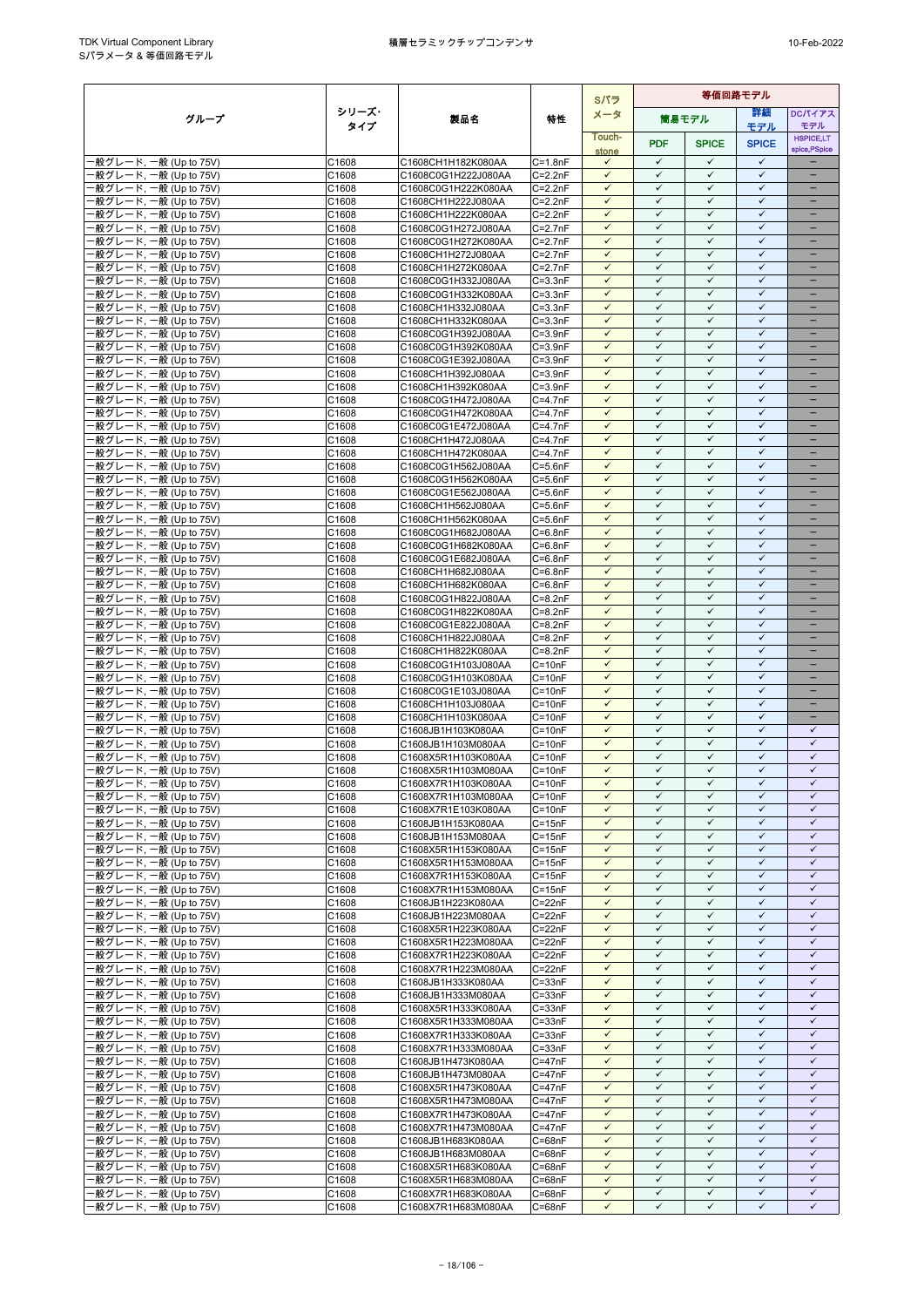|                                                  |                |                                            |                            | Sパラ                          | 等価回路モデル                      |                              |                              |                              |
|--------------------------------------------------|----------------|--------------------------------------------|----------------------------|------------------------------|------------------------------|------------------------------|------------------------------|------------------------------|
| グループ                                             | シリーズ・          | 製品名                                        | 特性                         | メータ                          |                              | 筒易モデル                        | 詳細                           | <b>DCパイアス</b>                |
|                                                  | タイプ            |                                            |                            | Touch-                       |                              |                              | モデル                          | モデル<br><b>HSPICE,LT</b>      |
|                                                  |                |                                            |                            | stone                        | <b>PDF</b>                   | <b>SPICE</b>                 | <b>SPICE</b>                 | spice, PSpice                |
| -般グレード, 一般 (Up to 75V)                           | C1608          | C1608JB1H104K080AA                         | $C = 100nF$                | $\checkmark$                 | $\checkmark$                 | $\checkmark$                 | $\checkmark$<br>$\checkmark$ | ✓                            |
| -般グレード, 一般 (Up to 75V)<br>-般グレード, 一般 (Up to 75V) | C1608<br>C1608 | C1608JB1H104M080AA<br>C1608X5R1H104K080AA  | $C = 100nF$<br>$C = 100nF$ | $\checkmark$<br>$\checkmark$ | $\checkmark$<br>$\checkmark$ | $\checkmark$<br>$\checkmark$ | $\checkmark$                 | $\checkmark$<br>$\checkmark$ |
| ·般グレード, 一般 (Up to 75V)                           | C1608          | C1608X5R1H104M080AA                        | $C = 100nF$                | $\checkmark$                 | $\checkmark$                 | $\checkmark$                 | $\checkmark$                 | $\checkmark$                 |
| -般グレード, 一般 (Up to 75V)                           | C1608          | C1608X7R1H104K080AA                        | $C = 100nF$                | $\checkmark$                 | $\checkmark$                 | $\checkmark$                 | $\checkmark$                 | $\checkmark$                 |
| ·般グレード, 一般 (Up to 75V)                           | C1608          | C1608X7R1H104M080AA                        | $C = 100nF$                | $\checkmark$                 | $\checkmark$                 | $\checkmark$                 | $\checkmark$                 | $\checkmark$                 |
| ·般グレード, 一般 (Up to 75V)                           | C1608          | C1608X7R1E104K080AA                        | $C = 100nF$                | $\checkmark$                 | $\checkmark$                 | $\checkmark$                 | $\checkmark$                 | $\checkmark$                 |
| ·般グレード, 一般 (Up to 75V)                           | C1608          | C1608X7R1E104M080AA                        | $C = 100nF$                | $\checkmark$<br>$\checkmark$ | $\checkmark$<br>$\checkmark$ | $\checkmark$<br>$\checkmark$ | $\checkmark$<br>$\checkmark$ | $\checkmark$<br>$\checkmark$ |
| 般グレード, 一般 (Up to 75V)<br>·般グレード, 一般 (Up to 75V)  | C1608<br>C1608 | C1608JB1H154K080AB<br>C1608JB1H154M080AB   | $C = 150nF$<br>$C = 150nF$ | $\checkmark$                 | $\checkmark$                 | $\checkmark$                 | $\checkmark$                 | $\checkmark$                 |
| -般グレード, 一般 (Up to 75V)                           | C1608          | C1608JB1V154K080AB                         | $C = 150nF$                | $\checkmark$                 | $\checkmark$                 | $\checkmark$                 | $\checkmark$                 | $\checkmark$                 |
| ·般グレード, 一般 (Up to 75V)                           | C1608          | C1608JB1V154M080AB                         | $C = 150nF$                | $\checkmark$                 | $\checkmark$                 | $\checkmark$                 | $\checkmark$                 | $\checkmark$                 |
| -般グレード, 一般 (Up to 75V)                           | C1608          | C1608JB1E154K080AA                         | $C = 150nF$                | $\checkmark$                 | $\checkmark$                 | $\checkmark$                 | ✓                            | $\checkmark$                 |
| ·般グレード, 一般 (Up to 75V)                           | C1608          | C1608JB1E154M080AA                         | $C = 150nF$                | $\checkmark$<br>$\checkmark$ | $\checkmark$<br>$\checkmark$ | $\checkmark$<br>$\checkmark$ | $\checkmark$<br>$\checkmark$ | $\checkmark$<br>$\checkmark$ |
| ·般グレード, 一般 (Up to 75V)<br>·般グレード, 一般 (Up to 75V) | C1608<br>C1608 | C1608X5R1H154K080AB<br>C1608X5R1H154M080AB | $C = 150nF$<br>$C = 150nF$ | $\checkmark$                 | $\checkmark$                 | $\checkmark$                 | $\checkmark$                 | $\checkmark$                 |
| -般グレード, 一般 (Up to 75V)                           | C1608          | C1608X5R1V154K080AB                        | $C = 150nF$                | $\checkmark$                 | $\checkmark$                 | $\checkmark$                 | $\checkmark$                 | $\checkmark$                 |
| -般グレード, 一般 (Up to 75V)                           | C1608          | C1608X5R1V154M080AB                        | $C = 150nF$                | $\checkmark$                 | $\checkmark$                 | $\checkmark$                 | ✓                            | $\checkmark$                 |
| -般グレード, 一般 (Up to 75V)                           | C1608          | C1608X5R1E154K080AA                        | $C = 150nF$                | $\checkmark$                 | $\checkmark$                 | $\checkmark$                 | $\checkmark$                 | $\checkmark$                 |
| ·般グレード, 一般 (Up to 75V)                           | C1608          | C1608X5R1E154M080AA                        | $C = 150nF$                | $\checkmark$                 | $\checkmark$                 | $\checkmark$                 | $\checkmark$                 | $\checkmark$                 |
| 般グレード, 一般 (Up to 75V)<br>·般グレード, 一般 (Up to 75V)  | C1608<br>C1608 | C1608X6S1H154K080AB<br>C1608X6S1H154M080AB | $C = 150nF$<br>$C = 150nF$ | $\checkmark$<br>$\checkmark$ | $\checkmark$<br>$\checkmark$ | $\checkmark$<br>$\checkmark$ | $\checkmark$<br>$\checkmark$ | $\checkmark$<br>$\checkmark$ |
| 般グレード, 一般 (Up to 75V)                            | C1608          | C1608X6S1V154K080AB                        | $C = 150nF$                | $\checkmark$                 | $\checkmark$                 | $\checkmark$                 | $\checkmark$                 | $\checkmark$                 |
| ·般グレード. 一般 (Up to 75V)                           | C1608          | C1608X6S1V154M080AB                        | $C = 150nF$                | $\checkmark$                 | $\checkmark$                 | $\checkmark$                 | $\checkmark$                 | $\checkmark$                 |
| ·般グレード, 一般 (Up to 75V)                           | C1608          | C1608X7R1H154K080AB                        | $C = 150nF$                | $\checkmark$                 | $\checkmark$                 | $\checkmark$                 | $\checkmark$                 | $\checkmark$                 |
| ·般グレード, 一般 (Up to 75V)                           | C1608          | C1608X7R1H154M080AB                        | $C = 150nF$                | $\checkmark$                 | $\checkmark$                 | $\checkmark$                 | $\checkmark$                 | $\checkmark$                 |
| ·般グレード, 一般 (Up to 75V)                           | C1608          | C1608X7R1V154K080AB                        | $C = 150nF$                | $\checkmark$<br>$\checkmark$ | $\checkmark$<br>$\checkmark$ | $\checkmark$<br>$\checkmark$ | $\checkmark$<br>$\checkmark$ | $\checkmark$<br>$\checkmark$ |
| 般グレード, 一般 (Up to 75V)<br>·般グレード, 一般 (Up to 75V)  | C1608<br>C1608 | C1608X7R1V154M080AB<br>C1608X7R1E154K080AA | $C = 150nF$<br>$C = 150nF$ | $\checkmark$                 | $\checkmark$                 | $\checkmark$                 | $\checkmark$                 | $\checkmark$                 |
| ·般グレード, 一般 (Up to 75V)                           | C1608          | C1608X7R1E154M080AA                        | $C = 150nF$                | $\checkmark$                 | $\checkmark$                 | $\checkmark$                 | $\checkmark$                 | $\checkmark$                 |
| ·般グレード, 一般 (Up to 75V)                           | C1608          | C1608JB1H224K080AB                         | C=220nF                    | $\checkmark$                 | $\checkmark$                 | $\checkmark$                 | $\checkmark$                 | $\checkmark$                 |
| ·般グレード, 一般 (Up to 75V)                           | C1608          | C1608JB1H224M080AB                         | C=220nF                    | $\checkmark$                 | $\checkmark$                 | $\checkmark$                 | $\checkmark$                 | $\checkmark$                 |
| ·般グレード, 一般 (Up to 75V)                           | C1608          | C1608JB1V224K080AB                         | C=220nF                    | $\checkmark$                 | $\checkmark$                 | $\checkmark$                 | $\checkmark$                 | $\checkmark$                 |
| 般グレード, 一般 (Up to 75V)<br>·般グレード, 一般 (Up to 75V)  | C1608<br>C1608 | C1608JB1V224M080AB<br>C1608JB1E224K080AA   | C=220nF<br>C=220nF         | $\checkmark$<br>$\checkmark$ | $\checkmark$<br>$\checkmark$ | $\checkmark$<br>$\checkmark$ | $\checkmark$<br>$\checkmark$ | $\checkmark$<br>$\checkmark$ |
| ·般グレード, 一般 (Up to 75V)                           | C1608          | C1608JB1E224M080AA                         | C=220nF                    | $\checkmark$                 | $\checkmark$                 | $\checkmark$                 | $\checkmark$                 | $\checkmark$                 |
| ·般グレード, 一般 (Up to 75V)                           | C1608          | C1608X5R1H224K080AB                        | C=220nF                    | ✓                            | ✓                            | $\checkmark$                 | ✓                            | ✓                            |
| -般グレード, 一般 (Up to 75V)                           | C1608          | C1608X5R1H224M080AB                        | C=220nF                    | $\checkmark$                 | $\checkmark$                 | $\checkmark$                 | $\checkmark$                 | $\checkmark$                 |
| ·般グレード, 一般 (Up to 75V)                           | C1608          | C1608X5R1V224K080AB                        | C=220nF                    | $\checkmark$                 | $\checkmark$                 | $\checkmark$                 | $\checkmark$                 | $\checkmark$                 |
| ·般グレード, 一般 (Up to 75V)<br>-般グレード, 一般 (Up to 75V) | C1608<br>C1608 | C1608X5R1V224M080AB<br>C1608X5R1E224K080AA | C=220nF<br>C=220nF         | $\checkmark$<br>$\checkmark$ | $\checkmark$<br>$\checkmark$ | $\checkmark$<br>$\checkmark$ | $\checkmark$<br>$\checkmark$ | $\checkmark$<br>$\checkmark$ |
| -般グレード, 一般 (Up to 75V)                           | C1608          | C1608X5R1E224M080AA                        | C=220nF                    | $\checkmark$                 | $\checkmark$                 | $\checkmark$                 | $\checkmark$                 | $\checkmark$                 |
| -般グレード, 一般 (Up to 75V)                           | C1608          | C1608X6S1H224K080AB                        | C=220nF                    | $\checkmark$                 | $\checkmark$                 | $\checkmark$                 | $\checkmark$                 | $\checkmark$                 |
| -般グレード, 一般 (Up to 75V)                           | C1608          | C1608X6S1H224M080AB                        | C=220nF                    | $\checkmark$                 | $\checkmark$                 | $\checkmark$                 | $\checkmark$                 | $\checkmark$                 |
| ·般グレード, 一般 (Up to 75V)                           | C1608          | C1608X6S1V224K080AB                        | C=220nF                    | $\checkmark$                 | $\checkmark$                 | $\checkmark$                 | $\checkmark$                 | $\checkmark$                 |
| ·般グレード, 一般 (Up to 75V)<br>·般グレード, 一般 (Up to 75V) | C1608<br>C1608 | C1608X6S1V224M080AB<br>C1608X7R1H224K080AB | C=220nF<br>C=220nF         | $\checkmark$<br>$\checkmark$ | $\checkmark$<br>$\checkmark$ | $\checkmark$<br>$\checkmark$ | $\checkmark$<br>$\checkmark$ | ✓<br>$\checkmark$            |
| ·般グレード, 一般 (Up to 75V)                           | C1608          | C1608X7R1H224M080AB                        | $C = 220nF$                | $\checkmark$                 | $\checkmark$                 | $\checkmark$                 | $\checkmark$                 | $\checkmark$                 |
| ·般グレード, 一般 (Up to 75V)                           | C1608          | C1608X7R1V224K080AB                        | C=220nF                    | $\checkmark$                 | $\checkmark$                 | $\checkmark$                 | ✓                            | ✓                            |
| -般グレード. 一般 (Up to 75V)                           | C1608          | C1608X7R1V224M080AB                        | C=220nF                    | $\checkmark$                 | $\checkmark$                 | $\checkmark$                 | $\checkmark$                 | $\checkmark$                 |
| -般グレード, 一般 (Up to 75V)                           | C1608          | C1608X7R1E224K080AC                        | C=220nF                    | $\checkmark$                 | $\checkmark$                 | $\checkmark$                 | $\checkmark$                 | $\checkmark$                 |
| -般グレード, 一般 (Up to 75V)                           | C1608          | C1608X7R1E224M080AC                        | C=220nF                    | $\checkmark$<br>$\checkmark$ | $\checkmark$<br>$\checkmark$ | $\checkmark$<br>$\checkmark$ | $\checkmark$<br>$\checkmark$ | $\checkmark$<br>$\checkmark$ |
| -般グレード, 一般 (Up to 75V)<br>·般グレード, 一般 (Up to 75V) | C1608<br>C1608 | C1608X7R1C224K080AC<br>C1608X7R1C224M080AC | C=220nF<br>C=220nF         | $\checkmark$                 | $\checkmark$                 | $\checkmark$                 | $\checkmark$                 | $\checkmark$                 |
| -般グレード, 一般 (Up to 75V)                           | C1608          | C1608JB1H334K080AB                         | C=330nF                    | $\checkmark$                 | $\checkmark$                 | $\checkmark$                 | $\checkmark$                 | $\checkmark$                 |
| -般グレード, 一般 (Up to 75V)                           | C1608          | C1608JB1H334M080AB                         | C=330nF                    | ✓                            | ✓                            | $\checkmark$                 | ✓                            | ✓                            |
| -般グレード, 一般 (Up to 75V)                           | C1608          | C1608JB1V334K080AB                         | C=330nF                    | $\checkmark$                 | $\checkmark$                 | $\checkmark$                 | $\checkmark$                 | $\checkmark$                 |
| ·般グレード, 一般 (Up to 75V)                           | C1608          | C1608JB1V334M080AB                         | C=330nF<br>C=330nF         | $\checkmark$<br>$\checkmark$ | $\checkmark$<br>$\checkmark$ | $\checkmark$<br>$\checkmark$ | $\checkmark$<br>$\checkmark$ | $\checkmark$<br>$\checkmark$ |
| 般グレード, 一般 (Up to 75V)<br>-般グレード, 一般 (Up to 75V)  | C1608<br>C1608 | C1608JB1E334K080AC<br>C1608JB1E334M080AC   | C=330nF                    | $\checkmark$                 | $\checkmark$                 | $\checkmark$                 | $\checkmark$                 | $\checkmark$                 |
| -般グレード, 一般 (Up to 75V)                           | C1608          | C1608JB1C334K080AA                         | C=330nF                    | $\checkmark$                 | $\checkmark$                 | $\checkmark$                 | ✓                            | $\checkmark$                 |
| ·般グレード, 一般 (Up to 75V)                           | C1608          | C1608JB1C334M080AA                         | C=330nF                    | $\checkmark$                 | $\checkmark$                 | $\checkmark$                 | ✓                            | $\checkmark$                 |
| -般グレード, 一般 (Up to 75V)                           | C1608          | C1608X5R1H334K080AB                        | C=330nF                    | ✓                            | $\checkmark$                 | $\checkmark$                 | $\checkmark$                 | ✓                            |
| ·般グレード, 一般 (Up to 75V)                           | C1608          | C1608X5R1H334M080AB                        | C=330nF                    | $\checkmark$                 | $\checkmark$<br>$\checkmark$ | $\checkmark$<br>$\checkmark$ | $\checkmark$<br>$\checkmark$ | $\checkmark$<br>$\checkmark$ |
| ·般グレード, 一般 (Up to 75V)<br>·般グレード, 一般 (Up to 75V) | C1608<br>C1608 | C1608X5R1V334K080AB<br>C1608X5R1V334M080AB | C=330nF<br>C=330nF         | $\checkmark$<br>$\checkmark$ | $\checkmark$                 | $\checkmark$                 | $\checkmark$                 | $\checkmark$                 |
| -般グレード, 一般 (Up to 75V)                           | C1608          | C1608X5R1E334K080AC                        | $C = 330nF$                | $\checkmark$                 | $\checkmark$                 | $\checkmark$                 | $\checkmark$                 | $\checkmark$                 |
| -般グレード, 一般 (Up to 75V)                           | C1608          | C1608X5R1E334M080AC                        | C=330nF                    | $\checkmark$                 | $\checkmark$                 | $\checkmark$                 | ✓                            | ✓                            |
| -般グレード, 一般 (Up to 75V)                           | C1608          | C1608X5R1C334K080AA                        | C=330nF                    | $\checkmark$                 | $\checkmark$                 | $\checkmark$                 | $\checkmark$                 | $\checkmark$                 |
| ·般グレード, 一般 (Up to 75V)                           | C1608          | C1608X5R1C334M080AA                        | C=330nF                    | $\checkmark$                 | $\checkmark$                 | $\checkmark$                 | $\checkmark$                 | $\checkmark$                 |
| ·般グレード, 一般 (Up to 75V)<br>-般グレード, 一般 (Up to 75V) | C1608<br>C1608 | C1608X6S1H334K080AB<br>C1608X6S1H334M080AB | C=330nF<br>C=330nF         | $\checkmark$<br>$\checkmark$ | ✓<br>$\checkmark$            | $\checkmark$<br>$\checkmark$ | ✓<br>$\checkmark$            | ✓<br>$\checkmark$            |
| ·般グレード, 一般 (Up to 75V)                           | C1608          | C1608X6S1V334K080AB                        | C=330nF                    | $\checkmark$                 | $\checkmark$                 | $\checkmark$                 | $\checkmark$                 | $\checkmark$                 |
| -般グレード, 一般 (Up to 75V)                           | C1608          | C1608X6S1V334M080AB                        | C=330nF                    | $\checkmark$                 | $\checkmark$                 | $\checkmark$                 | $\checkmark$                 | $\checkmark$                 |
| -般グレード, 一般 (Up to 75V)                           | C1608          | C1608X6S1E334K080AB                        | C=330nF                    | $\checkmark$                 | $\checkmark$                 | $\checkmark$                 | $\checkmark$                 | $\checkmark$                 |
| ·般グレード, 一般 (Up to 75V)                           | C1608          | C1608X6S1E334M080AB                        | $C = 330nF$                | $\checkmark$                 | $\checkmark$                 | $\checkmark$                 | $\checkmark$                 | $\checkmark$                 |
| ·般グレード, 一般 (Up to 75V)<br>般グレード, 一般 (Up to 75V)  | C1608          | C1608X7R1H334K080AC<br>C1608X7R1H334M080AC | C=330nF<br>C=330nF         | $\checkmark$<br>$\checkmark$ | $\checkmark$<br>$\checkmark$ | $\checkmark$<br>$\checkmark$ | $\checkmark$<br>✓            | $\checkmark$<br>$\checkmark$ |
| ·般グレード, 一般 (Up to 75V)                           | C1608<br>C1608 | C1608X7R1V334K080AB                        | C=330nF                    | $\checkmark$                 | $\checkmark$                 | $\checkmark$                 | $\checkmark$                 | $\checkmark$                 |
| -般グレード, 一般 (Up to 75V)                           | C1608          | C1608X7R1V334M080AB                        | C=330nF                    | $\checkmark$                 | $\checkmark$                 | $\checkmark$                 | $\checkmark$                 | ✓                            |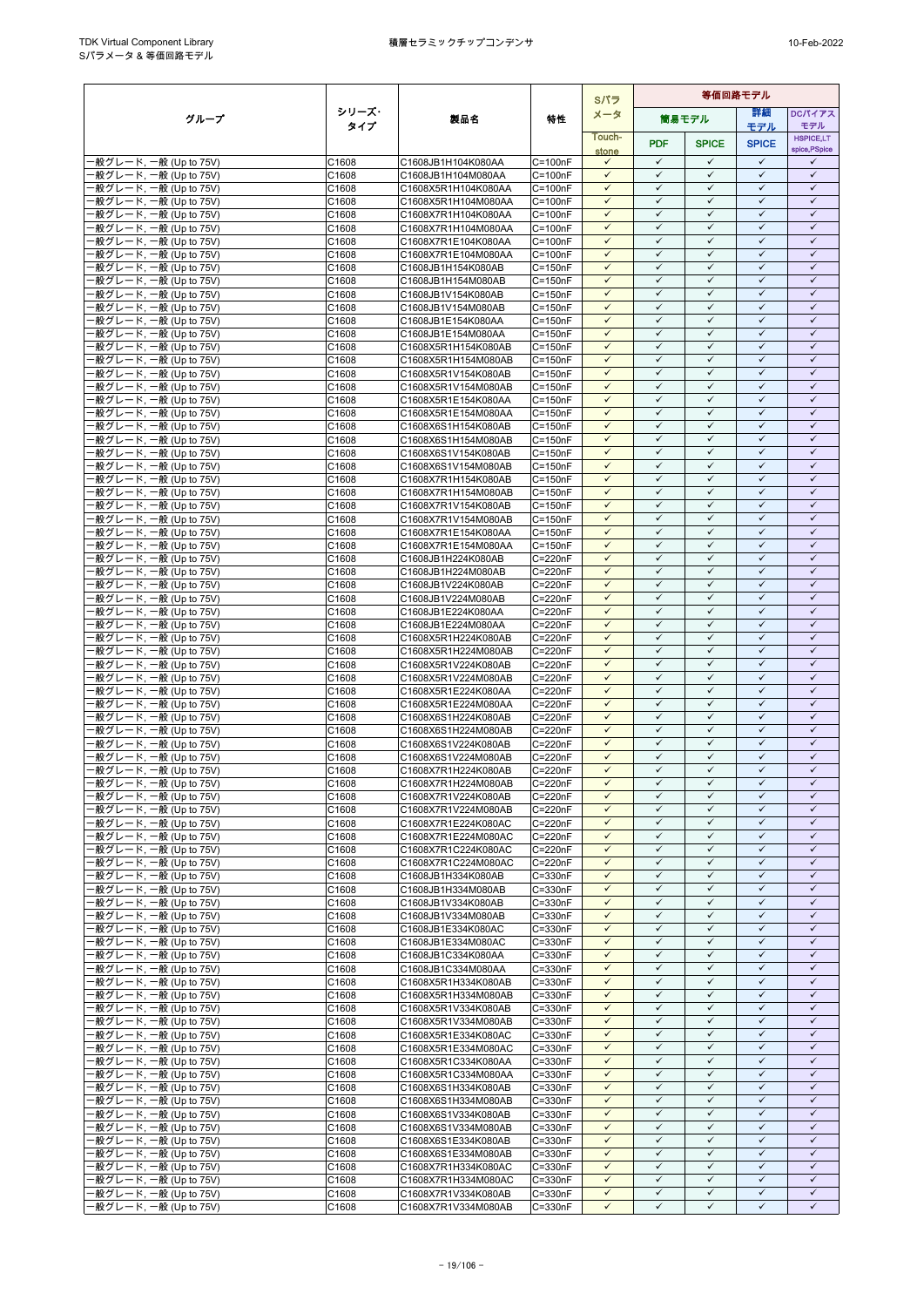|                                                  |                |                                            |                        | Sパラ                          | 等価回路モデル                      |                              |                              |                              |
|--------------------------------------------------|----------------|--------------------------------------------|------------------------|------------------------------|------------------------------|------------------------------|------------------------------|------------------------------|
| グループ                                             | シリーズ・          | 製品名                                        | 特性                     | メータ                          |                              | 筒易モデル                        | 詳細                           | DCパイアス                       |
|                                                  | タイプ            |                                            |                        | Touch-                       |                              |                              | モデル                          | モデル<br><b>HSPICE,LT</b>      |
|                                                  |                |                                            |                        | stone                        | <b>PDF</b>                   | <b>SPICE</b>                 | <b>SPICE</b>                 | spice, PSpice                |
| ·般グレード, 一般 (Up to 75V)                           | C1608          | C1608X7R1E334K080AC                        | C=330nF                | $\checkmark$                 | $\checkmark$<br>$\checkmark$ | $\checkmark$                 | $\checkmark$                 | $\checkmark$                 |
| 般グレード, 一般 (Up to 75V)<br>·般グレード, 一般 (Up to 75V)  | C1608<br>C1608 | C1608X7R1E334M080AC<br>C1608X7R1C334K080AC | C=330nF<br>C=330nF     | $\checkmark$<br>$\checkmark$ | $\checkmark$                 | ✓<br>$\checkmark$            | $\checkmark$<br>$\checkmark$ | $\checkmark$<br>$\checkmark$ |
| ·般グレード, 一般 (Up to 75V)                           | C1608          | C1608X7R1C334M080AC                        | C=330nF                | $\checkmark$                 | $\checkmark$                 | $\checkmark$                 | $\checkmark$                 | $\checkmark$                 |
| -般グレード, 一般 (Up to 75V)                           | C1608          | C1608JB1H474K080AB                         | C=470nF                | $\checkmark$                 | $\checkmark$                 | $\checkmark$                 | ✓                            | $\checkmark$                 |
| -般グレード, 一般 (Up to 75V)                           | C1608          | C1608JB1H474M080AB                         | C=470nF                | $\checkmark$                 | $\checkmark$                 | $\checkmark$                 | $\checkmark$                 | $\checkmark$                 |
| ·般グレード, 一般 (Up to 75V)                           | C1608          | C1608JB1V474K080AB                         | $C = 470nF$            | $\checkmark$                 | $\checkmark$                 | $\checkmark$                 | $\checkmark$                 | $\checkmark$                 |
| -般グレード, 一般 (Up to 75V)                           | C1608          | C1608JB1V474M080AB                         | C=470nF<br>C=470nF     | $\checkmark$<br>$\checkmark$ | $\checkmark$<br>$\checkmark$ | $\checkmark$<br>$\checkmark$ | $\checkmark$<br>$\checkmark$ | $\checkmark$<br>$\checkmark$ |
| -般グレード, 一般 (Up to 75V)<br>·般グレード, 一般 (Up to 75V) | C1608<br>C1608 | C1608JB1E474K080AC<br>C1608JB1E474M080AC   | C=470nF                | $\checkmark$                 | $\checkmark$                 | $\checkmark$                 | $\checkmark$                 | $\checkmark$                 |
| -般グレード, 一般 (Up to 75V)                           | C1608          | C1608JB1C474K080AA                         | C=470nF                | $\checkmark$                 | $\checkmark$                 | $\checkmark$                 | $\checkmark$                 | $\checkmark$                 |
| ·般グレード, 一般 (Up to 75V)                           | C1608          | C1608JB1C474M080AA                         | C=470nF                | $\checkmark$                 | ✓                            | $\checkmark$                 | $\checkmark$                 | $\checkmark$                 |
| -般グレード, 一般 (Up to 75V)                           | C1608          | C1608X5R1H474K080AB                        | C=470nF                | $\checkmark$                 | $\checkmark$                 | $\checkmark$                 | $\checkmark$                 | $\checkmark$                 |
| 般グレード, 一般 (Up to 75V)                            | C1608          | C1608X5R1H474M080AB                        | C=470nF                | $\checkmark$<br>$\checkmark$ | $\checkmark$<br>$\checkmark$ | $\checkmark$<br>$\checkmark$ | $\checkmark$<br>$\checkmark$ | $\checkmark$<br>$\checkmark$ |
| ·般グレード, 一般 (Up to 75V)<br>·般グレード, 一般 (Up to 75V) | C1608<br>C1608 | C1608X5R1V474K080AB<br>C1608X5R1V474M080AB | C=470nF<br>C=470nF     | $\checkmark$                 | $\checkmark$                 | $\checkmark$                 | $\checkmark$                 | $\checkmark$                 |
| 般グレード, 一般 (Up to 75V)                            | C1608          | C1608X5R1E474K080AC                        | C=470nF                | $\checkmark$                 | $\checkmark$                 | $\checkmark$                 | $\checkmark$                 | $\checkmark$                 |
| ·般グレード, 一般 (Up to 75V)                           | C1608          | C1608X5R1E474M080AC                        | C=470nF                | $\checkmark$                 | ✓                            | $\checkmark$                 | ✓                            | $\checkmark$                 |
| -般グレード, 一般 (Up to 75V)                           | C1608          | C1608X5R1C474K080AA                        | C=470nF                | $\checkmark$                 | $\checkmark$                 | $\checkmark$                 | $\checkmark$                 | $\checkmark$                 |
| ·般グレード, 一般 (Up to 75V)                           | C1608          | C1608X5R1C474M080AA                        | C=470nF                | $\checkmark$                 | $\checkmark$                 | $\checkmark$                 | $\checkmark$                 | $\checkmark$                 |
| 般グレード, 一般 (Up to 75V)<br>·般グレード, 一般 (Up to 75V)  | C1608<br>C1608 | C1608X5R1A474K080AA                        | C=470nF<br>C=470nF     | $\checkmark$<br>$\checkmark$ | $\checkmark$<br>$\checkmark$ | $\checkmark$<br>$\checkmark$ | $\checkmark$<br>$\checkmark$ | $\checkmark$<br>$\checkmark$ |
| 般グレード, 一般 (Up to 75V)                            | C1608          | C1608X6S1H474K080AB<br>C1608X6S1H474M080AB | C=470nF                | $\checkmark$                 | $\checkmark$                 | ✓                            | $\checkmark$                 | $\checkmark$                 |
| -般グレード, 一般 (Up to 75V)                           | C1608          | C1608X6S1V474K080AB                        | C=470nF                | $\checkmark$                 | $\checkmark$                 | $\checkmark$                 | $\checkmark$                 | $\checkmark$                 |
| ·般グレード, 一般 (Up to 75V)                           | C1608          | C1608X6S1V474M080AB                        | C=470nF                | $\checkmark$                 | $\checkmark$                 | $\checkmark$                 | $\checkmark$                 | $\checkmark$                 |
| ·般グレード, 一般 (Up to 75V)                           | C1608          | C1608X6S1E474K080AB                        | C=470nF                | $\checkmark$                 | $\checkmark$                 | $\checkmark$                 | $\checkmark$                 | $\checkmark$                 |
| ·般グレード, 一般 (Up to 75V)                           | C1608          | C1608X6S1E474M080AB                        | C=470nF                | ✓<br>$\checkmark$            | $\checkmark$<br>$\checkmark$ | ✓<br>$\checkmark$            | $\checkmark$<br>$\checkmark$ | $\checkmark$<br>$\checkmark$ |
| -般グレード, 一般 (Up to 75V)<br>·般グレード, 一般 (Up to 75V) | C1608<br>C1608 | C1608X7R1H474K080AC<br>C1608X7R1H474M080AC | C=470nF<br>C=470nF     | $\checkmark$                 | $\checkmark$                 | $\checkmark$                 | $\checkmark$                 | $\checkmark$                 |
| 般グレード, 一般 (Up to 75V)                            | C1608          | C1608X7R1V474K080AB                        | C=470nF                | $\checkmark$                 | ✓                            | $\checkmark$                 | $\checkmark$                 | $\checkmark$                 |
| -般グレード, 一般 (Up to 75V)                           | C1608          | C1608X7R1V474M080AB                        | C=470nF                | $\checkmark$                 | $\checkmark$                 | $\checkmark$                 | $\checkmark$                 | $\checkmark$                 |
| ·般グレード, 一般 (Up to 75V)                           | C1608          | C1608X7R1E474K080AB                        | C=470nF                | $\checkmark$                 | $\checkmark$                 | $\checkmark$                 | $\checkmark$                 | $\checkmark$                 |
| 般グレード, 一般 (Up to 75V)                            | C1608          | C1608X7R1E474M080AB                        | C=470nF                | $\checkmark$                 | $\checkmark$                 | $\checkmark$                 | $\checkmark$                 | $\checkmark$                 |
| -般グレード, 一般 (Up to 75V)                           | C1608<br>C1608 | C1608X7R1C474K080AC<br>C1608X7R1C474M080AC | C=470nF<br>C=470nF     | $\checkmark$<br>$\checkmark$ | $\checkmark$<br>$\checkmark$ | $\checkmark$<br>$\checkmark$ | $\checkmark$<br>$\checkmark$ | $\checkmark$<br>$\checkmark$ |
| ·般グレード, 一般 (Up to 75V)<br>·般グレード, 一般 (Up to 75V) | C1608          | C1608JB1H684K080AB                         | C=680nF                | $\checkmark$                 | $\checkmark$                 | $\checkmark$                 | $\checkmark$                 | $\checkmark$                 |
| ·般グレード, 一般 (Up to 75V)                           | C1608          | C1608JB1H684M080AB                         | C=680nF                | $\checkmark$                 | ✓                            | $\checkmark$                 | $\checkmark$                 | $\checkmark$                 |
| -般グレード, 一般 (Up to 75V)                           | C1608          | C1608JB1V684K080AB                         | C=680nF                | $\checkmark$                 | $\checkmark$                 | $\checkmark$                 | $\checkmark$                 | $\checkmark$                 |
| ·般グレード, 一般 (Up to 75V)                           | C1608          | C1608JB1V684M080AB                         | C=680nF                | $\checkmark$                 | $\checkmark$                 | $\checkmark$                 | $\checkmark$                 | $\checkmark$                 |
| ·般グレード, 一般 (Up to 75V)                           | C1608          | C1608JB1E684K080AC                         | C=680nF                | $\checkmark$<br>$\checkmark$ | $\checkmark$<br>$\checkmark$ | ✓<br>$\checkmark$            | $\checkmark$<br>$\checkmark$ | $\checkmark$<br>$\checkmark$ |
| -般グレード, 一般 (Up to 75V)<br>-般グレード, 一般 (Up to 75V) | C1608<br>C1608 | C1608JB1E684M080AC<br>C1608JB1C684K080AA   | C=680nF<br>C=680nF     | $\checkmark$                 | $\checkmark$                 | $\checkmark$                 | $\checkmark$                 | $\checkmark$                 |
| ·般グレード, 一般 (Up to 75V)                           | C1608          | C1608JB1C684M080AA                         | C=680nF                | $\checkmark$                 | $\checkmark$                 | $\checkmark$                 | $\checkmark$                 | $\checkmark$                 |
| -般グレード, 一般 (Up to 75V)                           | C1608          | C1608JB1A684K080AC                         | C=680nF                | $\checkmark$                 | $\checkmark$                 | $\checkmark$                 | $\checkmark$                 | $\checkmark$                 |
| -般グレード, 一般 (Up to 75V)                           | C1608          | C1608JB1A684M080AC                         | C=680nF                | $\checkmark$                 | $\checkmark$                 | $\checkmark$                 | $\checkmark$                 | $\checkmark$                 |
| ·般グレード, 一般 (Up to 75V)                           | C1608          | C1608X5R1H684K080AB                        | C=680nF                | ✓                            | $\checkmark$<br>$\checkmark$ | ✓                            | $\checkmark$                 | $\checkmark$                 |
| ·般グレード, 一般 (Up to 75V)<br>·般グレード, 一般 (Up to 75V) | C1608<br>C1608 | C1608X5R1H684M080AB<br>C1608X5R1V684K080AB | C=680nF<br>C=680nF     | $\checkmark$<br>$\checkmark$ | $\checkmark$                 | $\checkmark$<br>$\checkmark$ | $\checkmark$<br>$\checkmark$ | $\checkmark$<br>$\checkmark$ |
| ·般グレード, 一般 (Up to 75V)                           | C1608          | C1608X5R1V684M080AB                        | C=680nF                | $\checkmark$                 | ✓                            | $\checkmark$                 | ✓                            | ✓                            |
| -般グレード, 一般 (Up to 75V)                           | C1608          | C1608X5R1E684K080AC                        | C=680nF                | $\checkmark$                 | ✓                            | $\checkmark$                 | $\checkmark$                 | $\checkmark$                 |
| ·般グレード, 一般 (Up to 75V)                           | C1608          | C1608X5R1E684M080AC                        | C=680nF                | $\checkmark$                 | $\checkmark$                 | $\checkmark$                 | $\checkmark$                 | $\checkmark$                 |
| -般グレード, 一般 (Up to 75V)                           | C1608          | C1608X5R1C684K080AA                        | C=680nF                | $\checkmark$                 | $\checkmark$                 | $\checkmark$                 | $\checkmark$                 | $\checkmark$                 |
| -般グレード, 一般 (Up to 75V)<br>·般グレード, 一般 (Up to 75V) | C1608<br>C1608 | C1608X5R1C684M080AA<br>C1608X5R1A684K080AC | C=680nF<br>C=680nF     | $\checkmark$<br>$\checkmark$ | $\checkmark$<br>$\checkmark$ | $\checkmark$<br>$\checkmark$ | $\checkmark$<br>$\checkmark$ | $\checkmark$<br>$\checkmark$ |
| ·般グレード, 一般 (Up to 75V)                           | C1608          | C1608X5R1A684M080AC                        | C=680nF                | $\checkmark$                 | $\checkmark$                 | $\checkmark$                 | $\checkmark$                 | $\checkmark$                 |
| -般グレード, 一般 (Up to 75V)                           | C1608          | C1608X6S1H684K080AC                        | C=680nF                | $\checkmark$                 | ✓                            | ✓                            | ✓                            | $\checkmark$                 |
| ·般グレード, 一般 (Up to 75V)                           | C1608          | C1608X6S1H684M080AC                        | C=680nF                | $\checkmark$                 | $\checkmark$                 | $\checkmark$                 | $\checkmark$                 | $\checkmark$                 |
| ·般グレード, 一般 (Up to 75V)                           | C1608          | C1608X6S1V684K080AB                        | C=680nF                | $\checkmark$                 | $\checkmark$                 | $\checkmark$                 | $\checkmark$                 | $\checkmark$                 |
| ·般グレード, 一般 (Up to 75V)                           | C1608<br>C1608 | C1608X6S1V684M080AB<br>C1608X6S1E684K080AB | C=680nF<br>C=680nF     | $\checkmark$<br>$\checkmark$ | $\checkmark$<br>$\checkmark$ | $\checkmark$<br>$\checkmark$ | $\checkmark$<br>$\checkmark$ | $\checkmark$<br>$\checkmark$ |
| ·般グレード, 一般 (Up to 75V)<br>·般グレード, 一般 (Up to 75V) | C1608          | C1608X6S1E684M080AB                        | C=680nF                | $\checkmark$                 | ✓                            | $\checkmark$                 | $\checkmark$                 | $\checkmark$                 |
| ·般グレード, 一般 (Up to 75V)                           | C1608          | C1608X6S1C684K080AC                        | C=680nF                | $\checkmark$                 | ✓                            | $\checkmark$                 | $\checkmark$                 | $\checkmark$                 |
| -般グレード, 一般 (Up to 75V)                           | C1608          | C1608X6S1C684M080AC                        | C=680nF                | $\checkmark$                 | $\checkmark$                 | $\checkmark$                 | $\checkmark$                 | $\checkmark$                 |
| -般グレード, 一般 (Up to 75V)                           | C1608          | C1608X7R1V684K080AC                        | C=680nF                | $\checkmark$                 | $\checkmark$                 | $\checkmark$                 | $\checkmark$                 | $\checkmark$                 |
| ·般グレード, 一般 (Up to 75V)                           | C1608          | C1608X7R1V684M080AC                        | C=680nF                | ✓                            | ✓                            | $\checkmark$                 | $\checkmark$<br>$\checkmark$ | $\checkmark$                 |
| ·般グレード, 一般 (Up to 75V)<br>·般グレード, 一般 (Up to 75V) | C1608<br>C1608 | C1608X7R1E684K080AB<br>C1608X7R1E684M080AB | C=680nF<br>C=680nF     | $\checkmark$<br>$\checkmark$ | $\checkmark$<br>$\checkmark$ | $\checkmark$<br>$\checkmark$ | $\checkmark$                 | $\checkmark$<br>$\checkmark$ |
| ·般グレード, 一般 (Up to 75V)                           | C1608          | C1608X7R1C684K080AC                        | C=680nF                | $\checkmark$                 | ✓                            | $\checkmark$                 | ✓                            | $\checkmark$                 |
| ·般グレード, 一般 (Up to 75V)                           | C1608          | C1608X7R1C684M080AC                        | C=680nF                | $\checkmark$                 | $\checkmark$                 | $\checkmark$                 | $\checkmark$                 | $\checkmark$                 |
| ·般グレード, 一般 (Up to 75V)                           | C1608          | C1608X7R1A684K080AC                        | C=680nF                | $\checkmark$                 | $\checkmark$                 | $\checkmark$                 | ✓                            | $\checkmark$                 |
| ·般グレード, 一般 (Up to 75V)                           | C1608          | C1608X7R1A684M080AC                        | C=680nF                | $\checkmark$                 | ✓                            | ✓                            | $\checkmark$                 | $\checkmark$                 |
| ·般グレード, 一般 (Up to 75V)<br>·般グレード, 一般 (Up to 75V) | C1608<br>C1608 | C1608JB1H105K080AB<br>C1608JB1H105M080AB   | $C = 1uF$<br>$C = 1uF$ | $\checkmark$<br>$\checkmark$ | $\checkmark$<br>✓            | $\checkmark$<br>$\checkmark$ | $\checkmark$<br>$\checkmark$ | $\checkmark$<br>$\checkmark$ |
| ·般グレード, 一般 (Up to 75V)                           | C1608          | C1608JB1V105K080AB                         | $C = 1uF$              | $\checkmark$                 | $\checkmark$                 | $\checkmark$                 | $\checkmark$                 | $\checkmark$                 |
| ·般グレード, 一般 (Up to 75V)                           | C1608          | C1608JB1V105M080AB                         | $C = 1uF$              | $\checkmark$                 | $\checkmark$                 | $\checkmark$                 | $\checkmark$                 | $\checkmark$                 |
| ·般グレード, 一般 (Up to 75V)                           | C1608          | C1608JB1E105K080AC                         | $C = 1uF$              | $\checkmark$                 | $\checkmark$                 | $\checkmark$                 | $\checkmark$                 | $\checkmark$                 |
| ·般グレード, 一般 (Up to 75V)                           | C1608          | C1608JB1E105M080AC                         | $C = 1uF$              | $\checkmark$                 | $\checkmark$                 | $\checkmark$                 | $\checkmark$                 | $\checkmark$                 |
| 般グレード, 一般 (Up to 75V)<br>·般グレード, 一般 (Up to 75V)  | C1608<br>C1608 | C1608JB1C105K080AA<br>C1608JB1C105M080AA   | $C = 1uF$<br>$C = 1uF$ | $\checkmark$<br>$\checkmark$ | $\checkmark$<br>$\checkmark$ | $\checkmark$<br>$\checkmark$ | $\checkmark$<br>$\checkmark$ | $\checkmark$<br>$\checkmark$ |
| -般グレード, 一般 (Up to 75V)                           | C1608          | C1608JB1A105K080AC                         | $C = 1uF$              | $\checkmark$                 | ✓                            | $\checkmark$                 | $\checkmark$                 | $\checkmark$                 |
|                                                  |                |                                            |                        |                              |                              |                              |                              |                              |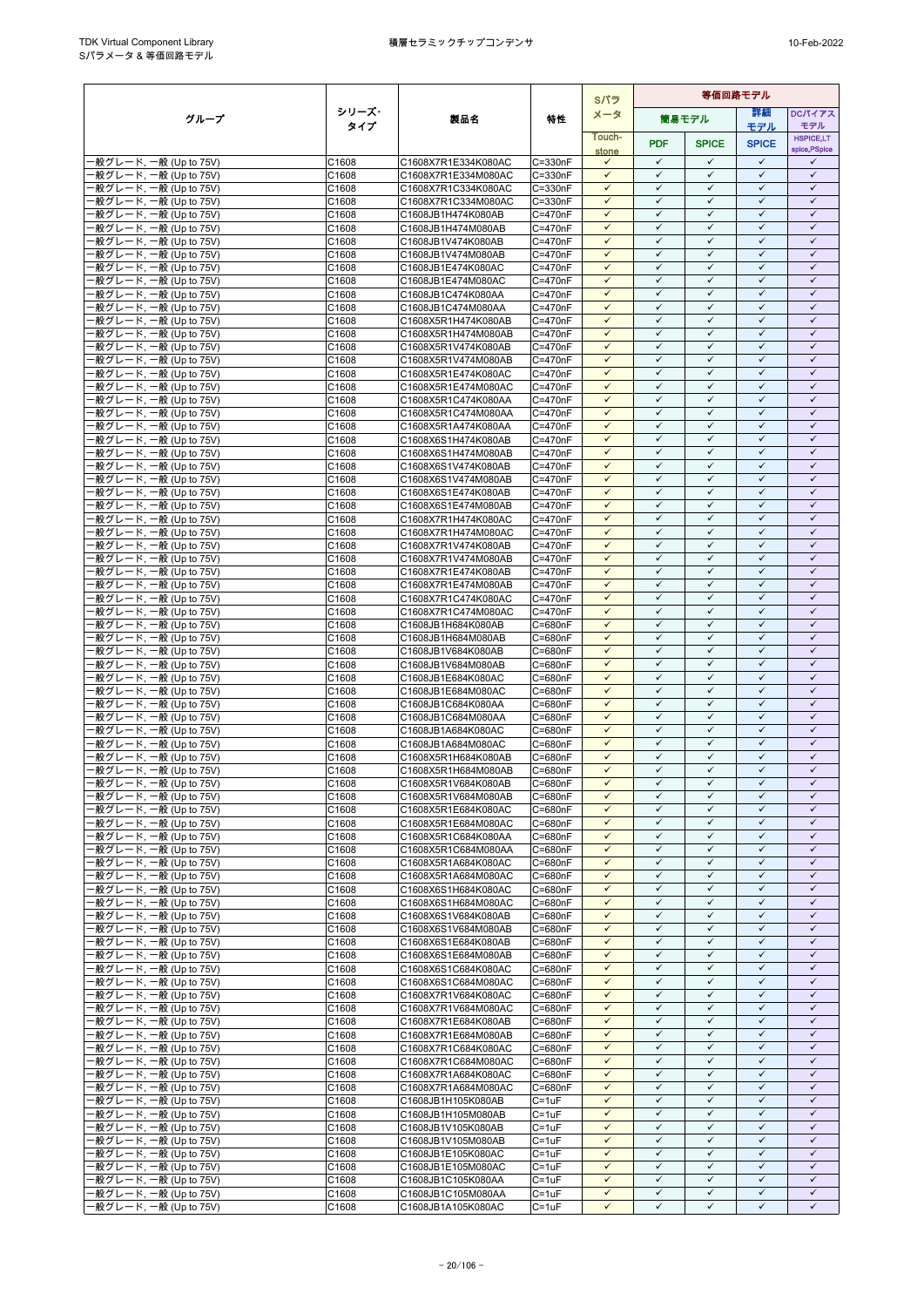|                                                  |                   |                                            |                                    | Sパラ                          | 等価回路モデル                      |                              |                              |                              |
|--------------------------------------------------|-------------------|--------------------------------------------|------------------------------------|------------------------------|------------------------------|------------------------------|------------------------------|------------------------------|
| グループ                                             | シリーズ・             | 製品名                                        | 特性                                 | メータ                          |                              | 筒易モデル                        | 詳細                           | <b>DCパイアス</b>                |
|                                                  | タイプ               |                                            |                                    | Touch-                       |                              |                              | モデル                          | モデル<br><b>HSPICE,LT</b>      |
|                                                  |                   |                                            |                                    | stone                        | <b>PDF</b>                   | <b>SPICE</b>                 | <b>SPICE</b>                 | spice, PSpice                |
| -般グレード, 一般 (Up to 75V)                           | C1608             | C1608JB1A105M080AC                         | $C = 1uF$                          | $\checkmark$                 | $\checkmark$                 | $\checkmark$                 | $\checkmark$                 | ✓                            |
| ·般グレード, 一般 (Up to 75V)<br>·般グレード, 一般 (Up to 75V) | C1608<br>C1608    | C1608X5R1H105K080AB<br>C1608X5R1H105M080AB | $C = 1uF$<br>C=1uF                 | $\checkmark$<br>$\checkmark$ | $\checkmark$<br>$\checkmark$ | $\checkmark$<br>$\checkmark$ | $\checkmark$<br>$\checkmark$ | $\checkmark$<br>$\checkmark$ |
| ·般グレード, 一般 (Up to 75V)                           | C1608             | C1608X5R1V105K080AB                        | $C = 1uF$                          | $\checkmark$                 | $\checkmark$                 | $\checkmark$                 | $\checkmark$                 | $\checkmark$                 |
| ·般グレード, 一般 (Up to 75V)                           | C1608             | C1608X5R1V105M080AB                        | C=1uF                              | $\checkmark$                 | $\checkmark$                 | $\checkmark$                 | $\checkmark$                 | $\checkmark$                 |
| -般グレード, 一般 (Up to 75V)                           | C1608             | C1608X5R1E105K080AC                        | $C = 1uF$                          | $\checkmark$                 | $\checkmark$                 | $\checkmark$                 | ✓                            | ✓                            |
| -般グレード, 一般 (Up to 75V)                           | C1608             | C1608X5R1E105M080AC                        | $C = 1uF$                          | $\checkmark$                 | $\checkmark$                 | $\checkmark$                 | $\checkmark$                 | $\checkmark$                 |
| -般グレード, 一般 (Up to 75V)                           | C1608             | C1608X5R1C105K080AA                        | C=1uF                              | $\checkmark$<br>$\checkmark$ | $\checkmark$<br>$\checkmark$ | $\checkmark$<br>$\checkmark$ | $\checkmark$<br>$\checkmark$ | $\checkmark$<br>$\checkmark$ |
| ·般グレード, 一般 (Up to 75V)<br>·般グレード, 一般 (Up to 75V) | C1608<br>C1608    | C1608X5R1C105M080AA<br>C1608X5R1A105K080AC | $C = 1uF$<br>$C = 1uF$             | $\checkmark$                 | $\checkmark$                 | $\checkmark$                 | $\checkmark$                 | $\checkmark$                 |
| ·般グレード, 一般 (Up to 75V)                           | C1608             | C1608X5R1A105M080AC                        | $C = 1uF$                          | $\checkmark$                 | $\checkmark$                 | $\checkmark$                 | $\checkmark$                 | $\checkmark$                 |
| -般グレード, 一般 (Up to 75V)                           | C1608             | C1608X6S1H105K080AC                        | $C = 1uF$                          | $\checkmark$                 | $\checkmark$                 | $\checkmark$                 | $\checkmark$                 | $\checkmark$                 |
| ·般グレード, 一般 (Up to 75V)                           | C1608             | C1608X6S1H105M080AC                        | $C = 1uF$                          | $\checkmark$                 | $\checkmark$                 | $\checkmark$                 | $\checkmark$                 | $\checkmark$                 |
| ·般グレード, 一般 (Up to 75V)                           | C1608             | C1608X6S1V105K080AB                        | $C = 1uF$                          | $\checkmark$<br>$\checkmark$ | $\checkmark$<br>$\checkmark$ | $\checkmark$<br>$\checkmark$ | $\checkmark$<br>$\checkmark$ | $\checkmark$<br>$\checkmark$ |
| ·般グレード, 一般 (Up to 75V)<br>般グレード, 一般 (Up to 75V)  | C1608<br>C1608    | C1608X6S1V105M080AB<br>C1608X6S1E105K080AB | C=1uF<br>$C = 1uF$                 | $\checkmark$                 | $\checkmark$                 | $\checkmark$                 | $\checkmark$                 | $\checkmark$                 |
| ·般グレード, 一般 (Up to 75V)                           | C1608             | C1608X6S1E105M080AB                        | $C = 1uF$                          | $\checkmark$                 | $\checkmark$                 | $\checkmark$                 | $\checkmark$                 | $\checkmark$                 |
| -般グレード, 一般 (Up to 75V)                           | C1608             | C1608X6S1C105K080AC                        | $C = 1uF$                          | $\checkmark$                 | $\checkmark$                 | $\checkmark$                 | $\checkmark$                 | $\checkmark$                 |
| ·般グレード, 一般 (Up to 75V)                           | C1608             | C1608X6S1C105M080AC                        | $C = 1uF$                          | $\checkmark$                 | $\checkmark$                 | $\checkmark$                 | $\checkmark$                 | $\checkmark$                 |
| ·般グレード, 一般 (Up to 75V)                           | C1608             | C1608X6S1A105K080AC                        | $C = 1uF$                          | $\checkmark$                 | $\checkmark$                 | $\checkmark$                 | $\checkmark$                 | $\checkmark$                 |
| -般グレード, 一般 (Up to 75V)<br>·般グレード, 一般 (Up to 75V) | C1608<br>C1608    | C1608X6S1A105M080AC<br>C1608X6S0J105K080AC | $C = 1uF$<br>C=1uF                 | $\checkmark$<br>$\checkmark$ | $\checkmark$<br>$\checkmark$ | $\checkmark$<br>$\checkmark$ | $\checkmark$<br>$\checkmark$ | $\checkmark$<br>$\checkmark$ |
| ·般グレード, 一般 (Up to 75V)                           | C1608             | C1608X6S0J105M080AC                        | $C = 1uF$                          | $\checkmark$                 | $\checkmark$                 | $\checkmark$                 | $\checkmark$                 | $\checkmark$                 |
| -般グレード, 一般 (Up to 75V)                           | C1608             | C1608X7R1V105K080AC                        | $C = 1uF$                          | $\checkmark$                 | $\checkmark$                 | $\checkmark$                 | $\checkmark$                 | $\checkmark$                 |
| ·般グレード, 一般 (Up to 75V)                           | C1608             | C1608X7R1V105M080AC                        | $C = 1uF$                          | $\checkmark$                 | $\checkmark$                 | $\checkmark$                 | ✓                            | $\checkmark$                 |
| -般グレード, 一般 (Up to 75V)                           | C1608             | C1608X7R1E105K080AB                        | $C = 1uF$                          | $\checkmark$                 | $\checkmark$                 | $\checkmark$                 | $\checkmark$                 | $\checkmark$                 |
| -般グレード, 一般 (Up to 75V)<br>般グレード, 一般 (Up to 75V)  | C1608<br>C1608    | C1608X7R1E105M080AB<br>C1608X7R1C105K080AC | C=1uF<br>$C = 1uF$                 | $\checkmark$<br>$\checkmark$ | $\checkmark$<br>$\checkmark$ | $\checkmark$<br>$\checkmark$ | $\checkmark$<br>$\checkmark$ | $\checkmark$<br>$\checkmark$ |
| -般グレード, 一般 (Up to 75V)                           | C1608             | C1608X7R1C105M080AC                        | $C = 1uF$                          | $\checkmark$                 | $\checkmark$                 | $\checkmark$                 | $\checkmark$                 | $\checkmark$                 |
| ·般グレード, 一般 (Up to 75V)                           | C1608             | C1608X7R1A105K080AC                        | $C = 1uF$                          | $\checkmark$                 | $\checkmark$                 | $\checkmark$                 | $\checkmark$                 | $\checkmark$                 |
| ·般グレード, 一般 (Up to 75V)                           | C1608             | C1608X7R1A105M080AC                        | $C = 1uF$                          | $\checkmark$                 | $\checkmark$                 | $\checkmark$                 | $\checkmark$                 | $\checkmark$                 |
| ·般グレード, 一般 (Up to 75V)                           | C1608             | C1608JB1V155K080AC                         | $C = 1.5$ u $F$                    | $\checkmark$                 | $\checkmark$                 | $\checkmark$                 | $\checkmark$                 | $\checkmark$                 |
| ·般グレード, 一般 (Up to 75V)                           | C1608<br>C1608    | C1608JB1V155M080AC<br>C1608JB1E155K080AB   | $C = 1.5$ u $F$<br>$C = 1.5$ u $F$ | $\checkmark$<br>$\checkmark$ | $\checkmark$<br>$\checkmark$ | $\checkmark$<br>$\checkmark$ | $\checkmark$<br>$\checkmark$ | $\checkmark$<br>$\checkmark$ |
| ·般グレード, 一般 (Up to 75V)<br>-般グレード, 一般 (Up to 75V) | C1608             | C1608JB1E155M080AB                         | $C = 1.5$ u $F$                    | $\checkmark$                 | $\checkmark$                 | $\checkmark$                 | $\checkmark$                 | $\checkmark$                 |
| ·般グレード, 一般 (Up to 75V)                           | C1608             | C1608JB1C155K080AB                         | $C = 1.5$ u $F$                    | $\checkmark$                 | $\checkmark$                 | $\checkmark$                 | $\checkmark$                 | $\checkmark$                 |
| ·般グレード, 一般 (Up to 75V)                           | C1608             | C1608JB1C155M080AB                         | $C = 1.5$ u $F$                    | $\checkmark$                 | $\checkmark$                 | $\checkmark$                 | $\checkmark$                 | $\checkmark$                 |
| ·般グレード, 一般 (Up to 75V)                           | C1608             | C1608X5R1V155K080AC                        | $C = 1.5$ u $F$                    | $\checkmark$                 | $\checkmark$                 | $\checkmark$                 | $\checkmark$                 | $\checkmark$                 |
| -般グレード, 一般 (Up to 75V)                           | C1608<br>C1608    | C1608X5R1V155M080AC<br>C1608X5R1E155K080AB | $C = 1.5$ u $F$<br>$C = 1.5$ u $F$ | $\checkmark$<br>$\checkmark$ | $\checkmark$<br>$\checkmark$ | $\checkmark$<br>$\checkmark$ | $\checkmark$<br>$\checkmark$ | $\checkmark$<br>$\checkmark$ |
| ·般グレード, 一般 (Up to 75V)<br>·般グレード, 一般 (Up to 75V) | C1608             | C1608X5R1E155M080AB                        | $C = 1.5$ u $F$                    | $\checkmark$                 | $\checkmark$                 | $\checkmark$                 | $\checkmark$                 | $\checkmark$                 |
| ·般グレード, 一般 (Up to 75V)                           | C1608             | C1608X5R1C155K080AB                        | $C = 1.5$ u $F$                    | $\checkmark$                 | $\checkmark$                 | $\checkmark$                 | $\checkmark$                 | $\checkmark$                 |
| ·般グレード, 一般 (Up to 75V)                           | C <sub>1608</sub> | C1608X5R1C155M080AB                        | $C = 1.5$ u $F$                    | $\checkmark$                 | $\checkmark$                 | $\checkmark$                 | $\checkmark$                 | $\checkmark$                 |
| ·般グレード, 一般 (Up to 75V)                           | C1608             | C1608X6S1C155K080AC                        | $C = 1.5$ u $F$                    | $\checkmark$                 | $\checkmark$                 | $\checkmark$                 | ✓                            | $\checkmark$                 |
| -般グレード, 一般 (Up to 75V)                           | C1608             | C1608X6S1C155M080AC                        | $C = 1.5$ u $F$                    | $\checkmark$<br>$\checkmark$ | $\checkmark$<br>$\checkmark$ | $\checkmark$<br>$\checkmark$ | $\checkmark$<br>$\checkmark$ | $\checkmark$<br>$\checkmark$ |
| ·般グレード, 一般 (Up to 75V)<br>·般グレード, 一般 (Up to 75V) | C1608<br>C1608    | C1608X6S1A155K080AB<br>C1608X6S1A155M080AB | C=1.5uF<br>$C = 1.5$ u $F$         | $\checkmark$                 | $\checkmark$                 | $\checkmark$                 | $\checkmark$                 | $\checkmark$                 |
| ·般グレード, 一般 (Up to 75V)                           | C1608             | C1608X6S0J155K080AB                        | $C=1.5$ u $F$                      | $\checkmark$                 | $\checkmark$                 | $\checkmark$                 | $\checkmark$                 | $\checkmark$                 |
| ·般グレード, 一般 (Up to 75V)                           | C1608             | C1608X6S0J155M080AB                        | $C = 1.5uF$                        | $\checkmark$                 | $\checkmark$                 | $\checkmark$                 | $\checkmark$                 | $\checkmark$                 |
| -般グレード, 一般 (Up to 75V)                           | C1608             | C1608X7R1A155K080AC                        | $C = 1.5$ u $F$                    | $\checkmark$                 | $\checkmark$                 | $\checkmark$                 | $\checkmark$                 | $\checkmark$                 |
| - 般グレード, 一般 (Up to 75V)                          | C1608             | C1608X7R1A155M080AC                        | $C = 1.5$ u $F$                    | $\checkmark$<br>$\checkmark$ | $\checkmark$<br>$\checkmark$ | $\checkmark$<br>$\checkmark$ | $\checkmark$<br>$\checkmark$ | $\checkmark$<br>$\checkmark$ |
| -般グレード, 一般 (Up to 75V)<br>·般グレード, 一般 (Up to 75V) | C1608<br>C1608    | C1608X7R0J155K080AB<br>C1608X7R0J155M080AB | $C = 1.5$ u $F$<br>$C = 1.5$ u $F$ | $\checkmark$                 | ✓                            | $\checkmark$                 | $\checkmark$                 | $\checkmark$                 |
| -般グレード, 一般 (Up to 75V)                           | C1608             | C1608JB1V225K080AC                         | $C = 2.2uF$                        | $\checkmark$                 | $\checkmark$                 | $\checkmark$                 | $\checkmark$                 | $\checkmark$                 |
| ·般グレード, 一般 (Up to 75V)                           | C1608             | C1608JB1V225M080AC                         | $C = 2.2uF$                        | $\checkmark$                 | $\checkmark$                 | $\checkmark$                 | $\checkmark$                 | $\checkmark$                 |
| -般グレード, 一般 (Up to 75V)                           | C1608             | C1608JB1E225K080AB                         | $C = 2.2uF$                        | $\checkmark$                 | $\checkmark$                 | $\checkmark$                 | $\checkmark$                 | $\checkmark$                 |
| -般グレード, 一般 (Up to 75V)<br>-般グレード, 一般 (Up to 75V) | C1608             | C1608JB1E225M080AB                         | $C = 2.2uF$                        | $\checkmark$<br>$\checkmark$ | $\checkmark$<br>$\checkmark$ | $\checkmark$<br>$\checkmark$ | $\checkmark$<br>$\checkmark$ | $\checkmark$<br>$\checkmark$ |
| -般グレード, 一般 (Up to 75V)                           | C1608<br>C1608    | C1608JB1C225K080AB<br>C1608JB1C225M080AB   | $C = 2.2uF$<br>$C = 2.2uF$         | $\checkmark$                 | $\checkmark$                 | $\checkmark$                 | $\checkmark$                 | $\checkmark$                 |
| ·般グレード, 一般 (Up to 75V)                           | C1608             | C1608X5R1V225K080AC                        | $C = 2.2uF$                        | $\checkmark$                 | $\checkmark$                 | $\checkmark$                 | $\checkmark$                 | $\checkmark$                 |
| -般グレード, 一般 (Up to 75V)                           | C1608             | C1608X5R1V225M080AC                        | $C = 2.2uF$                        | $\checkmark$                 | $\checkmark$                 | $\checkmark$                 | $\checkmark$                 | $\checkmark$                 |
| -般グレード, 一般 (Up to 75V)                           | C1608             | C1608X5R1E225K080AB                        | $C = 2.2uF$                        | $\checkmark$                 | $\checkmark$                 | $\checkmark$                 | $\checkmark$                 | $\checkmark$                 |
| -般グレード, 一般 (Up to 75V)                           | C1608             | C1608X5R1E225M080AB                        | $C = 2.2uF$                        | ✓<br>$\checkmark$            | ✓<br>$\checkmark$            | $\checkmark$<br>$\checkmark$ | ✓<br>$\checkmark$            | ✓<br>$\checkmark$            |
| -般グレード, 一般 (Up to 75V)<br>·般グレード, 一般 (Up to 75V) | C1608<br>C1608    | C1608X5R1C225K080AB<br>C1608X5R1C225M080AB | $C = 2.2uF$<br>$C = 2.2uF$         | $\checkmark$                 | $\checkmark$                 | $\checkmark$                 | $\checkmark$                 | $\checkmark$                 |
| ·般グレード, 一般 (Up to 75V)                           | C1608             | C1608X6S1C225K080AC                        | $C = 2.2uF$                        | $\checkmark$                 | $\checkmark$                 | $\checkmark$                 | $\checkmark$                 | $\checkmark$                 |
| -般グレード, 一般 (Up to 75V)                           | C1608             | C1608X6S1C225M080AC                        | $C = 2.2uF$                        | $\checkmark$                 | $\checkmark$                 | $\checkmark$                 | $\checkmark$                 | $\checkmark$                 |
| -般グレード, 一般 (Up to 75V)                           | C1608             | C1608X6S1A225K080AB                        | $C = 2.2uF$                        | $\checkmark$                 | $\checkmark$                 | $\checkmark$                 | $\checkmark$                 | $\checkmark$                 |
| -般グレード, 一般 (Up to 75V)                           | C1608             | C1608X6S1A225M080AB                        | $C = 2.2uF$                        | $\checkmark$<br>$\checkmark$ | $\checkmark$<br>$\checkmark$ | $\checkmark$<br>$\checkmark$ | $\checkmark$<br>$\checkmark$ | $\checkmark$<br>$\checkmark$ |
| -般グレード, 一般 (Up to 75V)<br>·般グレード, 一般 (Up to 75V) | C1608<br>C1608    | C1608X6S0J225K080AB<br>C1608X6S0J225M080AB | $C = 2.2uF$<br>$C = 2.2uF$         | $\checkmark$                 | $\checkmark$                 | $\checkmark$                 | $\checkmark$                 | $\checkmark$                 |
| ·般グレード, 一般 (Up to 75V)                           | C1608             | C1608X7R1A225K080AC                        | $C = 2.2uF$                        | $\checkmark$                 | $\checkmark$                 | $\checkmark$                 | $\checkmark$                 | $\checkmark$                 |
| ·般グレード, 一般 (Up to 75V)                           | C1608             | C1608X7R1A225M080AC                        | $C = 2.2uF$                        | $\checkmark$                 | $\checkmark$                 | $\checkmark$                 | $\checkmark$                 | $\checkmark$                 |
| ·般グレード, 一般 (Up to 75V)                           | C1608             | C1608X7R0J225K080AB                        | $C = 2.2uF$                        | $\checkmark$                 | $\checkmark$                 | $\checkmark$                 | $\checkmark$                 | $\checkmark$                 |
| -般グレード, 一般 (Up to 75V)                           | C1608             | C1608X7R0J225M080AB                        | $C = 2.2uF$                        | $\checkmark$                 | $\checkmark$<br>$\checkmark$ | $\checkmark$<br>$\checkmark$ | $\checkmark$<br>$\checkmark$ | $\checkmark$<br>$\checkmark$ |
| -般グレード, 一般 (Up to 75V)<br>·般グレード, 一般 (Up to 75V) | C1608<br>C1608    | C1608X7S1A225K080AC<br>C1608X7S1A225M080AC | $C = 2.2uF$<br>$C = 2.2uF$         | $\checkmark$<br>$\checkmark$ | $\checkmark$                 | $\checkmark$                 | $\checkmark$                 | $\checkmark$                 |
| -般グレード, 一般 (Up to 75V)                           | C1608             | C1608X7S0J225K080AB                        | $C = 2.2uF$                        | $\checkmark$                 | $\checkmark$                 | $\checkmark$                 | $\checkmark$                 | $\checkmark$                 |
| -般グレード, 一般 (Up to 75V)                           | C1608             | C1608X7S0J225M080AB                        | $C = 2.2uF$                        | $\checkmark$                 | $\checkmark$                 | $\checkmark$                 | $\checkmark$                 | $\checkmark$                 |
| ·般グレード, 一般 (Up to 75V)                           | C1608             | C1608JB1V335K080AC                         | $C = 3.3uF$                        | $\checkmark$                 | $\checkmark$                 | $\checkmark$                 | $\checkmark$                 | $\checkmark$                 |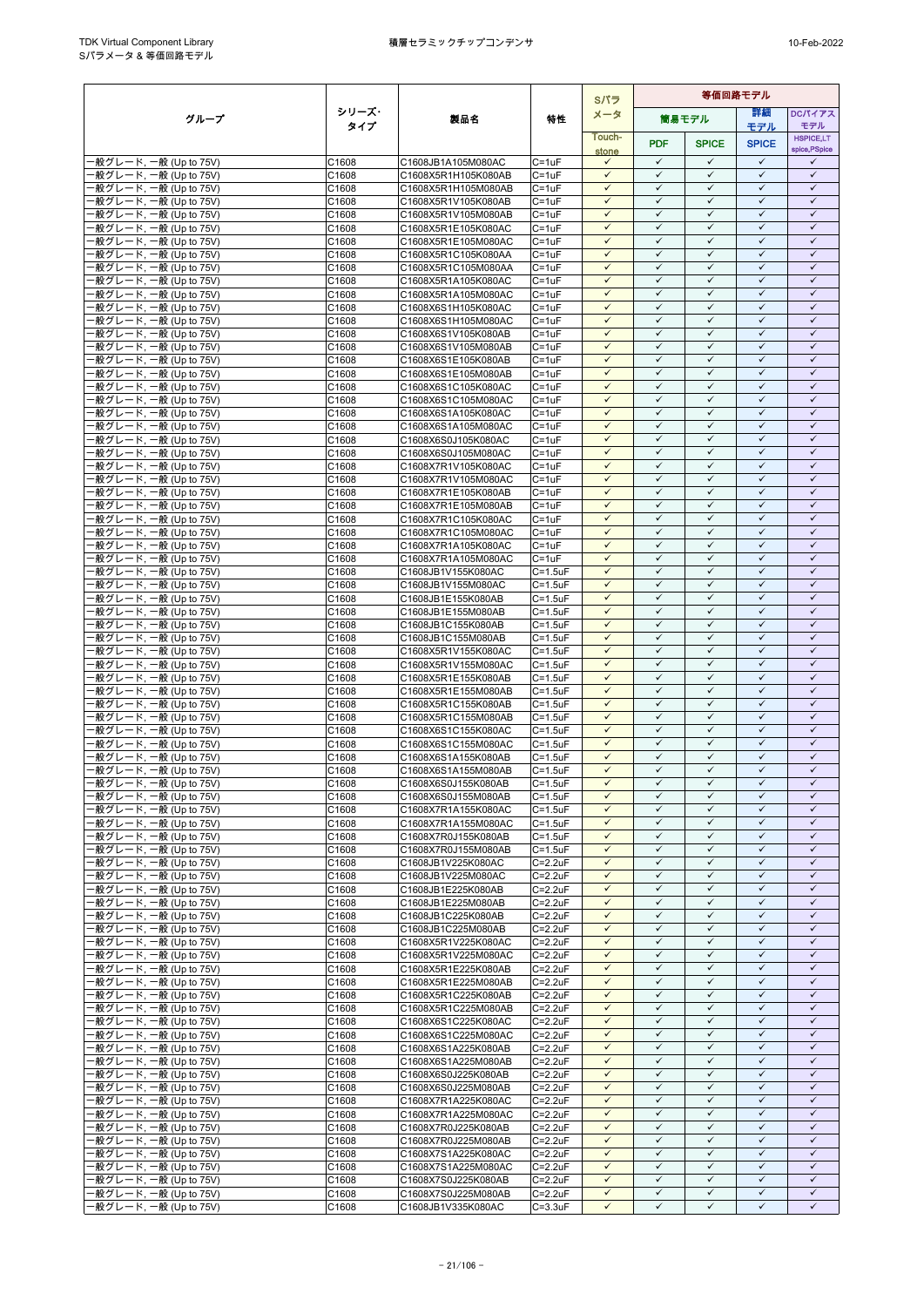|                                                  |                |                                            |                                    | Sパラ                          | 等価回路モデル                      |                              |                              |                              |
|--------------------------------------------------|----------------|--------------------------------------------|------------------------------------|------------------------------|------------------------------|------------------------------|------------------------------|------------------------------|
| グループ                                             | シリーズ・          | 製品名                                        | 特性                                 | メータ                          |                              | 簡易モデル                        | 詳細                           | <b>DCパイアス</b>                |
|                                                  | タイプ            |                                            |                                    | Touch-                       |                              |                              | モデル                          | モデル<br><b>HSPICE,LT</b>      |
|                                                  |                |                                            |                                    | stone                        | <b>PDF</b>                   | <b>SPICE</b>                 | <b>SPICE</b>                 | spice, PSpice                |
| ·般グレード, 一般 (Up to 75V)                           | C1608          | C1608JB1V335M080AC                         | $C = 3.3uF$                        | $\checkmark$                 | $\checkmark$                 | $\checkmark$                 | $\checkmark$<br>$\checkmark$ | ✓                            |
| 般グレード, 一般 (Up to 75V)<br>·般グレード, 一般 (Up to 75V)  | C1608<br>C1608 | C1608JB1E335K080AC<br>C1608JB1E335M080AC   | $C = 3.3uF$<br>$C = 3.3uF$         | $\checkmark$<br>$\checkmark$ | $\checkmark$<br>$\checkmark$ | $\checkmark$<br>$\checkmark$ | $\checkmark$                 | $\checkmark$<br>$\checkmark$ |
| ·般グレード, 一般 (Up to 75V)                           | C1608          | C1608JB1C335K080AC                         | $C = 3.3uF$                        | $\checkmark$                 | $\checkmark$                 | $\checkmark$                 | $\checkmark$                 | $\checkmark$                 |
| -般グレード, 一般 (Up to 75V)                           | C1608          | C1608JB1C335M080AC                         | $C = 3.3uF$                        | $\checkmark$                 | $\checkmark$                 | $\checkmark$                 | $\checkmark$                 | $\checkmark$                 |
| 般グレード, 一般 (Up to 75V)                            | C1608          | C1608JB1A335K080AB                         | $C = 3.3uF$                        | $\checkmark$                 | $\checkmark$                 | $\checkmark$                 | $\checkmark$                 | $\checkmark$                 |
| ·般グレード, 一般 (Up to 75V)                           | C1608          | C1608JB1A335M080AB                         | $C = 3.3uF$                        | $\checkmark$                 | $\checkmark$                 | $\checkmark$                 | $\checkmark$                 | $\checkmark$                 |
| -般グレード, 一般 (Up to 75V)<br>般グレード, 一般 (Up to 75V)  | C1608          | C1608X5R1V335K080AC                        | $C = 3.3uF$                        | $\checkmark$<br>$\checkmark$ | $\checkmark$<br>$\checkmark$ | $\checkmark$<br>$\checkmark$ | $\checkmark$<br>$\checkmark$ | $\checkmark$<br>$\checkmark$ |
| ·般グレード, 一般 (Up to 75V)                           | C1608<br>C1608 | C1608X5R1V335M080AC<br>C1608X5R1E335K080AC | $C = 3.3uF$<br>$C = 3.3uF$         | $\checkmark$                 | $\checkmark$                 | $\checkmark$                 | $\checkmark$                 | $\checkmark$                 |
| -般グレード, 一般 (Up to 75V)                           | C1608          | C1608X5R1E335M080AC                        | $C = 3.3uF$                        | $\checkmark$                 | $\checkmark$                 | $\checkmark$                 | $\checkmark$                 | $\checkmark$                 |
| ·般グレード, 一般 (Up to 75V)                           | C1608          | C1608X5R1C335K080AC                        | $C = 3.3uF$                        | $\checkmark$                 | $\checkmark$                 | $\checkmark$                 | $\checkmark$                 | $\checkmark$                 |
| ·般グレード, 一般 (Up to 75V)                           | C1608          | C1608X5R1C335M080AC                        | $C = 3.3uF$                        | $\checkmark$                 | ✓                            | ✓                            | $\checkmark$                 | ✓                            |
| ·般グレード, 一般 (Up to 75V)                           | C1608          | C1608X6S1C335K080AC                        | $C = 3.3uF$                        | $\checkmark$<br>$\checkmark$ | $\checkmark$<br>$\checkmark$ | $\checkmark$<br>$\checkmark$ | $\checkmark$<br>$\checkmark$ | $\checkmark$<br>$\checkmark$ |
| ·般グレード, 一般 (Up to 75V)<br>·般グレード, 一般 (Up to 75V) | C1608<br>C1608 | C1608X6S1C335M080AC<br>C1608X6S1A335K080AC | $C = 3.3uF$<br>$C = 3.3uF$         | $\checkmark$                 | $\checkmark$                 | $\checkmark$                 | $\checkmark$                 | $\checkmark$                 |
| ·般グレード, 一般 (Up to 75V)                           | C1608          | C1608X6S1A335M080AC                        | $C = 3.3uF$                        | $\checkmark$                 | $\checkmark$                 | $\checkmark$                 | $\checkmark$                 | $\checkmark$                 |
| ·般グレード, 一般 (Up to 75V)                           | C1608          | C1608X6S0J335K080AB                        | $C = 3.3uF$                        | $\checkmark$                 | ✓                            | ✓                            | ✓                            | ✓                            |
| ·般グレード, 一般 (Up to 75V)                           | C1608          | C1608X6S0J335M080AB                        | $C = 3.3uF$                        | $\checkmark$                 | $\checkmark$                 | $\checkmark$                 | $\checkmark$                 | $\checkmark$                 |
| ·般グレード, 一般 (Up to 75V)                           | C1608          | C1608X7S1A335K080AC                        | $C = 3.3uF$                        | $\checkmark$                 | $\checkmark$                 | $\checkmark$                 | $\checkmark$                 | $\checkmark$                 |
| ·般グレード, 一般 (Up to 75V)<br>-般グレード, 一般 (Up to 75V) | C1608<br>C1608 | C1608X7S1A335M080AC<br>C1608X7S0J335K080AC | $C = 3.3uF$<br>$C = 3.3uF$         | $\checkmark$<br>$\checkmark$ | $\checkmark$<br>$\checkmark$ | $\checkmark$<br>$\checkmark$ | $\checkmark$<br>$\checkmark$ | $\checkmark$<br>$\checkmark$ |
| ·般グレード, 一般 (Up to 75V)                           | C1608          | C1608X7S0J335M080AC                        | $C = 3.3uF$                        | $\checkmark$                 | $\checkmark$                 | $\checkmark$                 | $\checkmark$                 | $\checkmark$                 |
| ·般グレード. 一般 (Up to 75V)                           | C1608          | C1608X7S0G335K080AC                        | $C = 3.3uF$                        | $\checkmark$                 | $\checkmark$                 | $\checkmark$                 | $\checkmark$                 | $\checkmark$                 |
| ·般グレード, 一般 (Up to 75V)                           | C1608          | C1608X7S0G335M080AC                        | $C = 3.3uF$                        | $\checkmark$                 | $\checkmark$                 | $\checkmark$                 | $\checkmark$                 | $\checkmark$                 |
| ·般グレード, 一般 (Up to 75V)                           | C1608          | C1608JB1V475K080AC                         | $C = 4.7$ u $F$                    | $\checkmark$                 | $\checkmark$                 | $\checkmark$                 | $\checkmark$                 | $\checkmark$                 |
| ·般グレード, 一般 (Up to 75V)                           | C1608          | C1608JB1V475M080AC                         | C=4.7uF                            | $\checkmark$                 | $\checkmark$                 | $\checkmark$                 | $\checkmark$                 | $\checkmark$                 |
| -般グレード, 一般 (Up to 75V)                           | C1608<br>C1608 | C1608JB1E475K080AC                         | $C = 4.7uF$<br>C=4.7uF             | $\checkmark$<br>$\checkmark$ | $\checkmark$<br>$\checkmark$ | $\checkmark$<br>$\checkmark$ | $\checkmark$<br>$\checkmark$ | $\checkmark$<br>$\checkmark$ |
| ·般グレード, 一般 (Up to 75V)<br>·般グレード, 一般 (Up to 75V) | C1608          | C1608JB1E475M080AC<br>C1608JB1C475K080AC   | $C = 4.7$ u $F$                    | $\checkmark$                 | $\checkmark$                 | $\checkmark$                 | $\checkmark$                 | $\checkmark$                 |
| -般グレード, 一般 (Up to 75V)                           | C1608          | C1608JB1C475M080AC                         | $C = 4.7uF$                        | $\checkmark$                 | $\checkmark$                 | $\checkmark$                 | $\checkmark$                 | $\checkmark$                 |
| ·般グレード, 一般 (Up to 75V)                           | C1608          | C1608JB1A475K080AB                         | C=4.7uF                            | $\checkmark$                 | $\checkmark$                 | $\checkmark$                 | $\checkmark$                 | $\checkmark$                 |
| ·般グレード, 一般 (Up to 75V)                           | C1608          | C1608JB1A475M080AB                         | $C = 4.7uF$                        | $\checkmark$                 | $\checkmark$                 | $\checkmark$                 | $\checkmark$                 | $\checkmark$                 |
| -般グレード, 一般 (Up to 75V)                           | C1608          | C1608X5R1V475K080AC                        | C=4.7uF                            | $\checkmark$                 | $\checkmark$                 | $\checkmark$                 | $\checkmark$                 | $\checkmark$                 |
| ·般グレード, 一般 (Up to 75V)<br>·般グレード, 一般 (Up to 75V) | C1608<br>C1608 | C1608X5R1V475M080AC<br>C1608X5R1E475K080AC | C=4.7uF<br>C=4.7uF                 | $\checkmark$<br>$\checkmark$ | $\checkmark$<br>$\checkmark$ | $\checkmark$<br>$\checkmark$ | $\checkmark$<br>$\checkmark$ | $\checkmark$<br>$\checkmark$ |
| ·般グレード, 一般 (Up to 75V)                           | C1608          | C1608X5R1E475M080AC                        | C=4.7uF                            | $\checkmark$                 | $\checkmark$                 | ✓                            | $\checkmark$                 | $\checkmark$                 |
| ·般グレード, 一般 (Up to 75V)                           | C1608          | C1608X5R1C475K080AC                        | $C=4.7$ u $F$                      | $\checkmark$                 | $\checkmark$                 | $\checkmark$                 | $\checkmark$                 | $\checkmark$                 |
| ·般グレード, 一般 (Up to 75V)                           | C1608          | C1608X5R1C475M080AC                        | C=4.7uF                            | $\checkmark$                 | $\checkmark$                 | $\checkmark$                 | $\checkmark$                 | $\checkmark$                 |
| ·般グレード, 一般 (Up to 75V)                           | C1608          | C1608X6S1C475K080AC                        | C=4.7uF                            | $\checkmark$                 | $\checkmark$                 | $\checkmark$                 | $\checkmark$                 | $\checkmark$                 |
| -般グレード, 一般 (Up to 75V)                           | C1608          | C1608X6S1C475M080AC                        | $C = 4.7$ u $F$                    | $\checkmark$                 | $\checkmark$<br>$\checkmark$ | $\checkmark$                 | $\checkmark$<br>$\checkmark$ | $\checkmark$                 |
| -般グレード, 一般 (Up to 75V)<br>-般グレード, 一般 (Up to 75V) | C1608<br>C1608 | C1608X6S1A475K080AC<br>C1608X6S1A475M080AC | C=4.7uF<br>C=4.7uF                 | $\checkmark$<br>$\checkmark$ | $\checkmark$                 | $\checkmark$<br>$\checkmark$ | $\checkmark$                 | $\checkmark$<br>$\checkmark$ |
| ·般グレード, 一般 (Up to 75V)                           | C1608          | C1608X6S0J475K080AB                        | C=4.7uF                            | $\checkmark$                 | $\checkmark$                 | $\checkmark$                 | $\checkmark$                 | $\checkmark$                 |
| ·般グレード, 一般 (Up to 75V)                           | C1608          | C1608X6S0J475M080AB                        | $C = 4.7$ u $F$                    | $\checkmark$                 | $\checkmark$                 | $\checkmark$                 | $\checkmark$                 | $\checkmark$                 |
| ·般グレード, 一般 (Up to 75V)                           | C1608          | C1608X7S1A475K080AC                        | C=4.7uF                            | $\checkmark$                 | $\checkmark$                 | $\checkmark$                 | $\checkmark$                 | $\checkmark$                 |
| ·般グレード, 一般 (Up to 75V)                           | C1608          | C1608X7S1A475M080AC                        | $C = 4.7uF$                        | $\checkmark$                 | $\checkmark$                 | $\checkmark$                 | $\checkmark$                 | $\checkmark$                 |
| ·般グレード, 一般 (Up to 75V)                           | C1608          | C1608X7S0J475K080AC                        | $C=4.7uF$                          | $\checkmark$                 | $\checkmark$                 | $\checkmark$<br>$\checkmark$ | $\checkmark$                 | $\checkmark$                 |
| ·般グレード, 一般 (Up to 75V)<br>-般グレード, 一般 (Up to 75V) | C1608<br>C1608 | C1608X7S0J475M080AC<br>C1608X7S0G475K080AC | $C=4.7uF$<br>$C = 4.7uF$           | $\checkmark$<br>$\checkmark$ | $\checkmark$<br>$\checkmark$ | $\checkmark$                 | ✓<br>$\checkmark$            | ✓<br>$\checkmark$            |
| ·般グレード, 一般 (Up to 75V)                           | C1608          | C1608X7S0G475M080AC                        | C=4.7uF                            | $\checkmark$                 | $\checkmark$                 | $\checkmark$                 | $\checkmark$                 | $\checkmark$                 |
| -般グレード, 一般 (Up to 75V)                           | C1608          | C1608JB1E685K080AC                         | $C = 6.8$ u $F$                    | $\checkmark$                 | $\checkmark$                 | $\checkmark$                 | $\checkmark$                 | $\checkmark$                 |
| -般グレード, 一般 (Up to 75V)                           | C1608          | C1608JB1E685M080AC                         | $C = 6.8$ u $F$                    | $\checkmark$                 | $\checkmark$                 | $\checkmark$                 | $\checkmark$                 | $\checkmark$                 |
| ·般グレード, 一般 (Up to 75V)                           | C1608          | C1608JB1C685K080AB                         | C=6.8uF                            | $\checkmark$                 | $\checkmark$                 | ✓                            | $\checkmark$                 | $\checkmark$                 |
| ·般グレード, 一般 (Up to 75V)                           | C1608          | C1608JB1C685M080AB                         | $C=6.8$ u $F$<br>$C = 6.8$ u $F$   | $\checkmark$                 | $\checkmark$                 | $\checkmark$                 | $\checkmark$                 | $\checkmark$<br>$\checkmark$ |
| -般グレード, 一般 (Up to 75V)<br>·般グレード, 一般 (Up to 75V) | C1608<br>C1608 | C1608JB1A685K080AC<br>C1608JB1A685M080AC   | $C = 6.8$ u $F$                    | $\checkmark$<br>$\checkmark$ | $\checkmark$<br>$\checkmark$ | ✓<br>$\checkmark$            | ✓<br>$\checkmark$            | $\checkmark$                 |
| ·般グレード, 一般 (Up to 75V)                           | C1608          | C1608JB0J685K080AB                         | $C = 6.8$ u $F$                    | $\checkmark$                 | $\checkmark$                 | $\checkmark$                 | $\checkmark$                 | $\checkmark$                 |
| -般グレード, 一般 (Up to 75V)                           | C1608          | C1608JB0J685M080AB                         | $C = 6.8$ u $F$                    | $\checkmark$                 | $\checkmark$                 | $\checkmark$                 | $\checkmark$                 | ✓                            |
| ·般グレード, 一般 (Up to 75V)                           | C1608          | C1608X5R1E685K080AC                        | $C = 6.8$ u $F$                    | $\checkmark$                 | $\checkmark$                 | $\checkmark$                 | $\checkmark$                 | $\checkmark$                 |
| ·般グレード, 一般 (Up to 75V)                           | C1608          | C1608X5R1E685M080AC                        | $C=6.8$ uF                         | $\checkmark$                 | $\checkmark$                 | $\checkmark$                 | ✓                            | $\checkmark$                 |
| ·般グレード, 一般 (Up to 75V)<br>-般グレード, 一般 (Up to 75V) | C1608          | C1608X5R1C685K080AB                        | $C=6.8$ u $F$                      | $\checkmark$<br>$\checkmark$ | $\checkmark$<br>$\checkmark$ | $\checkmark$<br>$\checkmark$ | ✓<br>$\checkmark$            | $\checkmark$<br>$\checkmark$ |
| ·般グレード, 一般 (Up to 75V)                           | C1608<br>C1608 | C1608X5R1C685M080AB<br>C1608X5R1A685K080AC | $C = 6.8uF$<br>$C = 6.8$ u $F$     | $\checkmark$                 | $\checkmark$                 | $\checkmark$                 | $\checkmark$                 | $\checkmark$                 |
| ·般グレード, 一般 (Up to 75V)                           | C1608          | C1608X5R1A685M080AC                        | $C = 6.8$ u $F$                    | $\checkmark$                 | $\checkmark$                 | $\checkmark$                 | $\checkmark$                 | $\checkmark$                 |
| -般グレード, 一般 (Up to 75V)                           | C1608          | C1608X5R0J685K080AB                        | $C = 6.8uF$                        | $\checkmark$                 | $\checkmark$                 | $\checkmark$                 | $\checkmark$                 | $\checkmark$                 |
| ·般グレード, 一般 (Up to 75V)                           | C1608          | C1608X5R0J685M080AB                        | C=6.8uF                            | $\checkmark$                 | $\checkmark$                 | $\checkmark$                 | $\checkmark$                 | $\checkmark$                 |
| -般グレード, 一般 (Up to 75V)                           | C1608          | C1608X6S1A685K080AC                        | $C = 6.8uF$                        | $\checkmark$                 | ✓                            | ✓                            | ✓                            | ✓                            |
| ·般グレード, 一般 (Up to 75V)                           | C1608          | C1608X6S1A685M080AC                        | $C = 6.8uF$                        | $\checkmark$<br>$\checkmark$ | $\checkmark$<br>$\checkmark$ | $\checkmark$<br>$\checkmark$ | $\checkmark$<br>$\checkmark$ | $\checkmark$<br>$\checkmark$ |
| ·般グレード, 一般 (Up to 75V)<br>-般グレード, 一般 (Up to 75V) | C1608<br>C1608 | C1608X6S0J685K080AB<br>C1608X6S0J685M080AB | $C = 6.8$ u $F$<br>$C = 6.8$ u $F$ | $\checkmark$                 | $\checkmark$                 | $\checkmark$                 | $\checkmark$                 | ✓                            |
| -般グレード, 一般 (Up to 75V)                           | C1608          | C1608X6S0G685K080AC                        | $C = 6.8uF$                        | $\checkmark$                 | $\checkmark$                 | $\checkmark$                 | $\checkmark$                 | $\checkmark$                 |
| ·般グレード, 一般 (Up to 75V)                           | C1608          | C1608X6S0G685M080AC                        | $C=6.8$ uF                         | $\checkmark$                 | $\checkmark$                 | ✓                            | $\checkmark$                 | $\checkmark$                 |
| ·般グレード, 一般 (Up to 75V)                           | C1608          | C1608X7S0J685K080AC                        | $C = 6.8uF$                        | $\checkmark$                 | $\checkmark$                 | $\checkmark$                 | $\checkmark$                 | $\checkmark$                 |
| -般グレード, 一般 (Up to 75V)                           | C1608          | C1608X7S0J685M080AC                        | $C=6.8$ u $F$                      | $\checkmark$                 | $\checkmark$                 | $\checkmark$                 | $\checkmark$                 | $\checkmark$                 |
| ·般グレード, 一般 (Up to 75V)                           | C1608<br>C1608 | C1608X7S0G685K080AB<br>C1608X7S0G685M080AB | C=6.8uF<br>$C = 6.8$ u $F$         | $\checkmark$<br>$\checkmark$ | $\checkmark$<br>$\checkmark$ | $\checkmark$<br>$\checkmark$ | $\checkmark$<br>$\checkmark$ | $\checkmark$<br>$\checkmark$ |
| ·般グレード, 一般 (Up to 75V)<br>-般グレード, 一般 (Up to 75V) | C1608          | C1608JB1E106M080AC                         | $C = 10uF$                         | $\checkmark$                 | $\checkmark$                 | $\checkmark$                 | $\checkmark$                 | $\checkmark$                 |
| ·般グレード, 一般 (Up to 75V)                           | C1608          | C1608JB1C106M080AB                         | $C = 10uF$                         | $\checkmark$                 | $\checkmark$                 | $\checkmark$                 | $\checkmark$                 | $\checkmark$                 |
| -般グレード, 一般 (Up to 75V)                           | C1608          | C1608JB1A106K080AC                         | $C = 10uF$                         | $\checkmark$                 | $\checkmark$                 | ✓                            | $\checkmark$                 | ✓                            |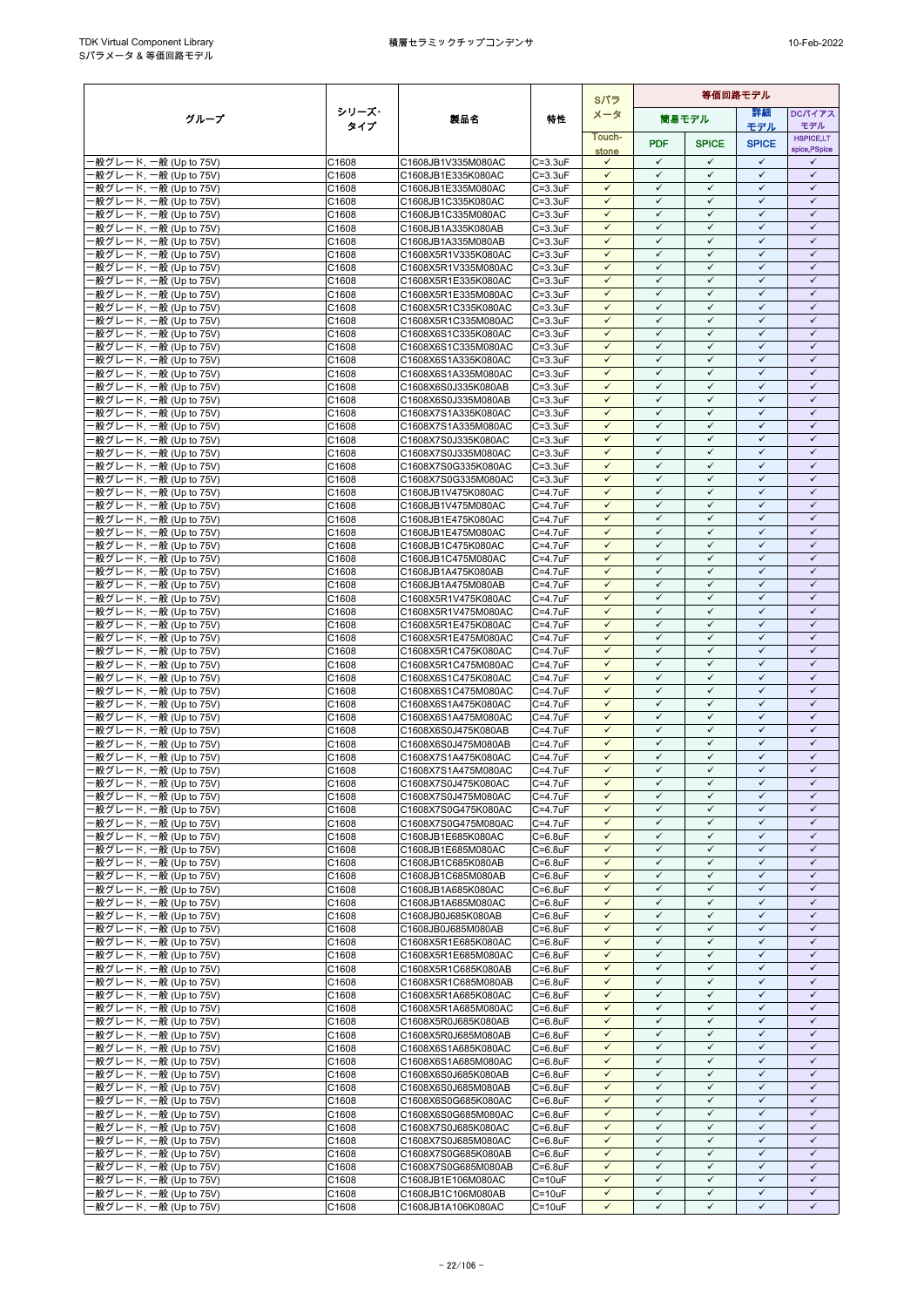|                                                  |                |                                            |                            | Sパラ                          | 等価回路モデル                      |                              |                              |                                               |
|--------------------------------------------------|----------------|--------------------------------------------|----------------------------|------------------------------|------------------------------|------------------------------|------------------------------|-----------------------------------------------|
| グループ                                             | シリーズ・          | 製品名                                        | 特性                         | メータ                          |                              | 筒易モデル                        | 詳細                           | DCパイアス                                        |
|                                                  | タイプ            |                                            |                            | Touch-                       |                              |                              | モデル                          | モデル<br><b>HSPICE,LT</b>                       |
|                                                  |                |                                            |                            | stone                        | <b>PDF</b>                   | <b>SPICE</b>                 | <b>SPICE</b>                 | spice, PSpice                                 |
| -般グレード, 一般 (Up to 75V)                           | C1608          | C1608JB1A106M080AC                         | $C = 10uF$                 | $\checkmark$                 | $\checkmark$                 | $\checkmark$                 | $\checkmark$                 | $\checkmark$                                  |
| -般グレード, 一般 (Up to 75V)<br>·般グレード, 一般 (Up to 75V) | C1608<br>C1608 | C1608JB0J106K080AB<br>C1608JB0J106M080AB   | $C = 10uF$<br>$C = 10uF$   | $\checkmark$<br>$\checkmark$ | $\checkmark$<br>$\checkmark$ | $\checkmark$<br>$\checkmark$ | $\checkmark$<br>$\checkmark$ | $\checkmark$<br>$\checkmark$                  |
| 般グレード, 一般 (Up to 75V)                            | C1608          | C1608X5R1E106M080AC                        | $C = 10uF$                 | $\checkmark$                 | $\checkmark$                 | $\checkmark$                 | $\checkmark$                 | $\checkmark$                                  |
| -般グレード, 一般 (Up to 75V)                           | C1608          | C1608X5R1C106M080AB                        | $C = 10uF$                 | $\checkmark$                 | ✓                            | $\checkmark$                 | $\checkmark$                 | $\checkmark$                                  |
| -般グレード, 一般 (Up to 75V)                           | C1608          | C1608X5R1A106K080AC                        | $C = 10uF$                 | $\checkmark$                 | $\checkmark$                 | $\checkmark$                 | $\checkmark$                 | $\checkmark$                                  |
| ·般グレード, 一般 (Up to 75V)                           | C1608          | C1608X5R1A106M080AC                        | $C = 10uF$                 | $\checkmark$<br>$\checkmark$ | $\checkmark$<br>$\checkmark$ | $\checkmark$<br>$\checkmark$ | $\checkmark$<br>$\checkmark$ | $\checkmark$<br>$\checkmark$                  |
| -般グレード, 一般 (Up to 75V)<br>般グレード, 一般 (Up to 75V)  | C1608<br>C1608 | C1608X5R0J106K080AB<br>C1608X5R0J106M080AB | $C = 10uF$<br>$C = 10uF$   | $\checkmark$                 | $\checkmark$                 | $\checkmark$                 | $\checkmark$                 | $\checkmark$                                  |
| ·般グレード, 一般 (Up to 75V)                           | C1608          | C1608X6S1A106M080AC                        | $C = 10uF$                 | $\checkmark$                 | $\checkmark$                 | $\checkmark$                 | $\checkmark$                 | $\checkmark$                                  |
| -般グレード, 一般 (Up to 75V)                           | C1608          | C1608X6S0J106M080AC                        | $C = 10uF$                 | $\checkmark$                 | $\checkmark$                 | $\checkmark$                 | $\checkmark$                 | $\checkmark$                                  |
| ·般グレード, 一般 (Up to 75V)                           | C1608          | C1608X6S0G106K080AB                        | $C = 10uF$                 | $\checkmark$<br>$\checkmark$ | ✓<br>$\checkmark$            | $\checkmark$<br>$\checkmark$ | $\checkmark$<br>$\checkmark$ | $\checkmark$<br>$\checkmark$                  |
| -般グレード, 一般 (Up to 75V)<br>-般グレード, 一般 (Up to 75V) | C1608<br>C1608 | C1608X6S0G106M080AC<br>C1608X7S0J106M080AC | $C = 10uF$<br>$C = 10uF$   | $\checkmark$                 | $\checkmark$                 | $\checkmark$                 | $\checkmark$                 | $\checkmark$                                  |
| ·般グレード, 一般 (Up to 75V)                           | C1608          | C1608X7S0G106M080AB                        | $C = 10uF$                 | $\checkmark$                 | $\checkmark$                 | $\checkmark$                 | $\checkmark$                 | $\checkmark$                                  |
| ·般グレード, 一般 (Up to 75V)                           | C1608          | C1608JB1A156M080AC                         | $C = 15uF$                 | $\checkmark$                 | $\checkmark$                 | $\checkmark$                 | $\checkmark$                 | $\checkmark$                                  |
| -般グレード, 一般 (Up to 75V)                           | C1608          | C1608JB0J156M080AC                         | $C = 15uF$                 | $\checkmark$                 | $\checkmark$<br>$\checkmark$ | $\checkmark$<br>$\checkmark$ | $\checkmark$<br>✓            | $\checkmark$<br>$\checkmark$                  |
| -般グレード, 一般 (Up to 75V)<br>-般グレード, 一般 (Up to 75V) | C1608<br>C1608 | C1608JB0G156M080AA<br>C1608X5R1A156M080AC  | $C = 15uF$<br>$C = 15uF$   | $\checkmark$<br>$\checkmark$ | $\checkmark$                 | $\checkmark$                 | $\checkmark$                 | $\checkmark$                                  |
| ·般グレード, 一般 (Up to 75V)                           | C1608          | C1608X5R0J156M080AC                        | $C = 15uF$                 | $\checkmark$                 | $\checkmark$                 | $\checkmark$                 | $\checkmark$                 | $\checkmark$                                  |
| -般グレード, 一般 (Up to 75V)                           | C1608          | C1608X5R0G156M080AA                        | $C = 15uF$                 | $\checkmark$                 | $\checkmark$                 | $\checkmark$                 | $\checkmark$                 | $\checkmark$                                  |
| -般グレード, 一般 (Up to 75V)<br>·般グレード, 一般 (Up to 75V) | C1608          | C1608JB1A226M080AC                         | $C = 22uF$                 | $\checkmark$<br>$\checkmark$ | $\checkmark$<br>$\checkmark$ | $\checkmark$<br>$\checkmark$ | $\checkmark$<br>$\checkmark$ | $\checkmark$<br>$\checkmark$                  |
| -般グレード, 一般 (Up to 75V)                           | C1608<br>C1608 | C1608JB0J226M080AC<br>C1608JB0G226M080AA   | $C = 22uF$<br>$C = 22uF$   | $\checkmark$                 | $\checkmark$                 | $\checkmark$                 | $\checkmark$                 | $\checkmark$                                  |
| ·般グレード, 一般 (Up to 75V)                           | C1608          | C1608X5R1A226M080AC                        | $C = 22uF$                 | $\checkmark$                 | $\checkmark$                 | $\checkmark$                 | $\checkmark$                 | $\checkmark$                                  |
| ·般グレード, 一般 (Up to 75V)                           | C1608          | C1608X5R0J226M080AC                        | $C = 22uF$                 | $\checkmark$                 | $\checkmark$                 | $\checkmark$                 | $\checkmark$                 | $\checkmark$                                  |
| ·般グレード, 一般 (Up to 75V)                           | C1608          | C1608X5R0G226M080AA                        | C=22uF                     | $\checkmark$                 | $\checkmark$<br>$\checkmark$ | $\checkmark$<br>$\checkmark$ | $\checkmark$<br>$\checkmark$ | $\checkmark$                                  |
| ·般グレード, 一般 (Up to 75V)<br>·般グレード, 一般 (Up to 75V) | C2012<br>C2012 | C2012C0G1H102J060AA<br>C2012C0G1H102K060AA | $C = 1nF$<br>$C = 1nF$     | $\checkmark$<br>$\checkmark$ | $\checkmark$                 | $\checkmark$                 | $\checkmark$                 | $\overline{\phantom{0}}$<br>$\qquad \qquad -$ |
| -般グレード, 一般 (Up to 75V)                           | C2012          | C2012CH1H102J060AA                         | $C = 1nF$                  | $\checkmark$                 | $\checkmark$                 | $\checkmark$                 | $\checkmark$                 | $\qquad \qquad -$                             |
| -般グレード, 一般 (Up to 75V)                           | C2012          | C2012CH1H102K060AA                         | $C = 1nF$                  | $\checkmark$                 | $\checkmark$                 | $\checkmark$                 | $\checkmark$                 | $\qquad \qquad -$                             |
| ·般グレード, 一般 (Up to 75V)                           | C2012          | C2012C0G1H122J060AA                        | $C=1.2nF$                  | $\checkmark$                 | $\checkmark$                 | $\checkmark$                 | $\checkmark$<br>$\checkmark$ | $\equiv$                                      |
| -般グレード, 一般 (Up to 75V)<br>-般グレード, 一般 (Up to 75V) | C2012<br>C2012 | C2012C0G1H122K060AA<br>C2012CH1H122J060AA  | $C=1.2nF$<br>$C = 1.2nF$   | $\checkmark$<br>$\checkmark$ | $\checkmark$<br>$\checkmark$ | $\checkmark$<br>$\checkmark$ | $\checkmark$                 |                                               |
| ·般グレード, 一般 (Up to 75V)                           | C2012          | C2012CH1H122K060AA                         | $C = 1.2nF$                | $\checkmark$                 | $\checkmark$                 | $\checkmark$                 | $\checkmark$                 | $\overline{\phantom{0}}$                      |
| ·般グレード, 一般 (Up to 75V)                           | C2012          | C2012C0G1H152J060AA                        | $C = 1.5nF$                | $\checkmark$                 | $\checkmark$                 | $\checkmark$                 | $\checkmark$                 | -                                             |
| -般グレード, 一般 (Up to 75V)                           | C2012          | C2012C0G1H152K060AA                        | $C = 1.5nF$                | ✓<br>$\checkmark$            | ✓<br>$\checkmark$            | $\checkmark$<br>$\checkmark$ | $\checkmark$<br>$\checkmark$ |                                               |
| -般グレード, 一般 (Up to 75V)<br>·般グレード, 一般 (Up to 75V) | C2012<br>C2012 | C2012CH1H152J060AA<br>C2012CH1H152K060AA   | $C = 1.5nF$<br>$C = 1.5nF$ | $\checkmark$                 | $\checkmark$                 | $\checkmark$                 | $\checkmark$                 | $\qquad \qquad -$                             |
| -般グレード, 一般 (Up to 75V)                           | C2012          | C2012C0G1H182J060AA                        | $C = 1.8nF$                | $\checkmark$                 | $\checkmark$                 | $\checkmark$                 | $\checkmark$                 |                                               |
| -般グレード, 一般 (Up to 75V)                           | C2012          | C2012C0G1H182K060AA                        | $C = 1.8nF$                | $\checkmark$                 | $\checkmark$                 | $\checkmark$                 | $\checkmark$                 | $\overline{\phantom{0}}$                      |
| -般グレード, 一般 (Up to 75V)                           | C2012          | C2012CH1H182J060AA                         | $C = 1.8nF$                | $\checkmark$                 | $\checkmark$                 | $\checkmark$                 | $\checkmark$                 |                                               |
| -般グレード, 一般 (Up to 75V)<br>-般グレード, 一般 (Up to 75V) | C2012<br>C2012 | C2012CH1H182K060AA<br>C2012C0G1H222J060AA  | $C = 1.8nF$<br>$C = 2.2nF$ | $\checkmark$<br>$\checkmark$ | ✓<br>$\checkmark$            | $\checkmark$<br>$\checkmark$ | $\checkmark$<br>$\checkmark$ | $\overline{\phantom{0}}$                      |
| -般グレード, 一般 (Up to 75V)                           | C2012          | C2012C0G1H222K060AA                        | $C = 2.2nF$                | $\checkmark$                 | $\checkmark$                 | $\checkmark$                 | $\checkmark$                 |                                               |
| 般グレード, 一般 (Up to 75V)                            | C2012          | C2012CH1H222J060AA                         | $C=2.2nF$                  | $\checkmark$                 | $\checkmark$                 | ✓                            | $\checkmark$                 |                                               |
| ·般グレード, 一般 (Up to 75V)                           | C2012          | C2012CH1H222K060AA                         | $C = 2.2nF$                | $\checkmark$                 | $\checkmark$                 | $\checkmark$                 | $\checkmark$                 | $\overline{\phantom{0}}$                      |
| ·般グレード, 一般 (Up to 75V)<br>·般グレード, 一般 (Up to 75V) | C2012<br>C2012 | C2012C0G1H222J085AA<br>C2012CH1H222J085AA  | $C=2.2nF$<br>$C=2.2nF$     | $\checkmark$<br>$\checkmark$ | $\checkmark$<br>✓            | $\checkmark$<br>✓            | $\checkmark$<br>✓            | $\overline{\phantom{0}}$                      |
| -般グレード, 一般 (Up to 75V)                           | C2012          | C2012C0G1H272J060AA                        | $C=2.7nF$                  | $\checkmark$                 | $\checkmark$                 | $\checkmark$                 | $\checkmark$                 |                                               |
| -般グレード, 一般 (Up to 75V)                           | C2012          | C2012C0G1H272K060AA                        | $C=2.7nF$                  | $\checkmark$                 | $\checkmark$                 | $\checkmark$                 | $\checkmark$                 |                                               |
| -般グレード, 一般 (Up to 75V)                           | C2012          | C2012CH1H272J060AA                         | $C=2.7nF$                  | $\checkmark$                 | $\checkmark$                 | $\checkmark$                 | $\checkmark$                 | $\overline{\phantom{0}}$                      |
| -般グレード, 一般 (Up to 75V)<br>·般グレード, 一般 (Up to 75V) | C2012<br>C2012 | C2012CH1H272K060AA<br>C2012C0G1H332J060AA  | $C=2.7nF$<br>$C = 3.3nF$   | $\checkmark$<br>$\checkmark$ | $\checkmark$<br>$\checkmark$ | $\checkmark$<br>$\checkmark$ | $\checkmark$<br>$\checkmark$ |                                               |
| -般グレード, 一般 (Up to 75V)                           | C2012          | C2012C0G1H332K060AA                        | $C = 3.3nF$                | $\checkmark$                 | $\checkmark$                 | $\checkmark$                 | $\checkmark$                 | $-$                                           |
| -般グレード, 一般 (Up to 75V)                           | C2012          | C2012CH1H332J060AA                         | $C = 3.3nF$                | ✓                            | ✓                            | ✓                            | ✓                            |                                               |
| -般グレード, 一般 (Up to 75V)                           | C2012          | C2012CH1H332K060AA                         | $C = 3.3nF$                | $\checkmark$                 | $\checkmark$                 | $\checkmark$                 | $\checkmark$                 | $\qquad \qquad -$                             |
| ·般グレード, 一般 (Up to 75V)<br>-般グレード, 一般 (Up to 75V) | C2012<br>C2012 | C2012C0G1H332J125AA<br>C2012CH1H332J125AA  | $C = 3.3nF$<br>$C = 3.3nF$ | $\checkmark$<br>$\checkmark$ | $\checkmark$<br>$\checkmark$ | $\checkmark$<br>$\checkmark$ | $\checkmark$<br>$\checkmark$ | $\overline{\phantom{0}}$                      |
| ·般グレード, 一般 (Up to 75V)                           | C2012          | C2012C0G1H392J060AA                        | $C = 3.9nF$                | $\checkmark$                 | $\checkmark$                 | $\checkmark$                 | $\checkmark$                 | $\overline{\phantom{0}}$                      |
| -般グレード, 一般 (Up to 75V)                           | C2012          | C2012C0G1H392K060AA                        | $C = 3.9nF$                | $\checkmark$                 | $\checkmark$                 | $\checkmark$                 | $\checkmark$                 | $\qquad \qquad -$                             |
| -般グレード, 一般 (Up to 75V)                           | C2012          | C2012CH1H392J060AA                         | $C = 3.9nF$                | $\checkmark$                 | ✓                            | $\checkmark$                 | $\checkmark$                 |                                               |
| -般グレード, 一般 (Up to 75V)<br>-般グレード, 一般 (Up to 75V) | C2012<br>C2012 | C2012CH1H392K060AA<br>C2012C0G1H472J060AA  | $C = 3.9nF$<br>$C=4.7nF$   | $\checkmark$<br>$\checkmark$ | $\checkmark$<br>$\checkmark$ | $\checkmark$<br>$\checkmark$ | $\checkmark$<br>$\checkmark$ |                                               |
| ·般グレード, 一般 (Up to 75V)                           | C2012          | C2012C0G1H472K060AA                        | $C=4.7nF$                  | $\checkmark$                 | $\checkmark$                 | $\checkmark$                 | $\checkmark$                 |                                               |
| -般グレード, 一般 (Up to 75V)                           | C2012          | C2012CH1H472J060AA                         | $C=4.7nF$                  | $\checkmark$                 | $\checkmark$                 | $\checkmark$                 | $\checkmark$                 | $\overline{\phantom{0}}$                      |
| ·般グレード, 一般 (Up to 75V)                           | C2012          | C2012CH1H472K060AA                         | $C=4.7nF$                  | $\checkmark$                 | $\checkmark$                 | $\checkmark$                 | $\checkmark$                 | $\qquad \qquad -$                             |
| -般グレード, 一般 (Up to 75V)<br>-般グレード, 一般 (Up to 75V) | C2012<br>C2012 | C2012C0G1H562J060AA<br>C2012C0G1H562K060AA | $C = 5.6nF$<br>$C = 5.6nF$ | $\checkmark$<br>$\checkmark$ | ✓<br>$\checkmark$            | ✓<br>$\checkmark$            | $\checkmark$<br>$\checkmark$ | $\overline{\phantom{0}}$<br>$\qquad \qquad -$ |
| ·般グレード, 一般 (Up to 75V)                           | C2012          | C2012CH1H562J060AA                         | $C = 5.6nF$                | $\checkmark$                 | ✓                            | $\checkmark$                 | $\checkmark$                 |                                               |
| ·般グレード, 一般 (Up to 75V)                           | C2012          | C2012CH1H562K060AA                         | $C = 5.6nF$                | $\checkmark$                 | ✓                            | $\checkmark$                 | $\checkmark$                 | $\overline{\phantom{0}}$                      |
| -般グレード, 一般 (Up to 75V)                           | C2012          | C2012C0G1H682J060AA                        | $C = 6.8nF$                | $\checkmark$                 | $\checkmark$                 | $\checkmark$                 | $\checkmark$                 | $\overline{\phantom{0}}$                      |
| ·般グレード, 一般 (Up to 75V)<br>-般グレード, 一般 (Up to 75V) | C2012<br>C2012 | C2012C0G1H682K060AA<br>C2012CH1H682J060AA  | $C=6.8nF$<br>$C = 6.8nF$   | $\checkmark$<br>$\checkmark$ | $\checkmark$<br>$\checkmark$ | $\checkmark$<br>$\checkmark$ | $\checkmark$<br>$\checkmark$ | -                                             |
| -般グレード, 一般 (Up to 75V)                           | C2012          | C2012CH1H682K060AA                         | $C=6.8nF$                  | $\checkmark$                 | $\checkmark$                 | $\checkmark$                 | $\checkmark$                 |                                               |
| -般グレード, 一般 (Up to 75V)                           | C2012          | C2012C0G1H822J060AA                        | $C = 8.2nF$                | $\checkmark$                 | $\checkmark$                 | $\checkmark$                 | $\checkmark$                 | -                                             |
| -般グレード, 一般 (Up to 75V)                           | C2012          | C2012C0G1H822K060AA                        | $C = 8.2nF$                | $\checkmark$                 | $\checkmark$                 | $\checkmark$                 | $\checkmark$                 |                                               |
| -般グレード, 一般 (Up to 75V)<br>-般グレード, 一般 (Up to 75V) | C2012<br>C2012 | C2012CH1H822J060AA<br>C2012CH1H822K060AA   | $C = 8.2nF$<br>$C = 8.2nF$ | $\checkmark$<br>$\checkmark$ | $\checkmark$<br>$\checkmark$ | $\checkmark$<br>$\checkmark$ | $\checkmark$<br>$\checkmark$ | $\overline{\phantom{0}}$                      |
| -般グレード, 一般 (Up to 75V)                           | C2012          | C2012C0G1H103J060AA                        | $C = 10nF$                 | $\checkmark$                 | $\checkmark$                 | $\checkmark$                 | $\checkmark$                 | $\qquad \qquad -$                             |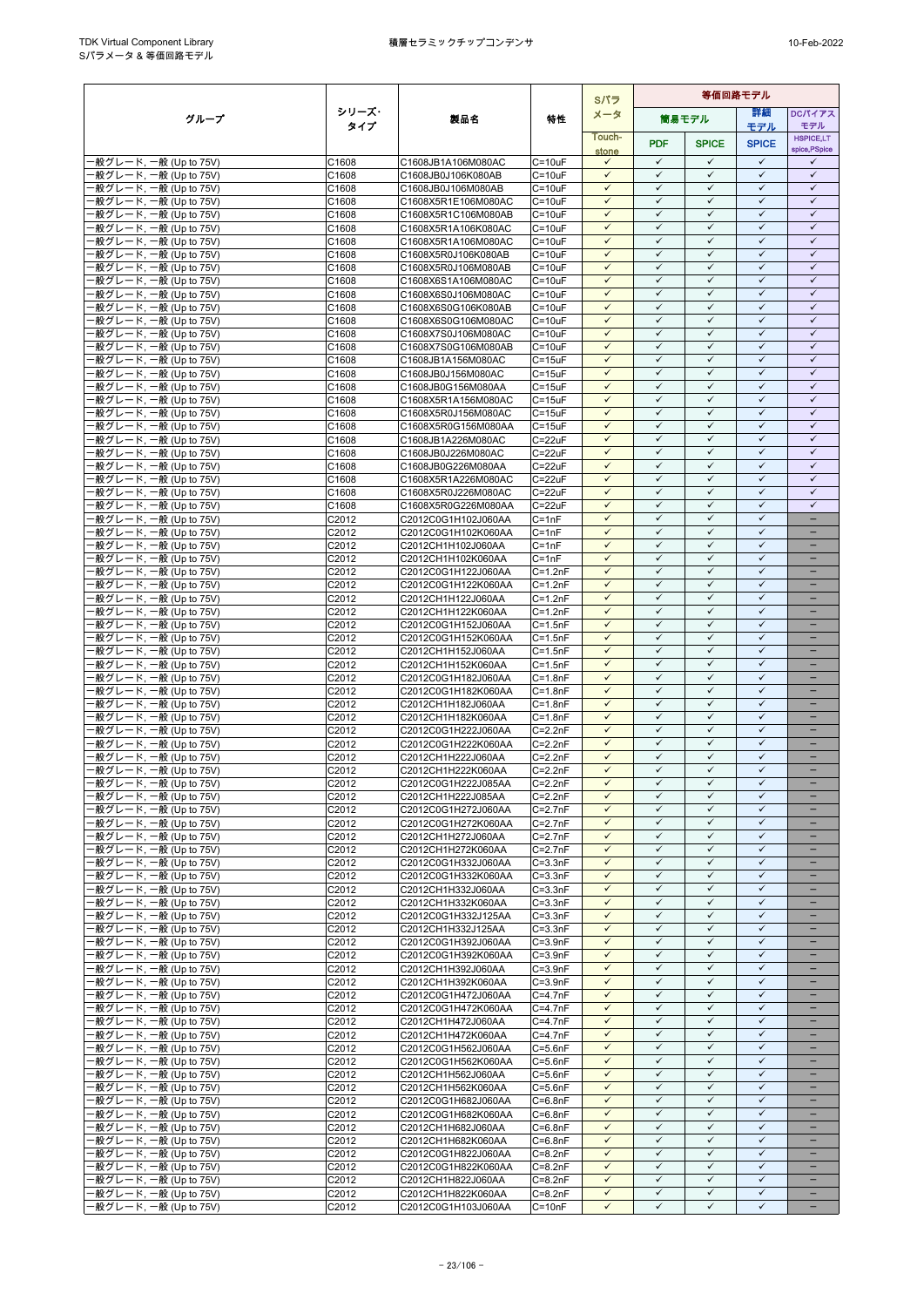|                                                   |                |                                            |                            | Sパラ                          | 等価回路モデル                      |                              |                              |                                      |
|---------------------------------------------------|----------------|--------------------------------------------|----------------------------|------------------------------|------------------------------|------------------------------|------------------------------|--------------------------------------|
| グループ                                              | シリーズ・          | 製品名                                        | 特性                         | メータ                          |                              | 筒易モデル                        | 詳細                           | <b>DCパイアス</b>                        |
|                                                   | タイプ            |                                            |                            | Touch-                       |                              |                              | モデル                          | モデル<br><b>HSPICE,LT</b>              |
|                                                   |                |                                            |                            | stone                        | <b>PDF</b>                   | <b>SPICE</b>                 | <b>SPICE</b>                 | spice, PSpice                        |
| ·般グレード, 一般 (Up to 75V)                            | C2012          | C2012C0G1H103K060AA                        | $C = 10nF$                 | $\checkmark$                 | $\checkmark$                 | $\checkmark$                 | $\checkmark$                 |                                      |
| 般グレード, 一般 (Up to 75V)<br>·般グレード, 一般 (Up to 75V)   | C2012<br>C2012 | C2012C0G1E103J060AA<br>C2012CH1H103J060AA  | $C = 10nF$<br>$C = 10nF$   | $\checkmark$<br>$\checkmark$ | $\checkmark$<br>$\checkmark$ | $\checkmark$<br>$\checkmark$ | $\checkmark$<br>$\checkmark$ | $\equiv$<br>$\qquad \qquad -$        |
| ·般グレード, 一般 (Up to 75V)                            | C2012          | C2012CH1H103K060AA                         | $C = 10nF$                 | $\checkmark$                 | $\checkmark$                 | $\checkmark$                 | $\checkmark$                 | -                                    |
| -般グレード, 一般 (Up to 75V)                            | C2012          | C2012C0G1H153J085AA                        | $C = 15nF$                 | $\checkmark$                 | $\checkmark$                 | $\checkmark$                 | $\checkmark$                 | $\qquad \qquad -$                    |
| ·般グレード, 一般 (Up to 75V)                            | C2012          | C2012C0G1H153K085AA                        | $C = 15nF$                 | $\checkmark$                 | $\checkmark$                 | $\checkmark$                 | $\checkmark$                 |                                      |
| ·般グレード, 一般 (Up to 75V)                            | C2012          | C2012C0G1E153J085AA                        | $C = 15nF$                 | $\checkmark$                 | $\checkmark$                 | $\checkmark$                 | $\checkmark$                 |                                      |
| -般グレード, 一般 (Up to 75V)<br>-般グレード, 一般 (Up to 75V)  | C2012<br>C2012 | C2012CH1H153J085AA<br>C2012CH1H153K085AA   | $C = 15nF$<br>$C = 15nF$   | $\checkmark$<br>$\checkmark$ | $\checkmark$<br>$\checkmark$ | $\checkmark$<br>$\checkmark$ | $\checkmark$<br>$\checkmark$ | $\overline{\phantom{0}}$<br>$\equiv$ |
| ·般グレード, 一般 (Up to 75V)                            | C2012          | C2012C0G1H223J125AA                        | $C = 22nF$                 | $\checkmark$                 | $\checkmark$                 | $\checkmark$                 | $\checkmark$                 | -                                    |
| -般グレード, 一般 (Up to 75V)                            | C2012          | C2012C0G1H223K125AA                        | $C = 22nF$                 | $\checkmark$                 | $\checkmark$                 | $\checkmark$                 | $\checkmark$                 | $\qquad \qquad -$                    |
| ·般グレード, 一般 (Up to 75V)                            | C2012          | C2012C0G1E223J125AA                        | $C = 22nF$                 | $\checkmark$                 | $\checkmark$                 | $\checkmark$                 | $\checkmark$                 | -                                    |
| ·般グレード, 一般 (Up to 75V)                            | C2012          | C2012CH1H223J125AA                         | $C = 22nF$<br>$C = 22nF$   | $\checkmark$<br>$\checkmark$ | ✓<br>$\checkmark$            | ✓<br>$\checkmark$            | $\checkmark$<br>$\checkmark$ | $=$                                  |
| ·般グレード, 一般 (Up to 75V)<br>·般グレード, 一般 (Up to 75V)  | C2012<br>C2012 | C2012CH1H223K125AA<br>C2012C0G1H333J125AA  | $C = 33nF$                 | $\checkmark$                 | $\checkmark$                 | $\checkmark$                 | $\checkmark$                 |                                      |
| ·般グレード, 一般 (Up to 75V)                            | C2012          | C2012C0G1H333K125AA                        | $C = 33nF$                 | $\checkmark$                 | $\checkmark$                 | $\checkmark$                 | $\checkmark$                 | $\overline{\phantom{0}}$             |
| ·般グレード, 一般 (Up to 75V)                            | C2012          | C2012C0G1E333J125AA                        | $C = 33nF$                 | $\checkmark$                 | $\checkmark$                 | $\checkmark$                 | $\checkmark$                 | -                                    |
| ·般グレード, 一般 (Up to 75V)                            | C2012          | C2012CH1H333J125AA                         | $C = 33nF$                 | $\checkmark$                 | $\checkmark$                 | ✓                            | $\checkmark$                 |                                      |
| ·般グレード, 一般 (Up to 75V)<br>·般グレード, 一般 (Up to 75V)  | C2012<br>C2012 | C2012CH1H333K125AA                         | $C = 33nF$<br>$C = 100nF$  | $\checkmark$<br>$\checkmark$ | $\checkmark$<br>$\checkmark$ | $\checkmark$<br>$\checkmark$ | $\checkmark$<br>$\checkmark$ | -<br>$\checkmark$                    |
| ·般グレード, 一般 (Up to 75V)                            | C2012          | C2012JB1H104K085AA<br>C2012JB1H104M085AA   | $C = 100nF$                | $\checkmark$                 | $\checkmark$                 | $\checkmark$                 | $\checkmark$                 | $\checkmark$                         |
| -般グレード, 一般 (Up to 75V)                            | C2012          | C2012X5R1H104K085AA                        | $C = 100nF$                | $\checkmark$                 | $\checkmark$                 | $\checkmark$                 | $\checkmark$                 | $\checkmark$                         |
| 般グレード, 一般 (Up to 75V)                             | C2012          | C2012X5R1H104M085AA                        | $C = 100nF$                | $\checkmark$                 | $\checkmark$                 | $\checkmark$                 | $\checkmark$                 | $\checkmark$                         |
| ·般グレード. 一般 (Up to 75V)                            | C2012          | C2012X7R1H104K085AA                        | $C = 100nF$                | $\checkmark$                 | $\checkmark$                 | $\checkmark$                 | $\checkmark$                 | $\checkmark$                         |
| ·般グレード, 一般 (Up to 75V)<br>·般グレード, 一般 (Up to 75V)  | C2012<br>C2012 | C2012X7R1H104M085AA<br>C2012JB1H154K085AA  | $C = 100nF$<br>$C = 150nF$ | $\checkmark$<br>$\checkmark$ | $\checkmark$<br>$\checkmark$ | $\checkmark$<br>$\checkmark$ | $\checkmark$<br>$\checkmark$ | $\checkmark$<br>$\checkmark$         |
| ·般グレード, 一般 (Up to 75V)                            | C2012          | C2012JB1H154M085AA                         | $C = 150nF$                | $\checkmark$                 | $\checkmark$                 | $\checkmark$                 | $\checkmark$                 | $\checkmark$                         |
| -般グレード, 一般 (Up to 75V)                            | C2012          | C2012X5R1H154K085AA                        | $C = 150nF$                | $\checkmark$                 | $\checkmark$                 | $\checkmark$                 | $\checkmark$                 | $\checkmark$                         |
| ·般グレード, 一般 (Up to 75V)                            | C2012          | C2012X5R1H154M085AA                        | $C = 150nF$                | $\checkmark$                 | $\checkmark$                 | $\checkmark$                 | $\checkmark$                 | $\checkmark$                         |
| ·般グレード, 一般 (Up to 75V)                            | C2012          | C2012X7R1H154K085AA                        | $C = 150nF$                | $\checkmark$                 | $\checkmark$                 | $\checkmark$                 | $\checkmark$                 | $\checkmark$                         |
| -般グレード, 一般 (Up to 75V)                            | C2012<br>C2012 | C2012X7R1H154M085AA<br>C2012X7R1H154K125AA | $C = 150nF$<br>$C = 150nF$ | $\checkmark$<br>$\checkmark$ | $\checkmark$<br>$\checkmark$ | $\checkmark$<br>$\checkmark$ | $\checkmark$<br>$\checkmark$ | $\checkmark$<br>$\checkmark$         |
| ·般グレード, 一般 (Up to 75V)<br>·般グレード, 一般 (Up to 75V)  | C2012          | C2012X7R1H154M125AA                        | $C = 150nF$                | $\checkmark$                 | $\checkmark$                 | $\checkmark$                 | $\checkmark$                 | $\checkmark$                         |
| -般グレード, 一般 (Up to 75V)                            | C2012          | C2012JB1H224K125AA                         | C=220nF                    | $\checkmark$                 | $\checkmark$                 | $\checkmark$                 | $\checkmark$                 | $\checkmark$                         |
| ·般グレード, 一般 (Up to 75V)                            | C2012          | C2012JB1H224M125AA                         | C=220nF                    | $\checkmark$                 | $\checkmark$                 | $\checkmark$                 | $\checkmark$                 | $\checkmark$                         |
| ·般グレード, 一般 (Up to 75V)                            | C2012          | C2012X5R1H224K125AA                        | C=220nF                    | $\checkmark$                 | $\checkmark$                 | $\checkmark$                 | $\checkmark$                 | $\checkmark$                         |
| ·般グレード, 一般 (Up to 75V)<br>·般グレード, 一般 (Up to 75V)  | C2012<br>C2012 | C2012X5R1H224M125AA<br>C2012X7R1H224K125AA | C=220nF<br>C=220nF         | $\checkmark$<br>$\checkmark$ | $\checkmark$<br>$\checkmark$ | ✓<br>$\checkmark$            | $\checkmark$<br>$\checkmark$ | $\checkmark$<br>$\checkmark$         |
| ·般グレード, 一般 (Up to 75V)                            | C2012          | C2012X7R1H224M125AA                        | C=220nF                    | $\checkmark$                 | $\checkmark$                 | $\checkmark$                 | $\checkmark$                 | $\checkmark$                         |
| ·般グレード, 一般 (Up to 75V)                            | C2012          | C2012JB1H334K125AA                         | C=330nF                    | $\checkmark$                 | $\checkmark$                 | $\checkmark$                 | $\checkmark$                 | $\checkmark$                         |
| -般グレード, 一般 (Up to 75V)                            | C2012          | C2012JB1H334M125AA                         | C=330nF                    | $\checkmark$                 | $\checkmark$                 | $\checkmark$                 | $\checkmark$                 | $\checkmark$                         |
| -般グレード, 一般 (Up to 75V)                            | C2012          | C2012X5R1H334K125AA                        | C=330nF                    | $\checkmark$                 | $\checkmark$                 | $\checkmark$                 | $\checkmark$                 | $\checkmark$                         |
| -般グレード, 一般 (Up to 75V)<br>-般グレード, 一般 (Up to 75V)  | C2012<br>C2012 | C2012X5R1H334M125AA<br>C2012X7R1H334K125AA | C=330nF<br>C=330nF         | $\checkmark$<br>$\checkmark$ | $\checkmark$<br>$\checkmark$ | $\checkmark$<br>$\checkmark$ | $\checkmark$<br>$\checkmark$ | $\checkmark$<br>$\checkmark$         |
| ·般グレード, 一般 (Up to 75V)                            | C2012          | C2012X7R1H334M125AA                        | C=330nF                    | $\checkmark$                 | $\checkmark$                 | $\checkmark$                 | $\checkmark$                 | $\checkmark$                         |
| 般グレード, 一般 (Up to 75V)                             | C2012          | C2012JB1H474K125AB                         | C=470nF                    | $\checkmark$                 | $\checkmark$                 | $\checkmark$                 | $\checkmark$                 | $\checkmark$                         |
| ·般グレード, 一般 (Up to 75V)                            | C2012          | C2012JB1H474M125AB                         | C=470nF                    | $\checkmark$                 | $\checkmark$                 | $\checkmark$                 | $\checkmark$                 | $\checkmark$                         |
| ·般グレード, 一般 (Up to 75V)                            | C2012          | C2012X5R1H474K125AB                        | C=470nF                    | $\checkmark$<br>$\checkmark$ | $\checkmark$<br>$\checkmark$ | $\checkmark$<br>$\checkmark$ | $\checkmark$<br>$\checkmark$ | $\checkmark$<br>✓                    |
| ·般グレード, 一般 (Up to 75V)<br>-般グレード, 一般 (Up to 75V)  | C2012<br>C2012 | C2012X5R1H474M125AB<br>C2012X6S1H474K125AB | C=470nF<br>C=470nF         | $\checkmark$                 | $\checkmark$                 | $\checkmark$                 | $\checkmark$                 | $\checkmark$                         |
| -般グレード, 一般 (Up to 75V)                            | C2012          | C2012X6S1H474M125AB                        | C=470nF                    | $\checkmark$                 | $\checkmark$                 | $\checkmark$                 | $\checkmark$                 | $\checkmark$                         |
| -般グレード, 一般 (Up to 75V)                            | C2012          | C2012X7R1H474K125AB                        | C=470nF                    | $\checkmark$                 | $\checkmark$                 | $\checkmark$                 | $\checkmark$                 | $\checkmark$                         |
| 一般グレード, 一般 (Up to 75V)                            | C2012          | C2012X7R1H474M125AB                        | C=470nF                    | $\checkmark$                 | $\checkmark$                 | $\checkmark$                 | $\checkmark$                 | $\checkmark$                         |
| ·般グレード, 一般 (Up to 75V)<br>-般グレード, 一般 (Up to 75V)  | C2012<br>C2012 | C2012X7R1V474K125AB                        | $C = 470nF$<br>C=470nF     | $\checkmark$<br>$\checkmark$ | $\checkmark$<br>$\checkmark$ | $\checkmark$<br>$\checkmark$ | $\checkmark$<br>$\checkmark$ | $\checkmark$<br>$\checkmark$         |
| -般グレード, 一般 (Up to 75V)                            | C2012          | C2012X7R1V474M125AB<br>C2012X7R1E474K125AA | C=470nF                    | $\checkmark$                 | $\checkmark$                 | $\checkmark$                 | ✓                            | $\checkmark$                         |
| ·般グレード, 一般 (Up to 75V)                            | C2012          | C2012X7R1E474M125AA                        | C=470nF                    | $\checkmark$                 | $\checkmark$                 | $\checkmark$                 | $\checkmark$                 | $\checkmark$                         |
| ·般グレード, 一般 (Up to 75V)                            | C2012          | C2012JB1H684K125AB                         | C=680nF                    | $\checkmark$                 | $\checkmark$                 | $\checkmark$                 | $\checkmark$                 | $\checkmark$                         |
| -般グレード, 一般 (Up to 75V)                            | C2012          | C2012JB1H684M125AB                         | C=680nF                    | $\checkmark$                 | $\checkmark$                 | $\checkmark$                 | $\checkmark$                 | $\checkmark$                         |
| ·般グレード, 一般 (Up to 75V)<br>-般グレード, 一般 (Up to 75V)  | C2012<br>C2012 | C2012JB1E684K125AA<br>C2012JB1E684M125AA   | C=680nF<br>C=680nF         | $\checkmark$<br>$\checkmark$ | $\checkmark$<br>$\checkmark$ | $\checkmark$<br>$\checkmark$ | $\checkmark$<br>$\checkmark$ | $\checkmark$<br>$\checkmark$         |
| ·般グレード, 一般 (Up to 75V)                            | C2012          | C2012X5R1H684K125AB                        | C=680nF                    | $\checkmark$                 | $\checkmark$                 | $\checkmark$                 | $\checkmark$                 | $\checkmark$                         |
| ·般グレード, 一般 (Up to 75V)                            | C2012          | C2012X5R1H684M125AB                        | C=680nF                    | $\checkmark$                 | $\checkmark$                 | $\checkmark$                 | $\checkmark$                 | $\checkmark$                         |
| -般グレード, 一般 (Up to 75V)                            | C2012          | C2012X5R1E684K125AA                        | C=680nF                    | $\checkmark$                 | $\checkmark$                 | $\checkmark$                 | $\checkmark$                 | $\checkmark$                         |
| ·般グレード, 一般 (Up to 75V)                            | C2012          | C2012X5R1E684M125AA                        | C=680nF                    | $\checkmark$                 | $\checkmark$                 | $\checkmark$                 | $\checkmark$                 | $\checkmark$                         |
| - 般グレード, 一般 (Up to 75V)<br>·般グレード, 一般 (Up to 75V) | C2012<br>C2012 | C2012X6S1H684K125AB<br>C2012X6S1H684M125AB | C=680nF<br>C=680nF         | $\checkmark$<br>$\checkmark$ | $\checkmark$<br>$\checkmark$ | $\checkmark$<br>$\checkmark$ | $\checkmark$<br>$\checkmark$ | $\checkmark$<br>$\checkmark$         |
| -般グレード, 一般 (Up to 75V)                            | C2012          | C2012X7R1H684K125AB                        | C=680nF                    | $\checkmark$                 | ✓                            | ✓                            | ✓                            | ✓                                    |
| ·般グレード, 一般 (Up to 75V)                            | C2012          | C2012X7R1H684M125AB                        | C=680nF                    | $\checkmark$                 | $\checkmark$                 | $\checkmark$                 | $\checkmark$                 | $\checkmark$                         |
| ·般グレード, 一般 (Up to 75V)                            | C2012          | C2012X7R1V684K125AB                        | C=680nF                    | $\checkmark$                 | $\checkmark$                 | $\checkmark$                 | $\checkmark$                 | $\checkmark$                         |
| -般グレード, 一般 (Up to 75V)                            | C2012          | C2012X7R1V684M125AB                        | C=680nF                    | $\checkmark$                 | $\checkmark$                 | $\checkmark$                 | $\checkmark$                 | $\checkmark$                         |
| -般グレード, 一般 (Up to 75V)<br>·般グレード, 一般 (Up to 75V)  | C2012<br>C2012 | C2012X7R1E684K125AB<br>C2012X7R1E684M125AB | C=680nF<br>C=680nF         | $\checkmark$<br>$\checkmark$ | $\checkmark$<br>$\checkmark$ | $\checkmark$<br>✓            | $\checkmark$<br>$\checkmark$ | $\checkmark$<br>$\checkmark$         |
| -般グレード, 一般 (Up to 75V)                            | C2012          | C2012X7R1C684K125AA                        | C=680nF                    | $\checkmark$                 | $\checkmark$                 | $\checkmark$                 | $\checkmark$                 | $\checkmark$                         |
| ·般グレード, 一般 (Up to 75V)                            | C2012          | C2012X7R1C684M125AA                        | C=680nF                    | $\checkmark$                 | $\checkmark$                 | $\checkmark$                 | $\checkmark$                 | $\checkmark$                         |
| ·般グレード, 一般 (Up to 75V)                            | C2012          | C2012JB1H105K085AB                         | $C = 1uF$                  | $\checkmark$                 | $\checkmark$                 | $\checkmark$                 | $\checkmark$                 | $\checkmark$                         |
| ·般グレード, 一般 (Up to 75V)                            | C2012          | C2012JB1H105M085AB                         | $C = 1uF$                  | $\checkmark$                 | $\checkmark$                 | $\checkmark$                 | $\checkmark$                 | $\checkmark$                         |
| -般グレード, 一般 (Up to 75V)<br>-般グレード, 一般 (Up to 75V)  | C2012<br>C2012 | C2012JB1V105K085AB<br>C2012JB1V105M085AB   | $C = 1uF$<br>$C = 1uF$     | $\checkmark$<br>$\checkmark$ | $\checkmark$<br>$\checkmark$ | $\checkmark$<br>$\checkmark$ | $\checkmark$<br>$\checkmark$ | $\checkmark$<br>$\checkmark$         |
| -般グレード, 一般 (Up to 75V)                            | C2012          | C2012JB1E105K085AC                         | $C = 1uF$                  | $\checkmark$                 | $\checkmark$                 | $\checkmark$                 | $\checkmark$                 | $\checkmark$                         |
|                                                   |                |                                            |                            |                              |                              |                              |                              |                                      |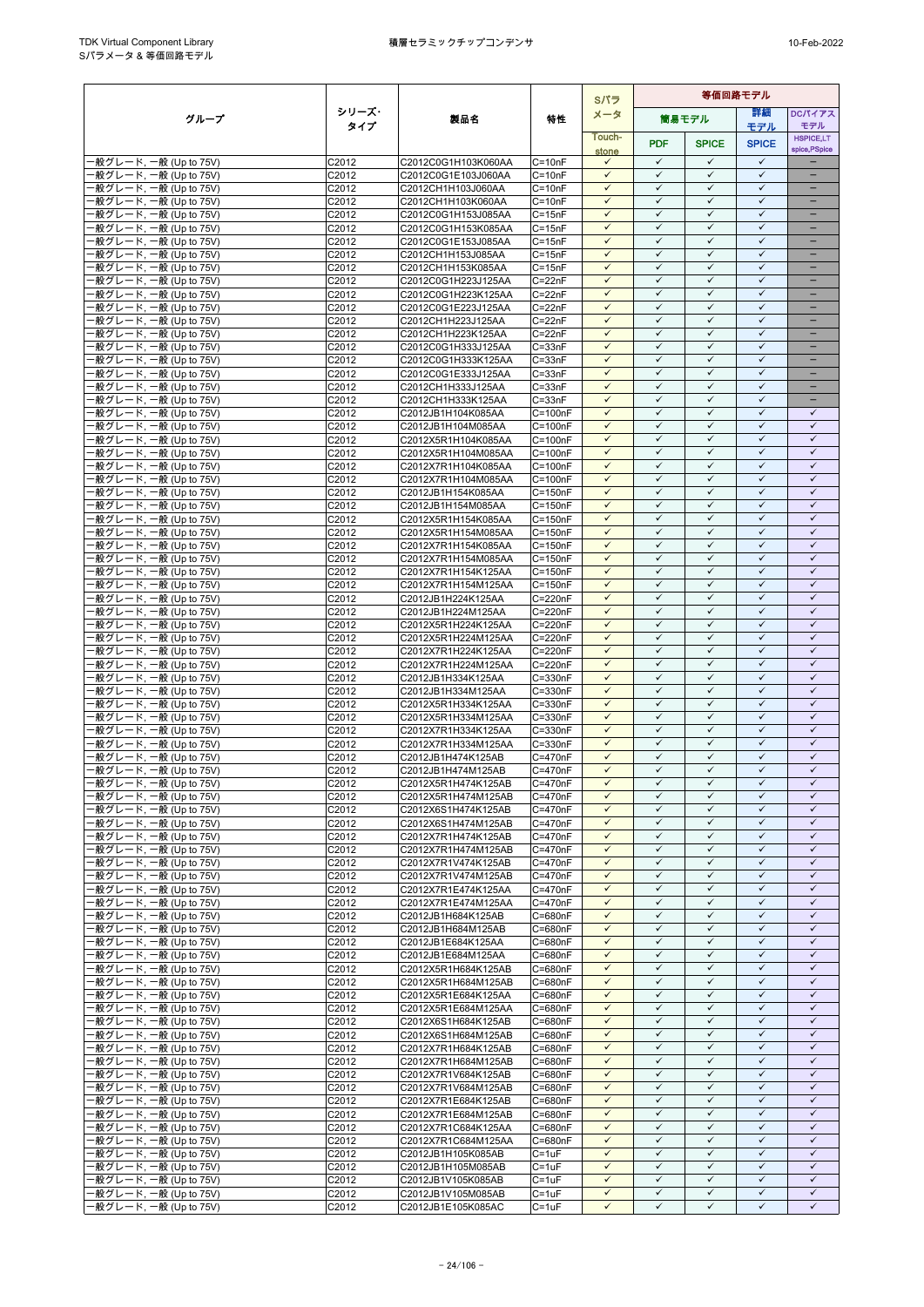|                                                  | Sパラ            |                                            |                                |                              | 等価回路モデル                      |                              |                              |                              |  |  |  |  |
|--------------------------------------------------|----------------|--------------------------------------------|--------------------------------|------------------------------|------------------------------|------------------------------|------------------------------|------------------------------|--|--|--|--|
| グループ                                             | シリーズ・          | 製品名                                        | 特性                             | メータ                          |                              | 簡易モデル                        | 詳細                           | <b>DCパイアス</b>                |  |  |  |  |
|                                                  | タイプ            |                                            |                                | Touch-                       |                              |                              | モデル                          | モデル<br><b>HSPICE,LT</b>      |  |  |  |  |
|                                                  |                |                                            |                                | stone                        | <b>PDF</b>                   | <b>SPICE</b>                 | <b>SPICE</b>                 | spice, PSpice                |  |  |  |  |
| ·般グレード, 一般 (Up to 75V)                           | C2012          | C2012JB1E105M085AC                         | $C = 1uF$                      | $\checkmark$                 | $\checkmark$                 | $\checkmark$                 | $\checkmark$                 | ✓                            |  |  |  |  |
| 般グレード, 一般 (Up to 75V)<br>·般グレード, 一般 (Up to 75V)  | C2012<br>C2012 | C2012JB1C105K085AA<br>C2012JB1C105M085AA   | $C = 1uF$<br>$C = 1uF$         | $\checkmark$<br>$\checkmark$ | $\checkmark$<br>$\checkmark$ | $\checkmark$<br>$\checkmark$ | $\checkmark$<br>$\checkmark$ | $\checkmark$<br>$\checkmark$ |  |  |  |  |
| ·般グレード, 一般 (Up to 75V)                           | C2012          | C2012X5R1H105K085AB                        | $C = 1uF$                      | $\checkmark$                 | $\checkmark$                 | $\checkmark$                 | $\checkmark$                 | $\checkmark$                 |  |  |  |  |
| 般グレード, 一般 (Up to 75V)                            | C2012          | C2012X5R1H105M085AB                        | $C = 1uF$                      | $\checkmark$                 | $\checkmark$                 | $\checkmark$                 | $\checkmark$                 | $\checkmark$                 |  |  |  |  |
| 般グレード, 一般 (Up to 75V)                            | C2012          | C2012X5R1V105K085AB                        | $C = 1uF$                      | $\checkmark$                 | $\checkmark$                 | $\checkmark$                 | $\checkmark$                 | $\checkmark$                 |  |  |  |  |
| ·般グレード, 一般 (Up to 75V)                           | C2012          | C2012X5R1V105M085AB                        | $C = 1uF$                      | $\checkmark$                 | $\checkmark$                 | $\checkmark$                 | $\checkmark$                 | $\checkmark$                 |  |  |  |  |
| -般グレード, 一般 (Up to 75V)<br>般グレード, 一般 (Up to 75V)  | C2012<br>C2012 | C2012X5R1E105K085AC                        | $C = 1uF$<br>$C = 1uF$         | $\checkmark$<br>$\checkmark$ | $\checkmark$<br>$\checkmark$ | $\checkmark$<br>$\checkmark$ | $\checkmark$<br>$\checkmark$ | $\checkmark$<br>$\checkmark$ |  |  |  |  |
| ·般グレード, 一般 (Up to 75V)                           | C2012          | C2012X5R1E105M085AC<br>C2012X5R1C105K085AA | $C = 1uF$                      | $\checkmark$                 | $\checkmark$                 | $\checkmark$                 | $\checkmark$                 | $\checkmark$                 |  |  |  |  |
| ·般グレード, 一般 (Up to 75V)                           | C2012          | C2012X5R1C105M085AA                        | $C = 1uF$                      | $\checkmark$                 | $\checkmark$                 | $\checkmark$                 | $\checkmark$                 | $\checkmark$                 |  |  |  |  |
| ·般グレード. 一般 (Up to 75V)                           | C2012          | C2012X6S1H105K085AB                        | $C = 1uF$                      | $\checkmark$                 | $\checkmark$                 | $\checkmark$                 | $\checkmark$                 | $\checkmark$                 |  |  |  |  |
| ·般グレード, 一般 (Up to 75V)                           | C2012          | C2012X6S1H105M085AB                        | $C = 1uF$                      | ✓                            | ✓                            | ✓                            | $\checkmark$                 | ✓                            |  |  |  |  |
| ·般グレード, 一般 (Up to 75V)                           | C2012          | C2012X6S1V105K085AB                        | $C = 1uF$                      | $\checkmark$<br>$\checkmark$ | $\checkmark$<br>$\checkmark$ | $\checkmark$<br>$\checkmark$ | $\checkmark$<br>$\checkmark$ | $\checkmark$<br>$\checkmark$ |  |  |  |  |
| ·般グレード, 一般 (Up to 75V)<br>·般グレード, 一般 (Up to 75V) | C2012<br>C2012 | C2012X6S1V105M085AB<br>C2012X6S1E105K085AB | $C = 1uF$<br>$C = 1uF$         | $\checkmark$                 | $\checkmark$                 | $\checkmark$                 | $\checkmark$                 | $\checkmark$                 |  |  |  |  |
| ·般グレード, 一般 (Up to 75V)                           | C2012          | C2012X6S1E105M085AB                        | $C = 1uF$                      | $\checkmark$                 | $\checkmark$                 | $\checkmark$                 | $\checkmark$                 | $\checkmark$                 |  |  |  |  |
| ·般グレード, 一般 (Up to 75V)                           | C2012          | C2012X7R1H105K085AC                        | $C = 1uF$                      | $\checkmark$                 | $\checkmark$                 | ✓                            | $\checkmark$                 | $\checkmark$                 |  |  |  |  |
| ·般グレード, 一般 (Up to 75V)                           | C2012          | C2012X7R1H105M085AC                        | $C = 1uF$                      | $\checkmark$                 | $\checkmark$                 | $\checkmark$                 | $\checkmark$                 | $\checkmark$                 |  |  |  |  |
| ·般グレード, 一般 (Up to 75V)                           | C2012          | C2012X7R1V105K085AB                        | $C = 1uF$                      | $\checkmark$                 | $\checkmark$                 | $\checkmark$                 | $\checkmark$                 | $\checkmark$                 |  |  |  |  |
| ·般グレード, 一般 (Up to 75V)<br>-般グレード, 一般 (Up to 75V) | C2012<br>C2012 | C2012X7R1V105M085AB<br>C2012X7R1E105K085AB | $C = 1uF$<br>$C = 1uF$         | $\checkmark$<br>$\checkmark$ | $\checkmark$<br>$\checkmark$ | $\checkmark$<br>$\checkmark$ | $\checkmark$<br>$\checkmark$ | $\checkmark$<br>$\checkmark$ |  |  |  |  |
| 般グレード, 一般 (Up to 75V)                            | C2012          | C2012X7R1E105M085AB                        | $C = 1uF$                      | $\checkmark$                 | $\checkmark$                 | $\checkmark$                 | $\checkmark$                 | $\checkmark$                 |  |  |  |  |
| -般グレード, 一般 (Up to 75V)                           | C2012          | C2012X7R1C105K085AC                        | $C = 1uF$                      | $\checkmark$                 | $\checkmark$                 | $\checkmark$                 | $\checkmark$                 | $\checkmark$                 |  |  |  |  |
| ·般グレード, 一般 (Up to 75V)                           | C2012          | C2012X7R1C105M085AC                        | $C = 1uF$                      | $\checkmark$                 | $\checkmark$                 | $\checkmark$                 | $\checkmark$                 | $\checkmark$                 |  |  |  |  |
| ·般グレード, 一般 (Up to 75V)                           | C2012          | C2012JB1H105K125AB                         | $C = 1uF$                      | $\checkmark$                 | $\checkmark$                 | $\checkmark$                 | $\checkmark$                 | $\checkmark$                 |  |  |  |  |
| ·般グレード, 一般 (Up to 75V)                           | C2012          | C2012JB1H105M125AB                         | $C = 1uF$                      | $\checkmark$                 | $\checkmark$                 | $\checkmark$                 | $\checkmark$                 | $\checkmark$                 |  |  |  |  |
| -般グレード, 一般 (Up to 75V)                           | C2012          | C2012JB1E105K125AA                         | $C = 1uF$<br>$C = 1uF$         | $\checkmark$<br>$\checkmark$ | $\checkmark$<br>$\checkmark$ | $\checkmark$<br>$\checkmark$ | $\checkmark$<br>$\checkmark$ | $\checkmark$<br>$\checkmark$ |  |  |  |  |
| ·般グレード, 一般 (Up to 75V)<br>·般グレード, 一般 (Up to 75V) | C2012<br>C2012 | C2012JB1E105M125AA<br>C2012X5R1H105K125AB  | $C = 1uF$                      | $\checkmark$                 | $\checkmark$                 | $\checkmark$                 | $\checkmark$                 | $\checkmark$                 |  |  |  |  |
| -般グレード, 一般 (Up to 75V)                           | C2012          | C2012X5R1H105M125AB                        | $C = 1uF$                      | $\checkmark$                 | $\checkmark$                 | $\checkmark$                 | $\checkmark$                 | $\checkmark$                 |  |  |  |  |
| ·般グレード, 一般 (Up to 75V)                           | C2012          | C2012X5R1E105K125AA                        | $C = 1uF$                      | $\checkmark$                 | $\checkmark$                 | $\checkmark$                 | $\checkmark$                 | $\checkmark$                 |  |  |  |  |
| ·般グレード, 一般 (Up to 75V)                           | C2012          | C2012X5R1E105M125AA                        | $C = 1uF$                      | $\checkmark$                 | $\checkmark$                 | $\checkmark$                 | $\checkmark$                 | $\checkmark$                 |  |  |  |  |
| -般グレード, 一般 (Up to 75V)                           | C2012          | C2012X6S1H105K125AB                        | $C = 1uF$                      | $\checkmark$                 | $\checkmark$                 | $\checkmark$                 | $\checkmark$                 | $\checkmark$                 |  |  |  |  |
| ·般グレード, 一般 (Up to 75V)<br>·般グレード, 一般 (Up to 75V) | C2012<br>C2012 | C2012X6S1H105M125AB<br>C2012X7R1H105K125AB | $C = 1uF$<br>$C = 1uF$         | $\checkmark$<br>$\checkmark$ | $\checkmark$<br>$\checkmark$ | $\checkmark$<br>$\checkmark$ | $\checkmark$<br>$\checkmark$ | $\checkmark$<br>$\checkmark$ |  |  |  |  |
| ·般グレード, 一般 (Up to 75V)                           | C2012          | C2012X7R1H105M125AB                        | $C = 1uF$                      | $\checkmark$                 | $\checkmark$                 | ✓                            | ✓                            | $\checkmark$                 |  |  |  |  |
| ·般グレード, 一般 (Up to 75V)                           | C2012          | C2012X7R1V105K125AB                        | $C = 1uF$                      | $\checkmark$                 | $\checkmark$                 | $\checkmark$                 | $\checkmark$                 | $\checkmark$                 |  |  |  |  |
| ·般グレード, 一般 (Up to 75V)                           | C2012          | C2012X7R1V105M125AB                        | $C = 1uF$                      | $\checkmark$                 | $\checkmark$                 | $\checkmark$                 | $\checkmark$                 | $\checkmark$                 |  |  |  |  |
| ·般グレード, 一般 (Up to 75V)                           | C2012          | C2012X7R1E105K125AB                        | $C = 1uF$                      | $\checkmark$                 | $\checkmark$                 | $\checkmark$                 | $\checkmark$                 | $\checkmark$                 |  |  |  |  |
| -般グレード, 一般 (Up to 75V)                           | C2012          | C2012X7R1E105M125AB                        | $C = 1uF$                      | $\checkmark$<br>$\checkmark$ | $\checkmark$<br>$\checkmark$ | $\checkmark$<br>$\checkmark$ | $\checkmark$<br>$\checkmark$ | $\checkmark$<br>$\checkmark$ |  |  |  |  |
| -般グレード, 一般 (Up to 75V)<br>-般グレード, 一般 (Up to 75V) | C2012<br>C2012 | C2012X7R1C105K125AA<br>C2012X7R1C105M125AA | $C = 1uF$<br>$C = 1uF$         | $\checkmark$                 | $\checkmark$                 | $\checkmark$                 | $\checkmark$                 | $\checkmark$                 |  |  |  |  |
| -般グレード, 一般 (Up to 75V)                           | C2012          | C2012JB1E155K085AC                         | $C = 1.5$ u $F$                | $\checkmark$                 | $\checkmark$                 | $\checkmark$                 | $\checkmark$                 | $\checkmark$                 |  |  |  |  |
| -般グレード, 一般 (Up to 75V)                           | C2012          | C2012JB1E155M085AC                         | $C = 1.5$ u $F$                | $\checkmark$                 | $\checkmark$                 | $\checkmark$                 | $\checkmark$                 | $\checkmark$                 |  |  |  |  |
| ·般グレード, 一般 (Up to 75V)                           | C2012          | C2012X5R1E155K085AC                        | $C = 1.5$ u $F$                | $\checkmark$                 | $\checkmark$                 | $\checkmark$                 | $\checkmark$                 | $\checkmark$                 |  |  |  |  |
| ·般グレード, 一般 (Up to 75V)                           | C2012          | C2012X5R1E155M085AC                        | $C = 1.5$ u $F$                | $\checkmark$                 | $\checkmark$                 | $\checkmark$                 | $\checkmark$                 | $\checkmark$                 |  |  |  |  |
| ·般グレード, 一般 (Up to 75V)                           | C2012          | C2012JB1H155K125AB                         | $C=1.5uF$                      | $\checkmark$                 | $\checkmark$                 | $\checkmark$<br>$\checkmark$ | $\checkmark$<br>$\checkmark$ | $\checkmark$                 |  |  |  |  |
| ·般グレード, 一般 (Up to 75V)<br>-般グレード, 一般 (Up to 75V) | C2012<br>C2012 | C2012JB1H155M125AB<br>C2012JB1V155K125AB   | $C = 1.5uF$<br>$C = 1.5$ u $F$ | $\checkmark$<br>$\checkmark$ | $\checkmark$<br>$\checkmark$ | $\checkmark$                 | $\checkmark$                 | ✓<br>$\checkmark$            |  |  |  |  |
| -般グレード, 一般 (Up to 75V)                           | C2012          | C2012JB1V155M125AB                         | $C = 1.5uF$                    | $\checkmark$                 | $\checkmark$                 | $\checkmark$                 | $\checkmark$                 | $\checkmark$                 |  |  |  |  |
| -般グレード, 一般 (Up to 75V)                           | C2012          | C2012JB1E155K125AB                         | $C = 1.5$ u $F$                | $\checkmark$                 | $\checkmark$                 | $\checkmark$                 | $\checkmark$                 | $\checkmark$                 |  |  |  |  |
| 一般グレード, 一般 (Up to 75V)                           | C2012          | C2012JB1E155M125AB                         | $C = 1.5$ u $F$                | $\checkmark$                 | $\checkmark$                 | $\checkmark$                 | $\checkmark$                 | $\checkmark$                 |  |  |  |  |
| ·般グレード, 一般 (Up to 75V)                           | C2012          | C2012JB1C155K125AA                         | $C = 1.5uF$                    | $\checkmark$                 | $\checkmark$                 | $\checkmark$                 | $\checkmark$                 | $\checkmark$                 |  |  |  |  |
| -般グレード, 一般 (Up to 75V)<br>-般グレード, 一般 (Up to 75V) | C2012          | C2012JB1C155M125AA                         | $C = 1.5$ u $F$                | $\checkmark$                 | $\checkmark$                 | $\checkmark$                 | $\checkmark$                 | $\checkmark$<br>$\checkmark$ |  |  |  |  |
| -般グレード, 一般 (Up to 75V)                           | C2012<br>C2012 | C2012X5R1H155K125AB<br>C2012X5R1H155M125AB | $C = 1.5uF$<br>$C = 1.5$ u $F$ | $\checkmark$<br>$\checkmark$ | $\checkmark$<br>$\checkmark$ | $\checkmark$<br>$\checkmark$ | ✓<br>$\checkmark$            | $\checkmark$                 |  |  |  |  |
| ·般グレード, 一般 (Up to 75V)                           | C2012          | C2012X5R1V155K125AB                        | $C = 1.5$ u $F$                | $\checkmark$                 | $\checkmark$                 | $\checkmark$                 | $\checkmark$                 | $\checkmark$                 |  |  |  |  |
| -般グレード, 一般 (Up to 75V)                           | C2012          | C2012X5R1V155M125AB                        | $C = 1.5$ u $F$                | $\checkmark$                 | $\checkmark$                 | $\checkmark$                 | $\checkmark$                 | $\checkmark$                 |  |  |  |  |
| ·般グレード, 一般 (Up to 75V)                           | C2012          | C2012X5R1E155K125AA                        | $C = 1.5uF$                    | $\checkmark$                 | $\checkmark$                 | $\checkmark$                 | $\checkmark$                 | $\checkmark$                 |  |  |  |  |
| ·般グレード, 一般 (Up to 75V)                           | C2012          | C2012X5R1E155M125AA                        | $C = 1.5uF$                    | $\checkmark$                 | $\checkmark$                 | $\checkmark$                 | $\checkmark$                 | $\checkmark$                 |  |  |  |  |
| -般グレード, 一般 (Up to 75V)                           | C2012          | C2012X5R1C155K125AA                        | $C = 1.5$ u $F$                | $\checkmark$<br>$\checkmark$ | $\checkmark$<br>$\checkmark$ | $\checkmark$<br>$\checkmark$ | $\checkmark$<br>$\checkmark$ | $\checkmark$<br>$\checkmark$ |  |  |  |  |
| ·般グレード, 一般 (Up to 75V)<br>-般グレード, 一般 (Up to 75V) | C2012<br>C2012 | C2012X5R1C155M125AA<br>C2012X6S1H155K125AB | $C = 1.5uF$<br>$C = 1.5$ u $F$ | $\checkmark$                 | $\checkmark$                 | $\checkmark$                 | $\checkmark$                 | $\checkmark$                 |  |  |  |  |
| ·般グレード, 一般 (Up to 75V)                           | C2012          | C2012X6S1H155M125AB                        | $C = 1.5$ u $F$                | $\checkmark$                 | $\checkmark$                 | $\checkmark$                 | $\checkmark$                 | $\checkmark$                 |  |  |  |  |
| -般グレード, 一般 (Up to 75V)                           | C2012          | C2012X6S1V155K125AB                        | $C = 1.5$ u $F$                | $\checkmark$                 | $\checkmark$                 | $\checkmark$                 | $\checkmark$                 | $\checkmark$                 |  |  |  |  |
| ·般グレード, 一般 (Up to 75V)                           | C2012          | C2012X6S1V155M125AB                        | $C = 1.5uF$                    | $\checkmark$                 | $\checkmark$                 | $\checkmark$                 | $\checkmark$                 | $\checkmark$                 |  |  |  |  |
| -般グレード, 一般 (Up to 75V)                           | C2012          | C2012X6S1E155K125AB                        | $C = 1.5$ u $F$                | $\checkmark$                 | $\checkmark$                 | ✓                            | ✓                            | ✓                            |  |  |  |  |
| ·般グレード, 一般 (Up to 75V)<br>·般グレード, 一般 (Up to 75V) | C2012<br>C2012 | C2012X6S1E155M125AB<br>C2012X7R1H155K125AC | $C = 1.5uF$<br>$C = 1.5uF$     | $\checkmark$<br>$\checkmark$ | $\checkmark$<br>$\checkmark$ | $\checkmark$<br>$\checkmark$ | $\checkmark$<br>$\checkmark$ | $\checkmark$<br>$\checkmark$ |  |  |  |  |
| -般グレード, 一般 (Up to 75V)                           | C2012          | C2012X7R1H155M125AC                        | $C = 1.5$ u $F$                | $\checkmark$                 | $\checkmark$                 | $\checkmark$                 | $\checkmark$                 | $\checkmark$                 |  |  |  |  |
| -般グレード, 一般 (Up to 75V)                           | C2012          | C2012X7R1V155K125AB                        | $C = 1.5uF$                    | $\checkmark$                 | $\checkmark$                 | $\checkmark$                 | $\checkmark$                 | $\checkmark$                 |  |  |  |  |
| ·般グレード, 一般 (Up to 75V)                           | C2012          | C2012X7R1V155M125AB                        | $C = 1.5uF$                    | $\checkmark$                 | $\checkmark$                 | $\checkmark$                 | $\checkmark$                 | $\checkmark$                 |  |  |  |  |
| -般グレード, 一般 (Up to 75V)                           | C2012          | C2012X7R1E155K125AC                        | $C = 1.5$ u $F$                | $\checkmark$                 | $\checkmark$                 | $\checkmark$                 | $\checkmark$                 | $\checkmark$                 |  |  |  |  |
| -般グレード, 一般 (Up to 75V)                           | C2012          | C2012X7R1E155M125AC                        | $C = 1.5$ u $F$                | $\checkmark$<br>$\checkmark$ | $\checkmark$<br>$\checkmark$ | $\checkmark$<br>$\checkmark$ | $\checkmark$<br>$\checkmark$ | $\checkmark$<br>$\checkmark$ |  |  |  |  |
| ·般グレード, 一般 (Up to 75V)<br>·般グレード, 一般 (Up to 75V) | C2012<br>C2012 | C2012X7R1C155K125AB<br>C2012X7R1C155M125AB | $C = 1.5uF$<br>$C = 1.5$ u $F$ | $\checkmark$                 | $\checkmark$                 | $\checkmark$                 | $\checkmark$                 | $\checkmark$                 |  |  |  |  |
| -般グレード, 一般 (Up to 75V)                           | C2012          | C2012JB1H225K085AB                         | $C = 2.2uF$                    | $\checkmark$                 | $\checkmark$                 | $\checkmark$                 | $\checkmark$                 | $\checkmark$                 |  |  |  |  |
| -般グレード, 一般 (Up to 75V)                           | C2012          | C2012JB1H225M085AB                         | $C = 2.2uF$                    | $\checkmark$                 | $\checkmark$                 | $\checkmark$                 | $\checkmark$                 | $\checkmark$                 |  |  |  |  |
| ·般グレード, 一般 (Up to 75V)                           | C2012          | C2012JB1V225K085AB                         | $C = 2.2uF$                    | $\checkmark$                 | $\checkmark$                 | $\checkmark$                 | $\checkmark$                 | ✓                            |  |  |  |  |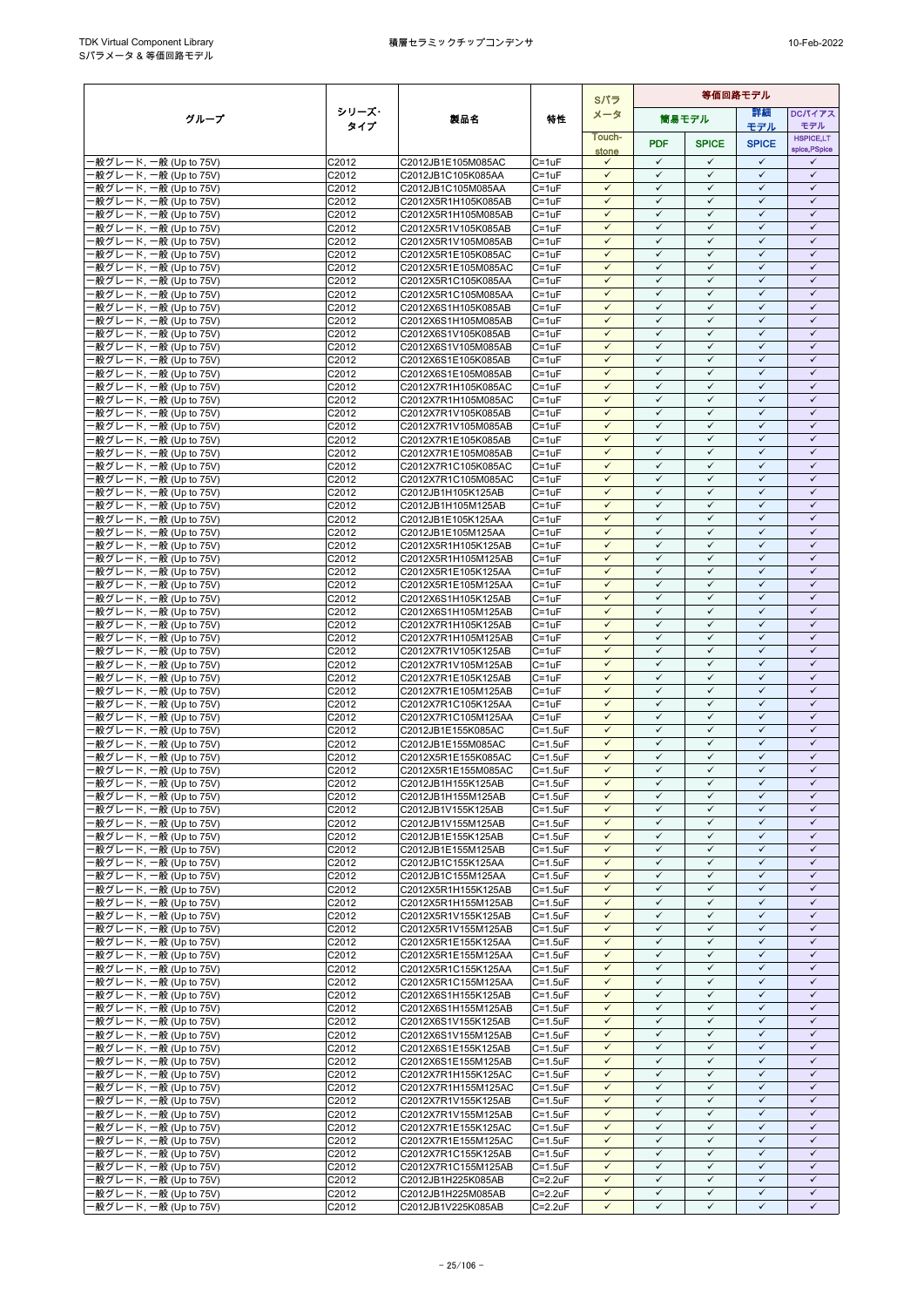|                                                  |                |                                            |                            | Sパラ                          | 等価回路モデル                      |                              |                              |                                   |
|--------------------------------------------------|----------------|--------------------------------------------|----------------------------|------------------------------|------------------------------|------------------------------|------------------------------|-----------------------------------|
| グループ                                             | シリーズ・          | 製品名                                        | 特性                         | メータ                          |                              | 筒易モデル                        | 詳細                           | <b>DCパイアス</b>                     |
|                                                  | タイプ            |                                            |                            | Touch-                       |                              |                              | モデル                          | モデル                               |
|                                                  |                |                                            |                            | stone                        | <b>PDF</b>                   | <b>SPICE</b>                 | <b>SPICE</b>                 | <b>HSPICE,LT</b><br>spice, PSpice |
| ·般グレード, 一般 (Up to 75V)                           | C2012          | C2012JB1V225M085AB                         | $C = 2.2uF$                | $\checkmark$                 | $\checkmark$                 | $\checkmark$                 | $\checkmark$                 | ✓                                 |
| 般グレード, 一般 (Up to 75V)                            | C2012          | C2012JB1E225K085AB                         | $C = 2.2uF$                | $\checkmark$                 | $\checkmark$                 | $\checkmark$                 | $\checkmark$                 | $\checkmark$                      |
| ·般グレード, 一般 (Up to 75V)                           | C2012          | C2012JB1E225M085AB                         | $C = 2.2uF$                | $\checkmark$                 | $\checkmark$                 | $\checkmark$                 | $\checkmark$                 | $\checkmark$                      |
| ·般グレード, 一般 (Up to 75V)<br>-般グレード, 一般 (Up to 75V) | C2012<br>C2012 | C2012JB1C225K085AC<br>C2012JB1C225M085AC   | $C = 2.2uF$<br>$C = 2.2uF$ | $\checkmark$<br>$\checkmark$ | $\checkmark$<br>$\checkmark$ | $\checkmark$<br>$\checkmark$ | $\checkmark$<br>$\checkmark$ | $\checkmark$<br>$\checkmark$      |
| 般グレード, 一般 (Up to 75V)                            | C2012          | C2012JB1A225K085AA                         | $C = 2.2uF$                | $\checkmark$                 | $\checkmark$                 | $\checkmark$                 | $\checkmark$                 | $\checkmark$                      |
| ·般グレード, 一般 (Up to 75V)                           | C2012          | C2012JB1A225M085AA                         | $C = 2.2uF$                | $\checkmark$                 | $\checkmark$                 | $\checkmark$                 | $\checkmark$                 | $\checkmark$                      |
| -般グレード, 一般 (Up to 75V)                           | C2012          | C2012X5R1H225K085AB                        | $C = 2.2uF$                | $\checkmark$                 | $\checkmark$                 | $\checkmark$                 | $\checkmark$                 | $\checkmark$                      |
| 般グレード, 一般 (Up to 75V)                            | C2012          | C2012X5R1H225M085AB                        | $C = 2.2uF$                | $\checkmark$                 | $\checkmark$                 | $\checkmark$                 | $\checkmark$                 | $\checkmark$                      |
| ·般グレード, 一般 (Up to 75V)                           | C2012          | C2012X5R1V225K085AB                        | $C = 2.2uF$                | $\checkmark$                 | $\checkmark$                 | $\checkmark$                 | $\checkmark$                 | $\checkmark$                      |
| -般グレード, 一般 (Up to 75V)<br>·般グレード. 一般 (Up to 75V) | C2012<br>C2012 | C2012X5R1V225M085AB                        | $C = 2.2uF$<br>$C = 2.2uF$ | $\checkmark$<br>$\checkmark$ | $\checkmark$<br>$\checkmark$ | $\checkmark$<br>$\checkmark$ | $\checkmark$<br>$\checkmark$ | $\checkmark$<br>$\checkmark$      |
| ·般グレード, 一般 (Up to 75V)                           | C2012          | C2012X5R1E225K085AC<br>C2012X5R1E225M085AC | $C = 2.2uF$                | $\checkmark$                 | ✓                            | ✓                            | $\checkmark$                 | ✓                                 |
| ·般グレード, 一般 (Up to 75V)                           | C2012          | C2012X5R1C225K085AC                        | $C = 2.2uF$                | $\checkmark$                 | $\checkmark$                 | $\checkmark$                 | $\checkmark$                 | $\checkmark$                      |
| ·般グレード, 一般 (Up to 75V)                           | C2012          | C2012X5R1C225M085AC                        | $C = 2.2uF$                | $\checkmark$                 | $\checkmark$                 | $\checkmark$                 | $\checkmark$                 | $\checkmark$                      |
| ·般グレード, 一般 (Up to 75V)                           | C2012          | C2012X5R1A225K085AA                        | $C = 2.2uF$                | $\checkmark$                 | $\checkmark$                 | $\checkmark$                 | $\checkmark$                 | $\checkmark$                      |
| ·般グレード, 一般 (Up to 75V)                           | C2012          | C2012X5R1A225M085AA                        | $C = 2.2uF$                | $\checkmark$                 | $\checkmark$                 | $\checkmark$                 | $\checkmark$                 | $\checkmark$                      |
| ·般グレード, 一般 (Up to 75V)<br>·般グレード, 一般 (Up to 75V) | C2012<br>C2012 | C2012X5R0J225K085AA<br>C2012X5R0J225M085AA | $C = 2.2uF$<br>$C = 2.2uF$ | $\checkmark$<br>$\checkmark$ | ✓<br>$\checkmark$            | ✓<br>$\checkmark$            | $\checkmark$<br>$\checkmark$ | ✓<br>$\checkmark$                 |
| ·般グレード, 一般 (Up to 75V)                           | C2012          | C2012X6S1H225K085AC                        | C=2.2uF                    | $\checkmark$                 | $\checkmark$                 | $\checkmark$                 | $\checkmark$                 | $\checkmark$                      |
| ·般グレード, 一般 (Up to 75V)                           | C2012          | C2012X6S1H225M085AC                        | $C = 2.2uF$                | $\checkmark$                 | $\checkmark$                 | $\checkmark$                 | $\checkmark$                 | $\checkmark$                      |
| -般グレード, 一般 (Up to 75V)                           | C2012          | C2012X6S1V225K085AB                        | $C = 2.2uF$                | $\checkmark$                 | $\checkmark$                 | $\checkmark$                 | $\checkmark$                 | $\checkmark$                      |
| 般グレード, 一般 (Up to 75V)                            | C2012          | C2012X6S1V225M085AB                        | $C = 2.2uF$                | $\checkmark$                 | $\checkmark$                 | $\checkmark$                 | $\checkmark$                 | $\checkmark$                      |
| -般グレード, 一般 (Up to 75V)                           | C2012          | C2012X6S1E225K085AB                        | $C = 2.2uF$                | $\checkmark$                 | $\checkmark$                 | $\checkmark$                 | $\checkmark$                 | $\checkmark$                      |
| ·般グレード, 一般 (Up to 75V)                           | C2012          | C2012X6S1E225M085AB                        | $C = 2.2uF$<br>$C = 2.2uF$ | $\checkmark$<br>$\checkmark$ | $\checkmark$<br>$\checkmark$ | $\checkmark$<br>$\checkmark$ | $\checkmark$<br>$\checkmark$ | $\checkmark$<br>$\checkmark$      |
| ·般グレード, 一般 (Up to 75V)<br>·般グレード, 一般 (Up to 75V) | C2012<br>C2012 | C2012X6S1C225K085AB<br>C2012X6S1C225M085AB | $C = 2.2uF$                | $\checkmark$                 | $\checkmark$                 | $\checkmark$                 | $\checkmark$                 | $\checkmark$                      |
| -般グレード, 一般 (Up to 75V)                           | C2012          | C2012X7R1V225K085AC                        | $C = 2.2uF$                | $\checkmark$                 | $\checkmark$                 | $\checkmark$                 | $\checkmark$                 | $\checkmark$                      |
| ·般グレード, 一般 (Up to 75V)                           | C2012          | C2012X7R1V225M085AC                        | $C = 2.2uF$                | $\checkmark$                 | $\checkmark$                 | $\checkmark$                 | $\checkmark$                 | $\checkmark$                      |
| ·般グレード, 一般 (Up to 75V)                           | C2012          | C2012X7R1E225K085AB                        | $C = 2.2uF$                | $\checkmark$                 | $\checkmark$                 | $\checkmark$                 | $\checkmark$                 | $\checkmark$                      |
| -般グレード, 一般 (Up to 75V)                           | C2012          | C2012X7R1E225M085AB                        | $C = 2.2uF$                | $\checkmark$                 | $\checkmark$                 | $\checkmark$                 | $\checkmark$                 | $\checkmark$                      |
| ·般グレード, 一般 (Up to 75V)<br>·般グレード, 一般 (Up to 75V) | C2012<br>C2012 | C2012X7R1C225K085AB<br>C2012X7R1C225M085AB | $C = 2.2uF$<br>$C = 2.2uF$ | $\checkmark$<br>$\checkmark$ | $\checkmark$<br>$\checkmark$ | $\checkmark$<br>$\checkmark$ | $\checkmark$<br>$\checkmark$ | $\checkmark$<br>$\checkmark$      |
| -般グレード, 一般 (Up to 75V)                           | C2012          | C2012JB1H225K125AB                         | $C = 2.2uF$                | $\checkmark$                 | $\checkmark$                 | $\checkmark$                 | $\checkmark$                 | $\checkmark$                      |
| ·般グレード, 一般 (Up to 75V)                           | C2012          | C2012JB1H225M125AB                         | $C = 2.2uF$                | $\checkmark$                 | $\checkmark$                 | $\checkmark$                 | $\checkmark$                 | $\checkmark$                      |
| ·般グレード, 一般 (Up to 75V)                           | C2012          | C2012JB1V225K125AB                         | $C = 2.2uF$                | $\checkmark$                 | $\checkmark$                 | $\checkmark$                 | $\checkmark$                 | $\checkmark$                      |
| ·般グレード, 一般 (Up to 75V)                           | C2012          | C2012JB1V225M125AB                         | $C = 2.2uF$                | $\checkmark$                 | $\checkmark$                 | ✓                            | $\checkmark$                 | $\checkmark$                      |
| ·般グレード, 一般 (Up to 75V)                           | C2012          | C2012JB1E225K125AC                         | $C = 2.2uF$                | $\checkmark$                 | $\checkmark$                 | $\checkmark$                 | $\checkmark$                 | $\checkmark$                      |
| ·般グレード, 一般 (Up to 75V)<br>·般グレード, 一般 (Up to 75V) | C2012<br>C2012 | C2012JB1E225M125AC<br>C2012JB1C225K125AA   | $C = 2.2uF$<br>$C = 2.2uF$ | $\checkmark$<br>$\checkmark$ | $\checkmark$<br>$\checkmark$ | $\checkmark$<br>$\checkmark$ | $\checkmark$<br>$\checkmark$ | $\checkmark$<br>$\checkmark$      |
| -般グレード, 一般 (Up to 75V)                           | C2012          | C2012JB1C225M125AA                         | $C = 2.2uF$                | $\checkmark$                 | $\checkmark$                 | $\checkmark$                 | $\checkmark$                 | $\checkmark$                      |
| -般グレード, 一般 (Up to 75V)                           | C2012          | C2012X5R1H225K125AB                        | $C=2.2uF$                  | $\checkmark$                 | $\checkmark$                 | $\checkmark$                 | $\checkmark$                 | $\checkmark$                      |
| -般グレード, 一般 (Up to 75V)                           | C2012          | C2012X5R1H225M125AB                        | $C = 2.2uF$                | $\checkmark$                 | $\checkmark$                 | $\checkmark$                 | $\checkmark$                 | $\checkmark$                      |
| -般グレード, 一般 (Up to 75V)                           | C2012          | C2012X5R1V225K125AB                        | $C = 2.2uF$                | $\checkmark$                 | $\checkmark$                 | $\checkmark$                 | $\checkmark$                 | $\checkmark$                      |
| ·般グレード, 一般 (Up to 75V)                           | C2012          | C2012X5R1V225M125AB                        | $C = 2.2uF$                | $\checkmark$                 | $\checkmark$                 | $\checkmark$                 | $\checkmark$<br>$\checkmark$ | $\checkmark$                      |
| 般グレード, 一般 (Up to 75V)<br>·般グレード, 一般 (Up to 75V)  | C2012<br>C2012 | C2012X5R1E225K125AC<br>C2012X5R1E225M125AC | $C = 2.2uF$<br>$C = 2.2uF$ | $\checkmark$<br>$\checkmark$ | $\checkmark$<br>$\checkmark$ | $\checkmark$<br>$\checkmark$ | $\checkmark$                 | $\checkmark$<br>$\checkmark$      |
| ·般グレード, 一般 (Up to 75V)                           | C2012          | C2012X5R1C225K125AA                        | $C = 2.2uF$                | $\checkmark$                 | $\checkmark$                 | $\checkmark$                 | $\checkmark$                 | $\checkmark$                      |
| ·般グレード, 一般 (Up to 75V)                           | C2012          | C2012X5R1C225M125AA                        | $C = 2.2uF$                | $\checkmark$                 | $\checkmark$                 | $\checkmark$                 | $\checkmark$                 | ✓                                 |
| -般グレード, 一般 (Up to 75V)                           | C2012          | C2012X6S1H225K125AB                        | $C = 2.2uF$                | $\checkmark$                 | $\checkmark$                 | $\checkmark$                 | $\checkmark$                 | $\checkmark$                      |
| -般グレード, 一般 (Up to 75V)                           | C2012          | C2012X6S1H225M125AB                        | $C=2.2uF$                  | $\checkmark$                 | $\checkmark$                 | $\checkmark$                 | $\checkmark$                 | $\checkmark$                      |
| -般グレード, 一般 (Up to 75V)                           | C2012          | C2012X6S1V225K125AB                        | $C = 2.2uF$                | $\checkmark$                 | $\checkmark$                 | $\checkmark$                 | $\checkmark$                 | $\checkmark$                      |
| 一般グレード, 一般 (Up to 75V)<br>-般グレード, 一般 (Up to 75V) | C2012<br>C2012 | C2012X6S1V225M125AB<br>C2012X6S1E225K125AC | $C = 2.2uF$<br>$C = 2.2uF$ | $\checkmark$<br>$\checkmark$ | $\checkmark$<br>$\checkmark$ | $\checkmark$<br>$\checkmark$ | $\checkmark$<br>$\checkmark$ | $\checkmark$<br>$\checkmark$      |
| -般グレード, 一般 (Up to 75V)                           | C2012          | C2012X6S1E225M125AC                        | $C = 2.2uF$                | $\checkmark$                 | $\checkmark$                 | $\checkmark$                 | $\checkmark$                 | $\checkmark$                      |
| -般グレード, 一般 (Up to 75V)                           | C2012          | C2012X7R1H225K125AC                        | $C = 2.2uF$                | $\checkmark$                 | $\checkmark$                 | $\checkmark$                 | ✓                            | $\checkmark$                      |
| -般グレード, 一般 (Up to 75V)                           | C2012          | C2012X7R1H225M125AC                        | $C = 2.2uF$                | $\checkmark$                 | $\checkmark$                 | $\checkmark$                 | $\checkmark$                 | $\checkmark$                      |
| ·般グレード, 一般 (Up to 75V)                           | C2012          | C2012X7R1V225K125AB                        | $C = 2.2uF$                | $\checkmark$                 | $\checkmark$                 | $\checkmark$                 | $\checkmark$                 | $\checkmark$                      |
| -般グレード, 一般 (Up to 75V)                           | C2012          | C2012X7R1V225M125AB                        | $C = 2.2uF$                | $\checkmark$                 | $\checkmark$<br>$\checkmark$ | $\checkmark$                 | $\checkmark$                 | $\checkmark$                      |
| ·般グレード, 一般 (Up to 75V)<br>·般グレード, 一般 (Up to 75V) | C2012<br>C2012 | C2012X7R1E225K125AB<br>C2012X7R1E225M125AB | $C = 2.2uF$<br>$C = 2.2uF$ | $\checkmark$<br>$\checkmark$ | $\checkmark$                 | $\checkmark$<br>$\checkmark$ | $\checkmark$<br>$\checkmark$ | $\checkmark$<br>$\checkmark$      |
| -般グレード, 一般 (Up to 75V)                           | C2012          | C2012X7R1C225K125AB                        | $C = 2.2uF$                | $\checkmark$                 | $\checkmark$                 | $\checkmark$                 | $\checkmark$                 | $\checkmark$                      |
| ·般グレード, 一般 (Up to 75V)                           | C2012          | C2012X7R1C225M125AB                        | $C = 2.2uF$                | $\checkmark$                 | $\checkmark$                 | $\checkmark$                 | $\checkmark$                 | $\checkmark$                      |
| -般グレード, 一般 (Up to 75V)                           | C2012          | C2012JB1C335K060AC                         | $C = 3.3uF$                | $\checkmark$                 | $\checkmark$                 | $\checkmark$                 | $\checkmark$                 | $\checkmark$                      |
| ·般グレード, 一般 (Up to 75V)                           | C2012          | C2012JB1C335M060AC                         | $C = 3.3uF$                | $\checkmark$                 | $\checkmark$                 | $\checkmark$                 | $\checkmark$                 | $\checkmark$                      |
| -般グレード, 一般 (Up to 75V)                           | C2012          | C2012X5R1C335K060AC                        | $C = 3.3uF$                | $\checkmark$                 | $\checkmark$                 | $\checkmark$                 | $\checkmark$                 | $\checkmark$                      |
| ·般グレード, 一般 (Up to 75V)<br>-般グレード, 一般 (Up to 75V) | C2012<br>C2012 | C2012X5R1C335M060AC<br>C2012JB1E335K085AC  | $C = 3.3uF$<br>$C = 3.3uF$ | $\checkmark$<br>$\checkmark$ | $\checkmark$<br>$\checkmark$ | $\checkmark$<br>✓            | $\checkmark$<br>$\checkmark$ | $\checkmark$<br>✓                 |
| ·般グレード, 一般 (Up to 75V)                           | C2012          | C2012JB1E335M085AC                         | $C = 3.3uF$                | $\checkmark$                 | $\checkmark$                 | $\checkmark$                 | $\checkmark$                 | $\checkmark$                      |
| ·般グレード, 一般 (Up to 75V)                           | C2012          | C2012JB1C335K085AB                         | $C = 3.3uF$                | $\checkmark$                 | $\checkmark$                 | $\checkmark$                 | $\checkmark$                 | $\checkmark$                      |
| -般グレード, 一般 (Up to 75V)                           | C2012          | C2012JB1C335M085AB                         | $C = 3.3uF$                | $\checkmark$                 | $\checkmark$                 | $\checkmark$                 | $\checkmark$                 | $\checkmark$                      |
| -般グレード, 一般 (Up to 75V)                           | C2012          | C2012X5R1E335K085AC                        | $C = 3.3uF$                | $\checkmark$                 | $\checkmark$                 | $\checkmark$                 | $\checkmark$                 | $\checkmark$                      |
| ·般グレード, 一般 (Up to 75V)                           | C2012          | C2012X5R1E335M085AC                        | $C = 3.3uF$                | $\checkmark$                 | $\checkmark$                 | $\checkmark$                 | $\checkmark$                 | $\checkmark$                      |
| -般グレード, 一般 (Up to 75V)<br>-般グレード, 一般 (Up to 75V) | C2012<br>C2012 | C2012X5R1C335K085AB<br>C2012X5R1C335M085AB | $C = 3.3uF$<br>$C = 3.3uF$ | $\checkmark$<br>$\checkmark$ | $\checkmark$<br>$\checkmark$ | $\checkmark$<br>$\checkmark$ | $\checkmark$<br>$\checkmark$ | $\checkmark$<br>$\checkmark$      |
| ·般グレード, 一般 (Up to 75V)                           | C2012          | C2012JB1H335K125AB                         | $C = 3.3uF$                | $\checkmark$                 | $\checkmark$                 | $\checkmark$                 | $\checkmark$                 | $\checkmark$                      |
| ·般グレード, 一般 (Up to 75V)                           | C2012          | C2012JB1H335M125AB                         | $C = 3.3uF$                | $\checkmark$                 | $\checkmark$                 | $\checkmark$                 | $\checkmark$                 | $\checkmark$                      |
| -般グレード, 一般 (Up to 75V)                           | C2012          | C2012JB1V335K125AC                         | $C = 3.3uF$                | $\checkmark$                 | $\checkmark$                 | $\checkmark$                 | $\checkmark$                 | $\checkmark$                      |
| -般グレード, 一般 (Up to 75V)                           | C2012          | C2012JB1V335M125AC                         | $C = 3.3uF$                | $\checkmark$                 | $\checkmark$                 | $\checkmark$                 | $\checkmark$                 | $\checkmark$                      |
| ·般グレード, 一般 (Up to 75V)                           | C2012          | C2012JB1E335K125AB                         | $C = 3.3uF$                | $\checkmark$                 | $\checkmark$                 | $\checkmark$                 | ✓                            | $\checkmark$                      |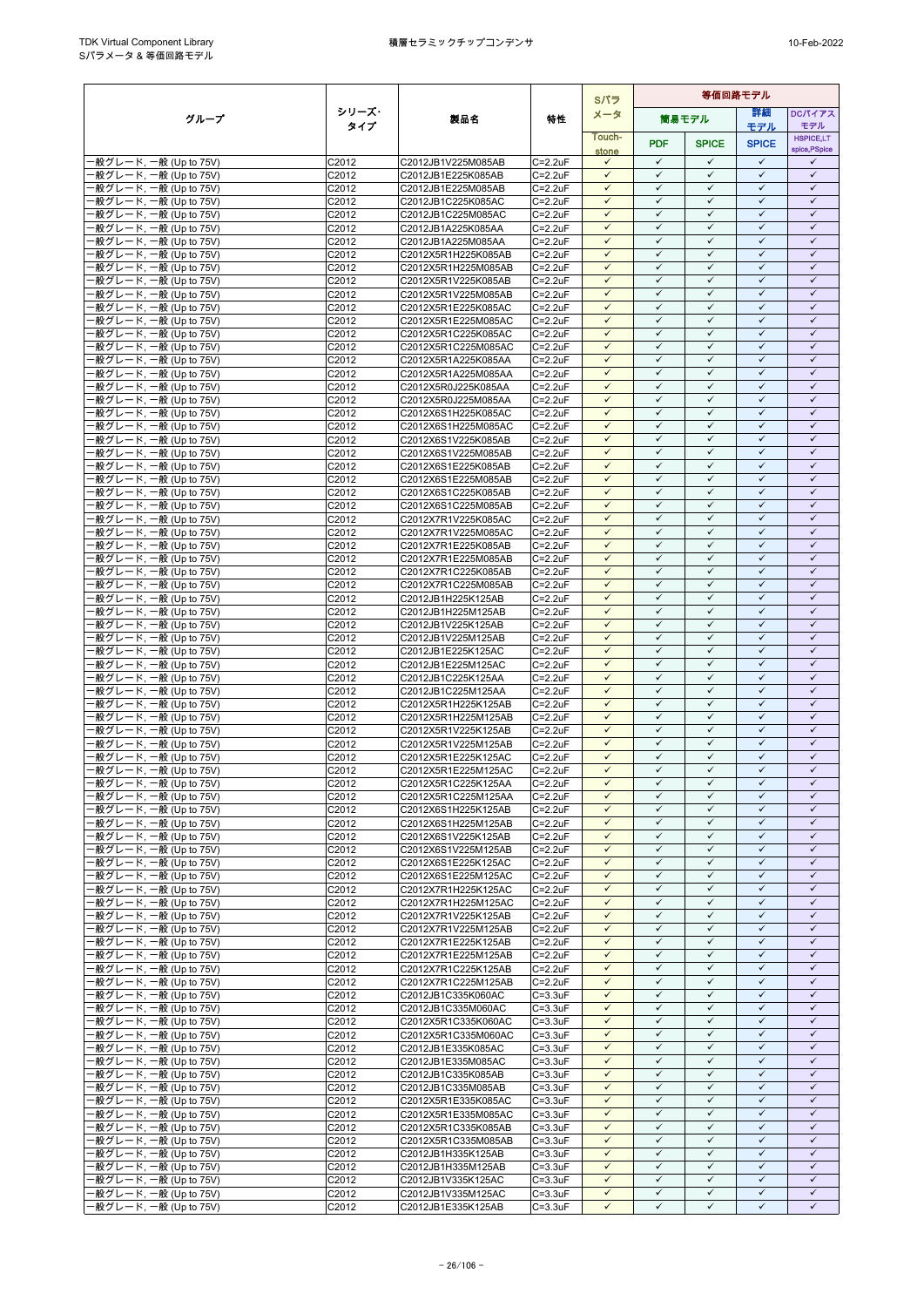|                                                  |                            |                                            |                                  | Sパラ                          |                              | 等価回路モデル                      |                              |                              |
|--------------------------------------------------|----------------------------|--------------------------------------------|----------------------------------|------------------------------|------------------------------|------------------------------|------------------------------|------------------------------|
| グループ                                             | シリーズ・                      | 製品名                                        | 特性                               | メータ                          |                              | 筒易モデル                        | 詳細                           | <b>DCパイアス</b>                |
|                                                  | タイプ                        |                                            |                                  | Touch-                       |                              |                              | モデル                          | モデル<br><b>HSPICE,LT</b>      |
|                                                  |                            |                                            |                                  | stone                        | <b>PDF</b>                   | <b>SPICE</b>                 | <b>SPICE</b>                 | spice, PSpice                |
| -般グレード, 一般 (Up to 75V)                           | C2012                      | C2012JB1E335M125AB                         | $C = 3.3uF$                      | $\checkmark$                 | $\checkmark$<br>$\checkmark$ | $\checkmark$                 | $\checkmark$                 | ✓                            |
| -般グレード, 一般 (Up to 75V)<br>·般グレード, 一般 (Up to 75V) | C2012<br>C2012             | C2012JB1C335K125AC<br>C2012JB1C335M125AC   | $C = 3.3uF$<br>$C = 3.3uF$       | $\checkmark$<br>$\checkmark$ | $\checkmark$                 | $\checkmark$<br>$\checkmark$ | $\checkmark$<br>$\checkmark$ | $\checkmark$<br>$\checkmark$ |
| ·般グレード, 一般 (Up to 75V)                           | C2012                      | C2012JB1A335K125AA                         | $C = 3.3uF$                      | $\checkmark$                 | $\checkmark$                 | $\checkmark$                 | $\checkmark$                 | $\checkmark$                 |
| -般グレード, 一般 (Up to 75V)                           | C2012                      | C2012JB1A335M125AA                         | $C = 3.3uF$                      | $\checkmark$                 | $\checkmark$                 | $\checkmark$                 | $\checkmark$                 | $\checkmark$                 |
| ·般グレード, 一般 (Up to 75V)                           | C2012                      | C2012X5R1H335K125AB                        | $C = 3.3uF$                      | $\checkmark$                 | $\checkmark$                 | $\checkmark$                 | $\checkmark$                 | $\checkmark$                 |
| ·般グレード, 一般 (Up to 75V)<br>·般グレード, 一般 (Up to 75V) | C <sub>2012</sub><br>C2012 | C2012X5R1H335M125AB<br>C2012X5R1V335K125AC | $C = 3.3uF$<br>$C = 3.3$ u $F$   | $\checkmark$<br>$\checkmark$ | $\checkmark$<br>$\checkmark$ | $\checkmark$<br>$\checkmark$ | $\checkmark$<br>$\checkmark$ | $\checkmark$<br>$\checkmark$ |
| 般グレード, 一般 (Up to 75V)                            | C2012                      | C2012X5R1V335M125AC                        | $C = 3.3uF$                      | $\checkmark$                 | $\checkmark$                 | $\checkmark$                 | $\checkmark$                 | $\checkmark$                 |
| ·般グレード, 一般 (Up to 75V)                           | C2012                      | C2012X5R1E335K125AB                        | $C = 3.3uF$                      | $\checkmark$                 | $\checkmark$                 | $\checkmark$                 | $\checkmark$                 | $\checkmark$                 |
| -般グレード, 一般 (Up to 75V)                           | C2012                      | C2012X5R1E335M125AB                        | $C = 3.3uF$                      | $\checkmark$                 | $\checkmark$                 | $\checkmark$                 | $\checkmark$                 | $\checkmark$                 |
| ·般グレード, 一般 (Up to 75V)<br>-般グレード, 一般 (Up to 75V) | C2012<br>C2012             | C2012X5R1C335K125AC<br>C2012X5R1C335M125AC | $C = 3.3uF$<br>$C = 3.3uF$       | $\checkmark$<br>$\checkmark$ | $\checkmark$<br>$\checkmark$ | $\checkmark$<br>$\checkmark$ | $\checkmark$<br>$\checkmark$ | $\checkmark$<br>$\checkmark$ |
| ·般グレード, 一般 (Up to 75V)                           | C2012                      | C2012X5R1A335K125AA                        | $C = 3.3uF$                      | $\checkmark$                 | $\checkmark$                 | $\checkmark$                 | $\checkmark$                 | $\checkmark$                 |
| ·般グレード, 一般 (Up to 75V)                           | C2012                      | C2012X5R1A335M125AA                        | $C = 3.3$ u $F$                  | $\checkmark$                 | $\checkmark$                 | $\checkmark$                 | $\checkmark$                 | $\checkmark$                 |
| ·般グレード, 一般 (Up to 75V)                           | C2012                      | C2012X6S1H335K125AC                        | $C = 3.3uF$                      | $\checkmark$                 | $\checkmark$                 | $\checkmark$                 | $\checkmark$<br>$\checkmark$ | $\checkmark$                 |
| -般グレード, 一般 (Up to 75V)<br>-般グレード, 一般 (Up to 75V) | C2012<br>C2012             | C2012X6S1H335M125AC<br>C2012X6S1V335K125AB | $C = 3.3uF$<br>$C = 3.3$ u $F$   | $\checkmark$<br>$\checkmark$ | $\checkmark$<br>$\checkmark$ | $\checkmark$<br>$\checkmark$ | $\checkmark$                 | $\checkmark$<br>$\checkmark$ |
| -般グレード, 一般 (Up to 75V)                           | C2012                      | C2012X6S1V335M125AB                        | $C = 3.3uF$                      | $\checkmark$                 | $\checkmark$                 | $\checkmark$                 | $\checkmark$                 | $\checkmark$                 |
| ·般グレード, 一般 (Up to 75V)                           | C2012                      | C2012X6S1E335K125AC                        | $C = 3.3uF$                      | $\checkmark$                 | $\checkmark$                 | $\checkmark$                 | $\checkmark$                 | $\checkmark$                 |
| ·般グレード, 一般 (Up to 75V)                           | C2012                      | C2012X6S1E335M125AC                        | $C = 3.3uF$                      | $\checkmark$                 | $\checkmark$                 | $\checkmark$                 | $\checkmark$                 | $\checkmark$                 |
| -般グレード, 一般 (Up to 75V)<br>·般グレード, 一般 (Up to 75V) | C2012<br>C2012             | C2012X6S1C335K125AC<br>C2012X6S1C335M125AC | $C = 3.3uF$<br>$C = 3.3uF$       | $\checkmark$<br>$\checkmark$ | $\checkmark$<br>$\checkmark$ | $\checkmark$<br>$\checkmark$ | $\checkmark$<br>$\checkmark$ | $\checkmark$<br>$\checkmark$ |
| ·般グレード, 一般 (Up to 75V)                           | C2012                      | C2012X7R1V335K125AC                        | $C = 3.3uF$                      | $\checkmark$                 | $\checkmark$                 | $\checkmark$                 | $\checkmark$                 | $\checkmark$                 |
| ·般グレード, 一般 (Up to 75V)                           | C2012                      | C2012X7R1V335M125AC                        | $C = 3.3uF$                      | $\checkmark$                 | $\checkmark$                 | $\checkmark$                 | $\checkmark$                 | $\checkmark$                 |
| ·般グレード, 一般 (Up to 75V)                           | C <sub>2012</sub>          | C2012X7R1E335K125AB                        | $C = 3.3uF$                      | $\checkmark$<br>$\checkmark$ | $\checkmark$<br>$\checkmark$ | $\checkmark$<br>$\checkmark$ | $\checkmark$<br>$\checkmark$ | $\checkmark$<br>$\checkmark$ |
| ·般グレード, 一般 (Up to 75V)<br>般グレード, 一般 (Up to 75V)  | C2012<br>C2012             | C2012X7R1E335M125AB<br>C2012X7R1C335K125AB | $C = 3.3$ u $F$<br>$C = 3.3uF$   | $\checkmark$                 | $\checkmark$                 | $\checkmark$                 | $\checkmark$                 | $\checkmark$                 |
| ·般グレード, 一般 (Up to 75V)                           | C2012                      | C2012X7R1C335M125AB                        | $C = 3.3$ u $F$                  | $\checkmark$                 | $\checkmark$                 | $\checkmark$                 | $\checkmark$                 | $\checkmark$                 |
| ·般グレード, 一般 (Up to 75V)                           | C2012                      | C2012X7R1A335K125AC                        | $C = 3.3uF$                      | $\checkmark$                 | $\checkmark$                 | $\checkmark$                 | $\checkmark$                 | $\checkmark$                 |
| ·般グレード, 一般 (Up to 75V)                           | C2012                      | C2012X7R1A335M125AC                        | $C = 3.3uF$                      | $\checkmark$                 | $\checkmark$                 | $\checkmark$                 | $\checkmark$                 | $\checkmark$                 |
| ·般グレード, 一般 (Up to 75V)<br>·般グレード, 一般 (Up to 75V) | C2012<br>C2012             | C2012JB1C475K060AC<br>C2012JB1C475M060AC   | C=4.7uF<br>$C = 4.7uF$           | $\checkmark$<br>$\checkmark$ | $\checkmark$<br>$\checkmark$ | $\checkmark$<br>$\checkmark$ | $\checkmark$<br>$\checkmark$ | $\checkmark$<br>$\checkmark$ |
| 般グレード, 一般 (Up to 75V)                            | C2012                      | C2012JB1A475K060AB                         | C=4.7uF                          | $\checkmark$                 | $\checkmark$                 | $\checkmark$                 | $\checkmark$                 | $\checkmark$                 |
| ·般グレード, 一般 (Up to 75V)                           | C2012                      | C2012JB1A475M060AB                         | C=4.7uF                          | $\checkmark$                 | $\checkmark$                 | $\checkmark$                 | $\checkmark$                 | $\checkmark$                 |
| ·般グレード, 一般 (Up to 75V)                           | C2012                      | C2012X5R1C475K060AC                        | C=4.7uF                          | $\checkmark$                 | $\checkmark$                 | $\checkmark$                 | $\checkmark$                 | $\checkmark$                 |
| ·般グレード, 一般 (Up to 75V)<br>-般グレード, 一般 (Up to 75V) | C2012<br>C2012             | C2012X5R1C475M060AC<br>C2012X5R1A475K060AB | C=4.7uF<br>C=4.7uF               | ✓<br>$\checkmark$            | ✓<br>$\checkmark$            | $\checkmark$<br>$\checkmark$ | ✓<br>$\checkmark$            | ✓<br>$\checkmark$            |
| ·般グレード, 一般 (Up to 75V)                           | C2012                      | C2012X5R1A475M060AB                        | C=4.7uF                          | $\checkmark$                 | $\checkmark$                 | $\checkmark$                 | $\checkmark$                 | $\checkmark$                 |
| ·般グレード, 一般 (Up to 75V)                           | C2012                      | C2012JB1E475K085AC                         | C=4.7uF                          | $\checkmark$                 | $\checkmark$                 | $\checkmark$                 | $\checkmark$                 | $\checkmark$                 |
| -般グレード, 一般 (Up to 75V)                           | C2012                      | C2012JB1E475M085AC                         | C=4.7uF                          | $\checkmark$                 | $\checkmark$<br>$\checkmark$ | $\checkmark$                 | $\checkmark$<br>$\checkmark$ | $\checkmark$                 |
| -般グレード, 一般 (Up to 75V)<br>-般グレード, 一般 (Up to 75V) | C2012<br>C2012             | C2012JB1C475K085AB<br>C2012JB1C475M085AB   | C=4.7uF<br>C=4.7uF               | $\checkmark$<br>$\checkmark$ | $\checkmark$                 | $\checkmark$<br>$\checkmark$ | $\checkmark$                 | $\checkmark$<br>$\checkmark$ |
| -般グレード, 一般 (Up to 75V)                           | C2012                      | C2012X5R1E475K085AC                        | C=4.7uF                          | $\checkmark$                 | $\checkmark$                 | $\checkmark$                 | $\checkmark$                 | $\checkmark$                 |
| ·般グレード, 一般 (Up to 75V)                           | C2012                      | C2012X5R1E475M085AC                        | C=4.7uF                          | $\checkmark$                 | $\checkmark$                 | $\checkmark$                 | $\checkmark$                 | $\checkmark$                 |
| ·般グレード, 一般 (Up to 75V)                           | C2012                      | C2012X5R1C475K085AB                        | C=4.7uF                          | $\checkmark$                 | $\checkmark$                 | $\checkmark$                 | $\checkmark$                 | $\checkmark$                 |
| ·般グレード, 一般 (Up to 75V)<br>·般グレード, 一般 (Up to 75V) | C2012<br>C2012             | C2012X5R1C475M085AB<br>C2012X6S1C475K085AC | $C = 4.7$ u $F$<br>$C=4.7$ u $F$ | $\checkmark$<br>$\checkmark$ | $\checkmark$<br>$\checkmark$ | $\checkmark$<br>$\checkmark$ | $\checkmark$<br>$\checkmark$ | $\checkmark$<br>$\checkmark$ |
| ·般グレード, 一般 (Up to 75V)                           | C2012                      | C2012X6S1C475M085AC                        | C=4.7uF                          | $\checkmark$                 | $\checkmark$                 | $\checkmark$                 | ✓                            | ✓                            |
| -般グレード, 一般 (Up to 75V)                           | C2012                      | C2012X6S1A475K085AB                        | C=4.7uF                          | $\checkmark$                 | $\checkmark$                 | $\checkmark$                 | $\checkmark$                 | $\checkmark$                 |
| -般グレード, 一般 (Up to 75V)                           | C2012                      | C2012X6S1A475M085AB                        | C=4.7uF                          | $\checkmark$                 | $\checkmark$                 | $\checkmark$                 | $\checkmark$                 | $\checkmark$                 |
| -般グレード, 一般 (Up to 75V)<br>-般グレード, 一般 (Up to 75V) | C2012<br>C2012             | C2012X7R1A475K085AC<br>C2012X7R1A475M085AC | $\overline{C}$ =4.7uF<br>C=4.7uF | $\checkmark$<br>$\checkmark$ | $\checkmark$<br>$\checkmark$ | $\checkmark$<br>$\checkmark$ | $\checkmark$<br>$\checkmark$ | $\checkmark$<br>$\checkmark$ |
| ·般グレード, 一般 (Up to 75V)                           | C2012                      | C2012X7R0J475K085AB                        | C=4.7uF                          | $\checkmark$                 | $\checkmark$                 | $\checkmark$                 | $\checkmark$                 | $\checkmark$                 |
| -般グレード, 一般 (Up to 75V)                           | C2012                      | C2012X7R0J475M085AB                        | C=4.7uF                          | $\checkmark$                 | $\checkmark$                 | $\checkmark$                 | $\checkmark$                 | $\checkmark$                 |
| -般グレード, 一般 (Up to 75V)                           | C2012                      | C2012JB1H475K125AB                         | C=4.7uF                          | ✓                            | $\checkmark$                 | $\checkmark$                 | ✓                            | $\checkmark$                 |
| -般グレード, 一般 (Up to 75V)<br>·般グレード, 一般 (Up to 75V) | C2012<br>C2012             | C2012JB1H475M125AB<br>C2012JB1V475K125AC   | C=4.7uF<br>C=4.7uF               | $\checkmark$<br>$\checkmark$ | $\checkmark$<br>$\checkmark$ | $\checkmark$<br>$\checkmark$ | $\checkmark$<br>$\checkmark$ | $\checkmark$<br>$\checkmark$ |
| -般グレード, 一般 (Up to 75V)                           | C2012                      | C2012JB1V475M125AC                         | C=4.7uF                          | $\checkmark$                 | $\checkmark$                 | $\checkmark$                 | $\checkmark$                 | $\checkmark$                 |
| -般グレード, 一般 (Up to 75V)                           | C2012                      | C2012JB1E475K125AB                         | C=4.7uF                          | $\checkmark$                 | $\checkmark$                 | $\checkmark$                 | $\checkmark$                 | $\checkmark$                 |
| -般グレード, 一般 (Up to 75V)                           | C2012                      | C2012JB1E475M125AB                         | C=4.7uF                          | $\checkmark$                 | $\checkmark$                 | $\checkmark$                 | $\checkmark$                 | $\checkmark$                 |
| -般グレード, 一般 (Up to 75V)<br>-般グレード, 一般 (Up to 75V) | C2012<br>C2012             | C2012JB1C475K125AC<br>C2012JB1C475M125AC   | C=4.7uF<br>C=4.7uF               | $\checkmark$<br>$\checkmark$ | $\checkmark$<br>$\checkmark$ | $\checkmark$<br>$\checkmark$ | ✓<br>✓                       | $\checkmark$<br>$\checkmark$ |
| ·般グレード, 一般 (Up to 75V)                           | C2012                      | C2012JB1A475K125AA                         | C=4.7uF                          | $\checkmark$                 | $\checkmark$                 | $\checkmark$                 | $\checkmark$                 | $\checkmark$                 |
| ·般グレード, 一般 (Up to 75V)                           | C2012                      | C2012JB1A475M125AA                         | C=4.7uF                          | $\checkmark$                 | $\checkmark$                 | $\checkmark$                 | $\checkmark$                 | $\checkmark$                 |
| -般グレード, 一般 (Up to 75V)                           | C2012                      | C2012X5R1H475K125AB                        | $C = 4.7$ u $F$                  | $\checkmark$                 | $\checkmark$                 | $\checkmark$                 | $\checkmark$                 | $\checkmark$                 |
| -般グレード, 一般 (Up to 75V)<br>-般グレード, 一般 (Up to 75V) | C2012<br>C2012             | C2012X5R1H475M125AB<br>C2012X5R1V475K125AC | C=4.7uF<br>C=4.7uF               | $\checkmark$<br>$\checkmark$ | $\checkmark$<br>$\checkmark$ | $\checkmark$<br>$\checkmark$ | $\checkmark$<br>✓            | $\checkmark$<br>✓            |
| -般グレード, 一般 (Up to 75V)                           | C2012                      | C2012X5R1V475M125AC                        | C=4.7uF                          | $\checkmark$                 | $\checkmark$                 | $\checkmark$                 | $\checkmark$                 | $\checkmark$                 |
| ·般グレード, 一般 (Up to 75V)                           | C2012                      | C2012X5R1E475K125AB                        | C=4.7uF                          | $\checkmark$                 | $\checkmark$                 | $\checkmark$                 | $\checkmark$                 | $\checkmark$                 |
| ·般グレード, 一般 (Up to 75V)                           | C2012                      | C2012X5R1E475M125AB                        | C=4.7uF                          | $\checkmark$                 | $\checkmark$                 | $\checkmark$                 | ✓                            | $\checkmark$                 |
| -般グレード, 一般 (Up to 75V)<br>·般グレード, 一般 (Up to 75V) | C2012<br>C2012             | C2012X5R1C475K125AC<br>C2012X5R1C475M125AC | $C = 4.7uF$<br>$C=4.7uF$         | $\checkmark$<br>$\checkmark$ | $\checkmark$<br>$\checkmark$ | $\checkmark$<br>$\checkmark$ | $\checkmark$<br>$\checkmark$ | $\checkmark$<br>$\checkmark$ |
| -般グレード, 一般 (Up to 75V)                           | C2012                      | C2012X5R1A475K125AA                        | C=4.7uF                          | $\checkmark$                 | $\checkmark$                 | $\checkmark$                 | $\checkmark$                 | $\checkmark$                 |
| -般グレード, 一般 (Up to 75V)                           | C2012                      | C2012X5R1A475M125AA                        | C=4.7uF                          | $\checkmark$                 | $\checkmark$                 | $\checkmark$                 | $\checkmark$                 | $\checkmark$                 |
| -般グレード, 一般 (Up to 75V)                           | C2012                      | C2012X6S1H475K125AC                        | C=4.7uF                          | $\checkmark$                 | $\checkmark$                 | $\checkmark$                 | $\checkmark$                 | $\checkmark$                 |
| ·般グレード, 一般 (Up to 75V)<br>般グレード, 一般 (Up to 75V)  | C2012<br>C2012             | C2012X6S1H475M125AC<br>C2012X6S1V475K125AB | C=4.7uF<br>C=4.7uF               | $\checkmark$<br>$\checkmark$ | $\checkmark$<br>$\checkmark$ | $\checkmark$<br>$\checkmark$ | $\checkmark$<br>$\checkmark$ | $\checkmark$<br>$\checkmark$ |
| ·般グレード, 一般 (Up to 75V)                           | C2012                      | C2012X6S1V475M125AB                        | C=4.7uF                          | $\checkmark$                 | $\checkmark$                 | $\checkmark$                 | $\checkmark$                 | $\checkmark$                 |
| -般グレード, 一般 (Up to 75V)                           | C2012                      | C2012X6S1E475K125AC                        | C=4.7uF                          | $\checkmark$                 | $\checkmark$                 | $\checkmark$                 | ✓                            | ✓                            |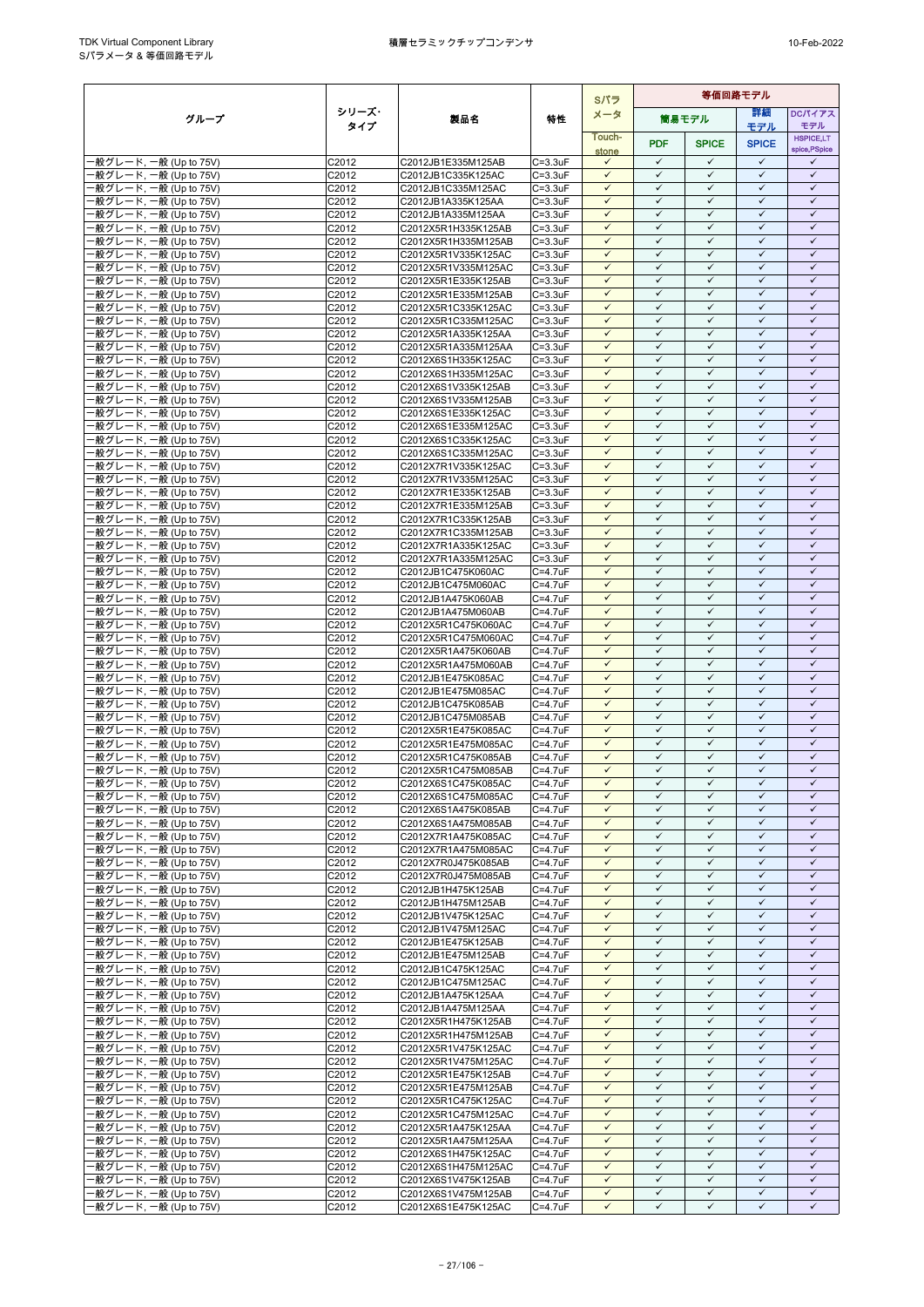|                                                  |                     |                                            |                                    |                              |                              |                              | Sパラ                          |                              | 等価回路モデル |  |  |  |  |  |
|--------------------------------------------------|---------------------|--------------------------------------------|------------------------------------|------------------------------|------------------------------|------------------------------|------------------------------|------------------------------|---------|--|--|--|--|--|
| グループ                                             | シリーズ・               | 製品名                                        | 特性                                 | メータ                          |                              | 筒易モデル                        | 等細                           | DCパイアス                       |         |  |  |  |  |  |
|                                                  | タイプ                 |                                            |                                    | Touch-                       |                              |                              | モデル                          | モデル<br><b>HSPICE,LT</b>      |         |  |  |  |  |  |
|                                                  |                     |                                            |                                    | stone                        | <b>PDF</b>                   | <b>SPICE</b>                 | <b>SPICE</b>                 | spice, PSpice                |         |  |  |  |  |  |
| ·般グレード, 一般 (Up to 75V)                           | C2012               | C2012X6S1E475M125AC                        | $C = 4.7uF$                        | $\checkmark$                 | $\checkmark$                 | $\checkmark$                 | $\checkmark$                 | $\checkmark$                 |         |  |  |  |  |  |
| 般グレード, 一般 (Up to 75V)<br>·般グレード, 一般 (Up to 75V)  | C2012<br>C2012      | C2012X6S1C475K125AC<br>C2012X6S1C475M125AC | $C = 4.7$ u $F$<br>$C = 4.7uF$     | $\checkmark$<br>$\checkmark$ | $\checkmark$<br>$\checkmark$ | ✓<br>$\checkmark$            | $\checkmark$<br>$\checkmark$ | $\checkmark$<br>$\checkmark$ |         |  |  |  |  |  |
| ·般グレード, 一般 (Up to 75V)                           | C2012               | C2012X6S0J475K125AB                        | $C = 4.7$ u $F$                    | $\checkmark$                 | $\checkmark$                 | $\checkmark$                 | $\checkmark$                 | $\checkmark$                 |         |  |  |  |  |  |
| 般グレード, 一般 (Up to 75V)                            | C2012               | C2012X6S0J475M125AB                        | $C = 4.7$ u $F$                    | $\checkmark$                 | $\checkmark$                 | $\checkmark$                 | $\checkmark$                 | $\checkmark$                 |         |  |  |  |  |  |
| -般グレード, 一般 (Up to 75V)                           | C2012               | C2012X7R1V475K125AC                        | $C = 4.7$ u $F$                    | $\checkmark$                 | $\checkmark$                 | $\checkmark$                 | $\checkmark$                 | $\checkmark$                 |         |  |  |  |  |  |
| ·般グレード, 一般 (Up to 75V)                           | C2012               | C2012X7R1V475M125AC                        | $C = 4.7$ u $F$                    | $\checkmark$                 | $\checkmark$                 | $\checkmark$                 | $\checkmark$                 | $\checkmark$                 |         |  |  |  |  |  |
| -般グレード, 一般 (Up to 75V)                           | C2012               | C2012X7R1E475K125AB                        | $C = 4.7$ u $F$                    | $\checkmark$<br>$\checkmark$ | $\checkmark$<br>$\checkmark$ | $\checkmark$<br>$\checkmark$ | $\checkmark$<br>$\checkmark$ | $\checkmark$<br>$\checkmark$ |         |  |  |  |  |  |
| -般グレード, 一般 (Up to 75V)<br>·般グレード, 一般 (Up to 75V) | C2012<br>C2012      | C2012X7R1E475M125AB<br>C2012X7R1C475K125AB | $C = 4.7$ u $F$<br>$C = 4.7$ u $F$ | $\checkmark$                 | $\checkmark$                 | $\checkmark$                 | $\checkmark$                 | $\checkmark$                 |         |  |  |  |  |  |
| -般グレード, 一般 (Up to 75V)                           | C2012               | C2012X7R1C475M125AB                        | C=4.7uF                            | $\checkmark$                 | $\checkmark$                 | $\checkmark$                 | $\checkmark$                 | $\checkmark$                 |         |  |  |  |  |  |
| ·般グレード, 一般 (Up to 75V)                           | C2012               | C2012X7R1A475K125AC                        | $C = 4.7$ u $F$                    | $\checkmark$                 | ✓                            | $\checkmark$                 | $\checkmark$                 | $\checkmark$                 |         |  |  |  |  |  |
| -般グレード, 一般 (Up to 75V)                           | C2012               | C2012X7R1A475M125AC                        | $C = 4.7$ u $F$                    | $\checkmark$                 | $\checkmark$                 | $\checkmark$                 | $\checkmark$                 | $\checkmark$                 |         |  |  |  |  |  |
| 般グレード, 一般 (Up to 75V)                            | C2012               | C2012JB1A685K060AC                         | $C=6.8$ u $F$                      | $\checkmark$<br>$\checkmark$ | $\checkmark$<br>$\checkmark$ | $\checkmark$<br>$\checkmark$ | $\checkmark$<br>$\checkmark$ | $\checkmark$<br>$\checkmark$ |         |  |  |  |  |  |
| ·般グレード, 一般 (Up to 75V)<br>·般グレード, 一般 (Up to 75V) | C2012<br>C2012      | C2012JB1A685M060AC<br>C2012X5R1A685K060AC  | $C=6.8$ u $F$<br>$C=6.8$ u $F$     | $\checkmark$                 | $\checkmark$                 | $\checkmark$                 | $\checkmark$                 | $\checkmark$                 |         |  |  |  |  |  |
| 般グレード, 一般 (Up to 75V)                            | C2012               | C2012X5R1A685M060AC                        | $C=6.8$ u $F$                      | $\checkmark$                 | $\checkmark$                 | $\checkmark$                 | $\checkmark$                 | $\checkmark$                 |         |  |  |  |  |  |
| -般グレード, 一般 (Up to 75V)                           | C2012               | C2012JB1C685K085AC                         | $C=6.8$ u $F$                      | $\checkmark$                 | $\checkmark$                 | $\checkmark$                 | ✓                            | $\checkmark$                 |         |  |  |  |  |  |
| ·般グレード, 一般 (Up to 75V)                           | C2012               | C2012JB1C685M085AC                         | $C = 6.8$ u $F$                    | $\checkmark$                 | $\checkmark$                 | $\checkmark$                 | $\checkmark$                 | $\checkmark$                 |         |  |  |  |  |  |
| ·般グレード, 一般 (Up to 75V)                           | C2012               | C2012X5R1C685K085AC                        | $C = 6.8$ u $F$                    | $\checkmark$                 | $\checkmark$<br>$\checkmark$ | $\checkmark$                 | $\checkmark$                 | $\checkmark$<br>$\checkmark$ |         |  |  |  |  |  |
| ·般グレード, 一般 (Up to 75V)<br>·般グレード, 一般 (Up to 75V) | C2012<br>C2012      | C2012X5R1C685M085AC<br>C2012X5R1A685K085AB | $C=6.8$ u $F$<br>$C=6.8$ u $F$     | $\checkmark$<br>$\checkmark$ | $\checkmark$                 | $\checkmark$<br>$\checkmark$ | $\checkmark$<br>$\checkmark$ | $\checkmark$                 |         |  |  |  |  |  |
| ·般グレード, 一般 (Up to 75V)                           | C2012               | C2012X5R1A685M085AB                        | $C=6.8$ u $F$                      | $\checkmark$                 | $\checkmark$                 | ✓                            | $\checkmark$                 | $\checkmark$                 |         |  |  |  |  |  |
| ·般グレード, 一般 (Up to 75V)                           | C2012               | C2012X5R0J685K085AB                        | $C = 6.8$ u $F$                    | $\checkmark$                 | $\checkmark$                 | $\checkmark$                 | $\checkmark$                 | $\checkmark$                 |         |  |  |  |  |  |
| ·般グレード, 一般 (Up to 75V)                           | C2012               | C2012X5R0J685M085AB                        | $C=6.8$ u $F$                      | $\checkmark$                 | $\checkmark$                 | $\checkmark$                 | $\checkmark$                 | $\checkmark$                 |         |  |  |  |  |  |
| ·般グレード, 一般 (Up to 75V)                           | $\overline{C}$ 2012 | C2012X6S1A685K085AC                        | $C=6.8$ u $F$                      | $\checkmark$<br>✓            | $\checkmark$<br>$\checkmark$ | $\checkmark$<br>✓            | $\checkmark$<br>$\checkmark$ | $\checkmark$<br>$\checkmark$ |         |  |  |  |  |  |
| ·般グレード, 一般 (Up to 75V)<br>-般グレード, 一般 (Up to 75V) | C2012<br>C2012      | C2012X6S1A685M085AC<br>C2012X6S0J685K085AB | $C=6.8$ u $F$<br>$C=6.8$ u $F$     | $\checkmark$                 | $\checkmark$                 | $\checkmark$                 | $\checkmark$                 | $\checkmark$                 |         |  |  |  |  |  |
| ·般グレード, 一般 (Up to 75V)                           | C2012               | C2012X6S0J685M085AB                        | $C=6.8$ u $F$                      | $\checkmark$                 | $\checkmark$                 | $\checkmark$                 | $\checkmark$                 | $\checkmark$                 |         |  |  |  |  |  |
| -般グレード, 一般 (Up to 75V)                           | C2012               | C2012JB1V685K125AC                         | $C=6.8$ u $F$                      | $\checkmark$                 | $\checkmark$                 | $\checkmark$                 | $\checkmark$                 | $\checkmark$                 |         |  |  |  |  |  |
| -般グレード, 一般 (Up to 75V)                           | C2012               | C2012JB1V685M125AC                         | $C=6.8$ u $F$                      | $\checkmark$                 | $\checkmark$                 | $\checkmark$                 | $\checkmark$                 | $\checkmark$                 |         |  |  |  |  |  |
| ·般グレード, 一般 (Up to 75V)                           | C2012               | C2012JB1E685K125AC                         | $C=6.8$ u $F$                      | $\checkmark$                 | $\checkmark$                 | $\checkmark$                 | $\checkmark$                 | $\checkmark$                 |         |  |  |  |  |  |
| 般グレード, 一般 (Up to 75V)                            | C2012               | C2012JB1E685M125AC                         | $C=6.8$ u $F$                      | $\checkmark$<br>$\checkmark$ | $\checkmark$<br>$\checkmark$ | $\checkmark$<br>$\checkmark$ | $\checkmark$<br>$\checkmark$ | $\checkmark$<br>$\checkmark$ |         |  |  |  |  |  |
| -般グレード, 一般 (Up to 75V)<br>·般グレード, 一般 (Up to 75V) | C2012<br>C2012      | C2012JB1C685K125AC<br>C2012JB1C685M125AB   | $C = 6.8$ u $F$<br>$C=6.8$ u $F$   | $\checkmark$                 | $\checkmark$                 | $\checkmark$                 | $\checkmark$                 | $\checkmark$                 |         |  |  |  |  |  |
| ·般グレード, 一般 (Up to 75V)                           | C2012               | C2012X5R1V685K125AC                        | $C=6.8$ u $F$                      | $\checkmark$                 | $\checkmark$                 | $\checkmark$                 | $\checkmark$                 | $\checkmark$                 |         |  |  |  |  |  |
| ·般グレード, 一般 (Up to 75V)                           | C2012               | C2012X5R1V685M125AC                        | $C=6.8$ u $F$                      | $\checkmark$                 | ✓                            | $\checkmark$                 | $\checkmark$                 | $\checkmark$                 |         |  |  |  |  |  |
| -般グレード, 一般 (Up to 75V)                           | C2012               | C2012X5R1E685K125AC                        | $C=6.8$ u $F$                      | $\checkmark$                 | $\checkmark$                 | $\checkmark$                 | $\checkmark$                 | $\checkmark$                 |         |  |  |  |  |  |
| ·般グレード, 一般 (Up to 75V)                           | C2012               | C2012X5R1E685M125AC                        | $C = 6.8$ u $F$                    | $\checkmark$                 | $\checkmark$<br>$\checkmark$ | $\checkmark$                 | $\checkmark$                 | $\checkmark$                 |         |  |  |  |  |  |
| ·般グレード, 一般 (Up to 75V)<br>-般グレード, 一般 (Up to 75V) | C2012<br>C2012      | C2012X6S1C685K125AC<br>C2012X6S1C685M125AC | $C=6.8$ u $F$<br>$C=6.8$ u $F$     | $\checkmark$<br>$\checkmark$ | $\checkmark$                 | ✓<br>$\checkmark$            | $\checkmark$<br>$\checkmark$ | $\checkmark$<br>$\checkmark$ |         |  |  |  |  |  |
| -般グレード, 一般 (Up to 75V)                           | C2012               | C2012X6S1A685K125AB                        | $C=6.8$ u $F$                      | $\checkmark$                 | $\checkmark$                 | $\checkmark$                 | $\checkmark$                 | $\checkmark$                 |         |  |  |  |  |  |
| -般グレード, 一般 (Up to 75V)                           | C2012               | C2012X6S1A685M125AB                        | $C=6.8$ u $F$                      | $\checkmark$                 | ✓                            | $\checkmark$                 | $\checkmark$                 | $\checkmark$                 |         |  |  |  |  |  |
| ·般グレード, 一般 (Up to 75V)                           | C2012               | C2012X7R1A685K125AC                        | $C=6.8$ u $F$                      | $\checkmark$                 | $\checkmark$                 | $\checkmark$                 | $\checkmark$                 | $\checkmark$                 |         |  |  |  |  |  |
| -般グレード, 一般 (Up to 75V)                           | C <sub>2012</sub>   | C2012X7R1A685M125AC                        | $C=6.8$ u $F$                      | $\checkmark$<br>✓            | $\checkmark$<br>$\checkmark$ | $\checkmark$<br>✓            | $\checkmark$<br>$\checkmark$ | $\checkmark$<br>$\checkmark$ |         |  |  |  |  |  |
| ·般グレード, 一般 (Up to 75V)<br>·般グレード, 一般 (Up to 75V) | C2012<br>C2012      | C2012X7R0J685K125AB<br>C2012X7R0J685M125AB | $C=6.8$ u $F$<br>$C = 6.8$ u $F$   | $\checkmark$                 | $\checkmark$                 | $\checkmark$                 | $\checkmark$                 | $\checkmark$                 |         |  |  |  |  |  |
| ·般グレード, 一般 (Up to 75V)                           | C2012               | C2012JB1V106K085AC                         | $C=10$ u $F$                       | $\checkmark$                 | $\checkmark$                 | $\checkmark$                 | $\checkmark$                 | $\checkmark$                 |         |  |  |  |  |  |
| ·般グレード, 一般 (Up to 75V)                           | C2012               | C2012JB1V106M085AC                         | $C = 10uF$                         | $\checkmark$                 | ✓                            | $\checkmark$                 | ✓                            | $\checkmark$                 |         |  |  |  |  |  |
| -般グレード, 一般 (Up to 75V)                           | C2012               | C2012JB1E106K085AC                         | $C = 10uF$                         | $\checkmark$                 | $\checkmark$                 | $\checkmark$                 | $\checkmark$                 | $\checkmark$                 |         |  |  |  |  |  |
| ·般グレード, 一般 (Up to 75V)                           | C2012               | C2012JB1E106M085AC                         | $C = 10uF$                         | $\checkmark$                 | $\checkmark$                 | $\checkmark$                 | $\checkmark$                 | $\checkmark$                 |         |  |  |  |  |  |
| -般グレード, 一般 (Up to 75V)<br>-般グレード, 一般 (Up to 75V) | C2012<br>C2012      | C2012JB1C106K085AC<br>C2012JB1C106M085AC   | $C = 10uF$<br>$C = 10uF$           | $\checkmark$<br>$\checkmark$ | $\checkmark$<br>$\checkmark$ | $\checkmark$<br>$\checkmark$ | $\checkmark$<br>$\checkmark$ | $\checkmark$<br>$\checkmark$ |         |  |  |  |  |  |
| ·般グレード, 一般 (Up to 75V)                           | C2012               | C2012X5R1V106K085AC                        | $C = 10uF$                         | $\checkmark$                 | $\checkmark$                 | $\checkmark$                 | $\checkmark$                 | $\checkmark$                 |         |  |  |  |  |  |
| ·般グレード, 一般 (Up to 75V)                           | C2012               | C2012X5R1V106M085AC                        | $C = 10uF$                         | $\checkmark$                 | $\checkmark$                 | $\checkmark$                 | $\checkmark$                 | $\checkmark$                 |         |  |  |  |  |  |
| -般グレード, 一般 (Up to 75V)                           | C2012               | C2012X5R1E106K085AC                        | $C = 10uF$                         | $\checkmark$                 | ✓                            | $\checkmark$                 | ✓                            | $\checkmark$                 |         |  |  |  |  |  |
| ·般グレード, 一般 (Up to 75V)                           | C2012               | C2012X5R1E106M085AC                        | $C = 10uF$                         | $\checkmark$                 | $\checkmark$                 | $\checkmark$                 | $\checkmark$                 | $\checkmark$                 |         |  |  |  |  |  |
| ·般グレード, 一般 (Up to 75V)<br>-般グレード, 一般 (Up to 75V) | C2012               | C2012X5R1C106K085AC                        | $C = 10uF$<br>$C = 10uF$           | $\checkmark$<br>$\checkmark$ | $\checkmark$<br>$\checkmark$ | $\checkmark$<br>$\checkmark$ | $\checkmark$<br>$\checkmark$ | $\checkmark$<br>$\checkmark$ |         |  |  |  |  |  |
| ·般グレード, 一般 (Up to 75V)                           | C2012<br>C2012      | C2012X5R1C106M085AC<br>C2012X5R1A106K085AB | $C = 10uF$                         | $\checkmark$                 | ✓                            | $\checkmark$                 | $\checkmark$                 | $\checkmark$                 |         |  |  |  |  |  |
| -般グレード, 一般 (Up to 75V)                           | C2012               | C2012X5R1A106M085AB                        | $C = 10uF$                         | $\checkmark$                 | $\checkmark$                 | $\checkmark$                 | $\checkmark$                 | $\checkmark$                 |         |  |  |  |  |  |
| -般グレード, 一般 (Up to 75V)                           | C2012               | C2012X5R0J106K085AB                        | $C = 10uF$                         | $\checkmark$                 | ✓                            | $\checkmark$                 | $\checkmark$                 | $\checkmark$                 |         |  |  |  |  |  |
| -般グレード, 一般 (Up to 75V)                           | C2012               | C2012X5R0J106M085AB                        | $C = 10uF$                         | $\checkmark$                 | $\checkmark$                 | $\checkmark$                 | $\checkmark$                 | $\checkmark$                 |         |  |  |  |  |  |
| -般グレード, 一般 (Up to 75V)                           | C2012               | C2012X6S1C106K085AC                        | $C = 10uF$                         | $\checkmark$                 | $\checkmark$<br>$\checkmark$ | $\checkmark$                 | $\checkmark$<br>$\checkmark$ | $\checkmark$                 |         |  |  |  |  |  |
| ·般グレード, 一般 (Up to 75V)<br>-般グレード, 一般 (Up to 75V) | C2012<br>C2012      | C2012X6S1C106M085AC<br>C2012X6S1A106K085AC | $C = 10uF$<br>$C = 10uF$           | $\checkmark$<br>$\checkmark$ | $\checkmark$                 | $\checkmark$<br>$\checkmark$ | $\checkmark$                 | $\checkmark$<br>$\checkmark$ |         |  |  |  |  |  |
| ·般グレード, 一般 (Up to 75V)                           | C2012               | C2012X6S1A106M085AC                        | $C = 10uF$                         | $\checkmark$                 | $\checkmark$                 | $\checkmark$                 | $\checkmark$                 | $\checkmark$                 |         |  |  |  |  |  |
| -般グレード, 一般 (Up to 75V)                           | C2012               | C2012X6S0J106K085AC                        | $C = 10uF$                         | $\checkmark$                 | ✓                            | $\checkmark$                 | ✓                            | $\checkmark$                 |         |  |  |  |  |  |
| ·般グレード, 一般 (Up to 75V)                           | C2012               | C2012X6S0J106M085AC                        | $C = 10uF$                         | $\checkmark$                 | $\checkmark$                 | $\checkmark$                 | $\checkmark$                 | $\checkmark$                 |         |  |  |  |  |  |
| ·般グレード, 一般 (Up to 75V)                           | C2012               | C2012X7S0J106K085AC                        | $C = 10uF$                         | $\checkmark$                 | $\checkmark$                 | $\checkmark$                 | $\checkmark$                 | $\checkmark$                 |         |  |  |  |  |  |
| ·般グレード, 一般 (Up to 75V)<br>-般グレード, 一般 (Up to 75V) | C2012<br>C2012      | C2012X7S0J106M085AC<br>C2012X7S0G106K085AC | $C = 10uF$<br>$C = 10uF$           | $\checkmark$<br>$\checkmark$ | $\checkmark$<br>$\checkmark$ | ✓<br>$\checkmark$            | $\checkmark$<br>$\checkmark$ | $\checkmark$<br>$\checkmark$ |         |  |  |  |  |  |
| ·般グレード, 一般 (Up to 75V)                           | C2012               | C2012X7S0G106M085AC                        | $C = 10uF$                         | $\checkmark$                 | $\checkmark$                 | $\checkmark$                 | $\checkmark$                 | $\checkmark$                 |         |  |  |  |  |  |
| ·般グレード, 一般 (Up to 75V)                           | C2012               | C2012JB1V106K125AC                         | $C = 10uF$                         | $\checkmark$                 | $\checkmark$                 | $\checkmark$                 | $\checkmark$                 | $\checkmark$                 |         |  |  |  |  |  |
| ·般グレード, 一般 (Up to 75V)                           | C2012               | C2012JB1V106M125AC                         | $C = 10uF$                         | $\checkmark$                 | $\checkmark$                 | $\checkmark$                 | $\checkmark$                 | $\checkmark$                 |         |  |  |  |  |  |
| ·般グレード, 一般 (Up to 75V)                           | C2012               | C2012JB1E106K125AB                         | $C = 10uF$                         | $\checkmark$                 | $\checkmark$                 | $\checkmark$                 | $\checkmark$                 | $\checkmark$                 |         |  |  |  |  |  |
| ·般グレード, 一般 (Up to 75V)<br>般グレード, 一般 (Up to 75V)  | C2012<br>C2012      | C2012JB1E106M125AB<br>C2012JB1C106K125AB   | $C = 10uF$<br>$C = 10uF$           | $\checkmark$<br>$\checkmark$ | $\checkmark$<br>$\checkmark$ | $\checkmark$<br>$\checkmark$ | $\checkmark$<br>✓            | $\checkmark$<br>$\checkmark$ |         |  |  |  |  |  |
| ·般グレード, 一般 (Up to 75V)                           | C2012               | C2012JB1C106M125AB                         | $C = 10uF$                         | $\checkmark$                 | $\checkmark$                 | $\checkmark$                 | $\checkmark$                 | $\checkmark$                 |         |  |  |  |  |  |
| -般グレード, 一般 (Up to 75V)                           | C2012               | C2012X5R1V106K125AC                        | $C = 10uF$                         | $\checkmark$                 | ✓                            | $\checkmark$                 | ✓                            | $\checkmark$                 |         |  |  |  |  |  |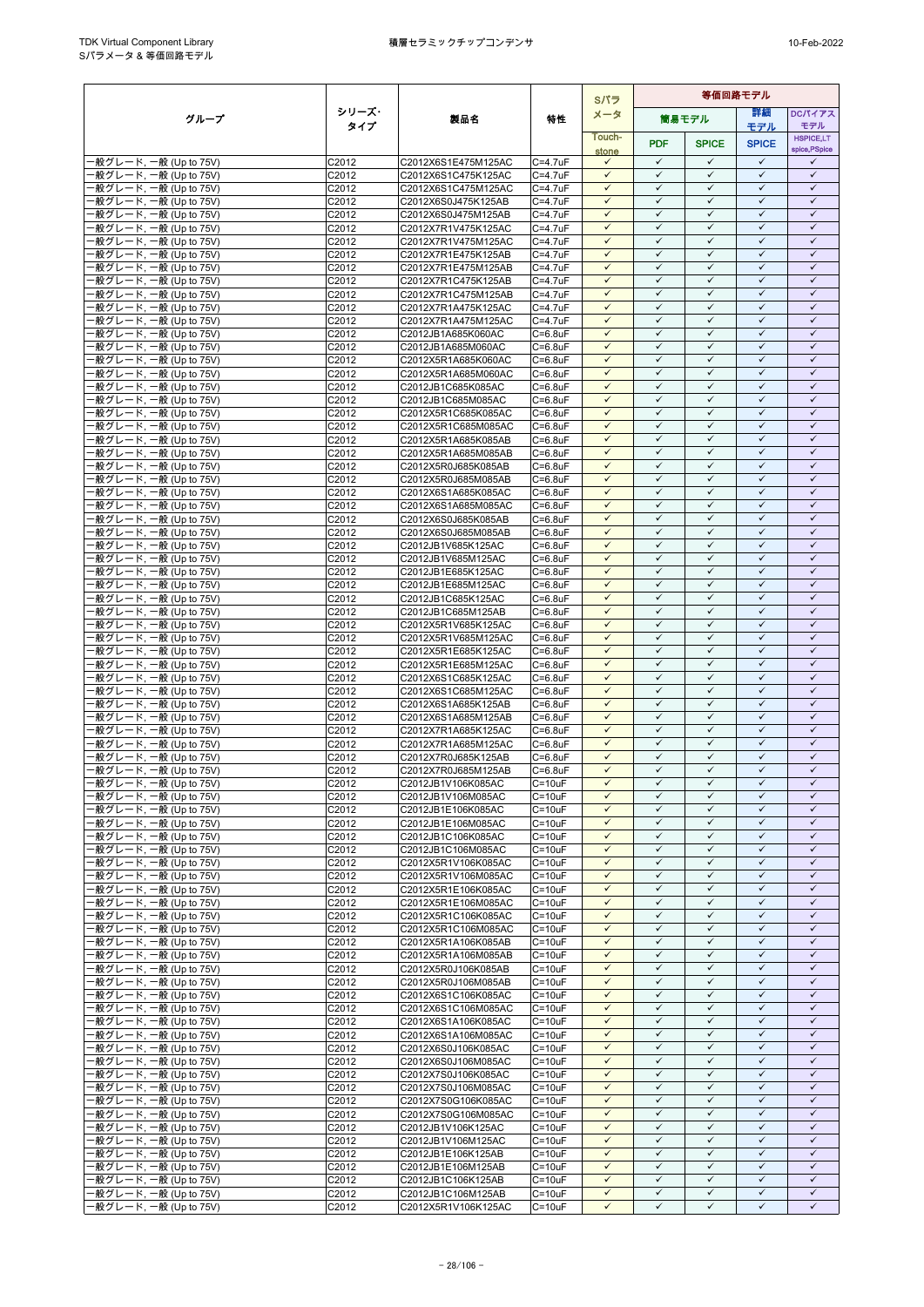|                                                  |                     |                                            |                            | Sパラ                          | 等価回路モデル                      |                              |                              |                              |
|--------------------------------------------------|---------------------|--------------------------------------------|----------------------------|------------------------------|------------------------------|------------------------------|------------------------------|------------------------------|
| グループ                                             | シリーズ・               | 製品名                                        | 特性                         | メータ                          |                              | 筒易モデル                        | 詳細                           | DCパイアス                       |
|                                                  | タイプ                 |                                            |                            | Touch-                       |                              |                              | モデル                          | モデル<br><b>HSPICE,LT</b>      |
|                                                  |                     |                                            |                            | stone                        | <b>PDF</b>                   | <b>SPICE</b>                 | <b>SPICE</b>                 | spice, PSpice                |
| ·般グレード, 一般 (Up to 75V)                           | C2012               | C2012X5R1V106M125AC                        | $C = 10uF$                 | $\checkmark$<br>$\checkmark$ | $\checkmark$<br>$\checkmark$ | $\checkmark$<br>✓            | $\checkmark$<br>$\checkmark$ | $\checkmark$<br>$\checkmark$ |
| 般グレード, 一般 (Up to 75V)<br>·般グレード, 一般 (Up to 75V)  | C2012<br>C2012      | C2012X5R1E106K125AB<br>C2012X5R1E106M125AB | $C = 10uF$<br>$C = 10uF$   | $\checkmark$                 | $\checkmark$                 | $\checkmark$                 | $\checkmark$                 | $\checkmark$                 |
| ·般グレード, 一般 (Up to 75V)                           | C2012               | C2012X6S1C106K125AC                        | $C = 10uF$                 | $\checkmark$                 | $\checkmark$                 | $\checkmark$                 | $\checkmark$                 | $\checkmark$                 |
| 般グレード, 一般 (Up to 75V)                            | C2012               | C2012X6S1C106M125AC                        | $C = 10uF$                 | $\checkmark$                 | $\checkmark$                 | $\checkmark$                 | $\checkmark$                 | $\checkmark$                 |
| -般グレード, 一般 (Up to 75V)                           | C2012               | C2012X6S1A106K125AB                        | $C = 10uF$                 | $\checkmark$<br>$\checkmark$ | $\checkmark$<br>$\checkmark$ | $\checkmark$                 | $\checkmark$<br>$\checkmark$ | $\checkmark$<br>$\checkmark$ |
| ·般グレード, 一般 (Up to 75V)<br>-般グレード, 一般 (Up to 75V) | C2012<br>C2012      | C2012X6S1A106M125AB<br>C2012X6S0J106K125AB | $C = 10uF$<br>$C = 10uF$   | $\checkmark$                 | $\checkmark$                 | $\checkmark$<br>$\checkmark$ | $\checkmark$                 | $\checkmark$                 |
| -般グレード, 一般 (Up to 75V)                           | C2012               | C2012X6S0J106M125AB                        | $C = 10uF$                 | $\checkmark$                 | $\checkmark$                 | $\checkmark$                 | $\checkmark$                 | $\checkmark$                 |
| ·般グレード, 一般 (Up to 75V)                           | C2012               | C2012X7R1A106K125AC                        | $C = 10uF$                 | $\checkmark$                 | $\checkmark$                 | $\checkmark$                 | $\checkmark$                 | $\checkmark$                 |
| -般グレード, 一般 (Up to 75V)                           | C2012               | C2012X7R1A106M125AC                        | $C = 10uF$                 | $\checkmark$                 | $\checkmark$                 | $\checkmark$                 | $\checkmark$                 | $\checkmark$                 |
| ·般グレード, 一般 (Up to 75V)<br>-般グレード, 一般 (Up to 75V) | C2012<br>C2012      | C2012X7R0J106K125AB<br>C2012X7R0J106M125AB | $C = 10uF$<br>$C = 10uF$   | $\checkmark$<br>$\checkmark$ | ✓<br>$\checkmark$            | $\checkmark$<br>$\checkmark$ | $\checkmark$<br>$\checkmark$ | $\checkmark$<br>$\checkmark$ |
| 般グレード, 一般 (Up to 75V)                            | C2012               | C2012JB1A156M085AC                         | $C = 15uF$                 | $\checkmark$                 | $\checkmark$                 | $\checkmark$                 | $\checkmark$                 | $\checkmark$                 |
| ·般グレード, 一般 (Up to 75V)                           | C2012               | C2012JB0J156M085AB                         | $C = 15uF$                 | $\checkmark$                 | $\checkmark$                 | $\checkmark$                 | $\checkmark$                 | $\checkmark$                 |
| ·般グレード, 一般 (Up to 75V)                           | C2012               | C2012X5R1A156M085AC                        | $C = 15uF$                 | $\checkmark$                 | $\checkmark$                 | $\checkmark$                 | $\checkmark$<br>$\checkmark$ | $\checkmark$                 |
| 般グレード, 一般 (Up to 75V)<br>-般グレード, 一般 (Up to 75V)  | C2012<br>C2012      | C2012X5R0J156M085AB<br>C2012X6S0G156M085AC | $C = 15uF$<br>$C = 15uF$   | $\checkmark$<br>$\checkmark$ | $\checkmark$<br>$\checkmark$ | $\checkmark$<br>$\checkmark$ | ✓                            | $\checkmark$<br>$\checkmark$ |
| -般グレード, 一般 (Up to 75V)                           | C2012               | C2012JB1V156M125AC                         | $C = 15uF$                 | $\checkmark$                 | $\checkmark$                 | $\checkmark$                 | $\checkmark$                 | $\checkmark$                 |
| ·般グレード, 一般 (Up to 75V)                           | C2012               | C2012JB1E156M125AC                         | $C = 15uF$                 | $\checkmark$                 | $\checkmark$                 | $\checkmark$                 | $\checkmark$                 | $\checkmark$                 |
| ·般グレード, 一般 (Up to 75V)                           | C2012               | C2012JB1C156M125AC                         | $C = 15uF$                 | $\checkmark$                 | $\checkmark$                 | $\checkmark$                 | $\checkmark$                 | $\checkmark$                 |
| -般グレード, 一般 (Up to 75V)<br>·般グレード, 一般 (Up to 75V) | C2012<br>C2012      | C2012JB1A156M125AB<br>C2012JB0J156M125AC   | $C = 15uF$<br>$C = 15uF$   | $\checkmark$<br>$\checkmark$ | $\checkmark$<br>$\checkmark$ | $\checkmark$<br>✓            | $\checkmark$<br>$\checkmark$ | $\checkmark$<br>$\checkmark$ |
| ·般グレード, 一般 (Up to 75V)                           | C2012               | C2012X5R1V156M125AC                        | $C = 15uF$                 | $\checkmark$                 | $\checkmark$                 | $\checkmark$                 | $\checkmark$                 | $\checkmark$                 |
| ·般グレード, 一般 (Up to 75V)                           | C2012               | C2012X5R1E156M125AC                        | $C = 15uF$                 | $\checkmark$                 | $\checkmark$                 | $\checkmark$                 | $\checkmark$                 | $\checkmark$                 |
| ·般グレード, 一般 (Up to 75V)                           | $\overline{C}$ 2012 | C2012X5R1C156M125AC                        | $C = 15uF$                 | $\checkmark$                 | $\checkmark$                 | $\checkmark$                 | $\checkmark$                 | $\checkmark$                 |
| -般グレード, 一般 (Up to 75V)<br>-般グレード, 一般 (Up to 75V) | C2012<br>C2012      | C2012X5R1A156M125AB<br>C2012X5R0J156M125AC | $C = 15uF$<br>$C = 15uF$   | ✓<br>$\checkmark$            | $\checkmark$<br>$\checkmark$ | ✓<br>$\checkmark$            | $\checkmark$<br>$\checkmark$ | $\checkmark$<br>$\checkmark$ |
| ·般グレード, 一般 (Up to 75V)                           | C2012               | C2012X6S1C156M125AC                        | $C = 15uF$                 | $\checkmark$                 | $\checkmark$                 | $\checkmark$                 | $\checkmark$                 | $\checkmark$                 |
| -般グレード, 一般 (Up to 75V)                           | C2012               | C2012X6S1A156M125AC                        | $C = 15uF$                 | $\checkmark$                 | $\checkmark$                 | $\checkmark$                 | $\checkmark$                 | $\checkmark$                 |
| -般グレード, 一般 (Up to 75V)                           | C2012               | C2012X6S0J156M125AB                        | $C = 15uF$                 | $\checkmark$                 | $\checkmark$                 | $\checkmark$                 | $\checkmark$                 | $\checkmark$                 |
| ·般グレード, 一般 (Up to 75V)<br>般グレード, 一般 (Up to 75V)  | C2012<br>C2012      | C2012X7S1A156M125AC<br>C2012X7S0J156M125AC | $C = 15uF$<br>$C = 15uF$   | $\checkmark$<br>$\checkmark$ | $\checkmark$<br>$\checkmark$ | $\checkmark$<br>$\checkmark$ | $\checkmark$<br>$\checkmark$ | $\checkmark$<br>$\checkmark$ |
| -般グレード, 一般 (Up to 75V)                           | C2012               | C2012X7S0G156M125AC                        | $C = 15uF$                 | $\checkmark$                 | $\checkmark$                 | $\checkmark$                 | $\checkmark$                 | $\checkmark$                 |
| ·般グレード, 一般 (Up to 75V)                           | C2012               | C2012JB1A226M085AC                         | $C = 22uF$                 | $\checkmark$                 | $\checkmark$                 | $\checkmark$                 | $\checkmark$                 | $\checkmark$                 |
| ·般グレード, 一般 (Up to 75V)                           | C2012               | C2012JB0J226M085AB                         | $C = 22uF$                 | $\checkmark$                 | $\checkmark$                 | $\checkmark$                 | $\checkmark$                 | $\checkmark$                 |
| ·般グレード, 一般 (Up to 75V)<br>-般グレード, 一般 (Up to 75V) | C2012<br>C2012      | C2012X5R1C226M085AC<br>C2012X5R1A226M085AC | $C = 22uF$<br>$C = 22uF$   | $\checkmark$<br>$\checkmark$ | ✓<br>$\checkmark$            | $\checkmark$<br>$\checkmark$ | $\checkmark$<br>$\checkmark$ | $\checkmark$<br>$\checkmark$ |
| ·般グレード, 一般 (Up to 75V)                           | C2012               | C2012X5R0J226M085AB                        | C=22uF                     | $\checkmark$                 | $\checkmark$                 | $\checkmark$                 | $\checkmark$                 | $\checkmark$                 |
| -般グレード, 一般 (Up to 75V)                           | C2012               | C2012X6S0J226M085AC                        | $C = 22uF$                 | $\checkmark$                 | $\checkmark$                 | ✓                            | $\checkmark$                 | $\checkmark$                 |
| -般グレード, 一般 (Up to 75V)                           | C2012               | C2012X6S0G226M085AC                        | $C = 22uF$                 | $\checkmark$                 | $\checkmark$                 | $\checkmark$                 | $\checkmark$                 | $\checkmark$                 |
| -般グレード, 一般 (Up to 75V)<br>-般グレード, 一般 (Up to 75V) | C2012<br>C2012      | C2012JB1A226M125AB<br>C2012JB0J226M125AC   | $C = 22uF$<br>$C = 22uF$   | $\checkmark$<br>$\checkmark$ | $\checkmark$<br>✓            | $\checkmark$<br>$\checkmark$ | $\checkmark$<br>$\checkmark$ | $\checkmark$<br>$\checkmark$ |
| ·般グレード, 一般 (Up to 75V)                           | C2012               | C2012X5R1V226M125AC                        | $C = 22uF$                 | $\checkmark$                 | $\checkmark$                 | $\checkmark$                 | $\checkmark$                 | $\checkmark$                 |
| -般グレード, 一般 (Up to 75V)                           | C <sub>2012</sub>   | C2012X5R1E226M125AC                        | $C = 22uF$                 | $\checkmark$                 | $\checkmark$                 | $\checkmark$                 | $\checkmark$                 | $\checkmark$                 |
| ·般グレード, 一般 (Up to 75V)                           | C2012               | C2012X5R1C226K125AC                        | $C = 22uF$                 | ✓                            | $\checkmark$                 | ✓                            | $\checkmark$                 | $\checkmark$                 |
| 般グレード, 一般 (Up to 75V)<br>·般グレード, 一般 (Up to 75V)  | C2012<br>C2012      | C2012X5R1C226M125AC<br>C2012X5R1A226K125AB | $C = 22uF$<br>$C = 22uF$   | $\checkmark$<br>$\checkmark$ | $\checkmark$<br>$\checkmark$ | $\checkmark$<br>$\checkmark$ | $\checkmark$<br>$\checkmark$ | $\checkmark$<br>$\checkmark$ |
| ·般グレード, 一般 (Up to 75V)                           | C2012               | C2012X5R1A226M125AB                        | $C = 22uF$                 | $\checkmark$                 | ✓                            | $\checkmark$                 | ✓                            | $\checkmark$                 |
| -般グレード, 一般 (Up to 75V)                           | C2012               | C2012X5R0J226K125AB                        | $C = 22uF$                 | $\checkmark$                 | $\checkmark$                 | $\checkmark$                 | $\checkmark$                 | $\checkmark$                 |
| -般グレード, 一般 (Up to 75V)                           | C2012               | C2012X5R0J226M125AC                        | $C = 22uF$                 | $\checkmark$                 | $\checkmark$                 | $\checkmark$                 | $\checkmark$                 | $\checkmark$                 |
| -般グレード, 一般 (Up to 75V)<br>-般グレード, 一般 (Up to 75V) | C2012<br>C2012      | C2012X6S1C226M125AC<br>C2012X6S1A226M125AC | $C = 22uF$<br>$C = 22uF$   | $\checkmark$<br>$\checkmark$ | ✓<br>$\checkmark$            | $\checkmark$<br>$\checkmark$ | $\checkmark$<br>$\checkmark$ | $\checkmark$<br>$\checkmark$ |
| ·般グレード, 一般 (Up to 75V)                           | C2012               | C2012X6S0J226M125AB                        | $C = 22uF$                 | $\checkmark$                 | ✓                            | $\checkmark$                 | $\checkmark$                 | $\checkmark$                 |
| -般グレード, 一般 (Up to 75V)                           | C2012               | C2012X6S0G226M125AC                        | $C = 22uF$                 | $\checkmark$                 | $\checkmark$                 | $\checkmark$                 | $\checkmark$                 | $\checkmark$                 |
| -般グレード, 一般 (Up to 75V)                           | C2012               | C2012X7S1A226M125AC                        | $C = 22uF$                 | $\checkmark$                 | ✓                            | $\checkmark$                 | ✓                            | $\checkmark$                 |
| ·般グレード, 一般 (Up to 75V)<br>·般グレード, 一般 (Up to 75V) | C2012<br>C2012      | C2012X7S0J226M125AC<br>C2012X7S0G226M125AC | $C = 22uF$<br>$C = 22uF$   | $\checkmark$<br>$\checkmark$ | $\checkmark$<br>$\checkmark$ | $\checkmark$<br>$\checkmark$ | $\checkmark$<br>$\checkmark$ | $\checkmark$<br>$\checkmark$ |
| -般グレード, 一般 (Up to 75V)                           | C2012               | C2012JB1A336M125AC                         | $C = 33uF$                 | $\checkmark$                 | $\checkmark$                 | $\checkmark$                 | $\checkmark$                 | $\checkmark$                 |
| ·般グレード, 一般 (Up to 75V)                           | C2012               | C2012JB0J336M125AC                         | $C = 33uF$                 | $\checkmark$                 | $\checkmark$                 | $\checkmark$                 | $\checkmark$                 | $\checkmark$                 |
| ·般グレード, 一般 (Up to 75V)                           | C2012               | C2012X5R1A336M125AC                        | $C = 33uF$                 | $\checkmark$                 | $\checkmark$                 | $\checkmark$                 | $\checkmark$                 | $\checkmark$                 |
| -般グレード, 一般 (Up to 75V)<br>-般グレード, 一般 (Up to 75V) | C2012<br>C2012      | C2012X5R0J336M125AC<br>C2012X6S0G336M125AC | $C = 33uF$<br>$C = 33uF$   | $\checkmark$<br>$\checkmark$ | $\checkmark$<br>$\checkmark$ | $\checkmark$<br>$\checkmark$ | $\checkmark$<br>$\checkmark$ | $\checkmark$<br>$\checkmark$ |
| -般グレード, 一般 (Up to 75V)                           | C2012               | C2012JB1A476M125AC                         | $C = 47uF$                 | $\checkmark$                 | $\checkmark$                 | $\checkmark$                 | $\checkmark$                 | $\checkmark$                 |
| ·般グレード, 一般 (Up to 75V)                           | C2012               | C2012JB0J476M125AC                         | $C = 47uF$                 | $\checkmark$                 | $\checkmark$                 | $\checkmark$                 | $\checkmark$                 | $\checkmark$                 |
| -般グレード, 一般 (Up to 75V)                           | C2012               | C2012X5R1A476M125AC                        | $C = 47uF$                 | $\checkmark$                 | $\checkmark$                 | $\checkmark$                 | $\checkmark$                 | $\checkmark$                 |
| ·般グレード, 一般 (Up to 75V)<br>-般グレード, 一般 (Up to 75V) | C2012<br>C2012      | C2012X5R0J476M125AC<br>C2012X5R0G476M125AB | $C = 47uF$<br>$C = 47uF$   | $\checkmark$<br>$\checkmark$ | $\checkmark$<br>✓            | $\checkmark$<br>$\checkmark$ | $\checkmark$<br>✓            | $\checkmark$<br>$\checkmark$ |
| ·般グレード, 一般 (Up to 75V)                           | C2012               | C2012X6S0G476M125AC                        | $C = 47uF$                 | $\checkmark$                 | $\checkmark$                 | $\checkmark$                 | $\checkmark$                 | $\checkmark$                 |
| ·般グレード, 一般 (Up to 75V)                           | C3216               | C3216C0G1H392J060AA                        | $C = 3.9nF$                | $\checkmark$                 | $\checkmark$                 | $\checkmark$                 | $\checkmark$                 |                              |
| ·般グレード, 一般 (Up to 75V)                           | C3216               | C3216C0G1H392K060AA                        | $C = 3.9nF$                | $\checkmark$                 | ✓                            | $\checkmark$                 | $\checkmark$                 | $\equiv$                     |
| -般グレード, 一般 (Up to 75V)<br>·般グレード, 一般 (Up to 75V) | C3216<br>C3216      | C3216CH1H392J060AA<br>C3216CH1H392K060AA   | $C = 3.9nF$<br>$C = 3.9nF$ | $\checkmark$<br>$\checkmark$ | $\checkmark$<br>$\checkmark$ | $\checkmark$<br>$\checkmark$ | $\checkmark$<br>$\checkmark$ | $\overline{\phantom{0}}$     |
| ·般グレード, 一般 (Up to 75V)                           | C3216               | C3216C0G1H472J060AA                        | $C=4.7nF$                  | $\checkmark$                 | $\checkmark$                 | $\checkmark$                 | $\checkmark$                 | -                            |
| ·般グレード, 一般 (Up to 75V)                           | C3216               | C3216C0G1H472K060AA                        | $C=4.7nF$                  | $\checkmark$                 | $\checkmark$                 | $\checkmark$                 | $\checkmark$                 |                              |
| ·般グレード, 一般 (Up to 75V)                           | C3216               | C3216CH1H472J060AA                         | $C=4.7nF$                  | $\checkmark$                 | $\checkmark$                 | $\checkmark$                 | $\checkmark$                 | -                            |
| ·般グレード, 一般 (Up to 75V)<br>-般グレード, 一般 (Up to 75V) | C3216               | C3216CH1H472K060AA                         | $C = 4.7nF$<br>$C = 5.6nF$ | $\checkmark$<br>$\checkmark$ | $\checkmark$<br>$\checkmark$ | $\checkmark$<br>$\checkmark$ | $\checkmark$<br>$\checkmark$ | $\equiv$                     |
| -般グレード, 一般 (Up to 75V)                           | C3216<br>C3216      | C3216C0G1H562J060AA<br>C3216C0G1H562K060AA | $C = 5.6nF$                | $\checkmark$                 | $\checkmark$                 | $\checkmark$                 | $\checkmark$                 | $\overline{\phantom{0}}$     |
| -般グレード, 一般 (Up to 75V)                           | C3216               | C3216CH1H562J060AA                         | $C = 5.6nF$                | $\checkmark$                 | $\checkmark$                 | $\checkmark$                 | $\checkmark$                 | $\overline{\phantom{a}}$     |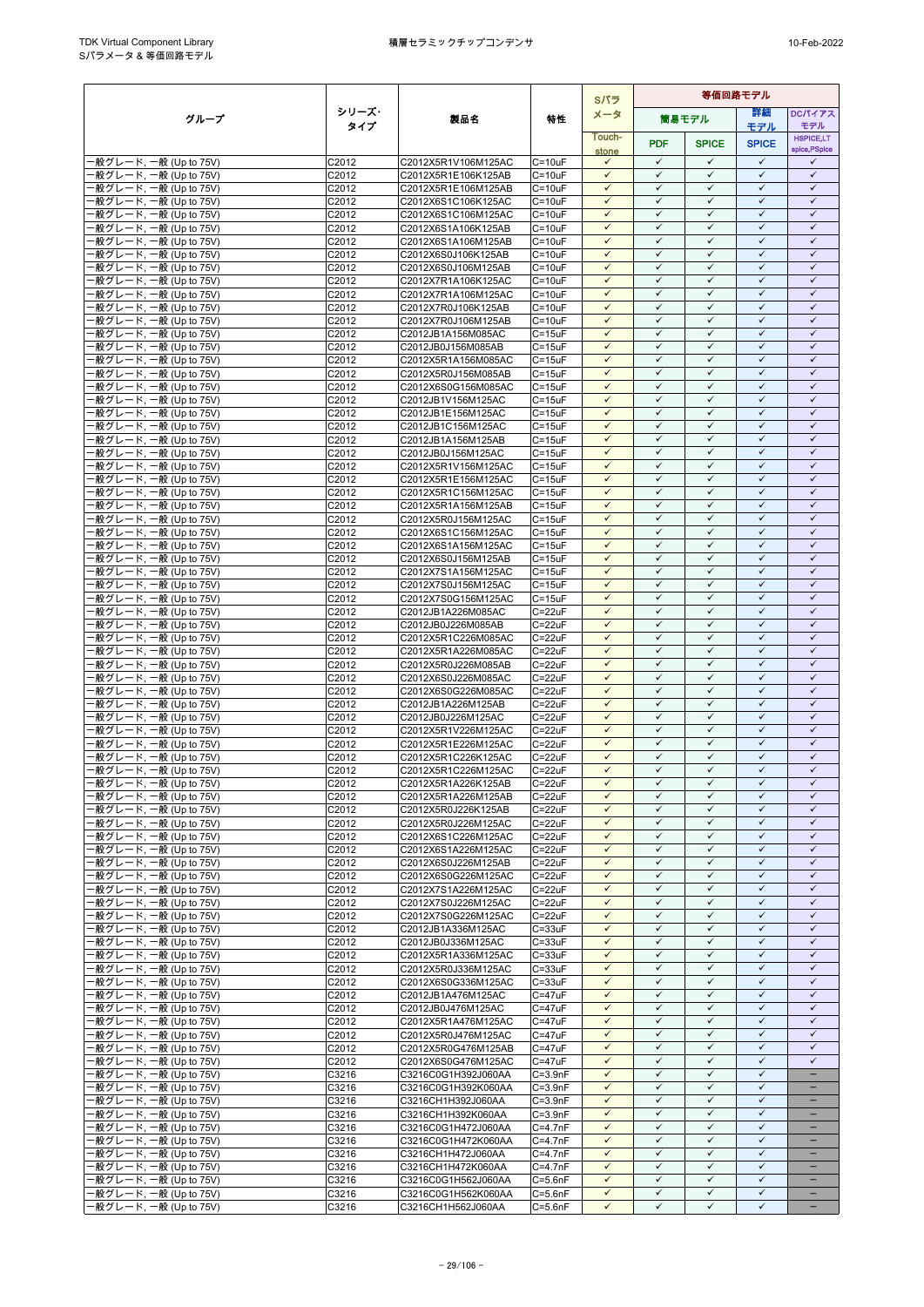|                                                  |                |                                            |                                | Sパラ                          | 等価回路モデル                      |                              |                              |                                      |
|--------------------------------------------------|----------------|--------------------------------------------|--------------------------------|------------------------------|------------------------------|------------------------------|------------------------------|--------------------------------------|
| グループ                                             | シリーズ・          | 製品名                                        | 特性                             | メータ                          |                              | 簡易モデル                        | 等細                           | <b>DCパイアス</b>                        |
|                                                  | タイプ            |                                            |                                | Touch-                       |                              |                              | モデル                          | モデル<br><b>HSPICE,LT</b>              |
|                                                  |                |                                            |                                | stone                        | <b>PDF</b>                   | <b>SPICE</b>                 | <b>SPICE</b>                 | spice, PSpice                        |
| ·般グレード, 一般 (Up to 75V)                           | C3216          | C3216CH1H562K060AA                         | $C = 5.6nF$                    | $\checkmark$                 | $\checkmark$                 | $\checkmark$                 | $\checkmark$                 |                                      |
| 般グレード, 一般 (Up to 75V)<br>·般グレード, 一般 (Up to 75V)  | C3216<br>C3216 | C3216C0G1H682J060AA<br>C3216C0G1H682K060AA | $C = 6.8nF$<br>$C = 6.8nF$     | $\checkmark$<br>$\checkmark$ | $\checkmark$<br>$\checkmark$ | $\checkmark$<br>$\checkmark$ | $\checkmark$<br>$\checkmark$ | $\equiv$<br>$\qquad \qquad -$        |
| ·般グレード, 一般 (Up to 75V)                           | C3216          | C3216CH1H682J060AA                         | $C = 6.8nF$                    | $\checkmark$                 | $\checkmark$                 | $\checkmark$                 | $\checkmark$                 | -                                    |
| -般グレード, 一般 (Up to 75V)                           | C3216          | C3216CH1H682K060AA                         | $C = 6.8nF$                    | $\checkmark$                 | $\checkmark$                 | $\checkmark$                 | $\checkmark$                 | $\qquad \qquad -$                    |
| ·般グレード, 一般 (Up to 75V)                           | C3216          | C3216C0G1H822J060AA                        | $C = 8.2nF$                    | $\checkmark$                 | $\checkmark$                 | $\checkmark$                 | $\checkmark$                 |                                      |
| ·般グレード, 一般 (Up to 75V)                           | C3216          | C3216C0G1H822K060AA                        | $C = 8.2nF$                    | $\checkmark$                 | $\checkmark$                 | $\checkmark$                 | $\checkmark$                 |                                      |
| -般グレード, 一般 (Up to 75V)<br>-般グレード, 一般 (Up to 75V) | C3216<br>C3216 | C3216CH1H822J060AA<br>C3216CH1H822K060AA   | $C = 8.2nF$<br>$C = 8.2nF$     | $\checkmark$<br>$\checkmark$ | $\checkmark$<br>$\checkmark$ | $\checkmark$<br>$\checkmark$ | $\checkmark$<br>$\checkmark$ | $\overline{\phantom{0}}$<br>$\equiv$ |
| ·般グレード, 一般 (Up to 75V)                           | C3216          | C3216C0G1H103J060AA                        | $C = 10nF$                     | $\checkmark$                 | $\checkmark$                 | $\checkmark$                 | $\checkmark$                 | -                                    |
| -般グレード, 一般 (Up to 75V)                           | C3216          | C3216C0G1H103K060AA                        | $C = 10nF$                     | $\checkmark$                 | $\checkmark$                 | $\checkmark$                 | $\checkmark$                 | $\qquad \qquad -$                    |
| ·般グレード, 一般 (Up to 75V)                           | C3216          | C3216CH1H103J060AA                         | $C = 10nF$                     | $\checkmark$                 | $\checkmark$                 | $\checkmark$                 | $\checkmark$                 | -                                    |
| ·般グレード, 一般 (Up to 75V)                           | C3216          | C3216CH1H103K060AA                         | $C = 10nF$                     | $\checkmark$<br>$\checkmark$ | ✓<br>$\checkmark$            | ✓<br>$\checkmark$            | $\checkmark$<br>$\checkmark$ | $=$                                  |
| ·般グレード, 一般 (Up to 75V)<br>·般グレード, 一般 (Up to 75V) | C3216<br>C3216 | C3216C0G1H153J060AA<br>C3216C0G1H153K060AA | $C = 15nF$<br>$C = 15nF$       | $\checkmark$                 | $\checkmark$                 | $\checkmark$                 | $\checkmark$                 |                                      |
| ·般グレード, 一般 (Up to 75V)                           | C3216          | C3216CH1H153J060AA                         | $C = 15nF$                     | $\checkmark$                 | $\checkmark$                 | $\checkmark$                 | $\checkmark$                 | $\overline{\phantom{0}}$             |
| ·般グレード, 一般 (Up to 75V)                           | C3216          | C3216CH1H153K060AA                         | $C = 15nF$                     | $\checkmark$                 | $\checkmark$                 | $\checkmark$                 | $\checkmark$                 | -                                    |
| ·般グレード, 一般 (Up to 75V)                           | C3216          | C3216C0G1H223J060AA                        | $C = 22nF$                     | $\checkmark$                 | $\checkmark$                 | ✓                            | $\checkmark$                 |                                      |
| -般グレード, 一般 (Up to 75V)                           | C3216          | C3216C0G1H223K060AA                        | $C = 22nF$                     | $\checkmark$<br>$\checkmark$ | $\checkmark$<br>$\checkmark$ | $\checkmark$<br>$\checkmark$ | $\checkmark$<br>$\checkmark$ | ÷                                    |
| ·般グレード, 一般 (Up to 75V)<br>·般グレード, 一般 (Up to 75V) | C3216<br>C3216 | C3216CH1H223J060AA<br>C3216CH1H223K060AA   | $C = 22nF$<br>$C = 22nF$       | $\checkmark$                 | $\checkmark$                 | $\checkmark$                 | $\checkmark$                 |                                      |
| -般グレード, 一般 (Up to 75V)                           | C3216          | C3216C0G1H333J085AA                        | $C = 33nF$                     | $\checkmark$                 | $\checkmark$                 | $\checkmark$                 | $\checkmark$                 | -                                    |
| ·般グレード, 一般 (Up to 75V)                           | C3216          | C3216C0G1H333K085AA                        | $C = 33nF$                     | $\checkmark$                 | $\checkmark$                 | $\checkmark$                 | $\checkmark$                 | $\overline{\phantom{0}}$             |
| ·般グレード. 一般 (Up to 75V)                           | C3216          | C3216CH1H333J085AA                         | $C = 33nF$                     | $\checkmark$                 | $\checkmark$                 | $\checkmark$                 | $\checkmark$                 | -                                    |
| ·般グレード, 一般 (Up to 75V)                           | C3216          | C3216CH1H333K085AA<br>C3216C0G1H473J115AA  | $C = 33nF$<br>$C = 47nF$       | $\checkmark$<br>$\checkmark$ | $\checkmark$<br>$\checkmark$ | $\checkmark$<br>$\checkmark$ | $\checkmark$<br>$\checkmark$ | -                                    |
| ·般グレード, 一般 (Up to 75V)<br>·般グレード, 一般 (Up to 75V) | C3216<br>C3216 | C3216C0G1H473K115AA                        | $C = 47nF$                     | $\checkmark$                 | $\checkmark$                 | $\checkmark$                 | $\checkmark$                 |                                      |
| -般グレード, 一般 (Up to 75V)                           | C3216          | C3216CH1H473J115AA                         | $C = 47nF$                     | $\checkmark$                 | $\checkmark$                 | $\checkmark$                 | $\checkmark$                 | $\equiv$                             |
| ·般グレード, 一般 (Up to 75V)                           | C3216          | C3216CH1H473K115AA                         | $C = 47nF$                     | $\checkmark$                 | $\checkmark$                 | $\checkmark$                 | $\checkmark$                 | -                                    |
| ·般グレード, 一般 (Up to 75V)                           | C3216          | C3216C0G1H683J160AA                        | $C = 68nF$                     | $\checkmark$                 | $\checkmark$                 | $\checkmark$                 | $\checkmark$                 | $\overline{\phantom{0}}$             |
| -般グレード, 一般 (Up to 75V)                           | C3216          | C3216C0G1H683K160AA                        | $C = 68nF$<br>$C = 68nF$       | $\checkmark$<br>$\checkmark$ | $\checkmark$<br>$\checkmark$ | $\checkmark$<br>$\checkmark$ | $\checkmark$<br>$\checkmark$ | -                                    |
| ·般グレード, 一般 (Up to 75V)<br>·般グレード, 一般 (Up to 75V) | C3216<br>C3216 | C3216CH1H683J160AA<br>C3216CH1H683K160AA   | $C = 68nF$                     | $\checkmark$                 | $\checkmark$                 | $\checkmark$                 | $\checkmark$                 | $\equiv$                             |
| -般グレード, 一般 (Up to 75V)                           | C3216          | C3216C0G1H104J160AA                        | $C = 100nF$                    | $\checkmark$                 | $\checkmark$                 | $\checkmark$                 | $\checkmark$                 |                                      |
| ·般グレード, 一般 (Up to 75V)                           | C3216          | C3216C0G1H104K160AA                        | $C = 100nF$                    | $\checkmark$                 | $\checkmark$                 | $\checkmark$                 | $\checkmark$                 | $\equiv$                             |
| ·般グレード, 一般 (Up to 75V)                           | C3216          | C3216CH1H104J160AA                         | $C = 100nF$                    | $\checkmark$                 | $\checkmark$                 | $\checkmark$                 | $\checkmark$                 | ÷                                    |
| ·般グレード, 一般 (Up to 75V)                           | C3216<br>C3216 | C3216CH1H104K160AA<br>C3216X7R1H224K115AA  | $C = 100nF$<br>C=220nF         | $\checkmark$<br>$\checkmark$ | $\checkmark$<br>$\checkmark$ | ✓<br>$\checkmark$            | ✓<br>$\checkmark$            | $\checkmark$                         |
| ·般グレード, 一般 (Up to 75V)<br>·般グレード, 一般 (Up to 75V) | C3216          | C3216X7R1H224M115AA                        | C=220nF                        | $\checkmark$                 | $\checkmark$                 | $\checkmark$                 | $\checkmark$                 | $\checkmark$                         |
| ·般グレード, 一般 (Up to 75V)                           | C3216          | C3216X7R1H334K160AA                        | C=330nF                        | $\checkmark$                 | $\checkmark$                 | $\checkmark$                 | $\checkmark$                 | $\checkmark$                         |
| -般グレード, 一般 (Up to 75V)                           | C3216          | C3216X7R1H334M160AA                        | C=330nF                        | $\checkmark$                 | $\checkmark$                 | $\checkmark$                 | $\checkmark$                 | $\checkmark$                         |
| -般グレード, 一般 (Up to 75V)                           | C3216          | C3216X7R1H474K160AA                        | C=470nF                        | $\checkmark$                 | $\checkmark$                 | $\checkmark$                 | $\checkmark$                 | $\checkmark$                         |
| -般グレード, 一般 (Up to 75V)<br>-般グレード, 一般 (Up to 75V) | C3216<br>C3216 | C3216X7R1H474M160AA<br>C3216X7R1H684K160AA | C=470nF<br>C=680nF             | $\checkmark$<br>$\checkmark$ | $\checkmark$<br>$\checkmark$ | $\checkmark$<br>$\checkmark$ | $\checkmark$<br>$\checkmark$ | $\checkmark$<br>$\checkmark$         |
| ·般グレード, 一般 (Up to 75V)                           | C3216          | C3216X7R1H684M160AA                        | C=680nF                        | $\checkmark$                 | $\checkmark$                 | $\checkmark$                 | $\checkmark$                 | $\checkmark$                         |
| ·般グレード, 一般 (Up to 75V)                           | C3216          | C3216X7R1E105K085AA                        | $C = 1uF$                      | $\checkmark$                 | $\checkmark$                 | $\checkmark$                 | $\checkmark$                 | $\checkmark$                         |
| ·般グレード, 一般 (Up to 75V)                           | C3216          | C3216X7R1E105M085AA                        | $C = 1uF$                      | $\checkmark$                 | $\checkmark$                 | $\checkmark$                 | $\checkmark$                 | $\checkmark$                         |
| ·般グレード, 一般 (Up to 75V)                           | C3216          | C3216JB1H105K160AA                         | $C = 1uF$                      | $\checkmark$                 | $\checkmark$                 | $\checkmark$                 | $\checkmark$                 | $\checkmark$                         |
| ·般グレード, 一般 (Up to 75V)<br>-般グレード, 一般 (Up to 75V) | C3216<br>C3216 | C3216JB1H105M160AA<br>C3216X5R1H105K160AA  | $C = 1uF$<br>$C = 1uF$         | $\checkmark$<br>$\checkmark$ | $\checkmark$<br>$\checkmark$ | $\checkmark$<br>$\checkmark$ | $\checkmark$<br>$\checkmark$ | ✓<br>$\checkmark$                    |
| -般グレード, 一般 (Up to 75V)                           | C3216          | C3216X5R1H105M160AA                        | $C = 1uF$                      | $\checkmark$                 | $\checkmark$                 | $\checkmark$                 | $\checkmark$                 | $\checkmark$                         |
| -般グレード, 一般 (Up to 75V)                           | C3216          | C3216X7R1H105K160AB                        | $C = 1uF$                      | $\checkmark$                 | $\checkmark$                 | $\checkmark$                 | $\checkmark$                 | $\checkmark$                         |
| 一般グレード, 一般 (Up to 75V)                           | C3216          | C3216X7R1H105M160AB                        | $C = 1uF$                      | $\checkmark$                 | $\checkmark$                 | $\checkmark$                 | $\checkmark$                 | $\checkmark$                         |
| ·般グレード, 一般 (Up to 75V)                           | C3216          | C3216X7R1E105K160AA                        | $C = 1uF$                      | $\checkmark$<br>$\checkmark$ | $\checkmark$<br>$\checkmark$ | $\checkmark$<br>$\checkmark$ | $\checkmark$<br>$\checkmark$ | $\checkmark$<br>$\checkmark$         |
| -般グレード, 一般 (Up to 75V)<br>-般グレード, 一般 (Up to 75V) | C3216<br>C3216 | C3216X7R1E105M160AA<br>C3216JB1H155K160AB  | $C = 1uF$<br>$C = 1.5$ u $F$   | $\checkmark$                 | $\checkmark$                 | $\checkmark$                 | ✓                            | $\checkmark$                         |
| ·般グレード, 一般 (Up to 75V)                           | C3216          | C3216JB1H155M160AB                         | $C = 1.5$ u $F$                | $\checkmark$                 | $\checkmark$                 | $\checkmark$                 | $\checkmark$                 | $\checkmark$                         |
| ·般グレード, 一般 (Up to 75V)                           | C3216          | C3216JB1E155K160AA                         | $C = 1.5$ u $F$                | $\checkmark$                 | $\checkmark$                 | $\checkmark$                 | $\checkmark$                 | $\checkmark$                         |
| -般グレード, 一般 (Up to 75V)                           | C3216          | C3216JB1E155M160AA                         | $C = 1.5$ u $F$                | $\checkmark$                 | $\checkmark$                 | $\checkmark$                 | $\checkmark$                 | $\checkmark$                         |
| ·般グレード, 一般 (Up to 75V)                           | C3216          | C3216X5R1H155K160AB<br>C3216X5R1H155M160AB | $C = 1.5$ u $F$                | $\checkmark$<br>$\checkmark$ | $\checkmark$<br>$\checkmark$ | $\checkmark$<br>$\checkmark$ | $\checkmark$<br>$\checkmark$ | $\checkmark$<br>$\checkmark$         |
| ·般グレード, 一般 (Up to 75V)<br>·般グレード, 一般 (Up to 75V) | C3216<br>C3216 | C3216X5R1E155K160AA                        | $C = 1.5uF$<br>$C = 1.5$ u $F$ | $\checkmark$                 | $\checkmark$                 | $\checkmark$                 | ✓                            | $\checkmark$                         |
| ·般グレード, 一般 (Up to 75V)                           | C3216          | C3216X5R1E155M160AA                        | $C = 1.5uF$                    | $\checkmark$                 | $\checkmark$                 | $\checkmark$                 | $\checkmark$                 | $\checkmark$                         |
| -般グレード, 一般 (Up to 75V)                           | C3216          | C3216X6S1H155K160AB                        | $C = 1.5$ u $F$                | $\checkmark$                 | $\checkmark$                 | $\checkmark$                 | $\checkmark$                 | $\checkmark$                         |
| ·般グレード, 一般 (Up to 75V)                           | C3216          | C3216X6S1H155M160AB                        | $C = 1.5$ u $F$                | $\checkmark$                 | $\checkmark$                 | $\checkmark$                 | $\checkmark$                 | $\checkmark$                         |
| -般グレード, 一般 (Up to 75V)                           | C3216          | C3216X6S1V155K160AB                        | $C = 1.5$ u $F$                | $\checkmark$<br>$\checkmark$ | $\checkmark$<br>$\checkmark$ | $\checkmark$<br>$\checkmark$ | $\checkmark$<br>$\checkmark$ | $\checkmark$<br>$\checkmark$         |
| ·般グレード, 一般 (Up to 75V)<br>-般グレード, 一般 (Up to 75V) | C3216<br>C3216 | C3216X6S1V155M160AB<br>C3216X7R1H155K160AB | $C = 1.5uF$<br>$C = 1.5$ u $F$ | $\checkmark$                 | $\checkmark$                 | ✓                            | ✓                            | ✓                                    |
| ·般グレード, 一般 (Up to 75V)                           | C3216          | C3216X7R1H155M160AB                        | $C = 1.5uF$                    | $\checkmark$                 | $\checkmark$                 | $\checkmark$                 | $\checkmark$                 | $\checkmark$                         |
| ·般グレード, 一般 (Up to 75V)                           | C3216          | C3216X7R1V155K160AB                        | $C = 1.5$ u $F$                | $\checkmark$                 | $\checkmark$                 | $\checkmark$                 | $\checkmark$                 | $\checkmark$                         |
| -般グレード, 一般 (Up to 75V)                           | C3216          | C3216X7R1V155M160AB                        | $C = 1.5$ u $F$                | $\checkmark$                 | $\checkmark$                 | $\checkmark$                 | $\checkmark$                 | $\checkmark$                         |
| -般グレード, 一般 (Up to 75V)                           | C3216          | C3216X7R1E155K160AA                        | $C = 1.5uF$                    | $\checkmark$<br>$\checkmark$ | $\checkmark$<br>$\checkmark$ | $\checkmark$<br>✓            | $\checkmark$<br>$\checkmark$ | $\checkmark$<br>$\checkmark$         |
| ·般グレード, 一般 (Up to 75V)<br>-般グレード, 一般 (Up to 75V) | C3216<br>C3216 | C3216X7R1E155M160AA<br>C3216JB1H225K160AB  | $C = 1.5uF$<br>$C = 2.2uF$     | $\checkmark$                 | $\checkmark$                 | $\checkmark$                 | $\checkmark$                 | $\checkmark$                         |
| -般グレード, 一般 (Up to 75V)                           | C3216          | C3216JB1H225M160AB                         | $C = 2.2uF$                    | $\checkmark$                 | $\checkmark$                 | $\checkmark$                 | $\checkmark$                 | $\checkmark$                         |
| ·般グレード, 一般 (Up to 75V)                           | C3216          | C3216JB1E225K160AA                         | $C=2.2uF$                      | $\checkmark$                 | $\checkmark$                 | $\checkmark$                 | $\checkmark$                 | $\checkmark$                         |
| ·般グレード, 一般 (Up to 75V)                           |                |                                            |                                |                              |                              |                              |                              |                                      |
|                                                  | C3216          | C3216JB1E225M160AA                         | $C = 2.2uF$                    | $\checkmark$                 | $\checkmark$                 | $\checkmark$                 | $\checkmark$                 | $\checkmark$                         |
| -般グレード, 一般 (Up to 75V)<br>-般グレード, 一般 (Up to 75V) | C3216<br>C3216 | C3216X5R1H225K160AB<br>C3216X5R1H225M160AB | $C = 2.2uF$<br>$C = 2.2uF$     | $\checkmark$<br>$\checkmark$ | $\checkmark$<br>$\checkmark$ | $\checkmark$<br>$\checkmark$ | $\checkmark$<br>$\checkmark$ | $\checkmark$<br>$\checkmark$         |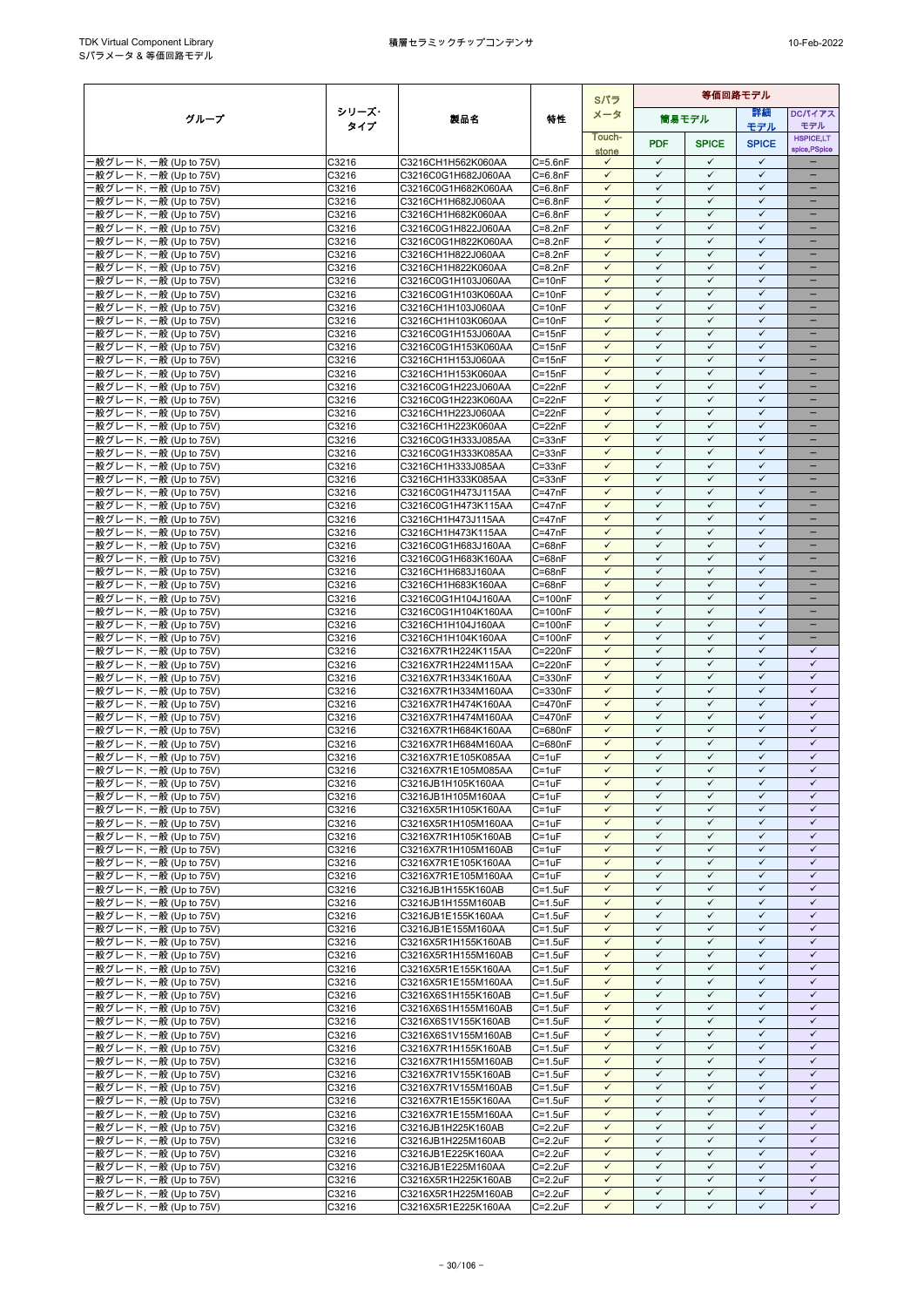|                                                  |                |                                            |                                | Sパラ                          |                              |                              | 等価回路モデル                      |                              |
|--------------------------------------------------|----------------|--------------------------------------------|--------------------------------|------------------------------|------------------------------|------------------------------|------------------------------|------------------------------|
| グループ                                             | シリーズ・          | 製品名                                        | 特性                             | メータ                          |                              | 筒易モデル                        | 詳細                           | <b>DCパイアス</b>                |
|                                                  | タイプ            |                                            |                                | Touch-                       |                              |                              | モデル                          | モデル<br><b>HSPICE,LT</b>      |
|                                                  |                |                                            |                                | stone                        | <b>PDF</b>                   | <b>SPICE</b>                 | <b>SPICE</b>                 | spice, PSpice                |
| -般グレード, 一般 (Up to 75V)                           | C3216          | C3216X5R1E225M160AA                        | $C = 2.2uF$                    | $\checkmark$                 | $\checkmark$                 | $\checkmark$                 | $\checkmark$                 | ✓                            |
| ·般グレード, 一般 (Up to 75V)<br>·般グレード, 一般 (Up to 75V) | C3216<br>C3216 | C3216X6S1H225K160AB<br>C3216X6S1H225M160AB | $C = 2.2uF$<br>C=2.2uF         | $\checkmark$<br>$\checkmark$ | $\checkmark$<br>$\checkmark$ | $\checkmark$<br>$\checkmark$ | $\checkmark$<br>$\checkmark$ | $\checkmark$<br>$\checkmark$ |
| ·般グレード, 一般 (Up to 75V)                           | C3216          | C3216X6S1V225K160AB                        | $C = 2.2uF$                    | $\checkmark$                 | $\checkmark$                 | $\checkmark$                 | $\checkmark$                 | $\checkmark$                 |
| ·般グレード, 一般 (Up to 75V)                           | C3216          | C3216X6S1V225M160AB                        | $C = 2.2uF$                    | $\checkmark$                 | $\checkmark$                 | $\checkmark$                 | $\checkmark$                 | $\checkmark$                 |
| -般グレード, 一般 (Up to 75V)                           | C3216          | C3216X7R1H225K160AB                        | $C = 2.2uF$                    | $\checkmark$                 | $\checkmark$                 | $\checkmark$                 | ✓                            | ✓                            |
| -般グレード, 一般 (Up to 75V)                           | C3216          | C3216X7R1H225M160AB                        | $C = 2.2uF$                    | $\checkmark$                 | $\checkmark$                 | $\checkmark$                 | $\checkmark$                 | $\checkmark$                 |
| ·般グレード, 一般 (Up to 75V)                           | C3216          | C3216X7R1V225K160AB                        | C=2.2uF                        | $\checkmark$<br>$\checkmark$ | $\checkmark$<br>$\checkmark$ | $\checkmark$<br>$\checkmark$ | $\checkmark$<br>$\checkmark$ | $\checkmark$<br>$\checkmark$ |
| ·般グレード, 一般 (Up to 75V)<br>·般グレード, 一般 (Up to 75V) | C3216<br>C3216 | C3216X7R1V225M160AB<br>C3216X7R1E225K160AA | $C = 2.2uF$<br>$C = 2.2uF$     | $\checkmark$                 | $\checkmark$                 | $\checkmark$                 | $\checkmark$                 | $\checkmark$                 |
| ·般グレード, 一般 (Up to 75V)                           | C3216          | C3216X7R1E225M160AA                        | $C = 2.2uF$                    | $\checkmark$                 | $\checkmark$                 | $\checkmark$                 | $\checkmark$                 | $\checkmark$                 |
| -般グレード, 一般 (Up to 75V)                           | C3216          | C3216JB1H335K160AB                         | $C = 3.3uF$                    | $\checkmark$                 | $\checkmark$                 | $\checkmark$                 | $\checkmark$                 | $\checkmark$                 |
| ·般グレード, 一般 (Up to 75V)                           | C3216          | C3216JB1H335M160AB                         | $C = 3.3uF$                    | $\checkmark$                 | $\checkmark$                 | $\checkmark$                 | $\checkmark$                 | $\checkmark$                 |
| ·般グレード, 一般 (Up to 75V)                           | C3216          | C3216JB1V335K160AB<br>C3216JB1V335M160AB   | $C = 3.3uF$<br>$C = 3.3$ u $F$ | $\checkmark$<br>$\checkmark$ | $\checkmark$<br>$\checkmark$ | $\checkmark$<br>$\checkmark$ | $\checkmark$<br>$\checkmark$ | $\checkmark$<br>$\checkmark$ |
| ·般グレード, 一般 (Up to 75V)<br>般グレード, 一般 (Up to 75V)  | C3216<br>C3216 | C3216JB1E335K160AA                         | $C = 3.3uF$                    | $\checkmark$                 | $\checkmark$                 | $\checkmark$                 | $\checkmark$                 | $\checkmark$                 |
| ·般グレード, 一般 (Up to 75V)                           | C3216          | C3216JB1E335M160AA                         | $C = 3.3uF$                    | $\checkmark$                 | $\checkmark$                 | $\checkmark$                 | $\checkmark$                 | $\checkmark$                 |
| -般グレード, 一般 (Up to 75V)                           | C3216          | C3216X5R1H335K160AB                        | $C = 3.3uF$                    | $\checkmark$                 | $\checkmark$                 | $\checkmark$                 | $\checkmark$                 | $\checkmark$                 |
| ·般グレード, 一般 (Up to 75V)                           | C3216          | C3216X5R1H335M160AB                        | $C = 3.3uF$                    | $\checkmark$                 | $\checkmark$                 | $\checkmark$                 | $\checkmark$                 | $\checkmark$                 |
| ·般グレード, 一般 (Up to 75V)                           | C3216          | C3216X5R1V335K160AB                        | $C = 3.3uF$                    | $\checkmark$<br>$\checkmark$ | $\checkmark$<br>$\checkmark$ | $\checkmark$<br>$\checkmark$ | $\checkmark$<br>$\checkmark$ | $\checkmark$<br>$\checkmark$ |
| ·般グレード, 一般 (Up to 75V)<br>般グレード, 一般 (Up to 75V)  | C3216<br>C3216 | C3216X5R1V335M160AB<br>C3216X5R1E335K160AA | $C = 3.3uF$<br>$C = 3.3$ u $F$ | $\checkmark$                 | $\checkmark$                 | $\checkmark$                 | $\checkmark$                 | $\checkmark$                 |
| -般グレード, 一般 (Up to 75V)                           | C3216          | C3216X5R1E335M160AA                        | $C = 3.3uF$                    | $\checkmark$                 | $\checkmark$                 | $\checkmark$                 | $\checkmark$                 | $\checkmark$                 |
| -般グレード, 一般 (Up to 75V)                           | C3216          | C3216X6S1H335K160AB                        | $C = 3.3uF$                    | $\checkmark$                 | $\checkmark$                 | $\checkmark$                 | $\checkmark$                 | $\checkmark$                 |
| ·般グレード, 一般 (Up to 75V)                           | C3216          | C3216X6S1H335M160AB                        | $C = 3.3$ u $F$                | $\checkmark$                 | $\checkmark$                 | $\checkmark$                 | ✓                            | $\checkmark$                 |
| -般グレード, 一般 (Up to 75V)                           | C3216          | C3216X6S1V335K160AB                        | $C = 3.3uF$                    | $\checkmark$<br>$\checkmark$ | $\checkmark$<br>$\checkmark$ | $\checkmark$<br>$\checkmark$ | $\checkmark$<br>$\checkmark$ | $\checkmark$<br>$\checkmark$ |
| ·般グレード, 一般 (Up to 75V)<br>般グレード, 一般 (Up to 75V)  | C3216<br>C3216 | C3216X6S1V335M160AB<br>C3216X7R1H335K160AC | $C = 3.3uF$<br>$C = 3.3uF$     | $\checkmark$                 | $\checkmark$                 | $\checkmark$                 | $\checkmark$                 | $\checkmark$                 |
| -般グレード, 一般 (Up to 75V)                           | C3216          | C3216X7R1H335M160AC                        | $C = 3.3uF$                    | $\checkmark$                 | $\checkmark$                 | $\checkmark$                 | $\checkmark$                 | $\checkmark$                 |
| ·般グレード, 一般 (Up to 75V)                           | C3216          | C3216X7R1V335K160AB                        | $C = 3.3uF$                    | $\checkmark$                 | $\checkmark$                 | $\checkmark$                 | $\checkmark$                 | $\checkmark$                 |
| ·般グレード, 一般 (Up to 75V)                           | C3216          | C3216X7R1V335M160AB                        | $C = 3.3uF$                    | $\checkmark$                 | $\checkmark$                 | $\checkmark$                 | $\checkmark$                 | $\checkmark$                 |
| ·般グレード, 一般 (Up to 75V)                           | C3216          | C3216X7R1E335K160AC                        | $C = 3.3uF$                    | $\checkmark$<br>$\checkmark$ | $\checkmark$<br>$\checkmark$ | $\checkmark$<br>$\checkmark$ | $\checkmark$<br>$\checkmark$ | $\checkmark$<br>$\checkmark$ |
| ·般グレード, 一般 (Up to 75V)<br>·般グレード, 一般 (Up to 75V) | C3216<br>C3216 | C3216X7R1E335M160AC<br>C3216JB1H475K085AB  | $C = 3.3uF$<br>C=4.7uF         | $\checkmark$                 | $\checkmark$                 | $\checkmark$                 | $\checkmark$                 | $\checkmark$                 |
| -般グレード, 一般 (Up to 75V)                           | C3216          | C3216JB1H475M085AB                         | C=4.7uF                        | $\checkmark$                 | $\checkmark$                 | $\checkmark$                 | $\checkmark$                 | $\checkmark$                 |
| ·般グレード, 一般 (Up to 75V)                           | C3216          | C3216JB1V475K085AB                         | C=4.7uF                        | $\checkmark$                 | $\checkmark$                 | $\checkmark$                 | $\checkmark$                 | $\checkmark$                 |
| ·般グレード, 一般 (Up to 75V)                           | C3216          | C3216JB1V475M085AB                         | C=4.7uF                        | $\checkmark$                 | $\checkmark$                 | $\checkmark$                 | $\checkmark$                 | $\checkmark$                 |
| ·般グレード, 一般 (Up to 75V)                           | C3216          | C3216JB1E475K085AB                         | $C = 4.7uF$                    | $\checkmark$                 | $\checkmark$<br>$\checkmark$ | $\checkmark$<br>$\checkmark$ | $\checkmark$<br>$\checkmark$ | $\checkmark$<br>$\checkmark$ |
| -般グレード, 一般 (Up to 75V)<br>·般グレード, 一般 (Up to 75V) | C3216<br>C3216 | C3216JB1E475M085AB<br>C3216X5R1H475K085AB  | C=4.7uF<br>C=4.7uF             | $\checkmark$<br>$\checkmark$ | $\checkmark$                 | $\checkmark$                 | $\checkmark$                 | $\checkmark$                 |
| ·般グレード, 一般 (Up to 75V)                           | C3216          | C3216X5R1H475M085AB                        | C=4.7uF                        | $\checkmark$                 | $\checkmark$                 | $\checkmark$                 | $\checkmark$                 | $\checkmark$                 |
| ·般グレード, 一般 (Up to 75V)                           | C3216          | C3216X5R1V475K085AB                        | C=4.7uF                        | $\checkmark$                 | $\checkmark$                 | $\checkmark$                 | $\checkmark$                 | $\checkmark$                 |
| ·般グレード, 一般 (Up to 75V)                           | C3216          | C3216X5R1V475M085AB                        | C=4.7uF                        | $\checkmark$                 | $\checkmark$                 | $\checkmark$                 | $\checkmark$                 | $\checkmark$                 |
| ·般グレード, 一般 (Up to 75V)                           | C3216          | C3216X5R1E475K085AB                        | C=4.7uF                        | $\checkmark$<br>$\checkmark$ | $\checkmark$<br>$\checkmark$ | $\checkmark$<br>$\checkmark$ | $\checkmark$<br>$\checkmark$ | $\checkmark$<br>$\checkmark$ |
| -般グレード, 一般 (Up to 75V)<br>·般グレード, 一般 (Up to 75V) | C3216<br>C3216 | C3216X5R1E475M085AB<br>C3216X6S1V475K085AC | $C = 4.7uF$<br>C=4.7uF         | $\checkmark$                 | $\checkmark$                 | $\checkmark$                 | $\checkmark$                 | $\checkmark$                 |
| ·般グレード, 一般 (Up to 75V)                           | C3216          | C3216X6S1V475M085AC                        | C=4.7uF                        | $\checkmark$                 | $\checkmark$                 | $\checkmark$                 | $\checkmark$                 | $\checkmark$                 |
| ·般グレード, 一般 (Up to 75V)                           | C3216          | C3216X6S1E475K085AB                        | $C=4.7$ uF                     | $\checkmark$                 | $\checkmark$                 | $\checkmark$                 | $\checkmark$                 | $\checkmark$                 |
| ·般グレード, 一般 (Up to 75V)                           | C3216          | C3216X6S1E475M085AB                        | $C = 4.7$ u $F$                | $\checkmark$                 | $\checkmark$                 | $\checkmark$                 | $\checkmark$                 | $\checkmark$                 |
| -般グレード, 一般 (Up to 75V)<br>-般グレード, 一般 (Up to 75V) | C3216          | C3216X7R1V475K085AC                        | $C = 4.7uF$                    | $\checkmark$<br>$\checkmark$ | $\checkmark$<br>$\checkmark$ | $\checkmark$<br>$\checkmark$ | $\checkmark$<br>$\checkmark$ | $\checkmark$<br>$\checkmark$ |
| -般グレード, 一般 (Up to 75V)                           | C3216<br>C3216 | C3216X7R1V475M085AC<br>C3216X7R1E475K085AB | $C = 4.7uF$<br>C=4.7uF         | $\checkmark$                 | $\checkmark$                 | $\checkmark$                 | $\checkmark$                 | $\checkmark$                 |
| -般グレード, 一般 (Up to 75V)                           | C3216          | C3216X7R1E475M085AB                        | $C=4.7$ uF                     | $\checkmark$                 | $\checkmark$                 | $\checkmark$                 | $\checkmark$                 | $\checkmark$                 |
| - 般グレード, 一般 (Up to 75V)                          | C3216          | C3216X7R1C475K085AB                        | $C = 4.7uF$                    | $\checkmark$                 | $\checkmark$                 | $\checkmark$                 | $\checkmark$                 | $\checkmark$                 |
| ·般グレード, 一般 (Up to 75V)                           | C3216          | C3216X7R1C475M085AB                        | C=4.7uF                        | $\checkmark$                 | $\checkmark$                 | $\checkmark$                 | $\checkmark$                 | $\checkmark$                 |
| -般グレード, 一般 (Up to 75V)<br>-般グレード, 一般 (Up to 75V) | C3216<br>C3216 | C3216JB1E475K115AB<br>C3216JB1E475M115AB   | C=4.7uF<br>C=4.7uF             | $\checkmark$<br>$\checkmark$ | $\checkmark$<br>$\checkmark$ | $\checkmark$<br>$\checkmark$ | $\checkmark$<br>$\checkmark$ | $\checkmark$<br>$\checkmark$ |
| -般グレード, 一般 (Up to 75V)                           | C3216          | C3216X5R1E475K115AB                        | $C = 4.7uF$                    | $\checkmark$                 | $\checkmark$                 | $\checkmark$                 | $\checkmark$                 | $\checkmark$                 |
| -般グレード, 一般 (Up to 75V)                           | C3216          | C3216X5R1E475M115AB                        | C=4.7uF                        | $\checkmark$                 | $\checkmark$                 | $\checkmark$                 | $\checkmark$                 | $\checkmark$                 |
| ·般グレード, 一般 (Up to 75V)                           | C3216          | C3216X5R1C475K115AA                        | C=4.7uF                        | $\checkmark$                 | $\checkmark$                 | $\checkmark$                 | $\checkmark$                 | $\checkmark$                 |
| ·般グレード, 一般 (Up to 75V)                           | C3216          | C3216X5R1C475M115AA                        | C=4.7uF                        | $\checkmark$                 | $\checkmark$                 | $\checkmark$                 | $\checkmark$                 | $\checkmark$                 |
| -般グレード, 一般 (Up to 75V)<br>-般グレード, 一般 (Up to 75V) | C3216<br>C3216 | C3216JB1H475K160AB<br>C3216JB1H475M160AB   | C=4.7uF<br>C=4.7uF             | $\checkmark$<br>✓            | $\checkmark$<br>✓            | $\checkmark$<br>$\checkmark$ | $\checkmark$<br>✓            | $\checkmark$<br>✓            |
| -般グレード, 一般 (Up to 75V)                           | C3216          | C3216JB1V475K160AB                         | C=4.7uF                        | $\checkmark$                 | $\checkmark$                 | $\checkmark$                 | $\checkmark$                 | $\checkmark$                 |
| ·般グレード, 一般 (Up to 75V)                           | C3216          | C3216JB1V475M160AB                         | C=4.7uF                        | $\checkmark$                 | $\checkmark$                 | $\checkmark$                 | $\checkmark$                 | $\checkmark$                 |
| ·般グレード, 一般 (Up to 75V)                           | C3216          | C3216JB1E475K160AA                         | C=4.7uF                        | $\checkmark$                 | $\checkmark$                 | $\checkmark$                 | $\checkmark$                 | $\checkmark$                 |
| -般グレード, 一般 (Up to 75V)                           | C3216          | C3216JB1E475M160AA                         | $C = 4.7$ u $F$                | $\checkmark$                 | $\checkmark$<br>$\checkmark$ | $\checkmark$                 | $\checkmark$                 | $\checkmark$                 |
| -般グレード, 一般 (Up to 75V)<br>-般グレード, 一般 (Up to 75V) | C3216<br>C3216 | C3216X5R1H475K160AB<br>C3216X5R1H475M160AB | C=4.7uF<br>C=4.7uF             | $\checkmark$<br>$\checkmark$ | $\checkmark$                 | $\checkmark$<br>$\checkmark$ | $\checkmark$<br>$\checkmark$ | $\checkmark$<br>$\checkmark$ |
| -般グレード, 一般 (Up to 75V)                           | C3216          | C3216X5R1V475K160AB                        | C=4.7uF                        | $\checkmark$                 | $\checkmark$                 | $\checkmark$                 | ✓                            | $\checkmark$                 |
| ·般グレード, 一般 (Up to 75V)                           | C3216          | C3216X5R1V475M160AB                        | C=4.7uF                        | $\checkmark$                 | $\checkmark$                 | $\checkmark$                 | $\checkmark$                 | $\checkmark$                 |
| ·般グレード, 一般 (Up to 75V)                           | C3216          | C3216X5R1E475K160AA                        | C=4.7uF                        | $\checkmark$                 | $\checkmark$                 | $\checkmark$                 | $\checkmark$                 | $\checkmark$                 |
| -般グレード, 一般 (Up to 75V)                           | C3216          | C3216X5R1E475M160AA                        | $C = 4.7$ u $F$                | $\checkmark$                 | $\checkmark$                 | $\checkmark$                 | $\checkmark$                 | $\checkmark$                 |
| -般グレード, 一般 (Up to 75V)<br>-般グレード, 一般 (Up to 75V) | C3216<br>C3216 | C3216X6S1H475K160AB<br>C3216X6S1H475M160AB | C=4.7uF<br>C=4.7uF             | $\checkmark$<br>$\checkmark$ | $\checkmark$<br>$\checkmark$ | $\checkmark$<br>$\checkmark$ | $\checkmark$<br>$\checkmark$ | $\checkmark$<br>$\checkmark$ |
| -般グレード, 一般 (Up to 75V)                           | C3216          | C3216X6S1V475K160AB                        | $C = 4.7$ u $F$                | $\checkmark$                 | $\checkmark$                 | $\checkmark$                 | $\checkmark$                 | $\checkmark$                 |
| ·般グレード, 一般 (Up to 75V)                           | C3216          | C3216X6S1V475M160AB                        | C=4.7uF                        | $\checkmark$                 | $\checkmark$                 | $\checkmark$                 | $\checkmark$                 | $\checkmark$                 |
| -般グレード, 一般 (Up to 75V)                           | C3216          | C3216X6S1E475K160AB                        | C=4.7uF                        | $\checkmark$                 | $\checkmark$                 | $\checkmark$                 | $\checkmark$                 | $\checkmark$                 |
| -般グレード, 一般 (Up to 75V)                           | C3216          | C3216X6S1E475M160AB                        | C=4.7uF                        | $\checkmark$                 | $\checkmark$                 | $\checkmark$                 | $\checkmark$                 | $\checkmark$                 |
| -般グレード, 一般 (Up to 75V)                           | C3216          | C3216X7R1H475K160AC                        | $C = 4.7uF$                    | $\checkmark$                 | $\checkmark$                 | $\checkmark$                 | $\checkmark$                 | $\checkmark$                 |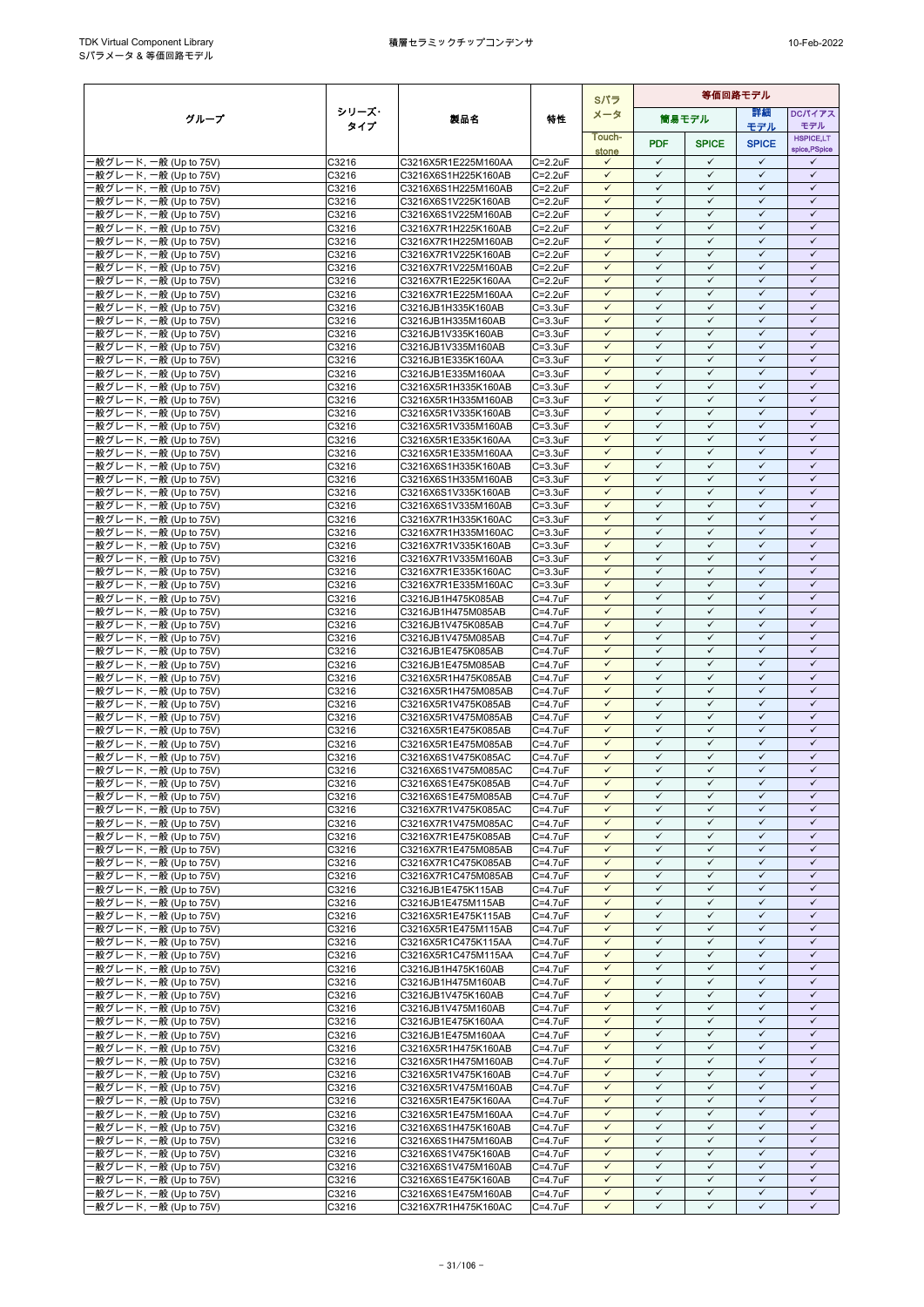|                                                  |                |                                            |                                    |                              | Sパラ                          | 等価回路モデル                      |                              |                              |  |  |  |
|--------------------------------------------------|----------------|--------------------------------------------|------------------------------------|------------------------------|------------------------------|------------------------------|------------------------------|------------------------------|--|--|--|
| グループ                                             | シリーズ・          | 製品名                                        | 特性                                 | メータ                          |                              | 筒易モデル                        | 等細                           | <b>DCパイアス</b>                |  |  |  |
|                                                  | タイプ            |                                            |                                    | Touch-                       |                              |                              | モデル                          | モデル<br><b>HSPICE,LT</b>      |  |  |  |
|                                                  |                |                                            |                                    | stone                        | <b>PDF</b>                   | <b>SPICE</b>                 | <b>SPICE</b>                 | spice, PSpice                |  |  |  |
| ·般グレード, 一般 (Up to 75V)                           | C3216          | C3216X7R1H475M160AC                        | C=4.7uF                            | $\checkmark$                 | $\checkmark$                 | $\checkmark$                 | $\checkmark$                 | ✓                            |  |  |  |
| 般グレード, 一般 (Up to 75V)<br>·般グレード, 一般 (Up to 75V)  | C3216<br>C3216 | C3216X7R1V475K160AB<br>C3216X7R1V475M160AB | $C = 4.7$ u $F$<br>C=4.7uF         | $\checkmark$<br>$\checkmark$ | $\checkmark$<br>$\checkmark$ | $\checkmark$<br>$\checkmark$ | $\checkmark$<br>$\checkmark$ | $\checkmark$<br>$\checkmark$ |  |  |  |
| ·般グレード, 一般 (Up to 75V)                           | C3216          | C3216X7R1E475K160AC                        | C=4.7uF                            | $\checkmark$                 | $\checkmark$                 | $\checkmark$                 | $\checkmark$                 | $\checkmark$                 |  |  |  |
| ·般グレード, 一般 (Up to 75V)                           | C3216          | C3216X7R1E475M160AC                        | C=4.7uF                            | $\checkmark$                 | $\checkmark$                 | $\checkmark$                 | $\checkmark$                 | $\checkmark$                 |  |  |  |
| 般グレード, 一般 (Up to 75V)                            | C3216          | C3216X7R1C475K160AB                        | C=4.7uF                            | $\checkmark$                 | $\checkmark$                 | $\checkmark$                 | $\checkmark$                 | $\checkmark$                 |  |  |  |
| ·般グレード, 一般 (Up to 75V)                           | C3216          | C3216X7R1C475M160AB                        | $C = 4.7uF$                        | $\checkmark$                 | $\checkmark$                 | $\checkmark$                 | $\checkmark$                 | $\checkmark$                 |  |  |  |
| -般グレード, 一般 (Up to 75V)<br>般グレード, 一般 (Up to 75V)  | C3216<br>C3216 | C3216X6S1A685K085AB<br>C3216X6S1A685M085AB | $C = 6.8$ u $F$<br>$C=6.8$ u $F$   | $\checkmark$<br>$\checkmark$ | $\checkmark$<br>$\checkmark$ | $\checkmark$<br>$\checkmark$ | $\checkmark$<br>$\checkmark$ | $\checkmark$<br>$\checkmark$ |  |  |  |
| ·般グレード, 一般 (Up to 75V)                           | C3216          | C3216JB1H685K160AB                         | $C = 6.8$ u $F$                    | $\checkmark$                 | $\checkmark$                 | $\checkmark$                 | $\checkmark$                 | $\checkmark$                 |  |  |  |
| ·般グレード, 一般 (Up to 75V)                           | C3216          | C3216JB1H685M160AB                         | $C=6.8$ u $F$                      | $\checkmark$                 | $\checkmark$                 | $\checkmark$                 | $\checkmark$                 | $\checkmark$                 |  |  |  |
| ·般グレード, 一般 (Up to 75V)                           | C3216          | C3216JB1V685K160AB                         | $C=6.8$ u $F$                      | $\checkmark$                 | $\checkmark$                 | $\checkmark$                 | $\checkmark$                 | $\checkmark$                 |  |  |  |
| ·般グレード, 一般 (Up to 75V)                           | C3216          | C3216JB1V685M160AB                         | $C = 6.8$ u $F$                    | $\checkmark$                 | ✓                            | ✓                            | $\checkmark$                 | ✓                            |  |  |  |
| ·般グレード, 一般 (Up to 75V)                           | C3216<br>C3216 | C3216JB1E685K160AB<br>C3216JB1E685M160AB   | $C=6.8$ u $F$<br>$C=6.8$ u $F$     | $\checkmark$<br>$\checkmark$ | $\checkmark$<br>$\checkmark$ | $\checkmark$<br>$\checkmark$ | $\checkmark$<br>$\checkmark$ | $\checkmark$<br>$\checkmark$ |  |  |  |
| ·般グレード, 一般 (Up to 75V)<br>·般グレード, 一般 (Up to 75V) | C3216          | C3216JB1C685K160AA                         | $C=6.8$ u $F$                      | $\checkmark$                 | $\checkmark$                 | $\checkmark$                 | $\checkmark$                 | $\checkmark$                 |  |  |  |
| ·般グレード, 一般 (Up to 75V)                           | C3216          | C3216JB1C685M160AA                         | $C=6.8$ u $F$                      | $\checkmark$                 | $\checkmark$                 | $\checkmark$                 | $\checkmark$                 | $\checkmark$                 |  |  |  |
| ·般グレード, 一般 (Up to 75V)                           | C3216          | C3216X5R1H685K160AB                        | $C = 6.8$ u $F$                    | $\checkmark$                 | $\checkmark$                 | ✓                            | $\checkmark$                 | ✓                            |  |  |  |
| ·般グレード, 一般 (Up to 75V)                           | C3216          | C3216X5R1H685M160AB                        | $C=6.8$ u $F$                      | $\checkmark$                 | $\checkmark$                 | $\checkmark$                 | $\checkmark$                 | $\checkmark$                 |  |  |  |
| ·般グレード, 一般 (Up to 75V)                           | C3216          | C3216X5R1V685K160AB                        | $C = 6.8$ u $F$                    | $\checkmark$<br>$\checkmark$ | $\checkmark$<br>$\checkmark$ | $\checkmark$<br>$\checkmark$ | $\checkmark$<br>$\checkmark$ | $\checkmark$<br>$\checkmark$ |  |  |  |
| ·般グレード, 一般 (Up to 75V)<br>·般グレード, 一般 (Up to 75V) | C3216<br>C3216 | C3216X5R1V685M160AB<br>C3216X5R1E685K160AB | $C=6.8$ u $F$<br>$C=6.8$ u $F$     | $\checkmark$                 | $\checkmark$                 | $\checkmark$                 | $\checkmark$                 | $\checkmark$                 |  |  |  |
| ·般グレード, 一般 (Up to 75V)                           | C3216          | C3216X5R1E685M160AB                        | C=6.8uF                            | $\checkmark$                 | $\checkmark$                 | $\checkmark$                 | $\checkmark$                 | $\checkmark$                 |  |  |  |
| ·般グレード, 一般 (Up to 75V)                           | C3216          | C3216X5R1C685K160AA                        | $C=6.8$ u $F$                      | $\checkmark$                 | $\checkmark$                 | $\checkmark$                 | $\checkmark$                 | $\checkmark$                 |  |  |  |
| ·般グレード, 一般 (Up to 75V)                           | C3216          | C3216X5R1C685M160AA                        | $C=6.8$ u $F$                      | $\checkmark$                 | $\checkmark$                 | $\checkmark$                 | $\checkmark$                 | $\checkmark$                 |  |  |  |
| ·般グレード, 一般 (Up to 75V)                           | C3216          | C3216X6S1V685K160AC                        | $C = 6.8$ u $F$                    | $\checkmark$<br>$\checkmark$ | $\checkmark$<br>$\checkmark$ | $\checkmark$<br>$\checkmark$ | $\checkmark$<br>$\checkmark$ | $\checkmark$<br>$\checkmark$ |  |  |  |
| ·般グレード, 一般 (Up to 75V)<br>-般グレード, 一般 (Up to 75V) | C3216<br>C3216 | C3216X6S1V685M160AC<br>C3216X6S1E685K160AB | $C = 6.8$ u $F$<br>$C=6.8$ u $F$   | $\checkmark$                 | $\checkmark$                 | $\checkmark$                 | $\checkmark$                 | $\checkmark$                 |  |  |  |
| ·般グレード, 一般 (Up to 75V)                           | C3216          | C3216X6S1E685M160AB                        | $C = 6.8$ u $F$                    | $\checkmark$                 | $\checkmark$                 | $\checkmark$                 | $\checkmark$                 | $\checkmark$                 |  |  |  |
| ·般グレード, 一般 (Up to 75V)                           | C3216          | C3216X6S1C685K160AC                        | $C=6.8$ u $F$                      | $\checkmark$                 | $\checkmark$                 | $\checkmark$                 | $\checkmark$                 | $\checkmark$                 |  |  |  |
| -般グレード, 一般 (Up to 75V)                           | C3216          | C3216X6S1C685M160AC                        | $C = 6.8$ u $F$                    | $\checkmark$                 | $\checkmark$                 | $\checkmark$                 | $\checkmark$                 | $\checkmark$                 |  |  |  |
| ·般グレード, 一般 (Up to 75V)                           | C3216          | C3216X7R1V685K160AC                        | $C = 6.8$ u $F$                    | $\checkmark$                 | $\checkmark$                 | $\checkmark$                 | $\checkmark$                 | $\checkmark$                 |  |  |  |
| ·般グレード, 一般 (Up to 75V)<br>·般グレード, 一般 (Up to 75V) | C3216<br>C3216 | C3216X7R1V685M160AC<br>C3216X7R1E685K160AB | $C = 6.8$ u $F$<br>$C = 6.8$ u $F$ | $\checkmark$<br>$\checkmark$ | $\checkmark$<br>$\checkmark$ | $\checkmark$<br>$\checkmark$ | $\checkmark$<br>$\checkmark$ | $\checkmark$<br>$\checkmark$ |  |  |  |
| ·般グレード, 一般 (Up to 75V)                           | C3216          | C3216X7R1E685M160AB                        | $C=6.8$ u $F$                      | $\checkmark$                 | $\checkmark$                 | $\checkmark$                 | $\checkmark$                 | $\checkmark$                 |  |  |  |
| ·般グレード, 一般 (Up to 75V)                           | C3216          | C3216X7R1C685K160AC                        | $C = 6.8$ u $F$                    | $\checkmark$                 | $\checkmark$                 | $\checkmark$                 | $\checkmark$                 | $\checkmark$                 |  |  |  |
| ·般グレード, 一般 (Up to 75V)                           | C3216          | C3216X7R1C685M160AC                        | $C = 6.8$ u $F$                    | $\checkmark$                 | $\checkmark$                 | ✓                            | $\checkmark$                 | $\checkmark$                 |  |  |  |
| ·般グレード, 一般 (Up to 75V)                           | C3216          | C3216JB1E106K085AC                         | $C = 10uF$                         | $\checkmark$                 | $\checkmark$                 | $\checkmark$                 | $\checkmark$                 | $\checkmark$                 |  |  |  |
| ·般グレード, 一般 (Up to 75V)<br>·般グレード, 一般 (Up to 75V) | C3216<br>C3216 | C3216JB1E106M085AC<br>C3216JB1C106K085AB   | $C = 10uF$<br>$C = 10uF$           | $\checkmark$<br>$\checkmark$ | $\checkmark$<br>$\checkmark$ | $\checkmark$<br>$\checkmark$ | $\checkmark$<br>$\checkmark$ | $\checkmark$<br>$\checkmark$ |  |  |  |
| -般グレード, 一般 (Up to 75V)                           | C3216          | C3216JB1C106M085AB                         | $C = 10uF$                         | $\checkmark$                 | $\checkmark$                 | $\checkmark$                 | $\checkmark$                 | $\checkmark$                 |  |  |  |
| -般グレード, 一般 (Up to 75V)                           | C3216          | C3216X5R1E106K085AC                        | $C = 10uF$                         | $\checkmark$                 | $\checkmark$                 | $\checkmark$                 | $\checkmark$                 | $\checkmark$                 |  |  |  |
| -般グレード, 一般 (Up to 75V)                           | C3216          | C3216X5R1E106M085AC                        | $C = 10uF$                         | $\checkmark$                 | $\checkmark$                 | $\checkmark$                 | $\checkmark$                 | $\checkmark$                 |  |  |  |
| -般グレード, 一般 (Up to 75V)                           | C3216          | C3216X6S1C106K085AC                        | $C = 10uF$                         | $\checkmark$                 | $\checkmark$                 | $\checkmark$                 | $\checkmark$                 | $\checkmark$                 |  |  |  |
| ·般グレード, 一般 (Up to 75V)                           | C3216<br>C3216 | C3216X6S1C106M085AC<br>C3216X6S1A106K085AB | $C = 10uF$<br>$C = 10uF$           | $\checkmark$<br>$\checkmark$ | $\checkmark$<br>$\checkmark$ | $\checkmark$<br>$\checkmark$ | $\checkmark$<br>$\checkmark$ | $\checkmark$<br>$\checkmark$ |  |  |  |
| ·般グレード, 一般 (Up to 75V)<br>·般グレード, 一般 (Up to 75V) | C3216          | C3216X6S1A106M085AB                        | $C = 10uF$                         | $\checkmark$                 | $\checkmark$                 | $\checkmark$                 | $\checkmark$                 | $\checkmark$                 |  |  |  |
| ·般グレード, 一般 (Up to 75V)                           | C3216          | C3216X7R1A106K085AC                        | $C = 10uF$                         | $\checkmark$                 | $\checkmark$                 | $\checkmark$                 | $\checkmark$                 | $\checkmark$                 |  |  |  |
| ·般グレード, 一般 (Up to 75V)                           | C3216          | C3216X7R1A106M085AC                        | $C = 10uF$                         | $\checkmark$                 | $\checkmark$                 | $\checkmark$                 | ✓                            | ✓                            |  |  |  |
| -般グレード, 一般 (Up to 75V)                           | C3216          | C3216X7R0J106K085AB                        | $C = 10uF$                         | $\checkmark$                 | $\checkmark$                 | $\checkmark$                 | $\checkmark$                 | $\checkmark$                 |  |  |  |
| -般グレード, 一般 (Up to 75V)<br>-般グレード, 一般 (Up to 75V) | C3216          | C3216X7R0J106M085AB<br>C3216JB1H106K160AB  | $C = 10uF$<br>$C = 10uF$           | $\checkmark$<br>$\checkmark$ | $\checkmark$<br>$\checkmark$ | $\checkmark$<br>$\checkmark$ | $\checkmark$<br>$\checkmark$ | $\checkmark$<br>$\checkmark$ |  |  |  |
| -般グレード, 一般 (Up to 75V)                           | C3216<br>C3216 | C3216JB1H106M160AB                         | $C = 10uF$                         | $\checkmark$                 | $\checkmark$                 | $\checkmark$                 | $\checkmark$                 | $\checkmark$                 |  |  |  |
| ·般グレード, 一般 (Up to 75V)                           | C3216          | C3216JB1V106K160AB                         | $C = 10uF$                         | $\checkmark$                 | $\checkmark$                 | $\checkmark$                 | $\checkmark$                 | $\checkmark$                 |  |  |  |
| -般グレード, 一般 (Up to 75V)                           | C3216          | C3216JB1V106M160AB                         | $C = 10uF$                         | $\checkmark$                 | $\checkmark$                 | $\checkmark$                 | $\checkmark$                 | $\checkmark$                 |  |  |  |
| -般グレード, 一般 (Up to 75V)                           | C3216          | C3216JB1E106K160AB                         | $C = 10uF$                         | $\checkmark$                 | $\checkmark$                 | $\checkmark$                 | ✓                            | $\checkmark$                 |  |  |  |
| ·般グレード, 一般 (Up to 75V)<br>·般グレード, 一般 (Up to 75V) | C3216<br>C3216 | C3216JB1E106M160AB<br>C3216JB1C106K160AA   | $C = 10uF$<br>$C = 10uF$           | $\checkmark$<br>$\checkmark$ | $\checkmark$<br>$\checkmark$ | $\checkmark$<br>$\checkmark$ | $\checkmark$<br>$\checkmark$ | $\checkmark$<br>$\checkmark$ |  |  |  |
| -般グレード, 一般 (Up to 75V)                           | C3216          | C3216JB1C106M160AA                         | $C = 10uF$                         | $\checkmark$                 | $\checkmark$                 | $\checkmark$                 | $\checkmark$                 | ✓                            |  |  |  |
| ·般グレード, 一般 (Up to 75V)                           | C3216          | C3216JB1A106K160AA                         | $C = 10uF$                         | $\checkmark$                 | $\checkmark$                 | $\checkmark$                 | $\checkmark$                 | $\checkmark$                 |  |  |  |
| ·般グレード, 一般 (Up to 75V)                           | C3216          | C3216JB1A106M160AA                         | $C = 10uF$                         | $\checkmark$                 | $\checkmark$                 | $\checkmark$                 | $\checkmark$                 | $\checkmark$                 |  |  |  |
| ·般グレード, 一般 (Up to 75V)                           | C3216          | C3216X5R1H106K160AB                        | $C = 10uF$                         | $\checkmark$                 | $\checkmark$                 | $\checkmark$                 | $\checkmark$                 | $\checkmark$                 |  |  |  |
| -般グレード, 一般 (Up to 75V)<br>-般グレード, 一般 (Up to 75V) | C3216          | C3216X5R1H106M160AB                        | $C = 10uF$<br>$C = 10uF$           | $\checkmark$<br>$\checkmark$ | $\checkmark$<br>$\checkmark$ | $\checkmark$<br>$\checkmark$ | $\checkmark$<br>$\checkmark$ | $\checkmark$<br>$\checkmark$ |  |  |  |
| ·般グレード, 一般 (Up to 75V)                           | C3216<br>C3216 | C3216X5R1V106K160AB<br>C3216X5R1V106M160AB | $C = 10uF$                         | $\checkmark$                 | $\checkmark$                 | $\checkmark$                 | $\checkmark$                 | $\checkmark$                 |  |  |  |
| -般グレード, 一般 (Up to 75V)                           | C3216          | C3216X5R1E106K160AB                        | $C = 10uF$                         | $\checkmark$                 | $\checkmark$                 | $\checkmark$                 | $\checkmark$                 | $\checkmark$                 |  |  |  |
| ·般グレード, 一般 (Up to 75V)                           | C3216          | C3216X5R1E106M160AB                        | $C = 10uF$                         | $\checkmark$                 | $\checkmark$                 | $\checkmark$                 | $\checkmark$                 | $\checkmark$                 |  |  |  |
| -般グレード, 一般 (Up to 75V)                           | C3216          | C3216X5R1C106K160AA                        | $C = 10uF$                         | $\checkmark$                 | $\checkmark$                 | ✓                            | ✓                            | ✓                            |  |  |  |
| ·般グレード, 一般 (Up to 75V)                           | C3216          | C3216X5R1C106M160AA                        | $C = 10uF$<br>$C = 10uF$           | $\checkmark$<br>$\checkmark$ | $\checkmark$<br>$\checkmark$ | $\checkmark$<br>$\checkmark$ | $\checkmark$<br>$\checkmark$ | $\checkmark$<br>$\checkmark$ |  |  |  |
| ·般グレード, 一般 (Up to 75V)<br>-般グレード, 一般 (Up to 75V) | C3216<br>C3216 | C3216X6S1V106K160AC<br>C3216X6S1V106M160AC | $C = 10uF$                         | $\checkmark$                 | $\checkmark$                 | $\checkmark$                 | $\checkmark$                 | $\checkmark$                 |  |  |  |
| -般グレード, 一般 (Up to 75V)                           | C3216          | C3216X6S1E106K160AB                        | $C = 10uF$                         | $\checkmark$                 | $\checkmark$                 | $\checkmark$                 | $\checkmark$                 | $\checkmark$                 |  |  |  |
| ·般グレード, 一般 (Up to 75V)                           | C3216          | C3216X6S1E106M160AB                        | $C = 10uF$                         | $\checkmark$                 | $\checkmark$                 | ✓                            | $\checkmark$                 | $\checkmark$                 |  |  |  |
| -般グレード, 一般 (Up to 75V)                           | C3216          | C3216X6S1C106K160AB                        | $C = 10uF$                         | $\checkmark$                 | $\checkmark$                 | $\checkmark$                 | $\checkmark$                 | $\checkmark$                 |  |  |  |
| -般グレード, 一般 (Up to 75V)<br>·般グレード, 一般 (Up to 75V) | C3216          | C3216X6S1C106M160AB                        | $C = 10uF$<br>$C = 10uF$           | $\checkmark$<br>$\checkmark$ | $\checkmark$<br>$\checkmark$ | $\checkmark$<br>$\checkmark$ | $\checkmark$<br>$\checkmark$ | $\checkmark$<br>$\checkmark$ |  |  |  |
| ·般グレード, 一般 (Up to 75V)                           | C3216<br>C3216 | C3216X6S0J106K160AC<br>C3216X6S0J106M160AC | $C = 10uF$                         | $\checkmark$                 | $\checkmark$                 | $\checkmark$                 | $\checkmark$                 | $\checkmark$                 |  |  |  |
| -般グレード, 一般 (Up to 75V)                           | C3216          | C3216X7R1V106K160AC                        | $C = 10uF$                         | $\checkmark$                 | $\checkmark$                 | $\checkmark$                 | $\checkmark$                 | $\checkmark$                 |  |  |  |
| -般グレード, 一般 (Up to 75V)                           | C3216          | C3216X7R1V106M160AC                        | $C = 10uF$                         | $\checkmark$                 | $\checkmark$                 | $\checkmark$                 | $\checkmark$                 | $\checkmark$                 |  |  |  |
| -般グレード, 一般 (Up to 75V)                           | C3216          | C3216X7R1E106K160AB                        | $C = 10uF$                         | $\checkmark$                 | $\checkmark$                 | $\checkmark$                 | ✓                            | ✓                            |  |  |  |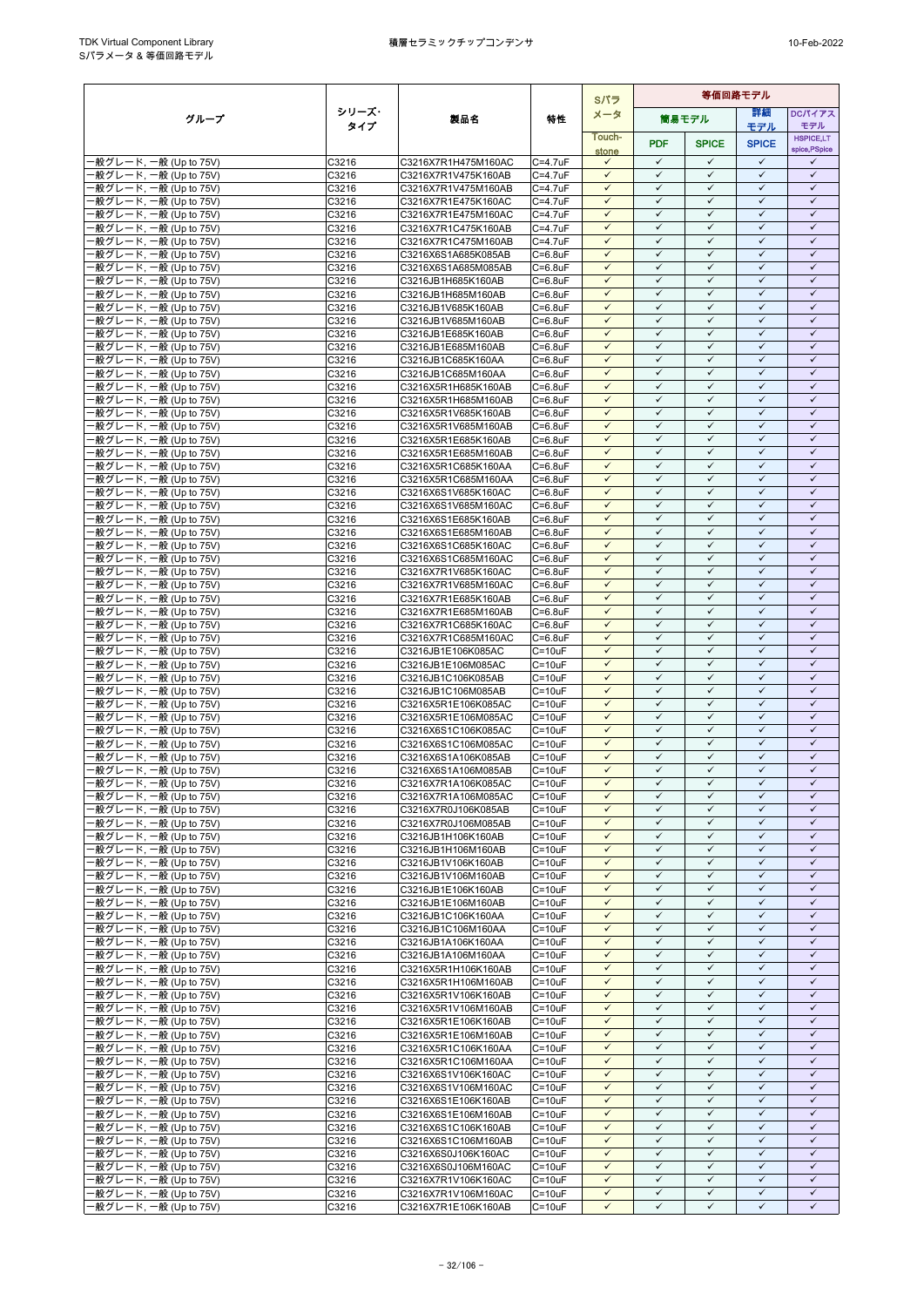|                                                   |                |                                            |                            | Sパラ                          | 等価回路モデル                      |                              |                              |                                   |  |  |
|---------------------------------------------------|----------------|--------------------------------------------|----------------------------|------------------------------|------------------------------|------------------------------|------------------------------|-----------------------------------|--|--|
| グループ                                              | シリーズ・          | 製品名                                        | 特性                         | メータ                          |                              | 筒易モデル                        | 等細                           | <b>DCパイアス</b>                     |  |  |
|                                                   | タイプ            |                                            |                            | Touch-                       |                              |                              | モデル                          | モデル                               |  |  |
|                                                   |                |                                            |                            | stone                        | <b>PDF</b>                   | <b>SPICE</b>                 | <b>SPICE</b>                 | <b>HSPICE,LT</b><br>spice, PSpice |  |  |
| ·般グレード, 一般 (Up to 75V)                            | C3216          | C3216X7R1E106M160AB                        | $C = 10uF$                 | $\checkmark$                 | $\checkmark$                 | $\checkmark$                 | $\checkmark$                 | ✓                                 |  |  |
| 般グレード, 一般 (Up to 75V)                             | C3216          | C3216X7R1C106K160AC                        | $C = 10uF$                 | $\checkmark$                 | $\checkmark$                 | $\checkmark$                 | $\checkmark$                 | $\checkmark$                      |  |  |
| ·般グレード, 一般 (Up to 75V)                            | C3216          | C3216X7R1C106M160AC                        | $C = 10uF$                 | $\checkmark$                 | $\checkmark$                 | $\checkmark$                 | $\checkmark$                 | $\checkmark$                      |  |  |
| ·般グレード, 一般 (Up to 75V)                            | C3216<br>C3216 | C3216X7R1A106K160AC                        | $C = 10uF$<br>$C = 10uF$   | $\checkmark$<br>$\checkmark$ | $\checkmark$<br>$\checkmark$ | $\checkmark$<br>$\checkmark$ | $\checkmark$<br>$\checkmark$ | $\checkmark$<br>$\checkmark$      |  |  |
| ·般グレード, 一般 (Up to 75V)<br>般グレード, 一般 (Up to 75V)   | C3216          | C3216X7R1A106M160AC<br>C3216JB1V156M160AC  | $C = 15uF$                 | $\checkmark$                 | $\checkmark$                 | $\checkmark$                 | $\checkmark$                 | $\checkmark$                      |  |  |
| ·般グレード, 一般 (Up to 75V)                            | C3216          | C3216JB1E156M160AB                         | $C = 15uF$                 | $\checkmark$                 | $\checkmark$                 | $\checkmark$                 | $\checkmark$                 | $\checkmark$                      |  |  |
| -般グレード, 一般 (Up to 75V)                            | C3216          | C3216JB1C156M160AB                         | $C = 15uF$                 | $\checkmark$                 | $\checkmark$                 | $\checkmark$                 | $\checkmark$                 | $\checkmark$                      |  |  |
| 般グレード, 一般 (Up to 75V)                             | C3216          | C3216X5R1V156M160AC                        | $C = 15uF$                 | $\checkmark$                 | $\checkmark$                 | $\checkmark$                 | $\checkmark$                 | $\checkmark$                      |  |  |
| ·般グレード, 一般 (Up to 75V)                            | C3216          | C3216X5R1E156M160AB                        | $C = 15uF$                 | $\checkmark$                 | $\checkmark$                 | $\checkmark$                 | $\checkmark$                 | $\checkmark$                      |  |  |
| ·般グレード, 一般 (Up to 75V)<br>·般グレード, 一般 (Up to 75V)  | C3216<br>C3216 | C3216X5R1C156M160AB                        | $C = 15uF$<br>$C = 15uF$   | $\checkmark$<br>$\checkmark$ | $\checkmark$<br>$\checkmark$ | $\checkmark$<br>$\checkmark$ | $\checkmark$<br>$\checkmark$ | $\checkmark$<br>$\checkmark$      |  |  |
| ·般グレード, 一般 (Up to 75V)                            | C3216          | C3216X6S1C156M160AC<br>C3216X6S1A156M160AB | $C = 15uF$                 | $\checkmark$                 | ✓                            | ✓                            | $\checkmark$                 | ✓                                 |  |  |
| ·般グレード, 一般 (Up to 75V)                            | C3216          | C3216X6S0J156M160AB                        | $C = 15uF$                 | $\checkmark$                 | $\checkmark$                 | $\checkmark$                 | $\checkmark$                 | $\checkmark$                      |  |  |
| ·般グレード, 一般 (Up to 75V)                            | C3216          | C3216X7S1A156M160AC                        | $C = 15uF$                 | $\checkmark$                 | $\checkmark$                 | $\checkmark$                 | $\checkmark$                 | $\checkmark$                      |  |  |
| ·般グレード, 一般 (Up to 75V)                            | C3216          | C3216X7S0J156M160AB                        | $C = 15uF$                 | $\checkmark$                 | $\checkmark$                 | $\checkmark$                 | $\checkmark$                 | $\checkmark$                      |  |  |
| ·般グレード, 一般 (Up to 75V)                            | C3216          | C3216X5R0J226M085AC                        | $C = 22uF$                 | $\checkmark$                 | $\checkmark$                 | $\checkmark$                 | $\checkmark$                 | $\checkmark$                      |  |  |
| ·般グレード, 一般 (Up to 75V)<br>·般グレード, 一般 (Up to 75V)  | C3216<br>C3216 | C3216JB1V226M160AC<br>C3216JB1E226M160AB   | $C = 22uF$<br>$C = 22uF$   | $\checkmark$<br>$\checkmark$ | ✓<br>$\checkmark$            | ✓<br>$\checkmark$            | $\checkmark$<br>$\checkmark$ | ✓<br>$\checkmark$                 |  |  |
| ·般グレード, 一般 (Up to 75V)                            | C3216          | C3216JB1C226M160AB                         | $C = 22uF$                 | $\checkmark$                 | $\checkmark$                 | $\checkmark$                 | $\checkmark$                 | $\checkmark$                      |  |  |
| ·般グレード, 一般 (Up to 75V)                            | C3216          | C3216X5R1V226M160AC                        | $C = 22uF$                 | $\checkmark$                 | $\checkmark$                 | $\checkmark$                 | $\checkmark$                 | $\checkmark$                      |  |  |
| ·般グレード, 一般 (Up to 75V)                            | C3216          | C3216X5R1E226M160AB                        | $C = 22uF$                 | $\checkmark$                 | $\checkmark$                 | $\checkmark$                 | $\checkmark$                 | $\checkmark$                      |  |  |
| ·般グレード, 一般 (Up to 75V)                            | C3216          | C3216X5R1C226M160AB                        | $C = 22uF$                 | $\checkmark$                 | $\checkmark$                 | $\checkmark$                 | $\checkmark$                 | $\checkmark$                      |  |  |
| ·般グレード, 一般 (Up to 75V)                            | C3216          | C3216X6S1C226M160AC                        | $C = 22uF$                 | $\checkmark$                 | $\checkmark$                 | $\checkmark$                 | $\checkmark$                 | $\checkmark$                      |  |  |
| ·般グレード, 一般 (Up to 75V)                            | C3216          | C3216X6S1A226M160AB<br>C3216X6S0J226M160AB | $C = 22uF$<br>C=22uF       | $\checkmark$<br>$\checkmark$ | $\checkmark$<br>$\checkmark$ | $\checkmark$<br>$\checkmark$ | $\checkmark$<br>$\checkmark$ | $\checkmark$<br>$\checkmark$      |  |  |
| ·般グレード, 一般 (Up to 75V)<br>·般グレード, 一般 (Up to 75V)  | C3216<br>C3216 | C3216X7S1A226M160AC                        | $C = 22uF$                 | $\checkmark$                 | $\checkmark$                 | $\checkmark$                 | $\checkmark$                 | $\checkmark$                      |  |  |
| -般グレード, 一般 (Up to 75V)                            | C3216          | C3216X7S0J226M160AB                        | $C = 22uF$                 | $\checkmark$                 | $\checkmark$                 | $\checkmark$                 | $\checkmark$                 | $\checkmark$                      |  |  |
| ·般グレード, 一般 (Up to 75V)                            | C3216          | C3216JB0J336M130AC                         | $C = 33uF$                 | $\checkmark$                 | $\checkmark$                 | $\checkmark$                 | $\checkmark$                 | $\checkmark$                      |  |  |
| ·般グレード, 一般 (Up to 75V)                            | C3216          | C3216X5R0J336M130AC                        | $C = 33uF$                 | $\checkmark$                 | $\checkmark$                 | $\checkmark$                 | $\checkmark$                 | $\checkmark$                      |  |  |
| -般グレード, 一般 (Up to 75V)                            | C3216          | C3216JB1E336M160AC                         | $C = 33uF$                 | $\checkmark$                 | $\checkmark$                 | $\checkmark$                 | $\checkmark$                 | $\checkmark$                      |  |  |
| ·般グレード, 一般 (Up to 75V)<br>·般グレード, 一般 (Up to 75V)  | C3216<br>C3216 | C3216JB1C336M160AB<br>C3216JB1A336M160AB   | $C = 33uF$<br>$C = 33uF$   | $\checkmark$<br>$\checkmark$ | $\checkmark$<br>$\checkmark$ | $\checkmark$<br>$\checkmark$ | $\checkmark$<br>$\checkmark$ | $\checkmark$<br>$\checkmark$      |  |  |
| -般グレード, 一般 (Up to 75V)                            | C3216          | C3216X5R1E336M160AC                        | $C = 33uF$                 | $\checkmark$                 | $\checkmark$                 | $\checkmark$                 | $\checkmark$                 | $\checkmark$                      |  |  |
| ·般グレード, 一般 (Up to 75V)                            | C3216          | C3216X5R1C336M160AB                        | $C = 33uF$                 | $\checkmark$                 | $\checkmark$                 | $\checkmark$                 | $\checkmark$                 | $\checkmark$                      |  |  |
| ·般グレード, 一般 (Up to 75V)                            | C3216          | C3216X5R1A336M160AB                        | $C = 33uF$                 | $\checkmark$                 | $\checkmark$                 | $\checkmark$                 | $\checkmark$                 | $\checkmark$                      |  |  |
| ·般グレード, 一般 (Up to 75V)                            | C3216          | C3216X6S1A336M160AC                        | $C = 33uF$                 | $\checkmark$                 | $\checkmark$                 | ✓                            | $\checkmark$                 | $\checkmark$                      |  |  |
| ·般グレード, 一般 (Up to 75V)                            | C3216          | C3216X6S0J336M160AB                        | $C = 33uF$                 | $\checkmark$                 | $\checkmark$                 | $\checkmark$                 | $\checkmark$                 | $\checkmark$                      |  |  |
| ·般グレード, 一般 (Up to 75V)<br>·般グレード, 一般 (Up to 75V)  | C3216<br>C3216 | C3216X7S0J336M160AC<br>C3216X7S0G336M160AB | $C = 33uF$<br>$C = 33uF$   | $\checkmark$<br>$\checkmark$ | $\checkmark$<br>$\checkmark$ | $\checkmark$<br>$\checkmark$ | $\checkmark$<br>$\checkmark$ | $\checkmark$<br>$\checkmark$      |  |  |
| -般グレード, 一般 (Up to 75V)                            | C3216          | C3216JB1A476M160AB                         | $C = 47uF$                 | $\checkmark$                 | $\checkmark$                 | $\checkmark$                 | $\checkmark$                 | $\checkmark$                      |  |  |
| -般グレード, 一般 (Up to 75V)                            | C3216          | C3216JB0J476M160AC                         | C=47uF                     | $\checkmark$                 | $\checkmark$                 | $\checkmark$                 | $\checkmark$                 | $\checkmark$                      |  |  |
| -般グレード, 一般 (Up to 75V)                            | C3216          | C3216X5R1E476M160AC                        | $C = 47uF$                 | $\checkmark$                 | $\checkmark$                 | $\checkmark$                 | $\checkmark$                 | $\checkmark$                      |  |  |
| -般グレード, 一般 (Up to 75V)                            | C3216          | C3216X5R1C476M160AB                        | $C = 47uF$                 | $\checkmark$                 | $\checkmark$                 | $\checkmark$                 | $\checkmark$                 | $\checkmark$                      |  |  |
| ·般グレード, 一般 (Up to 75V)                            | C3216          | C3216X5R1A476M160AB                        | $C = 47uF$                 | $\checkmark$                 | $\checkmark$                 | $\checkmark$                 | $\checkmark$<br>$\checkmark$ | $\checkmark$                      |  |  |
| ·般グレード, 一般 (Up to 75V)<br>·般グレード, 一般 (Up to 75V)  | C3216<br>C3216 | C3216X5R0J476M160AC<br>C3216X6S1A476M160AC | $C = 47uF$<br>$C = 47uF$   | $\checkmark$<br>$\checkmark$ | $\checkmark$<br>$\checkmark$ | $\checkmark$<br>$\checkmark$ | $\checkmark$                 | $\checkmark$<br>$\checkmark$      |  |  |
| ·般グレード, 一般 (Up to 75V)                            | C3216          | C3216X6S0J476M160AB                        | C=47uF                     | $\checkmark$                 | $\checkmark$                 | $\checkmark$                 | $\checkmark$                 | $\checkmark$                      |  |  |
| ·般グレード, 一般 (Up to 75V)                            | C3216          | C3216X6S0G476M160AC                        | C=47uF                     | $\checkmark$                 | $\checkmark$                 | $\checkmark$                 | $\checkmark$                 | ✓                                 |  |  |
| -般グレード, 一般 (Up to 75V)                            | C3216          | C3216X7S0J476M160AC                        | $C = 47uF$                 | $\checkmark$                 | $\checkmark$                 | $\checkmark$                 | $\checkmark$                 | $\checkmark$                      |  |  |
| -般グレード, 一般 (Up to 75V)                            | C3216          | C3216X7S0G476M160AB                        | $C = 47uF$                 | $\checkmark$                 | $\checkmark$                 | $\checkmark$                 | $\checkmark$                 | $\checkmark$                      |  |  |
| -般グレード, 一般 (Up to 75V)                            | C3216          | C3216JB1A686M160AC                         | $C = 68uF$                 | $\checkmark$                 | $\checkmark$<br>$\checkmark$ | $\checkmark$<br>$\checkmark$ | $\checkmark$<br>$\checkmark$ | $\checkmark$<br>$\checkmark$      |  |  |
| - 般グレード, 一般 (Up to 75V)<br>·般グレード, 一般 (Up to 75V) | C3216<br>C3216 | C3216JB0J686M160AB<br>C3216X5R1A686M160AC  | $C = 68uF$<br>$C = 68uF$   | $\checkmark$<br>$\checkmark$ | $\checkmark$                 | ✓                            | $\checkmark$                 | $\checkmark$                      |  |  |
| ·般グレード, 一般 (Up to 75V)                            | C3216          | C3216X5R0J686M160AB                        | $C = 68uF$                 | $\checkmark$                 | $\checkmark$                 | $\checkmark$                 | $\checkmark$                 | $\checkmark$                      |  |  |
| -般グレード, 一般 (Up to 75V)                            | C3216          | C3216X6S0G686M160AC                        | $C = 68uF$                 | $\checkmark$                 | $\checkmark$                 | $\checkmark$                 | ✓                            | $\checkmark$                      |  |  |
| ·般グレード, 一般 (Up to 75V)                            | C3216          | C3216JB1A107M160AC                         | $C = 100uF$                | $\checkmark$                 | $\checkmark$                 | $\checkmark$                 | $\checkmark$                 | $\checkmark$                      |  |  |
| 般グレード, 一般 (Up to 75V)                             | C3216          | C3216JB0J107M160AB                         | C=100uF                    | $\checkmark$                 | $\checkmark$                 | $\checkmark$                 | $\checkmark$                 | $\checkmark$                      |  |  |
| ·般グレード, 一般 (Up to 75V)                            | C3216          | C3216X5R1A107M160AC                        | $C = 100uF$                | $\checkmark$                 | $\checkmark$                 | $\checkmark$                 | $\checkmark$                 | ✓                                 |  |  |
| ·般グレード, 一般 (Up to 75V)<br>·般グレード, 一般 (Up to 75V)  | C3216<br>C3216 | C3216X5R0J107M160AB<br>C3216X5R0G107M160AB | $C = 100uF$<br>$C = 100uF$ | $\checkmark$<br>$\checkmark$ | $\checkmark$<br>$\checkmark$ | $\checkmark$<br>$\checkmark$ | $\checkmark$<br>$\checkmark$ | $\checkmark$<br>$\checkmark$      |  |  |
| -般グレード, 一般 (Up to 75V)                            | C3216          | C3216X6S0G107M160AC                        | $C = 100uF$                | $\checkmark$                 | $\checkmark$                 | $\checkmark$                 | $\checkmark$                 | $\checkmark$                      |  |  |
| ·般グレード, 一般 (Up to 75V)                            | C3225          | C3225C0G1H223J125AA                        | $C = 22nF$                 | $\checkmark$                 | $\checkmark$                 | $\checkmark$                 | $\checkmark$                 |                                   |  |  |
| ·般グレード, 一般 (Up to 75V)                            | C3225          | C3225C0G1H223K125AA                        | $C = 22nF$                 | $\checkmark$                 | $\checkmark$                 | $\checkmark$                 | $\checkmark$                 |                                   |  |  |
| ·般グレード, 一般 (Up to 75V)                            | C3225          | C3225CH1H223J125AA                         | $C = 22nF$                 | $\checkmark$                 | $\checkmark$                 | $\checkmark$                 | $\checkmark$                 |                                   |  |  |
| -般グレード, 一般 (Up to 75V)                            | C3225          | C3225CH1H223K125AA                         | $C = 22nF$                 | $\checkmark$                 | $\checkmark$<br>$\checkmark$ | $\checkmark$                 | $\checkmark$                 | $\overline{\phantom{0}}$          |  |  |
| ·般グレード, 一般 (Up to 75V)<br>-般グレード, 一般 (Up to 75V)  | C3225<br>C3225 | C3225C0G1H333J160AA<br>C3225C0G1H333K160AA | $C = 33nF$<br>$C = 33nF$   | $\checkmark$<br>$\checkmark$ | $\checkmark$                 | $\checkmark$<br>✓            | $\checkmark$<br>✓            | $\qquad \qquad -$<br>-            |  |  |
| ·般グレード, 一般 (Up to 75V)                            | C3225          | C3225CH1H333J160AA                         | $C = 33nF$                 | $\checkmark$                 | $\checkmark$                 | $\checkmark$                 | $\checkmark$                 | -                                 |  |  |
| ·般グレード, 一般 (Up to 75V)                            | C3225          | C3225CH1H333K160AA                         | $C = 33nF$                 | $\checkmark$                 | $\checkmark$                 | $\checkmark$                 | $\checkmark$                 |                                   |  |  |
| 般グレード, 一般 (Up to 75V)                             | C3225          | C3225C0G1H473J200AA                        | $C = 47nF$                 | $\checkmark$                 | $\checkmark$                 | $\checkmark$                 | ✓                            | -                                 |  |  |
| -般グレード, 一般 (Up to 75V)                            | C3225          | C3225C0G1H473K200AA                        | $C = 47nF$                 | $\checkmark$                 | $\checkmark$                 | $\checkmark$                 | $\checkmark$                 | $\overline{\phantom{0}}$          |  |  |
| ·般グレード, 一般 (Up to 75V)                            | C3225          | C3225CH1H473J200AA                         | $C = 47nF$                 | $\checkmark$                 | $\checkmark$                 | ✓                            | $\checkmark$                 |                                   |  |  |
| ·般グレード, 一般 (Up to 75V)<br>·般グレード, 一般 (Up to 75V)  | C3225<br>C3225 | C3225CH1H473K200AA<br>C3225C0G1H683J200AA  | $C = 47nF$<br>$C = 68nF$   | $\checkmark$<br>$\checkmark$ | $\checkmark$<br>$\checkmark$ | $\checkmark$<br>$\checkmark$ | $\checkmark$<br>$\checkmark$ | $\qquad \qquad -$                 |  |  |
| ·般グレード, 一般 (Up to 75V)                            | C3225          | C3225C0G1H683K200AA                        | $C = 68nF$                 | $\checkmark$                 | $\checkmark$                 | $\checkmark$                 | $\checkmark$                 | -                                 |  |  |
| ·般グレード, 一般 (Up to 75V)                            | C3225          | C3225CH1H683J200AA                         | $C = 68nF$                 | $\checkmark$                 | $\checkmark$                 | $\checkmark$                 | $\checkmark$                 | $\equiv$                          |  |  |
| -般グレード, 一般 (Up to 75V)                            | C3225          | C3225CH1H683K200AA                         | $C = 68nF$                 | $\checkmark$                 | $\checkmark$                 | $\checkmark$                 | $\checkmark$                 |                                   |  |  |
| -般グレード, 一般 (Up to 75V)                            | C3225          | C3225C0G1H104J250AA                        | $C = 100nF$                | $\checkmark$                 | $\checkmark$                 | $\checkmark$                 | $\checkmark$                 | $\overline{\phantom{0}}$          |  |  |
| ·般グレード, 一般 (Up to 75V)                            | C3225          | C3225C0G1H104K250AA                        | $C = 100nF$                | $\checkmark$                 | $\checkmark$                 | $\checkmark$                 | $\checkmark$                 | $\overline{\phantom{a}}$          |  |  |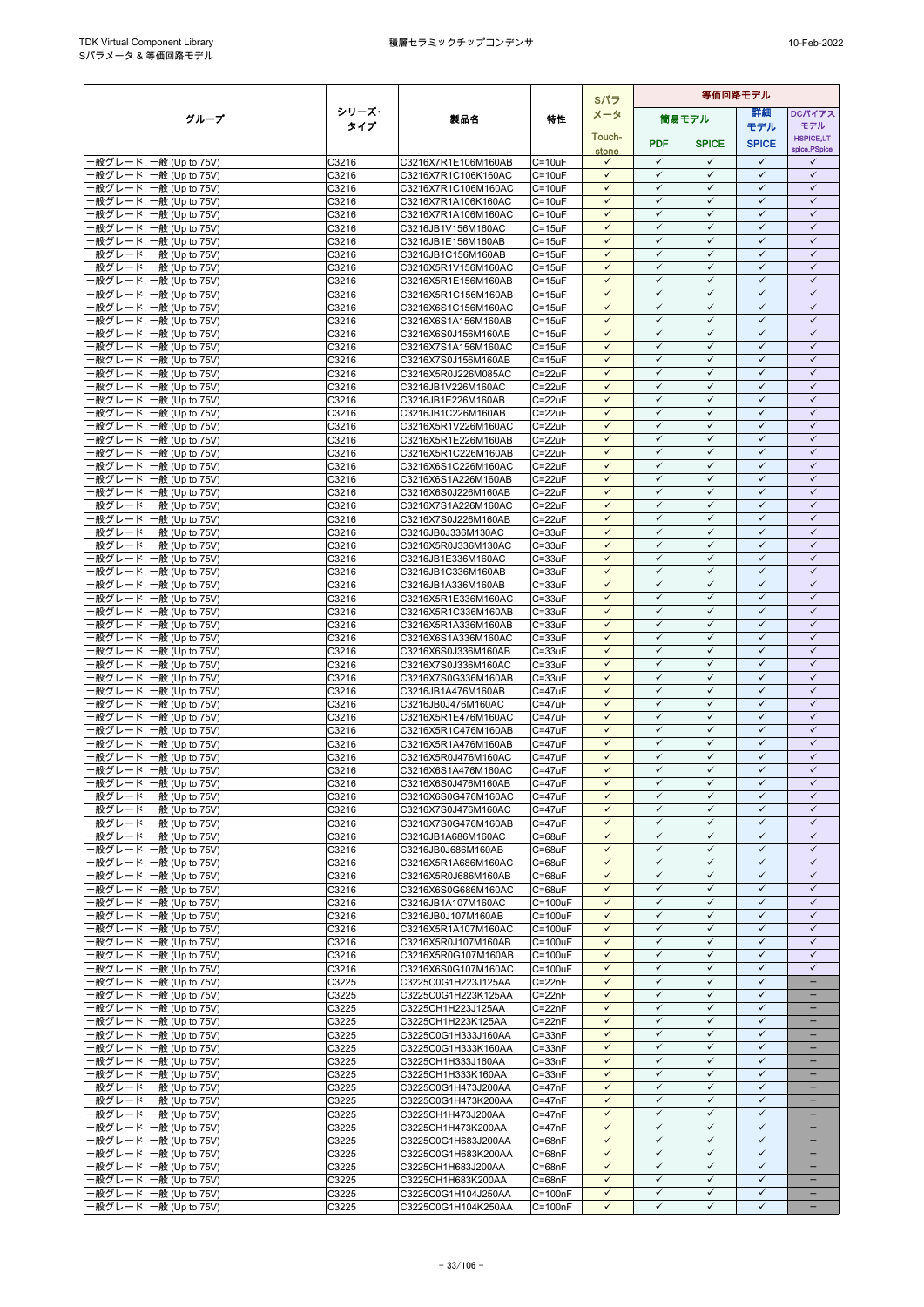|                                                  |                |                                            |                                  |                              |                              |                              | Sパラ                          | 等価回路モデル                      |  |  |  |  |  |
|--------------------------------------------------|----------------|--------------------------------------------|----------------------------------|------------------------------|------------------------------|------------------------------|------------------------------|------------------------------|--|--|--|--|--|
| グループ                                             | シリーズ・          | 製品名                                        | 特性                               | メータ                          |                              | 簡易モデル                        | 等細                           | <b>DCパイアス</b>                |  |  |  |  |  |
|                                                  | タイプ            |                                            |                                  | Touch-                       |                              |                              | モデル                          | モデル<br><b>HSPICE,LT</b>      |  |  |  |  |  |
|                                                  |                |                                            |                                  | stone                        | <b>PDF</b>                   | <b>SPICE</b>                 | <b>SPICE</b>                 | spice, PSpice                |  |  |  |  |  |
| ·般グレード, 一般 (Up to 75V)                           | C3225          | C3225CH1H104J250AA                         | $C = 100nF$                      | $\checkmark$                 | $\checkmark$                 | $\checkmark$                 | $\checkmark$                 |                              |  |  |  |  |  |
| 般グレード, 一般 (Up to 75V)<br>·般グレード, 一般 (Up to 75V)  | C3225<br>C3225 | C3225CH1H104K250AA<br>C3225X7R1H105K160AA  | $C = 100nF$<br>$C = 1uF$         | $\checkmark$<br>$\checkmark$ | $\checkmark$<br>$\checkmark$ | $\checkmark$<br>$\checkmark$ | $\checkmark$<br>$\checkmark$ | ÷<br>$\checkmark$            |  |  |  |  |  |
| ·般グレード, 一般 (Up to 75V)                           | C3225          | C3225X7R1H105M160AA                        | $C = 1uF$                        | $\checkmark$                 | $\checkmark$                 | $\checkmark$                 | $\checkmark$                 | $\checkmark$                 |  |  |  |  |  |
| ·般グレード, 一般 (Up to 75V)                           | C3225          | C3225X7R1H155K200AA                        | $C = 1.5$ u $F$                  | $\checkmark$                 | $\checkmark$                 | $\checkmark$                 | $\checkmark$                 | $\checkmark$                 |  |  |  |  |  |
| 般グレード, 一般 (Up to 75V)                            | C3225          | C3225X7R1H155M200AA                        | $C = 1.5$ u $F$                  | $\checkmark$                 | $\checkmark$                 | $\checkmark$                 | $\checkmark$                 | $\checkmark$                 |  |  |  |  |  |
| ·般グレード, 一般 (Up to 75V)                           | C3225          | C3225JB1H225K200AA                         | $C = 2.2uF$                      | $\checkmark$                 | $\checkmark$                 | $\checkmark$                 | $\checkmark$                 | $\checkmark$                 |  |  |  |  |  |
| -般グレード, 一般 (Up to 75V)<br>般グレード, 一般 (Up to 75V)  | C3225          | C3225JB1H225M200AA                         | $C = 2.2uF$                      | $\checkmark$<br>$\checkmark$ | $\checkmark$<br>$\checkmark$ | $\checkmark$<br>$\checkmark$ | $\checkmark$<br>$\checkmark$ | $\checkmark$<br>$\checkmark$ |  |  |  |  |  |
| ·般グレード, 一般 (Up to 75V)                           | C3225<br>C3225 | C3225X7R1H225K200AB<br>C3225X7R1H225M200AB | $C = 2.2uF$<br>$C = 2.2uF$       | $\checkmark$                 | $\checkmark$                 | $\checkmark$                 | $\checkmark$                 | $\checkmark$                 |  |  |  |  |  |
| ·般グレード, 一般 (Up to 75V)                           | C3225          | C3225X5R1H225K250AB                        | $C = 2.2uF$                      | $\checkmark$                 | $\checkmark$                 | $\checkmark$                 | $\checkmark$                 | $\checkmark$                 |  |  |  |  |  |
| ·般グレード, 一般 (Up to 75V)                           | C3225          | C3225X5R1H225M250AB                        | $C = 2.2uF$                      | $\checkmark$                 | $\checkmark$                 | $\checkmark$                 | $\checkmark$                 | $\checkmark$                 |  |  |  |  |  |
| ·般グレード, 一般 (Up to 75V)                           | C3225          | C3225X7R1H225K250AB                        | $C = 2.2uF$                      | $\checkmark$                 | ✓                            | ✓                            | $\checkmark$                 | ✓                            |  |  |  |  |  |
| ·般グレード, 一般 (Up to 75V)                           | C3225          | C3225X7R1E335K160AA                        | $C = 3.3uF$                      | $\checkmark$<br>$\checkmark$ | $\checkmark$<br>$\checkmark$ | $\checkmark$<br>$\checkmark$ | $\checkmark$<br>$\checkmark$ | $\checkmark$<br>$\checkmark$ |  |  |  |  |  |
| ·般グレード, 一般 (Up to 75V)<br>·般グレード, 一般 (Up to 75V) | C3225<br>C3225 | C3225X7R1E335M160AA<br>C3225JB1H335K250AA  | $C = 3.3uF$<br>$C = 3.3uF$       | $\checkmark$                 | $\checkmark$                 | $\checkmark$                 | $\checkmark$                 | $\checkmark$                 |  |  |  |  |  |
| ·般グレード, 一般 (Up to 75V)                           | C3225          | C3225JB1H335M250AA                         | $C = 3.3uF$                      | $\checkmark$                 | $\checkmark$                 | $\checkmark$                 | $\checkmark$                 | $\checkmark$                 |  |  |  |  |  |
| ·般グレード, 一般 (Up to 75V)                           | C3225          | C3225X5R1H335K250AB                        | $C = 3.3uF$                      | $\checkmark$                 | ✓                            | ✓                            | $\checkmark$                 | ✓                            |  |  |  |  |  |
| ·般グレード, 一般 (Up to 75V)                           | C3225          | C3225X5R1H335M250AB                        | $C = 3.3uF$                      | $\checkmark$                 | $\checkmark$                 | $\checkmark$                 | $\checkmark$                 | $\checkmark$                 |  |  |  |  |  |
| ·般グレード, 一般 (Up to 75V)                           | C3225          | C3225X7R1H335K250AB                        | $C = 3.3uF$                      | $\checkmark$                 | $\checkmark$                 | $\checkmark$                 | $\checkmark$                 | $\checkmark$                 |  |  |  |  |  |
| ·般グレード, 一般 (Up to 75V)<br>·般グレード, 一般 (Up to 75V) | C3225<br>C3225 | C3225X7R1H335M250AB<br>C3225X7R1E475K200AA | $C = 3.3uF$<br>$C=4.7$ u $F$     | $\checkmark$<br>$\checkmark$ | $\checkmark$<br>$\checkmark$ | $\checkmark$<br>$\checkmark$ | $\checkmark$<br>$\checkmark$ | $\checkmark$<br>$\checkmark$ |  |  |  |  |  |
| ·般グレード, 一般 (Up to 75V)                           | C3225          | C3225X7R1E475M200AA                        | C=4.7uF                          | $\checkmark$                 | $\checkmark$                 | $\checkmark$                 | $\checkmark$                 | $\checkmark$                 |  |  |  |  |  |
| ·般グレード, 一般 (Up to 75V)                           | C3225          | C3225JB1H475K250AB                         | $C = 4.7uF$                      | $\checkmark$                 | $\checkmark$                 | $\checkmark$                 | $\checkmark$                 | $\checkmark$                 |  |  |  |  |  |
| ·般グレード, 一般 (Up to 75V)                           | C3225          | C3225JB1H475M250AB                         | C=4.7uF                          | $\checkmark$                 | $\checkmark$                 | $\checkmark$                 | $\checkmark$                 | $\checkmark$                 |  |  |  |  |  |
| ·般グレード, 一般 (Up to 75V)                           | C3225          | C3225X5R1H475K250AB                        | $C = 4.7$ u $F$                  | $\checkmark$                 | $\checkmark$                 | $\checkmark$                 | $\checkmark$                 | $\checkmark$                 |  |  |  |  |  |
| ·般グレード, 一般 (Up to 75V)                           | C3225          | C3225X5R1H475M250AB                        | $C = 4.7$ uF                     | $\checkmark$                 | $\checkmark$                 | $\checkmark$                 | $\checkmark$                 | $\checkmark$                 |  |  |  |  |  |
| -般グレード, 一般 (Up to 75V)                           | C3225<br>C3225 | C3225X6S1H475K250AB                        | $C = 4.7$ u $F$<br>C=4.7uF       | $\checkmark$<br>$\checkmark$ | $\checkmark$<br>$\checkmark$ | $\checkmark$<br>$\checkmark$ | $\checkmark$<br>$\checkmark$ | $\checkmark$<br>$\checkmark$ |  |  |  |  |  |
| ·般グレード, 一般 (Up to 75V)<br>·般グレード, 一般 (Up to 75V) | C3225          | C3225X6S1H475M250AB<br>C3225X7R1H475K250AB | C=4.7uF                          | $\checkmark$                 | $\checkmark$                 | $\checkmark$                 | $\checkmark$                 | $\checkmark$                 |  |  |  |  |  |
| -般グレード, 一般 (Up to 75V)                           | C3225          | C3225X7R1H475M250AB                        | $C = 4.7uF$                      | $\checkmark$                 | $\checkmark$                 | $\checkmark$                 | $\checkmark$                 | $\checkmark$                 |  |  |  |  |  |
| ·般グレード, 一般 (Up to 75V)                           | C3225          | C3225JB1E685K200AA                         | $C = 6.8$ u $F$                  | $\checkmark$                 | $\checkmark$                 | $\checkmark$                 | $\checkmark$                 | $\checkmark$                 |  |  |  |  |  |
| ·般グレード, 一般 (Up to 75V)                           | C3225          | C3225JB1E685M200AA                         | $C=6.8$ u $F$                    | $\checkmark$                 | $\checkmark$                 | $\checkmark$                 | $\checkmark$                 | $\checkmark$                 |  |  |  |  |  |
| ·般グレード, 一般 (Up to 75V)                           | C3225          | C3225JB1C685K200AA                         | $C = 6.8$ u $F$                  | $\checkmark$                 | $\checkmark$                 | $\checkmark$                 | $\checkmark$                 | $\checkmark$                 |  |  |  |  |  |
| ·般グレード, 一般 (Up to 75V)<br>·般グレード, 一般 (Up to 75V) | C3225<br>C3225 | C3225JB1C685M200AA<br>C3225X5R1C685K200AA  | $C=6.8$ u $F$<br>$C=6.8$ u $F$   | $\checkmark$<br>$\checkmark$ | $\checkmark$<br>$\checkmark$ | $\checkmark$<br>$\checkmark$ | $\checkmark$<br>$\checkmark$ | $\checkmark$<br>$\checkmark$ |  |  |  |  |  |
| ·般グレード, 一般 (Up to 75V)                           | C3225          | C3225X5R1C685M200AA                        | $C = 6.8$ u $F$                  | $\checkmark$                 | $\checkmark$                 | ✓                            | ✓                            | $\checkmark$                 |  |  |  |  |  |
| ·般グレード, 一般 (Up to 75V)                           | C3225          | C3225JB1H685K250AB                         | $C=6.8$ u $F$                    | $\checkmark$                 | $\checkmark$                 | $\checkmark$                 | $\checkmark$                 | $\checkmark$                 |  |  |  |  |  |
| ·般グレード, 一般 (Up to 75V)                           | C3225          | C3225JB1H685M250AB                         | $C = 6.8$ u $F$                  | $\checkmark$                 | $\checkmark$                 | $\checkmark$                 | $\checkmark$                 | $\checkmark$                 |  |  |  |  |  |
| ·般グレード, 一般 (Up to 75V)                           | C3225          | C3225X5R1H685K250AB                        | $C=6.8$ u $F$                    | $\checkmark$                 | $\checkmark$                 | $\checkmark$                 | $\checkmark$                 | $\checkmark$                 |  |  |  |  |  |
| -般グレード, 一般 (Up to 75V)                           | C3225          | C3225X5R1H685M250AB                        | $C=6.8$ u $F$                    | $\checkmark$<br>$\checkmark$ | $\checkmark$<br>$\checkmark$ | $\checkmark$<br>$\checkmark$ | $\checkmark$<br>$\checkmark$ | $\checkmark$<br>$\checkmark$ |  |  |  |  |  |
| -般グレード, 一般 (Up to 75V)<br>-般グレード, 一般 (Up to 75V) | C3225<br>C3225 | C3225X5R1E685K250AA<br>C3225X5R1E685M250AA | $C = 6.8$ u $F$<br>$C=6.8$ u $F$ | $\checkmark$                 | $\checkmark$                 | $\checkmark$                 | $\checkmark$                 | $\checkmark$                 |  |  |  |  |  |
| -般グレード, 一般 (Up to 75V)                           | C3225          | C3225X6S1H685K250AC                        | $C=6.8$ u $F$                    | $\checkmark$                 | $\checkmark$                 | $\checkmark$                 | $\checkmark$                 | $\checkmark$                 |  |  |  |  |  |
| ·般グレード, 一般 (Up to 75V)                           | C3225          | C3225X6S1H685M250AC                        | $C = 6.8$ u $F$                  | $\checkmark$                 | $\checkmark$                 | $\checkmark$                 | $\checkmark$                 | $\checkmark$                 |  |  |  |  |  |
| -般グレード, 一般 (Up to 75V)                           | C3225          | C3225X6S1V685K250AC                        | $C = 6.8$ u $F$                  | $\checkmark$                 | $\checkmark$                 | $\checkmark$                 | $\checkmark$                 | $\checkmark$                 |  |  |  |  |  |
| ·般グレード, 一般 (Up to 75V)                           | C3225          | C3225X6S1V685M250AC                        | $C = 6.8$ uF                     | $\checkmark$                 | $\checkmark$                 | $\checkmark$                 | $\checkmark$                 | $\checkmark$                 |  |  |  |  |  |
| ·般グレード, 一般 (Up to 75V)                           | C3225          | C3225X6S1E685K250AB                        | $C = 6.8$ u $F$                  | $\checkmark$                 | $\checkmark$                 | $\checkmark$<br>$\checkmark$ | $\checkmark$                 | $\checkmark$                 |  |  |  |  |  |
| ·般グレード, 一般 (Up to 75V)<br>-般グレード, 一般 (Up to 75V) | C3225<br>C3225 | C3225X6S1E685M250AB<br>C3225X7R1E685K250AB | $C = 6.8uF$<br>$C=6.8$ u $F$     | $\checkmark$<br>$\checkmark$ | $\checkmark$<br>$\checkmark$ | $\checkmark$                 | ✓<br>$\checkmark$            | ✓<br>$\checkmark$            |  |  |  |  |  |
| ·般グレード, 一般 (Up to 75V)                           | C3225          | C3225X7R1E685M250AB                        | $C = 6.8$ u $F$                  | $\checkmark$                 | $\checkmark$                 | $\checkmark$                 | $\checkmark$                 | $\checkmark$                 |  |  |  |  |  |
| -般グレード, 一般 (Up to 75V)                           | C3225          | C3225X7S1H685K250AB                        | $C=6.8$ u $F$                    | $\checkmark$                 | $\checkmark$                 | $\checkmark$                 | $\checkmark$                 | $\checkmark$                 |  |  |  |  |  |
| -般グレード, 一般 (Up to 75V)                           | C3225          | C3225X7S1H685M250AB                        | $C=6.8$ u $F$                    | $\checkmark$                 | $\checkmark$                 | $\checkmark$                 | $\checkmark$                 | $\checkmark$                 |  |  |  |  |  |
| ·般グレード, 一般 (Up to 75V)                           | C3225          | C3225JB1C106K200AA                         | $C = 10uF$                       | $\checkmark$                 | $\checkmark$                 | ✓                            | $\checkmark$                 | $\checkmark$                 |  |  |  |  |  |
| ·般グレード, 一般 (Up to 75V)<br>-般グレード, 一般 (Up to 75V) | C3225          | C3225JB1C106M200AA<br>C3225X5R1C106K200AA  | $C = 10uF$                       | $\checkmark$<br>$\checkmark$ | $\checkmark$<br>$\checkmark$ | $\checkmark$<br>$\checkmark$ | $\checkmark$<br>✓            | $\checkmark$<br>$\checkmark$ |  |  |  |  |  |
| ·般グレード, 一般 (Up to 75V)                           | C3225<br>C3225 | C3225X5R1C106M200AA                        | $C = 10uF$<br>$C = 10uF$         | $\checkmark$                 | $\checkmark$                 | $\checkmark$                 | $\checkmark$                 | $\checkmark$                 |  |  |  |  |  |
| ·般グレード, 一般 (Up to 75V)                           | C3225          | C3225X7R1C106K200AB                        | $C = 10uF$                       | $\checkmark$                 | $\checkmark$                 | $\checkmark$                 | $\checkmark$                 | $\checkmark$                 |  |  |  |  |  |
| -般グレード, 一般 (Up to 75V)                           | C3225          | C3225X7R1C106M200AB                        | $C = 10uF$                       | $\checkmark$                 | $\checkmark$                 | $\checkmark$                 | $\checkmark$                 | $\checkmark$                 |  |  |  |  |  |
| ·般グレード, 一般 (Up to 75V)                           | C3225          | C3225JB1H106K250AB                         | $C = 10uF$                       | $\checkmark$                 | $\checkmark$                 | $\checkmark$                 | $\checkmark$                 | $\checkmark$                 |  |  |  |  |  |
| ·般グレード, 一般 (Up to 75V)                           | C3225          | C3225JB1H106M250AB                         | $C = 10uF$                       | $\checkmark$                 | $\checkmark$                 | $\checkmark$                 | $\checkmark$                 | $\checkmark$                 |  |  |  |  |  |
| ·般グレード, 一般 (Up to 75V)<br>-般グレード, 一般 (Up to 75V) | C3225<br>C3225 | C3225JB1E106K250AA<br>C3225JB1E106M250AA   | $C = 10uF$<br>$C = 10uF$         | $\checkmark$<br>$\checkmark$ | $\checkmark$<br>$\checkmark$ | $\checkmark$<br>$\checkmark$ | ✓<br>$\checkmark$            | $\checkmark$<br>$\checkmark$ |  |  |  |  |  |
| -般グレード, 一般 (Up to 75V)                           | C3225          | C3225X5R1H106K250AB                        | $C = 10uF$                       | $\checkmark$                 | $\checkmark$                 | $\checkmark$                 | $\checkmark$                 | $\checkmark$                 |  |  |  |  |  |
| ·般グレード, 一般 (Up to 75V)                           | C3225          | C3225X5R1H106M250AB                        | $C = 10uF$                       | $\checkmark$                 | $\checkmark$                 | $\checkmark$                 | $\checkmark$                 | $\checkmark$                 |  |  |  |  |  |
| -般グレード, 一般 (Up to 75V)                           | C3225          | C3225X5R1E106K250AA                        | $C = 10uF$                       | $\checkmark$                 | $\checkmark$                 | $\checkmark$                 | $\checkmark$                 | $\checkmark$                 |  |  |  |  |  |
| ·般グレード, 一般 (Up to 75V)                           | C3225          | C3225X5R1E106M250AA                        | $C = 10uF$                       | $\checkmark$                 | $\checkmark$                 | $\checkmark$                 | $\checkmark$                 | $\checkmark$                 |  |  |  |  |  |
| -般グレード, 一般 (Up to 75V)                           | C3225          | C3225X6S1H106K250AC                        | $C = 10uF$                       | $\checkmark$<br>$\checkmark$ | $\checkmark$<br>$\checkmark$ | ✓<br>$\checkmark$            | ✓<br>$\checkmark$            | ✓<br>$\checkmark$            |  |  |  |  |  |
| ·般グレード, 一般 (Up to 75V)<br>·般グレード, 一般 (Up to 75V) | C3225<br>C3225 | C3225X6S1H106M250AC<br>C3225X6S1V106K250AC | $C = 10uF$<br>$C = 10uF$         | $\checkmark$                 | $\checkmark$                 | $\checkmark$                 | $\checkmark$                 | $\checkmark$                 |  |  |  |  |  |
| -般グレード, 一般 (Up to 75V)                           | C3225          | C3225X6S1V106M250AC                        | $C = 10uF$                       | $\checkmark$                 | $\checkmark$                 | $\checkmark$                 | $\checkmark$                 | $\checkmark$                 |  |  |  |  |  |
| -般グレード, 一般 (Up to 75V)                           | C3225          | C3225X6S1E106K250AC                        | $C = 10uF$                       | $\checkmark$                 | $\checkmark$                 | $\checkmark$                 | $\checkmark$                 | $\checkmark$                 |  |  |  |  |  |
| ·般グレード, 一般 (Up to 75V)                           | C3225          | C3225X6S1E106M250AC                        | $C = 10uF$                       | $\checkmark$                 | $\checkmark$                 | ✓                            | $\checkmark$                 | $\checkmark$                 |  |  |  |  |  |
| ·般グレード, 一般 (Up to 75V)                           | C3225          | C3225X7R1H106K250AC                        | $C = 10uF$                       | $\checkmark$                 | $\checkmark$                 | $\checkmark$                 | $\checkmark$                 | $\checkmark$                 |  |  |  |  |  |
| -般グレード, 一般 (Up to 75V)<br>·般グレード, 一般 (Up to 75V) | C3225          | C3225X7R1H106M250AC                        | $C = 10uF$<br>$C = 10uF$         | $\checkmark$<br>$\checkmark$ | $\checkmark$<br>$\checkmark$ | $\checkmark$<br>$\checkmark$ | $\checkmark$<br>$\checkmark$ | $\checkmark$<br>$\checkmark$ |  |  |  |  |  |
| ·般グレード, 一般 (Up to 75V)                           | C3225<br>C3225 | C3225X7R1E106K250AC<br>C3225X7R1E106M250AC | $C = 10uF$                       | $\checkmark$                 | $\checkmark$                 | $\checkmark$                 | $\checkmark$                 | $\checkmark$                 |  |  |  |  |  |
| -般グレード, 一般 (Up to 75V)                           | C3225          | C3225X7R1N106K250AC                        | $C = 10uF$                       | $\checkmark$                 | $\checkmark$                 | $\checkmark$                 | $\checkmark$                 | $\checkmark$                 |  |  |  |  |  |
| -般グレード, 一般 (Up to 75V)                           | C3225          | C3225X7R1N106M250AC                        | $C = 10uF$                       | $\checkmark$                 | $\checkmark$                 | $\checkmark$                 | $\checkmark$                 | $\checkmark$                 |  |  |  |  |  |
| -般グレード, 一般 (Up to 75V)                           | C3225          | C3225X7S1H106K250AB                        | $C = 10uF$                       | $\checkmark$                 | $\checkmark$                 | ✓                            | ✓                            | ✓                            |  |  |  |  |  |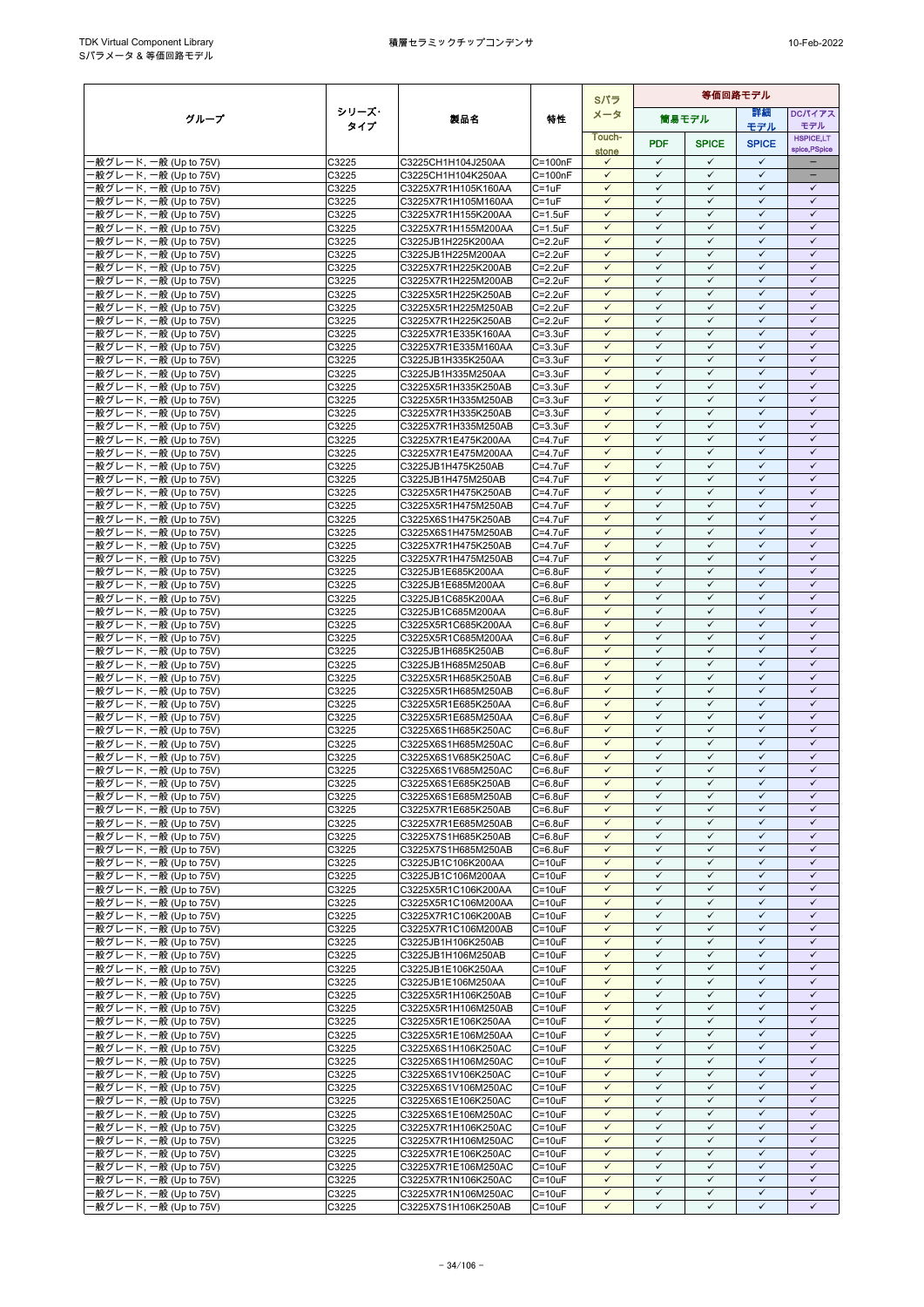ř.

|                                                  |                |                                            |                            | Sパラ                          | 等価回路モデル                      |                              |                              |                              |
|--------------------------------------------------|----------------|--------------------------------------------|----------------------------|------------------------------|------------------------------|------------------------------|------------------------------|------------------------------|
| グループ                                             | シリーズ・          | 製品名                                        | 特性                         | メータ                          |                              | 筒易モデル                        | 詳細                           | DCパイアス                       |
|                                                  | タイプ            |                                            |                            | Touch-                       |                              |                              | モデル                          | モデル<br><b>HSPICE,LT</b>      |
|                                                  |                |                                            |                            | stone                        | <b>PDF</b>                   | <b>SPICE</b>                 | <b>SPICE</b>                 | spice, PSpice                |
| -般グレード, 一般 (Up to 75V)                           | C3225          | C3225X7S1H106M250AB                        | $C = 10uF$                 | $\checkmark$                 | $\checkmark$                 | $\checkmark$                 | $\checkmark$                 | ✓                            |
| -般グレード, 一般 (Up to 75V)                           | C3225          | C3225JB1A156M230AA                         | $C = 15uF$                 | $\checkmark$                 | $\checkmark$                 | $\checkmark$                 | $\checkmark$                 | $\checkmark$                 |
| ·般グレード, 一般 (Up to 75V)                           | C3225          | C3225X5R1A156M230AA                        | $C = 15uF$                 | $\checkmark$<br>$\checkmark$ | $\checkmark$<br>$\checkmark$ | $\checkmark$<br>$\checkmark$ | $\checkmark$<br>$\checkmark$ | $\checkmark$<br>$\checkmark$ |
| ·般グレード, 一般 (Up to 75V)<br>·般グレード, 一般 (Up to 75V) | C3225<br>C3225 | C3225JB1C156M250AA<br>C3225X5R1C156M250AA  | $C = 15uF$<br>$C = 15uF$   | $\checkmark$                 | $\checkmark$                 | $\checkmark$                 | $\checkmark$                 | $\checkmark$                 |
| -般グレード, 一般 (Up to 75V)                           | C3225          | C3225X7R1C156M250AB                        | $C = 15uF$                 | $\checkmark$                 | $\checkmark$                 | $\checkmark$                 | $\checkmark$                 | $\checkmark$                 |
| 般グレード, 一般 (Up to 75V)                            | C3225          | C3225X5R0J226K200AA                        | $C = 22uF$                 | $\checkmark$                 | $\checkmark$                 | $\checkmark$                 | $\checkmark$                 | $\checkmark$                 |
| ·般グレード, 一般 (Up to 75V)                           | C3225          | C3225X5R0J226M200AA                        | $C = 22uF$                 | $\checkmark$                 | $\checkmark$                 | $\checkmark$                 | $\checkmark$                 | $\checkmark$                 |
| ·般グレード, 一般 (Up to 75V)                           | C3225          | C3225X5R1A226M230AA                        | $C = 22uF$                 | $\checkmark$                 | $\checkmark$                 | $\checkmark$                 | $\checkmark$                 | $\checkmark$                 |
| -般グレード, 一般 (Up to 75V)<br>·般グレード, 一般 (Up to 75V) | C3225<br>C3225 | C3225X7R1A226K230AC<br>C3225X7R1A226M230AC | $C = 22uF$<br>$C = 22uF$   | $\checkmark$<br>$\checkmark$ | $\checkmark$<br>✓            | $\checkmark$<br>✓            | $\checkmark$<br>$\checkmark$ | $\checkmark$<br>✓            |
| ·般グレード, 一般 (Up to 75V)                           | C3225          | C3225JB1C226M250AA                         | $C = 22uF$                 | $\checkmark$                 | $\checkmark$                 | $\checkmark$                 | $\checkmark$                 | $\checkmark$                 |
| ·般グレード, 一般 (Up to 75V)                           | C3225          | C3225JB1A226M250AA                         | C=22uF                     | $\checkmark$                 | $\checkmark$                 | $\checkmark$                 | $\checkmark$                 | $\checkmark$                 |
| ·般グレード, 一般 (Up to 75V)                           | C3225          | C3225X5R1C226K250AA                        | $C = 22uF$                 | $\checkmark$                 | $\checkmark$                 | $\checkmark$                 | $\checkmark$                 | $\checkmark$                 |
| ·般グレード, 一般 (Up to 75V)                           | C3225          | C3225X5R1C226M250AA                        | $C = 22uF$                 | $\checkmark$                 | $\checkmark$                 | $\checkmark$                 | $\checkmark$                 | $\checkmark$                 |
| ·般グレード, 一般 (Up to 75V)                           | C3225          | C3225X6S1C226M250AC                        | C=22uF                     | $\checkmark$                 | $\checkmark$                 | $\checkmark$                 | $\checkmark$                 | $\checkmark$                 |
| ·般グレード, 一般 (Up to 75V)<br>·般グレード, 一般 (Up to 75V) | C3225<br>C3225 | C3225X7R1E226M250AB<br>C3225X7R1C226K250AC | $C = 22uF$<br>$C = 22uF$   | $\checkmark$<br>$\checkmark$ | $\checkmark$<br>$\checkmark$ | $\checkmark$<br>$\checkmark$ | $\checkmark$<br>$\checkmark$ | $\checkmark$<br>$\checkmark$ |
| ·般グレード, 一般 (Up to 75V)                           | C3225          | C3225X7R1C226M250AC                        | C=22uF                     | $\checkmark$                 | $\checkmark$                 | $\checkmark$                 | $\checkmark$                 | $\checkmark$                 |
| ·般グレード, 一般 (Up to 75V)                           | C3225          | C3225X5R1A336M200AC                        | $C = 33uF$                 | $\checkmark$                 | $\checkmark$                 | $\checkmark$                 | $\checkmark$                 | $\checkmark$                 |
| ·般グレード, 一般 (Up to 75V)                           | C3225          | C3225X5R0J336M200AA                        | $C = 33uF$                 | $\checkmark$                 | $\checkmark$                 | $\checkmark$                 | $\checkmark$                 | $\checkmark$                 |
| ·般グレード, 一般 (Up to 75V)                           | C3225          | C3225X5R0J336M250AA                        | $C = 33uF$                 | $\checkmark$                 | $\checkmark$                 | $\checkmark$                 | $\checkmark$                 | $\checkmark$                 |
| ·般グレード, 一般 (Up to 75V)                           | C3225          | C3225X5R1A476M250AC                        | $C = 47uF$                 | $\checkmark$                 | $\checkmark$<br>$\checkmark$ | $\checkmark$                 | $\checkmark$<br>$\checkmark$ | $\checkmark$                 |
| -般グレード, 一般 (Up to 75V)<br>·般グレード, 一般 (Up to 75V) | C3225<br>C3225 | C3225X5R0J476M250AA<br>C3225X6S0J476M250AC | $C = 47uF$<br>C=47uF       | $\checkmark$<br>$\checkmark$ | $\checkmark$                 | $\checkmark$<br>$\checkmark$ | $\checkmark$                 | $\checkmark$<br>$\checkmark$ |
| ·般グレード, 一般 (Up to 75V)                           | C3225          | C3225X7S1A476M250AC                        | $C = 47uF$                 | $\checkmark$                 | $\checkmark$                 | $\checkmark$                 | $\checkmark$                 | $\checkmark$                 |
| ·般グレード, 一般 (Up to 75V)                           | C3225          | C3225X7S0J476M250AC                        | $C = 47uF$                 | $\checkmark$                 | $\checkmark$                 | $\checkmark$                 | $\checkmark$                 | $\checkmark$                 |
| -般グレード, 一般 (Up to 75V)                           | C3225          | C3225JB0J686M200AC                         | $C = 68uF$                 | $\checkmark$                 | $\checkmark$                 | $\checkmark$                 | $\checkmark$                 | $\checkmark$                 |
| ·般グレード, 一般 (Up to 75V)                           | C3225          | C3225X5R0J686M200AC                        | $C = 68uF$                 | $\checkmark$                 | $\checkmark$                 | $\checkmark$                 | $\checkmark$                 | $\checkmark$                 |
| ·般グレード, 一般 (Up to 75V)                           | C3225          | C3225JB0J107M250AC                         | C=100uF                    | $\checkmark$<br>$\checkmark$ | $\checkmark$<br>$\checkmark$ | ✓<br>$\checkmark$            | $\checkmark$<br>$\checkmark$ | $\checkmark$<br>$\checkmark$ |
| ·般グレード, 一般 (Up to 75V)<br>·般グレード, 一般 (Up to 75V) | C3225<br>C3225 | C3225X5R0J107M250AC<br>C3225X6S0J107M250AC | $C = 100uF$<br>C=100uF     | $\checkmark$                 | $\checkmark$                 | $\checkmark$                 | $\checkmark$                 | $\checkmark$                 |
| ·般グレード, 一般 (Up to 75V)                           | C3225          | C3225X6S0G107M250AC                        | $C = 100uF$                | $\checkmark$                 | $\checkmark$                 | $\checkmark$                 | $\checkmark$                 | $\checkmark$                 |
| ·般グレード, 一般 (Up to 75V)                           | C4532          | C4532C0G1H473J160KA                        | $C = 47nF$                 | $\checkmark$                 | $\checkmark$                 | $\checkmark$                 | $\checkmark$                 | $\equiv$                     |
| -般グレード, 一般 (Up to 75V)                           | C4532          | C4532C0G1H473K160KA                        | $C = 47nF$                 | $\checkmark$                 | $\checkmark$                 | $\checkmark$                 | $\checkmark$                 | -                            |
| ·般グレード, 一般 (Up to 75V)                           | C4532          | C4532CH1H473J160KA                         | $C = 47nF$                 | $\checkmark$                 | $\checkmark$                 | $\checkmark$                 | $\checkmark$                 | -                            |
| -般グレード, 一般 (Up to 75V)                           | C4532          | C4532CH1H473K160KA                         | $C = 47nF$                 | $\checkmark$<br>$\checkmark$ | $\checkmark$<br>$\checkmark$ | $\checkmark$<br>$\checkmark$ | $\checkmark$<br>$\checkmark$ |                              |
| -般グレード, 一般 (Up to 75V)<br>·般グレード, 一般 (Up to 75V) | C4532<br>C4532 | C4532C0G1H683J160KA<br>C4532C0G1H683K160KA | $C = 68nF$<br>$C = 68nF$   | $\checkmark$                 | $\checkmark$                 | $\checkmark$                 | $\checkmark$                 | $\equiv$                     |
| -般グレード, 一般 (Up to 75V)                           | C4532          | C4532CH1H683J160KA                         | $C = 68nF$                 | $\checkmark$                 | $\checkmark$                 | $\checkmark$                 | $\checkmark$                 | ÷                            |
| ·般グレード, 一般 (Up to 75V)                           | C4532          | C4532CH1H683K160KA                         | $C = 68nF$                 | $\checkmark$                 | $\checkmark$                 | $\checkmark$                 | $\checkmark$                 | $\qquad \qquad -$            |
| -般グレード, 一般 (Up to 75V)                           | C4532          | C4532C0G1H104J200KA                        | $C = 100nF$                | $\checkmark$                 | $\checkmark$                 | $\checkmark$                 | $\checkmark$                 | -                            |
| -般グレード, 一般 (Up to 75V)                           | C4532          | C4532C0G1H104K200KA                        | $C = 100nF$                | $\checkmark$                 | $\checkmark$                 | $\checkmark$                 | $\checkmark$                 | -                            |
| ·般グレード, 一般 (Up to 75V)<br>-般グレード, 一般 (Up to 75V) | C4532<br>C4532 | C4532CH1H104J200KA<br>C4532CH1H104K200KA   | $C = 100nF$<br>$C = 100nF$ | $\checkmark$<br>$\checkmark$ | $\checkmark$<br>$\checkmark$ | $\checkmark$<br>$\checkmark$ | $\checkmark$<br>$\checkmark$ | ۳                            |
| -般グレード, 一般 (Up to 75V)                           | C4532          | C4532C0G1H154J250KA                        | $C = 150nF$                | $\checkmark$                 | $\checkmark$                 | $\checkmark$                 | $\checkmark$                 | $\overline{\phantom{0}}$     |
| ·般グレード, 一般 (Up to 75V)                           | C4532          | C4532C0G1H154K250KA                        | $C = 150nF$                | $\checkmark$                 | $\checkmark$                 | $\checkmark$                 | $\checkmark$                 | -                            |
| ·般グレード, 一般 (Up to 75V)                           | C4532          | C4532CH1H154J250KA                         | $C = 150nF$                | $\checkmark$                 | $\checkmark$                 | $\checkmark$                 | $\checkmark$                 | -                            |
| -般グレード, 一般 (Up to 75V)                           | C4532          | C4532CH1H154K250KA                         | $C = 150nF$                | $\checkmark$                 | $\checkmark$                 | $\checkmark$                 | $\checkmark$                 |                              |
| -般グレード, 一般 (Up to 75V)                           | C4532          | C4532C0G1H224J320KA                        | C=220nF                    | $\checkmark$                 | $\checkmark$                 | $\checkmark$                 | $\checkmark$                 | $\equiv$                     |
| -般グレード, 一般 (Up to 75V)<br>-般グレード, 一般 (Up to 75V) | C4532<br>C4532 | C4532C0G1H224K320KA<br>C4532CH1H224J320KA  | C=220nF<br>C=220nF         | $\checkmark$<br>$\checkmark$ | $\checkmark$<br>$\checkmark$ | $\checkmark$<br>$\checkmark$ | $\checkmark$<br>$\checkmark$ |                              |
| -般グレード, 一般 (Up to 75V)                           | C4532          | C4532CH1H224K320KA                         | C=220nF                    | $\checkmark$                 | $\checkmark$                 | $\checkmark$                 | $\checkmark$                 | $\qquad \qquad -$            |
| -般グレード, 一般 (Up to 75V)                           | C4532          | C4532X7R1H105K160KA                        | $C = 1uF$                  | $\checkmark$                 | $\checkmark$                 | $\checkmark$                 | $\checkmark$                 | ✓                            |
| -般グレード, 一般 (Up to 75V)                           | C4532          | C4532X7R1H105M160KA                        | $C = 1uF$                  | $\checkmark$                 | $\checkmark$                 | $\checkmark$                 | $\checkmark$                 | $\checkmark$                 |
| -般グレード, 一般 (Up to 75V)                           | C4532          | C4532X7R1H225K160KA                        | $C=2.2uF$                  | $\checkmark$                 | $\checkmark$                 | $\checkmark$                 | $\checkmark$                 | $\checkmark$                 |
| -般グレード, 一般 (Up to 75V)                           | C4532          | C4532X7R1H225M160KA                        | $C = 2.2uF$                | $\checkmark$                 | $\checkmark$<br>$\checkmark$ | $\checkmark$<br>$\checkmark$ | $\checkmark$<br>$\checkmark$ | $\checkmark$<br>$\checkmark$ |
| 般グレード, 一般 (Up to 75V)<br>-般グレード, 一般 (Up to 75V)  | C4532<br>C4532 | C4532X7R1H335K200KA<br>C4532X7R1H335M200KA | $C = 3.3uF$<br>$C = 3.3uF$ | $\checkmark$<br>$\checkmark$ | $\checkmark$                 | $\checkmark$                 | $\checkmark$                 | $\checkmark$                 |
| ·般グレード, 一般 (Up to 75V)                           | C4532          | C4532X7R1H475K200KB                        | $C = 4.7$ u $F$            | $\checkmark$                 | $\checkmark$                 | $\checkmark$                 | $\checkmark$                 | $\checkmark$                 |
| ·般グレード, 一般 (Up to 75V)                           | C4532          | C4532X7R1H475M200KB                        | $C = 4.7uF$                | $\checkmark$                 | $\checkmark$                 | ✓                            | $\checkmark$                 | $\checkmark$                 |
| ·般グレード, 一般 (Up to 75V)                           | C4532          | C4532X7R1E475M200KA                        | $C = 4.7$ u $F$            | $\checkmark$                 | $\checkmark$                 | $\checkmark$                 | $\checkmark$                 | $\checkmark$                 |
| 般グレード, 一般 (Up to 75V)                            | C4532          | C4532JB1H685K250KA                         | $C = 6.8$ u $F$            | $\checkmark$                 | $\checkmark$                 | $\checkmark$                 | $\checkmark$                 | $\checkmark$                 |
| 般グレード, 一般 (Up to 75V)                            | C4532          | C4532JB1H685M250KA                         | $C=6.8$ u $F$              | $\checkmark$                 | $\checkmark$<br>$\checkmark$ | $\checkmark$                 | $\checkmark$<br>$\checkmark$ | $\checkmark$<br>$\checkmark$ |
| -般グレード, 一般 (Up to 75V)<br>·般グレード, 一般 (Up to 75V) | C4532<br>C4532 | C4532X5R1H685K250KA<br>C4532X5R1H685M250KA | $C = 6.8uF$<br>$C=6.8$ uF  | $\checkmark$<br>$\checkmark$ | $\checkmark$                 | $\checkmark$<br>✓            | $\checkmark$                 | $\checkmark$                 |
| ·般グレード, 一般 (Up to 75V)                           | C4532          | C4532X7R1H685K250KB                        | $C = 6.8uF$                | $\checkmark$                 | $\checkmark$                 | $\checkmark$                 | $\checkmark$                 | $\checkmark$                 |
| ·般グレード, 一般 (Up to 75V)                           | C4532          | C4532X7R1H685M250KB                        | $C=6.8$ u $F$              | $\checkmark$                 | $\checkmark$                 | $\checkmark$                 | $\checkmark$                 | $\checkmark$                 |
| ·般グレード, 一般 (Up to 75V)                           | C4532          | C4532X7R1C106K230KA                        | $C = 10uF$                 | $\checkmark$                 | $\checkmark$                 | $\checkmark$                 | $\checkmark$                 | $\checkmark$                 |
| ·般グレード, 一般 (Up to 75V)                           | C4532          | C4532X7R1C106M230KA                        | $C = 10uF$                 | $\checkmark$                 | $\checkmark$                 | $\checkmark$                 | $\checkmark$                 | $\checkmark$                 |
| -般グレード, 一般 (Up to 75V)                           | C4532          | C4532JB1E106K250KA                         | $C = 10uF$                 | $\checkmark$                 | $\checkmark$<br>$\checkmark$ | $\checkmark$                 | $\checkmark$<br>$\checkmark$ | $\checkmark$                 |
| ·般グレード, 一般 (Up to 75V)<br>·般グレード, 一般 (Up to 75V) | C4532<br>C4532 | C4532JB1E106M250KA<br>C4532X5R1E106K250KA  | $C = 10uF$<br>$C = 10uF$   | $\checkmark$<br>$\checkmark$ | $\checkmark$                 | $\checkmark$<br>$\checkmark$ | $\checkmark$                 | $\checkmark$<br>$\checkmark$ |
| ·般グレード, 一般 (Up to 75V)                           | C4532          | C4532X5R1E106M250KA                        | $C = 10uF$                 | $\checkmark$                 | $\checkmark$                 | $\checkmark$                 | $\checkmark$                 | $\checkmark$                 |
| ·般グレード, 一般 (Up to 75V)                           | C4532          | C4532X7R1E106K250KA                        | $C = 10uF$                 | $\checkmark$                 | $\checkmark$                 | $\checkmark$                 | ✓                            | $\checkmark$                 |
| ·般グレード, 一般 (Up to 75V)                           | C4532          | C4532X7R1E106M250KA                        | $C = 10uF$                 | $\checkmark$                 | $\checkmark$                 | $\checkmark$                 | $\checkmark$                 | $\checkmark$                 |
| ·般グレード, 一般 (Up to 75V)                           | C4532          | C4532JB1E156M250KA                         | $C = 15uF$                 | $\checkmark$                 | $\checkmark$                 | $\checkmark$                 | $\checkmark$                 | $\checkmark$                 |
| -般グレード, 一般 (Up to 75V)                           | C4532          | C4532X5R1E156M250KA                        | $C = 15uF$                 | $\checkmark$<br>$\checkmark$ | $\checkmark$<br>$\checkmark$ | $\checkmark$<br>$\checkmark$ | $\checkmark$<br>$\checkmark$ | $\checkmark$<br>$\checkmark$ |
| ·般グレード, 一般 (Up to 75V)<br>·般グレード, 一般 (Up to 75V) | C4532<br>C4532 | C4532X7R1E156M250KC<br>C4532X5R1E156M280KA | $C = 15uF$                 | ✓                            | ✓                            | ✓                            | ✓                            | ✓                            |
|                                                  |                |                                            | C=15uF                     |                              |                              |                              |                              |                              |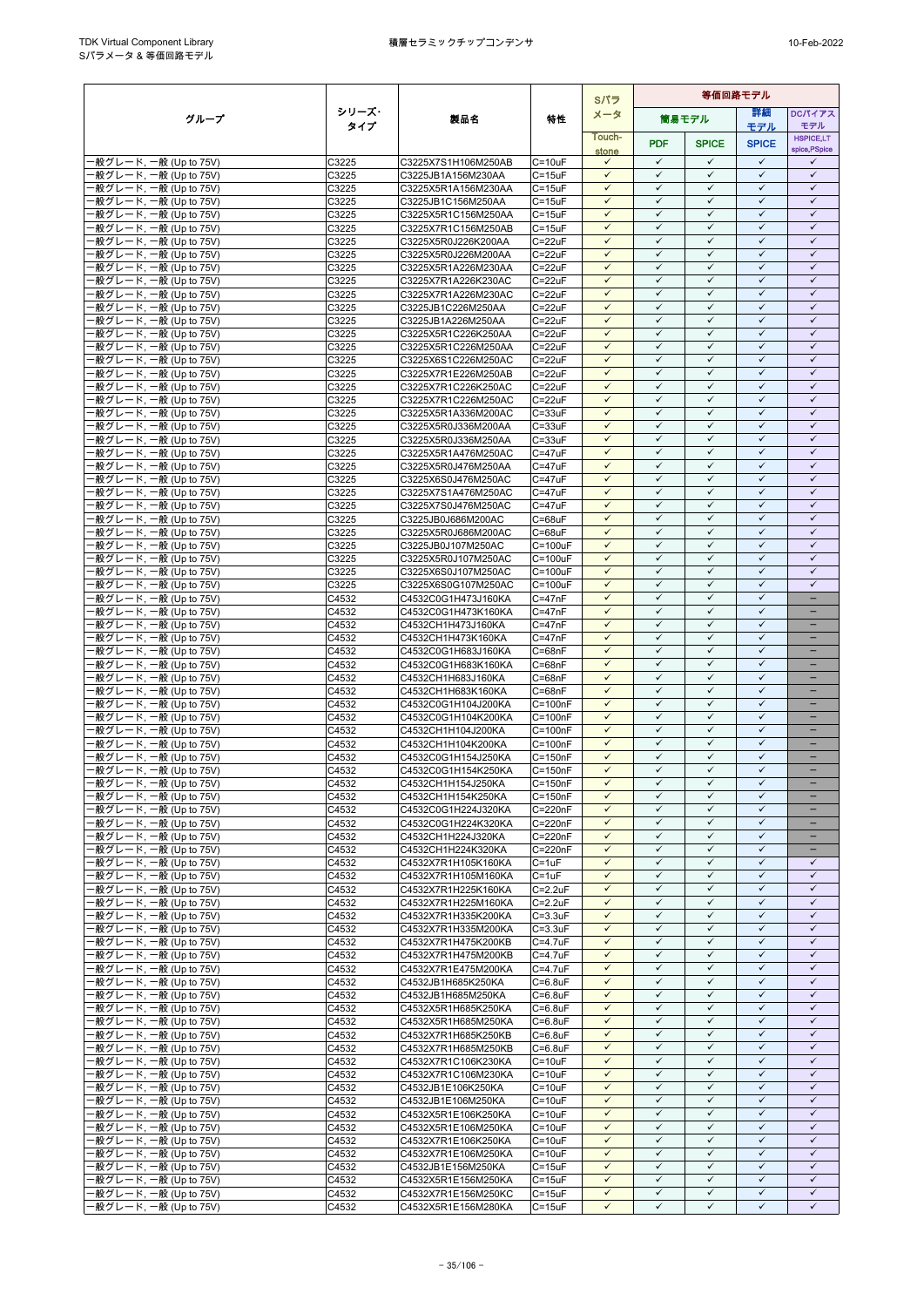|                                                        |                             |                                            |                            | Sパラ                          | 等価回路モデル                      |                              |                              |                               |
|--------------------------------------------------------|-----------------------------|--------------------------------------------|----------------------------|------------------------------|------------------------------|------------------------------|------------------------------|-------------------------------|
| グループ                                                   | シリーズ・                       | 製品名                                        | 特性                         | メータ                          |                              | 筒易モデル                        | 詳細                           | DCパイアス                        |
|                                                        | タイプ                         |                                            |                            | Touch-                       |                              |                              | モデル                          | モデル<br><b>HSPICE,LT</b>       |
|                                                        |                             |                                            |                            | stone                        | <b>PDF</b>                   | <b>SPICE</b>                 | <b>SPICE</b>                 | spice, PSpice                 |
| ·般グレード, 一般 (Up to 75V)                                 | C4532                       | C4532X7R1E156M280KB                        | $C = 15uF$                 | $\checkmark$<br>$\checkmark$ | $\checkmark$<br>$\checkmark$ | $\checkmark$<br>$\checkmark$ | $\checkmark$<br>$\checkmark$ | $\checkmark$<br>$\checkmark$  |
| 般グレード, 一般 (Up to 75V)<br>·般グレード, 一般 (Up to 75V)        | C4532<br>C4532              | C4532JB1C226M200KA<br>C4532X5R1C226M200KA  | $C = 22uF$<br>$C = 22uF$   | $\checkmark$                 | $\checkmark$                 | $\checkmark$                 | $\checkmark$                 | $\checkmark$                  |
| ·般グレード, 一般 (Up to 75V)                                 | C4532                       | C4532X7R1C226M200KC                        | $C = 22uF$                 | $\checkmark$                 | $\checkmark$                 | $\checkmark$                 | $\checkmark$                 | $\checkmark$                  |
| -般グレード, 一般 (Up to 75V)                                 | C4532                       | C4532X5R1C226M230KA                        | $C = 22uF$                 | $\checkmark$                 | $\checkmark$                 | $\checkmark$                 | $\checkmark$                 | $\checkmark$                  |
| -般グレード, 一般 (Up to 75V)                                 | C4532                       | C4532X5R1A226M230KA                        | $C = 22uF$                 | $\checkmark$<br>$\checkmark$ | $\checkmark$                 | $\checkmark$                 | $\checkmark$                 | $\checkmark$                  |
| ·般グレード, 一般 (Up to 75V)<br>-般グレード, 一般 (Up to 75V)       | C4532<br>C4532              | C4532X7R1C226M230KB<br>C4532JB1E226M250KA  | $C = 22uF$<br>$C = 22uF$   | $\checkmark$                 | $\checkmark$<br>$\checkmark$ | $\checkmark$<br>$\checkmark$ | $\checkmark$<br>$\checkmark$ | $\checkmark$<br>$\checkmark$  |
| -般グレード, 一般 (Up to 75V)                                 | C4532                       | C4532X5R1E226M250KA                        | $C = 22uF$                 | $\checkmark$                 | $\checkmark$                 | $\checkmark$                 | $\checkmark$                 | $\checkmark$                  |
| ·般グレード, 一般 (Up to 75V)                                 | C4532                       | C4532X7R1E226M250KC                        | $C = 22uF$                 | $\checkmark$                 | $\checkmark$                 | $\checkmark$                 | $\checkmark$                 | $\checkmark$                  |
| -般グレード, 一般 (Up to 75V)                                 | C4532                       | C4532X5R1A336M230KA                        | $C = 33uF$                 | $\checkmark$                 | $\checkmark$                 | $\checkmark$                 | $\checkmark$                 | $\checkmark$                  |
| ·般グレード, 一般 (Up to 75V)<br>-般グレード, 一般 (Up to 75V)       | C4532<br>C4532              | C4532JB1C336M250KA<br>C4532X5R1C336M250KA  | $C = 33uF$<br>$C = 33uF$   | $\checkmark$<br>$\checkmark$ | $\checkmark$<br>$\checkmark$ | $\checkmark$<br>$\checkmark$ | $\checkmark$<br>$\checkmark$ | $\checkmark$<br>$\checkmark$  |
| 般グレード, 一般 (Up to 75V)                                  | C4532                       | C4532X7R1C336M250KC                        | $C = 33uF$                 | $\checkmark$                 | $\checkmark$                 | $\checkmark$                 | $\checkmark$                 | $\checkmark$                  |
| ·般グレード, 一般 (Up to 75V)                                 | C4532                       | C4532X5R0J476M250KA                        | $C = 47uF$                 | $\checkmark$                 | $\checkmark$                 | $\checkmark$                 | $\checkmark$                 | $\checkmark$                  |
| ·般グレード, 一般 (Up to 75V)                                 | C4532                       | C4532X5R1A476M280KA                        | $C = 47uF$                 | $\checkmark$                 | $\checkmark$                 | $\checkmark$                 | $\checkmark$<br>$\checkmark$ | $\checkmark$                  |
| 般グレード, 一般 (Up to 75V)<br>-般グレード, 一般 (Up to 75V)        | C4532<br>C4532              | C4532X5R0J686M280KA<br>C4532X5R1A107M280KC | $C = 68uF$<br>$C = 100uF$  | $\checkmark$<br>$\checkmark$ | $\checkmark$<br>$\checkmark$ | $\checkmark$<br>$\checkmark$ | $\checkmark$                 | $\checkmark$<br>$\checkmark$  |
| -般グレード, 一般 (Up to 75V)                                 | C4532                       | C4532X5R0J107M280KA                        | $C = 100uF$                | $\checkmark$                 | $\checkmark$                 | $\checkmark$                 | $\checkmark$                 | $\checkmark$                  |
| ·般グレード, 一般 (Up to 75V)                                 | C4532                       | C4532X6S0J107M280KC                        | C=100uF                    | $\checkmark$                 | $\checkmark$                 | $\checkmark$                 | $\checkmark$                 | $\checkmark$                  |
| ·般グレード, 一般 (Up to 75V)                                 | C5750                       | C5750X7R1H475K200KA                        | $C = 4.7$ u $F$            | $\checkmark$                 | $\checkmark$                 | $\checkmark$                 | $\checkmark$                 | $\checkmark$                  |
| ·般グレード, 一般 (Up to 75V)<br>般グレード, 一般 (Up to 75V)        | C5750<br>C5750              | C5750X7R1H475M200KA<br>C5750X7R1H475M280KA | C=4.7uF<br>$C = 4.7uF$     | $\checkmark$<br>$\checkmark$ | $\checkmark$<br>$\checkmark$ | $\checkmark$<br>$\checkmark$ | $\checkmark$<br>$\checkmark$ | $\checkmark$<br>$\checkmark$  |
| ·般グレード, 一般 (Up to 75V)                                 | C5750                       | C5750X7R1H685K250KA                        | $C=6.8$ u $F$              | $\checkmark$                 | $\checkmark$                 | $\checkmark$                 | $\checkmark$                 | $\checkmark$                  |
| ·般グレード, 一般 (Up to 75V)                                 | C5750                       | C5750X7R1H685M250KA                        | $C=6.8$ u $F$              | $\checkmark$                 | $\checkmark$                 | $\checkmark$                 | $\checkmark$                 | $\checkmark$                  |
| ·般グレード, 一般 (Up to 75V)                                 | C5750                       | C5750X7R1E106M200KA                        | $C = 10uF$                 | $\checkmark$                 | $\checkmark$                 | $\checkmark$                 | $\checkmark$                 | $\checkmark$                  |
| ·般グレード, 一般 (Up to 75V)<br>-般グレード, 一般 (Up to 75V)       | C5750<br>C5750              | C5750X5R1H106K230KA<br>C5750X5R1H106M230KA | $C = 10uF$<br>$C = 10uF$   | $\checkmark$<br>$\checkmark$ | $\checkmark$<br>$\checkmark$ | $\checkmark$<br>$\checkmark$ | $\checkmark$<br>$\checkmark$ | $\checkmark$<br>$\checkmark$  |
| 般グレード, 一般 (Up to 75V)                                  | C5750                       | C5750X7R1H106K230KB                        | $C = 10uF$                 | $\checkmark$                 | $\checkmark$                 | $\checkmark$                 | $\checkmark$                 | $\checkmark$                  |
| -般グレード, 一般 (Up to 75V)                                 | C5750                       | C5750X7R1H106M230KB                        | $C = 10uF$                 | $\checkmark$                 | $\checkmark$                 | $\checkmark$                 | $\checkmark$                 | $\checkmark$                  |
| -般グレード, 一般 (Up to 75V)                                 | C5750                       | C5750X7R1E156M230KA                        | $C = 15uF$                 | $\checkmark$                 | $\checkmark$                 | $\checkmark$                 | $\checkmark$                 | $\checkmark$                  |
| ·般グレード, 一般 (Up to 75V)<br>般グレード, 一般 (Up to 75V)        | C5750<br>C5750              | C5750X5R1E226M230KA<br>C5750JB1E226M250KA  | $C = 22uF$<br>$C = 22uF$   | $\checkmark$<br>$\checkmark$ | $\checkmark$<br>$\checkmark$ | $\checkmark$<br>$\checkmark$ | $\checkmark$<br>$\checkmark$ | $\checkmark$<br>$\checkmark$  |
| -般グレード, 一般 (Up to 75V)                                 | C5750                       | C5750X5R1E226M250KA                        | $C = 22uF$                 | $\checkmark$                 | $\checkmark$                 | $\checkmark$                 | $\checkmark$                 | $\checkmark$                  |
| ·般グレード, 一般 (Up to 75V)                                 | C5750                       | C5750X7R1H226M250KB                        | $C = 22uF$                 | $\checkmark$                 | $\checkmark$                 | $\checkmark$                 | $\checkmark$                 | $\checkmark$                  |
| ·般グレード, 一般 (Up to 75V)                                 | C5750                       | C5750X7R1E226M250KA                        | $C = 22uF$                 | $\checkmark$                 | $\checkmark$                 | $\checkmark$                 | $\checkmark$                 | $\checkmark$                  |
| ·般グレード, 一般 (Up to 75V)<br>-般グレード, 一般 (Up to 75V)       | C5750<br>C5750              | C5750X7R1C226M280KA<br>C5750X5R1C336M200KA | $C = 22uF$<br>$C = 33uF$   | ✓<br>$\checkmark$            | ✓<br>$\checkmark$            | $\checkmark$<br>$\checkmark$ | $\checkmark$<br>$\checkmark$ | $\checkmark$<br>$\checkmark$  |
| ·般グレード, 一般 (Up to 75V)                                 | C5750                       | C5750X7R1C336M200KB                        | $C = 33uF$                 | $\checkmark$                 | $\checkmark$                 | $\checkmark$                 | $\checkmark$                 | $\checkmark$                  |
| ·般グレード, 一般 (Up to 75V)                                 | C5750                       | C5750X5R1C476M230KA                        | $C = 47uF$                 | $\checkmark$                 | $\checkmark$                 | $\checkmark$                 | $\checkmark$                 | $\checkmark$                  |
| -般グレード, 一般 (Up to 75V)                                 | C5750                       | C5750X7R1C476M230KB                        | $C = 47uF$                 | $\checkmark$                 | $\checkmark$                 | $\checkmark$                 | $\checkmark$                 | $\checkmark$                  |
| -般グレード, 一般 (Up to 75V)<br>-般グレード, 一般 (Up to 75V)       | C5750<br>C5750              | C5750X5R1A686M230KA<br>C5750X5R1A107M280KC | $C = 68uF$<br>$C = 100uF$  | $\checkmark$<br>$\checkmark$ | $\checkmark$<br>$\checkmark$ | $\checkmark$<br>$\checkmark$ | $\checkmark$<br>$\checkmark$ | $\checkmark$<br>$\checkmark$  |
| -般グレード, 一般 (Up to 75V)                                 | C5750                       | C5750X5R0J107M280KA                        | $C = 100uF$                | $\checkmark$                 | $\checkmark$                 | $\checkmark$                 | $\checkmark$                 | $\checkmark$                  |
| -般グレード, 中耐圧 (100 to 630V)                              | C1005                       | C1005C0G2A101J050BA                        | $C = 100pF$                | $\checkmark$                 | $\checkmark$                 | $\checkmark$                 | $\checkmark$                 | -                             |
| ·般グレード, 中耐圧 (100 to 630V)                              | C1005                       | C1005C0G2A101K050BA                        | $C = 100pF$                | $\checkmark$                 | $\checkmark$                 | $\checkmark$                 | $\checkmark$                 |                               |
| ·般グレード, 中耐圧 (100 to 630V)<br>般グレード, 中耐圧 (100 to 630V)  | C1005<br>C <sub>100</sub> 5 | C1005CH2A101J050BA<br>C1005CH2A101K050BA   | $C = 100pF$<br>$C=100pF$   | $\checkmark$<br>$\checkmark$ | $\checkmark$<br>$\checkmark$ | $\checkmark$<br>$\checkmark$ | $\checkmark$<br>$\checkmark$ | $\overline{\phantom{0}}$      |
| ·般グレード, 中耐圧 (100 to 630V)                              | C1005                       | C1005C0G2A121J050BA                        | $C = 120pF$                | $\checkmark$                 | $\checkmark$                 | ✓                            | ✓                            | $\overline{\phantom{0}}$      |
| -般グレード, 中耐圧 (100 to 630V)                              | C1005                       | C1005C0G2A121K050BA                        | $C = 120pF$                | $\checkmark$                 | $\checkmark$                 | $\checkmark$                 | $\checkmark$                 |                               |
| -般グレード, 中耐圧 (100 to 630V)                              | C1005                       | C1005CH2A121J050BA                         | $C=120pF$                  | $\checkmark$                 | $\checkmark$                 | $\checkmark$                 | $\checkmark$                 |                               |
| -般グレード, 中耐圧 (100 to 630V)                              | C1005<br>C1005              | C1005CH2A121K050BA<br>C1005C0G2A151J050BA  | $C = 120pF$<br>$C = 150pF$ | $\checkmark$<br>$\checkmark$ | $\checkmark$<br>$\checkmark$ | $\checkmark$<br>$\checkmark$ | $\checkmark$<br>$\checkmark$ | $\equiv$                      |
| -般グレード, 中耐圧 (100 to 630V)<br>·般グレード, 中耐圧 (100 to 630V) | C1005                       | C1005C0G2A151K050BA                        | $C = 150pF$                | $\checkmark$                 | $\checkmark$                 | $\checkmark$                 | $\checkmark$                 |                               |
| ·般グレード, 中耐圧 (100 to 630V)                              | C1005                       | C1005CH2A151J050BA                         | $C = 150pF$                | $\checkmark$                 | $\checkmark$                 | $\checkmark$                 | $\checkmark$                 | -                             |
| -般グレード, 中耐圧 (100 to 630V)                              | C1005                       | C1005CH2A151K050BA                         | $C = 150pF$                | ✓                            | $\checkmark$                 | ✓                            | ✓                            |                               |
| -般グレード, 中耐圧 (100 to 630V)<br>·般グレード, 中耐圧 (100 to 630V) | C1005<br>C1005              | C1005C0G2A181J050BA<br>C1005C0G2A181K050BA | $C = 180pF$<br>$C = 180pF$ | $\checkmark$<br>$\checkmark$ | $\checkmark$<br>$\checkmark$ | $\checkmark$<br>$\checkmark$ | $\checkmark$<br>$\checkmark$ | $\qquad \qquad -$<br>$\equiv$ |
| ·般グレード, 中耐圧 (100 to 630V)                              | C1005                       | C1005CH2A181J050BA                         | $C = 180pF$                | $\checkmark$                 | $\checkmark$                 | $\checkmark$                 | $\checkmark$                 |                               |
| ·般グレード, 中耐圧 (100 to 630V)                              | C1005                       | C1005CH2A181K050BA                         | $C = 180pF$                | $\checkmark$                 | $\checkmark$                 | $\checkmark$                 | $\checkmark$                 | $\overline{\phantom{0}}$      |
| ·般グレード, 中耐圧 (100 to 630V)                              | C1005                       | C1005C0G2A221J050BA                        | $C = 220pF$                | $\checkmark$                 | $\checkmark$                 | $\checkmark$                 | $\checkmark$                 | $\qquad \qquad -$             |
| ·般グレード, 中耐圧 (100 to 630V)                              | C1005                       | C1005C0G2A221K050BA                        | $C = 220pF$                | $\checkmark$<br>$\checkmark$ | $\checkmark$<br>$\checkmark$ | $\checkmark$<br>$\checkmark$ | ✓<br>$\checkmark$            |                               |
| -般グレード, 中耐圧 (100 to 630V)<br>·般グレード, 中耐圧 (100 to 630V) | C1005<br>C1005              | C1005CH2A221J050BA<br>C1005CH2A221K050BA   | $C = 220pF$<br>$C = 220pF$ | $\checkmark$                 | $\checkmark$                 | $\checkmark$                 | $\checkmark$                 |                               |
| ·般グレード, 中耐圧 (100 to 630V)                              | C1005                       | C1005C0G2A271J050BA                        | $C = 270pF$                | $\checkmark$                 | ✓                            | $\checkmark$                 | $\checkmark$                 |                               |
| -般グレード, 中耐圧 (100 to 630V)                              | C1005                       | C1005C0G2A271K050BA                        | $C = 270pF$                | $\checkmark$                 | $\checkmark$                 | $\checkmark$                 | $\checkmark$                 | $\qquad \qquad -$             |
| ·般グレード, 中耐圧 (100 to 630V)                              | C1005                       | C1005CH2A271J050BA                         | $C = 270pF$                | $\checkmark$<br>$\checkmark$ | $\checkmark$<br>$\checkmark$ | $\checkmark$<br>$\checkmark$ | $\checkmark$<br>✓            | ۰                             |
| ·般グレード, 中耐圧 (100 to 630V)<br>·般グレード, 中耐圧 (100 to 630V) | C1005<br>C1005              | C1005CH2A271K050BA<br>C1005C0G2A331J050BA  | $C = 270pF$<br>$C = 330pF$ | $\checkmark$                 | $\checkmark$                 | $\checkmark$                 | $\checkmark$                 | $\qquad \qquad -$             |
| ·般グレード, 中耐圧 (100 to 630V)                              | C1005                       | C1005C0G2A331K050BA                        | $C = 330pF$                | $\checkmark$                 | $\checkmark$                 | $\checkmark$                 | $\checkmark$                 |                               |
| ·般グレード, 中耐圧 (100 to 630V)                              | C1005                       | C1005CH2A331J050BA                         | $C = 330pF$                | $\checkmark$                 | ✓                            | $\checkmark$                 | $\checkmark$                 |                               |
| -般グレード, 中耐圧 (100 to 630V)                              | C1005                       | C1005CH2A331K050BA                         | $C = 330pF$                | $\checkmark$                 | $\checkmark$<br>$\checkmark$ | $\checkmark$<br>$\checkmark$ | $\checkmark$<br>$\checkmark$ | $\overline{\phantom{0}}$      |
| ·般グレード, 中耐圧 (100 to 630V)<br>·般グレード, 中耐圧 (100 to 630V) | C1005<br>C1005              | C1005C0G2A391J050BA<br>C1005C0G2A391K050BA | $C = 390pF$<br>$C = 390pF$ | $\checkmark$<br>$\checkmark$ | $\checkmark$                 | $\checkmark$                 | $\checkmark$                 | $\qquad \qquad -$             |
| ·般グレード, 中耐圧 (100 to 630V)                              | C1005                       | C1005CH2A391J050BA                         | $C = 390pF$                | $\checkmark$                 | $\checkmark$                 | $\checkmark$                 | $\checkmark$                 |                               |
| ·般グレード, 中耐圧 (100 to 630V)                              | C1005                       | C1005CH2A391K050BA                         | $C = 390pF$                | $\checkmark$                 | $\checkmark$                 | $\checkmark$                 | $\checkmark$                 | -                             |
| ·般グレード, 中耐圧 (100 to 630V)                              | C1005                       | C1005C0G2A471J050BA                        | $C = 470pF$                | $\checkmark$                 | $\checkmark$                 | $\checkmark$                 | $\checkmark$                 |                               |
| ·般グレード, 中耐圧 (100 to 630V)<br>-般グレード, 中耐圧 (100 to 630V) | C1005<br>C1005              | C1005C0G2A471K050BA<br>C1005CH2A471J050BA  | $C = 470pF$<br>$C = 470pF$ | $\checkmark$<br>$\checkmark$ | $\checkmark$<br>$\checkmark$ | $\checkmark$<br>$\checkmark$ | $\checkmark$<br>$\checkmark$ |                               |
| 一般グレード, 中耐圧 (100 to 630V)                              | C1005                       | C1005CH2A471K050BA                         | $C = 470pF$                | $\checkmark$                 | $\checkmark$                 | $\checkmark$                 | $\checkmark$                 | $\qquad \qquad -$             |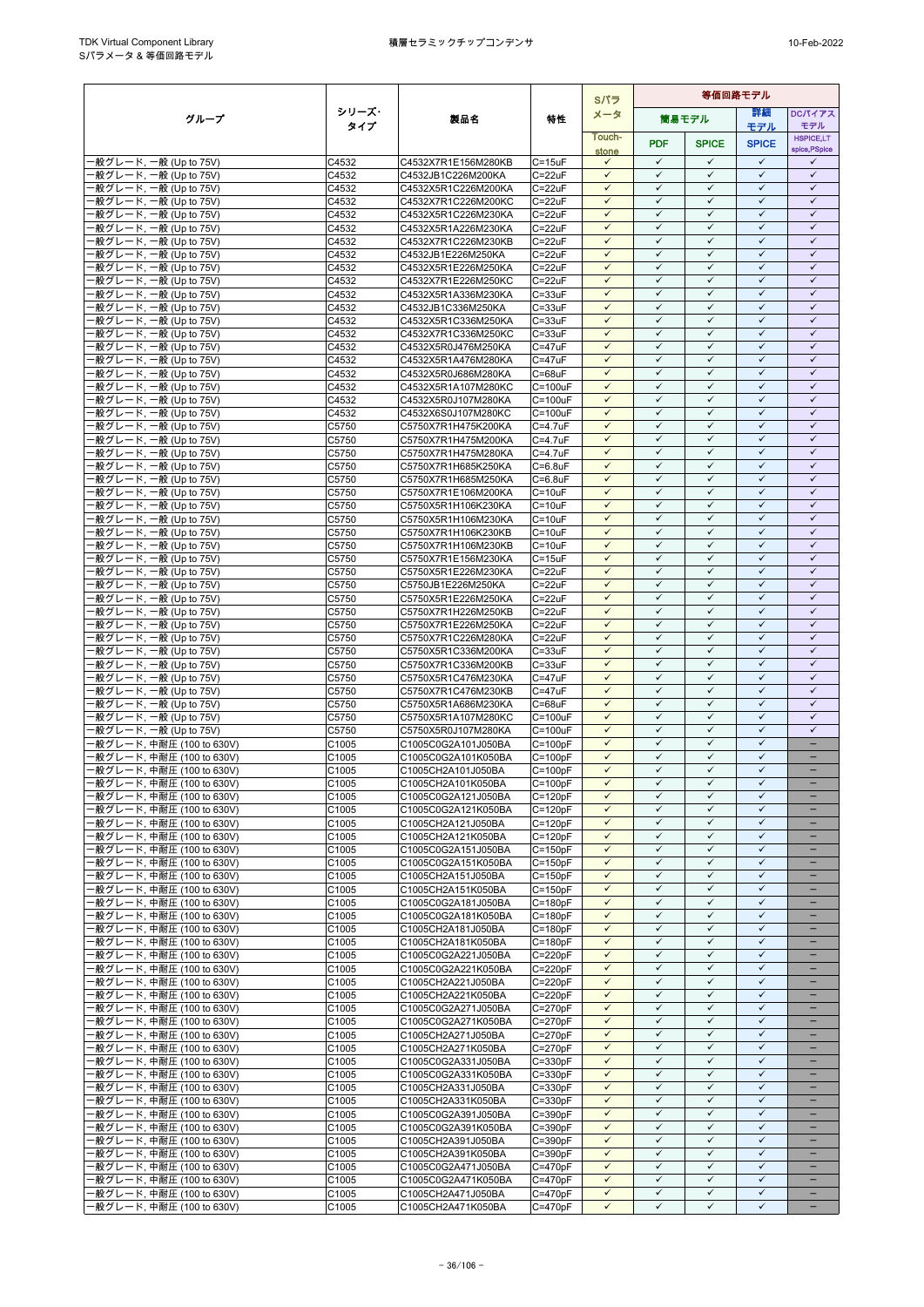|                                                        |                |                                            |                            | Sパラ                          | 等価回路モデル                      |                              |                              |                              |  |
|--------------------------------------------------------|----------------|--------------------------------------------|----------------------------|------------------------------|------------------------------|------------------------------|------------------------------|------------------------------|--|
| グループ                                                   | シリーズ・          | 製品名                                        | 特性                         | メータ                          |                              | 簡易モデル                        | 詳細                           | <b>DCパイアス</b>                |  |
|                                                        | タイプ            |                                            |                            | Touch-                       |                              |                              | モデル                          | モデル<br><b>HSPICE,LT</b>      |  |
|                                                        |                |                                            |                            | stone                        | <b>PDF</b>                   | <b>SPICE</b>                 | <b>SPICE</b>                 | spice, PSpice                |  |
| -般グレード, 中耐圧 (100 to 630V)                              | C1005          | C1005C0G2A561J050BC                        | $C = 560pF$                | $\checkmark$                 | $\checkmark$                 | $\checkmark$                 | $\checkmark$                 |                              |  |
| ·般グレード. 中耐圧 (100 to 630V)                              | C1005          | C1005C0G2A561K050BC                        | $C = 560pF$                | $\checkmark$                 | $\checkmark$                 | $\checkmark$                 | $\checkmark$                 |                              |  |
| ·般グレード, 中耐圧 (100 to 630V)                              | C1005          | C1005CH2A561J050BC                         | $C = 560pF$                | $\checkmark$                 | $\checkmark$                 | $\checkmark$<br>$\checkmark$ | $\checkmark$<br>$\checkmark$ | $\qquad \qquad -$            |  |
| -般グレード, 中耐圧 (100 to 630V)<br>·般グレード, 中耐圧 (100 to 630V) | C1005<br>C1005 | C1005CH2A561K050BC<br>C1005C0G2A681J050BC  | $C = 560pF$<br>$C = 680pF$ | $\checkmark$<br>$\checkmark$ | $\checkmark$<br>✓            | $\checkmark$                 | $\checkmark$                 | -                            |  |
| -般グレード, 中耐圧 (100 to 630V)                              | C1005          | C1005C0G2A681K050BC                        | $C = 680pF$                | $\checkmark$                 | $\checkmark$                 | $\checkmark$                 | $\checkmark$                 |                              |  |
| ·般グレード, 中耐圧 (100 to 630V)                              | C1005          | C1005CH2A681J050BC                         | $C = 680pF$                | $\checkmark$                 | $\checkmark$                 | $\checkmark$                 | $\checkmark$                 | $\equiv$                     |  |
| ·般グレード, 中耐圧 (100 to 630V)                              | C1005          | C1005CH2A681K050BC                         | $C = 680pF$                | $\checkmark$                 | $\checkmark$                 | $\checkmark$                 | $\checkmark$                 |                              |  |
| ·般グレード, 中耐圧 (100 to 630V)                              | C1005          | C1005C0G2A821J050BC                        | $C = 820pF$                | $\checkmark$                 | $\checkmark$                 | $\checkmark$                 | $\checkmark$                 |                              |  |
| ·般グレード, 中耐圧 (100 to 630V)                              | C1005          | C1005C0G2A821K050BC                        | $C = 820pF$                | $\checkmark$                 | $\checkmark$                 | $\checkmark$                 | $\checkmark$                 | -                            |  |
| ·般グレード, 中耐圧 (100 to 630V)<br>-般グレード, 中耐圧 (100 to 630V) | C1005<br>C1005 | C1005CH2A821J050BC<br>C1005CH2A821K050BC   | $C = 820pF$<br>$C = 820pF$ | $\checkmark$<br>$\checkmark$ | ✓<br>$\checkmark$            | ✓<br>$\checkmark$            | $\checkmark$<br>$\checkmark$ |                              |  |
| ·般グレード, 中耐圧 (100 to 630V)                              | C1005          | C1005C0G2A102J050BC                        | $C = 1nF$                  | $\checkmark$                 | $\checkmark$                 | $\checkmark$                 | $\checkmark$                 |                              |  |
| ·般グレード, 中耐圧 (100 to 630V)                              | C1005          | C1005C0G2A102K050BC                        | $C = 1nF$                  | $\checkmark$                 | $\checkmark$                 | $\checkmark$                 | $\checkmark$                 |                              |  |
| -般グレード, 中耐圧 (100 to 630V)                              | C1005          | C1005CH2A102J050BC                         | $C = 1nF$                  | $\checkmark$                 | $\checkmark$                 | $\checkmark$                 | $\checkmark$                 | $\overline{\phantom{0}}$     |  |
| ·般グレード, 中耐圧 (100 to 630V)                              | C1005          | C1005CH2A102K050BC                         | $C = 1nF$                  | $\checkmark$                 | $\checkmark$                 | ✓                            | $\checkmark$                 |                              |  |
| ·般グレード, 中耐圧 (100 to 630V)                              | C1005          | C1005X7S2A102K050BB                        | $C = 1nF$                  | $\checkmark$                 | $\checkmark$                 | $\checkmark$                 | $\checkmark$                 | $\checkmark$                 |  |
| -般グレード, 中耐圧 (100 to 630V)<br>-般グレード, 中耐圧 (100 to 630V) | C1005<br>C1005 | C1005X7S2A102M050BB<br>C1005X7S2A152K050BB | $C = 1nF$<br>$C = 1.5nF$   | $\checkmark$<br>$\checkmark$ | $\checkmark$<br>$\checkmark$ | $\checkmark$<br>$\checkmark$ | $\checkmark$<br>$\checkmark$ | $\checkmark$<br>$\checkmark$ |  |
| ·般グレード, 中耐圧 (100 to 630V)                              | C1005          | C1005X7S2A152M050BB                        | $C = 1.5nF$                | $\checkmark$                 | $\checkmark$                 | $\checkmark$                 | $\checkmark$                 | $\checkmark$                 |  |
| ·般グレード, 中耐圧 (100 to 630V)                              | C1005          | C1005X7S2A222K050BB                        | $C = 2.2nF$                | $\checkmark$                 | $\checkmark$                 | $\checkmark$                 | $\checkmark$                 | $\checkmark$                 |  |
| ·般グレード, 中耐圧 (100 to 630V)                              | C1005          | C1005X7S2A222M050BB                        | $C = 2.2nF$                | $\checkmark$                 | $\checkmark$                 | $\checkmark$                 | $\checkmark$                 | $\checkmark$                 |  |
| ·般グレード, 中耐圧 (100 to 630V)                              | C1005          | C1005X7S2A332K050BB                        | $C = 3.3nF$                | $\checkmark$                 | $\checkmark$                 | $\checkmark$                 | $\checkmark$                 | $\checkmark$                 |  |
| -般グレード, 中耐圧 (100 to 630V)                              | C1005          | C1005X7S2A332M050BB                        | $C = 3.3nF$                | $\checkmark$                 | $\checkmark$                 | $\checkmark$                 | $\checkmark$                 | $\checkmark$                 |  |
| ·般グレード, 中耐圧 (100 to 630V)                              | C1005<br>C1005 | C1005X7S2A472K050BB<br>C1005X7S2A472M050BB | $C=4.7nF$<br>$C=4.7nF$     | $\checkmark$<br>$\checkmark$ | $\checkmark$<br>$\checkmark$ | $\checkmark$<br>$\checkmark$ | $\checkmark$<br>$\checkmark$ | $\checkmark$<br>$\checkmark$ |  |
| ·般グレード, 中耐圧 (100 to 630V)<br>-般グレード, 中耐圧 (100 to 630V) | C1005          | C1005X7S2A682K050BB                        | $C = 6.8nF$                | $\checkmark$                 | $\checkmark$                 | $\checkmark$                 | $\checkmark$                 | $\checkmark$                 |  |
| -般グレード, 中耐圧 (100 to 630V)                              | C1005          | C1005X7S2A682M050BB                        | $C = 6.8nF$                | $\checkmark$                 | $\checkmark$                 | $\checkmark$                 | $\checkmark$                 | $\checkmark$                 |  |
| ·般グレード, 中耐圧 (100 to 630V)                              | C1005          | C1005X7S2A103K050BB                        | $C = 10nF$                 | $\checkmark$                 | $\checkmark$                 | $\checkmark$                 | $\checkmark$                 | $\checkmark$                 |  |
| ·般グレード, 中耐圧 (100 to 630V)                              | C1005          | C1005X7S2A103M050BB                        | $C = 10nF$                 | ✓                            | ✓                            | ✓                            | ✓                            | $\checkmark$                 |  |
| -般グレード, 中耐圧 (100 to 630V)                              | C1608          | C1608C0G2A010C080AA                        | $C = 1pF$                  | $\checkmark$                 | $\checkmark$                 | $\checkmark$                 | $\checkmark$                 | ÷                            |  |
| ·般グレード, 中耐圧 (100 to 630V)                              | C1608<br>C1608 | C1608CH2A010C080AA<br>C1608C0G2A1R5C080AA  | $C = 1pF$<br>$C = 1.5pF$   | $\checkmark$<br>$\checkmark$ | $\checkmark$<br>$\checkmark$ | $\checkmark$<br>$\checkmark$ | $\checkmark$<br>$\checkmark$ | $\equiv$                     |  |
| ·般グレード, 中耐圧 (100 to 630V)<br>-般グレード, 中耐圧 (100 to 630V) | C1608          | C1608CH2A1R5C080AA                         | $C = 1.5pF$                | $\checkmark$                 | $\checkmark$                 | $\checkmark$                 | $\checkmark$                 | $\overline{\phantom{0}}$     |  |
| ·般グレード, 中耐圧 (100 to 630V)                              | C1608          | C1608C0G2A020C080AA                        | $C = 2pF$                  | $\checkmark$                 | $\checkmark$                 | $\checkmark$                 | $\checkmark$                 |                              |  |
| -般グレード, 中耐圧 (100 to 630V)                              | C1608          | C1608CH2A020C080AA                         | $C = 2pF$                  | $\checkmark$                 | ✓                            | $\checkmark$                 | $\checkmark$                 |                              |  |
| -般グレード, 中耐圧 (100 to 630V)                              | C1608          | C1608C0G2A2R2C080AA                        | $C = 2.2pF$                | $\checkmark$                 | $\checkmark$                 | $\checkmark$                 | $\checkmark$                 |                              |  |
| -般グレード, 中耐圧 (100 to 630V)                              | C1608          | C1608CH2A2R2C080AA                         | $C = 2.2pF$                | $\checkmark$                 | $\checkmark$                 | $\checkmark$                 | $\checkmark$                 |                              |  |
| ·般グレード, 中耐圧 (100 to 630V)                              | C1608          | C1608C0G2A030C080AA                        | $C = 3pF$                  | $\checkmark$<br>$\checkmark$ | $\checkmark$<br>$\checkmark$ | $\checkmark$<br>$\checkmark$ | $\checkmark$<br>$\checkmark$ | $\overline{\phantom{0}}$     |  |
| -般グレード, 中耐圧 (100 to 630V)<br>·般グレード, 中耐圧 (100 to 630V) | C1608<br>C1608 | C1608CH2A030C080AA<br>C1608C0G2A3R3C080AA  | $C = 3pF$<br>$C = 3.3pF$   | $\checkmark$                 | $\checkmark$                 | $\checkmark$                 | $\checkmark$                 | $\qquad \qquad -$            |  |
| -般グレード, 中耐圧 (100 to 630V)                              | C1608          | C1608CH2A3R3C080AA                         | $C = 3.3pF$                | $\checkmark$                 | ✓                            | ✓                            | $\checkmark$                 |                              |  |
| -般グレード, 中耐圧 (100 to 630V)                              | C1608          | C1608C0G2A040C080AA                        | $C = 4pF$                  | $\checkmark$                 | $\checkmark$                 | $\checkmark$                 | $\checkmark$                 |                              |  |
| -般グレード, 中耐圧 (100 to 630V)                              | C1608          | C1608CH2A040C080AA                         | $C = 4pF$                  | $\checkmark$                 | $\checkmark$                 | $\checkmark$                 | $\checkmark$                 |                              |  |
| -般グレード, 中耐圧 (100 to 630V)                              | C1608          | C1608C0G2A4R7C080AA                        | $C = 4.7pF$                | $\checkmark$                 | $\checkmark$                 | $\checkmark$                 | $\checkmark$                 | $\equiv$                     |  |
| ·般グレード, 中耐圧 (100 to 630V)                              | C1608          | C1608CH2A4R7C080AA                         | $C=4.7pF$                  | $\checkmark$<br>$\checkmark$ | $\checkmark$<br>$\checkmark$ | $\checkmark$<br>$\checkmark$ | $\checkmark$<br>$\checkmark$ | $\overline{\phantom{0}}$     |  |
| ·般グレード, 中耐圧 (100 to 630V)<br>·般グレード, 中耐圧 (100 to 630V) | C1608<br>C1608 | C1608C0G2A050C080AA<br>C1608CH2A050C080AA  | $C = 5pF$<br>$C = 5nF$     | $\checkmark$                 | $\checkmark$                 | $\checkmark$                 | $\checkmark$                 |                              |  |
| ·般グレード, 中耐圧 (100 to 630V)                              | C1608          | C1608C0G2A060D080AA                        | $C = 6pF$                  | $\checkmark$                 | $\checkmark$                 | $\checkmark$                 | $\checkmark$                 |                              |  |
| -般グレード, 中耐圧 (100 to 630V)                              | C1608          | C1608CH2A060D080AA                         | $C = 6pF$                  | $\checkmark$                 | $\checkmark$                 | $\checkmark$                 | $\checkmark$                 |                              |  |
| -般グレード, 中耐圧 (100 to 630V)                              | C1608          | C1608C0G2A6R8D080AA                        | $C = 6.8pF$                | $\checkmark$                 | $\checkmark$                 | $\checkmark$                 | $\checkmark$                 |                              |  |
| ·般グレード, 中耐圧 (100 to 630V)                              | C1608          | C1608CH2A6R8D080AA                         | $C = 6.8pF$                | $\checkmark$                 | ✓                            | $\checkmark$                 | $\checkmark$                 |                              |  |
| -般グレード, 中耐圧 (100 to 630V)                              | C1608          | C1608C0G2A070D080AA                        | $C = 7pF$                  | $\checkmark$                 | $\checkmark$                 | $\checkmark$                 | $\checkmark$                 |                              |  |
| -般グレード, 中耐圧 (100 to 630V)<br>-般グレード, 中耐圧 (100 to 630V) | C1608<br>C1608 | C1608CH2A070D080AA<br>C1608C0G2A080D080AA  | $C = 7pF$<br>$C = 8pF$     | $\checkmark$<br>$\checkmark$ | $\checkmark$<br>✓            | $\checkmark$<br>$\checkmark$ | $\checkmark$<br>✓            | $\qquad \qquad -$            |  |
| -般グレード, 中耐圧 (100 to 630V)                              | C1608          | C1608CH2A080D080AA                         | $C = 8pF$                  | $\checkmark$                 | $\checkmark$                 | $\checkmark$                 | $\checkmark$                 |                              |  |
| -般グレード, 中耐圧 (100 to 630V)                              | C1608          | C1608C0G2A090D080AA                        | $C = 9pF$                  | $\checkmark$                 | $\checkmark$                 | $\checkmark$                 | $\checkmark$                 |                              |  |
| 般グレード, 中耐圧 (100 to 630V)                               | C1608          | C1608CH2A090D080AA                         | $C = 9pF$                  | $\checkmark$                 | ✓                            | $\checkmark$                 | $\checkmark$                 |                              |  |
| -般グレード, 中耐圧 (100 to 630V)                              | C1608          | C1608C0G2A100D080AA                        | $C = 10pF$                 | $\checkmark$                 | $\checkmark$                 | $\checkmark$                 | $\checkmark$                 | $\overline{\phantom{0}}$     |  |
| ·般グレード, 中耐圧 (100 to 630V)                              | C1608          | C1608CH2A100D080AA                         | $C = 10pF$                 | $\checkmark$                 | $\checkmark$                 | $\checkmark$                 | $\checkmark$                 |                              |  |
| -般グレード, 中耐圧 (100 to 630V)<br>-般グレード, 中耐圧 (100 to 630V) | C1608<br>C1608 | C1608C0G2A120J080AA<br>C1608CH2A120J080AA  | $C = 12pF$<br>$C = 12pF$   | ✓<br>$\checkmark$            | ✓<br>$\checkmark$            | ✓<br>$\checkmark$            | ✓<br>$\checkmark$            | $\qquad \qquad -$            |  |
| ·般グレード, 中耐圧 (100 to 630V)                              | C1608          | C1608C0G2A150J080AA                        | $C = 15pF$                 | $\checkmark$                 | $\checkmark$                 | $\checkmark$                 | $\checkmark$                 |                              |  |
| ·般グレード, 中耐圧 (100 to 630V)                              | C1608          | C1608CH2A150J080AA                         | $C = 15pF$                 | $\checkmark$                 | ✓                            | ✓                            | $\checkmark$                 |                              |  |
| -般グレード, 中耐圧 (100 to 630V)                              | C1608          | C1608C0G2A180J080AA                        | $C = 18pF$                 | $\checkmark$                 | $\checkmark$                 | $\checkmark$                 | $\checkmark$                 | $\overline{\phantom{0}}$     |  |
| ·般グレード, 中耐圧 (100 to 630V)                              | C1608          | C1608CH2A180J080AA                         | $C = 18pF$                 | $\checkmark$                 | $\checkmark$                 | $\checkmark$                 | $\checkmark$                 |                              |  |
| ·般グレード, 中耐圧 (100 to 630V)                              | C1608          | C1608C0G2A220J080AA                        | $C = 22pF$                 | $\checkmark$                 | $\checkmark$                 | $\checkmark$                 | $\checkmark$                 | $\qquad \qquad -$            |  |
| ·般グレード, 中耐圧 (100 to 630V)<br>-般グレード, 中耐圧 (100 to 630V) | C1608<br>C1608 | C1608CH2A220J080AA<br>C1608C0G2A270J080AA  | $C = 22pF$<br>$C = 27pF$   | $\checkmark$<br>$\checkmark$ | $\checkmark$<br>$\checkmark$ | $\checkmark$<br>$\checkmark$ | $\checkmark$<br>$\checkmark$ | -                            |  |
| ·般グレード, 中耐圧 (100 to 630V)                              | C1608          | C1608CH2A270J080AA                         | $C = 27pF$                 | $\checkmark$                 | ✓                            | $\checkmark$                 | $\checkmark$                 |                              |  |
| ·般グレード, 中耐圧 (100 to 630V)                              | C1608          | C1608C0G2A330J080AA                        | $C = 33pF$                 | $\checkmark$                 | $\checkmark$                 | $\checkmark$                 | $\checkmark$                 |                              |  |
| ·般グレード, 中耐圧 (100 to 630V)                              | C1608          | C1608CH2A330J080AA                         | $C = 33pF$                 | $\checkmark$                 | $\checkmark$                 | $\checkmark$                 | $\checkmark$                 |                              |  |
| ·般グレード, 中耐圧 (100 to 630V)                              | C1608          | C1608C0G2A390J080AA                        | $C = 39pF$                 | $\checkmark$                 | $\checkmark$                 | $\checkmark$                 | $\checkmark$                 | $\qquad \qquad -$            |  |
| -般グレード, 中耐圧 (100 to 630V)                              | C1608          | C1608CH2A390J080AA                         | $C = 39pF$                 | $\checkmark$                 | ✓                            | $\checkmark$                 | ✓                            | $\overline{\phantom{0}}$     |  |
| -般グレード, 中耐圧 (100 to 630V)<br>-般グレード, 中耐圧 (100 to 630V) | C1608<br>C1608 | C1608C0G2A470J080AA<br>C1608CH2A470J080AA  | $C = 47pF$<br>$C = 47pF$   | $\checkmark$<br>$\checkmark$ | $\checkmark$<br>$\checkmark$ | $\checkmark$<br>$\checkmark$ | $\checkmark$<br>$\checkmark$ | $\overline{\phantom{0}}$     |  |
| ·般グレード, 中耐圧 (100 to 630V)                              | C1608          | C1608C0G2A560J080AA                        | $C = 56pF$                 | $\checkmark$                 | $\checkmark$                 | $\checkmark$                 | $\checkmark$                 |                              |  |
| -般グレード, 中耐圧 (100 to 630V)                              | C1608          | C1608CH2A560J080AA                         | $C = 56pF$                 | $\checkmark$                 | $\checkmark$                 | $\checkmark$                 | $\checkmark$                 | $\overline{\phantom{0}}$     |  |
| -般グレード, 中耐圧 (100 to 630V)                              | C1608          | C1608C0G2A680J080AA                        | $C = 68pF$                 | $\checkmark$                 | $\checkmark$                 | $\checkmark$                 | $\checkmark$                 | $\qquad \qquad -$            |  |
| -般グレード, 中耐圧 (100 to 630V)                              | C1608          | C1608CH2A680J080AA                         | $C = 68pF$                 | $\checkmark$                 | $\checkmark$                 | $\checkmark$                 | ✓                            |                              |  |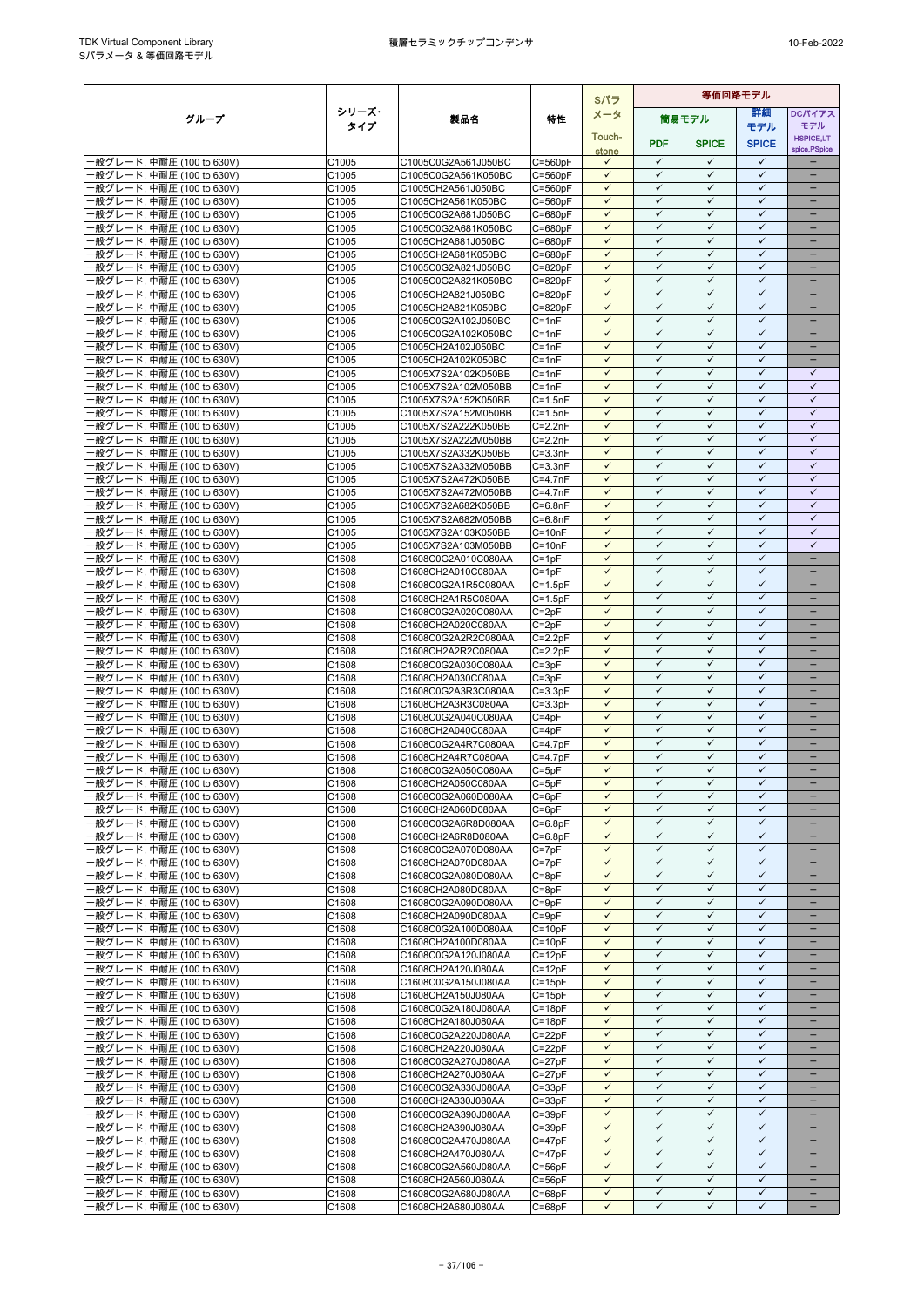|                                                        |                |                                            |                            | Sパラ                          | 等価回路モデル                      |                              |                              |                          |
|--------------------------------------------------------|----------------|--------------------------------------------|----------------------------|------------------------------|------------------------------|------------------------------|------------------------------|--------------------------|
| グループ                                                   | シリーズ・          | 製品名                                        | 特性                         | メータ                          |                              | 簡易モデル                        | 詳細                           | DCパイアス                   |
|                                                        | タイプ            |                                            |                            | Touch-                       |                              |                              | モデル                          | モデル<br><b>HSPICE,LT</b>  |
|                                                        |                |                                            |                            | stone                        | <b>PDF</b>                   | <b>SPICE</b>                 | <b>SPICE</b>                 | spice, PSpice            |
| -般グレード, 中耐圧 (100 to 630V)                              | C1608          | C1608C0G2A820J080AA                        | $C = 82pF$                 | ✓                            | $\checkmark$                 | $\checkmark$                 | $\checkmark$                 |                          |
| -般グレード, 中耐圧 (100 to 630V)<br>·般グレード, 中耐圧 (100 to 630V) | C1608<br>C1608 | C1608CH2A820J080AA                         | $C = 82pF$<br>$C = 100pF$  | $\checkmark$<br>$\checkmark$ | ✓<br>$\checkmark$            | ✓<br>$\checkmark$            | $\checkmark$<br>$\checkmark$ | $\overline{\phantom{0}}$ |
| 般グレード, 中耐圧 (100 to 630V)                               | C1608          | C1608C0G2E101J080AA<br>C1608C0G2E101K080AA | $C = 100pF$                | $\checkmark$                 | $\checkmark$                 | $\checkmark$                 | $\checkmark$                 |                          |
| ·般グレード, 中耐圧 (100 to 630V)                              | C1608          | C1608C0G2A101F080AA                        | $C = 100pF$                | $\checkmark$                 | $\checkmark$                 | $\checkmark$                 | $\checkmark$                 | $\qquad \qquad -$        |
| ·般グレード, 中耐圧 (100 to 630V)                              | C1608          | C1608C0G2A101G080AA                        | $C = 100pF$                | $\checkmark$                 | $\checkmark$                 | $\checkmark$                 | $\checkmark$                 |                          |
| -般グレード, 中耐圧 (100 to 630V)                              | C1608          | C1608C0G2A101J080AA                        | $C = 100pF$                | $\checkmark$<br>$\checkmark$ | $\checkmark$<br>$\checkmark$ | $\checkmark$<br>$\checkmark$ | $\checkmark$<br>$\checkmark$ | $\equiv$                 |
| ·般グレード, 中耐圧 (100 to 630V)<br>·般グレード, 中耐圧 (100 to 630V) | C1608<br>C1608 | C1608C0G2A101K080AA<br>C1608CH2E101J080AA  | $C = 100pF$<br>$C = 100pF$ | $\checkmark$                 | $\checkmark$                 | $\checkmark$                 | $\checkmark$                 | $\equiv$                 |
| ·般グレード, 中耐圧 (100 to 630V)                              | C1608          | C1608CH2E101K080AA                         | $C = 100pF$                | $\checkmark$                 | $\checkmark$                 | $\checkmark$                 | $\checkmark$                 |                          |
| -般グレード, 中耐圧 (100 to 630V)                              | C1608          | C1608CH2A101J080AA                         | $C = 100pF$                | $\checkmark$                 | $\checkmark$                 | $\checkmark$                 | $\checkmark$                 | $\qquad \qquad -$        |
| ·般グレード, 中耐圧 (100 to 630V)                              | C1608          | C1608CH2A101K080AA                         | $C = 100pF$                | $\checkmark$                 | $\checkmark$                 | $\checkmark$                 | $\checkmark$                 | $\qquad \qquad -$        |
| -般グレード, 中耐圧 (100 to 630V)<br>·般グレード, 中耐圧 (100 to 630V) | C1608<br>C1608 | C1608C0G2E121J080AA<br>C1608C0G2E121K080AA | $C = 120pF$<br>$C = 120pF$ | $\checkmark$<br>$\checkmark$ | $\checkmark$<br>$\checkmark$ | ✓<br>$\checkmark$            | $\checkmark$<br>$\checkmark$ | $\equiv$                 |
| ·般グレード, 中耐圧 (100 to 630V)                              | C1608          | C1608C0G2A121J080AA                        | $C = 120pF$                | $\checkmark$                 | $\checkmark$                 | $\checkmark$                 | $\checkmark$                 |                          |
| -般グレード, 中耐圧 (100 to 630V)                              | C1608          | C1608C0G2A121K080AA                        | $C = 120pF$                | $\checkmark$                 | $\checkmark$                 | $\checkmark$                 | $\checkmark$                 | $\overline{\phantom{0}}$ |
| ·般グレード, 中耐圧 (100 to 630V)                              | C1608          | C1608CH2E121J080AA                         | $C = 120pF$                | $\checkmark$                 | $\checkmark$                 | $\checkmark$                 | $\checkmark$                 | $\qquad \qquad -$        |
| ·般グレード, 中耐圧 (100 to 630V)<br>-般グレード, 中耐圧 (100 to 630V) | C1608<br>C1608 | C1608CH2E121K080AA<br>C1608CH2A121J080AA   | $C = 120pF$<br>$C = 120pF$ | $\checkmark$<br>$\checkmark$ | ✓<br>$\checkmark$            | ✓<br>$\checkmark$            | $\checkmark$<br>$\checkmark$ |                          |
| ·般グレード, 中耐圧 (100 to 630V)                              | C1608          | C1608CH2A121K080AA                         | $C = 120pF$                | $\checkmark$                 | $\checkmark$                 | $\checkmark$                 | $\checkmark$                 |                          |
| ·般グレード, 中耐圧 (100 to 630V)                              | C1608          | C1608C0G2E151J080AA                        | $C = 150pF$                | $\checkmark$                 | $\checkmark$                 | $\checkmark$                 | $\checkmark$                 |                          |
| -般グレード, 中耐圧 (100 to 630V)                              | C1608          | C1608C0G2E151K080AA                        | $C = 150pF$                | $\checkmark$                 | $\checkmark$                 | $\checkmark$                 | $\checkmark$                 | $\overline{\phantom{0}}$ |
| ·般グレード, 中耐圧 (100 to 630V)<br>·般グレード, 中耐圧 (100 to 630V) | C1608<br>C1608 | C1608C0G2A151J080AA<br>C1608C0G2A151K080AA | $C = 150pF$<br>$C = 150pF$ | $\checkmark$<br>$\checkmark$ | ✓<br>$\checkmark$            | ✓<br>$\checkmark$            | $\checkmark$<br>$\checkmark$ | $\qquad \qquad -$        |
| -般グレード, 中耐圧 (100 to 630V)                              | C1608          | C1608CH2E151J080AA                         | $C = 150pF$                | $\checkmark$                 | $\checkmark$                 | $\checkmark$                 | $\checkmark$                 |                          |
| ·般グレード, 中耐圧 (100 to 630V)                              | C1608          | C1608CH2E151K080AA                         | $C = 150pF$                | $\checkmark$                 | $\checkmark$                 | $\checkmark$                 | $\checkmark$                 |                          |
| ·般グレード, 中耐圧 (100 to 630V)                              | C1608          | C1608CH2A151J080AA                         | $C = 150pF$                | $\checkmark$                 | ✓                            | $\checkmark$                 | $\checkmark$                 |                          |
| ·般グレード. 中耐圧 (100 to 630V)<br>·般グレード, 中耐圧 (100 to 630V) | C1608<br>C1608 | C1608CH2A151K080AA<br>C1608C0G2E181J080AA  | $C = 150pF$<br>$C = 180pF$ | $\checkmark$<br>$\checkmark$ | $\checkmark$<br>$\checkmark$ | $\checkmark$<br>$\checkmark$ | $\checkmark$<br>$\checkmark$ |                          |
| ·般グレード, 中耐圧 (100 to 630V)                              | C1608          | C1608C0G2E181K080AA                        | $C = 180pF$                | $\checkmark$                 | $\checkmark$                 | $\checkmark$                 | $\checkmark$                 | $\overline{\phantom{0}}$ |
| -般グレード, 中耐圧 (100 to 630V)                              | C1608          | C1608C0G2A181J080AA                        | $C = 180pF$                | $\checkmark$                 | $\checkmark$                 | $\checkmark$                 | $\checkmark$                 | -                        |
| ·般グレード, 中耐圧 (100 to 630V)                              | C1608          | C1608C0G2A181K080AA                        | $C = 180pF$                | $\checkmark$                 | $\checkmark$                 | $\checkmark$                 | $\checkmark$                 |                          |
| ·般グレード, 中耐圧 (100 to 630V)<br>·般グレード, 中耐圧 (100 to 630V) | C1608<br>C1608 | C1608CH2E181J080AA<br>C1608CH2E181K080AA   | $C = 180pF$<br>$C = 180pF$ | $\checkmark$<br>$\checkmark$ | $\checkmark$<br>$\checkmark$ | $\checkmark$<br>$\checkmark$ | $\checkmark$<br>$\checkmark$ | -                        |
| ·般グレード, 中耐圧 (100 to 630V)                              | C1608          | C1608CH2A181J080AA                         | $C = 180pF$                | $\checkmark$                 | $\checkmark$                 | $\checkmark$                 | $\checkmark$                 |                          |
| ·般グレード, 中耐圧 (100 to 630V)                              | C1608          | C1608CH2A181K080AA                         | $C = 180pF$                | $\checkmark$                 | $\checkmark$                 | $\checkmark$                 | $\checkmark$                 | -                        |
| ·般グレード, 中耐圧 (100 to 630V)                              | C1608          | C1608C0G2E221J080AA                        | $C = 220pF$                | ✓                            | ✓                            | ✓                            | ✓                            |                          |
| -般グレード, 中耐圧 (100 to 630V)<br>·般グレード, 中耐圧 (100 to 630V) | C1608<br>C1608 | C1608C0G2E221K080AA<br>C1608C0G2A221J080AA | $C = 220pF$<br>C=220pF     | $\checkmark$<br>$\checkmark$ | $\checkmark$<br>$\checkmark$ | $\checkmark$<br>$\checkmark$ | $\checkmark$<br>$\checkmark$ | $\overline{\phantom{0}}$ |
| ·般グレード, 中耐圧 (100 to 630V)                              | C1608          | C1608C0G2A221K080AA                        | $C = 220pF$                | $\checkmark$                 | $\checkmark$                 | $\checkmark$                 | $\checkmark$                 |                          |
| -般グレード, 中耐圧 (100 to 630V)                              | C1608          | C1608CH2E221J080AA                         | $C = 220pF$                | $\checkmark$                 | $\checkmark$                 | $\checkmark$                 | $\checkmark$                 | $\overline{\phantom{0}}$ |
| ·般グレード, 中耐圧 (100 to 630V)                              | C1608          | C1608CH2E221K080AA                         | $C = 220pF$                | $\checkmark$                 | $\checkmark$                 | $\checkmark$                 | $\checkmark$                 |                          |
| -般グレード, 中耐圧 (100 to 630V)<br>-般グレード, 中耐圧 (100 to 630V) | C1608<br>C1608 | C1608CH2A221J080AA<br>C1608CH2A221K080AA   | $C = 220pF$<br>$C = 220pF$ | $\checkmark$<br>$\checkmark$ | ✓<br>$\checkmark$            | $\checkmark$<br>$\checkmark$ | ✓<br>$\checkmark$            |                          |
| -般グレード, 中耐圧 (100 to 630V)                              | C1608          | C1608C0G2E271J080AA                        | $C = 270pF$                | $\checkmark$                 | $\checkmark$                 | $\checkmark$                 | $\checkmark$                 |                          |
| ·般グレード, 中耐圧 (100 to 630V)                              | C1608          | C1608C0G2E271K080AA                        | $C = 270pF$                | $\checkmark$                 | ✓                            | ✓                            | $\checkmark$                 |                          |
| ·般グレード, 中耐圧 (100 to 630V)                              | C1608          | C1608C0G2A271J080AA                        | $C = 270pF$                | $\checkmark$                 | $\checkmark$                 | $\checkmark$                 | $\checkmark$                 | $\overline{\phantom{0}}$ |
| 般グレード, 中耐圧 (100 to 630V)<br>·般グレード, 中耐圧 (100 to 630V)  | C1608<br>C1608 | C1608C0G2A271K080AA<br>C1608CH2E271J080AA  | $C = 270pF$<br>$C = 270pF$ | $\checkmark$<br>$\checkmark$ | $\checkmark$<br>✓            | $\checkmark$<br>✓            | $\checkmark$<br>✓            | $\overline{\phantom{0}}$ |
| -般グレード, 中耐圧 (100 to 630V)                              | C1608          | C1608CH2E271K080AA                         | $C = 270pF$                | $\checkmark$                 | $\checkmark$                 | $\checkmark$                 | $\checkmark$                 |                          |
| -般グレード, 中耐圧 (100 to 630V)                              | C1608          | C1608CH2A271J080AA                         | $C = 270pF$                | $\checkmark$                 | $\checkmark$                 | $\checkmark$                 | $\checkmark$                 |                          |
| -般グレード, 中耐圧 (100 to 630V)                              | C1608          | C1608CH2A271K080AA                         | $C = 270pF$                | $\checkmark$                 | $\checkmark$                 | $\checkmark$                 | ✓                            | $\equiv$                 |
| -般グレード, 中耐圧 (100 to 630V)<br>·般グレード, 中耐圧 (100 to 630V) | C1608<br>C1608 | C1608C0G2E331J080AA<br>C1608C0G2E331K080AA | $C = 330pF$<br>$C = 330pF$ | $\checkmark$<br>$\checkmark$ | $\checkmark$<br>$\checkmark$ | $\checkmark$<br>$\checkmark$ | $\checkmark$<br>$\checkmark$ |                          |
| -般グレード, 中耐圧 (100 to 630V)                              | C1608          | C1608C0G2A331J080AA                        | $C = 330pF$                | $\checkmark$                 | $\checkmark$                 | $\checkmark$                 | $\checkmark$                 | -                        |
| ·般グレード, 中耐圧 (100 to 630V)                              | C1608          | C1608C0G2A331K080AA                        | $C = 330pF$                | ✓                            | ✓                            | ✓                            | ✓                            |                          |
| -般グレード, 中耐圧 (100 to 630V)                              | C1608          | C1608CH2E331J080AA                         | C=330pF                    | $\checkmark$                 | $\checkmark$                 | $\checkmark$                 | $\checkmark$                 | $\qquad \qquad -$        |
| ·般グレード, 中耐圧 (100 to 630V)<br>·般グレード, 中耐圧 (100 to 630V) | C1608<br>C1608 | C1608CH2E331K080AA<br>C1608CH2A331J080AA   | C=330pF<br>$C = 330pF$     | $\checkmark$<br>$\checkmark$ | $\checkmark$<br>✓            | $\checkmark$<br>$\checkmark$ | $\checkmark$<br>$\checkmark$ |                          |
| ·般グレード, 中耐圧 (100 to 630V)                              | C1608          | C1608CH2A331K080AA                         | $C = 330pF$                | $\checkmark$                 | $\checkmark$                 | $\checkmark$                 | $\checkmark$                 |                          |
| -般グレード, 中耐圧 (100 to 630V)                              | C1608          | C1608C0G2E391J080AA                        | $C = 390pF$                | $\checkmark$                 | $\checkmark$                 | $\checkmark$                 | $\checkmark$                 | $\qquad \qquad -$        |
| -般グレード, 中耐圧 (100 to 630V)                              | C1608          | C1608C0G2E391K080AA                        | $C = 390pF$                | $\checkmark$                 | ✓                            | $\checkmark$                 | ✓                            |                          |
| -般グレード, 中耐圧 (100 to 630V)<br>-般グレード, 中耐圧 (100 to 630V) | C1608<br>C1608 | C1608C0G2A391J080AA<br>C1608C0G2A391K080AA | $C = 390pF$<br>$C = 390pF$ | $\checkmark$<br>$\checkmark$ | $\checkmark$<br>$\checkmark$ | $\checkmark$<br>$\checkmark$ | $\checkmark$<br>$\checkmark$ |                          |
| ·般グレード, 中耐圧 (100 to 630V)                              | C1608          | C1608CH2E391J080AA                         | $C = 390pF$                | $\checkmark$                 | ✓                            | $\checkmark$                 | $\checkmark$                 |                          |
| -般グレード, 中耐圧 (100 to 630V)                              | C1608          | C1608CH2E391K080AA                         | $C = 390pF$                | $\checkmark$                 | $\checkmark$                 | $\checkmark$                 | $\checkmark$                 | $\qquad \qquad -$        |
| ·般グレード, 中耐圧 (100 to 630V)                              | C1608          | C1608CH2A391J080AA                         | $C = 390pF$                | $\checkmark$                 | $\checkmark$                 | $\checkmark$                 | $\checkmark$                 |                          |
| ·般グレード, 中耐圧 (100 to 630V)<br>-般グレード, 中耐圧 (100 to 630V) | C1608<br>C1608 | C1608CH2A391K080AA<br>C1608C0G2E471J080AA  | $C = 390pF$<br>$C = 470pF$ | ✓<br>$\checkmark$            | ✓<br>$\checkmark$            | ✓<br>$\checkmark$            | ✓<br>$\checkmark$            | -<br>$\qquad \qquad -$   |
| ·般グレード, 中耐圧 (100 to 630V)                              | C1608          | C1608C0G2E471K080AA                        | $C = 470pF$                | $\checkmark$                 | $\checkmark$                 | ✓                            | $\checkmark$                 |                          |
| ·般グレード, 中耐圧 (100 to 630V)                              | C1608          | C1608C0G2A471J080AA                        | $C = 470pF$                | $\checkmark$                 | ✓                            | $\checkmark$                 | $\checkmark$                 |                          |
| -般グレード, 中耐圧 (100 to 630V)                              | C1608          | C1608C0G2A471K080AA                        | $C = 470pF$                | $\checkmark$                 | $\checkmark$                 | $\checkmark$                 | $\checkmark$                 | $\overline{\phantom{0}}$ |
| ·般グレード, 中耐圧 (100 to 630V)<br>-般グレード, 中耐圧 (100 to 630V) | C1608<br>C1608 | C1608CH2E471J080AA<br>C1608CH2E471K080AA   | $C = 470pF$<br>$C = 470pF$ | $\checkmark$<br>$\checkmark$ | $\checkmark$<br>$\checkmark$ | $\checkmark$<br>$\checkmark$ | $\checkmark$<br>$\checkmark$ | $\qquad \qquad -$        |
| -般グレード, 中耐圧 (100 to 630V)                              | C1608          | C1608CH2A471J080AA                         | $C = 470pF$                | ✓                            | $\checkmark$                 | $\checkmark$                 | $\checkmark$                 |                          |
| -般グレード, 中耐圧 (100 to 630V)                              | C1608          | C1608CH2A471K080AA                         | $C = 470pF$                | $\checkmark$                 | $\checkmark$                 | $\checkmark$                 | $\checkmark$                 | -                        |
| -般グレード, 中耐圧 (100 to 630V)                              | C1608          | C1608C0G2E561J080AA                        | $C = 560pF$                | $\checkmark$                 | ✓                            | $\checkmark$                 | $\checkmark$                 |                          |
| ·般グレード, 中耐圧 (100 to 630V)<br>-般グレード, 中耐圧 (100 to 630V) | C1608<br>C1608 | C1608C0G2E561K080AA<br>C1608C0G2A561J080AA | $C = 560pF$<br>$C = 560pF$ | $\checkmark$<br>$\checkmark$ | $\checkmark$<br>$\checkmark$ | $\checkmark$<br>$\checkmark$ | $\checkmark$<br>$\checkmark$ |                          |
| - 般グレード, 中耐圧 (100 to 630V)                             | C1608          | C1608C0G2A561K080AA                        | $C = 560pF$                | $\checkmark$                 | $\checkmark$                 | $\checkmark$                 | $\checkmark$                 | $\qquad \qquad -$        |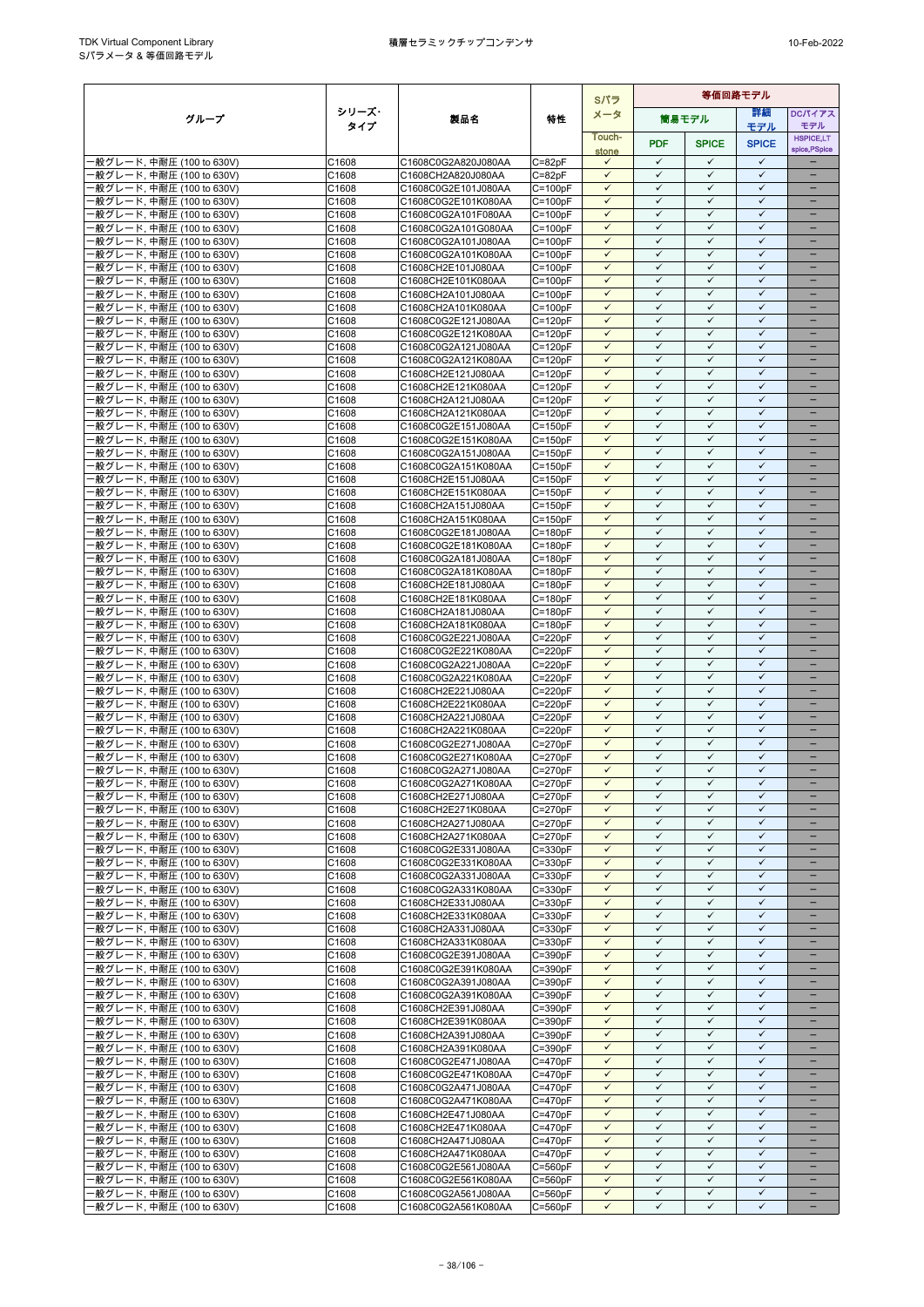|                                                        |                | Sパラ                                        |                            |                              | 等価回路モデル                      |                              |                              |                               |
|--------------------------------------------------------|----------------|--------------------------------------------|----------------------------|------------------------------|------------------------------|------------------------------|------------------------------|-------------------------------|
| グループ                                                   | シリーズ・          | 製品名                                        | 特性                         | メータ                          |                              | 筒易モデル                        | 等細                           | <b>DCパイアス</b>                 |
|                                                        | タイプ            |                                            |                            | Touch-                       |                              |                              | モデル                          | モデル<br><b>HSPICE,LT</b>       |
|                                                        |                |                                            |                            | stone                        | <b>PDF</b>                   | <b>SPICE</b>                 | <b>SPICE</b>                 | spice, PSpice                 |
| -般グレード, 中耐圧 (100 to 630V)                              | C1608          | C1608CH2E561J080AA                         | $C = 560pF$                | $\checkmark$                 | $\checkmark$                 | $\checkmark$                 | $\checkmark$                 |                               |
| ·般グレード, 中耐圧 (100 to 630V)<br>·般グレード, 中耐圧 (100 to 630V) | C1608<br>C1608 | C1608CH2E561K080AA<br>C1608CH2A561J080AA   | $C = 560pF$<br>C=560pF     | $\checkmark$<br>$\checkmark$ | $\checkmark$<br>$\checkmark$ | $\checkmark$<br>$\checkmark$ | $\checkmark$<br>$\checkmark$ | $\overline{\phantom{0}}$      |
| ·般グレード, 中耐圧 (100 to 630V)                              | C1608          | C1608CH2A561K080AA                         | $C = 560pF$                | $\checkmark$                 | $\checkmark$                 | $\checkmark$                 | $\checkmark$                 |                               |
| ·般グレード, 中耐圧 (100 to 630V)                              | C1608          | C1608C0G2E681J080AA                        | C=680pF                    | $\checkmark$                 | $\checkmark$                 | $\checkmark$                 | $\checkmark$                 | $\qquad \qquad -$             |
| ·般グレード, 中耐圧 (100 to 630V)                              | C1608          | C1608C0G2E681K080AA                        | C=680pF                    | ✓                            | $\checkmark$                 | $\checkmark$                 | $\checkmark$                 |                               |
| ·般グレード, 中耐圧 (100 to 630V)                              | C1608          | C1608C0G2A681J080AA                        | $C = 680pF$                | $\checkmark$                 | $\checkmark$                 | $\checkmark$                 | $\checkmark$                 |                               |
| ·般グレード, 中耐圧 (100 to 630V)                              | C1608          | C1608C0G2A681K080AA                        | C=680pF                    | $\checkmark$<br>$\checkmark$ | $\checkmark$<br>$\checkmark$ | $\checkmark$<br>$\checkmark$ | $\checkmark$<br>$\checkmark$ | ۳<br>-                        |
| ·般グレード, 中耐圧 (100 to 630V)<br>·般グレード, 中耐圧 (100 to 630V) | C1608<br>C1608 | C1608CH2E681J080AA<br>C1608CH2E681K080AA   | $C = 680pF$<br>$C = 680pF$ | $\checkmark$                 | $\checkmark$                 | $\checkmark$                 | $\checkmark$                 | $\equiv$                      |
| -般グレード, 中耐圧 (100 to 630V)                              | C1608          | C1608CH2A681J080AA                         | $C = 680pF$                | $\checkmark$                 | $\checkmark$                 | $\checkmark$                 | $\checkmark$                 | -                             |
| ·般グレード, 中耐圧 (100 to 630V)                              | C1608          | C1608CH2A681K080AA                         | C=680pF                    | $\checkmark$                 | $\checkmark$                 | $\checkmark$                 | $\checkmark$                 | -                             |
| -般グレード, 中耐圧 (100 to 630V)                              | C1608          | C1608C0G2E821J080AA                        | $C = 820pF$                | $\checkmark$                 | $\checkmark$                 | $\checkmark$                 | ✓                            |                               |
| ·般グレード, 中耐圧 (100 to 630V)                              | C1608          | C1608C0G2E821K080AA                        | $C = 820pF$                | $\checkmark$<br>$\checkmark$ | $\checkmark$<br>✓            | $\checkmark$<br>$\checkmark$ | $\checkmark$<br>$\checkmark$ | ۳                             |
| ·般グレード, 中耐圧 (100 to 630V)<br>-般グレード, 中耐圧 (100 to 630V) | C1608<br>C1608 | C1608C0G2A821J080AA<br>C1608C0G2A821K080AA | $C = 820pF$<br>$C = 820pF$ | $\checkmark$                 | $\checkmark$                 | $\checkmark$                 | $\checkmark$                 | $\equiv$                      |
| ·般グレード, 中耐圧 (100 to 630V)                              | C1608          | C1608CH2E821J080AA                         | C=820pF                    | $\checkmark$                 | $\checkmark$                 | $\checkmark$                 | $\checkmark$                 | -                             |
| -般グレード, 中耐圧 (100 to 630V)                              | C1608          | C1608CH2E821K080AA                         | $C = 820pF$                | $\checkmark$                 | $\checkmark$                 | $\checkmark$                 | $\checkmark$                 |                               |
| -般グレード, 中耐圧 (100 to 630V)                              | C1608          | C1608CH2A821J080AA                         | $C = 820pF$                | $\checkmark$                 | $\checkmark$                 | $\checkmark$                 | $\checkmark$                 |                               |
| ·般グレード, 中耐圧 (100 to 630V)                              | C1608          | C1608CH2A821K080AA                         | C=820pF                    | $\checkmark$                 | $\checkmark$                 | $\checkmark$                 | $\checkmark$                 |                               |
| ·般グレード, 中耐圧 (100 to 630V)<br>-般グレード, 中耐圧 (100 to 630V) | C1608<br>C1608 | C1608C0G2E102J080AA                        | $C = 1nF$<br>$C = 1nF$     | $\checkmark$<br>$\checkmark$ | $\checkmark$<br>$\checkmark$ | $\checkmark$<br>$\checkmark$ | $\checkmark$<br>$\checkmark$ | $\overline{\phantom{0}}$      |
| ·般グレード, 中耐圧 (100 to 630V)                              | C1608          | C1608C0G2E102K080AA<br>C1608C0G2A102F080AA | $C = 1nF$                  | $\checkmark$                 | $\checkmark$                 | $\checkmark$                 | $\checkmark$                 | -                             |
| ·般グレード. 中耐圧 (100 to 630V)                              | C1608          | C1608C0G2A102G080AA                        | $C = 1nF$                  | $\checkmark$                 | $\checkmark$                 | $\checkmark$                 | $\checkmark$                 | -                             |
| -般グレード, 中耐圧 (100 to 630V)                              | C1608          | C1608C0G2A102J080AA                        | $C = 1nF$                  | $\checkmark$                 | $\checkmark$                 | $\checkmark$                 | $\checkmark$                 |                               |
| ·般グレード, 中耐圧 (100 to 630V)                              | C1608          | C1608C0G2A102K080AA                        | $C = 1nF$                  | $\checkmark$                 | $\checkmark$                 | $\checkmark$                 | $\checkmark$                 |                               |
| ·般グレード, 中耐圧 (100 to 630V)                              | C1608          | C1608CH2E102J080AA                         | $C = 1nF$                  | $\checkmark$                 | ✓                            | $\checkmark$                 | $\checkmark$                 |                               |
| ·般グレード, 中耐圧 (100 to 630V)                              | C1608<br>C1608 | C1608CH2E102K080AA                         | $C = 1nF$<br>$C = 1nF$     | $\checkmark$<br>$\checkmark$ | $\checkmark$<br>$\checkmark$ | $\checkmark$<br>$\checkmark$ | $\checkmark$<br>$\checkmark$ | $\equiv$<br>-                 |
| ·般グレード, 中耐圧 (100 to 630V)<br>·般グレード, 中耐圧 (100 to 630V) | C1608          | C1608CH2A102J080AA<br>C1608CH2A102K080AA   | $C = 1nF$                  | $\checkmark$                 | $\checkmark$                 | $\checkmark$                 | $\checkmark$                 | -                             |
| ·般グレード, 中耐圧 (100 to 630V)                              | C1608          | C1608JB2A102K080AA                         | $C = 1nF$                  | $\checkmark$                 | $\checkmark$                 | $\checkmark$                 | $\checkmark$                 | $\checkmark$                  |
| ·般グレード, 中耐圧 (100 to 630V)                              | C1608          | C1608JB2A102M080AA                         | C=1nF                      | $\checkmark$                 | $\checkmark$                 | $\checkmark$                 | $\checkmark$                 | $\checkmark$                  |
| ·般グレード, 中耐圧 (100 to 630V)                              | C1608          | C1608X5R2A102K080AA                        | $C = 1nF$                  | $\checkmark$                 | $\checkmark$                 | $\checkmark$                 | $\checkmark$                 | $\checkmark$                  |
| ·般グレード, 中耐圧 (100 to 630V)                              | C1608          | C1608X5R2A102M080AA                        | $C = 1nF$                  | $\checkmark$                 | $\checkmark$                 | $\checkmark$                 | $\checkmark$                 | $\checkmark$                  |
| ·般グレード, 中耐圧 (100 to 630V)<br>-般グレード, 中耐圧 (100 to 630V) | C1608<br>C1608 | C1608X7R2A102K080AA<br>C1608X7R2A102M080AA | $C = 1nF$<br>$C = 1nF$     | $\checkmark$<br>$\checkmark$ | $\checkmark$<br>$\checkmark$ | $\checkmark$<br>$\checkmark$ | $\checkmark$<br>$\checkmark$ | $\checkmark$<br>$\checkmark$  |
| ·般グレード, 中耐圧 (100 to 630V)                              | C1608          | C1608C0G2E122J080AA                        | $C = 1.2nF$                | ✓                            | ✓                            | $\checkmark$                 | ✓                            |                               |
| -般グレード, 中耐圧 (100 to 630V)                              | C1608          | C1608C0G2E122K080AA                        | $C = 1.2nF$                | $\checkmark$                 | $\checkmark$                 | $\checkmark$                 | $\checkmark$                 | -                             |
| ·般グレード, 中耐圧 (100 to 630V)                              | C1608          | C1608C0G2A122J080AA                        | C=1.2nF                    | $\checkmark$                 | $\checkmark$                 | $\checkmark$                 | $\checkmark$                 |                               |
| ·般グレード, 中耐圧 (100 to 630V)                              | C1608          | C1608C0G2A122K080AA                        | $C = 1.2nF$                | $\checkmark$                 | $\checkmark$                 | $\checkmark$                 | $\checkmark$                 |                               |
| -般グレード, 中耐圧 (100 to 630V)                              | C1608          | C1608CH2E122J080AA                         | $C = 1.2nF$                | $\checkmark$                 | $\checkmark$<br>$\checkmark$ | $\checkmark$                 | $\checkmark$<br>$\checkmark$ | $\overline{\phantom{0}}$      |
| -般グレード, 中耐圧 (100 to 630V)<br>-般グレード, 中耐圧 (100 to 630V) | C1608<br>C1608 | C1608CH2E122K080AA<br>C1608CH2A122J080AA   | $C = 1.2nF$<br>$C = 1.2nF$ | $\checkmark$<br>$\checkmark$ | $\checkmark$                 | $\checkmark$<br>$\checkmark$ | $\checkmark$                 | -<br>-                        |
| -般グレード, 中耐圧 (100 to 630V)                              | C1608          | C1608CH2A122K080AA                         | $C = 1.2nF$                | $\checkmark$                 | $\checkmark$                 | $\checkmark$                 | $\checkmark$                 |                               |
| ·般グレード, 中耐圧 (100 to 630V)                              | C1608          | C1608C0G2E152J080AA                        | $C = 1.5nF$                | $\checkmark$                 | $\checkmark$                 | $\checkmark$                 | $\checkmark$                 |                               |
| ·般グレード, 中耐圧 (100 to 630V)                              | C1608          | C1608C0G2E152K080AA                        | $C = 1.5nF$                | ✓                            | $\checkmark$                 | $\checkmark$                 | $\checkmark$                 |                               |
| ·般グレード, 中耐圧 (100 to 630V)                              | C1608          | C1608C0G2A152J080AA                        | $C = 1.5nF$                | $\checkmark$                 | $\checkmark$                 | $\checkmark$                 | $\checkmark$                 | ÷                             |
| 般グレード, 中耐圧 (100 to 630V)                               | C1608          | C1608C0G2A152K080AA                        | $C=1.5nF$                  | $\checkmark$                 | $\checkmark$                 | $\checkmark$                 | $\checkmark$                 |                               |
| ·般グレード, 中耐圧 (100 to 630V)<br>-般グレード, 中耐圧 (100 to 630V) | C1608<br>C1608 | C1608CH2E152J080AA<br>C1608CH2E152K080AA   | $C = 1.5nF$<br>$C = 1.5nF$ | $\checkmark$<br>$\checkmark$ | ✓<br>$\checkmark$            | $\checkmark$<br>$\checkmark$ | ✓<br>$\checkmark$            | $\overline{\phantom{0}}$<br>- |
| -般グレード, 中耐圧 (100 to 630V)                              | C1608          | C1608CH2A152J080AA                         | $C = 1.5nF$                | $\checkmark$                 | $\checkmark$                 | $\checkmark$                 | $\checkmark$                 |                               |
| -般グレード, 中耐圧 (100 to 630V)                              | C1608          | C1608CH2A152K080AA                         | $C = 1.5nF$                | $\checkmark$                 | $\checkmark$                 | $\checkmark$                 | $\checkmark$                 | $\overline{\phantom{0}}$      |
| -般グレード, 中耐圧 (100 to 630V)                              | C1608          | C1608JB2A152K080AA                         | $C = 1.5nF$                | $\checkmark$                 | $\checkmark$                 | $\checkmark$                 | $\checkmark$                 | $\checkmark$                  |
| ·般グレード, 中耐圧 (100 to 630V)                              | C1608          | C1608JB2A152M080AA                         | $C = 1.5nF$                | $\checkmark$                 | $\checkmark$                 | $\checkmark$                 | $\checkmark$                 | $\checkmark$                  |
| -般グレード, 中耐圧 (100 to 630V)                              | C1608          | C1608X5R2A152K080AA                        | $C = 1.5nF$                | $\checkmark$                 | $\checkmark$                 | $\checkmark$                 | $\checkmark$                 | $\checkmark$                  |
| ·般グレード, 中耐圧 (100 to 630V)<br>-般グレード, 中耐圧 (100 to 630V) | C1608<br>C1608 | C1608X5R2A152M080AA<br>C1608X7R2A152K080AA | $C = 1.5nF$<br>$C = 1.5nF$ | ✓<br>$\checkmark$            | ✓<br>$\checkmark$            | $\checkmark$<br>$\checkmark$ | ✓<br>$\checkmark$            | ✓<br>$\checkmark$             |
| ·般グレード, 中耐圧 (100 to 630V)                              | C1608          | C1608X7R2A152M080AA                        | $C = 1.5nF$                | $\checkmark$                 | $\checkmark$                 | $\checkmark$                 | $\checkmark$                 | $\checkmark$                  |
| -般グレード, 中耐圧 (100 to 630V)                              | C1608          | C1608C0G2E182J080AA                        | $C = 1.8nF$                | $\checkmark$                 | $\checkmark$                 | $\checkmark$                 | $\checkmark$                 | ÷,                            |
| -般グレード, 中耐圧 (100 to 630V)                              | C1608          | C1608C0G2E182K080AA                        | $C = 1.8nF$                | $\checkmark$                 | $\checkmark$                 | $\checkmark$                 | $\checkmark$                 | $\equiv$                      |
| -般グレード, 中耐圧 (100 to 630V)                              | C1608          | C1608C0G2A182J080AA                        | $C = 1.8nF$                | $\checkmark$                 | $\checkmark$                 | $\checkmark$                 | $\checkmark$                 | -                             |
| -般グレード, 中耐圧 (100 to 630V)                              | C1608          | C1608C0G2A182K080AA<br>C1608CH2E182J080AA  | $C = 1.8nF$                | $\checkmark$<br>✓            | $\checkmark$<br>$\checkmark$ | $\checkmark$<br>✓            | $\checkmark$<br>$\checkmark$ | -                             |
| -般グレード, 中耐圧 (100 to 630V)<br>·般グレード, 中耐圧 (100 to 630V) | C1608<br>C1608 | C1608CH2E182K080AA                         | $C = 1.8nF$<br>$C = 1.8nF$ | $\checkmark$                 | $\checkmark$                 | $\checkmark$                 | $\checkmark$                 |                               |
| 般グレード, 中耐圧 (100 to 630V)                               | C1608          | C1608CH2A182J080AA                         | $C = 1.8nF$                | $\checkmark$                 | $\checkmark$                 | $\checkmark$                 | $\checkmark$                 |                               |
| -般グレード, 中耐圧 (100 to 630V)                              | C1608          | C1608CH2A182K080AA                         | $C = 1.8nF$                | $\checkmark$                 | $\checkmark$                 | $\checkmark$                 | $\checkmark$                 | $\overline{\phantom{0}}$      |
| -般グレード, 中耐圧 (100 to 630V)                              | C1608          | C1608C0G2E222J080AA                        | $C = 2.2nF$                | $\checkmark$                 | $\checkmark$                 | $\checkmark$                 | $\checkmark$                 | -                             |
| ·般グレード, 中耐圧 (100 to 630V)                              | C1608          | C1608C0G2E222K080AA                        | $C = 2.2nF$                | $\checkmark$                 | ✓                            | $\checkmark$                 | ✓                            |                               |
| -般グレード, 中耐圧 (100 to 630V)                              | C1608          | C1608C0G2A222J080AA                        | $C = 2.2nF$                | $\checkmark$<br>$\checkmark$ | $\checkmark$<br>✓            | $\checkmark$<br>✓            | $\checkmark$<br>✓            | -                             |
| ·般グレード, 中耐圧 (100 to 630V)<br>·般グレード, 中耐圧 (100 to 630V) | C1608<br>C1608 | C1608C0G2A222K080AA<br>C1608CH2E222J080AA  | $C = 2.2nF$<br>$C = 2.2nF$ | $\checkmark$                 | ✓                            | $\checkmark$                 | $\checkmark$                 |                               |
| -般グレード, 中耐圧 (100 to 630V)                              | C1608          | C1608CH2E222K080AA                         | $C = 2.2nF$                | $\checkmark$                 | $\checkmark$                 | $\checkmark$                 | $\checkmark$                 | $\overline{\phantom{0}}$      |
| ·般グレード, 中耐圧 (100 to 630V)                              | C1608          | C1608CH2A222J080AA                         | $C = 2.2nF$                | $\checkmark$                 | $\checkmark$                 | $\checkmark$                 | $\checkmark$                 |                               |
| -般グレード, 中耐圧 (100 to 630V)                              | C1608          | C1608CH2A222K080AA                         | $C = 2.2nF$                | $\checkmark$                 | $\checkmark$                 | $\checkmark$                 | $\checkmark$                 | $\qquad \qquad -$             |
| -般グレード, 中耐圧 (100 to 630V)                              | C1608          | C1608JB2A222K080AA                         | $C = 2.2nF$                | $\checkmark$                 | $\checkmark$                 | $\checkmark$                 | $\checkmark$                 | ✓                             |
| -般グレード, 中耐圧 (100 to 630V)                              | C1608<br>C1608 | C1608JB2A222M080AA                         | $C = 2.2nF$<br>$C = 2.2nF$ | $\checkmark$<br>$\checkmark$ | $\checkmark$<br>✓            | $\checkmark$<br>$\checkmark$ | $\checkmark$<br>$\checkmark$ | $\checkmark$<br>$\checkmark$  |
| ·般グレード, 中耐圧 (100 to 630V)<br>·般グレード, 中耐圧 (100 to 630V) | C1608          | C1608X5R2A222K080AA<br>C1608X5R2A222M080AA | $C = 2.2nF$                | $\checkmark$                 | $\checkmark$                 | $\checkmark$                 | $\checkmark$                 | $\checkmark$                  |
| ·般グレード, 中耐圧 (100 to 630V)                              | C1608          | C1608X7R2A222K080AA                        | $C = 2.2nF$                | $\checkmark$                 | $\checkmark$                 | $\checkmark$                 | $\checkmark$                 | $\checkmark$                  |
| ·般グレード, 中耐圧 (100 to 630V)                              | C1608          | C1608X7R2A222M080AA                        | C=2.2nF                    | $\checkmark$                 | $\checkmark$                 | $\checkmark$                 | $\checkmark$                 | ✓                             |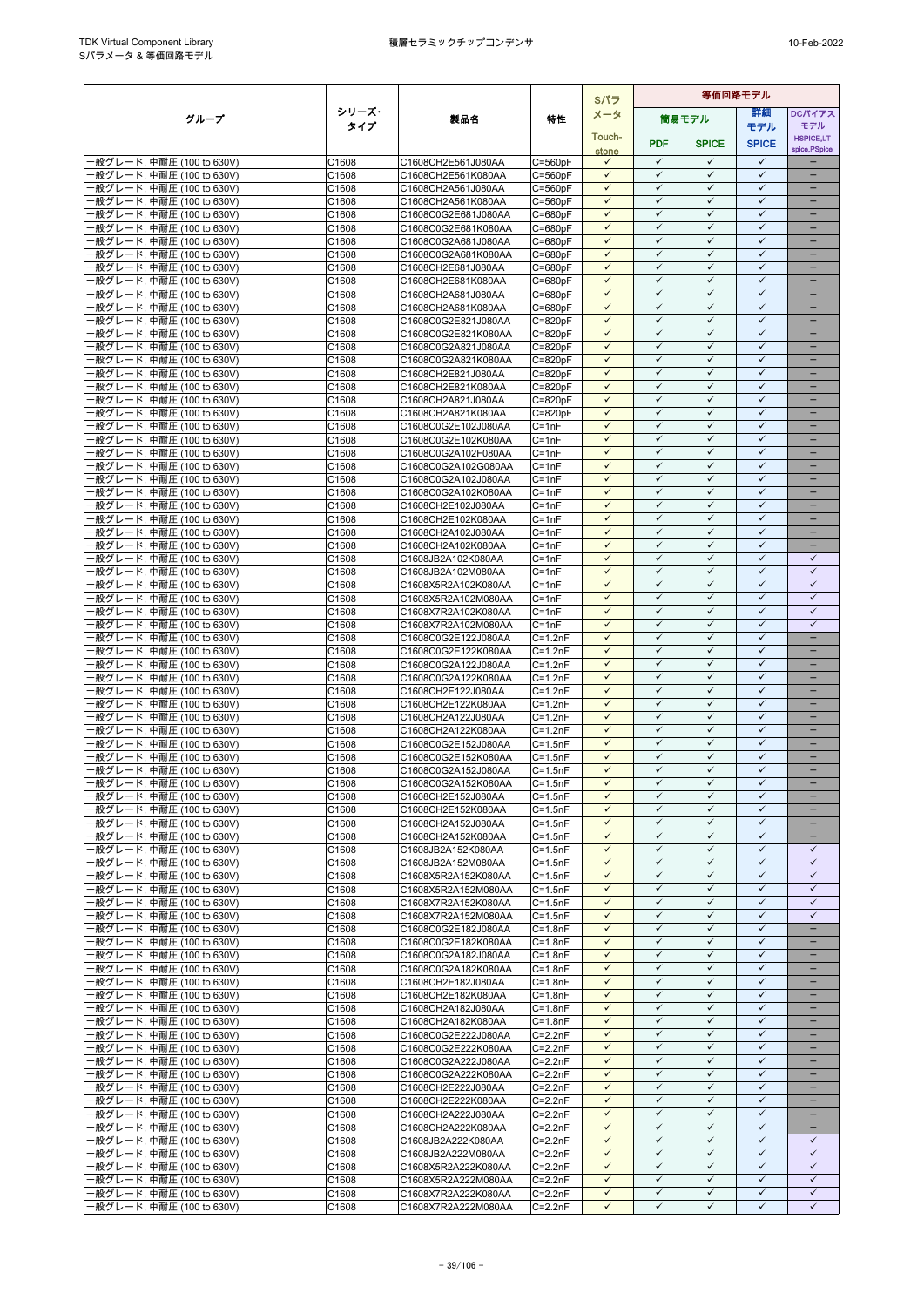|                                                         |                |                                            |                            | Sパラ                          | 等価回路モデル                      |                              |                              |                              |
|---------------------------------------------------------|----------------|--------------------------------------------|----------------------------|------------------------------|------------------------------|------------------------------|------------------------------|------------------------------|
| グループ                                                    | シリーズ・          | 製品名                                        | 特性                         | メータ                          |                              | 筒易モデル                        | 詳細                           | DCパイアス                       |
|                                                         | タイプ            |                                            |                            | Touch-                       |                              |                              | モデル                          | モデル<br><b>HSPICE,LT</b>      |
|                                                         |                |                                            |                            | stone                        | <b>PDF</b>                   | <b>SPICE</b>                 | <b>SPICE</b>                 | spice, PSpice                |
| ·般グレード, 中耐圧 (100 to 630V)                               | C1608          | C1608C0G2A272J080AA                        | $C=2.7nF$                  | $\checkmark$                 | $\checkmark$                 | $\checkmark$                 | $\checkmark$                 |                              |
| ·般グレード, 中耐圧 (100 to 630V)                               | C1608          | C1608C0G2A272K080AA                        | $C=2.7nF$                  | $\checkmark$                 | $\checkmark$                 | ✓                            | $\checkmark$                 |                              |
| -般グレード, 中耐圧 (100 to 630V)                               | C1608          | C1608CH2A272J080AA                         | $C = 2.7nF$                | $\checkmark$                 | $\checkmark$<br>$\checkmark$ | $\checkmark$                 | $\checkmark$<br>$\checkmark$ | ÷                            |
| ·般グレード, 中耐圧 (100 to 630V)<br>般グレード, 中耐圧 (100 to 630V)   | C1608<br>C1608 | C1608CH2A272K080AA<br>C1608C0G2A332J080AA  | $C = 2.7nF$<br>$C = 3.3nF$ | $\checkmark$<br>$\checkmark$ | $\checkmark$                 | ✓<br>$\checkmark$            | ✓                            | $\qquad \qquad -$            |
| ·般グレード, 中耐圧 (100 to 630V)                               | C1608          | C1608C0G2A332K080AA                        | $C = 3.3nF$                | $\checkmark$                 | $\checkmark$                 | $\checkmark$                 | $\checkmark$                 |                              |
| ·般グレード, 中耐圧 (100 to 630V)                               | C1608          | C1608CH2A332J080AA                         | $C = 3.3nF$                | $\checkmark$                 | $\checkmark$                 | $\checkmark$                 | $\checkmark$                 |                              |
| ·般グレード, 中耐圧 (100 to 630V)                               | C1608          | C1608CH2A332K080AA                         | $C = 3.3nF$                | $\checkmark$                 | $\checkmark$                 | $\checkmark$                 | $\checkmark$                 | $\equiv$                     |
| ·般グレード, 中耐圧 (100 to 630V)                               | C1608          | C1608JB2A332K080AA                         | $C = 3.3nF$                | $\checkmark$                 | $\checkmark$                 | $\checkmark$                 | $\checkmark$                 | $\checkmark$                 |
| ·般グレード, 中耐圧 (100 to 630V)<br>·般グレード, 中耐圧 (100 to 630V)  | C1608<br>C1608 | C1608JB2A332M080AA<br>C1608X5R2A332K080AA  | $C = 3.3nF$<br>$C = 3.3nF$ | $\checkmark$<br>$\checkmark$ | $\checkmark$<br>$\checkmark$ | $\checkmark$<br>$\checkmark$ | $\checkmark$<br>$\checkmark$ | $\checkmark$<br>$\checkmark$ |
| ·般グレード, 中耐圧 (100 to 630V)                               | C1608          | C1608X5R2A332M080AA                        | $C = 3.3nF$                | $\checkmark$                 | ✓                            | ✓                            | $\checkmark$                 | $\checkmark$                 |
| ·般グレード, 中耐圧 (100 to 630V)                               | C1608          | C1608X7R2A332K080AA                        | $C = 3.3nF$                | $\checkmark$                 | $\checkmark$                 | ✓                            | ✓                            | $\checkmark$                 |
| ·般グレード, 中耐圧 (100 to 630V)                               | C1608          | C1608X7R2A332M080AA                        | $C = 3.3nF$                | $\checkmark$                 | $\checkmark$                 | $\checkmark$                 | $\checkmark$                 | $\checkmark$                 |
| ·般グレード, 中耐圧 (100 to 630V)                               | C1608          | C1608C0G2A392J080AC                        | $C = 3.9nF$                | ✓                            | $\checkmark$                 | ✓                            | $\checkmark$                 | $\equiv$                     |
| ·般グレード, 中耐圧 (100 to 630V)                               | C1608          | C1608C0G2A392K080AC                        | $C = 3.9nF$                | $\checkmark$<br>$\checkmark$ | $\checkmark$<br>$\checkmark$ | $\checkmark$<br>$\checkmark$ | $\checkmark$<br>$\checkmark$ | $\equiv$                     |
| ·般グレード, 中耐圧 (100 to 630V)<br>·般グレード, 中耐圧 (100 to 630V)  | C1608<br>C1608 | C1608CH2A392J080AC<br>C1608CH2A392K080AC   | $C = 3.9nF$<br>$C = 3.9nF$ | $\checkmark$                 | ✓                            | ✓                            | $\checkmark$                 | -                            |
| ·般グレード, 中耐圧 (100 to 630V)                               | C1608          | C1608C0G2A472J080AC                        | $C=4.7nF$                  | $\checkmark$                 | $\checkmark$                 | $\checkmark$                 | $\checkmark$                 |                              |
| ·般グレード, 中耐圧 (100 to 630V)                               | C1608          | C1608C0G2A472K080AC                        | $C = 4.7nF$                | $\checkmark$                 | $\checkmark$                 | $\checkmark$                 | $\checkmark$                 |                              |
| ·般グレード, 中耐圧 (100 to 630V)                               | C1608          | C1608CH2A472J080AC                         | $C=4.7nF$                  | $\checkmark$                 | $\checkmark$                 | ✓                            | $\checkmark$                 |                              |
| ·般グレード, 中耐圧 (100 to 630V)                               | C1608          | C1608CH2A472K080AC                         | $C=4.7nF$                  | $\checkmark$                 | $\checkmark$                 | $\checkmark$                 | $\checkmark$                 | $\overline{\phantom{0}}$     |
| ·般グレード, 中耐圧 (100 to 630V)                               | C1608          | C1608JB2A472K080AA                         | $C = 4.7nF$                | $\checkmark$                 | $\checkmark$                 | ✓                            | $\checkmark$                 | $\checkmark$                 |
| ·般グレード, 中耐圧 (100 to 630V)<br>·般グレード, 中耐圧 (100 to 630V)  | C1608<br>C1608 | C1608JB2A472M080AA<br>C1608X5R2A472K080AA  | $C = 4.7nF$<br>$C=4.7nF$   | $\checkmark$<br>$\checkmark$ | $\checkmark$<br>$\checkmark$ | $\checkmark$<br>$\checkmark$ | $\checkmark$<br>$\checkmark$ | $\checkmark$<br>$\checkmark$ |
| ·般グレード, 中耐圧 (100 to 630V)                               | C1608          | C1608X5R2A472M080AA                        | $C=4.7nF$                  | $\checkmark$                 | $\checkmark$                 | $\checkmark$                 | $\checkmark$                 | $\checkmark$                 |
| ·般グレード, 中耐圧 (100 to 630V)                               | C1608          | C1608X7R2A472K080AA                        | $C = 4.7nF$                | ✓                            | $\checkmark$                 | ✓                            | $\checkmark$                 | $\checkmark$                 |
| ·般グレード, 中耐圧 (100 to 630V)                               | C1608          | C1608X7R2A472M080AA                        | $C=4.7nF$                  | $\checkmark$                 | $\checkmark$                 | $\checkmark$                 | $\checkmark$                 | $\checkmark$                 |
| ·般グレード, 中耐圧 (100 to 630V)                               | C1608          | C1608C0G2A562J080AC                        | $C = 5.6nF$                | $\checkmark$                 | $\checkmark$                 | $\checkmark$                 | $\checkmark$                 | $\qquad \qquad -$            |
| ·般グレード, 中耐圧 (100 to 630V)                               | C1608          | C1608C0G2A562K080AC                        | $C = 5.6nF$                | $\checkmark$<br>$\checkmark$ | ✓<br>$\checkmark$            | ✓<br>$\checkmark$            | $\checkmark$<br>$\checkmark$ | $\overline{\phantom{0}}$     |
| ·般グレード, 中耐圧 (100 to 630V)<br>·般グレード, 中耐圧 (100 to 630V)  | C1608<br>C1608 | C1608CH2A562J080AC<br>C1608CH2A562K080AC   | $C = 5.6nF$<br>$C = 5.6nF$ | $\checkmark$                 | $\checkmark$                 | $\checkmark$                 | $\checkmark$                 | -                            |
| ·般グレード, 中耐圧 (100 to 630V)                               | C1608          | C1608C0G2A682J080AC                        | $C = 6.8nF$                | $\checkmark$                 | $\checkmark$                 | $\checkmark$                 | $\checkmark$                 | ۳                            |
| ·般グレード, 中耐圧 (100 to 630V)                               | C1608          | C1608C0G2A682K080AC                        | $C = 6.8nF$                | $\checkmark$                 | $\checkmark$                 | $\checkmark$                 | $\checkmark$                 |                              |
| ·般グレード, 中耐圧 (100 to 630V)                               | C1608          | C1608CH2A682J080AC                         | $C=6.8nF$                  | $\checkmark$                 | $\checkmark$                 | $\checkmark$                 | $\checkmark$                 | $\equiv$                     |
| ·般グレード, 中耐圧 (100 to 630V)                               | C1608          | C1608CH2A682K080AC                         | $C = 6.8nF$                | $\checkmark$                 | $\checkmark$                 | $\checkmark$                 | $\checkmark$                 | -                            |
| ·般グレード, 中耐圧 (100 to 630V)                               | C1608          | C1608JB2A682K080AA                         | $C = 6.8nF$                | $\checkmark$<br>$\checkmark$ | ✓<br>$\checkmark$            | ✓<br>$\checkmark$            | $\checkmark$<br>$\checkmark$ | ✓<br>$\checkmark$            |
| ·般グレード, 中耐圧 (100 to 630V)<br>·般グレード, 中耐圧 (100 to 630V)  | C1608<br>C1608 | C1608JB2A682M080AA<br>C1608X5R2A682K080AA  | $C=6.8nF$<br>$C = 6.8nF$   | $\checkmark$                 | $\checkmark$                 | $\checkmark$                 | $\checkmark$                 | $\checkmark$                 |
| ·般グレード, 中耐圧 (100 to 630V)                               | C1608          | C1608X5R2A682M080AA                        | $C=6.8nF$                  | $\checkmark$                 | $\checkmark$                 | ✓                            | $\checkmark$                 | $\checkmark$                 |
| -般グレード, 中耐圧 (100 to 630V)                               | C1608          | C1608X7R2A682K080AA                        | $C = 6.8nF$                | $\checkmark$                 | $\checkmark$                 | $\checkmark$                 | $\checkmark$                 | $\checkmark$                 |
| ·般グレード, 中耐圧 (100 to 630V)                               | C1608          | C1608X7R2A682M080AA                        | $C=6.8nF$                  | $\checkmark$                 | $\checkmark$                 | $\checkmark$                 | $\checkmark$                 | $\checkmark$                 |
| -般グレード, 中耐圧 (100 to 630V)                               | C1608          | C1608C0G2A822J080AC                        | $C = 8.2nF$                | $\checkmark$                 | $\checkmark$                 | $\checkmark$                 | ✓                            | -                            |
| -般グレード, 中耐圧 (100 to 630V)                               | C1608          | C1608C0G2A822K080AC                        | $C = 8.2nF$                | $\checkmark$<br>$\checkmark$ | $\checkmark$<br>$\checkmark$ | $\checkmark$<br>$\checkmark$ | $\checkmark$<br>$\checkmark$ |                              |
| -般グレード, 中耐圧 (100 to 630V)<br>·般グレード, 中耐圧 (100 to 630V)  | C1608<br>C1608 | C1608CH2A822J080AC<br>C1608CH2A822K080AC   | $C = 8.2nF$<br>$C = 8.2nF$ | ✓                            | ✓                            | ✓                            | $\checkmark$                 |                              |
| ·般グレード, 中耐圧 (100 to 630V)                               | C1608          | C1608C0G2A103J080AC                        | $C = 10nF$                 | $\checkmark$                 | $\checkmark$                 | $\checkmark$                 | $\checkmark$                 | $\overline{\phantom{0}}$     |
| 般グレード, 中耐圧 (100 to 630V)                                | C1608          | C1608C0G2A103K080AC                        | $C = 10nF$                 | $\checkmark$                 | $\checkmark$                 | $\checkmark$                 | $\checkmark$                 |                              |
| ·般グレード, 中耐圧 (100 to 630V)                               | C1608          | C1608CH2A103J080AC                         | $C = 10nF$                 | $\checkmark$                 | ✓                            | $\checkmark$                 | ✓                            | $\overline{\phantom{0}}$     |
| -般グレード, 中耐圧 (100 to 630V)                               | C1608          | C1608CH2A103K080AC                         | $C = 10nF$                 | $\checkmark$                 | $\checkmark$                 | $\checkmark$                 | $\checkmark$                 | -                            |
| ·般グレード, 中耐圧 (100 to 630V)                               | C1608          | C1608JB2A103K080AA                         | $C = 10nF$                 | $\checkmark$                 | $\checkmark$<br>$\checkmark$ | $\checkmark$                 | $\checkmark$<br>$\checkmark$ | $\checkmark$<br>$\checkmark$ |
| -般グレード, 中耐圧 (100 to 630V)<br>-般グレード, 中耐圧 (100 to 630V)  | C1608<br>C1608 | C1608JB2A103M080AA<br>C1608X5R2A103K080AA  | $C = 10nF$<br>$C = 10nF$   | $\checkmark$<br>$\checkmark$ | $\checkmark$                 | $\checkmark$<br>$\checkmark$ | $\checkmark$                 | $\checkmark$                 |
| ·般グレード, 中耐圧 (100 to 630V)                               | C1608          | C1608X5R2A103M080AA                        | $C = 10nF$                 | $\checkmark$                 | $\checkmark$                 | ✓                            | $\checkmark$                 | $\checkmark$                 |
| ·般グレード, 中耐圧 (100 to 630V)                               | C1608          | C1608X7R2A103K080AA                        | $C = 10nF$                 | $\checkmark$                 | $\checkmark$                 | $\checkmark$                 | $\checkmark$                 | $\checkmark$                 |
| -般グレード, 中耐圧 (100 to 630V)                               | C1608          | C1608X7R2A103M080AA                        | $C = 10nF$                 | $\checkmark$                 | ✓                            | ✓                            | ✓                            | $\checkmark$                 |
| -般グレード, 中耐圧 (100 to 630V)                               | C1608          | C1608JB2A153K080AA                         | $C = 15nF$                 | $\checkmark$                 | $\checkmark$                 | $\checkmark$                 | $\checkmark$                 | $\checkmark$                 |
| ·般グレード, 中耐圧 (100 to 630V)<br>·般グレード, 中耐圧 (100 to 630V)  | C1608<br>C1608 | C1608JB2A153M080AA<br>C1608X5R2A153K080AA  | $C = 15nF$<br>$C = 15nF$   | $\checkmark$<br>$\checkmark$ | $\checkmark$<br>$\checkmark$ | $\checkmark$<br>$\checkmark$ | $\checkmark$<br>$\checkmark$ | $\checkmark$<br>$\checkmark$ |
| ·般グレード, 中耐圧 (100 to 630V)                               | C1608          | C1608X5R2A153M080AA                        | $C = 15nF$                 | $\checkmark$                 | $\checkmark$                 | $\checkmark$                 | $\checkmark$                 | $\checkmark$                 |
| ·般グレード, 中耐圧 (100 to 630V)                               | C1608          | C1608X7R2A153K080AA                        | $C = 15nF$                 | $\checkmark$                 | $\checkmark$                 | $\checkmark$                 | $\checkmark$                 | $\checkmark$                 |
| ·般グレード, 中耐圧 (100 to 630V)                               | C1608          | C1608X7R2A153M080AA                        | $C = 15nF$                 | $\checkmark$                 | ✓                            | $\checkmark$                 | ✓                            | $\checkmark$                 |
| -般グレード, 中耐圧 (100 to 630V)                               | C1608          | C1608JB2A223K080AA                         | $C = 22nF$                 | $\checkmark$                 | $\checkmark$                 | $\checkmark$                 | $\checkmark$                 | $\checkmark$                 |
| ·般グレード, 中耐圧 (100 to 630V)                               | C1608          | C1608JB2A223M080AA                         | $C = 22nF$                 | $\checkmark$<br>✓            | $\checkmark$<br>✓            | $\checkmark$<br>$\checkmark$ | $\checkmark$<br>$\checkmark$ | $\checkmark$<br>$\checkmark$ |
| ·般グレード, 中耐圧 (100 to 630V)<br>-般グレード, 中耐圧 (100 to 630V)  | C1608<br>C1608 | C1608X5R2A223K080AA<br>C1608X5R2A223M080AA | $C = 22nF$<br>$C = 22nF$   | $\checkmark$                 | $\checkmark$                 | $\checkmark$                 | $\checkmark$                 | $\checkmark$                 |
| ·般グレード, 中耐圧 (100 to 630V)                               | C1608          | C1608X7R2A223K080AA                        | $C = 22nF$                 | $\checkmark$                 | $\checkmark$                 | $\checkmark$                 | $\checkmark$                 | $\checkmark$                 |
| ·般グレード, 中耐圧 (100 to 630V)                               | C1608          | C1608X7R2A223M080AA                        | $C = 22nF$                 | $\checkmark$                 | ✓                            | $\checkmark$                 | ✓                            | $\checkmark$                 |
| ·般グレード, 中耐圧 (100 to 630V)                               | C1608          | C1608X7S2A333K080AB                        | $C = 33nF$                 | $\checkmark$                 | $\checkmark$                 | $\checkmark$                 | $\checkmark$                 | $\checkmark$                 |
| ·般グレード, 中耐圧 (100 to 630V)                               | C1608          | C1608X7S2A333M080AB                        | $C = 33nF$                 | $\checkmark$                 | $\checkmark$                 | $\checkmark$                 | ✓                            | $\checkmark$                 |
| ·般グレード, 中耐圧 (100 to 630V)                               | C1608          | C1608X7S2A473K080AB                        | $C = 47nF$                 | $\checkmark$<br>$\checkmark$ | ✓<br>$\checkmark$            | ✓<br>$\checkmark$            | $\checkmark$<br>$\checkmark$ | $\checkmark$<br>$\checkmark$ |
| -般グレード, 中耐圧 (100 to 630V)<br>·般グレード, 中耐圧 (100 to 630V)  | C1608<br>C1608 | C1608X7S2A473M080AB<br>C1608X7S2A683K080AB | $C = 47nF$<br>$C = 68nF$   | $\checkmark$                 | $\checkmark$                 | ✓                            | $\checkmark$                 | $\checkmark$                 |
| ·般グレード, 中耐圧 (100 to 630V)                               | C1608          | C1608X7S2A683M080AB                        | $C = 68nF$                 | $\checkmark$                 | $\checkmark$                 | $\checkmark$                 | $\checkmark$                 | $\checkmark$                 |
| ·般グレード, 中耐圧 (100 to 630V)                               | C1608          | C1608X7S2A104K080AB                        | $C = 100nF$                | $\checkmark$                 | $\checkmark$                 | $\checkmark$                 | $\checkmark$                 | $\checkmark$                 |
| ·般グレード, 中耐圧 (100 to 630V)                               | C1608          | C1608X7S2A104M080AB                        | $C = 100nF$                | $\checkmark$                 | $\checkmark$                 | $\checkmark$                 | $\checkmark$                 | $\checkmark$                 |
| ·般グレード, 中耐圧 (100 to 630V)                               | C2012          | C2012C0G2W101J060AA                        | $C = 100pF$                | $\checkmark$                 | $\checkmark$                 | $\checkmark$                 | $\checkmark$                 | ÷                            |
| ·般グレード, 中耐圧 (100 to 630V)                               | C2012          | C2012C0G2W101K060AA                        | $C=100pF$                  | $\checkmark$<br>$\checkmark$ | $\checkmark$<br>✓            | $\checkmark$<br>$\checkmark$ | $\checkmark$<br>$\checkmark$ | $\equiv$                     |
| -般グレード, 中耐圧 (100 to 630V)<br>- 般グレード, 中耐圧 (100 to 630V) | C2012<br>C2012 | C2012CH2W101J060AA<br>C2012CH2W101K060AA   | $C = 100pF$<br>$C=100pF$   | $\checkmark$                 | $\checkmark$                 | $\checkmark$                 | $\checkmark$                 | -                            |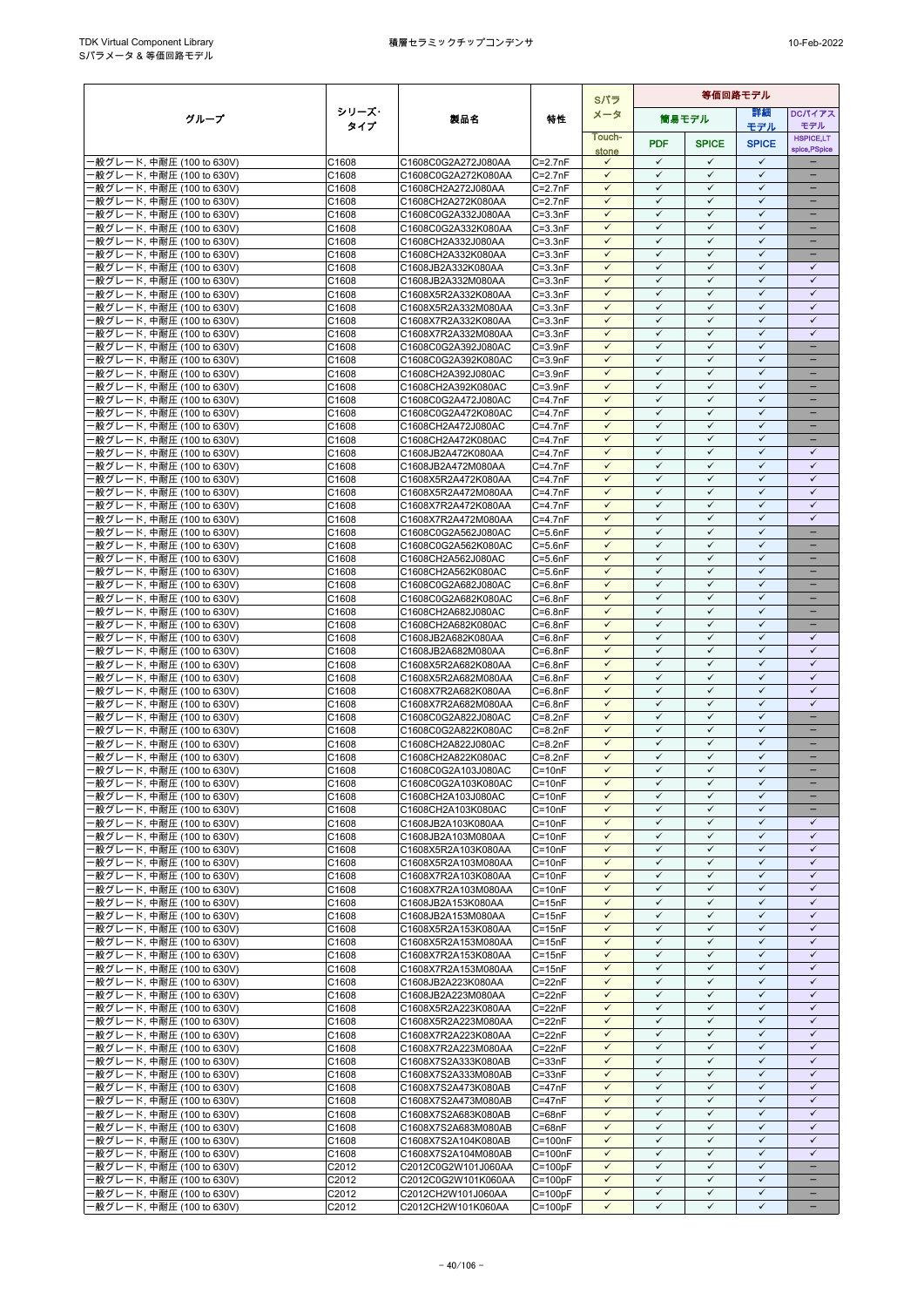|                                                        |                   |                                            |                            | Sパラ                          | 等価回路モデル                      |                              |                              |                               |  |  |
|--------------------------------------------------------|-------------------|--------------------------------------------|----------------------------|------------------------------|------------------------------|------------------------------|------------------------------|-------------------------------|--|--|
| グループ                                                   | シリーズ・             | 製品名                                        | 特性                         | メータ                          |                              | 筒易モデル                        | 詳細                           | <b>DCパイアス</b>                 |  |  |
|                                                        | タイプ               |                                            |                            | Touch-                       |                              |                              | モデル                          | モデル<br><b>HSPICE,LT</b>       |  |  |
|                                                        |                   |                                            |                            | stone                        | <b>PDF</b>                   | <b>SPICE</b>                 | <b>SPICE</b>                 | spice, PSpice                 |  |  |
| ·般グレード, 中耐圧 (100 to 630V)                              | C2012             | C2012C0G2W121J060AA                        | $C = 120pF$                | $\checkmark$                 | $\checkmark$                 | $\checkmark$                 | $\checkmark$                 |                               |  |  |
| -般グレード, 中耐圧 (100 to 630V)<br>-般グレード, 中耐圧 (100 to 630V) | C2012<br>C2012    | C2012C0G2W121K060AA<br>C2012CH2W121J060AA  | $C = 120pF$<br>$C = 120pF$ | $\checkmark$<br>$\checkmark$ | $\checkmark$<br>$\checkmark$ | ✓<br>$\checkmark$            | $\checkmark$<br>$\checkmark$ | ÷                             |  |  |
| ·般グレード, 中耐圧 (100 to 630V)                              | C2012             | C2012CH2W121K060AA                         | $C = 120pF$                | $\checkmark$                 | $\checkmark$                 | ✓                            | $\checkmark$                 |                               |  |  |
| ·般グレード, 中耐圧 (100 to 630V)                              | C2012             | C2012C0G2W151J060AA                        | $C = 150pF$                | $\checkmark$                 | $\checkmark$                 | $\checkmark$                 | ✓                            | $\qquad \qquad -$             |  |  |
| ·般グレード, 中耐圧 (100 to 630V)                              | C2012             | C2012C0G2W151K060AA                        | $C = 150pF$                | $\checkmark$                 | $\checkmark$                 | $\checkmark$                 | $\checkmark$                 |                               |  |  |
| ·般グレード, 中耐圧 (100 to 630V)                              | C2012             | C2012CH2W151J060AA                         | $C = 150pF$                | $\checkmark$                 | $\checkmark$                 | $\checkmark$                 | $\checkmark$                 |                               |  |  |
| ·般グレード, 中耐圧 (100 to 630V)                              | C2012             | C2012CH2W151K060AA                         | $C = 150pF$                | $\checkmark$<br>$\checkmark$ | $\checkmark$<br>$\checkmark$ | $\checkmark$<br>$\checkmark$ | $\checkmark$<br>$\checkmark$ | $\equiv$<br>-                 |  |  |
| ·般グレード, 中耐圧 (100 to 630V)<br>·般グレード, 中耐圧 (100 to 630V) | C2012<br>C2012    | C2012C0G2W181J060AA<br>C2012C0G2W181K060AA | $C = 180pF$<br>$C = 180pF$ | $\checkmark$                 | $\checkmark$                 | $\checkmark$                 | $\checkmark$                 | -                             |  |  |
| ·般グレード, 中耐圧 (100 to 630V)                              | C2012             | C2012CH2W181J060AA                         | $C = 180pF$                | $\checkmark$                 | $\checkmark$                 | $\checkmark$                 | $\checkmark$                 | $\equiv$                      |  |  |
| -般グレード, 中耐圧 (100 to 630V)                              | C2012             | C2012CH2W181K060AA                         | $C = 180pF$                | $\checkmark$                 | ✓                            | ✓                            | $\checkmark$                 | -                             |  |  |
| ·般グレード, 中耐圧 (100 to 630V)                              | C2012             | C2012C0G2W221J060AA                        | $C = 220pF$                | $\checkmark$                 | $\checkmark$                 | $\checkmark$                 | $\checkmark$                 |                               |  |  |
| ·般グレード, 中耐圧 (100 to 630V)                              | C2012             | C2012C0G2W221K060AA                        | $C = 220pF$                | $\checkmark$                 | $\checkmark$                 | $\checkmark$                 | $\checkmark$                 | ۳                             |  |  |
| ·般グレード, 中耐圧 (100 to 630V)<br>·般グレード, 中耐圧 (100 to 630V) | C2012<br>C2012    | C2012CH2W221J060AA<br>C2012CH2W221K060AA   | $C = 220pF$<br>$C = 220pF$ | ✓<br>$\checkmark$            | $\checkmark$<br>$\checkmark$ | ✓<br>$\checkmark$            | $\checkmark$<br>$\checkmark$ | $\equiv$                      |  |  |
| ·般グレード, 中耐圧 (100 to 630V)                              | C2012             | C2012C0G2W271J060AA                        | $C = 270pF$                | $\checkmark$                 | $\checkmark$                 | $\checkmark$                 | $\checkmark$                 | -                             |  |  |
| ·般グレード, 中耐圧 (100 to 630V)                              | C2012             | C2012C0G2W271K060AA                        | $C = 270pF$                | $\checkmark$                 | $\checkmark$                 | ✓                            | $\checkmark$                 |                               |  |  |
| ·般グレード, 中耐圧 (100 to 630V)                              | C2012             | C2012CH2W271J060AA                         | $C = 270pF$                | $\checkmark$                 | $\checkmark$                 | $\checkmark$                 | $\checkmark$                 |                               |  |  |
| ·般グレード, 中耐圧 (100 to 630V)                              | C2012             | C2012CH2W271K060AA                         | $C = 270pF$                | $\checkmark$                 | $\checkmark$                 | $\checkmark$                 | $\checkmark$                 |                               |  |  |
| ·般グレード, 中耐圧 (100 to 630V)                              | C2012             | C2012C0G2W331J060AA                        | $C = 330pF$                | $\checkmark$                 | $\checkmark$                 | ✓                            | $\checkmark$                 |                               |  |  |
| -般グレード, 中耐圧 (100 to 630V)                              | C2012             | C2012C0G2W331K060AA                        | $C = 330pF$                | $\checkmark$<br>$\checkmark$ | $\checkmark$<br>$\checkmark$ | $\checkmark$<br>✓            | $\checkmark$<br>$\checkmark$ | $\overline{\phantom{0}}$      |  |  |
| ·般グレード, 中耐圧 (100 to 630V)<br>·般グレード, 中耐圧 (100 to 630V) | C2012<br>C2012    | C2012CH2W331J060AA<br>C2012CH2W331K060AA   | $C = 330pF$<br>$C = 330pF$ | $\checkmark$                 | ✓                            | $\checkmark$                 | $\checkmark$                 | $\overline{\phantom{0}}$      |  |  |
| ·般グレード, 中耐圧 (100 to 630V)                              | C2012             | C2012C0G2W391J060AA                        | $C = 390pF$                | $\checkmark$                 | $\checkmark$                 | $\checkmark$                 | $\checkmark$                 |                               |  |  |
| ·般グレード, 中耐圧 (100 to 630V)                              | C2012             | C2012C0G2W391K060AA                        | $C = 390pF$                | $\checkmark$                 | $\checkmark$                 | $\checkmark$                 | $\checkmark$                 |                               |  |  |
| ·般グレード, 中耐圧 (100 to 630V)                              | C2012             | C2012CH2W391J060AA                         | $C = 390pF$                | ✓                            | $\checkmark$                 | ✓                            | $\checkmark$                 |                               |  |  |
| ·般グレード, 中耐圧 (100 to 630V)                              | C2012             | C2012CH2W391K060AA                         | $C = 390pF$                | $\checkmark$                 | $\checkmark$                 | $\checkmark$                 | $\checkmark$                 | -                             |  |  |
| ·般グレード, 中耐圧 (100 to 630V)                              | C2012<br>C2012    | C2012C0G2W471J060AA                        | $C = 470pF$                | $\checkmark$<br>$\checkmark$ | $\checkmark$<br>✓            | $\checkmark$<br>✓            | $\checkmark$<br>✓            | -<br>$\overline{\phantom{0}}$ |  |  |
| ·般グレード, 中耐圧 (100 to 630V)<br>-般グレード, 中耐圧 (100 to 630V) | C2012             | C2012C0G2W471K060AA<br>C2012CH2W471J060AA  | $C = 470pF$<br>$C = 470pF$ | $\checkmark$                 | $\checkmark$                 | $\checkmark$                 | $\checkmark$                 | -                             |  |  |
| ·般グレード, 中耐圧 (100 to 630V)                              | C2012             | C2012CH2W471K060AA                         | $C = 470pF$                | $\checkmark$                 | $\checkmark$                 | $\checkmark$                 | $\checkmark$                 |                               |  |  |
| ·般グレード, 中耐圧 (100 to 630V)                              | C2012             | C2012C0G2W561J060AA                        | $C = 560pF$                | $\checkmark$                 | $\checkmark$                 | $\checkmark$                 | $\checkmark$                 | ۳                             |  |  |
| ·般グレード, 中耐圧 (100 to 630V)                              | C2012             | C2012C0G2W561K060AA                        | $C = 560pF$                | $\checkmark$                 | $\checkmark$                 | $\checkmark$                 | $\checkmark$                 |                               |  |  |
| ·般グレード, 中耐圧 (100 to 630V)                              | C2012             | C2012CH2W561J060AA                         | $C = 560pF$                | $\checkmark$                 | $\checkmark$                 | $\checkmark$                 | $\checkmark$                 | $\equiv$                      |  |  |
| ·般グレード, 中耐圧 (100 to 630V)                              | C2012             | C2012CH2W561K060AA                         | $C = 560pF$                | $\checkmark$                 | $\checkmark$<br>✓            | $\checkmark$<br>✓            | $\checkmark$<br>$\checkmark$ | $\qquad \qquad -$             |  |  |
| ·般グレード, 中耐圧 (100 to 630V)<br>·般グレード, 中耐圧 (100 to 630V) | C2012<br>C2012    | C2012C0G2W681J060AA<br>C2012C0G2W681K060AA | $C = 680pF$<br>$C = 680pF$ | $\checkmark$<br>$\checkmark$ | $\checkmark$                 | $\checkmark$                 | $\checkmark$                 | $\overline{\phantom{0}}$      |  |  |
| ·般グレード, 中耐圧 (100 to 630V)                              | C2012             | C2012CH2W681J060AA                         | C=680pF                    | $\checkmark$                 | $\checkmark$                 | $\checkmark$                 | $\checkmark$                 |                               |  |  |
| ·般グレード, 中耐圧 (100 to 630V)                              | C2012             | C2012CH2W681K060AA                         | $C = 680pF$                | $\checkmark$                 | $\checkmark$                 | ✓                            | $\checkmark$                 |                               |  |  |
| -般グレード, 中耐圧 (100 to 630V)                              | C2012             | C2012C0G2W821J060AA                        | $C = 820pF$                | $\checkmark$                 | $\checkmark$                 | $\checkmark$                 | $\checkmark$                 | $\overline{\phantom{0}}$      |  |  |
| ·般グレード, 中耐圧 (100 to 630V)                              | C2012             | C2012C0G2W821K060AA                        | $C = 820pF$                | $\checkmark$                 | $\checkmark$                 | $\checkmark$                 | $\checkmark$                 |                               |  |  |
| -般グレード, 中耐圧 (100 to 630V)<br>-般グレード, 中耐圧 (100 to 630V) | C2012<br>C2012    | C2012C0G2E821J060AA                        | $C = 820pF$                | $\checkmark$<br>$\checkmark$ | $\checkmark$<br>$\checkmark$ | $\checkmark$<br>$\checkmark$ | ✓<br>$\checkmark$            | -                             |  |  |
| -般グレード, 中耐圧 (100 to 630V)                              | C <sub>2012</sub> | C2012C0G2E821K060AA<br>C2012CH2W821J060AA  | $C = 820pF$<br>$C = 820pF$ | $\checkmark$                 | $\checkmark$                 | $\checkmark$                 | $\checkmark$                 |                               |  |  |
| ·般グレード, 中耐圧 (100 to 630V)                              | C2012             | C2012CH2W821K060AA                         | $C = 820pF$                | ✓                            | $\checkmark$                 | ✓                            | $\checkmark$                 |                               |  |  |
| ·般グレード, 中耐圧 (100 to 630V)                              | C2012             | C2012CH2E821J060AA                         | $C = 820pF$                | $\checkmark$                 | $\checkmark$                 | $\checkmark$                 | $\checkmark$                 | ÷                             |  |  |
| 般グレード, 中耐圧 (100 to 630V)                               | C <sub>2012</sub> | C2012CH2E821K060AA                         | $C = 820pF$                | $\checkmark$                 | $\checkmark$                 | $\checkmark$                 | $\checkmark$                 |                               |  |  |
| -般グレード, 中耐圧 (100 to 630V)                              | C2012             | C2012C0G2W102J060AA                        | $C = 1nF$                  | $\checkmark$                 | ✓                            | $\checkmark$                 | ✓                            | $\overline{\phantom{0}}$      |  |  |
| -般グレード, 中耐圧 (100 to 630V)                              | C2012             | C2012C0G2W102K060AA<br>C2012C0G2A102J060AA | $C = 1nF$                  | $\checkmark$<br>$\checkmark$ | $\checkmark$<br>$\checkmark$ | $\checkmark$<br>$\checkmark$ | $\checkmark$<br>$\checkmark$ |                               |  |  |
| ·般グレード, 中耐圧 (100 to 630V)<br>-般グレード, 中耐圧 (100 to 630V) | C2012<br>C2012    | C2012CH2W102J060AA                         | $C = 1nF$<br>$C = 1nF$     | $\checkmark$                 | $\checkmark$                 | $\checkmark$                 | $\checkmark$                 | ÷                             |  |  |
| -般グレード, 中耐圧 (100 to 630V)                              | C2012             | C2012CH2W102K060AA                         | $C = 1nF$                  | $\checkmark$                 | $\checkmark$                 | $\checkmark$                 | $\checkmark$                 |                               |  |  |
| ·般グレード, 中耐圧 (100 to 630V)                              | C2012             | C2012CH2A102J060AA                         | $C = 1nF$                  | $\checkmark$                 | $\checkmark$                 | $\checkmark$                 | $\checkmark$                 |                               |  |  |
| -般グレード, 中耐圧 (100 to 630V)                              | C2012             | C2012C0G2E102J085AA                        | $C = 1nF$                  | $\checkmark$                 | $\checkmark$                 | $\checkmark$                 | $\checkmark$                 | $-$                           |  |  |
| ·般グレード, 中耐圧 (100 to 630V)                              | C2012             | C2012C0G2E102K085AA                        | $C = 1nF$                  | $\checkmark$                 | $\checkmark$                 | ✓                            | ✓                            |                               |  |  |
| -般グレード, 中耐圧 (100 to 630V)<br>·般グレード, 中耐圧 (100 to 630V) | C2012<br>C2012    | C2012CH2E102J085AA<br>C2012CH2E102K085AA   | $C = 1nF$<br>$C = 1nF$     | $\checkmark$<br>$\checkmark$ | $\checkmark$<br>$\checkmark$ | $\checkmark$<br>$\checkmark$ | $\checkmark$<br>$\checkmark$ | -<br>$\equiv$                 |  |  |
| ·般グレード, 中耐圧 (100 to 630V)                              | C2012             | C2012JB2E102K085AA                         | $C = 1nF$                  | $\checkmark$                 | $\checkmark$                 | $\checkmark$                 | $\checkmark$                 | $\checkmark$                  |  |  |
| ·般グレード, 中耐圧 (100 to 630V)                              | C2012             | C2012JB2E102M085AA                         | $C = 1nF$                  | $\checkmark$                 | $\checkmark$                 | $\checkmark$                 | $\checkmark$                 | $\checkmark$                  |  |  |
| ·般グレード, 中耐圧 (100 to 630V)                              | C2012             | C2012JB2A102K085AA                         | $C = 1nF$                  | $\checkmark$                 | $\checkmark$                 | $\checkmark$                 | $\checkmark$                 | $\checkmark$                  |  |  |
| -般グレード, 中耐圧 (100 to 630V)                              | C2012             | C2012JB2A102M085AA                         | $C = 1nF$                  | $\checkmark$                 | $\checkmark$                 | $\checkmark$                 | $\checkmark$                 | $\checkmark$                  |  |  |
| -般グレード, 中耐圧 (100 to 630V)                              | C2012             | C2012X5R2E102K085AA                        | $C = 1nF$                  | $\checkmark$                 | $\checkmark$                 | $\checkmark$                 | $\checkmark$                 | $\checkmark$                  |  |  |
| ·般グレード, 中耐圧 (100 to 630V)<br>·般グレード, 中耐圧 (100 to 630V) | C2012<br>C2012    | C2012X5R2E102M085AA<br>C2012X7R2E102K085AA | $C = 1nF$<br>$C = 1nF$     | $\checkmark$<br>✓            | $\checkmark$<br>✓            | $\checkmark$<br>$\checkmark$ | $\checkmark$<br>$\checkmark$ | $\checkmark$<br>$\checkmark$  |  |  |
| -般グレード, 中耐圧 (100 to 630V)                              | C2012             | C2012X7R2E102M085AA                        | $C = 1nF$                  | $\checkmark$                 | $\checkmark$                 | $\checkmark$                 | $\checkmark$                 | $\checkmark$                  |  |  |
| ·般グレード, 中耐圧 (100 to 630V)                              | C2012             | C2012X7R2A102K085AA                        | $C = 1nF$                  | $\checkmark$                 | $\checkmark$                 | $\checkmark$                 | $\checkmark$                 | $\checkmark$                  |  |  |
| ·般グレード, 中耐圧 (100 to 630V)                              | C2012             | C2012X7R2A102M085AA                        | $C = 1nF$                  | $\checkmark$                 | ✓                            | $\checkmark$                 | $\checkmark$                 | $\checkmark$                  |  |  |
| -般グレード, 中耐圧 (100 to 630V)                              | C2012             | C2012C0G2W122J060AA                        | $C=1.2nF$                  | $\checkmark$                 | $\checkmark$                 | $\checkmark$                 | $\checkmark$                 | -                             |  |  |
| ·般グレード, 中耐圧 (100 to 630V)                              | C2012             | C2012C0G2W122K060AA                        | $C=1.2nF$                  | $\checkmark$<br>$\checkmark$ | $\checkmark$<br>$\checkmark$ | $\checkmark$<br>✓            | $\checkmark$<br>$\checkmark$ | ÷                             |  |  |
| ·般グレード, 中耐圧 (100 to 630V)<br>-般グレード, 中耐圧 (100 to 630V) | C2012<br>C2012    | C2012C0G2A122J060AA<br>C2012CH2W122J060AA  | $C=1.2nF$<br>$C=1.2nF$     | $\checkmark$                 | $\checkmark$                 | $\checkmark$                 | $\checkmark$                 | $\overline{\phantom{0}}$      |  |  |
| ·般グレード, 中耐圧 (100 to 630V)                              | C2012             | C2012CH2W122K060AA                         | $C=1.2nF$                  | $\checkmark$                 | $\checkmark$                 | $\checkmark$                 | $\checkmark$                 |                               |  |  |
| ·般グレード, 中耐圧 (100 to 630V)                              | C2012             | C2012CH2A122J060AA                         | $C = 1.2nF$                | $\checkmark$                 | $\checkmark$                 | $\checkmark$                 | $\checkmark$                 | -                             |  |  |
| -般グレード, 中耐圧 (100 to 630V)                              | C2012             | C2012C0G2E122J085AA                        | $C=1.2nF$                  | $\checkmark$                 | $\checkmark$                 | $\checkmark$                 | $\checkmark$                 |                               |  |  |
| ·般グレード, 中耐圧 (100 to 630V)                              | C2012             | C2012C0G2E122K085AA                        | $C=1.2nF$                  | $\checkmark$                 | $\checkmark$                 | $\checkmark$                 | $\checkmark$                 | -                             |  |  |
| ·般グレード, 中耐圧 (100 to 630V)                              | C2012             | C2012CH2E122J085AA                         | $C=1.2nF$                  | $\checkmark$                 | $\checkmark$                 | $\checkmark$                 | $\checkmark$                 |                               |  |  |
| -般グレード, 中耐圧 (100 to 630V)<br>一般グレード, 中耐圧 (100 to 630V) | C2012<br>C2012    | C2012CH2E122K085AA<br>C2012C0G2A152J060AA  | $C=1.2nF$<br>$C = 1.5nF$   | $\checkmark$<br>$\checkmark$ | $\checkmark$<br>$\checkmark$ | $\checkmark$<br>$\checkmark$ | $\checkmark$<br>$\checkmark$ | $\overline{\phantom{0}}$      |  |  |
| 一般グレード, 中耐圧 (100 to 630V)                              | C2012             | C2012C0G2A152K060AA                        | $C = 1.5nF$                | $\checkmark$                 | $\checkmark$                 | $\checkmark$                 | $\checkmark$                 | $\qquad \qquad -$             |  |  |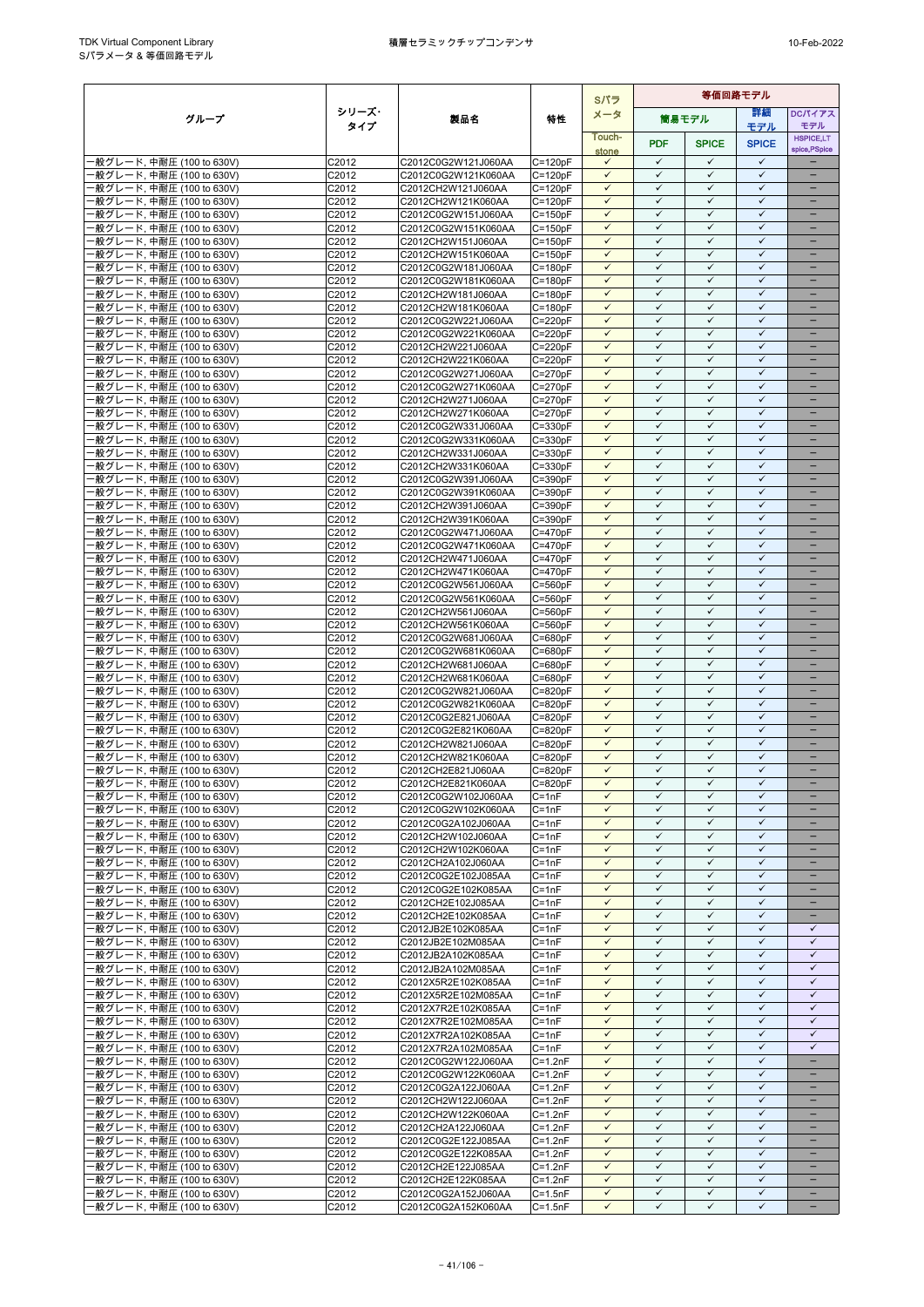|                                                        |                            |                                            |                            | Sパラ                          | 等価回路モデル                      |                              |                              |                               |
|--------------------------------------------------------|----------------------------|--------------------------------------------|----------------------------|------------------------------|------------------------------|------------------------------|------------------------------|-------------------------------|
| グループ                                                   | シリーズ・                      | 製品名                                        | 特性                         | メータ                          |                              | 簡易モデル                        | 等細                           | <b>DCパイアス</b>                 |
|                                                        | タイプ                        |                                            |                            | Touch-                       |                              |                              | モデル                          | モデル<br><b>HSPICE,LT</b>       |
|                                                        |                            |                                            |                            | stone                        | <b>PDF</b>                   | <b>SPICE</b>                 | <b>SPICE</b>                 | spice, PSpice                 |
| -般グレード, 中耐圧 (100 to 630V)                              | C2012                      | C2012CH2A152J060AA                         | $C = 1.5nF$                | $\checkmark$                 | $\checkmark$                 | $\checkmark$                 | $\checkmark$                 |                               |
| ·般グレード, 中耐圧 (100 to 630V)                              | C2012                      | C2012CH2A152K060AA                         | $C = 1.5nF$                | $\checkmark$                 | $\checkmark$                 | $\checkmark$                 | $\checkmark$                 |                               |
| ·般グレード, 中耐圧 (100 to 630V)                              | C2012                      | C2012C0G2W152J085AA                        | $C = 1.5nF$                | $\checkmark$                 | $\checkmark$<br>$\checkmark$ | $\checkmark$                 | $\checkmark$<br>$\checkmark$ | $\overline{\phantom{0}}$      |
| ·般グレード, 中耐圧 (100 to 630V)<br>·般グレード, 中耐圧 (100 to 630V) | C2012<br>C2012             | C2012C0G2W152K085AA<br>C2012C0G2E152J085AA | $C = 1.5nF$<br>$C = 1.5nF$ | $\checkmark$<br>$\checkmark$ | $\checkmark$                 | $\checkmark$<br>$\checkmark$ | $\checkmark$                 | $\qquad \qquad -$             |
| ·般グレード, 中耐圧 (100 to 630V)                              | C2012                      | C2012C0G2E152K085AA                        | $C = 1.5nF$                | ✓                            | $\checkmark$                 | $\checkmark$                 | $\checkmark$                 |                               |
| ·般グレード, 中耐圧 (100 to 630V)                              | C2012                      | C2012CH2W152J085AA                         | $C = 1.5nF$                | $\checkmark$                 | $\checkmark$                 | $\checkmark$                 | $\checkmark$                 |                               |
| ·般グレード, 中耐圧 (100 to 630V)                              | C2012                      | C2012CH2W152K085AA                         | $C = 1.5nF$                | $\checkmark$                 | $\checkmark$                 | $\checkmark$                 | $\checkmark$                 | ÷                             |
| ·般グレード. 中耐圧 (100 to 630V)                              | C2012                      | C2012CH2E152J085AA                         | $C = 1.5nF$                | $\checkmark$                 | $\checkmark$                 | $\checkmark$                 | $\checkmark$                 | $\equiv$                      |
| ·般グレード, 中耐圧 (100 to 630V)                              | C2012                      | C2012CH2E152K085AA                         | $C = 1.5nF$                | $\checkmark$                 | $\checkmark$<br>$\checkmark$ | $\checkmark$                 | $\checkmark$<br>$\checkmark$ | -                             |
| -般グレード, 中耐圧 (100 to 630V)<br>·般グレード. 中耐圧 (100 to 630V) | C2012<br>C2012             | C2012JB2E152K085AA<br>C2012JB2E152M085AA   | $C = 1.5nF$<br>$C = 1.5nF$ | $\checkmark$<br>$\checkmark$ | $\checkmark$                 | $\checkmark$<br>$\checkmark$ | $\checkmark$                 | ✓<br>$\checkmark$             |
| -般グレード, 中耐圧 (100 to 630V)                              | C2012                      | C2012JB2A152K085AA                         | $C = 1.5nF$                | $\checkmark$                 | $\checkmark$                 | $\checkmark$                 | ✓                            | $\checkmark$                  |
| ·般グレード, 中耐圧 (100 to 630V)                              | C2012                      | C2012JB2A152M085AA                         | $C = 1.5nF$                | $\checkmark$                 | $\checkmark$                 | $\checkmark$                 | $\checkmark$                 | $\checkmark$                  |
| ·般グレード, 中耐圧 (100 to 630V)                              | C2012                      | C2012X5R2E152K085AA                        | $C = 1.5nF$                | $\checkmark$                 | ✓                            | $\checkmark$                 | $\checkmark$                 | $\checkmark$                  |
| -般グレード, 中耐圧 (100 to 630V)                              | C2012                      | C2012X5R2E152M085AA                        | $C = 1.5nF$                | $\checkmark$                 | $\checkmark$                 | $\checkmark$                 | $\checkmark$                 | $\checkmark$                  |
| ·般グレード, 中耐圧 (100 to 630V)                              | C2012                      | C2012X7R2E152K085AA                        | $C = 1.5nF$                | $\checkmark$                 | $\checkmark$                 | $\checkmark$                 | $\checkmark$                 | $\checkmark$                  |
| -般グレード, 中耐圧 (100 to 630V)<br>-般グレード, 中耐圧 (100 to 630V) | C2012<br>C2012             | C2012X7R2E152M085AA<br>C2012X7R2A152K085AA | $C = 1.5nF$<br>$C = 1.5nF$ | $\checkmark$<br>$\checkmark$ | $\checkmark$<br>$\checkmark$ | $\checkmark$<br>$\checkmark$ | ✓<br>$\checkmark$            | $\checkmark$<br>$\checkmark$  |
| ·般グレード, 中耐圧 (100 to 630V)                              | C2012                      | C2012X7R2A152M085AA                        | C=1.5nF                    | $\checkmark$                 | $\checkmark$                 | $\checkmark$                 | $\checkmark$                 | $\checkmark$                  |
| ·般グレード, 中耐圧 (100 to 630V)                              | C2012                      | C2012C0G2W182J085AA                        | $C = 1.8nF$                | $\checkmark$                 | $\checkmark$                 | $\checkmark$                 | $\checkmark$                 | $\equiv$                      |
| -般グレード, 中耐圧 (100 to 630V)                              | C2012                      | C2012C0G2W182K085AA                        | $C = 1.8nF$                | $\checkmark$                 | $\checkmark$                 | $\checkmark$                 | $\checkmark$                 | $\overline{\phantom{0}}$      |
| ·般グレード, 中耐圧 (100 to 630V)                              | C2012                      | C2012C0G2A182J085AA                        | $C = 1.8nF$                | $\checkmark$                 | $\checkmark$                 | $\checkmark$                 | $\checkmark$                 | -                             |
| ·般グレード, 中耐圧 (100 to 630V)                              | C2012                      | C2012C0G2A182K085AA<br>C2012CH2W182J085AA  | $C = 1.8nF$<br>$C = 1.8nF$ | $\checkmark$<br>$\checkmark$ | $\checkmark$<br>$\checkmark$ | $\checkmark$<br>$\checkmark$ | $\checkmark$<br>$\checkmark$ | -                             |
| -般グレード, 中耐圧 (100 to 630V)<br>·般グレード, 中耐圧 (100 to 630V) | C2012<br>C <sub>2012</sub> | C2012CH2W182K085AA                         | $C = 1.8nF$                | $\checkmark$                 | $\checkmark$                 | $\checkmark$                 | $\checkmark$                 |                               |
| ·般グレード, 中耐圧 (100 to 630V)                              | C2012                      | C2012CH2A182J085AA                         | C=1.8nF                    | $\checkmark$                 | ✓                            | $\checkmark$                 | $\checkmark$                 |                               |
| ·般グレード, 中耐圧 (100 to 630V)                              | C2012                      | C2012CH2A182K085AA                         | $C = 1.8nF$                | $\checkmark$                 | $\checkmark$                 | $\checkmark$                 | $\checkmark$                 | -                             |
| ·般グレード, 中耐圧 (100 to 630V)                              | C2012                      | C2012C0G2E182J125AA                        | $C = 1.8nF$                | $\checkmark$                 | $\checkmark$                 | $\checkmark$                 | $\checkmark$                 | -                             |
| ·般グレード, 中耐圧 (100 to 630V)                              | C2012                      | C2012C0G2E182K125AA                        | $C = 1.8nF$                | $\checkmark$                 | $\checkmark$                 | $\checkmark$                 | $\checkmark$                 | $\overline{\phantom{0}}$      |
| ·般グレード, 中耐圧 (100 to 630V)                              | C2012                      | C2012CH2E182J125AA                         | $C = 1.8nF$                | $\checkmark$<br>$\checkmark$ | $\checkmark$<br>$\checkmark$ | $\checkmark$<br>$\checkmark$ | $\checkmark$<br>$\checkmark$ | -                             |
| ·般グレード, 中耐圧 (100 to 630V)<br>·般グレード, 中耐圧 (100 to 630V) | C2012<br>C2012             | C2012CH2E182K125AA<br>C2012C0G2W222J085AA  | $C = 1.8nF$<br>$C = 2.2nF$ | $\checkmark$                 | $\checkmark$                 | $\checkmark$                 | $\checkmark$                 | $=$                           |
| ·般グレード, 中耐圧 (100 to 630V)                              | C2012                      | C2012C0G2W222K085AA                        | $C = 2.2nF$                | $\checkmark$                 | $\checkmark$                 | $\checkmark$                 | $\checkmark$                 |                               |
| ·般グレード, 中耐圧 (100 to 630V)                              | C2012                      | C2012C0G2A222J085AA                        | $C = 2.2nF$                | $\checkmark$                 | $\checkmark$                 | $\checkmark$                 | $\checkmark$                 | -                             |
| -般グレード, 中耐圧 (100 to 630V)                              | C2012                      | C2012C0G2A222K085AA                        | $C = 2.2nF$                | $\checkmark$                 | $\checkmark$                 | $\checkmark$                 | $\checkmark$                 | $\qquad \qquad -$             |
| ·般グレード, 中耐圧 (100 to 630V)                              | C2012                      | C2012CH2W222J085AA                         | $C = 2.2nF$                | ✓                            | ✓                            | $\checkmark$                 | ✓                            |                               |
| -般グレード, 中耐圧 (100 to 630V)                              | C2012                      | C2012CH2W222K085AA                         | $C = 2.2nF$                | $\checkmark$<br>$\checkmark$ | $\checkmark$<br>$\checkmark$ | $\checkmark$<br>$\checkmark$ | $\checkmark$<br>$\checkmark$ | -                             |
| ·般グレード, 中耐圧 (100 to 630V)<br>·般グレード, 中耐圧 (100 to 630V) | C2012<br>C2012             | C2012CH2A222J085AA<br>C2012CH2A222K085AA   | C=2.2nF<br>$C = 2.2nF$     | $\checkmark$                 | $\checkmark$                 | $\checkmark$                 | $\checkmark$                 |                               |
| -般グレード, 中耐圧 (100 to 630V)                              | C2012                      | C2012JB2E222K085AA                         | $C = 2.2nF$                | $\checkmark$                 | $\checkmark$                 | $\checkmark$                 | $\checkmark$                 | $\checkmark$                  |
| -般グレード, 中耐圧 (100 to 630V)                              | C2012                      | C2012JB2E222M085AA                         | $C = 2.2nF$                | $\checkmark$                 | $\checkmark$                 | $\checkmark$                 | $\checkmark$                 | $\checkmark$                  |
| -般グレード, 中耐圧 (100 to 630V)                              | C2012                      | C2012JB2A222K085AA                         | $C = 2.2nF$                | $\checkmark$                 | $\checkmark$                 | $\checkmark$                 | $\checkmark$                 | $\checkmark$                  |
| -般グレード, 中耐圧 (100 to 630V)                              | C2012                      | C2012JB2A222M085AA                         | $C = 2.2nF$                | $\checkmark$                 | $\checkmark$                 | $\checkmark$                 | $\checkmark$                 | $\checkmark$                  |
| -般グレード, 中耐圧 (100 to 630V)                              | C <sub>2012</sub>          | C2012X5R2E222K085AA<br>C2012X5R2E222M085AA | $C = 2.2nF$                | $\checkmark$<br>✓            | $\checkmark$<br>✓            | $\checkmark$<br>$\checkmark$ | $\checkmark$<br>$\checkmark$ | $\checkmark$<br>✓             |
| ·般グレード, 中耐圧 (100 to 630V)<br>·般グレード, 中耐圧 (100 to 630V) | C2012<br>C2012             | C2012X7R2E222K085AA                        | C=2.2nF<br>$C = 2.2nF$     | $\checkmark$                 | $\checkmark$                 | $\checkmark$                 | $\checkmark$                 | $\checkmark$                  |
| 般グレード, 中耐圧 (100 to 630V)                               | C2012                      | C2012X7R2E222M085AA                        | $C = 2.2nF$                | $\checkmark$                 | $\checkmark$                 | $\checkmark$                 | $\checkmark$                 | $\checkmark$                  |
| ·般グレード, 中耐圧 (100 to 630V)                              | C2012                      | C2012X7R2A222K085AA                        | $C = 2.2nF$                | $\checkmark$                 | $\checkmark$                 | $\checkmark$                 | $\checkmark$                 | ✓                             |
| -般グレード, 中耐圧 (100 to 630V)                              | C2012                      | C2012X7R2A222M085AA                        | $C=2.2nF$                  | $\checkmark$                 | $\checkmark$                 | $\checkmark$                 | $\checkmark$                 | $\checkmark$                  |
| -般グレード, 中耐圧 (100 to 630V)                              | C2012                      | C2012C0G2E222J125AA                        | $C = 2.2nF$                | $\checkmark$                 | $\checkmark$                 | $\checkmark$                 | $\checkmark$                 |                               |
| -般グレード, 中耐圧 (100 to 630V)                              | C2012<br>C2012             | C2012C0G2E222K125AA                        | $C = 2.2nF$                | $\checkmark$<br>$\checkmark$ | $\checkmark$<br>$\checkmark$ | $\checkmark$<br>$\checkmark$ | $\checkmark$<br>$\checkmark$ | ÷                             |
| -般グレード, 中耐圧 (100 to 630V)<br>·般グレード, 中耐圧 (100 to 630V) | C2012                      | C2012CH2E222J125AA<br>C2012CH2E222K125AA   | $C = 2.2nF$<br>$C = 2.2nF$ | $\checkmark$                 | $\checkmark$                 | $\checkmark$                 | $\checkmark$                 |                               |
| -般グレード, 中耐圧 (100 to 630V)                              | C2012                      | C2012C0G2W272J125AA                        | $C = 2.7nF$                | $\checkmark$                 | $\checkmark$                 | $\checkmark$                 | $\checkmark$                 | $-$                           |
| ·般グレード, 中耐圧 (100 to 630V)                              | C2012                      | C2012C0G2W272K125AA                        | $C = 2.7nF$                | ✓                            | ✓                            | $\checkmark$                 | ✓                            |                               |
| -般グレード, 中耐圧 (100 to 630V)                              | C2012                      | C2012C0G2E272J125AA                        | $C = 2.7nF$                | $\checkmark$                 | $\checkmark$                 | $\checkmark$                 | $\checkmark$                 | -                             |
| ·般グレード, 中耐圧 (100 to 630V)                              | C2012                      | C2012C0G2E272K125AA                        | $C = 2.7nF$                | $\checkmark$                 | $\checkmark$                 | $\checkmark$                 | $\checkmark$                 | $\equiv$                      |
| ·般グレード, 中耐圧 (100 to 630V)<br>-般グレード, 中耐圧 (100 to 630V) | C2012                      | C2012C0G2A272J125AA                        | $C = 2.7nF$                | $\checkmark$<br>$\checkmark$ | $\checkmark$<br>$\checkmark$ | $\checkmark$<br>$\checkmark$ | $\checkmark$<br>$\checkmark$ |                               |
| -般グレード, 中耐圧 (100 to 630V)                              | C2012<br>C2012             | C2012C0G2A272K125AA<br>C2012CH2W272J125AA  | $C = 2.7nF$<br>$C = 2.7nF$ | $\checkmark$                 | $\checkmark$                 | $\checkmark$                 | $\checkmark$                 | -                             |
| -般グレード, 中耐圧 (100 to 630V)                              | C2012                      | C2012CH2W272K125AA                         | $C = 2.7nF$                | $\checkmark$                 | $\checkmark$                 | $\checkmark$                 | $\checkmark$                 | -                             |
| -般グレード, 中耐圧 (100 to 630V)                              | C2012                      | C2012CH2E272J125AA                         | $C = 2.7nF$                | ✓                            | $\checkmark$                 | $\checkmark$                 | $\checkmark$                 |                               |
| ·般グレード, 中耐圧 (100 to 630V)                              | C2012                      | C2012CH2E272K125AA                         | $C = 2.7nF$                | $\checkmark$                 | $\checkmark$                 | $\checkmark$                 | $\checkmark$                 |                               |
| ·般グレード, 中耐圧 (100 to 630V)                              | C2012                      | C2012CH2A272J125AA                         | $C=2.7nF$                  | $\checkmark$                 | $\checkmark$                 | $\checkmark$                 | $\checkmark$                 |                               |
| -般グレード, 中耐圧 (100 to 630V)                              | C2012                      | C2012CH2A272K125AA                         | $C = 2.7nF$                | $\checkmark$<br>$\checkmark$ | $\checkmark$<br>$\checkmark$ | $\checkmark$<br>$\checkmark$ | $\checkmark$<br>$\checkmark$ | $\overline{\phantom{0}}$<br>- |
| -般グレード, 中耐圧 (100 to 630V)<br>-般グレード, 中耐圧 (100 to 630V) | C2012<br>C2012             | C2012C0G2E332J085AA<br>C2012C0G2E332K085AA | $C = 3.3nF$<br>$C = 3.3nF$ | $\checkmark$                 | $\checkmark$                 | $\checkmark$                 | ✓                            | -                             |
| -般グレード, 中耐圧 (100 to 630V)                              | C2012                      | C2012CH2E332J085AA                         | $C = 3.3nF$                | $\checkmark$                 | $\checkmark$                 | $\checkmark$                 | $\checkmark$                 | -                             |
| ·般グレード, 中耐圧 (100 to 630V)                              | C2012                      | C2012CH2E332K085AA                         | $C = 3.3nF$                | $\checkmark$                 | $\checkmark$                 | $\checkmark$                 | ✓                            |                               |
| ·般グレード, 中耐圧 (100 to 630V)                              | C2012                      | C2012JB2E332K085AA                         | $C = 3.3nF$                | $\checkmark$                 | $\checkmark$                 | $\checkmark$                 | ✓                            | $\checkmark$                  |
| -般グレード, 中耐圧 (100 to 630V)                              | C2012                      | C2012JB2E332M085AA                         | $C = 3.3nF$                | $\checkmark$                 | $\checkmark$                 | $\checkmark$                 | $\checkmark$                 | $\checkmark$                  |
| ·般グレード, 中耐圧 (100 to 630V)                              | C2012<br>C2012             | C2012JB2A332K085AA                         | $C = 3.3nF$<br>$C = 3.3nF$ | $\checkmark$<br>$\checkmark$ | $\checkmark$<br>$\checkmark$ | $\checkmark$<br>$\checkmark$ | $\checkmark$<br>$\checkmark$ | $\checkmark$<br>$\checkmark$  |
| -般グレード, 中耐圧 (100 to 630V)<br>-般グレード, 中耐圧 (100 to 630V) | C2012                      | C2012JB2A332M085AA<br>C2012X5R2E332K085AA  | $C = 3.3nF$                | $\checkmark$                 | $\checkmark$                 | $\checkmark$                 | $\checkmark$                 | $\checkmark$                  |
| -般グレード, 中耐圧 (100 to 630V)                              | C2012                      | C2012X5R2E332M085AA                        | $C = 3.3nF$                | $\checkmark$                 | $\checkmark$                 | $\checkmark$                 | $\checkmark$                 | $\checkmark$                  |
| ·般グレード, 中耐圧 (100 to 630V)                              | C2012                      | C2012X7R2E332K085AA                        | $C = 3.3nF$                | $\checkmark$                 | $\checkmark$                 | $\checkmark$                 | $\checkmark$                 | $\checkmark$                  |
| ·般グレード, 中耐圧 (100 to 630V)                              | C2012                      | C2012X7R2E332M085AA                        | $C = 3.3nF$                | $\checkmark$                 | $\checkmark$                 | $\checkmark$                 | $\checkmark$                 | $\checkmark$                  |
| -般グレード, 中耐圧 (100 to 630V)                              | C2012                      | C2012X7R2A332K085AA                        | $C = 3.3nF$                | $\checkmark$                 | $\checkmark$                 | $\checkmark$                 | $\checkmark$                 | $\checkmark$                  |
| ·般グレード, 中耐圧 (100 to 630V)                              | C2012                      | C2012X7R2A332M085AA                        | $C = 3.3nF$                | $\checkmark$                 | $\checkmark$                 | $\checkmark$                 | ✓                            | ✓                             |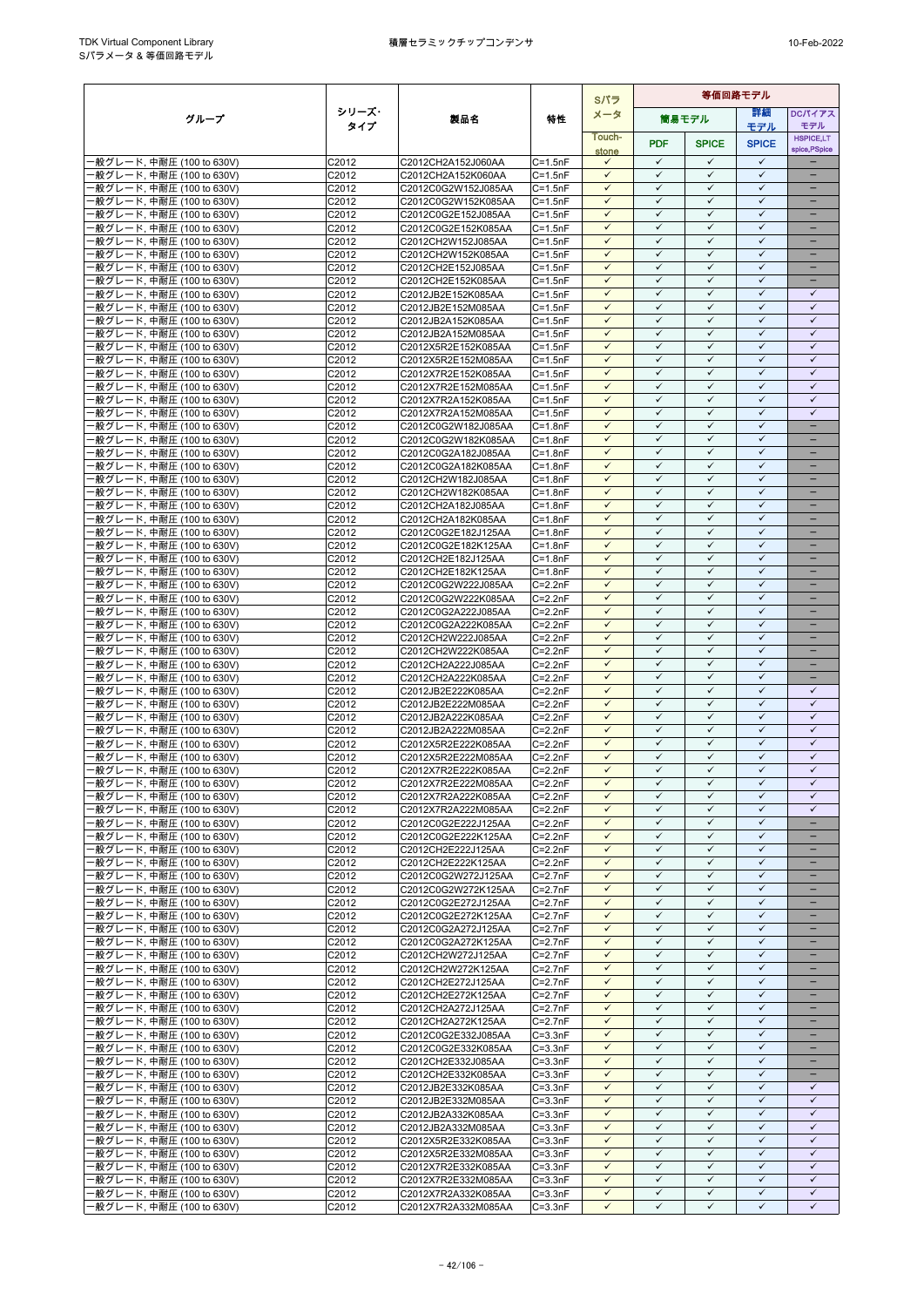|                                                        |                |                                            |                            | Sパラ                          | 等価回路モデル                      |                              |                              |                                      |  |
|--------------------------------------------------------|----------------|--------------------------------------------|----------------------------|------------------------------|------------------------------|------------------------------|------------------------------|--------------------------------------|--|
| グループ                                                   | シリーズ・          | 製品名                                        | 特性                         | メータ                          |                              | 筒易モデル                        | 詳細                           | <b>DCパイアス</b>                        |  |
|                                                        | タイプ            |                                            |                            | Touch-                       |                              |                              | モデル                          | モデル<br><b>HSPICE,LT</b>              |  |
|                                                        |                |                                            |                            | stone                        | <b>PDF</b>                   | <b>SPICE</b>                 | <b>SPICE</b>                 | spice, PSpice                        |  |
| -般グレード, 中耐圧 (100 to 630V)                              | C2012          | C2012C0G2W332J125AA                        | $C = 3.3nF$                | $\checkmark$                 | $\checkmark$                 | ✓                            | $\checkmark$                 | ۳                                    |  |
| -般グレード, 中耐圧 (100 to 630V)                              | C2012          | C2012C0G2W332K125AA                        | $C = 3.3nF$                | $\checkmark$                 | $\checkmark$                 | $\checkmark$                 | $\checkmark$                 | $\equiv$                             |  |
| ·般グレード, 中耐圧 (100 to 630V)<br>·般グレード, 中耐圧 (100 to 630V) | C2012<br>C2012 | C2012C0G2A332J125AA<br>C2012C0G2A332K125AA | $C = 3.3nF$<br>$C = 3.3nF$ | $\checkmark$<br>$\checkmark$ | $\checkmark$<br>$\checkmark$ | $\checkmark$<br>$\checkmark$ | $\checkmark$<br>$\checkmark$ | -<br>$\overline{\phantom{0}}$        |  |
| ·般グレード, 中耐圧 (100 to 630V)                              | C2012          | C2012CH2W332J125AA                         | $C = 3.3nF$                | $\checkmark$                 | $\checkmark$                 | $\checkmark$                 | $\checkmark$                 | -                                    |  |
| ·般グレード, 中耐圧 (100 to 630V)                              | C2012          | C2012CH2W332K125AA                         | $C = 3.3nF$                | $\checkmark$                 | $\checkmark$                 | ✓                            | $\checkmark$                 |                                      |  |
| ·般グレード, 中耐圧 (100 to 630V)                              | C2012          | C2012CH2A332J125AA                         | $C = 3.3nF$                | $\checkmark$                 | $\checkmark$                 | $\checkmark$                 | $\checkmark$                 | $=$                                  |  |
| ·般グレード, 中耐圧 (100 to 630V)                              | C2012          | C2012CH2A332K125AA                         | $C = 3.3nF$                | $\checkmark$                 | $\checkmark$                 | $\checkmark$                 | $\checkmark$                 |                                      |  |
| ·般グレード, 中耐圧 (100 to 630V)<br>·般グレード, 中耐圧 (100 to 630V) | C2012          | C2012C0G2W392J125AA<br>C2012C0G2W392K125AA | $C = 3.9nF$                | $\checkmark$<br>$\checkmark$ | $\checkmark$<br>$\checkmark$ | $\checkmark$<br>$\checkmark$ | $\checkmark$<br>$\checkmark$ | $\overline{\phantom{0}}$<br>$\equiv$ |  |
| ·般グレード, 中耐圧 (100 to 630V)                              | C2012<br>C2012 | C2012C0G2E392J125AA                        | $C = 3.9nF$<br>$C = 3.9nF$ | $\checkmark$                 | $\checkmark$                 | ✓                            | $\checkmark$                 |                                      |  |
| ·般グレード, 中耐圧 (100 to 630V)                              | C2012          | C2012C0G2E392K125AA                        | $C = 3.9nF$                | $\checkmark$                 | $\checkmark$                 | $\checkmark$                 | $\checkmark$                 |                                      |  |
| ·般グレード, 中耐圧 (100 to 630V)                              | C2012          | C2012C0G2A392J125AA                        | $C = 3.9nF$                | $\checkmark$                 | $\checkmark$                 | $\checkmark$                 | $\checkmark$                 |                                      |  |
| ·般グレード, 中耐圧 (100 to 630V)                              | C2012          | C2012C0G2A392K125AA                        | $C = 3.9nF$                | $\checkmark$                 | $\checkmark$                 | $\checkmark$                 | $\checkmark$                 |                                      |  |
| ·般グレード, 中耐圧 (100 to 630V)                              | C2012          | C2012CH2W392J125AA                         | $C = 3.9nF$                | $\checkmark$                 | $\checkmark$<br>$\checkmark$ | $\checkmark$                 | $\checkmark$<br>$\checkmark$ | $\overline{\phantom{0}}$             |  |
| ·般グレード, 中耐圧 (100 to 630V)<br>·般グレード, 中耐圧 (100 to 630V) | C2012<br>C2012 | C2012CH2W392K125AA<br>C2012CH2E392J125AA   | $C = 3.9nF$<br>$C = 3.9nF$ | $\checkmark$<br>$\checkmark$ | $\checkmark$                 | $\checkmark$<br>$\checkmark$ | $\checkmark$                 | -<br>-                               |  |
| ·般グレード, 中耐圧 (100 to 630V)                              | C2012          | C2012CH2E392K125AA                         | $C = 3.9nF$                | $\checkmark$                 | $\checkmark$                 | $\checkmark$                 | $\checkmark$                 |                                      |  |
| ·般グレード, 中耐圧 (100 to 630V)                              | C2012          | C2012CH2A392J125AA                         | $C = 3.9nF$                | $\checkmark$                 | $\checkmark$                 | $\checkmark$                 | $\checkmark$                 | -                                    |  |
| 般グレード, 中耐圧 (100 to 630V)                               | C2012          | C2012CH2A392K125AA                         | $C = 3.9nF$                | ✓                            | ✓                            | ✓                            | $\checkmark$                 |                                      |  |
| ·般グレード, 中耐圧 (100 to 630V)                              | C2012          | C2012JB2E472K085AA                         | $C = 4.7nF$                | $\checkmark$                 | $\checkmark$                 | $\checkmark$                 | $\checkmark$                 | $\checkmark$                         |  |
| ·般グレード, 中耐圧 (100 to 630V)                              | C2012          | C2012JB2E472M085AA                         | $C = 4.7nF$                | $\checkmark$                 | $\checkmark$                 | $\checkmark$                 | $\checkmark$                 | $\checkmark$                         |  |
| ·般グレード, 中耐圧 (100 to 630V)<br>·般グレード, 中耐圧 (100 to 630V) | C2012<br>C2012 | C2012JB2A472K085AA<br>C2012JB2A472M085AA   | $C = 4.7nF$<br>$C = 4.7nF$ | $\checkmark$<br>$\checkmark$ | $\checkmark$<br>$\checkmark$ | $\checkmark$<br>$\checkmark$ | $\checkmark$<br>$\checkmark$ | $\checkmark$<br>$\checkmark$         |  |
| ·般グレード, 中耐圧 (100 to 630V)                              | C2012          | C2012X5R2E472K085AA                        | $C = 4.7nF$                | $\checkmark$                 | $\checkmark$                 | $\checkmark$                 | $\checkmark$                 | $\checkmark$                         |  |
| ·般グレード, 中耐圧 (100 to 630V)                              | C2012          | C2012X5R2E472M085AA                        | $C = 4.7nF$                | $\checkmark$                 | $\checkmark$                 | $\checkmark$                 | $\checkmark$                 | $\checkmark$                         |  |
| ·般グレード, 中耐圧 (100 to 630V)                              | C2012          | C2012X7R2E472K085AA                        | $C = 4.7nF$                | $\checkmark$                 | $\checkmark$                 | $\checkmark$                 | $\checkmark$                 | $\checkmark$                         |  |
| ·般グレード, 中耐圧 (100 to 630V)                              | C2012          | C2012X7R2E472M085AA                        | $C = 4.7nF$                | $\checkmark$                 | $\checkmark$                 | $\checkmark$                 | $\checkmark$                 | $\checkmark$                         |  |
| ·般グレード, 中耐圧 (100 to 630V)                              | C2012          | C2012X7R2A472K085AA                        | $C = 4.7nF$                | $\checkmark$                 | $\checkmark$                 | $\checkmark$                 | $\checkmark$                 | $\checkmark$                         |  |
| ·般グレード, 中耐圧 (100 to 630V)<br>·般グレード, 中耐圧 (100 to 630V) | C2012<br>C2012 | C2012X7R2A472M085AA<br>C2012C0G2W472J125AA | $C = 4.7nF$<br>$C = 4.7nF$ | $\checkmark$<br>$\checkmark$ | $\checkmark$<br>$\checkmark$ | ✓<br>$\checkmark$            | $\checkmark$<br>$\checkmark$ | $\checkmark$<br>-                    |  |
| 般グレード, 中耐圧 (100 to 630V)                               | C2012          | C2012C0G2W472K125AA                        | $C = 4.7nF$                | $\checkmark$                 | $\checkmark$                 | $\checkmark$                 | $\checkmark$                 | $\equiv$                             |  |
| ·般グレード, 中耐圧 (100 to 630V)                              | C2012          | C2012C0G2E472J125AA                        | $C = 4.7nF$                | $\checkmark$                 | $\checkmark$                 | $\checkmark$                 | $\checkmark$                 |                                      |  |
| -般グレード, 中耐圧 (100 to 630V)                              | C2012          | C2012C0G2E472K125AA                        | $C = 4.7nF$                | $\checkmark$                 | $\checkmark$                 | $\checkmark$                 | $\checkmark$                 | $\overline{\phantom{0}}$             |  |
| ·般グレード, 中耐圧 (100 to 630V)                              | C2012          | C2012C0G2A472J125AA                        | $C = 4.7nF$                | $\checkmark$                 | $\checkmark$                 | $\checkmark$                 | $\checkmark$                 | -                                    |  |
| ·般グレード, 中耐圧 (100 to 630V)                              | C2012          | C2012C0G2A472K125AA                        | $C = 4.7nF$                | $\checkmark$                 | $\checkmark$                 | $\checkmark$                 | $\checkmark$                 | -                                    |  |
| ·般グレード, 中耐圧 (100 to 630V)<br>·般グレード, 中耐圧 (100 to 630V) | C2012<br>C2012 | C2012CH2W472J125AA<br>C2012CH2W472K125AA   | $C = 4.7nF$<br>$C = 4.7nF$ | $\checkmark$<br>$\checkmark$ | $\checkmark$<br>$\checkmark$ | $\checkmark$<br>$\checkmark$ | $\checkmark$<br>$\checkmark$ |                                      |  |
| ·般グレード, 中耐圧 (100 to 630V)                              | C2012          | C2012CH2E472J125AA                         | $C = 4.7nF$                | $\checkmark$                 | ✓                            | $\checkmark$                 | $\checkmark$                 |                                      |  |
| ·般グレード, 中耐圧 (100 to 630V)                              | C2012          | C2012CH2E472K125AA                         | $C = 4.7nF$                | $\checkmark$                 | $\checkmark$                 | $\checkmark$                 | $\checkmark$                 | ÷                                    |  |
| ·般グレード, 中耐圧 (100 to 630V)                              | C2012          | C2012CH2A472J125AA                         | $C = 4.7nF$                | $\checkmark$                 | $\checkmark$                 | $\checkmark$                 | $\checkmark$                 | -                                    |  |
| ·般グレード, 中耐圧 (100 to 630V)                              | C2012          | C2012CH2A472K125AA                         | $C = 4.7nF$                | $\checkmark$                 | $\checkmark$                 | ✓                            | $\checkmark$                 | -                                    |  |
| -般グレード, 中耐圧 (100 to 630V)                              | C2012          | C2012C0G2W562J125AA<br>C2012C0G2W562K125AA | $C = 5.6nF$                | $\checkmark$<br>$\checkmark$ | $\checkmark$<br>$\checkmark$ | $\checkmark$<br>$\checkmark$ | $\checkmark$<br>$\checkmark$ | -                                    |  |
| ·般グレード, 中耐圧 (100 to 630V)<br>·般グレード, 中耐圧 (100 to 630V) | C2012<br>C2012 | C2012C0G2E562J125AA                        | $C = 5.6nF$<br>$C = 5.6nF$ | $\checkmark$                 | $\checkmark$                 | $\checkmark$                 | $\checkmark$                 | $\equiv$                             |  |
| ·般グレード, 中耐圧 (100 to 630V)                              | C2012          | C2012C0G2E562K125AA                        | $C = 5.6nF$                | $\checkmark$                 | $\checkmark$                 | $\checkmark$                 | $\checkmark$                 | ÷                                    |  |
| ·般グレード, 中耐圧 (100 to 630V)                              | C2012          | C2012C0G2A562J125AA                        | $C = 5.6nF$                | $\checkmark$                 | $\checkmark$                 | $\checkmark$                 | $\checkmark$                 | -                                    |  |
| ·般グレード, 中耐圧 (100 to 630V)                              | C2012          | C2012C0G2A562K125AA                        | $C=5.6nF$                  | $\checkmark$                 | $\checkmark$                 | $\checkmark$                 | $\checkmark$                 | -                                    |  |
| -般グレード, 中耐圧 (100 to 630V)                              | C2012          | C2012CH2W562J125AA                         | $C=5.6nF$                  | $\checkmark$                 | $\checkmark$<br>$\checkmark$ | $\checkmark$                 | $\checkmark$<br>$\checkmark$ |                                      |  |
| -般グレード, 中耐圧 (100 to 630V)<br>-般グレード, 中耐圧 (100 to 630V) | C2012<br>C2012 | C2012CH2W562K125AA<br>C2012CH2E562J125AA   | $C = 5.6nF$<br>$C = 5.6nF$ | $\checkmark$<br>$\checkmark$ | $\checkmark$                 | $\checkmark$<br>$\checkmark$ | $\checkmark$                 | $\overline{\phantom{0}}$             |  |
| -般グレード, 中耐圧 (100 to 630V)                              | C2012          | C2012CH2E562K125AA                         | $C = 5.6nF$                | $\checkmark$                 | $\checkmark$                 | $\checkmark$                 | $\checkmark$                 |                                      |  |
| -般グレード, 中耐圧 (100 to 630V)                              | C2012          | C2012CH2A562J125AA                         | $C = 5.6nF$                | $\checkmark$                 | $\checkmark$                 | $\checkmark$                 | $\checkmark$                 | $\equiv$                             |  |
| -般グレード, 中耐圧 (100 to 630V)                              | C2012          | C2012CH2A562K125AA                         | $C = 5.6nF$                | $\checkmark$                 | $\checkmark$                 | $\checkmark$                 | $\checkmark$                 | -                                    |  |
| ·般グレード, 中耐圧 (100 to 630V)                              | C2012          | C2012JB2A682K085AA                         | $C = 6.8nF$                | $\checkmark$                 | $\checkmark$                 | $\checkmark$                 | $\checkmark$                 | ✓                                    |  |
| ·般グレード, 中耐圧 (100 to 630V)                              | C2012          | C2012JB2A682M085AA                         | $C = 6.8nF$                | $\checkmark$<br>$\checkmark$ | $\checkmark$<br>$\checkmark$ | $\checkmark$<br>$\checkmark$ | $\checkmark$<br>$\checkmark$ | $\checkmark$<br>$\checkmark$         |  |
| ·般グレード, 中耐圧 (100 to 630V)<br>·般グレード, 中耐圧 (100 to 630V) | C2012<br>C2012 | C2012X7R2A682K085AA<br>C2012X7R2A682M085AA | $C = 6.8nF$<br>$C = 6.8nF$ | $\checkmark$                 | $\checkmark$                 | $\checkmark$                 | $\checkmark$                 | $\checkmark$                         |  |
| -般グレード, 中耐圧 (100 to 630V)                              | C2012          | C2012C0G2E682J125AA                        | $C = 6.8nF$                | $\checkmark$                 | $\checkmark$                 | $\checkmark$                 | $\checkmark$                 | $\qquad \qquad -$                    |  |
| ·般グレード, 中耐圧 (100 to 630V)                              | C2012          | C2012C0G2E682K125AA                        | $C = 6.8nF$                | $\checkmark$                 | $\checkmark$                 | $\checkmark$                 | $\checkmark$                 | -                                    |  |
| ·般グレード, 中耐圧 (100 to 630V)                              | C2012          | C2012C0G2A682J125AA                        | $C = 6.8nF$                | $\checkmark$                 | $\checkmark$                 | ✓                            | ✓                            |                                      |  |
| ·般グレード, 中耐圧 (100 to 630V)                              | C2012          | C2012C0G2A682K125AA                        | $C = 6.8nF$                | $\checkmark$                 | $\checkmark$                 | $\checkmark$                 | $\checkmark$                 | $\qquad \qquad -$                    |  |
| ·般グレード, 中耐圧 (100 to 630V)<br>·般グレード, 中耐圧 (100 to 630V) | C2012<br>C2012 | C2012CH2E682J125AA<br>C2012CH2E682K125AA   | $C = 6.8nF$<br>$C = 6.8nF$ | $\checkmark$<br>$\checkmark$ | $\checkmark$<br>$\checkmark$ | $\checkmark$<br>$\checkmark$ | $\checkmark$<br>$\checkmark$ |                                      |  |
| -般グレード, 中耐圧 (100 to 630V)                              | C2012          | C2012CH2A682J125AA                         | $C = 6.8nF$                | $\checkmark$                 | $\checkmark$                 | $\checkmark$                 | $\checkmark$                 | -                                    |  |
| ·般グレード, 中耐圧 (100 to 630V)                              | C2012          | C2012CH2A682K125AA                         | $C = 6.8nF$                | $\checkmark$                 | $\checkmark$                 | $\checkmark$                 | $\checkmark$                 |                                      |  |
| ·般グレード, 中耐圧 (100 to 630V)                              | C2012          | C2012JB2E682K125AA                         | $C = 6.8nF$                | $\checkmark$                 | $\checkmark$                 | $\checkmark$                 | $\checkmark$                 | $\checkmark$                         |  |
| ·般グレード, 中耐圧 (100 to 630V)                              | C2012          | C2012JB2E682M125AA                         | $C = 6.8nF$                | $\checkmark$                 | $\checkmark$                 | $\checkmark$                 | $\checkmark$                 | $\checkmark$                         |  |
| ·般グレード, 中耐圧 (100 to 630V)                              | C2012          | C2012X5R2E682K125AA                        | $C = 6.8nF$                | $\checkmark$                 | $\checkmark$                 | $\checkmark$                 | $\checkmark$                 | $\checkmark$                         |  |
| ·般グレード, 中耐圧 (100 to 630V)                              | C2012          | C2012X5R2E682M125AA                        | $C = 6.8nF$                | $\checkmark$<br>$\checkmark$ | $\checkmark$<br>$\checkmark$ | $\checkmark$<br>$\checkmark$ | $\checkmark$<br>$\checkmark$ | $\checkmark$<br>$\checkmark$         |  |
| -般グレード, 中耐圧 (100 to 630V)<br>·般グレード, 中耐圧 (100 to 630V) | C2012<br>C2012 | C2012X7R2E682K125AA<br>C2012X7R2E682M125AA | $C = 6.8nF$<br>$C = 6.8nF$ | $\checkmark$                 | $\checkmark$                 | $\checkmark$                 | $\checkmark$                 | $\checkmark$                         |  |
| ·般グレード, 中耐圧 (100 to 630V)                              | C2012          | C2012C0G2E822J125AA                        | $C = 8.2nF$                | $\checkmark$                 | $\checkmark$                 | $\checkmark$                 | $\checkmark$                 | -                                    |  |
| ·般グレード, 中耐圧 (100 to 630V)                              | C2012          | C2012C0G2E822K125AA                        | $C = 8.2nF$                | $\checkmark$                 | $\checkmark$                 | $\checkmark$                 | $\checkmark$                 | -                                    |  |
| ·般グレード, 中耐圧 (100 to 630V)                              | C2012          | C2012C0G2A822J125AA                        | $C = 8.2nF$                | $\checkmark$                 | $\checkmark$                 | ✓                            | $\checkmark$                 |                                      |  |
| ·般グレード, 中耐圧 (100 to 630V)                              | C2012          | C2012C0G2A822K125AA                        | $C = 8.2nF$                | $\checkmark$                 | $\checkmark$                 | $\checkmark$                 | $\checkmark$                 | ÷                                    |  |
| ·般グレード, 中耐圧 (100 to 630V)<br>-般グレード, 中耐圧 (100 to 630V) | C2012<br>C2012 | C2012CH2E822J125AA<br>C2012CH2E822K125AA   | $C = 8.2nF$<br>$C = 8.2nF$ | $\checkmark$<br>$\checkmark$ | $\checkmark$<br>$\checkmark$ | ✓<br>$\checkmark$            | $\checkmark$<br>$\checkmark$ | $\equiv$                             |  |
| ·般グレード, 中耐圧 (100 to 630V)                              | C2012          | C2012CH2A822J125AA                         | $C = 8.2nF$                | $\checkmark$                 | $\checkmark$                 | $\checkmark$                 | $\checkmark$                 | $\qquad \qquad -$                    |  |
| ·般グレード, 中耐圧 (100 to 630V)                              | C2012          | C2012CH2A822K125AA                         | $C = 8.2nF$                | $\checkmark$                 | ✓                            | ✓                            | ✓                            | -                                    |  |
|                                                        |                |                                            |                            |                              |                              |                              |                              |                                      |  |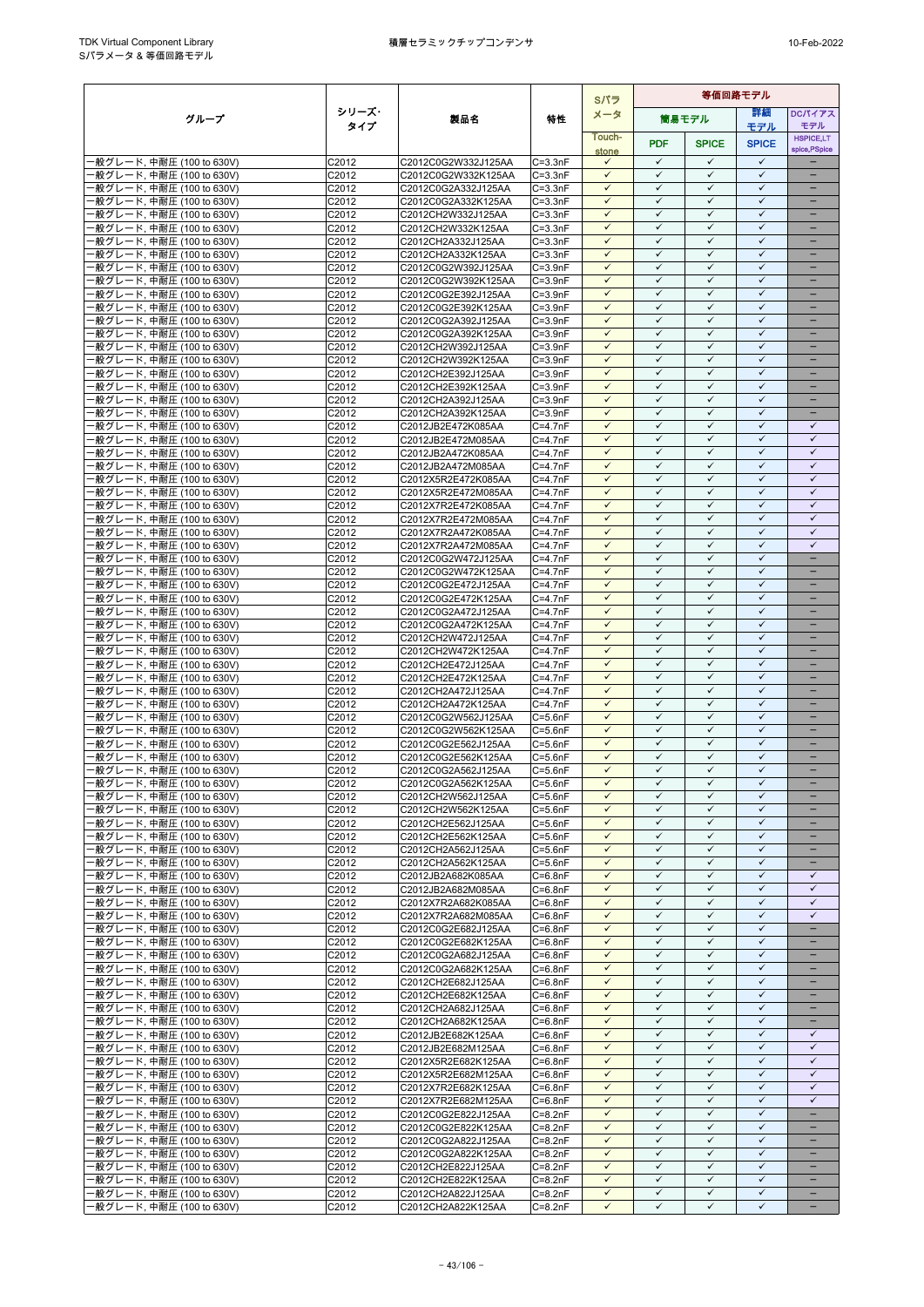|                                                        |                   |                                            |                          | Sパラ                          | 等価回路モデル                      |                              |                              |                              |
|--------------------------------------------------------|-------------------|--------------------------------------------|--------------------------|------------------------------|------------------------------|------------------------------|------------------------------|------------------------------|
| グループ                                                   | シリーズ・             | 製品名                                        | 特性                       | メータ                          |                              | 筒易モデル                        | 等細                           | <b>DCパイアス</b>                |
|                                                        | タイプ               |                                            |                          | Touch-                       |                              |                              | モデル                          | モデル<br><b>HSPICE,LT</b>      |
|                                                        |                   |                                            |                          | stone                        | <b>PDF</b>                   | <b>SPICE</b>                 | <b>SPICE</b>                 | spice, PSpice                |
| -般グレード, 中耐圧 (100 to 630V)                              | C2012             | C2012JB2A103K085AA                         | $C = 10nF$               | $\checkmark$                 | $\checkmark$                 | $\checkmark$                 | $\checkmark$                 | ✓                            |
| ·般グレード, 中耐圧 (100 to 630V)<br>·般グレード, 中耐圧 (100 to 630V) | C2012<br>C2012    | C2012JB2A103M085AA<br>C2012X7R2A103K085AA  | $C = 10nF$<br>$C = 10nF$ | $\checkmark$<br>$\checkmark$ | $\checkmark$<br>$\checkmark$ | $\checkmark$<br>$\checkmark$ | $\checkmark$<br>$\checkmark$ | $\checkmark$<br>$\checkmark$ |
| ·般グレード, 中耐圧 (100 to 630V)                              | C2012             | C2012X7R2A103M085AA                        | $C = 10nF$               | $\checkmark$                 | $\checkmark$                 | $\checkmark$                 | $\checkmark$                 | $\checkmark$                 |
| ·般グレード, 中耐圧 (100 to 630V)                              | C2012             | C2012X7T2W103K085AA                        | $C = 10nF$               | $\checkmark$                 | $\checkmark$                 | $\checkmark$                 | $\checkmark$                 | $\checkmark$                 |
| ·般グレード, 中耐圧 (100 to 630V)                              | C2012             | C2012X7T2W103M085AA                        | $C = 10nF$               | ✓                            | $\checkmark$                 | $\checkmark$                 | $\checkmark$                 | $\checkmark$                 |
| ·般グレード, 中耐圧 (100 to 630V)                              | C2012             | C2012X7T2V103K085AA                        | $C = 10nF$               | $\checkmark$                 | $\checkmark$                 | $\checkmark$                 | $\checkmark$                 | $\checkmark$                 |
| ·般グレード, 中耐圧 (100 to 630V)                              | C2012             | C2012X7T2V103M085AA                        | $C = 10nF$               | $\checkmark$<br>$\checkmark$ | $\checkmark$<br>$\checkmark$ | $\checkmark$<br>$\checkmark$ | $\checkmark$<br>$\checkmark$ | $\checkmark$<br>÷,           |
| ·般グレード, 中耐圧 (100 to 630V)<br>·般グレード, 中耐圧 (100 to 630V) | C2012<br>C2012    | C2012C0G2E103J125AA<br>C2012C0G2E103K125AA | $C = 10nF$<br>$C = 10nF$ | $\checkmark$                 | $\checkmark$                 | $\checkmark$                 | $\checkmark$                 | $\equiv$                     |
| -般グレード, 中耐圧 (100 to 630V)                              | C2012             | C2012C0G2A103J125AA                        | $C = 10nF$               | $\checkmark$                 | $\checkmark$                 | $\checkmark$                 | $\checkmark$                 | -                            |
| ·般グレード, 中耐圧 (100 to 630V)                              | C2012             | C2012C0G2A103K125AA                        | $C = 10nF$               | $\checkmark$                 | $\checkmark$                 | $\checkmark$                 | $\checkmark$                 | -                            |
| -般グレード, 中耐圧 (100 to 630V)                              | C2012             | C2012CH2E103J125AA                         | $C = 10nF$               | ✓                            | $\checkmark$                 | $\checkmark$                 | $\checkmark$                 |                              |
| ·般グレード, 中耐圧 (100 to 630V)                              | C2012             | C2012CH2E103K125AA                         | $C = 10nF$               | $\checkmark$<br>$\checkmark$ | $\checkmark$<br>✓            | $\checkmark$<br>$\checkmark$ | $\checkmark$<br>$\checkmark$ | ÷                            |
| ·般グレード, 中耐圧 (100 to 630V)<br>-般グレード, 中耐圧 (100 to 630V) | C2012<br>C2012    | C2012CH2A103J125AA<br>C2012CH2A103K125AA   | $C = 10nF$<br>$C = 10nF$ | $\checkmark$                 | $\checkmark$                 | $\checkmark$                 | $\checkmark$                 | $\overline{\phantom{0}}$     |
| ·般グレード, 中耐圧 (100 to 630V)                              | C2012             | C2012JB2E103K125AA                         | $C = 10nF$               | $\checkmark$                 | $\checkmark$                 | $\checkmark$                 | $\checkmark$                 | ✓                            |
| -般グレード, 中耐圧 (100 to 630V)                              | C2012             | C2012JB2E103M125AA                         | $C = 10nF$               | $\checkmark$                 | $\checkmark$                 | $\checkmark$                 | ✓                            | $\checkmark$                 |
| -般グレード, 中耐圧 (100 to 630V)                              | C2012             | C2012X5R2E103K125AA                        | $C = 10nF$               | $\checkmark$                 | $\checkmark$                 | $\checkmark$                 | $\checkmark$                 | $\checkmark$                 |
| ·般グレード, 中耐圧 (100 to 630V)                              | C2012             | C2012X5R2E103M125AA                        | $C = 10nF$               | $\checkmark$                 | $\checkmark$                 | $\checkmark$                 | $\checkmark$                 | $\checkmark$                 |
| ·般グレード, 中耐圧 (100 to 630V)                              | C2012             | C2012X7R2E103K125AA                        | $C = 10nF$               | $\checkmark$<br>$\checkmark$ | $\checkmark$<br>$\checkmark$ | $\checkmark$<br>$\checkmark$ | $\checkmark$<br>$\checkmark$ | $\checkmark$<br>$\checkmark$ |
| -般グレード, 中耐圧 (100 to 630V)<br>·般グレード, 中耐圧 (100 to 630V) | C2012<br>C2012    | C2012X7R2E103M125AA<br>C2012C0G2A153J085AC | $C = 10nF$<br>$C = 15nF$ | $\checkmark$                 | $\checkmark$                 | $\checkmark$                 | $\checkmark$                 | $\qquad \qquad -$            |
| ·般グレード, 中耐圧 (100 to 630V)                              | C2012             | C2012C0G2A153K085AC                        | $C = 15nF$               | $\checkmark$                 | $\checkmark$                 | $\checkmark$                 | $\checkmark$                 | -                            |
| -般グレード, 中耐圧 (100 to 630V)                              | C2012             | C2012CH2A153J085AC                         | $C = 15nF$               | $\checkmark$                 | $\checkmark$                 | $\checkmark$                 | $\checkmark$                 |                              |
| ·般グレード, 中耐圧 (100 to 630V)                              | C <sub>2012</sub> | C2012CH2A153K085AC                         | $C = 15nF$               | $\checkmark$                 | $\checkmark$                 | $\checkmark$                 | $\checkmark$                 |                              |
| ·般グレード, 中耐圧 (100 to 630V)                              | C2012             | C2012X7T2W153K085AA                        | $C = 15nF$               | $\checkmark$                 | ✓                            | $\checkmark$                 | $\checkmark$                 | ✓                            |
| ·般グレード, 中耐圧 (100 to 630V)                              | C2012             | C2012X7T2W153M085AA                        | $C = 15nF$               | $\checkmark$<br>$\checkmark$ | $\checkmark$<br>$\checkmark$ | $\checkmark$<br>$\checkmark$ | $\checkmark$<br>$\checkmark$ | $\checkmark$<br>$\checkmark$ |
| ·般グレード, 中耐圧 (100 to 630V)<br>·般グレード, 中耐圧 (100 to 630V) | C2012<br>C2012    | C2012X7T2V153K085AA<br>C2012X7T2V153M085AA | $C = 15nF$<br>$C = 15nF$ | $\checkmark$                 | $\checkmark$                 | $\checkmark$                 | $\checkmark$                 | $\checkmark$                 |
| ·般グレード, 中耐圧 (100 to 630V)                              | C2012             | C2012JB2E153K125AA                         | $C = 15nF$               | $\checkmark$                 | $\checkmark$                 | $\checkmark$                 | $\checkmark$                 | $\checkmark$                 |
| ·般グレード, 中耐圧 (100 to 630V)                              | C2012             | C2012JB2E153M125AA                         | $C = 15nF$               | $\checkmark$                 | $\checkmark$                 | $\checkmark$                 | $\checkmark$                 | $\checkmark$                 |
| ·般グレード, 中耐圧 (100 to 630V)                              | C2012             | C2012JB2A153K125AA                         | $C = 15nF$               | $\checkmark$                 | $\checkmark$                 | $\checkmark$                 | $\checkmark$                 | $\checkmark$                 |
| ·般グレード, 中耐圧 (100 to 630V)                              | C2012             | C2012JB2A153M125AA                         | $C = 15nF$               | $\checkmark$                 | $\checkmark$                 | $\checkmark$                 | $\checkmark$                 | $\checkmark$                 |
| ·般グレード, 中耐圧 (100 to 630V)                              | C2012             | C2012X5R2E153K125AA                        | $C = 15nF$               | $\checkmark$<br>$\checkmark$ | $\checkmark$<br>$\checkmark$ | $\checkmark$<br>$\checkmark$ | $\checkmark$<br>$\checkmark$ | $\checkmark$<br>$\checkmark$ |
| -般グレード, 中耐圧 (100 to 630V)<br>·般グレード, 中耐圧 (100 to 630V) | C2012<br>C2012    | C2012X5R2E153M125AA<br>C2012X7R2E153K125AA | $C = 15nF$<br>$C = 15nF$ | ✓                            | ✓                            | $\checkmark$                 | ✓                            | ✓                            |
| -般グレード, 中耐圧 (100 to 630V)                              | C2012             | C2012X7R2E153M125AA                        | $C = 15nF$               | $\checkmark$                 | $\checkmark$                 | $\checkmark$                 | $\checkmark$                 | $\checkmark$                 |
| ·般グレード, 中耐圧 (100 to 630V)                              | C2012             | C2012X7R2A153K125AA                        | C=15nF                   | $\checkmark$                 | $\checkmark$                 | $\checkmark$                 | $\checkmark$                 | $\checkmark$                 |
| ·般グレード, 中耐圧 (100 to 630V)                              | C2012             | C2012X7R2A153M125AA                        | $C = 15nF$               | $\checkmark$                 | $\checkmark$                 | $\checkmark$                 | $\checkmark$                 | $\checkmark$                 |
| -般グレード, 中耐圧 (100 to 630V)                              | C2012             | C2012C0G2A223J125AC                        | $C = 22nF$               | $\checkmark$                 | $\checkmark$                 | $\checkmark$                 | $\checkmark$                 | $\equiv$                     |
| -般グレード, 中耐圧 (100 to 630V)                              | C2012             | C2012C0G2A223K125AC                        | $C = 22nF$               | $\checkmark$                 | $\checkmark$                 | $\checkmark$                 | $\checkmark$                 | -                            |
| -般グレード, 中耐圧 (100 to 630V)<br>-般グレード, 中耐圧 (100 to 630V) | C2012<br>C2012    | C2012CH2A223J125AC<br>C2012CH2A223K125AC   | $C = 22nF$<br>$C = 22nF$ | $\checkmark$<br>$\checkmark$ | $\checkmark$<br>$\checkmark$ | $\checkmark$<br>$\checkmark$ | $\checkmark$<br>$\checkmark$ | -                            |
| -般グレード, 中耐圧 (100 to 630V)                              | C <sub>2012</sub> | C2012JB2E223K125AA                         | $C = 22nF$               | $\checkmark$                 | $\checkmark$                 | $\checkmark$                 | $\checkmark$                 | ✓                            |
| ·般グレード, 中耐圧 (100 to 630V)                              | C2012             | C2012JB2E223M125AA                         | C=22nF                   | ✓                            | ✓                            | $\checkmark$                 | $\checkmark$                 | ✓                            |
| ·般グレード, 中耐圧 (100 to 630V)                              | C2012             | C2012JB2A223K125AA                         | $C = 22nF$               | $\checkmark$                 | $\checkmark$                 | $\checkmark$                 | $\checkmark$                 | $\checkmark$                 |
| 般グレード, 中耐圧 (100 to 630V)                               | C2012             | C2012JB2A223M125AA                         | $C = 22nF$               | $\checkmark$                 | $\checkmark$                 | $\checkmark$                 | $\checkmark$                 | $\checkmark$                 |
| ·般グレード, 中耐圧 (100 to 630V)                              | C2012             | C2012X5R2E223K125AA                        | $C = 22nF$               | $\checkmark$                 | $\checkmark$                 | $\checkmark$                 | ✓                            | ✓<br>$\checkmark$            |
| -般グレード, 中耐圧 (100 to 630V)<br>-般グレード, 中耐圧 (100 to 630V) | C2012<br>C2012    | C2012X5R2E223M125AA<br>C2012X7R2E223K125AA | $C = 22nF$<br>$C = 22nF$ | $\checkmark$<br>$\checkmark$ | $\checkmark$<br>$\checkmark$ | $\checkmark$<br>$\checkmark$ | $\checkmark$<br>$\checkmark$ | $\checkmark$                 |
| -般グレード, 中耐圧 (100 to 630V)                              | C2012             | C2012X7R2E223M125AA                        | $C = 22nF$               | $\checkmark$                 | $\checkmark$                 | $\checkmark$                 | $\checkmark$                 | $\checkmark$                 |
| -般グレード, 中耐圧 (100 to 630V)                              | C2012             | C2012X7R2A223K125AA                        | $C = 22nF$               | $\checkmark$                 | $\checkmark$                 | $\checkmark$                 | $\checkmark$                 | $\checkmark$                 |
| ·般グレード, 中耐圧 (100 to 630V)                              | C2012             | C2012X7R2A223M125AA                        | C=22nF                   | $\checkmark$                 | $\checkmark$                 | $\checkmark$                 | $\checkmark$                 | $\checkmark$                 |
| -般グレード, 中耐圧 (100 to 630V)                              | C2012             | C2012X7T2W223K125AA                        | $C = 22nF$               | $\checkmark$                 | $\checkmark$                 | $\checkmark$                 | $\checkmark$                 | $\checkmark$                 |
| ·般グレード, 中耐圧 (100 to 630V)<br>-般グレード, 中耐圧 (100 to 630V) | C2012<br>C2012    | C2012X7T2W223M125AA                        | $C = 22nF$<br>$C = 22nF$ | ✓<br>$\checkmark$            | ✓<br>$\checkmark$            | $\checkmark$<br>$\checkmark$ | ✓<br>$\checkmark$            | ✓<br>$\checkmark$            |
| ·般グレード, 中耐圧 (100 to 630V)                              | C2012             | C2012X7T2V223K125AA<br>C2012X7T2V223M125AA | $C = 22nF$               | $\checkmark$                 | $\checkmark$                 | $\checkmark$                 | $\checkmark$                 | $\checkmark$                 |
| ·般グレード, 中耐圧 (100 to 630V)                              | C2012             | C2012C0G2A333J125AC                        | $C = 33nF$               | $\checkmark$                 | $\checkmark$                 | $\checkmark$                 | $\checkmark$                 | ÷,                           |
| -般グレード, 中耐圧 (100 to 630V)                              | C2012             | C2012C0G2A333K125AC                        | $C = 33nF$               | $\checkmark$                 | $\checkmark$                 | $\checkmark$                 | $\checkmark$                 | $\overline{\phantom{0}}$     |
| -般グレード, 中耐圧 (100 to 630V)                              | C2012             | C2012CH2A333J125AC                         | $C = 33nF$               | $\checkmark$                 | $\checkmark$                 | $\checkmark$                 | $\checkmark$                 | -                            |
| -般グレード, 中耐圧 (100 to 630V)                              | C2012             | C2012CH2A333K125AC                         | $C = 33nF$               | $\checkmark$                 | $\checkmark$                 | $\checkmark$                 | $\checkmark$                 | -                            |
| -般グレード, 中耐圧 (100 to 630V)                              | C2012<br>C2012    | C2012JB2A333K125AA                         | $C = 33nF$<br>$C = 33nF$ | ✓<br>$\checkmark$            | $\checkmark$<br>$\checkmark$ | $\checkmark$<br>$\checkmark$ | $\checkmark$<br>$\checkmark$ | $\checkmark$<br>$\checkmark$ |
| ·般グレード, 中耐圧 (100 to 630V)<br>·般グレード, 中耐圧 (100 to 630V) | C2012             | C2012JB2A333M125AA<br>C2012X5R2A333K125AA  | $C = 33nF$               | $\checkmark$                 | $\checkmark$                 | $\checkmark$                 | $\checkmark$                 | $\checkmark$                 |
| -般グレード, 中耐圧 (100 to 630V)                              | C2012             | C2012X5R2A333M125AA                        | $C = 33nF$               | $\checkmark$                 | $\checkmark$                 | $\checkmark$                 | $\checkmark$                 | $\checkmark$                 |
| -般グレード, 中耐圧 (100 to 630V)                              | C2012             | C2012X7R2A333K125AA                        | $C = 33nF$               | $\checkmark$                 | $\checkmark$                 | $\checkmark$                 | $\checkmark$                 | $\checkmark$                 |
| -般グレード, 中耐圧 (100 to 630V)                              | C2012             | C2012X7R2A333M125AA                        | $C = 33nF$               | $\checkmark$                 | $\checkmark$                 | $\checkmark$                 | ✓                            | ✓                            |
| -般グレード, 中耐圧 (100 to 630V)                              | C2012             | C2012X7T2W333K125AA                        | $C = 33nF$               | $\checkmark$                 | $\checkmark$                 | $\checkmark$                 | $\checkmark$                 | $\checkmark$                 |
| ·般グレード, 中耐圧 (100 to 630V)                              | C2012<br>C2012    | C2012X7T2W333M125AA                        | $C = 33nF$               | $\checkmark$<br>$\checkmark$ | $\checkmark$<br>$\checkmark$ | $\checkmark$<br>$\checkmark$ | $\checkmark$<br>$\checkmark$ | $\checkmark$<br>$\checkmark$ |
| ·般グレード, 中耐圧 (100 to 630V)<br>-般グレード, 中耐圧 (100 to 630V) | C2012             | C2012X7T2V333K125AA<br>C2012X7T2V333M125AA | $C = 33nF$<br>$C = 33nF$ | $\checkmark$                 | $\checkmark$                 | $\checkmark$                 | $\checkmark$                 | $\checkmark$                 |
| ·般グレード, 中耐圧 (100 to 630V)                              | C2012             | C2012X7T2E333K125AA                        | $C = 33nF$               | $\checkmark$                 | $\checkmark$                 | $\checkmark$                 | $\checkmark$                 | $\checkmark$                 |
| -般グレード, 中耐圧 (100 to 630V)                              | C2012             | C2012X7T2E333M125AA                        | $C = 33nF$               | $\checkmark$                 | $\checkmark$                 | $\checkmark$                 | $\checkmark$                 | $\checkmark$                 |
| -般グレード, 中耐圧 (100 to 630V)                              | C2012             | C2012JB2A473K125AA                         | $C = 47nF$               | $\checkmark$                 | $\checkmark$                 | $\checkmark$                 | $\checkmark$                 | $\checkmark$                 |
| -般グレード, 中耐圧 (100 to 630V)                              | C2012             | C2012JB2A473M125AA                         | $C = 47nF$               | $\checkmark$                 | $\checkmark$                 | $\checkmark$                 | $\checkmark$                 | $\checkmark$                 |
| -般グレード, 中耐圧 (100 to 630V)                              | C2012             | C2012X5R2A473K125AA<br>C2012X5R2A473M125AA | $C = 47nF$<br>$C = 47nF$ | $\checkmark$<br>$\checkmark$ | $\checkmark$<br>$\checkmark$ | $\checkmark$<br>$\checkmark$ | $\checkmark$<br>$\checkmark$ | $\checkmark$<br>$\checkmark$ |
| ·般グレード, 中耐圧 (100 to 630V)<br>-般グレード, 中耐圧 (100 to 630V) | C2012<br>C2012    | C2012X7R2A473K125AA                        | $C = 47nF$               | $\checkmark$                 | $\checkmark$                 | $\checkmark$                 | $\checkmark$                 | $\checkmark$                 |
| ·般グレード, 中耐圧 (100 to 630V)                              | C2012             | C2012X7R2A473M125AA                        | C=47nF                   | $\checkmark$                 | $\checkmark$                 | $\checkmark$                 | $\checkmark$                 | ✓                            |
|                                                        |                   |                                            |                          |                              |                              |                              |                              |                              |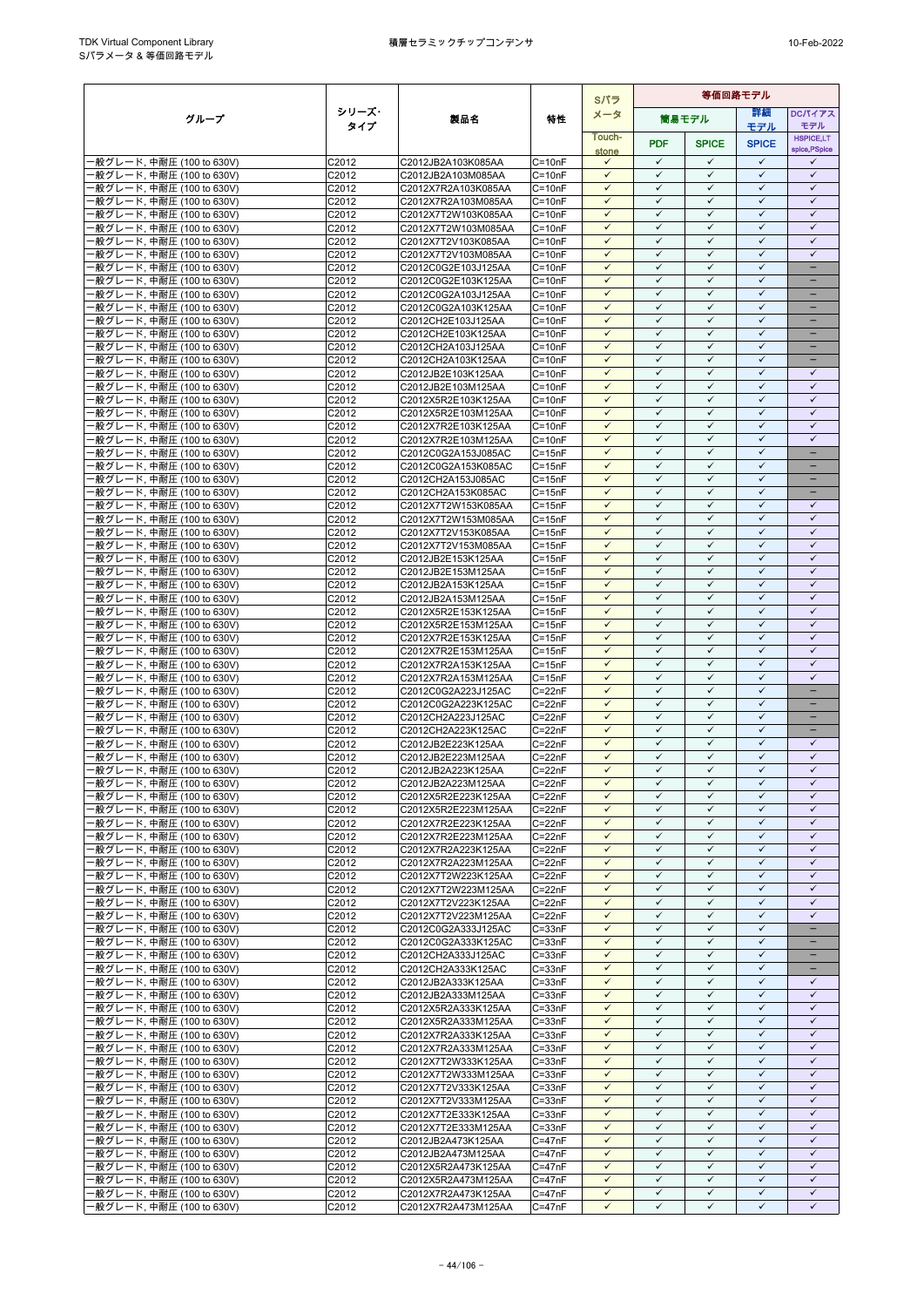|                                                        |                |                                            |                            | Sパラ                          | 等価回路モデル                      |                              |                              |                              |
|--------------------------------------------------------|----------------|--------------------------------------------|----------------------------|------------------------------|------------------------------|------------------------------|------------------------------|------------------------------|
| グループ                                                   | シリーズ・          | 製品名                                        | 特性                         | メータ                          |                              | 筒易モデル                        | 詳細                           | DCパイアス                       |
|                                                        | タイプ            |                                            |                            | Touch-                       |                              |                              | モデル                          | モデル<br><b>HSPICE,LT</b>      |
|                                                        |                |                                            |                            | stone                        | <b>PDF</b>                   | <b>SPICE</b>                 | <b>SPICE</b>                 | spice, PSpice                |
| ·般グレード, 中耐圧 (100 to 630V)                              | C2012          | C2012X7T2W473K125AA                        | $C = 47nF$                 | $\checkmark$                 | $\checkmark$                 | $\checkmark$                 | $\checkmark$                 | $\checkmark$                 |
| -般グレード, 中耐圧 (100 to 630V)                              | C2012          | C2012X7T2W473M125AA                        | $C = 47nF$                 | $\checkmark$                 | $\checkmark$                 | $\checkmark$                 | $\checkmark$                 | $\checkmark$                 |
| -般グレード, 中耐圧 (100 to 630V)                              | C2012<br>C2012 | C2012X7T2V473K125AA                        | $C = 47nF$                 | $\checkmark$<br>$\checkmark$ | $\checkmark$<br>$\checkmark$ | $\checkmark$<br>$\checkmark$ | $\checkmark$<br>$\checkmark$ | $\checkmark$<br>$\checkmark$ |
| ·般グレード, 中耐圧 (100 to 630V)<br>·般グレード, 中耐圧 (100 to 630V) | C2012          | C2012X7T2V473M125AA<br>C2012X7T2E473K125AA | $C = 47nF$<br>$C = 47nF$   | $\checkmark$                 | $\checkmark$                 | $\checkmark$                 | $\checkmark$                 | $\checkmark$                 |
| ·般グレード, 中耐圧 (100 to 630V)                              | C2012          | C2012X7T2E473M125AA                        | $C = 47nF$                 | $\checkmark$                 | $\checkmark$                 | $\checkmark$                 | $\checkmark$                 | $\checkmark$                 |
| -般グレード, 中耐圧 (100 to 630V)                              | C2012          | C2012JB2A683K085AA                         | $C = 68nF$                 | $\checkmark$                 | $\checkmark$                 | $\checkmark$                 | $\checkmark$                 | $\checkmark$                 |
| ·般グレード, 中耐圧 (100 to 630V)                              | C2012          | C2012JB2A683M085AA                         | $C = 68nF$                 | $\checkmark$                 | $\checkmark$                 | $\checkmark$                 | $\checkmark$                 | $\checkmark$                 |
| ·般グレード, 中耐圧 (100 to 630V)                              | C2012          | C2012X5R2A683K085AA                        | $C = 68nF$                 | $\checkmark$                 | $\checkmark$                 | $\checkmark$                 | $\checkmark$                 | $\checkmark$                 |
| ·般グレード, 中耐圧 (100 to 630V)<br>-般グレード, 中耐圧 (100 to 630V) | C2012<br>C2012 | C2012X5R2A683M085AA<br>C2012X7R2A683K085AA | $C = 68nF$<br>$C = 68nF$   | $\checkmark$<br>$\checkmark$ | $\checkmark$<br>$\checkmark$ | $\checkmark$<br>$\checkmark$ | $\checkmark$<br>$\checkmark$ | $\checkmark$<br>$\checkmark$ |
| ·般グレード, 中耐圧 (100 to 630V)                              | C2012          | C2012X7R2A683M085AA                        | $C = 68nF$                 | $\checkmark$                 | $\checkmark$                 | $\checkmark$                 | $\checkmark$                 | $\checkmark$                 |
| ·般グレード, 中耐圧 (100 to 630V)                              | C2012          | C2012X7T2E683K125AA                        | $C = 68nF$                 | $\checkmark$                 | $\checkmark$                 | $\checkmark$                 | $\checkmark$                 | $\checkmark$                 |
| ·般グレード, 中耐圧 (100 to 630V)                              | C2012          | C2012X7T2E683M125AA                        | $C = 68nF$                 | $\checkmark$                 | $\checkmark$                 | $\checkmark$                 | $\checkmark$                 | $\checkmark$                 |
| ·般グレード, 中耐圧 (100 to 630V)                              | C2012          | C2012JB2A104K125AA                         | $C = 100nF$                | $\checkmark$                 | $\checkmark$                 | $\checkmark$                 | $\checkmark$                 | $\checkmark$                 |
| ·般グレード, 中耐圧 (100 to 630V)                              | C2012          | C2012JB2A104M125AA                         | $C = 100nF$                | $\checkmark$<br>$\checkmark$ | $\checkmark$<br>$\checkmark$ | $\checkmark$<br>$\checkmark$ | $\checkmark$<br>$\checkmark$ | $\checkmark$<br>$\checkmark$ |
| ·般グレード, 中耐圧 (100 to 630V)<br>·般グレード, 中耐圧 (100 to 630V) | C2012<br>C2012 | C2012X5R2A104K125AA<br>C2012X5R2A104M125AA | $C = 100nF$<br>$C = 100nF$ | $\checkmark$                 | $\checkmark$                 | ✓                            | $\checkmark$                 | $\checkmark$                 |
| -般グレード, 中耐圧 (100 to 630V)                              | C2012          | C2012X7R2A104K125AA                        | $C = 100nF$                | $\checkmark$                 | $\checkmark$                 | $\checkmark$                 | $\checkmark$                 | $\checkmark$                 |
| ·般グレード, 中耐圧 (100 to 630V)                              | C2012          | C2012X7R2A104M125AA                        | $C = 100nF$                | $\checkmark$                 | $\checkmark$                 | $\checkmark$                 | $\checkmark$                 | $\checkmark$                 |
| ·般グレード, 中耐圧 (100 to 630V)                              | C2012          | C2012X7T2E104K125AA                        | $C = 100nF$                | $\checkmark$                 | $\checkmark$                 | $\checkmark$                 | $\checkmark$                 | $\checkmark$                 |
| ·般グレード, 中耐圧 (100 to 630V)                              | C2012          | C2012X7T2E104M125AA                        | $C = 100nF$                | $\checkmark$                 | $\checkmark$                 | $\checkmark$                 | $\checkmark$                 | $\checkmark$                 |
| ·般グレード, 中耐圧 (100 to 630V)                              | C2012          | C2012X7S2A154K085AB                        | $C = 150nF$                | $\checkmark$                 | $\checkmark$                 | $\checkmark$                 | $\checkmark$                 | $\checkmark$                 |
| ·般グレード, 中耐圧 (100 to 630V)<br>·般グレード, 中耐圧 (100 to 630V) | C2012<br>C2012 | C2012X7S2A154M085AB<br>C2012X7S2A224K085AB | $C = 150nF$<br>C=220nF     | $\checkmark$<br>$\checkmark$ | $\checkmark$<br>$\checkmark$ | $\checkmark$<br>$\checkmark$ | $\checkmark$<br>$\checkmark$ | $\checkmark$<br>$\checkmark$ |
| ·般グレード, 中耐圧 (100 to 630V)                              | C2012          | C2012X7S2A224M085AB                        | C=220nF                    | $\checkmark$                 | $\checkmark$                 | $\checkmark$                 | $\checkmark$                 | $\checkmark$                 |
| ·般グレード, 中耐圧 (100 to 630V)                              | C2012          | C2012X7S2A334K125AB                        | $C = 330nF$                | $\checkmark$                 | $\checkmark$                 | $\checkmark$                 | $\checkmark$                 | $\checkmark$                 |
| ·般グレード, 中耐圧 (100 to 630V)                              | C2012          | C2012X7S2A334M125AB                        | C=330nF                    | $\checkmark$                 | $\checkmark$                 | $\checkmark$                 | $\checkmark$                 | $\checkmark$                 |
| ·般グレード, 中耐圧 (100 to 630V)                              | C2012          | C2012X7S2A474K125AB                        | $C = 470nF$                | $\checkmark$                 | $\checkmark$                 | $\checkmark$                 | $\checkmark$                 | $\checkmark$                 |
| ·般グレード, 中耐圧 (100 to 630V)                              | C2012          | C2012X7S2A474M125AB                        | C=470nF                    | $\checkmark$                 | $\checkmark$<br>$\checkmark$ | $\checkmark$<br>$\checkmark$ | $\checkmark$<br>$\checkmark$ | $\checkmark$<br>$\checkmark$ |
| ·般グレード, 中耐圧 (100 to 630V)<br>·般グレード, 中耐圧 (100 to 630V) | C2012<br>C2012 | C2012X7S2A684K125AB<br>C2012X7S2A684M125AB | C=680nF<br>C=680nF         | $\checkmark$<br>$\checkmark$ | $\checkmark$                 | $\checkmark$                 | $\checkmark$                 | $\checkmark$                 |
| ·般グレード, 中耐圧 (100 to 630V)                              | C2012          | C2012X7S2A105K125AB                        | $C = 1uF$                  | $\checkmark$                 | $\checkmark$                 | $\checkmark$                 | $\checkmark$                 | $\checkmark$                 |
| ·般グレード, 中耐圧 (100 to 630V)                              | C2012          | C2012X7S2A105M125AB                        | $C = 1uF$                  | $\checkmark$                 | $\checkmark$                 | $\checkmark$                 | $\checkmark$                 | $\checkmark$                 |
| ·般グレード, 中耐圧 (100 to 630V)                              | C3216          | C3216C0G2J101J060AA                        | $C = 100pF$                | $\checkmark$                 | $\checkmark$                 | $\checkmark$                 | $\checkmark$                 | $\overline{\phantom{0}}$     |
| ·般グレード, 中耐圧 (100 to 630V)                              | C3216          | C3216C0G2J101K060AA                        | $C = 100pF$                | $\checkmark$                 | $\checkmark$                 | $\checkmark$                 | $\checkmark$                 | $\qquad \qquad -$            |
| ·般グレード, 中耐圧 (100 to 630V)                              | C3216          | C3216CH2J101J060AA                         | $C=100pF$                  | ✓<br>$\checkmark$            | ✓<br>$\checkmark$            | ✓<br>$\checkmark$            | ✓<br>$\checkmark$            |                              |
| ·般グレード, 中耐圧 (100 to 630V)<br>·般グレード, 中耐圧 (100 to 630V) | C3216<br>C3216 | C3216CH2J101K060AA<br>C3216C0G2J121J060AA  | $C = 100pF$<br>$C = 120pF$ | $\checkmark$                 | $\checkmark$                 | $\checkmark$                 | $\checkmark$                 | -                            |
| ·般グレード, 中耐圧 (100 to 630V)                              | C3216          | C3216C0G2J121K060AA                        | $C = 120pF$                | $\checkmark$                 | $\checkmark$                 | $\checkmark$                 | $\checkmark$                 |                              |
| -般グレード, 中耐圧 (100 to 630V)                              | C3216          | C3216CH2J121J060AA                         | $C = 120pF$                | $\checkmark$                 | $\checkmark$                 | $\checkmark$                 | $\checkmark$                 | $\equiv$                     |
| ·般グレード, 中耐圧 (100 to 630V)                              | C3216          | C3216CH2J121K060AA                         | $C = 120pF$                | $\checkmark$                 | $\checkmark$                 | $\checkmark$                 | $\checkmark$                 |                              |
| -般グレード, 中耐圧 (100 to 630V)                              | C3216          | C3216C0G2J151J060AA                        | $C = 150pF$                | $\checkmark$                 | $\checkmark$                 | $\checkmark$                 | $\checkmark$                 |                              |
| -般グレード, 中耐圧 (100 to 630V)                              | C3216          | C3216C0G2J151K060AA                        | $C = 150pF$                | $\checkmark$<br>$\checkmark$ | $\checkmark$<br>$\checkmark$ | $\checkmark$<br>$\checkmark$ | $\checkmark$<br>$\checkmark$ |                              |
| ·般グレード, 中耐圧 (100 to 630V)<br>·般グレード, 中耐圧 (100 to 630V) | C3216<br>C3216 | C3216CH2J151J060AA<br>C3216CH2J151K060AA   | $C = 150pF$<br>$C = 150pF$ | $\checkmark$                 | $\checkmark$                 | $\checkmark$                 | $\checkmark$                 |                              |
| ·般グレード, 中耐圧 (100 to 630V)                              | C3216          | C3216C0G2J181J060AA                        | $C = 180pF$                | $\checkmark$                 | $\checkmark$                 | $\checkmark$                 | $\checkmark$                 | $\overline{\phantom{0}}$     |
| 般グレード, 中耐圧 (100 to 630V)                               | C3216          | C3216C0G2J181K060AA                        | $C = 180pF$                | $\checkmark$                 | $\checkmark$                 | $\checkmark$                 | $\checkmark$                 |                              |
| ·般グレード, 中耐圧 (100 to 630V)                              | C3216          | C3216CH2J181J060AA                         | $C = 180pF$                | $\checkmark$                 | $\checkmark$                 | ✓                            | $\checkmark$                 | $\overline{\phantom{0}}$     |
| -般グレード, 中耐圧 (100 to 630V)                              | C3216          | C3216CH2J181K060AA                         | $C = 180pF$                | $\checkmark$                 | $\checkmark$                 | $\checkmark$                 | $\checkmark$                 |                              |
| ·般グレード, 中耐圧 (100 to 630V)                              | C3216          | C3216C0G2J221J060AA                        | $C = 220pF$                | $\checkmark$                 | $\checkmark$<br>$\checkmark$ | $\checkmark$                 | $\checkmark$<br>$\checkmark$ | -                            |
| -般グレード, 中耐圧 (100 to 630V)<br>-般グレード, 中耐圧 (100 to 630V) | C3216<br>C3216 | C3216C0G2J221K060AA<br>C3216CH2J221J060AA  | $C = 220pF$<br>$C = 220pF$ | $\checkmark$<br>$\checkmark$ | $\checkmark$                 | $\checkmark$<br>$\checkmark$ | $\checkmark$                 |                              |
| ·般グレード, 中耐圧 (100 to 630V)                              | C3216          | C3216CH2J221K060AA                         | $C = 220pF$                | $\checkmark$                 | $\checkmark$                 | $\checkmark$                 | $\checkmark$                 |                              |
| ·般グレード, 中耐圧 (100 to 630V)                              | C3216          | C3216C0G2J271J060AA                        | $C = 270pF$                | $\checkmark$                 | $\checkmark$                 | $\checkmark$                 | $\checkmark$                 | $\qquad \qquad -$            |
| ·般グレード, 中耐圧 (100 to 630V)                              | C3216          | C3216C0G2J271K060AA                        | $C = 270pF$                | ✓                            | $\checkmark$                 | ✓                            | ✓                            |                              |
| -般グレード, 中耐圧 (100 to 630V)                              | C3216          | C3216CH2J271J060AA                         | $C = 270pF$                | $\checkmark$                 | $\checkmark$                 | $\checkmark$                 | $\checkmark$                 | $-$                          |
| ·般グレード, 中耐圧 (100 to 630V)                              | C3216          | C3216CH2J271K060AA                         | $C = 270pF$                | $\checkmark$<br>$\checkmark$ | $\checkmark$<br>$\checkmark$ | $\checkmark$<br>$\checkmark$ | $\checkmark$<br>$\checkmark$ |                              |
| ·般グレード, 中耐圧 (100 to 630V)<br>·般グレード, 中耐圧 (100 to 630V) | C3216<br>C3216 | C3216C0G2J331J060AA<br>C3216C0G2J331K060AA | $C = 330pF$<br>$C = 330pF$ | $\checkmark$                 | $\checkmark$                 | $\checkmark$                 | $\checkmark$                 |                              |
| ·般グレード, 中耐圧 (100 to 630V)                              | C3216          | C3216CH2J331J060AA                         | $C = 330pF$                | $\checkmark$                 | $\checkmark$                 | $\checkmark$                 | $\checkmark$                 | $\qquad \qquad -$            |
| -般グレード, 中耐圧 (100 to 630V)                              | C3216          | C3216CH2J331K060AA                         | $C = 330pF$                | $\checkmark$                 | $\checkmark$                 | $\checkmark$                 | $\checkmark$                 |                              |
| -般グレード, 中耐圧 (100 to 630V)                              | C3216          | C3216C0G2J391J060AA                        | $C = 390pF$                | $\checkmark$                 | $\checkmark$                 | $\checkmark$                 | $\checkmark$                 |                              |
| ·般グレード, 中耐圧 (100 to 630V)                              | C3216          | C3216C0G2J391K060AA                        | $C = 390pF$                | $\checkmark$                 | $\checkmark$                 | $\checkmark$                 | $\checkmark$                 |                              |
| ·般グレード, 中耐圧 (100 to 630V)                              | C3216          | C3216CH2J391J060AA                         | $C = 390pF$                | $\checkmark$<br>$\checkmark$ | $\checkmark$<br>$\checkmark$ | $\checkmark$<br>$\checkmark$ | $\checkmark$<br>$\checkmark$ | $\qquad \qquad -$            |
| -般グレード, 中耐圧 (100 to 630V)<br>·般グレード, 中耐圧 (100 to 630V) | C3216<br>C3216 | C3216CH2J391K060AA<br>C3216C0G2J471J085AA  | $C = 390pF$<br>$C = 470pF$ | $\checkmark$                 | $\checkmark$                 | $\checkmark$                 | $\checkmark$                 |                              |
| ·般グレード, 中耐圧 (100 to 630V)                              | C3216          | C3216C0G2J471K085AA                        | $C = 470pF$                | $\checkmark$                 | ✓                            | $\checkmark$                 | ✓                            | $\overline{\phantom{0}}$     |
| -般グレード, 中耐圧 (100 to 630V)                              | C3216          | C3216CH2J471J085AA                         | $C = 470pF$                | $\checkmark$                 | $\checkmark$                 | $\checkmark$                 | $\checkmark$                 | $\qquad \qquad -$            |
| ·般グレード, 中耐圧 (100 to 630V)                              | C3216          | C3216CH2J471K085AA                         | $C = 470pF$                | $\checkmark$                 | $\checkmark$                 | $\checkmark$                 | $\checkmark$                 |                              |
| ·般グレード, 中耐圧 (100 to 630V)                              | C3216          | C3216C0G2J561J085AA                        | $C = 560pF$                | $\checkmark$                 | $\checkmark$                 | $\checkmark$                 | $\checkmark$                 |                              |
| -般グレード, 中耐圧 (100 to 630V)                              | C3216          | C3216C0G2J561K085AA                        | $C = 560pF$                | $\checkmark$<br>$\checkmark$ | $\checkmark$<br>$\checkmark$ | $\checkmark$<br>$\checkmark$ | $\checkmark$<br>$\checkmark$ | $\overline{\phantom{0}}$     |
| ·般グレード, 中耐圧 (100 to 630V)<br>·般グレード, 中耐圧 (100 to 630V) | C3216<br>C3216 | C3216CH2J561J085AA<br>C3216CH2J561K085AA   | $C = 560pF$<br>$C = 560pF$ | $\checkmark$                 | $\checkmark$                 | $\checkmark$                 | $\checkmark$                 | $\qquad \qquad -$            |
| ·般グレード, 中耐圧 (100 to 630V)                              | C3216          | C3216C0G2J681J085AA                        | $C = 680pF$                | $\checkmark$                 | $\checkmark$                 | $\checkmark$                 | $\checkmark$                 |                              |
| ·般グレード, 中耐圧 (100 to 630V)                              | C3216          | C3216C0G2J681K085AA                        | $C = 680pF$                | $\checkmark$                 | $\checkmark$                 | $\checkmark$                 | $\checkmark$                 | -                            |
| ·般グレード, 中耐圧 (100 to 630V)                              | C3216          | C3216CH2J681J085AA                         | C=680pF                    | $\checkmark$                 | $\checkmark$                 | $\checkmark$                 | $\checkmark$                 |                              |
| ·般グレード, 中耐圧 (100 to 630V)                              | C3216          | C3216CH2J681K085AA                         | $C = 680pF$                | $\checkmark$                 | $\checkmark$                 | $\checkmark$                 | $\checkmark$                 |                              |
| -般グレード, 中耐圧 (100 to 630V)<br>一般グレード, 中耐圧 (100 to 630V) | C3216<br>C3216 | C3216C0G2J821J085AA<br>C3216C0G2J821K085AA | $C = 820pF$<br>$C = 820pF$ | $\checkmark$<br>$\checkmark$ | $\checkmark$<br>$\checkmark$ | $\checkmark$<br>$\checkmark$ | $\checkmark$<br>$\checkmark$ | $\qquad \qquad -$            |
|                                                        |                |                                            |                            |                              |                              |                              |                              |                              |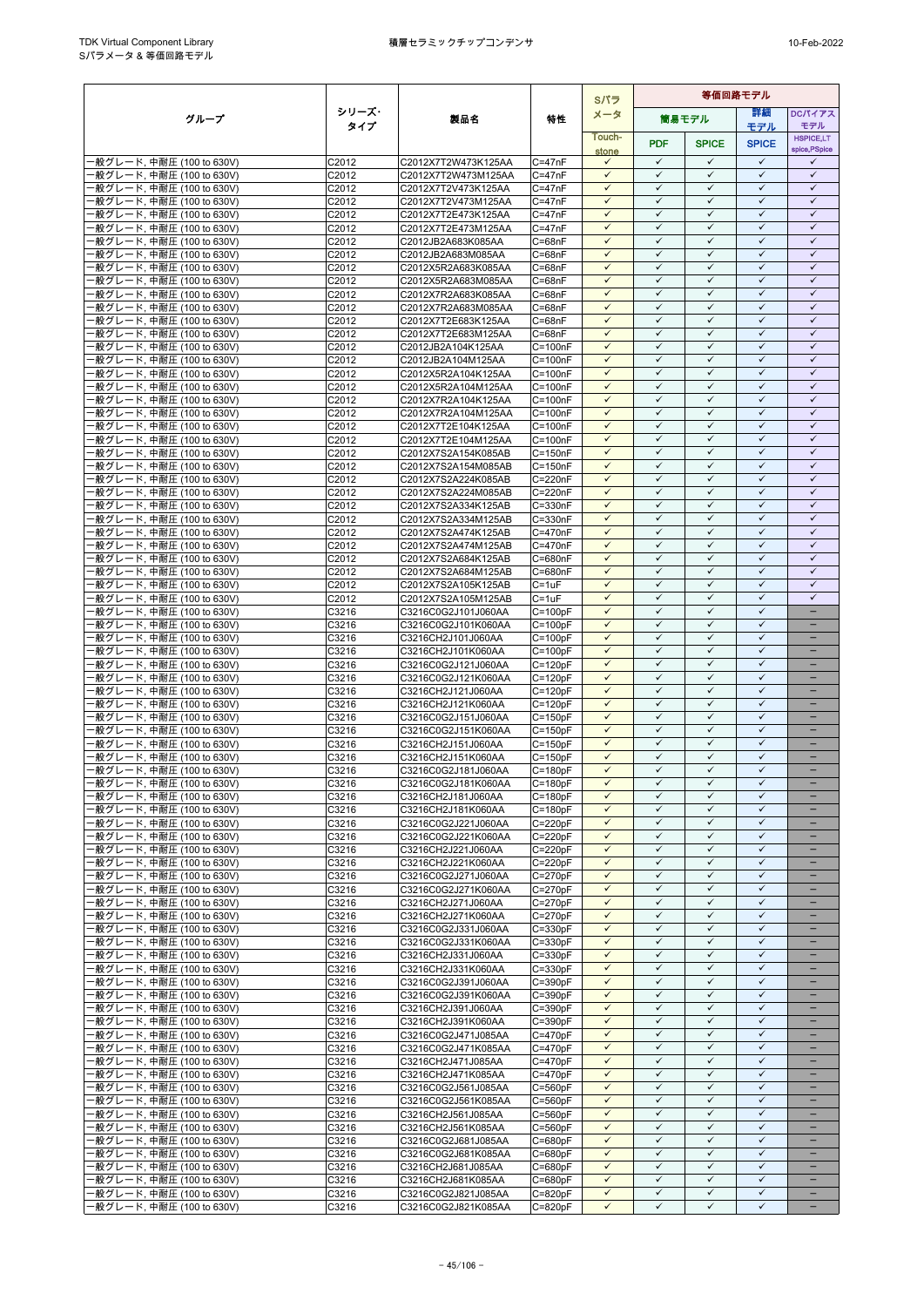|                                                        |                |                                            |                            | Sパラ                          |                              |                              |                              |                                   |
|--------------------------------------------------------|----------------|--------------------------------------------|----------------------------|------------------------------|------------------------------|------------------------------|------------------------------|-----------------------------------|
| グループ                                                   | シリーズ・          | 製品名                                        | 特性                         | メータ                          |                              | 筒易モデル                        | 詳細                           | DCパイアス                            |
|                                                        | タイプ            |                                            |                            | Touch-                       |                              |                              | モデル                          | モデル                               |
|                                                        |                |                                            |                            |                              | <b>PDF</b>                   | <b>SPICE</b>                 | <b>SPICE</b>                 | <b>HSPICE,LT</b><br>spice, PSpice |
| -般グレード, 中耐圧 (100 to 630V)                              | C3216          | C3216CH2J821J085AA                         | $C = 820pF$                | stone<br>$\checkmark$        | $\checkmark$                 | $\checkmark$                 | $\checkmark$                 |                                   |
| -般グレード, 中耐圧 (100 to 630V)                              | C3216          | C3216CH2J821K085AA                         | $C = 820pF$                | $\checkmark$                 | $\checkmark$                 | $\checkmark$                 | $\checkmark$                 |                                   |
| ·般グレード, 中耐圧 (100 to 630V)                              | C3216          | C3216C0G2J102J085AA                        | $C = 1nF$                  | $\checkmark$                 | $\checkmark$                 | $\checkmark$                 | $\checkmark$                 |                                   |
| ·般グレード, 中耐圧 (100 to 630V)                              | C3216          | C3216C0G2J102K085AA                        | $C = 1nF$                  | $\checkmark$                 | $\checkmark$                 | ✓                            | $\checkmark$                 | $\qquad \qquad -$                 |
| ·般グレード, 中耐圧 (100 to 630V)                              | C3216          | C3216CH2J102J085AA                         | $C = 1nF$                  | $\checkmark$                 | ✓                            | $\checkmark$                 | $\checkmark$                 | -                                 |
| ·般グレード, 中耐圧 (100 to 630V)                              | C3216          | C3216CH2J102K085AA                         | $C = 1nF$                  | $\checkmark$                 | $\checkmark$                 | $\checkmark$                 | $\checkmark$                 |                                   |
| ·般グレード, 中耐圧 (100 to 630V)                              | C3216          | C3216JB2J102K115AA                         | $C = 1nF$                  | $\checkmark$                 | $\checkmark$                 | $\checkmark$                 | $\checkmark$                 | $\checkmark$                      |
| ·般グレード, 中耐圧 (100 to 630V)                              | C3216          | C3216JB2J102M115AA                         | $C = 1nF$                  | $\checkmark$<br>$\checkmark$ | $\checkmark$<br>$\checkmark$ | $\checkmark$<br>$\checkmark$ | $\checkmark$<br>$\checkmark$ | $\checkmark$<br>$\checkmark$      |
| ·般グレード, 中耐圧 (100 to 630V)<br>·般グレード, 中耐圧 (100 to 630V) | C3216<br>C3216 | C3216X5R2J102K115AA<br>C3216X5R2J102M115AA | $C = 1nF$<br>$C = 1nF$     | $\checkmark$                 | $\checkmark$                 | $\checkmark$                 | $\checkmark$                 | $\checkmark$                      |
| ·般グレード, 中耐圧 (100 to 630V)                              | C3216          | C3216X7R2J102K115AA                        | $C = 1nF$                  | $\checkmark$                 | ✓                            | ✓                            | $\checkmark$                 | $\checkmark$                      |
| ·般グレード, 中耐圧 (100 to 630V)                              | C3216          | C3216X7R2J102M115AA                        | $C = 1nF$                  | $\checkmark$                 | $\checkmark$                 | $\checkmark$                 | $\checkmark$                 | $\checkmark$                      |
| ·般グレード, 中耐圧 (100 to 630V)                              | C3216          | C3216C0G2J122J085AA                        | $C = 1.2nF$                | $\checkmark$                 | $\checkmark$                 | $\checkmark$                 | $\checkmark$                 |                                   |
| ·般グレード, 中耐圧 (100 to 630V)                              | C3216          | C3216C0G2J122K085AA                        | $C=1.2nF$                  | $\checkmark$                 | $\checkmark$                 | $\checkmark$                 | $\checkmark$                 |                                   |
| ·般グレード, 中耐圧 (100 to 630V)                              | C3216          | C3216CH2J122J085AA                         | $C=1.2nF$                  | $\checkmark$                 | $\checkmark$                 | $\checkmark$                 | $\checkmark$                 | $\overline{\phantom{0}}$          |
| ·般グレード, 中耐圧 (100 to 630V)                              | C3216          | C3216CH2J122K085AA                         | $C=1.2nF$                  | $\checkmark$                 | $\checkmark$                 | $\checkmark$                 | $\checkmark$                 |                                   |
| ·般グレード, 中耐圧 (100 to 630V)                              | C3216          | C3216C0G2J152J115AA                        | $C = 1.5nF$                | $\checkmark$                 | ✓                            | $\checkmark$                 | $\checkmark$                 | $\overline{\phantom{0}}$          |
| ·般グレード, 中耐圧 (100 to 630V)                              | C3216          | C3216C0G2J152K115AA                        | $C = 1.5nF$                | $\checkmark$                 | $\checkmark$                 | $\checkmark$                 | $\checkmark$                 |                                   |
| ·般グレード, 中耐圧 (100 to 630V)                              | C3216          | C3216CH2J152J115AA                         | $C = 1.5nF$                | $\checkmark$<br>✓            | $\checkmark$<br>$\checkmark$ | $\checkmark$<br>✓            | $\checkmark$<br>$\checkmark$ |                                   |
| ·般グレード, 中耐圧 (100 to 630V)                              | C3216<br>C3216 | C3216CH2J152K115AA                         | $C = 1.5nF$<br>$C = 1.5nF$ | $\checkmark$                 | $\checkmark$                 | $\checkmark$                 | $\checkmark$                 | $\checkmark$                      |
| -般グレード, 中耐圧 (100 to 630V)<br>·般グレード, 中耐圧 (100 to 630V) | C3216          | C3216JB2J152K115AA<br>C3216JB2J152M115AA   | $C = 1.5nF$                | $\checkmark$                 | $\checkmark$                 | $\checkmark$                 | $\checkmark$                 | $\checkmark$                      |
| ·般グレード, 中耐圧 (100 to 630V)                              | C3216          | C3216X5R2J152K115AA                        | $C = 1.5nF$                | $\checkmark$                 | ✓                            | ✓                            | $\checkmark$                 | $\checkmark$                      |
| ·般グレード, 中耐圧 (100 to 630V)                              | C3216          | C3216X5R2J152M115AA                        | $C = 1.5nF$                | $\checkmark$                 | $\checkmark$                 | $\checkmark$                 | $\checkmark$                 | $\checkmark$                      |
| ·般グレード, 中耐圧 (100 to 630V)                              | C3216          | C3216X7R2J152K115AA                        | $C = 1.5nF$                | $\checkmark$                 | $\checkmark$                 | $\checkmark$                 | $\checkmark$                 | $\checkmark$                      |
| ·般グレード, 中耐圧 (100 to 630V)                              | C3216          | C3216X7R2J152M115AA                        | $C = 1.5nF$                | $\checkmark$                 | $\checkmark$                 | $\checkmark$                 | $\checkmark$                 | $\checkmark$                      |
| ·般グレード, 中耐圧 (100 to 630V)                              | C3216          | C3216C0G2J182J115AA                        | $C = 1.8nF$                | $\checkmark$                 | $\checkmark$                 | $\checkmark$                 | $\checkmark$                 | ÷                                 |
| ·般グレード, 中耐圧 (100 to 630V)                              | C3216          | C3216C0G2J182K115AA                        | $C = 1.8nF$                | $\checkmark$                 | $\checkmark$                 | $\checkmark$                 | $\checkmark$                 | $\equiv$                          |
| ·般グレード, 中耐圧 (100 to 630V)                              | C3216          | C3216CH2J182J115AA                         | $C = 1.8nF$                | $\checkmark$                 | $\checkmark$                 | $\checkmark$                 | $\checkmark$                 | $\qquad \qquad -$                 |
| ·般グレード, 中耐圧 (100 to 630V)                              | C3216          | C3216CH2J182K115AA                         | $C = 1.8nF$                | $\checkmark$                 | ✓                            | ✓                            | $\checkmark$                 |                                   |
| ·般グレード, 中耐圧 (100 to 630V)                              | C3216          | C3216C0G2J222J115AA                        | $C=2.2nF$                  | $\checkmark$                 | $\checkmark$                 | $\checkmark$                 | $\checkmark$                 | $\overline{\phantom{0}}$          |
| 般グレード, 中耐圧 (100 to 630V)                               | C3216          | C3216C0G2J222K115AA                        | $C=2.2nF$                  | $\checkmark$                 | $\checkmark$                 | $\checkmark$                 | $\checkmark$                 | ۳                                 |
| ·般グレード, 中耐圧 (100 to 630V)                              | C3216          | C3216CH2J222J115AA                         | $C=2.2nF$                  | $\checkmark$<br>$\checkmark$ | $\checkmark$<br>$\checkmark$ | ✓<br>$\checkmark$            | $\checkmark$<br>$\checkmark$ | $\qquad \qquad -$                 |
| -般グレード, 中耐圧 (100 to 630V)<br>·般グレード, 中耐圧 (100 to 630V) | C3216<br>C3216 | C3216CH2J222K115AA                         | $C=2.2nF$<br>$C=2.2nF$     | $\checkmark$                 | $\checkmark$                 | $\checkmark$                 | $\checkmark$                 | $\checkmark$                      |
| ·般グレード, 中耐圧 (100 to 630V)                              | C3216          | C3216JB2J222K115AA<br>C3216JB2J222M115AA   | $C = 2.2nF$                | $\checkmark$                 | $\checkmark$                 | $\checkmark$                 | $\checkmark$                 | $\checkmark$                      |
| ·般グレード, 中耐圧 (100 to 630V)                              | C3216          | C3216X5R2J222K115AA                        | $C=2.2nF$                  | $\checkmark$                 | $\checkmark$                 | $\checkmark$                 | $\checkmark$                 | $\checkmark$                      |
| ·般グレード, 中耐圧 (100 to 630V)                              | C3216          | C3216X5R2J222M115AA                        | $C=2.2nF$                  | $\checkmark$                 | $\checkmark$                 | $\checkmark$                 | $\checkmark$                 | $\checkmark$                      |
| ·般グレード, 中耐圧 (100 to 630V)                              | C3216          | C3216X7R2J222K115AA                        | $C = 2.2nF$                | ✓                            | $\checkmark$                 | $\checkmark$                 | $\checkmark$                 | $\checkmark$                      |
| -般グレード, 中耐圧 (100 to 630V)                              | C3216          | C3216X7R2J222M115AA                        | $C = 2.2nF$                | $\checkmark$                 | $\checkmark$                 | $\checkmark$                 | $\checkmark$                 | $\checkmark$                      |
| ·般グレード, 中耐圧 (100 to 630V)                              | C3216          | C3216C0G2J272J160AA                        | $C=2.7nF$                  | $\checkmark$                 | $\checkmark$                 | $\checkmark$                 | $\checkmark$                 | $-$                               |
| ·般グレード, 中耐圧 (100 to 630V)                              | C3216          | C3216C0G2J272K160AA                        | $C = 2.7nF$                | $\checkmark$                 | $\checkmark$                 | ✓                            | $\checkmark$                 | -                                 |
| -般グレード, 中耐圧 (100 to 630V)                              | C3216          | C3216CH2J272J160AA                         | $C = 2.7nF$                | $\checkmark$                 | $\checkmark$                 | $\checkmark$                 | $\checkmark$                 | $\equiv$                          |
| -般グレード, 中耐圧 (100 to 630V)                              | C3216          | C3216CH2J272K160AA                         | $C=2.7nF$                  | $\checkmark$                 | $\checkmark$                 | $\checkmark$                 | $\checkmark$                 |                                   |
| -般グレード, 中耐圧 (100 to 630V)                              | C3216          | C3216C0G2E332J085AA                        | $C = 3.3nF$                | $\checkmark$                 | $\checkmark$                 | $\checkmark$                 | $\checkmark$                 | ۳                                 |
| -般グレード, 中耐圧 (100 to 630V)                              | C3216          | C3216C0G2E332K085AA                        | $C = 3.3nF$                | $\checkmark$                 | $\checkmark$                 | $\checkmark$                 | $\checkmark$                 | ÷                                 |
| ·般グレード, 中耐圧 (100 to 630V)                              | C3216          | C3216CH2E332J085AA<br>C3216CH2E332K085AA   | $C = 3.3nF$<br>$C = 3.3nF$ | $\checkmark$<br>$\checkmark$ | $\checkmark$<br>$\checkmark$ | $\checkmark$<br>$\checkmark$ | $\checkmark$<br>$\checkmark$ |                                   |
| ·般グレード, 中耐圧 (100 to 630V)<br>-般グレード, 中耐圧 (100 to 630V) | C3216<br>C3216 | C3216JB2J332K115AA                         | $C = 3.3nF$                | $\checkmark$                 | $\checkmark$                 | $\checkmark$                 | $\checkmark$                 | -<br>$\checkmark$                 |
| -般グレード, 中耐圧 (100 to 630V)                              | C3216          | C3216JB2J332M115AA                         | $C = 3.3nF$                | $\checkmark$                 | $\checkmark$                 | $\checkmark$                 | $\checkmark$                 | $\checkmark$                      |
| ·般グレード, 中耐圧 (100 to 630V)                              | C3216          | C3216X5R2J332K115AA                        | $C = 3.3nF$                | $\checkmark$                 | $\checkmark$                 | $\checkmark$                 | $\checkmark$                 | $\checkmark$                      |
| -般グレード, 中耐圧 (100 to 630V)                              | C3216          | C3216X5R2J332M115AA                        | $C = 3.3nF$                | $\checkmark$                 | $\checkmark$                 | $\checkmark$                 | $\checkmark$                 | $\checkmark$                      |
| -般グレード, 中耐圧 (100 to 630V)                              | C3216          | C3216X7R2J332K115AA                        | $C = 3.3nF$                | $\checkmark$                 | $\checkmark$                 | $\checkmark$                 | $\checkmark$                 | $\checkmark$                      |
| -般グレード, 中耐圧 (100 to 630V)                              | C3216          | C3216X7R2J332M115AA                        | $C = 3.3nF$                | $\checkmark$                 | $\checkmark$                 | $\checkmark$                 | $\checkmark$                 | $\checkmark$                      |
| -般グレード, 中耐圧 (100 to 630V)                              | C3216          | C3216C0G2J332J160AA                        | $C = 3.3nF$                | $\checkmark$                 | $\checkmark$                 | $\checkmark$                 | $\checkmark$                 | -                                 |
| -般グレード, 中耐圧 (100 to 630V)                              | C3216          | C3216C0G2J332K160AA                        | $C = 3.3nF$                | $\checkmark$                 | $\checkmark$                 | $\checkmark$                 | $\checkmark$                 |                                   |
| -般グレード, 中耐圧 (100 to 630V)                              | C3216          | C3216CH2J332J160AA                         | $C = 3.3nF$                | $\checkmark$                 | $\checkmark$                 | $\checkmark$                 | $\checkmark$                 |                                   |
| ·般グレード, 中耐圧 (100 to 630V)                              | C3216          | C3216CH2J332K160AA                         | $C = 3.3nF$                | ✓                            | $\checkmark$                 | $\checkmark$                 | $\checkmark$                 |                                   |
| -般グレード, 中耐圧 (100 to 630V)                              | C3216          | C3216C0G2A392J060AA                        | $C = 3.9nF$                | $\checkmark$<br>$\checkmark$ | $\checkmark$<br>$\checkmark$ | $\checkmark$<br>$\checkmark$ | $\checkmark$<br>$\checkmark$ | $\equiv$                          |
| ·般グレード, 中耐圧 (100 to 630V)<br>-般グレード, 中耐圧 (100 to 630V) | C3216<br>C3216 | C3216C0G2A392K060AA<br>C3216CH2A392J060AA  | $C = 3.9nF$<br>$C = 3.9nF$ | $\checkmark$                 | ✓                            | ✓                            | ✓                            | -                                 |
| ·般グレード, 中耐圧 (100 to 630V)                              | C3216          | C3216CH2A392K060AA                         | $C = 3.9nF$                | $\checkmark$                 | $\checkmark$                 | $\checkmark$                 | $\checkmark$                 | -                                 |
| ·般グレード, 中耐圧 (100 to 630V)                              | C3216          | C3216C0G2J392J085AA                        | $C = 3.9nF$                | $\checkmark$                 | $\checkmark$                 | $\checkmark$                 | $\checkmark$                 |                                   |
| ·般グレード, 中耐圧 (100 to 630V)                              | C3216          | C3216C0G2J392K085AA                        | $C = 3.9nF$                | $\checkmark$                 | $\checkmark$                 | ✓                            | $\checkmark$                 |                                   |
| -般グレード, 中耐圧 (100 to 630V)                              | C3216          | C3216CH2J392J085AA                         | $C = 3.9nF$                | $\checkmark$                 | $\checkmark$                 | $\checkmark$                 | $\checkmark$                 | $\overline{\phantom{0}}$          |
| ·般グレード, 中耐圧 (100 to 630V)                              | C3216          | C3216CH2J392K085AA                         | $C = 3.9nF$                | $\checkmark$                 | $\checkmark$                 | ✓                            | $\checkmark$                 |                                   |
| ·般グレード, 中耐圧 (100 to 630V)                              | C3216          | C3216C0G2E392J115AA                        | $C = 3.9nF$                | $\checkmark$                 | $\checkmark$                 | $\checkmark$                 | $\checkmark$                 | -                                 |
| ·般グレード, 中耐圧 (100 to 630V)                              | C3216          | C3216C0G2E392K115AA                        | $C = 3.9nF$                | $\checkmark$                 | $\checkmark$                 | $\checkmark$                 | $\checkmark$                 |                                   |
| ·般グレード, 中耐圧 (100 to 630V)                              | C3216          | C3216CH2E392J115AA                         | $C = 3.9nF$                | $\checkmark$                 | $\checkmark$                 | $\checkmark$                 | $\checkmark$                 | -                                 |
| ·般グレード, 中耐圧 (100 to 630V)                              | C3216          | C3216CH2E392K115AA                         | $C = 3.9nF$                | $\checkmark$                 | $\checkmark$                 | $\checkmark$                 | $\checkmark$                 |                                   |
| -般グレード, 中耐圧 (100 to 630V)                              | C3216          | C3216C0G2J472J085AA                        | $C=4.7nF$                  | $\checkmark$<br>$\checkmark$ | $\checkmark$<br>$\checkmark$ | $\checkmark$                 | $\checkmark$<br>$\checkmark$ |                                   |
| ·般グレード, 中耐圧 (100 to 630V)                              | C3216          | C3216C0G2J472K085AA                        | $C=4.7nF$                  | $\checkmark$                 | $\checkmark$                 | $\checkmark$<br>$\checkmark$ | $\checkmark$                 | $\qquad \qquad -$                 |
| ·般グレード, 中耐圧 (100 to 630V)<br>·般グレード, 中耐圧 (100 to 630V) | C3216<br>C3216 | C3216C0G2A472J085AA<br>C3216C0G2A472K085AA | $C=4.7nF$<br>$C=4.7nF$     | $\checkmark$                 | ✓                            | $\checkmark$                 | ✓                            | -                                 |
| -般グレード, 中耐圧 (100 to 630V)                              | C3216          | C3216CH2J472J085AA                         | $C=4.7nF$                  | $\checkmark$                 | $\checkmark$                 | $\checkmark$                 | $\checkmark$                 |                                   |
| -般グレード, 中耐圧 (100 to 630V)                              | C3216          | C3216CH2J472K085AA                         | $C=4.7nF$                  | $\checkmark$                 | $\checkmark$                 | $\checkmark$                 | $\checkmark$                 | ÷                                 |
| ·般グレード, 中耐圧 (100 to 630V)                              | C3216          | C3216CH2A472J085AA                         | $C=4.7nF$                  | ✓                            | $\checkmark$                 | $\checkmark$                 | $\checkmark$                 |                                   |
| -般グレード, 中耐圧 (100 to 630V)                              | C3216          | C3216CH2A472K085AA                         | $C=4.7nF$                  | $\checkmark$                 | $\checkmark$                 | $\checkmark$                 | $\checkmark$                 | $\overline{\phantom{0}}$          |
| -般グレード, 中耐圧 (100 to 630V)                              | C3216          | C3216C0G2E472J115AA                        | $C=4.7nF$                  | $\checkmark$                 | $\checkmark$                 | $\checkmark$                 | $\checkmark$                 | -                                 |
| - 般グレード, 中耐圧 (100 to 630V)                             | C3216          | C3216C0G2E472K115AA                        | $C=4.7nF$                  | $\checkmark$                 | $\checkmark$                 | $\checkmark$                 | $\checkmark$                 |                                   |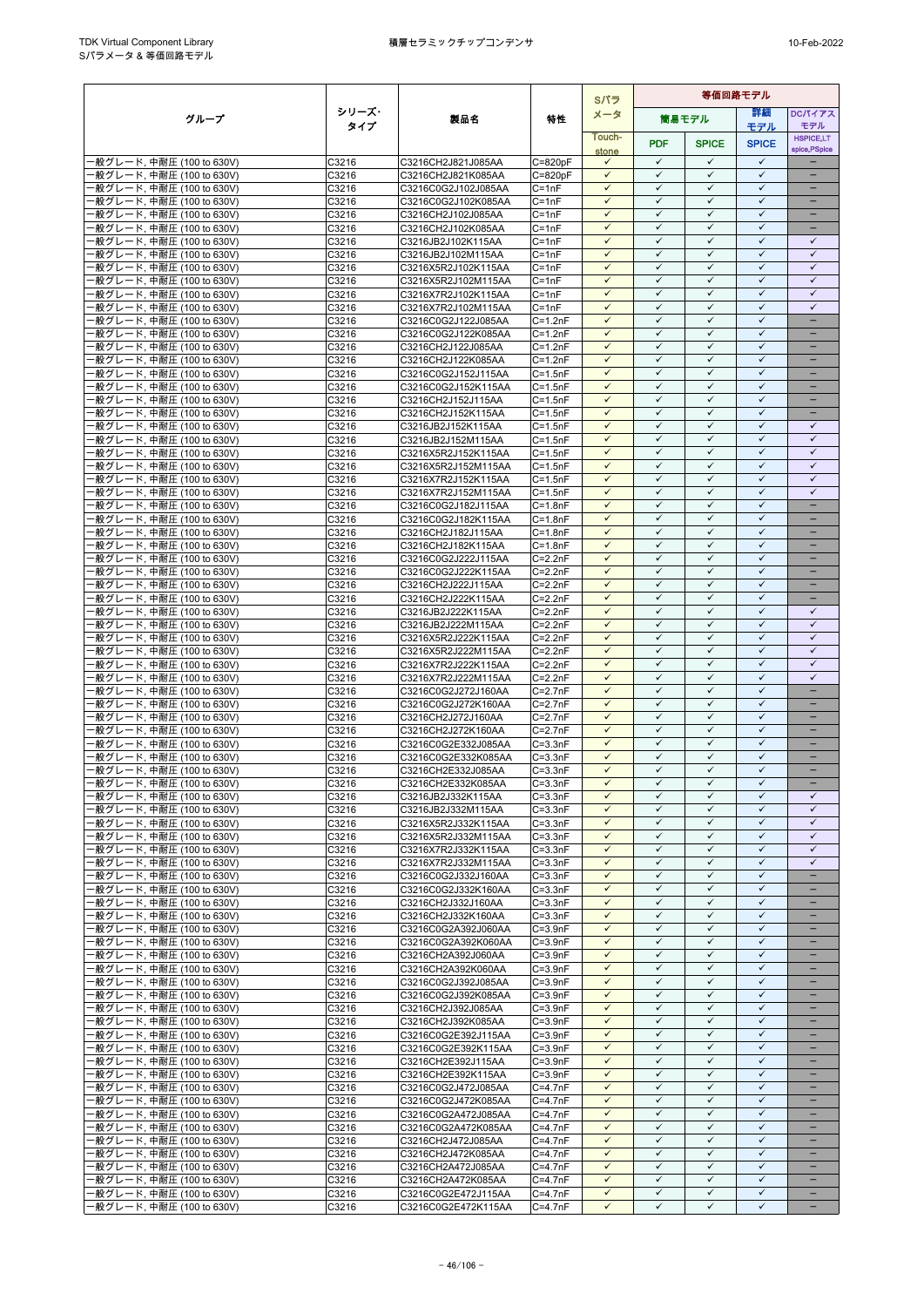|                                                        |                |                                            |                            | Sパラ                          |                              |                              | 等価回路モデル                      |                                      |  |  |
|--------------------------------------------------------|----------------|--------------------------------------------|----------------------------|------------------------------|------------------------------|------------------------------|------------------------------|--------------------------------------|--|--|
| グループ                                                   | シリーズ・          | 製品名                                        | 特性                         | メータ                          |                              | 筒易モデル                        | 詳細                           | DCパイアス                               |  |  |
|                                                        | タイプ            |                                            |                            | Touch-                       |                              |                              | モデル                          | モデル<br><b>HSPICE,LT</b>              |  |  |
|                                                        |                |                                            |                            | stone                        | <b>PDF</b>                   | <b>SPICE</b>                 | <b>SPICE</b>                 | spice, PSpice                        |  |  |
| -般グレード, 中耐圧 (100 to 630V)                              | C3216          | C3216CH2E472J115AA                         | $C=4.7nF$                  | $\checkmark$                 | $\checkmark$                 | $\checkmark$                 | $\checkmark$                 |                                      |  |  |
| -般グレード, 中耐圧 (100 to 630V)                              | C3216          | C3216CH2E472K115AA                         | $C=4.7nF$                  | $\checkmark$                 | $\checkmark$                 | $\checkmark$                 | $\checkmark$                 |                                      |  |  |
| ·般グレード, 中耐圧 (100 to 630V)                              | C3216          | C3216JB2J472K115AA                         | $C=4.7nF$                  | $\checkmark$                 | $\checkmark$<br>$\checkmark$ | $\checkmark$                 | $\checkmark$<br>$\checkmark$ | $\checkmark$<br>$\checkmark$         |  |  |
| -般グレード, 中耐圧 (100 to 630V)<br>·般グレード, 中耐圧 (100 to 630V) | C3216<br>C3216 | C3216JB2J472M115AA<br>C3216X5R2J472K115AA  | $C=4.7nF$<br>$C=4.7nF$     | $\checkmark$<br>$\checkmark$ | ✓                            | ✓<br>$\checkmark$            | $\checkmark$                 | $\checkmark$                         |  |  |
| ·般グレード, 中耐圧 (100 to 630V)                              | C3216          | C3216X5R2J472M115AA                        | $C = 4.7nF$                | $\checkmark$                 | $\checkmark$                 | $\checkmark$                 | $\checkmark$                 | $\checkmark$                         |  |  |
| ·般グレード, 中耐圧 (100 to 630V)                              | C3216          | C3216X7R2J472K115AA                        | $C=4.7nF$                  | $\checkmark$                 | $\checkmark$                 | $\checkmark$                 | $\checkmark$                 | $\checkmark$                         |  |  |
| ·般グレード, 中耐圧 (100 to 630V)                              | C3216          | C3216X7R2J472M115AA                        | $C = 4.7nF$                | $\checkmark$                 | $\checkmark$                 | $\checkmark$                 | $\checkmark$                 | $\checkmark$                         |  |  |
| ·般グレード, 中耐圧 (100 to 630V)                              | C3216          | C3216C0G2A562J085AA                        | $C = 5.6nF$                | $\checkmark$                 | $\checkmark$                 | ✓                            | $\checkmark$                 | $\overline{\phantom{0}}$             |  |  |
| ·般グレード, 中耐圧 (100 to 630V)                              | C3216          | C3216C0G2A562K085AA                        | $C = 5.6nF$                | $\checkmark$                 | $\checkmark$                 | $\checkmark$                 | $\checkmark$                 | $\qquad \qquad -$                    |  |  |
| ·般グレード, 中耐圧 (100 to 630V)<br>·般グレード, 中耐圧 (100 to 630V) | C3216<br>C3216 | C3216CH2A562J085AA<br>C3216CH2A562K085AA   | $C = 5.6nF$<br>$C = 5.6nF$ | $\checkmark$<br>$\checkmark$ | ✓<br>$\checkmark$            | ✓<br>$\checkmark$            | $\checkmark$<br>$\checkmark$ |                                      |  |  |
| ·般グレード, 中耐圧 (100 to 630V)                              | C3216          | C3216C0G2J562J115AA                        | $C = 5.6nF$                | $\checkmark$                 | $\checkmark$                 | $\checkmark$                 | $\checkmark$                 |                                      |  |  |
| ·般グレード, 中耐圧 (100 to 630V)                              | C3216          | C3216C0G2J562K115AA                        | $C = 5.6nF$                | $\checkmark$                 | $\checkmark$                 | $\checkmark$                 | $\checkmark$                 |                                      |  |  |
| ·般グレード, 中耐圧 (100 to 630V)                              | C3216          | C3216C0G2E562J115AA                        | $C = 5.6nF$                | $\checkmark$                 | $\checkmark$                 | $\checkmark$                 | $\checkmark$                 | $\overline{\phantom{0}}$             |  |  |
| ·般グレード, 中耐圧 (100 to 630V)                              | C3216          | C3216C0G2E562K115AA                        | $C = 5.6nF$                | $\checkmark$                 | $\checkmark$                 | $\checkmark$                 | $\checkmark$                 |                                      |  |  |
| ·般グレード, 中耐圧 (100 to 630V)                              | C3216          | C3216CH2J562J115AA                         | $C = 5.6nF$                | $\checkmark$                 | ✓                            | $\checkmark$                 | $\checkmark$                 | $\overline{\phantom{0}}$             |  |  |
| ·般グレード, 中耐圧 (100 to 630V)<br>·般グレード, 中耐圧 (100 to 630V) | C3216<br>C3216 | C3216CH2J562K115AA<br>C3216CH2E562J115AA   | $C = 5.6nF$<br>$C = 5.6nF$ | $\checkmark$<br>$\checkmark$ | $\checkmark$<br>$\checkmark$ | $\checkmark$<br>$\checkmark$ | $\checkmark$<br>$\checkmark$ |                                      |  |  |
| ·般グレード, 中耐圧 (100 to 630V)                              | C3216          | C3216CH2E562K115AA                         | $C = 5.6nF$                | ✓                            | $\checkmark$                 | ✓                            | $\checkmark$                 |                                      |  |  |
| -般グレード, 中耐圧 (100 to 630V)                              | C3216          | C3216C0G2J682J115AA                        | $C = 6.8nF$                | $\checkmark$                 | $\checkmark$                 | $\checkmark$                 | $\checkmark$                 | $\equiv$                             |  |  |
| ·般グレード, 中耐圧 (100 to 630V)                              | C3216          | C3216C0G2J682K115AA                        | $C=6.8nF$                  | $\checkmark$                 | $\checkmark$                 | $\checkmark$                 | $\checkmark$                 | -                                    |  |  |
| ·般グレード, 中耐圧 (100 to 630V)                              | C3216          | C3216C0G2W682J115AA                        | $C = 6.8nF$                | $\checkmark$                 | ✓                            | ✓                            | $\checkmark$                 | $\overline{\phantom{0}}$             |  |  |
| ·般グレード. 中耐圧 (100 to 630V)                              | C3216          | C3216C0G2W682K115AA                        | $C=6.8nF$                  | $\checkmark$                 | $\checkmark$                 | $\checkmark$                 | $\checkmark$                 | -                                    |  |  |
| ·般グレード, 中耐圧 (100 to 630V)<br>·般グレード, 中耐圧 (100 to 630V) | C3216<br>C3216 | C3216C0G2A682J115AA<br>C3216C0G2A682K115AA | $C=6.8nF$<br>$C=6.8nF$     | $\checkmark$<br>$\checkmark$ | $\checkmark$<br>$\checkmark$ | $\checkmark$<br>$\checkmark$ | $\checkmark$<br>$\checkmark$ | ۳                                    |  |  |
| ·般グレード, 中耐圧 (100 to 630V)                              | C3216          | C3216CH2J682J115AA                         | $C=6.8nF$                  | $\checkmark$                 | $\checkmark$                 | $\checkmark$                 | $\checkmark$                 | -                                    |  |  |
| ·般グレード, 中耐圧 (100 to 630V)                              | C3216          | C3216CH2J682K115AA                         | $C=6.8nF$                  | $\checkmark$                 | $\checkmark$                 | $\checkmark$                 | $\checkmark$                 | $\equiv$                             |  |  |
| ·般グレード, 中耐圧 (100 to 630V)                              | C3216          | C3216CH2W682J115AA                         | $C = 6.8nF$                | $\checkmark$                 | $\checkmark$                 | $\checkmark$                 | $\checkmark$                 | $\qquad \qquad -$                    |  |  |
| ·般グレード, 中耐圧 (100 to 630V)                              | C3216          | C3216CH2W682K115AA                         | $C=6.8nF$                  | $\checkmark$                 | ✓                            | ✓                            | $\checkmark$                 |                                      |  |  |
| ·般グレード, 中耐圧 (100 to 630V)                              | C3216          | C3216CH2A682J115AA                         | $C=6.8nF$                  | $\checkmark$                 | $\checkmark$                 | $\checkmark$                 | $\checkmark$                 | $\overline{\phantom{0}}$             |  |  |
| ·般グレード, 中耐圧 (100 to 630V)                              | C3216<br>C3216 | C3216CH2A682K115AA<br>C3216JB2J682K115AA   | $C = 6.8nF$<br>$C=6.8nF$   | $\checkmark$<br>$\checkmark$ | $\checkmark$<br>$\checkmark$ | $\checkmark$<br>✓            | $\checkmark$<br>$\checkmark$ | ۳<br>$\checkmark$                    |  |  |
| ·般グレード, 中耐圧 (100 to 630V)<br>-般グレード, 中耐圧 (100 to 630V) | C3216          | C3216JB2J682M115AA                         | $C=6.8nF$                  | $\checkmark$                 | $\checkmark$                 | $\checkmark$                 | $\checkmark$                 | $\checkmark$                         |  |  |
| ·般グレード, 中耐圧 (100 to 630V)                              | C3216          | C3216X5R2J682K115AA                        | $C=6.8nF$                  | $\checkmark$                 | $\checkmark$                 | $\checkmark$                 | $\checkmark$                 | $\checkmark$                         |  |  |
| ·般グレード, 中耐圧 (100 to 630V)                              | C3216          | C3216X5R2J682M115AA                        | $C=6.8nF$                  | $\checkmark$                 | ✓                            | $\checkmark$                 | $\checkmark$                 | $\checkmark$                         |  |  |
| ·般グレード, 中耐圧 (100 to 630V)                              | C3216          | C3216X7R2J682K115AA                        | $C=6.8nF$                  | $\checkmark$                 | $\checkmark$                 | $\checkmark$                 | $\checkmark$                 | $\checkmark$                         |  |  |
| ·般グレード, 中耐圧 (100 to 630V)                              | C3216          | C3216X7R2J682M115AA                        | $C=6.8nF$                  | $\checkmark$                 | $\checkmark$                 | $\checkmark$                 | $\checkmark$                 | $\checkmark$                         |  |  |
| ·般グレード, 中耐圧 (100 to 630V)                              | C3216          | C3216C0G2E682J160AA                        | $C = 6.8nF$                | ✓<br>$\checkmark$            | $\checkmark$<br>$\checkmark$ | $\checkmark$<br>$\checkmark$ | $\checkmark$<br>$\checkmark$ | $\equiv$<br>$\overline{\phantom{0}}$ |  |  |
| -般グレード, 中耐圧 (100 to 630V)<br>·般グレード, 中耐圧 (100 to 630V) | C3216<br>C3216 | C3216C0G2E682K160AA<br>C3216CH2E682J160AA  | $C = 6.8nF$<br>$C=6.8nF$   | $\checkmark$                 | $\checkmark$                 | $\checkmark$                 | $\checkmark$                 | $\qquad \qquad -$                    |  |  |
| ·般グレード, 中耐圧 (100 to 630V)                              | C3216          | C3216CH2E682K160AA                         | $C = 6.8nF$                | $\checkmark$                 | $\checkmark$                 | ✓                            | $\checkmark$                 | -                                    |  |  |
| -般グレード, 中耐圧 (100 to 630V)                              | C3216          | C3216C0G2W822J115AA                        | $C = 8.2nF$                | $\checkmark$                 | $\checkmark$                 | $\checkmark$                 | $\checkmark$                 | $\equiv$                             |  |  |
| ·般グレード, 中耐圧 (100 to 630V)                              | C3216          | C3216C0G2W822K115AA                        | $C=8.2nF$                  | $\checkmark$                 | $\checkmark$                 | $\checkmark$                 | $\checkmark$                 |                                      |  |  |
| -般グレード, 中耐圧 (100 to 630V)                              | C3216          | C3216C0G2A822J115AA                        | $C = 8.2nF$                | $\checkmark$                 | $\checkmark$                 | $\checkmark$                 | $\checkmark$                 | ۳                                    |  |  |
| -般グレード, 中耐圧 (100 to 630V)                              | C3216          | C3216C0G2A822K115AA                        | $C = 8.2nF$                | $\checkmark$                 | $\checkmark$<br>$\checkmark$ | $\checkmark$<br>$\checkmark$ | $\checkmark$<br>$\checkmark$ | ÷                                    |  |  |
| ·般グレード, 中耐圧 (100 to 630V)<br>·般グレード, 中耐圧 (100 to 630V) | C3216<br>C3216 | C3216CH2W822J115AA<br>C3216CH2W822K115AA   | $C=8.2nF$<br>$C = 8.2nF$   | $\checkmark$<br>$\checkmark$ | $\checkmark$                 | $\checkmark$                 | $\checkmark$                 | -                                    |  |  |
| -般グレード, 中耐圧 (100 to 630V)                              | C3216          | C3216CH2A822J115AA                         | $C = 8.2nF$                | $\checkmark$                 | $\checkmark$                 | $\checkmark$                 | $\checkmark$                 |                                      |  |  |
| -般グレード, 中耐圧 (100 to 630V)                              | C3216          | C3216CH2A822K115AA                         | $C=8.2nF$                  | $\checkmark$                 | $\checkmark$                 | $\checkmark$                 | $\checkmark$                 |                                      |  |  |
| ·般グレード, 中耐圧 (100 to 630V)                              | C3216          | C3216C0G2J822J160AA                        | $C = 8.2nF$                | $\checkmark$                 | $\checkmark$                 | $\checkmark$                 | $\checkmark$                 |                                      |  |  |
| -般グレード, 中耐圧 (100 to 630V)                              | C3216          | C3216C0G2J822K160AA                        | $C = 8.2nF$                | $\checkmark$                 | $\checkmark$                 | $\checkmark$                 | $\checkmark$                 |                                      |  |  |
| -般グレード, 中耐圧 (100 to 630V)                              | C3216          | C3216C0G2E822J160AA                        | $C = 8.2nF$                | $\checkmark$                 | $\checkmark$                 | $\checkmark$                 | $\checkmark$                 |                                      |  |  |
| -般グレード, 中耐圧 (100 to 630V)<br>-般グレード, 中耐圧 (100 to 630V) | C3216<br>C3216 | C3216C0G2E822K160AA<br>C3216CH2J822J160AA  | $C = 8.2nF$<br>$C = 8.2nF$ | $\checkmark$<br>$\checkmark$ | $\checkmark$<br>✓            | $\checkmark$<br>$\checkmark$ | $\checkmark$<br>$\checkmark$ | $\qquad \qquad -$                    |  |  |
| -般グレード, 中耐圧 (100 to 630V)                              | C3216          | C3216CH2J822K160AA                         | $C = 8.2nF$                | $\checkmark$                 | $\checkmark$                 | $\checkmark$                 | $\checkmark$                 |                                      |  |  |
| ·般グレード, 中耐圧 (100 to 630V)                              | C3216          | C3216CH2E822J160AA                         | $C = 8.2nF$                | $\checkmark$                 | $\checkmark$                 | $\checkmark$                 | $\checkmark$                 |                                      |  |  |
| ·般グレード, 中耐圧 (100 to 630V)                              | C3216          | C3216CH2E822K160AA                         | $C = 8.2nF$                | ✓                            | $\checkmark$                 | $\checkmark$                 | $\checkmark$                 |                                      |  |  |
| -般グレード, 中耐圧 (100 to 630V)                              | C3216          | C3216X7T2J103K085AC                        | $C = 10nF$                 | $\checkmark$                 | $\checkmark$                 | $\checkmark$                 | $\checkmark$                 | $\checkmark$                         |  |  |
| ·般グレード, 中耐圧 (100 to 630V)                              | C3216          | C3216X7T2J103M085AC                        | $C = 10nF$                 | $\checkmark$                 | $\checkmark$                 | $\checkmark$                 | $\checkmark$                 | $\checkmark$                         |  |  |
| -般グレード, 中耐圧 (100 to 630V)<br>·般グレード, 中耐圧 (100 to 630V) | C3216<br>C3216 | C3216C0G2E103J115AA<br>C3216C0G2E103K115AA | $C = 10nF$<br>$C = 10nF$   | $\checkmark$<br>$\checkmark$ | ✓<br>$\checkmark$            | ✓<br>$\checkmark$            | ✓<br>$\checkmark$            | -                                    |  |  |
| ·般グレード, 中耐圧 (100 to 630V)                              | C3216          | C3216C0G2A103J115AA                        | $C = 10nF$                 | $\checkmark$                 | $\checkmark$                 | $\checkmark$                 | $\checkmark$                 |                                      |  |  |
| ·般グレード, 中耐圧 (100 to 630V)                              | C3216          | C3216C0G2A103K115AA                        | $C = 10nF$                 | $\checkmark$                 | $\checkmark$                 | ✓                            | $\checkmark$                 |                                      |  |  |
| -般グレード, 中耐圧 (100 to 630V)                              | C3216          | C3216CH2E103J115AA                         | $C = 10nF$                 | $\checkmark$                 | $\checkmark$                 | $\checkmark$                 | $\checkmark$                 | $\overline{\phantom{0}}$             |  |  |
| ·般グレード, 中耐圧 (100 to 630V)                              | C3216          | C3216CH2E103K115AA                         | $C = 10nF$                 | $\checkmark$                 | $\checkmark$                 | ✓                            | $\checkmark$                 |                                      |  |  |
| ·般グレード, 中耐圧 (100 to 630V)                              | C3216          | C3216CH2A103J115AA                         | $C = 10nF$                 | $\checkmark$                 | $\checkmark$                 | $\checkmark$                 | $\checkmark$                 | -                                    |  |  |
| ·般グレード, 中耐圧 (100 to 630V)<br>·般グレード, 中耐圧 (100 to 630V) | C3216<br>C3216 | C3216CH2A103K115AA<br>C3216JB2J103K115AA   | $C = 10nF$<br>$C = 10nF$   | $\checkmark$<br>$\checkmark$ | $\checkmark$<br>$\checkmark$ | $\checkmark$<br>$\checkmark$ | $\checkmark$<br>$\checkmark$ | $\checkmark$                         |  |  |
| ·般グレード, 中耐圧 (100 to 630V)                              | C3216          | C3216JB2J103M115AA                         | $C = 10nF$                 | $\checkmark$                 | $\checkmark$                 | $\checkmark$                 | $\checkmark$                 | $\checkmark$                         |  |  |
| -般グレード, 中耐圧 (100 to 630V)                              | C3216          | C3216X5R2J103K115AA                        | $C = 10nF$                 | $\checkmark$                 | $\checkmark$                 | $\checkmark$                 | $\checkmark$                 | $\checkmark$                         |  |  |
| ·般グレード, 中耐圧 (100 to 630V)                              | C3216          | C3216X5R2J103M115AA                        | $C = 10nF$                 | $\checkmark$                 | $\checkmark$                 | $\checkmark$                 | $\checkmark$                 | $\checkmark$                         |  |  |
| ·般グレード, 中耐圧 (100 to 630V)                              | C3216          | C3216X7R2J103K115AA                        | $C = 10nF$                 | $\checkmark$                 | $\checkmark$                 | $\checkmark$                 | $\checkmark$                 | $\checkmark$                         |  |  |
| ·般グレード, 中耐圧 (100 to 630V)                              | C3216          | C3216X7R2J103M115AA                        | $C = 10nF$                 | $\checkmark$                 | ✓                            | $\checkmark$                 | $\checkmark$                 | $\checkmark$                         |  |  |
| -般グレード, 中耐圧 (100 to 630V)<br>·般グレード, 中耐圧 (100 to 630V) | C3216<br>C3216 | C3216C0G2J103J160AA<br>C3216C0G2J103K160AA | $C = 10nF$<br>$C = 10nF$   | $\checkmark$<br>$\checkmark$ | $\checkmark$<br>$\checkmark$ | $\checkmark$<br>$\checkmark$ | $\checkmark$<br>$\checkmark$ | ÷                                    |  |  |
| ·般グレード, 中耐圧 (100 to 630V)                              | C3216          | C3216C0G2W103J160AA                        | $C = 10nF$                 | ✓                            | $\checkmark$                 | $\checkmark$                 | $\checkmark$                 |                                      |  |  |
| -般グレード, 中耐圧 (100 to 630V)                              | C3216          | C3216C0G2W103K160AA                        | $C = 10nF$                 | $\checkmark$                 | $\checkmark$                 | $\checkmark$                 | $\checkmark$                 | $\overline{\phantom{0}}$             |  |  |
| -般グレード, 中耐圧 (100 to 630V)                              | C3216          | C3216CH2J103J160AA                         | $C = 10nF$                 | $\checkmark$                 | $\checkmark$                 | $\checkmark$                 | $\checkmark$                 | -                                    |  |  |
| - 般グレード, 中耐圧 (100 to 630V)                             | C3216          | C3216CH2J103K160AA                         | $C = 10nF$                 | $\checkmark$                 | $\checkmark$                 | $\checkmark$                 | $\checkmark$                 |                                      |  |  |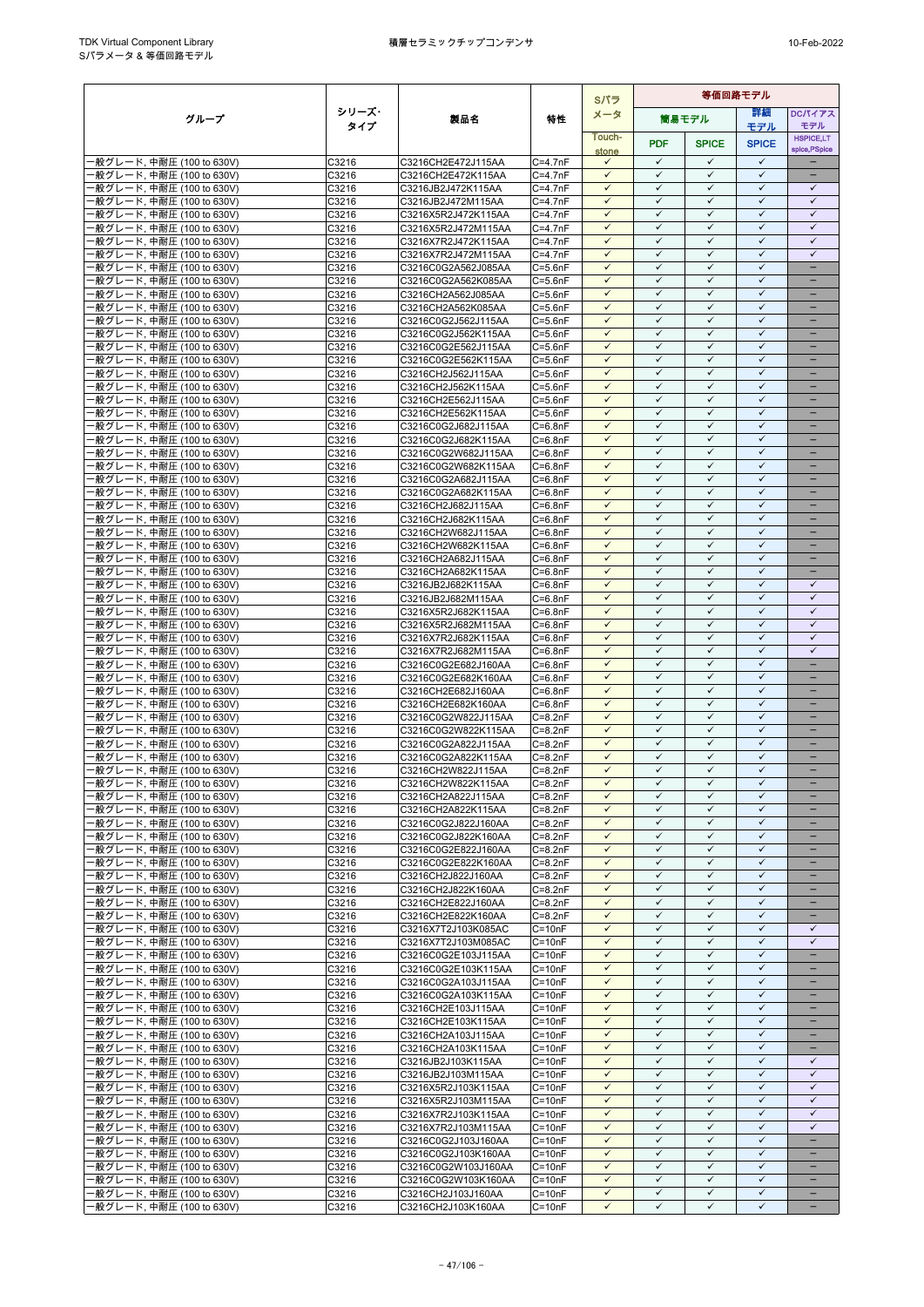|                                                        |                |                                            |                          | Sパラ                          | 等価回路モデル                      |                              |                              |                               |
|--------------------------------------------------------|----------------|--------------------------------------------|--------------------------|------------------------------|------------------------------|------------------------------|------------------------------|-------------------------------|
| グループ                                                   | シリーズ・          | 製品名                                        | 特性                       | メータ                          |                              | 筒易モデル                        | 等細                           | <b>DCパイアス</b>                 |
|                                                        | タイプ            |                                            |                          | Touch-                       |                              |                              | モデル                          | モデル<br><b>HSPICE,LT</b>       |
|                                                        |                |                                            |                          | stone                        | <b>PDF</b>                   | <b>SPICE</b>                 | <b>SPICE</b>                 | spice, PSpice                 |
| ·般グレード, 中耐圧 (100 to 630V)                              | C3216          | C3216CH2W103J160AA                         | $C = 10nF$               | $\checkmark$                 | $\checkmark$                 | $\checkmark$                 | $\checkmark$                 |                               |
| ·般グレード, 中耐圧 (100 to 630V)<br>·般グレード, 中耐圧 (100 to 630V) | C3216<br>C3216 | C3216CH2W103K160AA<br>C3216X7T2J153K085AC  | $C = 10nF$<br>$C = 15nF$ | $\checkmark$<br>$\checkmark$ | $\checkmark$<br>$\checkmark$ | $\checkmark$<br>$\checkmark$ | $\checkmark$<br>$\checkmark$ | ÷<br>$\checkmark$             |
| ·般グレード, 中耐圧 (100 to 630V)                              | C3216          | C3216X7T2J153M085AC                        | $C = 15nF$               | $\checkmark$                 | $\checkmark$                 | ✓                            | $\checkmark$                 | $\checkmark$                  |
| ·般グレード, 中耐圧 (100 to 630V)                              | C3216          | C3216C0G2A153J115AA                        | $C = 15nF$               | $\checkmark$                 | $\checkmark$                 | $\checkmark$                 | $\checkmark$                 | $\overline{\phantom{a}}$      |
| ·般グレード, 中耐圧 (100 to 630V)                              | C3216          | C3216C0G2A153K115AA                        | $C = 15nF$               | $\checkmark$                 | $\checkmark$                 | $\checkmark$                 | $\checkmark$                 |                               |
| ·般グレード, 中耐圧 (100 to 630V)                              | C3216          | C3216CH2A153J115AA                         | $C = 15nF$               | $\checkmark$                 | $\checkmark$                 | $\checkmark$                 | $\checkmark$                 |                               |
| ·般グレード, 中耐圧 (100 to 630V)<br>·般グレード, 中耐圧 (100 to 630V) | C3216<br>C3216 | C3216CH2A153K115AA<br>C3216JB2E153K115AA   | $C = 15nF$               | $\checkmark$<br>$\checkmark$ | $\checkmark$<br>$\checkmark$ | $\checkmark$<br>$\checkmark$ | $\checkmark$<br>$\checkmark$ | $\equiv$<br>$\checkmark$      |
| ·般グレード, 中耐圧 (100 to 630V)                              | C3216          | C3216JB2E153M115AA                         | $C = 15nF$<br>$C = 15nF$ | $\checkmark$                 | $\checkmark$                 | $\checkmark$                 | $\checkmark$                 | $\checkmark$                  |
| -般グレード, 中耐圧 (100 to 630V)                              | C3216          | C3216X7R2E153K115AA                        | $C = 15nF$               | $\checkmark$                 | $\checkmark$                 | $\checkmark$                 | $\checkmark$                 | $\checkmark$                  |
| ·般グレード, 中耐圧 (100 to 630V)                              | C3216          | C3216X7R2E153M115AA                        | $C = 15nF$               | $\checkmark$                 | $\checkmark$                 | $\checkmark$                 | $\checkmark$                 | $\checkmark$                  |
| ·般グレード, 中耐圧 (100 to 630V)                              | C3216          | C3216JB2J153K130AA                         | $C = 15nF$               |                              | ✓                            | ✓                            | ✓                            | ✓                             |
| ·般グレード, 中耐圧 (100 to 630V)                              | C3216          | C3216JB2J153M130AA                         | $C = 15nF$               | $\checkmark$<br>$\checkmark$ | $\checkmark$<br>$\checkmark$ | $\checkmark$<br>$\checkmark$ | $\checkmark$<br>$\checkmark$ | $\checkmark$<br>$\checkmark$  |
| ·般グレード, 中耐圧 (100 to 630V)<br>·般グレード, 中耐圧 (100 to 630V) | C3216<br>C3216 | C3216X5R2J153K130AA<br>C3216X5R2J153M130AA | $C = 15nF$<br>$C = 15nF$ | $\checkmark$                 | $\checkmark$                 | $\checkmark$                 | $\checkmark$                 | $\checkmark$                  |
| ·般グレード, 中耐圧 (100 to 630V)                              | C3216          | C3216X7R2J153K130AA                        | $C = 15nF$               | $\checkmark$                 | $\checkmark$                 | $\checkmark$                 | $\checkmark$                 | $\checkmark$                  |
| ·般グレード, 中耐圧 (100 to 630V)                              | C3216          | C3216X7R2J153M130AA                        | $C = 15nF$               | $\checkmark$                 | $\checkmark$                 | ✓                            | ✓                            | ✓                             |
| ·般グレード, 中耐圧 (100 to 630V)                              | C3216          | C3216C0G2W153J160AA                        | $C = 15nF$               | $\checkmark$                 | $\checkmark$                 | $\checkmark$                 | $\checkmark$                 | -                             |
| ·般グレード, 中耐圧 (100 to 630V)                              | C3216          | C3216C0G2W153K160AA                        | $C = 15nF$               | $\checkmark$<br>$\checkmark$ | $\checkmark$<br>$\checkmark$ | $\checkmark$<br>$\checkmark$ | $\checkmark$<br>$\checkmark$ |                               |
| ·般グレード, 中耐圧 (100 to 630V)<br>·般グレード, 中耐圧 (100 to 630V) | C3216<br>C3216 | C3216C0G2E153J160AA<br>C3216C0G2E153K160AA | $C = 15nF$<br>$C = 15nF$ | $\checkmark$                 | $\checkmark$                 | $\checkmark$                 | $\checkmark$                 | $\overline{\phantom{0}}$      |
| ·般グレード, 中耐圧 (100 to 630V)                              | C3216          | C3216CH2W153J160AA                         | $C = 15nF$               | $\checkmark$                 | $\checkmark$                 | ✓                            | $\checkmark$                 |                               |
| ·般グレード, 中耐圧 (100 to 630V)                              | C3216          | C3216CH2W153K160AA                         | $C = 15nF$               | $\checkmark$                 | $\checkmark$                 | $\checkmark$                 | $\checkmark$                 | -                             |
| ·般グレード, 中耐圧 (100 to 630V)                              | C3216          | C3216CH2E153J160AA                         | $C = 15nF$               | $\checkmark$                 | $\checkmark$                 | $\checkmark$                 | $\checkmark$                 |                               |
| ·般グレード, 中耐圧 (100 to 630V)                              | C3216          | C3216CH2E153K160AA                         | $C = 15nF$               | $\checkmark$                 | $\checkmark$                 | $\checkmark$                 | $\checkmark$                 | н.                            |
| ·般グレード, 中耐圧 (100 to 630V)<br>·般グレード, 中耐圧 (100 to 630V) | C3216<br>C3216 | C3216JB2E223K115AA<br>C3216JB2E223M115AA   | $C = 22nF$<br>$C = 22nF$ | $\checkmark$<br>$\checkmark$ | ✓<br>$\checkmark$            | ✓<br>$\checkmark$            | $\checkmark$<br>$\checkmark$ | ✓<br>$\checkmark$             |
| ·般グレード, 中耐圧 (100 to 630V)                              | C3216          | C3216X7R2E223K115AA                        | $C = 22nF$               | $\checkmark$                 | $\checkmark$                 | $\checkmark$                 | $\checkmark$                 | $\checkmark$                  |
| ·般グレード, 中耐圧 (100 to 630V)                              | C3216          | C3216X7R2E223M115AA                        | $C = 22nF$               | $\checkmark$                 | $\checkmark$                 | $\checkmark$                 | $\checkmark$                 | $\checkmark$                  |
| ·般グレード, 中耐圧 (100 to 630V)                              | C3216          | C3216X7T2J223K115AC                        | $C = 22nF$               | $\checkmark$                 | $\checkmark$                 | $\checkmark$                 | $\checkmark$                 | $\checkmark$                  |
| ·般グレード, 中耐圧 (100 to 630V)                              | C3216          | C3216X7T2J223M115AC                        | $C = 22nF$               | $\checkmark$                 | $\checkmark$                 | $\checkmark$                 | $\checkmark$                 | $\checkmark$                  |
| ·般グレード, 中耐圧 (100 to 630V)                              | C3216          | C3216JB2J223K130AA                         | $C = 22nF$               | $\checkmark$<br>$\checkmark$ | $\checkmark$<br>$\checkmark$ | $\checkmark$<br>$\checkmark$ | $\checkmark$<br>$\checkmark$ | $\checkmark$<br>$\checkmark$  |
| ·般グレード, 中耐圧 (100 to 630V)<br>·般グレード, 中耐圧 (100 to 630V) | C3216<br>C3216 | C3216JB2J223M130AA<br>C3216X5R2J223K130AA  | $C = 22nF$<br>$C = 22nF$ | $\checkmark$                 | $\checkmark$                 | $\checkmark$                 | $\checkmark$                 | $\checkmark$                  |
| ·般グレード, 中耐圧 (100 to 630V)                              | C3216          | C3216X5R2J223M130AA                        | $C = 22nF$               | $\checkmark$                 | $\checkmark$                 | $\checkmark$                 | $\checkmark$                 | $\checkmark$                  |
| ·般グレード, 中耐圧 (100 to 630V)                              | C3216          | C3216X7R2J223K130AA                        | $C = 22nF$               | $\checkmark$                 | $\checkmark$                 | ✓                            | ✓                            | ✓                             |
| ·般グレード, 中耐圧 (100 to 630V)                              | C3216          | C3216X7R2J223M130AA                        | $C = 22nF$               | $\checkmark$                 | $\checkmark$                 | $\checkmark$                 | $\checkmark$                 | $\checkmark$                  |
| ·般グレード, 中耐圧 (100 to 630V)                              | C3216          | C3216C0G2E223J160AA                        | $C = 22nF$               | $\checkmark$                 | $\checkmark$                 | $\checkmark$                 | $\checkmark$                 |                               |
| ·般グレード, 中耐圧 (100 to 630V)<br>-般グレード, 中耐圧 (100 to 630V) | C3216<br>C3216 | C3216C0G2E223K160AA<br>C3216C0G2A223J160AA | $C = 22nF$<br>$C = 22nF$ | $\checkmark$<br>$\checkmark$ | $\checkmark$<br>$\checkmark$ | $\checkmark$<br>$\checkmark$ | $\checkmark$<br>$\checkmark$ | $\overline{\phantom{0}}$      |
| ·般グレード, 中耐圧 (100 to 630V)                              | C3216          | C3216C0G2A223K160AA                        | $C = 22nF$               | $\checkmark$                 | $\checkmark$                 | $\checkmark$                 | $\checkmark$                 | -                             |
| -般グレード, 中耐圧 (100 to 630V)                              | C3216          | C3216CH2E223J160AA                         | $C = 22nF$               | $\checkmark$                 | $\checkmark$                 | $\checkmark$                 | $\checkmark$                 | -                             |
| -般グレード, 中耐圧 (100 to 630V)                              | C3216          | C3216CH2E223K160AA                         | $C = 22nF$               | $\checkmark$                 | $\checkmark$                 | $\checkmark$                 | $\checkmark$                 |                               |
| ·般グレード, 中耐圧 (100 to 630V)                              | C3216          | C3216CH2A223J160AA                         | $C = 22nF$               | $\checkmark$                 | $\checkmark$<br>✓            | $\checkmark$<br>✓            | $\checkmark$<br>$\checkmark$ |                               |
| ·般グレード, 中耐圧 (100 to 630V)<br>·般グレード, 中耐圧 (100 to 630V) | C3216<br>C3216 | C3216CH2A223K160AA<br>C3216JB2A333K115AA   | $C = 22nF$<br>$C = 33nF$ | ✓<br>$\checkmark$            | $\checkmark$                 | $\checkmark$                 | $\checkmark$                 | $\checkmark$                  |
| 般グレード, 中耐圧 (100 to 630V)                               | C3216          | C3216JB2A333M115AA                         | $C = 33nF$               | $\checkmark$                 | $\checkmark$                 | $\checkmark$                 | $\checkmark$                 | $\checkmark$                  |
| ·般グレード, 中耐圧 (100 to 630V)                              | C3216          | C3216X7R2A333K115AA                        | $C = 33nF$               | $\checkmark$                 | ✓                            | $\checkmark$                 | $\checkmark$                 | ✓                             |
| -般グレード, 中耐圧 (100 to 630V)                              | C3216          | C3216X7R2A333M115AA                        | $C = 33nF$               | $\checkmark$                 | $\checkmark$                 | $\checkmark$                 | $\checkmark$                 | $\checkmark$                  |
| ·般グレード, 中耐圧 (100 to 630V)                              | C3216          | C3216X7T2J333K115AC                        | $C = 33nF$               | $\checkmark$                 | $\checkmark$                 | $\checkmark$                 | $\checkmark$                 | $\checkmark$                  |
| -般グレード, 中耐圧 (100 to 630V)                              | C3216          | C3216X7T2J333M115AC<br>C3216C0G2A333J160AA | $C = 33nF$               | $\checkmark$<br>$\checkmark$ | $\checkmark$<br>$\checkmark$ | $\checkmark$<br>$\checkmark$ | $\checkmark$<br>$\checkmark$ | $\checkmark$                  |
| -般グレード, 中耐圧 (100 to 630V)<br>·般グレード, 中耐圧 (100 to 630V) | C3216<br>C3216 | C3216C0G2A333K160AA                        | $C = 33nF$<br>$C = 33nF$ | $\checkmark$                 | $\checkmark$                 | ✓                            | $\checkmark$                 |                               |
| ·般グレード, 中耐圧 (100 to 630V)                              | C3216          | C3216CH2A333J160AA                         | $C = 33nF$               | $\checkmark$                 | $\checkmark$                 | $\checkmark$                 | $\checkmark$                 | $-$                           |
| ·般グレード, 中耐圧 (100 to 630V)                              | C3216          | C3216CH2A333K160AA                         | $C = 33nF$               | $\checkmark$                 | $\checkmark$                 | ✓                            | $\checkmark$                 |                               |
| -般グレード, 中耐圧 (100 to 630V)                              | C3216          | C3216JB2J333K160AA                         | $C = 33nF$               | $\checkmark$                 | $\checkmark$                 | $\checkmark$                 | $\checkmark$                 | $\checkmark$                  |
| ·般グレード, 中耐圧 (100 to 630V)<br>·般グレード, 中耐圧 (100 to 630V) | C3216<br>C3216 | C3216JB2J333M160AA<br>C3216JB2E333K160AA   | $C = 33nF$<br>$C = 33nF$ | $\checkmark$<br>$\checkmark$ | $\checkmark$<br>$\checkmark$ | $\checkmark$<br>$\checkmark$ | $\checkmark$<br>$\checkmark$ | $\checkmark$<br>$\checkmark$  |
| ·般グレード, 中耐圧 (100 to 630V)                              | C3216          | C3216JB2E333M160AA                         | $C = 33nF$               | $\checkmark$                 | $\checkmark$                 | $\checkmark$                 | $\checkmark$                 | $\checkmark$                  |
| ·般グレード, 中耐圧 (100 to 630V)                              | C3216          | C3216X5R2J333K160AA                        | $C = 33nF$               | $\checkmark$                 | $\checkmark$                 | $\checkmark$                 | $\checkmark$                 | $\checkmark$                  |
| ·般グレード, 中耐圧 (100 to 630V)                              | C3216          | C3216X5R2J333M160AA                        | $C = 33nF$               | $\checkmark$                 | $\checkmark$                 | $\checkmark$                 | ✓                            | $\checkmark$                  |
| ·般グレード, 中耐圧 (100 to 630V)                              | C3216          | C3216X5R2E333K160AA                        | $C = 33nF$               | $\checkmark$                 | $\checkmark$                 | $\checkmark$                 | $\checkmark$                 | $\checkmark$                  |
| ·般グレード, 中耐圧 (100 to 630V)                              | C3216<br>C3216 | C3216X5R2E333M160AA<br>C3216X7R2J333K160AA | $C = 33nF$<br>$C = 33nF$ | $\checkmark$<br>$\checkmark$ | $\checkmark$<br>$\checkmark$ | $\checkmark$<br>$\checkmark$ | $\checkmark$<br>$\checkmark$ | $\checkmark$<br>$\checkmark$  |
| ·般グレード, 中耐圧 (100 to 630V)<br>-般グレード, 中耐圧 (100 to 630V) | C3216          | C3216X7R2J333M160AA                        | $C = 33nF$               | $\checkmark$                 | $\checkmark$                 | $\checkmark$                 | $\checkmark$                 | $\checkmark$                  |
| ·般グレード, 中耐圧 (100 to 630V)                              | C3216          | C3216X7R2E333K160AA                        | $C = 33nF$               | $\checkmark$                 | $\checkmark$                 | $\checkmark$                 | $\checkmark$                 | $\checkmark$                  |
| ·般グレード, 中耐圧 (100 to 630V)                              | C3216          | C3216X7R2E333M160AA                        | $C = 33nF$               | $\checkmark$                 | ✓                            | ✓                            | ✓                            | ✓                             |
| ·般グレード, 中耐圧 (100 to 630V)                              | C3216          | C3216C0G2A473J115AC                        | $C = 47nF$               | $\checkmark$                 | $\checkmark$                 | $\checkmark$                 | $\checkmark$                 | -                             |
| ·般グレード, 中耐圧 (100 to 630V)                              | C3216          | C3216C0G2A473K115AC                        | $C = 47nF$               | $\checkmark$<br>$\checkmark$ | $\checkmark$<br>$\checkmark$ | $\checkmark$<br>$\checkmark$ | $\checkmark$<br>$\checkmark$ |                               |
| ·般グレード, 中耐圧 (100 to 630V)<br>-般グレード, 中耐圧 (100 to 630V) | C3216<br>C3216 | C3216CH2A473J115AC<br>C3216CH2A473K115AC   | $C = 47nF$<br>$C = 47nF$ | $\checkmark$                 | $\checkmark$                 | $\checkmark$                 | $\checkmark$                 | -<br>$\overline{\phantom{0}}$ |
| ·般グレード, 中耐圧 (100 to 630V)                              | C3216          | C3216JB2A473K115AA                         | $C = 47nF$               | $\checkmark$                 | $\checkmark$                 | ✓                            | $\checkmark$                 | $\checkmark$                  |
| ·般グレード, 中耐圧 (100 to 630V)                              | C3216          | C3216JB2A473M115AA                         | $C = 47nF$               | $\checkmark$                 | $\checkmark$                 | $\checkmark$                 | $\checkmark$                 | $\checkmark$                  |
| ·般グレード, 中耐圧 (100 to 630V)                              | C3216          | C3216X7R2A473K115AA                        | $C = 47nF$               | $\checkmark$                 | $\checkmark$                 | $\checkmark$                 | $\checkmark$                 | $\checkmark$                  |
| ·般グレード, 中耐圧 (100 to 630V)                              | C3216          | C3216X7R2A473M115AA                        | $C = 47nF$               | $\checkmark$<br>$\checkmark$ | $\checkmark$<br>$\checkmark$ | $\checkmark$<br>$\checkmark$ | $\checkmark$<br>$\checkmark$ | $\checkmark$<br>$\checkmark$  |
| ·般グレード, 中耐圧 (100 to 630V)<br>·般グレード, 中耐圧 (100 to 630V) | C3216<br>C3216 | C3216JB2E473K160AA<br>C3216JB2E473M160AA   | $C = 47nF$<br>$C = 47nF$ | $\checkmark$                 | $\checkmark$                 | $\checkmark$                 | $\checkmark$                 | $\checkmark$                  |
| -般グレード, 中耐圧 (100 to 630V)                              | C3216          | C3216X5R2E473K160AA                        | $C = 47nF$               | $\checkmark$                 | $\checkmark$                 | $\checkmark$                 | $\checkmark$                 | $\checkmark$                  |
| ·般グレード, 中耐圧 (100 to 630V)                              | C3216          | C3216X5R2E473M160AA                        | $C = 47nF$               | $\checkmark$                 | $\checkmark$                 | ✓                            | $\checkmark$                 | ✓                             |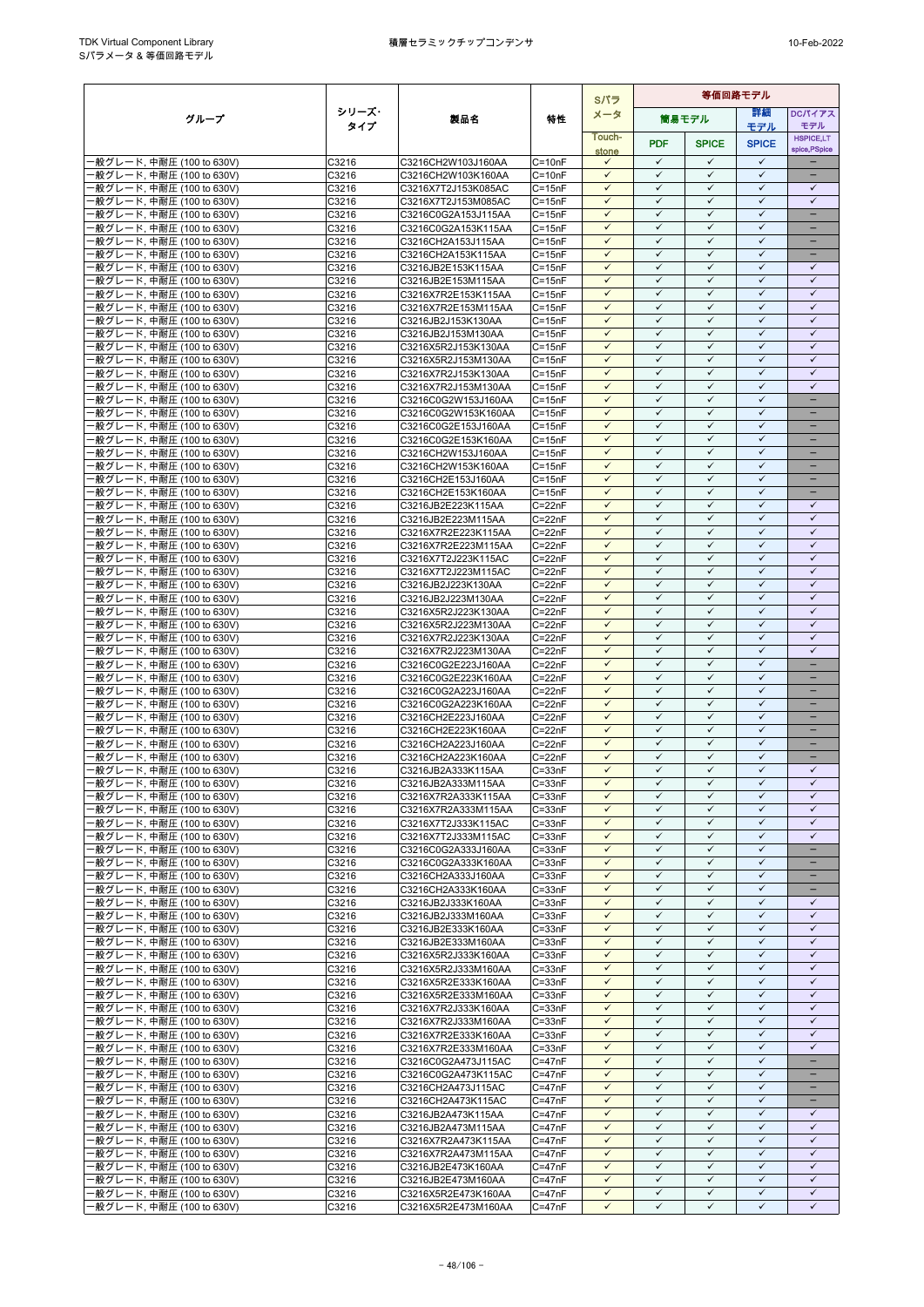|                                                        |                |                                            |                            | Sパラ                          | 等価回路モデル                      |                              |                              |                              |
|--------------------------------------------------------|----------------|--------------------------------------------|----------------------------|------------------------------|------------------------------|------------------------------|------------------------------|------------------------------|
| グループ                                                   | シリーズ・          | 製品名                                        | 特性                         | メータ                          |                              | 簡易モデル                        | 等細                           | <b>DCパイアス</b>                |
|                                                        | タイプ            |                                            |                            | Touch-                       |                              |                              | モデル                          | モデル<br><b>HSPICE,LT</b>      |
|                                                        |                |                                            |                            | stone                        | <b>PDF</b>                   | <b>SPICE</b>                 | <b>SPICE</b>                 | spice, PSpice                |
| ·般グレード, 中耐圧 (100 to 630V)                              | C3216          | C3216X7R2E473K160AA                        | $C = 47nF$                 | $\checkmark$                 | $\checkmark$                 | $\checkmark$                 | $\checkmark$<br>$\checkmark$ | ✓                            |
| ·般グレード, 中耐圧 (100 to 630V)<br>·般グレード, 中耐圧 (100 to 630V) | C3216<br>C3216 | C3216X7R2E473M160AA<br>C3216X7T2J473K160AC | $C = 47nF$<br>$C = 47nF$   | $\checkmark$<br>$\checkmark$ | $\checkmark$<br>$\checkmark$ | $\checkmark$<br>$\checkmark$ | $\checkmark$                 | $\checkmark$<br>$\checkmark$ |
| ·般グレード, 中耐圧 (100 to 630V)                              | C3216          | C3216X7T2J473M160AC                        | $C = 47nF$                 | $\checkmark$                 | $\checkmark$                 | ✓                            | $\checkmark$                 | $\checkmark$                 |
| ·般グレード, 中耐圧 (100 to 630V)                              | C3216          | C3216X7T2W683K130AA                        | $C = 68nF$                 | $\checkmark$                 | $\checkmark$                 | $\checkmark$                 | $\checkmark$                 | $\checkmark$                 |
| ·般グレード, 中耐圧 (100 to 630V)                              | C3216          | C3216X7T2W683M130AA                        | $C = 68nF$                 | $\checkmark$                 | $\checkmark$                 | $\checkmark$                 | $\checkmark$                 | $\checkmark$                 |
| ·般グレード, 中耐圧 (100 to 630V)                              | C3216          | C3216X7T2V683K130AA                        | $C = 68nF$                 | $\checkmark$                 | $\checkmark$                 | $\checkmark$                 | $\checkmark$                 | $\checkmark$                 |
| ·般グレード, 中耐圧 (100 to 630V)                              | C3216<br>C3216 | C3216X7T2V683M130AA<br>C3216C0G2A683J160AC | $C = 68nF$<br>$C = 68nF$   | $\checkmark$<br>$\checkmark$ | $\checkmark$<br>$\checkmark$ | $\checkmark$<br>$\checkmark$ | $\checkmark$<br>$\checkmark$ | $\checkmark$<br>÷            |
| ·般グレード, 中耐圧 (100 to 630V)<br>·般グレード, 中耐圧 (100 to 630V) | C3216          | C3216C0G2A683K160AC                        | $C = 68nF$                 | $\checkmark$                 | $\checkmark$                 | $\checkmark$                 | $\checkmark$                 | -                            |
| ·般グレード, 中耐圧 (100 to 630V)                              | C3216          | C3216CH2A683J160AC                         | $C = 68nF$                 | $\checkmark$                 | $\checkmark$                 | $\checkmark$                 | $\checkmark$                 | $\qquad \qquad -$            |
| ·般グレード, 中耐圧 (100 to 630V)                              | C3216          | C3216CH2A683K160AC                         | $C = 68nF$                 | $\checkmark$                 | $\checkmark$                 | $\checkmark$                 | $\checkmark$                 | -                            |
| ·般グレード, 中耐圧 (100 to 630V)                              | C3216          | C3216JB2E683K160AA                         | $C = 68nF$                 |                              | ✓                            | ✓                            | ✓                            | ✓                            |
| ·般グレード, 中耐圧 (100 to 630V)                              | C3216          | C3216JB2E683M160AA                         | $C = 68nF$                 | $\checkmark$<br>$\checkmark$ | $\checkmark$<br>$\checkmark$ | $\checkmark$<br>$\checkmark$ | $\checkmark$<br>$\checkmark$ | $\checkmark$<br>$\checkmark$ |
| ·般グレード, 中耐圧 (100 to 630V)<br>·般グレード, 中耐圧 (100 to 630V) | C3216<br>C3216 | C3216JB2A683K160AA<br>C3216JB2A683M160AA   | $C = 68nF$<br>$C = 68nF$   | $\checkmark$                 | $\checkmark$                 | $\checkmark$                 | $\checkmark$                 | $\checkmark$                 |
| ·般グレード, 中耐圧 (100 to 630V)                              | C3216          | C3216X5R2E683K160AA                        | $C = 68nF$                 | $\checkmark$                 | $\checkmark$                 | $\checkmark$                 | $\checkmark$                 | $\checkmark$                 |
| ·般グレード, 中耐圧 (100 to 630V)                              | C3216          | C3216X5R2E683M160AA                        | $C = 68nF$                 | $\checkmark$                 | $\checkmark$                 | ✓                            | ✓                            | ✓                            |
| -般グレード, 中耐圧 (100 to 630V)                              | C3216          | C3216X7R2E683K160AA                        | $C = 68nF$                 | $\checkmark$                 | $\checkmark$                 | $\checkmark$                 | $\checkmark$                 | $\checkmark$                 |
| ·般グレード, 中耐圧 (100 to 630V)                              | C3216          | C3216X7R2E683M160AA                        | C=68nF                     | ✓                            | $\checkmark$                 | $\checkmark$                 | $\checkmark$                 | $\checkmark$                 |
| ·般グレード, 中耐圧 (100 to 630V)<br>·般グレード, 中耐圧 (100 to 630V) | C3216<br>C3216 | C3216X7R2A683K160AA<br>C3216X7R2A683M160AA | $C = 68nF$<br>$C = 68nF$   | $\checkmark$<br>$\checkmark$ | $\checkmark$<br>$\checkmark$ | $\checkmark$<br>$\checkmark$ | $\checkmark$<br>$\checkmark$ | $\checkmark$<br>$\checkmark$ |
| ·般グレード, 中耐圧 (100 to 630V)                              | C3216          | C3216C0G2A104J160AC                        | $C = 100nF$                | $\checkmark$                 | $\checkmark$                 | $\checkmark$                 | $\checkmark$                 | $\qquad \qquad -$            |
| ·般グレード, 中耐圧 (100 to 630V)                              | C3216          | C3216C0G2A104K160AC                        | $C = 100nF$                | $\checkmark$                 | $\checkmark$                 | $\checkmark$                 | $\checkmark$                 | -                            |
| ·般グレード, 中耐圧 (100 to 630V)                              | C3216          | C3216CH2A104J160AC                         | $C = 100nF$                | $\checkmark$                 | $\checkmark$                 | $\checkmark$                 | $\checkmark$                 |                              |
| ·般グレード, 中耐圧 (100 to 630V)                              | C3216          | C3216CH2A104K160AC                         | $C = 100nF$                | $\checkmark$                 | $\checkmark$                 | $\checkmark$                 | $\checkmark$                 | н.                           |
| ·般グレード, 中耐圧 (100 to 630V)<br>·般グレード. 中耐圧 (100 to 630V) | C3216          | C3216JB2E104K160AA                         | $C = 100nF$                | $\checkmark$<br>$\checkmark$ | ✓<br>$\checkmark$            | ✓<br>$\checkmark$            | $\checkmark$<br>$\checkmark$ | ✓<br>$\checkmark$            |
| ·般グレード, 中耐圧 (100 to 630V)                              | C3216<br>C3216 | C3216JB2E104M160AA<br>C3216JB2A104K160AA   | $C = 100nF$<br>$C = 100nF$ | $\checkmark$                 | $\checkmark$                 | $\checkmark$                 | $\checkmark$                 | $\checkmark$                 |
| ·般グレード, 中耐圧 (100 to 630V)                              | C3216          | C3216JB2A104M160AA                         | $C = 100nF$                | $\checkmark$                 | $\checkmark$                 | $\checkmark$                 | $\checkmark$                 | $\checkmark$                 |
| ·般グレード, 中耐圧 (100 to 630V)                              | C3216          | C3216X5R2E104K160AA                        | $C = 100nF$                | $\checkmark$                 | $\checkmark$                 | $\checkmark$                 | $\checkmark$                 | $\checkmark$                 |
| ·般グレード, 中耐圧 (100 to 630V)                              | C3216          | C3216X5R2E104M160AA                        | $C = 100nF$                | $\checkmark$                 | $\checkmark$                 | $\checkmark$                 | $\checkmark$                 | $\checkmark$                 |
| ·般グレード, 中耐圧 (100 to 630V)                              | C3216          | C3216X7R2E104K160AA                        | $C = 100nF$                | $\checkmark$                 | $\checkmark$                 | $\checkmark$<br>$\checkmark$ | $\checkmark$<br>$\checkmark$ | $\checkmark$                 |
| ·般グレード, 中耐圧 (100 to 630V)<br>·般グレード, 中耐圧 (100 to 630V) | C3216<br>C3216 | C3216X7R2E104M160AA<br>C3216X7R2A104K160AA | $C = 100nF$<br>$C = 100nF$ | $\checkmark$<br>$\checkmark$ | $\checkmark$<br>$\checkmark$ | $\checkmark$                 | $\checkmark$                 | $\checkmark$<br>$\checkmark$ |
| ·般グレード, 中耐圧 (100 to 630V)                              | C3216          | C3216X7R2A104M160AA                        | $C = 100nF$                | $\checkmark$                 | $\checkmark$                 | $\checkmark$                 | $\checkmark$                 | $\checkmark$                 |
| ·般グレード, 中耐圧 (100 to 630V)                              | C3216          | C3216X7T2W104K160AA                        | $C = 100nF$                | $\checkmark$                 | $\checkmark$                 | ✓                            | ✓                            | $\checkmark$                 |
| ·般グレード, 中耐圧 (100 to 630V)                              | C3216          | C3216X7T2W104M160AA                        | $C = 100nF$                | $\checkmark$                 | $\checkmark$                 | $\checkmark$                 | $\checkmark$                 | $\checkmark$                 |
| ·般グレード, 中耐圧 (100 to 630V)                              | C3216          | C3216X7T2V104K160AA                        | $C = 100nF$                | $\checkmark$                 | $\checkmark$                 | $\checkmark$                 | $\checkmark$                 | $\checkmark$                 |
| ·般グレード, 中耐圧 (100 to 630V)                              | C3216          | C3216X7T2V104M160AA                        | $C = 100nF$                | $\checkmark$<br>$\checkmark$ | $\checkmark$<br>$\checkmark$ | $\checkmark$<br>$\checkmark$ | $\checkmark$<br>$\checkmark$ | $\checkmark$<br>$\checkmark$ |
| -般グレード, 中耐圧 (100 to 630V)<br>·般グレード, 中耐圧 (100 to 630V) | C3216<br>C3216 | C3216X7T2E154K130AA<br>C3216X7T2E154M130AA | $C = 150nF$<br>$C = 150nF$ | $\checkmark$                 | $\checkmark$                 | $\checkmark$                 | $\checkmark$                 | $\checkmark$                 |
| -般グレード, 中耐圧 (100 to 630V)                              | C3216          | C3216JB2A154K160AA                         | $C = 150nF$                | $\checkmark$                 | $\checkmark$                 | $\checkmark$                 | $\checkmark$                 | $\checkmark$                 |
| -般グレード, 中耐圧 (100 to 630V)                              | C3216          | C3216JB2A154M160AA                         | $C = 150nF$                | $\checkmark$                 | $\checkmark$                 | $\checkmark$                 | $\checkmark$                 | $\checkmark$                 |
| ·般グレード, 中耐圧 (100 to 630V)                              | C3216          | C3216X5R2A154K160AA                        | $C = 150nF$                | $\checkmark$                 | $\checkmark$                 | $\checkmark$                 | $\checkmark$                 | $\checkmark$                 |
| ·般グレード, 中耐圧 (100 to 630V)                              | C3216          | C3216X5R2A154M160AA                        | $C = 150nF$                | ✓                            | ✓                            | ✓                            | $\checkmark$                 | $\checkmark$                 |
| ·般グレード, 中耐圧 (100 to 630V)                              | C3216          | C3216X7R2A154K160AA                        | $C = 150nF$                | $\checkmark$<br>$\checkmark$ | $\checkmark$<br>$\checkmark$ | $\checkmark$<br>$\checkmark$ | $\checkmark$<br>$\checkmark$ | $\checkmark$<br>$\checkmark$ |
| 般グレード, 中耐圧 (100 to 630V)<br>·般グレード, 中耐圧 (100 to 630V)  | C3216<br>C3216 | C3216X7R2A154M160AA<br>C3216JB2A224K115AA  | $C = 150nF$<br>$C = 220nF$ | $\checkmark$                 | $\checkmark$                 | $\checkmark$                 | $\checkmark$                 | ✓                            |
| -般グレード, 中耐圧 (100 to 630V)                              | C3216          | C3216JB2A224M115AA                         | $C = 220nF$                | $\checkmark$                 | $\checkmark$                 | $\checkmark$                 | $\checkmark$                 | $\checkmark$                 |
| ·般グレード, 中耐圧 (100 to 630V)                              | C3216          | C3216X5R2A224K115AA                        | $C = 220nF$                | $\checkmark$                 | $\checkmark$                 | $\checkmark$                 | $\checkmark$                 | $\checkmark$                 |
| -般グレード, 中耐圧 (100 to 630V)                              | C3216          | C3216X5R2A224M115AA                        | C=220nF                    | $\checkmark$                 | $\checkmark$                 | $\checkmark$                 | $\checkmark$                 | $\checkmark$                 |
| -般グレード, 中耐圧 (100 to 630V)                              | C3216          | C3216X7R2A224K115AA                        | C=220nF                    | $\checkmark$                 | $\checkmark$<br>$\checkmark$ | $\checkmark$                 | $\checkmark$<br>$\checkmark$ | $\checkmark$<br>$\checkmark$ |
| ·般グレード, 中耐圧 (100 to 630V)<br>·般グレード, 中耐圧 (100 to 630V) | C3216<br>C3216 | C3216X7R2A224M115AA<br>C3216X7T2E224K160AA | $C = 220nF$<br>C=220nF     | $\checkmark$<br>$\checkmark$ | $\checkmark$                 | ✓<br>$\checkmark$            | $\checkmark$                 | $\checkmark$                 |
| ·般グレード, 中耐圧 (100 to 630V)                              | C3216          | C3216X7T2E224M160AA                        | C=220nF                    | $\checkmark$                 | $\checkmark$                 | ✓                            | $\checkmark$                 | ✓                            |
| ·般グレード, 中耐圧 (100 to 630V)                              | C3216          | C3216JB2A334K130AA                         | C=330nF                    | $\checkmark$                 | $\checkmark$                 | $\checkmark$                 | $\checkmark$                 | $\checkmark$                 |
| ·般グレード, 中耐圧 (100 to 630V)                              | C3216          | C3216JB2A334M130AA                         | C=330nF                    | $\checkmark$                 | $\checkmark$                 | $\checkmark$                 | $\checkmark$                 | $\checkmark$                 |
| ·般グレード, 中耐圧 (100 to 630V)                              | C3216          | C3216X5R2A334K130AA                        | C=330nF                    | $\checkmark$                 | $\checkmark$<br>$\checkmark$ | $\checkmark$                 | $\checkmark$                 | $\checkmark$                 |
| ·般グレード, 中耐圧 (100 to 630V)<br>·般グレード, 中耐圧 (100 to 630V) | C3216<br>C3216 | C3216X5R2A334M130AA<br>C3216X7R2A334K130AA | C=330nF<br>$C = 330nF$     | $\checkmark$<br>$\checkmark$ | $\checkmark$                 | $\checkmark$<br>$\checkmark$ | $\checkmark$<br>$\checkmark$ | $\checkmark$<br>$\checkmark$ |
| ·般グレード, 中耐圧 (100 to 630V)                              | C3216          | C3216X7R2A334M130AA                        | $C = 330nF$                | $\checkmark$                 | $\checkmark$                 | $\checkmark$                 | $\checkmark$                 | $\checkmark$                 |
| ·般グレード, 中耐圧 (100 to 630V)                              | C3216          | C3216JB2A474K160AA                         | $C = 470nF$                | $\checkmark$                 | $\checkmark$                 | $\checkmark$                 | $\checkmark$                 | $\checkmark$                 |
| ·般グレード, 中耐圧 (100 to 630V)                              | C3216          | C3216JB2A474M160AA                         | C=470nF                    | $\checkmark$                 | $\checkmark$                 | $\checkmark$                 | $\checkmark$                 | $\checkmark$                 |
| ·般グレード, 中耐圧 (100 to 630V)                              | C3216          | C3216X5R2A474K160AA                        | C=470nF                    | $\checkmark$                 | $\checkmark$                 | $\checkmark$                 | $\checkmark$                 | $\checkmark$                 |
| -般グレード, 中耐圧 (100 to 630V)                              | C3216          | C3216X5R2A474M160AA                        | $C = 470nF$                | $\checkmark$<br>$\checkmark$ | $\checkmark$<br>$\checkmark$ | $\checkmark$<br>$\checkmark$ | $\checkmark$<br>$\checkmark$ | $\checkmark$<br>$\checkmark$ |
| ·般グレード, 中耐圧 (100 to 630V)<br>·般グレード, 中耐圧 (100 to 630V) | C3216<br>C3216 | C3216X7R2A474K160AA<br>C3216X7R2A474M160AA | $C = 470nF$<br>C=470nF     | $\checkmark$                 | $\checkmark$                 | ✓                            | ✓                            | ✓                            |
| ·般グレード, 中耐圧 (100 to 630V)                              | C3216          | C3216JB2A684K160AA                         | C=680nF                    | $\checkmark$                 | $\checkmark$                 | $\checkmark$                 | $\checkmark$                 | $\checkmark$                 |
| ·般グレード, 中耐圧 (100 to 630V)                              | C3216          | C3216JB2A684M160AA                         | C=680nF                    | $\checkmark$                 | $\checkmark$                 | $\checkmark$                 | $\checkmark$                 | $\checkmark$                 |
| ·般グレード, 中耐圧 (100 to 630V)                              | C3216          | C3216X5R2A684K160AA                        | C=680nF                    | $\checkmark$                 | $\checkmark$                 | $\checkmark$                 | ✓                            | $\checkmark$                 |
| -般グレード, 中耐圧 (100 to 630V)                              | C3216          | C3216X5R2A684M160AA                        | C=680nF                    | $\checkmark$                 | $\checkmark$                 | $\checkmark$                 | $\checkmark$                 | $\checkmark$                 |
| ·般グレード, 中耐圧 (100 to 630V)<br>·般グレード, 中耐圧 (100 to 630V) | C3216<br>C3216 | C3216X7R2A684K160AA<br>C3216X7R2A684M160AA | C=680nF<br>C=680nF         | $\checkmark$<br>$\checkmark$ | $\checkmark$<br>$\checkmark$ | ✓<br>$\checkmark$            | $\checkmark$<br>$\checkmark$ | $\checkmark$<br>$\checkmark$ |
| ·般グレード, 中耐圧 (100 to 630V)                              | C3216          | C3216JB2A105K160AA                         | $C = 1uF$                  | $\checkmark$                 | $\checkmark$                 | $\checkmark$                 | $\checkmark$                 | $\checkmark$                 |
| ·般グレード, 中耐圧 (100 to 630V)                              | C3216          | C3216JB2A105M160AA                         | $C = 1uF$                  | $\checkmark$                 | $\checkmark$                 | $\checkmark$                 | $\checkmark$                 | $\checkmark$                 |
| ·般グレード, 中耐圧 (100 to 630V)                              | C3216          | C3216X5R2A105K160AA                        | $C = 1uF$                  | $\checkmark$                 | $\checkmark$                 | $\checkmark$                 | $\checkmark$                 | $\checkmark$                 |
| ·般グレード, 中耐圧 (100 to 630V)                              | C3216          | C3216X5R2A105M160AA                        | $C = 1uF$                  | $\checkmark$                 | $\checkmark$                 | $\checkmark$                 | $\checkmark$                 | $\checkmark$                 |
| -般グレード, 中耐圧 (100 to 630V)                              | C3216          | C3216X7R2A105K160AA                        | $C = 1uF$                  | $\checkmark$                 | $\checkmark$<br>$\checkmark$ | $\checkmark$                 | $\checkmark$<br>✓            | $\checkmark$<br>✓            |
| ·般グレード, 中耐圧 (100 to 630V)                              | C3216          | C3216X7R2A105M160AA                        | $C = 1uF$                  | $\checkmark$                 |                              | ✓                            |                              |                              |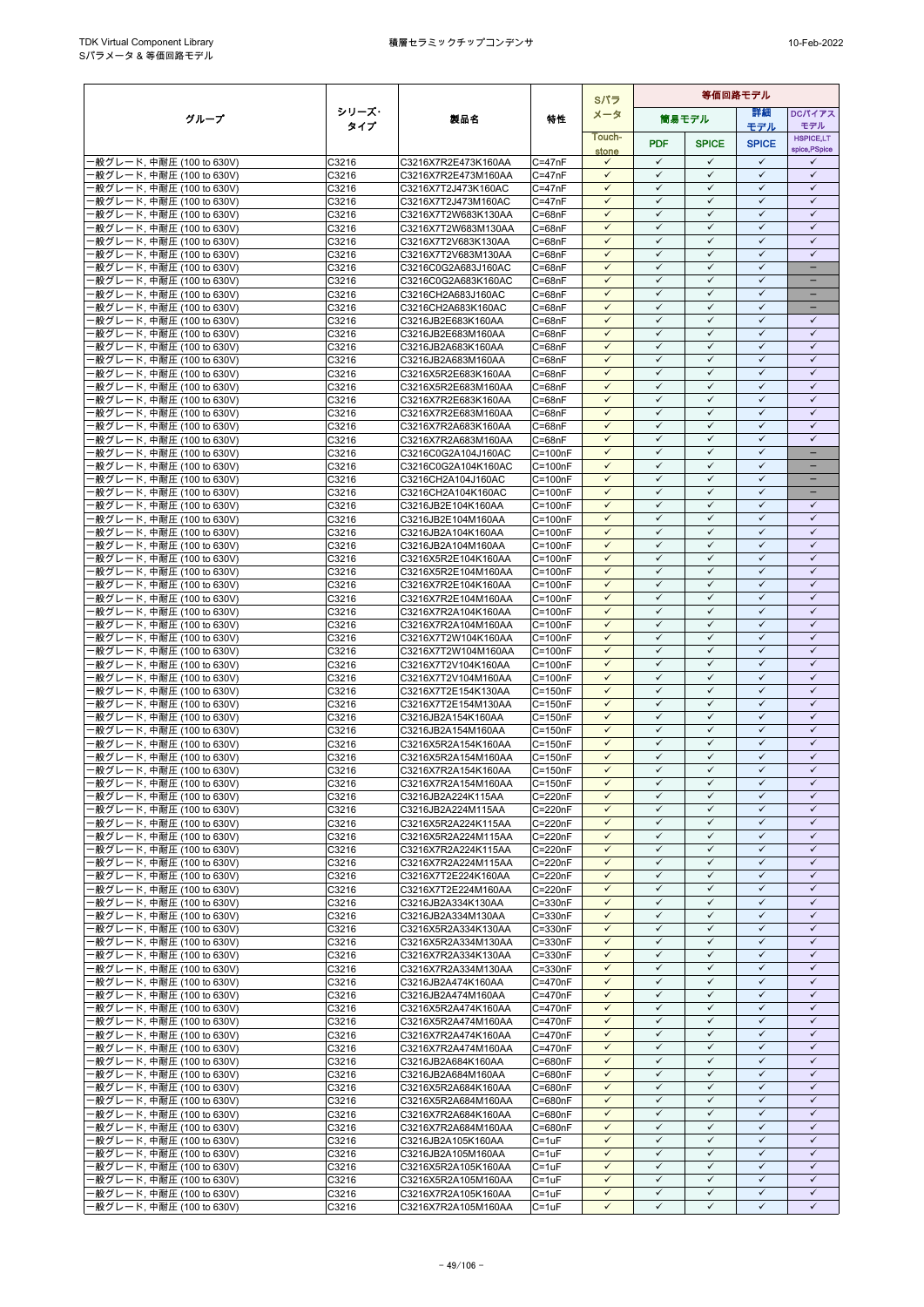|                                                        | Sパラ            |                                            |                            |                              | 等価回路モデル                      |                              |                              |                              |  |
|--------------------------------------------------------|----------------|--------------------------------------------|----------------------------|------------------------------|------------------------------|------------------------------|------------------------------|------------------------------|--|
| グループ                                                   | シリーズ・          | 製品名                                        | 特性                         | メータ                          |                              | 筒易モデル                        | 詳細                           | DCパイアス                       |  |
|                                                        | タイプ            |                                            |                            | Touch-                       |                              |                              | モデル                          | モデル<br><b>HSPICE,LT</b>      |  |
|                                                        |                |                                            |                            | stone                        | <b>PDF</b>                   | <b>SPICE</b>                 | <b>SPICE</b>                 | spice, PSpice                |  |
| -般グレード, 中耐圧 (100 to 630V)                              | C3216          | C3216X7S2A155K160AB                        | $C = 1.5$ u $F$            | $\checkmark$                 | $\checkmark$                 | $\checkmark$                 | $\checkmark$                 | $\checkmark$                 |  |
| ·般グレード, 中耐圧 (100 to 630V)                              | C3216          | C3216X7S2A155M160AB                        | $C = 1.5$ u $F$            | $\checkmark$                 | $\checkmark$                 | ✓                            | $\checkmark$                 | $\checkmark$                 |  |
| ·般グレード, 中耐圧 (100 to 630V)                              | C3216          | C3216X7S2A225K160AB                        | $C = 2.2uF$                | $\checkmark$                 | $\checkmark$                 | $\checkmark$                 | $\checkmark$                 | $\checkmark$                 |  |
| ·般グレード, 中耐圧 (100 to 630V)<br>·般グレード, 中耐圧 (100 to 630V) | C3216<br>C3216 | C3216X7S2A225M160AB<br>C3216X7S2A335K160AB | $C = 2.2uF$<br>$C = 3.3uF$ | $\checkmark$<br>$\checkmark$ | $\checkmark$<br>$\checkmark$ | ✓<br>$\checkmark$            | $\checkmark$<br>✓            | $\checkmark$<br>$\checkmark$ |  |
| ·般グレード, 中耐圧 (100 to 630V)                              | C3216          | C3216X7S2A335M160AB                        | $C = 3.3uF$                | $\checkmark$                 | $\checkmark$                 | $\checkmark$                 | $\checkmark$                 | $\checkmark$                 |  |
| -般グレード, 中耐圧 (100 to 630V)                              | C3225          | C3225C0G2J392J125AA                        | $C = 3.9nF$                | $\checkmark$                 | $\checkmark$                 | $\checkmark$                 | $\checkmark$                 | -                            |  |
| ·般グレード, 中耐圧 (100 to 630V)                              | C3225          | C3225C0G2J392K125AA                        | $C = 3.9nF$                | $\checkmark$                 | $\checkmark$                 | $\checkmark$                 | $\checkmark$                 | $\equiv$                     |  |
| ·般グレード, 中耐圧 (100 to 630V)                              | C3225          | C3225CH2J392J125AA                         | $C = 3.9nF$                | $\checkmark$                 | $\checkmark$                 | $\checkmark$                 | $\checkmark$                 | $\equiv$                     |  |
| ·般グレード, 中耐圧 (100 to 630V)                              | C3225          | C3225CH2J392K125AA                         | $C = 3.9nF$                | $\checkmark$                 | $\checkmark$<br>$\checkmark$ | $\checkmark$                 | $\checkmark$<br>$\checkmark$ | $\overline{\phantom{0}}$     |  |
| ·般グレード, 中耐圧 (100 to 630V)<br>·般グレード. 中耐圧 (100 to 630V) | C3225<br>C3225 | C3225C0G2J472J160AA<br>C3225C0G2J472K160AA | $C=4.7nF$<br>$C=4.7nF$     | $\checkmark$<br>$\checkmark$ | $\checkmark$                 | ✓<br>✓                       | $\checkmark$                 | -                            |  |
| -般グレード, 中耐圧 (100 to 630V)                              | C3225          | C3225CH2J472J160AA                         | $C=4.7nF$                  | $\checkmark$                 | $\checkmark$                 | ✓                            | ✓                            |                              |  |
| ·般グレード, 中耐圧 (100 to 630V)                              | C3225          | C3225CH2J472K160AA                         | $C=4.7nF$                  | $\checkmark$                 | $\checkmark$                 | $\checkmark$                 | $\checkmark$                 | ۳                            |  |
| ·般グレード, 中耐圧 (100 to 630V)                              | C3225          | C3225C0G2J562J160AA                        | $C = 5.6nF$                | $\checkmark$                 | $\checkmark$                 | $\checkmark$                 | $\checkmark$                 |                              |  |
| -般グレード, 中耐圧 (100 to 630V)                              | C3225          | C3225C0G2J562K160AA                        | $C = 5.6nF$                | $\checkmark$                 | $\checkmark$                 | $\checkmark$                 | $\checkmark$                 | $\equiv$                     |  |
| ·般グレード, 中耐圧 (100 to 630V)                              | C3225          | C3225CH2J562J160AA                         | $C = 5.6nF$                | $\checkmark$                 | $\checkmark$                 | $\checkmark$                 | $\checkmark$                 | -                            |  |
| ·般グレード, 中耐圧 (100 to 630V)<br>-般グレード, 中耐圧 (100 to 630V) | C3225<br>C3225 | C3225CH2J562K160AA<br>C3225C0G2J682J200AA  | $C = 5.6nF$<br>$C=6.8nF$   | $\checkmark$<br>$\checkmark$ | $\checkmark$<br>$\checkmark$ | ✓<br>$\checkmark$            | ✓<br>$\checkmark$            |                              |  |
| ·般グレード, 中耐圧 (100 to 630V)                              | C3225          | C3225C0G2J682K200AA                        | C=6.8nF                    | $\checkmark$                 | $\checkmark$                 | $\checkmark$                 | $\checkmark$                 |                              |  |
| ·般グレード, 中耐圧 (100 to 630V)                              | C3225          | C3225CH2J682J200AA                         | $C=6.8nF$                  | $\checkmark$                 | $\checkmark$                 | ✓                            | $\checkmark$                 |                              |  |
| ·般グレード, 中耐圧 (100 to 630V)                              | C3225          | C3225CH2J682K200AA                         | $C=6.8nF$                  | $\checkmark$                 | $\checkmark$                 | $\checkmark$                 | $\checkmark$                 | $\overline{\phantom{0}}$     |  |
| ·般グレード, 中耐圧 (100 to 630V)                              | C3225          | C3225C0G2J822J125AA                        | $C=8.2nF$                  | $\checkmark$                 | $\checkmark$                 | ✓                            | $\checkmark$                 |                              |  |
| ·般グレード, 中耐圧 (100 to 630V)                              | C3225          | C3225C0G2J822K125AA                        | $C = 8.2nF$                | $\checkmark$<br>$\checkmark$ | $\checkmark$<br>$\checkmark$ | $\checkmark$<br>✓            | ✓<br>$\checkmark$            | $\overline{\phantom{0}}$     |  |
| ·般グレード, 中耐圧 (100 to 630V)<br>·般グレード, 中耐圧 (100 to 630V) | C3225<br>C3225 | C3225CH2J822J125AA                         | $C = 8.2nF$<br>$C=8.2nF$   | $\checkmark$                 | $\checkmark$                 | ✓                            | $\checkmark$                 |                              |  |
| ·般グレード, 中耐圧 (100 to 630V)                              | C3225          | C3225CH2J822K125AA<br>C3225C0G2J103J125AA  | $C = 10nF$                 | $\checkmark$                 | $\checkmark$                 | ✓                            | $\checkmark$                 |                              |  |
| ·般グレード. 中耐圧 (100 to 630V)                              | C3225          | C3225C0G2J103K125AA                        | $C = 10nF$                 | $\checkmark$                 | $\checkmark$                 | $\checkmark$                 | $\checkmark$                 |                              |  |
| ·般グレード, 中耐圧 (100 to 630V)                              | C3225          | C3225CH2J103J125AA                         | $C = 10nF$                 | $\checkmark$                 | $\checkmark$                 | $\checkmark$                 | $\checkmark$                 |                              |  |
| ·般グレード, 中耐圧 (100 to 630V)                              | C3225          | C3225CH2J103K125AA                         | $C = 10nF$                 | $\checkmark$                 | $\checkmark$                 | $\checkmark$                 | $\checkmark$                 | $\overline{\phantom{0}}$     |  |
| ·般グレード, 中耐圧 (100 to 630V)                              | C3225          | C3225C0G2E103J160AA                        | $C = 10nF$                 | $\checkmark$                 | $\checkmark$                 | $\checkmark$                 | $\checkmark$                 | -                            |  |
| ·般グレード, 中耐圧 (100 to 630V)<br>·般グレード, 中耐圧 (100 to 630V) | C3225<br>C3225 | C3225C0G2E103K160AA<br>C3225CH2E103J160AA  | $C = 10nF$<br>$C = 10nF$   | $\checkmark$<br>$\checkmark$ | $\checkmark$<br>$\checkmark$ | ✓<br>✓                       | $\checkmark$<br>$\checkmark$ | ۳                            |  |
| ·般グレード, 中耐圧 (100 to 630V)                              | C3225          | C3225CH2E103K160AA                         | $C = 10nF$                 | $\checkmark$                 | $\checkmark$                 | $\checkmark$                 | $\checkmark$                 |                              |  |
| ·般グレード, 中耐圧 (100 to 630V)                              | C3225          | C3225C0G2A153J125AA                        | $C = 15nF$                 | $\checkmark$                 | $\checkmark$                 | $\checkmark$                 | $\checkmark$                 | $\equiv$                     |  |
| ·般グレード, 中耐圧 (100 to 630V)                              | C3225          | C3225C0G2A153K125AA                        | $C = 15nF$                 | $\checkmark$                 | $\checkmark$                 | $\checkmark$                 | $\checkmark$                 | $\qquad \qquad -$            |  |
| ·般グレード, 中耐圧 (100 to 630V)                              | C3225          | C3225CH2A153J125AA                         | $C = 15nF$                 | ✓                            | $\checkmark$                 | ✓                            | ✓                            |                              |  |
| -般グレード, 中耐圧 (100 to 630V)                              | C3225          | C3225CH2A153K125AA                         | $C = 15nF$                 | $\checkmark$<br>$\checkmark$ | $\checkmark$<br>$\checkmark$ | $\checkmark$<br>$\checkmark$ | $\checkmark$<br>$\checkmark$ | $\overline{\phantom{0}}$     |  |
| ·般グレード, 中耐圧 (100 to 630V)<br>·般グレード, 中耐圧 (100 to 630V) | C3225<br>C3225 | C3225C0G2J153J160AA<br>C3225C0G2J153K160AA | $C = 15nF$<br>$C = 15nF$   | $\checkmark$                 | $\checkmark$                 | ✓                            | $\checkmark$                 |                              |  |
| -般グレード, 中耐圧 (100 to 630V)                              | C3225          | C3225CH2J153J160AA                         | $C = 15nF$                 | $\checkmark$                 | $\checkmark$                 | $\checkmark$                 | $\checkmark$                 | $\overline{\phantom{0}}$     |  |
| -般グレード, 中耐圧 (100 to 630V)                              | C3225          | C3225CH2J153K160AA                         | $C = 15nF$                 | $\checkmark$                 | $\checkmark$                 | $\checkmark$                 | $\checkmark$                 |                              |  |
| -般グレード, 中耐圧 (100 to 630V)                              | C3225          | C3225C0G2E153J200AA                        | $C = 15nF$                 | $\checkmark$                 | $\checkmark$                 | $\checkmark$                 | $\checkmark$                 |                              |  |
| -般グレード, 中耐圧 (100 to 630V)                              | C3225          | C3225C0G2E153K200AA                        | $C = 15nF$                 | $\checkmark$                 | $\checkmark$                 | $\checkmark$                 | $\checkmark$                 |                              |  |
| -般グレード, 中耐圧 (100 to 630V)                              | C3225          | C3225CH2E153J200AA                         | $C = 15nF$                 | $\checkmark$<br>$\checkmark$ | $\checkmark$<br>$\checkmark$ | $\checkmark$<br>✓            | $\checkmark$<br>$\checkmark$ |                              |  |
| ·般グレード, 中耐圧 (100 to 630V)<br>·般グレード, 中耐圧 (100 to 630V) | C3225<br>C3225 | C3225CH2E153K200AA<br>C3225C0G2E223J160AA  | $C = 15nF$<br>$C = 22nF$   | $\checkmark$                 | $\checkmark$                 | $\checkmark$                 | $\checkmark$                 | $\overline{\phantom{0}}$     |  |
| ·般グレード, 中耐圧 (100 to 630V)                              | C3225          | C3225C0G2E223K160AA                        | $C = 22nF$                 | $\checkmark$                 | $\checkmark$                 | $\checkmark$                 | $\checkmark$                 |                              |  |
| ·般グレード, 中耐圧 (100 to 630V)                              | C3225          | C3225C0G2A223J160AA                        | $C = 22nF$                 | $\checkmark$                 | $\checkmark$                 | ✓                            | ✓                            | $\overline{\phantom{0}}$     |  |
| -般グレード, 中耐圧 (100 to 630V)                              | C3225          | C3225C0G2A223K160AA                        | $C = 22nF$                 | $\checkmark$                 | $\checkmark$                 | $\checkmark$                 | $\checkmark$                 |                              |  |
| -般グレード, 中耐圧 (100 to 630V)                              | C3225          | C3225CH2E223J160AA                         | $C = 22nF$                 | $\checkmark$                 | $\checkmark$                 | $\checkmark$                 | $\checkmark$                 |                              |  |
| -般グレード, 中耐圧 (100 to 630V)                              | C3225          | C3225CH2E223K160AA                         | $C = 22nF$                 | $\checkmark$<br>$\checkmark$ | $\checkmark$<br>$\checkmark$ | $\checkmark$<br>$\checkmark$ | $\checkmark$<br>$\checkmark$ | -                            |  |
| -般グレード, 中耐圧 (100 to 630V)<br>·般グレード, 中耐圧 (100 to 630V) | C3225<br>C3225 | C3225CH2A223J160AA<br>C3225CH2A223K160AA   | $C = 22nF$<br>$C = 22nF$   | $\checkmark$                 | $\checkmark$                 | ✓                            | $\checkmark$                 |                              |  |
| -般グレード, 中耐圧 (100 to 630V)                              | C3225          | C3225C0G2J223J230AA                        | $C = 22nF$                 | $\checkmark$                 | $\checkmark$                 | $\checkmark$                 | $\checkmark$                 | -                            |  |
| -般グレード, 中耐圧 (100 to 630V)                              | C3225          | C3225C0G2J223K230AA                        | $C = 22nF$                 | $\checkmark$                 | $\checkmark$                 | ✓                            | $\checkmark$                 |                              |  |
| -般グレード, 中耐圧 (100 to 630V)                              | C3225          | C3225C0G2W223J230AA                        | $C = 22nF$                 | $\checkmark$                 | $\checkmark$                 | $\checkmark$                 | $\checkmark$                 | $\overline{\phantom{0}}$     |  |
| ·般グレード, 中耐圧 (100 to 630V)                              | C3225          | C3225C0G2W223K230AA                        | $C = 22nF$                 | $\checkmark$                 | $\checkmark$                 | $\checkmark$                 | $\checkmark$                 | -                            |  |
| ·般グレード, 中耐圧 (100 to 630V)                              | C3225          | C3225CH2J223J230AA                         | $C = 22nF$                 | $\checkmark$<br>$\checkmark$ | $\checkmark$<br>$\checkmark$ | $\checkmark$<br>$\checkmark$ | $\checkmark$<br>$\checkmark$ |                              |  |
| ·般グレード, 中耐圧 (100 to 630V)<br>-般グレード, 中耐圧 (100 to 630V) | C3225<br>C3225 | C3225CH2J223K230AA<br>C3225CH2W223J230AA   | $C = 22nF$<br>$C = 22nF$   | $\checkmark$                 | $\checkmark$                 | ✓                            | $\checkmark$                 | -                            |  |
| -般グレード, 中耐圧 (100 to 630V)                              | C3225          | C3225CH2W223K230AA                         | $C = 22nF$                 | $\checkmark$                 | $\checkmark$                 | $\checkmark$                 | $\checkmark$                 |                              |  |
| -般グレード, 中耐圧 (100 to 630V)                              | C3225          | C3225C0G2A333J200AA                        | $C = 33nF$                 | $\checkmark$                 | $\checkmark$                 | $\checkmark$                 | $\checkmark$                 |                              |  |
| -般グレード, 中耐圧 (100 to 630V)                              | C3225          | C3225C0G2A333K200AA                        | $C = 33nF$                 | $\checkmark$                 | $\checkmark$                 | $\checkmark$                 | $\checkmark$                 |                              |  |
| ·般グレード, 中耐圧 (100 to 630V)                              | C3225          | C3225CH2A333J200AA                         | $C = 33nF$                 | $\checkmark$                 | $\checkmark$                 | $\checkmark$                 | $\checkmark$                 |                              |  |
| -般グレード, 中耐圧 (100 to 630V)                              | C3225          | C3225CH2A333K200AA                         | $C = 33nF$                 | $\checkmark$                 | $\checkmark$                 | $\checkmark$                 | $\checkmark$                 | $\equiv$                     |  |
| -般グレード, 中耐圧 (100 to 630V)<br>-般グレード, 中耐圧 (100 to 630V) | C3225<br>C3225 | C3225C0G2E333J230AA                        | $C = 33nF$<br>$C = 33nF$   | $\checkmark$<br>$\checkmark$ | $\checkmark$<br>✓            | $\checkmark$<br>✓            | $\checkmark$<br>✓            | -                            |  |
| -般グレード, 中耐圧 (100 to 630V)                              | C3225          | C3225C0G2E333K230AA<br>C3225CH2E333J230AA  | $C = 33nF$                 | $\checkmark$                 | $\checkmark$                 | $\checkmark$                 | $\checkmark$                 | -                            |  |
| -般グレード, 中耐圧 (100 to 630V)                              | C3225          | C3225CH2E333K230AA                         | $C = 33nF$                 | $\checkmark$                 | $\checkmark$                 | $\checkmark$                 | $\checkmark$                 |                              |  |
| ·般グレード, 中耐圧 (100 to 630V)                              | C3225          | C3225C0G2J333J250AA                        | $C = 33nF$                 | $\checkmark$                 | $\checkmark$                 | ✓                            | $\checkmark$                 | ÷                            |  |
| -般グレード, 中耐圧 (100 to 630V)                              | C3225          | C3225C0G2J333K250AA                        | $C = 33nF$                 | $\checkmark$                 | $\checkmark$                 | $\checkmark$                 | $\checkmark$                 | $\overline{\phantom{0}}$     |  |
| ·般グレード, 中耐圧 (100 to 630V)                              | C3225          | C3225C0G2W333J250AA                        | $C = 33nF$                 | $\checkmark$                 | $\checkmark$                 | ✓                            | $\checkmark$<br>$\checkmark$ |                              |  |
| -般グレード, 中耐圧 (100 to 630V)<br>·般グレード, 中耐圧 (100 to 630V) | C3225<br>C3225 | C3225C0G2W333K250AA<br>C3225CH2J333J250AA  | $C = 33nF$<br>$C = 33nF$   | $\checkmark$<br>$\checkmark$ | $\checkmark$<br>$\checkmark$ | $\checkmark$<br>✓            | $\checkmark$                 | $\qquad \qquad -$            |  |
| -般グレード, 中耐圧 (100 to 630V)                              | C3225          | C3225CH2J333K250AA                         | $C = 33nF$                 | $\checkmark$                 | $\checkmark$                 | $\checkmark$                 | $\checkmark$                 |                              |  |
| ·般グレード, 中耐圧 (100 to 630V)                              | C3225          | C3225CH2W333J250AA                         | $C = 33nF$                 | $\checkmark$                 | $\checkmark$                 | $\checkmark$                 | $\checkmark$                 | -                            |  |
| ·般グレード, 中耐圧 (100 to 630V)                              | C3225          | C3225CH2W333K250AA                         | $C = 33nF$                 | $\checkmark$                 | $\checkmark$                 | $\checkmark$                 | $\checkmark$                 |                              |  |
| -般グレード, 中耐圧 (100 to 630V)                              | C3225          | C3225JB2J473K200AA                         | $C = 47nF$                 | $\checkmark$                 | $\checkmark$                 | $\checkmark$                 | $\checkmark$                 | $\checkmark$                 |  |
| ·般グレード, 中耐圧 (100 to 630V)                              | C3225          | C3225JB2J473M200AA                         | $C = 47nF$                 | $\checkmark$                 | $\checkmark$                 | ✓                            | ✓                            | $\checkmark$                 |  |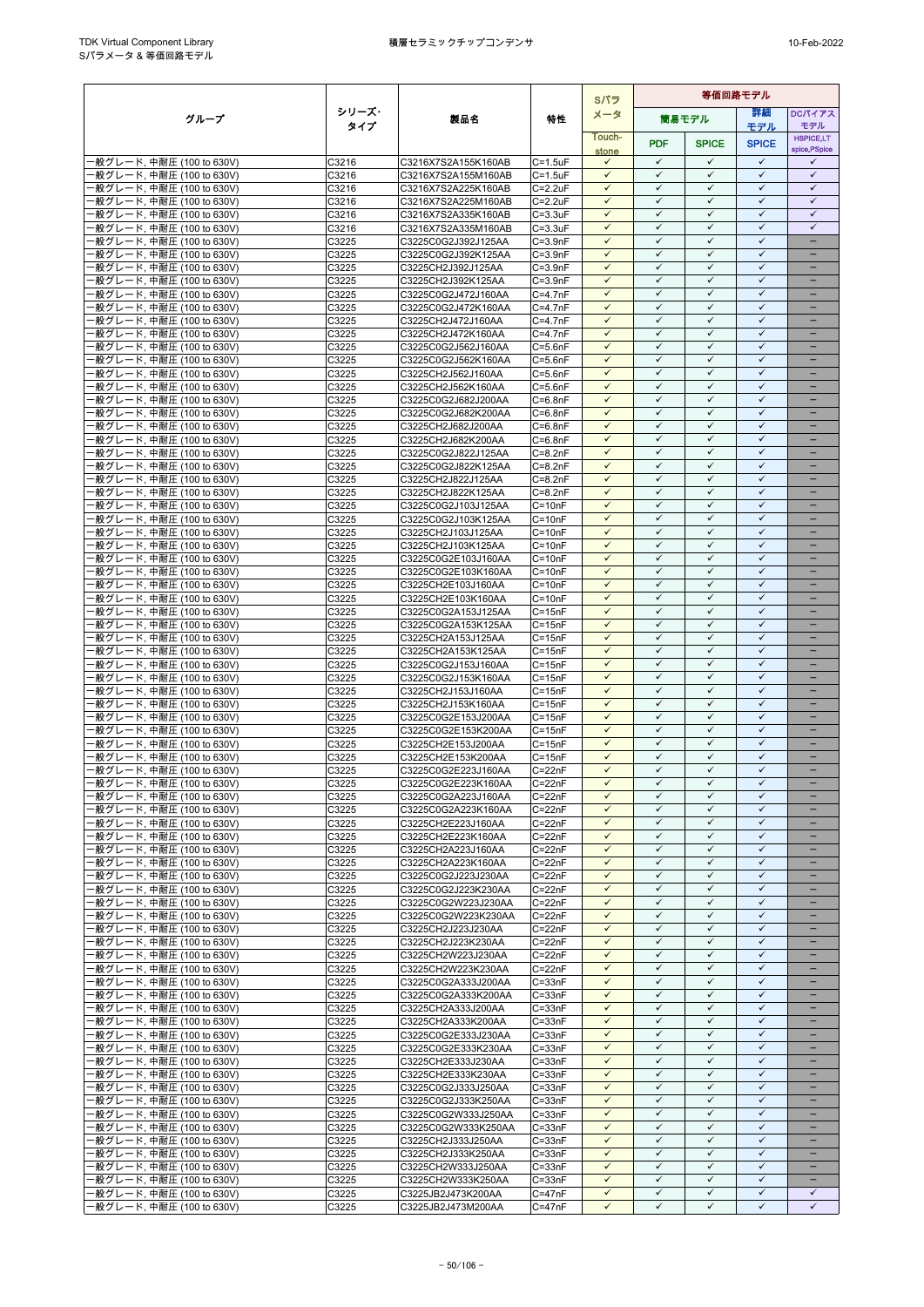|                                                        |                |                                            |                            | Sパラ                          | 等価回路モデル                      |                              |                              |                              |
|--------------------------------------------------------|----------------|--------------------------------------------|----------------------------|------------------------------|------------------------------|------------------------------|------------------------------|------------------------------|
| グループ                                                   | シリーズ・          | 製品名                                        | 特性                         | メータ                          |                              | 筒易モデル                        | 詳細                           | <b>DCパイアス</b>                |
|                                                        | タイプ            |                                            |                            | Touch-                       |                              |                              | モデル                          | モデル<br><b>HSPICE,LT</b>      |
|                                                        |                |                                            |                            | stone                        | <b>PDF</b>                   | <b>SPICE</b>                 | <b>SPICE</b>                 | spice, PSpice                |
| -般グレード, 中耐圧 (100 to 630V)                              | C3225          | C3225X5R2J473K200AA                        | $C = 47nF$                 | $\checkmark$<br>$\checkmark$ | $\checkmark$<br>$\checkmark$ | $\checkmark$<br>$\checkmark$ | $\checkmark$<br>$\checkmark$ | ✓<br>$\checkmark$            |
| -般グレード, 中耐圧 (100 to 630V)<br>·般グレード, 中耐圧 (100 to 630V) | C3225<br>C3225 | C3225X5R2J473M200AA<br>C3225X7R2J473K200AA | $C = 47nF$<br>$C = 47nF$   | $\checkmark$                 | $\checkmark$                 | $\checkmark$                 | $\checkmark$                 | $\checkmark$                 |
| ·般グレード, 中耐圧 (100 to 630V)                              | C3225          | C3225X7R2J473M200AA                        | $C = 47nF$                 | $\checkmark$                 | $\checkmark$                 | $\checkmark$                 | $\checkmark$                 | $\checkmark$                 |
| ·般グレード, 中耐圧 (100 to 630V)                              | C3225          | C3225C0G2A473J230AA                        | $C = 47nF$                 | $\checkmark$                 | $\checkmark$                 | $\checkmark$                 | $\checkmark$                 | -                            |
| ·般グレード, 中耐圧 (100 to 630V)                              | C3225          | C3225C0G2A473K230AA                        | $C = 47nF$                 | $\checkmark$                 | ✓                            | ✓                            | $\checkmark$                 |                              |
| ·般グレード, 中耐圧 (100 to 630V)                              | C3225          | C3225CH2A473J230AA                         | $C = 47nF$                 | $\checkmark$                 | $\checkmark$                 | $\checkmark$                 | $\checkmark$                 | ۳                            |
| ·般グレード, 中耐圧 (100 to 630V)                              | C3225<br>C3225 | C3225CH2A473K230AA<br>C3225C0G2E473J250AA  | $C = 47nF$<br>$C = 47nF$   | $\checkmark$<br>$\checkmark$ | $\checkmark$<br>$\checkmark$ | $\checkmark$<br>$\checkmark$ | $\checkmark$<br>$\checkmark$ | $\equiv$                     |
| ·般グレード, 中耐圧 (100 to 630V)<br>·般グレード, 中耐圧 (100 to 630V) | C3225          | C3225C0G2E473K250AA                        | $C = 47nF$                 | $\checkmark$                 | $\checkmark$                 | $\checkmark$                 | $\checkmark$                 | $\qquad \qquad -$            |
| ·般グレード, 中耐圧 (100 to 630V)                              | C3225          | C3225CH2E473J250AA                         | $C = 47nF$                 | $\checkmark$                 | ✓                            | ✓                            | $\checkmark$                 |                              |
| ·般グレード, 中耐圧 (100 to 630V)                              | C3225          | C3225CH2E473K250AA                         | $C = 47nF$                 | $\checkmark$                 | $\checkmark$                 | $\checkmark$                 | $\checkmark$                 | -                            |
| ·般グレード, 中耐圧 (100 to 630V)                              | C3225          | C3225JB2J683K200AA                         | C=68nF                     | $\checkmark$                 | $\checkmark$                 | $\checkmark$                 | $\checkmark$                 | $\checkmark$                 |
| ·般グレード, 中耐圧 (100 to 630V)                              | C3225<br>C3225 | C3225JB2J683M200AA                         | $C = 68nF$<br>$C = 68nF$   | $\checkmark$<br>$\checkmark$ | $\checkmark$<br>$\checkmark$ | $\checkmark$<br>$\checkmark$ | $\checkmark$<br>$\checkmark$ | $\checkmark$<br>$\checkmark$ |
| ·般グレード, 中耐圧 (100 to 630V)<br>·般グレード, 中耐圧 (100 to 630V) | C3225          | C3225X5R2J683K200AA<br>C3225X5R2J683M200AA | $C = 68nF$                 | $\checkmark$                 | $\checkmark$                 | ✓                            | $\checkmark$                 | $\checkmark$                 |
| ·般グレード, 中耐圧 (100 to 630V)                              | C3225          | C3225X7R2J683K200AA                        | $C = 68nF$                 | $\checkmark$                 | $\checkmark$                 | $\checkmark$                 | $\checkmark$                 | $\checkmark$                 |
| ·般グレード, 中耐圧 (100 to 630V)                              | C3225          | C3225X7R2J683M200AA                        | $C = 68nF$                 | $\checkmark$                 | $\checkmark$                 | $\checkmark$                 | $\checkmark$                 | ✓                            |
| ·般グレード, 中耐圧 (100 to 630V)                              | C3225          | C3225C0G2A683J230AA                        | $C = 68nF$                 | $\checkmark$                 | $\checkmark$                 | $\checkmark$                 | $\checkmark$                 | -                            |
| 般グレード, 中耐圧 (100 to 630V)                               | C3225          | C3225C0G2A683K230AA                        | $C = 68nF$                 | $\checkmark$                 | $\checkmark$                 | ✓                            | $\checkmark$<br>$\checkmark$ | ÷                            |
| ·般グレード, 中耐圧 (100 to 630V)<br>·般グレード, 中耐圧 (100 to 630V) | C3225<br>C3225 | C3225CH2A683J230AA<br>C3225CH2A683K230AA   | $C = 68nF$<br>$C = 68nF$   | $\checkmark$<br>$\checkmark$ | $\checkmark$<br>$\checkmark$ | $\checkmark$<br>$\checkmark$ | $\checkmark$                 | -                            |
| ·般グレード, 中耐圧 (100 to 630V)                              | C3225          | C3225X7T2J104K160AC                        | $C = 100nF$                | $\checkmark$                 | $\checkmark$                 | $\checkmark$                 | $\checkmark$                 | $\checkmark$                 |
| -般グレード, 中耐圧 (100 to 630V)                              | C3225          | C3225X7T2J104M160AC                        | $C = 100nF$                | $\checkmark$                 | $\checkmark$                 | $\checkmark$                 | $\checkmark$                 | $\checkmark$                 |
| ·般グレード, 中耐圧 (100 to 630V)                              | C3225          | C3225JB2E104K200AA                         | $C = 100nF$                | $\checkmark$                 | $\checkmark$                 | $\checkmark$                 | $\checkmark$                 | $\checkmark$                 |
| ·般グレード, 中耐圧 (100 to 630V)                              | C3225          | C3225JB2E104M200AA                         | $C = 100nF$                | $\checkmark$                 | $\checkmark$                 | $\checkmark$                 | $\checkmark$                 | $\checkmark$                 |
| ·般グレード, 中耐圧 (100 to 630V)                              | C3225          | C3225X7R2E104K200AA                        | $C = 100nF$                | $\checkmark$<br>$\checkmark$ | $\checkmark$<br>$\checkmark$ | $\checkmark$<br>$\checkmark$ | $\checkmark$<br>$\checkmark$ | $\checkmark$<br>$\checkmark$ |
| ·般グレード, 中耐圧 (100 to 630V)<br>-般グレード, 中耐圧 (100 to 630V) | C3225<br>C3225 | C3225X7R2E104M200AA<br>C3225JB2E154K200AA  | $C = 100nF$<br>$C = 150nF$ | $\checkmark$                 | $\checkmark$                 | $\checkmark$                 | $\checkmark$                 | $\checkmark$                 |
| ·般グレード, 中耐圧 (100 to 630V)                              | C3225          | C3225JB2E154M200AA                         | $C = 150nF$                | $\checkmark$                 | $\checkmark$                 | ✓                            | ✓                            | ✓                            |
| ·般グレード, 中耐圧 (100 to 630V)                              | C3225          | C3225X5R2E154K200AA                        | $C = 150nF$                | $\checkmark$                 | $\checkmark$                 | $\checkmark$                 | $\checkmark$                 | $\checkmark$                 |
| ·般グレード, 中耐圧 (100 to 630V)                              | C3225          | C3225X5R2E154M200AA                        | $C = 150nF$                | $\checkmark$                 | $\checkmark$                 | $\checkmark$                 | $\checkmark$                 | $\checkmark$                 |
| ·般グレード, 中耐圧 (100 to 630V)                              | C3225          | C3225X7R2E154K200AA                        | $C = 150nF$                | $\checkmark$                 | $\checkmark$                 | $\checkmark$                 | $\checkmark$                 | $\checkmark$                 |
| ·般グレード, 中耐圧 (100 to 630V)                              | C3225          | C3225X7R2E154M200AA                        | $C = 150nF$                | $\checkmark$<br>$\checkmark$ | $\checkmark$<br>$\checkmark$ | $\checkmark$<br>$\checkmark$ | $\checkmark$<br>$\checkmark$ | $\checkmark$<br>$\checkmark$ |
| ·般グレード, 中耐圧 (100 to 630V)<br>·般グレード, 中耐圧 (100 to 630V) | C3225<br>C3225 | C3225X7T2J154K200AC<br>C3225X7T2J154M200AC | $C = 150nF$<br>$C = 150nF$ | $\checkmark$                 | $\checkmark$                 | $\checkmark$                 | $\checkmark$                 | $\checkmark$                 |
| ·般グレード, 中耐圧 (100 to 630V)                              | C3225          | C3225JB2E224K200AA                         | C=220nF                    | $\checkmark$                 | $\checkmark$                 | $\checkmark$                 | $\checkmark$                 | $\checkmark$                 |
| ·般グレード, 中耐圧 (100 to 630V)                              | C3225          | C3225JB2E224M200AA                         | C=220nF                    | $\checkmark$                 | $\checkmark$                 | $\checkmark$                 | $\checkmark$                 | $\checkmark$                 |
| ·般グレード, 中耐圧 (100 to 630V)                              | C3225          | C3225X5R2E224K200AA                        | $C = 220nF$                | $\checkmark$                 | $\checkmark$                 | $\checkmark$                 | $\checkmark$                 | $\checkmark$                 |
| -般グレード, 中耐圧 (100 to 630V)                              | C3225          | C3225X5R2E224M200AA                        | C=220nF                    | $\checkmark$                 | $\checkmark$                 | $\checkmark$                 | $\checkmark$                 | $\checkmark$                 |
| ·般グレード, 中耐圧 (100 to 630V)<br>-般グレード, 中耐圧 (100 to 630V) | C3225          | C3225X7R2E224K200AA<br>C3225X7R2E224M200AA | C=220nF                    | $\checkmark$<br>$\checkmark$ | $\checkmark$<br>$\checkmark$ | $\checkmark$<br>✓            | $\checkmark$<br>$\checkmark$ | $\checkmark$<br>$\checkmark$ |
| -般グレード, 中耐圧 (100 to 630V)                              | C3225<br>C3225 | C3225X7T2W224K200AA                        | C=220nF<br>C=220nF         | $\checkmark$                 | $\checkmark$                 | $\checkmark$                 | $\checkmark$                 | $\checkmark$                 |
| ·般グレード, 中耐圧 (100 to 630V)                              | C3225          | C3225X7T2W224M200AA                        | C=220nF                    | $\checkmark$                 | $\checkmark$                 | $\checkmark$                 | $\checkmark$                 | $\checkmark$                 |
| -般グレード, 中耐圧 (100 to 630V)                              | C3225          | C3225JB2A334K200AA                         | C=330nF                    | $\checkmark$                 | $\checkmark$                 | $\checkmark$                 | $\checkmark$                 | $\checkmark$                 |
| -般グレード, 中耐圧 (100 to 630V)                              | C3225          | C3225JB2A334M200AA                         | C=330nF                    | $\checkmark$                 | $\checkmark$                 | $\checkmark$                 | $\checkmark$                 | $\checkmark$                 |
| ·般グレード, 中耐圧 (100 to 630V)                              | C3225          | C3225X7R2A334K200AA                        | $C = 330nF$                | $\checkmark$                 | $\checkmark$                 | $\checkmark$                 | $\checkmark$                 | $\checkmark$                 |
| ·般グレード, 中耐圧 (100 to 630V)<br>-般グレード, 中耐圧 (100 to 630V) | C3225<br>C3225 | C3225X7R2A334M200AA                        | $C = 330nF$<br>$C = 330nF$ | $\checkmark$<br>$\checkmark$ | $\checkmark$<br>$\checkmark$ | $\checkmark$<br>$\checkmark$ | $\checkmark$<br>$\checkmark$ | $\checkmark$<br>$\checkmark$ |
| ·般グレード, 中耐圧 (100 to 630V)                              | C3225          | C3225X7T2E334K200AA<br>C3225X7T2E334M200AA | $C = 330nF$                | $\checkmark$                 | $\checkmark$                 | $\checkmark$                 | $\checkmark$                 | $\checkmark$                 |
| ·般グレード, 中耐圧 (100 to 630V)                              | C3225          | C3225JB2A474K200AA                         | C=470nF                    | $\checkmark$                 | $\checkmark$                 | $\checkmark$                 | $\checkmark$                 | $\checkmark$                 |
| -般グレード, 中耐圧 (100 to 630V)                              | C3225          | C3225JB2A474M200AA                         | C=470nF                    | $\checkmark$                 | $\checkmark$                 | $\checkmark$                 | $\checkmark$                 | $\checkmark$                 |
| ·般グレード, 中耐圧 (100 to 630V)                              | C3225          | C3225X7R2A474K200AA                        | $C = 470nF$                | $\checkmark$                 | $\checkmark$                 | $\checkmark$                 | $\checkmark$                 | $\checkmark$                 |
| ·般グレード, 中耐圧 (100 to 630V)                              | C3225          | C3225X7R2A474M200AA                        | C=470nF                    | $\checkmark$                 | $\checkmark$                 | $\checkmark$                 | $\checkmark$                 | $\checkmark$                 |
| ·般グレード, 中耐圧 (100 to 630V)<br>-般グレード, 中耐圧 (100 to 630V) | C3225<br>C3225 | C3225JB2A684K160AA<br>C3225JB2A684M160AA   | C=680nF<br>C=680nF         | $\checkmark$<br>$\checkmark$ | $\checkmark$<br>$\checkmark$ | $\checkmark$<br>$\checkmark$ | $\checkmark$<br>$\checkmark$ | $\checkmark$<br>$\checkmark$ |
| ·般グレード, 中耐圧 (100 to 630V)                              | C3225          | C3225X7R2A684K160AA                        | C=680nF                    | $\checkmark$                 | $\checkmark$                 | $\checkmark$                 | $\checkmark$                 | $\checkmark$                 |
| ·般グレード, 中耐圧 (100 to 630V)                              | C3225          | C3225X7R2A684M160AA                        | C=680nF                    | $\checkmark$                 | $\checkmark$                 | $\checkmark$                 | $\checkmark$                 | $\checkmark$                 |
| -般グレード, 中耐圧 (100 to 630V)                              | C3225          | C3225JB2A105K200AA                         | $C = 1uF$                  | $\checkmark$                 | $\checkmark$                 | $\checkmark$                 | $\checkmark$                 | $\checkmark$                 |
| ·般グレード, 中耐圧 (100 to 630V)                              | C3225          | C3225JB2A105M200AA                         | $C = 1uF$                  | $\checkmark$                 | $\checkmark$                 | $\checkmark$                 | $\checkmark$                 | $\checkmark$                 |
| ·般グレード, 中耐圧 (100 to 630V)                              | C3225          | C3225X7R2A105K200AA<br>C3225X7R2A105M200AA | $C = 1uF$<br>$C = 1uF$     | $\checkmark$<br>$\checkmark$ | ✓<br>$\checkmark$            | ✓<br>$\checkmark$            | ✓<br>$\checkmark$            | ✓<br>$\checkmark$            |
| ·般グレード, 中耐圧 (100 to 630V)<br>·般グレード, 中耐圧 (100 to 630V) | C3225<br>C3225 | C3225JB2A155K200AB                         | $C = 1.5$ u $F$            | $\checkmark$                 | $\checkmark$                 | $\checkmark$                 | $\checkmark$                 | $\checkmark$                 |
| ·般グレード, 中耐圧 (100 to 630V)                              | C3225          | C3225JB2A155M200AB                         | $C = 1.5$ u $F$            | $\checkmark$                 | $\checkmark$                 | $\checkmark$                 | $\checkmark$                 | $\checkmark$                 |
| -般グレード, 中耐圧 (100 to 630V)                              | C3225          | C3225X5R2A155K200AB                        | $C = 1.5uF$                | $\checkmark$                 | $\checkmark$                 | $\checkmark$                 | $\checkmark$                 | $\checkmark$                 |
| ·般グレード, 中耐圧 (100 to 630V)                              | C3225          | C3225X5R2A155M200AB                        | $C = 1.5uF$                | $\checkmark$                 | $\checkmark$                 | ✓                            | $\checkmark$                 | $\checkmark$                 |
| ·般グレード, 中耐圧 (100 to 630V)                              | C3225          | C3225X7R2A155K200AB                        | $C = 1.5$ u $F$            | $\checkmark$                 | $\checkmark$                 | $\checkmark$                 | $\checkmark$                 | $\checkmark$<br>$\checkmark$ |
| ·般グレード, 中耐圧 (100 to 630V)<br>·般グレード, 中耐圧 (100 to 630V) | C3225<br>C3225 | C3225X7R2A155M200AB<br>C3225JB2A225K230AB  | $C = 1.5uF$<br>$C = 2.2uF$ | $\checkmark$<br>$\checkmark$ | $\checkmark$<br>$\checkmark$ | $\checkmark$<br>$\checkmark$ | $\checkmark$<br>$\checkmark$ | $\checkmark$                 |
| ·般グレード, 中耐圧 (100 to 630V)                              | C3225          | C3225JB2A225M230AB                         | $C = 2.2uF$                | $\checkmark$                 | $\checkmark$                 | $\checkmark$                 | $\checkmark$                 | $\checkmark$                 |
| ·般グレード, 中耐圧 (100 to 630V)                              | C3225          | C3225X5R2A225K230AB                        | $C = 2.2uF$                | $\checkmark$                 | $\checkmark$                 | $\checkmark$                 | $\checkmark$                 | $\checkmark$                 |
| ·般グレード, 中耐圧 (100 to 630V)                              | C3225          | C3225X5R2A225M230AB                        | $C = 2.2uF$                | $\checkmark$                 | $\checkmark$                 | $\checkmark$                 | $\checkmark$                 | $\checkmark$                 |
| ·般グレード, 中耐圧 (100 to 630V)                              | C3225          | C3225X7R2A225K230AB                        | $C = 2.2uF$                | $\checkmark$                 | $\checkmark$                 | $\checkmark$                 | $\checkmark$                 | $\checkmark$                 |
| ·般グレード, 中耐圧 (100 to 630V)                              | C3225          | C3225X7R2A225M230AB                        | $C = 2.2uF$                | $\checkmark$<br>$\checkmark$ | $\checkmark$<br>$\checkmark$ | $\checkmark$<br>$\checkmark$ | $\checkmark$<br>$\checkmark$ | $\checkmark$<br>$\checkmark$ |
| ·般グレード, 中耐圧 (100 to 630V)<br>·般グレード, 中耐圧 (100 to 630V) | C3225<br>C3225 | C3225X7S2A335K200AB<br>C3225X7S2A335M200AB | $C = 3.3uF$<br>$C = 3.3uF$ | $\checkmark$                 | $\checkmark$                 | $\checkmark$                 | $\checkmark$                 | $\checkmark$                 |
| ·般グレード, 中耐圧 (100 to 630V)                              | C3225          | C3225X7S2A475K200AB                        | C=4.7uF                    | $\checkmark$                 | $\checkmark$                 | $\checkmark$                 | $\checkmark$                 | $\checkmark$                 |
| -般グレード, 中耐圧 (100 to 630V)                              | C3225          | C3225X7S2A475M200AB                        | $C = 4.7$ u $F$            | $\checkmark$                 | $\checkmark$                 | $\checkmark$                 | $\checkmark$                 | $\checkmark$                 |
| ·般グレード, 中耐圧 (100 to 630V)                              | C4532          | C4532C0G2J822J160KA                        | $C=8.2nF$                  | $\checkmark$                 | $\checkmark$                 | $\checkmark$                 | $\checkmark$                 | $\equiv$                     |
| ·般グレード, 中耐圧 (100 to 630V)                              | C4532          | C4532C0G2J822K160KA                        | $C = 8.2nF$                | ✓                            | ✓                            | ✓                            | ✓                            | -                            |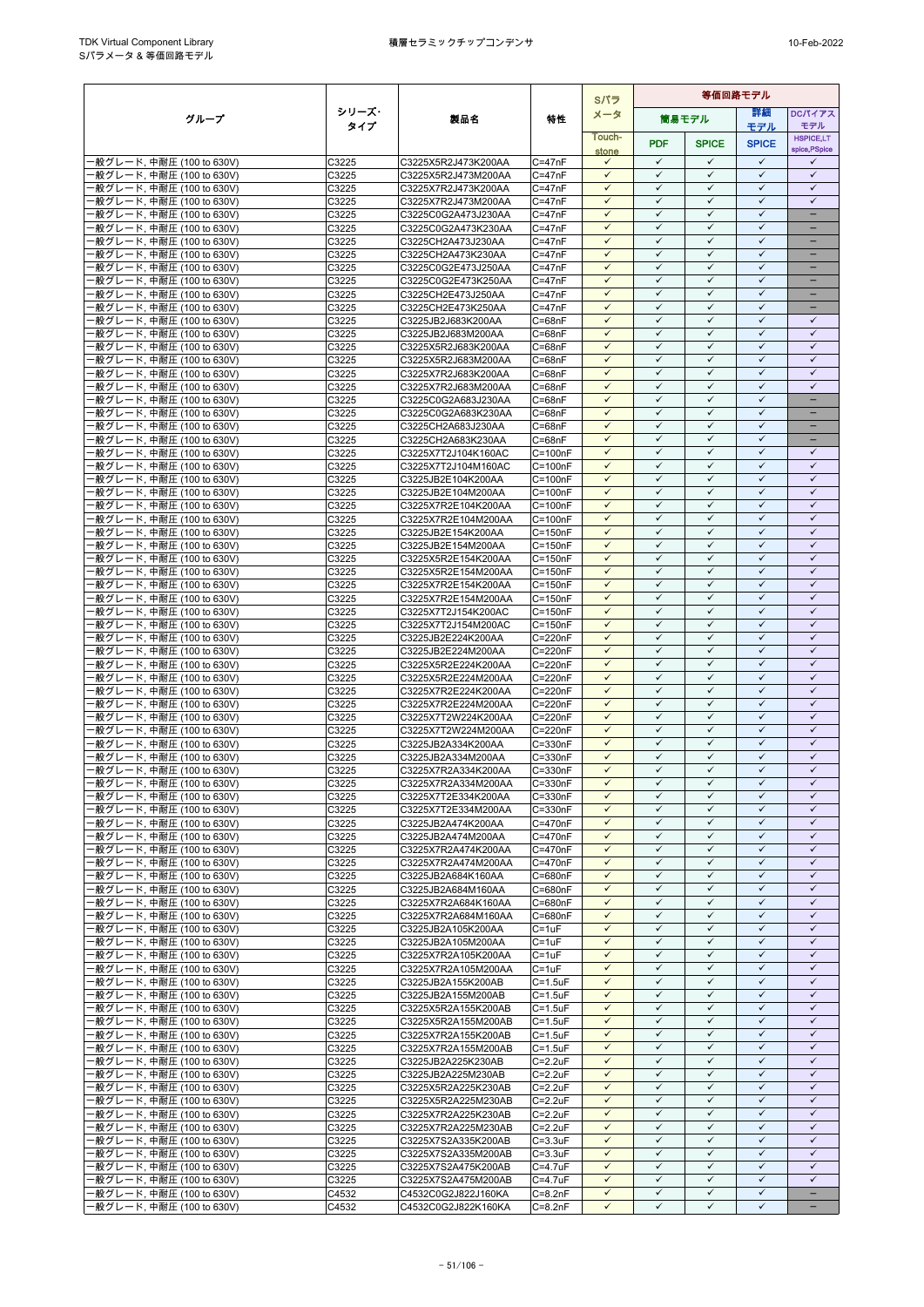|                                                        |                |                                            |                            | Sパラ                          |                              | 等価回路モデル                      |                              |                                      |
|--------------------------------------------------------|----------------|--------------------------------------------|----------------------------|------------------------------|------------------------------|------------------------------|------------------------------|--------------------------------------|
| グループ                                                   | シリーズ・          | 製品名                                        | 特性                         | メータ                          |                              | 筒易モデル                        | 詳細                           | <b>DCパイアス</b>                        |
|                                                        | タイプ            |                                            |                            | Touch-                       |                              |                              | モデル                          | モデル<br><b>HSPICE,LT</b>              |
|                                                        |                |                                            |                            | stone                        | <b>PDF</b>                   | <b>SPICE</b>                 | <b>SPICE</b>                 | spice, PSpice                        |
| -般グレード, 中耐圧 (100 to 630V)                              | C4532          | C4532CH2J822J160KA                         | $C = 8.2nF$                | $\checkmark$                 | $\checkmark$                 | $\checkmark$                 | $\checkmark$                 |                                      |
| ·般グレード. 中耐圧 (100 to 630V)                              | C4532          | C4532CH2J822K160KA                         | $C = 8.2nF$                | $\checkmark$                 | $\checkmark$                 | $\checkmark$                 | $\checkmark$                 |                                      |
| ·般グレード, 中耐圧 (100 to 630V)                              | C4532          | C4532C0G2J103J160KA                        | $C = 10nF$                 | $\checkmark$                 | $\checkmark$                 | $\checkmark$<br>$\checkmark$ | $\checkmark$<br>$\checkmark$ | $\qquad \qquad -$                    |
| ·般グレード, 中耐圧 (100 to 630V)<br>·般グレード, 中耐圧 (100 to 630V) | C4532<br>C4532 | C4532C0G2J103K160KA<br>C4532CH2J103J160KA  | $C = 10nF$<br>$C = 10nF$   | $\checkmark$<br>$\checkmark$ | $\checkmark$<br>✓            | $\checkmark$                 | $\checkmark$                 | -                                    |
| -般グレード, 中耐圧 (100 to 630V)                              | C4532          | C4532CH2J103K160KA                         | $C = 10nF$                 | $\checkmark$                 | $\checkmark$                 | $\checkmark$                 | $\checkmark$                 |                                      |
| ·般グレード, 中耐圧 (100 to 630V)                              | C4532          | C4532C0G2J153J250KA                        | $C = 15nF$                 | $\checkmark$                 | $\checkmark$                 | $\checkmark$                 | $\checkmark$                 | -                                    |
| ·般グレード, 中耐圧 (100 to 630V)                              | C4532          | C4532C0G2J153K250KA                        | $C = 15nF$                 | $\checkmark$                 | $\checkmark$                 | $\checkmark$                 | $\checkmark$                 |                                      |
| ·般グレード, 中耐圧 (100 to 630V)                              | C4532          | C4532CH2J153J250KA                         | $C = 15nF$                 | $\checkmark$                 | ✓                            | $\checkmark$                 | $\checkmark$                 |                                      |
| ·般グレード, 中耐圧 (100 to 630V)                              | C4532          | C4532CH2J153K250KA                         | $C = 15nF$                 | $\checkmark$                 | $\checkmark$                 | $\checkmark$                 | $\checkmark$                 | -                                    |
| ·般グレード, 中耐圧 (100 to 630V)<br>-般グレード, 中耐圧 (100 to 630V) | C4532<br>C4532 | C4532C0G2E223J160KA<br>C4532C0G2E223K160KA | $C = 22nF$<br>$C = 22nF$   | $\checkmark$<br>$\checkmark$ | ✓<br>$\checkmark$            | ✓<br>$\checkmark$            | ✓<br>$\checkmark$            |                                      |
| ·般グレード, 中耐圧 (100 to 630V)                              | C4532          | C4532CH2E223J160KA                         | C=22nF                     | $\checkmark$                 | $\checkmark$                 | $\checkmark$                 | $\checkmark$                 |                                      |
| ·般グレード, 中耐圧 (100 to 630V)                              | C4532          | C4532CH2E223K160KA                         | $C = 22nF$                 | $\checkmark$                 | $\checkmark$                 | $\checkmark$                 | $\checkmark$                 |                                      |
| -般グレード, 中耐圧 (100 to 630V)                              | C4532          | C4532C0G2J223J320KA                        | $C = 22nF$                 | $\checkmark$                 | $\checkmark$                 | $\checkmark$                 | $\checkmark$                 | $\overline{\phantom{0}}$             |
| ·般グレード, 中耐圧 (100 to 630V)                              | C4532          | C4532C0G2J223K320KA                        | $C = 22nF$                 | $\checkmark$                 | $\checkmark$                 | $\checkmark$                 | $\checkmark$                 |                                      |
| -般グレード, 中耐圧 (100 to 630V)                              | C4532          | C4532CH2J223J320KA                         | $C = 22nF$                 | $\checkmark$<br>$\checkmark$ | $\checkmark$<br>$\checkmark$ | $\checkmark$<br>$\checkmark$ | ✓<br>$\checkmark$            | $\qquad \qquad -$                    |
| -般グレード, 中耐圧 (100 to 630V)<br>-般グレード, 中耐圧 (100 to 630V) | C4532<br>C4532 | C4532CH2J223K320KA<br>C4532C0G2E333J200KA  | $C = 22nF$<br>$C = 33nF$   | $\checkmark$                 | $\checkmark$                 | $\checkmark$                 | $\checkmark$                 |                                      |
| ·般グレード, 中耐圧 (100 to 630V)                              | C4532          | C4532C0G2E333K200KA                        | $C = 33nF$                 | $\checkmark$                 | ✓                            | $\checkmark$                 | $\checkmark$                 |                                      |
| -般グレード, 中耐圧 (100 to 630V)                              | C4532          | C4532CH2E333J200KA                         | $C = 33nF$                 | $\checkmark$                 | $\checkmark$                 | $\checkmark$                 | $\checkmark$                 | $\overline{\phantom{0}}$             |
| ·般グレード, 中耐圧 (100 to 630V)                              | C4532          | C4532CH2E333K200KA                         | $C = 33nF$                 | $\checkmark$                 | $\checkmark$                 | $\checkmark$                 | $\checkmark$                 |                                      |
| ·般グレード, 中耐圧 (100 to 630V)                              | C4532          | C4532C0G2A473J200KA                        | $C = 47nF$                 | $\checkmark$                 | $\checkmark$                 | $\checkmark$                 | $\checkmark$                 | $\overline{\phantom{0}}$             |
| -般グレード, 中耐圧 (100 to 630V)                              | C4532          | C4532C0G2A473K200KA                        | $C = 47nF$                 | $\checkmark$<br>$\checkmark$ | $\checkmark$<br>$\checkmark$ | $\checkmark$<br>$\checkmark$ | $\checkmark$<br>$\checkmark$ | $\qquad \qquad -$                    |
| ·般グレード, 中耐圧 (100 to 630V)<br>·般グレード, 中耐圧 (100 to 630V) | C4532<br>C4532 | C4532CH2A473J200KA<br>C4532CH2A473K200KA   | $C = 47nF$<br>$C = 47nF$   | $\checkmark$                 | $\checkmark$                 | $\checkmark$                 | $\checkmark$                 | $\equiv$                             |
| ·般グレード, 中耐圧 (100 to 630V)                              | C4532          | C4532C0G2W473J230KA                        | $C = 47nF$                 | $\checkmark$                 | $\checkmark$                 | $\checkmark$                 | $\checkmark$                 | $\equiv$                             |
| ·般グレード, 中耐圧 (100 to 630V)                              | C4532          | C4532C0G2W473K230KA                        | $C = 47nF$                 | $\checkmark$                 | $\checkmark$                 | $\checkmark$                 | $\checkmark$                 |                                      |
| ·般グレード, 中耐圧 (100 to 630V)                              | C4532          | C4532CH2W473J230KA                         | $C = 47nF$                 | $\checkmark$                 | $\checkmark$                 | $\checkmark$                 | $\checkmark$                 | -                                    |
| ·般グレード, 中耐圧 (100 to 630V)                              | C4532          | C4532CH2W473K230KA                         | $C = 47nF$                 | ✓                            | ✓                            | ✓                            | ✓                            |                                      |
| -般グレード, 中耐圧 (100 to 630V)                              | C4532          | C4532C0G2J473J320KA                        | $C = 47nF$                 | $\checkmark$<br>$\checkmark$ | $\checkmark$<br>$\checkmark$ | $\checkmark$<br>$\checkmark$ | $\checkmark$<br>$\checkmark$ |                                      |
| ·般グレード, 中耐圧 (100 to 630V)<br>·般グレード, 中耐圧 (100 to 630V) | C4532<br>C4532 | C4532C0G2J473K320KA<br>C4532C0G2E473J320KA | $C = 47nF$<br>$C = 47nF$   | $\checkmark$                 | $\checkmark$                 | $\checkmark$                 | $\checkmark$                 |                                      |
| -般グレード, 中耐圧 (100 to 630V)                              | C4532          | C4532C0G2E473K320KA                        | $C = 47nF$                 | $\checkmark$                 | $\checkmark$                 | $\checkmark$                 | $\checkmark$                 | $\overline{\phantom{0}}$             |
| ·般グレード, 中耐圧 (100 to 630V)                              | C4532          | C4532CH2J473J320KA                         | $C = 47nF$                 | $\checkmark$                 | $\checkmark$                 | $\checkmark$                 | $\checkmark$                 |                                      |
| -般グレード, 中耐圧 (100 to 630V)                              | C4532          | C4532CH2J473K320KA                         | $C = 47nF$                 | $\checkmark$                 | ✓                            | $\checkmark$                 | ✓                            |                                      |
| -般グレード, 中耐圧 (100 to 630V)                              | C4532          | C4532CH2E473J320KA                         | $C = 47nF$                 | $\checkmark$                 | $\checkmark$                 | $\checkmark$                 | $\checkmark$                 |                                      |
| -般グレード, 中耐圧 (100 to 630V)                              | C4532          | C4532CH2E473K320KA                         | $C = 47nF$                 | $\checkmark$<br>$\checkmark$ | $\checkmark$<br>$\checkmark$ | $\checkmark$<br>$\checkmark$ | $\checkmark$<br>$\checkmark$ | $\checkmark$                         |
| ·般グレード, 中耐圧 (100 to 630V)<br>-般グレード, 中耐圧 (100 to 630V) | C4532<br>C4532 | C4532JB2J683K160KA<br>C4532JB2J683M160KA   | $C = 68nF$<br>$C = 68nF$   | $\checkmark$                 | $\checkmark$                 | $\checkmark$                 | $\checkmark$                 | $\checkmark$                         |
| ·般グレード, 中耐圧 (100 to 630V)                              | C4532          | C4532X7R2J683K160KA                        | $C = 68nF$                 | $\checkmark$                 | $\checkmark$                 | $\checkmark$                 | $\checkmark$                 | $\checkmark$                         |
| -般グレード, 中耐圧 (100 to 630V)                              | C4532          | C4532X7R2J683M160KA                        | $C = 68nF$                 | $\checkmark$                 | ✓                            | ✓                            | ✓                            | $\checkmark$                         |
| -般グレード, 中耐圧 (100 to 630V)                              | C4532          | C4532C0G2E683J230KN                        | $C = 68nF$                 | $\checkmark$                 | $\checkmark$                 | $\checkmark$                 | $\checkmark$                 |                                      |
| -般グレード, 中耐圧 (100 to 630V)                              | C4532          | C4532C0G2E683K230KN                        | $C = 68nF$                 | $\checkmark$                 | $\checkmark$                 | $\checkmark$                 | $\checkmark$                 |                                      |
| ·般グレード, 中耐圧 (100 to 630V)                              | C4532          | C4532CH2E683J230KN                         | $C = 68nF$                 | $\checkmark$<br>$\checkmark$ | $\checkmark$<br>$\checkmark$ | $\checkmark$<br>$\checkmark$ | $\checkmark$<br>$\checkmark$ | $\equiv$<br>$\overline{\phantom{0}}$ |
| ·般グレード, 中耐圧 (100 to 630V)<br>·般グレード, 中耐圧 (100 to 630V) | C4532<br>C4532 | C4532CH2E683K230KN<br>C4532C0G2A683J250KA  | $C = 68nF$<br>$C = 68nF$   | $\checkmark$                 | $\checkmark$                 | $\checkmark$                 | $\checkmark$                 |                                      |
| ·般グレード, 中耐圧 (100 to 630V)                              | C4532          | C4532C0G2A683K250KA                        | $C = 68nF$                 | $\checkmark$                 | $\checkmark$                 | $\checkmark$                 | $\checkmark$                 |                                      |
| ·般グレード, 中耐圧 (100 to 630V)                              | C4532          | C4532CH2A683J250KA                         | $C = 68nF$                 | $\checkmark$                 | $\checkmark$                 | $\checkmark$                 | $\checkmark$                 |                                      |
| -般グレード, 中耐圧 (100 to 630V)                              | C4532          | C4532CH2A683K250KA                         | $C = 68nF$                 | $\checkmark$                 | $\checkmark$                 | $\checkmark$                 | $\checkmark$                 |                                      |
| -般グレード, 中耐圧 (100 to 630V)                              | C4532          | C4532C0G2W683J320KA                        | $C = 68nF$                 | $\checkmark$                 | $\checkmark$                 | $\checkmark$                 | $\checkmark$                 |                                      |
| ·般グレード, 中耐圧 (100 to 630V)                              | C4532          | C4532C0G2W683K320KA                        | $C = 68nF$                 | $\checkmark$                 | ✓                            | $\checkmark$                 | ✓                            |                                      |
| -般グレード, 中耐圧 (100 to 630V)<br>-般グレード, 中耐圧 (100 to 630V) | C4532<br>C4532 | C4532CH2W683J320KA<br>C4532CH2W683K320KA   | $C = 68nF$<br>$C = 68nF$   | $\checkmark$<br>$\checkmark$ | $\checkmark$<br>$\checkmark$ | $\checkmark$<br>$\checkmark$ | $\checkmark$<br>✓            | $\qquad \qquad -$                    |
| -般グレード, 中耐圧 (100 to 630V)                              | C4532          | C4532JB2J104K230KA                         | $C = 100nF$                | $\checkmark$                 | ✓                            | $\checkmark$                 | ✓                            | $\checkmark$                         |
| -般グレード, 中耐圧 (100 to 630V)                              | C4532          | C4532JB2J104M230KA                         | $C = 100nF$                | $\checkmark$                 | $\checkmark$                 | $\checkmark$                 | $\checkmark$                 | $\checkmark$                         |
| -般グレード, 中耐圧 (100 to 630V)                              | C4532          | C4532X5R2J104K230KA                        | $C = 100nF$                | $\checkmark$                 | $\checkmark$                 | $\checkmark$                 | $\checkmark$                 | $\checkmark$                         |
| 般グレード, 中耐圧 (100 to 630V)                               | C4532          | C4532X5R2J104M230KA                        | $C = 100nF$                | $\checkmark$                 | ✓                            | $\checkmark$                 | $\checkmark$                 | $\checkmark$                         |
| -般グレード, 中耐圧 (100 to 630V)                              | C4532          | C4532X7R2J104K230KA                        | C=100nF                    | $\checkmark$<br>$\checkmark$ | $\checkmark$<br>$\checkmark$ | $\checkmark$<br>$\checkmark$ | $\checkmark$<br>$\checkmark$ | $\checkmark$<br>$\checkmark$         |
| ·般グレード, 中耐圧 (100 to 630V)<br>-般グレード, 中耐圧 (100 to 630V) | C4532<br>C4532 | C4532X7R2J104M230KA<br>C4532C0G2E104J320KN | $C = 100nF$<br>$C = 100nF$ | ✓                            | ✓                            | ✓                            | ✓                            |                                      |
| -般グレード, 中耐圧 (100 to 630V)                              | C4532          | C4532C0G2E104K320KN                        | $C = 100nF$                | $\checkmark$                 | $\checkmark$                 | $\checkmark$                 | $\checkmark$                 | $\qquad \qquad -$                    |
| ·般グレード, 中耐圧 (100 to 630V)                              | C4532          | C4532C0G2A104J320KA                        | $C = 100nF$                | $\checkmark$                 | $\checkmark$                 | $\checkmark$                 | $\checkmark$                 |                                      |
| ·般グレード, 中耐圧 (100 to 630V)                              | C4532          | C4532C0G2A104K320KA                        | $C = 100nF$                | $\checkmark$                 | ✓                            | ✓                            | ✓                            |                                      |
| -般グレード, 中耐圧 (100 to 630V)                              | C4532          | C4532CH2E104J320KN                         | $C = 100nF$                | $\checkmark$                 | $\checkmark$                 | $\checkmark$                 | $\checkmark$                 | $\overline{\phantom{0}}$             |
| ·般グレード, 中耐圧 (100 to 630V)                              | C4532          | C4532CH2E104K320KN                         | $C = 100nF$                | $\checkmark$                 | $\checkmark$<br>$\checkmark$ | $\checkmark$<br>$\checkmark$ | ✓<br>$\checkmark$            |                                      |
| ·般グレード, 中耐圧 (100 to 630V)<br>·般グレード, 中耐圧 (100 to 630V) | C4532<br>C4532 | C4532CH2A104J320KA<br>C4532CH2A104K320KA   | $C = 100nF$<br>$C = 100nF$ | $\checkmark$<br>✓            | $\checkmark$                 | $\checkmark$                 | ✓                            | $\qquad \qquad -$                    |
| ·般グレード, 中耐圧 (100 to 630V)                              | C4532          | C4532JB2E154K160KA                         | $C = 150nF$                | $\checkmark$                 | $\checkmark$                 | $\checkmark$                 | $\checkmark$                 | $\checkmark$                         |
| ·般グレード, 中耐圧 (100 to 630V)                              | C4532          | C4532JB2E154M160KA                         | $C = 150nF$                | $\checkmark$                 | ✓                            | $\checkmark$                 | $\checkmark$                 | $\checkmark$                         |
| ·般グレード, 中耐圧 (100 to 630V)                              | C4532          | C4532X7R2E154K160KA                        | $C = 150nF$                | $\checkmark$                 | $\checkmark$                 | $\checkmark$                 | $\checkmark$                 | $\checkmark$                         |
| ·般グレード, 中耐圧 (100 to 630V)                              | C4532          | C4532X7R2E154M160KA                        | $C = 150nF$                | $\checkmark$                 | $\checkmark$                 | $\checkmark$                 | $\checkmark$                 | $\checkmark$                         |
| ·般グレード, 中耐圧 (100 to 630V)                              | C4532          | C4532X7T2J154K160KC                        | $C = 150nF$                | $\checkmark$                 | $\checkmark$                 | $\checkmark$                 | $\checkmark$                 | $\checkmark$                         |
| -般グレード, 中耐圧 (100 to 630V)<br>-般グレード, 中耐圧 (100 to 630V) | C4532<br>C4532 | C4532X7T2J154M160KC<br>C4532X7T2J224K200KC | $C = 150nF$<br>C=220nF     | $\checkmark$<br>$\checkmark$ | ✓<br>$\checkmark$            | $\checkmark$<br>$\checkmark$ | ✓<br>$\checkmark$            | $\checkmark$<br>$\checkmark$         |
| -般グレード, 中耐圧 (100 to 630V)                              | C4532          | C4532X7T2J224M200KC                        | C=220nF                    | $\checkmark$                 | $\checkmark$                 | $\checkmark$                 | $\checkmark$                 | $\checkmark$                         |
| ·般グレード, 中耐圧 (100 to 630V)                              | C4532          | C4532JB2E224K230KA                         | C=220nF                    | $\checkmark$                 | $\checkmark$                 | $\checkmark$                 | $\checkmark$                 | $\checkmark$                         |
| -般グレード, 中耐圧 (100 to 630V)                              | C4532          | C4532JB2E224M230KA                         | C=220nF                    | $\checkmark$                 | $\checkmark$                 | $\checkmark$                 | $\checkmark$                 | $\checkmark$                         |
| -般グレード, 中耐圧 (100 to 630V)                              | C4532          | C4532X7R2E224K230KA                        | $C = 220nF$                | $\checkmark$                 | $\checkmark$                 | $\checkmark$                 | $\checkmark$                 | $\checkmark$                         |
| ·般グレード, 中耐圧 (100 to 630V)                              | C4532          | C4532X7R2E224M230KA                        | $C = 220nF$                | ✓                            | ✓                            | ✓                            | ✓                            | ✓                                    |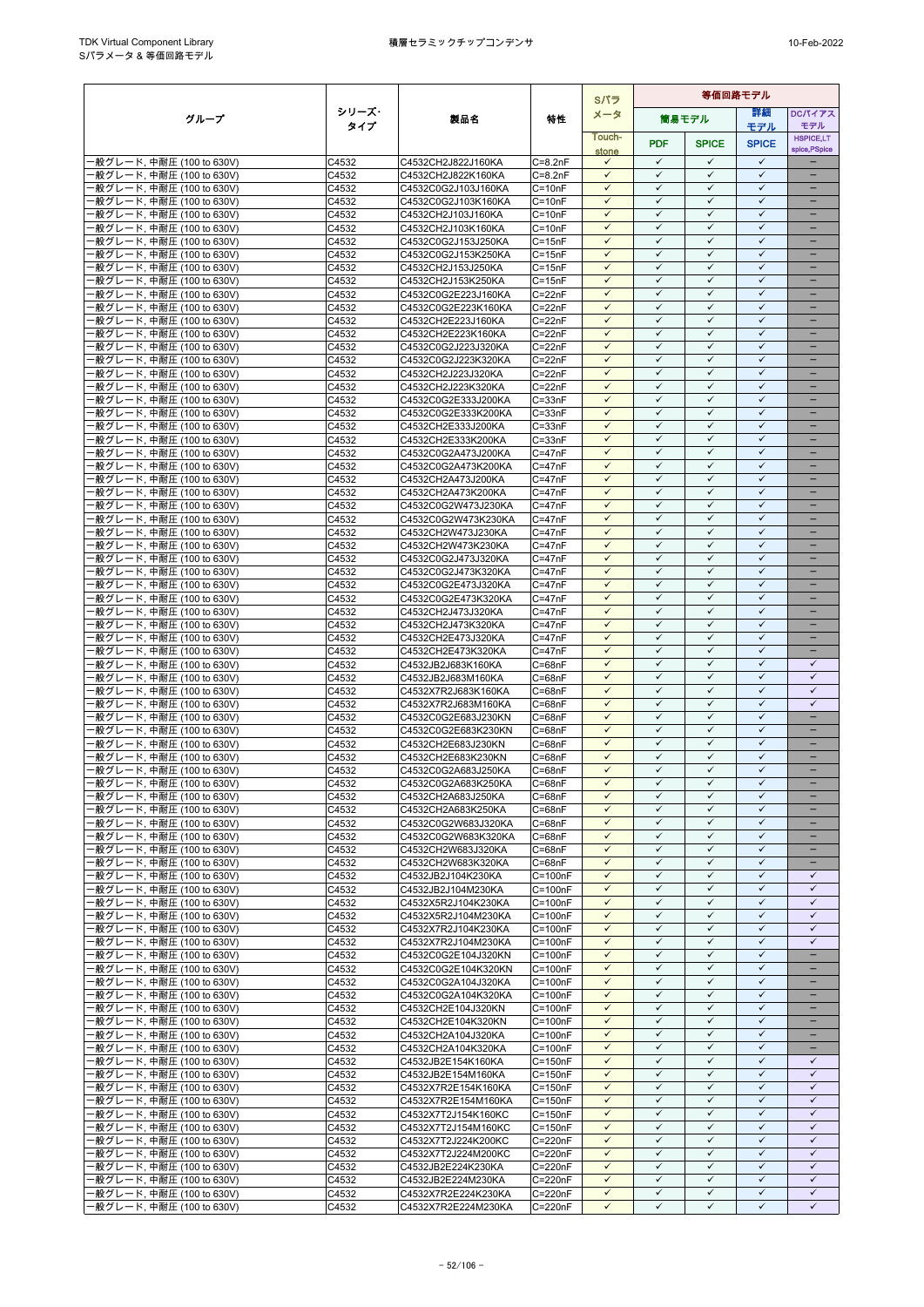|                                                        |                |                                            |                                    | Sパラ                          | 等価回路モデル                      |                              |                              |                                               |
|--------------------------------------------------------|----------------|--------------------------------------------|------------------------------------|------------------------------|------------------------------|------------------------------|------------------------------|-----------------------------------------------|
| グループ                                                   | シリーズ・          | 製品名                                        | 特性                                 | メータ                          |                              | 筒易モデル                        | 詳細                           | <b>DCパイアス</b>                                 |
|                                                        | タイプ            |                                            |                                    | Touch-                       |                              |                              | モデル                          | モデル<br><b>HSPICE,LT</b>                       |
|                                                        |                |                                            |                                    | stone                        | <b>PDF</b>                   | <b>SPICE</b>                 | <b>SPICE</b>                 | spice, PSpice                                 |
| -般グレード, 中耐圧 (100 to 630V)                              | C4532          | C4532X7T2J304K250KA                        | C=300nF                            | $\checkmark$                 | $\checkmark$                 | $\checkmark$                 | $\checkmark$                 | ✓                                             |
| -般グレード, 中耐圧 (100 to 630V)                              | C4532          | C4532X7T2J304M250KA                        | $C = 300nF$                        | $\checkmark$                 | $\checkmark$                 | $\checkmark$                 | $\checkmark$                 | $\checkmark$                                  |
| ·般グレード, 中耐圧 (100 to 630V)                              | C4532          | C4532X7T2W334K160KA                        | C=330nF                            | $\checkmark$<br>$\checkmark$ | $\checkmark$<br>$\checkmark$ | $\checkmark$<br>$\checkmark$ | $\checkmark$<br>$\checkmark$ | $\checkmark$<br>$\checkmark$                  |
| ·般グレード, 中耐圧 (100 to 630V)<br>·般グレード, 中耐圧 (100 to 630V) | C4532<br>C4532 | C4532X7T2W334M160KA<br>C4532JB2E334K230KA  | C=330nF<br>C=330nF                 | $\checkmark$                 | $\checkmark$                 | $\checkmark$                 | $\checkmark$                 | $\checkmark$                                  |
| ·般グレード, 中耐圧 (100 to 630V)                              | C4532          | C4532JB2E334M230KA                         | C=330nF                            | $\checkmark$                 | ✓                            | ✓                            | $\checkmark$                 | ✓                                             |
| ·般グレード, 中耐圧 (100 to 630V)                              | C4532          | C4532X5R2E334K230KA                        | C=330nF                            | $\checkmark$                 | $\checkmark$                 | $\checkmark$                 | $\checkmark$                 | $\checkmark$                                  |
| ·般グレード, 中耐圧 (100 to 630V)                              | C4532          | C4532X5R2E334M230KA                        | C=330nF                            | $\checkmark$                 | $\checkmark$                 | $\checkmark$                 | $\checkmark$                 | $\checkmark$                                  |
| ·般グレード, 中耐圧 (100 to 630V)                              | C4532          | C4532X7R2E334K230KA                        | C=330nF                            | $\checkmark$                 | $\checkmark$                 | $\checkmark$                 | $\checkmark$                 | $\checkmark$                                  |
| ·般グレード, 中耐圧 (100 to 630V)                              | C4532          | C4532X7R2E334M230KA                        | C=330nF                            | $\checkmark$                 | $\checkmark$                 | $\checkmark$                 | $\checkmark$                 | $\checkmark$                                  |
| ·般グレード, 中耐圧 (100 to 630V)<br>·般グレード, 中耐圧 (100 to 630V) | C4532<br>C4532 | C4532JB2E474K230KA<br>C4532JB2E474M230KA   | C=470nF<br>C=470nF                 | $\checkmark$<br>$\checkmark$ | ✓<br>$\checkmark$            | ✓<br>$\checkmark$            | ✓<br>$\checkmark$            | ✓<br>$\checkmark$                             |
| ·般グレード, 中耐圧 (100 to 630V)                              | C4532          | C4532X5R2E474K230KA                        | C=470nF                            | $\checkmark$                 | $\checkmark$                 | $\checkmark$                 | $\checkmark$                 | $\checkmark$                                  |
| ·般グレード, 中耐圧 (100 to 630V)                              | C4532          | C4532X5R2E474M230KA                        | C=470nF                            | $\checkmark$                 | $\checkmark$                 | $\checkmark$                 | $\checkmark$                 | $\checkmark$                                  |
| ·般グレード, 中耐圧 (100 to 630V)                              | C4532          | C4532X7R2E474K230KA                        | $C = 470nF$                        | $\checkmark$                 | $\checkmark$                 | $\checkmark$                 | $\checkmark$                 | $\checkmark$                                  |
| ·般グレード, 中耐圧 (100 to 630V)                              | C4532          | C4532X7R2E474M230KA                        | C=470nF                            | $\checkmark$                 | $\checkmark$                 | $\checkmark$                 | $\checkmark$                 | $\checkmark$                                  |
| ·般グレード, 中耐圧 (100 to 630V)                              | C4532          | C4532X7T2W474K230KA                        | C=470nF                            | $\checkmark$<br>$\checkmark$ | $\checkmark$<br>$\checkmark$ | $\checkmark$<br>$\checkmark$ | $\checkmark$<br>$\checkmark$ | $\checkmark$<br>$\checkmark$                  |
| ·般グレード, 中耐圧 (100 to 630V)<br>·般グレード, 中耐圧 (100 to 630V) | C4532<br>C4532 | C4532X7T2W474M230KA<br>C4532X7T2E684K160KA | C=470nF<br>C=680nF                 | $\checkmark$                 | $\checkmark$                 | $\checkmark$                 | $\checkmark$                 | $\checkmark$                                  |
| 般グレード, 中耐圧 (100 to 630V)                               | C4532          | C4532X7T2E684M160KA                        | C=680nF                            | $\checkmark$                 | $\checkmark$                 | ✓                            | $\checkmark$                 | $\checkmark$                                  |
| ·般グレード, 中耐圧 (100 to 630V)                              | C4532          | C4532JB2A684K230KA                         | C=680nF                            | $\checkmark$                 | $\checkmark$                 | $\checkmark$                 | $\checkmark$                 | $\checkmark$                                  |
| ·般グレード, 中耐圧 (100 to 630V)                              | C4532          | C4532JB2A684M230KA                         | C=680nF                            | $\checkmark$                 | $\checkmark$                 | $\checkmark$                 | $\checkmark$                 | $\checkmark$                                  |
| ·般グレード, 中耐圧 (100 to 630V)                              | C4532          | C4532X7R2A684K230KA                        | C=680nF                            | $\checkmark$                 | $\checkmark$                 | $\checkmark$                 | $\checkmark$                 | $\checkmark$                                  |
| -般グレード, 中耐圧 (100 to 630V)                              | C4532          | C4532X7R2A684M230KA                        | C=680nF                            | $\checkmark$<br>$\checkmark$ | $\checkmark$<br>$\checkmark$ | $\checkmark$<br>$\checkmark$ | $\checkmark$<br>$\checkmark$ | $\checkmark$<br>$\checkmark$                  |
| ·般グレード, 中耐圧 (100 to 630V)<br>·般グレード, 中耐圧 (100 to 630V) | C4532<br>C4532 | C4532JB2A105K230KA<br>C4532JB2A105M230KA   | $C = 1uF$<br>$C = 1uF$             | $\checkmark$                 | $\checkmark$                 | $\checkmark$                 | $\checkmark$                 | $\checkmark$                                  |
| ·般グレード, 中耐圧 (100 to 630V)                              | C4532          | C4532X7R2A105K230KA                        | $C = 1uF$                          | $\checkmark$                 | $\checkmark$                 | $\checkmark$                 | $\checkmark$                 | $\checkmark$                                  |
| ·般グレード, 中耐圧 (100 to 630V)                              | C4532          | C4532X7R2A105M230KA                        | $C = 1uF$                          | $\checkmark$                 | $\checkmark$                 | $\checkmark$                 | $\checkmark$                 | $\checkmark$                                  |
| ·般グレード, 中耐圧 (100 to 630V)                              | C4532          | C4532X7T2E105K250KA                        | $C = 1uF$                          | $\checkmark$                 | $\checkmark$                 | $\checkmark$                 | $\checkmark$                 | $\checkmark$                                  |
| ·般グレード, 中耐圧 (100 to 630V)                              | C4532          | C4532X7T2E105M250KA                        | $C = 1uF$                          | $\checkmark$                 | $\checkmark$                 | ✓                            | ✓                            | $\checkmark$                                  |
| ·般グレード, 中耐圧 (100 to 630V)                              | C4532          | C4532JB2A155K230KA                         | $C = 1.5$ u $F$                    | $\checkmark$<br>$\checkmark$ | $\checkmark$<br>$\checkmark$ | $\checkmark$<br>$\checkmark$ | $\checkmark$<br>$\checkmark$ | $\checkmark$<br>$\checkmark$                  |
| ·般グレード, 中耐圧 (100 to 630V)<br>·般グレード, 中耐圧 (100 to 630V) | C4532<br>C4532 | C4532JB2A155M230KA<br>C4532X7R2A155K230KA  | $C = 1.5$ u $F$<br>$C = 1.5$ u $F$ | $\checkmark$                 | $\checkmark$                 | $\checkmark$                 | $\checkmark$                 | $\checkmark$                                  |
| ·般グレード, 中耐圧 (100 to 630V)                              | C4532          | C4532X7R2A155M230KA                        | $C = 1.5$ u $F$                    | $\checkmark$                 | $\checkmark$                 | $\checkmark$                 | $\checkmark$                 | $\checkmark$                                  |
| ·般グレード, 中耐圧 (100 to 630V)                              | C4532          | C4532JB2A225K230KA                         | $C = 2.2uF$                        | $\checkmark$                 | $\checkmark$                 | $\checkmark$                 | $\checkmark$                 | $\checkmark$                                  |
| ·般グレード, 中耐圧 (100 to 630V)                              | C4532          | C4532JB2A225M230KA                         | $C = 2.2uF$                        | $\checkmark$                 | $\checkmark$                 | $\checkmark$                 | $\checkmark$                 | $\checkmark$                                  |
| ·般グレード, 中耐圧 (100 to 630V)                              | C4532          | C4532X7R2A225K230KA                        | $C = 2.2uF$                        | $\checkmark$                 | $\checkmark$                 | $\checkmark$                 | $\checkmark$                 | $\checkmark$                                  |
| ·般グレード, 中耐圧 (100 to 630V)                              | C4532          | C4532X7R2A225M230KA                        | $C = 2.2uF$                        | $\checkmark$<br>$\checkmark$ | $\checkmark$<br>$\checkmark$ | $\checkmark$<br>$\checkmark$ | $\checkmark$<br>$\checkmark$ | $\checkmark$<br>$\checkmark$                  |
| ·般グレード, 中耐圧 (100 to 630V)<br>-般グレード, 中耐圧 (100 to 630V) | C4532<br>C4532 | C4532X7S2A335K200KB<br>C4532X7S2A335M200KB | $C = 3.3uF$<br>$C = 3.3uF$         | $\checkmark$                 | $\checkmark$                 | $\checkmark$                 | $\checkmark$                 | $\checkmark$                                  |
| ·般グレード, 中耐圧 (100 to 630V)                              | C4532          | C4532X7S2A475K230KB                        | C=4.7uF                            | $\checkmark$                 | $\checkmark$                 | $\checkmark$                 | $\checkmark$                 | $\checkmark$                                  |
| -般グレード, 中耐圧 (100 to 630V)                              | C4532          | C4532X7S2A475M230KB                        | C=4.7uF                            | $\checkmark$                 | $\checkmark$                 | ✓                            | $\checkmark$                 | ✓                                             |
| -般グレード, 中耐圧 (100 to 630V)                              | C5750          | C5750C0G2J683J230KC                        | $C = 68nF$                         | $\overline{\phantom{a}}$     | $\checkmark$                 | $\checkmark$                 | $\checkmark$                 | ÷                                             |
| ·般グレード, 中耐圧 (100 to 630V)                              | C5750          | C5750C0G2J683K230KC                        | $C = 68nF$                         |                              | $\checkmark$                 | $\checkmark$                 | $\checkmark$                 |                                               |
| -般グレード, 中耐圧 (100 to 630V)                              | C5750          | C5750CH2J683J230KC                         | $C = 68nF$                         | $\equiv$                     | $\checkmark$<br>$\checkmark$ | $\checkmark$<br>$\checkmark$ | $\checkmark$<br>$\checkmark$ | ۳<br>÷                                        |
| ·般グレード, 中耐圧 (100 to 630V)<br>·般グレード, 中耐圧 (100 to 630V) | C5750<br>C5750 | C5750CH2J683K230KC<br>C5750C0G2J104J280KC  | $C = 68nF$<br>$C = 100nF$          | $\checkmark$                 | $\checkmark$                 | $\checkmark$                 | $\checkmark$                 | -                                             |
| ·般グレード, 中耐圧 (100 to 630V)                              | C5750          | C5750C0G2J104K280KC                        | $C = 100nF$                        | $\checkmark$                 | $\checkmark$                 | $\checkmark$                 | $\checkmark$                 | -                                             |
| -般グレード, 中耐圧 (100 to 630V)                              | C5750          | C5750C0G2W104J280KA                        | $C = 100nF$                        | $\checkmark$                 | $\checkmark$                 | $\checkmark$                 | $\checkmark$                 |                                               |
| ·般グレード, 中耐圧 (100 to 630V)                              | C5750          | C5750C0G2W104K280KA                        | $C = 100nF$                        | $\checkmark$                 | $\checkmark$                 | $\checkmark$                 | $\checkmark$                 |                                               |
| ·般グレード, 中耐圧 (100 to 630V)                              | C5750          | C5750CH2J104J280KC                         | $C = 100nF$                        | $\checkmark$                 | $\checkmark$                 | $\checkmark$                 | $\checkmark$                 | -                                             |
| -般グレード, 中耐圧 (100 to 630V)                              | C5750          | C5750CH2J104K280KC                         | $C = 100nF$                        | $\checkmark$                 | $\checkmark$<br>$\checkmark$ | $\checkmark$                 | $\checkmark$                 |                                               |
| ·般グレード, 中耐圧 (100 to 630V)<br>·般グレード, 中耐圧 (100 to 630V) | C5750<br>C5750 | C5750CH2W104J280KA<br>C5750CH2W104K280KA   | $C = 100nF$<br>$C = 100nF$         | $\checkmark$<br>$\checkmark$ | $\checkmark$                 | $\checkmark$<br>$\checkmark$ | $\checkmark$<br>$\checkmark$ | $\overline{\phantom{0}}$<br>$\qquad \qquad -$ |
| ·般グレード, 中耐圧 (100 to 630V)                              | C5750          | C5750JB2J154K160KA                         | $C = 150nF$                        | $\checkmark$                 | $\checkmark$                 | $\checkmark$                 | $\checkmark$                 | $\checkmark$                                  |
| -般グレード, 中耐圧 (100 to 630V)                              | C5750          | C5750JB2J154M160KA                         | $C = 150nF$                        | $\checkmark$                 | $\checkmark$                 | $\checkmark$                 | $\checkmark$                 | $\checkmark$                                  |
| -般グレード, 中耐圧 (100 to 630V)                              | C5750          | C5750X5R2J154K160KA                        | $C = 150nF$                        | $\checkmark$                 | $\checkmark$                 | $\checkmark$                 | $\checkmark$                 | $\checkmark$                                  |
| ·般グレード, 中耐圧 (100 to 630V)                              | C5750          | C5750X5R2J154M160KA                        | $C = 150nF$                        | $\checkmark$                 | $\checkmark$                 | $\checkmark$                 | $\checkmark$                 | $\checkmark$                                  |
| -般グレード, 中耐圧 (100 to 630V)                              | C5750          | C5750X7R2J154K160KA                        | $C = 150nF$                        | $\checkmark$<br>$\checkmark$ | $\checkmark$<br>$\checkmark$ | $\checkmark$<br>$\checkmark$ | $\checkmark$<br>$\checkmark$ | $\checkmark$<br>$\checkmark$                  |
| ·般グレード, 中耐圧 (100 to 630V)<br>·般グレード, 中耐圧 (100 to 630V) | C5750<br>C5750 | C5750X7R2J154M160KA<br>C5750C0G2E154J230KN | $C = 150nF$<br>$C = 150nF$         | $\checkmark$                 | ✓                            | ✓                            | ✓                            |                                               |
| -般グレード, 中耐圧 (100 to 630V)                              | C5750          | C5750C0G2E154K230KN                        | $C = 150nF$                        | $\checkmark$                 | $\checkmark$                 | $\checkmark$                 | $\checkmark$                 | -                                             |
| ·般グレード, 中耐圧 (100 to 630V)                              | C5750          | C5750C0G2A154J230KA                        | $C = 150nF$                        | $\checkmark$                 | $\checkmark$                 | $\checkmark$                 | $\checkmark$                 |                                               |
| ·般グレード, 中耐圧 (100 to 630V)                              | C5750          | C5750C0G2A154K230KA                        | $C = 150nF$                        | $\checkmark$                 | $\checkmark$                 | $\checkmark$                 | ✓                            | -                                             |
| -般グレード, 中耐圧 (100 to 630V)                              | C5750          | C5750CH2E154J230KN                         | $C = 150nF$                        | $\checkmark$                 | $\checkmark$                 | $\checkmark$                 | $\checkmark$                 | $\overline{\phantom{0}}$                      |
| ·般グレード, 中耐圧 (100 to 630V)                              | C5750          | C5750CH2E154K230KN                         | $C = 150nF$                        | $\checkmark$                 | $\checkmark$                 | ✓                            | $\checkmark$                 |                                               |
| ·般グレード, 中耐圧 (100 to 630V)<br>·般グレード, 中耐圧 (100 to 630V) | C5750<br>C5750 | C5750CH2A154J230KA<br>C5750CH2A154K230KA   | $C = 150nF$<br>$C = 150nF$         | $\checkmark$<br>$\checkmark$ | $\checkmark$<br>$\checkmark$ | $\checkmark$<br>$\checkmark$ | $\checkmark$<br>$\checkmark$ | $\qquad \qquad -$                             |
| ·般グレード, 中耐圧 (100 to 630V)                              | C5750          | C5750JB2J224K230KA                         | $C = 220nF$                        | $\checkmark$                 | $\checkmark$                 | $\checkmark$                 | $\checkmark$                 | $\checkmark$                                  |
| ·般グレード, 中耐圧 (100 to 630V)                              | C5750          | C5750JB2J224M230KA                         | C=220nF                            | $\checkmark$                 | $\checkmark$                 | $\checkmark$                 | $\checkmark$                 | $\checkmark$                                  |
| ·般グレード, 中耐圧 (100 to 630V)                              | C5750          | C5750X5R2J224K230KA                        | C=220nF                            | $\checkmark$                 | $\checkmark$                 | $\checkmark$                 | $\checkmark$                 | $\checkmark$                                  |
| ·般グレード, 中耐圧 (100 to 630V)                              | C5750          | C5750X5R2J224M230KA                        | C=220nF                            | $\checkmark$                 | $\checkmark$                 | $\checkmark$                 | $\checkmark$                 | $\checkmark$                                  |
| ·般グレード, 中耐圧 (100 to 630V)                              | C5750          | C5750X7R2J224K230KA                        | C=220nF                            | $\checkmark$                 | $\checkmark$                 | $\checkmark$                 | $\checkmark$                 | $\checkmark$                                  |
| ·般グレード, 中耐圧 (100 to 630V)<br>·般グレード, 中耐圧 (100 to 630V) | C5750<br>C5750 | C5750X7R2J224M230KA<br>C5750JB2E334K160KA  | C=220nF<br>C=330nF                 | $\checkmark$<br>$\checkmark$ | $\checkmark$<br>$\checkmark$ | $\checkmark$<br>$\checkmark$ | ✓<br>$\checkmark$            | $\checkmark$<br>$\checkmark$                  |
| ·般グレード, 中耐圧 (100 to 630V)                              | C5750          | C5750JB2E334M160KA                         | C=330nF                            | $\checkmark$                 | $\checkmark$                 | $\checkmark$                 | $\checkmark$                 | $\checkmark$                                  |
| ·般グレード, 中耐圧 (100 to 630V)                              | C5750          | C5750X7R2E334K160KA                        | C=330nF                            | $\checkmark$                 | $\checkmark$                 | $\checkmark$                 | $\checkmark$                 | $\checkmark$                                  |
| -般グレード, 中耐圧 (100 to 630V)                              | C5750          | C5750X7R2E334M160KA                        | C=330nF                            | $\checkmark$                 | $\checkmark$                 | $\checkmark$                 | $\checkmark$                 | $\checkmark$                                  |
| ·般グレード, 中耐圧 (100 to 630V)                              | C5750          | C5750X7T2J334K200KC                        | $C = 330nF$                        | $\checkmark$                 | $\checkmark$                 | $\checkmark$                 | $\checkmark$                 | $\checkmark$                                  |
| ·般グレード, 中耐圧 (100 to 630V)                              | C5750          | C5750X7T2J334M200KC                        | C=330nF                            | ✓                            | ✓                            | ✓                            | ✓                            | ✓                                             |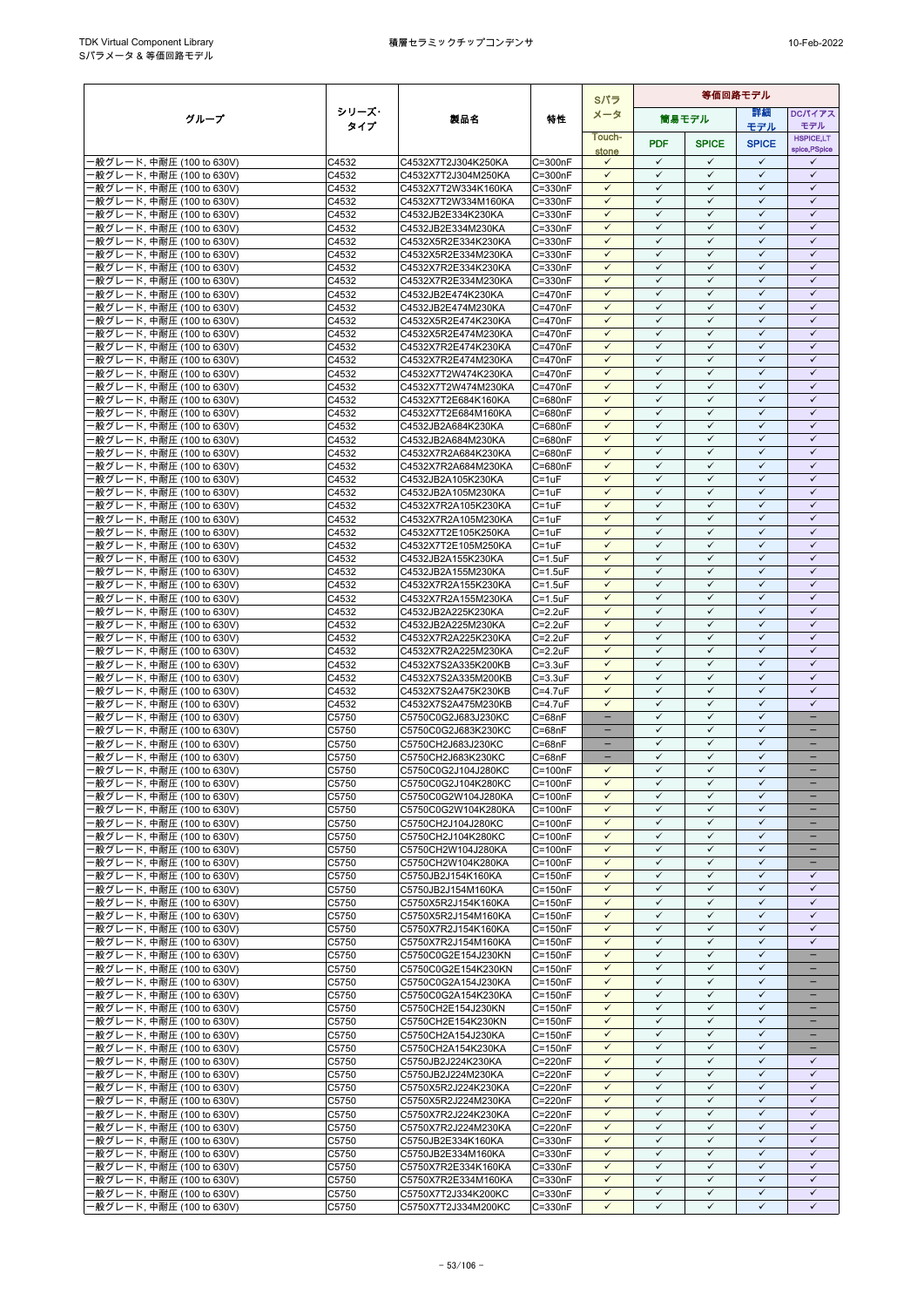|                                                              |                |                                            |                                    | Sパラ                          | 等価回路モデル                      |                              |                              |                                   |
|--------------------------------------------------------------|----------------|--------------------------------------------|------------------------------------|------------------------------|------------------------------|------------------------------|------------------------------|-----------------------------------|
| グループ                                                         | シリーズ・          | 製品名                                        | 特性                                 | メータ                          |                              | 筒易モデル                        | 詳細                           | <b>DCパイアス</b>                     |
|                                                              | タイプ            |                                            |                                    | Touch-                       |                              |                              | モデル                          | モデル                               |
|                                                              |                |                                            |                                    |                              | <b>PDF</b>                   | <b>SPICE</b>                 | <b>SPICE</b>                 | <b>HSPICE,LT</b><br>spice, PSpice |
| -般グレード, 中耐圧 (100 to 630V)                                    | C5750          | C5750JB2E474K230KA                         | C=470nF                            | stone<br>$\checkmark$        | $\checkmark$                 | $\checkmark$                 | $\checkmark$                 | ✓                                 |
| ·般グレード, 中耐圧 (100 to 630V)                                    | C5750          | C5750JB2E474M230KA                         | $C = 470nF$                        | $\checkmark$                 | $\checkmark$                 | $\checkmark$                 | $\checkmark$                 | $\checkmark$                      |
| ·般グレード, 中耐圧 (100 to 630V)                                    | C5750          | C5750X7R2E474K230KA                        | $C = 470nF$                        | $\checkmark$                 | $\checkmark$                 | $\checkmark$                 | $\checkmark$                 | $\checkmark$                      |
| ·般グレード, 中耐圧 (100 to 630V)                                    | C5750          | C5750X7R2E474M230KA                        | C=470nF                            | $\checkmark$                 | $\checkmark$                 | ✓                            | $\checkmark$                 | $\checkmark$                      |
| ·般グレード, 中耐圧 (100 to 630V)                                    | C5750          | C5750X7T2J474K250KC                        | $C = 470nF$                        | $\checkmark$                 | $\checkmark$                 | $\checkmark$                 | ✓                            | $\checkmark$                      |
| -般グレード, 中耐圧 (100 to 630V)                                    | C5750          | C5750X7T2J474M250KC                        | C=470nF                            | $\checkmark$                 | $\checkmark$                 | ✓                            | ✓                            | $\checkmark$                      |
| ·般グレード, 中耐圧 (100 to 630V)                                    | C5750          | C5750JB2A684K160KA                         | C=680nF                            | $\checkmark$                 | $\checkmark$                 | $\checkmark$                 | $\checkmark$                 | $\checkmark$                      |
| ·般グレード, 中耐圧 (100 to 630V)                                    | C5750          | C5750JB2A684M160KA                         | C=680nF                            | $\checkmark$                 | $\checkmark$                 | $\checkmark$                 | $\checkmark$                 | $\checkmark$                      |
| ·般グレード, 中耐圧 (100 to 630V)                                    | C5750          | C5750X7R2A684K160KA                        | C=680nF                            | $\checkmark$<br>$\checkmark$ | $\checkmark$<br>$\checkmark$ | $\checkmark$<br>$\checkmark$ | $\checkmark$<br>$\checkmark$ | $\checkmark$<br>$\checkmark$      |
| -般グレード, 中耐圧 (100 to 630V)<br>·般グレード, 中耐圧 (100 to 630V)       | C5750<br>C5750 | C5750X7R2A684M160KA<br>C5750X7T2W684K200KA | C=680nF<br>C=680nF                 | $\checkmark$                 | $\checkmark$                 | ✓                            | ✓                            | $\checkmark$                      |
| -般グレード, 中耐圧 (100 to 630V)                                    | C5750          | C5750X7T2W684M200KA                        | C=680nF                            | $\checkmark$                 | $\checkmark$                 | $\checkmark$                 | $\checkmark$                 | $\checkmark$                      |
| ·般グレード, 中耐圧 (100 to 630V)                                    | C5750          | C5750JB2E684K230KA                         | C=680nF                            | $\checkmark$                 | $\checkmark$                 | $\checkmark$                 | $\checkmark$                 | $\checkmark$                      |
| ·般グレード, 中耐圧 (100 to 630V)                                    | C5750          | C5750JB2E684M230KA                         | C=680nF                            | $\checkmark$                 | $\checkmark$                 | ✓                            | $\checkmark$                 | $\checkmark$                      |
| ·般グレード, 中耐圧 (100 to 630V)                                    | C5750          | C5750X5R2E684K230KA                        | C=680nF                            | $\checkmark$                 | $\checkmark$                 | $\checkmark$                 | $\checkmark$                 | $\checkmark$                      |
| ·般グレード, 中耐圧 (100 to 630V)                                    | C5750          | C5750X5R2E684M230KA                        | C=680nF                            | $\checkmark$                 | $\checkmark$                 | $\checkmark$                 | $\checkmark$                 | $\checkmark$                      |
| -般グレード, 中耐圧 (100 to 630V)                                    | C5750          | C5750X7R2E684K230KA                        | C=680nF                            | $\checkmark$                 | $\checkmark$                 | $\checkmark$                 | ✓                            | $\checkmark$                      |
| ·般グレード, 中耐圧 (100 to 630V)                                    | C5750          | C5750X7R2E684M230KA                        | C=680nF                            | $\checkmark$                 | $\checkmark$                 | $\checkmark$                 | $\checkmark$                 | $\checkmark$                      |
| ·般グレード, 中耐圧 (100 to 630V)                                    | C5750          | C5750JB2E105K230KA                         | $C = 1uF$                          | $\checkmark$                 | $\checkmark$                 | $\checkmark$                 | $\checkmark$                 | $\checkmark$                      |
| ·般グレード, 中耐圧 (100 to 630V)                                    | C5750          | C5750JB2E105M230KA                         | $C = 1uF$                          | $\checkmark$                 | $\checkmark$                 | ✓                            | $\checkmark$                 | $\checkmark$                      |
| ·般グレード, 中耐圧 (100 to 630V)                                    | C5750          | C5750JB2A105K230KA                         | $C = 1uF$                          | $\checkmark$                 | $\checkmark$<br>$\checkmark$ | $\checkmark$<br>$\checkmark$ | $\checkmark$<br>$\checkmark$ | $\checkmark$<br>$\checkmark$      |
| ·般グレード, 中耐圧 (100 to 630V)                                    | C5750          | C5750JB2A105M230KA                         | $C = 1uF$                          | $\checkmark$<br>$\checkmark$ | $\checkmark$                 | $\checkmark$                 | ✓                            | $\checkmark$                      |
| ·般グレード, 中耐圧 (100 to 630V)<br>·般グレード, 中耐圧 (100 to 630V)       | C5750<br>C5750 | C5750X5R2E105K230KA<br>C5750X5R2E105M230KA | $C = 1uF$<br>$C = 1uF$             | $\checkmark$                 | $\checkmark$                 | $\checkmark$                 | $\checkmark$                 | $\checkmark$                      |
| ·般グレード, 中耐圧 (100 to 630V)                                    | C5750          | C5750X7R2E105K230KA                        | $C = 1uF$                          | $\checkmark$                 | $\checkmark$                 | $\checkmark$                 | $\checkmark$                 | $\checkmark$                      |
| ·般グレード, 中耐圧 (100 to 630V)                                    | C5750          | C5750X7R2E105M230KA                        | $C = 1uF$                          | $\checkmark$                 | $\checkmark$                 | $\checkmark$                 | $\checkmark$                 | $\checkmark$                      |
| ·般グレード, 中耐圧 (100 to 630V)                                    | C5750          | C5750X7R2A105K230KA                        | $C = 1uF$                          | $\checkmark$                 | $\checkmark$                 | $\checkmark$                 | $\checkmark$                 | $\checkmark$                      |
| ·般グレード, 中耐圧 (100 to 630V)                                    | C5750          | C5750X7R2A105M230KA                        | $C = 1uF$                          | $\checkmark$                 | $\checkmark$                 | $\checkmark$                 | $\checkmark$                 | $\checkmark$                      |
| -般グレード, 中耐圧 (100 to 630V)                                    | C5750          | C5750X6S2W105K250KA                        | $C = 1uF$                          | $\checkmark$                 | $\checkmark$                 | $\checkmark$                 | $\checkmark$                 | $\checkmark$                      |
| ·般グレード, 中耐圧 (100 to 630V)                                    | C5750          | C5750X6S2W105M250KA                        | $C = 1uF$                          | $\checkmark$                 | $\checkmark$                 | ✓                            | ✓                            | ✓                                 |
| -般グレード, 中耐圧 (100 to 630V)                                    | C5750          | C5750X7T2W105K250KA                        | $C = 1uF$                          | $\checkmark$                 | $\checkmark$                 | $\checkmark$                 | $\checkmark$                 | $\checkmark$                      |
| ·般グレード, 中耐圧 (100 to 630V)                                    | C5750          | C5750X7T2W105M250KA                        | C=1uF                              | $\checkmark$                 | $\checkmark$                 | $\checkmark$                 | $\checkmark$                 | $\checkmark$                      |
| ·般グレード, 中耐圧 (100 to 630V)                                    | C5750          | C5750X7T2E155K200KA                        | $C = 1.5$ u $F$                    | $\checkmark$                 | $\checkmark$                 | $\checkmark$                 | $\checkmark$                 | $\checkmark$                      |
| -般グレード, 中耐圧 (100 to 630V)                                    | C5750          | C5750X7T2E155M200KA                        | $C = 1.5$ u $F$                    | $\checkmark$                 | $\checkmark$                 | $\checkmark$                 | $\checkmark$                 | $\checkmark$                      |
| -般グレード, 中耐圧 (100 to 630V)                                    | C5750          | C5750JB2A155K230KA                         | $C = 1.5$ u $F$                    | $\checkmark$<br>$\checkmark$ | $\checkmark$<br>$\checkmark$ | $\checkmark$                 | $\checkmark$                 | $\checkmark$<br>$\checkmark$      |
| -般グレード, 中耐圧 (100 to 630V)<br>-般グレード, 中耐圧 (100 to 630V)       | C5750<br>C5750 | C5750JB2A155M230KA                         | $C = 1.5$ u $F$<br>$C = 1.5$ u $F$ | $\checkmark$                 | $\checkmark$                 | $\checkmark$<br>$\checkmark$ | $\checkmark$<br>✓            | $\checkmark$                      |
| ·般グレード, 中耐圧 (100 to 630V)                                    | C5750          | C5750X7R2A155K230KA<br>C5750X7R2A155M230KA | $C = 1.5$ u $F$                    | $\checkmark$                 | $\checkmark$                 | $\checkmark$                 | $\checkmark$                 | $\checkmark$                      |
| ·般グレード, 中耐圧 (100 to 630V)                                    | C5750          | C5750JB2A225K230KA                         | $C = 2.2uF$                        | $\checkmark$                 | $\checkmark$                 | $\checkmark$                 | $\checkmark$                 | $\checkmark$                      |
| -般グレード, 中耐圧 (100 to 630V)                                    | C5750          | C5750JB2A225M230KA                         | $C = 2.2uF$                        | $\checkmark$                 | $\checkmark$                 | $\checkmark$                 | $\checkmark$                 | $\checkmark$                      |
| ·般グレード, 中耐圧 (100 to 630V)                                    | C5750          | C5750X7R2A225K230KA                        | $C = 2.2uF$                        | $\checkmark$                 | $\checkmark$                 | $\checkmark$                 | $\checkmark$                 | $\checkmark$                      |
| -般グレード, 中耐圧 (100 to 630V)                                    | C5750          | C5750X7R2A225M230KA                        | $C = 2.2uF$                        | $\checkmark$                 | $\checkmark$                 | $\checkmark$                 | ✓                            | $\checkmark$                      |
| -般グレード, 中耐圧 (100 to 630V)                                    | C5750          | C5750X6S2W225K250KA                        | $C = 2.2uF$                        | $\checkmark$                 | $\checkmark$                 | $\checkmark$                 | $\checkmark$                 | $\checkmark$                      |
| -般グレード, 中耐圧 (100 to 630V)                                    | C5750          | C5750X6S2W225M250KA                        | $C = 2.2uF$                        | $\checkmark$                 | $\checkmark$                 | $\checkmark$                 | $\checkmark$                 | $\checkmark$                      |
| -般グレード, 中耐圧 (100 to 630V)                                    | C5750          | C5750X7T2E225K250KA                        | $C = 2.2uF$                        | $\checkmark$                 | $\checkmark$                 | $\checkmark$                 | $\checkmark$                 | $\checkmark$                      |
| ·般グレード, 中耐圧 (100 to 630V)                                    | C5750          | C5750X7T2E225M250KA                        | $C = 2.2uF$                        | $\checkmark$                 | $\checkmark$                 | $\checkmark$                 | $\checkmark$                 | $\checkmark$                      |
| ·般グレード, 中耐圧 (100 to 630V)                                    | C5750          | C5750JB2A335K230KA                         | $C = 3.3uF$                        | $\checkmark$                 | $\checkmark$                 | $\checkmark$                 | $\checkmark$                 | $\checkmark$                      |
| ·般グレード, 中耐圧 (100 to 630V)                                    | C5750          | C5750JB2A335M230KA                         | $C=3.3uF$                          | $\checkmark$                 | $\checkmark$                 | $\checkmark$                 | $\checkmark$<br>$\checkmark$ | $\checkmark$<br>$\checkmark$      |
| -般グレード, 中耐圧 (100 to 630V)                                    | C5750          | C5750X5R2A335K230KA                        | $C = 3.3uF$                        | $\checkmark$<br>$\checkmark$ | $\checkmark$<br>$\checkmark$ | $\checkmark$<br>$\checkmark$ | $\checkmark$                 | $\checkmark$                      |
| -般グレード, 中耐圧 (100 to 630V)<br>-般グレード, 中耐圧 (100 to 630V)       | C5750<br>C5750 | C5750X5R2A335M230KA<br>C5750X7R2A335K230KA | $C = 3.3uF$<br>$C = 3.3uF$         | $\checkmark$                 | $\checkmark$                 | $\checkmark$                 | $\checkmark$                 | $\checkmark$                      |
| -般グレード, 中耐圧 (100 to 630V)                                    | C5750          | C5750X7R2A335M230KA                        | $C = 3.3uF$                        | $\checkmark$                 | $\checkmark$                 | $\checkmark$                 | $\checkmark$                 | $\checkmark$                      |
| -般グレード, 中耐圧 (100 to 630V)                                    | C5750          | C5750JB2A475K230KA                         | $C = 4.7$ u $F$                    | $\checkmark$                 | $\checkmark$                 | $\checkmark$                 | $\checkmark$                 | $\checkmark$                      |
| -般グレード, 中耐圧 (100 to 630V)                                    | C5750          | C5750JB2A475M230KA                         | $C=4.7uF$                          | $\checkmark$                 | $\checkmark$                 | ✓                            | ✓                            | $\checkmark$                      |
| -般グレード, 中耐圧 (100 to 630V)                                    | C5750          | C5750X5R2A475K230KA                        | $C = 4.7$ u $F$                    | $\checkmark$                 | $\checkmark$                 | $\checkmark$                 | $\checkmark$                 | $\checkmark$                      |
| -般グレード, 中耐圧 (100 to 630V)                                    | C5750          | C5750X5R2A475M230KA                        | $C = 4.7$ u $F$                    | $\checkmark$                 | $\checkmark$                 | $\checkmark$                 | $\checkmark$                 | $\checkmark$                      |
| -般グレード, 中耐圧 (100 to 630V)                                    | C5750          | C5750X7R2A475K230KA                        | $C = 4.7$ u $F$                    | $\checkmark$                 | $\checkmark$                 | $\checkmark$                 | $\checkmark$                 | $\checkmark$                      |
| 般グレード, 中耐圧 (100 to 630V)                                     | C5750          | C5750X7R2A475M230KA                        | $C = 4.7$ u $F$                    | $\checkmark$                 | $\checkmark$                 | $\checkmark$                 | $\checkmark$                 | $\checkmark$                      |
| -般グレード, 中耐圧 (100 to 630V)                                    | C5750          | C5750X7S2A685K200KB                        | $C=6.8$ u $F$                      | $\checkmark$                 | $\checkmark$                 | $\checkmark$                 | $\checkmark$                 | $\checkmark$                      |
| ·般グレード, 中耐圧 (100 to 630V)                                    | C5750          | C5750X7S2A685M200KB                        | $C = 6.8$ u $F$                    | $\checkmark$                 | $\checkmark$                 | $\checkmark$                 | $\checkmark$                 | $\checkmark$                      |
| -般グレード, 中耐圧 (100 to 630V)                                    | C5750          | C5750X7S2A106K230KB                        | $C = 10uF$                         | $\checkmark$                 | $\checkmark$                 | ✓                            | ✓                            | $\checkmark$                      |
| -般グレード, 中耐圧 (100 to 630V)                                    | C5750          | C5750X7S2A106M230KB                        | $C = 10uF$                         | $\checkmark$<br>$\checkmark$ | $\checkmark$<br>$\checkmark$ | $\checkmark$<br>$\checkmark$ | $\checkmark$<br>$\checkmark$ | $\checkmark$<br>$\checkmark$      |
| ·般グレード, 中耐圧 (100 to 630V)                                    | C5750          | C5750X7S2A156M250KB                        | $C = 15uF$                         | $\checkmark$                 | $\checkmark$                 | ✓                            | $\checkmark$                 | $\checkmark$                      |
| ·般グレード, 高耐圧 (1000V and over)<br>-般グレード, 高耐圧 (1000V and over) | C3216<br>C3216 | C3216X7S3D101K085AA<br>C3216X7S3D221K085AA | $C = 100pF$<br>$C = 220pF$         | $\checkmark$                 | $\checkmark$                 | $\checkmark$                 | $\checkmark$                 | $\checkmark$                      |
| ·般グレード, 高耐圧 (1000V and over)                                 | C3216          | C3216X7S3D471K130AA                        | $C = 470pF$                        | $\checkmark$                 | $\checkmark$                 | ✓                            | $\checkmark$                 | $\checkmark$                      |
| -般グレード, 高耐圧 (1000V and over)                                 | C3216          | C3216X7S3A102K085AA                        | $C = 1nF$                          | $\checkmark$                 | $\checkmark$                 | $\checkmark$                 | $\checkmark$                 | $\checkmark$                      |
| ·般グレード, 高耐圧 (1000V and over)                                 | C3216          | C3216X7S3A222K130AA                        | $C = 2.2nF$                        | $\checkmark$                 | $\checkmark$                 | $\checkmark$                 | ✓                            | $\checkmark$                      |
| -般グレード, 高耐圧 (1000V and over)                                 | C3225          | C3225X7S3D102K200AA                        | $C = 1nF$                          | $\checkmark$                 | $\checkmark$                 | $\checkmark$                 | $\checkmark$                 | $\checkmark$                      |
| ·般グレード, 高耐圧 (1000V and over)                                 | C3225          | C3225X7S3D222K250AA                        | $C=2.2nF$                          | $\checkmark$                 | $\checkmark$                 | $\checkmark$                 | $\checkmark$                 | $\checkmark$                      |
| ·般グレード, 高耐圧 (1000V and over)                                 | C3225          | C3225X7S3A472K160AA                        | $C=4.7nF$                          | $\checkmark$                 | $\checkmark$                 | $\checkmark$                 | $\checkmark$                 | $\checkmark$                      |
| ·般グレード, 高耐圧 (1000V and over)                                 | C4520          | C4520C0G3F100F085KA                        | $C = 10pF$                         | $\checkmark$                 | $\checkmark$                 | $\checkmark$                 | $\checkmark$                 | $-$                               |
| -般グレード, 高耐圧 (1000V and over)                                 | C4520          | C4520CH3F100F085KA                         | $C = 10pF$                         | $\checkmark$                 | $\checkmark$                 | ✓                            | ✓                            | $\qquad \qquad -$                 |
| -般グレード, 高耐圧 (1000V and over)                                 | C4520          | C4520C0G3F120K085KA                        | $C = 12pF$                         | $\checkmark$                 | $\checkmark$                 | ✓                            | $\checkmark$                 | -                                 |
| -般グレード, 高耐圧 (1000V and over)                                 | C4520          | C4520CH3F120K085KA                         | $C = 12pF$                         | $\checkmark$                 | $\checkmark$                 | ✓                            | $\checkmark$                 | $\equiv$                          |
| -般グレード, 高耐圧 (1000V and over)                                 | C4520          | C4520C0G3F150K110KA                        | $C = 15pF$                         | $\checkmark$<br>$\checkmark$ | $\checkmark$<br>$\checkmark$ | $\checkmark$<br>$\checkmark$ | $\checkmark$<br>$\checkmark$ |                                   |
| 般グレード, 高耐圧 (1000V and over)<br>-般グレード, 高耐圧 (1000V and over)  | C4520<br>C4520 | C4520CH3F150K110KA<br>C4520C0G3F180K110KA  | $C = 15pF$<br>$C = 18pF$           | $\checkmark$                 | $\checkmark$                 | $\checkmark$                 | $\checkmark$                 | $\equiv$                          |
| -般グレード, 高耐圧 (1000V and over)                                 | C4520          | C4520CH3F180K110KA                         | $C = 18pF$                         | $\checkmark$                 | $\checkmark$                 | $\checkmark$                 | $\checkmark$                 | $\qquad \qquad -$                 |
| ─般グレード, 高耐圧 (1000V and over)                                 | C4520          | C4520C0G3F220K110KA                        | C=22pF                             | $\checkmark$                 | $\checkmark$                 | ✓                            | ✓                            |                                   |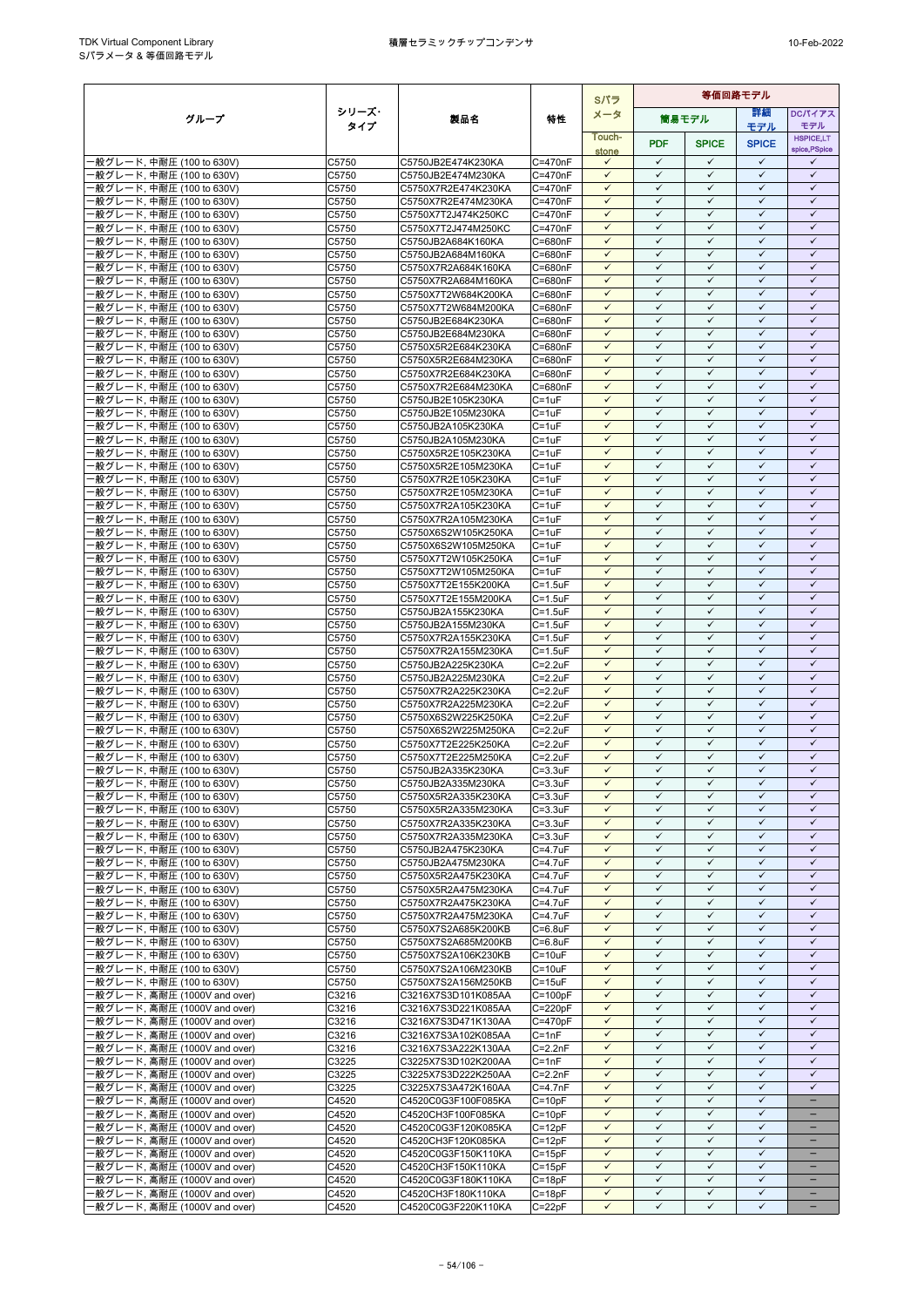|                                                              |                                      |                                            |                            | Sパラ                          | 等価回路モデル                      |                              |                              |                              |
|--------------------------------------------------------------|--------------------------------------|--------------------------------------------|----------------------------|------------------------------|------------------------------|------------------------------|------------------------------|------------------------------|
| グループ                                                         | シリーズ・                                | 製品名                                        | 特性                         | メータ                          |                              | 筒易モデル                        | 詳細                           | <b>DCパイアス</b>                |
|                                                              | タイプ                                  |                                            |                            | Touch-                       |                              |                              | モデル                          | モデル<br><b>HSPICE,LT</b>      |
|                                                              |                                      |                                            |                            | stone                        | <b>PDF</b>                   | <b>SPICE</b>                 | <b>SPICE</b>                 | spice, PSpice                |
| -般グレード, 高耐圧 (1000V and over)                                 | C4520                                | C4520CH3F220K110KA                         | $C = 22pF$                 | $\checkmark$                 | $\checkmark$                 | $\checkmark$                 | $\checkmark$                 |                              |
| -般グレード, 高耐圧 (1000V and over)                                 | C4520                                | C4520C0G3F270K160KA                        | $C = 27pF$                 | $\checkmark$                 | $\checkmark$                 | $\checkmark$                 | $\checkmark$                 | -                            |
| ·般グレード, 高耐圧 (1000V and over)                                 | C4520                                | C4520CH3F270K160KA                         | $C = 27pF$                 | $\checkmark$                 | $\checkmark$                 | $\checkmark$                 | $\checkmark$                 | -                            |
| ·般グレード, 高耐圧 (1000V and over)                                 | C4520                                | C4520C0G3F330K160KA                        | $C = 33pF$                 | $\checkmark$                 | $\checkmark$                 | $\checkmark$                 | $\checkmark$                 | $\qquad \qquad -$            |
| ·般グレード, 高耐圧 (1000V and over)                                 | C4520                                | C4520CH3F330K160KA                         | $C = 33pF$                 | $\checkmark$                 | $\checkmark$                 | $\checkmark$                 | $\checkmark$                 | -                            |
| ·般グレード, 高耐圧 (1000V and over)                                 | C4520                                | C4520C0G3F390K160KA                        | $C = 39pF$                 | $\checkmark$<br>$\checkmark$ | $\checkmark$<br>$\checkmark$ | ✓<br>$\checkmark$            | $\checkmark$<br>$\checkmark$ | ۳                            |
| ·般グレード, 高耐圧 (1000V and over)<br>·般グレード, 高耐圧 (1000V and over) | C4520<br>C4520                       | C4520CH3F390K160KA<br>C4520C0G3F470K160KA  | $C = 39pF$<br>$C = 47pF$   | $\checkmark$                 | $\checkmark$                 | $\checkmark$                 | $\checkmark$                 |                              |
| -般グレード, 高耐圧 (1000V and over)                                 | C4520                                | C4520CH3F470K160KA                         | $C = 47pF$                 | $\checkmark$                 | $\checkmark$                 | ✓                            | $\checkmark$                 | $\equiv$                     |
| ·般グレード, 高耐圧 (1000V and over)                                 | C4520                                | C4520C0G3F560K200KA                        | $C = 56pF$                 | $\checkmark$                 | $\checkmark$                 | $\checkmark$                 | $\checkmark$                 | $\qquad \qquad -$            |
| ·般グレード, 高耐圧 (1000V and over)                                 | C4520                                | C4520CH3F560K200KA                         | $C = 56pF$                 | $\checkmark$                 | ✓                            | ✓                            | $\checkmark$                 |                              |
| ·般グレード, 高耐圧 (1000V and over)                                 | C4520                                | C4520C0G3F680K200KA                        | $C = 68pF$                 | $\checkmark$                 | $\checkmark$                 | $\checkmark$                 | $\checkmark$                 |                              |
| ·般グレード, 高耐圧 (1000V and over)                                 | C4520                                | C4520CH3F680K200KA                         | $C = 68pF$                 | $\checkmark$                 | $\checkmark$                 | $\checkmark$                 | $\checkmark$                 |                              |
| ·般グレード, 高耐圧 (1000V and over)                                 | C4520                                | C4520C0G3F820K200KA                        | $C = 82pF$                 | $\checkmark$                 | $\checkmark$                 | $\checkmark$                 | $\checkmark$                 |                              |
| ·般グレード, 高耐圧 (1000V and over)                                 | C4520                                | C4520CH3F820K200KA                         | $C = 82pF$                 | $\checkmark$                 | $\checkmark$                 | $\checkmark$                 | $\checkmark$                 | $\overline{\phantom{0}}$     |
| ·般グレード, 高耐圧 (1000V and over)                                 | C4520                                | C4520C0G3F101K200KA                        | $C=100pF$                  | $\checkmark$                 | $\checkmark$                 | ✓                            | $\checkmark$                 | $\overline{\phantom{0}}$     |
| -般グレード, 高耐圧 (1000V and over)                                 | C4520                                | C4520CH3F101K200KA                         | $C = 100pF$                | $\checkmark$                 | $\checkmark$                 | $\checkmark$                 | $\checkmark$                 | -                            |
| ·般グレード, 高耐圧 (1000V and over)                                 | C4520                                | C4520JB3D471K130KA                         | $C = 470pF$                | $\checkmark$                 | $\checkmark$                 | $\checkmark$                 | $\checkmark$                 | $\checkmark$                 |
| ·般グレード, 高耐圧 (1000V and over)                                 | C4520                                | C4520JB3D471M130KA                         | $C = 470pF$                | $\checkmark$                 | $\checkmark$<br>$\checkmark$ | $\checkmark$<br>$\checkmark$ | $\checkmark$<br>$\checkmark$ | $\checkmark$<br>$\checkmark$ |
| 般グレード, 高耐圧 (1000V and over)                                  | C4520<br>C4520                       | C4520JB3A471K130KA                         | $C = 470pF$<br>$C = 470pF$ | $\checkmark$<br>$\checkmark$ | $\checkmark$                 | $\checkmark$                 | $\checkmark$                 | $\checkmark$                 |
| ·般グレード, 高耐圧 (1000V and over)<br>·般グレード, 高耐圧 (1000V and over) | C4520                                | C4520JB3A471M130KA<br>C4520X7R3D471K130KA  | $C = 470pF$                | $\checkmark$                 | $\checkmark$                 | $\checkmark$                 | $\checkmark$                 | $\checkmark$                 |
| ·般グレード, 高耐圧 (1000V and over)                                 | C4520                                | C4520X7R3D471M130KA                        | $C = 470pF$                | $\checkmark$                 | $\checkmark$                 | $\checkmark$                 | $\checkmark$                 | $\checkmark$                 |
| -般グレード, 高耐圧 (1000V and over)                                 | C4520                                | C4520X7R3A471K130KA                        | $C = 470pF$                | $\checkmark$                 | $\checkmark$                 | $\checkmark$                 | $\checkmark$                 | $\checkmark$                 |
| ·般グレード, 高耐圧 (1000V and over)                                 | C4520                                | C4520X7R3A471M130KA                        | $C = 470pF$                | $\checkmark$                 | $\checkmark$                 | $\checkmark$                 | $\checkmark$                 | $\checkmark$                 |
| 般グレード, 高耐圧 (1000V and over)                                  | C4520                                | C4520JB3D102K130KA                         | $C = 1nF$                  | $\checkmark$                 | $\checkmark$                 | $\checkmark$                 | $\checkmark$                 | $\checkmark$                 |
| ·般グレード, 高耐圧 (1000V and over)                                 | C4520                                | C4520JB3D102M130KA                         | $C = 1nF$                  | $\checkmark$                 | $\checkmark$                 | $\checkmark$                 | $\checkmark$                 | $\checkmark$                 |
| ·般グレード, 高耐圧 (1000V and over)                                 | C4520                                | C4520JB3A102K130KA                         | $C = 1nF$                  | $\checkmark$                 | $\checkmark$                 | ✓                            | $\checkmark$                 | $\checkmark$                 |
| ·般グレード, 高耐圧 (1000V and over)                                 | C4520                                | C4520JB3A102M130KA                         | $C = 1nF$                  | $\checkmark$                 | $\checkmark$                 | $\checkmark$                 | $\checkmark$                 | $\checkmark$                 |
| ·般グレード, 高耐圧 (1000V and over)                                 | C4520                                | C4520X7R3D102K130KA                        | $C = 1nF$                  | $\checkmark$                 | $\checkmark$                 | ✓                            | ✓                            | ✓                            |
| ·般グレード, 高耐圧 (1000V and over)                                 | C4520                                | C4520X7R3D102M130KA                        | $C = 1nF$                  | $\checkmark$                 | $\checkmark$                 | $\checkmark$                 | $\checkmark$                 | $\checkmark$                 |
| ·般グレード, 高耐圧 (1000V and over)                                 | C4520                                | C4520X7R3A102K130KA                        | $C = 1nF$                  | $\checkmark$                 | $\checkmark$                 | $\checkmark$                 | $\checkmark$                 | $\checkmark$                 |
| ·般グレード, 高耐圧 (1000V and over)                                 | C4520                                | C4520X7R3A102M130KA                        | $C = 1nF$                  | $\checkmark$<br>$\checkmark$ | $\checkmark$<br>$\checkmark$ | $\checkmark$<br>$\checkmark$ | $\checkmark$<br>$\checkmark$ | $\checkmark$<br>$\equiv$     |
| ·般グレード, 高耐圧 (1000V and over)<br>·般グレード, 高耐圧 (1000V and over) | C4532<br>C4532                       | C4532C0G3F101K160KA<br>C4532CH3F101K160KA  | $C = 100pF$<br>$C=100pF$   | $\checkmark$                 | $\checkmark$                 | $\checkmark$                 | $\checkmark$                 | -                            |
| ·般グレード, 高耐圧 (1000V and over)                                 | C4532                                | C4532C0G3F121K160KA                        | $C = 120pF$                | $\checkmark$                 | $\checkmark$                 | $\checkmark$                 | $\checkmark$                 | -                            |
| -般グレード, 高耐圧 (1000V and over)                                 | C4532                                | C4532CH3F121K160KA                         | $C = 120pF$                | $\checkmark$                 | $\checkmark$                 | $\checkmark$                 | $\checkmark$                 |                              |
| ·般グレード, 高耐圧 (1000V and over)                                 | C4532                                | C4532C0G3F151K160KA                        | $C = 150pF$                | $\checkmark$                 | $\checkmark$                 | $\checkmark$                 | $\checkmark$                 |                              |
| ·般グレード, 高耐圧 (1000V and over)                                 | C4532                                | C4532CH3F151K160KA                         | $C = 150pF$                | $\checkmark$                 | $\checkmark$                 | $\checkmark$                 | $\checkmark$                 |                              |
| -般グレード, 高耐圧 (1000V and over)                                 | C4532                                | C4532C0G3F181K160KA                        | $C = 180pF$                | $\checkmark$                 | $\checkmark$                 | $\checkmark$                 | $\checkmark$                 | $\overline{\phantom{0}}$     |
| ·般グレード, 高耐圧 (1000V and over)                                 | C4532                                | C4532CH3F181K160KA                         | $C = 180pF$                | $\checkmark$                 | $\checkmark$                 | $\checkmark$                 | $\checkmark$                 | -                            |
| -般グレード, 高耐圧 (1000V and over)                                 | C4532                                | C4532C0G3F221K200KA                        | $C = 220pF$                | $\checkmark$                 | $\checkmark$                 | ✓                            | $\checkmark$                 | -                            |
| -般グレード, 高耐圧 (1000V and over)                                 | C4532                                | C4532CH3F221K200KA                         | $C = 220pF$                | $\checkmark$                 | $\checkmark$                 | $\checkmark$                 | $\checkmark$                 | -                            |
| ·般グレード, 高耐圧 (1000V and over)                                 | C4532                                | C4532C0G3F271K230KA                        | $C = 270pF$                | $\checkmark$                 | $\checkmark$                 | $\checkmark$                 | $\checkmark$                 |                              |
| -般グレード, 高耐圧 (1000V and over)                                 | C4532                                | C4532CH3F271K230KA                         | $C = 270pF$                | $\checkmark$                 | $\checkmark$<br>$\checkmark$ | $\checkmark$<br>$\checkmark$ | $\checkmark$<br>$\checkmark$ | ۳                            |
| -般グレード, 高耐圧 (1000V and over)<br>·般グレード, 高耐圧 (1000V and over) | C4532                                | C4532C0G3F331K250KA<br>C4532CH3F331K250KA  | $C = 330pF$                | $\checkmark$<br>$\checkmark$ | $\checkmark$                 | $\checkmark$                 | $\checkmark$                 | ÷                            |
| ·般グレード, 高耐圧 (1000V and over)                                 | C4532<br>C4532                       | C4532JB3D222K130KA                         | $C = 330pF$<br>$C=2.2nF$   | $\checkmark$                 | $\checkmark$                 | $\checkmark$                 | $\checkmark$                 | $\checkmark$                 |
| -般グレード, 高耐圧 (1000V and over)                                 | C4532                                | C4532JB3D222M130KA                         | $C = 2.2nF$                | $\checkmark$                 | $\checkmark$                 | $\checkmark$                 | $\checkmark$                 | $\checkmark$                 |
| -般グレード, 高耐圧 (1000V and over)                                 | C4532                                | C4532X7R3D222K130KA                        | $C=2.2nF$                  | $\checkmark$                 | $\checkmark$                 | $\checkmark$                 | $\checkmark$                 | $\checkmark$                 |
| -般グレード, 高耐圧 (1000V and over)                                 | C4532                                | C4532X7R3D222M130KA                        | $C = 2.2nF$                | $\checkmark$                 | $\checkmark$                 | $\checkmark$                 | $\checkmark$                 | $\checkmark$                 |
| -般グレード, 高耐圧 (1000V and over)                                 | C4532                                | C4532JB3A472K160KA                         | $C = 4.7nF$                | $\checkmark$                 | $\checkmark$                 | $\checkmark$                 | ✓                            | ✓                            |
| ·般グレード, 高耐圧 (1000V and over)                                 | C4532                                | C4532JB3A472M160KA                         | $C = 4.7nF$                | $\checkmark$                 | $\checkmark$                 | $\checkmark$                 | $\checkmark$                 | $\checkmark$                 |
| ·般グレード, 高耐圧 (1000V and over)                                 | C4532                                | C4532X7R3A472K160KA                        | $C=4.7nF$                  | $\checkmark$                 | $\checkmark$                 | $\checkmark$                 | $\checkmark$                 | $\checkmark$                 |
| -般グレード, 高耐圧 (1000V and over)                                 | C4532                                | C4532X7R3A472M160KA                        | $C=4.7nF$                  | $\checkmark$                 | $\checkmark$                 | $\checkmark$                 | $\checkmark$                 | $\checkmark$                 |
| -般グレード, 高耐圧 (1000V and over)                                 | C4532                                | C4532JB3A103K200KA                         | $C = 10nF$                 | $\checkmark$                 | $\checkmark$                 | $\checkmark$                 | $\checkmark$                 | $\checkmark$                 |
| -般グレード, 高耐圧 (1000V and over)                                 | C4532                                | C4532JB3A103M200KA                         | $C = 10nF$                 | $\checkmark$                 | $\checkmark$                 | $\checkmark$                 | $\checkmark$                 | $\checkmark$                 |
| 般グレード, 高耐圧 (1000V and over)                                  | C4532                                | C4532X7R3A103K200KA                        | $C = 10nF$                 | $\checkmark$                 | $\checkmark$                 | $\checkmark$                 | $\checkmark$                 | $\checkmark$                 |
| -般グレード, 高耐圧 (1000V and over)                                 | C4532                                | C4532X7R3A103M200KA                        | $C = 10nF$                 | $\checkmark$<br>$\checkmark$ | $\checkmark$<br>$\checkmark$ | $\checkmark$<br>$\checkmark$ | $\checkmark$<br>$\checkmark$ | $\checkmark$<br>$\checkmark$ |
| ·般グレード, 高耐圧 (1000V and over)<br>·般グレード, 高耐圧 (1000V and over) | C5750<br>C5750                       | C5750X7S3D472K200KA<br>C5750X7S3D103K250KA | $C = 4.7nF$<br>$C = 10nF$  | $\checkmark$                 | ✓                            | ✓                            | ✓                            | ✓                            |
| ·般グレード, 高耐圧 (1000V and over)                                 | C5750                                | C5750X7S3A223K160KA                        | $C = 22nF$                 | $\checkmark$                 | $\checkmark$                 | $\checkmark$                 | $\checkmark$                 | $\checkmark$                 |
| ·般グレード, 高耐圧 (1000V and over)                                 | C5750                                | C5750X7S3A473K250KA                        | $C = 47nF$                 | $\checkmark$                 | $\checkmark$                 | $\checkmark$                 | $\checkmark$                 | $\checkmark$                 |
| ·般グレード,低背品                                                   | CGB1                                 | CGB1T3X5R0J104M022BB                       | $C = 100nF$                | $\checkmark$                 | $\checkmark$                 | $\checkmark$                 | ✓                            | ✓                            |
| -般グレード,低背品                                                   | CGB1                                 | CGB1T3X6S0G104M022BB                       | $C = 100nF$                | $\checkmark$                 | $\checkmark$                 | $\checkmark$                 | $\checkmark$                 | $\checkmark$                 |
| ·般グレード, 低背品                                                  | CGB <sub>2</sub>                     | CGB2T1X6S0G224M022BC                       | C=220nF                    | $\checkmark$                 | $\checkmark$                 | ✓                            | $\checkmark$                 | $\checkmark$                 |
| ・般グレード,低背品                                                   | CGB <sub>2</sub>                     | CGB2T3X5R0J474M022BB                       | C=470nF                    | $\checkmark$                 | $\checkmark$                 | $\checkmark$                 | $\checkmark$                 | $\checkmark$                 |
| ・般グレード、低背品                                                   | CGB <sub>2</sub>                     | CGB2T1X5R0G474M022BC C=470nF               |                            | $\checkmark$                 | $\checkmark$                 | $\checkmark$                 | $\checkmark$                 | $\checkmark$                 |
| ・般グレード, 低背品                                                  | CGB <sub>2</sub>                     | CGB2T1X6S0G474M022BC                       | C=470nF                    | $\checkmark$                 | $\checkmark$                 | $\checkmark$                 | $\checkmark$                 | $\checkmark$                 |
| ·般グレード,低背品                                                   | CGB <sub>2</sub>                     | CGB2A1JB1C474K033BC                        | C=470nF                    | $\checkmark$                 | $\checkmark$<br>$\checkmark$ | $\checkmark$                 | $\checkmark$                 | $\equiv$                     |
| -般グレード,低背品                                                   | CGB <sub>2</sub>                     | CGB2A1JB1C474M033BC                        | $C = 470nF$                | $\checkmark$<br>$\checkmark$ | $\checkmark$                 | $\checkmark$<br>$\checkmark$ | $\checkmark$<br>$\checkmark$ | $\checkmark$                 |
| ・般グレード, 低背品<br>-般グレード,低背品                                    | CGB <sub>2</sub><br>CGB <sub>2</sub> | CGB2A3JB1A474K033BB<br>CGB2A3JB1A474M033BB | $C = 470nF$<br>$C = 470nF$ | $\checkmark$                 | $\checkmark$                 | ✓                            | $\checkmark$                 | ✓                            |
| ・般グレード,低背品                                                   | CGB <sub>2</sub>                     | CGB2A1X5R1C474K033BC                       | C=470nF                    | $\checkmark$                 | $\checkmark$                 | $\checkmark$                 | $\checkmark$                 | -                            |
| -般グレード,低背品                                                   | CGB <sub>2</sub>                     | CGB2A1X5R1C474M033BC C=470nF               |                            | $\checkmark$                 | $\checkmark$                 | ✓                            | ✓                            |                              |
| ・般グレード,低背品                                                   | CGB <sub>2</sub>                     | CGB2A3X5R1A474K033BB                       | C=470nF                    | $\checkmark$                 | $\checkmark$                 | $\checkmark$                 | $\checkmark$                 | $\checkmark$                 |
| ·般グレード,低背品                                                   | CGB <sub>2</sub>                     | CGB2A3X5R1A474M033BB                       | C=470nF                    | $\checkmark$                 | $\checkmark$                 | $\checkmark$                 | $\checkmark$                 | $\checkmark$                 |
| -般グレード,低背品                                                   | CGB <sub>2</sub>                     | CGB2A1X6S1A474K033BC                       | $C = 470nF$                | $\checkmark$                 | $\checkmark$                 | $\checkmark$                 | $\checkmark$                 | $\checkmark$                 |
| ・般グレード,低背品                                                   | CGB <sub>2</sub>                     | CGB2A1X6S1A474M033BC                       | C=470nF                    | $\checkmark$                 | $\checkmark$                 | $\checkmark$                 | $\checkmark$                 | $\checkmark$                 |
| ·般グレード,低背品                                                   | CGB2                                 | CGB2A3X6S0J474K033BB                       | $C = 470nF$                | ✓                            | ✓                            | ✓                            | ✓                            | ✓                            |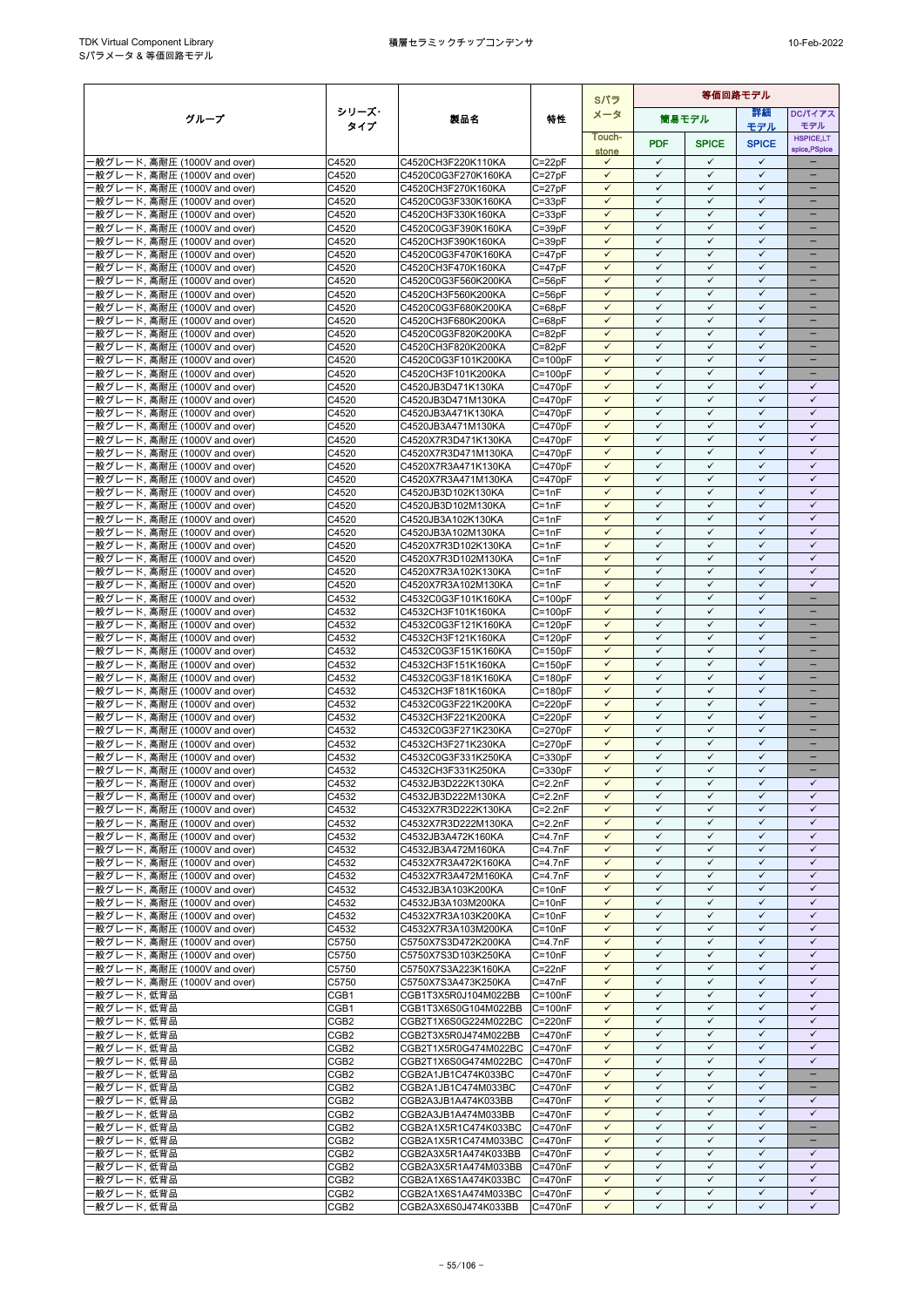|                          |                                      |                                                      |                            | Sパラ                          | 等価回路モデル                      |                              |                              |                              |  |
|--------------------------|--------------------------------------|------------------------------------------------------|----------------------------|------------------------------|------------------------------|------------------------------|------------------------------|------------------------------|--|
| グループ                     | シリーズ・                                | 製品名                                                  | 特性                         | メータ                          |                              | 筒易モデル                        | 等細                           | <b>DCパイアス</b>                |  |
|                          | タイプ                                  |                                                      |                            | Touch-                       |                              |                              | モデル                          | モデル<br><b>HSPICE,LT</b>      |  |
|                          |                                      |                                                      |                            | stone                        | <b>PDF</b>                   | <b>SPICE</b>                 | <b>SPICE</b>                 | spice, PSpice                |  |
| ·般グレード,低背品               | CGB <sub>2</sub>                     | CGB2A3X6S0J474M033BB                                 | C=470nF                    | $\checkmark$                 | $\checkmark$                 | $\checkmark$                 | $\checkmark$                 | ✓                            |  |
| 般グレード,低背品                | CGB <sub>2</sub>                     | CGB2A1X6S0G474K033BC                                 | C=470nF                    | $\checkmark$<br>$\checkmark$ | $\checkmark$<br>$\checkmark$ | $\checkmark$<br>$\checkmark$ | $\checkmark$<br>$\checkmark$ | $\checkmark$<br>$\checkmark$ |  |
| 般グレード、低背品<br>般グレード,低背品   | CGB <sub>2</sub><br>CGB <sub>2</sub> | CGB2A1X6S0G474M033BC<br>CGB2A1X7S0G474K033BC         | C=470nF<br>C=470nF         | $\checkmark$                 | $\checkmark$                 | $\checkmark$                 | $\checkmark$                 | $\checkmark$                 |  |
| 般グレード,低背品                | CGB <sub>2</sub>                     | CGB2A1X7S0G474M033BC                                 | C=470nF                    | $\checkmark$                 | $\checkmark$                 | $\checkmark$                 | $\checkmark$                 | $\checkmark$                 |  |
| 般グレード,低背品                | CGB <sub>2</sub>                     | CGB2T1X5R0G105M022BC                                 | $C = 1uF$                  | $\checkmark$                 | $\checkmark$                 | $\checkmark$                 | $\checkmark$                 | $\checkmark$                 |  |
| 般グレード,低背品                | CGB <sub>2</sub>                     | CGB2T1X6S0G105M022BC                                 | $C = 1uF$                  | $\checkmark$                 | $\checkmark$                 | $\checkmark$                 | $\checkmark$                 | $\checkmark$                 |  |
| 般グレード、低背品                | CGB <sub>2</sub>                     | CGB2A1JB1E105K033BC                                  | C=1uF                      | $\checkmark$                 | $\checkmark$                 | $\checkmark$                 | $\checkmark$                 | $\checkmark$                 |  |
| 般グレード,低背品<br>般グレード,低背品   | CGB <sub>2</sub><br>CGB <sub>2</sub> | CGB2A1JB1E105M033BC<br>CGB2A1JB1C105K033BC           | $C = 1uF$<br>$C = 1uF$     | $\checkmark$<br>$\checkmark$ | $\checkmark$<br>$\checkmark$ | $\checkmark$<br>$\checkmark$ | $\checkmark$<br>$\checkmark$ | $\checkmark$<br>$\checkmark$ |  |
| 般グレード,低背品                | CGB <sub>2</sub>                     | CGB2A1JB1C105M033BC                                  | $C = 1uF$                  | $\checkmark$                 | $\checkmark$                 | $\checkmark$                 | $\checkmark$                 | $\checkmark$                 |  |
| 般グレード,低背品                | CGB <sub>2</sub>                     | CGB2A1JB1A105K033BC                                  | $C = 1uF$                  | $\checkmark$                 | $\checkmark$                 | $\checkmark$                 | $\checkmark$                 | $\checkmark$                 |  |
| 般グレード,低背品                | CGB <sub>2</sub>                     | CGB2A1JB1A105M033BC                                  | $C = 1uF$                  | $\checkmark$                 | $\checkmark$                 | $\checkmark$                 | $\checkmark$                 | $\checkmark$                 |  |
| 般グレード,低背品                | CGB <sub>2</sub>                     | CGB2A3JB0J105K033BB                                  | $C = 1uF$                  | $\checkmark$                 | $\checkmark$                 | $\checkmark$                 | $\checkmark$                 | $\checkmark$                 |  |
| 般グレード,低背品<br>·般グレード,低背品  | CGB <sub>2</sub><br>CGB <sub>2</sub> | CGB2A3JB0J105M033BB<br>CGB2A3JB0G105K033BB           | C=1uF<br>$C = 1uF$         | $\checkmark$<br>$\checkmark$ | $\checkmark$<br>$\checkmark$ | $\checkmark$<br>$\checkmark$ | $\checkmark$<br>$\checkmark$ | $\checkmark$<br>$\checkmark$ |  |
| 般グレード,低背品                | CGB <sub>2</sub>                     | CGB2A3JB0G105M033BB                                  | $C = 1uF$                  | $\checkmark$                 | $\checkmark$                 | $\checkmark$                 | $\checkmark$                 | $\checkmark$                 |  |
| 般グレード,低背品                | CGB <sub>2</sub>                     | CGB2A1X5R1E105K033BC                                 | $C = 1uF$                  | $\checkmark$                 | $\checkmark$                 | ✓                            | $\checkmark$                 | $\checkmark$                 |  |
| 般グレード,低背品                | CGB <sub>2</sub>                     | CGB2A1X5R1E105M033BC                                 | $C = 1uF$                  | $\checkmark$                 | $\checkmark$                 | $\checkmark$                 | $\checkmark$                 | $\checkmark$                 |  |
| 般グレード,低背品                | CGB <sub>2</sub>                     | CGB2A1X5R1C105K033BC                                 | $C = 1uF$                  | $\checkmark$                 | $\checkmark$                 | $\checkmark$                 | $\checkmark$                 | $\checkmark$                 |  |
| 般グレード,低背品<br>·般グレード,低背品  | CGB <sub>2</sub><br>CGB <sub>2</sub> | CGB2A1X5R1C105M033BC<br>CGB2A1X5R1A105K033BC         | $C = 1uF$<br>$C = 1uF$     | $\checkmark$<br>$\checkmark$ | $\checkmark$<br>$\checkmark$ | $\checkmark$<br>$\checkmark$ | $\checkmark$<br>$\checkmark$ | $\checkmark$<br>$\checkmark$ |  |
| 般グレード、低背品                | CGB <sub>2</sub>                     | CGB2A1X5R1A105M033BC                                 | $C = 1uF$                  | $\checkmark$                 | $\checkmark$                 | $\checkmark$                 | $\checkmark$                 | $\checkmark$                 |  |
| 般グレード、低背品                | CGB <sub>2</sub>                     | CGB2A3X5R0J105K033BB                                 | $C = 1uF$                  | $\checkmark$                 | $\checkmark$                 | $\checkmark$                 | $\checkmark$                 | $\checkmark$                 |  |
| 般グレード,低背品                | CGB <sub>2</sub>                     | CGB2A3X5R0J105M033BB                                 | $C = 1uF$                  | $\checkmark$                 | $\checkmark$                 | $\checkmark$                 | $\checkmark$                 | $\checkmark$                 |  |
| 般グレード,低背品                | CGB <sub>2</sub>                     | CGB2A3X5R0G105K033BB                                 | $C = 1uF$                  | $\checkmark$                 | $\checkmark$                 | $\checkmark$                 | $\checkmark$                 | $\checkmark$                 |  |
| 般グレード,低背品<br>般グレード.低背品   | CGB <sub>2</sub><br>CGB <sub>2</sub> | CGB2A3X5R0G105M033BB<br>CGB2A1X6S1A105K033BC         | $C = 1uF$<br>$C = 1uF$     | $\checkmark$<br>$\checkmark$ | $\checkmark$<br>$\checkmark$ | $\checkmark$<br>$\checkmark$ | $\checkmark$<br>$\checkmark$ | $\checkmark$<br>$\checkmark$ |  |
| 般グレード,低背品                | CGB <sub>2</sub>                     | CGB2A1X6S1A105M033BC                                 | $C = 1uF$                  | $\checkmark$                 | $\checkmark$                 | $\checkmark$                 | $\checkmark$                 | $\checkmark$                 |  |
| 般グレード,低背品                | CGB <sub>2</sub>                     | CGB2A1X6S0J105K033BC                                 | $C = 1uF$                  | $\checkmark$                 | $\checkmark$                 | $\checkmark$                 | $\checkmark$                 | $\checkmark$                 |  |
| 般グレード、低背品                | CGB <sub>2</sub>                     | CGB2A1X6S0J105M033BC                                 | $C = 1uF$                  | $\checkmark$                 | $\checkmark$                 | $\checkmark$                 | $\checkmark$                 | $\checkmark$                 |  |
| ‧般グレード, 低背品              | CGB <sub>2</sub>                     | CGB2A1X6S0G105K033BC                                 | $C = 1uF$                  | $\checkmark$                 | $\checkmark$                 | $\checkmark$                 | $\checkmark$                 | $\checkmark$                 |  |
| 般グレード,低背品<br>般グレード,低背品   | CGB <sub>2</sub><br>CGB <sub>2</sub> | CGB2A1X6S0G105M033BC<br>CGB2A1X7S0J105K033BC         | $C = 1uF$<br>$C = 1uF$     | $\checkmark$<br>$\checkmark$ | $\checkmark$<br>$\checkmark$ | $\checkmark$<br>$\checkmark$ | $\checkmark$<br>$\checkmark$ | $\checkmark$<br>$\checkmark$ |  |
| 般グレード,低背品                | CGB <sub>2</sub>                     | CGB2A1X7S0J105M033BC                                 | $C = 1uF$                  | $\checkmark$                 | $\checkmark$                 | $\checkmark$                 | $\checkmark$                 | $\checkmark$                 |  |
| 般グレード、低背品                | CGB <sub>2</sub>                     | CGB2A1X7S0G105K033BC                                 | $C = 1uF$                  | $\checkmark$                 | $\checkmark$                 | $\checkmark$                 | $\checkmark$                 | $\checkmark$                 |  |
| 般グレード,低背品                | CGB <sub>2</sub>                     | CGB2A1X7S0G105M033BC                                 | $C = 1uF$                  | $\checkmark$                 | ✓                            | ✓                            | $\checkmark$                 | $\checkmark$                 |  |
| 般グレード、低背品                | CGB <sub>2</sub>                     | CGB2A1JB0J225M033BC                                  | $C = 2.2uF$                | $\checkmark$                 | $\checkmark$                 | $\checkmark$                 | $\checkmark$                 | $\checkmark$                 |  |
| 般グレード,低背品<br>般グレード,低背品   | CGB <sub>2</sub><br>CGB <sub>3</sub> | CGB2A1X5R0J225M033BC<br>CGB3B3JB1E474K055AB          | $C = 2.2uF$<br>C=470nF     | $\checkmark$<br>$\checkmark$ | $\checkmark$<br>$\checkmark$ | $\checkmark$<br>$\checkmark$ | $\checkmark$<br>$\checkmark$ | $\checkmark$<br>$\checkmark$ |  |
| ·般グレード,低背品               | CGB <sub>3</sub>                     | CGB3B3JB1E474M055AB                                  | C=470nF                    | $\checkmark$                 | $\checkmark$                 | $\checkmark$                 | $\checkmark$                 | $\checkmark$                 |  |
| 般グレード,低背品                | CGB <sub>3</sub>                     | CGB3B3X5R1E474K055AB                                 | $C = 470nF$                | $\checkmark$                 | $\checkmark$                 | $\checkmark$                 | $\checkmark$                 | $\checkmark$                 |  |
| 般グレード,低背品                | CGB <sub>3</sub>                     | CGB3B3X5R1E474M055AB                                 | C=470nF                    | $\checkmark$                 | $\checkmark$                 | $\checkmark$                 | $\checkmark$                 | $\checkmark$                 |  |
| ·般グレード,低背品               | CGB <sub>3</sub>                     | CGB3B1JB1E105K055AC                                  | $C = 1uF$                  | $\checkmark$                 | $\checkmark$                 | $\checkmark$                 | $\checkmark$                 | $\checkmark$                 |  |
| 般グレード.低背品<br>般グレード,低背品   | CGB3<br>CGB <sub>3</sub>             | CGB3B1JB1E105M055AC<br>CGB3B3JB1C105K055AB           | $C = 1uF$<br>C=1uF         | $\checkmark$<br>$\checkmark$ | $\checkmark$<br>$\checkmark$ | $\checkmark$<br>$\checkmark$ | $\checkmark$<br>$\checkmark$ | $\checkmark$<br>$\checkmark$ |  |
| 般グレード,低背品                | CGB <sub>3</sub>                     | CGB3B3JB1C105M055AB                                  | $C = 1uF$                  | $\checkmark$                 | $\checkmark$                 | $\checkmark$                 | $\checkmark$                 | $\checkmark$                 |  |
| 般グレード,低背品                | CGB3                                 | CGB3B1X5R1E105K055AC C=1uF                           |                            | $\checkmark$                 | $\checkmark$                 | $\checkmark$                 | $\checkmark$                 | $\checkmark$                 |  |
| 般グレード、低背品                | CGB <sub>3</sub>                     | CGB3B1X5R1E105M055AC C=1uF                           |                            | $\checkmark$                 | ✓                            | ✓                            | $\checkmark$                 | $\checkmark$                 |  |
| 般グレード,低背品                | CGB <sub>3</sub>                     | CGB3B3X5R1C105K055AB                                 | $C = 1uF$                  | $\checkmark$                 | $\checkmark$                 | $\checkmark$                 | $\checkmark$                 | $\checkmark$                 |  |
| ‧般グレード, 低背品<br>般グレード、低背品 | CGB <sub>3</sub><br>CGB <sub>3</sub> | CGB3B3X5R1C105M055AB C=1uF<br>CGB3B1X6S1C105K055AC   | $C = 1uF$                  | $\checkmark$<br>$\checkmark$ | $\checkmark$<br>$\checkmark$ | $\checkmark$<br>$\checkmark$ | $\checkmark$<br>$\checkmark$ | $\checkmark$<br>$\checkmark$ |  |
| ·般グレード,低背品               | CGB <sub>3</sub>                     | CGB3B1X6S1C105M055AC                                 | $C = 1uF$                  | $\checkmark$                 | $\checkmark$                 | $\checkmark$                 | $\checkmark$                 | $\checkmark$                 |  |
| ‧般グレード, 低背品              | CGB <sub>3</sub>                     | CGB3B3X6S1A105K055AB                                 | $C = 1uF$                  | $\checkmark$                 | $\checkmark$                 | ✓                            | $\checkmark$                 | $\checkmark$                 |  |
| 般グレード、低背品                | CGB <sub>3</sub>                     | CGB3B3X6S1A105M055AB                                 | $C = 1uF$                  | $\checkmark$                 | $\checkmark$                 | $\checkmark$                 | $\checkmark$                 | $\checkmark$                 |  |
| 般グレード,低背品                | CGB <sub>3</sub>                     | CGB3B1X7R1A105K055AC                                 | $C = 1uF$                  | $\checkmark$<br>$\checkmark$ | ✓<br>$\checkmark$            | ✓<br>$\checkmark$            | $\checkmark$<br>$\checkmark$ | $\checkmark$<br>$\checkmark$ |  |
| 般グレード、低背品<br>般グレード,低背品   | CGB <sub>3</sub><br>CGB <sub>3</sub> | CGB3B1X7R1A105M055AC<br>CGB3B3X7R0J105K055AB         | $C = 1uF$<br>$C = 1uF$     | $\checkmark$                 | $\checkmark$                 | $\checkmark$                 | $\checkmark$                 | $\checkmark$                 |  |
| 般グレード,低背品                | CGB <sub>3</sub>                     | CGB3B3X7R0J105M055AB                                 | $C = 1uF$                  | $\checkmark$                 | $\checkmark$                 | $\checkmark$                 | $\checkmark$                 | $\checkmark$                 |  |
| 般グレード,低背品                | CGB <sub>3</sub>                     | CGB3B1JB1C225K055AC                                  | $C = 2.2uF$                | $\checkmark$                 | $\checkmark$                 | $\checkmark$                 | $\checkmark$                 | $\checkmark$                 |  |
| ‧般グレード, 低背品              | CGB <sub>3</sub>                     | CGB3B1JB1C225M055AC                                  | $C = 2.2uF$                | $\checkmark$                 | $\checkmark$                 | $\checkmark$                 | $\checkmark$                 | $\checkmark$                 |  |
| 般グレード.低背品                | CGB <sub>3</sub>                     | CGB3B3JB1A225K055AB                                  | $C = 2.2uF$                | $\checkmark$                 | $\checkmark$<br>$\checkmark$ | $\checkmark$<br>$\checkmark$ | $\checkmark$<br>$\checkmark$ | $\checkmark$<br>$\checkmark$ |  |
| 般グレード,低背品<br>般グレード,低背品   | CGB3<br>CGB3                         | CGB3B3JB1A225M055AB<br>CGB3B1X5R1C225K055AC          | $C = 2.2uF$<br>$C = 2.2uF$ | $\checkmark$<br>$\checkmark$ | $\checkmark$                 | $\checkmark$                 | $\checkmark$                 | $\checkmark$                 |  |
| 般グレード,低背品                | CGB <sub>3</sub>                     | CGB3B1X5R1C225M055AC                                 | $C = 2.2uF$                | $\checkmark$                 | ✓                            | $\checkmark$                 | $\checkmark$                 | $\checkmark$                 |  |
| 般グレード,低背品                | CGB <sub>3</sub>                     | CGB3B3X5R1A225K055AB                                 | $C = 2.2uF$                | $\checkmark$                 | $\checkmark$                 | $\checkmark$                 | $\checkmark$                 | $\checkmark$                 |  |
| 般グレード,低背品                | CGB <sub>3</sub>                     | CGB3B3X5R1A225M055AB C=2.2uF                         |                            | $\checkmark$                 | $\checkmark$                 | $\checkmark$                 | $\checkmark$                 | $\checkmark$                 |  |
| 般グレード、低背品                | CGB <sub>3</sub>                     | CGB3B1X6S1A225K055AC                                 | $C = 2.2uF$                | $\checkmark$<br>$\checkmark$ | $\checkmark$<br>$\checkmark$ | ✓                            | $\checkmark$<br>$\checkmark$ | $\checkmark$<br>$\checkmark$ |  |
| 般グレード,低背品<br>‧般グレード, 低背品 | CGB <sub>3</sub><br>CGB <sub>3</sub> | CGB3B1X6S1A225M055AC C=2.2uF<br>CGB3B3X6S0J225K055AB | $C = 2.2uF$                | $\checkmark$                 | $\checkmark$                 | $\checkmark$<br>$\checkmark$ | $\checkmark$                 | $\checkmark$                 |  |
| 般グレード,低背品                | CGB <sub>3</sub>                     | CGB3B3X6S0J225M055AB                                 | $C = 2.2uF$                | $\checkmark$                 | $\checkmark$                 | $\checkmark$                 | ✓                            | $\checkmark$                 |  |
| ‧般グレード, 低背品              | CGB <sub>3</sub>                     | CGB3B3X6S0G225K055AB                                 | $C = 2.2uF$                | $\checkmark$                 | $\checkmark$                 | $\checkmark$                 | $\checkmark$                 | $\checkmark$                 |  |
| ‧般グレード, 低背品              | CGB <sub>3</sub>                     | CGB3B3X6S0G225M055AB C=2.2uF                         |                            | $\checkmark$                 | $\checkmark$                 | $\checkmark$                 | $\checkmark$                 | $\checkmark$                 |  |
| 般グレード,低背品                | CGB <sub>3</sub>                     | CGB3B1X7S0G225K055AC                                 | $C = 2.2uF$                | $\checkmark$                 | $\checkmark$<br>$\checkmark$ | $\checkmark$<br>$\checkmark$ | $\checkmark$<br>$\checkmark$ | $\checkmark$<br>$\checkmark$ |  |
| 般グレード,低背品<br>般グレード,低背品   | CGB <sub>3</sub><br>CGB <sub>3</sub> | CGB3B1X7S0G225M055AC C=2.2uF<br>CGB3B1JB1A475K055AC  | C=4.7uF                    | $\checkmark$<br>$\checkmark$ | $\checkmark$                 | $\checkmark$                 | $\checkmark$                 | $\checkmark$                 |  |
| 般グレード,低背品                | CGB <sub>3</sub>                     | CGB3B1JB1A475M055AC                                  | C=4.7uF                    | $\checkmark$                 | ✓                            | $\checkmark$                 | $\checkmark$                 | $\checkmark$                 |  |
| 般グレード,低背品                | CGB <sub>3</sub>                     | CGB3B3JB0J475K055AB                                  | $C = 4.7$ u $F$            | $\checkmark$                 | $\checkmark$                 | $\checkmark$                 | $\checkmark$                 | $\checkmark$                 |  |
| 般グレード,低背品                | CGB <sub>3</sub>                     | CGB3B3JB0J475M055AB                                  | C=4.7uF                    | $\checkmark$                 | $\checkmark$                 | $\checkmark$                 | $\checkmark$                 | $\checkmark$                 |  |
| 般グレード,低背品                | CGB3                                 | CGB3B1X5R1A475K055AC                                 | $C = 4.7$ u $F$            | $\checkmark$                 | $\checkmark$                 | $\checkmark$                 | $\checkmark$                 | ✓                            |  |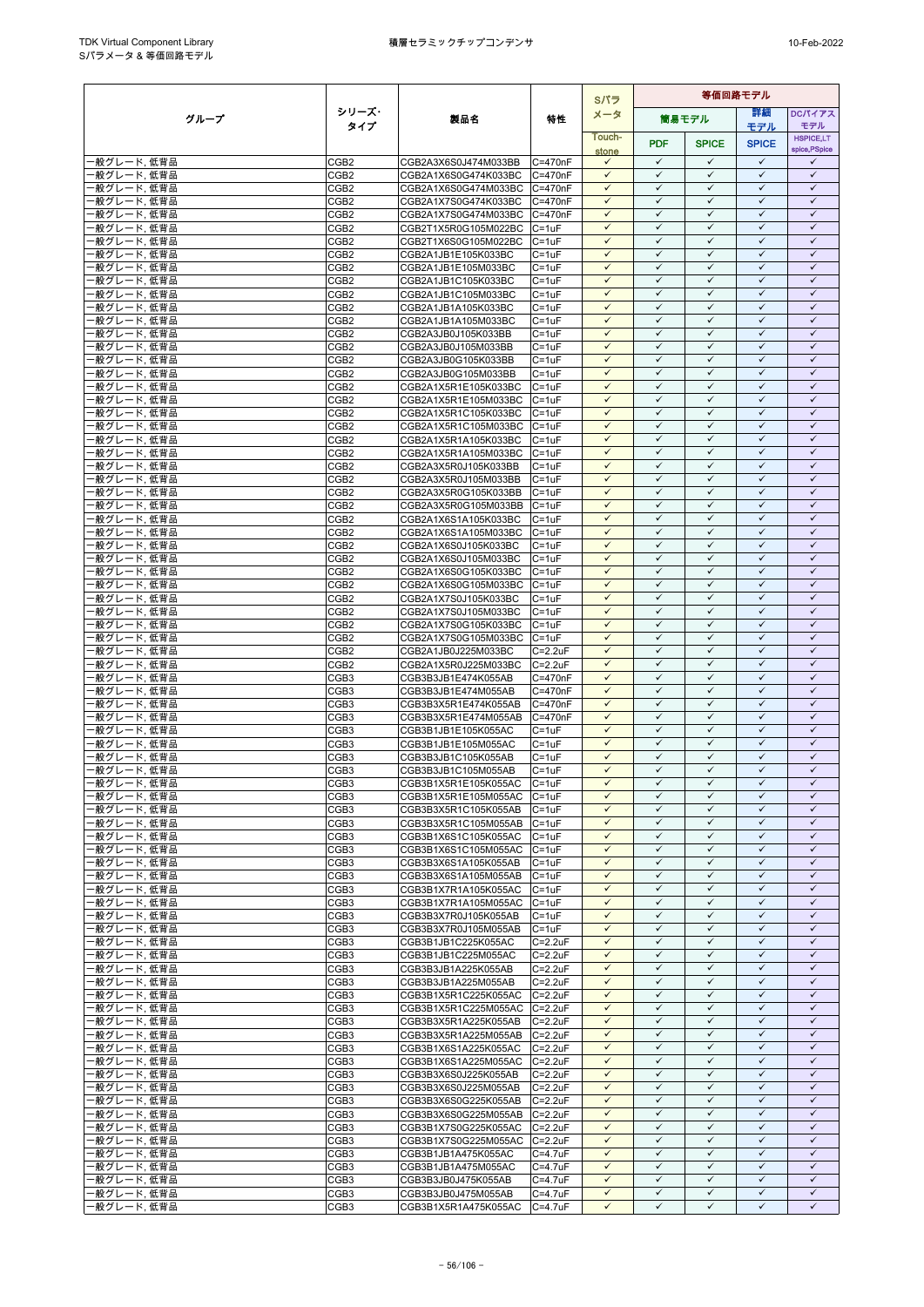|                              |                                      |                                              |                            |                              | Sパラ                          | 等価回路モデル                      |                              |                              |  |  |  |
|------------------------------|--------------------------------------|----------------------------------------------|----------------------------|------------------------------|------------------------------|------------------------------|------------------------------|------------------------------|--|--|--|
| グループ                         | シリーズ・                                | 製品名                                          | 特性                         | メータ                          | 筒易モデル                        |                              | 詳細                           | <b>DCパイアス</b>                |  |  |  |
|                              | タイプ                                  |                                              |                            | Touch-                       |                              |                              | モデル                          | モデル<br><b>HSPICE,LT</b>      |  |  |  |
|                              |                                      |                                              |                            | stone                        | <b>PDF</b>                   | <b>SPICE</b>                 | <b>SPICE</b>                 | spice, PSpice                |  |  |  |
| ・般グレード,低背品                   | CGB <sub>3</sub>                     | CGB3B1X5R1A475M055AC C=4.7uF                 |                            | $\checkmark$<br>$\checkmark$ | $\checkmark$<br>$\checkmark$ | $\checkmark$<br>$\checkmark$ | $\checkmark$<br>$\checkmark$ | ✓<br>$\checkmark$            |  |  |  |
| 般グレード.低背品<br>般グレード,低背品       | CGB <sub>3</sub><br>CGB <sub>3</sub> | CGB3B3X5R0J475K055AB<br>CGB3B3X5R0J475M055AB | $C=4.7$ u $F$<br>C=4.7uF   | $\checkmark$                 | $\checkmark$                 | $\checkmark$                 | $\checkmark$                 | $\checkmark$                 |  |  |  |
| 般グレード,低背品                    | CGB <sub>3</sub>                     | CGB3B1X6S0G475K055AC                         | $C = 4.7$ u $F$            | $\checkmark$                 | $\checkmark$                 | $\checkmark$                 | $\checkmark$                 | $\checkmark$                 |  |  |  |
| 般グレード,低背品                    | CGB <sub>3</sub>                     | CGB3B1X6S0G475M055AC                         | $C = 4.7$ u $F$            | $\checkmark$                 | $\checkmark$                 | $\checkmark$                 | $\checkmark$                 | $\checkmark$                 |  |  |  |
| 般グレード、低背品                    | CGB <sub>3</sub>                     | CGB3S3JB0G106M050AB                          | $C = 10uF$                 | $\checkmark$                 | $\checkmark$                 | ✓                            | $\checkmark$                 | $\checkmark$                 |  |  |  |
| 般グレード,低背品                    | CGB <sub>3</sub>                     | CGB3S1X5R0J106M050AC                         | $C = 10uF$                 | $\checkmark$                 | $\checkmark$                 | $\checkmark$                 | $\checkmark$                 | Ξ                            |  |  |  |
| 般グレード、低背品<br>般グレード,低背品       | CGB <sub>3</sub><br>CGB <sub>3</sub> | CGB3S3X5R0G106M050AB<br>CGB3C1JB0J106M065AC  | $C = 10uF$<br>$C = 10uF$   | $\checkmark$<br>$\checkmark$ | $\checkmark$<br>$\checkmark$ | $\checkmark$<br>$\checkmark$ | $\checkmark$<br>$\checkmark$ | $\checkmark$<br>$\checkmark$ |  |  |  |
| 般グレード,低背品                    | CGB <sub>3</sub>                     | CGB3C1X5R0J106M065AC                         | $C = 10uF$                 | $\checkmark$                 | $\checkmark$                 | $\checkmark$                 | $\checkmark$                 | $\checkmark$                 |  |  |  |
| 般グレード,低背品                    | CGB4                                 | CGB4B3JB1E105K055AB                          | $C = 1uF$                  | $\checkmark$                 | $\checkmark$                 | $\checkmark$                 | $\checkmark$                 | $\checkmark$                 |  |  |  |
| 般グレード.低背品                    | CGB4                                 | CGB4B3JB1E105M055AB                          | $C = 1uF$                  | $\checkmark$                 | $\checkmark$                 | $\checkmark$                 | $\checkmark$                 | $\checkmark$                 |  |  |  |
| 般グレード、低背品<br>般グレード,低背品       | CGB4<br>CGB4                         | CGB4B3X5R1E105K055AB<br>CGB4B3X5R1E105M055AB | $C = 1uF$<br>$C = 1uF$     | $\checkmark$<br>$\checkmark$ | $\checkmark$<br>$\checkmark$ | $\checkmark$<br>$\checkmark$ | $\checkmark$<br>$\checkmark$ | $\checkmark$<br>$\checkmark$ |  |  |  |
| 般グレード,低背品                    | CGB4                                 | CGB4B1JB1E225K055AC                          | $C = 2.2uF$                | $\checkmark$                 | $\checkmark$                 | $\checkmark$                 | $\checkmark$                 | $\checkmark$                 |  |  |  |
| 般グレード,低背品                    | CGB4                                 | CGB4B1JB1E225M055AC                          | $C = 2.2uF$                | $\checkmark$                 | $\checkmark$                 | $\checkmark$                 | $\checkmark$                 | $\checkmark$                 |  |  |  |
| 般グレード、低背品                    | CGB4                                 | CGB4B3JB1C225K055AB                          | $C = 2.2uF$                | $\checkmark$                 | $\checkmark$                 | $\checkmark$                 | $\checkmark$                 | $\checkmark$                 |  |  |  |
| 般グレード,低背品<br>般グレード,低背品       | CGB4<br>CGB4                         | CGB4B3JB1C225M055AB                          | $C = 2.2uF$<br>$C = 2.2uF$ | $\checkmark$<br>$\checkmark$ | $\checkmark$<br>✓            | $\checkmark$<br>$\checkmark$ | $\checkmark$<br>$\checkmark$ | $\checkmark$<br>$\checkmark$ |  |  |  |
| 般グレード,低背品                    | CGB4                                 | CGB4B3JB1A225K055AB<br>CGB4B3JB1A225M055AB   | $C = 2.2uF$                | $\checkmark$                 | ✓                            | $\checkmark$                 | $\checkmark$                 | ✓                            |  |  |  |
| 般グレード,低背品                    | CGB4                                 | CGB4B1X5R1E225K055AC                         | $C = 2.2uF$                | $\checkmark$                 | $\checkmark$                 | $\checkmark$                 | $\checkmark$                 | $\checkmark$                 |  |  |  |
| 般グレード,低背品                    | CGB4                                 | CGB4B1X5R1E225M055AC                         | $C = 2.2uF$                | $\checkmark$                 | $\checkmark$                 | $\checkmark$                 | $\checkmark$                 | $\checkmark$                 |  |  |  |
| 般グレード,低背品                    | CGB4                                 | CGB4B3X5R1C225K055AB                         | $C = 2.2uF$                | $\checkmark$                 | $\checkmark$<br>$\checkmark$ | $\checkmark$                 | $\checkmark$                 | $\checkmark$                 |  |  |  |
| 般グレード,低背品<br>般グレード,低背品       | CGB4<br>CGB4                         | CGB4B3X5R1C225M055AB<br>CGB4B3X5R1A225K055AB | $C = 2.2uF$<br>$C = 2.2uF$ | $\checkmark$<br>$\checkmark$ | $\checkmark$                 | $\checkmark$<br>✓            | $\checkmark$<br>$\checkmark$ | $\checkmark$<br>$\checkmark$ |  |  |  |
| 般グレード,低背品                    | CGB4                                 | CGB4B3X5R1A225M055AB                         | $C = 2.2uF$                | $\checkmark$                 | $\checkmark$                 | $\checkmark$                 | $\checkmark$                 | $\checkmark$                 |  |  |  |
| 般グレード,低背品                    | CGB4                                 | CGB4B1X6S1C225K055AC                         | $C = 2.2uF$                | $\checkmark$                 | $\checkmark$                 | $\checkmark$                 | $\checkmark$                 | $\checkmark$                 |  |  |  |
| 般グレード,低背品                    | CGB4                                 | CGB4B1X6S1C225M055AC                         | $C = 2.2uF$                | $\checkmark$                 | $\checkmark$                 | $\checkmark$                 | $\checkmark$                 | $\checkmark$                 |  |  |  |
| 般グレード,低背品<br>般グレード,低背品       | CGB4<br>CGB4                         | CGB4B3X6S1A225K055AB<br>CGB4B3X6S1A225M055AB | $C = 2.2uF$<br>$C = 2.2uF$ | $\checkmark$<br>$\checkmark$ | $\checkmark$<br>$\checkmark$ | $\checkmark$<br>$\checkmark$ | $\checkmark$<br>$\checkmark$ | $\checkmark$<br>$\checkmark$ |  |  |  |
| 般グレード、低背品                    | CGB4                                 | CGB4B3X6S0J225K055AB                         | $C = 2.2uF$                | $\checkmark$                 | ✓                            | $\checkmark$                 | $\checkmark$                 | $\checkmark$                 |  |  |  |
| 般グレード,低背品                    | CGB4                                 | CGB4B3X6S0J225M055AB                         | $C = 2.2uF$                | $\checkmark$                 | $\checkmark$                 | $\checkmark$                 | $\checkmark$                 | $\checkmark$                 |  |  |  |
| 般グレード,低背品                    | CGB4                                 | CGB4B1X7R1A225K055AC                         | $C = 2.2uF$                | $\checkmark$                 | $\checkmark$                 | $\checkmark$                 | $\checkmark$                 | $\checkmark$                 |  |  |  |
| 般グレード,低背品                    | CGB4                                 | CGB4B1X7R1A225M055AC                         | $C = 2.2uF$                | $\checkmark$<br>$\checkmark$ | $\checkmark$<br>$\checkmark$ | $\checkmark$<br>$\checkmark$ | $\checkmark$<br>$\checkmark$ | $\checkmark$<br>$\checkmark$ |  |  |  |
| 般グレード,低背品<br>般グレード,低背品       | CGB4<br>CGB4                         | CGB4B3X7R0J225K055AB<br>CGB4B3X7R0J225M055AB | $C = 2.2uF$<br>$C = 2.2uF$ | $\checkmark$                 | $\checkmark$                 | $\checkmark$                 | $\checkmark$                 | $\checkmark$                 |  |  |  |
| 般グレード, 高温保証用                 | C1005                                | C1005NP01H010C050BA                          | $C = 1pF$                  | $\checkmark$                 | $\checkmark$                 | $\checkmark$                 | $\checkmark$                 | $\overline{\phantom{0}}$     |  |  |  |
| 般グレード、高温保証用                  | C1005                                | C1005NP01H1R5C050BA                          | $C = 1.5pF$                | $\checkmark$                 | $\checkmark$                 | $\checkmark$                 | $\checkmark$                 | -                            |  |  |  |
| 般グレード, 高温保証用                 | C1005                                | C1005NP01H020C050BA                          | $C = 2pF$                  | $\checkmark$                 | $\checkmark$                 | $\checkmark$                 | $\checkmark$                 |                              |  |  |  |
| 般グレード, 高温保証用<br>般グレード, 高温保証用 | C1005<br>C1005                       | C1005NP01H2R2C050BA<br>C1005NP01H030C050BA   | $C = 2.2pF$<br>$C = 3pF$   | $\checkmark$<br>$\checkmark$ | $\checkmark$<br>$\checkmark$ | $\checkmark$<br>$\checkmark$ | $\checkmark$<br>$\checkmark$ | ÷                            |  |  |  |
| 般グレード, 高温保証用                 | C1005                                | C1005NP01H3R3C050BA                          | $C = 3.3pF$                | $\checkmark$                 | $\checkmark$                 | $\checkmark$                 | $\checkmark$                 | $\equiv$                     |  |  |  |
| 般グレード, 高温保証用                 | C1005                                | C1005NP01H040C050BA                          | $C = 4pF$                  | $\checkmark$                 | $\checkmark$                 | $\checkmark$                 | $\checkmark$                 | $\qquad \qquad -$            |  |  |  |
| 般グレード, 高温保証用                 | C1005                                | C1005NP01H4R7C050BA                          | $C=4.7pF$                  | $\checkmark$                 | $\checkmark$                 | ✓                            | $\checkmark$                 |                              |  |  |  |
| 般グレード, 高温保証用<br>般グレード, 高温保証用 | C1005<br>C1005                       | C1005NP01H050C050BA<br>C1005NP01H060D050BA   | $C = 5pF$<br>$C = 6pF$     | $\checkmark$                 | $\checkmark$<br>$\checkmark$ | $\checkmark$<br>$\checkmark$ | $\checkmark$<br>$\checkmark$ |                              |  |  |  |
| 般グレード, 高温保証用                 | C1005                                | C1005NP01H6R8D050BA                          | $C = 6.8pF$                | $\checkmark$                 | $\checkmark$                 | $\checkmark$                 | $\checkmark$                 |                              |  |  |  |
| 般グレード, 高温保証用                 | C1005                                | C1005NP01H070D050BA                          | $C = 7pF$                  | $\checkmark$                 | $\checkmark$                 | $\checkmark$                 | $\checkmark$                 |                              |  |  |  |
| 般グレード, 高温保証用                 | C1005                                | C1005NP01H080D050BA                          | $C = 8pF$                  | $\checkmark$                 | $\checkmark$                 | $\checkmark$                 | $\checkmark$                 |                              |  |  |  |
| 般グレード, 高温保証用<br>般グレード, 高温保証用 | C1005<br>C1005                       | C1005NP01H090D050BA<br>C1005NP01H100D050BA   | $C = 9pF$<br>$C = 10pF$    | $\checkmark$<br>$\checkmark$ | ✓<br>$\checkmark$            | $\checkmark$<br>$\checkmark$ | $\checkmark$<br>$\checkmark$ | -                            |  |  |  |
| 般グレード, 高温保証用                 | C1005                                | C1005NP01H120J050BA                          | $C = 12pF$                 | $\checkmark$                 | $\checkmark$                 | $\checkmark$                 | $\checkmark$                 |                              |  |  |  |
| 般グレード, 高温保証用                 | C1005                                | C1005NP01H150J050BA                          | $C = 15pF$                 | ✓                            | ✓                            | $\checkmark$                 | $\checkmark$                 |                              |  |  |  |
| 般グレード, 高温保証用                 | C1005                                | C1005NP01H180J050BA                          | $C = 18pF$                 | $\checkmark$                 | $\checkmark$                 | $\checkmark$                 | $\checkmark$                 |                              |  |  |  |
| 般グレード, 高温保証用<br>般グレード, 高温保証用 | C1005<br>C1005                       | C1005NP01H220J050BA<br>C1005NP01H270J050BA   | $C = 22pF$<br>$C = 27pF$   | $\checkmark$<br>$\checkmark$ | $\checkmark$<br>$\checkmark$ | $\checkmark$<br>✓            | $\checkmark$<br>$\checkmark$ | -<br>-                       |  |  |  |
| 般グレード, 高温保証用                 | C1005                                | C1005NP01H330J050BA                          | $C = 33pF$                 | $\checkmark$                 | $\checkmark$                 | $\checkmark$                 | $\checkmark$                 | -                            |  |  |  |
| 般グレード, 高温保証用                 | C1005                                | C1005NP01H390J050BA                          | $C = 39pF$                 | $\checkmark$                 | $\checkmark$                 | $\checkmark$                 | $\checkmark$                 |                              |  |  |  |
| 般グレード, 高温保証用                 | C1005                                | C1005NP01H470J050BA                          | $C = 47pF$                 | $\checkmark$                 | $\checkmark$                 | $\checkmark$                 | $\checkmark$                 | ÷                            |  |  |  |
| 般グレード, 高温保証用<br>般グレード, 高温保証用 | C1005<br>C1005                       | C1005NP01H560J050BA<br>C1005NP01H680J050BA   | $C = 56pF$<br>$C = 68pF$   | $\checkmark$<br>$\checkmark$ | $\checkmark$<br>$\checkmark$ | $\checkmark$<br>$\checkmark$ | $\checkmark$<br>$\checkmark$ |                              |  |  |  |
| 般グレード, 高温保証用                 | C1005                                | C1005NP01H820J050BA                          | $C = 82pF$                 | $\checkmark$                 | $\checkmark$                 | $\checkmark$                 | $\checkmark$                 | $\overline{\phantom{a}}$     |  |  |  |
| 般グレード, 高温保証用                 | C1005                                | C1005NP02A101J050BA                          | $C = 100pF$                | $\checkmark$                 | ✓                            | ✓                            | $\checkmark$                 |                              |  |  |  |
| 般グレード, 高温保証用                 | C1005                                | C1005NP01H101J050BA                          | $C = 100pF$                | $\checkmark$                 | $\checkmark$                 | $\checkmark$                 | $\checkmark$                 | -                            |  |  |  |
| 般グレード, 高温保証用                 | C1005                                | C1005NP02A121J050BA                          | $C = 120pF$                | $\checkmark$<br>$\checkmark$ | ✓<br>$\checkmark$            | $\checkmark$<br>$\checkmark$ | $\checkmark$<br>$\checkmark$ | -                            |  |  |  |
| 般グレード, 高温保証用<br>般グレード, 高温保証用 | C1005<br>C1005                       | C1005NP01H121J050BA<br>C1005NP02A151J050BA   | $C = 120pF$<br>$C = 150pF$ | $\checkmark$                 | $\checkmark$                 | $\checkmark$                 | $\checkmark$                 | $\overline{\phantom{0}}$     |  |  |  |
| 般グレード, 高温保証用                 | C1005                                | C1005NP01H151J050BA                          | $C = 150pF$                | $\checkmark$                 | $\checkmark$                 | $\checkmark$                 | $\checkmark$                 |                              |  |  |  |
| 般グレード, 高温保証用                 | C1005                                | C1005X8R2A151K050BA                          | $C = 150pF$                | $\checkmark$                 | $\checkmark$                 | $\checkmark$                 | $\checkmark$                 | $\checkmark$                 |  |  |  |
| 般グレード, 高温保証用                 | C1005                                | C1005X8R2A151M050BA                          | $C = 150pF$                | $\checkmark$<br>$\checkmark$ | $\checkmark$<br>$\checkmark$ | $\checkmark$<br>$\checkmark$ | $\checkmark$<br>$\checkmark$ | $\checkmark$<br>$\checkmark$ |  |  |  |
| 般グレード, 高温保証用<br>般グレード, 高温保証用 | C1005<br>C1005                       | C1005X8R1H151K050BA<br>C1005X8R1H151M050BA   | $C = 150pF$<br>$C = 150pF$ | ✓                            | ✓                            | $\checkmark$                 | $\checkmark$                 | $\checkmark$                 |  |  |  |
| 般グレード, 高温保証用                 | C1005                                | C1005NP02A181J050BA                          | $C = 180pF$                | $\checkmark$                 | $\checkmark$                 | $\checkmark$                 | $\checkmark$                 | ÷                            |  |  |  |
| 般グレード, 高温保証用                 | C1005                                | C1005NP01H181J050BA                          | $C = 180pF$                | $\checkmark$                 | $\checkmark$                 | $\checkmark$                 | $\checkmark$                 | -                            |  |  |  |
| 般グレード, 高温保証用                 | C1005                                | C1005NP02A221J050BA                          | $C = 220pF$                | $\checkmark$                 | $\checkmark$                 | ✓                            | $\checkmark$                 | -                            |  |  |  |
| 般グレード, 高温保証用<br>般グレード, 高温保証用 | C1005<br>C1005                       | C1005NP01H221J050BA<br>C1005X8R2A221K050BA   | $C = 220pF$<br>$C = 220pF$ | $\checkmark$<br>$\checkmark$ | $\checkmark$<br>$\checkmark$ | $\checkmark$<br>$\checkmark$ | $\checkmark$<br>$\checkmark$ | -<br>$\checkmark$            |  |  |  |
| 般グレード, 高温保証用                 | C1005                                | C1005X8R2A221M050BA                          | $C = 220pF$                | $\checkmark$                 | $\checkmark$                 | $\checkmark$                 | $\checkmark$                 | $\checkmark$                 |  |  |  |
| 般グレード, 高温保証用                 | C1005                                | C1005X8R1H221K050BA                          | $C = 220pF$                | $\checkmark$                 | $\checkmark$                 | $\checkmark$                 | $\checkmark$                 | $\checkmark$                 |  |  |  |
| 般グレード, 高温保証用                 | C1005                                | C1005X8R1H221M050BA                          | $C = 220pF$                | $\checkmark$                 | $\checkmark$                 | ✓                            | $\checkmark$                 | $\checkmark$                 |  |  |  |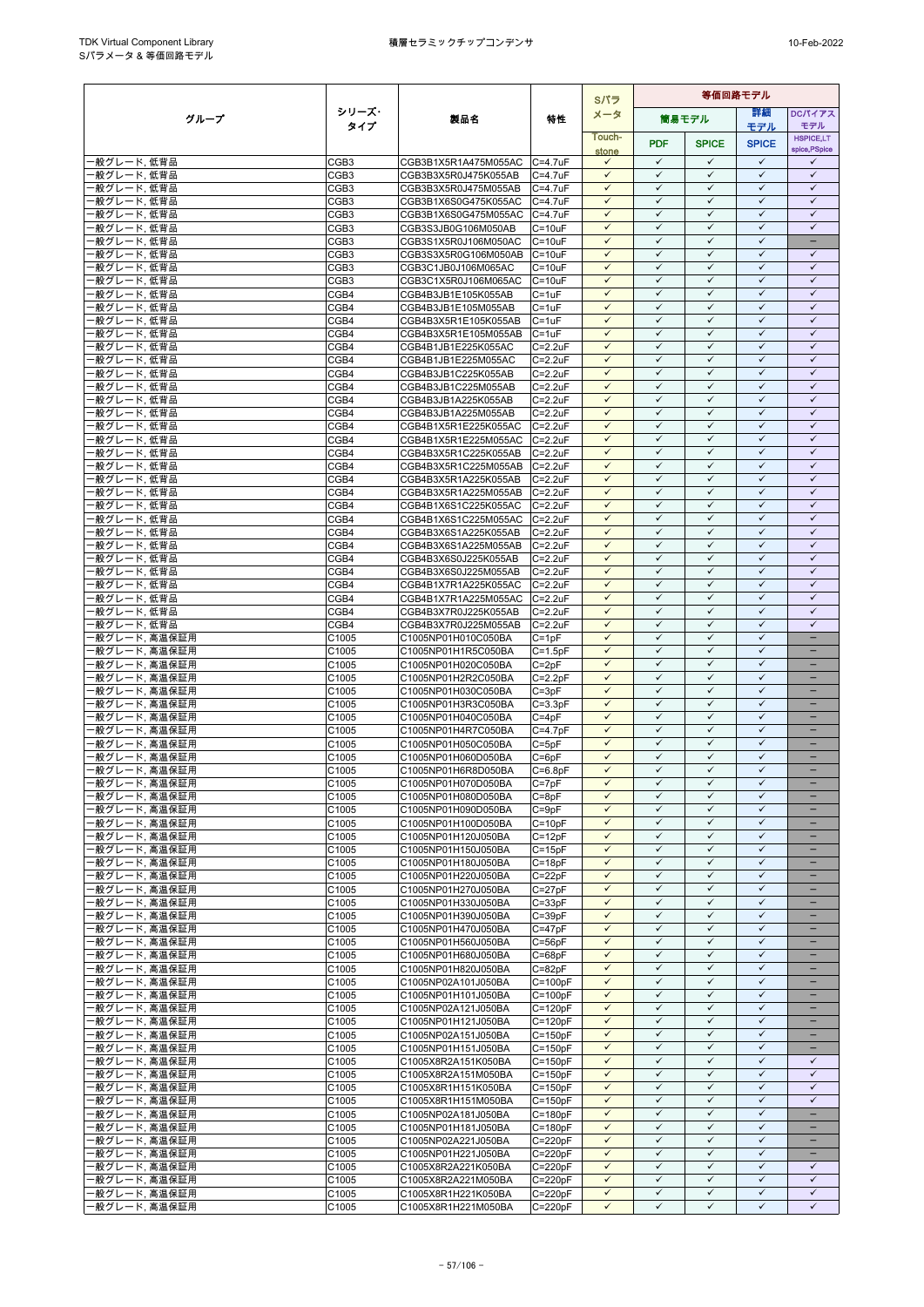|                                |                | Sパラ                                        |                            |                              |                              | 等価回路モデル                      |                              |                                               |  |  |
|--------------------------------|----------------|--------------------------------------------|----------------------------|------------------------------|------------------------------|------------------------------|------------------------------|-----------------------------------------------|--|--|
| グループ                           | シリーズ・          | 製品名                                        | 特性                         | メータ                          |                              | 筒易モデル                        | 詳細                           | DCパイアス                                        |  |  |
|                                | タイプ            |                                            |                            | Touch-                       |                              |                              | モデル                          | モデル<br><b>HSPICE,LT</b>                       |  |  |
|                                |                |                                            |                            | stone                        | <b>PDF</b>                   | <b>SPICE</b>                 | <b>SPICE</b>                 | spice, PSpice                                 |  |  |
| ・般グレード, 高温保証用                  | C1005          | C1005NP02A271J050BA                        | $C = 270pF$                | $\checkmark$                 | $\checkmark$                 | $\checkmark$                 | $\checkmark$                 |                                               |  |  |
| 般グレード, 高温保証用                   | C1005          | C1005NP01H271J050BA                        | $C = 270pF$                | $\checkmark$                 | $\checkmark$                 | $\checkmark$                 | $\checkmark$                 |                                               |  |  |
| ·般グレード, 高温保証用                  | C1005          | C1005NP02A331J050BA                        | $C = 330pF$                | $\checkmark$<br>$\checkmark$ | $\checkmark$<br>$\checkmark$ | $\checkmark$<br>$\checkmark$ | $\checkmark$<br>$\checkmark$ | $\overline{\phantom{0}}$                      |  |  |
| ‧般グレード, 高温保証用<br>・般グレード、高温保証用  | C1005<br>C1005 | C1005NP01H331J050BA<br>C1005X8R2A331K050BA | $C = 330pF$<br>$C = 330pF$ | $\checkmark$                 | $\checkmark$                 | $\checkmark$                 | $\checkmark$                 | $\checkmark$                                  |  |  |
| 般グレード, 高温保証用                   | C1005          | C1005X8R2A331M050BA                        | $C = 330pF$                | $\checkmark$                 | $\checkmark$                 | $\checkmark$                 | $\checkmark$                 | $\checkmark$                                  |  |  |
| 般グレード, 高温保証用                   | C1005          | C1005X8R1H331K050BA                        | $C = 330pF$                | $\checkmark$                 | $\checkmark$                 | $\checkmark$                 | $\checkmark$                 | $\checkmark$                                  |  |  |
| 般グレード, 高温保証用                   | C1005          | C1005X8R1H331M050BA                        | $C = 330pF$                | $\checkmark$                 | $\checkmark$                 | $\checkmark$                 | $\checkmark$                 | $\checkmark$                                  |  |  |
| 般グレード, 高温保証用                   | C1005          | C1005NP02A391J050BA                        | $C = 390pF$                | $\checkmark$                 | $\checkmark$                 | $\checkmark$                 | $\checkmark$                 | $\overline{\phantom{0}}$                      |  |  |
| ·般グレード, 高温保証用                  | C1005          | C1005NP01H391J050BA                        | $C = 390pF$                | $\checkmark$<br>$\checkmark$ | $\checkmark$<br>$\checkmark$ | $\checkmark$<br>$\checkmark$ | $\checkmark$<br>$\checkmark$ | $\qquad \qquad -$                             |  |  |
| 般グレード, 高温保証用<br>般グレード, 高温保証用   | C1005<br>C1005 | C1005NP02A471J050BA<br>C1005NP01H471J050BA | $C = 470pF$<br>$C = 470pF$ | $\checkmark$                 | $\checkmark$                 | $\checkmark$                 | $\checkmark$                 | -                                             |  |  |
| 般グレード, 高温保証用                   | C1005          | C1005X8R2A471K050BA                        | $C = 470pF$                | $\checkmark$                 | $\checkmark$                 | $\checkmark$                 | $\checkmark$                 | $\checkmark$                                  |  |  |
| 般グレード, 高温保証用                   | C1005          | C1005X8R2A471M050BA                        | $C = 470pF$                | $\checkmark$                 | $\checkmark$                 | $\checkmark$                 | $\checkmark$                 | $\checkmark$                                  |  |  |
| 般グレード, 高温保証用                   | C1005          | C1005X8R1H471K050BA                        | $C = 470pF$                | $\checkmark$                 | $\checkmark$                 | $\checkmark$                 | $\checkmark$                 | $\checkmark$                                  |  |  |
| 般グレード, 高温保証用                   | C1005          | C1005X8R1H471M050BA                        | $C = 470pF$                | $\checkmark$                 | $\checkmark$                 | $\checkmark$                 | $\checkmark$                 | $\checkmark$                                  |  |  |
| 般グレード, 高温保証用                   | C1005          | C1005NP01H561J050BA                        | $C = 560pF$                | $\checkmark$                 | $\checkmark$                 | $\checkmark$                 | $\checkmark$                 | $\equiv$                                      |  |  |
| 般グレード, 高温保証用<br>般グレード, 高温保証用   | C1005<br>C1005 | C1005NP01H681J050BA<br>C1005X8R2A681K050BA | $C = 680pF$<br>$C = 680pF$ | $\checkmark$<br>$\checkmark$ | $\checkmark$<br>$\checkmark$ | $\checkmark$<br>$\checkmark$ | ✓<br>$\checkmark$            | $\checkmark$                                  |  |  |
| 般グレード, 高温保証用                   | C1005          | C1005X8R2A681M050BA                        | $C = 680pF$                | $\checkmark$                 | $\checkmark$                 | $\checkmark$                 | $\checkmark$                 | $\checkmark$                                  |  |  |
| 般グレード, 高温保証用                   | C1005          | C1005X8R1H681K050BA                        | $C = 680pF$                | $\checkmark$                 | $\checkmark$                 | $\checkmark$                 | $\checkmark$                 | $\checkmark$                                  |  |  |
| 般グレード, 高温保証用                   | C1005          | C1005X8R1H681M050BA                        | $C = 680pF$                | $\checkmark$                 | $\checkmark$                 | $\checkmark$                 | $\checkmark$                 | $\checkmark$                                  |  |  |
| ·般グレード, 高温保証用                  | C1005          | C1005NP01H821J050BA                        | $C = 820pF$                | $\checkmark$                 | $\checkmark$                 | $\checkmark$                 | $\checkmark$                 | $\overline{\phantom{0}}$                      |  |  |
| 般グレード, 高温保証用                   | C1005          | C1005NP01H102J050BA                        | $C = 1nF$                  | $\checkmark$                 | $\checkmark$                 | $\checkmark$                 | $\checkmark$                 | $\qquad \qquad -$                             |  |  |
| ·般グレード, 高温保証用<br>·般グレード, 高温保証用 | C1005<br>C1005 | C1005X8R2A102K050BA<br>C1005X8R2A102M050BA | $C = 1nF$<br>$C = 1nF$     | $\checkmark$<br>$\checkmark$ | $\checkmark$<br>$\checkmark$ | $\checkmark$<br>$\checkmark$ | $\checkmark$<br>$\checkmark$ | $\checkmark$<br>$\checkmark$                  |  |  |
| 般グレード, 高温保証用                   | C1005          | C1005X8R1H102K050BA                        | $C = 1nF$                  | $\checkmark$                 | $\checkmark$                 | $\checkmark$                 | $\checkmark$                 | $\checkmark$                                  |  |  |
| 般グレード, 高温保証用                   | C1005          | C1005X8R1H102M050BA                        | $C = 1nF$                  | $\checkmark$                 | $\checkmark$                 | $\checkmark$                 | $\checkmark$                 | $\checkmark$                                  |  |  |
| ·般グレード, 高温保証用                  | C1005          | C1005X8R2A152K050BA                        | $C = 1.5nF$                | $\checkmark$                 | $\checkmark$                 | $\checkmark$                 | $\checkmark$                 | $\checkmark$                                  |  |  |
| 般グレード, 高温保証用                   | C1005          | C1005X8R2A152M050BA                        | $C = 1.5nF$                | $\checkmark$                 | $\checkmark$                 | $\checkmark$                 | ✓                            | $\checkmark$                                  |  |  |
| 般グレード, 高温保証用                   | C1005          | C1005X8R1H152K050BA                        | $C = 1.5nF$                | $\checkmark$                 | $\checkmark$                 | $\checkmark$                 | $\checkmark$                 | $\checkmark$                                  |  |  |
| ·般グレード, 高温保証用<br>般グレード, 高温保証用  | C1005<br>C1005 | C1005X8R1H152M050BA<br>C1005X8R2A222K050BA | $C = 1.5nF$<br>$C = 2.2nF$ | $\checkmark$<br>$\checkmark$ | $\checkmark$<br>$\checkmark$ | $\checkmark$<br>$\checkmark$ | $\checkmark$<br>$\checkmark$ | $\checkmark$<br>$\checkmark$                  |  |  |
| 般グレード, 高温保証用                   | C1005          | C1005X8R2A222M050BA                        | $C = 2.2nF$                | $\checkmark$                 | $\checkmark$                 | $\checkmark$                 | $\checkmark$                 | $\checkmark$                                  |  |  |
| 般グレード, 高温保証用                   | C1005          | C1005X8R1H222K050BA                        | $C = 2.2nF$                | $\checkmark$                 | $\checkmark$                 | $\checkmark$                 | $\checkmark$                 | $\checkmark$                                  |  |  |
| ·般グレード, 高温保証用                  | C1005          | C1005X8R1H222M050BA                        | $C = 2.2nF$                | $\checkmark$                 | $\checkmark$                 | $\checkmark$                 | $\checkmark$                 | $\checkmark$                                  |  |  |
| 般グレード, 高温保証用                   | C1005          | C1005X8R2A332K050BB                        | $C = 3.3nF$                |                              | $\checkmark$                 | ✓                            | ✓                            | $\checkmark$                                  |  |  |
| 般グレード, 高温保証用                   | C1005          | C1005X8R2A332M050BB                        | $C = 3.3nF$                | -                            | $\checkmark$<br>$\checkmark$ | $\checkmark$<br>$\checkmark$ | $\checkmark$<br>$\checkmark$ | $\checkmark$<br>$\checkmark$                  |  |  |
| 般グレード, 高温保証用<br>般グレード, 高温保証用   | C1005<br>C1005 | C1005X8R1H332K050BA<br>C1005X8R1H332M050BA | $C = 3.3nF$<br>$C = 3.3nF$ | $\checkmark$<br>$\checkmark$ | $\checkmark$                 | $\checkmark$                 | $\checkmark$                 | $\checkmark$                                  |  |  |
| ・般グレード, 高温保証用                  | C1005          | C1005X8R1H472K050BA                        | $C=4.7nF$                  | $\checkmark$                 | $\checkmark$                 | $\checkmark$                 | $\checkmark$                 | $\checkmark$                                  |  |  |
| 般グレード, 高温保証用                   | C1005          | C1005X8R1H472M050BA                        | $C=4.7nF$                  | $\checkmark$                 | $\checkmark$                 | $\checkmark$                 | ✓                            | $\checkmark$                                  |  |  |
| ・般グレード、高温保証用                   | C1005          | C1005X8R1H682K050BB                        | $C = 6.8nF$                | $\checkmark$                 | $\checkmark$                 | $\checkmark$                 | $\checkmark$                 | $\checkmark$                                  |  |  |
| 般グレード, 高温保証用                   | C1005          | C1005X8R1H682M050BB                        | $C = 6.8nF$                | $\checkmark$                 | $\checkmark$                 | $\checkmark$                 | $\checkmark$                 | $\checkmark$                                  |  |  |
| 般グレード, 高温保証用                   | C1005          | C1005X8R1E682K050BA                        | $C = 6.8nF$                | $\checkmark$<br>$\checkmark$ | $\checkmark$<br>$\checkmark$ | $\checkmark$<br>$\checkmark$ | $\checkmark$<br>$\checkmark$ | $\checkmark$<br>$\checkmark$                  |  |  |
| 般グレード, 高温保証用<br>般グレード, 高温保証用   | C1005<br>C1005 | C1005X8R1E682M050BA<br>C1005X8R1H103K050BB | $C = 6.8nF$<br>$C = 10nF$  | $\checkmark$                 | $\checkmark$                 | $\checkmark$                 | $\checkmark$                 | $\checkmark$                                  |  |  |
| 般グレード, 高温保証用                   | C1005          | C1005X8R1H103M050BB                        | $C = 10nF$                 | $\checkmark$                 | $\checkmark$                 | $\checkmark$                 | $\checkmark$                 | $\checkmark$                                  |  |  |
| ·般グレード, 高温保証用                  | C1005          | C1005X8R1E103K050BA                        | $C = 10nF$                 | $\checkmark$                 | $\checkmark$                 | $\checkmark$                 | $\checkmark$                 | $\checkmark$                                  |  |  |
| ·般グレード, 高温保証用                  | C1005          | C1005X8R1E103M050BA                        | $C = 10nF$                 | $\checkmark$                 | $\checkmark$                 | $\checkmark$                 | $\checkmark$                 | $\checkmark$                                  |  |  |
| 般グレード, 高温保証用                   | C1005          | C1005X8R1E153K050BB                        | $C = 15nF$                 | $\checkmark$                 | $\checkmark$                 | $\checkmark$                 | $\checkmark$                 | $\checkmark$                                  |  |  |
| 般グレード, 高温保証用                   | C1005          | C1005X8R1E153M050BB                        | $C = 15nF$                 | $\checkmark$                 | $\checkmark$<br>$\checkmark$ | $\checkmark$<br>$\checkmark$ | $\checkmark$<br>$\checkmark$ | $\checkmark$                                  |  |  |
| 般グレード, 高温保証用<br>·般グレード, 高温保証用  | C1005<br>C1005 | C1005X8R1E223K050BB<br>C1005X8R1E223M050BB | $C = 22nF$<br>$C = 22nF$   | $\checkmark$<br>$\checkmark$ | $\checkmark$                 | $\checkmark$                 | $\checkmark$                 | $\checkmark$<br>$\checkmark$                  |  |  |
| ·般グレード, 高温保証用                  | C1005          | C1005X8R1C333K050BB                        | $C = 33nF$                 | $\checkmark$                 | $\checkmark$                 | $\checkmark$                 | $\checkmark$                 | $\checkmark$                                  |  |  |
| 般グレード, 高温保証用                   | C1005          | C1005X8R1C333M050BB                        | $C = 33nF$                 | ✓                            | $\checkmark$                 | ✓                            | ✓                            | $\checkmark$                                  |  |  |
| 般グレード, 高温保証用                   | C1005          | C1005X8R1C473K050BB                        | $C = 47nF$                 | $\checkmark$                 | $\checkmark$                 | $\checkmark$                 | $\checkmark$                 | $\checkmark$                                  |  |  |
| ‧般グレード, 高温保証用                  | C1005          | C1005X8R1C473M050BB                        | $C = 47nF$                 | $\checkmark$                 | $\checkmark$                 | $\checkmark$                 | $\checkmark$                 | $\checkmark$                                  |  |  |
| ‧般グレード, 高温保証用                  | C1608          | C1608NP02A010C080AA                        | $C = 1pF$                  | $\checkmark$<br>$\checkmark$ | $\checkmark$<br>$\checkmark$ | $\checkmark$                 | $\checkmark$<br>$\checkmark$ |                                               |  |  |
| 般グレード, 高温保証用<br>般グレード, 高温保証用   | C1608<br>C1608 | C1608NP01H010C080AA<br>C1608NP02A1R5C080AA | $C = 1pF$<br>$C = 1.5pF$   | $\checkmark$                 | $\checkmark$                 | $\checkmark$<br>$\checkmark$ | $\checkmark$                 | $\overline{\phantom{0}}$<br>$\qquad \qquad -$ |  |  |
| 般グレード, 高温保証用                   | C1608          | C1608NP01H1R5C080AA                        | $C = 1.5pF$                | $\checkmark$                 | $\checkmark$                 | $\checkmark$                 | ✓                            | $\overline{\phantom{0}}$                      |  |  |
| 般グレード, 高温保証用                   | C1608          | C1608NP02A020C080AA                        | $C = 2pF$                  | $\checkmark$                 | $\checkmark$                 | $\checkmark$                 | $\checkmark$                 |                                               |  |  |
| 般グレード, 高温保証用                   | C1608          | C1608NP01H020C080AA                        | $C = 2pF$                  | $\checkmark$                 | $\checkmark$                 | $\checkmark$                 | $\checkmark$                 |                                               |  |  |
| ‧般グレード, 高温保証用                  | C1608          | C1608NP02A2R2C080AA                        | $C = 2.2pF$                | $\checkmark$                 | $\checkmark$                 | $\checkmark$                 | $\checkmark$                 |                                               |  |  |
| ·般グレード, 高温保証用                  | C1608          | C1608NP01H2R2C080AA                        | $C = 2.2pF$                | $\checkmark$                 | $\checkmark$                 | $\checkmark$                 | $\checkmark$                 | $\overline{\phantom{0}}$                      |  |  |
| ·般グレード, 高温保証用<br>般グレード, 高温保証用  | C1608          | C1608NP02A030C080AA<br>C1608NP01H030C080AA | $C = 3pF$<br>$C = 3pF$     | $\checkmark$<br>$\checkmark$ | $\checkmark$<br>✓            | $\checkmark$<br>$\checkmark$ | $\checkmark$<br>✓            |                                               |  |  |
| 般グレード, 高温保証用                   | C1608<br>C1608 | C1608NP02A3R3C080AA                        | $C = 3.3pF$                | $\checkmark$                 | $\checkmark$                 | $\checkmark$                 | $\checkmark$                 | $\qquad \qquad -$                             |  |  |
| ·般グレード, 高温保証用                  | C1608          | C1608NP01H3R3C080AA                        | $C = 3.3pF$                | $\checkmark$                 | $\checkmark$                 | ✓                            | $\checkmark$                 |                                               |  |  |
| 般グレード, 高温保証用                   | C1608          | C1608NP02A040C080AA                        | $C = 4pF$                  | $\checkmark$                 | $\checkmark$                 | $\checkmark$                 | $\checkmark$                 | ÷                                             |  |  |
| ·般グレード, 高温保証用                  | C1608          | C1608NP01H040C080AA                        | $C = 4pF$                  | $\checkmark$                 | $\checkmark$                 | $\checkmark$                 | $\checkmark$                 | $\overline{\phantom{0}}$                      |  |  |
| ·般グレード, 高温保証用                  | C1608          | C1608NP02A4R7C080AA                        | $C=4.7pF$                  | $\checkmark$                 | $\checkmark$                 | $\checkmark$                 | $\checkmark$                 |                                               |  |  |
| ·般グレード, 高温保証用                  | C1608          | C1608NP01H4R7C080AA                        | $C=4.7pF$                  | $\checkmark$<br>$\checkmark$ | $\checkmark$<br>$\checkmark$ | $\checkmark$<br>$\checkmark$ | $\checkmark$<br>$\checkmark$ | $\qquad \qquad -$                             |  |  |
| 般グレード, 高温保証用<br>·般グレード, 高温保証用  | C1608<br>C1608 | C1608NP02A050C080AA<br>C1608NP01H050C080AA | $C = 5pF$<br>$C = 5pF$     | $\checkmark$                 | $\checkmark$                 | $\checkmark$                 | $\checkmark$                 |                                               |  |  |
| ‧般グレード, 高温保証用                  | C1608          | C1608NP02A060D080AA                        | $C = 6pF$                  | $\checkmark$                 | $\checkmark$                 | $\checkmark$                 | $\checkmark$                 |                                               |  |  |
| 般グレード, 高温保証用                   | C1608          | C1608NP01H060D080AA                        | $C = 6pF$                  | $\checkmark$                 | $\checkmark$                 | $\checkmark$                 | $\checkmark$                 |                                               |  |  |
| -般グレード, 高温保証用                  | C1608          | C1608NP02A6R8D080AA                        | $C=6.8pF$                  | $\checkmark$                 | $\checkmark$                 | $\checkmark$                 | $\checkmark$                 |                                               |  |  |
| ー般グレード, 高温保証用                  | C1608          | C1608NP01H6R8D080AA                        | $C = 6.8pF$                | $\checkmark$                 | $\checkmark$                 | $\checkmark$                 | $\checkmark$                 | $\qquad \qquad -$                             |  |  |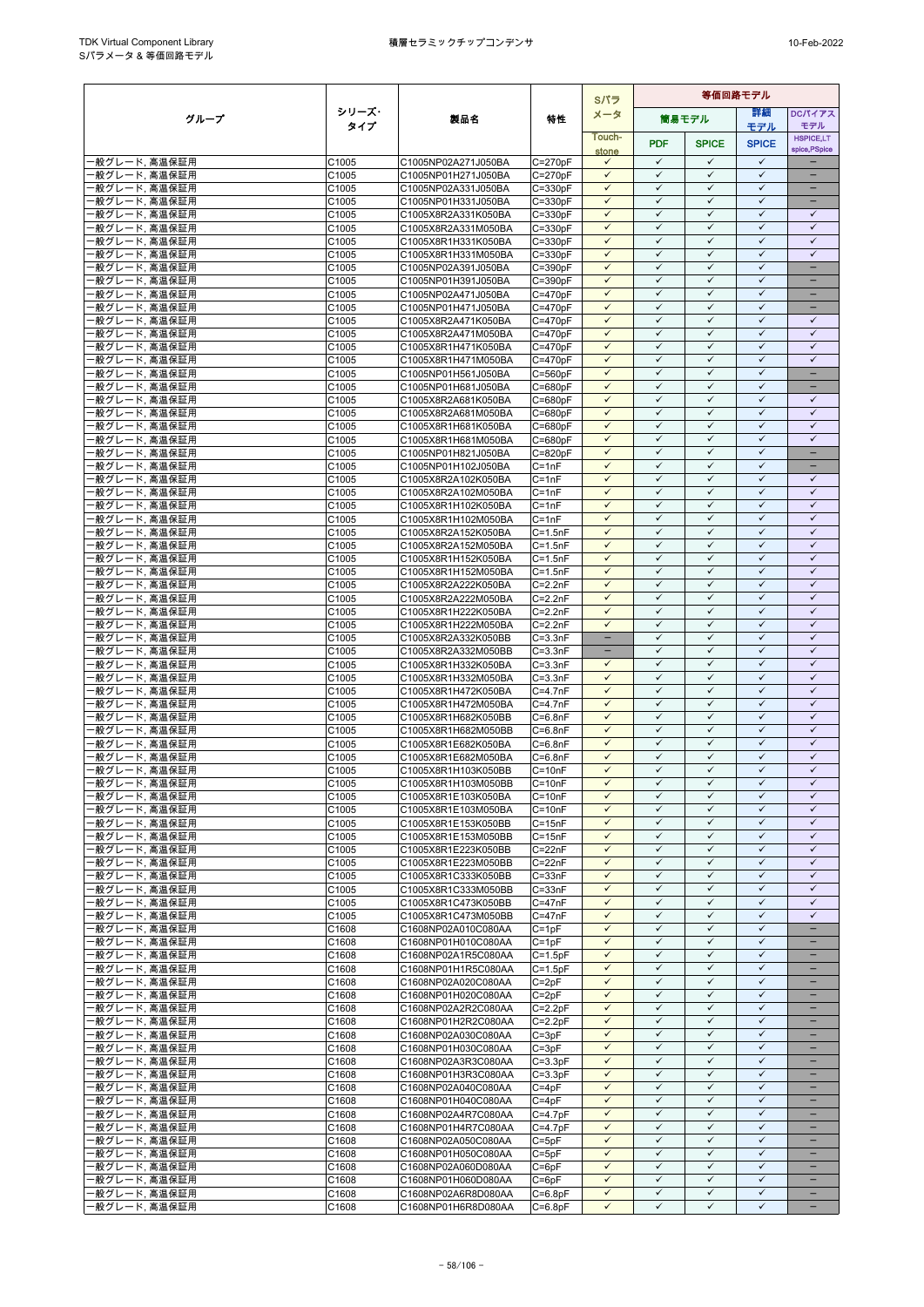|                                |                |                                            |                            | Sパラ                          | 等価回路モデル                      |                              |                              |                                          |
|--------------------------------|----------------|--------------------------------------------|----------------------------|------------------------------|------------------------------|------------------------------|------------------------------|------------------------------------------|
| グループ                           | シリーズ・          | 製品名                                        | 特性                         | メータ                          |                              | 筒易モデル                        | 詳細                           | <b>DCパイアス</b>                            |
|                                | タイプ            |                                            |                            | Touch-                       |                              |                              | モデル                          | モデル<br><b>HSPICE.LT</b>                  |
|                                |                |                                            |                            | stone                        | <b>PDF</b>                   | <b>SPICE</b>                 | <b>SPICE</b>                 | spice, PSpice                            |
| ・般グレード, 高温保証用                  | C1608          | C1608NP02A070D080AA                        | $C = 7pF$                  | $\checkmark$                 | $\checkmark$                 | $\checkmark$                 | $\checkmark$                 |                                          |
| 根グレード, 高温保証用                   | C1608          | C1608NP01H070D080AA                        | $C = 7pF$                  | $\checkmark$                 | $\checkmark$                 | $\checkmark$                 | $\checkmark$                 |                                          |
| 般グレード, 高温保証用                   | C1608          | C1608NP02A080D080AA                        | $C = 8pF$                  | $\checkmark$<br>$\checkmark$ | $\checkmark$<br>$\checkmark$ | ✓<br>$\checkmark$            | $\checkmark$<br>$\checkmark$ | $\equiv$                                 |
| ・般グレード, 高温保証用<br>·般グレード, 高温保証用 | C1608<br>C1608 | C1608NP01H080D080AA<br>C1608NP02A090D080AA | $C = 8pF$<br>$C = 9pF$     | $\checkmark$                 | $\checkmark$                 | $\checkmark$                 | $\checkmark$                 | $\qquad \qquad -$                        |
| 般グレード, 高温保証用                   | C1608          | C1608NP01H090D080AA                        | $C = 9pF$                  | ✓                            | $\checkmark$                 | ✓                            | ✓                            |                                          |
| ・般グレード, 高温保証用                  | C1608          | C1608NP02A100D080AA                        | $C = 10pF$                 | $\checkmark$                 | $\checkmark$                 | $\checkmark$                 | $\checkmark$                 | -                                        |
| 般グレード, 高温保証用                   | C1608          | C1608NP01H100D080AA                        | $C = 10pF$                 | $\checkmark$                 | $\checkmark$                 | $\checkmark$                 | $\checkmark$                 |                                          |
| 般グレード, 高温保証用                   | C1608          | C1608NP02A120J080AA                        | $C = 12pF$                 | $\checkmark$                 | $\checkmark$                 | $\checkmark$                 | $\checkmark$                 | $\equiv$                                 |
| ・般グレード, 高温保証用<br>·般グレード, 高温保証用 | C1608<br>C1608 | C1608NP01H120J080AA<br>C1608NP02A150J080AA | $C = 12pF$<br>$C = 15pF$   | $\checkmark$<br>$\checkmark$ | $\checkmark$<br>$\checkmark$ | $\checkmark$<br>$\checkmark$ | $\checkmark$<br>$\checkmark$ | $\overline{\phantom{0}}$                 |
| ・般グレード、高温保証用                   | C1608          | C1608NP01H150J080AA                        | $C = 15pF$                 | $\checkmark$                 | $\checkmark$                 | $\checkmark$                 | $\checkmark$                 | -                                        |
| 般グレード, 高温保証用                   | C1608          | C1608NP02A180J080AA                        | $C = 18pF$                 | $\checkmark$                 | $\checkmark$                 | $\checkmark$                 | $\checkmark$                 |                                          |
| ·般グレード, 高温保証用                  | C1608          | C1608NP01H180J080AA                        | $C = 18pF$                 | $\checkmark$                 | $\checkmark$                 | $\checkmark$                 | $\checkmark$                 |                                          |
| 般グレード, 高温保証用                   | C1608          | C1608NP02A220J080AA                        | $C = 22pF$                 | $\checkmark$                 | $\checkmark$                 | $\checkmark$                 | $\checkmark$                 | ۳                                        |
| 般グレード, 高温保証用                   | C1608          | C1608NP01H220J080AA                        | $C = 22pF$                 | $\checkmark$<br>$\checkmark$ | $\checkmark$<br>$\checkmark$ | $\checkmark$<br>$\checkmark$ | $\checkmark$<br>$\checkmark$ | ۳<br>$\equiv$                            |
| 般グレード, 高温保証用<br>・般グレード, 高温保証用  | C1608<br>C1608 | C1608NP02A270J080AA<br>C1608NP01H270J080AA | $C = 27pF$<br>$C = 27pF$   | $\checkmark$                 | $\checkmark$                 | $\checkmark$                 | $\checkmark$                 | -                                        |
| 般グレード, 高温保証用                   | C1608          | C1608NP02A330J080AA                        | $C = 33pF$                 | $\checkmark$                 | $\checkmark$                 | $\checkmark$                 | $\checkmark$                 | -                                        |
| 般グレード, 高温保証用                   | C1608          | C1608NP01H330J080AA                        | $C = 33pF$                 |                              | ✓                            | ✓                            | ✓                            |                                          |
| 般グレード, 高温保証用                   | C1608          | C1608NP02A390J080AA                        | $C = 39pF$                 | $\checkmark$                 | $\checkmark$                 | $\checkmark$                 | $\checkmark$                 | ۳                                        |
| 般グレード, 高温保証用                   | C1608          | C1608NP01H390J080AA                        | $C = 39pF$                 | $\checkmark$                 | $\checkmark$                 | $\checkmark$                 | $\checkmark$                 |                                          |
| 般グレード, 高温保証用                   | C1608          | C1608NP02A470J080AA                        | $C = 47pF$                 | $\checkmark$<br>$\checkmark$ | $\checkmark$<br>$\checkmark$ | $\checkmark$<br>$\checkmark$ | $\checkmark$<br>$\checkmark$ | $\equiv$<br>-                            |
| 般グレード, 高温保証用<br>般グレード, 高温保証用   | C1608<br>C1608 | C1608NP01H470J080AA<br>C1608NP02A560J080AA | $C = 47pF$<br>$C = 56pF$   | $\checkmark$                 | $\checkmark$                 | ✓                            | $\checkmark$                 |                                          |
| 般グレード, 高温保証用                   | C1608          | C1608NP01H560J080AA                        | $C = 56pF$                 | $\checkmark$                 | $\checkmark$                 | $\checkmark$                 | $\checkmark$                 |                                          |
| 般グレード, 高温保証用                   | C1608          | C1608NP02A680J080AA                        | $C = 68pF$                 | ✓                            | $\checkmark$                 | ✓                            | $\checkmark$                 |                                          |
| 般グレード, 高温保証用                   | C1608          | C1608NP01H680J080AA                        | $C = 68pF$                 | $\checkmark$                 | $\checkmark$                 | $\checkmark$                 | $\checkmark$                 | =                                        |
| ・般グレード, 高温保証用                  | C1608          | C1608NP02A820J080AA                        | $C = 82pF$                 | $\checkmark$                 | $\checkmark$                 | $\checkmark$                 | $\checkmark$                 | $\overline{\phantom{0}}$                 |
| ·般グレード, 高温保証用                  | C1608          | C1608NP01H820J080AA                        | $C = 82pF$                 | $\checkmark$<br>$\checkmark$ | $\checkmark$<br>$\checkmark$ | $\checkmark$<br>$\checkmark$ | $\checkmark$<br>✓            | -                                        |
| 般グレード, 高温保証用<br>·般グレード, 高温保証用  | C1608<br>C1608 | C1608NP02A101J080AA<br>C1608NP01H101J080AA | $C = 100pF$<br>$C = 100pF$ | $\checkmark$                 | $\checkmark$                 | $\checkmark$                 | $\checkmark$                 |                                          |
| ·般グレード, 高温保証用                  | C1608          | C1608NP02A121J080AA                        | $C = 120pF$                | $\checkmark$                 | $\checkmark$                 | $\checkmark$                 | $\checkmark$                 | -                                        |
| 般グレード, 高温保証用                   | C1608          | C1608NP01H121J080AA                        | $C = 120pF$                | $\checkmark$                 | $\checkmark$                 | $\checkmark$                 | $\checkmark$                 | -                                        |
| 般グレード, 高温保証用                   | C1608          | C1608NP02A151J080AA                        | $C = 150pF$                | $\checkmark$                 | $\checkmark$                 | $\checkmark$                 | $\checkmark$                 | -                                        |
| ·般グレード, 高温保証用                  | C1608          | C1608NP01H151J080AA                        | $C = 150pF$                | $\checkmark$                 | $\checkmark$                 | $\checkmark$                 | $\checkmark$                 | $\equiv$                                 |
| 般グレード, 高温保証用                   | C1608          | C1608NP02A181J080AA                        | $C = 180pF$                | $\checkmark$<br>$\checkmark$ | $\checkmark$<br>$\checkmark$ | $\checkmark$<br>$\checkmark$ | $\checkmark$<br>$\checkmark$ | $\overline{\phantom{0}}$<br>-            |
| ・般グレード、高温保証用<br>・般グレード, 高温保証用  | C1608<br>C1608 | C1608NP01H181J080AA<br>C1608NP02A221J080AA | $C = 180pF$<br>$C = 220pF$ | $\checkmark$                 | $\checkmark$                 | $\checkmark$                 | $\checkmark$                 |                                          |
| 般グレード, 高温保証用                   | C1608          | C1608NP01H221J080AA                        | $C = 220pF$                | $\checkmark$                 | $\checkmark$                 | $\checkmark$                 | $\checkmark$                 | ÷                                        |
| 般グレード, 高温保証用                   | C1608          | C1608NP02A271J080AA                        | $C = 270pF$                | $\checkmark$                 | $\checkmark$                 | $\checkmark$                 | $\checkmark$                 |                                          |
| ・般グレード, 高温保証用                  | C1608          | C1608NP01H271J080AA                        | $C = 270pF$                | $\checkmark$                 | $\checkmark$                 | $\checkmark$                 | $\checkmark$                 | $\equiv$                                 |
| ・般グレード, 高温保証用                  | C1608          | C1608NP02A331J080AA                        | $C = 330pF$                | $\checkmark$                 | $\checkmark$                 | $\checkmark$                 | $\checkmark$                 | $\qquad \qquad -$                        |
| ・般グレード, 高温保証用                  | C1608<br>C1608 | C1608NP01H331J080AA<br>C1608NP02A391J080AA | $C = 330pF$<br>$C = 390pF$ | $\checkmark$<br>$\checkmark$ | $\checkmark$<br>$\checkmark$ | ✓<br>$\checkmark$            | $\checkmark$<br>$\checkmark$ |                                          |
| ・般グレード, 高温保証用<br>般グレード, 高温保証用  | C1608          | C1608NP01H391J080AA                        | C=390pF                    | ✓                            | $\checkmark$                 | ✓                            | $\checkmark$                 |                                          |
| 般グレード, 高温保証用                   | C1608          | C1608NP02A471J080AA                        | $C = 470pF$                | $\checkmark$                 | $\checkmark$                 | $\checkmark$                 | $\checkmark$                 |                                          |
| 般グレード, 高温保証用                   | C1608          | C1608NP01H471J080AA                        | $C = 470pF$                | $\checkmark$                 | $\checkmark$                 | $\checkmark$                 | $\checkmark$                 |                                          |
| ・般グレード, 高温保証用                  | C1608          | C1608NP02A561J080AA                        | $C = 560pF$                | $\checkmark$                 | $\checkmark$                 | $\checkmark$                 | $\checkmark$                 |                                          |
| -般グレード, 高温保証用                  | C1608          | C1608NP01H561J080AA                        | $C = 560pF$                | $\checkmark$                 | $\checkmark$                 | $\checkmark$                 | $\checkmark$                 |                                          |
| -般グレード, 高温保証用<br>・般グレード, 高温保証用 | C1608<br>C1608 | C1608NP02A681J080AA<br>C1608NP01H681J080AA | $C = 680pF$<br>$C = 680pF$ | $\checkmark$<br>$\checkmark$ | $\checkmark$<br>$\checkmark$ | $\checkmark$<br>$\checkmark$ | $\checkmark$<br>$\checkmark$ |                                          |
| ・般グレード, 高温保証用                  | C1608          | C1608NP02E821J080AA                        | $C = 820pF$                | ✓                            | ✓                            | $\checkmark$                 | $\checkmark$                 |                                          |
| -般グレード, 高温保証用                  | C1608          | C1608NP02A821J080AA                        | $C = 820pF$                | $\checkmark$                 | $\checkmark$                 | $\checkmark$                 | $\checkmark$                 |                                          |
| 般グレード, 高温保証用                   | C1608          | C1608NP01H821J080AA                        | $C = 820pF$                | $\checkmark$                 | $\checkmark$                 | $\checkmark$                 | $\checkmark$                 | -                                        |
| ·般グレード, 高温保証用                  | C1608          | C1608NP02E102J080AA                        | $C = 1nF$                  | $\checkmark$                 | $\checkmark$                 | ✓                            | $\checkmark$                 | -                                        |
| 俄グレード, 高温保証用                   | C1608          | C1608NP02A102J080AA                        | $C = 1nF$                  | $\checkmark$<br>$\checkmark$ | $\checkmark$<br>$\checkmark$ | $\checkmark$<br>$\checkmark$ | $\checkmark$<br>$\checkmark$ | -                                        |
| ・般グレード, 高温保証用<br>・般グレード, 高温保証用 | C1608<br>C1608 | C1608NP01H102J080AA<br>C1608X8R2A102K080AA | $C = 1nF$<br>$C = 1nF$     | $\checkmark$                 | $\checkmark$                 | $\checkmark$                 | $\checkmark$                 | $\checkmark$                             |
| -般グレード, 高温保証用                  | C1608          | C1608X8R2A102M080AA                        | $C = 1nF$                  | $\checkmark$                 | $\checkmark$                 | $\checkmark$                 | $\checkmark$                 | $\checkmark$                             |
| ·般グレード, 高温保証用                  | C1608          | C1608X8R1H102K080AA                        | $C = 1nF$                  | $\checkmark$                 | $\checkmark$                 | ✓                            | $\checkmark$                 | $\checkmark$                             |
| ・般グレード、高温保証用                   | C1608          | C1608X8R1H102M080AA                        | $C = 1nF$                  | $\checkmark$                 | $\checkmark$                 | $\checkmark$                 | $\checkmark$                 | $\checkmark$                             |
| 般グレード, 高温保証用                   | C1608          | C1608NP02E122J080AA                        | $C = 1.2nF$                | $\checkmark$                 | ✓                            | ✓                            | ✓                            |                                          |
| ・般グレード, 高温保証用                  | C1608          | C1608NP02A122J080AA                        | $C = 1.2nF$                | $\checkmark$                 | $\checkmark$<br>$\checkmark$ | $\checkmark$                 | $\checkmark$<br>$\checkmark$ | -<br>-                                   |
| ·般グレード, 高温保証用<br>・般グレード, 高温保証用 | C1608<br>C1608 | C1608NP01H122J080AA<br>C1608NP02E152J080AA | $C = 1.2nF$<br>$C = 1.5nF$ | $\checkmark$<br>$\checkmark$ | $\checkmark$                 | $\checkmark$<br>$\checkmark$ | ✓                            |                                          |
| -般グレード, 高温保証用                  | C1608          | C1608NP02A152J080AA                        | $C = 1.5nF$                | $\checkmark$                 | $\checkmark$                 | $\checkmark$                 | $\checkmark$                 | $\overline{\phantom{0}}$                 |
| ・般グレード, 高温保証用                  | C1608          | C1608NP01H152J080AA                        | $C = 1.5nF$                | $\checkmark$                 | $\checkmark$                 | $\checkmark$                 | $\checkmark$                 |                                          |
| ・般グレード, 高温保証用                  | C1608          | C1608X8R2A152K080AA                        | $C = 1.5nF$                | $\checkmark$                 | $\checkmark$                 | $\checkmark$                 | $\checkmark$                 | $\checkmark$                             |
| ・般グレード, 高温保証用                  | C1608          | C1608X8R2A152M080AA                        | $C = 1.5nF$                | $\checkmark$                 | $\checkmark$                 | $\checkmark$                 | $\checkmark$                 | $\checkmark$                             |
| ・般グレード, 高温保証用                  | C1608          | C1608X8R1H152K080AA                        | $C = 1.5nF$                | $\checkmark$                 | $\checkmark$                 | $\checkmark$                 | $\checkmark$                 | $\checkmark$                             |
| ·般グレード, 高温保証用<br>・般グレード, 高温保証用 | C1608<br>C1608 | C1608X8R1H152M080AA<br>C1608NP02E182J080AA | $C = 1.5nF$<br>$C = 1.8nF$ | $\checkmark$<br>$\checkmark$ | $\checkmark$<br>$\checkmark$ | $\checkmark$<br>$\checkmark$ | $\checkmark$<br>$\checkmark$ | $\checkmark$<br>$\overline{\phantom{0}}$ |
| ・般グレード, 高温保証用                  | C1608          | C1608NP02A182J080AA                        | $C = 1.8nF$                | $\checkmark$                 | $\checkmark$                 | $\checkmark$                 | $\checkmark$                 | $\qquad \qquad -$                        |
| ・般グレード, 高温保証用                  | C1608          | C1608NP01H182J080AA                        | $C = 1.8nF$                | $\checkmark$                 | $\checkmark$                 | ✓                            | ✓                            |                                          |
| ·般グレード, 高温保証用                  | C1608          | C1608NP02E222J080AA                        | $C = 2.2nF$                | $\checkmark$                 | $\checkmark$                 | $\checkmark$                 | $\checkmark$                 | -                                        |
| ·般グレード, 高温保証用                  | C1608          | C1608NP02A222J080AA                        | $C = 2.2nF$                | $\checkmark$                 | $\checkmark$                 | $\checkmark$                 | $\checkmark$                 |                                          |
| ·般グレード, 高温保証用                  | C1608          | C1608NP01H222J080AA                        | $C = 2.2nF$                | $\checkmark$<br>$\checkmark$ | $\checkmark$<br>$\checkmark$ | $\checkmark$<br>$\checkmark$ | $\checkmark$<br>$\checkmark$ | $\overline{\phantom{0}}$                 |
| ·般グレード, 高温保証用<br>・般グレード, 高温保証用 | C1608<br>C1608 | C1608X8R2A222K080AA<br>C1608X8R2A222M080AA | $C = 2.2nF$<br>$C = 2.2nF$ | $\checkmark$                 | $\checkmark$                 | ✓                            | $\checkmark$                 | $\checkmark$<br>$\checkmark$             |
|                                |                |                                            |                            |                              |                              |                              |                              |                                          |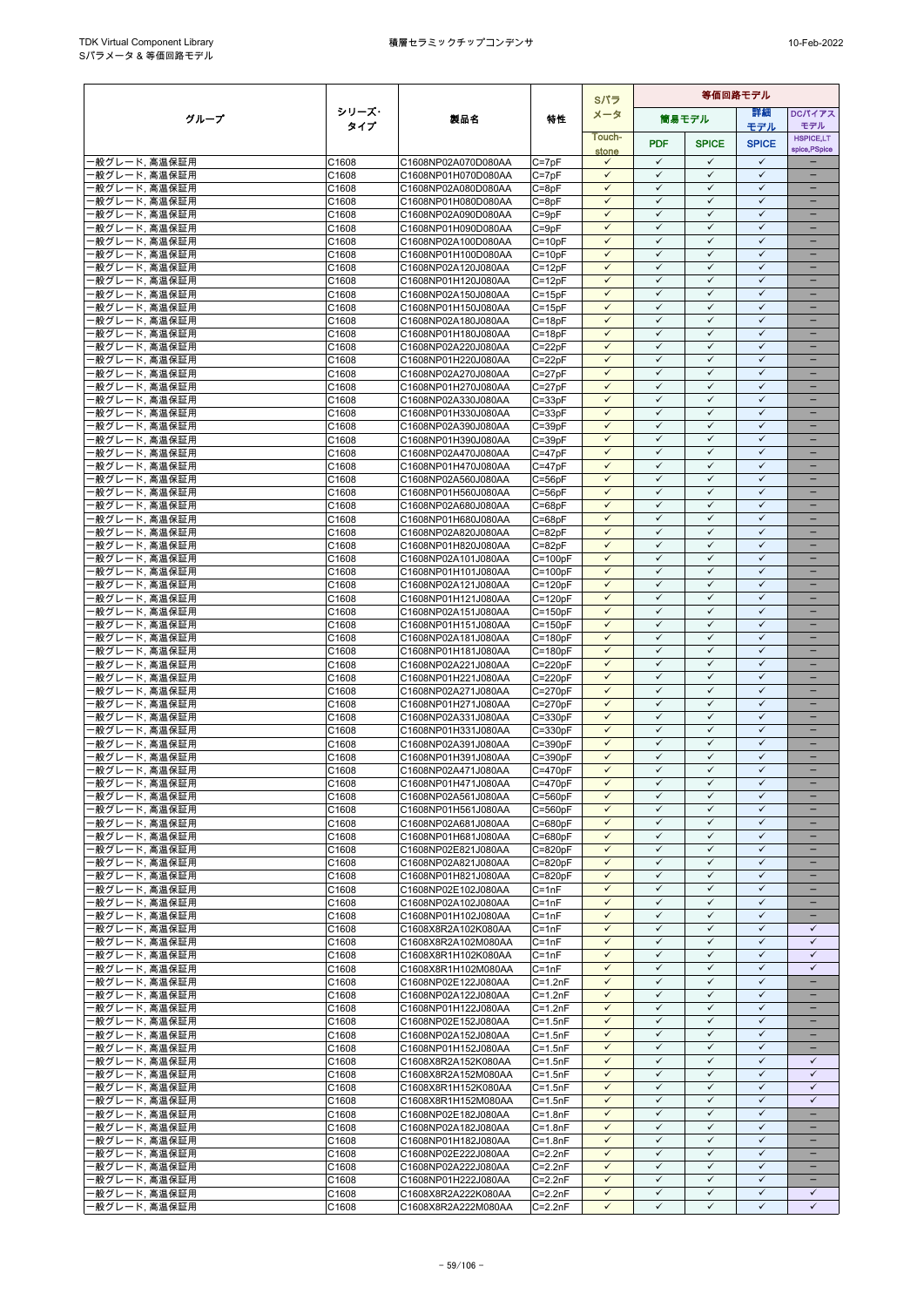|                                |                |                                            |                            | Sパラ                          | 等価回路モデル                      |                              |                              |                              |
|--------------------------------|----------------|--------------------------------------------|----------------------------|------------------------------|------------------------------|------------------------------|------------------------------|------------------------------|
| グループ                           | シリーズ・          | 製品名                                        | 特性                         | メータ                          |                              | 筒易モデル                        | 詳細                           | <b>DCパイアス</b>                |
|                                | タイプ            |                                            |                            | Touch-                       |                              |                              | モデル                          | モデル<br><b>HSPICE.LT</b>      |
|                                |                |                                            |                            | stone                        | <b>PDF</b>                   | <b>SPICE</b>                 | <b>SPICE</b>                 | spice, PSpice                |
| ・般グレード, 高温保証用                  | C1608          | C1608X8R1H222K080AA                        | $C = 2.2nF$                | $\checkmark$                 | $\checkmark$                 | $\checkmark$                 | $\checkmark$                 | ✓                            |
| ・般グレード, 高温保証用<br>般グレード, 高温保証用  | C1608<br>C1608 | C1608X8R1H222M080AA<br>C1608NP02A272J080AA | $C = 2.2nF$<br>$C = 2.7nF$ | $\checkmark$<br>✓            | $\checkmark$<br>✓            | $\checkmark$<br>$\checkmark$ | $\checkmark$<br>$\checkmark$ | $\checkmark$                 |
| 般グレード, 高温保証用                   | C1608          | C1608NP01H272J080AA                        | $C=2.7nF$                  | $\checkmark$                 | $\checkmark$                 | $\checkmark$                 | $\checkmark$                 | $\overline{\phantom{0}}$     |
| ·般グレード, 高温保証用                  | C1608          | C1608NP02A332J080AA                        | $C = 3.3nF$                | $\checkmark$                 | $\checkmark$                 | $\checkmark$                 | $\checkmark$                 | $\qquad \qquad -$            |
| 般グレード, 高温保証用                   | C1608          | C1608NP01H332J080AA                        | $C = 3.3nF$                | $\checkmark$                 | ✓                            | ✓                            | $\checkmark$                 | -                            |
| 般グレード, 高温保証用                   | C1608          | C1608X8R2A332K080AA                        | $C = 3.3nF$                | $\checkmark$                 | $\checkmark$                 | $\checkmark$                 | $\checkmark$                 | $\checkmark$                 |
| 般グレード, 高温保証用                   | C1608          | C1608X8R2A332M080AA                        | $C = 3.3nF$                | $\checkmark$<br>$\checkmark$ | $\checkmark$<br>$\checkmark$ | $\checkmark$<br>$\checkmark$ | $\checkmark$<br>$\checkmark$ | $\checkmark$<br>$\checkmark$ |
| 般グレード, 高温保証用<br>般グレード, 高温保証用   | C1608<br>C1608 | C1608X8R1H332K080AA<br>C1608X8R1H332M080AA | $C = 3.3nF$<br>$C = 3.3nF$ | $\checkmark$                 | $\checkmark$                 | $\checkmark$                 | $\checkmark$                 | $\checkmark$                 |
| 般グレード, 高温保証用                   | C1608          | C1608NP01H392J080AA                        | $C = 3.9nF$                | $\checkmark$                 | $\checkmark$                 | ✓                            | $\checkmark$                 | $\qquad \qquad -$            |
| 般グレード, 高温保証用                   | C1608          | C1608NP01H472J080AA                        | $C = 4.7nF$                | $\checkmark$                 | $\checkmark$                 | $\checkmark$                 | $\checkmark$                 | $\qquad \qquad -$            |
| 般グレード, 高温保証用                   | C1608          | C1608X8R2A472K080AA                        | $C=4.7nF$                  | $\checkmark$                 | $\checkmark$                 | $\checkmark$                 | $\checkmark$                 | $\checkmark$                 |
| 般グレード, 高温保証用                   | C1608          | C1608X8R2A472M080AA                        | $C = 4.7nF$                | $\checkmark$<br>$\checkmark$ | $\checkmark$<br>$\checkmark$ | $\checkmark$<br>$\checkmark$ | $\checkmark$<br>$\checkmark$ | $\checkmark$<br>$\checkmark$ |
| 般グレード, 高温保証用<br>般グレード, 高温保証用   | C1608<br>C1608 | C1608X8R1H472K080AA<br>C1608X8R1H472M080AA | $C = 4.7nF$<br>$C = 4.7nF$ | $\checkmark$                 | $\checkmark$                 | $\checkmark$                 | $\checkmark$                 | $\checkmark$                 |
| 般グレード, 高温保証用                   | C1608          | C1608NP01H562J080AA                        | $C = 5.6nF$                | $\checkmark$                 | $\checkmark$                 | $\checkmark$                 | $\checkmark$                 | $\equiv$                     |
| 般グレード, 高温保証用                   | C1608          | C1608NP01H682J080AA                        | $C = 6.8nF$                | $\checkmark$                 | $\checkmark$                 | $\checkmark$                 | $\checkmark$                 | $\qquad \qquad -$            |
| 般グレード. 高温保証用                   | C1608          | C1608X8R2A682K080AA                        | $C = 6.8nF$                | $\checkmark$                 | ✓                            | $\checkmark$                 | $\checkmark$                 | $\checkmark$                 |
| 般グレード, 高温保証用                   | C1608          | C1608X8R2A682M080AA                        | $C = 6.8nF$                | $\checkmark$<br>$\checkmark$ | ✓<br>$\checkmark$            | ✓<br>$\checkmark$            | $\checkmark$<br>$\checkmark$ | ✓<br>$\checkmark$            |
| 般グレード, 高温保証用<br>般グレード, 高温保証用   | C1608<br>C1608 | C1608X8R1H682K080AA<br>C1608X8R1H682M080AA | $C = 6.8nF$<br>$C=6.8nF$   | $\checkmark$                 | ✓                            | $\checkmark$                 | $\checkmark$                 | $\checkmark$                 |
| 般グレード, 高温保証用                   | C1608          | C1608NP01H822J080AA                        | $C = 8.2nF$                | $\checkmark$                 | $\checkmark$                 | $\checkmark$                 | $\checkmark$                 | ÷                            |
| ·般グレード, 高温保証用                  | C1608          | C1608NP01H103J080AA                        | $C = 10nF$                 | $\checkmark$                 | $\checkmark$                 | $\checkmark$                 | $\checkmark$                 | -                            |
| 般グレード, 高温保証用                   | C1608          | C1608X8R2A103K080AA                        | $C = 10nF$                 | $\checkmark$                 | ✓                            | ✓                            | $\checkmark$                 | ✓                            |
| 般グレード, 高温保証用                   | C1608          | C1608X8R2A103M080AA                        | $C = 10nF$                 | $\checkmark$<br>$\checkmark$ | $\checkmark$<br>$\checkmark$ | $\checkmark$<br>$\checkmark$ | $\checkmark$<br>$\checkmark$ | $\checkmark$<br>$\checkmark$ |
| 般グレード, 高温保証用<br>般グレード, 高温保証用   | C1608<br>C1608 | C1608X8R1H103K080AA<br>C1608X8R1H103M080AA | $C = 10nF$<br>$C = 10nF$   | $\checkmark$                 | $\checkmark$                 | $\checkmark$                 | $\checkmark$                 | $\checkmark$                 |
| 般グレード, 高温保証用                   | C1608          | C1608X8R2A153K080AA                        | $C = 15nF$                 | $\checkmark$                 | $\checkmark$                 | $\checkmark$                 | $\checkmark$                 | $\checkmark$                 |
| ‧般グレード, 高温保証用                  | C1608          | C1608X8R2A153M080AA                        | $C = 15nF$                 | $\checkmark$                 | $\checkmark$                 | ✓                            | $\checkmark$                 | $\checkmark$                 |
| 般グレード, 高温保証用                   | C1608          | C1608X8R1H153K080AA                        | $C = 15nF$                 | $\checkmark$                 | ✓                            | $\checkmark$                 | $\checkmark$                 | $\checkmark$                 |
| ·般グレード, 高温保証用                  | C1608          | C1608X8R1H153M080AA                        | $C = 15nF$                 | $\checkmark$<br>$\checkmark$ | $\checkmark$<br>$\checkmark$ | $\checkmark$                 | $\checkmark$<br>$\checkmark$ | $\checkmark$<br>$\checkmark$ |
| 般グレード, 高温保証用<br>般グレード, 高温保証用   | C1608<br>C1608 | C1608X8R2A223K080AB<br>C1608X8R2A223M080AB | $C = 22nF$<br>$C = 22nF$   | $\checkmark$                 | $\checkmark$                 | $\checkmark$<br>$\checkmark$ | $\checkmark$                 | $\checkmark$                 |
| 般グレード, 高温保証用                   | C1608          | C1608X8R1H223K080AA                        | $C = 22nF$                 | $\checkmark$                 | $\checkmark$                 | $\checkmark$                 | $\checkmark$                 | $\checkmark$                 |
| 般グレード, 高温保証用                   | C1608          | C1608X8R1H223M080AA                        | $C = 22nF$                 | $\checkmark$                 | $\checkmark$                 | $\checkmark$                 | $\checkmark$                 | $\checkmark$                 |
| 般グレード, 高温保証用                   | C1608          | C1608X8R2A333K080AB                        | $C = 33nF$                 | $\checkmark$                 | $\checkmark$                 | ✓                            | $\checkmark$                 | $\checkmark$                 |
| 般グレード, 高温保証用                   | C1608          | C1608X8R2A333M080AB                        | $C = 33nF$                 | $\checkmark$                 | $\checkmark$                 | $\checkmark$                 | $\checkmark$<br>$\checkmark$ | $\checkmark$                 |
| 般グレード, 高温保証用<br>般グレード, 高温保証用   | C1608<br>C1608 | C1608X8R1H333K080AA<br>C1608X8R1H333M080AA | $C = 33nF$<br>$C = 33nF$   | $\checkmark$<br>$\checkmark$ | $\checkmark$<br>$\checkmark$ | $\checkmark$<br>$\checkmark$ | $\checkmark$                 | $\checkmark$<br>$\checkmark$ |
| 般グレード, 高温保証用                   | C1608          | C1608X8R1H473K080AA                        | $C = 47nF$                 | $\checkmark$                 | $\checkmark$                 | $\checkmark$                 | $\checkmark$                 | $\checkmark$                 |
| 般グレード, 高温保証用                   | C1608          | C1608X8R1H473M080AA                        | $C = 47nF$                 | $\checkmark$                 | $\checkmark$                 | ✓                            | $\checkmark$                 | $\checkmark$                 |
| ·般グレード, 高温保証用                  | C1608          | C1608X8R1H683K080AB                        | $C = 68nF$                 | $\checkmark$                 | $\checkmark$                 | $\checkmark$                 | $\checkmark$                 | $\checkmark$                 |
| 般グレード, 高温保証用                   | C1608          | C1608X8R1H683M080AB                        | $C = 68nF$                 | $\checkmark$<br>$\checkmark$ | ✓<br>$\checkmark$            | ✓                            | $\checkmark$<br>$\checkmark$ | $\checkmark$<br>$\checkmark$ |
| 般グレード, 高温保証用<br>·般グレード, 高温保証用  | C1608<br>C1608 | C1608X8R1E683K080AA<br>C1608X8R1E683M080AA | $C = 68nF$<br>$C = 68nF$   |                              | ✓                            | $\checkmark$<br>$\checkmark$ | $\checkmark$                 | $\checkmark$                 |
| 般グレード, 高温保証用                   | C1608          | C1608X8R1H104K080AB                        | $C = 100nF$                | $\checkmark$                 | $\checkmark$                 | $\checkmark$                 | $\checkmark$                 | $\checkmark$                 |
| 般グレード, 高温保証用                   | C1608          | C1608X8R1H104M080AB                        | $C = 100nF$                | $\checkmark$                 | $\checkmark$                 | $\checkmark$                 | $\checkmark$                 | $\checkmark$                 |
| ·般グレード, 高温保証用                  | C1608          | C1608X8R1E104K080AA                        | $C = 100nF$                | $\checkmark$                 | $\checkmark$                 | $\checkmark$                 | $\checkmark$                 | $\checkmark$                 |
| ・般グレード, 高温保証用                  | C1608          | C1608X8R1E104M080AA                        | $C = 100nF$                | $\checkmark$                 | ✓<br>$\checkmark$            | $\checkmark$<br>$\checkmark$ | $\checkmark$<br>$\checkmark$ | $\checkmark$<br>$\checkmark$ |
| ・般グレード, 高温保証用<br>·般グレード, 高温保証用 | C1608<br>C1608 | C1608X8R1E154K080AB<br>C1608X8R1E154M080AB | $C = 150nF$<br>$C = 150nF$ | $\checkmark$<br>$\checkmark$ | $\checkmark$                 | $\checkmark$                 | $\checkmark$                 | $\checkmark$                 |
| ·般グレード, 高温保証用                  | C1608          | C1608X8R1E224K080AB                        | $C = 220nF$                | $\checkmark$                 | ✓                            | $\checkmark$                 | $\checkmark$                 | $\checkmark$                 |
| ・般グレード, 高温保証用                  | C1608          | C1608X8R1E224M080AB                        | $C = 220nF$                | $\checkmark$                 | $\checkmark$                 | $\checkmark$                 | $\checkmark$                 | $\checkmark$                 |
| ·般グレード, 高温保証用                  | C1608          | C1608X8R1C334K080AB                        | $C = 330nF$                | $\checkmark$                 | $\checkmark$                 | $\checkmark$                 | $\checkmark$                 | $\checkmark$                 |
| 般グレード, 高温保証用                   | C1608          | C1608X8R1C334M080AB                        | $C = 330nF$<br>$C = 470nF$ | $\checkmark$<br>$\checkmark$ | $\checkmark$<br>$\checkmark$ | ✓<br>$\checkmark$            | $\checkmark$<br>$\checkmark$ | $\checkmark$<br>$\checkmark$ |
| ·般グレード, 高温保証用<br>·般グレード, 高温保証用 | C1608<br>C1608 | C1608X8R1C474K080AB<br>C1608X8R1C474M080AB | $C = 470nF$                | $\checkmark$                 | $\checkmark$                 | $\checkmark$                 | $\checkmark$                 | $\checkmark$                 |
| ‧般グレード, 高温保証用                  | C2012          | C2012NP02W101J060AA                        | $C = 100pF$                | $\checkmark$                 | $\checkmark$                 | $\checkmark$                 | $\checkmark$                 | $\overline{\phantom{0}}$     |
| ‧般グレード, 高温保証用                  | C2012          | C2012NP02W121J060AA                        | $C = 120pF$                | $\checkmark$                 | $\checkmark$                 | $\checkmark$                 | $\checkmark$                 |                              |
| ·般グレード, 高温保証用                  | C2012          | C2012NP02W151J060AA                        | $C = 150pF$                | $\checkmark$                 | $\checkmark$                 | ✓                            | $\checkmark$                 |                              |
| 般グレード, 高温保証用                   | C2012          | C2012NP02W181J060AA                        | $C = 180pF$                | $\checkmark$                 | $\checkmark$                 | $\checkmark$                 | $\checkmark$                 | $\overline{\phantom{a}}$     |
| 般グレード, 高温保証用<br>·般グレード, 高温保証用  | C2012<br>C2012 | C2012NP02W221J060AA<br>C2012NP02W271J060AA | $C = 220pF$<br>$C = 270pF$ | $\checkmark$<br>$\checkmark$ | ✓<br>$\checkmark$            | ✓<br>$\checkmark$            | $\checkmark$<br>$\checkmark$ | -                            |
| ‧般グレード, 高温保証用                  | C2012          | C2012NP02W331J060AA                        | $C = 330pF$                | $\checkmark$                 | $\checkmark$                 | $\checkmark$                 | $\checkmark$                 | -                            |
| 般グレード, 高温保証用                   | C2012          | C2012NP02W391J060AA                        | $C = 390pF$                | $\checkmark$                 | $\checkmark$                 | $\checkmark$                 | $\checkmark$                 |                              |
| ·般グレード, 高温保証用                  | C2012          | C2012NP02W471J060AA                        | $C = 470pF$                | $\checkmark$                 | $\checkmark$                 | $\checkmark$                 | $\checkmark$                 | $\overline{\phantom{0}}$     |
| 般グレード, 高温保証用                   | C2012          | C2012NP02W561J060AA                        | $C = 560pF$                | $\checkmark$<br>$\checkmark$ | $\checkmark$<br>✓            | $\checkmark$<br>$\checkmark$ | $\checkmark$<br>$\checkmark$ | -                            |
| ·般グレード, 高温保証用<br>·般グレード, 高温保証用 | C2012<br>C2012 | C2012NP02W681J060AA<br>C2012NP02W821J060AA | $C = 680pF$<br>$C = 820pF$ | $\checkmark$                 | $\checkmark$                 | $\checkmark$                 | $\checkmark$                 |                              |
| ・般グレード, 高温保証用                  | C2012          | C2012NP02W102J060AA                        | $C = 1nF$                  | $\checkmark$                 | $\checkmark$                 | $\checkmark$                 | $\checkmark$                 |                              |
| ‧般グレード, 高温保証用                  | C2012          | C2012NP02A102J060AA                        | $C = 1nF$                  | $\checkmark$                 | $\checkmark$                 | $\checkmark$                 | $\checkmark$                 |                              |
| ・般グレード, 高温保証用                  | C2012          | C2012NP02W122J060AA                        | $C = 1.2nF$                | $\checkmark$                 | $\checkmark$                 | $\checkmark$                 | $\checkmark$                 | $\overline{\phantom{0}}$     |
| ·般グレード, 高温保証用                  | C2012          | C2012NP02A122J060AA                        | $C = 1.2nF$                | $\checkmark$                 | $\checkmark$                 | $\checkmark$                 | $\checkmark$                 | $\qquad \qquad -$            |
| 般グレード, 高温保証用<br>·般グレード, 高温保証用  | C2012<br>C2012 | C2012NP02A152J060AA<br>C2012NP02W152J085AA | $C = 1.5nF$<br>$C = 1.5nF$ | $\checkmark$<br>$\checkmark$ | ✓<br>$\checkmark$            | ✓<br>$\checkmark$            | ✓<br>$\checkmark$            | -<br>-                       |
| 般グレード, 高温保証用                   | C2012          | C2012NP02W182J085AA                        | $C = 1.8nF$                | $\checkmark$                 | $\checkmark$                 | $\checkmark$                 | $\checkmark$                 |                              |
| 般グレード, 高温保証用                   | C2012          | C2012NP02A182J085AA                        | $C = 1.8nF$                | $\checkmark$                 | $\checkmark$                 | $\checkmark$                 | $\checkmark$                 | ÷                            |
| 般グレード, 高温保証用                   | C2012          | C2012NP02W222J085AA                        | $C = 2.2nF$                | $\checkmark$                 | $\checkmark$                 | $\checkmark$                 | $\checkmark$                 |                              |
| 般グレード, 高温保証用                   | C2012          | C2012NP02A222J085AA                        | $C=2.2nF$                  | $\checkmark$                 | $\checkmark$                 | ✓                            | $\checkmark$                 | -                            |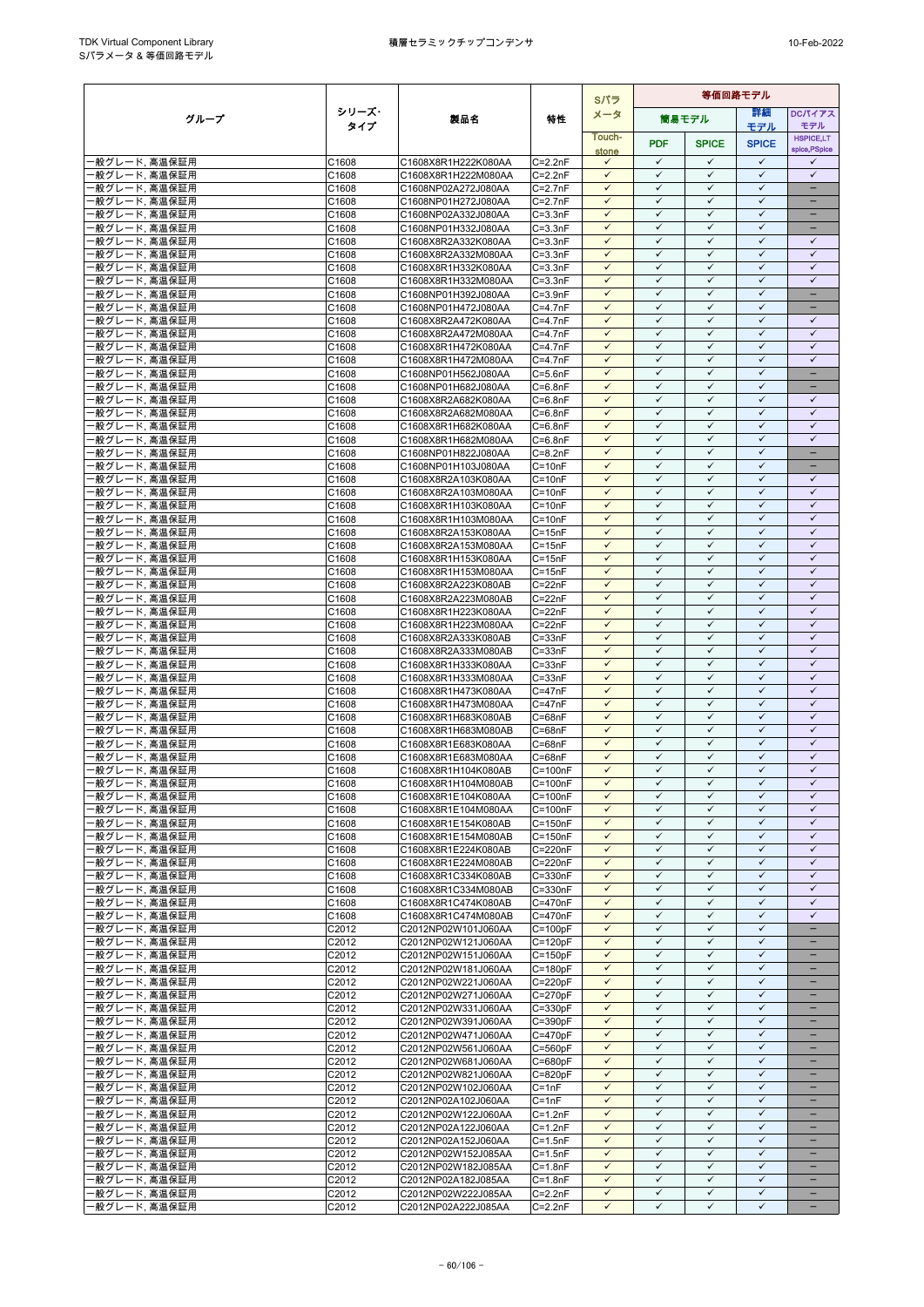|                                     |                |                                            | Sパラ                        | 等価回路モデル                      |                              |                              |                              |                                                      |
|-------------------------------------|----------------|--------------------------------------------|----------------------------|------------------------------|------------------------------|------------------------------|------------------------------|------------------------------------------------------|
| グループ                                | シリーズ・          | 製品名                                        | 特性                         | メータ                          |                              | 筒易モデル                        | 等細                           | <b>DCパイアス</b>                                        |
|                                     | タイプ            |                                            |                            | Touch-                       |                              |                              | モデル                          | モデル<br><b>HSPICE,LT</b>                              |
|                                     |                |                                            |                            | stone                        | <b>PDF</b>                   | <b>SPICE</b>                 | <b>SPICE</b>                 | spice, PSpice                                        |
| ・般グレード, 高温保証用                       | C2012          | C2012NP01H272J060AA                        | $C=2.7nF$                  | $\checkmark$                 | $\checkmark$<br>$\checkmark$ | $\checkmark$                 | $\checkmark$                 |                                                      |
| 般グレード, 高温保証用<br>・般グレード、高温保証用        | C2012<br>C2012 | C2012NP02W272J125AA<br>C2012NP02A272J125AA | $C = 2.7nF$<br>$C = 2.7nF$ | $\checkmark$<br>$\checkmark$ | $\checkmark$                 | $\checkmark$<br>$\checkmark$ | $\checkmark$<br>$\checkmark$ | $\overline{\phantom{0}}$<br>$\overline{\phantom{0}}$ |
| 般グレード, 高温保証用                        | C2012          | C2012NP01H332J060AA                        | $C = 3.3nF$                | $\checkmark$                 | $\checkmark$                 | ✓                            | $\checkmark$                 |                                                      |
| 般グレード, 高温保証用                        | C2012          | C2012NP02W332J125AA                        | $C = 3.3nF$                | $\checkmark$                 | $\checkmark$                 | $\checkmark$                 | $\checkmark$                 | $\qquad \qquad -$                                    |
| 般グレード, 高温保証用                        | C2012          | C2012NP02A332J125AA                        | $C = 3.3nF$                | $\checkmark$                 | $\checkmark$                 | $\checkmark$                 | $\checkmark$                 |                                                      |
| 般グレード, 高温保証用                        | C2012          | C2012NP01H392J060AA                        | $C = 3.9nF$                | $\checkmark$                 | $\checkmark$                 | $\checkmark$                 | $\checkmark$                 |                                                      |
| 般グレード, 高温保証用<br>般グレード, 高温保証用        | C2012<br>C2012 | C2012NP02W392J125AA<br>C2012NP02A392J125AA | $C = 3.9nF$<br>$C = 3.9nF$ | $\checkmark$<br>$\checkmark$ | $\checkmark$<br>$\checkmark$ | $\checkmark$<br>$\checkmark$ | $\checkmark$<br>$\checkmark$ | $\equiv$<br>$\equiv$                                 |
| 般グレード, 高温保証用                        | C2012          | C2012NP01H472J060AA                        | $C=4.7nF$                  | $\checkmark$                 | $\checkmark$                 | $\checkmark$                 | $\checkmark$                 | -                                                    |
| 般グレード, 高温保証用                        | C2012          | C2012NP02W472J125AA                        | $C=4.7nF$                  | $\checkmark$                 | $\checkmark$                 | $\checkmark$                 | $\checkmark$                 | -                                                    |
| 般グレード. 高温保証用                        | C2012          | C2012NP02A472J125AA                        | $C=4.7nF$                  | $\checkmark$                 | ✓                            | $\checkmark$                 | $\checkmark$                 | -                                                    |
| 般グレード, 高温保証用                        | C2012          | C2012NP01H562J060AA                        | $C = 5.6nF$                | $\checkmark$<br>$\checkmark$ | ✓<br>$\checkmark$            | $\checkmark$<br>$\checkmark$ | $\checkmark$<br>$\checkmark$ | ۳                                                    |
| 般グレード, 高温保証用<br>般グレード, 高温保証用        | C2012<br>C2012 | C2012NP02W562J125AA<br>C2012NP02A562J125AA | $C = 5.6nF$<br>$C = 5.6nF$ | $\checkmark$                 | $\checkmark$                 | $\checkmark$                 | $\checkmark$                 |                                                      |
| 般グレード, 高温保証用                        | C2012          | C2012NP01H682J060AA                        | $C = 6.8nF$                | $\checkmark$                 | $\checkmark$                 | $\checkmark$                 | $\checkmark$                 | $\overline{\phantom{0}}$                             |
| 般グレード, 高温保証用                        | C2012          | C2012NP02E682J125AA                        | $C = 6.8nF$                | $\checkmark$                 | $\checkmark$                 | $\checkmark$                 | $\checkmark$                 | -                                                    |
| 般グレード, 高温保証用                        | C2012          | C2012NP02A682J125AA                        | $C = 6.8nF$                | $\checkmark$                 | ✓                            | ✓                            | $\checkmark$                 |                                                      |
| 般グレード, 高温保証用                        | C2012          | C2012NP01H822J060AA                        | $C = 8.2nF$                | $\checkmark$<br>$\checkmark$ | $\checkmark$<br>$\checkmark$ | $\checkmark$<br>$\checkmark$ | $\checkmark$<br>$\checkmark$ |                                                      |
| 般グレード, 高温保証用<br>般グレード, 高温保証用        | C2012<br>C2012 | C2012NP02A822J125AA<br>C2012NP01H103J060AA | $C = 8.2nF$<br>$C = 10nF$  | $\checkmark$                 | $\checkmark$                 | $\checkmark$                 | $\checkmark$                 |                                                      |
| 般グレード, 高温保証用                        | C2012          | C2012NP02E103J125AA                        | $C = 10nF$                 | $\checkmark$                 | $\checkmark$                 | $\checkmark$                 | $\checkmark$                 | $\overline{\phantom{0}}$                             |
| 般グレード, 高温保証用                        | C2012          | C2012NP02A103J125AA                        | $C = 10nF$                 | $\checkmark$                 | $\checkmark$                 | ✓                            | $\checkmark$                 | -                                                    |
| 般グレード, 高温保証用                        | C2012          | C2012NP01H153J085AA                        | $C = 15nF$                 | $\checkmark$                 | ✓                            | $\checkmark$                 | $\checkmark$                 | -                                                    |
| 般グレード, 高温保証用<br>般グレード, 高温保証用        | C2012<br>C2012 | C2012NP01H223J125AA<br>C2012X8R2A223K125AA | $C = 22nF$<br>$C = 22nF$   | $\checkmark$<br>$\checkmark$ | $\checkmark$<br>$\checkmark$ | $\checkmark$<br>$\checkmark$ | $\checkmark$<br>$\checkmark$ | $\checkmark$                                         |
| 般グレード, 高温保証用                        | C2012          | C2012X8R2A223M125AA                        | $C = 22nF$                 | $\checkmark$                 | ✓                            | $\checkmark$                 | $\checkmark$                 | $\checkmark$                                         |
| 般グレード, 高温保証用                        | C2012          | C2012NP01H333J125AA                        | $C = 33nF$                 | $\checkmark$                 | $\checkmark$                 | $\checkmark$                 | $\checkmark$                 | $\overline{\phantom{0}}$                             |
| 般グレード, 高温保証用                        | C2012          | C2012X8R2A333K125AB                        | $C = 33nF$                 | $\checkmark$                 | $\checkmark$                 | $\checkmark$                 | $\checkmark$                 | $\checkmark$                                         |
| 般グレード, 高温保証用                        | C2012          | C2012X8R2A333M125AB                        | $C = 33nF$                 | $\checkmark$                 | $\checkmark$                 | $\checkmark$                 | $\checkmark$                 | $\checkmark$                                         |
| 般グレード, 高温保証用<br>·般グレード, 高温保証用       | C2012<br>C2012 | C2012X8R2A473K125AB<br>C2012X8R2A473M125AB | $C = 47nF$<br>$C = 47nF$   | $\checkmark$<br>$\checkmark$ | $\checkmark$<br>$\checkmark$ | $\checkmark$<br>$\checkmark$ | $\checkmark$<br>$\checkmark$ | $\checkmark$<br>$\checkmark$                         |
| 般グレード, 高温保証用                        | C2012          | C2012X8R2A683K125AB                        | $C = 68nF$                 | $\checkmark$                 | $\checkmark$                 | $\checkmark$                 | $\checkmark$                 | $\checkmark$                                         |
| 般グレード, 高温保証用                        | C2012          | C2012X8R2A683M125AB                        | $C = 68nF$                 | $\checkmark$                 | $\checkmark$                 | $\checkmark$                 | $\checkmark$                 | $\checkmark$                                         |
| 般グレード, 高温保証用                        | C2012          | C2012X8R1H683K125AA                        | $C = 68nF$                 | $\checkmark$                 | $\checkmark$                 | ✓                            | $\checkmark$                 | $\checkmark$                                         |
| ·般グレード, 高温保証用                       | C2012          | C2012X8R1H683M125AA                        | $C = 68nF$                 | $\checkmark$                 | $\checkmark$                 | $\checkmark$                 | $\checkmark$                 | $\checkmark$                                         |
| 般グレード, 高温保証用<br>般グレード, 高温保証用        | C2012<br>C2012 | C2012X8R1H104K125AA<br>C2012X8R1H104M125AA | $C = 100nF$<br>$C = 100nF$ | $\checkmark$<br>$\checkmark$ | ✓<br>$\checkmark$            | ✓<br>$\checkmark$            | ✓<br>$\checkmark$            | $\checkmark$<br>$\checkmark$                         |
| 般グレード, 高温保証用                        | C2012          | C2012X8R1E154K085AA                        | $C = 150nF$                | $\checkmark$                 | $\checkmark$                 | $\checkmark$                 | $\checkmark$                 | $\checkmark$                                         |
| 般グレード, 高温保証用                        | C2012          | C2012X8R1E154M085AA                        | $C = 150nF$                | $\checkmark$                 | $\checkmark$                 | $\checkmark$                 | $\checkmark$                 | $\checkmark$                                         |
| ·般グレード, 高温保証用                       | C2012          | C2012X8R1H154K125AB                        | $C = 150nF$                | $\checkmark$                 | $\checkmark$                 | $\checkmark$                 | $\checkmark$                 | $\checkmark$                                         |
| 般グレード, 高温保証用                        | C2012          | C2012X8R1H154M125AB                        | $C = 150nF$                | $\checkmark$                 | $\checkmark$                 | $\checkmark$                 | $\checkmark$                 | $\checkmark$                                         |
| 般グレード, 高温保証用<br>般グレード, 高温保証用        | C2012<br>C2012 | C2012X8R1H224K125AB<br>C2012X8R1H224M125AB | C=220nF<br>C=220nF         | $\checkmark$<br>$\checkmark$ | ✓<br>$\checkmark$            | $\checkmark$<br>$\checkmark$ | $\checkmark$<br>$\checkmark$ | $\checkmark$<br>$\checkmark$                         |
| 般グレード, 高温保証用                        | C2012          | C2012X8R1E224K125AA                        | $C = 220nF$                | $\checkmark$                 | $\checkmark$                 | $\checkmark$                 | $\checkmark$                 | $\checkmark$                                         |
| 般グレード, 高温保証用                        | C2012          | C2012X8R1E224M125AA                        | C=220nF                    | $\checkmark$                 | ✓                            | $\checkmark$                 | $\checkmark$                 | $\checkmark$                                         |
| 般グレード, 高温保証用                        | C2012          | C2012X8R1E334K125AA                        | C=330nF                    | $\checkmark$                 | $\checkmark$                 | $\checkmark$                 | $\checkmark$                 | $\checkmark$                                         |
| 般グレード, 高温保証用                        | C2012          | C2012X8R1E334M125AA                        | C=330nF                    | $\checkmark$<br>$\checkmark$ | $\checkmark$<br>✓            | $\checkmark$<br>✓            | $\checkmark$<br>$\checkmark$ | $\checkmark$<br>✓                                    |
| 般グレード, 高温保証用<br>·般グレード, 高温保証用       | C2012<br>C2012 | C2012X8R1E474K125AB<br>C2012X8R1E474M125AB | C=470nF<br>C=470nF         | $\checkmark$                 | $\checkmark$                 | $\checkmark$                 | $\checkmark$                 | $\checkmark$                                         |
| 般グレード, 高温保証用                        | C2012          | C2012X8R1C684K125AB                        | C=680nF                    | $\checkmark$                 | $\checkmark$                 | $\checkmark$                 | $\checkmark$                 | $\checkmark$                                         |
| ·般グレード, 高温保証用                       | C2012          | C2012X8R1C684M125AB                        | C=680nF                    | $\checkmark$                 | $\checkmark$                 | $\checkmark$                 | $\checkmark$                 | $\checkmark$                                         |
| 般グレード, 高温保証用                        | C2012          | C2012X8R1C105K125AB                        | $C = 1uF$                  | $\checkmark$                 | $\checkmark$                 | $\checkmark$                 | $\checkmark$                 | $\checkmark$                                         |
| ·般グレード, 高温保証用                       | C2012          | C2012X8R1C105M125AB                        | $C = 1uF$                  | $\checkmark$<br>$\checkmark$ | $\checkmark$<br>$\checkmark$ | ✓<br>$\checkmark$            | $\checkmark$<br>$\checkmark$ | $\checkmark$<br>$\overline{\phantom{a}}$             |
| ·般グレード, 高温保証用<br>般グレード, 高温保証用       | C3216<br>C3216 | C3216NP02A392J060AA<br>C3216NP02J392J085AA | $C = 3.9nF$<br>$C = 3.9nF$ | $\checkmark$                 | ✓                            | ✓                            | $\checkmark$                 |                                                      |
| ·般グレード, 高温保証用                       | C3216          | C3216NP01H472J060AA                        | $C=4.7nF$                  | $\checkmark$                 | $\checkmark$                 | $\checkmark$                 | $\checkmark$                 | -                                                    |
| ·般グレード, 高温保証用                       | C3216          | C3216NP02J472J085AA                        | $C=4.7nF$                  | $\checkmark$                 | $\checkmark$                 | $\checkmark$                 | $\checkmark$                 | $\equiv$                                             |
| ‧般グレード, 高温保証用                       | C3216          | C3216NP02A472J085AA                        | $C=4.7nF$                  | $\checkmark$                 | $\checkmark$                 | $\checkmark$                 | $\checkmark$                 |                                                      |
| 般グレード, 高温保証用<br>般グレード, 高温保証用        | C3216<br>C3216 | C3216NP01H562J060AA<br>C3216NP02A562J085AA | $C = 5.6nF$<br>$C = 5.6nF$ | $\checkmark$<br>$\checkmark$ | $\checkmark$<br>$\checkmark$ | $\checkmark$<br>$\checkmark$ | $\checkmark$<br>$\checkmark$ | $\overline{\phantom{0}}$<br>$\qquad \qquad -$        |
| 般グレード, 高温保証用                        | C3216          | C3216NP02J562J115AA                        | $C = 5.6nF$                | $\checkmark$                 | ✓                            | $\checkmark$                 | $\checkmark$                 |                                                      |
| ·般グレード, 高温保証用                       | C3216          | C3216NP01H682J060AA                        | $C = 6.8nF$                | $\checkmark$                 | $\checkmark$                 | $\checkmark$                 | $\checkmark$                 |                                                      |
| ·般グレード, 高温保証用                       | C3216          | C3216NP02J682J115AA                        | $C = 6.8nF$                | $\checkmark$                 | $\checkmark$                 | $\checkmark$                 | $\checkmark$                 |                                                      |
| 般グレード, 高温保証用                        | C3216          | C3216NP02A682J115AA                        | $C = 6.8nF$                | $\checkmark$                 | $\checkmark$                 | $\checkmark$                 | $\checkmark$                 |                                                      |
| ·般グレード, 高温保証用<br>·般グレード, 高温保証用      | C3216<br>C3216 | C3216NP01H822J060AA<br>C3216NP02W822J115AA | $C = 8.2nF$<br>$C = 8.2nF$ | $\checkmark$<br>$\checkmark$ | $\checkmark$<br>$\checkmark$ | $\checkmark$<br>$\checkmark$ | $\checkmark$<br>$\checkmark$ | $\overline{\phantom{0}}$<br>$\qquad \qquad -$        |
| 般グレード, 高温保証用                        | C3216          | C3216NP02A822J115AA                        | $C = 8.2nF$                | $\checkmark$                 | ✓                            | ✓                            | $\checkmark$                 | -                                                    |
| ·般グレード, 高温保証用                       | C3216          | C3216NP02J822J160AA                        | $C = 8.2nF$                | $\checkmark$                 | $\checkmark$                 | $\checkmark$                 | $\checkmark$                 | -                                                    |
| ·般グレード, 高温保証用                       | C3216          | C3216NP01H103J060AA                        | $C = 10nF$                 | $\checkmark$                 | $\checkmark$                 | $\checkmark$                 | $\checkmark$                 |                                                      |
| ·般グレード, 高温保証用                       | C3216          | C3216NP02E103J115AA                        | $C = 10nF$                 | $\checkmark$                 | $\checkmark$                 | $\checkmark$                 | $\checkmark$                 |                                                      |
| ・般グレード, 高温保証用<br>·般グレード, 高温保証用      | C3216<br>C3216 | C3216NP02A103J115AA<br>C3216NP02J103J160AA | $C = 10nF$<br>$C = 10nF$   | $\checkmark$<br>$\checkmark$ | $\checkmark$<br>$\checkmark$ | $\checkmark$<br>✓            | $\checkmark$<br>$\checkmark$ | $\overline{\phantom{0}}$                             |
| ·般グレード, 高温保証用                       | C3216          | C3216NP01H153J060AA                        | $C = 15nF$                 | $\checkmark$                 | $\checkmark$                 | $\checkmark$                 | $\checkmark$                 | $\qquad \qquad -$                                    |
| 般グレード, 高温保証用                        | C3216          | C3216NP02A153J115AA                        | $C = 15nF$                 | $\checkmark$                 | $\checkmark$                 | $\checkmark$                 | $\checkmark$                 |                                                      |
| 般グレード, 高温保証用                        | C3216          | C3216NP02W153J160AA                        | $C = 15nF$                 | $\checkmark$                 | $\checkmark$                 | $\checkmark$                 | $\checkmark$                 | -                                                    |
| ‧般グレード, 高温保証用                       | C3216          | C3216NP01H223J060AA                        | $C = 22nF$                 | $\checkmark$                 | $\checkmark$                 | $\checkmark$                 | $\checkmark$                 |                                                      |
| <u>般グレード,</u> 高温保証用<br>般グレード, 高温保証用 | C3216<br>C3216 | C3216NP02E223J160AA<br>C3216NP02A223J160AA | $C = 22nF$<br>$C = 22nF$   | $\checkmark$<br>$\checkmark$ | ✓<br>$\checkmark$            | $\checkmark$<br>$\checkmark$ | $\checkmark$<br>$\checkmark$ | $\overline{\phantom{0}}$                             |
| 般グレード, 高温保証用                        | C3216          | C3216NP01H333J085AA                        | $C = 33nF$                 | $\checkmark$                 | $\checkmark$                 | $\checkmark$                 | $\checkmark$                 | $\overline{\phantom{a}}$                             |
|                                     |                |                                            |                            |                              |                              |                              |                              |                                                      |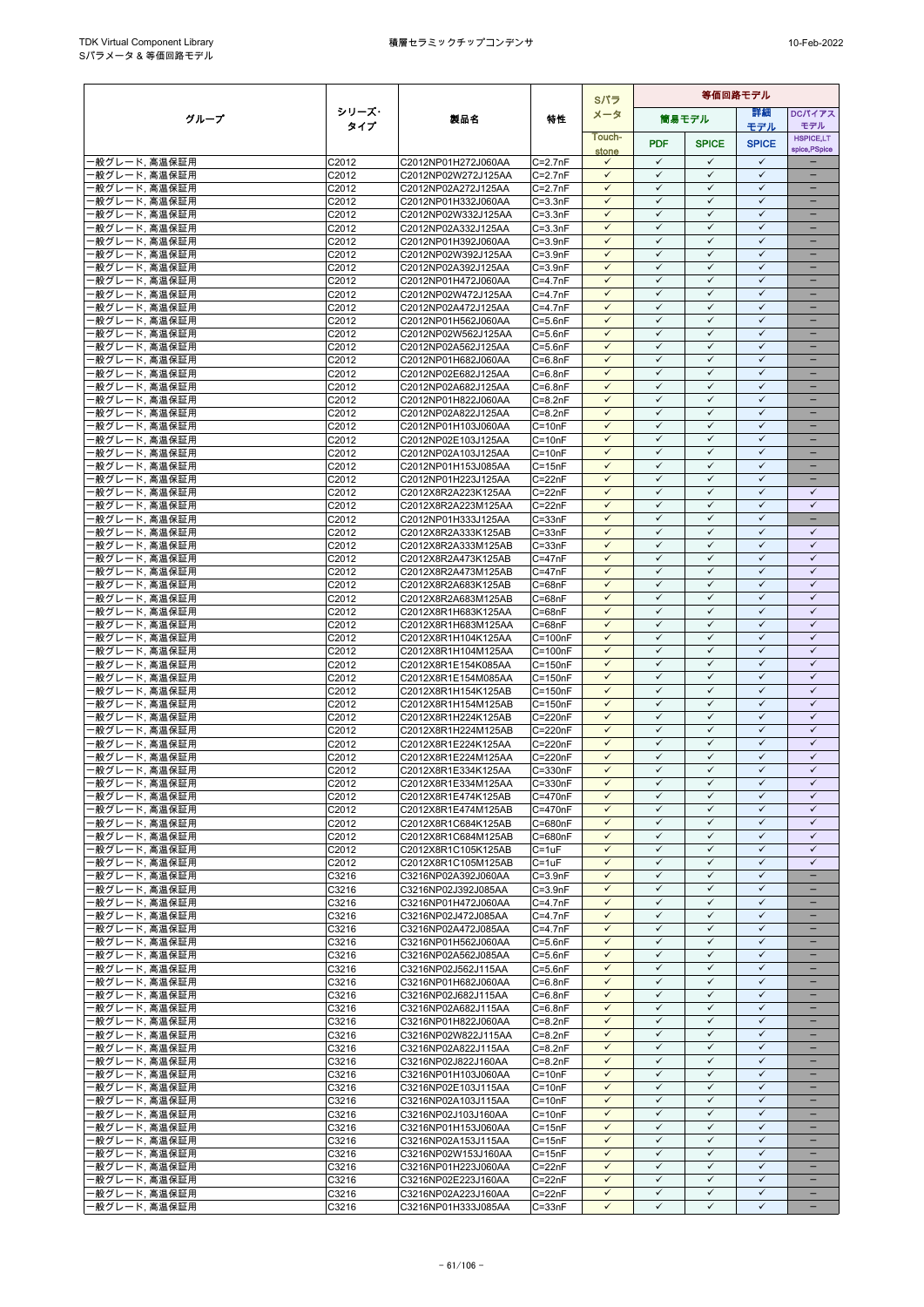|                                                    |                  |                                                              | Sパラ                              | 等価回路モデル                      |                              |                              |                              |                                          |
|----------------------------------------------------|------------------|--------------------------------------------------------------|----------------------------------|------------------------------|------------------------------|------------------------------|------------------------------|------------------------------------------|
| グループ                                               | シリーズ・            | 製品名                                                          | 特性                               | メータ                          |                              | 筒易モデル                        | 詳細                           | DCパイアス                                   |
|                                                    | タイプ              |                                                              |                                  | Touch-                       |                              |                              | モデル                          | モデル<br><b>HSPICE,LT</b>                  |
|                                                    |                  |                                                              |                                  | stone                        | <b>PDF</b>                   | <b>SPICE</b>                 | <b>SPICE</b>                 | spice, PSpice                            |
| ・般グレード, 高温保証用                                      | C3216            | C3216X8R2A333K085AA                                          | $C = 33nF$                       | $\checkmark$                 | $\checkmark$                 | $\checkmark$                 | $\checkmark$                 | $\checkmark$                             |
| 般グレード. 高温保証用                                       | C3216<br>C3216   | C3216X8R2A333M085AA<br>C3216NP02A333J160AA                   | $C = 33nF$<br>$C = 33nF$         | $\checkmark$<br>$\checkmark$ | $\checkmark$<br>$\checkmark$ | ✓<br>$\checkmark$            | ✓<br>$\checkmark$            | $\checkmark$<br>$\overline{\phantom{0}}$ |
| ・般グレード, 高温保証用<br>般グレード, 高温保証用                      | C3216            | C3216X8R2A473K085AA                                          | $C = 47nF$                       | $\checkmark$                 | $\checkmark$                 | $\checkmark$                 | $\checkmark$                 | $\checkmark$                             |
| 般グレード, 高温保証用                                       | C3216            | C3216X8R2A473M085AA                                          | $C = 47nF$                       | $\checkmark$                 | $\checkmark$                 | $\checkmark$                 | ✓                            | $\checkmark$                             |
| 般グレード, 高温保証用                                       | C3216            | C3216NP01H473J115AA                                          | $C = 47nF$                       | $\checkmark$                 | $\checkmark$                 | $\checkmark$                 | $\checkmark$                 |                                          |
| 般グレード, 高温保証用                                       | C3216            | C3216X8R2A683K115AA                                          | $C = 68nF$                       | $\checkmark$<br>$\checkmark$ | $\checkmark$<br>$\checkmark$ | $\checkmark$<br>$\checkmark$ | $\checkmark$<br>$\checkmark$ | $\checkmark$<br>$\checkmark$             |
| 般グレード, 高温保証用<br>般グレード. 高温保証用                       | C3216<br>C3216   | C3216X8R2A683M115AA<br>C3216NP01H683J160AA                   | $C = 68nF$<br>$C = 68nF$         | $\checkmark$                 | $\checkmark$                 | $\checkmark$                 | $\checkmark$                 |                                          |
| 般グレード, 高温保証用                                       | C3216            | C3216X8R2A104K115AA                                          | $C = 100nF$                      | $\checkmark$                 | $\checkmark$                 | $\checkmark$                 | $\checkmark$                 | $\checkmark$                             |
| 般グレード, 高温保証用                                       | C3216            | C3216X8R2A104M115AA                                          | $C = 100nF$                      | $\checkmark$                 | $\checkmark$                 | ✓                            | $\checkmark$                 | $\checkmark$                             |
| ・般グレード、高温保証用                                       | C3216            | C3216NP01H104J160AA                                          | $C = 100nF$                      | $\checkmark$<br>$\checkmark$ | ✓<br>✓                       | $\checkmark$<br>$\checkmark$ | $\checkmark$<br>$\checkmark$ | -<br>✓                                   |
| 般グレード, 高温保証用<br>般グレード, 高温保証用                       | C3216<br>C3216   | C3216X8R1H154K085AA<br>C3216X8R1H154M085AA                   | $C = 150nF$<br>$C = 150nF$       | $\checkmark$                 | $\checkmark$                 | $\checkmark$                 | $\checkmark$                 | $\checkmark$                             |
| 般グレード, 高温保証用                                       | C3216            | C3216X8R2A154K160AA                                          | $C = 150nF$                      | $\checkmark$                 | $\checkmark$                 | ✓                            | $\checkmark$                 | $\checkmark$                             |
| ・般グレード, 高温保証用                                      | C3216            | C3216X8R2A154M160AA                                          | $C = 150nF$                      | $\checkmark$                 | $\checkmark$                 | $\checkmark$                 | $\checkmark$                 | $\checkmark$                             |
| 般グレード, 高温保証用                                       | C3216            | C3216X8R1H224K115AA                                          | $C = 220nF$                      | $\checkmark$                 | $\checkmark$                 | $\checkmark$                 | $\checkmark$<br>✓            | $\checkmark$                             |
| ・般グレード、高温保証用<br>般グレード, 高温保証用                       | C3216<br>C3216   | C3216X8R1H224M115AA<br>C3216X8R2A224K160AB                   | C=220nF<br>C=220nF               | $\checkmark$<br>$\checkmark$ | ✓<br>$\checkmark$            | ✓<br>$\checkmark$            | $\checkmark$                 | ✓<br>$\checkmark$                        |
| 般グレード, 高温保証用                                       | C3216            | C3216X8R2A224M160AB                                          | C=220nF                          | $\checkmark$                 | $\checkmark$                 | $\checkmark$                 | $\checkmark$                 | $\checkmark$                             |
| 般グレード, 高温保証用                                       | C3216            | C3216X8R1E334K085AA                                          | $C = 330nF$                      | $\checkmark$                 | $\checkmark$                 | ✓                            | $\checkmark$                 | $\checkmark$                             |
| ・般グレード, 高温保証用                                      | C3216            | C3216X8R1E334M085AA                                          | C=330nF                          | $\checkmark$<br>$\checkmark$ | $\checkmark$<br>$\checkmark$ | $\checkmark$<br>✓            | $\checkmark$<br>$\checkmark$ | $\checkmark$<br>$\checkmark$             |
| 般グレード, 高温保証用<br>般グレード. 高温保証用                       | C3216<br>C3216   | C3216X8R2A334K160AB<br>C3216X8R2A334M160AB                   | C=330nF<br>$C = 330nF$           | $\checkmark$                 | ✓                            | $\checkmark$                 | $\checkmark$                 | $\checkmark$                             |
| ・般グレード, 高温保証用                                      | C3216            | C3216X8R1H334K160AA                                          | $C = 330nF$                      | $\checkmark$                 | $\checkmark$                 | $\checkmark$                 | $\checkmark$                 | $\checkmark$                             |
| 般グレード, 高温保証用                                       | C3216            | C3216X8R1H334M160AA                                          | $C = 330nF$                      | $\checkmark$                 | $\checkmark$                 | $\checkmark$                 | $\checkmark$                 | $\checkmark$                             |
| 般グレード, 高温保証用                                       | C3216            | C3216X8R1E474K085AA                                          | C=470nF                          | ✓<br>$\checkmark$            | ✓<br>$\checkmark$            | ✓                            | $\checkmark$<br>$\checkmark$ | $\checkmark$<br>$\checkmark$             |
| ・般グレード、高温保証用<br>般グレード, 高温保証用                       | C3216<br>C3216   | C3216X8R1E474M085AA<br>C3216X8R1H474K160AA                   | C=470nF<br>C=470nF               | $\checkmark$                 | $\checkmark$                 | $\checkmark$<br>$\checkmark$ | $\checkmark$                 | $\checkmark$                             |
| 般グレード, 高温保証用                                       | C3216            | C3216X8R1H474M160AA                                          | C=470nF                          | $\checkmark$                 | $\checkmark$                 | ✓                            | $\checkmark$                 | $\checkmark$                             |
| ・般グレード、高温保証用                                       | C3216            | C3216X8R1E684K115AA                                          | C=680nF                          | $\checkmark$                 | $\checkmark$                 | $\checkmark$                 | $\checkmark$                 | $\checkmark$                             |
| ·般グレード, 高温保証用                                      | C3216            | C3216X8R1E684M115AA                                          | C=680nF                          | $\checkmark$                 | $\checkmark$<br>$\checkmark$ | $\checkmark$                 | $\checkmark$                 | $\checkmark$                             |
| 般グレード, 高温保証用<br>般グレード, 高温保証用                       | C3216<br>C3216   | C3216X8R1H684K160AB<br>C3216X8R1H684M160AB                   | C=680nF<br>C=680nF               | $\checkmark$<br>$\checkmark$ | $\checkmark$                 | $\checkmark$<br>$\checkmark$ | $\checkmark$<br>$\checkmark$ | $\checkmark$<br>$\checkmark$             |
| 般グレード, 高温保証用                                       | C3216            | C3216X8R1H105K160AB                                          | $C = 1uF$                        | $\checkmark$                 | $\checkmark$                 | ✓                            | $\checkmark$                 | $\checkmark$                             |
| ·般グレード, 高温保証用                                      | C3216            | C3216X8R1H105M160AB                                          | $C = 1uF$                        | $\checkmark$                 | $\checkmark$                 | $\checkmark$                 | $\checkmark$                 | $\checkmark$                             |
| 般グレード, 高温保証用                                       | C3216            | C3216X8R1E105K160AA                                          | $C = 1uF$                        | $\checkmark$<br>$\checkmark$ | ✓<br>$\checkmark$            | ✓<br>$\checkmark$            | ✓<br>$\checkmark$            | ✓<br>$\checkmark$                        |
| ・般グレード, 高温保証用<br>般グレード, 高温保証用                      | C3216<br>C3216   | C3216X8R1E105M160AA<br>C3216X8R1E155K160AB                   | $C = 1uF$<br>$C = 1.5$ u $F$     | $\checkmark$                 | $\checkmark$                 | $\checkmark$                 | $\checkmark$                 | $\checkmark$                             |
| 般グレード, 高温保証用                                       | C3216            | C3216X8R1E155M160AB                                          | $C = 1.5$ u $F$                  | $\checkmark$                 | $\checkmark$                 | ✓                            | $\checkmark$                 | $\checkmark$                             |
| ・般グレード, 高温保証用                                      | C3216            | C3216X8R1E225K160AB                                          | $C = 2.2uF$                      | $\checkmark$                 | $\checkmark$                 | $\checkmark$                 | $\checkmark$                 | $\checkmark$                             |
| 般グレード, 高温保証用                                       | C3216            | C3216X8R1E225M160AB                                          | $C = 2.2uF$                      | $\checkmark$                 | $\checkmark$                 | $\checkmark$                 | $\checkmark$                 | $\checkmark$                             |
| ・般グレード, 高温保証用<br>・般グレード, 高温保証用                     | C3216<br>C3216   | C3216X8R1C335K160AB<br>C3216X8R1C335M160AB                   | $C = 3.3uF$<br>$C = 3.3uF$       | $\checkmark$<br>$\checkmark$ | ✓<br>$\checkmark$            | $\checkmark$<br>$\checkmark$ | $\checkmark$<br>$\checkmark$ | $\checkmark$<br>$\checkmark$             |
| ・般グレード, 高温保証用                                      | C3216            | C3216X8R1C475K160AB                                          | $C = 4.7$ u $F$                  | $\checkmark$                 | $\checkmark$                 | $\checkmark$                 | $\checkmark$                 | $\checkmark$                             |
| 般グレード, 高温保証用                                       | C3216            | C3216X8R1C475M160AB                                          | $C = 4.7$ u $F$                  | ✓                            | ✓                            | ✓                            | $\checkmark$                 | $\checkmark$                             |
| 般グレード, 高温保証用                                       | C3225            | C3225NP02J822J125AA                                          | $C = 8.2nF$                      | $\checkmark$                 | $\checkmark$                 | $\checkmark$                 | $\checkmark$                 | $\overline{\phantom{0}}$                 |
| 般グレード, 高温保証用<br>·般グレード, 高温保証用                      | C3225<br>C3225   | C3225NP02J103J125AA<br>C3225NP02J153J160AA                   | $C=10nF$<br>$C = 15nF$           | $\checkmark$<br>$\checkmark$ | $\checkmark$<br>✓            | $\checkmark$<br>✓            | $\checkmark$<br>✓            | $\overline{\phantom{0}}$                 |
| ・般グレード, 高温保証用                                      | C3225            | C3225NP02E223J160AA                                          | $C = 22nF$                       | $\checkmark$                 | $\checkmark$                 | $\checkmark$                 | $\checkmark$                 |                                          |
| ・般グレード, 高温保証用                                      | C3225            | C3225NP02J223J230AA                                          | $C = 22nF$                       | $\checkmark$                 | $\checkmark$                 | $\checkmark$                 | $\checkmark$                 |                                          |
| ・般グレード, 高温保証用                                      | C3225            | C3225NP02E333J230AA                                          | $C = 33nF$                       | $\checkmark$                 | $\checkmark$                 | $\checkmark$                 | $\checkmark$                 | -                                        |
| -般グレード, 高温保証用<br>・般グレード, 高温保証用                     | C3225<br>C3225   | C3225NP02J333J250AA<br>C3225NP02E473J250AA                   | $C = 33nF$<br>$C = 47nF$         | $\checkmark$<br>$\checkmark$ | $\checkmark$<br>$\checkmark$ | $\checkmark$<br>$\checkmark$ | $\checkmark$<br>$\checkmark$ |                                          |
| ・般グレード, 高温保証用                                      | C3225            | C3225NP02A683J230AA                                          | $C = 68nF$                       | $\checkmark$                 | $\checkmark$                 | $\checkmark$                 | $\checkmark$                 | $\qquad \qquad -$                        |
| ·般グレード, 高温保証用                                      | C3225            | C3225X8R2A474K200AB                                          | C=470nF                          | $\checkmark$                 | ✓                            | ✓                            | ✓                            | ✓                                        |
| ・般グレード, 高温保証用                                      | C3225            | C3225X8R2A474M200AB                                          | C=470nF                          | $\checkmark$                 | $\checkmark$                 | $\checkmark$                 | $\checkmark$                 | $\checkmark$                             |
| ·般グレード, 高温保証用<br>·般グレード, 高温保証用                     | C3225<br>C3225   | C3225X8R2A684K250AB<br>C3225X8R2A684M250AB                   | C=680nF<br>C=680nF               | $\checkmark$<br>$\checkmark$ | $\checkmark$<br>$\checkmark$ | $\checkmark$<br>$\checkmark$ | $\checkmark$<br>$\checkmark$ | $\checkmark$<br>$\checkmark$             |
| ·般グレード, 高温保証用                                      | C3225            | C3225X8R1E155K160AA                                          | $C = 1.5$ u $F$                  | $\checkmark$                 | $\checkmark$                 | $\checkmark$                 | $\checkmark$                 | $\checkmark$                             |
| ・般グレード, 高温保証用                                      | C3225            | C3225X8R1E155M160AA                                          | $C = 1.5$ u $F$                  | $\checkmark$                 | $\checkmark$                 | ✓                            | ✓                            | $\checkmark$                             |
| ·般グレード, 高温保証用                                      | C3225            | C3225X8R1E225K200AA                                          | $C = 2.2uF$                      | $\checkmark$                 | $\checkmark$                 | $\checkmark$                 | $\checkmark$                 | $\checkmark$                             |
| ・般グレード, 高温保証用<br>·般グレード, 高温保証用                     | C3225<br>C3225   | C3225X8R1E225M200AA                                          | $C = 2.2uF$<br>$C = 3.3uF$       | $\checkmark$<br>$\checkmark$ | $\checkmark$<br>$\checkmark$ | $\checkmark$<br>$\checkmark$ | $\checkmark$<br>$\checkmark$ | $\checkmark$<br>$\checkmark$             |
| ·般グレード, 高温保証用                                      | C3225            | C3225X8R1E335K250AA<br>C3225X8R1E335M250AA                   | $C = 3.3uF$                      | ✓                            | ✓                            | $\checkmark$                 | $\checkmark$                 | $\checkmark$                             |
| ・般グレード, 高温保証用                                      | C3225            | C3225X8R1E475K250AB                                          | $C = 4.7$ u $F$                  | $\checkmark$                 | $\checkmark$                 | $\checkmark$                 | $\checkmark$                 | $\checkmark$                             |
| ・般グレード, 高温保証用                                      | C3225            | C3225X8R1E475M250AB                                          | $C = 4.7uF$                      | $\checkmark$                 | $\checkmark$                 | $\checkmark$                 | $\checkmark$                 | $\checkmark$                             |
| ・般グレード、高温保証用<br>・般グレード, 高温保証用                      | C3225<br>C3225   | C3225X8R1C685K200AB<br>C3225X8R1C685M200AB                   | $C=6.8$ u $F$<br>$C = 6.8$ u $F$ | $\checkmark$<br>$\checkmark$ | ✓<br>$\checkmark$            | ✓<br>$\checkmark$            | ✓<br>$\checkmark$            | $\checkmark$<br>$\checkmark$             |
| ·般グレード, 高温保証用                                      | C3225            | C3225X8R1C106K250AB                                          | $C = 10uF$                       | $\checkmark$                 | $\checkmark$                 | $\checkmark$                 | $\checkmark$                 | $\checkmark$                             |
| ・般グレード, 高温保証用                                      | C3225            | C3225X8R1C106M250AB                                          | $C = 10uF$                       | $\checkmark$                 | $\checkmark$                 | ✓                            | ✓                            | $\checkmark$                             |
| ・般グレード, 高温保証用                                      | C4532            | C4532NP02J333J200KA                                          | $C = 33nF$                       | $\checkmark$                 | $\checkmark$                 | $\checkmark$                 | $\checkmark$                 | $\overline{\phantom{0}}$                 |
| ·般グレード, 高温保証用                                      | C4532<br>C5750   | C4532NP02E104J320KN                                          | $C = 100nF$<br>$C = 100nF$       | $\checkmark$<br>$\checkmark$ | $\checkmark$<br>✓            | ✓<br>$\checkmark$            | $\checkmark$<br>$\checkmark$ | $\qquad \qquad -$                        |
| ・般グレード, 高温保証用<br>・般グレード、高温保証用                      | C5750            | C5750NP02W104J280KA<br>C5750NP02E154J230KN                   | $C = 150nF$                      | $\checkmark$                 | $\checkmark$                 | $\checkmark$                 | $\checkmark$                 |                                          |
| ・般グレード, 高温保証用                                      | C5750            | C5750NP02A154J230KA                                          | $C = 150nF$                      | $\checkmark$                 | -                            | -                            | -                            | -                                        |
| ・般グレード, メガキャップ (金属端子付き)                            | CKG32K           | CKG32KX7R2J473K335AH                                         | $C = 47nF$                       | $\checkmark$                 | ✓                            | ✓                            | $\checkmark$                 | ✓                                        |
| ・般グレード, メガキャップ (金属端子付き)                            | CKG32K           | CKG32KX7R2J473M335AH                                         | $C = 47nF$                       | $\checkmark$<br>$\checkmark$ | $\checkmark$<br>$\checkmark$ | $\checkmark$<br>$\checkmark$ | $\checkmark$<br>$\checkmark$ | $\checkmark$<br>$\checkmark$             |
| ー般グレード, メガキャップ (金属端子付き)<br>─般グレード, メガキャップ (金属端子付き) | CKG32K<br>CKG32K | CKG32KX7R2E104K335AH C=100nF<br>CKG32KX7R2E104M335AH C=100nF |                                  | $\checkmark$                 | $\checkmark$                 | $\checkmark$                 | $\checkmark$                 | $\checkmark$                             |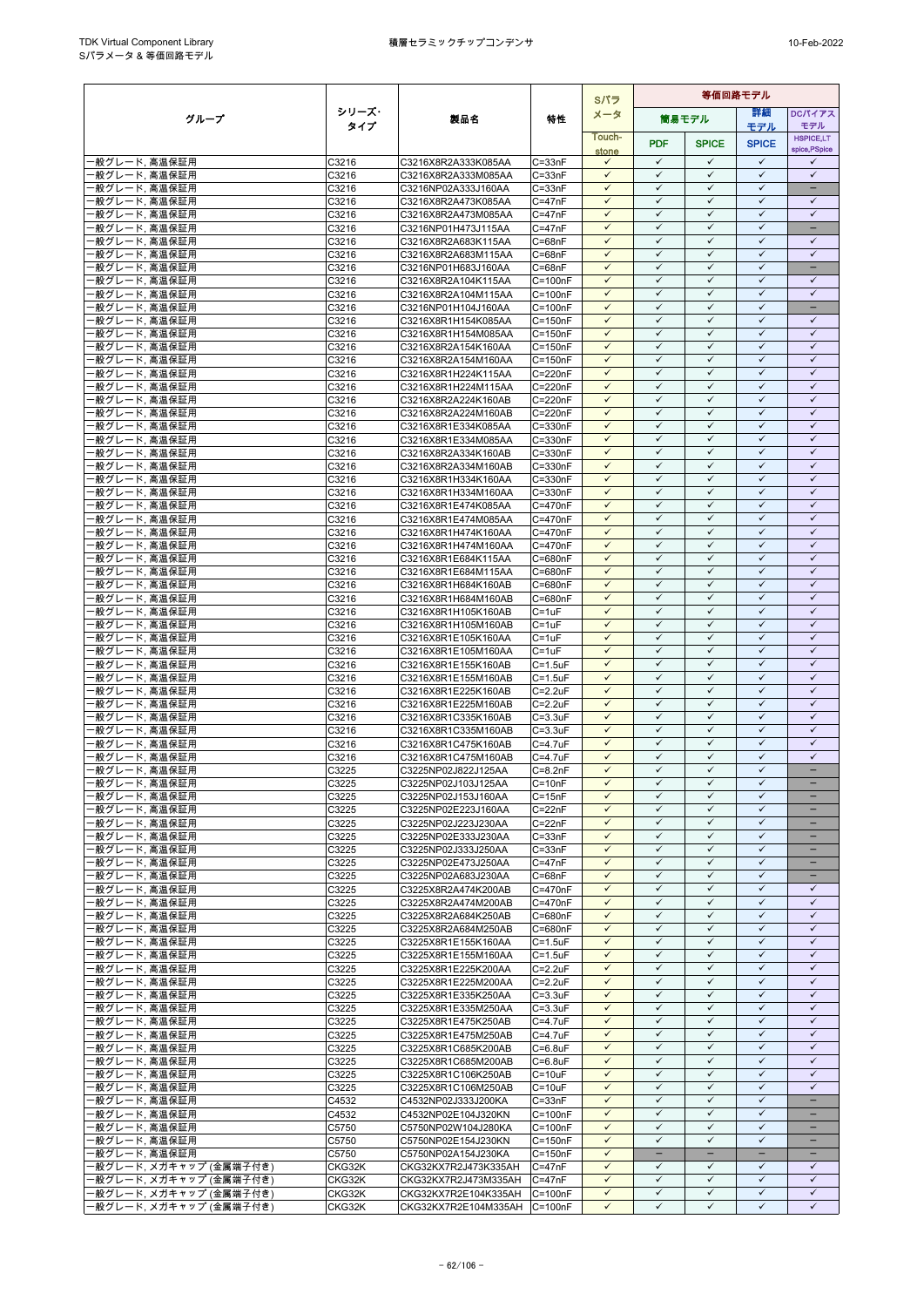|                                                    |                  |                                                     |                              | Sパラ                          | 等価回路モデル                      |                              |                              |                              |  |
|----------------------------------------------------|------------------|-----------------------------------------------------|------------------------------|------------------------------|------------------------------|------------------------------|------------------------------|------------------------------|--|
| グループ                                               | シリーズ・            | 製品名                                                 | 特性                           | メータ                          |                              | 筒易モデル                        | 詳細                           | <b>DCパイアス</b>                |  |
|                                                    | タイプ              |                                                     |                              | Touch-                       |                              |                              | モデル                          | モデル<br><b>HSPICE,LT</b>      |  |
|                                                    |                  |                                                     |                              | stone                        | <b>PDF</b>                   | <b>SPICE</b>                 | <b>SPICE</b>                 | spice, PSpice                |  |
| -般グレード, メガキャップ (金属端子付き)                            | CKG32K           | CKG32KX7T2J104K335AH                                | $C = 100nF$                  | $\checkmark$                 | $\checkmark$                 | ✓                            | $\checkmark$                 | ✓                            |  |
| -般グレード. メガキャップ (金属端子付き)                            | CKG32K           | CKG32KX7T2J104M335AH                                | $C = 100nF$                  | $\checkmark$                 | $\checkmark$                 | $\checkmark$                 | $\checkmark$                 | $\checkmark$                 |  |
| ·般グレード, メガキャップ (金属端子付き)                            | CKG32K           | CKG32KX7T2J154K335AH<br>CKG32KX7T2J154M335AH        | $C = 150nF$                  | $\checkmark$<br>$\checkmark$ | $\checkmark$<br>$\checkmark$ | $\checkmark$<br>✓            | $\checkmark$<br>✓            | $\checkmark$<br>✓            |  |
| ·般グレード, メガキャップ (金属端子付き)<br>・般グレード、メガキャップ (金属端子付き)  | CKG32K<br>CKG32K | CKG32KX7R2E224K335AH                                | $C = 150nF$<br>C=220nF       | $\checkmark$                 | $\checkmark$                 | ✓                            | ✓                            | ✓                            |  |
| ·般グレード, メガキャップ (金属端子付き)                            | CKG32K           | CKG32KX7R2E224M335AH                                | C=220nF                      | $\checkmark$                 | ✓                            | ✓                            | ✓                            | ✓                            |  |
| 般グレード, メガキャップ (金属端子付き)                             | CKG32K           | CKG32KX7T2W224K335AH                                | $C = 220nF$                  | $\checkmark$                 | $\checkmark$                 | $\checkmark$                 | $\checkmark$                 | $\checkmark$                 |  |
| 般グレード, メガキャップ (金属端子付き)                             | CKG32K           | CKG32KX7T2W224M335AH                                | C=220nF                      | $\checkmark$                 | $\checkmark$                 | $\checkmark$                 | $\checkmark$                 | $\checkmark$                 |  |
| ・般グレード、メガキャップ (金属端子付き)                             | CKG32K           | CKG32KX7T2E334K335AH                                | $C = 330nF$                  | $\checkmark$                 | $\checkmark$                 | ✓                            | $\checkmark$                 | $\checkmark$                 |  |
| ・般グレード. メガキャップ (金属端子付き)                            | CKG32K           | CKG32KX7T2E334M335AH                                | C=330nF                      | $\checkmark$                 | $\checkmark$                 | $\checkmark$                 | $\checkmark$                 | $\checkmark$<br>✓            |  |
| ·般グレード, メガキャップ (金属端子付き)<br>・般グレード, メガキャップ (金属端子付き) | CKG32K<br>CKG32K | CKG32KX7R2A474K335AH<br>CKG32KX7R2A474M335AH        | C=470nF<br>C=470nF           | $\checkmark$<br>$\checkmark$ | ✓<br>$\checkmark$            | ✓<br>$\checkmark$            | ✓<br>$\checkmark$            | $\checkmark$                 |  |
| ·般グレード, メガキャップ (金属端子付き)                            | CKG32K           | CKG32KX7R2A105K335AH                                | $C = 1uF$                    | $\checkmark$                 | $\checkmark$                 | ✓                            | $\checkmark$                 | $\checkmark$                 |  |
| ·般グレード, メガキャップ (金属端子付き)                            | CKG32K           | CKG32KX7R2A105M335AH                                | $C = 1uF$                    | $\checkmark$                 | $\checkmark$                 | $\checkmark$                 | $\checkmark$                 | $\checkmark$                 |  |
| ・般グレード, メガキャップ (金属端子付き)                            | CKG32K           | CKG32KX7R1H105K335AH                                | $C = 1uF$                    | $\checkmark$                 | $\checkmark$                 | $\checkmark$                 | $\checkmark$                 | $\checkmark$                 |  |
| ·般グレード, メガキャップ (金属端子付き)                            | CKG32K           | CKG32KX7R1H105M335AH                                | $C = 1uF$                    | $\checkmark$                 | $\checkmark$                 | ✓                            | $\checkmark$                 | $\checkmark$                 |  |
| ·般グレード, メガキャップ (金属端子付き)                            | CKG32K           | CKG32KX7R2A225K335AH                                | $C = 2.2$ uF                 | $\checkmark$<br>$\checkmark$ | $\checkmark$                 | ✓<br>✓                       | ✓<br>✓                       | ✓<br>✓                       |  |
| ・般グレード, メガキャップ (金属端子付き)<br>·般グレード, メガキャップ (金属端子付き) | CKG32K<br>CKG32K | CKG32KX7R2A225M335AH<br>CKG32KX7S2A335K335AH        | $C = 2.2uF$<br>$C = 3.3uF$   | $\checkmark$                 | $\checkmark$                 | $\checkmark$                 | $\checkmark$                 | $\checkmark$                 |  |
| 般グレード. メガキャップ (金属端子付き)                             | CKG32K           | CKG32KX7S2A335M335AH                                | $C = 3.3$ uF                 | ✓                            | ✓                            | ✓                            | $\checkmark$                 | ✓                            |  |
| ・般グレード, メガキャップ (金属端子付き)                            | CKG32K           | CKG32KX7R1E475K335AH                                | $C = 4.7$ uF                 | $\checkmark$                 | $\checkmark$                 | $\checkmark$                 | $\checkmark$                 | $\checkmark$                 |  |
| ·般グレード, メガキャップ (金属端子付き)                            | CKG32K           | CKG32KX7R1E475M335AH C=4.7uF                        |                              | $\checkmark$                 | $\checkmark$                 | $\checkmark$                 | $\checkmark$                 | $\checkmark$                 |  |
| ・般グレード、メガキャップ (金属端子付き)                             | CKG32K           | CKG32KX7S2A475K335AH                                | $C = 4.7$ uF                 | $\checkmark$                 | $\checkmark$                 | ✓                            | $\checkmark$                 | $\checkmark$                 |  |
| ·般グレード. メガキャップ (金属端子付き)                            | CKG32K           | CKG32KX7S2A475M335AH                                | $C = 4.7$ u $F$              | $\checkmark$                 | $\checkmark$                 | $\checkmark$                 | $\checkmark$                 | $\checkmark$                 |  |
| ·般グレード, メガキャップ (金属端子付き)                            | CKG32K           | CKG32KX7S1H475K335AH                                | $C = 4.7uF$                  | $\checkmark$<br>$\checkmark$ | $\checkmark$<br>$\checkmark$ | ✓<br>$\checkmark$            | ✓<br>$\checkmark$            | ✓<br>$\checkmark$            |  |
| 般グレード, メガキャップ (金属端子付き)<br>·般グレード, メガキャップ (金属端子付き)  | CKG32K<br>CKG32K | CKG32KX7S1H475M335AH<br>CKG32KX7S1H685K335AH        | $C = 4.7$ uF<br>$C = 6.8$ uF | $\checkmark$                 | $\checkmark$                 | $\checkmark$                 | $\checkmark$                 | $\checkmark$                 |  |
| ・般グレード、メガキャップ (金属端子付き)                             | CKG32K           | CKG32KX7S1H685M335AH                                | $C = 6.8$ uF                 | $\checkmark$                 | $\checkmark$                 | ✓                            | $\checkmark$                 | $\checkmark$                 |  |
| ・般グレード、メガキャップ (金属端子付き)                             | CKG32K           | CKG32KX7R1E106K335AH                                | $C = 10uF$                   | $\checkmark$                 | $\checkmark$                 | $\checkmark$                 | $\checkmark$                 | $\checkmark$                 |  |
| 般グレード, メガキャップ (金属端子付き)                             | CKG32K           | CKG32KX7R1E106M335AH                                | $C = 10uF$                   | ✓                            | ✓                            | ✓                            | ✓                            | ✓                            |  |
| ・般グレード、メガキャップ (金属端子付き)                             | CKG32K           | CKG32KX7S1H106K335AH                                | $C = 10uF$                   | $\checkmark$                 | $\checkmark$                 | $\checkmark$                 | $\checkmark$                 | $\checkmark$                 |  |
| ·般グレード, メガキャップ (金属端子付き)                            | CKG32K           | CKG32KX7S1H106M335AH                                | $C = 10uF$                   | ✓                            | $\checkmark$                 | $\checkmark$                 | $\checkmark$                 | ✓                            |  |
| ·般グレード, メガキャップ (金属端子付き)<br>般グレード, メガキャップ (金属端子付き)  | CKG45K<br>CKG45K | CKG45KX7R2J104K290JH<br>CKG45KX7R2J104M290JH        | $C = 100nF$<br>$C = 100nF$   | $\checkmark$<br>$\checkmark$ | $\checkmark$<br>$\checkmark$ | $\checkmark$<br>$\checkmark$ | $\checkmark$<br>$\checkmark$ | $\checkmark$<br>$\checkmark$ |  |
| ·般グレード, メガキャップ (金属端子付き)                            | CKG45K           | CKG45KX7T2J154K290JH                                | $C = 150nF$                  | $\checkmark$                 | $\checkmark$                 | $\checkmark$                 | $\checkmark$                 | $\checkmark$                 |  |
| ・般グレード, メガキャップ (金属端子付き)                            | CKG45K           | CKG45KX7T2J154M290JH                                | $C = 150nF$                  | $\checkmark$                 | $\checkmark$                 | $\checkmark$                 | ✓                            | $\checkmark$                 |  |
| ・般グレード, メガキャップ (金属端子付き)                            | CKG45K           | CKG45KX7R2E224K290JH                                | C=220nF                      | $\checkmark$                 | ✓                            | $\checkmark$                 | $\checkmark$                 | ✓                            |  |
| ·般グレード, メガキャップ (金属端子付き)                            | CKG45K           | CKG45KX7R2E224M290JH                                | C=220nF                      | $\checkmark$                 | $\checkmark$                 | $\checkmark$                 | $\checkmark$                 | $\checkmark$                 |  |
| ·般グレード, メガキャップ (金属端子付き)                            | CKG45K           | CKG45KX7T2J224K290JH                                | C=220nF                      | ✓                            | $\checkmark$                 | $\checkmark$                 | $\checkmark$                 | $\checkmark$                 |  |
| -般グレード, メガキャップ (金属端子付き)<br>般グレード, メガキャップ (金属端子付き)  | CKG45K           | CKG45KX7T2J224M290JH                                | C=220nF<br>C=330nF           | $\checkmark$<br>$\checkmark$ | $\checkmark$<br>$\checkmark$ | $\checkmark$<br>$\checkmark$ | $\checkmark$<br>$\checkmark$ | $\checkmark$<br>$\checkmark$ |  |
| ・般グレード、メガキャップ (金属端子付き)                             | CKG45K<br>CKG45K | CKG45KX7T2W334K290JH<br>CKG45KX7T2W334M290JH        | C=330nF                      | $\checkmark$                 | $\checkmark$                 | ✓                            | ✓                            | ✓                            |  |
| -般グレード, メガキャップ (金属端子付き)                            | CKG45K           | CKG45KX7R2E474K290JH                                | C=470nF                      | $\checkmark$                 | $\checkmark$                 | $\checkmark$                 | $\checkmark$                 | $\checkmark$                 |  |
| ・般グレード, メガキャップ (金属端子付き)                            | CKG45K           | CKG45KX7R2E474M290JH                                | $C = 470nF$                  | $\checkmark$                 | $\checkmark$                 | ✓                            | $\checkmark$                 | ✓                            |  |
| -般グレード, メガキャップ (金属端子付き)                            | CKG45K           | CKG45KX7T2W474K290JH                                | C=470nF                      | $\checkmark$                 | $\checkmark$                 | $\checkmark$                 | $\checkmark$                 | $\checkmark$                 |  |
| -般グレード, メガキャップ (金属端子付き)                            | CKG45K           | CKG45KX7T2W474M290JH                                | $C = 470nF$                  | $\checkmark$                 | $\checkmark$                 | $\checkmark$                 | $\checkmark$                 | $\checkmark$                 |  |
| 般グレード, メガキャップ (金属端子付き)                             | CKG45K           | CKG45KX7T2E684K290JH<br>CKG45KX7T2E684M290JH        | C=680nF                      | $\checkmark$<br>$\checkmark$ | $\checkmark$<br>$\checkmark$ | ✓<br>$\checkmark$            | $\checkmark$<br>$\checkmark$ | $\checkmark$<br>$\checkmark$ |  |
| ·般グレード, メガキャップ (金属端子付き)<br>-般グレード, メガキャップ (金属端子付き) | CKG45K<br>CKG45K | CKG45KX7R2A105K290JH                                | C=680nF<br>$C = 1uF$         | $\checkmark$                 | $\checkmark$                 | $\checkmark$                 | $\checkmark$                 | $\checkmark$                 |  |
| -般グレード, メガキャップ (金属端子付き)                            | CKG45K           | CKG45KX7R2A105M290JH                                | $C = 1uF$                    | $\checkmark$                 | $\checkmark$                 | $\checkmark$                 | $\checkmark$                 | $\checkmark$                 |  |
| ·般グレード, メガキャップ (金属端子付き)                            | CKG45K           | CKG45KX7T2E105K290JH                                | $C = 1uF$                    | $\checkmark$                 | $\checkmark$                 | $\checkmark$                 | $\checkmark$                 | $\checkmark$                 |  |
| -般グレード, メガキャップ (金属端子付き)                            | CKG45K           | CKG45KX7T2E105M290JH                                | $C = 1uF$                    | $\checkmark$                 | $\checkmark$                 | $\checkmark$                 | $\checkmark$                 | ✓                            |  |
| -般グレード,メガキャップ (金属端子付き)                             | CKG45K           | CKG45KX7R1H155K290JH                                | $C = 1.5$ u $F$              | $\checkmark$                 | $\checkmark$                 | $\checkmark$                 | $\checkmark$                 | $\checkmark$                 |  |
| -般グレード, メガキャップ (金属端子付き)                            | CKG45K           | CKG45KX7R1H155M290JH<br>CKG45KX7R2A225K290JH        | $C = 1.5uF$                  | $\checkmark$<br>$\checkmark$ | $\checkmark$<br>$\checkmark$ | $\checkmark$<br>$\checkmark$ | $\checkmark$<br>✓            | $\checkmark$<br>$\checkmark$ |  |
| ・般グレード, メガキャップ (金属端子付き)<br>・般グレード, メガキャップ (金属端子付き) | CKG45K<br>CKG45K | CKG45KX7R2A225M290JH                                | $C = 2.2uF$<br>$C = 2.2uF$   | $\checkmark$                 | $\checkmark$                 | $\checkmark$                 | $\checkmark$                 | $\checkmark$                 |  |
| ・般グレード, メガキャップ (金属端子付き)                            | CKG45K           | CKG45KX7R1H335K290JH                                | $C = 3.3uF$                  | $\checkmark$                 | $\checkmark$                 | $\checkmark$                 | $\checkmark$                 | $\checkmark$                 |  |
| ·般グレード, メガキャップ (金属端子付き)                            | CKG45K           | CKG45KX7R1H335M290JH                                | $C = 3.3uF$                  | $\checkmark$                 | $\checkmark$                 | $\checkmark$                 | $\checkmark$                 | $\checkmark$                 |  |
| ー般グレード, メガキャップ (金属端子付き)                            | CKG45K           | CKG45KX7S2A335K290JH                                | $C = 3.3uF$                  | $\checkmark$                 | $\checkmark$                 | $\checkmark$                 | $\checkmark$                 | $\checkmark$                 |  |
| ·般グレード, メガキャップ (金属端子付き)                            | CKG45K           | CKG45KX7S2A335M290JH                                | $C = 3.3uF$                  | $\checkmark$                 | $\checkmark$                 | $\checkmark$                 | $\checkmark$                 | $\checkmark$                 |  |
| ·般グレード, メガキャップ (金属端子付き)                            | CKG45K           | CKG45KX7R1E475K290JH                                | $C = 4.7uF$<br>$C = 4.7uF$   | $\checkmark$<br>$\checkmark$ | $\checkmark$<br>$\checkmark$ | ✓<br>$\checkmark$            | ✓<br>$\checkmark$            | ✓<br>$\checkmark$            |  |
| ·般グレード, メガキャップ (金属端子付き)<br>·般グレード, メガキャップ (金属端子付き) | CKG45K<br>CKG45K | CKG45KX7R1E475M290JH<br>CKG45KX7S2A475K290JH        | $C = 4.7$ u $F$              | $\checkmark$                 | $\checkmark$                 | $\checkmark$                 | $\checkmark$                 | $\checkmark$                 |  |
| ・般グレード, メガキャップ (金属端子付き)                            | CKG45K           | CKG45KX7S2A475M290JH                                | $C = 4.7$ u $F$              | $\checkmark$                 | $\checkmark$                 | $\checkmark$                 | $\checkmark$                 | ✓                            |  |
| -般グレード, メガキャップ (金属端子付き)                            | CKG45K           | CKG45KX7S1H475K290JH                                | $C = 4.7$ u $F$              | $\checkmark$                 | $\checkmark$                 | $\checkmark$                 | $\checkmark$                 | $\checkmark$                 |  |
| ·般グレード, メガキャップ (金属端子付き)                            | CKG45K           | CKG45KX7S1H475M290JH                                | C=4.7uF                      | $\checkmark$                 | $\checkmark$                 | ✓                            | $\checkmark$                 | $\checkmark$                 |  |
| ・般グレード、メガキャップ (金属端子付き)                             | CKG45K           | CKG45KX7R1C106K290JH                                | $C = 10uF$                   | $\checkmark$                 | $\checkmark$                 | $\checkmark$                 | $\checkmark$                 | $\checkmark$                 |  |
| ・般グレード、メガキャップ (金属端子付き)                             | CKG45K           | CKG45KX7R1C106M290JH                                | $C = 10uF$                   | $\checkmark$                 | $\checkmark$                 | $\checkmark$                 | $\checkmark$                 | $\checkmark$                 |  |
| ·般グレード, メガキャップ (金属端子付き)<br>·般グレード, メガキャップ (金属端子付き) | CKG45K<br>CKG45K | CKG45KX7R1C226M290JH C=22uF<br>CKG45KX7S1C226M290JH | $C = 22uF$                   | $\checkmark$<br>$\checkmark$ | $\checkmark$<br>$\checkmark$ | $\checkmark$<br>$\checkmark$ | $\checkmark$<br>$\checkmark$ | $\checkmark$<br>$\checkmark$ |  |
| -般グレード, メガキャップ (金属端子付き)                            | CKG45N           | CKG45NX7R2J224M500JH                                | C=220nF                      | $\checkmark$                 | $\checkmark$                 | $\checkmark$                 | $\checkmark$                 | $\checkmark$                 |  |
| ・般グレード, メガキャップ (金属端子付き)                            | CKG45N           | CKG45NX7T2J334M500JH                                | C=330nF                      | $\checkmark$                 | $\checkmark$                 | $\checkmark$                 | $\checkmark$                 | $\checkmark$                 |  |
| -般グレード, メガキャップ (金属端子付き)                            | CKG45N           | CKG45NX7R2E474M500JH                                | C=470nF                      | $\checkmark$                 | $\checkmark$                 | ✓                            | $\checkmark$                 | ✓                            |  |
| 般グレード, メガキャップ (金属端子付き)                             | CKG45N           | CKG45NX7T2J474M500JH                                | C=470nF                      | $\checkmark$                 | $\checkmark$                 | $\checkmark$                 | ✓                            | $\checkmark$                 |  |
| ·般グレード, メガキャップ (金属端子付き)                            | CKG45N           | CKG45NX7T2W684M500JH C=680nF                        |                              | $\checkmark$                 | $\checkmark$                 | ✓                            | $\checkmark$                 | $\checkmark$                 |  |
| ・般グレード, メガキャップ (金属端子付き)                            | CKG45N           | CKG45NX7R2E105M500JH                                | $C = 1uF$                    | $\checkmark$<br>$\checkmark$ | $\checkmark$<br>$\checkmark$ | $\checkmark$<br>$\checkmark$ | $\checkmark$<br>$\checkmark$ | $\checkmark$<br>$\checkmark$ |  |
| ·般グレード, メガキャップ (金属端子付き)<br>-般グレード, メガキャップ (金属端子付き) | CKG45N<br>CKG45N | CKG45NX7T2W105M500JH C=1uF<br>CKG45NX7T2E155M500JH  | $C = 1.5$ u $F$              | $\checkmark$                 | $\checkmark$                 | $\checkmark$                 | $\checkmark$                 | $\checkmark$                 |  |
| ・般グレード, メガキャップ (金属端子付き)                            | CKG45N           | CKG45NX7R2A225M500JH                                | $C = 2.2uF$                  | $\checkmark$                 | $\checkmark$                 | $\checkmark$                 | $\checkmark$                 | $\checkmark$                 |  |
| ·般グレード, メガキャップ (金属端子付き)                            | CKG45N           | CKG45NX7T2E225M500JH                                | $C = 2.2uF$                  | ✓                            | ✓                            | ✓                            | ✓                            | ✓                            |  |
|                                                    |                  |                                                     |                              |                              |                              |                              |                              |                              |  |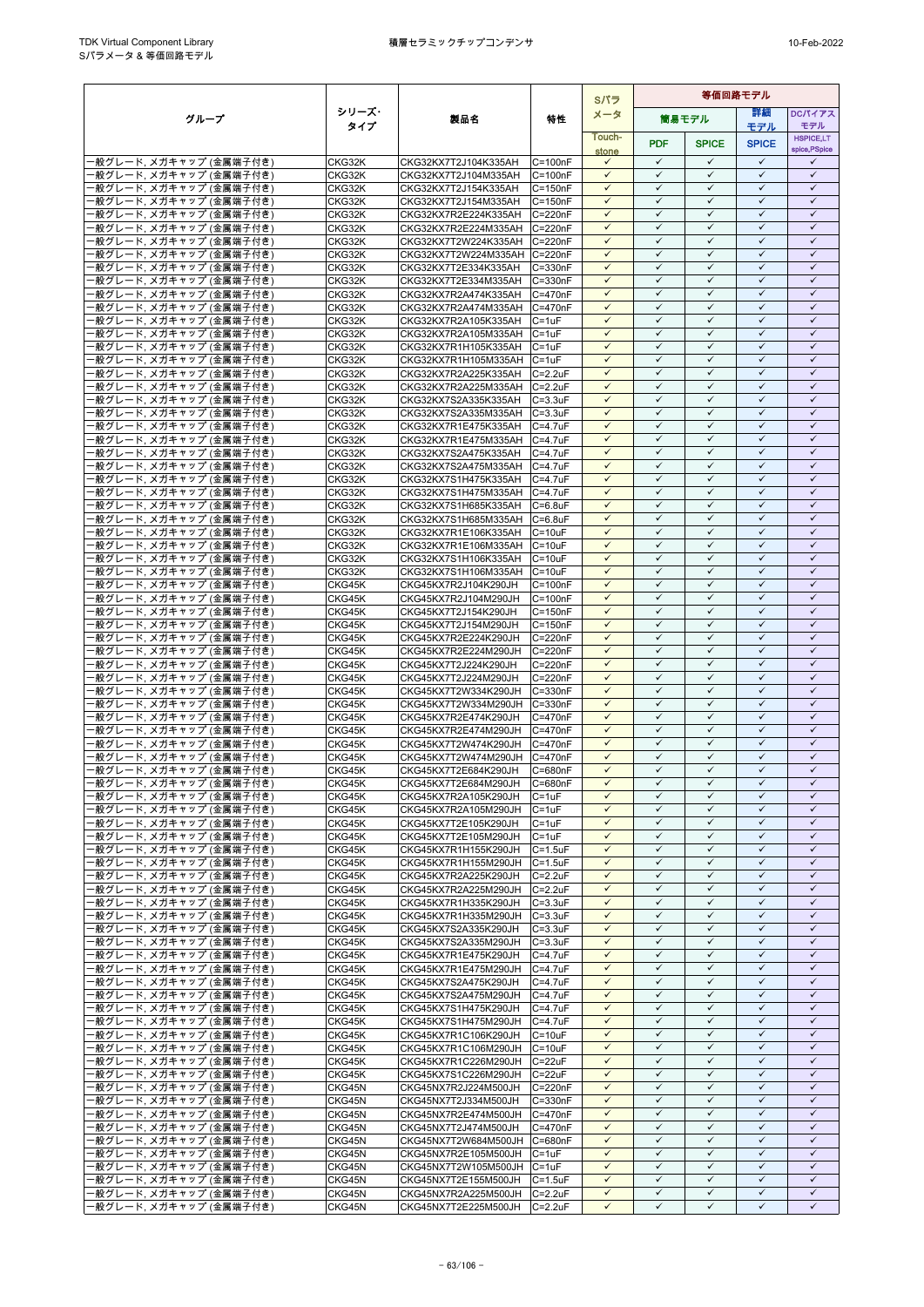|                                                    |                  |                                                      |                                 |                              | Sパラ                          | 等価回路モデル                      |                              |                              |  |  |  |
|----------------------------------------------------|------------------|------------------------------------------------------|---------------------------------|------------------------------|------------------------------|------------------------------|------------------------------|------------------------------|--|--|--|
| グループ                                               | シリーズ・            | 製品名                                                  | 特性                              | メータ                          |                              | 筒易モデル                        | 詳細                           | <b>DCパイアス</b>                |  |  |  |
|                                                    | タイプ              |                                                      |                                 | Touch-                       |                              |                              | モデル                          | モデル<br><b>HSPICE,LT</b>      |  |  |  |
|                                                    |                  |                                                      |                                 | stone                        | <b>PDF</b>                   | <b>SPICE</b>                 | <b>SPICE</b>                 | spice, PSpice                |  |  |  |
| -般グレード, メガキャップ (金属端子付き)                            | CKG45N           | CKG45NX7R1H335M500JH C=3.3uF                         |                                 | $\checkmark$                 | $\checkmark$                 | $\checkmark$                 | $\checkmark$                 | ✓                            |  |  |  |
| ・般グレード, メガキャップ (金属端子付き)                            | CKG45N           | CKG45NX7R2A475M500JH                                 | $C = 4.7$ uF                    | $\checkmark$                 | $\checkmark$                 | $\checkmark$                 | $\checkmark$                 | $\checkmark$                 |  |  |  |
| ·般グレード, メガキャップ (金属端子付き)                            | CKG45N           | CKG45NX7R1H685M500JH                                 | $C = 6.8$ uF                    | $\checkmark$<br>$\checkmark$ | $\checkmark$<br>$\checkmark$ | ✓<br>$\checkmark$            | $\checkmark$<br>$\checkmark$ | $\checkmark$<br>$\checkmark$ |  |  |  |
| ・般グレード, メガキャップ (金属端子付き)<br>·般グレード, メガキャップ (金属端子付き) | CKG45N<br>CKG45N | CKG45NX7S2A685M500JH<br>CKG45NX5R1H106M500JH         | $C = 6.8$ uF<br>$C = 10uF$      | $\checkmark$                 | $\checkmark$                 | $\checkmark$                 | $\checkmark$                 | $\checkmark$                 |  |  |  |
| ·般グレード, メガキャップ (金属端子付き)                            | CKG45N           | CKG45NX7R1E106M500JH                                 | $C = 10uF$                      | $\checkmark$                 | ✓                            | ✓                            | ✓                            | ✓                            |  |  |  |
| 般グレード, メガキャップ (金属端子付き)                             | CKG45N           | CKG45NX7S2A106M500JH                                 | $C = 10uF$                      | $\checkmark$                 | $\checkmark$                 | $\checkmark$                 | $\checkmark$                 | $\checkmark$                 |  |  |  |
| ·般グレード, メガキャップ (金属端子付き)                            | CKG45N           | CKG45NX7S1H106M500JH                                 | $C = 10uF$                      | $\checkmark$                 | $\checkmark$                 | ✓                            | $\checkmark$                 | $\checkmark$                 |  |  |  |
| 般グレード, メガキャップ (金属端子付き)                             | CKG45N           | CKG45NX7R1C226M500JH                                 | $C = 22uF$                      | $\checkmark$                 | $\checkmark$                 | $\checkmark$                 | $\checkmark$                 | $\checkmark$                 |  |  |  |
| ・般グレード、メガキャップ (金属端子付き)<br>·般グレード, メガキャップ (金属端子付き)  | CKG45N           | CKG45NX5R1C476M500JH                                 | $C = 47uF$                      | $\checkmark$<br>$\checkmark$ | $\checkmark$<br>$\checkmark$ | $\checkmark$<br>✓            | $\checkmark$<br>$\checkmark$ | $\checkmark$<br>$\checkmark$ |  |  |  |
| ·般グレード, メガキャップ (金属端子付き)                            | CKG45N<br>CKG57K | CKG45NX7S1C476M500JH<br>CKG57KX7R2J224K335JH         | $C = 47uF$<br>C=220nF           | $\checkmark$                 | $\checkmark$                 | $\checkmark$                 | $\checkmark$                 | $\checkmark$                 |  |  |  |
| ·般グレード, メガキャップ (金属端子付き)                            | CKG57K           | CKG57KX7R2J224M335JH                                 | C=220nF                         | $\checkmark$                 |                              | ✓                            | ✓                            | ✓                            |  |  |  |
| ·般グレード, メガキャップ (金属端子付き)                            | CKG57K           | CKG57KX7T2J334K335JH                                 | $C = 330nF$                     | $\checkmark$                 | $\checkmark$                 | $\checkmark$                 | $\checkmark$                 | $\checkmark$                 |  |  |  |
| 般グレード, メガキャップ (金属端子付き)                             | CKG57K           | CKG57KX7T2J334M335JH                                 | C=330nF                         | $\checkmark$                 | $\checkmark$                 | $\checkmark$                 | $\checkmark$                 | $\checkmark$                 |  |  |  |
| 般グレード, メガキャップ (金属端子付き)                             | CKG57K           | CKG57KX7R2E474K335JH                                 | C=470nF                         | $\checkmark$                 | $\checkmark$                 | $\checkmark$                 | $\checkmark$                 | $\checkmark$                 |  |  |  |
| ・般グレード、メガキャップ (金属端子付き)                             | CKG57K           | CKG57KX7R2E474M335JH                                 | C=470nF                         | $\checkmark$<br>$\checkmark$ | $\checkmark$<br>$\checkmark$ | $\checkmark$<br>$\checkmark$ | $\checkmark$<br>$\checkmark$ | $\checkmark$<br>$\checkmark$ |  |  |  |
| ・般グレード, メガキャップ (金属端子付き)<br>・般グレード、メガキャップ (金属端子付き)  | CKG57K<br>CKG57K | CKG57KX7T2J474K335JH<br>CKG57KX7T2J474M335JH         | C=470nF<br>C=470nF              | $\checkmark$                 | $\checkmark$                 | $\checkmark$                 | $\checkmark$                 | $\checkmark$                 |  |  |  |
| ·般グレード, メガキャップ (金属端子付き)                            | CKG57K           | CKG57KX7T2W684K335JH                                 | C=680nF                         |                              | ✓                            | ✓                            | ✓                            | ✓                            |  |  |  |
| ・般グレード, メガキャップ (金属端子付き)                            | CKG57K           | CKG57KX7T2W684M335JH                                 | C=680nF                         | $\checkmark$                 | $\checkmark$                 | $\checkmark$                 | $\checkmark$                 | $\checkmark$                 |  |  |  |
| ·般グレード, メガキャップ (金属端子付き)                            | CKG57K           | CKG57KX7R2E105K335JH                                 | $C = 1uF$                       | $\checkmark$                 | $\checkmark$                 | ✓                            | $\checkmark$                 | $\checkmark$                 |  |  |  |
| ·般グレード, メガキャップ (金属端子付き)                            | CKG57K           | CKG57KX7R2E105M335JH                                 | $C = 1uF$                       | $\checkmark$                 | $\checkmark$                 | $\checkmark$                 | $\checkmark$                 | $\checkmark$                 |  |  |  |
| ・般グレード、メガキャップ (金属端子付き)                             | CKG57K           | CKG57KX7R2A105K335JH<br>CKG57KX7R2A105M335JH         | $C = 1uF$                       | $\checkmark$<br>$\checkmark$ | $\checkmark$<br>✓            | $\checkmark$<br>✓            | $\checkmark$<br>✓            | $\checkmark$<br>✓            |  |  |  |
| ・般グレード. メガキャップ (金属端子付き)<br>般グレード, メガキャップ (金属端子付き)  | CKG57K<br>CKG57K | CKG57KX7T2W105K335JH                                 | C=1uF<br>$C = 1uF$              | $\checkmark$                 | $\checkmark$                 | $\checkmark$                 | $\checkmark$                 | $\checkmark$                 |  |  |  |
| ·般グレード, メガキャップ (金属端子付き)                            | CKG57K           | CKG57KX7T2W105M335JH                                 | $C = 1uF$                       | $\checkmark$                 | $\checkmark$                 | ✓                            | $\checkmark$                 | $\checkmark$                 |  |  |  |
| 般グレード, メガキャップ (金属端子付き)                             | CKG57K           | CKG57KX7T2E155K335JH                                 | $C = 1.5$ u $F$                 | $\checkmark$                 | $\checkmark$                 | $\checkmark$                 | $\checkmark$                 | $\checkmark$                 |  |  |  |
| ・般グレード, メガキャップ (金属端子付き)                            | CKG57K           | CKG57KX7T2E155M335JH                                 | $C = 1.5uF$                     | $\checkmark$                 | $\checkmark$                 | $\checkmark$                 | $\checkmark$                 | $\checkmark$                 |  |  |  |
| ・般グレード, メガキャップ (金属端子付き)                            | CKG57K           | CKG57KX7R2A225K335JH                                 | $C = 2.2uF$                     | $\checkmark$                 | $\checkmark$                 | $\checkmark$                 | $\checkmark$                 | $\checkmark$                 |  |  |  |
| ・般グレード、メガキャップ (金属端子付き)                             | CKG57K<br>CKG57K | CKG57KX7R2A225M335JH                                 | $C = 2.2$ uF<br>$C = 2.2uF$     | $\checkmark$<br>$\checkmark$ | $\checkmark$<br>$\checkmark$ | $\checkmark$<br>$\checkmark$ | $\checkmark$<br>$\checkmark$ | ✓<br>✓                       |  |  |  |
| ・般グレード, メガキャップ (金属端子付き)<br>·般グレード, メガキャップ (金属端子付き) | CKG57K           | CKG57KX7T2E225K335JH<br>CKG57KX7T2E225M335JH         | $C = 2.2uF$                     | $\checkmark$                 | $\checkmark$                 | $\checkmark$                 | $\checkmark$                 | $\checkmark$                 |  |  |  |
| ·般グレード, メガキャップ (金属端子付き)                            | CKG57K           | CKG57KX7R2A335K335JH                                 | $C = 3.3uF$                     | $\checkmark$                 | $\checkmark$                 | $\checkmark$                 | $\checkmark$                 | ✓                            |  |  |  |
| ・般グレード、メガキャップ (金属端子付き)                             | CKG57K           | CKG57KX7R2A335M335JH                                 | $C = 3.3uF$                     | $\checkmark$                 | $\checkmark$                 | $\checkmark$                 | $\checkmark$                 | $\checkmark$                 |  |  |  |
| ·般グレード, メガキャップ (金属端子付き)                            | CKG57K           | CKG57KX7R2A475K335JH                                 | $C = 4.7uF$                     | $\checkmark$                 | $\checkmark$                 | $\checkmark$                 | $\checkmark$                 | $\checkmark$                 |  |  |  |
| ・般グレード、メガキャップ (金属端子付き)                             | CKG57K           | CKG57KX7R2A475M335JH                                 | $C = 4.7$ uF                    | $\checkmark$                 | $\checkmark$                 | ✓                            | $\checkmark$                 | $\checkmark$                 |  |  |  |
| ・般グレード、メガキャップ (金属端子付き)                             | CKG57K           | CKG57KX7R1H475K335JH                                 | $C = 4.7$ u $F$<br>$C = 4.7$ uF | $\checkmark$<br>$\checkmark$ | $\checkmark$<br>$\checkmark$ | $\checkmark$<br>✓            | $\checkmark$<br>$\checkmark$ | $\checkmark$<br>$\checkmark$ |  |  |  |
| ・般グレード、メガキャップ (金属端子付き)<br>・般グレード, メガキャップ (金属端子付き)  | CKG57K<br>CKG57K | CKG57KX7R1H475M335JH<br>CKG57KX7S2A685K335JH         | $C = 6.8$ uF                    | $\checkmark$                 | $\checkmark$                 | $\checkmark$                 | $\checkmark$                 | $\checkmark$                 |  |  |  |
| ·般グレード, メガキャップ (金属端子付き)                            | CKG57K           | CKG57KX7S2A685M335JH                                 | $C = 6.8$ uF                    | $\checkmark$                 | $\checkmark$                 | $\checkmark$                 | $\checkmark$                 | $\checkmark$                 |  |  |  |
| ·般グレード. メガキャップ (金属端子付き)                            | CKG57K           | CKG57KX7R1E106K335JH                                 | $C = 10uF$                      | $\checkmark$                 | $\checkmark$                 | ✓                            | $\checkmark$                 | $\checkmark$                 |  |  |  |
| ・般グレード, メガキャップ (金属端子付き)                            | CKG57K           | CKG57KX7R1E106M335JH                                 | $C = 10uF$                      | $\checkmark$                 | $\checkmark$                 | $\checkmark$                 | $\checkmark$                 | $\checkmark$                 |  |  |  |
| ·般グレード. メガキャップ (金属端子付き)                            | CKG57K           | CKG57KX7S2A106K335JH                                 | $C = 10uF$                      | $\checkmark$                 | $\checkmark$                 | ✓                            | ✓                            | ✓                            |  |  |  |
| -般グレード. メガキャップ (金属端子付き)<br>·般グレード, メガキャップ (金属端子付き) | CKG57K<br>CKG57K | CKG57KX7S2A106M335JH<br>CKG57KX7S1H106K335JH         | $C = 10uF$<br>C=10uF            | $\checkmark$                 | $\checkmark$<br>✓            | $\checkmark$<br>✓            | $\checkmark$<br>$\checkmark$ | $\checkmark$<br>$\checkmark$ |  |  |  |
| 般グレード, メガキャップ (金属端子付き)                             | CKG57K           | CKG57KX7S1H106M335JH                                 | $C = 10uF$                      | $\checkmark$                 | $\checkmark$                 | $\checkmark$                 | $\checkmark$                 | $\checkmark$                 |  |  |  |
| ·般グレード, メガキャップ (金属端子付き)                            | CKG57K           | CKG57KX7R1C156M335JH                                 | $C = 15uF$                      | $\checkmark$                 | $\checkmark$                 | ✓                            | $\checkmark$                 | $\checkmark$                 |  |  |  |
| ・般グレード, メガキャップ (金属端子付き)                            | CKG57K           | CKG57KX7S2A156M335JH C=15uF                          |                                 | $\checkmark$                 | $\checkmark$                 | $\checkmark$                 | $\checkmark$                 | ✓                            |  |  |  |
| -般グレード, メガキャップ (金属端子付き)                            | CKG57K           | CKG57KX7R1H226M335JH                                 | $C = 22uF$                      | $\checkmark$                 | $\checkmark$                 | $\checkmark$                 | $\checkmark$                 | $\checkmark$                 |  |  |  |
| -般グレード, メガキャップ (金属端子付き)                            | CKG57K           | CKG57KX7R1E226M335JH                                 | $C = 22uF$                      | $\checkmark$                 | $\checkmark$                 | $\checkmark$                 | $\checkmark$                 | $\checkmark$                 |  |  |  |
| ・般グレード, メガキャップ (金属端子付き)                            | CKG57K<br>CKG57N | CKG57KX7S1C476M335JH C=47uF<br>CKG57NX7R2J474M500JH  | C=470nF                         | $\checkmark$<br>✓            | $\checkmark$<br>✓            | $\checkmark$<br>$\checkmark$ | $\checkmark$<br>$\checkmark$ | $\checkmark$<br>✓            |  |  |  |
| ・般グレード, メガキャップ (金属端子付き)<br>ー般グレード, メガキャップ (金属端子付き) | CKG57N           | CKG57NX7T2J684M500JH                                 | C=680nF                         | $\checkmark$                 | $\checkmark$                 | $\checkmark$                 | $\checkmark$                 | $\checkmark$                 |  |  |  |
| ·般グレード, メガキャップ (金属端子付き)                            | CKG57N           | CKG57NX7R2E105M500JH                                 | $C = 1uF$                       | $\checkmark$                 | $\checkmark$                 | $\checkmark$                 | $\checkmark$                 | $\checkmark$                 |  |  |  |
| ·般グレード, メガキャップ (金属端子付き)                            | CKG57N           | CKG57NX7T2J105M500JH                                 | $C = 1uF$                       | $\checkmark$                 | $\checkmark$                 | ✓                            | $\checkmark$                 | $\checkmark$                 |  |  |  |
| -般グレード, メガキャップ (金属端子付き)                            | CKG57N           | CKG57NX7T2W155M500JH C=1.5uF                         |                                 | $\checkmark$                 | $\checkmark$                 | $\checkmark$                 | $\checkmark$                 | $\checkmark$                 |  |  |  |
| ・般グレード, メガキャップ (金属端子付き)                            | CKG57N           | CKG57NX7R2E225M500JH                                 | $C = 2.2uF$                     | $\checkmark$<br>$\checkmark$ | $\checkmark$<br>$\checkmark$ | $\checkmark$                 | $\checkmark$<br>$\checkmark$ | $\checkmark$<br>$\checkmark$ |  |  |  |
| ·般グレード, メガキャップ (金属端子付き)<br>-般グレード, メガキャップ (金属端子付き) | CKG57N<br>CKG57N | CKG57NX7R2A225M500JH<br>CKG57NX7T2W225M500JH C=2.2uF | $C = 2.2uF$                     | $\checkmark$                 | $\checkmark$                 | $\checkmark$<br>$\checkmark$ | $\checkmark$                 | $\checkmark$                 |  |  |  |
| ・般グレード、メガキャップ (金属端子付き)                             | CKG57N           | CKG57NX7T2E335M500JH                                 | $C = 3.3uF$                     | $\checkmark$                 | $\checkmark$                 | ✓                            | $\checkmark$                 | $\checkmark$                 |  |  |  |
| ・般グレード, メガキャップ (金属端子付き)                            | CKG57N           | CKG57NX7R2A475M500JH C=4.7uF                         |                                 | $\checkmark$                 | $\checkmark$                 | $\checkmark$                 | $\checkmark$                 | $\checkmark$                 |  |  |  |
| ·般グレード, メガキャップ (金属端子付き)                            | CKG57N           | CKG57NX5R2A106M500JH C=10uF                          |                                 | ✓                            | ✓                            | ✓                            | ✓                            | ✓                            |  |  |  |
| ・般グレード, メガキャップ (金属端子付き)                            | CKG57N           | CKG57NX7R2A106M500JH                                 | $C = 10uF$                      | $\checkmark$                 | $\checkmark$                 | $\checkmark$                 | $\checkmark$                 | $\checkmark$                 |  |  |  |
| ・般グレード, メガキャップ (金属端子付き)                            | CKG57N<br>CKG57N | CKG57NX7R1H106M500JH<br>CKG57NX5R1H226M500JH         | $C = 10uF$<br>$C = 22uF$        | $\checkmark$<br>$\checkmark$ | $\checkmark$<br>$\checkmark$ | $\checkmark$<br>$\checkmark$ | $\checkmark$<br>$\checkmark$ | $\checkmark$<br>$\checkmark$ |  |  |  |
| ・般グレード, メガキャップ (金属端子付き)<br>ー般グレード, メガキャップ (金属端子付き) | CKG57N           | CKG57NX7R1E226M500JH C=22uF                          |                                 | $\checkmark$                 | $\checkmark$                 | $\checkmark$                 | $\checkmark$                 | $\checkmark$                 |  |  |  |
| ・般グレード, メガキャップ (金属端子付き)                            | CKG57N           | CKG57NX7S2A226M500JH                                 | $C = 22uF$                      | $\checkmark$                 | $\checkmark$                 | $\checkmark$                 | $\checkmark$                 | $\checkmark$                 |  |  |  |
| -般グレード, メガキャップ (金属端子付き)                            | CKG57N           | CKG57NX7S1H226M500JH C=22uF                          |                                 | $\checkmark$                 | $\checkmark$                 | $\checkmark$                 | $\checkmark$                 | $\checkmark$                 |  |  |  |
| -般グレード, メガキャップ (金属端子付き)                            | CKG57N           | CKG57NX7R1C336M500JH                                 | $C = 33uF$                      | $\checkmark$                 | $\checkmark$                 | $\checkmark$                 | $\checkmark$                 | $\checkmark$                 |  |  |  |
| ・般グレード, メガキャップ (金属端子付き)                            | CKG57N           | CKG57NX5R1E476M500JH                                 | $C = 47uF$                      | $\checkmark$                 | $\checkmark$                 | $\checkmark$                 | $\checkmark$                 | $\checkmark$                 |  |  |  |
| ・般グレード, メガキャップ (金属端子付き)                            | CKG57N           | CKG57NX7R1H476M500JH                                 | $C = 47uF$<br>$C = 47uF$        | $\checkmark$<br>$\checkmark$ | $\checkmark$<br>$\checkmark$ | $\checkmark$<br>$\checkmark$ | $\checkmark$<br>$\checkmark$ | $\checkmark$<br>$\checkmark$ |  |  |  |
| ー般グレード, メガキャップ (金属端子付き)<br>・般グレード, メガキャップ (金属端子付き) | CKG57N<br>CKG57N | CKG57NX7S1E476M500JH<br>CKG57NX5R1C107M500JH C=100uF |                                 | $\checkmark$                 | $\checkmark$                 | $\checkmark$                 | $\checkmark$                 | $\checkmark$                 |  |  |  |
| ·般グレード, メガキャップ (金属端子付き)                            | CKG57N           | CKG57NX7S1C107M500JH                                 | $C = 100uF$                     | $\checkmark$                 | $\checkmark$                 | ✓                            | ✓                            | ✓                            |  |  |  |
| ・般グレード, メガキャップ (低抵抗, 多連型)                          | CAA572           | CAA572X7T2J105M640LH                                 | $C = 1uF$                       | $\checkmark$                 | $\checkmark$                 | $\checkmark$                 | $\checkmark$                 | $\checkmark$                 |  |  |  |
| ·般グレード, メガキャップ (低抵抗, 多連型)                          | CAA572           | CAA572X7T2V225M640LH                                 | $C = 2.2uF$                     | $\checkmark$                 | $\checkmark$                 | $\checkmark$                 | $\checkmark$                 | $\checkmark$                 |  |  |  |
| ・般グレード, メガキャップ (低抵抗, 多連型)                          | CAA572           | CAA572X7S2A336M640LH                                 | $C = 33uF$                      | $\checkmark$                 | $\checkmark$                 | $\checkmark$                 | $\checkmark$                 | $\checkmark$                 |  |  |  |
| -般グレード, メガキャップ (低抵抗, 多連型)                          | <b>CAA573</b>    | CAA573X7T2J155M640LH                                 | $C = 1.5uF$                     | $\checkmark$                 | $\checkmark$<br>$\checkmark$ | $\checkmark$                 | $\checkmark$<br>$\checkmark$ | $\checkmark$<br>$\checkmark$ |  |  |  |
| ·般グレード, メガキャップ (低抵抗, 多連型)                          | CAA573           | CAA573X7T2V335M640LH                                 | $C = 3.3uF$                     | $\checkmark$                 |                              | ✓                            |                              |                              |  |  |  |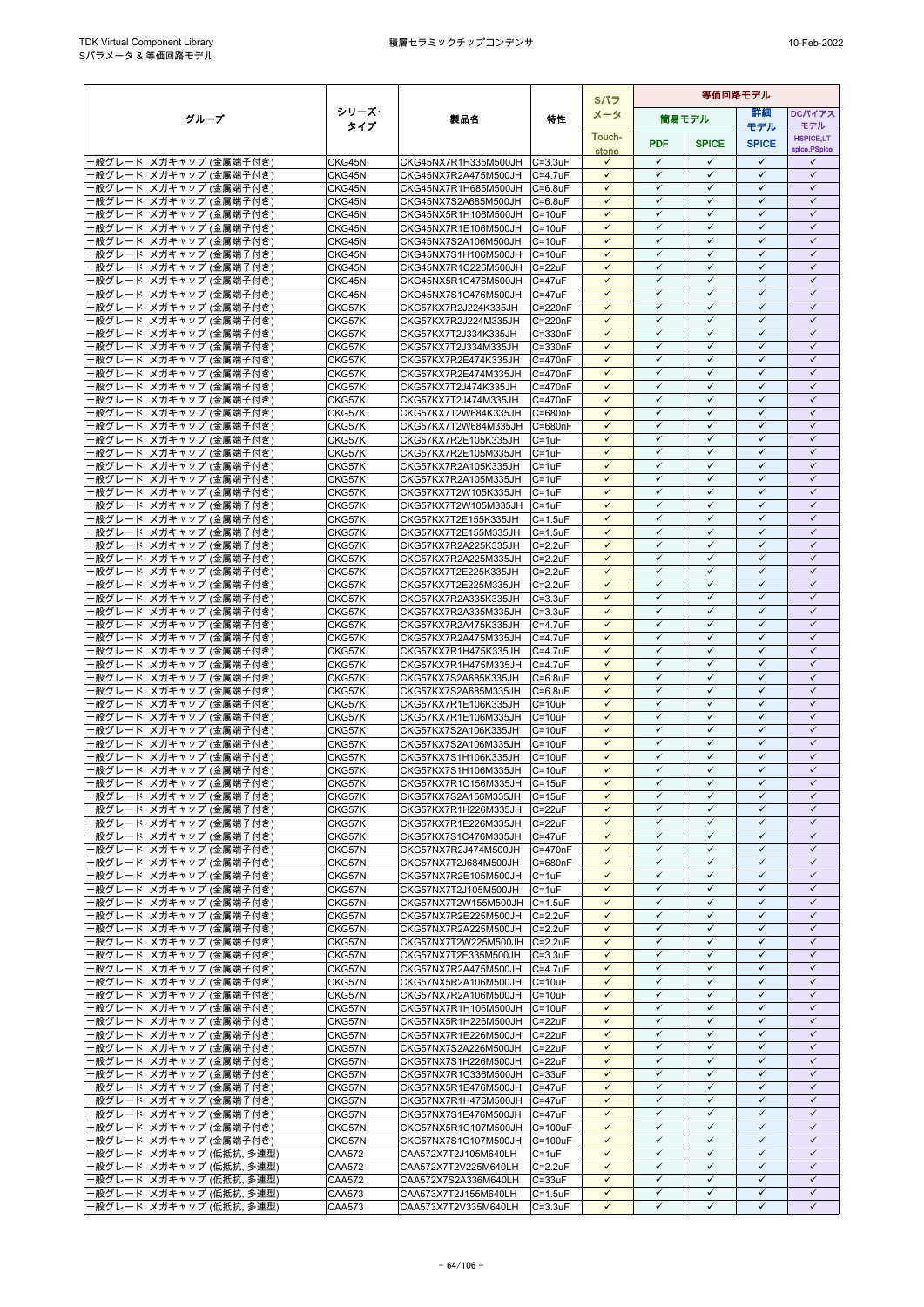|                                |                   |                                            |                            | Sパラ                                      | 等価回路モデル                      |                              |                              |                               |
|--------------------------------|-------------------|--------------------------------------------|----------------------------|------------------------------------------|------------------------------|------------------------------|------------------------------|-------------------------------|
| グループ                           | シリーズ・             | 製品名                                        | 特性                         | メータ                                      |                              | 筒易モデル                        | 詳細                           | DCパイアス                        |
|                                | タイプ               |                                            |                            | Touch-                                   |                              |                              | モデル                          | モデル<br><b>HSPICE,LT</b>       |
|                                |                   |                                            |                            | stone                                    | <b>PDF</b>                   | <b>SPICE</b>                 | <b>SPICE</b>                 | spice, PSpice                 |
| -般グレード, メガキャップ (低抵抗, 多連型)      | <b>CAA573</b>     | CAA573X7S2A476M640LH                       | $C = 47uF$                 | $\checkmark$                             | $\checkmark$<br>$\checkmark$ | ✓<br>$\checkmark$            | $\checkmark$<br>$\checkmark$ | ✓                             |
| ・般グレード、樹脂電極品<br>般グレード, 樹脂電極品   | C1005<br>C1005    | C1005C0G1H101J050BE<br>C1005X7R1H103K050BE | $C = 100pF$<br>$C = 10nF$  | $\overline{\phantom{a}}$<br>$\checkmark$ | $\checkmark$                 | $\checkmark$                 | $\checkmark$                 | $\overline{\phantom{0}}$<br>- |
| 般グレード, 樹脂電極品                   | C1005             | C1005X7R1H103M050BE                        | $C = 10nF$                 | $\checkmark$                             | $\checkmark$                 | $\checkmark$                 | $\checkmark$                 |                               |
| ・般グレード、樹脂電極品                   | C1005             | C1005X7R1H473K050BE                        | $C = 47nF$                 | $\checkmark$                             | $\checkmark$                 | $\checkmark$                 | $\checkmark$                 | $\qquad \qquad -$             |
| 般グレード, 樹脂電極品                   | C1005             | C1005X7R1H473M050BE                        | $C = 47nF$                 | $\checkmark$                             | $\checkmark$                 | $\checkmark$                 | $\checkmark$                 | -                             |
| 般グレード. 樹脂電極品<br>・般グレード, 樹脂電極品  | C1005<br>C1005    | C1005X7R1H104K050BE<br>C1005X7R1H104M050BE | $C = 100nF$<br>$C = 100nF$ | $\checkmark$<br>$\checkmark$             | $\checkmark$<br>$\checkmark$ | $\checkmark$<br>$\checkmark$ | $\checkmark$<br>$\checkmark$ | -                             |
| 般グレード, 樹脂電極品                   | C1608             | C1608C0G1H101J080AE                        | $C = 100pF$                |                                          | $\checkmark$                 | $\checkmark$                 | $\checkmark$                 |                               |
| 般グレード,樹脂電極品                    | C1608             | C1608X7R2A102K080AE                        | $C = 1nF$                  |                                          | $\checkmark$                 | $\checkmark$                 | $\checkmark$                 |                               |
| ・般グレード, 樹脂電極品                  | C1608             | C1608X7R2A102M080AE                        | $C = 1nF$                  | $\qquad \qquad -$                        | $\checkmark$                 | $\checkmark$                 | $\checkmark$                 | $\overline{\phantom{0}}$      |
| ·般グレード, 樹脂電極品<br>般グレード, 樹脂電極品  | C1608<br>C1608    | C1608X7R1H102K080AE<br>C1608X7R1H102M080AE | $C = 1nF$<br>$C = 1nF$     | $\checkmark$<br>✓                        | $\checkmark$<br>$\checkmark$ | $\checkmark$<br>✓            | $\checkmark$<br>✓            | $\checkmark$<br>✓             |
| ・般グレード, 樹脂電極品                  | C1608             | C1608X7R2A222K080AE                        | $C = 2.2nF$                | $\overline{\phantom{a}}$                 | $\checkmark$                 | $\checkmark$                 | $\checkmark$                 | ÷                             |
| ·般グレード, 樹脂電極品                  | C1608             | C1608X7R2A222M080AE                        | $C = 2.2nF$                |                                          | $\checkmark$                 | $\checkmark$                 | $\checkmark$                 |                               |
| 般グレード, 樹脂電極品                   | C1608             | C1608X7R2A103K080AE                        | $C = 10nF$                 | $\checkmark$<br>$\checkmark$             | $\checkmark$<br>$\checkmark$ | $\checkmark$<br>$\checkmark$ | $\checkmark$<br>$\checkmark$ | $=$<br>÷                      |
| 般グレード, 樹脂電極品<br>·般グレード, 樹脂電極品  | C1608<br>C1608    | C1608X7R2A103M080AE<br>C1608X7R1H103K080AE | $C = 10nF$<br>$C = 10nF$   | $\checkmark$                             | $\checkmark$                 | $\checkmark$                 | $\checkmark$                 |                               |
| 般グレード. 樹脂電極品                   | C1608             | C1608X7R1H103M080AE                        | $C = 10nF$                 | $\checkmark$                             | $\checkmark$                 | $\checkmark$                 | $\checkmark$                 | $\qquad \qquad -$             |
| 般グレード, 樹脂電極品                   | C1608             | C1608X7R2A223K080AE                        | $C = 22nF$                 | $\checkmark$                             | $\checkmark$                 | ✓                            | $\checkmark$                 |                               |
| ·般グレード, 樹脂電極品                  | C1608             | C1608X7R2A223M080AE                        | $C = 22nF$                 | $\checkmark$<br>$\checkmark$             | $\checkmark$<br>$\checkmark$ | $\checkmark$<br>$\checkmark$ | $\checkmark$<br>$\checkmark$ | ۳                             |
| 般グレード, 樹脂電極品<br>般グレード, 樹脂電極品   | C1608<br>C1608    | C1608X7R1H223K080AE<br>C1608X7R1H223M080AE | $C = 22nF$<br>$C = 22nF$   | $\checkmark$                             | $\checkmark$                 | $\checkmark$                 | $\checkmark$                 | $\overline{\phantom{0}}$      |
| 般グレード. 樹脂電極品                   | C1608             | C1608X7R1H473K080AE                        | $C = 47nF$                 | $\checkmark$                             | $\checkmark$                 | $\checkmark$                 | $\checkmark$                 | $\overline{\phantom{0}}$      |
| ・般グレード, 樹脂電極品                  | C1608             | C1608X7R1H473M080AE                        | $C = 47nF$                 | $\checkmark$                             | $\checkmark$                 | $\checkmark$                 | $\checkmark$                 | $\qquad \qquad -$             |
| 般グレード,樹脂電極品                    | C1608             | C1608X7R1H104K080AE                        | $C = 100nF$                | $\checkmark$                             | $\checkmark$<br>✓            | $\checkmark$                 | $\checkmark$<br>✓            | $\checkmark$<br>$\checkmark$  |
| 般グレード, 樹脂電極品<br>般グレード, 樹脂電極品   | C1608<br>C1608    | C1608X7R1H104M080AE<br>C1608X7S2A104K080AE | $C = 100nF$<br>$C = 100nF$ | $\checkmark$<br>$\checkmark$             | $\checkmark$                 | ✓<br>$\checkmark$            | $\checkmark$                 | ц,                            |
| ·般グレード, 樹脂電極品                  | C1608             | C1608X7S2A104M080AE                        | $C = 100nF$                | $\checkmark$                             | $\checkmark$                 | $\checkmark$                 | $\checkmark$                 |                               |
| ・般グレード, 樹脂電極品                  | C1608             | C1608X7R1H224K080AE                        | $C = 220nF$                | $\checkmark$                             | $\checkmark$                 | $\checkmark$                 | $\checkmark$                 | $\checkmark$                  |
| 般グレード, 樹脂電極品                   | C1608             | C1608X7R1H224M080AE                        | $C = 220nF$                | $\checkmark$                             | $\checkmark$                 | $\checkmark$                 | $\checkmark$                 | $\checkmark$                  |
| 般グレード, 樹脂電極品<br>般グレード, 樹脂電極品   | C1608<br>C1608    | C1608X7R1H474K080AE<br>C1608X7R1H474M080AE | C=470nF<br>$C = 470nF$     | $\checkmark$<br>$\checkmark$             | $\checkmark$<br>$\checkmark$ | ✓<br>$\checkmark$            | $\checkmark$<br>$\checkmark$ | ✓<br>$\checkmark$             |
| 般グレード, 樹脂電極品                   | C1608             | C1608X7R1E474K080AE                        | C=470nF                    | $\checkmark$                             | $\checkmark$                 | ✓                            | $\checkmark$                 | $\checkmark$                  |
| 般グレード, 樹脂電極品                   | C1608             | C1608X7R1E474M080AE                        | $C = 470nF$                | $\checkmark$                             | $\checkmark$                 | $\checkmark$                 | $\checkmark$                 | $\checkmark$                  |
| ・般グレード, 樹脂電極品                  | C1608             | C1608X7R1E105K080AE                        | $C = 1uF$                  | $\checkmark$<br>$\checkmark$             | $\checkmark$<br>$\checkmark$ | $\checkmark$<br>✓            | $\checkmark$<br>$\checkmark$ | $\equiv$<br>-                 |
| ・般グレード, 樹脂電極品<br>・般グレード、樹脂電極品  | C1608<br>C1608    | C1608X7R1E105M080AE<br>C1608X7R1A225K080AE | $C = 1uF$<br>$C = 2.2uF$   | $\checkmark$                             | $\checkmark$                 | $\checkmark$                 | $\checkmark$                 | -                             |
| ・般グレード, 樹脂電極品                  | C1608             | C1608X7R1A225M080AE                        | $C = 2.2uF$                | $\checkmark$                             | $\checkmark$                 | $\checkmark$                 | $\checkmark$                 |                               |
| 般グレード, 樹脂電極品                   | C2012             | C2012X7R2A102K085AE                        | $C = 1nF$                  | $\qquad \qquad -$                        | $\checkmark$                 | $\checkmark$                 | $\checkmark$                 | -                             |
| 般グレード, 樹脂電極品                   | C2012             | C2012X7R2A102M085AE                        | $C = 1nF$                  |                                          | $\checkmark$<br>$\checkmark$ | $\checkmark$<br>$\checkmark$ | $\checkmark$<br>$\checkmark$ | -<br>$\equiv$                 |
| 俄グレード, 樹脂電極品<br>般グレード,樹脂電極品    | C2012<br>C2012    | C2012X7R2A222K085AE<br>C2012X7R2A222M085AE | $C=2.2nF$<br>$C=2.2nF$     |                                          | $\checkmark$                 | $\checkmark$                 | $\checkmark$                 | -                             |
| ・般グレード, 樹脂電極品                  | C2012             | C2012X7R2A103K085AE                        | $C = 10nF$                 | $\checkmark$                             | $\checkmark$                 | $\checkmark$                 | $\checkmark$                 | $\qquad \qquad -$             |
| 般グレード, 樹脂電極品                   | C2012             | C2012X7R2A103M085AE                        | $C = 10nF$                 | $\checkmark$                             | $\checkmark$                 | $\checkmark$                 | $\checkmark$                 | -                             |
| 般グレード, 樹脂電極品                   | C2012<br>C2012    | C2012X7T2W103K085AE<br>C2012X7T2W103M085AE | $C = 10nF$<br>$C = 10nF$   | $\checkmark$<br>$\checkmark$             | $\checkmark$<br>$\checkmark$ | ✓<br>$\checkmark$            | $\checkmark$<br>$\checkmark$ | ✓<br>$\checkmark$             |
| 般グレード, 樹脂電極品<br>·般グレード, 樹脂電極品  | C2012             | C2012X7R2E103K125AE                        | $C = 10nF$                 |                                          |                              |                              |                              | $\checkmark$                  |
| ・般グレード, 樹脂電極品                  | C2012             | C2012X7R2E103M125AE                        | $C = 10nF$                 | $\checkmark$                             | $\checkmark$                 | $\checkmark$                 | $\checkmark$                 | $\checkmark$                  |
| -般グレード, 樹脂電極品                  | C2012             | C2012X7R2E223K125AE                        | $C = 22nF$                 | $\checkmark$                             | $\checkmark$                 | $\checkmark$                 | $\checkmark$                 | $\checkmark$                  |
| -般グレード, 樹脂電極品                  | C2012             | C2012X7R2E223M125AE                        | $C = 22nF$<br>$C = 22nF$   | $\checkmark$<br>$\checkmark$             | $\checkmark$<br>$\checkmark$ | ✓<br>$\checkmark$            | $\checkmark$<br>$\checkmark$ | ✓<br>$\qquad \qquad -$        |
| −般グレード, 樹脂電極品<br>・般グレード, 樹脂電極品 | C2012<br>C2012    | C2012X7R2A223K125AE<br>C2012X7R2A223M125AE | $C = 22nF$                 | $\checkmark$                             | $\checkmark$                 | $\checkmark$                 | $\checkmark$                 |                               |
| 俄グレード, 樹脂電極品                   | C2012             | C2012X7T2W223K125AE                        | $C = 22nF$                 | $\checkmark$                             | $\checkmark$                 | $\checkmark$                 | $\checkmark$                 | $\checkmark$                  |
| −般グレード, 樹脂電極品                  | C2012             | C2012X7T2W223M125AE                        | $C = 22nF$                 | $\checkmark$                             | $\checkmark$                 | $\checkmark$                 | $\checkmark$                 | $\checkmark$                  |
| ・般グレード, 樹脂電極品<br>・般グレード, 樹脂電極品 | C2012             | C2012X7R2A473K125AE                        | $C = 47nF$                 | $\checkmark$<br>$\checkmark$             | $\checkmark$<br>$\checkmark$ | ✓<br>$\checkmark$            | $\checkmark$<br>$\checkmark$ | $\overline{\phantom{0}}$<br>- |
| ・般グレード, 樹脂電極品                  | C2012<br>C2012    | C2012X7R2A473M125AE<br>C2012X7T2W473K125AE | $C = 47nF$<br>$C = 47nF$   | $\checkmark$                             | $\checkmark$                 | $\checkmark$                 | $\checkmark$                 | $\checkmark$                  |
| ・般グレード, 樹脂電極品                  | C2012             | C2012X7T2W473M125AE                        | $C = 47nF$                 | $\checkmark$                             | $\checkmark$                 | $\checkmark$                 | $\checkmark$                 | $\checkmark$                  |
| ・般グレード, 樹脂電極品                  | C2012             | C2012X7T2E473K125AE                        | $C = 47nF$                 | $\checkmark$                             | $\checkmark$                 | $\checkmark$                 | $\checkmark$                 | $\checkmark$                  |
| -般グレード, 樹脂電極品                  | C2012             | C2012X7T2E473M125AE                        | $C = 47nF$                 | $\checkmark$<br>$\checkmark$             | $\checkmark$<br>$\checkmark$ | $\checkmark$<br>$\checkmark$ | $\checkmark$<br>$\checkmark$ | $\checkmark$<br>$\checkmark$  |
| ·般グレード, 樹脂電極品<br>・般グレード, 樹脂電極品 | C2012<br>C2012    | C2012X7R2A104K125AE<br>C2012X7R2A104M125AE | $C = 100nF$<br>$C = 100nF$ | $\checkmark$                             | $\checkmark$                 | ✓                            | $\checkmark$                 | $\checkmark$                  |
| ・般グレード, 樹脂電極品                  | C2012             | C2012X7R1H104K125AE                        | $C = 100nF$                | $\checkmark$                             | $\checkmark$                 | $\checkmark$                 | $\checkmark$                 | $\checkmark$                  |
| ・般グレード, 樹脂電極品                  | C2012             | C2012X7R1H104M125AE                        | $C = 100nF$                | $\checkmark$                             | $\checkmark$                 | $\checkmark$                 | $\checkmark$                 | $\checkmark$                  |
| ・般グレード, 樹脂電極品                  | C2012             | C2012X7T2E104K125AE                        | $C = 100nF$                | $\checkmark$<br>$\checkmark$             | $\checkmark$<br>$\checkmark$ | $\checkmark$<br>$\checkmark$ | $\checkmark$<br>$\checkmark$ | $\checkmark$<br>$\checkmark$  |
| ・般グレード, 樹脂電極品<br>・般グレード, 樹脂電極品 | C2012<br>C2012    | C2012X7T2E104M125AE<br>C2012X8R1H104K125AE | $C = 100nF$<br>$C = 100nF$ | $\checkmark$                             | $\checkmark$                 | ✓                            | $\checkmark$                 | $\qquad \qquad -$             |
| ‐般グレード, 樹脂電極品                  | C2012             | C2012X8R1H104M125AE                        | $C = 100nF$                | $\checkmark$                             | $\checkmark$                 | $\checkmark$                 | $\checkmark$                 | $\overline{\phantom{a}}$      |
| ・般グレード, 樹脂電極品                  | C2012             | C2012X7S2A224K085AE                        | $C = 220nF$                | $\checkmark$                             | $\checkmark$                 | ✓                            | $\checkmark$                 | ✓                             |
| ・般グレード, 樹脂電極品                  | C2012             | C2012X7S2A224M085AE                        | $C = 220nF$                | $\checkmark$<br>$\checkmark$             | $\checkmark$<br>$\checkmark$ | $\checkmark$<br>$\checkmark$ | $\checkmark$<br>$\checkmark$ | $\checkmark$<br>$\equiv$      |
| ・般グレード, 樹脂電極品<br>・般グレード, 樹脂電極品 | C2012<br>C2012    | C2012X7R1H224K125AE<br>C2012X7R1H224M125AE | C=220nF<br>$C = 220nF$     | $\checkmark$                             | $\checkmark$                 | $\checkmark$                 | $\checkmark$                 |                               |
| −般グレード, 樹脂電極品                  | C2012             | C2012X8R1H224K125AE                        | $C = 220nF$                | $\checkmark$                             | $\checkmark$                 | $\checkmark$                 | $\checkmark$                 | $\overline{\phantom{0}}$      |
| ・般グレード, 樹脂電極品                  | C2012             | C2012X8R1H224M125AE                        | $C = 220nF$                | $\checkmark$                             | $\checkmark$                 | $\checkmark$                 | $\checkmark$                 |                               |
| ‐般グレード, 樹脂電極品                  | C <sub>2012</sub> | C2012X7R1H474K125AE                        | C=470nF                    | $\checkmark$                             | $\checkmark$<br>$\checkmark$ | $\checkmark$<br>$\checkmark$ | $\checkmark$<br>$\checkmark$ | $\checkmark$<br>$\checkmark$  |
| -般グレード, 樹脂電極品<br>・般グレード, 樹脂電極品 | C2012<br>C2012    | C2012X7R1H474M125AE<br>C2012X7S2A474K125AE | $C = 470nF$<br>C=470nF     | $\checkmark$<br>$\checkmark$             | $\checkmark$                 | $\checkmark$                 | $\checkmark$                 | $\checkmark$                  |
| ・般グレード, 樹脂電極品                  | C2012             | C2012X7S2A474M125AE                        | C=470nF                    | ✓                                        | $\checkmark$                 | $\checkmark$                 | $\checkmark$                 | $\checkmark$                  |
| ・般グレード, 樹脂電極品                  | C2012             | C2012X7R1H105K125AE                        | $C = 1uF$                  | $\checkmark$                             | $\checkmark$                 | $\checkmark$                 | $\checkmark$                 | $\checkmark$                  |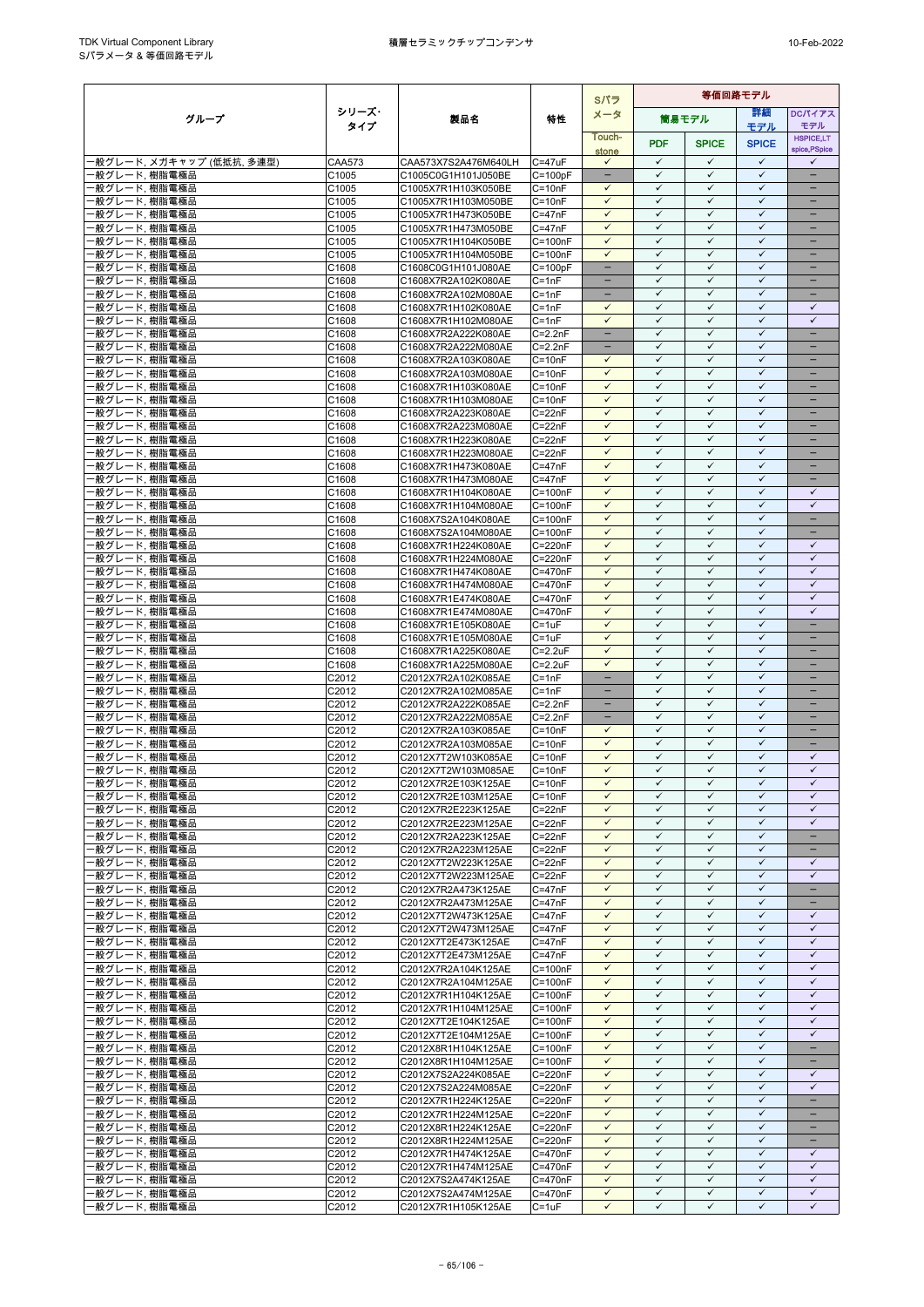|                                |                |                                            |                                | Sパラ                          | 等価回路モデル                      |                              |                              |                                   |
|--------------------------------|----------------|--------------------------------------------|--------------------------------|------------------------------|------------------------------|------------------------------|------------------------------|-----------------------------------|
| グループ                           | シリーズ・          | 製品名                                        | 特性                             | メータ                          |                              | 筒易モデル                        | 等細                           | <b>DCパイアス</b>                     |
|                                | タイプ            |                                            |                                | Touch-                       |                              |                              | モデル                          | モデル                               |
|                                |                |                                            |                                | stone                        | <b>PDF</b>                   | <b>SPICE</b>                 | <b>SPICE</b>                 | <b>HSPICE,LT</b><br>spice, PSpice |
| ・般グレード, 樹脂電極品                  | C2012          | C2012X7R1H105M125AE                        | $C = 1uF$                      | $\checkmark$                 | $\checkmark$                 | $\checkmark$                 | $\checkmark$                 | ✓                                 |
| 般グレード, 樹脂電極品                   | C2012          | C2012X7R1V105K125AE                        | $C = 1uF$                      | $\checkmark$                 | $\checkmark$                 | $\checkmark$                 | $\checkmark$                 | $\checkmark$                      |
| ・般グレード, 樹脂電極品                  | C2012          | C2012X7S2A105K125AE                        | $C = 1uF$                      | $\checkmark$                 | $\checkmark$                 | $\checkmark$                 | $\checkmark$                 | $\checkmark$                      |
| ‧般グレード, 樹脂電極品                  | C2012          | C2012X7S2A105M125AE                        | $C = 1uF$                      | $\checkmark$                 | $\checkmark$                 | ✓                            | $\checkmark$                 | $\checkmark$                      |
| ・般グレード、樹脂電極品                   | C2012          | C2012X7R1H225K125AE                        | $C = 2.2uF$                    | $\checkmark$                 | $\checkmark$                 | $\checkmark$                 | $\checkmark$                 | $\checkmark$                      |
| 般グレード, 樹脂電極品                   | C2012          | C2012X7R1H225M125AE                        | $C = 2.2uF$                    | $\checkmark$<br>$\checkmark$ | $\checkmark$<br>$\checkmark$ | $\checkmark$<br>$\checkmark$ | $\checkmark$<br>$\checkmark$ | $\checkmark$<br>$\checkmark$      |
| 般グレード,樹脂電極品                    | C2012          | C2012X7R1V225K125AE<br>C2012X7R1V225M125AE | $C = 2.2uF$                    | $\checkmark$                 | $\checkmark$                 | $\checkmark$                 | $\checkmark$                 | $\checkmark$                      |
| 般グレード, 樹脂電極品<br>般グレード,樹脂電極品    | C2012<br>C2012 | C2012X7R1E225K125AE                        | $C = 2.2uF$<br>$C = 2.2uF$     | $\checkmark$                 | $\checkmark$                 | $\checkmark$                 | $\checkmark$                 | ÷                                 |
| ·般グレード, 樹脂電極品                  | C2012          | C2012X7R1E225M125AE                        | $C = 2.2uF$                    | $\checkmark$                 | $\checkmark$                 | $\checkmark$                 | $\checkmark$                 | -                                 |
| ・般グレード, 樹脂電極品                  | C2012          | C2012X7R1V475K125AE                        | C=4.7uF                        | $\checkmark$                 | $\checkmark$                 | $\checkmark$                 | $\checkmark$                 | ✓                                 |
| 般グレード,樹脂電極品                    | C2012          | C2012X7R1V475M125AE                        | $C = 4.7$ u $F$                | $\checkmark$                 | $\checkmark$                 | $\checkmark$                 | $\checkmark$                 | $\checkmark$                      |
| 般グレード, 樹脂電極品                   | C2012          | C2012X7R1E475K125AE                        | C=4.7uF                        | $\checkmark$                 | ✓                            | ✓                            | $\checkmark$                 | $\checkmark$                      |
| 般グレード, 樹脂電極品                   | C2012          | C2012X7R1E475M125AE                        | $C = 4.7$ u $F$                | $\checkmark$                 | $\checkmark$                 | $\checkmark$                 | $\checkmark$                 | $\checkmark$                      |
| 般グレード, 樹脂電極品                   | C2012          | C2012X7R1C475K125AE                        | C=4.7uF                        | $\checkmark$                 | $\checkmark$                 | $\checkmark$                 | $\checkmark$                 | $\checkmark$                      |
| ・般グレード, 樹脂電極品                  | C2012          | C2012X7R1C475M125AE                        | $C = 4.7$ u $F$                | $\checkmark$                 | $\checkmark$                 | $\checkmark$                 | $\checkmark$                 | $\checkmark$                      |
| 般グレード, 樹脂電極品                   | C2012          | C2012X7R1A106K125AE                        | $C = 10uF$                     | $\checkmark$                 | $\checkmark$                 | $\checkmark$                 | $\checkmark$                 | $\equiv$                          |
| 般グレード, 樹脂電極品                   | C2012          | C2012X7R1A106M125AE                        | $C = 10uF$                     | $\checkmark$                 | $\checkmark$                 | ✓                            | $\checkmark$                 |                                   |
| 般グレード, 樹脂電極品                   | C3216          | C3216X7R2J102K115AE                        | $C = 1nF$                      | $\overline{\phantom{a}}$     | $\checkmark$                 | $\checkmark$                 | $\checkmark$                 |                                   |
| 般グレード, 樹脂電極品                   | C3216<br>C3216 | C3216X7R2J102M115AE                        | C=1nF<br>$C = 2.2nF$           |                              | $\checkmark$<br>$\checkmark$ | $\checkmark$<br>$\checkmark$ | $\checkmark$<br>$\checkmark$ |                                   |
| 般グレード, 樹脂電極品<br>・般グレード, 樹脂電極品  | C3216          | C3216X7R2J222K115AE<br>C3216X7R2J222M115AE | $C = 2.2nF$                    | $\overline{\phantom{0}}$     | $\checkmark$                 | $\checkmark$                 | $\checkmark$                 | $\overline{\phantom{0}}$          |
| 般グレード, 樹脂電極品                   | C3216          | C3216X7R2J332K115AE                        | $C = 3.3nF$                    |                              | $\checkmark$                 | ✓                            | $\checkmark$                 | $\overline{\phantom{0}}$          |
| ・般グレード、樹脂電極品                   | C3216          | C3216X7R2J332M115AE                        | $C = 3.3nF$                    | $\qquad \qquad -$            | $\checkmark$                 | $\checkmark$                 | $\checkmark$                 | -                                 |
| ·般グレード, 樹脂電極品                  | C3216          | C3216X7R2J472K115AE                        | $C = 4.7nF$                    |                              | $\checkmark$                 | $\checkmark$                 | $\checkmark$                 |                                   |
| ·般グレード, 樹脂電極品                  | C3216          | C3216X7R2J472M115AE                        | $C = 4.7nF$                    | н.                           | $\checkmark$                 | $\checkmark$                 | $\checkmark$                 | н.                                |
| 般グレード, 樹脂電極品                   | C3216          | C3216X7R2J103K115AE                        | $C = 10nF$                     | ✓                            | $\checkmark$                 | $\checkmark$                 | $\checkmark$                 | ✓                                 |
| 般グレード, 樹脂電極品                   | C3216          | C3216X7R2J103M115AE                        | $C = 10nF$                     | $\checkmark$                 | $\checkmark$                 | $\checkmark$                 | $\checkmark$                 | $\checkmark$                      |
| ·般グレード, 樹脂電極品                  | C3216          | C3216X7R2J223K130AE                        | $C = 22nF$                     | $\checkmark$                 | $\checkmark$                 | $\checkmark$                 | $\checkmark$                 | $\checkmark$                      |
| 般グレード, 樹脂電極品                   | C3216          | C3216X7R2J223M130AE                        | $C = 22nF$                     | $\checkmark$                 | $\checkmark$                 | $\checkmark$                 | $\checkmark$                 | $\checkmark$                      |
| ・般グレード、樹脂電極品                   | C3216          | C3216X7R2J333K160AE                        | $C = 33nF$                     | $\checkmark$                 | $\checkmark$                 | $\checkmark$                 | $\checkmark$                 | -                                 |
| ·般グレード, 樹脂電極品                  | C3216          | C3216X7R2J333M160AE                        | $C = 33nF$                     | $\checkmark$                 | $\checkmark$                 | $\checkmark$                 | $\checkmark$<br>$\checkmark$ |                                   |
| 般グレード, 樹脂電極品                   | C3216          | C3216X7T2J473K160AE                        | $C = 47nF$<br>$C = 47nF$       | $\checkmark$<br>$\checkmark$ | $\checkmark$<br>$\checkmark$ | $\checkmark$<br>$\checkmark$ | $\checkmark$                 | $\checkmark$<br>$\checkmark$      |
| 般グレード, 樹脂電極品<br>般グレード, 樹脂電極品   | C3216<br>C3216 | C3216X7T2J473M160AE<br>C3216X7R2E104K160AE | $C = 100nF$                    | $\checkmark$                 | $\checkmark$                 | $\checkmark$                 | $\checkmark$                 | $\checkmark$                      |
| ·般グレード, 樹脂電極品                  | C3216          | C3216X7R2E104M160AE                        | $C = 100nF$                    | $\checkmark$                 | $\checkmark$                 | $\checkmark$                 | $\checkmark$                 | $\checkmark$                      |
| 般グレード, 樹脂電極品                   | C3216          | C3216X7R2A104K160AE                        | $C = 100nF$                    | $\checkmark$                 | $\checkmark$                 | ✓                            | ✓                            | $\checkmark$                      |
| ・般グレード, 樹脂電極品                  | C3216          | C3216X7R2A104M160AE                        | $C = 100nF$                    | $\checkmark$                 | $\checkmark$                 | $\checkmark$                 | $\checkmark$                 | $\checkmark$                      |
| ‧般グレード, 樹脂電極品                  | C3216          | C3216X7T2W104K160AE                        | $C = 100nF$                    | $\checkmark$                 | $\checkmark$                 | $\checkmark$                 | $\checkmark$                 | $\checkmark$                      |
| 般グレード, 樹脂電極品                   | C3216          | C3216X7T2W104M160AE                        | $C = 100nF$                    | $\checkmark$                 | $\checkmark$                 | $\checkmark$                 | $\checkmark$                 | $\checkmark$                      |
| ・般グレード, 樹脂電極品                  | C3216          | C3216X7R2A224K115AE                        | $C = 220nF$                    | $\checkmark$                 | $\checkmark$                 | $\checkmark$                 | $\checkmark$                 | $\equiv$                          |
| 般グレード, 樹脂電極品                   | C3216          | C3216X7R2A224M115AE                        | C=220nF                        | $\checkmark$                 | $\checkmark$                 | $\checkmark$                 | $\checkmark$                 | $\qquad \qquad -$                 |
| ・般グレード, 樹脂電極品                  | C3216          | C3216X7T2E224K160AE                        | C=220nF                        | $\checkmark$                 | $\checkmark$                 | $\checkmark$                 | $\checkmark$                 | $\checkmark$                      |
| ・般グレード, 樹脂電極品                  | C3216          | C3216X7T2E224M160AE                        | $C = 220nF$                    | $\checkmark$                 | $\checkmark$                 | $\checkmark$                 | $\checkmark$                 | $\checkmark$                      |
| ・般グレード, 樹脂電極品                  | C3216          | C3216X7R2A474K160AE                        | C=470nF                        | $\checkmark$<br>$\checkmark$ | $\checkmark$<br>$\checkmark$ | $\checkmark$<br>✓            | $\checkmark$<br>$\checkmark$ | $\checkmark$<br>$\checkmark$      |
| 般グレード, 樹脂電極品<br>般グレード, 樹脂電極品   | C3216<br>C3216 | C3216X7R2A474M160AE<br>C3216X8R1H474K160AE | C=470nF<br>$C = 470nF$         | $\checkmark$                 | $\checkmark$                 | $\checkmark$                 | $\checkmark$                 | -                                 |
| 般グレード, 樹脂電極品                   | C3216          | C3216X8R1H474M160AE                        | C=470nF                        | $\checkmark$                 | $\checkmark$                 | $\checkmark$                 | $\checkmark$                 |                                   |
| ・般グレード, 樹脂電極品                  | C3216          | C3216X7R2A105K160AE                        | $C = 1uF$                      | $\checkmark$                 | $\checkmark$                 | ✓                            | $\checkmark$                 | ✓                                 |
| ‐般グレード, 樹脂電極品                  | C3216          | C3216X7R2A105M160AE                        | $C = 1uF$                      | $\checkmark$                 | $\checkmark$                 | $\checkmark$                 | $\checkmark$                 | $\checkmark$                      |
| ‐般グレード, 樹脂電極品                  | C3216          | C3216X7R1H105K160AE                        | $C = 1uF$                      | $\checkmark$                 | $\checkmark$                 | $\checkmark$                 | $\checkmark$                 | $\checkmark$                      |
| ・般グレード, 樹脂電極品                  | C3216          | C3216X7R1H105M160AE                        | $C = 1uF$                      | $\checkmark$                 | $\checkmark$                 | $\checkmark$                 | $\checkmark$                 | $\checkmark$                      |
| -般グレード, 樹脂電極品                  | C3216          | C3216X7R1H225K160AE                        | $C = 2.2uF$                    | $\checkmark$                 | $\checkmark$                 | $\checkmark$                 | $\checkmark$                 | $\checkmark$                      |
| ・般グレード, 樹脂電極品                  | C3216          | C3216X7R1H225M160AE                        | $C = 2.2uF$                    | $\checkmark$                 | $\checkmark$                 | ✓                            | $\checkmark$                 | $\checkmark$                      |
| ・般グレード, 樹脂電極品                  | C3216          | C3216X7R1V225K160AE                        | $C = 2.2uF$                    | $\checkmark$                 | $\checkmark$                 | $\checkmark$                 | $\checkmark$                 | $\checkmark$                      |
| ・般グレード, 樹脂電極品                  | C3216          | C3216X7R1E225K160AE                        | $C = 2.2uF$                    | $\checkmark$                 | $\checkmark$                 | ✓                            | $\checkmark$                 |                                   |
| ・般グレード, 樹脂電極品                  | C3216          | C3216X7R1E225M160AE                        | $C = 2.2uF$                    | $\checkmark$                 | $\checkmark$                 | $\checkmark$                 | $\checkmark$                 | -                                 |
| ・般グレード, 樹脂電極品                  | C3216          | C3216X7S2A225K160AE                        | $C = 2.2uF$                    | $\checkmark$<br>$\checkmark$ | $\checkmark$<br>$\checkmark$ | $\checkmark$<br>$\checkmark$ | $\checkmark$<br>$\checkmark$ | $\checkmark$<br>$\checkmark$      |
| ・般グレード, 樹脂電極品<br>・般グレード, 樹脂電極品 | C3216<br>C3216 | C3216X7S2A225M160AE<br>C3216X7R1H475K160AE | $C = 2.2uF$<br>$C = 4.7$ u $F$ | $\checkmark$                 | $\checkmark$                 | $\checkmark$                 | $\checkmark$                 | $\qquad \qquad -$                 |
| ・般グレード, 樹脂電極品                  | C3216          | C3216X7R1H475M160AE                        | $C = 4.7uF$                    | $\checkmark$                 | $\checkmark$                 | ✓                            | $\checkmark$                 | -                                 |
| ・般グレード, 樹脂電極品                  | C3216          | C3216X7R1V475K160AE                        | $C = 4.7$ u $F$                | $\checkmark$                 | $\checkmark$                 | $\checkmark$                 | $\checkmark$                 | $\checkmark$                      |
| ・般グレード, 樹脂電極品                  | C3216          | C3216X7R1V475M160AE                        | $C = 4.7$ u $F$                | $\checkmark$                 | $\checkmark$                 | $\checkmark$                 | $\checkmark$                 | $\checkmark$                      |
| ・般グレード, 樹脂電極品                  | C3216          | C3216X7R1E475K160AE                        | C=4.7uF                        | $\checkmark$                 | $\checkmark$                 | $\checkmark$                 | $\checkmark$                 | $\checkmark$                      |
| ·般グレード, 樹脂電極品                  | C3216          | C3216X7R1E475M160AE                        | C=4.7uF                        | $\checkmark$                 | $\checkmark$                 | $\checkmark$                 | $\checkmark$                 | $\checkmark$                      |
| ・般グレード, 樹脂電極品                  | C3216          | C3216X7R1V106K160AE                        | $C = 10uF$                     | $\checkmark$                 | $\checkmark$                 | $\checkmark$                 | $\checkmark$                 | -                                 |
| ・般グレード, 樹脂電極品                  | C3216          | C3216X7R1V106M160AE                        | $C = 10uF$                     | $\checkmark$                 | $\checkmark$                 | $\checkmark$                 | $\checkmark$                 | $\qquad \qquad -$                 |
| ・般グレード, 樹脂電極品                  | C3216          | C3216X7R1E106K160AE                        | $C = 10uF$                     | $\checkmark$                 | $\checkmark$                 | ✓                            | ✓                            | ✓                                 |
| ・般グレード, 樹脂電極品                  | C3216          | C3216X7R1E106M160AE                        | $C = 10uF$                     | $\checkmark$                 | $\checkmark$                 | $\checkmark$                 | $\checkmark$                 | $\checkmark$                      |
| ·般グレード, 樹脂電極品                  | C3216          | C3216X7R1C106K160AE                        | $C = 10uF$                     | $\checkmark$                 | $\checkmark$                 | $\checkmark$                 | $\checkmark$                 | $\checkmark$                      |
| 般グレード, 樹脂電極品                   | C3216          | C3216X7R1C106M160AE                        | $C = 10uF$                     | $\checkmark$<br>$\checkmark$ | $\checkmark$<br>$\checkmark$ | $\checkmark$<br>$\checkmark$ | ✓<br>$\checkmark$            | $\checkmark$<br>$\checkmark$      |
| ‐般グレード, 樹脂電極品<br>·般グレード, 樹脂電極品 | C3225<br>C3225 | C3225X7R2J473K200AE<br>C3225X7R2J473M200AE | $C = 47nF$<br>$C = 47nF$       | $\checkmark$                 | $\checkmark$                 | ✓                            | $\checkmark$                 | $\checkmark$                      |
| ・般グレード, 樹脂電極品                  | C3225          | C3225X7R2J683K200AE                        | $C = 68nF$                     | $\checkmark$                 | $\checkmark$                 | $\checkmark$                 | $\checkmark$                 | $-$                               |
| ・般グレード, 樹脂電極品                  | C3225          | C3225X7R2J683M200AE                        | $C = 68nF$                     | $\checkmark$                 | $\checkmark$                 | $\checkmark$                 | $\checkmark$                 |                                   |
| ・般グレード, 樹脂電極品                  | C3225          | C3225X7T2J104K160AE                        | $C = 100nF$                    | $\checkmark$                 | $\checkmark$                 | $\checkmark$                 | $\checkmark$                 | $\checkmark$                      |
| 般グレード, 樹脂電極品                   | C3225          | C3225X7T2J104M160AE                        | $C = 100nF$                    | $\checkmark$                 | $\checkmark$                 | $\checkmark$                 | $\checkmark$                 | $\checkmark$                      |
| ・般グレード, 樹脂電極品                  | C3225          | C3225X7R2E104K200AE                        | $C = 100nF$                    | $\checkmark$                 | $\checkmark$                 | $\checkmark$                 | $\checkmark$                 | $\checkmark$                      |
| ・般グレード, 樹脂電極品                  | C3225          | C3225X7R2E104M200AE                        | $C = 100nF$                    | $\checkmark$                 | $\checkmark$                 | $\checkmark$                 | $\checkmark$                 | $\checkmark$                      |
| ・般グレード, 樹脂電極品                  | C3225          | C3225X7T2J154K200AE                        | $C = 150nF$                    | $\checkmark$                 | $\checkmark$                 | ✓                            | ✓                            | $\qquad \qquad -$                 |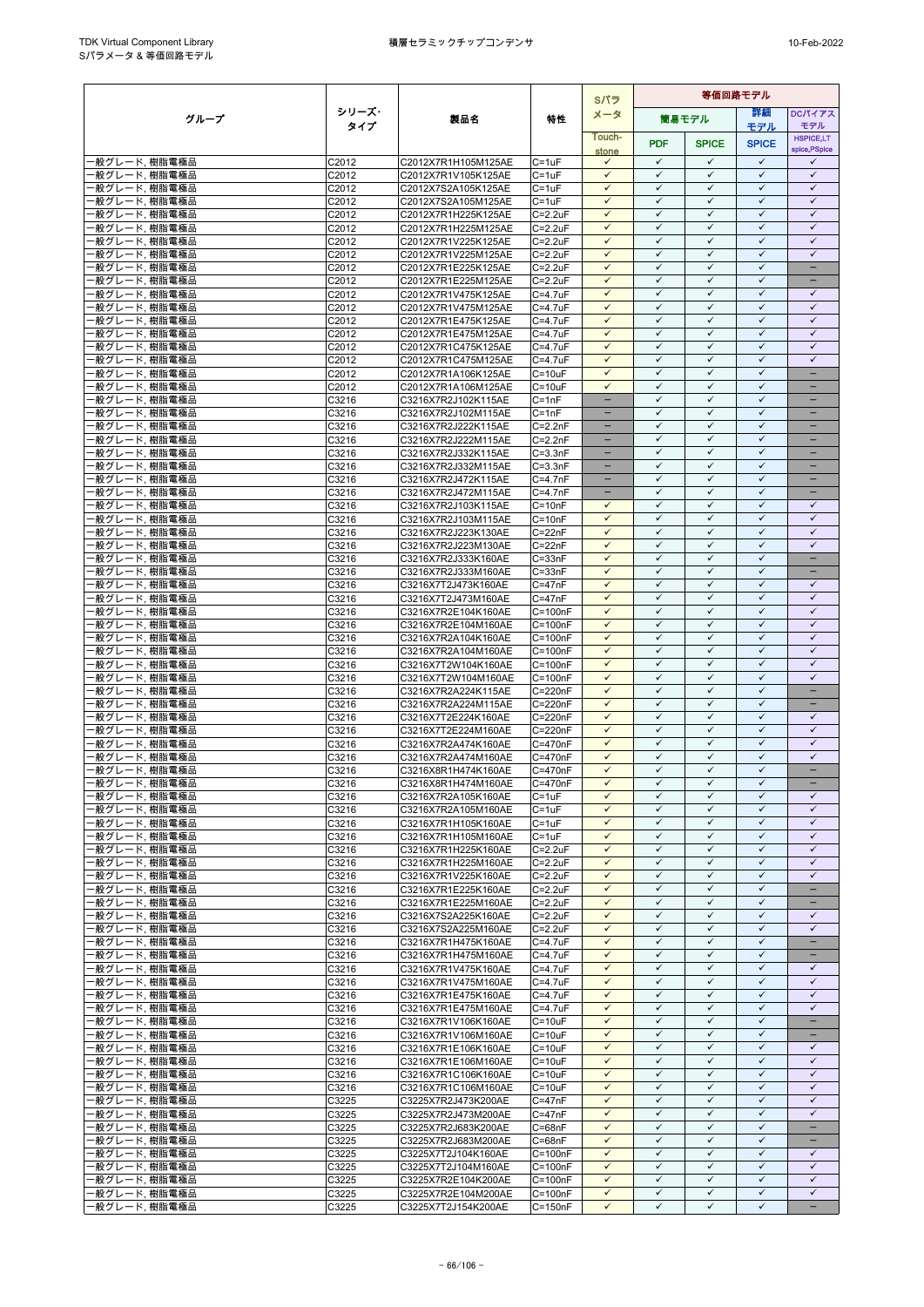|                                        |                                      |                                              |                            | Sパラ                          | 等価回路モデル                      |                              |                              |                                   |
|----------------------------------------|--------------------------------------|----------------------------------------------|----------------------------|------------------------------|------------------------------|------------------------------|------------------------------|-----------------------------------|
| グループ                                   | シリーズ・                                | 製品名                                          | 特性                         | メータ                          |                              | 筒易モデル                        | 等細                           | <b>DCパイアス</b>                     |
|                                        | タイプ                                  |                                              |                            | Touch-                       |                              |                              | モデル                          | モデル                               |
|                                        |                                      |                                              |                            | stone                        | <b>PDF</b>                   | <b>SPICE</b>                 | <b>SPICE</b>                 | <b>HSPICE,LT</b><br>spice, PSpice |
| ・般グレード, 樹脂電極品                          | C3225                                | C3225X7T2J154M200AE                          | $C = 150nF$                | $\checkmark$                 | $\checkmark$                 | $\checkmark$                 | $\checkmark$                 |                                   |
| 般グレード, 樹脂電極品                           | C3225                                | C3225X7R2E224K200AE                          | $C = 220nF$                | $\checkmark$                 | $\checkmark$                 | $\checkmark$                 | $\checkmark$                 | $\checkmark$                      |
| ・般グレード, 樹脂電極品                          | C3225                                | C3225X7R2E224M200AE                          | $C = 220nF$                | $\checkmark$                 | $\checkmark$                 | $\checkmark$                 | $\checkmark$                 | $\checkmark$                      |
| ‧般グレード, 樹脂電極品                          | C3225                                | C3225X7T2W224K200AE                          | C=220nF                    | $\checkmark$                 | $\checkmark$                 | ✓                            | $\checkmark$                 | $\checkmark$                      |
| ・般グレード、樹脂電極品                           | C3225                                | C3225X7T2W224M200AE                          | $C = 220nF$                | $\checkmark$                 | $\checkmark$                 | $\checkmark$                 | $\checkmark$                 | $\checkmark$                      |
| 般グレード, 樹脂電極品                           | C3225                                | C3225X7R2A105K200AE                          | $C = 1uF$                  | $\checkmark$<br>$\checkmark$ | $\checkmark$<br>$\checkmark$ | $\checkmark$<br>$\checkmark$ | $\checkmark$<br>$\checkmark$ |                                   |
| ·般グレード, 樹脂電極品<br>般グレード, 樹脂電極品          | C3225                                | C3225X7R2A105M200AE<br>C3225X7R2A225K230AE   | C=1uF                      | $\checkmark$                 | $\checkmark$                 | $\checkmark$                 | $\checkmark$                 | -<br>$\checkmark$                 |
| 般グレード,樹脂電極品                            | C3225<br>C3225                       | C3225X7R2A225M230AE                          | $C = 2.2uF$<br>$C = 2.2uF$ | $\checkmark$                 | $\checkmark$                 | $\checkmark$                 | $\checkmark$                 | $\checkmark$                      |
| 般グレード,樹脂電極品                            | C3225                                | C3225X7S2A335K200AE                          | $C = 3.3uF$                | $\checkmark$                 | $\checkmark$                 | $\checkmark$                 | $\checkmark$                 | $-$                               |
| ・般グレード, 樹脂電極品                          | C3225                                | C3225X7S2A335M200AE                          | $C = 3.3uF$                | $\checkmark$                 | $\checkmark$                 | $\checkmark$                 | $\checkmark$                 | $\qquad \qquad -$                 |
| 般グレード,樹脂電極品                            | C3225                                | C3225X7S2A475K200AE                          | C=4.7uF                    | $\checkmark$                 | $\checkmark$                 | $\checkmark$                 | $\checkmark$                 | $\checkmark$                      |
| 般グレード, 樹脂電極品                           | C3225                                | C3225X7S2A475M200AE                          | C=4.7uF                    | $\checkmark$                 | ✓                            | ✓                            | $\checkmark$                 | $\checkmark$                      |
| 般グレード, 樹脂電極品                           | C3225                                | C3225X7S1H475K230AE                          | $C = 4.7$ u $F$            | $\checkmark$                 | $\checkmark$                 | $\checkmark$                 | $\checkmark$                 | $\checkmark$                      |
| 般グレード, 樹脂電極品                           | C3225                                | C3225X7S1H475M230AE                          | C=4.7uF                    | $\checkmark$                 | $\checkmark$                 | $\checkmark$                 | $\checkmark$                 | $\checkmark$                      |
| ・般グレード, 樹脂電極品                          | C3225                                | C3225X7S1H106K250AE                          | $C = 10uF$                 | $\checkmark$                 | $\checkmark$                 | $\checkmark$                 | $\checkmark$                 | $\checkmark$                      |
| 般グレード, 樹脂電極品                           | C3225                                | C3225X7S1H106M250AE                          | $C = 10uF$                 | $\checkmark$                 | $\checkmark$                 | $\checkmark$                 | $\checkmark$                 | $\checkmark$                      |
| 般グレード, 樹脂電極品                           | C4520                                | C4520X7R3D102K130KE                          | $C = 1nF$                  | $\checkmark$                 | $\checkmark$                 | ✓                            | $\checkmark$                 |                                   |
| 般グレード, 樹脂電極品                           | C4520                                | C4520X7R3D102M130KE                          | $C = 1nF$                  | $\checkmark$                 | $\checkmark$                 | $\checkmark$                 | $\checkmark$<br>$\checkmark$ | $\overline{\phantom{0}}$          |
| 般グレード, 樹脂電極品                           | C4532<br>C4532                       | C4532C0G3F331K250KE                          | $C = 330pF$<br>$C = 2.2nF$ | $\checkmark$<br>$\checkmark$ | $\checkmark$<br>$\checkmark$ | $\checkmark$<br>$\checkmark$ | $\checkmark$                 |                                   |
| 般グレード, 樹脂電極品<br>・般グレード, 樹脂電極品          | C4532                                | C4532X7R3D222K130KE<br>C4532X7R3D222M130KE   | $C=2.2nF$                  | $\checkmark$                 | $\checkmark$                 | $\checkmark$                 | $\checkmark$                 | $\overline{\phantom{0}}$          |
| 般グレード, 樹脂電極品                           | C4532                                | C4532X7R2J104K230KE                          | $C = 100nF$                | $\checkmark$                 | $\checkmark$                 | ✓                            | $\checkmark$                 | -                                 |
| 般グレード. 樹脂電極品                           | C4532                                | C4532X7R2J104M230KE                          | $C = 100nF$                | $\checkmark$                 | $\checkmark$                 | $\checkmark$                 | $\checkmark$                 | $\qquad \qquad -$                 |
| ·般グレード, 樹脂電極品                          | C4532                                | C4532X7T2J224K200KE                          | $C = 220nF$                | $\checkmark$                 | $\checkmark$                 | $\checkmark$                 | $\checkmark$                 | $\checkmark$                      |
| 般グレード,樹脂電極品                            | C4532                                | C4532X7T2J224M200KE                          | C=220nF                    | $\checkmark$                 | $\checkmark$                 | $\checkmark$                 | $\checkmark$                 | $\checkmark$                      |
| 般グレード, 樹脂電極品                           | C4532                                | C4532X7R2E474K230KE                          | C=470nF                    | $\checkmark$                 | $\checkmark$                 | $\checkmark$                 | $\checkmark$                 | $\checkmark$                      |
| 般グレード, 樹脂電極品                           | C4532                                | C4532X7R2E474M230KE                          | $C = 470nF$                | $\checkmark$                 | $\checkmark$                 | $\checkmark$                 | $\checkmark$                 | $\checkmark$                      |
| ·般グレード, 樹脂電極品                          | C4532                                | C4532X7T2W474K230KE                          | $C = 470nF$                | $\checkmark$                 | $\checkmark$                 | $\checkmark$                 | $\checkmark$                 | $\checkmark$                      |
| 般グレード, 樹脂電極品                           | C4532                                | C4532X7T2W474M230KE                          | C=470nF                    | $\checkmark$                 | $\checkmark$                 | $\checkmark$                 | $\checkmark$                 | $\checkmark$                      |
| ・般グレード、樹脂電極品                           | C4532                                | C4532X7T2E105K250KE                          | $C = 1uF$                  | $\checkmark$                 | $\checkmark$                 | $\checkmark$                 | $\checkmark$                 | $\checkmark$                      |
| ·般グレード, 樹脂電極品                          | C4532                                | C4532X7T2E105M250KE                          | $C = 1uF$                  | $\checkmark$                 | $\checkmark$                 | $\checkmark$                 | $\checkmark$<br>$\checkmark$ | $\checkmark$                      |
| 般グレード, 樹脂電極品                           | C5750                                | C5750X7T2J474K250KE                          | C=470nF<br>C=470nF         | $\checkmark$<br>$\checkmark$ | $\checkmark$<br>$\checkmark$ | $\checkmark$<br>$\checkmark$ | $\checkmark$                 | $\checkmark$<br>$\checkmark$      |
| 般グレード, 樹脂電極品<br>般グレード, 樹脂電極品           | C5750<br>C5750                       | C5750X7T2J474M250KE<br>C5750X7R2E105K230KE   | $C = 1uF$                  | $\checkmark$                 | $\checkmark$                 | $\checkmark$                 | $\checkmark$                 | $\checkmark$                      |
| ·般グレード, 樹脂電極品                          | C5750                                | C5750X7R2E105M230KE                          | $C = 1uF$                  | $\checkmark$                 | $\checkmark$                 | $\checkmark$                 | $\checkmark$                 | $\checkmark$                      |
| 般グレード, 樹脂電極品                           | C5750                                | C5750X7T2W105K250KE                          | $C = 1uF$                  | $\checkmark$                 | $\checkmark$                 | ✓                            | ✓                            | ✓                                 |
| ・般グレード, 樹脂電極品                          | C5750                                | C5750X7T2W105M250KE                          | $C = 1uF$                  | $\checkmark$                 | $\checkmark$                 | $\checkmark$                 | $\checkmark$                 | $\checkmark$                      |
| ·般グレード, 樹脂電極品                          | C5750                                | C5750X7T2E225K250KE                          | $C = 2.2uF$                | $\checkmark$                 | $\checkmark$                 | $\checkmark$                 | $\checkmark$                 | $\checkmark$                      |
| 般グレード, 樹脂電極品                           | C5750                                | C5750X7T2E225M250KE                          | $C = 2.2uF$                | $\checkmark$                 | $\checkmark$                 | $\checkmark$                 | $\checkmark$                 | $\checkmark$                      |
| ・般グレード, 樹脂電極品                          | C5750                                | C5750X7S2A106K230KE                          | $C = 10uF$                 | $\checkmark$                 | $\checkmark$                 | $\checkmark$                 | $\checkmark$                 | $\checkmark$                      |
| ・般グレード, 樹脂電極品                          | C5750                                | C5750X7S2A106M230KE                          | $C = 10uF$                 | $\checkmark$                 | $\checkmark$                 | $\checkmark$                 | $\checkmark$                 | $\checkmark$                      |
| ・般グレード, 樹脂電極品                          | C7563                                | C7563X7S1H226M230LE                          | $C = 22uF$                 | $\checkmark$                 | $\checkmark$                 | $\checkmark$                 | $\checkmark$                 | $\checkmark$                      |
| ・般グレード, 樹脂電極品                          | C7563                                | C7563X7S1C107M280LE                          | $C = 100uF$                | $\checkmark$                 | $\checkmark$                 | $\checkmark$                 | $\checkmark$                 | $\checkmark$                      |
| 般グレード, 樹脂電極品 低抵抗                       | CNC <sub>5</sub>                     | CNC5L1X7R1N225K160AE                         | $C = 2.2uF$                | $\checkmark$<br>✓            | $\checkmark$<br>$\checkmark$ | $\checkmark$<br>$\checkmark$ | $\checkmark$<br>$\checkmark$ | $\checkmark$<br>$\checkmark$      |
| ·般グレード, 樹脂電極品 低抵抗<br>·般グレード, 樹脂電極品 低抵抗 | CNC <sub>5</sub><br>CNC <sub>5</sub> | CNC5L1X7R1H225K160AE<br>CNC5L1X7R1H475K160AE | $C = 2.2uF$<br>$C = 4.7uF$ | $\checkmark$                 | $\checkmark$                 | $\checkmark$                 | $\checkmark$                 | $\checkmark$                      |
| 般グレード, 樹脂電極品 低抵抗                       | CNC <sub>5</sub>                     | CNC5L1X7R1E106K160AE                         | $C = 10uF$                 | $\checkmark$                 | $\checkmark$                 | $\checkmark$                 | $\checkmark$                 | $\checkmark$                      |
| ·般グレード, 樹脂電極品 低抵抗                      | CNC <sub>5</sub>                     | CNC5L1X7R1C106K160AE                         | $C = 10uF$                 | $\checkmark$                 | $\checkmark$                 | ✓                            | $\checkmark$                 | ✓                                 |
| ・般グレード、樹脂電極品 低抵抗                       | CNC6                                 | CNC6P1X7R2A475K250AE                         | $C = 4.7$ uF               | $\checkmark$                 | $\checkmark$                 | $\checkmark$                 | $\checkmark$                 | $\checkmark$                      |
| ・般グレード、樹脂電極品 低抵抗                       | CNC <sub>6</sub>                     | CNC6P1X7R1H475K250AE C=4.7uF                 |                            | $\checkmark$                 | $\checkmark$                 | $\checkmark$                 | $\checkmark$                 | $\checkmark$                      |
| ·般グレード, 樹脂電極品 低抵抗                      | CNC6                                 | CNC6P1X7R1H106K250AE                         | $C = 10uF$                 | $\checkmark$                 | $\checkmark$                 | $\checkmark$                 | $\checkmark$                 | $\checkmark$                      |
| −般グレード, 樹脂電極品 低抵抗                      | CNC6                                 | CNC6P1X7R1E226M250AE                         | $C = 22uF$                 | $\checkmark$                 | $\checkmark$                 | $\checkmark$                 | $\checkmark$                 | $\checkmark$                      |
| ・般グレード, オープンモード                        | C2012                                | C2012X7R2E102K085AM                          | $C = 1nF$                  | $\checkmark$                 | $\checkmark$                 | ✓                            | $\checkmark$                 | $\checkmark$                      |
| ・般グレード. オープンモード                        | C2012                                | C2012X7R2A102K085AM                          | $C = 1nF$                  | $\checkmark$                 | $\checkmark$                 | $\checkmark$                 | $\checkmark$                 | $\checkmark$                      |
| ・般グレード, オープンモード                        | C2012                                | C2012X7R2E152K085AM                          | $C = 1.5nF$                | $\checkmark$                 | ✓                            | ✓                            | ✓                            | ✓                                 |
| ・般グレード、オープンモード                         | C2012                                | C2012X7R2A152K085AM                          | $C = 1.5nF$                | $\checkmark$                 | $\checkmark$                 | $\checkmark$                 | $\checkmark$                 | $\checkmark$                      |
| ・般グレード, オープンモード                        | C2012                                | C2012X7R2E222K085AM                          | $C = 2.2nF$                | $\checkmark$<br>$\checkmark$ | $\checkmark$<br>$\checkmark$ | $\checkmark$<br>$\checkmark$ | $\checkmark$<br>$\checkmark$ | $\checkmark$<br>$\checkmark$      |
| ・般グレード, オープンモード<br>・般グレード、オープンモード      | C2012<br>C2012                       | C2012X7R2A222K085AM<br>C2012X7R2E332K085AM   | $C = 2.2nF$<br>$C = 3.3nF$ | $\checkmark$                 | $\checkmark$                 | $\checkmark$                 | $\checkmark$                 | $\checkmark$                      |
| ・般グレード, オープンモード                        | C2012                                | C2012X7R2A332K085AM                          | $C = 3.3nF$                | $\checkmark$                 | $\checkmark$                 | ✓                            | $\checkmark$                 | $\checkmark$                      |
| ・般グレード, オープンモード                        | C2012                                | C2012X7R2E472K085AM                          | $C=4.7nF$                  | $\checkmark$                 | $\checkmark$                 | $\checkmark$                 | $\checkmark$                 | $\checkmark$                      |
| 投グレード,オープンモード                          | C2012                                | C2012X7R2A472K085AM                          | $C = 4.7nF$                | $\checkmark$                 | $\checkmark$                 | $\checkmark$                 | $\checkmark$                 | $\checkmark$                      |
| ・般グレード, オープンモード                        | C2012                                | C2012X7R2A682K085AM                          | $C = 6.8nF$                | $\checkmark$                 | $\checkmark$                 | $\checkmark$                 | $\checkmark$                 | $\checkmark$                      |
| ·般グレード, オープンモード                        | C2012                                | C2012X7R2E682K125AM                          | $C = 6.8nF$                | $\checkmark$                 | $\checkmark$                 | $\checkmark$                 | $\checkmark$                 | $\checkmark$                      |
| -般グレード, オープンモード                        | C2012                                | C2012X7R2A103K085AM                          | $C = 10nF$                 | $\checkmark$                 | $\checkmark$                 | $\checkmark$                 | $\checkmark$                 | $\checkmark$                      |
| ・般グレード, オープンモード                        | C2012                                | C2012X7R2E103K125AM                          | $C = 10nF$                 | $\checkmark$                 | $\checkmark$                 | $\checkmark$                 | $\checkmark$                 | $\checkmark$                      |
| ・般グレード、オープンモード                         | C <sub>2012</sub>                    | C2012X7R2E153K125AM                          | $C = 15nF$                 | $\checkmark$                 | $\checkmark$                 | ✓                            | ✓                            | ✓                                 |
| ・般グレード, オープンモード                        | C2012                                | C2012X7R2A153K125AM                          | $C = 15nF$                 | $\checkmark$                 | $\checkmark$                 | $\checkmark$                 | $\checkmark$                 | $\checkmark$                      |
| ・般グレード, オープンモード                        | C2012                                | C2012X7R2A223K125AM                          | $C = 22nF$                 | $\checkmark$                 | $\checkmark$                 | $\checkmark$                 | $\checkmark$                 | $\checkmark$                      |
| 般グレード,オープンモード                          | C2012                                | C2012X7R1H104K125AM                          | $C = 100nF$                | $\checkmark$<br>$\checkmark$ | $\checkmark$<br>$\checkmark$ | $\checkmark$<br>$\checkmark$ | ✓<br>$\checkmark$            | $\checkmark$<br>$\checkmark$      |
| ・般グレード, オープンモード<br>般グレード, オープンモード      | C3216<br>C3216                       | C3216X7R2J102K115AM<br>C3216X7R2J152K115AM   | $C = 1nF$<br>$C = 1.5nF$   | $\checkmark$                 | $\checkmark$                 | ✓                            | $\checkmark$                 | $\checkmark$                      |
| ・般グレード、オープンモード                         | C3216                                | C3216X7R2J222K115AM                          | $C = 2.2nF$                | $\checkmark$                 | $\checkmark$                 | $\checkmark$                 | $\checkmark$                 | $\checkmark$                      |
| ・般グレード, オープンモード                        | C3216                                | C3216X7R2J332K115AM                          | $C = 3.3nF$                | $\checkmark$                 | $\checkmark$                 | $\checkmark$                 | $\checkmark$                 | $\checkmark$                      |
| ・般グレード, オープンモード                        | C3216                                | C3216X7R2J472K115AM                          | $C=4.7nF$                  | $\checkmark$                 | $\checkmark$                 | $\checkmark$                 | $\checkmark$                 | $\checkmark$                      |
| 般グレード, オープンモード                         | C3216                                | C3216X7R2J682K115AM                          | $C = 6.8nF$                | $\checkmark$                 | $\checkmark$                 | $\checkmark$                 | $\checkmark$                 | $\checkmark$                      |
| ・般グレード, オープンモード                        | C3216                                | C3216X7R2J103K115AM                          | $C = 10nF$                 | $\checkmark$                 | $\checkmark$                 | $\checkmark$                 | $\checkmark$                 | $\checkmark$                      |
| ・般グレード, オープンモード                        | C3216                                | C3216X7R2E153K115AM                          | $C = 15nF$                 | $\checkmark$                 | $\checkmark$                 | $\checkmark$                 | $\checkmark$                 | $\checkmark$                      |
| ・般グレード, オープンモード                        | C3216                                | C3216X7R2J153K130AM                          | $C = 15nF$                 | $\checkmark$                 | $\checkmark$                 | ✓                            | ✓                            | ✓                                 |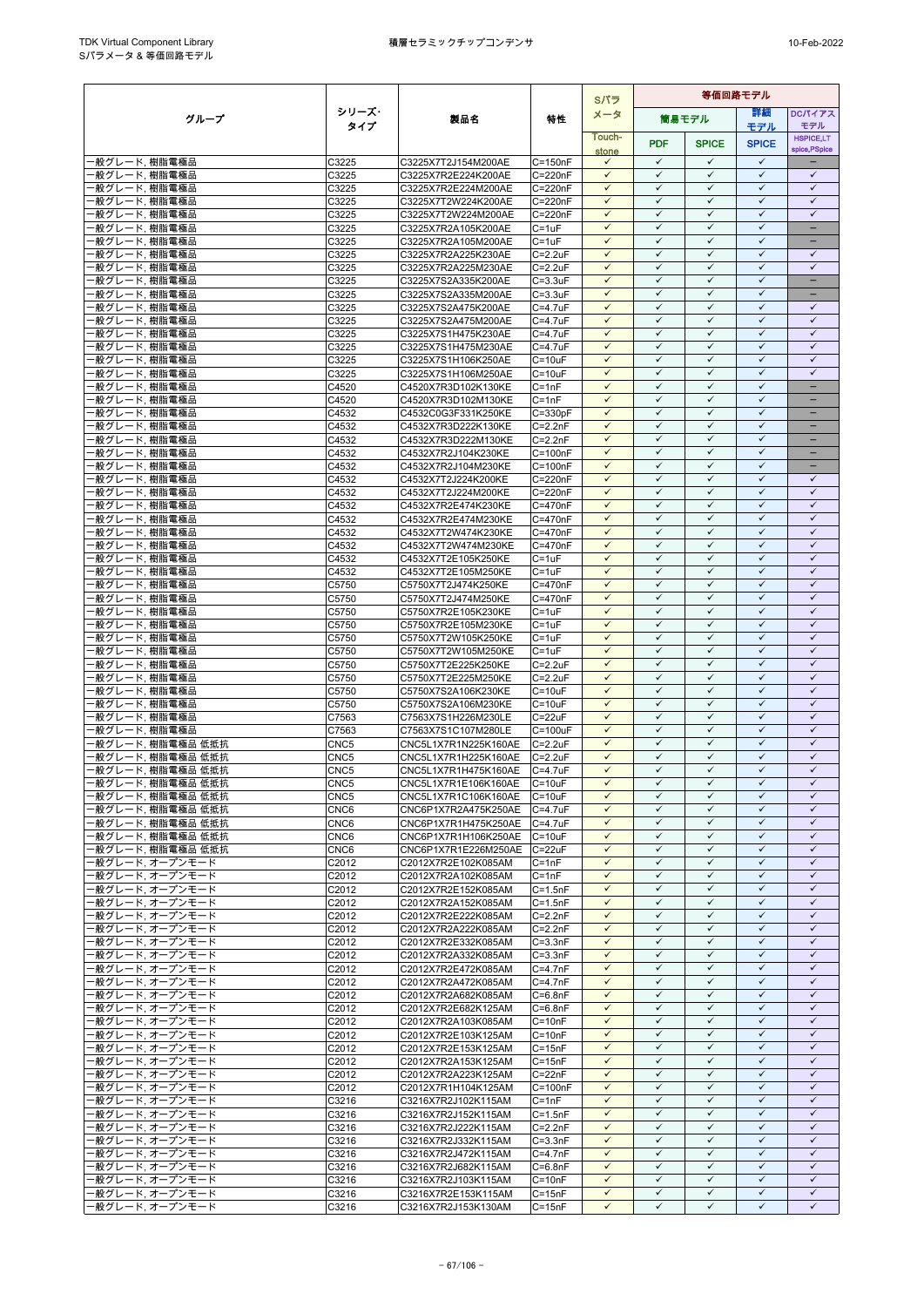|                                                  |                |                                                    |                                    | Sパラ                                      | 等価回路モデル                      |                              |                              |                              |
|--------------------------------------------------|----------------|----------------------------------------------------|------------------------------------|------------------------------------------|------------------------------|------------------------------|------------------------------|------------------------------|
| グループ                                             | シリーズ・          | 製品名                                                | 特性                                 | メータ                                      |                              | 筒易モデル                        | 詳細                           | DCパイアス                       |
|                                                  | タイプ            |                                                    |                                    | Touch-                                   |                              |                              | モデル                          | モデル<br><b>HSPICE,LT</b>      |
|                                                  |                |                                                    |                                    | stone                                    | <b>PDF</b>                   | <b>SPICE</b>                 | <b>SPICE</b>                 | spice, PSpice                |
| 般グレード,オープンモード                                    | C3216          | C3216X7R2E223K115AM                                | $C = 22nF$                         | $\checkmark$                             | $\checkmark$                 | $\checkmark$                 | $\checkmark$                 | $\checkmark$                 |
| 般グレード, オープンモード                                   | C3216          | C3216X7R2J223K130AM                                | $C = 22nF$                         | $\checkmark$                             | $\checkmark$                 | ✓                            | ✓                            | $\checkmark$                 |
| ・般グレード, オープンモード                                  | C3216          | C3216X7R2A333K115AM                                | $C = 33nF$                         | $\checkmark$                             | $\checkmark$                 | $\checkmark$                 | $\checkmark$                 | $\checkmark$                 |
| ·般グレード, オープンモード<br>般グレード,オープンモード                 | C3216<br>C3216 | C3216X7R2J333K160AM<br>C3216X7R2E333K160AM         | $C = 33nF$<br>$C = 33nF$           | $\checkmark$<br>$\checkmark$             | $\checkmark$<br>$\checkmark$ | ✓<br>$\checkmark$            | $\checkmark$<br>$\checkmark$ | $\checkmark$<br>$\checkmark$ |
| 般グレード,オープンモード                                    | C3216          | C3216X7R2A473K115AM                                | $C = 47nF$                         | $\checkmark$                             | $\checkmark$                 | $\checkmark$                 | $\checkmark$                 | $\checkmark$                 |
| 般グレード,オープンモード                                    | C3216          | C3216X7R2E473K160AM                                | $C = 47nF$                         | $\checkmark$                             | $\checkmark$                 | $\checkmark$                 | $\checkmark$                 | $\checkmark$                 |
| 般グレード, オープンモード                                   | C3216          | C3216X7R2E683K160AM                                | $C = 68nF$                         | $\checkmark$                             | $\checkmark$                 | $\checkmark$                 | $\checkmark$                 | $\checkmark$                 |
| 般グレード,オープンモード                                    | C3216          | C3216X7R2A683K160AM                                | $C = 68nF$                         | $\checkmark$                             | $\checkmark$                 | $\checkmark$                 | $\checkmark$                 | $\checkmark$                 |
| ·般グレード, オープンモード                                  | C3216          | C3216X7R2E104K160AM                                | $C = 100nF$                        | $\checkmark$                             | $\checkmark$                 | $\checkmark$                 | $\checkmark$                 | $\checkmark$                 |
| 般グレード,オープンモード<br>般グレード,オープンモード                   | C3216<br>C3216 | C3216X7R2A104K160AM<br>C3216X7R2A154K160AM         | $C = 100nF$<br>$C = 150nF$         | $\overline{\phantom{m}}$<br>$\checkmark$ | $\checkmark$<br>✓            | ✓<br>✓                       | ✓<br>$\checkmark$            | $\checkmark$<br>$\checkmark$ |
| 般グレード,オープンモード                                    | C3216          | C3216X7R2A105K160AM                                | $C = 1uF$                          | ✓                                        | $\checkmark$                 | ✓                            | ✓                            | $\checkmark$                 |
| 般グレード, オープンモード                                   | C3216          | C3216X7R1C475M160AM                                | $C = 4.7$ u $F$                    | $\checkmark$                             | $\checkmark$                 | $\checkmark$                 | $\checkmark$                 | $\checkmark$                 |
| 般グレード, オープンモード                                   | C3225          | C3225X7R2J473K200AM                                | $C = 47nF$                         | $\checkmark$                             | $\checkmark$                 | ✓                            | $\checkmark$                 | $\checkmark$                 |
| ・般グレード、オープンモード                                   | C3225          | C3225X7R2J683K200AM                                | $C = 68nF$                         | $\checkmark$                             | $\checkmark$                 | $\checkmark$                 | $\checkmark$                 | $\checkmark$                 |
| 般グレード,オープンモード                                    | C3225          | C3225X7R2E104K200AM                                | $C = 100nF$                        | $\checkmark$                             | $\checkmark$                 | $\checkmark$                 | $\checkmark$                 | $\checkmark$                 |
| ・般グレード、オープンモード<br>・般グレード、オープンモード                 | C3225<br>C3225 | C3225X7R2E154K200AM                                | $C = 150nF$<br>C=220nF             | $\checkmark$<br>$\checkmark$             | ✓<br>$\checkmark$            | ✓<br>$\checkmark$            | ✓<br>$\checkmark$            | ✓<br>$\checkmark$            |
| 般グレード, オープンモード                                   | C3225          | C3225X7R2E224K200AM<br>C3225X7R2A334K200AM         | C=330nF                            | $\checkmark$                             | $\checkmark$                 | $\checkmark$                 | $\checkmark$                 | $\checkmark$                 |
| 般グレード, オープンモード                                   | C3225          | C3225X7R1H474K160AM                                | C=470nF                            | $\checkmark$                             | $\checkmark$                 | ✓                            | $\checkmark$                 | $\checkmark$                 |
| ・般グレード, オープンモード                                  | C3225          | C3225X7R1H684K200AM                                | C=680nF                            | $\checkmark$                             | $\checkmark$                 | $\checkmark$                 | $\checkmark$                 | $\checkmark$                 |
| 般グレード, オープンモード                                   | C3225          | C3225X7R1E105K115AM                                | $C = 1uF$                          | $\checkmark$                             | $\checkmark$                 | ✓                            | $\checkmark$                 | $\checkmark$                 |
| ・般グレード、オープンモード                                   | C3225          | C3225X7R2A105K200AM                                | $C = 1uF$                          | $\checkmark$                             | $\checkmark$                 | $\checkmark$                 | $\checkmark$                 | $\checkmark$                 |
| ・般グレード, オープンモード                                  | C3225          | C3225X7R1E155K160AM                                | $C = 1.5uF$                        | $\checkmark$<br>$\checkmark$             | $\checkmark$<br>$\checkmark$ | $\checkmark$<br>$\checkmark$ | $\checkmark$<br>$\checkmark$ | $\checkmark$<br>$\checkmark$ |
| ·般グレード, オープンモード<br>般グレード,オープンモード                 | C3225<br>C3225 | C3225X7R1E225K200AM<br>C3225X7R2A225K230AM         | $C = 2.2uF$<br>C=2.2uF             | $\checkmark$                             | ✓                            | ✓                            | $\checkmark$                 | $\checkmark$                 |
| 般グレード,オープンモード                                    | C3225          | C3225X7R1C335K200AM                                | $C = 3.3uF$                        | $\checkmark$                             | $\checkmark$                 | $\checkmark$                 | $\checkmark$                 | $\checkmark$                 |
| ·般グレード, オープンモード                                  | C3225          | C3225X7R1C475K250AM                                | $C = 4.7$ u $F$                    | $\checkmark$                             | $\checkmark$                 | $\checkmark$                 | $\checkmark$                 | $\checkmark$                 |
| 般グレード,オープンモード                                    | C4532          | C4532X7R2J683K160KM                                | $C = 68nF$                         | $\checkmark$                             | $\checkmark$                 | ✓                            | $\checkmark$                 | $\checkmark$                 |
| ・般グレード、オープンモード                                   | C4532          | C4532X7R2J104K230KM                                | $C = 100nF$                        | $\checkmark$                             | $\checkmark$                 | $\checkmark$                 | $\checkmark$                 | $\checkmark$                 |
| ·般グレード, オープンモード                                  | C4532          | C4532X7R2E154K160KM                                | $C = 150nF$                        | $\checkmark$<br>$\checkmark$             | ✓<br>$\checkmark$            | $\checkmark$<br>$\checkmark$ | $\checkmark$<br>$\checkmark$ | $\checkmark$<br>$\checkmark$ |
| 般グレード,オープンモード<br>般グレード, オープンモード                  | C4532<br>C4532 | C4532X7R2E224K230KM<br>C4532X7R2E334K230KM         | C=220nF<br>C=330nF                 | $\checkmark$                             | ✓                            | $\checkmark$                 | $\checkmark$                 | $\checkmark$                 |
| 般グレード,オープンモード                                    | C4532          | C4532X7R2E474K230KM                                | C=470nF                            | $\checkmark$                             | $\checkmark$                 | ✓                            | $\checkmark$                 | $\checkmark$                 |
| ·般グレード, オープンモード                                  | C4532          | C4532X7R2A684K230KM                                | C=680nF                            | $\checkmark$                             | $\checkmark$                 | $\checkmark$                 | $\checkmark$                 | $\checkmark$                 |
| 般グレード,オープンモード                                    | C4532          | C4532X7R1H105K160KM                                | $C = 1uF$                          | $\checkmark$                             | ✓                            | ✓                            | ✓                            | ✓                            |
| ・般グレード、オープンモード                                   | C4532          | C4532X7R1H155K230KM                                | $C = 1.5$ u $F$                    | $\checkmark$                             | $\checkmark$                 | $\checkmark$                 | $\checkmark$                 | $\checkmark$                 |
| 般グレード,オープンモード                                    | C4532          | C4532X7R1E335K160KM                                | $C = 3.3uF$                        | $\checkmark$<br>$\checkmark$             | $\checkmark$<br>$\checkmark$ | $\checkmark$<br>✓            | $\checkmark$<br>$\checkmark$ | $\checkmark$<br>$\checkmark$ |
| 般グレード, オープンモード<br>・般グレード、オープンモード                 | C4532<br>C4532 | C4532X7R1E475K200KM<br>C4532X7R1C685K200KM         | $C = 4.7$ u $F$<br>$C = 6.8$ u $F$ | $\checkmark$                             | $\checkmark$                 | $\checkmark$                 | $\checkmark$                 | $\checkmark$                 |
| ・般グレード、オープンモード                                   | C4532          | C4532X7R1C106K230KM                                | $C = 10uF$                         | $\checkmark$                             | $\checkmark$                 | $\checkmark$                 | $\checkmark$                 | $\checkmark$                 |
| ・般グレード. オープンモード                                  | C5750          | C5750X7R2J154K160KM                                | $C = 150nF$                        | $\checkmark$                             | $\checkmark$                 | $\checkmark$                 | ✓                            | $\checkmark$                 |
| ・般グレード, オープンモード                                  | C5750          | C5750X7R2J224K230KM                                | C=220nF                            | $\checkmark$                             | $\checkmark$                 | $\checkmark$                 | $\checkmark$                 | $\checkmark$                 |
| 般グレード. オープンモード                                   | C5750          | C5750X7R2E334K160KM                                | $C = 330nF$                        | $\checkmark$                             | $\checkmark$                 | $\checkmark$                 | $\checkmark$                 | $\checkmark$                 |
| 般グレード, オープンモード                                   | C5750          | C5750X7R2E474K230KM                                | C=470nF                            | ✓<br>$\checkmark$                        | ✓<br>$\checkmark$            | ✓                            | $\checkmark$<br>$\checkmark$ | $\checkmark$<br>$\checkmark$ |
| 般グレード, オープンモード<br>般グレード, オープンモード                 | C5750<br>C5750 | C5750X7R2A684K160KM<br>C5750X7R2E684K230KM         | C=680nF<br>C=680nF                 | $\checkmark$                             | $\checkmark$                 | $\checkmark$<br>$\checkmark$ | $\checkmark$                 | $\checkmark$                 |
| 般グレード,オープンモード                                    | C5750          | C5750X7R2E105K230KM                                | $C = 1uF$                          | $\checkmark$                             | ✓                            | $\checkmark$                 | ✓                            | $\checkmark$                 |
| ・般グレード、オープンモード                                   | C5750          | C5750X7R2A105K230KM                                | $C = 1uF$                          | $\checkmark$                             | $\checkmark$                 | $\checkmark$                 | $\checkmark$                 | $\checkmark$                 |
| +般グレード, オープンモード                                  | C5750          | C5750X7R2A155K230KM                                | $C = 1.5$ u $F$                    | $\checkmark$                             | $\checkmark$                 | $\checkmark$                 | $\checkmark$                 | $\checkmark$                 |
| 般グレード,オープンモード                                    | C5750          | C5750X7R1H225K160KM                                | $C=2.2uF$                          | $\checkmark$                             | ✓                            | $\checkmark$                 | $\checkmark$                 | $\checkmark$                 |
| -般グレード, オープンモード                                  | C5750          | C5750X7R1H335K230KM                                | $C = 3.3uF$                        | $\checkmark$                             | $\checkmark$                 | $\checkmark$                 | $\checkmark$                 | $\checkmark$                 |
| ・般グレード, オープンモード<br>・般グレード、オープンモード                | C5750<br>C5750 | C5750X7R1H475K280KM<br>C5750X7R1E685K160KM         | $C = 4.7uF$<br>$C = 6.8$ u $F$     | $\checkmark$<br>$\checkmark$             | $\checkmark$<br>$\checkmark$ | $\checkmark$<br>$\checkmark$ | $\checkmark$<br>$\checkmark$ | $\checkmark$<br>$\checkmark$ |
| 般グレード,オープンモード                                    | C5750          | C5750X7R1E106K200KM                                | $C = 10uF$                         | $\checkmark$                             | $\checkmark$                 | ✓                            | ✓                            | $\checkmark$                 |
| ・般グレード、オープンモード                                   | C5750          | C5750X7R1E156M280KM                                | $C = 15uF$                         | $\checkmark$                             | $\checkmark$                 | $\checkmark$                 | $\checkmark$                 | $\checkmark$                 |
| ・般グレード, オープンモード                                  | C5750          | C5750X7R1C226M280KM                                | $C = 22uF$                         | $\checkmark$                             | $\checkmark$                 | $\checkmark$                 | $\checkmark$                 | $\checkmark$                 |
| ·般グレード,低ESL フリップ                                 | C0510          | C0510X7R1H473M030BC                                | $C = 47nF$                         | $\checkmark$                             | $\checkmark$                 | $\checkmark$                 | $\checkmark$                 | $\checkmark$                 |
| ·般グレード, 低ESL フリップ                                | C0510          | C0510X7R1E473M030BA                                | $C = 47nF$                         | $\checkmark$                             | $\checkmark$                 | $\checkmark$                 | $\checkmark$                 | $\checkmark$                 |
| -般グレード, 低ESL フリップ<br>-般グレード, 低ESL フリップ           | CGBD<br>CGBD   | CGBDT1X5R0G105M022BC C=1uF<br>CGBDT1X6S0G105M022BC | $C = 1uF$                          | $\checkmark$<br>$\checkmark$             | $\checkmark$<br>$\checkmark$ | $\checkmark$<br>$\checkmark$ | ✓<br>$\checkmark$            | $\checkmark$<br>$\checkmark$ |
| -般グレード, 低ESL フリップ                                | CGBD           | CGBDT1X7T0E105M022BC                               | $C = 1uF$                          | $\checkmark$                             | $\checkmark$                 | $\checkmark$                 | $\checkmark$                 | $\checkmark$                 |
| -般グレード, 低ESL フリップ                                | C0816          | C0816X5R0J105M050AC                                | $C = 1uF$                          | $\checkmark$                             | $\checkmark$                 | $\checkmark$                 | $\checkmark$                 | $\checkmark$                 |
| 一般グレード, 低ESL フリップ                                | C0816          | C0816X7S0G105M050AC                                | $C = 1uF$                          | ✓                                        | $\checkmark$                 | $\checkmark$                 | $\checkmark$                 | $\checkmark$                 |
| 一般グレード, 低ESL フリップ                                | C0816          | C0816X5R0J225M050AC                                | $C = 2.2uF$                        | $\checkmark$                             | $\checkmark$                 | $\checkmark$                 | $\checkmark$                 | $\checkmark$                 |
| 一般グレード, 低ESL フリップ                                | C0816          | C0816X7S0G225M050AC                                | $C = 2.2uF$                        | $\checkmark$                             | $\checkmark$                 | $\checkmark$                 | $\checkmark$                 | $\checkmark$                 |
| 車載グレード, 一般 (Up to 75V)<br>車載グレード, 一般 (Up to 75V) | CGA1<br>CGA1   | CGA1A2C0G1H010C030BA<br>CGA1A2C0G1E010C030BA       | $C = 1pF$<br>$C = 1pF$             | $\checkmark$<br>$\checkmark$             | ✓<br>$\checkmark$            | $\checkmark$<br>$\checkmark$ | ✓<br>$\checkmark$            | -<br>-                       |
| 車載グレード, 一般 (Up to 75V)                           | CGA1           | CGA1A2C0G1H1R5C030BA C=1.5pF                       |                                    | $\checkmark$                             | $\checkmark$                 | $\checkmark$                 | $\checkmark$                 |                              |
| 車載グレード, 一般 (Up to 75V)                           | CGA1           | CGA1A2C0G1E1R5C030BA                               | $C = 1.5pF$                        | $\checkmark$                             | $\checkmark$                 | ✓                            | $\checkmark$                 | $\equiv$                     |
| 車載グレード, 一般 (Up to 75V)                           | CGA1           | CGA1A2C0G1H020C030BA                               | $C = 2pF$                          | $\checkmark$                             | $\checkmark$                 | $\checkmark$                 | $\checkmark$                 | $\overline{\phantom{0}}$     |
| 車載グレード, 一般 (Up to 75V)                           | CGA1           | CGA1A2C0G1E020C030BA C=2pF                         |                                    | $\checkmark$                             | $\checkmark$                 | ✓                            | $\checkmark$                 |                              |
| 車載グレード, 一般 (Up to 75V)                           | CGA1           | CGA1A2C0G1H2R2C030BA C=2.2pF                       |                                    | $\checkmark$                             | $\checkmark$                 | $\checkmark$                 | $\checkmark$                 | -                            |
| 車載グレード, 一般 (Up to 75V)<br>車載グレード, 一般 (Up to 75V) | CGA1           | CGA1A2C0G1E2R2C030BA C=2.2pF                       |                                    | $\checkmark$<br>$\checkmark$             | $\checkmark$<br>$\checkmark$ | $\checkmark$<br>$\checkmark$ | $\checkmark$<br>$\checkmark$ | -                            |
| 車載グレード, 一般 (Up to 75V)                           | CGA1<br>CGA1   | CGA1A2C0G1H030C030BA C=3pF<br>CGA1A2C0G1E030C030BA | $C = 3pF$                          | $\checkmark$                             | $\checkmark$                 | $\checkmark$                 | $\checkmark$                 | $\equiv$                     |
| 車載グレード, 一般 (Up to 75V)                           | CGA1           | CGA1A2C0G1H3R3C030BA C=3.3pF                       |                                    | $\checkmark$                             | $\checkmark$                 | $\checkmark$                 | $\checkmark$                 |                              |
| 車載グレード, 一般 (Up to 75V)                           | CGA1           | CGA1A2C0G1E3R3C030BA C=3.3pF                       |                                    | $\checkmark$                             | $\checkmark$                 | $\checkmark$                 | $\checkmark$                 | $\overline{\phantom{0}}$     |
| 車載グレード, 一般 (Up to 75Ⅴ)                           | CGA1           | CGA1A2C0G1H040C030BA C=4pF                         |                                    | $\checkmark$                             | $\checkmark$                 | $\checkmark$                 | $\checkmark$                 | $\qquad \qquad -$            |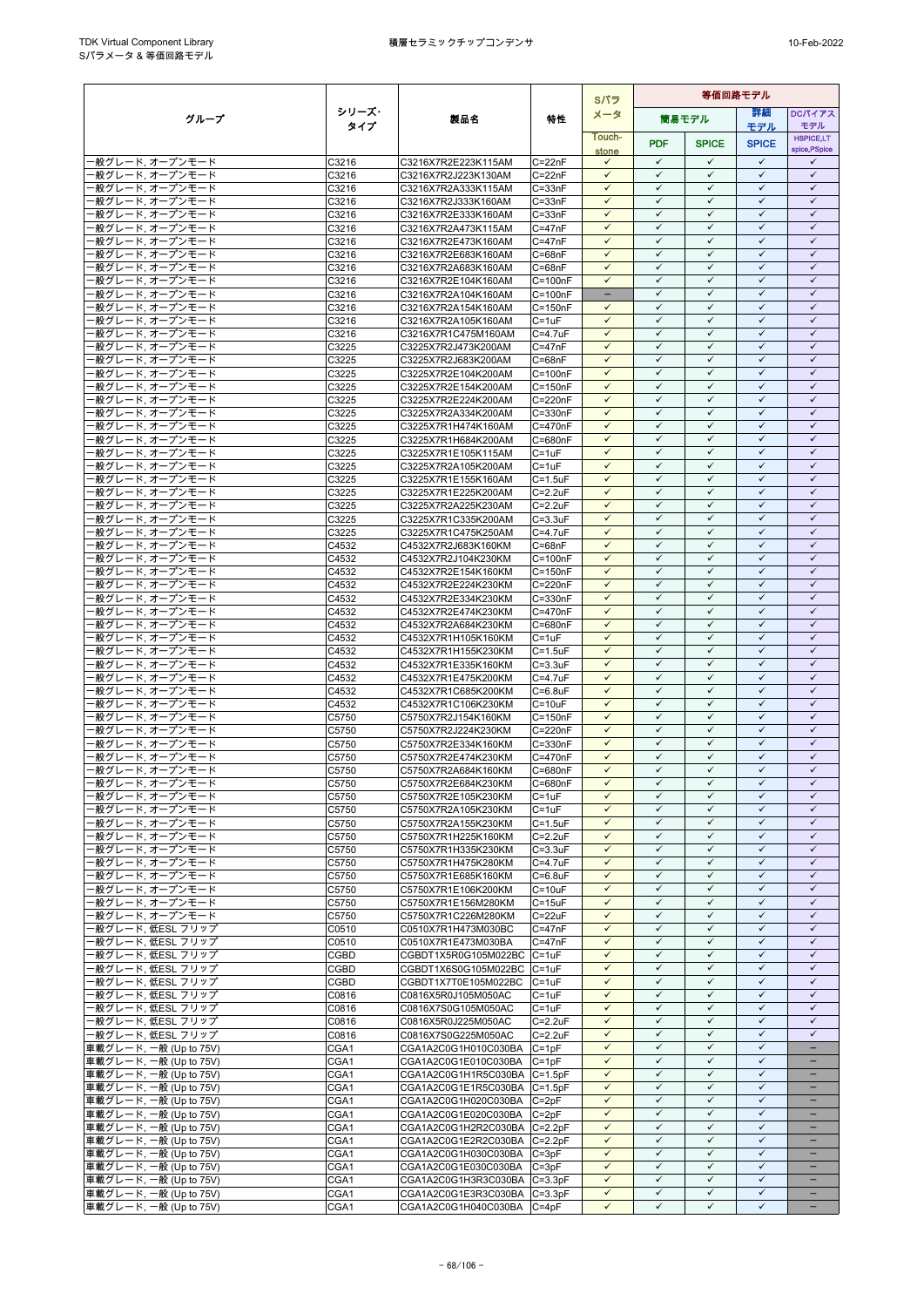|                                                  |              |                                                      |                            | Sパラ                          | 等価回路モデル                      |                              |                              |                               |
|--------------------------------------------------|--------------|------------------------------------------------------|----------------------------|------------------------------|------------------------------|------------------------------|------------------------------|-------------------------------|
| グループ                                             | シリーズ・        | 製品名                                                  | 特性                         | メータ                          |                              | 筒易モデル                        | 詳細                           | DCパイアス                        |
|                                                  | タイプ          |                                                      |                            | Touch-                       |                              |                              | モデル                          | モデル<br><b>HSPICE,LT</b>       |
|                                                  |              |                                                      |                            | stone                        | <b>PDF</b>                   | <b>SPICE</b>                 | <b>SPICE</b>                 | spice, PSpice                 |
| 車載グレード, 一般 (Up to 75V)                           | CGA1         | CGA1A2C0G1E040C030BA                                 | $C = 4pF$                  | $\checkmark$                 | $\checkmark$                 | $\checkmark$                 | $\checkmark$                 |                               |
| 車載グレード, 一般 (Up to 75V)                           | CGA1         | CGA1A2C0G1H4R7C030BA C=4.7pF                         |                            | $\checkmark$                 | $\checkmark$                 | $\checkmark$                 | $\checkmark$                 |                               |
| 車載グレード, 一般 (Up to 75V)                           | CGA1         | CGA1A2C0G1E4R7C030BA C=4.7pF                         |                            | $\checkmark$<br>$\checkmark$ | $\checkmark$<br>$\checkmark$ | $\checkmark$<br>$\checkmark$ | $\checkmark$<br>$\checkmark$ | ÷                             |
| 車載グレード, 一般 (Up to 75V)<br>車載グレード, 一般 (Up to 75V) | CGA1<br>CGA1 | CGA1A2C0G1H050C030BA<br>CGA1A2C0G1E050C030BA         | $C = 5pF$<br>$C = 5pF$     | $\checkmark$                 | $\checkmark$                 | $\checkmark$                 | $\checkmark$                 | $\qquad \qquad -$             |
| 車載グレード, 一般 (Up to 75V)                           | CGA1         | CGA1A2C0G1H060D030BA                                 | $C = 6pF$                  | $\checkmark$                 | $\checkmark$                 | ✓                            | $\checkmark$                 | -                             |
| 車載グレード, 一般 (Up to 75V)                           | CGA1         | CGA1A2C0G1E060D030BA                                 | $C = 6pF$                  | $\checkmark$                 | $\checkmark$                 | $\checkmark$                 | $\checkmark$                 | -                             |
| 車載グレード, 一般 (Up to 75V)                           | CGA1         | CGA1A2C0G1H6R8D030BA C=6.8pF                         |                            | $\checkmark$                 | $\checkmark$                 | $\checkmark$                 | $\checkmark$                 |                               |
| 車載グレード, 一般 (Up to 75V)                           | CGA1         | CGA1A2C0G1E6R8D030BA                                 | $C = 6.8pF$                | $\checkmark$                 | $\checkmark$                 | $\checkmark$                 | $\checkmark$                 | $\equiv$                      |
| 車載グレード, 一般 (Up to 75V)                           | CGA1         | CGA1A2C0G1H070D030BA<br>CGA1A2C0G1E070D030BA         | $C = 7pF$                  | $\checkmark$<br>$\checkmark$ | $\checkmark$<br>$\checkmark$ | $\checkmark$<br>$\checkmark$ | $\checkmark$<br>$\checkmark$ | $\overline{\phantom{0}}$<br>- |
| 車載グレード, 一般 (Up to 75V)<br>車載グレード, 一般 (Up to 75V) | CGA1<br>CGA1 | CGA1A2C0G1H080D030BA                                 | $C = 7pF$<br>$C = 8pF$     | $\checkmark$                 | $\checkmark$                 | $\checkmark$                 | $\checkmark$                 | $\qquad \qquad -$             |
| 車載グレード, 一般 (Up to 75V)                           | CGA1         | CGA1A2C0G1E080D030BA                                 | $C = 8pF$                  | $\checkmark$                 | $\checkmark$                 | $\checkmark$                 | $\checkmark$                 |                               |
| 車載グレード, 一般 (Up to 75V)                           | CGA1         | CGA1A2C0G1H090D030BA                                 | $C = 9pF$                  | $\checkmark$                 | $\checkmark$                 | $\checkmark$                 | $\checkmark$                 | -                             |
| 車載グレード, 一般 (Up to 75V)                           | CGA1         | CGA1A2C0G1E090D030BA                                 | $C = 9pF$                  | $\checkmark$                 | $\checkmark$                 | $\checkmark$                 | $\checkmark$                 | ÷                             |
| 車載グレード, 一般 (Up to 75V)                           | CGA1         | CGA1A2C0G1H100D030BA                                 | $C = 10pF$                 | $\checkmark$                 | $\checkmark$                 | $\checkmark$                 | $\checkmark$                 | -                             |
| 車載グレード, 一般 (Up to 75V)                           | CGA1         | CGA1A2C0G1E100D030BA                                 | $C = 10pF$                 | $\checkmark$<br>$\checkmark$ | $\checkmark$<br>$\checkmark$ | $\checkmark$<br>$\checkmark$ | $\checkmark$<br>$\checkmark$ | $\equiv$<br>-                 |
| 車載グレード, 一般 (Up to 75V)<br>車載グレード, 一般 (Up to 75V) | CGA1<br>CGA1 | CGA1A2C0G1H120J030BA<br>CGA1A2C0G1E120J030BA         | $C = 12pF$<br>$C = 12pF$   | $\checkmark$                 | $\checkmark$                 | $\checkmark$                 | $\checkmark$                 | -                             |
| 車載グレード, 一般 (Up to 75V)                           | CGA1         | CGA1A2C0G1H150J030BA                                 | $C = 15pF$                 |                              | ✓                            | ✓                            | $\checkmark$                 |                               |
| 車載グレード, 一般 (Up to 75V)                           | CGA1         | CGA1A2C0G1E150J030BA                                 | $C = 15pF$                 | $\checkmark$                 | $\checkmark$                 | $\checkmark$                 | $\checkmark$                 | ÷                             |
| 車載グレード, 一般 (Up to 75V)                           | CGA1         | CGA1A2C0G1H180J030BA                                 | $C = 18pF$                 | $\checkmark$                 | $\checkmark$                 | $\checkmark$                 | $\checkmark$                 |                               |
| 車載グレード, 一般 (Up to 75V)                           | CGA1         | CGA1A2C0G1E180J030BA                                 | $C = 18pF$                 | $\checkmark$                 | $\checkmark$                 | $\checkmark$                 | $\checkmark$                 | ÷                             |
| 車載グレード, 一般 (Up to 75V)                           | CGA1         | CGA1A2C0G1H220J030BA                                 | $C = 22pF$                 | $\checkmark$                 | $\checkmark$                 | $\checkmark$                 | $\checkmark$<br>$\checkmark$ | -                             |
| 車載グレード, 一般 (Up to 75V)<br>車載グレード, 一般 (Up to 75V) | CGA1<br>CGA1 | CGA1A2C0G1E220J030BA<br>CGA1A2C0G1H270J030BA         | $C = 22pF$<br>$C = 27pF$   | $\checkmark$<br>$\checkmark$ | ✓<br>$\checkmark$            | ✓<br>$\checkmark$            | $\checkmark$                 | -                             |
| 車載グレード, 一般 (Up to 75V)                           | CGA1         | CGA1A2C0G1E270J030BA                                 | $C = 27pF$                 | $\checkmark$                 | $\checkmark$                 | $\checkmark$                 | $\checkmark$                 |                               |
| 車載グレード, 一般 (Up to 75V)                           | CGA1         | CGA1A2C0G1H330J030BA                                 | $C = 33pF$                 | $\checkmark$                 | $\checkmark$                 | $\checkmark$                 | $\checkmark$                 | $\equiv$                      |
| 車載グレード, 一般 (Up to 75V)                           | CGA1         | CGA1A2C0G1E330J030BA                                 | $C = 33pF$                 | $\checkmark$                 | $\checkmark$                 | $\checkmark$                 | $\checkmark$                 | -                             |
| 車載グレード, 一般 (Up to 75V)                           | CGA1         | CGA1A2C0G1H390J030BA                                 | $C = 39pF$                 | $\checkmark$                 | $\checkmark$                 | $\checkmark$                 | $\checkmark$                 | -                             |
| 車載グレード, 一般 (Up to 75V)                           | CGA1<br>CGA1 | CGA1A2C0G1E390J030BA                                 | $C = 39pF$<br>$C = 47pF$   | $\checkmark$<br>$\checkmark$ | $\checkmark$<br>$\checkmark$ | $\checkmark$<br>$\checkmark$ | $\checkmark$<br>$\checkmark$ | -                             |
| 車載グレード, 一般 (Up to 75V)<br>車載グレード, 一般 (Up to 75V) | CGA1         | CGA1A2C0G1H470J030BA<br>CGA1A2C0G1E470J030BA         | $C = 47pF$                 | $\checkmark$                 | $\checkmark$                 | $\checkmark$                 | $\checkmark$                 | -                             |
| 車載グレード, 一般 (Up to 75V)                           | CGA1         | CGA1A2C0G1H560J030BA                                 | $C = 56pF$                 | $\checkmark$                 | $\checkmark$                 | $\checkmark$                 | $\checkmark$                 | ۳                             |
| 車載グレード, 一般 (Up to 75V)                           | CGA1         | CGA1A2C0G1E560J030BA                                 | $C = 56pF$                 | $\checkmark$                 | $\checkmark$                 | $\checkmark$                 | $\checkmark$                 | $\equiv$                      |
| 車載グレード, 一般 (Up to 75V)                           | CGA1         | CGA1A2C0G1H680J030BA                                 | $C = 68pF$                 | $\checkmark$                 | $\checkmark$                 | $\checkmark$                 | $\checkmark$                 | -                             |
| 車載グレード, 一般 (Up to 75V)                           | CGA1         | CGA1A2C0G1E680J030BA                                 | $C = 68pF$                 | $\checkmark$                 | $\checkmark$                 | $\checkmark$                 | $\checkmark$                 | -                             |
| 車載グレード, 一般 (Up to 75V)                           | CGA1         | CGA1A2C0G1H820J030BA                                 | $C = 82pF$                 | $\checkmark$<br>$\checkmark$ | $\checkmark$<br>$\checkmark$ | $\checkmark$<br>$\checkmark$ | $\checkmark$<br>$\checkmark$ | -                             |
| 車載グレード, 一般 (Up to 75V)<br>車載グレード, 一般 (Up to 75V) | CGA1<br>CGA1 | CGA1A2C0G1E820J030BA<br>CGA1A2C0G1H101J030BA         | $C = 82pF$<br>$C = 100pF$  | $\checkmark$                 | $\checkmark$                 | $\checkmark$                 | $\checkmark$                 | $\equiv$                      |
| 車載グレード, 一般 (Up to 75V)                           | CGA1         | CGA1A2C0G1E101J030BA                                 | $C = 100pF$                | $\checkmark$                 | $\checkmark$                 | $\checkmark$                 | $\checkmark$                 |                               |
| 車載グレード, 一般 (Up to 75V)                           | CGA1         | CGA1A2X7R1H101K030BA                                 | $C = 100pF$                | $\checkmark$                 | $\checkmark$                 | $\checkmark$                 | $\checkmark$                 | $\checkmark$                  |
| 車載グレード, 一般 (Up to 75V)                           | CGA1         | CGA1A2X7R1H101M030BA                                 | $C = 100pF$                | $\checkmark$                 | $\checkmark$                 | $\checkmark$                 | $\checkmark$                 | $\checkmark$                  |
| 車載グレード, 一般 (Up to 75V)                           | CGA1         | CGA1A2X7R1E101K030BA                                 | $C = 100pF$                | $\checkmark$                 | $\checkmark$                 | $\checkmark$                 | $\checkmark$                 | $\checkmark$                  |
| 車載グレード, 一般 (Up to 75V)<br>車載グレード, 一般 (Up to 75V) | CGA1         | CGA1A2X7R1E101M030BA                                 | $C = 100pF$                | $\checkmark$<br>$\checkmark$ | $\checkmark$<br>$\checkmark$ | $\checkmark$<br>$\checkmark$ | $\checkmark$<br>$\checkmark$ | $\checkmark$<br>$\checkmark$  |
| 車載グレード, 一般 (Up to 75V)                           | CGA1<br>CGA1 | CGA1A2X7R1C101K030BA<br>CGA1A2X7R1C101M030BA         | $C = 100pF$<br>$C = 100pF$ | $\checkmark$                 | $\checkmark$                 | $\checkmark$                 | $\checkmark$                 | $\checkmark$                  |
| 車載グレード, 一般 (Up to 75V)                           | CGA1         | CGA1A2X7R1H151K030BA                                 | $C = 150pF$                | $\checkmark$                 | $\checkmark$                 | $\checkmark$                 | $\checkmark$                 | $\checkmark$                  |
| 車載グレード, 一般 (Up to 75V)                           | CGA1         | CGA1A2X7R1H151M030BA C=150pF                         |                            | $\checkmark$                 | $\checkmark$                 | $\checkmark$                 | $\checkmark$                 | $\checkmark$                  |
| 車載グレード, 一般 (Up to 75V)                           | CGA1         | CGA1A2X7R1E151K030BA                                 | $C = 150pF$                | $\checkmark$                 | $\checkmark$                 | $\checkmark$                 | $\checkmark$                 | $\checkmark$                  |
| 車載グレード, 一般 (Up to 75V)                           | CGA1         | CGA1A2X7R1E151M030BA C=150pF                         |                            | $\checkmark$                 | $\checkmark$                 | $\checkmark$                 | $\checkmark$                 | $\checkmark$                  |
| 車載グレード, 一般 (Up to 75V)                           | CGA1         | CGA1A2X7R1C151K030BA                                 | $C = 150pF$<br>$C = 150pF$ | $\checkmark$<br>$\checkmark$ | $\checkmark$<br>$\checkmark$ | $\checkmark$<br>$\checkmark$ | $\checkmark$<br>$\checkmark$ | $\checkmark$<br>$\checkmark$  |
| 車載グレード, 一般 (Up to 75V)<br>車載グレード, 一般 (Up to 75V) | CGA1<br>CGA1 | CGA1A2X7R1C151M030BA<br>CGA1A2X7R1H221K030BA         | $C = 220pF$                | $\checkmark$                 | $\checkmark$                 | $\checkmark$                 | $\checkmark$                 | $\checkmark$                  |
| 車載グレード, 一般 (Up to 75V)                           | CGA1         | CGA1A2X7R1H221M030BA C=220pF                         |                            | $\checkmark$                 | $\checkmark$                 | $\checkmark$                 | $\checkmark$                 | $\checkmark$                  |
| 車載グレード, 一般 (Up to 75V)                           | CGA1         | CGA1A2X7R1E221K030BA                                 | $C = 220pF$                | $\checkmark$                 | $\checkmark$                 | $\checkmark$                 | $\checkmark$                 | $\checkmark$                  |
| 車載グレード, 一般 (Up to 75V)                           | CGA1         | CGA1A2X7R1E221M030BA C=220pF                         |                            | $\checkmark$                 | $\checkmark$                 | $\checkmark$                 | $\checkmark$                 | $\checkmark$                  |
| 車載グレード, 一般 (Up to 75V)                           | CGA1         | CGA1A2X7R1C221K030BA                                 | $C = 220pF$                | $\checkmark$                 | $\checkmark$                 | $\checkmark$                 | $\checkmark$                 | $\checkmark$                  |
| 車載グレード, 一般 (Up to 75V)<br>車載グレード, 一般 (Up to 75V) | CGA1<br>CGA1 | CGA1A2X7R1C221M030BA<br>CGA1A2X7R1H331K030BA         | $C = 220pF$<br>C=330pF     | $\checkmark$<br>$\checkmark$ | $\checkmark$<br>$\checkmark$ | $\checkmark$<br>$\checkmark$ | $\checkmark$<br>$\checkmark$ | $\checkmark$<br>$\checkmark$  |
| 車載グレード, 一般 (Up to 75V)                           | CGA1         | CGA1A2X7R1H331M030BA C=330pF                         |                            | $\checkmark$                 | $\checkmark$                 | ✓                            | $\checkmark$                 | $\checkmark$                  |
| 車載グレード, 一般 (Up to 75V)                           | CGA1         | CGA1A2X7R1E331K030BA                                 | $C = 330pF$                | $\checkmark$                 | $\checkmark$                 | $\checkmark$                 | $\checkmark$                 | $\checkmark$                  |
| 車載グレード, 一般 (Up to 75V)                           | CGA1         | CGA1A2X7R1E331M030BA                                 | $C = 330pF$                | $\checkmark$                 | $\checkmark$                 | $\checkmark$                 | ✓                            | $\checkmark$                  |
| 車載グレード, 一般 (Up to 75V)                           | CGA1         | CGA1A2X7R1C331K030BA                                 | $C = 330pF$                | $\checkmark$                 | $\checkmark$                 | $\checkmark$                 | $\checkmark$                 | $\checkmark$                  |
| 車載グレード, 一般 (Up to 75V)                           | CGA1         | CGA1A2X7R1C331M030BA                                 | $C = 330pF$                | $\checkmark$                 | $\checkmark$                 | $\checkmark$                 | $\checkmark$                 | $\checkmark$<br>$\checkmark$  |
| 車載グレード, 一般 (Up to 75V)<br>車載グレード, 一般 (Up to 75V) | CGA1<br>CGA1 | CGA1A2X7R1H471K030BA<br>CGA1A2X7R1H471M030BA C=470pF | $C = 470pF$                | $\checkmark$<br>$\checkmark$ | $\checkmark$<br>$\checkmark$ | $\checkmark$<br>$\checkmark$ | $\checkmark$<br>$\checkmark$ | $\checkmark$                  |
| 車載グレード, 一般 (Up to 75V)                           | CGA1         | CGA1A2X7R1E471K030BA                                 | $C = 470pF$                | $\checkmark$                 | $\checkmark$                 | $\checkmark$                 | $\checkmark$                 | $\checkmark$                  |
| 車載グレード, 一般 (Up to 75V)                           | CGA1         | CGA1A2X7R1E471M030BA                                 | $C = 470pF$                | $\checkmark$                 | $\checkmark$                 | $\checkmark$                 | $\checkmark$                 | $\checkmark$                  |
| 車載グレード, 一般 (Up to 75V)                           | CGA1         | CGA1A2X7R1C471K030BA                                 | $C = 470pF$                | $\checkmark$                 | $\checkmark$                 | $\checkmark$                 | $\checkmark$                 | $\checkmark$                  |
| 車載グレード, 一般 (Up to 75V)                           | CGA1         | CGA1A2X7R1C471M030BA                                 | $C = 470pF$                | $\checkmark$                 | $\checkmark$                 | $\checkmark$                 | $\checkmark$                 | $\checkmark$                  |
| 車載グレード, 一般 (Up to 75V)                           | CGA1         | CGA1A2X7R1E681K030BA                                 | $C = 680pF$                | $\checkmark$                 | $\checkmark$                 | $\checkmark$                 | $\checkmark$                 | $\checkmark$                  |
| 車載グレード, 一般 (Up to 75V)<br>車載グレード, 一般 (Up to 75V) | CGA1<br>CGA1 | CGA1A2X7R1E681M030BA<br>CGA1A2X7R1C681K030BA         | C=680pF<br>$C = 680pF$     | $\checkmark$<br>$\checkmark$ | $\checkmark$<br>$\checkmark$ | $\checkmark$<br>$\checkmark$ | $\checkmark$<br>$\checkmark$ | $\checkmark$<br>$\checkmark$  |
| 車載グレード, 一般 (Up to 75V)                           | CGA1         | CGA1A2X7R1C681M030BA C=680pF                         |                            | $\checkmark$                 | $\checkmark$                 | ✓                            | ✓                            | ✓                             |
| 車載グレード, 一般 (Up to 75V)                           | CGA1         | CGA1A2X7R1E102K030BA                                 | $C = 1nF$                  | $\checkmark$                 | $\checkmark$                 | $\checkmark$                 | $\checkmark$                 | $\checkmark$                  |
| 車載グレード, 一般 (Up to 75V)                           | CGA1         | CGA1A2X7R1E102M030BA                                 | $C = 1nF$                  | $\checkmark$                 | $\checkmark$                 | $\checkmark$                 | $\checkmark$                 | $\checkmark$                  |
| 車載グレード, 一般 (Up to 75V)                           | CGA1         | CGA1A2X7R1C102K030BA                                 | $C = 1nF$                  | $\checkmark$                 | $\checkmark$                 | $\checkmark$                 | $\checkmark$                 | $\checkmark$                  |
| 車載グレード, 一般 (Up to 75V)                           | CGA1         | CGA1A2X7R1C102M030BA                                 | $C = 1nF$                  | $\checkmark$                 | $\checkmark$                 | $\checkmark$                 | $\checkmark$                 | $\checkmark$                  |
| 車載グレード, 一般 (Up to 75V)                           | CGA1         | CGA1A2X7R1E152K030BA                                 | $C = 1.5nF$                | $\checkmark$                 | $\checkmark$                 | ✓                            | $\checkmark$                 | $\checkmark$                  |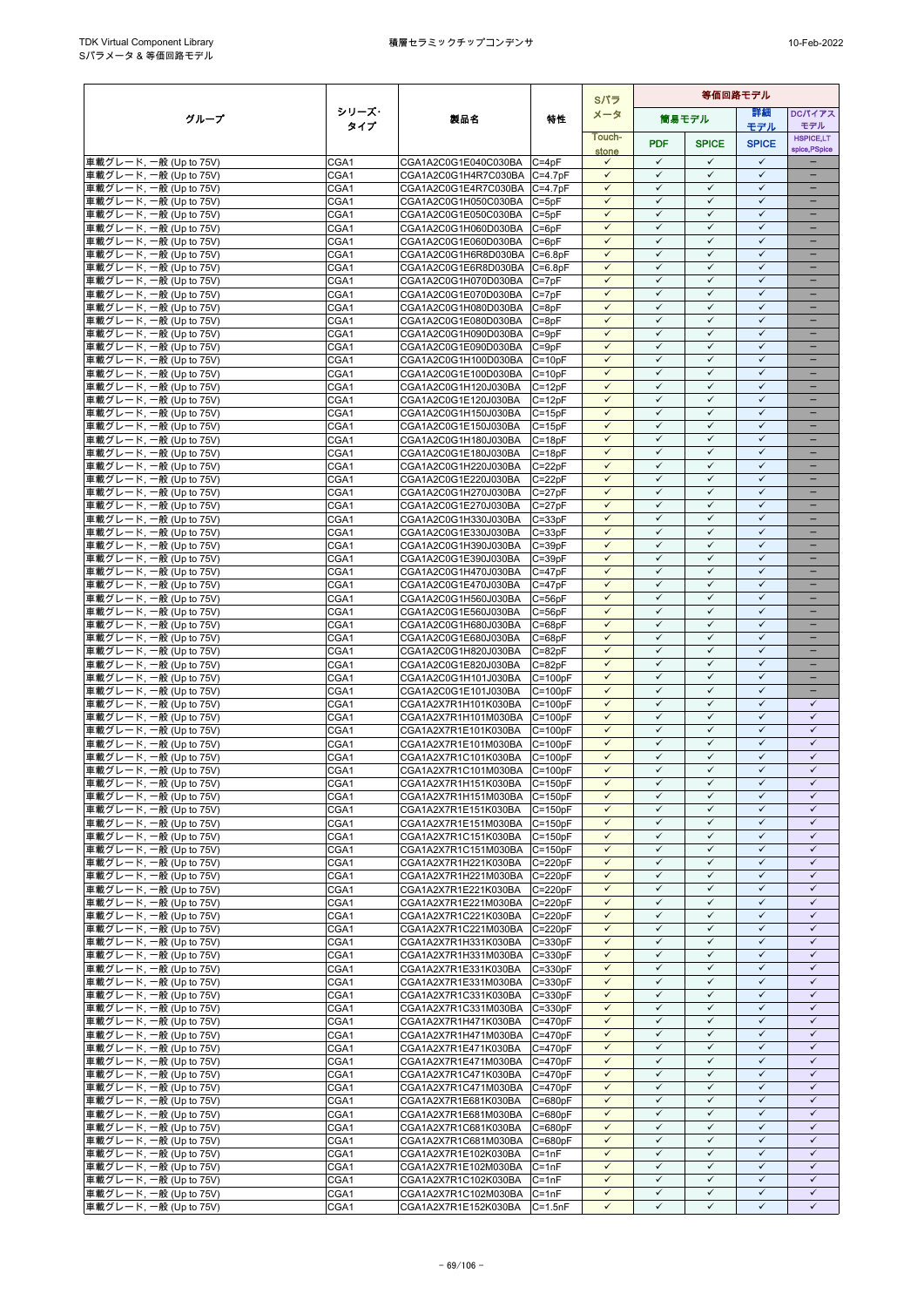|                                                  |                                      |                                                            |                            | Sパラ                          | 等価回路モデル                      |                              |                              |                                      |
|--------------------------------------------------|--------------------------------------|------------------------------------------------------------|----------------------------|------------------------------|------------------------------|------------------------------|------------------------------|--------------------------------------|
| グループ                                             | シリーズ・                                | 製品名                                                        | 特性                         | メータ                          |                              | 筒易モデル                        | 詳細                           | DCパイアス                               |
|                                                  | タイプ                                  |                                                            |                            | Touch-                       |                              |                              | モデル                          | モデル<br><b>HSPICE.LT</b>              |
|                                                  |                                      |                                                            |                            | stone                        | <b>PDF</b>                   | <b>SPICE</b>                 | <b>SPICE</b>                 | spice, PSpice                        |
| 車載グレード, 一般 (Up to 75V)                           | CGA1                                 | CGA1A2X7R1E152M030BA                                       | $C = 1.5nF$                | $\checkmark$                 | $\checkmark$                 | $\checkmark$                 | $\checkmark$                 | ✓                                    |
| 車載グレード, 一般 (Up to 75V)                           | CGA1                                 | CGA1A2X7R1C152K030BA                                       | $C = 1.5nF$                | $\checkmark$                 | $\checkmark$                 | $\checkmark$                 | $\checkmark$                 | $\checkmark$                         |
| 車載グレード, 一般 (Up to 75V)                           | CGA1                                 | CGA1A2X7R1C152M030BA                                       | $C = 1.5nF$                | $\checkmark$<br>$\checkmark$ | $\checkmark$<br>$\checkmark$ | $\checkmark$<br>$\checkmark$ | $\checkmark$<br>$\checkmark$ | $\checkmark$<br>$\checkmark$         |
| 車載グレード, 一般 (Up to 75V)<br>車載グレード, 一般 (Up to 75V) | CGA1<br>CGA1                         | CGA1A2X7R1E222K030BA<br>CGA1A2X7R1E222M030BA               | $C = 2.2nF$<br>$C = 2.2nF$ | $\checkmark$                 | $\checkmark$                 | $\checkmark$                 | $\checkmark$                 | $\checkmark$                         |
| 車載グレード, 一般 (Up to 75V)                           | CGA1                                 | CGA1A2X7R1C222K030BA                                       | $C = 2.2nF$                | $\checkmark$                 | $\checkmark$                 | ✓                            | ✓                            | $\checkmark$                         |
| 車載グレード, 一般 (Up to 75V)                           | CGA1                                 | CGA1A2X7R1C222M030BA C=2.2nF                               |                            | $\checkmark$                 | $\checkmark$                 | $\checkmark$                 | $\checkmark$                 | $\checkmark$                         |
| 車載グレード, 一般 (Up to 75V)                           | CGA1                                 | CGA1A2X7R1E332K030BA                                       | $C = 3.3nF$                | $\checkmark$                 | $\checkmark$                 | $\checkmark$                 | $\checkmark$                 | $\checkmark$                         |
| 車載グレード, 一般 (Up to 75V)                           | CGA1                                 | CGA1A2X7R1E332M030BA                                       | $C = 3.3nF$                | $\checkmark$                 | $\checkmark$<br>$\checkmark$ | $\checkmark$<br>$\checkmark$ | $\checkmark$<br>$\checkmark$ | $\checkmark$                         |
| 車載グレード, 一般 (Up to 75V)<br>車載グレード, 一般 (Up to 75V) | CGA1<br>CGA1                         | CGA1A2X7R1C332K030BA<br>CGA1A2X7R1C332M030BA C=3.3nF       | $C = 3.3nF$                | $\checkmark$<br>$\checkmark$ | $\checkmark$                 | $\checkmark$                 | $\checkmark$                 | $\checkmark$<br>$\checkmark$         |
| 車載グレード, 一般 (Up to 75V)                           | CGA1                                 | CGA1A2X7R1C472K030BA                                       | $C = 4.7nF$                | $\checkmark$                 | $\checkmark$                 | $\checkmark$                 | $\checkmark$                 | $\checkmark$                         |
| 車載グレード, 一般 (Up to 75V)                           | CGA1                                 | CGA1A2X7R1C472M030BA                                       | $C = 4.7nF$                | $\checkmark$                 | $\checkmark$                 | $\checkmark$                 | $\checkmark$                 | $\checkmark$                         |
| 車載グレード, 一般 (Up to 75V)                           | CGA1                                 | CGA1A2X7R1C682K030BA                                       | $C = 6.8nF$                | $\checkmark$                 | $\checkmark$                 | $\checkmark$                 | $\checkmark$                 | $\checkmark$                         |
| 車載グレード, 一般 (Up to 75V)                           | CGA1                                 | CGA1A2X7R1C682M030BA                                       | $C = 6.8nF$                | $\checkmark$                 | $\checkmark$                 | $\checkmark$                 | $\checkmark$                 | $\checkmark$                         |
| 車載グレード, 一般 (Up to 75V)                           | CGA1                                 | CGA1A2X7R1A103K030BA                                       | $C = 10nF$                 | $\checkmark$<br>$\checkmark$ | $\checkmark$<br>$\checkmark$ | $\checkmark$<br>$\checkmark$ | $\checkmark$<br>$\checkmark$ | $\checkmark$<br>$\checkmark$         |
| 車載グレード, 一般 (Up to 75V)<br>車載グレード, 一般 (Up to 75V) | CGA1<br>CGA1                         | CGA1A2X7R1A103M030BA<br>CGA1A2X7R0J103K030BA               | $C = 10nF$<br>$C = 10nF$   | $\checkmark$                 | $\checkmark$                 | $\checkmark$                 | $\checkmark$                 | $\checkmark$                         |
| 車載グレード, 一般 (Up to 75V)                           | CGA1                                 | CGA1A2X7R0J103M030BA                                       | $C = 10nF$                 | $\checkmark$                 | $\checkmark$                 | $\checkmark$                 | $\checkmark$                 | $\checkmark$                         |
| 車載グレード, 一般 (Up to 75V)                           | CGA1                                 | CGA1A1X7T0G104M030BC                                       | $C = 100nF$                | $\checkmark$                 | ✓                            | ✓                            | $\checkmark$                 | $\checkmark$                         |
| 車載グレード, 一般 (Up to 75V)                           | CGA <sub>2</sub>                     | CGA2B2C0G1H010C050BA                                       | $C = 1pF$                  | $\checkmark$                 | $\checkmark$                 | $\checkmark$                 | $\checkmark$                 | $\equiv$                             |
| 車載グレード, 一般 (Up to 75V)                           | CGA <sub>2</sub>                     | CGA2B2C0G1H1R5C050BA C=1.5pF                               |                            | $\checkmark$<br>$\checkmark$ | $\checkmark$<br>$\checkmark$ | $\checkmark$<br>$\checkmark$ | $\checkmark$<br>$\checkmark$ | ÷                                    |
| 車載グレード, 一般 (Up to 75V)<br>車載グレード, 一般 (Up to 75V) | CGA <sub>2</sub><br>CGA2             | CGA2B2C0G1H020C050BA C=2pF<br>CGA2B2C0G1H2R2C050BA C=2.2pF |                            | $\checkmark$                 | $\checkmark$                 | $\checkmark$                 | $\checkmark$                 | -                                    |
| 車載グレード, 一般 (Up to 75V)                           | CGA <sub>2</sub>                     | CGA2B2C0G1H030C050BA                                       | $C = 3pF$                  | $\checkmark$                 | $\checkmark$                 | ✓                            | $\checkmark$                 |                                      |
| 車載グレード, 一般 (Up to 75V)                           | CGA <sub>2</sub>                     | CGA2B2C0G1H3R3C050BA C=3.3pF                               |                            | $\checkmark$                 | $\checkmark$                 | $\checkmark$                 | $\checkmark$                 | ÷                                    |
| 車載グレード, 一般 (Up to 75V)                           | CGA2                                 | CGA2B2C0G1H040C050BA                                       | $C = 4pF$                  | $\checkmark$                 | $\checkmark$                 | $\checkmark$                 | $\checkmark$                 |                                      |
| 車載グレード, 一般 (Up to 75V)                           | CGA <sub>2</sub>                     | CGA2B2C0G1H4R7C050BA                                       | $C = 4.7pF$                | $\checkmark$<br>$\checkmark$ | $\checkmark$<br>$\checkmark$ | $\checkmark$<br>$\checkmark$ | $\checkmark$<br>$\checkmark$ | $\equiv$<br>$\overline{\phantom{0}}$ |
| 車載グレード, 一般 (Up to 75V)<br>車載グレード, 一般 (Up to 75V) | CGA <sub>2</sub><br>CGA <sub>2</sub> | CGA2B2C0G1H050C050BA<br>CGA2B2C0G1H060D050BA               | $C = 5pF$<br>$C = 6pF$     | $\checkmark$                 | $\checkmark$                 | $\checkmark$                 | $\checkmark$                 | -                                    |
| 車載グレード, 一般 (Up to 75V)                           | CGA <sub>2</sub>                     | CGA2B2C0G1H6R8D050BA C=6.8pF                               |                            | $\checkmark$                 | $\checkmark$                 | $\checkmark$                 | $\checkmark$                 | -                                    |
| 車載グレード, 一般 (Up to 75V)                           | CGA <sub>2</sub>                     | CGA2B2C0G1H070D050BA                                       | $C = 7pF$                  | $\checkmark$                 | $\checkmark$                 | $\checkmark$                 | $\checkmark$                 |                                      |
| 車載グレード, 一般 (Up to 75V)                           | CGA <sub>2</sub>                     | CGA2B2C0G1H080D050BA                                       | $C = 8pF$                  | $\checkmark$                 | $\checkmark$                 | $\checkmark$                 | $\checkmark$                 | -                                    |
| 車載グレード, 一般 (Up to 75V)                           | CGA <sub>2</sub>                     | CGA2B2C0G1H090D050BA                                       | $C = 9pF$                  | $\checkmark$                 | $\checkmark$                 | $\checkmark$                 | $\checkmark$                 | ۳                                    |
| 車載グレード, 一般 (Up to 75V)                           | CGA <sub>2</sub><br>CGA <sub>2</sub> | CGA2B2C0G1H100D050BA                                       | $C = 10pF$<br>$C = 12pF$   | $\checkmark$<br>$\checkmark$ | $\checkmark$<br>$\checkmark$ | $\checkmark$<br>$\checkmark$ | $\checkmark$<br>$\checkmark$ | $\equiv$<br>-                        |
| 車載グレード, 一般 (Up to 75V)<br>車載グレード, 一般 (Up to 75V) | CGA <sub>2</sub>                     | CGA2B2C0G1H120J050BA<br>CGA2B2C0G1H150J050BA               | $C = 15pF$                 | $\checkmark$                 | $\checkmark$                 | $\checkmark$                 | $\checkmark$                 | -                                    |
| 車載グレード, 一般 (Up to 75V)                           | CGA <sub>2</sub>                     | CGA2B2C0G1H180J050BA                                       | $C = 18pF$                 | $\checkmark$                 | $\checkmark$                 | $\checkmark$                 | $\checkmark$                 | -                                    |
| 車載グレード, 一般 (Up to 75V)                           | CGA <sub>2</sub>                     | CGA2B2C0G1H220J050BA                                       | $C = 22pF$                 | $\checkmark$                 | $\checkmark$                 | $\checkmark$                 | $\checkmark$                 |                                      |
| 車載グレード, 一般 (Up to 75V)                           | CGA2                                 | CGA2B2C0G1H270J050BA                                       | $C = 27pF$                 | $\checkmark$                 | $\checkmark$                 | $\checkmark$                 | $\checkmark$                 | $\equiv$                             |
| 車載グレード, 一般 (Up to 75V)                           | CGA <sub>2</sub>                     | CGA2B2C0G1H330J050BA                                       | $C = 33pF$                 | $\checkmark$<br>$\checkmark$ | $\checkmark$<br>$\checkmark$ | $\checkmark$<br>$\checkmark$ | $\checkmark$<br>$\checkmark$ | $\equiv$                             |
| 車載グレード, 一般 (Up to 75V)<br>車載グレード, 一般 (Up to 75V) | CGA <sub>2</sub><br>CGA <sub>2</sub> | CGA2B2C0G1H390J050BA<br>CGA2B2C0G1H470J050BA               | $C = 39pF$<br>$C = 47pF$   | $\checkmark$                 | $\checkmark$                 | $\checkmark$                 | $\checkmark$                 | ÷                                    |
| 車載グレード, 一般 (Up to 75V)                           | CGA <sub>2</sub>                     | CGA2B2C0G1H560J050BA                                       | $C = 56pF$                 | $\checkmark$                 | $\checkmark$                 | ✓                            | $\checkmark$                 |                                      |
| 車載グレード, 一般 (Up to 75V)                           | CGA2                                 | CGA2B2C0G1H680J050BA                                       | $C = 68pF$                 | $\checkmark$                 | $\checkmark$                 | $\checkmark$                 | $\checkmark$                 | -                                    |
| 車載グレード, 一般 (Up to 75V)                           | CGA2                                 | CGA2B2C0G1H820J050BA                                       | $C = 82pF$                 | $\checkmark$                 | $\checkmark$                 | $\checkmark$                 | $\checkmark$                 |                                      |
| 車載グレード, 一般 (Up to 75V)                           | CGA <sub>2</sub>                     | CGA2B2C0G1H101J050BA                                       | $C = 100pF$                | $\checkmark$                 | $\checkmark$                 | $\checkmark$                 | $\checkmark$                 |                                      |
| 車載グレード, 一般 (Up to 75V)<br>車載グレード, 一般 (Up to 75V) | CGA <sub>2</sub><br>CGA2             | CGA2B2C0G1H121J050BA<br>CGA2B2C0G1H151J050BA               | $C = 120pF$<br>$C = 150pF$ | $\checkmark$<br>$\checkmark$ | $\checkmark$<br>$\checkmark$ | $\checkmark$<br>$\checkmark$ | $\checkmark$<br>$\checkmark$ |                                      |
| 車載グレード, 一般 (Up to 75V)                           | CGA <sub>2</sub>                     | CGA2B2C0G1H181J050BA                                       | $C = 180pF$                | $\checkmark$                 | $\checkmark$                 | $\checkmark$                 | $\checkmark$                 | -                                    |
| 車載グレード, 一般 (Up to 75V)                           | CGA <sub>2</sub>                     | CGA2B2C0G1H221J050BA                                       | $C = 220pF$                | $\checkmark$                 | $\checkmark$                 | $\checkmark$                 | $\checkmark$                 |                                      |
| 車載グレード, 一般 (Up to 75V)                           | CGA <sub>2</sub>                     | CGA2B2X5R1H221K050BA                                       | $C = 220pF$                | $\checkmark$                 | $\checkmark$                 | $\checkmark$                 | $\checkmark$                 | $\checkmark$                         |
| 車載グレード, 一般 (Up to 75V)                           | CGA <sub>2</sub>                     | CGA2B2X5R1H221M050BA                                       | $C = 220pF$                | $\checkmark$                 | $\checkmark$                 | $\checkmark$                 | $\checkmark$                 | $\checkmark$                         |
| 車載グレード, 一般 (Up to 75V)<br>車載グレード, 一般 (Up to 75V) | CGA <sub>2</sub>                     | CGA2B2X7R1H221K050BA                                       | $C = 220pF$                | $\checkmark$<br>$\checkmark$ | $\checkmark$<br>$\checkmark$ | $\checkmark$<br>$\checkmark$ | $\checkmark$<br>$\checkmark$ | $\checkmark$<br>$\checkmark$         |
| 車載グレード, 一般 (Up to 75V)                           | CGA <sub>2</sub><br>CGA <sub>2</sub> | CGA2B2X7R1H221M050BA C=220pF<br>CGA2B2C0G1H271J050BA       | $C = 270pF$                | $\checkmark$                 | $\checkmark$                 | $\checkmark$                 | $\checkmark$                 | -                                    |
| 車載グレード, 一般 (Up to 75V)                           | CGA <sub>2</sub>                     | CGA2B2C0G1H331J050BA                                       | C=330pF                    | $\checkmark$                 | $\checkmark$                 | $\checkmark$                 | $\checkmark$                 | -                                    |
| 車載グレード, 一般 (Up to 75V)                           | CGA <sub>2</sub>                     | CGA2B2X5R1H331K050BA                                       | $C = 330pF$                | $\checkmark$                 | $\checkmark$                 | $\checkmark$                 | $\checkmark$                 | $\checkmark$                         |
| 車載グレード, 一般 (Up to 75V)                           | CGA <sub>2</sub>                     | CGA2B2X5R1H331M050BA                                       | $C = 330pF$                | $\checkmark$                 | $\checkmark$                 | $\checkmark$                 | $\checkmark$                 | $\checkmark$                         |
| 車載グレード, 一般 (Up to 75V)                           | CGA <sub>2</sub>                     | CGA2B2X7R1H331K050BA                                       | $C = 330pF$                | $\checkmark$<br>$\checkmark$ | $\checkmark$<br>$\checkmark$ | $\checkmark$<br>✓            | $\checkmark$<br>$\checkmark$ | $\checkmark$<br>$\checkmark$         |
| 車載グレード, 一般 (Up to 75V)<br>車載グレード, 一般 (Up to 75V) | CGA <sub>2</sub><br>CGA <sub>2</sub> | CGA2B2X7R1H331M050BA C=330pF<br>CGA2B2C0G1H391J050BA       | $C = 390pF$                | $\checkmark$                 | $\checkmark$                 | $\checkmark$                 | $\checkmark$                 | $\overline{\phantom{a}}$             |
| 車載グレード, 一般 (Up to 75V)                           | CGA <sub>2</sub>                     | CGA2B2C0G1H471J050BA                                       | $C = 470pF$                | $\checkmark$                 | $\checkmark$                 | ✓                            | ✓                            |                                      |
| 車載グレード, 一般 (Up to 75V)                           | CGA <sub>2</sub>                     | CGA2B2X5R1H471K050BA                                       | $C = 470pF$                | $\checkmark$                 | $\checkmark$                 | $\checkmark$                 | $\checkmark$                 | $\checkmark$                         |
| 車載グレード, 一般 (Up to 75V)                           | CGA2                                 | CGA2B2X5R1H471M050BA                                       | $C = 470pF$                | $\checkmark$                 | $\checkmark$                 | $\checkmark$                 | $\checkmark$                 | $\checkmark$                         |
| 車載グレード, 一般 (Up to 75V)                           | CGA <sub>2</sub>                     | CGA2B2X7R1H471K050BA                                       | $C = 470pF$                | $\checkmark$                 | $\checkmark$                 | $\checkmark$                 | $\checkmark$                 | $\checkmark$                         |
| 車載グレード, 一般 (Up to 75V)<br>車載グレード, 一般 (Up to 75V) | CGA <sub>2</sub><br>CGA <sub>2</sub> | CGA2B2X7R1H471M050BA C=470pF<br>CGA2B2C0G1H561J050BA       | $C = 560pF$                | $\checkmark$<br>$\checkmark$ | $\checkmark$<br>$\checkmark$ | $\checkmark$<br>$\checkmark$ | $\checkmark$<br>$\checkmark$ | $\checkmark$<br>-                    |
| 車載グレード, 一般 (Up to 75V)                           | CGA <sub>2</sub>                     | CGA2B2C0G1H681J050BA                                       | $C = 680pF$                | $\checkmark$                 | $\checkmark$                 | $\checkmark$                 | $\checkmark$                 | -                                    |
| 車載グレード, 一般 (Up to 75V)                           | CGA <sub>2</sub>                     | CGA2B2X5R1H681K050BA                                       | $C = 680pF$                | $\checkmark$                 | $\checkmark$                 | $\checkmark$                 | $\checkmark$                 | ✓                                    |
| 車載グレード, 一般 (Up to 75V)                           | CGA <sub>2</sub>                     | CGA2B2X5R1H681M050BA                                       | $C = 680pF$                | $\checkmark$                 | $\checkmark$                 | $\checkmark$                 | $\checkmark$                 | $\checkmark$                         |
| 車載グレード, 一般 (Up to 75V)                           | CGA <sub>2</sub>                     | CGA2B2X7R1H681K050BA                                       | $C = 680pF$                | $\checkmark$                 | $\checkmark$                 | $\checkmark$                 | $\checkmark$                 | $\checkmark$                         |
| 車載グレード, 一般 (Up to 75V)                           | CGA <sub>2</sub>                     | CGA2B2X7R1H681M050BA C=680pF                               |                            | $\checkmark$                 | $\checkmark$                 | $\checkmark$                 | $\checkmark$                 | $\checkmark$<br>$-$                  |
| 車載グレード, 一般 (Up to 75V)<br>車載グレード, 一般 (Up to 75V) | CGA <sub>2</sub><br>CGA <sub>2</sub> | CGA2B2C0G1H821J050BA<br>CGA2B2C0G1H102J050BA               | $C = 820pF$<br>$C = 1nF$   | $\checkmark$<br>$\checkmark$ | $\checkmark$<br>✓            | $\checkmark$<br>✓            | $\checkmark$<br>✓            | -                                    |
| 車載グレード, 一般 (Up to 75V)                           | CGA <sub>2</sub>                     | CGA2B2X5R1H102K050BA                                       | $C = 1nF$                  | $\checkmark$                 | $\checkmark$                 | $\checkmark$                 | $\checkmark$                 | $\checkmark$                         |
| 車載グレード, 一般 (Up to 75V)                           | CGA <sub>2</sub>                     | CGA2B2X5R1H102M050BA                                       | $C = 1nF$                  | $\checkmark$                 | $\checkmark$                 | $\checkmark$                 | $\checkmark$                 | $\checkmark$                         |
| 車載グレード, 一般 (Up to 75V)                           | CGA <sub>2</sub>                     | CGA2B2X7R1H102K050BA                                       | $C = 1nF$                  | $\checkmark$                 | $\checkmark$                 | $\checkmark$                 | $\checkmark$                 | $\checkmark$                         |
| 車載グレード, 一般 (Up to 75V)                           | CGA <sub>2</sub>                     | CGA2B2X7R1H102M050BA                                       | $C = 1nF$                  | $\checkmark$                 | $\checkmark$                 | $\checkmark$                 | $\checkmark$                 | $\checkmark$                         |
| 車載グレード, 一般 (Up to 75V)                           | CGA <sub>2</sub>                     | CGA2B2X5R1H152K050BA                                       | $C = 1.5nF$                | $\checkmark$                 | $\checkmark$                 | ✓                            | $\checkmark$                 | $\checkmark$                         |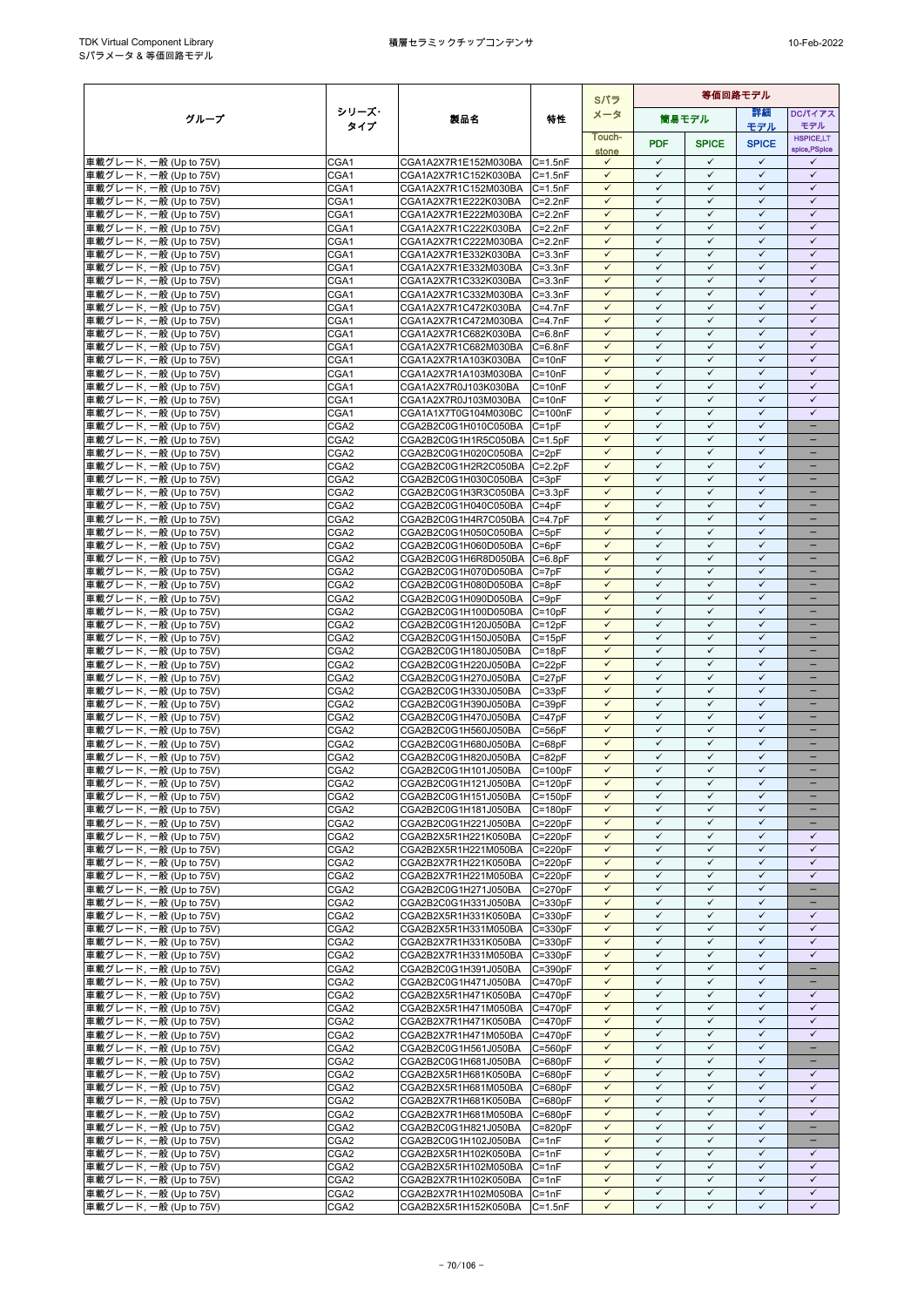|                                                  |                                      |                                                      |                            | Sパラ                          | 等価回路モデル                      |                              |                              |                                   |
|--------------------------------------------------|--------------------------------------|------------------------------------------------------|----------------------------|------------------------------|------------------------------|------------------------------|------------------------------|-----------------------------------|
| グループ                                             | シリーズ・                                | 製品名                                                  | 特性                         | メータ                          |                              | 簡易モデル                        | 等細                           | DCパイアス                            |
|                                                  | タイプ                                  |                                                      |                            | Touch-                       |                              |                              | モデル                          | モデル                               |
|                                                  |                                      |                                                      |                            | stone                        | <b>PDF</b>                   | <b>SPICE</b>                 | <b>SPICE</b>                 | <b>HSPICE,LT</b><br>spice, PSpice |
| 車載グレード, 一般 (Up to 75V)                           | CGA <sub>2</sub>                     | CGA2B2X5R1H152M050BA C=1.5nF                         |                            | $\checkmark$                 | $\checkmark$                 | $\checkmark$                 | $\checkmark$                 | ✓                                 |
| 車載グレード, 一般 (Up to 75V)                           | CGA <sub>2</sub>                     | CGA2B2X7R1H152K050BA                                 | $C = 1.5nF$                | $\checkmark$                 | $\checkmark$                 | $\checkmark$                 | $\checkmark$                 | $\checkmark$                      |
| 車載グレード, 一般 (Up to 75V)                           | CGA <sub>2</sub>                     | CGA2B2X7R1H152M050BA C=1.5nF                         |                            | $\checkmark$                 | $\checkmark$                 | $\checkmark$                 | $\checkmark$                 | $\checkmark$                      |
| 車載グレード, 一般 (Up to 75V)<br>車載グレード, 一般 (Up to 75V) | CGA <sub>2</sub><br>CGA <sub>2</sub> | CGA2B2X5R1H222K050BA<br>CGA2B2X5R1H222M050BA C=2.2nF | $C = 2.2nF$                | $\checkmark$<br>$\checkmark$ | $\checkmark$<br>$\checkmark$ | $\checkmark$<br>$\checkmark$ | $\checkmark$<br>$\checkmark$ | $\checkmark$<br>$\checkmark$      |
| 車載グレード, 一般 (Up to 75V)                           | CGA <sub>2</sub>                     | CGA2B2X7R1H222K050BA                                 | $C = 2.2nF$                | $\checkmark$                 | $\checkmark$                 | $\checkmark$                 | $\checkmark$                 | $\checkmark$                      |
| 車載グレード, 一般 (Up to 75V)                           | CGA <sub>2</sub>                     | CGA2B2X7R1H222M050BA                                 | $C = 2.2nF$                | $\checkmark$                 | $\checkmark$                 | $\checkmark$                 | $\checkmark$                 | $\checkmark$                      |
| 車載グレード, 一般 (Up to 75V)                           | CGA <sub>2</sub>                     | CGA2B2X5R1H332K050BA                                 | $C = 3.3nF$                | $\checkmark$                 | $\checkmark$                 | $\checkmark$                 | $\checkmark$                 | $\checkmark$                      |
| 車載グレード, 一般 (Up to 75V)                           | CGA <sub>2</sub>                     | CGA2B2X5R1H332M050BA C=3.3nF                         |                            | $\checkmark$                 | $\checkmark$                 | $\checkmark$                 | $\checkmark$                 | $\checkmark$                      |
| 車載グレード, 一般 (Up to 75V)                           | CGA <sub>2</sub>                     | CGA2B2X7R1H332K050BA                                 | $C = 3.3nF$                | $\checkmark$                 | $\checkmark$                 | $\checkmark$                 | $\checkmark$                 | $\checkmark$                      |
| 車載グレード, 一般 (Up to 75V)                           | CGA <sub>2</sub>                     | CGA2B2X7R1H332M050BA                                 | $C = 3.3nF$                | $\checkmark$<br>$\checkmark$ | $\checkmark$<br>$\checkmark$ | $\checkmark$<br>$\checkmark$ | $\checkmark$<br>$\checkmark$ | $\checkmark$<br>$\checkmark$      |
| 車載グレード, 一般 (Up to 75V)<br>車載グレード, 一般 (Up to 75V) | CGA <sub>2</sub><br>CGA <sub>2</sub> | CGA2B2X5R1H472K050BA<br>CGA2B2X5R1H472M050BA         | $C=4.7nF$<br>$C = 4.7nF$   | $\checkmark$                 | ✓                            | ✓                            | $\checkmark$                 | ✓                                 |
| 車載グレード, 一般 (Up to 75V)                           | CGA <sub>2</sub>                     | CGA2B2X7R1H472K050BA                                 | $C = 4.7nF$                | $\checkmark$                 | $\checkmark$                 | $\checkmark$                 | $\checkmark$                 | $\checkmark$                      |
| 車載グレード, 一般 (Up to 75V)                           | CGA <sub>2</sub>                     | CGA2B2X7R1H472M050BA                                 | $C = 4.7nF$                | $\checkmark$                 | $\checkmark$                 | $\checkmark$                 | $\checkmark$                 | $\checkmark$                      |
| 車載グレード, 一般 (Up to 75V)                           | CGA <sub>2</sub>                     | CGA2B2X5R1H682K050BA                                 | $C = 6.8nF$                | $\checkmark$                 | $\checkmark$                 | $\checkmark$                 | $\checkmark$                 | $\checkmark$                      |
| 車載グレード, 一般 (Up to 75V)                           | CGA <sub>2</sub>                     | CGA2B2X5R1H682M050BA                                 | $C = 6.8nF$                | $\checkmark$                 | $\checkmark$                 | $\checkmark$                 | $\checkmark$                 | $\checkmark$                      |
| 車載グレード, 一般 (Up to 75V)                           | CGA <sub>2</sub><br>CGA <sub>2</sub> | CGA2B2X7R1H682K050BA                                 | $C = 6.8nF$<br>$C = 6.8nF$ | $\checkmark$<br>$\checkmark$ | $\checkmark$<br>$\checkmark$ | ✓<br>$\checkmark$            | ✓<br>$\checkmark$            | ✓<br>$\checkmark$                 |
| 車載グレード, 一般 (Up to 75V)<br>車載グレード, 一般 (Up to 75V) | CGA <sub>2</sub>                     | CGA2B2X7R1H682M050BA<br>CGA2B3X5R1H103K050BB         | $C = 10nF$                 | $\checkmark$                 | $\checkmark$                 | $\checkmark$                 | $\checkmark$                 | $\checkmark$                      |
| 車載グレード, 一般 (Up to 75V)                           | CGA <sub>2</sub>                     | CGA2B3X5R1H103M050BB                                 | $C = 10nF$                 | $\checkmark$                 | $\checkmark$                 | $\checkmark$                 | $\checkmark$                 | $\checkmark$                      |
| 車載グレード, 一般 (Up to 75V)                           | CGA <sub>2</sub>                     | CGA2B3X5R1V103K050BB                                 | $C = 10nF$                 | $\checkmark$                 | $\checkmark$                 | $\checkmark$                 | $\checkmark$                 | $\checkmark$                      |
| 車載グレード, 一般 (Up to 75V)                           | CGA <sub>2</sub>                     | CGA2B3X5R1V103M050BB                                 | $C = 10nF$                 | $\checkmark$                 | $\checkmark$                 | $\checkmark$                 | $\checkmark$                 | $\checkmark$                      |
| 車載グレード, 一般 (Up to 75V)                           | CGA <sub>2</sub>                     | CGA2B2X5R1E103K050BA                                 | $C = 10nF$                 | $\checkmark$                 | $\checkmark$                 | $\checkmark$                 | $\checkmark$                 | $\checkmark$                      |
| 車載グレード, 一般 (Up to 75V)<br>車載グレード, 一般 (Up to 75V) | CGA <sub>2</sub>                     | CGA2B2X5R1E103M050BA                                 | $C = 10nF$                 | $\checkmark$<br>$\checkmark$ | $\checkmark$<br>$\checkmark$ | $\checkmark$<br>$\checkmark$ | $\checkmark$<br>$\checkmark$ | $\checkmark$<br>$\checkmark$      |
| 車載グレード, 一般 (Up to 75V)                           | CGA <sub>2</sub><br>CGA <sub>2</sub> | CGA2B3X7R1H103K050BB<br>CGA2B3X7R1H103M050BB         | $C = 10nF$<br>$C = 10nF$   | $\checkmark$                 | $\checkmark$                 | $\checkmark$                 | $\checkmark$                 | $\checkmark$                      |
| 車載グレード, 一般 (Up to 75V)                           | CGA <sub>2</sub>                     | CGA2B3X7R1V103K050BB                                 | $C = 10nF$                 | $\checkmark$                 | $\checkmark$                 | $\checkmark$                 | $\checkmark$                 | $\checkmark$                      |
| 車載グレード, 一般 (Up to 75V)                           | CGA <sub>2</sub>                     | CGA2B3X7R1V103M050BB                                 | $C = 10nF$                 | $\checkmark$                 | $\checkmark$                 | $\checkmark$                 | $\checkmark$                 | $\checkmark$                      |
| 車載グレード, 一般 (Up to 75V)                           | CGA <sub>2</sub>                     | CGA2B2X7R1E103K050BA                                 | $C = 10nF$                 | $\checkmark$                 | $\checkmark$                 | $\checkmark$                 | $\checkmark$                 | $\checkmark$                      |
| 車載グレード, 一般 (Up to 75V)                           | CGA <sub>2</sub>                     | CGA2B2X7R1E103M050BA                                 | $C = 10nF$                 | $\checkmark$                 | $\checkmark$                 | $\checkmark$                 | $\checkmark$                 | $\checkmark$                      |
| 車載グレード, 一般 (Up to 75V)<br>車載グレード, 一般 (Up to 75V) | CGA <sub>2</sub><br>CGA <sub>2</sub> | CGA2B3X5R1H153K050BB<br>CGA2B3X5R1H153M050BB         | $C = 15nF$<br>$C = 15nF$   | $\checkmark$<br>$\checkmark$ | $\checkmark$<br>$\checkmark$ | $\checkmark$<br>$\checkmark$ | $\checkmark$<br>$\checkmark$ | $\checkmark$<br>$\checkmark$      |
| 車載グレード, 一般 (Up to 75V)                           | CGA <sub>2</sub>                     | CGA2B3X5R1V153K050BB                                 | $C = 15nF$                 | $\checkmark$                 | $\checkmark$                 | $\checkmark$                 | $\checkmark$                 | $\checkmark$                      |
| 車載グレード, 一般 (Up to 75V)                           | CGA <sub>2</sub>                     | CGA2B3X5R1V153M050BB                                 | $C = 15nF$                 | $\checkmark$                 | $\checkmark$                 | $\checkmark$                 | $\checkmark$                 | $\checkmark$                      |
| 車載グレード, 一般 (Up to 75V)                           | CGA <sub>2</sub>                     | CGA2B2X5R1E153K050BA                                 | $C = 15nF$                 | $\checkmark$                 | $\checkmark$                 | $\checkmark$                 | $\checkmark$                 | $\checkmark$                      |
| 車載グレード, 一般 (Up to 75V)                           | CGA <sub>2</sub>                     | CGA2B2X5R1E153M050BA                                 | $C = 15nF$                 | $\checkmark$                 | $\checkmark$                 | ✓                            | $\checkmark$                 | $\checkmark$                      |
| 車載グレード, 一般 (Up to 75V)                           | CGA <sub>2</sub>                     | CGA2B3X7R1H153K050BB                                 | $C = 15nF$                 | $\checkmark$                 | $\checkmark$                 | $\checkmark$                 | $\checkmark$                 | $\checkmark$                      |
| 車載グレード, 一般 (Up to 75V)                           | CGA2<br>CGA <sub>2</sub>             | CGA2B3X7R1H153M050BB<br>CGA2B3X7R1V153K050BB         | $C = 15nF$<br>$C = 15nF$   | $\checkmark$<br>$\checkmark$ | $\checkmark$<br>$\checkmark$ | $\checkmark$<br>$\checkmark$ | $\checkmark$<br>$\checkmark$ | $\checkmark$<br>$\checkmark$      |
| 車載グレード, 一般 (Up to 75V)<br>車載グレード, 一般 (Up to 75V) | CGA <sub>2</sub>                     | CGA2B3X7R1V153M050BB                                 | $C = 15nF$                 | $\checkmark$                 | $\checkmark$                 | $\checkmark$                 | $\checkmark$                 | $\checkmark$                      |
| 車載グレード, 一般 (Up to 75V)                           | CGA <sub>2</sub>                     | CGA2B2X7R1E153K050BA                                 | $C = 15nF$                 | $\checkmark$                 | $\checkmark$                 | $\checkmark$                 | $\checkmark$                 | $\checkmark$                      |
| 車載グレード, 一般 (Up to 75V)                           | CGA <sub>2</sub>                     | CGA2B2X7R1E153M050BA                                 | $C = 15nF$                 | $\checkmark$                 | $\checkmark$                 | $\checkmark$                 | $\checkmark$                 | $\checkmark$                      |
| 車載グレード, 一般 (Up to 75V)                           | CGA <sub>2</sub>                     | CGA2B3X5R1H223K050BB                                 | $C = 22nF$                 | $\checkmark$                 | $\checkmark$                 | $\checkmark$                 | $\checkmark$                 | $\checkmark$                      |
| 車載グレード, 一般 (Up to 75V)                           | CGA <sub>2</sub>                     | CGA2B3X5R1H223M050BB                                 | $C = 22nF$                 | $\checkmark$                 | $\checkmark$                 | $\checkmark$                 | $\checkmark$                 | $\checkmark$                      |
| 車載グレード, 一般 (Up to 75V)<br>車載グレード, 一般 (Up to 75V) | CGA <sub>2</sub><br>CGA <sub>2</sub> | CGA2B3X5R1V223K050BB<br>CGA2B3X5R1V223M050BB         | $C = 22nF$<br>$C = 22nF$   | $\checkmark$<br>$\checkmark$ | $\checkmark$<br>$\checkmark$ | $\checkmark$<br>$\checkmark$ | $\checkmark$<br>$\checkmark$ | $\checkmark$<br>$\checkmark$      |
| 車載グレード, 一般 (Up to 75V)                           | CGA <sub>2</sub>                     | CGA2B2X5R1E223K050BA C=22nF                          |                            | $\checkmark$                 | $\checkmark$                 | $\checkmark$                 | $\checkmark$                 | $\checkmark$                      |
| 車載グレード, 一般 (Up to 75V)                           | CGA <sub>2</sub>                     | CGA2B2X5R1E223M050BA C=22nF                          |                            | $\checkmark$                 | $\checkmark$                 | $\checkmark$                 | $\checkmark$                 | ✓                                 |
| 車載グレード, 一般 (Up to 75V)                           | CGA <sub>2</sub>                     | CGA2B3X7R1H223K050BB                                 | $C = 22nF$                 | $\checkmark$                 | $\checkmark$                 | $\checkmark$                 | $\checkmark$                 | $\checkmark$                      |
| 車載グレード, 一般 (Up to 75V)                           | CGA <sub>2</sub>                     | CGA2B3X7R1H223M050BB                                 | $C = 22nF$                 | $\checkmark$                 | $\checkmark$                 | $\checkmark$                 | $\checkmark$                 | $\checkmark$                      |
| 車載グレード, 一般 (Up to 75V)                           | CGA <sub>2</sub>                     | CGA2B3X7R1V223K050BB                                 | $C = 22nF$                 | $\checkmark$                 | $\checkmark$                 | $\checkmark$                 | $\checkmark$                 | $\checkmark$                      |
| 車載グレード, 一般 (Up to 75V)                           | CGA <sub>2</sub>                     | CGA2B3X7R1V223M050BB                                 | $C = 22nF$                 | $\checkmark$<br>$\checkmark$ | $\checkmark$<br>$\checkmark$ | $\checkmark$<br>✓            | $\checkmark$<br>$\checkmark$ | $\checkmark$<br>$\checkmark$      |
| 車載グレード, 一般 (Up to 75V)<br>車載グレード, 一般 (Up to 75V) | CGA <sub>2</sub><br>CGA <sub>2</sub> | CGA2B2X7R1E223K050BA<br>CGA2B2X7R1E223M050BA         | $C = 22nF$<br>$C = 22nF$   | $\checkmark$                 | $\checkmark$                 | $\checkmark$                 | $\checkmark$                 | $\checkmark$                      |
| 車載グレード, 一般 (Up to 75V)                           | CGA <sub>2</sub>                     | CGA2B3X5R1H333K050BB                                 | $C = 33nF$                 | $\checkmark$                 | $\checkmark$                 | $\checkmark$                 | ✓                            | $\checkmark$                      |
| 車載グレード, 一般 (Up to 75V)                           | CGA <sub>2</sub>                     | CGA2B3X5R1H333M050BB                                 | $C = 33nF$                 | $\checkmark$                 | $\checkmark$                 | $\checkmark$                 | $\checkmark$                 | $\checkmark$                      |
| 車載グレード, 一般 (Up to 75V)                           | CGA2                                 | CGA2B3X5R1V333K050BB                                 | $C = 33nF$                 | $\checkmark$                 | $\checkmark$                 | $\checkmark$                 | $\checkmark$                 | $\checkmark$                      |
| 車載グレード, 一般 (Up to 75V)                           | CGA <sub>2</sub>                     | CGA2B3X5R1V333M050BB                                 | $C = 33nF$                 | $\checkmark$                 | $\checkmark$                 | $\checkmark$                 | $\checkmark$                 | $\checkmark$                      |
| 車載グレード, 一般 (Up to 75V)<br>車載グレード, 一般 (Up to 75V) | CGA <sub>2</sub><br>CGA <sub>2</sub> | CGA2B2X5R1E333K050BA<br>CGA2B2X5R1E333M050BA         | $C = 33nF$<br>$C = 33nF$   | $\checkmark$<br>$\checkmark$ | $\checkmark$<br>$\checkmark$ | $\checkmark$<br>$\checkmark$ | $\checkmark$<br>$\checkmark$ | $\checkmark$<br>$\checkmark$      |
| 車載グレード, 一般 (Up to 75V)                           | CGA <sub>2</sub>                     | CGA2B2X5R1C333K050BA                                 | $C = 33nF$                 | $\checkmark$                 | $\checkmark$                 | $\checkmark$                 | $\checkmark$                 | $\checkmark$                      |
| 車載グレード, 一般 (Up to 75V)                           | CGA <sub>2</sub>                     | CGA2B2X5R1C333M050BA                                 | $C = 33nF$                 | $\checkmark$                 | $\checkmark$                 | $\checkmark$                 | $\checkmark$                 | $\checkmark$                      |
| 車載グレード, 一般 (Up to 75V)                           | CGA <sub>2</sub>                     | CGA2B3X7R1H333K050BB                                 | $C = 33nF$                 | $\checkmark$                 | $\checkmark$                 | $\checkmark$                 | $\checkmark$                 | $\checkmark$                      |
| 車載グレード, 一般 (Up to 75V)                           | CGA <sub>2</sub>                     | CGA2B3X7R1H333M050BB                                 | $C = 33nF$                 | $\checkmark$                 | $\checkmark$                 | $\checkmark$                 | $\checkmark$                 | $\checkmark$                      |
| 車載グレード, 一般 (Up to 75V)                           | CGA <sub>2</sub>                     | CGA2B3X7R1V333K050BB                                 | $C = 33nF$                 | $\checkmark$                 | $\checkmark$                 | $\checkmark$                 | $\checkmark$                 | $\checkmark$                      |
| 車載グレード, 一般 (Up to 75V)                           | CGA <sub>2</sub>                     | CGA2B3X7R1V333M050BB C=33nF                          |                            | $\checkmark$<br>$\checkmark$ | $\checkmark$<br>✓            | $\checkmark$<br>✓            | $\checkmark$<br>✓            | $\checkmark$<br>✓                 |
| 車載グレード, 一般 (Up to 75V)<br>車載グレード, 一般 (Up to 75V) | CGA <sub>2</sub><br>CGA <sub>2</sub> | CGA2B1X7R1E333K050BC<br>CGA2B1X7R1E333M050BC C=33nF  | $C = 33nF$                 | $\checkmark$                 | $\checkmark$                 | $\checkmark$                 | $\checkmark$                 | $\checkmark$                      |
| 車載グレード, 一般 (Up to 75V)                           | CGA <sub>2</sub>                     | CGA2B2X7R1C333K050BA                                 | $C = 33nF$                 | $\checkmark$                 | $\checkmark$                 | $\checkmark$                 | $\checkmark$                 | $\checkmark$                      |
| 車載グレード, 一般 (Up to 75V)                           | CGA <sub>2</sub>                     | CGA2B2X7R1C333M050BA                                 | $C = 33nF$                 | $\checkmark$                 | $\checkmark$                 | $\checkmark$                 | $\checkmark$                 | $\checkmark$                      |
| 車載グレード, 一般 (Up to 75V)                           | CGA <sub>2</sub>                     | CGA2B3X5R1H473K050BB                                 | $C = 47nF$                 | $\checkmark$                 | $\checkmark$                 | $\checkmark$                 | $\checkmark$                 | $\checkmark$                      |
| 車載グレード, 一般 (Up to 75V)                           | CGA <sub>2</sub>                     | CGA2B3X5R1H473M050BB C=47nF                          |                            | $\checkmark$                 | $\checkmark$                 | ✓                            | $\checkmark$                 | $\checkmark$                      |
| 車載グレード, 一般 (Up to 75V)                           | CGA <sub>2</sub>                     | CGA2B3X5R1V473K050BB                                 | $C = 47nF$                 | $\checkmark$<br>$\checkmark$ | $\checkmark$<br>$\checkmark$ | $\checkmark$<br>$\checkmark$ | $\checkmark$<br>$\checkmark$ | $\checkmark$<br>$\checkmark$      |
| 車載グレード, 一般 (Up to 75V)<br>車載グレード, 一般 (Up to 75V) | CGA <sub>2</sub><br>CGA <sub>2</sub> | CGA2B3X5R1V473M050BB C=47nF<br>CGA2B2X5R1E473K050BA  | $C = 47nF$                 | $\checkmark$                 | $\checkmark$                 | $\checkmark$                 | $\checkmark$                 | $\checkmark$                      |
| 車載グレード, 一般 (Up to 75V)                           | CGA <sub>2</sub>                     | CGA2B2X5R1E473M050BA                                 | $C = 47nF$                 | $\checkmark$                 | $\checkmark$                 | $\checkmark$                 | $\checkmark$                 | $\checkmark$                      |
| 車載グレード, 一般 (Up to 75V)                           | CGA <sub>2</sub>                     | CGA2B2X5R1C473K050BA                                 | $C = 47nF$                 | $\checkmark$                 | $\checkmark$                 | $\checkmark$                 | $\checkmark$                 | $\checkmark$                      |
| 車載グレード, 一般 (Up to 75V)                           | CGA <sub>2</sub>                     | CGA2B2X5R1C473M050BA                                 | $C = 47nF$                 | $\checkmark$                 | $\checkmark$                 | $\checkmark$                 | $\checkmark$                 | $\checkmark$                      |
| 車載グレード, 一般 (Up to 75V)                           | CGA <sub>2</sub>                     | CGA2B3X7R1H473K050BB                                 | $C = 47nF$                 | $\checkmark$                 | $\checkmark$                 | $\checkmark$                 | $\checkmark$                 | $\checkmark$                      |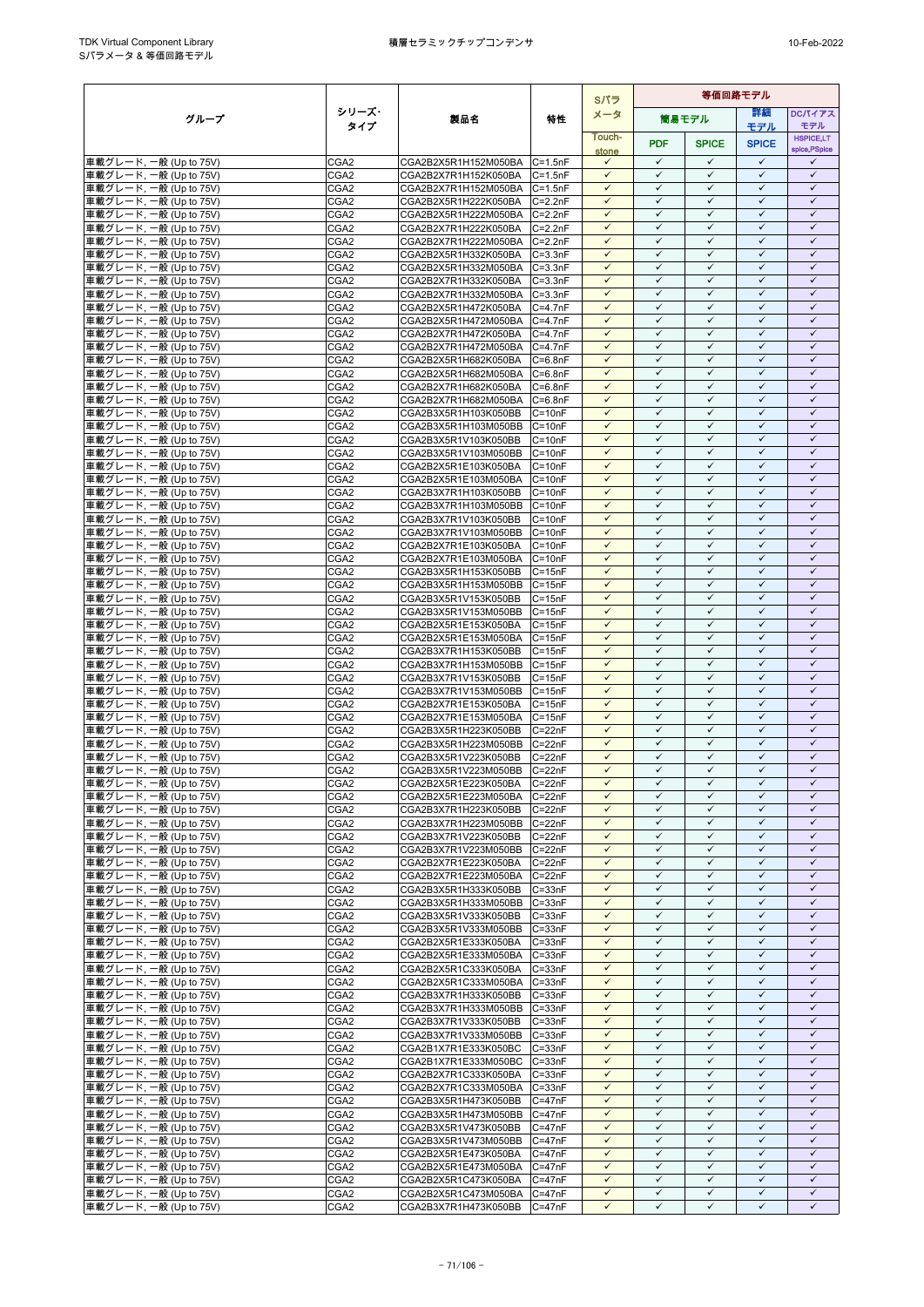|                                                  |                                      |                                                      |                            | Sパラ                          |                              |                              | 等価回路モデル                      |                              |
|--------------------------------------------------|--------------------------------------|------------------------------------------------------|----------------------------|------------------------------|------------------------------|------------------------------|------------------------------|------------------------------|
| グループ                                             | シリーズ・                                | 製品名                                                  | 特性                         | メータ                          |                              | 筒易モデル                        | 詳細                           | DCパイアス                       |
|                                                  | タイプ                                  |                                                      |                            | Touch-                       |                              |                              | モデル                          | モデル<br><b>HSPICE,LT</b>      |
|                                                  |                                      |                                                      |                            | stone                        | <b>PDF</b>                   | <b>SPICE</b>                 | <b>SPICE</b>                 | spice, PSpice                |
| 車載グレード, 一般 (Up to 75V)                           | CGA <sub>2</sub>                     | CGA2B3X7R1H473M050BB                                 | $C = 47nF$                 | $\checkmark$                 | $\checkmark$                 | $\checkmark$                 | $\checkmark$                 | ✓                            |
| 車載グレード, 一般 (Up to 75V)                           | CGA <sub>2</sub>                     | CGA2B3X7R1V473K050BB                                 | $C = 47nF$                 | $\checkmark$                 | $\checkmark$                 | $\checkmark$                 | $\checkmark$                 | $\checkmark$                 |
| 車載グレード, 一般 (Up to 75V)<br>車載グレード, 一般 (Up to 75V) | CGA <sub>2</sub><br>CGA <sub>2</sub> | CGA2B3X7R1V473M050BB<br>CGA2B1X7R1E473K050BC         | $C = 47nF$<br>$C = 47nF$   | $\checkmark$<br>$\checkmark$ | $\checkmark$<br>$\checkmark$ | $\checkmark$<br>$\checkmark$ | $\checkmark$<br>$\checkmark$ | $\checkmark$<br>$\checkmark$ |
| 車載グレード, 一般 (Up to 75V)                           | CGA <sub>2</sub>                     | CGA2B1X7R1E473M050BC C=47nF                          |                            | $\checkmark$                 | $\checkmark$                 | $\checkmark$                 | $\checkmark$                 | $\checkmark$                 |
| 車載グレード, 一般 (Up to 75V)                           | CGA <sub>2</sub>                     | CGA2B2X7R1C473K050BA                                 | $C = 47nF$                 | $\checkmark$                 | $\checkmark$                 | ✓                            | $\checkmark$                 | $\checkmark$                 |
| 車載グレード, 一般 (Up to 75V)                           | CGA <sub>2</sub>                     | CGA2B2X7R1C473M050BA                                 | $C = 47nF$                 | $\checkmark$                 | $\checkmark$                 | $\checkmark$                 | $\checkmark$                 | $\checkmark$                 |
| 車載グレード, 一般 (Up to 75V)                           | CGA <sub>2</sub>                     | CGA2B3X5R1H683K050BB                                 | $C = 68nF$                 | $\checkmark$                 | $\checkmark$                 | $\checkmark$                 | $\checkmark$                 | $\checkmark$                 |
| 車載グレード, 一般 (Up to 75V)                           | CGA <sub>2</sub><br>CGA <sub>2</sub> | CGA2B3X5R1H683M050BB<br>CGA2B3X5R1V683K050BB         | $C = 68nF$<br>$C = 68nF$   | $\checkmark$<br>$\checkmark$ | $\checkmark$<br>$\checkmark$ | $\checkmark$<br>$\checkmark$ | $\checkmark$<br>$\checkmark$ | $\checkmark$<br>$\checkmark$ |
| 車載グレード, 一般 (Up to 75V)<br>車載グレード, 一般 (Up to 75V) | CGA <sub>2</sub>                     | CGA2B3X5R1V683M050BB                                 | $C = 68nF$                 | $\checkmark$                 | ✓                            | ✓                            | ✓                            | ✓                            |
| 車載グレード, 一般 (Up to 75V)                           | CGA <sub>2</sub>                     | CGA2B3X5R1E683K050BB                                 | $C = 68nF$                 | $\checkmark$                 | $\checkmark$                 | $\checkmark$                 | $\checkmark$                 | $\checkmark$                 |
| 車載グレード, 一般 (Up to 75V)                           | CGA <sub>2</sub>                     | CGA2B3X5R1E683M050BB                                 | $C = 68nF$                 | $\checkmark$                 | $\checkmark$                 | $\checkmark$                 | $\checkmark$                 | $\checkmark$                 |
| 車載グレード, 一般 (Up to 75V)                           | CGA <sub>2</sub>                     | CGA2B2X5R1C683K050BA                                 | $C = 68nF$                 | $\checkmark$                 | $\checkmark$                 | $\checkmark$                 | $\checkmark$                 | $\checkmark$                 |
| 車載グレード, 一般 (Up to 75V)                           | CGA <sub>2</sub>                     | CGA2B2X5R1C683M050BA                                 | $C = 68nF$                 | $\checkmark$                 | $\checkmark$                 | $\checkmark$                 | $\checkmark$                 | $\checkmark$                 |
| 車載グレード, 一般 (Up to 75V)<br>車載グレード, 一般 (Up to 75V) | CGA <sub>2</sub><br>CGA <sub>2</sub> | CGA2B3X7R1H683K050BB<br>CGA2B3X7R1H683M050BB         | $C = 68nF$<br>$C = 68nF$   | $\checkmark$<br>$\checkmark$ | $\checkmark$<br>$\checkmark$ | $\checkmark$<br>$\checkmark$ | $\checkmark$<br>$\checkmark$ | $\checkmark$<br>$\checkmark$ |
| 車載グレード, 一般 (Up to 75V)                           | CGA <sub>2</sub>                     | CGA2B3X7R1V683K050BB                                 | $C = 68nF$                 | $\checkmark$                 | $\checkmark$                 | $\checkmark$                 | $\checkmark$                 | $\checkmark$                 |
| 車載グレード, 一般 (Up to 75V)                           | CGA <sub>2</sub>                     | CGA2B3X7R1V683M050BB                                 | $C = 68nF$                 | $\checkmark$                 | $\checkmark$                 | $\checkmark$                 | $\checkmark$                 | $\checkmark$                 |
| 車載グレード, 一般 (Up to 75V)                           | CGA <sub>2</sub>                     | CGA2B3X7R1E683K050BB                                 | $C = 68nF$                 | $\checkmark$                 | $\checkmark$                 | $\checkmark$                 | $\checkmark$                 | $\checkmark$                 |
| 車載グレード, 一般 (Up to 75V)                           | CGA <sub>2</sub>                     | CGA2B3X7R1E683M050BB                                 | $C = 68nF$                 | $\checkmark$                 | $\checkmark$                 | $\checkmark$                 | $\checkmark$                 | $\checkmark$                 |
| 車載グレード, 一般 (Up to 75V)<br>車載グレード, 一般 (Up to 75V) | CGA <sub>2</sub><br>CGA <sub>2</sub> | CGA2B1X7R1C683K050BC<br>CGA2B1X7R1C683M050BC         | $C = 68nF$<br>$C = 68nF$   | $\checkmark$<br>$\checkmark$ | $\checkmark$<br>$\checkmark$ | $\checkmark$<br>$\checkmark$ | $\checkmark$<br>$\checkmark$ | $\checkmark$<br>$\checkmark$ |
| 車載グレード. 一般 (Up to 75V)                           | CGA2                                 | CGA2B3X5R1H104K050BB                                 | $C = 100nF$                | $\checkmark$                 | $\checkmark$                 | $\checkmark$                 | $\checkmark$                 | $\checkmark$                 |
| 車載グレード, 一般 (Up to 75V)                           | CGA <sub>2</sub>                     | CGA2B3X5R1H104M050BB C=100nF                         |                            | $\checkmark$                 | $\checkmark$                 | $\checkmark$                 | $\checkmark$                 | $\checkmark$                 |
| 車載グレード, 一般 (Up to 75V)                           | CGA <sub>2</sub>                     | CGA2B3X5R1V104K050BB                                 | $C = 100nF$                | $\checkmark$                 | $\checkmark$                 | $\checkmark$                 | $\checkmark$                 | $\checkmark$                 |
| 車載グレード, 一般 (Up to 75V)                           | CGA <sub>2</sub>                     | CGA2B3X5R1V104M050BB                                 | $C = 100nF$                | $\checkmark$                 | $\checkmark$                 | $\checkmark$                 | $\checkmark$                 | $\checkmark$                 |
| 車載グレード, 一般 (Up to 75V)                           | CGA <sub>2</sub>                     | CGA2B3X5R1E104K050BB                                 | $C = 100nF$                | $\checkmark$<br>$\checkmark$ | $\checkmark$<br>$\checkmark$ | $\checkmark$<br>$\checkmark$ | $\checkmark$<br>$\checkmark$ | $\checkmark$<br>$\checkmark$ |
| 車載グレード, 一般 (Up to 75V)<br>車載グレード, 一般 (Up to 75V) | CGA <sub>2</sub><br>CGA <sub>2</sub> | CGA2B3X5R1E104M050BB<br>CGA2B2X5R1C104K050BA         | $C = 100nF$<br>$C = 100nF$ | $\checkmark$                 | $\checkmark$                 | ✓                            | $\checkmark$                 | $\checkmark$                 |
| 車載グレード, 一般 (Up to 75V)                           | CGA <sub>2</sub>                     | CGA2B2X5R1C104M050BA                                 | $C = 100nF$                | $\checkmark$                 | $\checkmark$                 | $\checkmark$                 | $\checkmark$                 | $\checkmark$                 |
| 車載グレード, 一般 (Up to 75V)                           | CGA <sub>2</sub>                     | CGA2B2X5R1A104K050BA                                 | $C = 100nF$                | $\checkmark$                 | $\checkmark$                 | $\checkmark$                 | $\checkmark$                 | $\checkmark$                 |
| 車載グレード, 一般 (Up to 75V)                           | CGA <sub>2</sub>                     | CGA2B2X5R1A104M050BA                                 | $C = 100nF$                | $\checkmark$                 | $\checkmark$                 | $\checkmark$                 | $\checkmark$                 | $\checkmark$                 |
| 車載グレード, 一般 (Up to 75V)                           | CGA <sub>2</sub>                     | CGA2B3X7R1H104K050BB                                 | $C = 100nF$                | $\checkmark$                 | $\checkmark$                 | $\checkmark$                 | $\checkmark$                 | $\checkmark$                 |
| 車載グレード, 一般 (Up to 75V)<br>車載グレード, 一般 (Up to 75V) | CGA <sub>2</sub><br>CGA <sub>2</sub> | CGA2B3X7R1H104M050BB<br>CGA2B3X7R1V104K050BB         | $C = 100nF$<br>$C = 100nF$ | $\checkmark$<br>$\checkmark$ | $\checkmark$<br>$\checkmark$ | $\checkmark$<br>$\checkmark$ | $\checkmark$<br>$\checkmark$ | $\checkmark$<br>$\checkmark$ |
| 車載グレード, 一般 (Up to 75V)                           | CGA <sub>2</sub>                     | CGA2B3X7R1V104M050BB                                 | C=100nF                    | $\checkmark$                 | $\checkmark$                 | $\checkmark$                 | $\checkmark$                 | $\checkmark$                 |
| 車載グレード, 一般 (Up to 75V)                           | CGA <sub>2</sub>                     | CGA2B3X7R1E104K050BB                                 | $C = 100nF$                | $\checkmark$                 | $\checkmark$                 | $\checkmark$                 | $\checkmark$                 | $\checkmark$                 |
| 車載グレード, 一般 (Up to 75V)                           | CGA <sub>2</sub>                     | CGA2B3X7R1E104M050BB                                 | $C = 100nF$                | $\checkmark$                 | $\checkmark$                 | $\checkmark$                 | $\checkmark$                 | $\checkmark$                 |
| 車載グレード, 一般 (Up to 75V)                           | CGA <sub>2</sub>                     | CGA2B1X7R1C104K050BC                                 | $C = 100nF$                | $\checkmark$                 | $\checkmark$                 | $\checkmark$                 | $\checkmark$                 | $\checkmark$                 |
| 車載グレード, 一般 (Up to 75V)                           | CGA <sub>2</sub>                     | CGA2B1X7R1C104M050BC C=100nF                         | $C = 150nF$                | $\checkmark$<br>$\checkmark$ | $\checkmark$<br>$\checkmark$ | $\checkmark$<br>$\checkmark$ | $\checkmark$<br>$\checkmark$ | $\checkmark$<br>$\checkmark$ |
| 車載グレード, 一般 (Up to 75V)<br>車載グレード, 一般 (Up to 75V) | CGA <sub>2</sub><br>CGA <sub>2</sub> | CGA2B1X5R1C154K050BC<br>CGA2B1X5R1C154M050BC C=150nF |                            | $\checkmark$                 | $\checkmark$                 | $\checkmark$                 | $\checkmark$                 | $\checkmark$                 |
| 車載グレード, 一般 (Up to 75V)                           | CGA <sub>2</sub>                     | CGA2B3X5R1A154K050BB                                 | $C = 150nF$                | $\checkmark$                 | $\checkmark$                 | $\checkmark$                 | $\checkmark$                 | $\checkmark$                 |
| 車載グレード, 一般 (Up to 75V)                           | CGA <sub>2</sub>                     | CGA2B3X5R1A154M050BB                                 | $C = 150nF$                | $\checkmark$                 | $\checkmark$                 | $\checkmark$                 | $\checkmark$                 | $\checkmark$                 |
| 車載グレード, 一般 (Up to 75V)                           | CGA <sub>2</sub>                     | CGA2B1X7R1A154K050BC                                 | $C = 150nF$                | $\checkmark$                 | $\checkmark$                 | $\checkmark$                 | $\checkmark$                 | $\checkmark$                 |
| 車載グレード, 一般 (Up to 75V)                           | CGA <sub>2</sub>                     | CGA2B1X7R1A154M050BC C=150nF                         |                            | $\checkmark$<br>$\checkmark$ | $\checkmark$<br>$\checkmark$ | $\checkmark$<br>$\checkmark$ | $\checkmark$<br>$\checkmark$ | $\checkmark$<br>$\checkmark$ |
| 車載グレード, 一般 (Up to 75V)<br>車載グレード, 一般 (Up to 75V) | CGA2<br>CGA2                         | CGA2B3X7R0J154K050BB C=150nF<br>CGA2B3X7R0J154M050BB | $C = 150nF$                | $\checkmark$                 | $\checkmark$                 | $\checkmark$                 | $\checkmark$                 | $\checkmark$                 |
| 車載グレード, 一般 (Up to 75V)                           | CGA <sub>2</sub>                     | CGA2B1X5R1C224K050BC                                 | $C = 220nF$                | $\checkmark$                 | $\checkmark$                 | $\checkmark$                 | $\checkmark$                 | $\checkmark$                 |
| 車載グレード, 一般 (Up to 75V)                           | CGA <sub>2</sub>                     | CGA2B1X5R1C224M050BC                                 | $C = 220nF$                | $\checkmark$                 | $\checkmark$                 | $\checkmark$                 | $\checkmark$                 | $\checkmark$                 |
| 車載グレード, 一般 (Up to 75V)                           | CGA <sub>2</sub>                     | CGA2B3X5R1A224K050BB                                 | C=220nF                    | $\checkmark$                 | $\checkmark$                 | $\checkmark$                 | $\checkmark$                 | $\checkmark$                 |
| 車載グレード, 一般 (Up to 75V)                           | CGA <sub>2</sub>                     | CGA2B3X5R1A224M050BB                                 | C=220nF                    | $\checkmark$                 | $\checkmark$                 | $\checkmark$                 | $\checkmark$                 | $\checkmark$                 |
| 車載グレード, 一般 (Up to 75V)<br>車載グレード, 一般 (Up to 75V) | CGA <sub>2</sub><br>CGA <sub>2</sub> | CGA2B1X7R1A224K050BC<br>CGA2B1X7R1A224M050BC         | $C = 220nF$<br>C=220nF     | $\checkmark$<br>$\checkmark$ | $\checkmark$<br>$\checkmark$ | $\checkmark$<br>$\checkmark$ | $\checkmark$<br>$\checkmark$ | $\checkmark$<br>$\checkmark$ |
| 車載グレード, 一般 (Up to 75V)                           | CGA <sub>2</sub>                     | CGA2B3X7R0J224K050BB                                 | C=220nF                    | $\checkmark$                 | $\checkmark$                 | $\checkmark$                 | $\checkmark$                 | $\checkmark$                 |
| 車載グレード, 一般 (Up to 75V)                           | CGA <sub>2</sub>                     | CGA2B3X7R0J224M050BB                                 | $C = 220nF$                | $\checkmark$                 | $\checkmark$                 | $\checkmark$                 | $\checkmark$                 | $\checkmark$                 |
| 車載グレード, 一般 (Up to 75V)                           | CGA <sub>2</sub>                     | CGA2B1X7S1C334K050BC                                 | C=330nF                    | $\checkmark$                 | $\checkmark$                 | $\checkmark$                 | $\checkmark$                 | $\checkmark$                 |
| 車載グレード, 一般 (Up to 75V)                           | CGA <sub>2</sub>                     | CGA2B1X7S1C334M050BC                                 | C=330nF                    | $\checkmark$                 | $\checkmark$                 | $\checkmark$                 | $\checkmark$                 | $\checkmark$                 |
| 車載グレード, 一般 (Up to 75V)<br>車載グレード, 一般 (Up to 75V) | CGA <sub>2</sub>                     | CGA2B3X7S1A334K050BB                                 | C=330nF                    | $\checkmark$<br>$\checkmark$ | $\checkmark$<br>✓            | $\checkmark$<br>✓            | $\checkmark$<br>✓            | $\checkmark$<br>$\checkmark$ |
| 車載グレード, 一般 (Up to 75V)                           | CGA <sub>2</sub><br>CGA <sub>2</sub> | CGA2B3X7S1A334M050BB<br>CGA2B1X7S1C474K050BC         | C=330nF<br>C=470nF         | $\checkmark$                 | $\checkmark$                 | $\checkmark$                 | $\checkmark$                 | $\checkmark$                 |
| 車載グレード, 一般 (Up to 75V)                           | CGA <sub>2</sub>                     | CGA2B1X7S1C474M050BC                                 | C=470nF                    | $\checkmark$                 | $\checkmark$                 | $\checkmark$                 | $\checkmark$                 | $\checkmark$                 |
| 車載グレード, 一般 (Up to 75V)                           | CGA <sub>2</sub>                     | CGA2B3X7S1A474K050BB                                 | $C = 470nF$                | $\checkmark$                 | $\checkmark$                 | $\checkmark$                 | $\checkmark$                 | $\checkmark$                 |
| 車載グレード, 一般 (Up to 75V)                           | CGA <sub>2</sub>                     | CGA2B3X7S1A474M050BB                                 | C=470nF                    | $\checkmark$                 | $\checkmark$                 | $\checkmark$                 | $\checkmark$                 | $\checkmark$                 |
| 車載グレード, 一般 (Up to 75V)                           | CGA <sub>2</sub>                     | CGA2B1X7T0G105M050BC                                 | $C = 1uF$                  | $\checkmark$                 | $\checkmark$                 | ✓                            | $\checkmark$                 | $\checkmark$                 |
| 車載グレード, 一般 (Up to 75V)<br>車載グレード, 一般 (Up to 75V) | CGA3<br>CGA3                         | CGA3E2C0G1H010C080AA<br>CGA3E2C0G1H1R5C080AA C=1.5pF | $C = 1pF$                  | $\checkmark$<br>$\checkmark$ | $\checkmark$<br>$\checkmark$ | $\checkmark$<br>$\checkmark$ | $\checkmark$<br>$\checkmark$ | $\overline{\phantom{a}}$     |
| 車載グレード, 一般 (Up to 75V)                           | CGA <sub>3</sub>                     | CGA3E2C0G1H020C080AA                                 | $C = 2pF$                  | $\checkmark$                 | $\checkmark$                 | $\checkmark$                 | $\checkmark$                 | -                            |
| 車載グレード, 一般 (Up to 75V)                           | CGA3                                 | CGA3E2C0G1H2R2C080AA C=2.2pF                         |                            | $\checkmark$                 | $\checkmark$                 | $\checkmark$                 | $\checkmark$                 | $\equiv$                     |
| 車載グレード, 一般 (Up to 75V)                           | CGA3                                 | CGA3E2C0G1H030C080AA C=3pF                           |                            | $\checkmark$                 | $\checkmark$                 | $\checkmark$                 | $\checkmark$                 |                              |
| 車載グレード, 一般 (Up to 75V)                           | CGA <sub>3</sub>                     | CGA3E2C0G1H3R3C080AA C=3.3pF                         |                            | $\checkmark$                 | $\checkmark$                 | $\checkmark$                 | $\checkmark$                 |                              |
| 車載グレード, 一般 (Up to 75V)                           | CGA3                                 | CGA3E2C0G1H040C080AA                                 | $C = 4pF$                  | $\checkmark$                 | $\checkmark$                 | $\checkmark$                 | $\checkmark$                 | -                            |
| 車載グレード, 一般 (Up to 75V)<br>車載グレード, 一般 (Up to 75V) | CGA3<br>CGA3                         | CGA3E2C0G1H4R7C080AA C=4.7pF<br>CGA3E2C0G1H050C080AA | $C = 5pF$                  | $\checkmark$<br>$\checkmark$ | $\checkmark$<br>$\checkmark$ | $\checkmark$<br>$\checkmark$ | ✓<br>$\checkmark$            | -                            |
| 車載グレード, 一般 (Up to 75V)                           | CGA3                                 | CGA3E2C0G1H060D080AA                                 | $C = 6pF$                  | $\checkmark$                 | $\checkmark$                 | $\checkmark$                 | $\checkmark$                 | -                            |
| 車載グレード, 一般 (Up to 75V)                           | CGA3                                 | CGA3E2C0G1H6R8D080AA C=6.8pF                         |                            | $\checkmark$                 | $\checkmark$                 | $\checkmark$                 | $\checkmark$                 |                              |
| 車載グレード, 一般 (Up to 75V)                           | CGA3                                 | CGA3E2C0G1H070D080AA C=7pF                           |                            | $\checkmark$                 | $\checkmark$                 | $\checkmark$                 | $\checkmark$                 | $\overline{\phantom{0}}$     |
| 車載グレード, 一般 (Up to 75V)                           | CGA3                                 | CGA3E2C0G1H080D080AA                                 | $C = 8pF$                  | $\checkmark$                 | $\checkmark$                 | $\checkmark$                 | $\checkmark$                 | $\overline{\phantom{a}}$     |
| 車載グレード, 一般 (Up to 75V)                           | CGA3                                 | CGA3E2C0G1H090D080AA                                 | $C = 9pF$                  | ✓                            | ✓                            | ✓                            | ✓                            | -                            |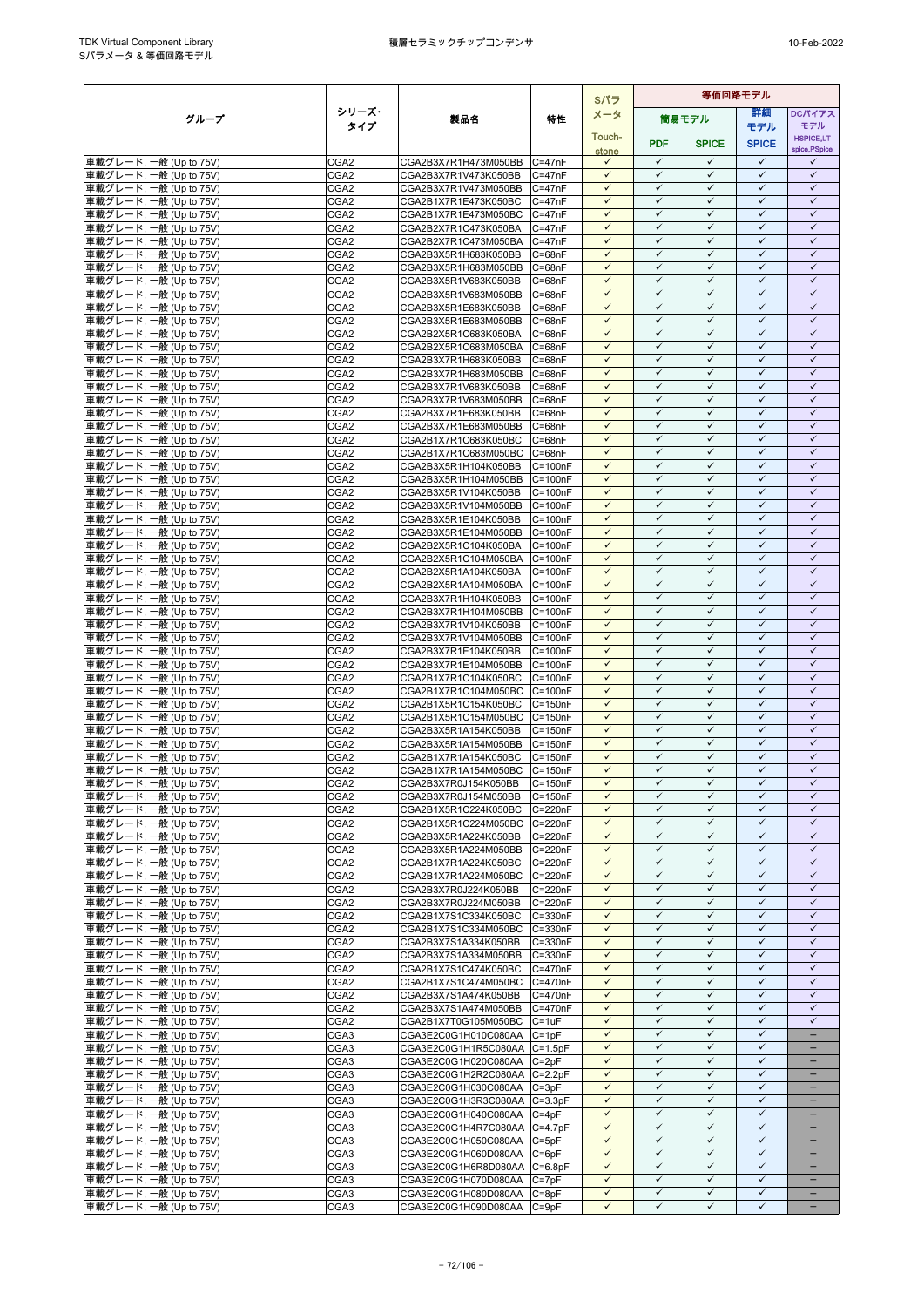|                                                  |                  |                                                            |                            | Sパラ                          | 等価回路モデル                      |                              |                              |                               |
|--------------------------------------------------|------------------|------------------------------------------------------------|----------------------------|------------------------------|------------------------------|------------------------------|------------------------------|-------------------------------|
| グループ                                             | シリーズ・            | 製品名                                                        | 特性                         | メータ                          |                              | 筒易モデル                        | 詳細                           | DCパイアス                        |
|                                                  | タイプ              |                                                            |                            | Touch-                       |                              |                              | モデル                          | モデル<br><b>HSPICE,LT</b>       |
|                                                  |                  |                                                            |                            | stone                        | <b>PDF</b>                   | <b>SPICE</b>                 | <b>SPICE</b>                 | spice, PSpice                 |
| 車載グレード, 一般 (Up to 75V)                           | CGA3             | CGA3E2C0G1H100D080AA C=10pF                                |                            | $\checkmark$                 | $\checkmark$                 | $\checkmark$                 | $\checkmark$                 |                               |
| 車載グレード, 一般 (Up to 75V)                           | CGA3             | CGA3E2C0G1H120J080AA                                       | $C = 12pF$                 | $\checkmark$                 | $\checkmark$                 | $\checkmark$                 | $\checkmark$                 |                               |
| 車載グレード, 一般 (Up to 75V)                           | CGA3             | CGA3E2C0G1H150J080AA                                       | $C = 15pF$                 | $\checkmark$<br>$\checkmark$ | $\checkmark$<br>$\checkmark$ | $\checkmark$<br>$\checkmark$ | $\checkmark$<br>$\checkmark$ | ÷                             |
| 車載グレード, 一般 (Up to 75V)<br>車載グレード, 一般 (Up to 75V) | CGA3<br>CGA3     | CGA3E2C0G1H180J080AA<br>CGA3E2C0G1H220J080AA               | $C = 18pF$<br>$C = 22pF$   | $\checkmark$                 | $\checkmark$                 | $\checkmark$                 | $\checkmark$                 | $\qquad \qquad -$             |
| 車載グレード, 一般 (Up to 75V)                           | CGA3             | CGA3E2C0G1H270J080AA                                       | $C = 27pF$                 | $\checkmark$                 | $\checkmark$                 | ✓                            | ✓                            | -                             |
| 車載グレード, 一般 (Up to 75V)                           | CGA3             | CGA3E2C0G1H330J080AA                                       | $C = 33pF$                 | $\checkmark$                 | $\checkmark$                 | $\checkmark$                 | $\checkmark$                 | -                             |
| 車載グレード, 一般 (Up to 75V)                           | CGA3             | CGA3E2C0G1H390J080AA                                       | $C = 39pF$                 | $\checkmark$                 | $\checkmark$                 | $\checkmark$                 | $\checkmark$                 |                               |
| 車載グレード, 一般 (Up to 75V)                           | CGA <sub>3</sub> | CGA3E2C0G1H470J080AA                                       | $C = 47pF$                 | $\checkmark$                 | $\checkmark$                 | $\checkmark$                 | $\checkmark$                 | $\equiv$                      |
| 車載グレード, 一般 (Up to 75V)                           | CGA3             | CGA3E2C0G1H560J080AA                                       | $C = 56pF$                 | $\checkmark$<br>$\checkmark$ | $\checkmark$<br>$\checkmark$ | $\checkmark$<br>$\checkmark$ | $\checkmark$<br>$\checkmark$ | $\overline{\phantom{0}}$<br>- |
| 車載グレード, 一般 (Up to 75V)<br>車載グレード, 一般 (Up to 75V) | CGA3<br>CGA3     | CGA3E2C0G1H680J080AA<br>CGA3E2C0G1H820J080AA               | $C = 68pF$<br>$C = 82pF$   | $\checkmark$                 | $\checkmark$                 | $\checkmark$                 | $\checkmark$                 | $\qquad \qquad -$             |
| 車載グレード, 一般 (Up to 75V)                           | CGA3             | CGA3E2C0G1H101J080AA                                       | $C = 100pF$                | $\checkmark$                 | $\checkmark$                 | $\checkmark$                 | $\checkmark$                 |                               |
| 車載グレード, 一般 (Up to 75V)                           | CGA3             | CGA3E2C0G1H121J080AA                                       | $C = 120pF$                | $\checkmark$                 | $\checkmark$                 | $\checkmark$                 | $\checkmark$                 |                               |
| 車載グレード, 一般 (Up to 75V)                           | CGA <sub>3</sub> | CGA3E2C0G1H151J080AA                                       | $C = 150pF$                | $\checkmark$                 | $\checkmark$                 | $\checkmark$                 | $\checkmark$                 | $=$                           |
| 車載グレード, 一般 (Up to 75V)                           | CGA3             | CGA3E2C0G1H181J080AA                                       | $C = 180pF$                | $\checkmark$                 | $\checkmark$                 | $\checkmark$                 | $\checkmark$                 | -                             |
| 車載グレード, 一般 (Up to 75V)                           | CGA3             | CGA3E2C0G1H221J080AA                                       | $C = 220pF$                | $\checkmark$<br>$\checkmark$ | $\checkmark$<br>$\checkmark$ | $\checkmark$<br>$\checkmark$ | $\checkmark$<br>$\checkmark$ | $\equiv$<br>-                 |
| 車載グレード, 一般 (Up to 75V)<br>車載グレード, 一般 (Up to 75V) | CGA3<br>CGA3     | CGA3E2C0G1H271J080AA<br>CGA3E2C0G1H331J080AA               | $C = 270pF$<br>$C = 330pF$ | $\checkmark$                 | $\checkmark$                 | $\checkmark$                 | $\checkmark$                 | -                             |
| 車載グレード, 一般 (Up to 75V)                           | CGA3             | CGA3E2C0G1H391J080AA                                       | $C = 390pF$                | $\checkmark$                 | ✓                            | ✓                            | $\checkmark$                 |                               |
| 車載グレード, 一般 (Up to 75V)                           | CGA <sub>3</sub> | CGA3E2C0G1H471J080AA                                       | $C = 470pF$                | $\checkmark$                 | $\checkmark$                 | $\checkmark$                 | $\checkmark$                 | ÷                             |
| 車載グレード, 一般 (Up to 75V)                           | CGA3             | CGA3E2C0G1H561J080AA                                       | $C = 560pF$                | $\checkmark$                 | $\checkmark$                 | $\checkmark$                 | $\checkmark$                 |                               |
| 車載グレード, 一般 (Up to 75V)                           | CGA3             | CGA3E2C0G1H681J080AA                                       | $C = 680pF$                | $\checkmark$                 | $\checkmark$                 | $\checkmark$                 | $\checkmark$                 | ÷                             |
| 車載グレード, 一般 (Up to 75V)                           | CGA3             | CGA3E2C0G1H821J080AA<br>CGA3E2C0G1H102J080AA               | $C = 820pF$                | $\checkmark$                 | $\checkmark$                 | $\checkmark$                 | $\checkmark$                 | -                             |
| 車載グレード, 一般 (Up to 75V)<br>車載グレード, 一般 (Up to 75V) | CGA3<br>CGA3     | CGA3E2X5R1H102K080AA                                       | $C = 1nF$<br>$C = 1nF$     | $\checkmark$<br>$\checkmark$ | $\checkmark$<br>$\checkmark$ | ✓<br>$\checkmark$            | $\checkmark$<br>$\checkmark$ | -<br>$\checkmark$             |
| 車載グレード, 一般 (Up to 75V)                           | CGA3             | CGA3E2X5R1H102M080AA                                       | $C = 1nF$                  | ✓                            | $\checkmark$                 | $\checkmark$                 | $\checkmark$                 | $\checkmark$                  |
| 車載グレード, 一般 (Up to 75V)                           | CGA <sub>3</sub> | CGA3E2X7R1H102K080AA                                       | $C = 1nF$                  | $\checkmark$                 | $\checkmark$                 | $\checkmark$                 | $\checkmark$                 | $\checkmark$                  |
| 車載グレード, 一般 (Up to 75V)                           | CGA3             | CGA3E2X7R1H102M080AA                                       | $C = 1nF$                  | $\checkmark$                 | $\checkmark$                 | $\checkmark$                 | $\checkmark$                 | $\checkmark$                  |
| 車載グレード, 一般 (Up to 75V)                           | CGA3             | CGA3E2C0G1H122J080AA                                       | $C = 1.2nF$                | $\checkmark$                 | $\checkmark$                 | $\checkmark$                 | $\checkmark$                 | -                             |
| 車載グレード, 一般 (Up to 75V)                           | CGA3<br>CGA3     | CGA3E2C0G1H152J080AA                                       | $C = 1.5nF$<br>$C = 1.5nF$ | $\checkmark$<br>$\checkmark$ | $\checkmark$<br>$\checkmark$ | $\checkmark$<br>$\checkmark$ | $\checkmark$<br>$\checkmark$ | -<br>$\checkmark$             |
| 車載グレード, 一般 (Up to 75V)<br>車載グレード, 一般 (Up to 75V) | CGA3             | CGA3E2X5R1H152K080AA<br>CGA3E2X5R1H152M080AA               | $C = 1.5nF$                | $\checkmark$                 | $\checkmark$                 | $\checkmark$                 | $\checkmark$                 | $\checkmark$                  |
| 車載グレード, 一般 (Up to 75V)                           | CGA <sub>3</sub> | CGA3E2X7R1H152K080AA                                       | $C = 1.5nF$                | $\checkmark$                 | $\checkmark$                 | $\checkmark$                 | $\checkmark$                 | $\checkmark$                  |
| 車載グレード, 一般 (Up to 75V)                           | CGA3             | CGA3E2X7R1H152M080AA                                       | $C = 1.5nF$                | $\checkmark$                 | $\checkmark$                 | $\checkmark$                 | $\checkmark$                 | $\checkmark$                  |
| 車載グレード, 一般 (Up to 75V)                           | CGA3             | CGA3E2C0G1H182J080AA                                       | $C = 1.8nF$                | $\checkmark$                 | $\checkmark$                 | $\checkmark$                 | $\checkmark$                 | $\equiv$                      |
| 車載グレード, 一般 (Up to 75V)                           | CGA3             | CGA3E2C0G1H222J080AA                                       | $C = 2.2nF$                | $\checkmark$                 | $\checkmark$                 | $\checkmark$                 | $\checkmark$                 | $\qquad \qquad -$             |
| 車載グレード, 一般 (Up to 75V)                           | CGA3<br>CGA3     | CGA3E2X5R1H222K080AA                                       | $C = 2.2nF$<br>$C = 2.2nF$ | $\checkmark$<br>$\checkmark$ | $\checkmark$<br>$\checkmark$ | $\checkmark$<br>$\checkmark$ | $\checkmark$<br>$\checkmark$ | $\checkmark$<br>$\checkmark$  |
| 車載グレード, 一般 (Up to 75V)<br>車載グレード, 一般 (Up to 75V) | CGA3             | CGA3E2X5R1H222M080AA<br>CGA3E2X7R1H222K080AA               | $C = 2.2nF$                | $\checkmark$                 | $\checkmark$                 | $\checkmark$                 | $\checkmark$                 | $\checkmark$                  |
| 車載グレード, 一般 (Up to 75V)                           | CGA3             | CGA3E2X7R1H222M080AA                                       | $C = 2.2nF$                | $\checkmark$                 | $\checkmark$                 | $\checkmark$                 | $\checkmark$                 | $\checkmark$                  |
| 車載グレード, 一般 (Up to 75V)                           | CGA3             | CGA3E2C0G1H272J080AA                                       | $C = 2.7nF$                | $\checkmark$                 | $\checkmark$                 | $\checkmark$                 | $\checkmark$                 | $\equiv$                      |
| 車載グレード, 一般 (Up to 75V)                           | CGA3             | CGA3E2C0G1H332J080AA                                       | $C = 3.3nF$                | $\checkmark$                 | $\checkmark$                 | $\checkmark$                 | $\checkmark$                 | $\overline{\phantom{a}}$      |
| 車載グレード, 一般 (Up to 75V)                           | CGA3             | CGA3E2X5R1H332K080AA                                       | $C = 3.3nF$                | $\checkmark$                 | $\checkmark$                 | ✓                            | $\checkmark$                 | ✓                             |
| 車載グレード, 一般 (Up to 75V)                           | CGA3             | CGA3E2X5R1H332M080AA                                       | $C = 3.3nF$                | $\checkmark$<br>✓            | $\checkmark$<br>$\checkmark$ | $\checkmark$<br>$\checkmark$ | $\checkmark$<br>$\checkmark$ | $\checkmark$<br>$\checkmark$  |
| 車載グレード, 一般 (Up to 75V)<br>車載グレード, 一般 (Up to 75V) | CGA3<br>CGA3     | CGA3E2X7R1H332K080AA<br>CGA3E2X7R1H332M080AA               | $C = 3.3nF$<br>$C = 3.3nF$ | $\checkmark$                 | $\checkmark$                 | $\checkmark$                 | $\checkmark$                 | $\checkmark$                  |
| 車載グレード, 一般 (Up to 75V)                           | CGA3             | CGA3E2C0G1H392J080AA                                       | $C = 3.9nF$                | $\checkmark$                 | $\checkmark$                 | $\checkmark$                 | $\checkmark$                 |                               |
| 車載グレード, 一般 (Up to 75V)                           | CGA3             | CGA3E2C0G1H472J080AA                                       | $C=4.7nF$                  | $\checkmark$                 | $\checkmark$                 | $\checkmark$                 | $\checkmark$                 |                               |
| 車載グレード, 一般 (Up to 75V)                           | CGA <sub>3</sub> | CGA3E2X5R1H472K080AA                                       | $C = 4.7nF$                | $\checkmark$                 | $\checkmark$                 | $\checkmark$                 | $\checkmark$                 | $\checkmark$                  |
| 車載グレード, 一般 (Up to 75V)                           | CGA3             | CGA3E2X5R1H472M080AA C=4.7nF                               |                            | $\checkmark$                 | $\checkmark$                 | $\checkmark$                 | $\checkmark$                 | $\checkmark$                  |
| 車載グレード, 一般 (Up to 75V)                           | CGA3             | CGA3E2X7R1H472K080AA                                       | $C=4.7nF$<br>$C=4.7nF$     | $\checkmark$<br>$\checkmark$ | $\checkmark$<br>$\checkmark$ | $\checkmark$<br>$\checkmark$ | $\checkmark$<br>$\checkmark$ | $\checkmark$<br>$\checkmark$  |
| 車載グレード, 一般 (Up to 75V)<br>車載グレード, 一般 (Up to 75V) | CGA3<br>CGA3     | CGA3E2X7R1H472M080AA<br>CGA3E2C0G1H562J080AA               | $C = 5.6nF$                | $\checkmark$                 | $\checkmark$                 | $\checkmark$                 | $\checkmark$                 | -                             |
| 車載グレード, 一般 (Up to 75V)                           | CGA <sub>3</sub> | CGA3E2C0G1H682J080AA                                       | $C = 6.8nF$                | $\checkmark$                 | $\checkmark$                 | $\checkmark$                 | $\checkmark$                 | -                             |
| 車載グレード, 一般 (Up to 75V)                           | CGA3             | CGA3E2X5R1H682K080AA                                       | $C = 6.8nF$                | $\checkmark$                 | $\checkmark$                 | $\checkmark$                 | $\checkmark$                 | $\checkmark$                  |
| 車載グレード, 一般 (Up to 75V)                           | CGA3             | CGA3E2X5R1H682M080AA C=6.8nF                               |                            | $\checkmark$                 | $\checkmark$                 | $\checkmark$                 | $\checkmark$                 | $\checkmark$                  |
| 車載グレード, 一般 (Up to 75V)                           | CGA <sub>3</sub> | CGA3E2X7R1H682K080AA                                       | $C = 6.8nF$                | $\checkmark$                 | $\checkmark$                 | $\checkmark$                 | $\checkmark$                 | $\checkmark$                  |
| 車載グレード, 一般 (Up to 75V)<br>車載グレード, 一般 (Up to 75V) | CGA3<br>CGA3     | CGA3E2X7R1H682M080AA<br>CGA3E2C0G1H822J080AA               | $C = 6.8nF$<br>$C = 8.2nF$ | $\checkmark$<br>$\checkmark$ | $\checkmark$<br>$\checkmark$ | $\checkmark$<br>$\checkmark$ | $\checkmark$<br>$\checkmark$ | $\checkmark$                  |
| 車載グレード, 一般 (Up to 75V)                           | CGA3             | CGA3E2C0G1H103J080AA                                       | $C = 10nF$                 | $\checkmark$                 | $\checkmark$                 | ✓                            | $\checkmark$                 |                               |
| 車載グレード, 一般 (Up to 75V)                           | CGA3             | CGA3E2X5R1H103K080AA                                       | $C = 10nF$                 | $\checkmark$                 | $\checkmark$                 | $\checkmark$                 | $\checkmark$                 | $\checkmark$                  |
| 車載グレード, 一般 (Up to 75V)                           | CGA <sub>3</sub> | CGA3E2X5R1H103M080AA C=10nF                                |                            | $\checkmark$                 | $\checkmark$                 | ✓                            | ✓                            | $\checkmark$                  |
| 車載グレード, 一般 (Up to 75V)                           | CGA3             | CGA3E2X7R1H103K080AA                                       | $C = 10nF$                 | $\checkmark$                 | $\checkmark$                 | $\checkmark$                 | $\checkmark$                 | $\checkmark$                  |
| 車載グレード, 一般 (Up to 75V)                           | CGA3             | CGA3E2X7R1H103M080AA                                       | $C = 10nF$                 | $\checkmark$                 | $\checkmark$                 | $\checkmark$                 | $\checkmark$                 | $\checkmark$                  |
| 車載グレード, 一般 (Up to 75V)<br>車載グレード, 一般 (Up to 75V) | CGA3<br>CGA3     | CGA3E2X5R1H153K080AA<br>CGA3E2X5R1H153M080AA C=15nF        | $C = 15nF$                 | $\checkmark$<br>$\checkmark$ | $\checkmark$<br>$\checkmark$ | $\checkmark$<br>$\checkmark$ | $\checkmark$<br>$\checkmark$ | $\checkmark$<br>$\checkmark$  |
| 車載グレード, 一般 (Up to 75V)                           | CGA3             | CGA3E2X7R1H153K080AA                                       | $C = 15nF$                 | $\checkmark$                 | $\checkmark$                 | $\checkmark$                 | $\checkmark$                 | $\checkmark$                  |
| 車載グレード, 一般 (Up to 75V)                           | CGA <sub>3</sub> | CGA3E2X7R1H153M080AA C=15nF                                |                            | $\checkmark$                 | $\checkmark$                 | $\checkmark$                 | $\checkmark$                 | $\checkmark$                  |
| 車載グレード, 一般 (Up to 75V)                           | CGA3             | CGA3E2X5R1H223K080AA                                       | $C = 22nF$                 | $\checkmark$                 | $\checkmark$                 | $\checkmark$                 | $\checkmark$                 | $\checkmark$                  |
| 車載グレード, 一般 (Up to 75V)                           | CGA3             | CGA3E2X5R1H223M080AA                                       | $C = 22nF$                 | $\checkmark$                 | $\checkmark$                 | $\checkmark$                 | $\checkmark$                 | $\checkmark$                  |
| 車載グレード, 一般 (Up to 75V)                           | CGA3             | CGA3E2X7R1H223K080AA                                       | $C = 22nF$                 | $\checkmark$                 | $\checkmark$                 | $\checkmark$                 | $\checkmark$                 | $\checkmark$                  |
| 車載グレード, 一般 (Up to 75V)<br>車載グレード, 一般 (Up to 75V) | CGA3<br>CGA3     | CGA3E2X7R1H223M080AA C=22nF<br>CGA3E2X5R1H333K080AA C=33nF |                            | $\checkmark$<br>$\checkmark$ | $\checkmark$<br>$\checkmark$ | $\checkmark$<br>$\checkmark$ | $\checkmark$<br>$\checkmark$ | $\checkmark$<br>$\checkmark$  |
| 車載グレード, 一般 (Up to 75V)                           | CGA3             | CGA3E2X5R1H333M080AA C=33nF                                |                            | $\checkmark$                 | $\checkmark$                 | ✓                            | ✓                            | ✓                             |
| 車載グレード, 一般 (Up to 75V)                           | CGA <sub>3</sub> | CGA3E2X7R1H333K080AA                                       | $C = 33nF$                 | $\checkmark$                 | $\checkmark$                 | $\checkmark$                 | $\checkmark$                 | $\checkmark$                  |
| 車載グレード, 一般 (Up to 75V)                           | CGA <sub>3</sub> | CGA3E2X7R1H333M080AA C=33nF                                |                            | $\checkmark$                 | $\checkmark$                 | $\checkmark$                 | $\checkmark$                 | $\checkmark$                  |
| 車載グレード, 一般 (Up to 75V)                           | CGA3             | CGA3E2X5R1H473K080AA                                       | $C = 47nF$                 | $\checkmark$                 | $\checkmark$                 | $\checkmark$                 | $\checkmark$                 | $\checkmark$                  |
| 車載グレード, 一般 (Up to 75V)                           | CGA3             | CGA3E2X5R1H473M080AA C=47nF                                |                            | $\checkmark$                 | $\checkmark$                 | $\checkmark$                 | $\checkmark$                 | $\checkmark$                  |
| 車載グレード, 一般 (Up to 75V)                           | CGA <sub>3</sub> | CGA3E2X7R1H473K080AA                                       | $C = 47nF$                 | $\checkmark$                 | $\checkmark$                 | ✓                            | $\checkmark$                 | $\checkmark$                  |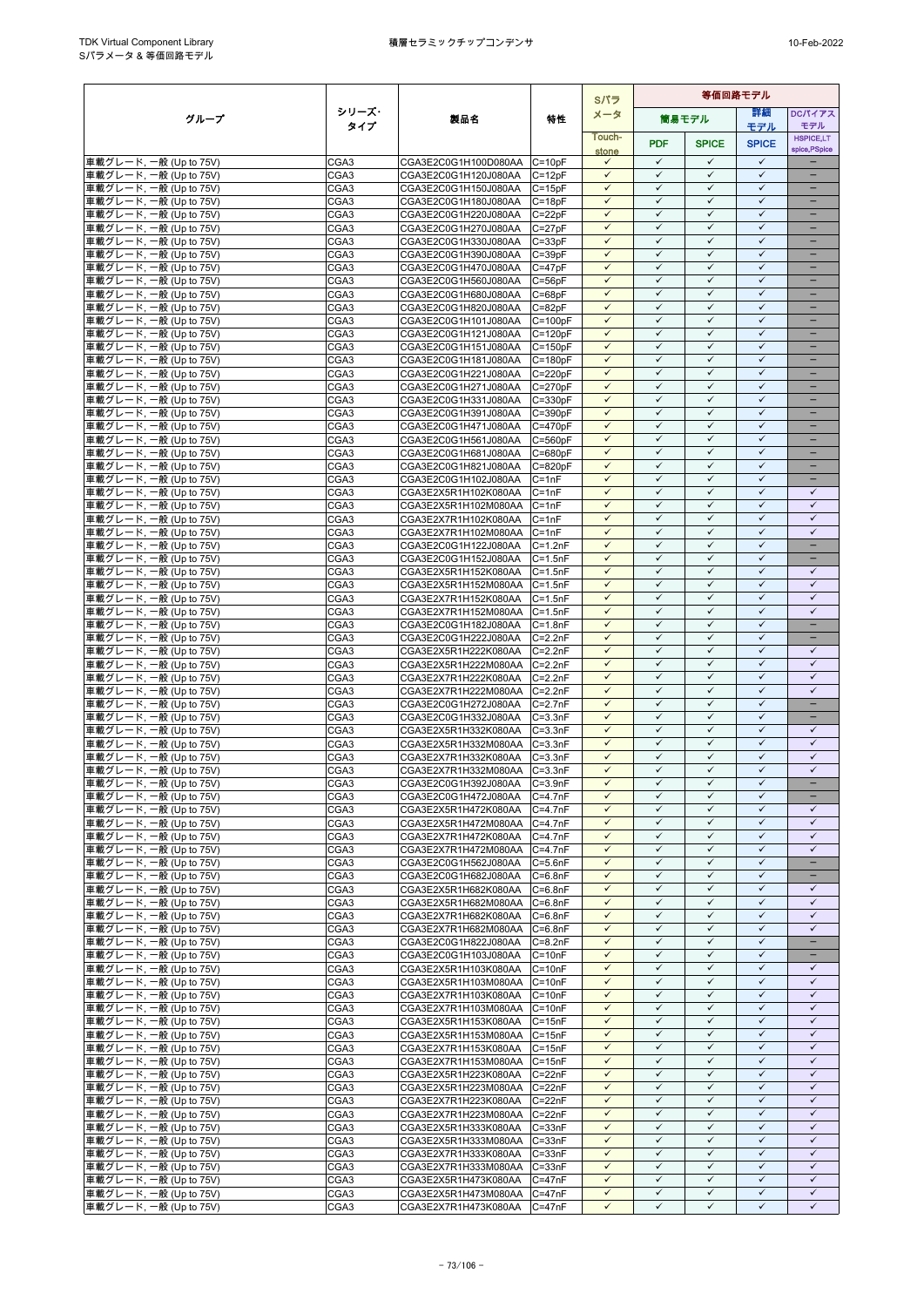|                                                  |              |                                                              |                            | Sパラ                          | 等価回路モデル                      |                              |                              |                              |
|--------------------------------------------------|--------------|--------------------------------------------------------------|----------------------------|------------------------------|------------------------------|------------------------------|------------------------------|------------------------------|
| グループ                                             | シリーズ・        | 製品名                                                          | 特性                         | メータ                          |                              | 筒易モデル                        | 詳細                           | <b>DCパイアス</b>                |
|                                                  | タイプ          |                                                              |                            | Touch-                       |                              |                              | モデル                          | モデル<br><b>HSPICE,LT</b>      |
|                                                  |              |                                                              |                            | stone                        | <b>PDF</b>                   | <b>SPICE</b>                 | <b>SPICE</b>                 | spice, PSpice                |
| 車載グレード, 一般 (Up to 75V)                           | CGA3         | CGA3E2X7R1H473M080AA C=47nF                                  |                            | $\checkmark$                 | $\checkmark$                 | $\checkmark$                 | $\checkmark$                 | $\checkmark$                 |
| 車載グレード, 一般 (Up to 75V)                           | CGA3         | CGA3E2X5R1H683K080AA                                         | $C = 68nF$                 | $\checkmark$                 | $\checkmark$                 | $\checkmark$                 | $\checkmark$                 | $\checkmark$                 |
| 車載グレード, 一般 (Up to 75V)                           | CGA3         | CGA3E2X5R1H683M080AA                                         | $C = 68nF$                 | $\checkmark$<br>$\checkmark$ | $\checkmark$<br>$\checkmark$ | ✓<br>$\checkmark$            | $\checkmark$<br>$\checkmark$ | $\checkmark$<br>$\checkmark$ |
| 車載グレード, 一般 (Up to 75V)<br>車載グレード, 一般 (Up to 75V) | CGA3<br>CGA3 | CGA3E2X7R1H683K080AA<br>CGA3E2X7R1H683M080AA C=68nF          | $C = 68nF$                 | $\checkmark$                 | $\checkmark$                 | $\checkmark$                 | $\checkmark$                 | $\checkmark$                 |
| 車載グレード, 一般 (Up to 75V)                           | CGA3         | CGA3E2X5R1H104K080AA                                         | $C = 100nF$                | $\checkmark$                 | $\checkmark$                 | ✓                            | $\checkmark$                 | $\checkmark$                 |
| 車載グレード, 一般 (Up to 75V)                           | CGA3         | CGA3E2X5R1H104M080AA C=100nF                                 |                            | $\checkmark$                 | $\checkmark$                 | $\checkmark$                 | $\checkmark$                 | $\checkmark$                 |
| 車載グレード, 一般 (Up to 75V)                           | CGA3         | CGA3E2X5R1E104K080AA                                         | $C = 100nF$                | $\checkmark$                 | $\checkmark$                 | $\checkmark$                 | $\checkmark$                 | $\checkmark$                 |
| 車載グレード, 一般 (Up to 75V)                           | CGA3         | CGA3E2X5R1E104M080AA                                         | $C = 100nF$                | $\checkmark$                 | $\checkmark$                 | $\checkmark$                 | $\checkmark$                 | $\checkmark$                 |
| 車載グレード, 一般 (Up to 75V)                           | CGA3         | CGA3E2X7R1H104K080AA                                         | $C = 100nF$                | $\checkmark$<br>$\checkmark$ | $\checkmark$<br>$\checkmark$ | $\checkmark$<br>$\checkmark$ | $\checkmark$<br>$\checkmark$ | $\checkmark$<br>$\checkmark$ |
| 車載グレード, 一般 (Up to 75V)<br>車載グレード, 一般 (Up to 75V) | CGA3<br>CGA3 | CGA3E2X7R1H104M080AA C=100nF<br>CGA3E2X7R1E104K080AA         | $C = 100nF$                | $\checkmark$                 | $\checkmark$                 | $\checkmark$                 | $\checkmark$                 | $\checkmark$                 |
| 車載グレード, 一般 (Up to 75V)                           | CGA3         | CGA3E2X7R1E104M080AA C=100nF                                 |                            | $\checkmark$                 | $\checkmark$                 | $\checkmark$                 | $\checkmark$                 | $\checkmark$                 |
| 車載グレード, 一般 (Up to 75V)                           | CGA3         | CGA3E3X5R1H154K080AB                                         | $C = 150nF$                | $\checkmark$                 | $\checkmark$                 | $\checkmark$                 | $\checkmark$                 | $\checkmark$                 |
| 車載グレード, 一般 (Up to 75V)                           | CGA3         | CGA3E3X5R1H154M080AB                                         | $C = 150nF$                | $\checkmark$                 | $\checkmark$                 | $\checkmark$                 | $\checkmark$                 | $\checkmark$                 |
| 車載グレード, 一般 (Up to 75V)                           | CGA3         | CGA3E3X5R1V154K080AB                                         | $C = 150nF$                | $\checkmark$                 | $\checkmark$                 | $\checkmark$                 | $\checkmark$                 | $\checkmark$                 |
| 車載グレード, 一般 (Up to 75V)                           | CGA3<br>CGA3 | CGA3E3X5R1V154M080AB                                         | $C = 150nF$<br>$C = 150nF$ | $\checkmark$<br>$\checkmark$ | $\checkmark$<br>$\checkmark$ | $\checkmark$<br>$\checkmark$ | $\checkmark$<br>$\checkmark$ | $\checkmark$<br>$\checkmark$ |
| 車載グレード, 一般 (Up to 75V)<br>車載グレード, 一般 (Up to 75V) | CGA3         | CGA3E2X5R1E154K080AA<br>CGA3E2X5R1E154M080AA                 | $C = 150nF$                | $\checkmark$                 | $\checkmark$                 | $\checkmark$                 | $\checkmark$                 | $\checkmark$                 |
| 車載グレード, 一般 (Up to 75V)                           | CGA3         | CGA3E3X7R1H154K080AB                                         | $C = 150nF$                | $\checkmark$                 | $\checkmark$                 | ✓                            | $\checkmark$                 | $\checkmark$                 |
| 車載グレード, 一般 (Up to 75V)                           | CGA3         | CGA3E3X7R1H154M080AB                                         | $C = 150nF$                | $\checkmark$                 | $\checkmark$                 | $\checkmark$                 | $\checkmark$                 | $\checkmark$                 |
| 車載グレード, 一般 (Up to 75V)                           | CGA3         | CGA3E3X7R1V154K080AB                                         | $C = 150nF$                | $\checkmark$                 | $\checkmark$                 | $\checkmark$                 | $\checkmark$                 | $\checkmark$                 |
| 車載グレード, 一般 (Up to 75V)                           | CGA3         | CGA3E3X7R1V154M080AB                                         | $C = 150nF$                | $\checkmark$                 | $\checkmark$                 | $\checkmark$                 | $\checkmark$                 | $\checkmark$                 |
| 車載グレード, 一般 (Up to 75V)                           | CGA3<br>CGA3 | CGA3E2X7R1E154K080AA<br>CGA3E2X7R1E154M080AA                 | $C = 150nF$<br>$C = 150nF$ | $\checkmark$<br>$\checkmark$ | $\checkmark$<br>$\checkmark$ | $\checkmark$<br>✓            | $\checkmark$<br>$\checkmark$ | $\checkmark$<br>$\checkmark$ |
| 車載グレード, 一般 (Up to 75V)<br>車載グレード, 一般 (Up to 75V) | CGA3         | CGA3E3X5R1H224K080AB                                         | $C = 220nF$                | $\checkmark$                 | $\checkmark$                 | $\checkmark$                 | $\checkmark$                 | $\checkmark$                 |
| 車載グレード, 一般 (Up to 75V)                           | CGA3         | CGA3E3X5R1H224M080AB                                         | $C = 220nF$                | $\checkmark$                 | $\checkmark$                 | $\checkmark$                 | $\checkmark$                 | $\checkmark$                 |
| 車載グレード, 一般 (Up to 75V)                           | CGA3         | CGA3E3X5R1V224K080AB                                         | C=220nF                    | $\checkmark$                 | $\checkmark$                 | $\checkmark$                 | $\checkmark$                 | $\checkmark$                 |
| 車載グレード, 一般 (Up to 75V)                           | CGA3         | CGA3E3X5R1V224M080AB                                         | $C = 220nF$                | $\checkmark$                 | $\checkmark$                 | $\checkmark$                 | $\checkmark$                 | $\checkmark$                 |
| 車載グレード, 一般 (Up to 75V)                           | CGA3         | CGA3E2X5R1E224K080AA                                         | $C = 220nF$                | $\checkmark$                 | $\checkmark$                 | $\checkmark$                 | $\checkmark$                 | $\checkmark$                 |
| 車載グレード, 一般 (Up to 75V)<br>車載グレード, 一般 (Up to 75V) | CGA3<br>CGA3 | CGA3E2X5R1E224M080AA                                         | C=220nF<br>C=220nF         | $\checkmark$<br>$\checkmark$ | $\checkmark$<br>$\checkmark$ | $\checkmark$<br>$\checkmark$ | $\checkmark$<br>$\checkmark$ | $\checkmark$<br>$\checkmark$ |
| 車載グレード, 一般 (Up to 75V)                           | CGA3         | CGA3E2X5R1C224K080AA<br>CGA3E2X5R1C224M080AA C=220nF         |                            | $\checkmark$                 | $\checkmark$                 | $\checkmark$                 | $\checkmark$                 | $\checkmark$                 |
| 車載グレード, 一般 (Up to 75V)                           | CGA3         | CGA3E3X7R1H224K080AB                                         | $C = 220nF$                | $\checkmark$                 | $\checkmark$                 | $\checkmark$                 | $\checkmark$                 | $\checkmark$                 |
| 車載グレード, 一般 (Up to 75V)                           | CGA3         | CGA3E3X7R1H224M080AB                                         | C=220nF                    | $\checkmark$                 | $\checkmark$                 | $\checkmark$                 | $\checkmark$                 | $\checkmark$                 |
| 車載グレード, 一般 (Up to 75V)                           | CGA3         | CGA3E3X7R1V224K080AB                                         | C=220nF                    | $\checkmark$                 | $\checkmark$                 | $\checkmark$                 | $\checkmark$                 | $\checkmark$                 |
| 車載グレード, 一般 (Up to 75V)                           | CGA3         | CGA3E3X7R1V224M080AB                                         | C=220nF                    | $\checkmark$                 | $\checkmark$                 | $\checkmark$                 | $\checkmark$                 | $\checkmark$                 |
| 車載グレード, 一般 (Up to 75V)                           | CGA3<br>CGA3 | CGA3E1X7R1E224K080AC<br>CGA3E1X7R1E224M080AC                 | C=220nF<br>C=220nF         | $\checkmark$<br>$\checkmark$ | $\checkmark$<br>$\checkmark$ | $\checkmark$<br>$\checkmark$ | $\checkmark$<br>$\checkmark$ | $\checkmark$<br>$\checkmark$ |
| 車載グレード, 一般 (Up to 75V)<br>車載グレード, 一般 (Up to 75V) | CGA3         | CGA3E2X7R1C224K080AA                                         | C=220nF                    | $\checkmark$                 | $\checkmark$                 | $\checkmark$                 | $\checkmark$                 | $\checkmark$                 |
| 車載グレード, 一般 (Up to 75V)                           | CGA3         | CGA3E2X7R1C224M080AA                                         | C=220nF                    | $\checkmark$                 | $\checkmark$                 | $\checkmark$                 | $\checkmark$                 | $\checkmark$                 |
| 車載グレード, 一般 (Up to 75V)                           | CGA3         | CGA3E3X5R1H334K080AB                                         | C=330nF                    | $\checkmark$                 | $\checkmark$                 | $\checkmark$                 | $\checkmark$                 | $\checkmark$                 |
| 車載グレード, 一般 (Up to 75V)                           | CGA3         | CGA3E3X5R1H334M080AB                                         | C=330nF                    | $\checkmark$                 | $\checkmark$                 | $\checkmark$                 | $\checkmark$                 | $\checkmark$                 |
| 車載グレード, 一般 (Up to 75V)                           | CGA3         | CGA3E3X5R1V334K080AB                                         | C=330nF                    | $\checkmark$                 | ✓                            | ✓                            | $\checkmark$                 | $\checkmark$                 |
| 車載グレード, 一般 (Up to 75V)<br>車載グレード, 一般 (Up to 75V) | CGA3<br>CGA3 | CGA3E3X5R1V334M080AB<br>CGA3E3X5R1E334K080AB                 | C=330nF<br>C=330nF         | $\checkmark$<br>$\checkmark$ | $\checkmark$<br>$\checkmark$ | $\checkmark$<br>$\checkmark$ | $\checkmark$<br>$\checkmark$ | $\checkmark$<br>$\checkmark$ |
| 車載グレード, 一般 (Up to 75V)                           | CGA3         | CGA3E3X5R1E334M080AB                                         | $C = 330nF$                | $\checkmark$                 | $\checkmark$                 | $\checkmark$                 | $\checkmark$                 | $\checkmark$                 |
| 車載グレード, 一般 (Up to 75V)                           | CGA3         | CGA3E2X5R1C334K080AA                                         | $C = 330nF$                | $\checkmark$                 | $\checkmark$                 | $\checkmark$                 | $\checkmark$                 | $\checkmark$                 |
| 車載グレード, 一般 (Up to 75V)                           | CGA3         | CGA3E2X5R1C334M080AA C=330nF                                 |                            | $\checkmark$                 | $\checkmark$                 | $\checkmark$                 | $\checkmark$                 | $\checkmark$                 |
| 車載グレード, 一般 (Up to 75V)                           | CGA3         | CGA3E2X5R1A334K080AA                                         | C=330nF                    | $\checkmark$                 | $\checkmark$                 | $\checkmark$                 | $\checkmark$                 | $\checkmark$                 |
| 車載グレード, 一般 (Up to 75V)                           | CGA3         | CGA3E2X5R1A334M080AA C=330nF                                 |                            | $\checkmark$                 | $\checkmark$                 | $\checkmark$                 | $\checkmark$                 | $\checkmark$                 |
| 車載グレード, 一般 (Up to 75V)<br>車載グレード, 一般 (Up to 75V) | CGA3<br>CGA3 | CGA3E3X7R1H334K080AB C=330nF<br>CGA3E3X7R1H334M080AB C=330nF |                            | $\checkmark$<br>$\checkmark$ | $\checkmark$<br>$\checkmark$ | $\checkmark$<br>$\checkmark$ | $\checkmark$<br>$\checkmark$ | $\checkmark$<br>$\checkmark$ |
| 車載グレード, 一般 (Up to 75V)                           | CGA3         | CGA3E1X7R1V334K080AC                                         | $C = 330nF$                | $\checkmark$                 | $\checkmark$                 | $\checkmark$                 | $\checkmark$                 | $\checkmark$                 |
| 車載グレード, 一般 (Up to 75V)                           | CGA3         | CGA3E1X7R1V334M080AC                                         | C=330nF                    | $\checkmark$                 | $\checkmark$                 | $\checkmark$                 | $\checkmark$                 | $\checkmark$                 |
| 車載グレード, 一般 (Up to 75V)                           | CGA3         | CGA3E3X7R1E334K080AB                                         | $C = 330nF$                | $\checkmark$                 | $\checkmark$                 | $\checkmark$                 | $\checkmark$                 | $\checkmark$                 |
| 車載グレード, 一般 (Up to 75V)                           | CGA3         | CGA3E3X7R1E334M080AB C=330nF                                 |                            | $\checkmark$                 | $\checkmark$                 | $\checkmark$                 | $\checkmark$                 | $\checkmark$                 |
| 車載グレード, 一般 (Up to 75V)                           | CGA3         | CGA3E1X7R1C334K080AC C=330nF                                 |                            | $\checkmark$<br>$\checkmark$ | $\checkmark$<br>$\checkmark$ | $\checkmark$<br>$\checkmark$ | $\checkmark$<br>$\checkmark$ | $\checkmark$<br>$\checkmark$ |
| 車載グレード, 一般 (Up to 75V)<br>車載グレード, 一般 (Up to 75V) | CGA3<br>CGA3 | CGA3E1X7R1C334M080AC<br>CGA3E3X5R1H474K080AB                 | C=330nF<br>C=470nF         | $\checkmark$                 | $\checkmark$                 | $\checkmark$                 | $\checkmark$                 | $\checkmark$                 |
| 車載グレード, 一般 (Up to 75V)                           | CGA3         | CGA3E3X5R1H474M080AB C=470nF                                 |                            | $\checkmark$                 | $\checkmark$                 | $\checkmark$                 | $\checkmark$                 | $\checkmark$                 |
| 車載グレード, 一般 (Up to 75V)                           | CGA3         | CGA3E3X5R1V474K080AB                                         | $C = 470nF$                | $\checkmark$                 | $\checkmark$                 | $\checkmark$                 | $\checkmark$                 | $\checkmark$                 |
| 車載グレード, 一般 (Up to 75V)                           | CGA3         | CGA3E3X5R1V474M080AB C=470nF                                 |                            | $\checkmark$                 | ✓                            | ✓                            | $\checkmark$                 | ✓                            |
| 車載グレード, 一般 (Up to 75V)                           | CGA3         | CGA3E3X5R1E474K080AB                                         | $C = 470nF$                | $\checkmark$                 | $\checkmark$                 | $\checkmark$                 | $\checkmark$                 | $\checkmark$                 |
| 車載グレード, 一般 (Up to 75V)                           | CGA3<br>CGA3 | CGA3E3X5R1E474M080AB                                         | C=470nF<br>$C = 470nF$     | $\checkmark$<br>$\checkmark$ | $\checkmark$<br>$\checkmark$ | $\checkmark$<br>$\checkmark$ | $\checkmark$<br>$\checkmark$ | $\checkmark$<br>$\checkmark$ |
| 車載グレード, 一般 (Up to 75V)<br>車載グレード, 一般 (Up to 75V) | CGA3         | CGA3E2X5R1C474K080AA<br>CGA3E2X5R1C474M080AA                 | C=470nF                    | $\checkmark$                 | $\checkmark$                 | $\checkmark$                 | $\checkmark$                 | $\checkmark$                 |
| 車載グレード, 一般 (Up to 75V)                           | CGA3         | CGA3E2X5R1A474K080AA                                         | $C = 470nF$                | $\checkmark$                 | $\checkmark$                 | $\checkmark$                 | $\checkmark$                 | $\checkmark$                 |
| 車載グレード, 一般 (Up to 75V)                           | CGA3         | CGA3E2X5R1A474M080AA                                         | C=470nF                    | $\checkmark$                 | $\checkmark$                 | $\checkmark$                 | $\checkmark$                 | $\checkmark$                 |
| 車載グレード, 一般 (Up to 75V)                           | CGA3         | CGA3E3X7R1H474K080AB                                         | C=470nF                    | $\checkmark$                 | $\checkmark$                 | $\checkmark$                 | $\checkmark$                 | $\checkmark$                 |
| 車載グレード, 一般 (Up to 75V)                           | CGA3         | CGA3E3X7R1H474M080AB                                         | C=470nF                    | $\checkmark$                 | $\checkmark$                 | $\checkmark$                 | $\checkmark$                 | $\checkmark$                 |
| 車載グレード, 一般 (Up to 75V)                           | CGA3         | CGA3E1X7R1V474K080AC                                         | $C = 470nF$<br>C=470nF     | $\checkmark$<br>$\checkmark$ | $\checkmark$<br>$\checkmark$ | $\checkmark$<br>$\checkmark$ | $\checkmark$<br>$\checkmark$ | $\checkmark$<br>$\checkmark$ |
| 車載グレード, 一般 (Up to 75V)<br>車載グレード, 一般 (Up to 75V) | CGA3<br>CGA3 | CGA3E1X7R1V474M080AC<br>CGA3E3X7R1E474K080AB                 | C=470nF                    | $\checkmark$                 | $\checkmark$                 | $\checkmark$                 | $\checkmark$                 | $\checkmark$                 |
| 車載グレード, 一般 (Up to 75V)                           | CGA3         | CGA3E3X7R1E474M080AB C=470nF                                 |                            | $\checkmark$                 | $\checkmark$                 | ✓                            | ✓                            | ✓                            |
| 車載グレード, 一般 (Up to 75V)                           | CGA3         | CGA3E1X7R1C474K080AC C=470nF                                 |                            | $\checkmark$                 | $\checkmark$                 | $\checkmark$                 | $\checkmark$                 | $\checkmark$                 |
| 車載グレード, 一般 (Up to 75V)                           | CGA3         | CGA3E1X7R1C474M080AC C=470nF                                 |                            | $\checkmark$                 | $\checkmark$                 | $\checkmark$                 | $\checkmark$                 | $\checkmark$                 |
| 車載グレード, 一般 (Up to 75V)                           | CGA3         | CGA3E3X5R1H684K080AB                                         | C=680nF                    | $\checkmark$                 | $\checkmark$                 | $\checkmark$                 | $\checkmark$                 | $\checkmark$                 |
| 車載グレード, 一般 (Up to 75V)                           | CGA3         | CGA3E3X5R1H684M080AB                                         | C=680nF                    | $\checkmark$                 | $\checkmark$<br>$\checkmark$ | $\checkmark$                 | $\checkmark$<br>$\checkmark$ | $\checkmark$                 |
| 車載グレード, 一般 (Up to 75V)                           | CGA3         | CGA3E3X5R1V684K080AB                                         | C=680nF                    | $\checkmark$                 |                              | $\checkmark$                 |                              | $\checkmark$                 |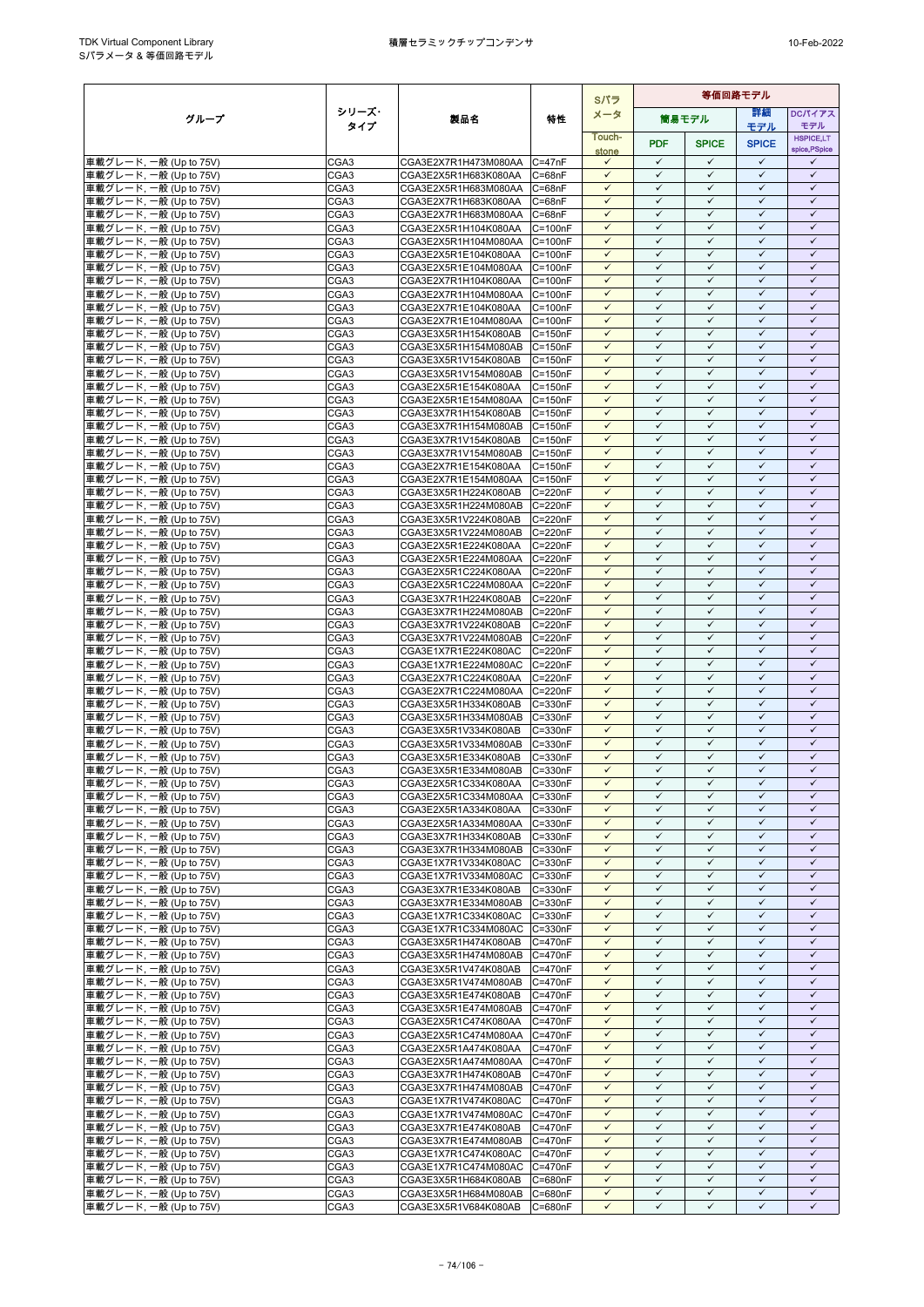|                                                  |              |                                                      |                                    | Sパラ                          | 等価回路モデル                      |                              |                              |                              |
|--------------------------------------------------|--------------|------------------------------------------------------|------------------------------------|------------------------------|------------------------------|------------------------------|------------------------------|------------------------------|
| グループ                                             | シリーズ・        | 製品名                                                  | 特性                                 | メータ                          |                              | 筒易モデル                        | 詳細                           | DCパイアス                       |
|                                                  | タイプ          |                                                      |                                    | Touch-                       |                              |                              | モデル                          | モデル<br><b>HSPICE,LT</b>      |
|                                                  |              |                                                      |                                    | stone                        | <b>PDF</b>                   | <b>SPICE</b>                 | <b>SPICE</b>                 | spice, PSpice                |
| 車載グレード, 一般 (Up to 75V)                           | CGA3         | CGA3E3X5R1V684M080AB C=680nF                         |                                    | $\checkmark$                 | $\checkmark$                 | $\checkmark$                 | $\checkmark$                 | ✓                            |
| 車載グレード, 一般 (Up to 75V)                           | CGA3         | CGA3E3X5R1E684K080AB                                 | C=680nF                            | $\checkmark$                 | $\checkmark$                 | $\checkmark$                 | $\checkmark$                 | $\checkmark$                 |
| 車載グレード, 一般 (Up to 75V)                           | CGA3         | CGA3E3X5R1E684M080AB                                 | C=680nF                            | $\checkmark$<br>$\checkmark$ | $\checkmark$<br>$\checkmark$ | $\checkmark$<br>$\checkmark$ | $\checkmark$<br>$\checkmark$ | $\checkmark$<br>$\checkmark$ |
| 車載グレード, 一般 (Up to 75V)<br>車載グレード, 一般 (Up to 75V) | CGA3<br>CGA3 | CGA3E2X5R1C684K080AA<br>CGA3E2X5R1C684M080AA C=680nF | C=680nF                            | $\checkmark$                 | $\checkmark$                 | $\checkmark$                 | $\checkmark$                 | $\checkmark$                 |
| 車載グレード, 一般 (Up to 75V)                           | CGA3         | CGA3E2X5R1A684K080AA                                 | C=680nF                            | $\checkmark$                 | $\checkmark$                 | $\checkmark$                 | $\checkmark$                 | $\checkmark$                 |
| 車載グレード, 一般 (Up to 75V)                           | CGA3         | CGA3E2X5R1A684M080AA                                 | C=680nF                            | $\checkmark$                 | $\checkmark$                 | $\checkmark$                 | $\checkmark$                 | $\checkmark$                 |
| 車載グレード, 一般 (Up to 75V)                           | CGA3         | CGA3E1X7R1E684K080AC                                 | C=680nF                            | $\checkmark$                 | $\checkmark$                 | $\checkmark$                 | $\checkmark$                 | $\checkmark$                 |
| 車載グレード, 一般 (Up to 75V)                           | CGA3         | CGA3E1X7R1E684M080AC                                 | C=680nF                            | $\checkmark$                 | $\checkmark$                 | $\checkmark$                 | $\checkmark$                 | $\checkmark$                 |
| 車載グレード, 一般 (Up to 75V)<br>車載グレード, 一般 (Up to 75V) | CGA3         | CGA3E1X7R1C684K080AC                                 | C=680nF<br>C=680nF                 | $\checkmark$<br>$\checkmark$ | $\checkmark$<br>$\checkmark$ | $\checkmark$<br>$\checkmark$ | $\checkmark$<br>$\checkmark$ | $\checkmark$<br>$\checkmark$ |
| 車載グレード, 一般 (Up to 75V)                           | CGA3<br>CGA3 | CGA3E1X7R1C684M080AC<br>CGA3E3X5R1H105K080AB         | $C = 1uF$                          | $\checkmark$                 | $\checkmark$                 | $\checkmark$                 | $\checkmark$                 | $\checkmark$                 |
| 車載グレード, 一般 (Up to 75V)                           | CGA3         | CGA3E3X5R1H105M080AB                                 | $C = 1uF$                          | $\checkmark$                 | $\checkmark$                 | $\checkmark$                 | $\checkmark$                 | $\checkmark$                 |
| 車載グレード, 一般 (Up to 75V)                           | CGA3         | CGA3E3X5R1V105K080AB                                 | $C = 1uF$                          | $\checkmark$                 | $\checkmark$                 | $\checkmark$                 | $\checkmark$                 | $\checkmark$                 |
| 車載グレード, 一般 (Up to 75V)                           | CGA3         | CGA3E3X5R1V105M080AB                                 | $C = 1uF$                          | $\checkmark$                 | $\checkmark$                 | $\checkmark$                 | $\checkmark$                 | $\checkmark$                 |
| 車載グレード, 一般 (Up to 75V)                           | CGA3         | CGA3E3X5R1E105K080AB                                 | $C = 1uF$                          | $\checkmark$                 | $\checkmark$                 | $\checkmark$                 | $\checkmark$                 | $\checkmark$                 |
| 車載グレード, 一般 (Up to 75V)                           | CGA3         | CGA3E3X5R1E105M080AB                                 | $C = 1uF$                          | $\checkmark$<br>$\checkmark$ | $\checkmark$<br>$\checkmark$ | $\checkmark$<br>$\checkmark$ | $\checkmark$<br>$\checkmark$ | $\checkmark$<br>$\checkmark$ |
| 車載グレード, 一般 (Up to 75V)<br>車載グレード, 一般 (Up to 75V) | CGA3<br>CGA3 | CGA3E1X5R1C105K080AC<br>CGA3E1X5R1C105M080AC C=1uF   | $C = 1uF$                          | $\checkmark$                 | ✓                            | $\checkmark$                 | $\checkmark$                 | $\checkmark$                 |
| 車載グレード, 一般 (Up to 75V)                           | CGA3         | CGA3E2X5R1A105K080AA                                 | $C = 1uF$                          | $\checkmark$                 | ✓                            | $\checkmark$                 | $\checkmark$                 | $\checkmark$                 |
| 車載グレード, 一般 (Up to 75V)                           | CGA3         | CGA3E2X5R1A105M080AA                                 | $C = 1uF$                          | $\checkmark$                 | $\checkmark$                 | $\checkmark$                 | $\checkmark$                 | $\checkmark$                 |
| 車載グレード, 一般 (Up to 75V)                           | CGA3         | CGA3E1X7R1V105K080AC                                 | $C = 1uF$                          | $\checkmark$                 | $\checkmark$                 | $\checkmark$                 | $\checkmark$                 | $\checkmark$                 |
| 車載グレード, 一般 (Up to 75V)                           | CGA3         | CGA3E1X7R1V105M080AC                                 | $C = 1uF$                          | $\checkmark$                 | $\checkmark$                 | $\checkmark$                 | $\checkmark$                 | $\checkmark$                 |
| 車載グレード, 一般 (Up to 75V)                           | CGA3         | CGA3E1X7R1E105K080AC                                 | $C = 1uF$                          | $\checkmark$                 | $\checkmark$<br>$\checkmark$ | $\checkmark$<br>$\checkmark$ | $\checkmark$<br>$\checkmark$ | $\checkmark$<br>$\checkmark$ |
| 車載グレード, 一般 (Up to 75V)<br>車載グレード, 一般 (Up to 75V) | CGA3<br>CGA3 | CGA3E1X7R1E105M080AC<br>CGA3E1X7R1C105K080AC         | $C = 1uF$<br>$C = 1uF$             | $\checkmark$<br>$\checkmark$ | $\checkmark$                 | $\checkmark$                 | $\checkmark$                 | $\checkmark$                 |
| 車載グレード, 一般 (Up to 75V)                           | CGA3         | CGA3E1X7R1C105M080AC                                 | $C = 1uF$                          | $\checkmark$                 | $\checkmark$                 | $\checkmark$                 | $\checkmark$                 | $\checkmark$                 |
| 車載グレード, 一般 (Up to 75V)                           | CGA3         | CGA3E1X5R1C155K080AC                                 | $C = 1.5$ u $F$                    | $\checkmark$                 | $\checkmark$                 | $\checkmark$                 | $\checkmark$                 | $\checkmark$                 |
| 車載グレード, 一般 (Up to 75V)                           | CGA3         | CGA3E1X5R1C155M080AC C=1.5uF                         |                                    | $\checkmark$                 | $\checkmark$                 | $\checkmark$                 | $\checkmark$                 | $\checkmark$                 |
| 車載グレード, 一般 (Up to 75V)                           | CGA3         | CGA3E3X5R1A155K080AB                                 | $C = 1.5$ u $F$                    | $\checkmark$                 | $\checkmark$                 | $\checkmark$                 | $\checkmark$                 | $\checkmark$                 |
| 車載グレード, 一般 (Up to 75V)                           | CGA3         | CGA3E3X5R1A155M080AB C=1.5uF                         |                                    | $\checkmark$<br>$\checkmark$ | $\checkmark$<br>$\checkmark$ | $\checkmark$<br>$\checkmark$ | $\checkmark$<br>$\checkmark$ | $\checkmark$<br>$\checkmark$ |
| 車載グレード, 一般 (Up to 75V)<br>車載グレード, 一般 (Up to 75V) | CGA3<br>CGA3 | CGA3E1X7R0J155K080AC<br>CGA3E1X7R0J155M080AC         | $C = 1.5$ u $F$<br>$C = 1.5$ u $F$ | $\checkmark$                 | $\checkmark$                 | $\checkmark$                 | $\checkmark$                 | $\checkmark$                 |
| 車載グレード, 一般 (Up to 75V)                           | CGA3         | CGA3E3X7S1A155K080AB                                 | $C = 1.5$ u $F$                    | $\checkmark$                 | $\checkmark$                 | $\checkmark$                 | $\checkmark$                 | $\checkmark$                 |
| 車載グレード, 一般 (Up to 75V)                           | CGA3         | CGA3E3X7S1A155M080AB                                 | $C = 1.5$ u $F$                    | $\checkmark$                 | $\checkmark$                 | $\checkmark$                 | $\checkmark$                 | $\checkmark$                 |
| 車載グレード, 一般 (Up to 75V)                           | CGA3         | CGA3E1X5R1C225K080AC                                 | $C = 2.2uF$                        | $\checkmark$                 | $\checkmark$                 | $\checkmark$                 | $\checkmark$                 | $\checkmark$                 |
| 車載グレード, 一般 (Up to 75V)                           | CGA3         | CGA3E1X5R1C225M080AC                                 | $C = 2.2uF$                        | $\checkmark$                 | $\checkmark$                 | $\checkmark$                 | $\checkmark$                 | $\checkmark$                 |
| 車載グレード, 一般 (Up to 75V)                           | CGA3         | CGA3E3X5R1A225K080AB                                 | $C = 2.2uF$                        | $\checkmark$<br>$\checkmark$ | $\checkmark$<br>$\checkmark$ | $\checkmark$<br>$\checkmark$ | $\checkmark$<br>$\checkmark$ | $\checkmark$<br>$\checkmark$ |
| 車載グレード, 一般 (Up to 75V)<br>車載グレード, 一般 (Up to 75V) | CGA3<br>CGA3 | CGA3E3X5R1A225M080AB<br>CGA3E1X7R0J225K080AC         | $C = 2.2uF$<br>$C = 2.2uF$         | $\checkmark$                 | $\checkmark$                 | $\checkmark$                 | $\checkmark$                 | $\checkmark$                 |
| 車載グレード, 一般 (Up to 75V)                           | CGA3         | CGA3E1X7R0J225M080AC                                 | $C = 2.2uF$                        | $\checkmark$                 | $\checkmark$                 | $\checkmark$                 | $\checkmark$                 | $\checkmark$                 |
| 車載グレード, 一般 (Up to 75V)                           | CGA3         | CGA3E1X7S1C225K080AC                                 | $C = 2.2uF$                        | $\checkmark$                 | $\checkmark$                 | $\checkmark$                 | $\checkmark$                 | $\checkmark$                 |
| 車載グレード, 一般 (Up to 75V)                           | CGA3         | CGA3E1X7S1C225M080AC C=2.2uF                         |                                    | $\checkmark$                 | $\checkmark$                 | $\checkmark$                 | $\checkmark$                 | $\checkmark$                 |
| 車載グレード, 一般 (Up to 75V)                           | CGA3         | CGA3E3X7S1A225K080AB                                 | $C = 2.2uF$                        | $\checkmark$                 | $\checkmark$                 | $\checkmark$                 | $\checkmark$                 | $\checkmark$                 |
| 車載グレード, 一般 (Up to 75V)                           | CGA3         | CGA3E3X7S1A225M080AB<br>CGA3E1X5R1A335K080AC         | $C = 2.2uF$                        | $\checkmark$<br>$\checkmark$ | $\checkmark$<br>$\checkmark$ | $\checkmark$<br>$\checkmark$ | $\checkmark$<br>$\checkmark$ | $\checkmark$<br>$\checkmark$ |
| 車載グレード, 一般 (Up to 75V)<br>車載グレード, 一般 (Up to 75V) | CGA3<br>CGA3 | CGA3E1X5R1A335M080AC                                 | $C = 3.3uF$<br>$C = 3.3uF$         | $\checkmark$                 | $\checkmark$                 | $\checkmark$                 | $\checkmark$                 | $\checkmark$                 |
| 車載グレード, 一般 (Up to 75V)                           | CGA3         | CGA3E3X5R0J335K080AB                                 | $C = 3.3uF$                        | $\checkmark$                 | $\checkmark$                 | $\checkmark$                 | $\checkmark$                 | $\checkmark$                 |
| 車載グレード, 一般 (Up to 75V)                           | CGA3         | CGA3E3X5R0J335M080AB                                 | $C = 3.3uF$                        | $\checkmark$                 | $\checkmark$                 | $\checkmark$                 | $\checkmark$                 | $\checkmark$                 |
| 車載グレード, 一般 (Up to 75V)                           | CGA3         | CGA3E1X5R0J475K080AC                                 | $C = 4.7$ u $F$                    | $\checkmark$                 | ✓                            | $\checkmark$                 | $\checkmark$                 | $\checkmark$                 |
| 車載グレード, 一般 (Up to 75V)                           | CGA3         | CGA3E1X5R0J475M080AC                                 | $C = 4.7$ uF                       | $\checkmark$                 | ✓                            | $\checkmark$                 | $\checkmark$                 | $\checkmark$                 |
| 車載グレード, 一般 (Up to 75V)                           | CGA3         | CGA3E1X7T0J106M080AC                                 | $C = 10uF$<br>$C = 10uF$           | $\checkmark$<br>$\checkmark$ | $\checkmark$<br>$\checkmark$ | $\checkmark$<br>$\checkmark$ | $\checkmark$<br>$\checkmark$ | $\checkmark$<br>$\checkmark$ |
| 車載グレード, 一般 (Up to 75V)<br>車載グレード, 一般 (Up to 75V) | CGA3<br>CGA4 | CGA3E3X7T0G106M080AB<br>CGA4C2C0G1H102J060AA         | $C = 1nF$                          | $\checkmark$                 | $\checkmark$                 | $\checkmark$                 | $\checkmark$                 | -                            |
| 車載グレード, 一般 (Up to 75V)                           | CGA4         | CGA4C2C0G1H122J060AA                                 | $C = 1.2nF$                        | $\checkmark$                 | $\checkmark$                 | $\checkmark$                 | $\checkmark$                 | -                            |
| 車載グレード, 一般 (Up to 75V)                           | CGA4         | CGA4C2C0G1H152J060AA                                 | $C = 1.5nF$                        | $\checkmark$                 | $\checkmark$                 | $\checkmark$                 | $\checkmark$                 | $\qquad \qquad -$            |
| 車載グレード, 一般 (Up to 75V)                           | CGA4         | CGA4C2C0G1H182J060AA                                 | $C = 1.8nF$                        | $\checkmark$                 | $\checkmark$                 | $\checkmark$                 | $\checkmark$                 | -                            |
| 車載グレード, 一般 (Up to 75V)                           | CGA4         | CGA4C2C0G1H222J060AA                                 | $C = 2.2nF$                        | $\checkmark$                 | $\checkmark$                 | $\checkmark$                 | $\checkmark$                 |                              |
| 車載グレード, 一般 (Up to 75V)<br>車載グレード, 一般 (Up to 75V) | CGA4<br>CGA4 | CGA4C2C0G1H272J060AA<br>CGA4C2C0G1H332J060AA         | $C = 2.7nF$<br>$C = 3.3nF$         | $\checkmark$<br>$\checkmark$ | $\checkmark$<br>$\checkmark$ | $\checkmark$<br>$\checkmark$ | $\checkmark$<br>$\checkmark$ | -                            |
| 車載グレード, 一般 (Up to 75V)                           | CGA4         | CGA4C2C0G1H392J060AA                                 | $C = 3.9nF$                        | $\checkmark$                 | $\checkmark$                 | $\checkmark$                 | $\checkmark$                 |                              |
| 車載グレード, 一般 (Up to 75V)                           | CGA4         | CGA4C2C0G1H472J060AA                                 | $C = 4.7nF$                        | $\checkmark$                 | $\checkmark$                 | $\checkmark$                 | $\checkmark$                 | $-$                          |
| 車載グレード, 一般 (Up to 75V)                           | CGA4         | CGA4C2C0G1H562J060AA                                 | $C = 5.6nF$                        | $\checkmark$                 | ✓                            | ✓                            | $\checkmark$                 |                              |
| 車載グレード, 一般 (Up to 75V)                           | CGA4         | CGA4C2C0G1H682J060AA                                 | $C = 6.8nF$                        | $\checkmark$                 | $\checkmark$                 | $\checkmark$                 | $\checkmark$                 | -                            |
| 車載グレード, 一般 (Up to 75V)                           | CGA4         | CGA4C2C0G1H822J060AA                                 | $C = 8.2nF$                        | $\checkmark$                 | $\checkmark$                 | $\checkmark$                 | $\checkmark$                 | -                            |
| 車載グレード, 一般 (Up to 75V)<br>車載グレード, 一般 (Up to 75V) | CGA4<br>CGA4 | CGA4C2C0G1H103J060AA<br>CGA4F2C0G1H153J085AA         | $C = 10nF$<br>$C = 15nF$           | $\checkmark$<br>$\checkmark$ | ✓<br>$\checkmark$            | $\checkmark$<br>$\checkmark$ | $\checkmark$<br>$\checkmark$ | $\overline{\phantom{0}}$     |
| 車載グレード, 一般 (Up to 75V)                           | CGA4         | CGA4J2C0G1H223J125AA                                 | $C = 22nF$                         | $\checkmark$                 | $\checkmark$                 | $\checkmark$                 | $\checkmark$                 | -                            |
| 車載グレード, 一般 (Up to 75V)                           | CGA4         | CGA4J2C0G1H333J125AA                                 | $C = 33nF$                         | $\checkmark$                 | $\checkmark$                 | $\checkmark$                 | $\checkmark$                 | -                            |
| 車載グレード, 一般 (Up to 75V)                           | CGA4         | CGA4J2X7R1H104K125AA                                 | $C = 100nF$                        | $\checkmark$                 | $\checkmark$                 | $\checkmark$                 | $\checkmark$                 | ✓                            |
| 車載グレード, 一般 (Up to 75V)                           | CGA4         | CGA4J2X5R1H154K125AA                                 | $C = 150nF$                        | $\checkmark$                 | $\checkmark$                 | $\checkmark$                 | $\checkmark$                 | $\checkmark$                 |
| 車載グレード, 一般 (Up to 75V)                           | CGA4         | CGA4J2X5R1H154M125AA                                 | $C = 150nF$                        | $\checkmark$                 | $\checkmark$                 | $\checkmark$                 | $\checkmark$                 | $\checkmark$                 |
| 車載グレード, 一般 (Up to 75V)<br>車載グレード, 一般 (Up to 75V) | CGA4<br>CGA4 | CGA4J2X7R1H154K125AA<br>CGA4J2X7R1H154M125AA         | $C = 150nF$<br>$C = 150nF$         | $\checkmark$<br>$\checkmark$ | $\checkmark$<br>$\checkmark$ | $\checkmark$<br>$\checkmark$ | $\checkmark$<br>$\checkmark$ | $\checkmark$<br>$\checkmark$ |
| 車載グレード, 一般 (Up to 75V)                           | CGA4         | CGA4J2X5R1H224K125AA                                 | C=220nF                            | $\checkmark$                 | $\checkmark$                 | $\checkmark$                 | $\checkmark$                 | $\checkmark$                 |
| 車載グレード, 一般 (Up to 75V)                           | CGA4         | CGA4J2X5R1H224M125AA                                 | C=220nF                            | $\checkmark$                 | $\checkmark$                 | $\checkmark$                 | $\checkmark$                 | $\checkmark$                 |
| 車載グレード, 一般 (Up to 75V)                           | CGA4         | CGA4J2X7R1H224K125AA                                 | $C = 220nF$                        | $\checkmark$                 | $\checkmark$                 | $\checkmark$                 | $\checkmark$                 | $\checkmark$                 |
| 車載グレード, 一般 (Up to 75V)                           | CGA4         | CGA4J2X7R1H224M125AA                                 | C=220nF                            | $\checkmark$                 | $\checkmark$                 | $\checkmark$                 | $\checkmark$                 | $\checkmark$                 |
| 車載グレード, 一般 (Up to 75V)                           | CGA4         | CGA4J2X7R1E224K125AA                                 | C=220nF                            | $\checkmark$                 | $\checkmark$                 | $\checkmark$                 | $\checkmark$                 | $\checkmark$                 |
| 車載グレード, 一般 (Up to 75V)                           | CGA4         | CGA4J2X5R1H334K125AA                                 | $C = 330nF$                        | $\checkmark$                 | $\checkmark$                 | ✓                            | $\checkmark$                 | $\checkmark$                 |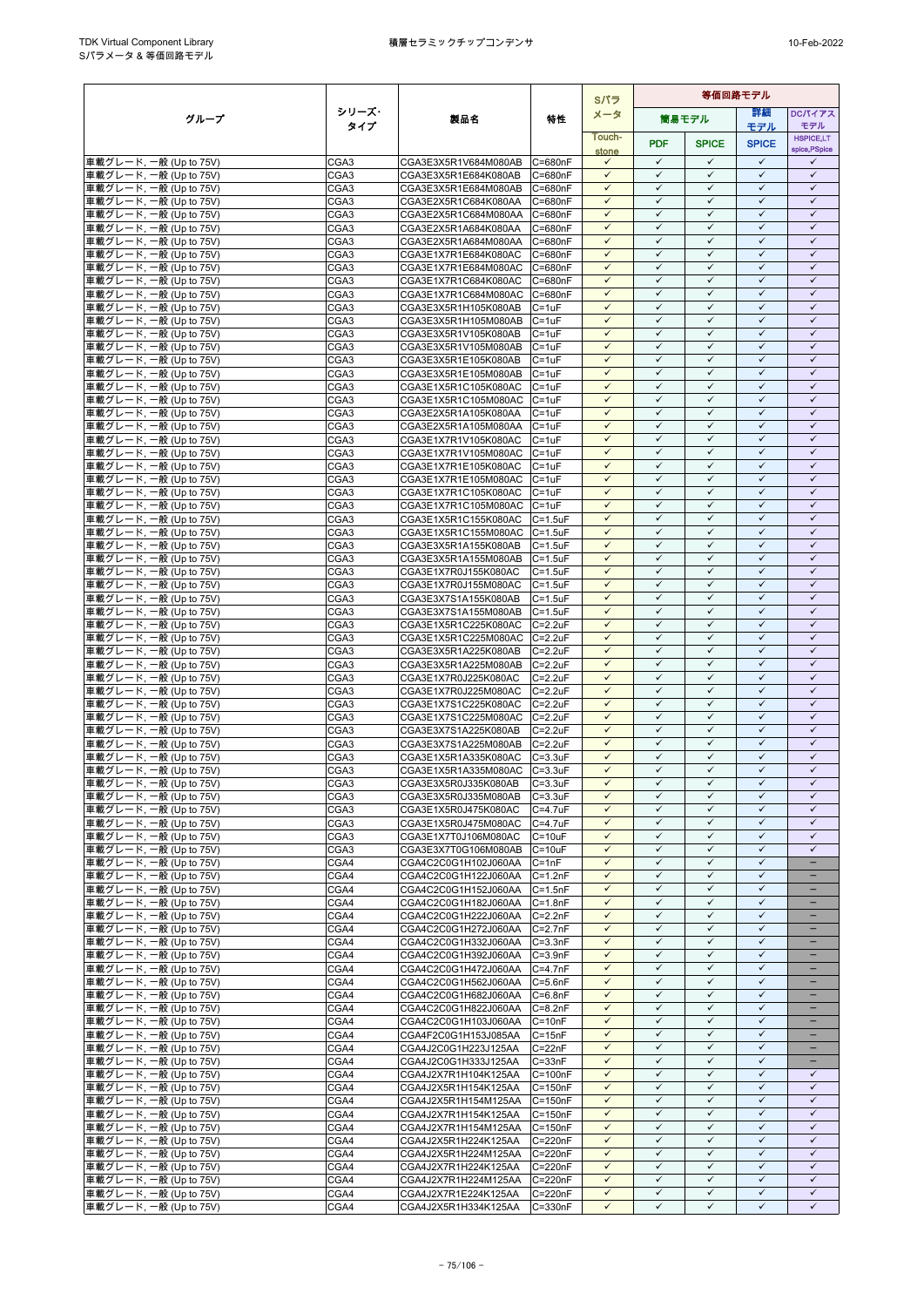|                                                  |              |                                              |                                 | Sパラ                          |                              |                              | 等価回路モデル                      |                              |  |  |
|--------------------------------------------------|--------------|----------------------------------------------|---------------------------------|------------------------------|------------------------------|------------------------------|------------------------------|------------------------------|--|--|
| グループ                                             | シリーズ・        | 製品名                                          | 特性                              | メータ                          |                              | 簡易モデル                        | 等細                           | <b>DCパイアス</b>                |  |  |
|                                                  | タイプ          |                                              |                                 | Touch-                       |                              |                              | モデル                          | モデル<br><b>HSPICE,LT</b>      |  |  |
|                                                  |              |                                              |                                 | stone                        | <b>PDF</b>                   | <b>SPICE</b>                 | <b>SPICE</b>                 | spice, PSpice                |  |  |
| 車載グレード, 一般 (Up to 75V)                           | CGA4         | CGA4J2X5R1H334M125AA                         | C=330nF                         | $\checkmark$                 | $\checkmark$                 | $\checkmark$                 | $\checkmark$                 | ✓                            |  |  |
| 車載グレード, 一般 (Up to 75V)                           | CGA4         | CGA4J2X7R1H334K125AA                         | C=330nF                         | $\checkmark$                 | $\checkmark$                 | $\checkmark$                 | $\checkmark$                 | $\checkmark$                 |  |  |
| 車載グレード, 一般 (Up to 75V)                           | CGA4<br>CGA4 | CGA4J2X7R1H334M125AA                         | C=330nF<br>C=470nF              | $\checkmark$<br>$\checkmark$ | $\checkmark$<br>$\checkmark$ | $\checkmark$<br>$\checkmark$ | $\checkmark$<br>$\checkmark$ | $\checkmark$<br>$\checkmark$ |  |  |
| 車載グレード, 一般 (Up to 75V)<br>車載グレード, 一般 (Up to 75V) | CGA4         | CGA4J3X5R1H474K125AB<br>CGA4J3X5R1H474M125AB | C=470nF                         | $\checkmark$                 | $\checkmark$                 | $\checkmark$                 | $\checkmark$                 | $\checkmark$                 |  |  |
| 車載グレード, 一般 (Up to 75V)                           | CGA4         | CGA4J3X5R1V474K125AB                         | $C = 470nF$                     | $\checkmark$                 | $\checkmark$                 | $\checkmark$                 | $\checkmark$                 | $\checkmark$                 |  |  |
| 車載グレード, 一般 (Up to 75V)                           | CGA4         | CGA4J3X5R1V474M125AB                         | $C = 470nF$                     | $\checkmark$                 | $\checkmark$                 | $\checkmark$                 | $\checkmark$                 | $\checkmark$                 |  |  |
| 車載グレード, 一般 (Up to 75V)                           | CGA4         | CGA4J2X5R1E474K125AA                         | $C = 470nF$                     | $\checkmark$                 | $\checkmark$                 | $\checkmark$                 | $\checkmark$                 | $\checkmark$                 |  |  |
| 車載グレード, 一般 (Up to 75V)                           | CGA4         | CGA4J2X5R1E474M125AA                         | C=470nF                         | $\checkmark$<br>$\checkmark$ | $\checkmark$<br>$\checkmark$ | $\checkmark$<br>$\checkmark$ | $\checkmark$<br>$\checkmark$ | $\checkmark$<br>$\checkmark$ |  |  |
| 車載グレード, 一般 (Up to 75V)<br>車載グレード, 一般 (Up to 75V) | CGA4<br>CGA4 | CGA4J3X7R1H474K125AB<br>CGA4J3X7R1H474M125AB | C=470nF<br>C=470nF              | $\checkmark$                 | $\checkmark$                 | $\checkmark$                 | $\checkmark$                 | $\checkmark$                 |  |  |
| 車載グレード, 一般 (Up to 75V)                           | CGA4         | CGA4J3X7R1V474K125AB                         | C=470nF                         | $\checkmark$                 | $\checkmark$                 | $\checkmark$                 | $\checkmark$                 | $\checkmark$                 |  |  |
| 車載グレード, 一般 (Up to 75V)                           | CGA4         | CGA4J3X7R1V474M125AB                         | $C = 470nF$                     | $\checkmark$                 | ✓                            | ✓                            | $\checkmark$                 | ✓                            |  |  |
| 車載グレード, 一般 (Up to 75V)                           | CGA4         | CGA4J2X7R1E474K125AA                         | $C = 470nF$                     | $\checkmark$                 | $\checkmark$                 | $\checkmark$                 | $\checkmark$                 | $\checkmark$                 |  |  |
| 車載グレード, 一般 (Up to 75V)                           | CGA4         | CGA4J2X7R1E474M125AA                         | C=470nF                         | $\checkmark$                 | $\checkmark$                 | $\checkmark$                 | $\checkmark$                 | $\checkmark$                 |  |  |
| 車載グレード, 一般 (Up to 75V)<br>車載グレード, 一般 (Up to 75V) | CGA4<br>CGA4 | CGA4J2X7R1C474K125AA<br>CGA4J3X5R1H684K125AB | C=470nF<br>C=680nF              | $\checkmark$<br>$\checkmark$ | $\checkmark$<br>$\checkmark$ | $\checkmark$<br>$\checkmark$ | $\checkmark$<br>$\checkmark$ | $\checkmark$<br>$\checkmark$ |  |  |
| 車載グレード, 一般 (Up to 75V)                           | CGA4         | CGA4J3X5R1H684M125AB                         | C=680nF                         | $\checkmark$                 | $\checkmark$                 | ✓                            | ✓                            | ✓                            |  |  |
| 車載グレード, 一般 (Up to 75V)                           | CGA4         | CGA4J3X5R1V684K125AB                         | C=680nF                         | $\checkmark$                 | $\checkmark$                 | $\checkmark$                 | $\checkmark$                 | $\checkmark$                 |  |  |
| 車載グレード, 一般 (Up to 75V)                           | CGA4         | CGA4J3X5R1V684M125AB                         | C=680nF                         | $\checkmark$                 | $\checkmark$                 | $\checkmark$                 | $\checkmark$                 | $\checkmark$                 |  |  |
| 車載グレード, 一般 (Up to 75V)                           | CGA4         | CGA4J2X5R1E684K125AA                         | C=680nF                         | $\checkmark$                 | $\checkmark$                 | $\checkmark$                 | $\checkmark$                 | $\checkmark$                 |  |  |
| 車載グレード, 一般 (Up to 75V)                           | CGA4         | CGA4J2X5R1E684M125AA                         | C=680nF                         | $\checkmark$<br>$\checkmark$ | $\checkmark$<br>$\checkmark$ | $\checkmark$<br>$\checkmark$ | $\checkmark$<br>$\checkmark$ | $\checkmark$<br>$\checkmark$ |  |  |
| 車載グレード, 一般 (Up to 75V)<br>車載グレード, 一般 (Up to 75V) | CGA4<br>CGA4 | CGA4J2X5R1C684K125AA<br>CGA4J2X5R1C684M125AA | C=680nF<br>C=680nF              | $\checkmark$                 | $\checkmark$                 | $\checkmark$                 | $\checkmark$                 | $\checkmark$                 |  |  |
| 車載グレード, 一般 (Up to 75V)                           | CGA4         | CGA4J3X7R1H684K125AB                         | C=680nF                         | $\checkmark$                 | $\checkmark$                 | $\checkmark$                 | $\checkmark$                 | $\checkmark$                 |  |  |
| 車載グレード, 一般 (Up to 75V)                           | CGA4         | CGA4J3X7R1H684M125AB                         | C=680nF                         | $\checkmark$                 | $\checkmark$                 | $\checkmark$                 | $\checkmark$                 | $\checkmark$                 |  |  |
| 車載グレード, 一般 (Up to 75V)                           | CGA4         | CGA4J3X7R1V684K125AB                         | $C = 680nF$                     | $\checkmark$                 | $\checkmark$                 | $\checkmark$                 | $\checkmark$                 | $\checkmark$                 |  |  |
| 車載グレード, 一般 (Up to 75V)                           | CGA4         | CGA4J3X7R1V684M125AB                         | C=680nF                         | $\checkmark$                 | $\checkmark$                 | $\checkmark$                 | $\checkmark$                 | $\checkmark$                 |  |  |
| 車載グレード, 一般 (Up to 75V)<br>車載グレード, 一般 (Up to 75V) | CGA4<br>CGA4 | CGA4J3X7R1E684K125AB<br>CGA4J3X7R1E684M125AB | C=680nF<br>C=680nF              | $\checkmark$<br>$\checkmark$ | $\checkmark$<br>$\checkmark$ | $\checkmark$<br>$\checkmark$ | $\checkmark$<br>$\checkmark$ | $\checkmark$<br>$\checkmark$ |  |  |
| 車載グレード, 一般 (Up to 75V)                           | CGA4         | CGA4J2X7R1C684K125AA                         | C=680nF                         | $\checkmark$                 | $\checkmark$                 | $\checkmark$                 | $\checkmark$                 | $\checkmark$                 |  |  |
| 車載グレード, 一般 (Up to 75V)                           | CGA4         | CGA4J2X7R1C684M125AA                         | C=680nF                         | $\checkmark$                 | $\checkmark$                 | $\checkmark$                 | $\checkmark$                 | $\checkmark$                 |  |  |
| 車載グレード, 一般 (Up to 75V)                           | CGA4         | CGA4J3X5R1H105K125AB                         | $C = 1uF$                       | $\checkmark$                 | $\checkmark$                 | $\checkmark$                 | $\checkmark$                 | $\checkmark$                 |  |  |
| 車載グレード, 一般 (Up to 75V)                           | CGA4         | CGA4J3X5R1H105M125AB                         | $C = 1uF$                       | $\checkmark$                 | $\checkmark$                 | $\checkmark$                 | $\checkmark$                 | $\checkmark$                 |  |  |
| 車載グレード, 一般 (Up to 75V)                           | CGA4         | CGA4J3X5R1V105K125AB                         | $C = 1uF$                       | $\checkmark$<br>$\checkmark$ | $\checkmark$<br>$\checkmark$ | $\checkmark$<br>$\checkmark$ | $\checkmark$<br>$\checkmark$ | $\checkmark$<br>$\checkmark$ |  |  |
| 車載グレード, 一般 (Up to 75V)<br>車載グレード, 一般 (Up to 75V) | CGA4<br>CGA4 | CGA4J3X5R1V105M125AB<br>CGA4J2X5R1E105K125AA | $C = 1uF$<br>$C = 1uF$          | $\checkmark$                 | $\checkmark$                 | ✓                            | $\checkmark$                 | $\checkmark$                 |  |  |
| 車載グレード, 一般 (Up to 75V)                           | CGA4         | CGA4J2X5R1E105M125AA                         | $C = 1uF$                       | $\checkmark$                 | $\checkmark$                 | $\checkmark$                 | $\checkmark$                 | $\checkmark$                 |  |  |
| 車載グレード, 一般 (Up to 75V)                           | CGA4         | CGA4J2X5R1C105K125AA                         | $C = 1uF$                       | $\checkmark$                 | $\checkmark$                 | $\checkmark$                 | $\checkmark$                 | $\checkmark$                 |  |  |
| 車載グレード, 一般 (Up to 75V)                           | CGA4         | CGA4J2X5R1C105M125AA                         | $C = 1uF$                       | $\checkmark$                 | $\checkmark$                 | $\checkmark$                 | $\checkmark$                 | $\checkmark$                 |  |  |
| 車載グレード, 一般 (Up to 75V)                           | CGA4         | CGA4J3X7R1H105K125AB                         | $C = 1uF$                       | $\checkmark$                 | $\checkmark$                 | $\checkmark$                 | $\checkmark$                 | $\checkmark$                 |  |  |
| 車載グレード, 一般 (Up to 75V)<br>車載グレード, 一般 (Up to 75V) | CGA4<br>CGA4 | CGA4J3X7R1H105M125AB<br>CGA4J3X7R1V105K125AB | $C = 1uF$<br>$C = 1uF$          | $\checkmark$<br>$\checkmark$ | $\checkmark$<br>$\checkmark$ | $\checkmark$<br>$\checkmark$ | $\checkmark$<br>$\checkmark$ | $\checkmark$<br>$\checkmark$ |  |  |
| 車載グレード, 一般 (Up to 75V)                           | CGA4         | CGA4J3X7R1V105M125AB                         | $C = 1uF$                       | $\checkmark$                 | $\checkmark$                 | $\checkmark$                 | $\checkmark$                 | $\checkmark$                 |  |  |
| 車載グレード, 一般 (Up to 75V)                           | CGA4         | CGA4J3X7R1E105K125AB                         | $C = 1uF$                       | $\checkmark$                 | $\checkmark$                 | $\checkmark$                 | $\checkmark$                 | $\checkmark$                 |  |  |
| 車載グレード, 一般 (Up to 75V)                           | CGA4         | CGA4J3X7R1E105M125AB                         | $C = 1uF$                       | $\checkmark$                 | $\checkmark$                 | $\checkmark$                 | $\checkmark$                 | $\checkmark$                 |  |  |
| 車載グレード, 一般 (Up to 75V)                           | CGA4         | CGA4J2X7R1C105K125AA                         | $C = 1uF$                       | $\checkmark$                 | $\checkmark$                 | $\checkmark$                 | $\checkmark$                 | $\checkmark$                 |  |  |
| 車載グレード, 一般 (Up to 75V)                           | CGA4         | CGA4J2X7R1C105M125AA                         | $C = 1uF$                       | $\checkmark$<br>$\checkmark$ | $\checkmark$<br>$\checkmark$ | $\checkmark$<br>$\checkmark$ | $\checkmark$<br>$\checkmark$ | $\checkmark$<br>✓            |  |  |
| 車載グレード, 一般 (Up to 75V)<br>車載グレード, 一般 (Up to 75V) | CGA4<br>CGA4 | CGA4J3X5R1H155K125AB<br>CGA4J3X5R1H155M125AB | $C = 1.5$ uF<br>$C = 1.5$ u $F$ | $\checkmark$                 | $\checkmark$                 | $\checkmark$                 | $\checkmark$                 | $\checkmark$                 |  |  |
| 車載グレード, 一般 (Up to 75V)                           | CGA4         | CGA4J3X5R1V155K125AB                         | $C = 1.5$ u $F$                 | $\checkmark$                 | $\checkmark$                 | $\checkmark$                 | $\checkmark$                 | $\checkmark$                 |  |  |
| 車載グレード, 一般 (Up to 75V)                           | CGA4         | CGA4J3X5R1V155M125AB                         | $C = 1.5uF$                     | $\checkmark$                 | $\checkmark$                 | $\checkmark$                 | $\checkmark$                 | $\checkmark$                 |  |  |
| 車載グレード, 一般 (Up to 75V)                           | CGA4         | CGA4J3X5R1E155K125AB                         | $C = 1.5uF$                     | $\checkmark$                 | $\checkmark$                 | $\checkmark$                 | $\checkmark$                 | $\checkmark$                 |  |  |
| 車載グレード, 一般 (Up to 75V)                           | CGA4         | CGA4J3X5R1E155M125AB                         | $C = 1.5uF$                     | $\checkmark$<br>$\checkmark$ | $\checkmark$<br>$\checkmark$ | ✓<br>$\checkmark$            | $\checkmark$<br>$\checkmark$ | $\checkmark$<br>$\checkmark$ |  |  |
| 車載グレード, 一般 (Up to 75V)<br>車載グレード, 一般 (Up to 75V) | CGA4<br>CGA4 | CGA4J2X5R1C155K125AA<br>CGA4J2X5R1C155M125AA | $C = 1.5uF$<br>$C = 1.5uF$      | $\checkmark$                 | $\checkmark$                 | $\checkmark$                 | ✓                            | $\checkmark$                 |  |  |
| 車載グレード, 一般 (Up to 75V)                           | CGA4         | CGA4J2X5R1A155K125AA                         | $C = 1.5uF$                     | $\checkmark$                 | $\checkmark$                 | $\checkmark$                 | $\checkmark$                 | $\checkmark$                 |  |  |
| 車載グレード, 一般 (Up to 75V)                           | CGA4         | CGA4J2X5R1A155M125AA                         | $C = 1.5$ u $F$                 | $\checkmark$                 | $\checkmark$                 | $\checkmark$                 | $\checkmark$                 | $\checkmark$                 |  |  |
| 車載グレード, 一般 (Up to 75V)                           | CGA4         | CGA4J3X7R1H155K125AB                         | $C = 1.5uF$                     | $\checkmark$                 | $\checkmark$                 | $\checkmark$                 | $\checkmark$                 | $\checkmark$                 |  |  |
| 車載グレード, 一般 (Up to 75V)                           | CGA4         | CGA4J3X7R1H155M125AB                         | $C = 1.5uF$                     | $\checkmark$<br>$\checkmark$ | $\checkmark$<br>$\checkmark$ | $\checkmark$<br>$\checkmark$ | $\checkmark$<br>$\checkmark$ | $\checkmark$<br>$\checkmark$ |  |  |
| 車載グレード, 一般 (Up to 75V)<br>車載グレード, 一般 (Up to 75V) | CGA4<br>CGA4 | CGA4J1X7R1V155K125AC<br>CGA4J1X7R1V155M125AC | $C = 1.5uF$<br>$C = 1.5uF$      | $\checkmark$                 | $\checkmark$                 | $\checkmark$                 | ✓                            | $\checkmark$                 |  |  |
| 車載グレード, 一般 (Up to 75V)                           | CGA4         | CGA4J3X7R1E155K125AB                         | $C = 1.5uF$                     | $\checkmark$                 | $\checkmark$                 | $\checkmark$                 | $\checkmark$                 | $\checkmark$                 |  |  |
| 車載グレード, 一般 (Up to 75V)                           | CGA4         | CGA4J3X7R1E155M125AB                         | $C = 1.5$ u $F$                 | $\checkmark$                 | $\checkmark$                 | $\checkmark$                 | $\checkmark$                 | $\checkmark$                 |  |  |
| 車載グレード, 一般 (Up to 75V)                           | CGA4         | CGA4J3X7R1C155K125AB                         | $C = 1.5uF$                     | $\checkmark$                 | $\checkmark$                 | $\checkmark$                 | $\checkmark$                 | $\checkmark$                 |  |  |
| 車載グレード, 一般 (Up to 75V)                           | CGA4         | CGA4J3X7R1C155M125AB                         | $C = 1.5uF$                     | $\checkmark$                 | $\checkmark$                 | $\checkmark$                 | $\checkmark$                 | $\checkmark$                 |  |  |
| 車載グレード, 一般 (Up to 75V)<br>車載グレード, 一般 (Up to 75V) | CGA4         | CGA4J3X5R1H225K125AB                         | $C = 2.2uF$<br>$C = 2.2uF$      | $\checkmark$<br>$\checkmark$ | $\checkmark$<br>$\checkmark$ | $\checkmark$<br>✓            | $\checkmark$<br>✓            | $\checkmark$<br>✓            |  |  |
| 車載グレード, 一般 (Up to 75V)                           | CGA4<br>CGA4 | CGA4J3X5R1H225M125AB<br>CGA4J3X5R1V225K125AB | $C = 2.2uF$                     | $\checkmark$                 | $\checkmark$                 | $\checkmark$                 | $\checkmark$                 | $\checkmark$                 |  |  |
| 車載グレード, 一般 (Up to 75V)                           | CGA4         | CGA4J3X5R1V225M125AB                         | $C = 2.2uF$                     | $\checkmark$                 | $\checkmark$                 | $\checkmark$                 | $\checkmark$                 | $\checkmark$                 |  |  |
| 車載グレード, 一般 (Up to 75V)                           | CGA4         | CGA4J3X5R1E225K125AB                         | $C = 2.2uF$                     | $\checkmark$                 | $\checkmark$                 | $\checkmark$                 | $\checkmark$                 | $\checkmark$                 |  |  |
| 車載グレード, 一般 (Up to 75V)                           | CGA4         | CGA4J3X5R1E225M125AB                         | $C = 2.2uF$                     | $\checkmark$                 | $\checkmark$                 | $\checkmark$                 | $\checkmark$                 | $\checkmark$                 |  |  |
| 車載グレード, 一般 (Up to 75V)                           | CGA4         | CGA4J2X5R1C225K125AA                         | $C = 2.2uF$                     | $\checkmark$                 | $\checkmark$<br>$\checkmark$ | ✓<br>$\checkmark$            | $\checkmark$<br>$\checkmark$ | $\checkmark$                 |  |  |
| 車載グレード, 一般 (Up to 75V)<br>車載グレード, 一般 (Up to 75V) | CGA4<br>CGA4 | CGA4J2X5R1C225M125AA<br>CGA4J2X5R1A225K125AA | $C = 2.2uF$<br>$C = 2.2uF$      | $\checkmark$<br>$\checkmark$ | $\checkmark$                 | $\checkmark$                 | $\checkmark$                 | $\checkmark$<br>$\checkmark$ |  |  |
| 車載グレード, 一般 (Up to 75V)                           | CGA4         | CGA4J2X5R1A225M125AA                         | $C = 2.2uF$                     | $\checkmark$                 | $\checkmark$                 | $\checkmark$                 | $\checkmark$                 | $\checkmark$                 |  |  |
| 車載グレード, 一般 (Up to 75V)                           | CGA4         | CGA4J3X7R1H225K125AB                         | $C = 2.2uF$                     | $\checkmark$                 | $\checkmark$                 | $\checkmark$                 | $\checkmark$                 | $\checkmark$                 |  |  |
| 車載グレード, 一般 (Up to 75V)                           | CGA4         | CGA4J3X7R1H225M125AB                         | $C = 2.2uF$                     | $\checkmark$                 | $\checkmark$                 | $\checkmark$                 | $\checkmark$                 | $\checkmark$                 |  |  |
| 車載グレード, 一般 (Up to 75V)                           | CGA4         | CGA4J1X7R1V225K125AC                         | $C = 2.2uF$                     | $\checkmark$                 | $\checkmark$                 | $\checkmark$                 | $\checkmark$                 | $\checkmark$                 |  |  |
| 車載グレード, 一般 (Up to 75V)                           | CGA4         | CGA4J1X7R1V225M125AC                         | $C = 2.2uF$                     | $\checkmark$                 | $\checkmark$                 | $\checkmark$                 | $\checkmark$                 | $\checkmark$                 |  |  |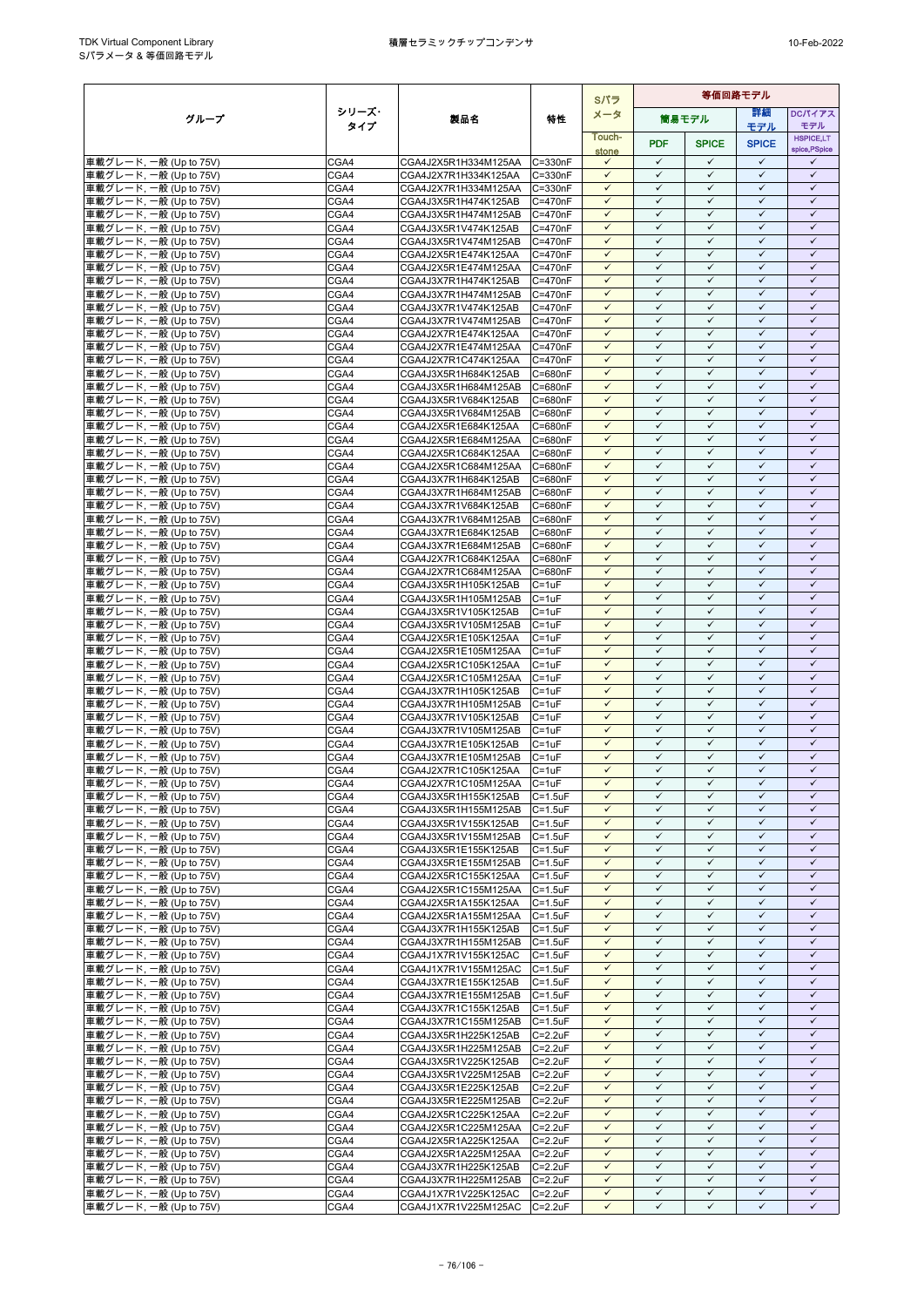|                                                  |              |                                              |                                    | Sパラ                          | 等価回路モデル                      |                              |                              |                                               |
|--------------------------------------------------|--------------|----------------------------------------------|------------------------------------|------------------------------|------------------------------|------------------------------|------------------------------|-----------------------------------------------|
| グループ                                             | シリーズ・        | 製品名                                          | 特性                                 | メータ                          |                              | 簡易モデル                        | 等細                           | <b>DCパイアス</b>                                 |
|                                                  | タイプ          |                                              |                                    | Touch-                       |                              |                              | モデル                          | モデル<br><b>HSPICE,LT</b>                       |
|                                                  |              |                                              |                                    | stone                        | <b>PDF</b>                   | <b>SPICE</b>                 | <b>SPICE</b>                 | spice, PSpice                                 |
| 車載グレード, 一般 (Up to 75V)                           | CGA4         | CGA4J3X7R1E225K125AB                         | $C = 2.2uF$                        | $\checkmark$                 | $\checkmark$                 | $\checkmark$                 | $\checkmark$                 | ✓                                             |
| 車載グレード, 一般 (Up to 75V)<br>車載グレード, 一般 (Up to 75V) | CGA4<br>CGA4 | CGA4J3X7R1E225M125AB<br>CGA4J3X7R1C225K125AB | $C = 2.2uF$<br>$C = 2.2uF$         | $\checkmark$<br>$\checkmark$ | $\checkmark$<br>$\checkmark$ | $\checkmark$<br>$\checkmark$ | $\checkmark$<br>$\checkmark$ | $\checkmark$<br>$\checkmark$                  |
| 車載グレード, 一般 (Up to 75V)                           | CGA4         | CGA4J3X7R1C225M125AB                         | $C = 2.2uF$                        | $\checkmark$                 | $\checkmark$                 | $\checkmark$                 | $\checkmark$                 | $\checkmark$                                  |
| 車載グレード, 一般 (Up to 75V)                           | CGA4         | CGA4J3X5R1H335K125AB                         | $C = 3.3uF$                        | $\checkmark$                 | $\checkmark$                 | $\checkmark$                 | $\checkmark$                 | $\checkmark$                                  |
| 車載グレード, 一般 (Up to 75V)                           | CGA4         | CGA4J3X5R1H335M125AB                         | $C = 3.3uF$                        | $\checkmark$                 | $\checkmark$                 | $\checkmark$                 | $\checkmark$                 | $\checkmark$                                  |
| 車載グレード, 一般 (Up to 75V)                           | CGA4         | CGA4J3X5R1V335K125AB                         | $C = 3.3uF$                        | $\checkmark$                 | $\checkmark$                 | $\checkmark$                 | $\checkmark$                 | $\checkmark$                                  |
| 車載グレード, 一般 (Up to 75V)<br>車載グレード, 一般 (Up to 75V) | CGA4<br>CGA4 | CGA4J3X5R1V335M125AB<br>CGA4J3X5R1E335K125AB | $C = 3.3uF$<br>$C = 3.3uF$         | $\checkmark$<br>$\checkmark$ | $\checkmark$<br>$\checkmark$ | $\checkmark$<br>$\checkmark$ | $\checkmark$<br>$\checkmark$ | $\checkmark$<br>$\checkmark$                  |
| 車載グレード, 一般 (Up to 75V)                           | CGA4         | CGA4J3X5R1E335M125AB                         | $C = 3.3uF$                        | $\checkmark$                 | $\checkmark$                 | $\checkmark$                 | $\checkmark$                 | $\checkmark$                                  |
| 車載グレード, 一般 (Up to 75V)                           | CGA4         | CGA4J3X5R1C335K125AB                         | $C = 3.3uF$                        | $\checkmark$                 | $\checkmark$                 | $\checkmark$                 | $\checkmark$                 | $\checkmark$                                  |
| 車載グレード, 一般 (Up to 75V)                           | CGA4         | CGA4J3X5R1C335M125AB                         | $C = 3.3uF$                        | $\checkmark$                 | $\checkmark$                 | $\checkmark$                 | $\checkmark$                 | $\checkmark$                                  |
| 車載グレード, 一般 (Up to 75V)                           | CGA4         | CGA4J2X5R1A335K125AA                         | $C = 3.3uF$                        | $\checkmark$<br>$\checkmark$ | ✓<br>$\checkmark$            | ✓<br>$\checkmark$            | $\checkmark$<br>$\checkmark$ | ✓<br>$\checkmark$                             |
| 車載グレード, 一般 (Up to 75V)<br>車載グレード, 一般 (Up to 75V) | CGA4<br>CGA4 | CGA4J2X5R1A335M125AA<br>CGA4J1X7R1V335K125AC | $C = 3.3uF$<br>$C = 3.3uF$         | $\checkmark$                 | $\checkmark$                 | $\checkmark$                 | $\checkmark$                 | $\checkmark$                                  |
| 車載グレード, 一般 (Up to 75V)                           | CGA4         | CGA4J1X7R1V335M125AC                         | $C = 3.3uF$                        | $\checkmark$                 | $\checkmark$                 | $\checkmark$                 | $\checkmark$                 | $\checkmark$                                  |
| 車載グレード, 一般 (Up to 75V)                           | CGA4         | CGA4J1X7R1E335K125AC                         | $C = 3.3uF$                        | $\checkmark$                 | $\checkmark$                 | $\checkmark$                 | $\checkmark$                 | $\checkmark$                                  |
| 車載グレード, 一般 (Up to 75V)                           | CGA4         | CGA4J1X7R1E335M125AC                         | $C = 3.3uF$                        | $\checkmark$                 | $\checkmark$                 | ✓                            | $\checkmark$                 | ✓                                             |
| 車載グレード, 一般 (Up to 75V)                           | CGA4         | CGA4J3X7R1C335K125AB                         | $C = 3.3uF$<br>$C = 3.3uF$         | $\checkmark$<br>$\checkmark$ | $\checkmark$<br>$\checkmark$ | $\checkmark$<br>$\checkmark$ | $\checkmark$<br>$\checkmark$ | $\checkmark$<br>$\checkmark$                  |
| 車載グレード, 一般 (Up to 75V)<br>車載グレード, 一般 (Up to 75V) | CGA4<br>CGA4 | CGA4J3X7R1C335M125AB<br>CGA4J3X7R1A335K125AB | $C = 3.3uF$                        | $\checkmark$                 | $\checkmark$                 | $\checkmark$                 | $\checkmark$                 | $\checkmark$                                  |
| 車載グレード, 一般 (Up to 75V)                           | CGA4         | CGA4J3X5R1H475K125AB                         | $C = 4.7$ u $F$                    | $\checkmark$                 | $\checkmark$                 | $\checkmark$                 | $\checkmark$                 | $\checkmark$                                  |
| 車載グレード, 一般 (Up to 75V)                           | CGA4         | CGA4J3X5R1H475M125AB                         | $C = 4.7$ u $F$                    | $\checkmark$                 | $\checkmark$                 | $\checkmark$                 | $\checkmark$                 | $\checkmark$                                  |
| 車載グレード, 一般 (Up to 75V)                           | CGA4         | CGA4J3X5R1V475K125AB                         | $C = 4.7$ u $F$                    | $\checkmark$                 | $\checkmark$                 | $\checkmark$                 | $\checkmark$                 | $\checkmark$                                  |
| 車載グレード, 一般 (Up to 75V)                           | CGA4<br>CGA4 | CGA4J3X5R1V475M125AB                         | $C = 4.7$ u $F$<br>$C = 4.7$ u $F$ | $\checkmark$<br>$\checkmark$ | $\checkmark$<br>$\checkmark$ | $\checkmark$<br>$\checkmark$ | $\checkmark$<br>$\checkmark$ | $\checkmark$<br>$\checkmark$                  |
| 車載グレード, 一般 (Up to 75V)<br>車載グレード, 一般 (Up to 75V) | CGA4         | CGA4J3X5R1E475K125AB<br>CGA4J3X5R1E475M125AB | $C = 4.7uF$                        | $\checkmark$                 | $\checkmark$                 | $\checkmark$                 | $\checkmark$                 | $\checkmark$                                  |
| 車載グレード, 一般 (Up to 75V)                           | CGA4         | CGA4J3X5R1C475K125AB                         | $C = 4.7$ u $F$                    | $\checkmark$                 | $\checkmark$                 | $\checkmark$                 | $\checkmark$                 | $\checkmark$                                  |
| 車載グレード, 一般 (Up to 75V)                           | CGA4         | CGA4J3X5R1C475M125AB                         | C=4.7uF                            | $\checkmark$                 | $\checkmark$                 | $\checkmark$                 | $\checkmark$                 | $\checkmark$                                  |
| 車載グレード, 一般 (Up to 75V)                           | CGA4         | CGA4J2X5R1A475K125AA                         | $C = 4.7$ u $F$                    | $\checkmark$                 | $\checkmark$                 | $\checkmark$                 | $\checkmark$                 | $\checkmark$                                  |
| 車載グレード, 一般 (Up to 75V)                           | CGA4         | CGA4J2X5R1A475M125AA                         | $C=4.7$ u $F$<br>$C = 4.7$ u $F$   | $\checkmark$<br>$\checkmark$ | $\checkmark$<br>$\checkmark$ | $\checkmark$<br>$\checkmark$ | $\checkmark$<br>$\checkmark$ | $\checkmark$<br>$\checkmark$                  |
| 車載グレード, 一般 (Up to 75V)<br>車載グレード, 一般 (Up to 75V) | CGA4<br>CGA4 | CGA4J1X7R1V475K125AC<br>CGA4J1X7R1V475M125AC | $C = 4.7$ u $F$                    | $\checkmark$                 | $\checkmark$                 | $\checkmark$                 | $\checkmark$                 | $\checkmark$                                  |
| 車載グレード, 一般 (Up to 75V)                           | CGA4         | CGA4J1X7R1E475K125AC                         | $C = 4.7$ u $F$                    | $\checkmark$                 | $\checkmark$                 | $\checkmark$                 | $\checkmark$                 | $\checkmark$                                  |
| 車載グレード, 一般 (Up to 75V)                           | CGA4         | CGA4J1X7R1E475M125AC                         | $C = 4.7$ u $F$                    | $\checkmark$                 | $\checkmark$                 | $\checkmark$                 | $\checkmark$                 | $\checkmark$                                  |
| 車載グレード, 一般 (Up to 75V)                           | CGA4         | CGA4J3X7R1C475K125AB                         | $C = 4.7$ u $F$                    | $\checkmark$                 | $\checkmark$                 | $\checkmark$                 | $\checkmark$                 | $\checkmark$                                  |
| 車載グレード, 一般 (Up to 75V)                           | CGA4<br>CGA4 | CGA4J3X7R1C475M125AB                         | $C = 4.7$ u $F$<br>$C = 4.7$ u $F$ | $\checkmark$<br>$\checkmark$ | $\checkmark$<br>$\checkmark$ | ✓<br>$\checkmark$            | $\checkmark$<br>$\checkmark$ | $\checkmark$<br>$\checkmark$                  |
| 車載グレード, 一般 (Up to 75V)<br>車載グレード, 一般 (Up to 75V) | CGA4         | CGA4J3X7R1A475K125AB<br>CGA4J1X5R1C685K125AC | $C = 6.8$ u $F$                    | $\checkmark$                 | $\checkmark$                 | $\checkmark$                 | $\checkmark$                 | $\checkmark$                                  |
| 車載グレード, 一般 (Up to 75V)                           | CGA4         | CGA4J1X5R1C685M125AC                         | $C = 6.8$ u $F$                    | $\checkmark$                 | $\checkmark$                 | $\checkmark$                 | $\checkmark$                 | $\checkmark$                                  |
| 車載グレード, 一般 (Up to 75V)                           | CGA4         | CGA4J3X5R1A685K125AB                         | $C = 6.8$ u $F$                    | $\checkmark$                 | $\checkmark$                 | $\checkmark$                 | $\checkmark$                 | $\checkmark$                                  |
| 車載グレード, 一般 (Up to 75V)                           | CGA4         | CGA4J3X5R1A685M125AB                         | $C = 6.8$ uF                       | $\checkmark$                 | $\checkmark$                 | $\checkmark$                 | $\checkmark$                 | $\checkmark$                                  |
| 車載グレード, 一般 (Up to 75V)<br>車載グレード, 一般 (Up to 75V) | CGA4<br>CGA4 | CGA4J1X7R0J685K125AC<br>CGA4J1X7R0J685M125AC | $C = 6.8$ u $F$<br>$C = 6.8$ u $F$ | $\checkmark$<br>$\checkmark$ | $\checkmark$<br>$\checkmark$ | $\checkmark$<br>$\checkmark$ | $\checkmark$<br>$\checkmark$ | $\checkmark$<br>$\checkmark$                  |
| 車載グレード, 一般 (Up to 75V)                           | CGA4         | CGA4J1X7S1C685K125AC                         | $C=6.8$ u $F$                      | $\checkmark$                 | $\checkmark$                 | $\checkmark$                 | $\checkmark$                 | $\checkmark$                                  |
| 車載グレード, 一般 (Up to 75V)                           | CGA4         | CGA4J1X7S1C685M125AC                         | $C = 6.8$ u $F$                    | $\checkmark$                 | $\checkmark$                 | $\checkmark$                 | $\checkmark$                 | $\checkmark$                                  |
| 車載グレード, 一般 (Up to 75V)                           | CGA4         | CGA4J3X7S1A685K125AB                         | $C = 6.8$ u $F$                    | $\checkmark$                 | $\checkmark$                 | $\checkmark$                 | $\checkmark$                 | $\checkmark$                                  |
| 車載グレード, 一般 (Up to 75V)                           | CGA4         | CGA4J3X7S1A685M125AB                         | $C = 6.8$ u $F$                    | $\checkmark$                 | $\checkmark$                 | $\checkmark$                 | $\checkmark$                 | $\checkmark$                                  |
| 車載グレード, 一般 (Up to 75V)<br>車載グレード, 一般 (Up to 75V) | CGA4<br>CGA4 | CGA4J1X5R1C106K125AC<br>CGA4J1X5R1C106M125AC | $C = 10uF$<br>$C = 10uF$           | $\checkmark$<br>$\checkmark$ | $\checkmark$<br>$\checkmark$ | $\checkmark$<br>$\checkmark$ | $\checkmark$<br>$\checkmark$ | ✓<br>$\checkmark$                             |
| 車載グレード, 一般 (Up to 75V)                           | CGA4         | CGA4J3X5R1A106K125AB                         | $C = 10uF$                         | $\checkmark$                 | $\checkmark$                 | $\checkmark$                 | $\checkmark$                 | $\checkmark$                                  |
| 車載グレード, 一般 (Up to 75V)                           | CGA4         | CGA4J3X5R1A106M125AB                         | $C = 10uF$                         | $\checkmark$                 | $\checkmark$                 | $\checkmark$                 | $\checkmark$                 | $\checkmark$                                  |
| 車載グレード, 一般 (Up to 75V)                           | CGA4         | CGA4J1X7R0J106K125AC                         | $C = 10uF$                         | $\checkmark$                 | $\checkmark$                 | $\checkmark$                 | $\checkmark$                 | $\checkmark$                                  |
| 車載グレード, 一般 (Up to 75V)                           | CGA4         | CGA4J1X7R0J106M125AC                         | $C = 10uF$                         | $\checkmark$<br>$\checkmark$ | $\checkmark$<br>$\checkmark$ | ✓<br>$\checkmark$            | $\checkmark$<br>$\checkmark$ | $\checkmark$<br>$\checkmark$                  |
| 車載グレード, 一般 (Up to 75V)<br>車載グレード, 一般 (Up to 75V) | CGA4<br>CGA4 | CGA4J1X7S1C106K125AC<br>CGA4J1X7S1C106M125AC | $C = 10uF$<br>$C = 10uF$           | $\checkmark$                 | $\checkmark$                 | ✓                            | $\checkmark$                 | $\checkmark$                                  |
| 車載グレード, 一般 (Up to 75V)                           | CGA4         | CGA4J3X7S1A106K125AB                         | $C = 10uF$                         | $\checkmark$                 | $\checkmark$                 | $\checkmark$                 | $\checkmark$                 | $\checkmark$                                  |
| 車載グレード, 一般 (Up to 75V)                           | CGA4         | CGA4J3X7S1A106M125AB                         | $C = 10uF$                         | $\checkmark$                 | $\checkmark$                 | $\checkmark$                 | $\checkmark$                 | $\checkmark$                                  |
| 車載グレード, 一般 (Up to 75V)                           | CGA4         | CGA4J1X7T0J226M125AC                         | $C = 22uF$                         | $\checkmark$                 | $\checkmark$                 | $\checkmark$                 | $\checkmark$                 | $\checkmark$                                  |
| 車載グレード, 一般 (Up to 75V)                           | CGA5         | CGA5C2C0G1H472J060AA                         | $C = 4.7nF$                        | $\checkmark$<br>$\checkmark$ | $\checkmark$<br>$\checkmark$ | $\checkmark$<br>$\checkmark$ | $\checkmark$<br>$\checkmark$ | $\qquad \qquad -$<br>-                        |
| 車載グレード, 一般 (Up to 75V)<br>車載グレード, 一般 (Up to 75V) | CGA5<br>CGA5 | CGA5C2C0G1H562J060AA<br>CGA5C2C0G1H682J060AA | $C = 5.6nF$<br>$C = 6.8nF$         | $\checkmark$                 | $\checkmark$                 | $\checkmark$                 | $\checkmark$                 | -                                             |
| 車載グレード, 一般 (Up to 75V)                           | CGA5         | CGA5C2C0G1H822J060AA                         | $C = 8.2nF$                        | $\checkmark$                 | $\checkmark$                 | $\checkmark$                 | $\checkmark$                 |                                               |
| 車載グレード, 一般 (Up to 75V)                           | CGA5         | CGA5C2C0G1H103J060AA                         | $C = 10nF$                         | $\checkmark$                 | $\checkmark$                 | $\checkmark$                 | $\checkmark$                 |                                               |
| 車載グレード, 一般 (Up to 75V)                           | CGA5         | CGA5C2C0G1H153J060AA                         | $C = 15nF$                         | $\checkmark$                 | $\checkmark$                 | $\checkmark$                 | $\checkmark$                 |                                               |
| 車載グレード, 一般 (Up to 75V)<br>車載グレード, 一般 (Up to 75V) | CGA5<br>CGA5 | CGA5C2C0G1H223J060AA<br>CGA5F2C0G1H333J085AA | $C = 22nF$                         | $\checkmark$<br>$\checkmark$ | $\checkmark$<br>$\checkmark$ | $\checkmark$<br>$\checkmark$ | $\checkmark$<br>$\checkmark$ | $\overline{\phantom{0}}$<br>$\qquad \qquad -$ |
| 車載グレード, 一般 (Up to 75V)                           | CGA5         | CGA5H2C0G1H473J115AA                         | $C = 33nF$<br>$C = 47nF$           | $\checkmark$                 | $\checkmark$                 | ✓                            | ✓                            | -                                             |
| 車載グレード, 一般 (Up to 75V)                           | CGA5         | CGA5L2C0G1H683J160AA                         | $C = 68nF$                         | $\checkmark$                 | $\checkmark$                 | $\checkmark$                 | $\checkmark$                 | -                                             |
| 車載グレード, 一般 (Up to 75V)                           | CGA5         | CGA5L2C0G1H104J160AA                         | $C = 100nF$                        | $\checkmark$                 | $\checkmark$                 | $\checkmark$                 | $\checkmark$                 |                                               |
| 車載グレード, 一般 (Up to 75V)                           | CGA5         | CGA5L2X5R1H474K160AA                         | $C = 470nF$                        | $\checkmark$                 | $\checkmark$                 | $\checkmark$                 | $\checkmark$                 | $\checkmark$                                  |
| 車載グレード, 一般 (Up to 75V)<br>車載グレード, 一般 (Up to 75V) | CGA5<br>CGA5 | CGA5L2X5R1H474M160AA<br>CGA5L2X7R1H474K160AA | C=470nF<br>C=470nF                 | $\checkmark$<br>$\checkmark$ | $\checkmark$<br>$\checkmark$ | $\checkmark$<br>✓            | $\checkmark$<br>$\checkmark$ | $\checkmark$<br>$\checkmark$                  |
| 車載グレード, 一般 (Up to 75V)                           | CGA5         | CGA5L2X7R1H474M160AA                         | C=470nF                            | $\checkmark$                 | $\checkmark$                 | $\checkmark$                 | $\checkmark$                 | $\checkmark$                                  |
| 車載グレード, 一般 (Up to 75V)                           | CGA5         | CGA5L2X5R1H684K160AA                         | C=680nF                            | $\checkmark$                 | $\checkmark$                 | $\checkmark$                 | $\checkmark$                 | $\checkmark$                                  |
| 車載グレード, 一般 (Up to 75V)                           | CGA5         | CGA5L2X5R1H684M160AA                         | C=680nF                            | $\checkmark$                 | $\checkmark$                 | $\checkmark$                 | $\checkmark$                 | $\checkmark$                                  |
| 車載グレード, 一般 (Up to 75V)                           | CGA5         | CGA5L2X7R1H684K160AA                         | C=680nF                            | $\checkmark$                 | $\checkmark$                 | $\checkmark$                 | $\checkmark$                 | $\checkmark$                                  |
| 車載グレード, 一般 (Up to 75V)<br>車載グレード, 一般 (Up to 75V) | CGA5<br>CGA5 | CGA5L2X7R1H684M160AA<br>CGA5L2X5R1H105K160AA | C=680nF<br>$C = 1uF$               | $\checkmark$<br>$\checkmark$ | $\checkmark$<br>$\checkmark$ | $\checkmark$<br>$\checkmark$ | $\checkmark$<br>$\checkmark$ | $\checkmark$<br>$\checkmark$                  |
| 車載グレード, 一般 (Up to 75V)                           | CGA5         | CGA5L2X5R1H105M160AA                         | $C = 1uF$                          | $\checkmark$                 | $\checkmark$                 | $\checkmark$                 | $\checkmark$                 | $\checkmark$                                  |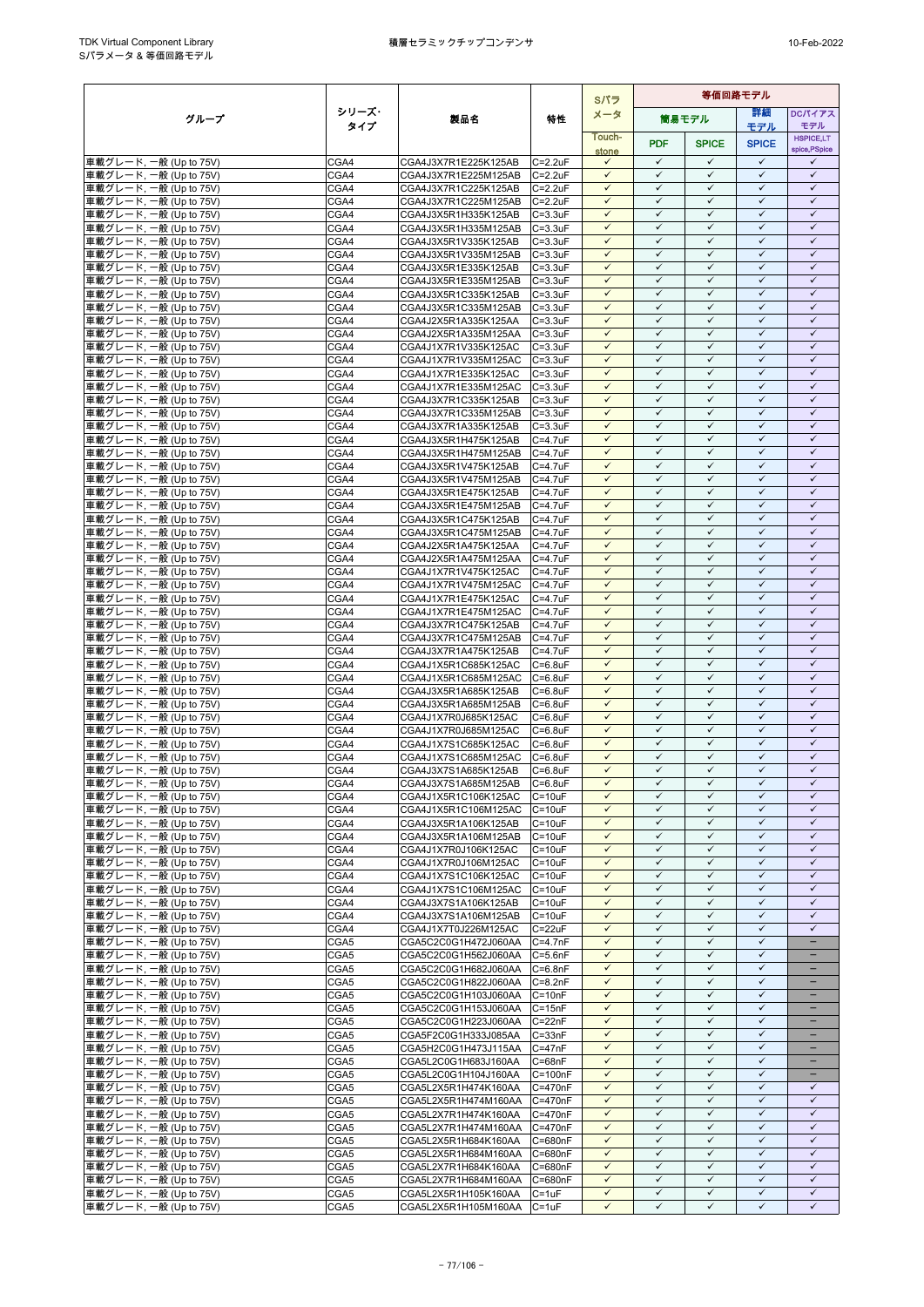|                                                  |              |                                                      |                                  | Sパラ                          |                              |                              | 等価回路モデル                      |                              |
|--------------------------------------------------|--------------|------------------------------------------------------|----------------------------------|------------------------------|------------------------------|------------------------------|------------------------------|------------------------------|
| グループ                                             | シリーズ・        | 製品名                                                  | 特性                               | メータ                          |                              | 簡易モデル                        | 等細                           | <b>DCパイアス</b>                |
|                                                  | タイプ          |                                                      |                                  | Touch-                       |                              |                              | モデル                          | モデル<br><b>HSPICE,LT</b>      |
|                                                  |              |                                                      |                                  | stone                        | <b>PDF</b>                   | <b>SPICE</b>                 | <b>SPICE</b>                 | spice, PSpice                |
| 車載グレード, 一般 (Up to 75V)                           | CGA5         | CGA5L3X7R1H105K160AB                                 | $C = 1uF$                        | $\checkmark$                 | $\checkmark$                 | $\checkmark$                 | $\checkmark$                 | ✓                            |
| 車載グレード, 一般 (Up to 75V)                           | CGA5         | CGA5L3X7R1H105M160AB                                 | $C = 1uF$                        | $\checkmark$                 | $\checkmark$                 | $\checkmark$                 | $\checkmark$                 | $\checkmark$                 |
| 車載グレード, 一般 (Up to 75V)                           | CGA5<br>CGA5 | CGA5L2X7R1E105K160AA<br>CGA5L2X7R1E105M160AA         | $C = 1uF$<br>$C = 1uF$           | $\checkmark$<br>$\checkmark$ | $\checkmark$<br>$\checkmark$ | $\checkmark$<br>$\checkmark$ | $\checkmark$<br>$\checkmark$ | $\checkmark$<br>$\checkmark$ |
| 車載グレード, 一般 (Up to 75V)<br>車載グレード, 一般 (Up to 75V) | CGA5         | CGA5L3X5R1H155K160AB                                 | $C = 1.5$ u $F$                  | $\checkmark$                 | $\checkmark$                 | $\checkmark$                 | $\checkmark$                 | $\checkmark$                 |
| 車載グレード, 一般 (Up to 75V)                           | CGA5         | CGA5L3X5R1H155M160AB                                 | $C = 1.5$ u $F$                  | $\checkmark$                 | $\checkmark$                 | $\checkmark$                 | $\checkmark$                 | $\checkmark$                 |
| 車載グレード, 一般 (Up to 75V)                           | CGA5         | CGA5L3X5R1V155K160AB                                 | $C = 1.5$ u $F$                  | $\checkmark$                 | $\checkmark$                 | $\checkmark$                 | $\checkmark$                 | $\checkmark$                 |
| 車載グレード, 一般 (Up to 75V)                           | CGA5         | CGA5L3X5R1V155M160AB                                 | $C = 1.5$ u $F$                  | $\checkmark$                 | $\checkmark$                 | $\checkmark$                 | $\checkmark$                 | $\checkmark$                 |
| 車載グレード, 一般 (Up to 75V)                           | CGA5         | CGA5L2X5R1E155K160AA                                 | $C = 1.5uF$                      | $\checkmark$<br>$\checkmark$ | $\checkmark$<br>$\checkmark$ | $\checkmark$<br>$\checkmark$ | $\checkmark$<br>$\checkmark$ | $\checkmark$<br>$\checkmark$ |
| 車載グレード, 一般 (Up to 75V)<br>車載グレード, 一般 (Up to 75V) | CGA5<br>CGA5 | CGA5L2X5R1E155M160AA<br>CGA5L3X7R1H155K160AB         | $C = 1.5uF$<br>$C = 1.5$ u $F$   | $\checkmark$                 | $\checkmark$                 | $\checkmark$                 | $\checkmark$                 | $\checkmark$                 |
| 車載グレード, 一般 (Up to 75V)                           | CGA5         | CGA5L3X7R1H155M160AB                                 | $C = 1.5$ u $F$                  | $\checkmark$                 | $\checkmark$                 | $\checkmark$                 | $\checkmark$                 | $\checkmark$                 |
| 車載グレード, 一般 (Up to 75V)                           | CGA5         | CGA5L3X7R1V155K160AB                                 | $C = 1.5$ u $F$                  | $\checkmark$                 | ✓                            | ✓                            | $\checkmark$                 | ✓                            |
| 車載グレード, 一般 (Up to 75V)                           | CGA5         | CGA5L3X7R1V155M160AB                                 | $C = 1.5$ u $F$                  | $\checkmark$                 | $\checkmark$                 | $\checkmark$                 | $\checkmark$                 | $\checkmark$                 |
| 車載グレード, 一般 (Up to 75V)                           | CGA5         | CGA5L2X7R1E155K160AA                                 | $C = 1.5uF$                      | $\checkmark$<br>$\checkmark$ | $\checkmark$<br>$\checkmark$ | $\checkmark$<br>$\checkmark$ | $\checkmark$<br>$\checkmark$ | $\checkmark$<br>$\checkmark$ |
| 車載グレード, 一般 (Up to 75V)<br>車載グレード, 一般 (Up to 75V) | CGA5<br>CGA5 | CGA5L2X7R1E155M160AA<br>CGA5L3X5R1H225K160AB         | $C = 1.5uF$<br>$C = 2.2uF$       | $\checkmark$                 | $\checkmark$                 | $\checkmark$                 | $\checkmark$                 | $\checkmark$                 |
| 車載グレード, 一般 (Up to 75V)                           | CGA5         | CGA5L3X5R1H225M160AB                                 | $C = 2.2uF$                      | $\checkmark$                 | $\checkmark$                 | ✓                            | $\checkmark$                 | ✓                            |
| 車載グレード, 一般 (Up to 75V)                           | CGA5         | CGA5L3X5R1V225K160AB                                 | $C = 2.2uF$                      | $\checkmark$                 | $\checkmark$                 | $\checkmark$                 | $\checkmark$                 | $\checkmark$                 |
| 車載グレード, 一般 (Up to 75V)                           | CGA5         | CGA5L3X5R1V225M160AB                                 | $C = 2.2uF$                      | $\checkmark$                 | $\checkmark$                 | $\checkmark$                 | $\checkmark$                 | $\checkmark$                 |
| 車載グレード, 一般 (Up to 75V)                           | CGA5         | CGA5L2X5R1E225K160AA                                 | $C = 2.2uF$                      | $\checkmark$<br>$\checkmark$ | $\checkmark$<br>$\checkmark$ | $\checkmark$<br>$\checkmark$ | $\checkmark$<br>$\checkmark$ | $\checkmark$<br>$\checkmark$ |
| 車載グレード, 一般 (Up to 75V)<br>車載グレード, 一般 (Up to 75V) | CGA5<br>CGA5 | CGA5L2X5R1E225M160AA<br>CGA5L3X7R1H225K160AB         | $C = 2.2uF$<br>$C = 2.2uF$       | $\checkmark$                 | $\checkmark$                 | $\checkmark$                 | $\checkmark$                 | $\checkmark$                 |
| 車載グレード, 一般 (Up to 75V)                           | CGA5         | CGA5L3X7R1H225M160AB                                 | $C = 2.2uF$                      | $\checkmark$                 | $\checkmark$                 | $\checkmark$                 | $\checkmark$                 | $\checkmark$                 |
| 車載グレード, 一般 (Up to 75V)                           | CGA5         | CGA5L3X7R1V225K160AB                                 | $C = 2.2uF$                      | $\checkmark$                 | $\checkmark$                 | $\checkmark$                 | $\checkmark$                 | $\checkmark$                 |
| 車載グレード, 一般 (Up to 75V)                           | CGA5         | CGA5L3X7R1V225M160AB                                 | $C = 2.2uF$                      | $\checkmark$                 | $\checkmark$                 | $\checkmark$                 | $\checkmark$                 | $\checkmark$                 |
| 車載グレード, 一般 (Up to 75V)                           | CGA5         | CGA5L2X7R1E225K160AA                                 | $C = 2.2uF$                      | $\checkmark$                 | $\checkmark$                 | $\checkmark$                 | $\checkmark$                 | $\checkmark$                 |
| 車載グレード, 一般 (Up to 75V)<br>車載グレード, 一般 (Up to 75V) | CGA5<br>CGA5 | CGA5L2X7R1E225M160AA<br>CGA5L3X5R1H335K160AB         | $C = 2.2uF$                      | $\checkmark$<br>$\checkmark$ | $\checkmark$<br>$\checkmark$ | $\checkmark$<br>$\checkmark$ | $\checkmark$<br>$\checkmark$ | $\checkmark$<br>$\checkmark$ |
| 車載グレード, 一般 (Up to 75V)                           | CGA5         | CGA5L3X5R1H335M160AB                                 | $C = 3.3uF$<br>$C = 3.3uF$       | $\checkmark$                 | $\checkmark$                 | $\checkmark$                 | $\checkmark$                 | $\checkmark$                 |
| 車載グレード, 一般 (Up to 75V)                           | CGA5         | CGA5L3X5R1V335K160AB                                 | $C = 3.3uF$                      | $\checkmark$                 | $\checkmark$                 | $\checkmark$                 | $\checkmark$                 | $\checkmark$                 |
| 車載グレード, 一般 (Up to 75V)                           | CGA5         | CGA5L3X5R1V335M160AB                                 | $C = 3.3uF$                      | $\checkmark$                 | $\checkmark$                 | $\checkmark$                 | $\checkmark$                 | $\checkmark$                 |
| 車載グレード, 一般 (Up to 75V)                           | CGA5         | CGA5L2X5R1E335K160AA                                 | $C = 3.3uF$                      | $\checkmark$                 | $\checkmark$                 | $\checkmark$                 | $\checkmark$                 | $\checkmark$                 |
| 車載グレード, 一般 (Up to 75V)                           | CGA5         | CGA5L2X5R1E335M160AA                                 | $C = 3.3uF$                      | $\checkmark$<br>$\checkmark$ | $\checkmark$<br>$\checkmark$ | $\checkmark$<br>$\checkmark$ | $\checkmark$<br>$\checkmark$ | $\checkmark$<br>$\checkmark$ |
| 車載グレード, 一般 (Up to 75V)<br>車載グレード, 一般 (Up to 75V) | CGA5<br>CGA5 | CGA5L3X7R1H335K160AB<br>CGA5L3X7R1H335M160AB         | $C = 3.3uF$<br>$C = 3.3uF$       | $\checkmark$                 | $\checkmark$                 | $\checkmark$                 | $\checkmark$                 | $\checkmark$                 |
| 車載グレード, 一般 (Up to 75V)                           | CGA5         | CGA5L1X7R1V335K160AC                                 | $C = 3.3uF$                      | $\checkmark$                 | $\checkmark$                 | ✓                            | ✓                            | $\checkmark$                 |
| 車載グレード, 一般 (Up to 75V)                           | CGA5         | CGA5L1X7R1V335M160AC                                 | $C = 3.3uF$                      | $\checkmark$                 | $\checkmark$                 | $\checkmark$                 | $\checkmark$                 | $\checkmark$                 |
| 車載グレード, 一般 (Up to 75V)                           | CGA5         | CGA5L1X7R1E335K160AC                                 | $C = 3.3uF$                      | $\checkmark$                 | $\checkmark$                 | $\checkmark$                 | $\checkmark$                 | $\checkmark$                 |
| 車載グレード, 一般 (Up to 75V)                           | CGA5         | CGA5L1X7R1E335M160AC                                 | $C = 3.3uF$                      | $\checkmark$<br>$\checkmark$ | $\checkmark$<br>$\checkmark$ | $\checkmark$<br>$\checkmark$ | $\checkmark$<br>$\checkmark$ | $\checkmark$<br>$\checkmark$ |
| 車載グレード, 一般 (Up to 75V)<br>車載グレード, 一般 (Up to 75V) | CGA5<br>CGA5 | CGA5L3X5R1H475K160AB<br>CGA5L3X5R1H475M160AB         | C=4.7uF<br>C=4.7uF               | $\checkmark$                 | $\checkmark$                 | $\checkmark$                 | $\checkmark$                 | $\checkmark$                 |
| 車載グレード, 一般 (Up to 75V)                           | CGA5         | CGA5L3X5R1V475K160AB                                 | C=4.7uF                          | $\checkmark$                 | $\checkmark$                 | $\checkmark$                 | $\checkmark$                 | $\checkmark$                 |
| 車載グレード, 一般 (Up to 75V)                           | CGA5         | CGA5L3X5R1V475M160AB                                 | $C = 4.7$ u $F$                  | $\checkmark$                 | $\checkmark$                 | $\checkmark$                 | $\checkmark$                 | $\checkmark$                 |
| 車載グレード, 一般 (Up to 75V)                           | CGA5         | CGA5L2X5R1E475K160AA                                 | $C = 4.7$ u $F$                  | $\checkmark$                 | $\checkmark$                 | $\checkmark$                 | $\checkmark$                 | $\checkmark$                 |
| 車載グレード, 一般 (Up to 75V)                           | CGA5         | CGA5L2X5R1E475M160AA                                 | $C = 4.7$ u $F$                  | $\checkmark$<br>$\checkmark$ | $\checkmark$<br>$\checkmark$ | $\checkmark$<br>$\checkmark$ | $\checkmark$<br>$\checkmark$ | $\checkmark$<br>$\checkmark$ |
| 車載グレード, 一般 (Up to 75V)<br>車載グレード, 一般 (Up to 75V) | CGA5<br>CGA5 | CGA5L2X5R1C475K160AA<br>CGA5L2X5R1C475M160AA C=4.7uF | $C = 4.7$ u $F$                  | $\checkmark$                 | $\checkmark$                 | $\checkmark$                 | $\checkmark$                 | $\checkmark$                 |
| 車載グレード, 一般 (Up to 75V)                           | CGA5         | CGA5L3X7R1H475K160AB                                 | $C = 4.7$ u $F$                  | $\checkmark$                 | $\checkmark$                 | $\checkmark$                 | $\checkmark$                 | ✓                            |
| 車載グレード, 一般 (Up to 75V)                           | CGA5         | CGA5L3X7R1H475M160AB                                 | $C = 4.7$ u $F$                  | $\checkmark$                 | $\checkmark$                 | $\checkmark$                 | $\checkmark$                 | $\checkmark$                 |
| 車載グレード, 一般 (Up to 75V)                           | CGA5         | CGA5L1X7R1V475K160AC                                 | $C = 4.7$ u $F$                  | $\checkmark$                 | $\checkmark$                 | $\checkmark$                 | $\checkmark$                 | $\checkmark$                 |
| 車載グレード, 一般 (Up to 75V)                           | CGA5         | CGA5L1X7R1V475M160AC                                 | $C = 4.7$ u $F$                  | $\checkmark$<br>$\checkmark$ | $\checkmark$<br>$\checkmark$ | $\checkmark$<br>$\checkmark$ | $\checkmark$<br>$\checkmark$ | $\checkmark$<br>$\checkmark$ |
| 車載グレード, 一般 (Up to 75V)<br>車載グレード, 一般 (Up to 75V) | CGA5<br>CGA5 | CGA5L1X7R1E475K160AC<br>CGA5L1X7R1E475M160AC         | $C = 4.7$ u $F$<br>C=4.7uF       | $\checkmark$                 | $\checkmark$                 | ✓                            | $\checkmark$                 | $\checkmark$                 |
| 車載グレード, 一般 (Up to 75V)                           | CGA5         | CGA5L3X7R1C475K160AB                                 | $C = 4.7$ u $F$                  | $\checkmark$                 | $\checkmark$                 | $\checkmark$                 | $\checkmark$                 | $\checkmark$                 |
| 車載グレード, 一般 (Up to 75V)                           | CGA5         | CGA5L3X7R1C475M160AB                                 | C=4.7uF                          | $\checkmark$                 | $\checkmark$                 | $\checkmark$                 | ✓                            | $\checkmark$                 |
| 車載グレード, 一般 (Up to 75V)                           | CGA5         | CGA5L3X5R1H685K160AB                                 | $C = 6.8$ u $F$                  | $\checkmark$                 | $\checkmark$                 | $\checkmark$                 | $\checkmark$                 | $\checkmark$                 |
| 車載グレード, 一般 (Up to 75V)<br>車載グレード, 一般 (Up to 75V) | CGA5<br>CGA5 | CGA5L3X5R1H685M160AB<br>CGA5L3X5R1V685K160AB         | $C = 6.8$ u $F$<br>$C=6.8$ u $F$ | $\checkmark$<br>$\checkmark$ | $\checkmark$<br>$\checkmark$ | $\checkmark$<br>$\checkmark$ | $\checkmark$<br>$\checkmark$ | $\checkmark$<br>$\checkmark$ |
| 車載グレード, 一般 (Up to 75V)                           | CGA5         | CGA5L3X5R1V685M160AB                                 | $C = 6.8$ u $F$                  | $\checkmark$                 | $\checkmark$                 | $\checkmark$                 | $\checkmark$                 | $\checkmark$                 |
| 車載グレード, 一般 (Up to 75V)                           | CGA5         | CGA5L3X5R1E685K160AB                                 | $C = 6.8$ uF                     | $\checkmark$                 | $\checkmark$                 | $\checkmark$                 | $\checkmark$                 | $\checkmark$                 |
| 車載グレード, 一般 (Up to 75V)                           | CGA5         | CGA5L3X5R1E685M160AB                                 | $C = 6.8$ u $F$                  | $\checkmark$                 | $\checkmark$                 | $\checkmark$                 | ✓                            | $\checkmark$                 |
| 車載グレード, 一般 (Up to 75V)                           | CGA5         | CGA5L2X5R1C685K160AA                                 | $C = 6.8$ u $F$                  | $\checkmark$                 | $\checkmark$                 | $\checkmark$                 | $\checkmark$                 | $\checkmark$                 |
| 車載グレード, 一般 (Up to 75V)                           | CGA5<br>CGA5 | CGA5L2X5R1C685M160AA<br>CGA5L1X7R1V685K160AC         | $C=6.8$ u $F$<br>$C = 6.8$ u $F$ | $\checkmark$<br>$\checkmark$ | $\checkmark$<br>$\checkmark$ | $\checkmark$<br>$\checkmark$ | $\checkmark$<br>$\checkmark$ | $\checkmark$<br>$\checkmark$ |
| 車載グレード, 一般 (Up to 75V)<br>車載グレード, 一般 (Up to 75V) | CGA5         | CGA5L1X7R1V685M160AC                                 | $C = 6.8$ uF                     | $\checkmark$                 | $\checkmark$                 | $\checkmark$                 | $\checkmark$                 | $\checkmark$                 |
| 車載グレード, 一般 (Up to 75V)                           | CGA5         | CGA5L1X7R1E685K160AC                                 | $C = 6.8$ u $F$                  | $\checkmark$                 | $\checkmark$                 | $\checkmark$                 | $\checkmark$                 | $\checkmark$                 |
| 車載グレード, 一般 (Up to 75V)                           | CGA5         | CGA5L1X7R1E685M160AC                                 | $C = 6.8$ u $F$                  | $\checkmark$                 | $\checkmark$                 | ✓                            | ✓                            | ✓                            |
| 車載グレード, 一般 (Up to 75V)                           | CGA5         | CGA5L1X7R1C685K160AC                                 | $C = 6.8$ u $F$                  | $\checkmark$                 | $\checkmark$                 | $\checkmark$                 | $\checkmark$                 | $\checkmark$                 |
| 車載グレード, 一般 (Up to 75V)<br>車載グレード, 一般 (Up to 75V) | CGA5<br>CGA5 | CGA5L1X7R1C685M160AC<br>CGA5L3X5R1H106K160AB         | $C = 6.8$ u $F$<br>$C = 10uF$    | $\checkmark$<br>$\checkmark$ | $\checkmark$<br>$\checkmark$ | $\checkmark$<br>$\checkmark$ | $\checkmark$<br>$\checkmark$ | $\checkmark$<br>$\checkmark$ |
| 車載グレード, 一般 (Up to 75V)                           | CGA5         | CGA5L3X5R1H106M160AB                                 | $C = 10uF$                       | $\checkmark$                 | $\checkmark$                 | $\checkmark$                 | $\checkmark$                 | $\checkmark$                 |
| 車載グレード, 一般 (Up to 75V)                           | CGA5         | CGA5L3X5R1V106K160AB                                 | $C = 10uF$                       | $\checkmark$                 | $\checkmark$                 | ✓                            | $\checkmark$                 | $\checkmark$                 |
| 車載グレード, 一般 (Up to 75V)                           | CGA5         | CGA5L3X5R1V106M160AB                                 | $C = 10uF$                       | $\checkmark$                 | $\checkmark$                 | $\checkmark$                 | $\checkmark$                 | $\checkmark$                 |
| 車載グレード, 一般 (Up to 75V)                           | CGA5         | CGA5L3X5R1E106K160AB                                 | $C = 10uF$                       | $\checkmark$                 | $\checkmark$                 | $\checkmark$                 | $\checkmark$                 | $\checkmark$                 |
| 車載グレード, 一般 (Up to 75V)                           | CGA5<br>CGA5 | CGA5L3X5R1E106M160AB<br>CGA5L1X5R1C106K160AC         | $C = 10uF$<br>$C = 10uF$         | $\checkmark$<br>$\checkmark$ | $\checkmark$<br>$\checkmark$ | $\checkmark$<br>$\checkmark$ | $\checkmark$<br>$\checkmark$ | $\checkmark$<br>$\checkmark$ |
| 車載グレード, 一般 (Up to 75V)<br>車載グレード, 一般 (Up to 75V) | CGA5         | CGA5L1X5R1C106M160AC                                 | $C = 10uF$                       | $\checkmark$                 | $\checkmark$                 | $\checkmark$                 | $\checkmark$                 | $\checkmark$                 |
| 車載グレード, 一般 (Up to 75V)                           | CGA5         | CGA5L1X7R1V106K160AC                                 | $C = 10uF$                       | $\checkmark$                 | $\checkmark$                 | $\checkmark$                 | $\checkmark$                 | $\checkmark$                 |
| 車載グレード, 一般 (Up to 75V)                           | CGA5         | CGA5L1X7R1V106M160AC                                 | $C = 10uF$                       | $\checkmark$                 | $\checkmark$                 | $\checkmark$                 | $\checkmark$                 | $\checkmark$                 |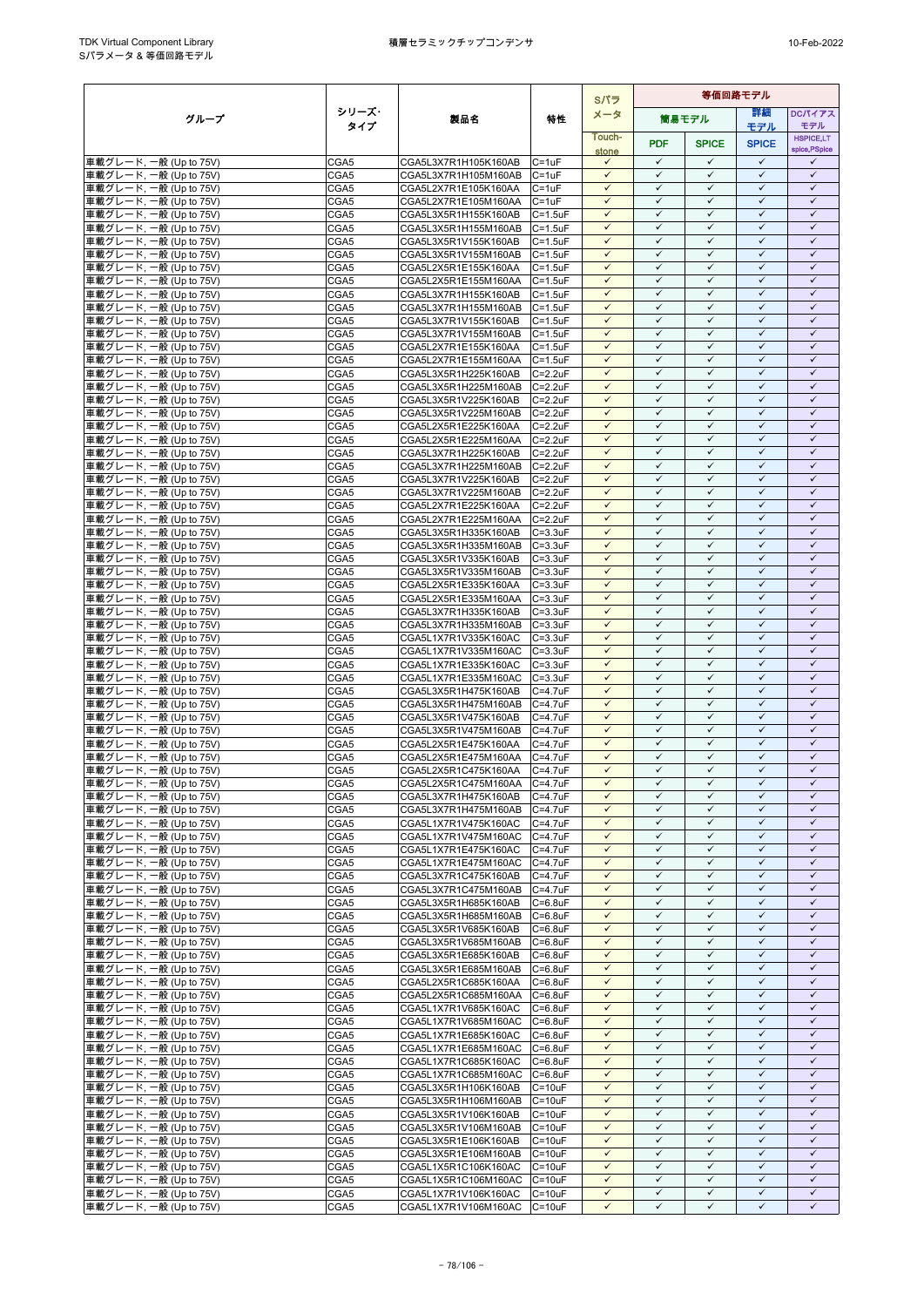|                                                        |                                      |                                                             |                               | Sパラ                          | 等価回路モデル                      |                              |                              |                               |  |
|--------------------------------------------------------|--------------------------------------|-------------------------------------------------------------|-------------------------------|------------------------------|------------------------------|------------------------------|------------------------------|-------------------------------|--|
| グループ                                                   | シリーズ・                                | 製品名                                                         | 特性                            | メータ                          |                              | 筒易モデル                        | 等細                           | DCパイアス                        |  |
|                                                        | タイプ                                  |                                                             |                               | Touch-                       |                              |                              | モデル                          | モデル<br><b>HSPICE,LT</b>       |  |
|                                                        |                                      |                                                             |                               | stone                        | <b>PDF</b>                   | <b>SPICE</b>                 | <b>SPICE</b>                 | spice, PSpice                 |  |
| 車載グレード, 一般 (Up to 75V)                                 | CGA5                                 | CGA5L1X7R1E106K160AC                                        | $C = 10uF$                    | $\checkmark$                 | $\checkmark$                 | $\checkmark$                 | $\checkmark$<br>$\checkmark$ | ✓                             |  |
| 車載グレード, 一般 (Up to 75V)<br>車載グレード, 一般 (Up to 75V)       | CGA5<br>CGA5                         | CGA5L1X7R1E106M160AC<br>CGA5L1X7R1C106K160AC                | $C = 10uF$<br>$C = 10uF$      | $\checkmark$<br>$\checkmark$ | $\checkmark$<br>$\checkmark$ | $\checkmark$<br>$\checkmark$ | $\checkmark$                 | $\checkmark$<br>$\checkmark$  |  |
| 車載グレード, 一般 (Up to 75V)                                 | CGA5                                 | CGA5L1X7R1C106M160AC                                        | $C = 10uF$                    | $\checkmark$                 | $\checkmark$                 | $\checkmark$                 | $\checkmark$                 | $\checkmark$                  |  |
| 車載グレード, 一般 (Up to 75V)                                 | CGA5                                 | CGA5L1X5R1C156M160AC                                        | $C = 15uF$                    | $\checkmark$                 | $\checkmark$                 | $\checkmark$                 | $\checkmark$                 | $\checkmark$                  |  |
| 車載グレード, 一般 (Up to 75V)                                 | CGA5                                 | CGA5L1X5R1C226M160AC                                        | $C = 22uF$                    | $\checkmark$                 | $\checkmark$                 | $\checkmark$                 | $\checkmark$                 | $\checkmark$                  |  |
| 車載グレード, 一般 (Up to 75V)                                 | CGA5                                 | CGA5L1X7R0J226M160AC                                        | $C = 22uF$                    | $\checkmark$                 | $\checkmark$                 | $\checkmark$                 | $\checkmark$                 | $\checkmark$                  |  |
| 車載グレード, 一般 (Up to 75V)<br>車載グレード, 一般 (Up to 75V)       | CGA5                                 | CGA5L1X7T0G476M160AC<br>CGA6J2C0G1H223J125AA                | $C = 47uF$<br>$C = 22nF$      | $\checkmark$<br>$\checkmark$ | $\checkmark$<br>$\checkmark$ | $\checkmark$<br>$\checkmark$ | $\checkmark$<br>$\checkmark$ | $\checkmark$<br>÷             |  |
| 車載グレード, 一般 (Up to 75V)                                 | CGA6<br>CGA6                         | CGA6L2C0G1H333J160AA                                        | $C = 33nF$                    | $\checkmark$                 | $\checkmark$                 | $\checkmark$                 | $\checkmark$                 | -                             |  |
| 車載グレード, 一般 (Up to 75V)                                 | CGA6                                 | CGA6M2C0G1H473J200AA                                        | $C = 47nF$                    | $\checkmark$                 | $\checkmark$                 | $\checkmark$                 | $\checkmark$                 | -                             |  |
| 車載グレード, 一般 (Up to 75V)                                 | CGA6                                 | CGA6M2C0G1H683J200AA                                        | $C = 68nF$                    | $\checkmark$                 | $\checkmark$                 | $\checkmark$                 | $\checkmark$                 | -                             |  |
| 車載グレード, 一般 (Up to 75V)                                 | CGA6                                 | CGA6P2C0G1H104J250AA                                        | $C = 100nF$                   | ✓                            | ✓                            | ✓                            | $\checkmark$                 |                               |  |
| 車載グレード, 一般 (Up to 75V)                                 | CGA6                                 | CGA6L2X7R1H105K160AA                                        | $C = 1uF$                     | $\checkmark$<br>$\checkmark$ | $\checkmark$<br>$\checkmark$ | $\checkmark$<br>$\checkmark$ | $\checkmark$<br>$\checkmark$ | $\checkmark$<br>$\checkmark$  |  |
| 車載グレード, 一般 (Up to 75V)<br>車載グレード, 一般 (Up to 75V)       | CGA6<br>CGA6                         | CGA6L2X7R1H105M160AA<br>CGA6M2X7R1H155K200AA C=1.5uF        | $C = 1uF$                     | $\checkmark$                 | $\checkmark$                 | $\checkmark$                 | $\checkmark$                 | $\checkmark$                  |  |
| 車載グレード, 一般 (Up to 75V)                                 | CGA6                                 | CGA6M2X7R1H155M200AA                                        | $C = 1.5$ u $F$               | $\checkmark$                 | $\checkmark$                 | $\checkmark$                 | $\checkmark$                 | $\checkmark$                  |  |
| 車載グレード, 一般 (Up to 75V)                                 | CGA6                                 | CGA6M3X7R1H225K200AB                                        | $C = 2.2uF$                   | $\checkmark$                 | ✓                            | ✓                            | ✓                            | ✓                             |  |
| 車載グレード, 一般 (Up to 75V)                                 | CGA6                                 | CGA6M3X7R1H225M200AB C=2.2uF                                |                               | $\checkmark$                 | $\checkmark$                 | $\checkmark$                 | $\checkmark$                 | $\checkmark$                  |  |
| 車載グレード, 一般 (Up to 75V)                                 | CGA6                                 | CGA6P3X7R1H335K250AB                                        | $C = 3.3uF$                   | $\checkmark$                 | $\checkmark$                 | $\checkmark$                 | $\checkmark$                 | $\checkmark$                  |  |
| 車載グレード, 一般 (Up to 75V)<br>車載グレード, 一般 (Up to 75V)       | CGA6<br>CGA6                         | CGA6P3X7R1H335M250AB<br>CGA6N3X7S1H475K230AB                | $C = 3.3uF$<br>C=4.7uF        | $\checkmark$<br>$\checkmark$ | $\checkmark$<br>$\checkmark$ | $\checkmark$<br>$\checkmark$ | $\checkmark$<br>$\checkmark$ | $\checkmark$<br>$\checkmark$  |  |
| 車載グレード, 一般 (Up to 75V)                                 | CGA6                                 | CGA6P3X7R1H475K250AB                                        | C=4.7uF                       | $\checkmark$                 | $\checkmark$                 | $\checkmark$                 | $\checkmark$                 | $\checkmark$                  |  |
| 車載グレード, 一般 (Up to 75V)                                 | CGA6                                 | CGA6P3X7R1H475M250AB                                        | $C = 4.7$ u $F$               | $\checkmark$                 | $\checkmark$                 | $\checkmark$                 | $\checkmark$                 | $\checkmark$                  |  |
| 車載グレード, 一般 (Up to 75V)                                 | CGA6                                 | CGA6P3X7R1E685K250AB                                        | $C = 6.8$ u $F$               | $\checkmark$                 | $\checkmark$                 | $\checkmark$                 | $\checkmark$                 | $\checkmark$                  |  |
| 車載グレード, 一般 (Up to 75V)                                 | CGA6                                 | CGA6P3X7R1E685M250AB                                        | $C = 6.8$ u $F$               | $\checkmark$                 | $\checkmark$                 | $\checkmark$                 | $\checkmark$                 | $\checkmark$                  |  |
| 車載グレード, 一般 (Up to 75V)                                 | CGA6                                 | CGA6P3X7S1H685K250AB                                        | $C = 6.8$ u $F$               | $\checkmark$<br>$\checkmark$ | $\checkmark$<br>$\checkmark$ | $\checkmark$<br>$\checkmark$ | $\checkmark$<br>$\checkmark$ | $\checkmark$<br>$\checkmark$  |  |
| 車載グレード, 一般 (Up to 75V)<br>車載グレード, 一般 (Up to 75V)       | CGA6<br>CGA6                         | CGA6P3X7S1H685M250AB<br>CGA6M3X7R1C106K200AB                | $C = 6.8$ u $F$<br>$C = 10uF$ | $\checkmark$                 | $\checkmark$                 | $\checkmark$                 | $\checkmark$                 | $\checkmark$                  |  |
| 車載グレード, 一般 (Up to 75V)                                 | CGA6                                 | CGA6M3X7R1C106M200AB C=10uF                                 |                               | $\checkmark$                 | $\checkmark$                 | $\checkmark$                 | $\checkmark$                 | $\checkmark$                  |  |
| 車載グレード, 一般 (Up to 75V)                                 | CGA6                                 | CGA6P1X7R1E106K250AC                                        | $C = 10uF$                    | $\checkmark$                 | $\checkmark$                 | $\checkmark$                 | $\checkmark$                 | $\checkmark$                  |  |
| 車載グレード, 一般 (Up to 75V)                                 | CGA6                                 | CGA6P1X7R1E106M250AC                                        | $C = 10uF$                    | $\checkmark$                 | $\checkmark$                 | $\checkmark$                 | $\checkmark$                 | $\checkmark$                  |  |
| 車載グレード, 一般 (Up to 75V)                                 | CGA6                                 | CGA6P1X7R1N106K250AC                                        | $C = 10uF$                    | $\checkmark$                 | $\checkmark$<br>$\checkmark$ | $\checkmark$<br>$\checkmark$ | $\checkmark$<br>$\checkmark$ | $\checkmark$                  |  |
| 車載グレード, 一般 (Up to 75V)<br>車載グレード, 一般 (Up to 75V)       | CGA6<br>CGA6                         | CGA6P1X7R1N106M250AC<br>CGA6P3X7S1H106K250AB                | $C = 10uF$<br>$C = 10uF$      | $\checkmark$<br>$\checkmark$ | $\checkmark$                 | $\checkmark$                 | $\checkmark$                 | $\checkmark$<br>$\checkmark$  |  |
| 車載グレード, 一般 (Up to 75V)                                 | CGA6                                 | CGA6P3X7S1H106M250AB                                        | $C = 10uF$                    | $\checkmark$                 | $\checkmark$                 | $\checkmark$                 | $\checkmark$                 | $\checkmark$                  |  |
| 車載グレード, 一般 (Up to 75V)                                 | CGA6                                 | CGA6P3X7R1C156M250AB                                        | $C = 15uF$                    | $\checkmark$                 | $\checkmark$                 | ✓                            | $\checkmark$                 | $\checkmark$                  |  |
| 車載グレード, 一般 (Up to 75V)                                 | CGA6                                 | CGA6P3X7R1E226M250AB                                        | $C = 22uF$                    | $\checkmark$                 | $\checkmark$                 | $\checkmark$                 | $\checkmark$                 | $\checkmark$                  |  |
| 車載グレード, 一般 (Up to 75V)                                 | CGA6                                 | CGA6P1X7R1C226M250AC                                        | $C = 22uF$                    | $\checkmark$                 | $\checkmark$                 | $\checkmark$                 | $\checkmark$                 | $\checkmark$                  |  |
| 車載グレード, 一般 (Up to 75V)                                 | CGA6<br>CGA6                         | CGA6P1X7S0J336M250AC                                        | $C = 33uF$<br>$C = 47uF$      | $\checkmark$<br>$\checkmark$ | $\checkmark$<br>$\checkmark$ | $\checkmark$<br>$\checkmark$ | $\checkmark$<br>$\checkmark$ | $\checkmark$<br>$\checkmark$  |  |
| 車載グレード, 一般 (Up to 75V)<br>車載グレード, 一般 (Up to 75V)       | CGA6                                 | CGA6P1X7S1A476M250AC<br>CGA6P1X7S0J476M250AC                | $C = 47uF$                    | $\checkmark$                 | $\checkmark$                 | $\checkmark$                 | $\checkmark$                 | $\checkmark$                  |  |
| 車載グレード, 一般 (Up to 75V)                                 | CGA8                                 | CGA8L2C0G1H473J160KA                                        | $C = 47nF$                    | $\checkmark$                 | $\checkmark$                 | $\checkmark$                 | $\checkmark$                 | -                             |  |
| 車載グレード, 一般 (Up to 75V)                                 | CGA8                                 | CGA8L2C0G1H683J160KA                                        | $C = 68nF$                    | $\checkmark$                 | $\checkmark$                 | $\checkmark$                 | $\checkmark$                 |                               |  |
| 車載グレード, 一般 (Up to 75V)                                 | CGA8                                 | CGA8M2C0G1H104J200KA                                        | $C = 100nF$                   | $\checkmark$                 | $\checkmark$                 | $\checkmark$                 | $\checkmark$                 | -                             |  |
| 車載グレード, 一般 (Up to 75V)                                 | CGA8<br>CGA8                         | CGA8P2C0G1H154J250KA<br>CGA8R2C0G1H224J320KA                | $C = 150nF$<br>C=220nF        | $\checkmark$<br>$\checkmark$ | $\checkmark$<br>$\checkmark$ | $\checkmark$<br>$\checkmark$ | $\checkmark$<br>$\checkmark$ | -                             |  |
| 車載グレード, 一般 (Up to 75V)<br>車載グレード, 一般 (Up to 75V)       | CGA8                                 | CGA8L2X7R1H155K160KA C=1.5uF                                |                               | $\checkmark$                 | $\checkmark$                 | $\checkmark$                 | $\checkmark$                 | $\checkmark$                  |  |
| 車載グレード, 一般 (Up to 75V)                                 | CGA8                                 | CGA8L2X7R1H225K160KA                                        | $C = 2.2uF$                   | $\checkmark$                 | $\checkmark$                 | $\checkmark$                 | ✓                            | ✓                             |  |
| 車載グレード, 一般 (Up to 75V)                                 | CGA8                                 | CGA8M2X7R1H335K200KA C=3.3uF                                |                               | $\checkmark$                 | $\checkmark$                 | $\checkmark$                 | $\checkmark$                 | $\checkmark$                  |  |
| 車載グレード, 一般 (Up to 75V)                                 | CGA8                                 | CGA8L2X7R1E475K160KA                                        | $C = 4.7$ u $F$               | $\checkmark$                 | $\checkmark$                 | $\checkmark$                 | $\checkmark$                 | $\checkmark$                  |  |
| 車載グレード, 一般 (Up to 75V)                                 | CGA8                                 | CGA8L2X7R1E475M160KA                                        | $C = 4.7$ u $F$               | $\checkmark$<br>$\checkmark$ | $\checkmark$<br>$\checkmark$ | $\checkmark$<br>$\checkmark$ | $\checkmark$<br>$\checkmark$ | $\checkmark$<br>$\checkmark$  |  |
| 車載グレード, 一般 (Up to 75V)<br>車載グレード, 一般 (Up to 75V)       | CGA8<br>CGA8                         | CGA8M3X7R1H475K200KB C=4.7uF<br>CGA8P3X7R1H685K250KB        | $C=6.8$ u $F$                 | $\checkmark$                 | $\checkmark$                 | ✓                            | $\checkmark$                 | $\checkmark$                  |  |
| 車載グレード, 一般 (Up to 75V)                                 | CGA8                                 | CGA8P2X7R1E106K250KA                                        | $C = 10uF$                    | $\checkmark$                 | $\checkmark$                 | $\checkmark$                 | $\checkmark$                 | $\checkmark$                  |  |
| 車載グレード, 一般 (Up to 75V)                                 | CGA8                                 | CGA8Q3X7R1E156M280KB C=15uF                                 |                               | $\checkmark$                 | $\checkmark$                 | ✓                            | $\checkmark$                 | $\checkmark$                  |  |
| 車載グレード, 一般 (Up to 75V)                                 | CGA8                                 | CGA8N3X7R1C226M230KB C=22uF                                 |                               | $\checkmark$                 | $\checkmark$                 | $\checkmark$                 | $\checkmark$                 | $\checkmark$                  |  |
| 車載グレード, 一般 (Up to 75V)                                 | CGA8                                 | CGA8P1X7R1E226M250KC                                        | $C = 22uF$                    | $\checkmark$<br>$\checkmark$ | $\checkmark$<br>$\checkmark$ | $\checkmark$<br>$\checkmark$ | $\checkmark$<br>$\checkmark$ | $\checkmark$<br>$\checkmark$  |  |
| 車載グレード, 一般 (Up to 75V)<br>車載グレード, 一般 (Up to 75V)       | CGA8<br>CGA9                         | CGA8P1X7R1C336M250KC C=33uF<br>CGA9M2X7R1H475K200KA C=4.7uF |                               | $\checkmark$                 | $\checkmark$                 | $\checkmark$                 | $\checkmark$                 | $\checkmark$                  |  |
| 車載グレード, 一般 (Up to 75V)                                 | CGA9                                 | CGA9P2X7R1H685K250KA                                        | $C = 6.8$ uF                  | $\checkmark$                 | $\checkmark$                 | $\checkmark$                 | $\checkmark$                 | $\checkmark$                  |  |
| 車載グレード, 一般 (Up to 75V)                                 | CGA9                                 | CGA9M2X7R1E106M200KA C=10uF                                 |                               | $\checkmark$                 | $\checkmark$                 | $\checkmark$                 | $\checkmark$                 | $\checkmark$                  |  |
| 車載グレード, 一般 (Up to 75V)                                 | CGA9                                 | CGA9N3X7R1H106K230KB                                        | $C = 10uF$                    | $\checkmark$                 | $\checkmark$                 | $\checkmark$                 | $\checkmark$                 | $\checkmark$                  |  |
| 車載グレード, 一般 (Up to 75V)                                 | CGA9                                 | CGA9N2X7R1E156M230KA                                        | $C = 15uF$                    | $\checkmark$                 | $\checkmark$<br>$\checkmark$ | $\checkmark$<br>$\checkmark$ | $\checkmark$<br>$\checkmark$ | $\checkmark$<br>$\checkmark$  |  |
| 車載グレード, 一般 (Up to 75V)<br>車載グレード, 一般 (Up to 75V)       | CGA9<br>CGA9                         | CGA9P3X7R1H226M250KB<br>CGA9P2X7R1E226M250KA                | $C = 22uF$<br>$C = 22uF$      | $\checkmark$<br>$\checkmark$ | $\checkmark$                 | $\checkmark$                 | $\checkmark$                 | $\checkmark$                  |  |
| 車載グレード, 一般 (Up to 75V)                                 | CGA9                                 | CGA9N3X7R1C476M230KB C=47uF                                 |                               | $\checkmark$                 | $\checkmark$                 | $\checkmark$                 | $\checkmark$                 | $\checkmark$                  |  |
| 車載グレード, 中耐圧 (100 to 630V)                              | CGA <sub>2</sub>                     | CGA2B2C0G2A101J050BA                                        | $C = 100pF$                   | $\checkmark$                 | ✓                            | ✓                            | ✓                            | -                             |  |
| 車載グレード, 中耐圧 (100 to 630V)                              | CGA <sub>2</sub>                     | CGA2B2C0G2A121J050BA                                        | $C = 120pF$                   | $\checkmark$                 | $\checkmark$                 | $\checkmark$                 | $\checkmark$                 | -                             |  |
| 車載グレード, 中耐圧 (100 to 630V)                              | CGA <sub>2</sub>                     | CGA2B2C0G2A151J050BA                                        | $C = 150pF$                   | $\checkmark$                 | $\checkmark$                 | $\checkmark$                 | $\checkmark$                 |                               |  |
| 車載グレード, 中耐圧 (100 to 630V)<br>車載グレード, 中耐圧 (100 to 630V) | CGA <sub>2</sub><br>CGA <sub>2</sub> | CGA2B2C0G2A181J050BA<br>CGA2B2C0G2A221J050BA                | $C = 180pF$<br>$C = 220pF$    | $\checkmark$<br>$\checkmark$ | $\checkmark$<br>$\checkmark$ | $\checkmark$<br>$\checkmark$ | $\checkmark$<br>$\checkmark$ | -<br>$\overline{\phantom{0}}$ |  |
| 車載グレード, 中耐圧 (100 to 630V)                              | CGA <sub>2</sub>                     | CGA2B2C0G2A271J050BA                                        | $C = 270pF$                   | $\checkmark$                 | $\checkmark$                 | ✓                            | $\checkmark$                 |                               |  |
| 車載グレード, 中耐圧 (100 to 630V)                              | CGA <sub>2</sub>                     | CGA2B2C0G2A331J050BA                                        | C=330pF                       | $\checkmark$                 | $\checkmark$                 | $\checkmark$                 | $\checkmark$                 | $\qquad \qquad -$             |  |
| 車載グレード, 中耐圧 (100 to 630V)                              | CGA <sub>2</sub>                     | CGA2B2C0G2A391J050BA                                        | $C = 390pF$                   | $\checkmark$                 | $\checkmark$                 | $\checkmark$                 | $\checkmark$                 |                               |  |
| 車載グレード, 中耐圧 (100 to 630V)                              | CGA <sub>2</sub>                     | CGA2B2C0G2A471J050BA                                        | $C = 470pF$                   | $\checkmark$                 | $\checkmark$                 | $\checkmark$                 | $\checkmark$                 | -                             |  |
| 車載グレード, 中耐圧 (100 to 630V)<br>車載グレード, 中耐圧 (100 to 630V) | CGA <sub>2</sub><br>CGA <sub>2</sub> | CGA2B3X7S2A102K050BB<br>CGA2B3X7S2A102M050BB                | $C = 1nF$                     | $\checkmark$<br>$\checkmark$ | $\checkmark$<br>$\checkmark$ | $\checkmark$<br>$\checkmark$ | $\checkmark$<br>$\checkmark$ | ✓<br>$\checkmark$             |  |
| 車載グレード, 中耐圧 (100 to 630V)                              | CGA <sub>2</sub>                     | CGA2B3X7S2A152K050BB                                        | $C = 1nF$<br>$C = 1.5nF$      | $\checkmark$                 | $\checkmark$                 | $\checkmark$                 | $\checkmark$                 | $\checkmark$                  |  |
| 車載グレード, 中耐圧 (100 to 630V)                              | CGA2                                 | CGA2B3X7S2A152M050BB                                        | $C = 1.5nF$                   | $\checkmark$                 | $\checkmark$                 | $\checkmark$                 | $\checkmark$                 | $\checkmark$                  |  |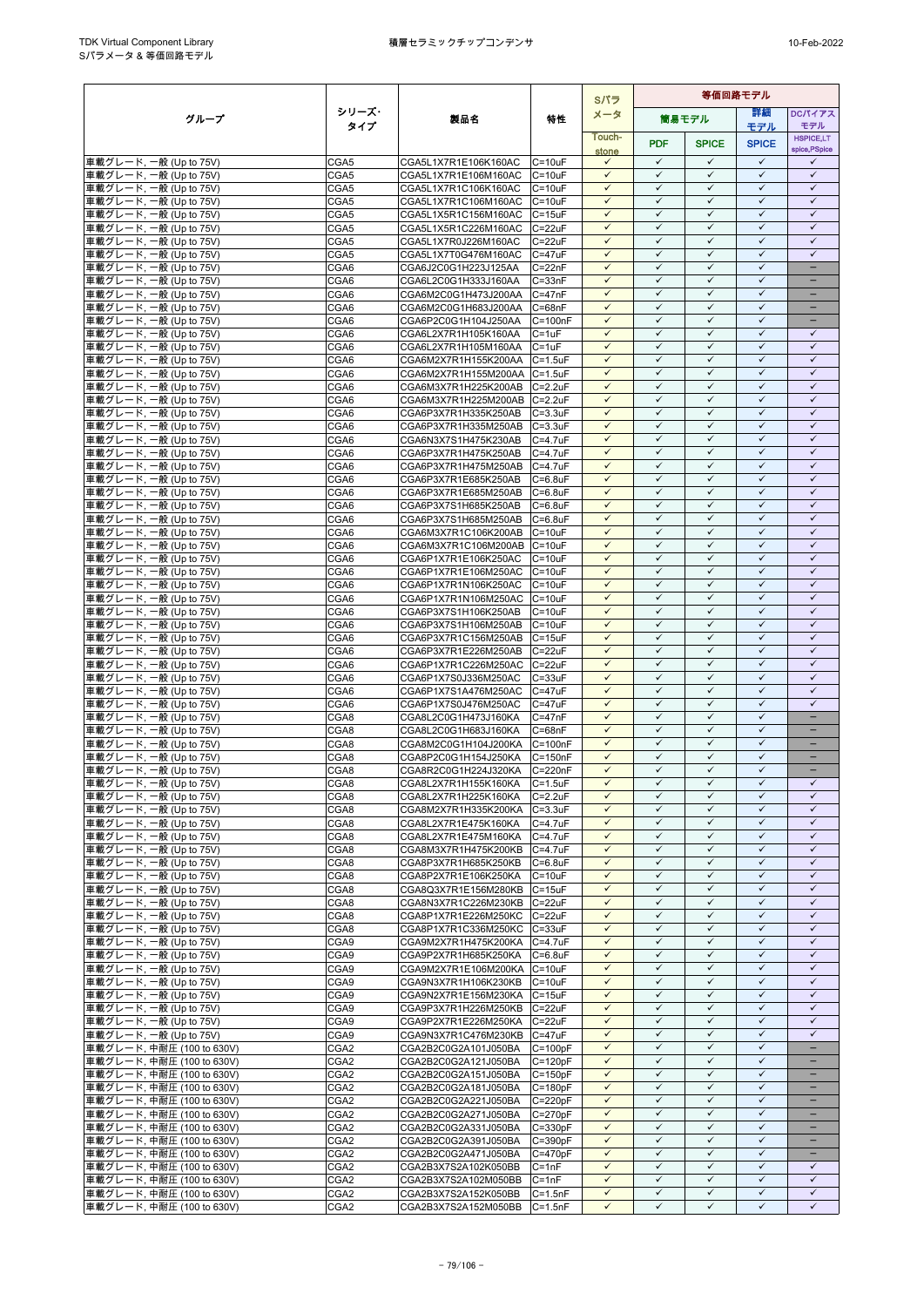|                                                         |                                      |                                              |                            | Sパラ                          | 等価回路モデル                      |                              |                              |                                   |
|---------------------------------------------------------|--------------------------------------|----------------------------------------------|----------------------------|------------------------------|------------------------------|------------------------------|------------------------------|-----------------------------------|
| グループ                                                    | シリーズ・                                | 製品名                                          | 特性                         | メータ                          |                              | 筒易モデル                        | 等細                           | <b>DCパイアス</b>                     |
|                                                         | タイプ                                  |                                              |                            | Touch-                       |                              |                              | モデル                          | モデル<br><b>HSPICE,LT</b>           |
|                                                         |                                      |                                              |                            | stone                        | <b>PDF</b>                   | <b>SPICE</b>                 | <b>SPICE</b>                 | spice, PSpice                     |
| 車載グレード, 中耐圧 (100 to 630V)                               | CGA <sub>2</sub>                     | CGA2B3X7S2A222K050BB                         | $C = 2.2nF$                | $\checkmark$                 | $\checkmark$                 | $\checkmark$                 | $\checkmark$<br>$\checkmark$ | ✓                                 |
| 車載グレード, 中耐圧 (100 to 630V)<br>車載グレード, 中耐圧 (100 to 630V)  | CGA <sub>2</sub><br>CGA <sub>2</sub> | CGA2B3X7S2A222M050BB<br>CGA2B3X7S2A332K050BB | $C = 2.2nF$<br>$C = 3.3nF$ | $\checkmark$<br>$\checkmark$ | $\checkmark$<br>$\checkmark$ | $\checkmark$<br>$\checkmark$ | $\checkmark$                 | $\checkmark$<br>$\checkmark$      |
| 車載グレード, 中耐圧 (100 to 630V)                               | CGA <sub>2</sub>                     | CGA2B3X7S2A332M050BB                         | $C = 3.3nF$                | $\checkmark$                 | $\checkmark$                 | $\checkmark$                 | $\checkmark$                 | $\checkmark$                      |
| 車載グレード, 中耐圧 (100 to 630V)                               | CGA <sub>2</sub>                     | CGA2B3X7S2A472K050BB                         | $C = 4.7nF$                | $\checkmark$                 | $\checkmark$                 | $\checkmark$                 | $\checkmark$                 | $\checkmark$                      |
| 車載グレード, 中耐圧 (100 to 630V)                               | CGA <sub>2</sub>                     | CGA2B3X7S2A472M050BB                         | $C = 4.7nF$                | $\checkmark$                 | $\checkmark$                 | $\checkmark$                 | $\checkmark$                 | $\checkmark$                      |
| 車載グレード, 中耐圧 (100 to 630V)                               | CGA <sub>2</sub>                     | CGA2B3X7S2A682K050BB                         | $C = 6.8nF$                | $\checkmark$                 | $\checkmark$                 | $\checkmark$                 | $\checkmark$                 | $\checkmark$                      |
| 車載グレード, 中耐圧 (100 to 630V)                               | CGA <sub>2</sub>                     | CGA2B3X7S2A682M050BB<br>CGA2B3X7S2A103K050BB | $C = 6.8nF$<br>$C = 10nF$  | $\checkmark$<br>$\checkmark$ | $\checkmark$<br>$\checkmark$ | $\checkmark$<br>$\checkmark$ | $\checkmark$<br>$\checkmark$ | $\checkmark$<br>$\checkmark$      |
| 車載グレード, 中耐圧 (100 to 630V)<br> 車載グレード, 中耐圧 (100 to 630V) | CGA <sub>2</sub><br>CGA <sub>2</sub> | CGA2B3X7S2A103M050BB                         | $C = 10nF$                 | $\checkmark$                 | $\checkmark$                 | $\checkmark$                 | $\checkmark$                 | $\checkmark$                      |
| 車載グレード, 中耐圧 (100 to 630V)                               | CGA3                                 | CGA3E2C0G2A010C080AA                         | $C = 1pF$                  | $\checkmark$                 | $\checkmark$                 | $\checkmark$                 | $\checkmark$                 | $\qquad \qquad -$                 |
| 車載グレード, 中耐圧 (100 to 630V)                               | CGA3                                 | CGA3E2C0G2A1R5C080AA C=1.5pF                 |                            | $\checkmark$                 | $\checkmark$                 | $\checkmark$                 | $\checkmark$                 | -                                 |
| 車載グレード, 中耐圧 (100 to 630V)                               | CGA3                                 | CGA3E2C0G2A020C080AA                         | $C = 2pF$                  |                              | ✓                            | ✓                            | $\checkmark$                 |                                   |
| 車載グレード, 中耐圧 (100 to 630V)<br>車載グレード, 中耐圧 (100 to 630V)  | CGA <sub>3</sub><br>CGA3             | CGA3E2C0G2A2R2C080AA<br>CGA3E2C0G2A030C080AA | $C = 2.2pF$<br>$C = 3pF$   | $\checkmark$<br>$\checkmark$ | $\checkmark$<br>$\checkmark$ | $\checkmark$<br>$\checkmark$ | $\checkmark$<br>$\checkmark$ | ۳                                 |
| 車載グレード, 中耐圧 (100 to 630V)                               | CGA3                                 | CGA3E2C0G2A3R3C080AA C=3.3pF                 |                            | $\checkmark$                 | $\checkmark$                 | $\checkmark$                 | $\checkmark$                 | $\equiv$                          |
| 車載グレード, 中耐圧 (100 to 630V)                               | CGA3                                 | CGA3E2C0G2A040C080AA                         | $C = 4pF$                  | $\checkmark$                 | $\checkmark$                 | $\checkmark$                 | $\checkmark$                 | $\qquad \qquad -$                 |
| 車載グレード, 中耐圧 (100 to 630V)                               | CGA3                                 | CGA3E2C0G2A4R7C080AA                         | $C=4.7pF$                  | ✓                            | ✓                            | ✓                            | $\checkmark$                 |                                   |
| 車載グレード, 中耐圧 (100 to 630V)                               | CGA3                                 | CGA3E2C0G2A050C080AA                         | $C = 5pF$                  | $\checkmark$                 | $\checkmark$                 | $\checkmark$                 | $\checkmark$                 |                                   |
| 車載グレード, 中耐圧 (100 to 630V)<br>車載グレード, 中耐圧 (100 to 630V)  | CGA3<br>CGA <sub>3</sub>             | CGA3E2C0G2A060D080AA<br>CGA3E2C0G2A6R8D080AA | $C = 6pF$<br>$C = 6.8pF$   | ✓<br>$\checkmark$            | $\checkmark$<br>$\checkmark$ | $\checkmark$<br>$\checkmark$ | $\checkmark$<br>$\checkmark$ |                                   |
| 車載グレード, 中耐圧 (100 to 630V)                               | CGA3                                 | CGA3E2C0G2A070D080AA                         | $C = 7pF$                  | $\checkmark$                 | $\checkmark$                 | $\checkmark$                 | $\checkmark$                 | $\overline{\phantom{0}}$          |
| 車載グレード, 中耐圧 (100 to 630V)                               | CGA3                                 | CGA3E2C0G2A080D080AA                         | $C = 8pF$                  | $\checkmark$                 | $\checkmark$                 | $\checkmark$                 | $\checkmark$                 | -                                 |
| 車載グレード. 中耐圧 (100 to 630V)                               | CGA <sub>3</sub>                     | CGA3E2C0G2A090D080AA                         | $C = 9pF$                  | $\checkmark$                 | $\checkmark$                 | $\checkmark$                 | $\checkmark$                 | -                                 |
| 車載グレード, 中耐圧 (100 to 630V)                               | CGA3                                 | CGA3E2C0G2A100D080AA                         | $C = 10pF$                 | $\checkmark$                 | $\checkmark$                 | $\checkmark$                 | $\checkmark$                 |                                   |
| 車載グレード, 中耐圧 (100 to 630V)                               | CGA3                                 | CGA3E2C0G2A120J080AA                         | $C = 12pF$                 | $\checkmark$<br>$\checkmark$ | $\checkmark$<br>$\checkmark$ | $\checkmark$<br>✓            | $\checkmark$<br>$\checkmark$ |                                   |
| 車載グレード, 中耐圧 (100 to 630V)<br>車載グレード. 中耐圧 (100 to 630V)  | CGA <sub>3</sub><br>CGA3             | CGA3E2C0G2A150J080AA<br>CGA3E2C0G2A180J080AA | $C = 15pF$<br>$C = 18pF$   | $\checkmark$                 | $\checkmark$                 | $\checkmark$                 | $\checkmark$                 | -                                 |
| 車載グレード, 中耐圧 (100 to 630V)                               | CGA3                                 | CGA3E2C0G2A220J080AA                         | $C = 22pF$                 | $\checkmark$                 | $\checkmark$                 | $\checkmark$                 | $\checkmark$                 | $\equiv$                          |
| 車載グレード, 中耐圧 (100 to 630V)                               | CGA3                                 | CGA3E2C0G2A270J080AA                         | $C = 27pF$                 | $\checkmark$                 | $\checkmark$                 | $\checkmark$                 | $\checkmark$                 | $\overline{\phantom{0}}$          |
| 車載グレード, 中耐圧 (100 to 630V)                               | CGA3                                 | CGA3E2C0G2A330J080AA                         | $C = 33pF$                 | $\checkmark$                 | $\checkmark$                 | $\checkmark$                 | $\checkmark$                 | -                                 |
| 車載グレード, 中耐圧 (100 to 630V)<br>車載グレード, 中耐圧 (100 to 630V)  | CGA3<br>CGA3                         | CGA3E2C0G2A390J080AA<br>CGA3E2C0G2A470J080AA | $C = 39pF$<br>$C = 47pF$   | $\checkmark$<br>$\checkmark$ | $\checkmark$<br>$\checkmark$ | $\checkmark$<br>$\checkmark$ | $\checkmark$<br>$\checkmark$ | ÷                                 |
| 車載グレード, 中耐圧 (100 to 630V)                               | CGA3                                 | CGA3E2C0G2A560J080AA                         | $C = 56pF$                 | $\checkmark$                 | $\checkmark$                 | $\checkmark$                 | $\checkmark$                 |                                   |
| 車載グレード, 中耐圧 (100 to 630V)                               | CGA3                                 | CGA3E2C0G2A680J080AA                         | $C = 68pF$                 | $\checkmark$                 | $\checkmark$                 | $\checkmark$                 | $\checkmark$                 | $\equiv$                          |
| 車載グレード, 中耐圧 (100 to 630V)                               | CGA3                                 | CGA3E2C0G2A820J080AA                         | $C = 82pF$                 | $\checkmark$                 | $\checkmark$                 | $\checkmark$                 | $\checkmark$                 | $\qquad \qquad -$                 |
| 車載グレード, 中耐圧 (100 to 630V)                               | CGA3                                 | CGA3E3C0G2E101J080AA                         | $C = 100pF$                | $\checkmark$                 | $\checkmark$                 | ✓                            | ✓                            |                                   |
| 車載グレード, 中耐圧 (100 to 630V)                               | CGA3                                 | CGA3E2C0G2A101J080AA                         | $C = 100pF$                | $\checkmark$<br>$\checkmark$ | $\checkmark$<br>$\checkmark$ | $\checkmark$<br>$\checkmark$ | $\checkmark$<br>$\checkmark$ | -                                 |
| 車載グレード, 中耐圧 (100 to 630V)<br>車載グレード, 中耐圧 (100 to 630V)  | CGA3<br>CGA3                         | CGA3E3C0G2E121J080AA<br>CGA3E2C0G2A121J080AA | $C = 120pF$<br>$C = 120pF$ | $\checkmark$                 | $\checkmark$                 | $\checkmark$                 | $\checkmark$                 |                                   |
| 車載グレード, 中耐圧 (100 to 630V)                               | CGA3                                 | CGA3E3C0G2E151J080AA                         | $C = 150pF$                | $\checkmark$                 | $\checkmark$                 | $\checkmark$                 | $\checkmark$                 | $\overline{\phantom{0}}$          |
| 車載グレード, 中耐圧 (100 to 630V)                               | CGA3                                 | CGA3E2C0G2A151J080AA                         | $C = 150pF$                | $\checkmark$                 | $\checkmark$                 | $\checkmark$                 | $\checkmark$                 | -                                 |
| 車載グレード, 中耐圧 (100 to 630V)                               | CGA <sub>3</sub>                     | CGA3E3C0G2E181J080AA                         | $C = 180pF$                | $\checkmark$                 | $\checkmark$                 | $\checkmark$                 | $\checkmark$                 | -                                 |
| 車載グレード, 中耐圧 (100 to 630V)<br>車載グレード, 中耐圧 (100 to 630V)  | CGA3<br>CGA3                         | CGA3E2C0G2A181J080AA                         | $C = 180pF$<br>$C = 220pF$ | $\checkmark$<br>$\checkmark$ | $\checkmark$<br>$\checkmark$ | $\checkmark$<br>$\checkmark$ | $\checkmark$<br>$\checkmark$ |                                   |
| 車載グレード, 中耐圧 (100 to 630V)                               | CGA <sub>3</sub>                     | CGA3E3C0G2E221J080AA<br>CGA3E2C0G2A221J080AA | $C = 220nF$                | ✓                            | ✓                            | ✓                            | $\checkmark$                 |                                   |
| 車載グレード, 中耐圧 (100 to 630V)                               | CGA3                                 | CGA3E3C0G2E271J080AA                         | $C = 270pF$                | $\checkmark$                 | $\checkmark$                 | $\checkmark$                 | $\checkmark$                 | -                                 |
| 車載グレード, 中耐圧 (100 to 630V)                               | CGA3                                 | CGA3E2C0G2A271J080AA                         | $C=270pF$                  | $\checkmark$                 | $\checkmark$                 | $\checkmark$                 | $\checkmark$                 |                                   |
| 車載グレード, 中耐圧 (100 to 630V)                               | CGA <sub>3</sub>                     | CGA3E3C0G2E331J080AA                         | $C = 330pF$                | $\checkmark$                 | $\checkmark$                 | $\checkmark$                 | $\checkmark$                 | $\overline{\phantom{0}}$          |
| 車載グレード, 中耐圧 (100 to 630V)<br>車載グレード, 中耐圧 (100 to 630V)  | CGA <sub>3</sub><br>CGA <sub>3</sub> | CGA3E2C0G2A331J080AA<br>CGA3E3C0G2E391J080AA | $C = 330pF$<br>$C = 390pF$ | $\checkmark$<br>$\checkmark$ | $\checkmark$<br>$\checkmark$ | $\checkmark$<br>$\checkmark$ | $\checkmark$<br>$\checkmark$ | -                                 |
| 車載グレード, 中耐圧 (100 to 630V)                               | CGA3                                 | CGA3E2C0G2A391J080AA                         | $C = 390pF$                | $\checkmark$                 | $\checkmark$                 | $\checkmark$                 | $\checkmark$                 | ÷                                 |
| 車載グレード, 中耐圧 (100 to 630V)                               | CGA3                                 | CGA3E3C0G2E471J080AA                         | $C = 470pF$                | $\checkmark$                 | $\checkmark$                 | $\checkmark$                 | $\checkmark$                 |                                   |
| 車載グレード, 中耐圧 (100 to 630V)                               | CGA3                                 | CGA3E2C0G2A471J080AA                         | $C = 470pF$                | $\checkmark$                 | $\checkmark$                 | ✓                            | $\checkmark$                 |                                   |
| 車載グレード, 中耐圧 (100 to 630V)                               | CGA3                                 | CGA3E3C0G2E561J080AA                         | $C = 560pF$                | $\checkmark$                 | $\checkmark$                 | $\checkmark$                 | $\checkmark$                 | $\overline{\phantom{a}}$          |
| 車載グレード, 中耐圧 (100 to 630V)<br>車載グレード, 中耐圧 (100 to 630V)  | CGA <sub>3</sub><br>CGA <sub>3</sub> | CGA3E2C0G2A561J080AA<br>CGA3E3C0G2E681J080AA | $C = 560pF$<br>$C = 680pF$ | $\checkmark$<br>$\checkmark$ | $\checkmark$<br>$\checkmark$ | ✓<br>$\checkmark$            | $\checkmark$<br>$\checkmark$ | -                                 |
| 車載グレード, 中耐圧 (100 to 630V)                               | CGA3                                 | CGA3E2C0G2A681J080AA                         | $C = 680pF$                | $\checkmark$                 | $\checkmark$                 | $\checkmark$                 | $\checkmark$                 | $\equiv$                          |
| 車載グレード, 中耐圧 (100 to 630V)                               | CGA3                                 | CGA3E3C0G2E821J080AA                         | $C = 820pF$                | $\checkmark$                 | $\checkmark$                 | $\checkmark$                 | $\checkmark$                 |                                   |
| 車載グレード, 中耐圧 (100 to 630V)                               | CGA3                                 | CGA3E2C0G2A821J080AA                         | $C = 820pF$                | $\checkmark$                 | $\checkmark$                 | $\checkmark$                 | $\checkmark$                 | $\overline{\phantom{0}}$          |
| 車載グレード, 中耐圧 (100 to 630V)                               | CGA3                                 | CGA3E3C0G2E102J080AA                         | $C = 1nF$                  | $\checkmark$                 | $\checkmark$                 | $\checkmark$                 | $\checkmark$                 | -                                 |
| 車載グレード, 中耐圧 (100 to 630V)<br>車載グレード, 中耐圧 (100 to 630V)  | CGA <sub>3</sub><br>CGA <sub>3</sub> | CGA3E2C0G2A102J080AA<br>CGA3E2X7R2A102K080AA | $C = 1nF$<br>$C = 1nF$     | $\checkmark$<br>$\checkmark$ | $\checkmark$<br>$\checkmark$ | $\checkmark$<br>$\checkmark$ | $\checkmark$<br>$\checkmark$ | -<br>$\checkmark$                 |
| 車載グレード, 中耐圧 (100 to 630V)                               | CGA3                                 | CGA3E2X7R2A102M080AA                         | $C = 1nF$                  | $\checkmark$                 | $\checkmark$                 | $\checkmark$                 | $\checkmark$                 | $\checkmark$                      |
| 車載グレード, 中耐圧 (100 to 630V)                               | CGA3                                 | CGA3E3C0G2E122J080AA                         | $C = 1.2nF$                | $\checkmark$                 | $\checkmark$                 | $\checkmark$                 | $\checkmark$                 |                                   |
| 車載グレード, 中耐圧 (100 to 630V)                               | CGA3                                 | CGA3E2C0G2A122J080AA                         | $C = 1.2nF$                | $\checkmark$                 | $\checkmark$                 | $\checkmark$                 | $\checkmark$                 | $\overline{\phantom{0}}$          |
| 車載グレード, 中耐圧 (100 to 630V)                               | CGA3                                 | CGA3E3C0G2E152J080AA                         | $C = 1.5nF$                | $\checkmark$                 | $\checkmark$                 | $\checkmark$                 | $\checkmark$                 | $\qquad \qquad -$                 |
| 車載グレード, 中耐圧 (100 to 630V)<br>車載グレード, 中耐圧 (100 to 630V)  | CGA <sub>3</sub><br>CGA <sub>3</sub> | CGA3E2C0G2A152J080AA<br>CGA3E2X7R2A152K080AA | $C = 1.5nF$<br>$C = 1.5nF$ | $\checkmark$<br>$\checkmark$ | $\checkmark$<br>$\checkmark$ | ✓<br>$\checkmark$            | ✓<br>$\checkmark$            | -<br>$\checkmark$                 |
| 車載グレード, 中耐圧 (100 to 630V)                               | CGA3                                 | CGA3E2X7R2A152M080AA                         | $C = 1.5nF$                | $\checkmark$                 | $\checkmark$                 | $\checkmark$                 | $\checkmark$                 | $\checkmark$                      |
| 車載グレード, 中耐圧 (100 to 630V)                               | CGA3                                 | CGA3E3C0G2E182J080AA                         | $C = 1.8nF$                | $\checkmark$                 | $\checkmark$                 | $\checkmark$                 | $\checkmark$                 | ÷                                 |
| 車載グレード, 中耐圧 (100 to 630V)                               | CGA3                                 | CGA3E2C0G2A182J080AA                         | $C = 1.8nF$                | $\checkmark$                 | $\checkmark$                 | $\checkmark$                 | $\checkmark$                 | $\overline{\phantom{0}}$          |
| 車載グレード, 中耐圧 (100 to 630V)                               | CGA <sub>3</sub>                     | CGA3E3C0G2E222J080AA                         | $C = 2.2nF$                | $\checkmark$                 | $\checkmark$                 | ✓                            | $\checkmark$                 |                                   |
| 車載グレード, 中耐圧 (100 to 630V)<br>車載グレード, 中耐圧 (100 to 630V)  | CGA3<br>CGA3                         | CGA3E2C0G2A222J080AA<br>CGA3E2X7R2A222K080AA | $C = 2.2nF$<br>$C = 2.2nF$ | $\checkmark$<br>$\checkmark$ | $\checkmark$<br>$\checkmark$ | $\checkmark$<br>$\checkmark$ | $\checkmark$<br>$\checkmark$ | $\qquad \qquad -$<br>$\checkmark$ |
| 車載グレード, 中耐圧 (100 to 630V)                               | CGA <sub>3</sub>                     | CGA3E2X7R2A222M080AA                         | $C = 2.2nF$                | $\checkmark$                 | $\checkmark$                 | $\checkmark$                 | $\checkmark$                 | $\checkmark$                      |
| 車載グレード, 中耐圧 (100 to 630V)                               | CGA3                                 | CGA3E2C0G2A272J080AA                         | $C = 2.7nF$                | $\checkmark$                 | $\checkmark$                 | $\checkmark$                 | $\checkmark$                 | $\equiv$                          |
| 車載グレード, 中耐圧 (100 to 630V)                               | CGA3                                 | CGA3E2C0G2A332J080AA                         | $C = 3.3nF$                | $\checkmark$                 | $\checkmark$                 | $\checkmark$                 | $\checkmark$                 | $\overline{\phantom{0}}$          |
| 車載グレード, 中耐圧 (100 to 630V)                               | CGA <sub>3</sub>                     | CGA3E2X7R2A332K080AA                         | $C = 3.3nF$                | $\checkmark$                 | $\checkmark$                 | $\checkmark$                 | $\checkmark$                 | $\checkmark$                      |
| 車載グレード, 中耐圧 (100 to 630V)                               | CGA3                                 | CGA3E2X7R2A332M080AA                         | $C = 3.3nF$                | $\checkmark$                 | $\checkmark$                 | ✓                            | $\checkmark$                 | ✓                                 |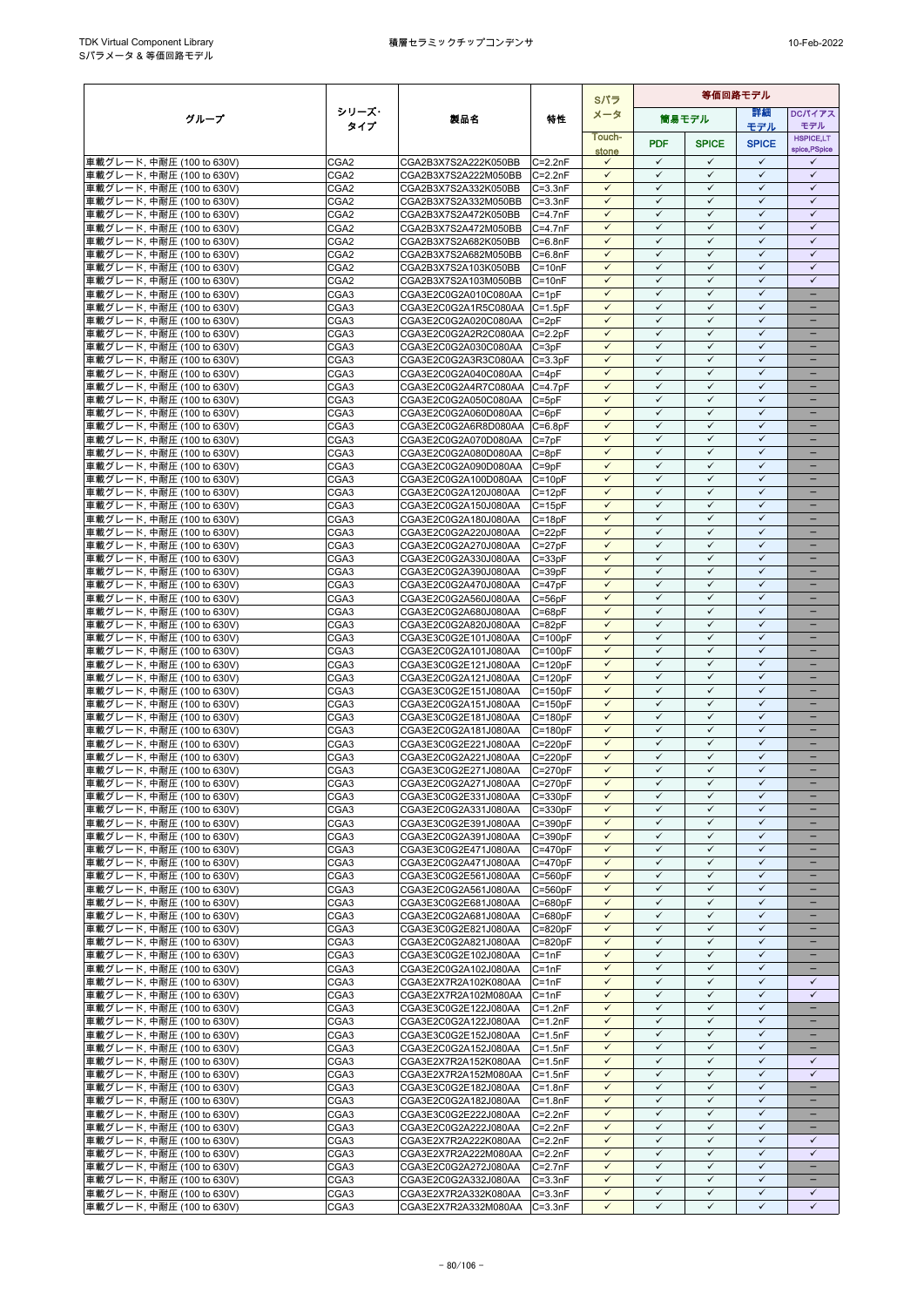|                                                         |                          |                                                      |                            | Sパラ                          | 等価回路モデル                      |                              |                              |                              |
|---------------------------------------------------------|--------------------------|------------------------------------------------------|----------------------------|------------------------------|------------------------------|------------------------------|------------------------------|------------------------------|
| グループ                                                    | シリーズ・                    | 製品名                                                  | 特性                         | メータ                          |                              | 簡易モデル                        | 等細                           | <b>DCパイアス</b>                |
|                                                         | タイプ                      |                                                      |                            | Touch-                       |                              |                              | モデル                          | モデル<br><b>HSPICE,LT</b>      |
|                                                         |                          |                                                      |                            | stone                        | <b>PDF</b>                   | <b>SPICE</b>                 | <b>SPICE</b>                 | spice, PSpice                |
| 車載グレード, 中耐圧 (100 to 630V)                               | CGA <sub>3</sub>         | CGA3E2X7R2A472K080AA                                 | $C = 4.7nF$                | $\checkmark$                 | $\checkmark$                 | $\checkmark$                 | $\checkmark$<br>$\checkmark$ | ✓                            |
| 車載グレード, 中耐圧 (100 to 630V)<br>車載グレード, 中耐圧 (100 to 630V)  | CGA <sub>3</sub><br>CGA3 | CGA3E2X7R2A472M080AA<br>CGA3E2X7R2A682K080AA         | $C = 4.7nF$<br>$C = 6.8nF$ | $\checkmark$<br>$\checkmark$ | $\checkmark$<br>$\checkmark$ | $\checkmark$<br>$\checkmark$ | $\checkmark$                 | $\checkmark$<br>$\checkmark$ |
| 車載グレード, 中耐圧 (100 to 630V)                               | CGA3                     | CGA3E2X7R2A682M080AA                                 | $C = 6.8nF$                | $\checkmark$                 | $\checkmark$                 | ✓                            | $\checkmark$                 | $\checkmark$                 |
| 車載グレード, 中耐圧 (100 to 630V)                               | CGA3                     | CGA3E2X7R2A103K080AA                                 | $C = 10nF$                 | $\checkmark$                 | $\checkmark$                 | $\checkmark$                 | $\checkmark$                 | $\checkmark$                 |
| 車載グレード, 中耐圧 (100 to 630V)                               | CGA3                     | CGA3E2X7R2A103M080AA                                 | $C = 10nF$                 | $\checkmark$                 | $\checkmark$                 | $\checkmark$                 | $\checkmark$                 | $\checkmark$                 |
| 車載グレード, 中耐圧 (100 to 630V)                               | CGA <sub>3</sub>         | CGA3E2X7R2A153K080AA                                 | $C = 15nF$                 | $\checkmark$                 | $\checkmark$                 | $\checkmark$                 | $\checkmark$                 | $\checkmark$                 |
| 車載グレード, 中耐圧 (100 to 630V)                               | CGA <sub>3</sub>         | CGA3E2X7R2A153M080AA                                 | $C = 15nF$                 | $\checkmark$<br>$\checkmark$ | $\checkmark$<br>$\checkmark$ | $\checkmark$<br>$\checkmark$ | $\checkmark$<br>$\checkmark$ | $\checkmark$<br>$\checkmark$ |
| 車載グレード, 中耐圧 (100 to 630V)<br> 車載グレード, 中耐圧 (100 to 630V) | CGA3<br>CGA3             | CGA3E2X7R2A223K080AA<br>CGA3E2X7R2A223M080AA         | $C = 22nF$<br>$C = 22nF$   | $\checkmark$                 | $\checkmark$                 | $\checkmark$                 | $\checkmark$                 | $\checkmark$                 |
| 車載グレード, 中耐圧 (100 to 630V)                               | CGA3                     | CGA3E3X7S2A333K080AB                                 | $C = 33nF$                 | $\checkmark$                 | $\checkmark$                 | $\checkmark$                 | $\checkmark$                 | $\checkmark$                 |
| 車載グレード, 中耐圧 (100 to 630V)                               | CGA3                     | CGA3E3X7S2A333M080AB                                 | $C = 33nF$                 | $\checkmark$                 | $\checkmark$                 | $\checkmark$                 | $\checkmark$                 | $\checkmark$                 |
| 車載グレード, 中耐圧 (100 to 630V)                               | CGA3                     | CGA3E3X7S2A473K080AB                                 | $C = 47nF$                 |                              | ✓                            | ✓                            | ✓                            | ✓                            |
| 車載グレード, 中耐圧 (100 to 630V)<br>車載グレード, 中耐圧 (100 to 630V)  | CGA <sub>3</sub><br>CGA3 | CGA3E3X7S2A473M080AB<br>CGA3E3X7S2A683K080AB         | $C = 47nF$<br>$C = 68nF$   | $\checkmark$<br>$\checkmark$ | $\checkmark$<br>$\checkmark$ | $\checkmark$<br>$\checkmark$ | $\checkmark$<br>$\checkmark$ | $\checkmark$<br>$\checkmark$ |
| 車載グレード, 中耐圧 (100 to 630V)                               | CGA3                     | CGA3E3X7S2A683M080AB                                 | $C = 68nF$                 | $\checkmark$                 | $\checkmark$                 | $\checkmark$                 | $\checkmark$                 | $\checkmark$                 |
| 車載グレード, 中耐圧 (100 to 630V)                               | CGA3                     | CGA3E3X7S2A104K080AB                                 | $C = 100nF$                | $\checkmark$                 | $\checkmark$                 | $\checkmark$                 | $\checkmark$                 | $\checkmark$                 |
| 車載グレード, 中耐圧 (100 to 630V)                               | CGA3                     | CGA3E3X7S2A104M080AB                                 | $C = 100nF$                | ✓                            | $\checkmark$                 | ✓                            | ✓                            | ✓                            |
| 車載グレード, 中耐圧 (100 to 630V)                               | CGA4                     | CGA4C4C0G2W101J060AA                                 | $C = 100pF$                | $\checkmark$                 | $\checkmark$                 | $\checkmark$                 | $\checkmark$                 | -                            |
| 車載グレード, 中耐圧 (100 to 630V)<br>車載グレード, 中耐圧 (100 to 630V)  | CGA4<br>CGA4             | CGA4C2C0G2A101J060AA<br>CGA4C4C0G2W121J060AA C=120pF | $C = 100pF$                | $\checkmark$<br>$\checkmark$ | $\checkmark$<br>$\checkmark$ | $\checkmark$<br>$\checkmark$ | $\checkmark$<br>$\checkmark$ |                              |
| 車載グレード, 中耐圧 (100 to 630V)                               | CGA4                     | CGA4C4C0G2W151J060AA                                 | $C = 150pF$                | $\checkmark$                 | $\checkmark$                 | $\checkmark$                 | $\checkmark$                 | $\overline{\phantom{0}}$     |
| 車載グレード, 中耐圧 (100 to 630V)                               | CGA4                     | CGA4C4C0G2W181J060AA                                 | $C = 180pF$                | $\checkmark$                 | $\checkmark$                 | ✓                            | $\checkmark$                 |                              |
| 車載グレード. 中耐圧 (100 to 630V)                               | CGA4                     | CGA4C4C0G2W221J060AA                                 | $C = 220pF$                | $\checkmark$                 | $\checkmark$                 | $\checkmark$                 | $\checkmark$                 | -                            |
| 車載グレード, 中耐圧 (100 to 630V)                               | CGA4                     | CGA4C2C0G2A221J060AA                                 | $C = 220pF$                | $\checkmark$                 | $\checkmark$                 | $\checkmark$                 | $\checkmark$                 |                              |
| 車載グレード, 中耐圧 (100 to 630V)                               | CGA4                     | CGA4C4C0G2W271J060AA C=270pF                         |                            | $\checkmark$<br>$\checkmark$ | $\checkmark$<br>✓            | $\checkmark$<br>✓            | $\checkmark$<br>$\checkmark$ |                              |
| 車載グレード, 中耐圧 (100 to 630V)<br>車載グレード. 中耐圧 (100 to 630V)  | CGA4<br>CGA4             | CGA4C4C0G2W331J060AA<br>CGA4C4C0G2W391J060AA         | $C = 330pF$<br>$C = 390pF$ | $\checkmark$                 | $\checkmark$                 | $\checkmark$                 | $\checkmark$                 | -                            |
| 車載グレード, 中耐圧 (100 to 630V)                               | CGA4                     | CGA4C4C0G2W471J060AA C=470pF                         |                            | $\checkmark$                 | $\checkmark$                 | $\checkmark$                 | $\checkmark$                 | $\equiv$                     |
| 車載グレード, 中耐圧 (100 to 630V)                               | CGA4                     | CGA4C2C0G2A471J060AA                                 | $C = 470pF$                | $\checkmark$                 | $\checkmark$                 | $\checkmark$                 | $\checkmark$                 | $\overline{\phantom{0}}$     |
| 車載グレード, 中耐圧 (100 to 630V)                               | CGA4                     | CGA4C4C0G2W561J060AA                                 | $C = 560pF$                | $\checkmark$                 | $\checkmark$                 | $\checkmark$                 | $\checkmark$                 | -                            |
| 車載グレード, 中耐圧 (100 to 630V)                               | CGA4                     | CGA4C4C0G2W681J060AA                                 | $C = 680pF$                | $\checkmark$                 | $\checkmark$<br>$\checkmark$ | $\checkmark$<br>$\checkmark$ | $\checkmark$<br>$\checkmark$ | $=$                          |
| 車載グレード, 中耐圧 (100 to 630V)<br>車載グレード, 中耐圧 (100 to 630V)  | CGA4<br>CGA4             | CGA4C4C0G2W821J060AA<br>CGA4C3C0G2E821J060AA         | $C = 820pF$<br>$C = 820pF$ | $\checkmark$<br>$\checkmark$ | $\checkmark$                 | $\checkmark$                 | $\checkmark$                 |                              |
| 車載グレード, 中耐圧 (100 to 630V)                               | CGA4                     | CGA4C4C0G2W102J060AA                                 | $C = 1nF$                  | $\checkmark$                 | $\checkmark$                 | $\checkmark$                 | $\checkmark$                 | $\equiv$                     |
| 車載グレード, 中耐圧 (100 to 630V)                               | CGA4                     | CGA4C2C0G2A102J060AA                                 | $C = 1nF$                  | $\checkmark$                 | $\checkmark$                 | $\checkmark$                 | $\checkmark$                 | $\qquad \qquad -$            |
| 車載グレード, 中耐圧 (100 to 630V)                               | CGA4                     | CGA4F3C0G2E102J085AA                                 | $C = 1nF$                  | $\checkmark$                 | $\checkmark$                 | ✓                            | ✓                            |                              |
| 車載グレード, 中耐圧 (100 to 630V)                               | CGA4                     | CGA4C4C0G2W122J060AA                                 | $C = 1.2nF$                | $\checkmark$                 | $\checkmark$<br>$\checkmark$ | $\checkmark$<br>$\checkmark$ | $\checkmark$<br>$\checkmark$ | -                            |
| 車載グレード, 中耐圧 (100 to 630V)<br>車載グレード, 中耐圧 (100 to 630V)  | CGA4<br>CGA4             | CGA4C2C0G2A122J060AA<br>CGA4F3C0G2E122J085AA         | $C = 1.2nF$<br>$C = 1.2nF$ | $\checkmark$<br>$\checkmark$ | $\checkmark$                 | $\checkmark$                 | $\checkmark$                 |                              |
| 車載グレード, 中耐圧 (100 to 630V)                               | CGA4                     | CGA4C2C0G2A152J060AA                                 | $C = 1.5nF$                | $\checkmark$                 | $\checkmark$                 | $\checkmark$                 | $\checkmark$                 | $\overline{\phantom{0}}$     |
| 車載グレード, 中耐圧 (100 to 630V)                               | CGA4                     | CGA4F4C0G2W152J085AA                                 | $C = 1.5nF$                | $\checkmark$                 | $\checkmark$                 | $\checkmark$                 | $\checkmark$                 | -                            |
| 車載グレード, 中耐圧 (100 to 630V)                               | CGA4                     | CGA4F3C0G2E152J085AA                                 | $C = 1.5nF$                | $\checkmark$                 | $\checkmark$                 | $\checkmark$                 | $\checkmark$                 | -                            |
| 車載グレード, 中耐圧 (100 to 630V)                               | CGA4                     | CGA4F4C0G2W182J085AA                                 | $C = 1.8nF$                | $\checkmark$                 | $\checkmark$                 | $\checkmark$                 | $\checkmark$                 |                              |
| 車載グレード, 中耐圧 (100 to 630V)<br>車載グレード, 中耐圧 (100 to 630V)  | CGA4<br>CGA4             | CGA4F2C0G2A182J085AA<br>CGA4J3C0G2E182J125AA         | $C = 1.8nF$<br>$C = 1.8nF$ | $\checkmark$<br>✓            | $\checkmark$<br>✓            | $\checkmark$<br>✓            | $\checkmark$<br>$\checkmark$ |                              |
| 車載グレード, 中耐圧 (100 to 630V)                               | CGA4                     | CGA4F4C0G2W222J085AA                                 | $C = 2.2nF$                | $\checkmark$                 | $\checkmark$                 | $\checkmark$                 | $\checkmark$                 | -                            |
| 車載グレード, 中耐圧 (100 to 630V)                               | CGA4                     | CGA4F2C0G2A222J085AA                                 | $C = 2.2nF$                | $\checkmark$                 | $\checkmark$                 | $\checkmark$                 | $\checkmark$                 |                              |
| 車載グレード, 中耐圧 (100 to 630V)                               | CGA4                     | CGA4J3C0G2E222J125AA                                 | $C = 2.2nF$                | $\checkmark$                 | $\checkmark$                 | $\checkmark$                 | $\checkmark$                 | $\overline{\phantom{0}}$     |
| 車載グレード, 中耐圧 (100 to 630V)                               | CGA4                     | CGA4J4C0G2W272J125AA                                 | $C=2.7nF$                  | $\checkmark$                 | $\checkmark$                 | $\checkmark$                 | $\checkmark$                 | -                            |
| 車載グレード, 中耐圧 (100 to 630V)<br>車載グレード, 中耐圧 (100 to 630V)  | CGA4<br>CGA4             | CGA4J3C0G2E272J125AA<br>CGA4J2C0G2A272J125AA         | $C=2.7nF$<br>$C = 2.7nF$   | $\checkmark$<br>$\checkmark$ | $\checkmark$<br>$\checkmark$ | $\checkmark$<br>$\checkmark$ | $\checkmark$<br>$\checkmark$ | ÷                            |
| 車載グレード, 中耐圧 (100 to 630V)                               | CGA4                     | CGA4F3C0G2E332J085AA                                 | $C = 3.3nF$                | $\checkmark$                 | $\checkmark$                 | $\checkmark$                 | $\checkmark$                 |                              |
| 車載グレード, 中耐圧 (100 to 630V)                               | CGA4                     | CGA4J4C0G2W332J125AA                                 | $C = 3.3nF$                | $\checkmark$                 | $\checkmark$                 | ✓                            | $\checkmark$                 |                              |
| 車載グレード, 中耐圧 (100 to 630V)                               | CGA4                     | CGA4J2C0G2A332J125AA                                 | $C = 3.3nF$                | $\checkmark$                 | $\checkmark$                 | $\checkmark$                 | $\checkmark$                 | $\overline{\phantom{a}}$     |
| 車載グレード, 中耐圧 (100 to 630V)                               | CGA4                     | CGA4J4C0G2W392J125AA                                 | $C = 3.9nF$                | $\checkmark$<br>$\checkmark$ | $\checkmark$<br>$\checkmark$ | ✓<br>$\checkmark$            | $\checkmark$<br>$\checkmark$ |                              |
| 車載グレード, 中耐圧 (100 to 630V)<br>車載グレード, 中耐圧 (100 to 630V)  | CGA4<br>CGA4             | CGA4J3C0G2E392J125AA<br>CGA4J2C0G2A392J125AA         | $C = 3.9nF$<br>$C = 3.9nF$ | $\checkmark$                 | $\checkmark$                 | $\checkmark$                 | $\checkmark$                 | -<br>$\equiv$                |
| 車載グレード, 中耐圧 (100 to 630V)                               | CGA4                     | CGA4J3C0G2E472J125AA                                 | $C = 4.7nF$                | $\checkmark$                 | $\checkmark$                 | $\checkmark$                 | $\checkmark$                 |                              |
| 車載グレード, 中耐圧 (100 to 630V)                               | CGA4                     | CGA4J2C0G2A472J125AA                                 | $C = 4.7nF$                | $\checkmark$                 | $\checkmark$                 | $\checkmark$                 | $\checkmark$                 | $\overline{\phantom{0}}$     |
| 車載グレード, 中耐圧 (100 to 630V)                               | CGA4                     | CGA4J4C0G2W562J125AA                                 | $C = 5.6nF$                | $\checkmark$                 | $\checkmark$                 | $\checkmark$                 | $\checkmark$                 | -                            |
| 車載グレード, 中耐圧 (100 to 630V)                               | CGA4                     | CGA4J3C0G2E562J125AA                                 | $C = 5.6nF$                | $\checkmark$<br>$\checkmark$ | $\checkmark$<br>$\checkmark$ | $\checkmark$<br>$\checkmark$ | $\checkmark$<br>$\checkmark$ | -                            |
| 車載グレード, 中耐圧 (100 to 630V)<br>車載グレード, 中耐圧 (100 to 630V)  | CGA4<br>CGA4             | CGA4J2C0G2A562J125AA<br>CGA4J3C0G2E682J125AA         | $C = 5.6nF$<br>$C=6.8nF$   | $\checkmark$                 | $\checkmark$                 | $\checkmark$                 | $\checkmark$                 |                              |
| 車載グレード, 中耐圧 (100 to 630V)                               | CGA4                     | CGA4J2C0G2A682J125AA                                 | $C = 6.8nF$                | $\checkmark$                 | $\checkmark$                 | $\checkmark$                 | $\checkmark$                 |                              |
| 車載グレード, 中耐圧 (100 to 630V)                               | CGA4                     | CGA4J3X7R2E682K125AA                                 | $C = 6.8nF$                | $\checkmark$                 | $\checkmark$                 | $\checkmark$                 | $\checkmark$                 | $\checkmark$                 |
| 車載グレード, 中耐圧 (100 to 630V)                               | CGA4                     | CGA4J3X7R2E682M125AA                                 | $C = 6.8nF$                | $\checkmark$                 | $\checkmark$                 | $\checkmark$                 | $\checkmark$                 | $\checkmark$                 |
| 車載グレード, 中耐圧 (100 to 630V)                               | CGA4                     | CGA4J3C0G2E822J125AA                                 | $C = 8.2nF$                | $\checkmark$<br>$\checkmark$ | $\checkmark$<br>$\checkmark$ | ✓                            | ✓<br>$\checkmark$            | -<br>-                       |
| 車載グレード, 中耐圧 (100 to 630V)<br>車載グレード, 中耐圧 (100 to 630V)  | CGA4<br>CGA4             | CGA4J2C0G2A822J125AA<br>CGA4J3C0G2E103J125AA         | $C = 8.2nF$<br>$C = 10nF$  | $\checkmark$                 | $\checkmark$                 | $\checkmark$<br>$\checkmark$ | $\checkmark$                 |                              |
| 車載グレード, 中耐圧 (100 to 630V)                               | CGA4                     | CGA4J2C0G2A103J125AA                                 | $C = 10nF$                 | $\checkmark$                 | $\checkmark$                 | $\checkmark$                 | $\checkmark$                 | -                            |
| 車載グレード, 中耐圧 (100 to 630V)                               | CGA4                     | CGA4J3X7R2E103K125AA                                 | $C = 10nF$                 | $\checkmark$                 | $\checkmark$                 | $\checkmark$                 | $\checkmark$                 | $\checkmark$                 |
| 車載グレード, 中耐圧 (100 to 630V)                               | CGA4                     | CGA4J3X7R2E103M125AA                                 | $C = 10nF$                 | $\checkmark$                 | $\checkmark$                 | ✓                            | $\checkmark$                 | $\checkmark$                 |
| 車載グレード, 中耐圧 (100 to 630V)                               | CGA4                     | CGA4J3X7R2E153K125AA                                 | $C = 15nF$                 | $\checkmark$                 | $\checkmark$<br>$\checkmark$ | $\checkmark$                 | $\checkmark$                 | $\checkmark$<br>$\checkmark$ |
| 車載グレード, 中耐圧 (100 to 630V)<br>車載グレード, 中耐圧 (100 to 630V)  | CGA4<br>CGA4             | CGA4J3X7R2E153M125AA<br>CGA4J2X7R2A153K125AA         | $C = 15nF$<br>$C = 15nF$   | $\checkmark$<br>$\checkmark$ | $\checkmark$                 | $\checkmark$<br>$\checkmark$ | $\checkmark$<br>$\checkmark$ | $\checkmark$                 |
| 車載グレード, 中耐圧 (100 to 630V)                               | CGA4                     | CGA4J2X7R2A153M125AA                                 | $C = 15nF$                 | $\checkmark$                 | $\checkmark$                 | $\checkmark$                 | $\checkmark$                 | $\checkmark$                 |
| 車載グレード, 中耐圧 (100 to 630V)                               | CGA4                     | CGA4J3X7R2E223K125AA                                 | $C = 22nF$                 | $\checkmark$                 | $\checkmark$                 | $\checkmark$                 | $\checkmark$                 | $\checkmark$                 |
| 車載グレード, 中耐圧 (100 to 630V)                               | CGA4                     | CGA4J3X7R2E223M125AA                                 | $C = 22nF$                 | $\checkmark$                 | $\checkmark$                 | $\checkmark$                 | $\checkmark$                 | $\checkmark$                 |
| 車載グレード, 中耐圧 (100 to 630V)                               | CGA4                     | CGA4J2X7R2A223K125AA                                 | $C = 22nF$                 | $\checkmark$                 | $\checkmark$                 | ✓                            | $\checkmark$                 | ✓                            |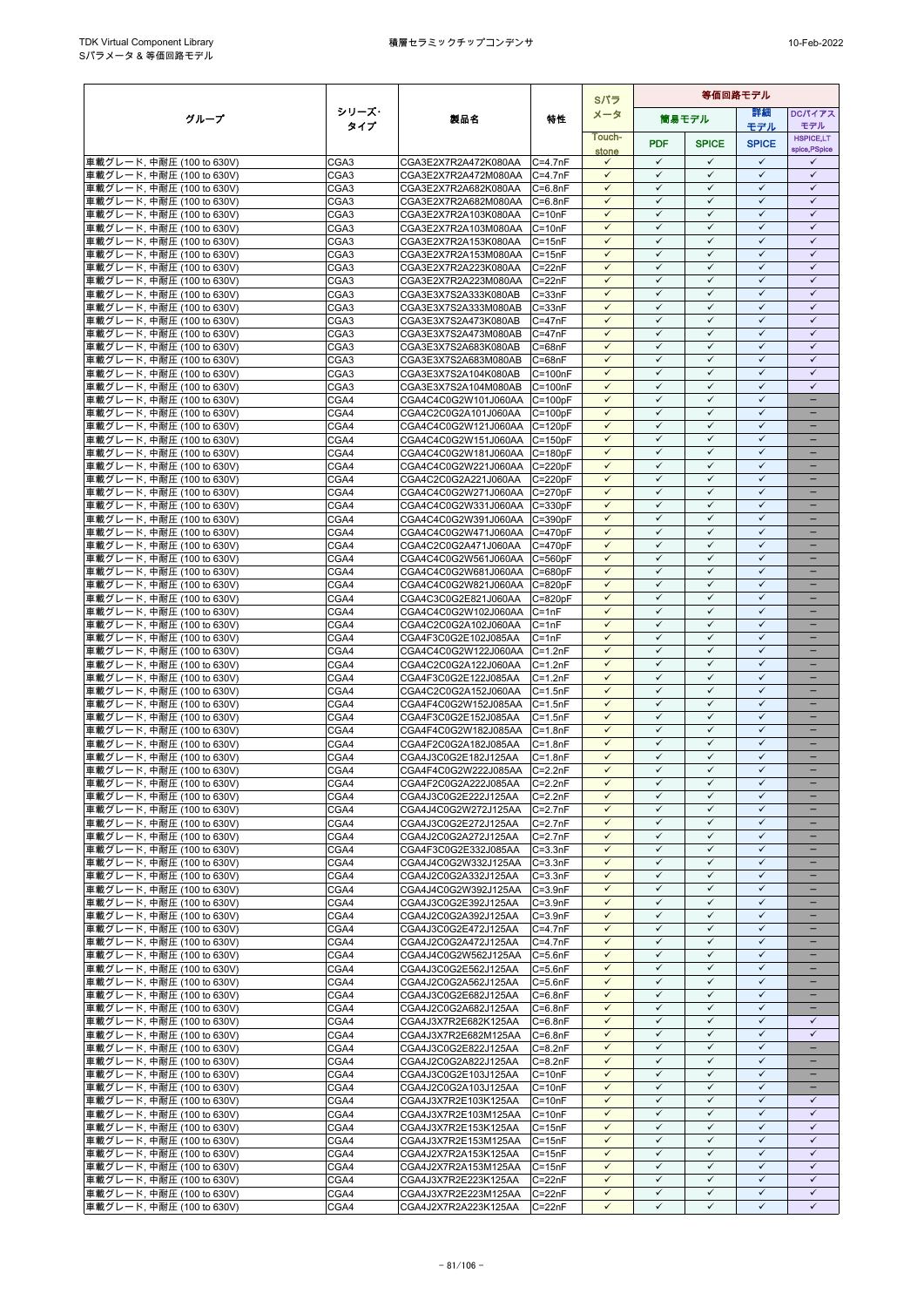|                                                         |              |                                                      |                            | Sパラ                          | 等価回路モデル                      |                              |                              |                                               |
|---------------------------------------------------------|--------------|------------------------------------------------------|----------------------------|------------------------------|------------------------------|------------------------------|------------------------------|-----------------------------------------------|
| グループ                                                    | シリーズ・        | 製品名                                                  | 特性                         | メータ                          |                              | 簡易モデル                        | 詳細                           | <b>DCパイアス</b>                                 |
|                                                         | タイプ          |                                                      |                            | Touch-                       |                              |                              | モデル                          | モデル<br><b>HSPICE,LT</b>                       |
|                                                         |              |                                                      |                            | stone                        | <b>PDF</b>                   | <b>SPICE</b>                 | <b>SPICE</b>                 | spice, PSpice                                 |
| 車載グレード, 中耐圧 (100 to 630V)                               | CGA4         | CGA4J2X7R2A223M125AA                                 | $C = 22nF$                 | $\checkmark$                 | $\checkmark$                 | $\checkmark$                 | $\checkmark$                 | $\checkmark$                                  |
| 車載グレード, 中耐圧 (100 to 630V)<br>車載グレード, 中耐圧 (100 to 630V)  | CGA4<br>CGA4 | CGA4J4X7T2W223K125AA<br>CGA4J4X7T2W223M125AA         | $C = 22nF$<br>$C = 22nF$   | $\checkmark$<br>$\checkmark$ | $\checkmark$<br>$\checkmark$ | $\checkmark$<br>$\checkmark$ | $\checkmark$<br>$\checkmark$ | $\checkmark$<br>$\checkmark$                  |
| 車載グレード, 中耐圧 (100 to 630V)                               | CGA4         | CGA4J2X7R2A333K125AA                                 | $C = 33nF$                 | $\checkmark$                 | $\checkmark$                 | $\checkmark$                 | $\checkmark$                 | $\checkmark$                                  |
| 車載グレード, 中耐圧 (100 to 630V)                               | CGA4         | CGA4J2X7R2A333M125AA                                 | $C = 33nF$                 | $\checkmark$                 | $\checkmark$                 | $\checkmark$                 | $\checkmark$                 | $\checkmark$                                  |
| 車載グレード, 中耐圧 (100 to 630V)                               | CGA4         | CGA4J4X7T2W333K125AA                                 | $C = 33nF$                 | $\checkmark$                 | $\checkmark$                 | $\checkmark$                 | $\checkmark$                 | $\checkmark$                                  |
| 車載グレード, 中耐圧 (100 to 630V)                               | CGA4         | CGA4J4X7T2W333M125AA                                 | $C = 33nF$                 | $\checkmark$                 | $\checkmark$                 | $\checkmark$                 | $\checkmark$                 | $\checkmark$                                  |
| 車載グレード, 中耐圧 (100 to 630V)                               | CGA4         | CGA4J3X7T2E333K125AA                                 | $C = 33nF$                 | $\checkmark$<br>$\checkmark$ | $\checkmark$<br>$\checkmark$ | $\checkmark$<br>$\checkmark$ | $\checkmark$<br>$\checkmark$ | $\checkmark$<br>$\checkmark$                  |
| 車載グレード, 中耐圧 (100 to 630V)<br>車載グレード, 中耐圧 (100 to 630V)  | CGA4<br>CGA4 | CGA4J3X7T2E333M125AA<br>CGA4J2X7R2A473K125AA         | $C = 33nF$<br>$C = 47nF$   | $\checkmark$                 | $\checkmark$                 | $\checkmark$                 | $\checkmark$                 | $\checkmark$                                  |
| 車載グレード, 中耐圧 (100 to 630V)                               | CGA4         | CGA4J2X7R2A473M125AA                                 | $C = 47nF$                 | $\checkmark$                 | $\checkmark$                 | $\checkmark$                 | $\checkmark$                 | $\checkmark$                                  |
| 車載グレード, 中耐圧 (100 to 630V)                               | CGA4         | CGA4J4X7T2W473K125AA                                 | $C = 47nF$                 | $\checkmark$                 | ✓                            | $\checkmark$                 | $\checkmark$                 | $\checkmark$                                  |
| 車載グレード, 中耐圧 (100 to 630V)                               | CGA4         | CGA4J4X7T2W473M125AA                                 | $C = 47nF$                 | $\checkmark$                 | $\checkmark$                 | $\checkmark$                 | $\checkmark$                 | $\checkmark$                                  |
| 車載グレード, 中耐圧 (100 to 630V)                               | CGA4         | CGA4J3X7T2E473K125AA                                 | $C = 47nF$                 | $\checkmark$                 | $\checkmark$                 | $\checkmark$                 | $\checkmark$                 | $\checkmark$                                  |
| 車載グレード, 中耐圧 (100 to 630V)<br>車載グレード, 中耐圧 (100 to 630V)  | CGA4<br>CGA4 | CGA4J3X7T2E473M125AA<br>CGA4J3X7T2E683K125AA         | $C = 47nF$<br>$C = 68nF$   | $\checkmark$<br>$\checkmark$ | $\checkmark$<br>$\checkmark$ | $\checkmark$<br>$\checkmark$ | $\checkmark$<br>$\checkmark$ | $\checkmark$<br>$\checkmark$                  |
| 車載グレード, 中耐圧 (100 to 630V)                               | CGA4         | CGA4J3X7T2E683M125AA                                 | $C = 68nF$                 | $\checkmark$                 | $\checkmark$                 | $\checkmark$                 | $\checkmark$                 | $\checkmark$                                  |
| 車載グレード, 中耐圧 (100 to 630V)                               | CGA4         | CGA4J2X7R2A104K125AA                                 | $C = 100nF$                | $\checkmark$                 | $\checkmark$                 | ✓                            | ✓                            | $\checkmark$                                  |
| 車載グレード, 中耐圧 (100 to 630V)                               | CGA4         | CGA4J2X7R2A104M125AA                                 | $C = 100nF$                | $\checkmark$                 | $\checkmark$                 | $\checkmark$                 | $\checkmark$                 | $\checkmark$                                  |
| 車載グレード, 中耐圧 (100 to 630V)                               | CGA4         | CGA4J3X7T2E104K125AA                                 | $C = 100nF$                | $\checkmark$                 | $\checkmark$                 | $\checkmark$                 | $\checkmark$                 | $\checkmark$                                  |
| 車載グレード, 中耐圧 (100 to 630V)                               | CGA4         | CGA4J3X7T2E104M125AA                                 | $C = 100nF$                | $\checkmark$<br>$\checkmark$ | $\checkmark$<br>$\checkmark$ | $\checkmark$<br>$\checkmark$ | $\checkmark$<br>$\checkmark$ | $\checkmark$<br>$\checkmark$                  |
| 車載グレード, 中耐圧 (100 to 630V)<br>車載グレード, 中耐圧 (100 to 630V)  | CGA4<br>CGA4 | CGA4J3X7S2A334K125AB<br>CGA4J3X7S2A334M125AB         | $C = 330nF$<br>C=330nF     | $\checkmark$                 | $\checkmark$                 | $\checkmark$                 | $\checkmark$                 | $\checkmark$                                  |
| 車載グレード, 中耐圧 (100 to 630V)                               | CGA4         | CGA4J3X7S2A474K125AB                                 | $C = 470nF$                | $\checkmark$                 | $\checkmark$                 | $\checkmark$                 | $\checkmark$                 | $\checkmark$                                  |
| 車載グレード, 中耐圧 (100 to 630V)                               | CGA4         | CGA4J3X7S2A474M125AB                                 | C=470nF                    | $\checkmark$                 | $\checkmark$                 | $\checkmark$                 | $\checkmark$                 | $\checkmark$                                  |
| 車載グレード, 中耐圧 (100 to 630V)                               | CGA4         | CGA4J3X7S2A684K125AB                                 | C=680nF                    | $\checkmark$                 | $\checkmark$                 | $\checkmark$                 | $\checkmark$                 | $\checkmark$                                  |
| 車載グレード, 中耐圧 (100 to 630V)                               | CGA4         | CGA4J3X7S2A684M125AB                                 | $C = 680nF$                | $\checkmark$                 | ✓                            | $\checkmark$                 | $\checkmark$                 | $\checkmark$                                  |
| 車載グレード, 中耐圧 (100 to 630V)                               | CGA4         | CGA4J3X7S2A105K125AB                                 | $C = 1uF$                  | $\checkmark$<br>$\checkmark$ | $\checkmark$<br>$\checkmark$ | $\checkmark$<br>$\checkmark$ | $\checkmark$<br>$\checkmark$ | $\checkmark$<br>$\checkmark$                  |
| 車載グレード, 中耐圧 (100 to 630V)<br>車載グレード, 中耐圧 (100 to 630V)  | CGA4<br>CGA5 | CGA4J3X7S2A105M125AB<br>CGA5C4C0G2J101J060AA         | $C = 1uF$<br>$C = 100pF$   | $\checkmark$                 | $\checkmark$                 | $\checkmark$                 | $\checkmark$                 | $\overline{\phantom{0}}$                      |
| 車載グレード, 中耐圧 (100 to 630V)                               | CGA5         | CGA5C4C0G2J121J060AA                                 | $C = 120pF$                | $\checkmark$                 | $\checkmark$                 | $\checkmark$                 | $\checkmark$                 | $\qquad \qquad -$                             |
| 車載グレード, 中耐圧 (100 to 630V)                               | CGA5         | CGA5C4C0G2J151J060AA                                 | $C = 150pF$                | $\checkmark$                 | $\checkmark$                 | $\checkmark$                 | $\checkmark$                 |                                               |
| 車載グレード, 中耐圧 (100 to 630V)                               | CGA5         | CGA5C4C0G2J181J060AA                                 | $C = 180pF$                | $\checkmark$                 | $\checkmark$                 | $\checkmark$                 | $\checkmark$                 | -                                             |
| 車載グレード, 中耐圧 (100 to 630V)                               | CGA5         | CGA5C4C0G2J221J060AA                                 | $C = 220pF$                | $\checkmark$                 | $\checkmark$                 | $\checkmark$                 | $\checkmark$                 |                                               |
| 車載グレード, 中耐圧 (100 to 630V)<br> 車載グレード, 中耐圧 (100 to 630V) | CGA5<br>CGA5 | CGA5C4C0G2J271J060AA<br>CGA5C4C0G2J331J060AA         | $C = 270pF$<br>$C = 330pF$ | $\checkmark$<br>$\checkmark$ | $\checkmark$<br>$\checkmark$ | $\checkmark$<br>$\checkmark$ | $\checkmark$<br>$\checkmark$ | -                                             |
| 車載グレード, 中耐圧 (100 to 630V)                               | CGA5         | CGA5C4C0G2J391J060AA                                 | $C = 390pF$                | ✓                            | ✓                            | ✓                            | ✓                            |                                               |
| 車載グレード, 中耐圧 (100 to 630V)                               | CGA5         | CGA5F4C0G2J471J085AA                                 | $C = 470pF$                | $\checkmark$                 | $\checkmark$                 | $\checkmark$                 | $\checkmark$                 | $-$                                           |
| 車載グレード, 中耐圧 (100 to 630V)                               | CGA5         | CGA5F4C0G2J561J085AA                                 | $C = 560pF$                | $\checkmark$                 | $\checkmark$                 | $\checkmark$                 | $\checkmark$                 |                                               |
| 車載グレード, 中耐圧 (100 to 630V)                               | CGA5         | CGA5F4C0G2J681J085AA                                 | $C = 680pF$                | $\checkmark$                 | $\checkmark$                 | $\checkmark$                 | $\checkmark$                 |                                               |
| 車載グレード, 中耐圧 (100 to 630V)                               | CGA5         | CGA5F4C0G2J821J085AA                                 | $C = 820pF$                | $\checkmark$<br>$\checkmark$ | $\checkmark$<br>$\checkmark$ | $\checkmark$<br>$\checkmark$ | $\checkmark$<br>$\checkmark$ | $\equiv$                                      |
| 車載グレード, 中耐圧 (100 to 630V)<br>車載グレード, 中耐圧 (100 to 630V)  | CGA5<br>CGA5 | CGA5F4C0G2J102J085AA<br>CGA5H4X7R2J102K115AA         | $C = 1nF$<br>$C = 1nF$     | $\checkmark$                 | $\checkmark$                 | $\checkmark$                 | $\checkmark$                 | $\checkmark$                                  |
| 車載グレード, 中耐圧 (100 to 630V)                               | CGA5         | CGA5H4X7R2J102M115AA                                 | $C = 1nF$                  | $\checkmark$                 | $\checkmark$                 | $\checkmark$                 | $\checkmark$                 | $\checkmark$                                  |
| 車載グレード, 中耐圧 (100 to 630V)                               | CGA5         | CGA5F4C0G2J122J085AA                                 | $C = 1.2nF$                | $\checkmark$                 | $\checkmark$                 | $\checkmark$                 | $\checkmark$                 |                                               |
| 車載グレード, 中耐圧 (100 to 630V)                               | CGA5         | CGA5H4C0G2J152J115AA                                 | $C = 1.5nF$                | $\checkmark$                 | $\checkmark$                 | $\checkmark$                 | $\checkmark$                 |                                               |
| 車載グレード, 中耐圧 (100 to 630V)                               | CGA5         | CGA5H4X7R2J152K115AA                                 | $C = 1.5nF$                | $\checkmark$<br>$\checkmark$ | $\checkmark$<br>$\checkmark$ | $\checkmark$<br>$\checkmark$ | $\checkmark$<br>$\checkmark$ | $\checkmark$<br>$\checkmark$                  |
| 車載グレード, 中耐圧 (100 to 630V)<br> 車載グレード, 中耐圧 (100 to 630V) | CGA5<br>CGA5 | CGA5H4X7R2J152M115AA C=1.5nF<br>CGA5H4C0G2J182J115AA | $C = 1.8nF$                | $\checkmark$                 | $\checkmark$                 | $\checkmark$                 | $\checkmark$                 | $\overline{\phantom{0}}$                      |
| 車載グレード, 中耐圧 (100 to 630V)                               | CGA5         | CGA5H4C0G2J222J115AA                                 | $C = 2.2nF$                | $\checkmark$                 | $\checkmark$                 | $\checkmark$                 | $\checkmark$                 | $\qquad \qquad -$                             |
| 車載グレード, 中耐圧 (100 to 630V)                               | CGA5         | CGA5H4X7R2J222K115AA                                 | $C=2.2nF$                  | $\checkmark$                 | $\checkmark$                 | $\checkmark$                 | $\checkmark$                 | $\checkmark$                                  |
| 車載グレード, 中耐圧 (100 to 630V)                               | CGA5         | CGA5H4X7R2J222M115AA                                 | $C=2.2nF$                  | $\checkmark$                 | $\checkmark$                 | $\checkmark$                 | $\checkmark$                 | $\checkmark$                                  |
| 車載グレード, 中耐圧 (100 to 630V)                               | CGA5         | CGA5L4C0G2J272J160AA                                 | $C = 2.7nF$                | $\checkmark$                 | $\checkmark$                 | $\checkmark$                 | $\checkmark$                 |                                               |
| 車載グレード, 中耐圧 (100 to 630V)<br>車載グレード, 中耐圧 (100 to 630V)  | CGA5<br>CGA5 | CGA5F3C0G2E332J085AA<br>CGA5H4X7R2J332K115AA         | $C = 3.3nF$<br>$C = 3.3nF$ | $\checkmark$<br>$\checkmark$ | $\checkmark$<br>$\checkmark$ | $\checkmark$<br>$\checkmark$ | $\checkmark$<br>$\checkmark$ | $\checkmark$                                  |
| 車載グレード, 中耐圧 (100 to 630V)                               | CGA5         | CGA5H4X7R2J332M115AA                                 | $C = 3.3nF$                | ✓                            | ✓                            | ✓                            | ✓                            | $\checkmark$                                  |
| 車載グレード, 中耐圧 (100 to 630V)                               | CGA5         | CGA5L4C0G2J332J160AA                                 | $C = 3.3nF$                | $\checkmark$                 | $\checkmark$                 | $\checkmark$                 | $\checkmark$                 | $\qquad \qquad -$                             |
| 車載グレード, 中耐圧 (100 to 630V)                               | CGA5         | CGA5C2C0G2A392J060AA                                 | $C = 3.9nF$                | $\checkmark$                 | $\checkmark$                 | $\checkmark$                 | $\checkmark$                 | $\overline{\phantom{0}}$                      |
| 車載グレード, 中耐圧 (100 to 630V)                               | CGA5         | CGA5F4C0G2J392J085AA                                 | $C = 3.9nF$                | $\checkmark$                 | $\checkmark$                 | $\checkmark$                 | $\checkmark$                 |                                               |
| 車載グレード, 中耐圧 (100 to 630V)                               | CGA5         | CGA5H3C0G2E392J115AA<br>CGA5F4C0G2J472J085AA         | $C = 3.9nF$                | $\checkmark$<br>$\checkmark$ | $\checkmark$<br>$\checkmark$ | $\checkmark$<br>$\checkmark$ | $\checkmark$<br>$\checkmark$ | $\overline{\phantom{0}}$<br>$\qquad \qquad -$ |
| 車載グレード, 中耐圧 (100 to 630V)<br>車載グレード, 中耐圧 (100 to 630V)  | CGA5<br>CGA5 | CGA5F2C0G2A472J085AA                                 | $C=4.7nF$<br>$C=4.7nF$     | $\checkmark$                 | $\checkmark$                 | $\checkmark$                 | $\checkmark$                 |                                               |
| 車載グレード, 中耐圧 (100 to 630V)                               | CGA5         | CGA5H3C0G2E472J115AA                                 | $C=4.7nF$                  | $\checkmark$                 | $\checkmark$                 | $\checkmark$                 | $\checkmark$                 |                                               |
| 車載グレード, 中耐圧 (100 to 630V)                               | CGA5         | CGA5H4X7R2J472K115AA                                 | $C=4.7nF$                  | $\checkmark$                 | $\checkmark$                 | $\checkmark$                 | $\checkmark$                 | $\checkmark$                                  |
| 車載グレード, 中耐圧 (100 to 630V)                               | CGA5         | CGA5H4X7R2J472M115AA                                 | $C=4.7nF$                  | $\checkmark$                 | $\checkmark$                 | $\checkmark$                 | $\checkmark$                 | $\checkmark$                                  |
| 車載グレード, 中耐圧 (100 to 630V)                               | CGA5         | CGA5F2C0G2A562J085AA                                 | $C = 5.6nF$                | $\checkmark$                 | $\checkmark$                 | $\checkmark$                 | $\checkmark$                 | $\overline{\phantom{0}}$                      |
| 車載グレード, 中耐圧 (100 to 630V)<br>車載グレード, 中耐圧 (100 to 630V)  | CGA5<br>CGA5 | CGA5H4C0G2J562J115AA<br>CGA5H3C0G2E562J115AA         | $C = 5.6nF$<br>$C = 5.6nF$ | $\checkmark$<br>$\checkmark$ | $\checkmark$<br>✓            | $\checkmark$<br>$\checkmark$ | $\checkmark$<br>✓            | $\overline{\phantom{0}}$                      |
| 車載グレード, 中耐圧 (100 to 630V)                               | CGA5         | CGA5H4C0G2J682J115AA                                 | $C = 6.8nF$                | $\checkmark$                 | $\checkmark$                 | $\checkmark$                 | $\checkmark$                 | $\qquad \qquad -$                             |
| 車載グレード, 中耐圧 (100 to 630V)                               | CGA5         | CGA5H4C0G2W682J115AA                                 | $C = 6.8nF$                | $\checkmark$                 | $\checkmark$                 | $\checkmark$                 | $\checkmark$                 |                                               |
| 車載グレード, 中耐圧 (100 to 630V)                               | CGA5         | CGA5H2C0G2A682J115AA                                 | $C = 6.8nF$                | $\checkmark$                 | $\checkmark$                 | $\checkmark$                 | $\checkmark$                 | $\equiv$                                      |
| 車載グレード, 中耐圧 (100 to 630V)                               | CGA5         | CGA5H4X7R2J682K115AA                                 | $C = 6.8nF$                | $\checkmark$                 | $\checkmark$                 | $\checkmark$                 | $\checkmark$                 | $\checkmark$                                  |
| 車載グレード, 中耐圧 (100 to 630V)                               | CGA5         | CGA5H4X7R2J682M115AA                                 | $C = 6.8nF$                | $\checkmark$<br>$\checkmark$ | $\checkmark$<br>$\checkmark$ | $\checkmark$<br>$\checkmark$ | $\checkmark$<br>$\checkmark$ | $\checkmark$<br>$\qquad \qquad -$             |
| 車載グレード, 中耐圧 (100 to 630V)<br>車載グレード, 中耐圧 (100 to 630V)  | CGA5<br>CGA5 | CGA5L3C0G2E682J160AA<br>CGA5H4C0G2W822J115AA         | $C = 6.8nF$<br>$C = 8.2nF$ | $\checkmark$                 | $\checkmark$                 | $\checkmark$                 | $\checkmark$                 |                                               |
| 車載グレード, 中耐圧 (100 to 630V)                               | CGA5         | CGA5H2C0G2A822J115AA                                 | $C = 8.2nF$                | $\checkmark$                 | $\checkmark$                 | $\checkmark$                 | $\checkmark$                 | -                                             |
| 車載グレード, 中耐圧 (100 to 630V)                               | CGA5         | CGA5L4C0G2J822J160AA                                 | $C = 8.2nF$                | $\checkmark$                 | $\checkmark$                 | $\checkmark$                 | $\checkmark$                 |                                               |
| 車載グレード, 中耐圧 (100 to 630V)                               | CGA5         | CGA5L3C0G2E822J160AA                                 | $C = 8.2nF$                | $\checkmark$                 | $\checkmark$                 | $\checkmark$                 | $\checkmark$                 |                                               |
| 車載グレード, 中耐圧 (100 to 630V)                               | CGA5         | CGA5H3C0G2E103J115AA                                 | $C = 10nF$                 | $\checkmark$                 | $\checkmark$<br>$\checkmark$ | $\checkmark$<br>$\checkmark$ | $\checkmark$<br>$\checkmark$ | $\overline{\phantom{0}}$                      |
| ┃車載グレード, 中耐圧 (100 to 630V)                              | CGA5         | CGA5H2C0G2A103J115AA                                 | $C = 10nF$                 | $\checkmark$                 |                              |                              |                              | $\qquad \qquad -$                             |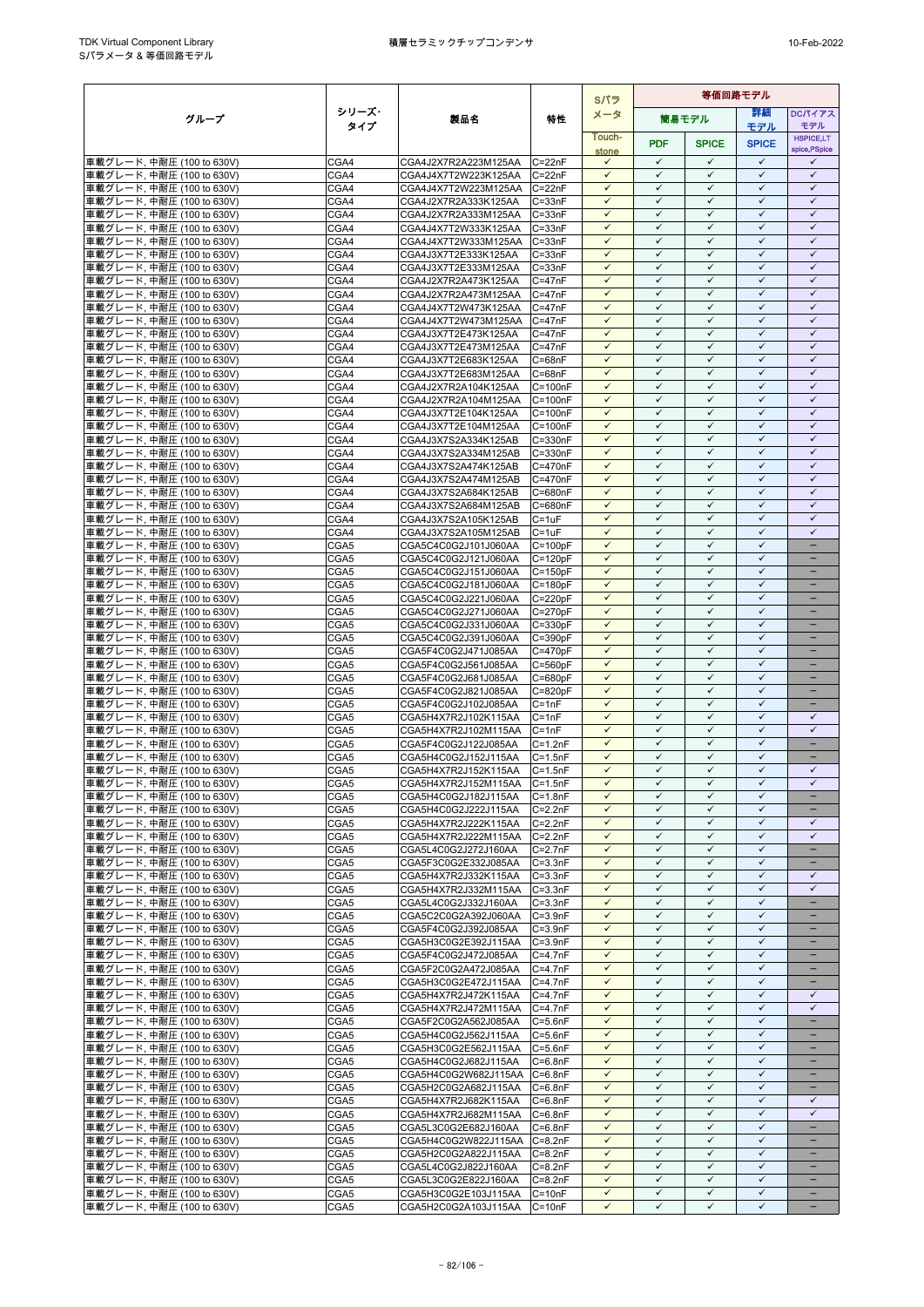|                                                        |              |                                              |                            | Sパラ                          | 等価回路モデル                      |                              |                              |                              |
|--------------------------------------------------------|--------------|----------------------------------------------|----------------------------|------------------------------|------------------------------|------------------------------|------------------------------|------------------------------|
| グループ                                                   | シリーズ・        | 製品名                                          | 特性                         | メータ                          |                              | 簡易モデル                        | 詳細                           | <b>DCパイアス</b>                |
|                                                        | タイプ          |                                              |                            | Touch-                       |                              |                              | モデル                          | モデル<br><b>HSPICE,LT</b>      |
|                                                        |              |                                              |                            | stone                        | <b>PDF</b>                   | <b>SPICE</b>                 | <b>SPICE</b>                 | spice, PSpice                |
| 車載グレード, 中耐圧 (100 to 630V)                              | CGA5         | CGA5H4X7R2J103K115AA                         | $C = 10nF$                 | $\checkmark$                 | $\checkmark$                 | $\checkmark$                 | $\checkmark$                 | $\checkmark$                 |
| 車載グレード, 中耐圧 (100 to 630V)                              | CGA5         | CGA5H4X7R2J103M115AA                         | $C = 10nF$                 | $\checkmark$                 | $\checkmark$                 | ✓                            | $\checkmark$                 | $\checkmark$                 |
| 車載グレード, 中耐圧 (100 to 630V)                              | CGA5         | CGA5L4C0G2J103J160AA                         | $C = 10nF$                 | $\checkmark$                 | $\checkmark$                 | $\checkmark$                 | $\checkmark$                 | $\overline{\phantom{a}}$     |
| 車載グレード, 中耐圧 (100 to 630V)<br>車載グレード, 中耐圧 (100 to 630V) | CGA5<br>CGA5 | CGA5L4C0G2W103J160AA<br>CGA5H2C0G2A153J115AA | $C = 10nF$<br>$C = 15nF$   | $\checkmark$<br>$\checkmark$ | $\checkmark$<br>$\checkmark$ | ✓<br>$\checkmark$            | $\checkmark$<br>$\checkmark$ | -                            |
| 車載グレード, 中耐圧 (100 to 630V)                              | CGA5         | CGA5H3X7R2E153K115AA                         | $C = 15nF$                 | $\checkmark$                 | $\checkmark$                 | $\checkmark$                 | $\checkmark$                 | $\checkmark$                 |
| 車載グレード, 中耐圧 (100 to 630V)                              | CGA5         | CGA5H3X7R2E153M115AA                         | $C = 15nF$                 | $\checkmark$                 | $\checkmark$                 | $\checkmark$                 | $\checkmark$                 | $\checkmark$                 |
| 車載グレード, 中耐圧 (100 to 630V)                              | CGA5         | CGA5K4X7R2J153K130AA                         | $C = 15nF$                 | $\checkmark$                 | $\checkmark$                 | $\checkmark$                 | $\checkmark$                 | $\checkmark$                 |
| 車載グレード, 中耐圧 (100 to 630V)                              | CGA5         | CGA5K4X7R2J153M130AA                         | $C = 15nF$                 | $\checkmark$                 | $\checkmark$                 | $\checkmark$                 | $\checkmark$                 | $\checkmark$                 |
| 車載グレード, 中耐圧 (100 to 630V)                              | CGA5         | CGA5L4C0G2W153J160AA                         | $C = 15nF$                 | $\checkmark$                 | $\checkmark$                 | $\checkmark$                 | $\checkmark$                 | $-$                          |
| 車載グレード, 中耐圧 (100 to 630V)<br>車載グレード. 中耐圧 (100 to 630V) | CGA5<br>CGA5 | CGA5L3C0G2E153J160AA<br>CGA5H3X7R2E223K115AA | $C = 15nF$<br>$C = 22nF$   | $\checkmark$<br>$\checkmark$ | $\checkmark$<br>✓            | $\checkmark$<br>✓            | $\checkmark$<br>$\checkmark$ | -<br>$\checkmark$            |
| 車載グレード, 中耐圧 (100 to 630V)                              | CGA5         | CGA5H3X7R2E223M115AA                         | $C = 22nF$                 | ✓                            | ✓                            | $\checkmark$                 | ✓                            | $\checkmark$                 |
| 車載グレード, 中耐圧 (100 to 630V)                              | CGA5         | CGA5H1X7T2J223K115AC                         | $C = 22nF$                 | $\checkmark$                 | $\checkmark$                 | $\checkmark$                 | $\checkmark$                 | $\checkmark$                 |
| 車載グレード, 中耐圧 (100 to 630V)                              | CGA5         | CGA5H1X7T2J223M115AC                         | $C = 22nF$                 | ✓                            | $\checkmark$                 | ✓                            | $\checkmark$                 | $\checkmark$                 |
| 車載グレード, 中耐圧 (100 to 630V)                              | CGA5         | CGA5K4X7R2J223K130AA                         | $C = 22nF$                 | $\checkmark$                 | $\checkmark$                 | $\checkmark$                 | $\checkmark$                 | $\checkmark$                 |
| 車載グレード, 中耐圧 (100 to 630V)                              | CGA5         | CGA5K4X7R2J223M130AA                         | $C = 22nF$                 | $\checkmark$                 | $\checkmark$                 | $\checkmark$                 | $\checkmark$                 | $\checkmark$                 |
| 車載グレード, 中耐圧 (100 to 630V)                              | CGA5<br>CGA5 | CGA5L3C0G2E223J160AA                         | $C = 22nF$<br>$C = 22nF$   | $\checkmark$<br>$\checkmark$ | ✓<br>$\checkmark$            | ✓<br>$\checkmark$            | $\checkmark$<br>$\checkmark$ | -                            |
| 車載グレード, 中耐圧 (100 to 630V)<br>車載グレード, 中耐圧 (100 to 630V) | CGA5         | CGA5L2C0G2A223J160AA<br>CGA5H2X7R2A333K115AA | $C = 33nF$                 | $\checkmark$                 | $\checkmark$                 | $\checkmark$                 | $\checkmark$                 | ✓                            |
| 車載グレード, 中耐圧 (100 to 630V)                              | CGA5         | CGA5H2X7R2A333M115AA                         | $C = 33nF$                 | $\checkmark$                 | $\checkmark$                 | ✓                            | $\checkmark$                 | $\checkmark$                 |
| 車載グレード, 中耐圧 (100 to 630V)                              | CGA5         | CGA5H1X7T2J333K115AC                         | $C = 33nF$                 | $\checkmark$                 | $\checkmark$                 | $\checkmark$                 | $\checkmark$                 | $\checkmark$                 |
| 車載グレード, 中耐圧 (100 to 630V)                              | CGA5         | CGA5H1X7T2J333M115AC                         | $C = 33nF$                 | $\checkmark$                 | $\checkmark$                 | ✓                            | $\checkmark$                 | $\checkmark$                 |
| 車載グレード, 中耐圧 (100 to 630V)                              | CGA5         | CGA5L2C0G2A333J160AA                         | $C = 33nF$                 | $\checkmark$                 | ✓                            | $\checkmark$                 | $\checkmark$                 | -                            |
| 車載グレード, 中耐圧 (100 to 630V)<br>車載グレード, 中耐圧 (100 to 630V) | CGA5<br>CGA5 | CGA5L4X7R2J333K160AA                         | $C = 33nF$                 | $\checkmark$<br>$\checkmark$ | $\checkmark$<br>$\checkmark$ | $\checkmark$<br>$\checkmark$ | $\checkmark$<br>$\checkmark$ | $\checkmark$<br>$\checkmark$ |
| 車載グレード, 中耐圧 (100 to 630V)                              | CGA5         | CGA5L4X7R2J333M160AA<br>CGA5L3X7R2E333K160AA | $C = 33nF$<br>$C = 33nF$   | ✓                            | ✓                            | ✓                            | $\checkmark$                 | $\checkmark$                 |
| 車載グレード, 中耐圧 (100 to 630V)                              | CGA5         | CGA5L3X7R2E333M160AA                         | $C = 33nF$                 | $\checkmark$                 | $\checkmark$                 | $\checkmark$                 | $\checkmark$                 | $\checkmark$                 |
| 車載グレード, 中耐圧 (100 to 630V)                              | CGA5         | CGA5H2X7R2A473K115AA                         | $C = 47nF$                 | $\checkmark$                 | $\checkmark$                 | $\checkmark$                 | $\checkmark$                 | $\checkmark$                 |
| 車載グレード, 中耐圧 (100 to 630V)                              | CGA5         | CGA5H2X7R2A473M115AA                         | $C = 47nF$                 | $\checkmark$                 | $\checkmark$                 | ✓                            | $\checkmark$                 | $\checkmark$                 |
| 車載グレード, 中耐圧 (100 to 630V)                              | CGA5         | CGA5L3X7R2E473K160AA                         | $C = 47nF$                 | $\checkmark$                 | $\checkmark$                 | $\checkmark$                 | $\checkmark$                 | $\checkmark$                 |
| 車載グレード, 中耐圧 (100 to 630V)                              | CGA5         | CGA5L3X7R2E473M160AA                         | $C = 47nF$<br>$C = 47nF$   | $\checkmark$<br>$\checkmark$ | $\checkmark$<br>$\checkmark$ | $\checkmark$<br>$\checkmark$ | $\checkmark$<br>$\checkmark$ | $\checkmark$<br>$\checkmark$ |
| 車載グレード, 中耐圧 (100 to 630V)<br>車載グレード, 中耐圧 (100 to 630V) | CGA5<br>CGA5 | CGA5L1X7T2J473K160AC<br>CGA5L1X7T2J473M160AC | $C = 47nF$                 | $\checkmark$                 | $\checkmark$                 | $\checkmark$                 | $\checkmark$                 | $\checkmark$                 |
| 車載グレード, 中耐圧 (100 to 630V)                              | CGA5         | CGA5K4X7T2W683K130AA                         | $C = 68nF$                 | $\checkmark$                 | $\checkmark$                 | ✓                            | $\checkmark$                 | $\checkmark$                 |
| 車載グレード, 中耐圧 (100 to 630V)                              | CGA5         | CGA5K4X7T2W683M130AA                         | $C = 68nF$                 | $\checkmark$                 | $\checkmark$                 | $\checkmark$                 | $\checkmark$                 | $\checkmark$                 |
| 車載グレード, 中耐圧 (100 to 630V)                              | CGA5         | CGA5L3X7R2E683K160AA                         | $C = 68nF$                 | $\checkmark$                 | ✓                            | ✓                            | ✓                            | $\checkmark$                 |
| 車載グレード, 中耐圧 (100 to 630V)                              | CGA5         | CGA5L3X7R2E683M160AA                         | $C = 68nF$                 | $\checkmark$                 | $\checkmark$                 | $\checkmark$                 | $\checkmark$                 | $\checkmark$                 |
| 車載グレード, 中耐圧 (100 to 630V)                              | CGA5<br>CGA5 | CGA5L2X7R2A683K160AA<br>CGA5L2X7R2A683M160AA | $C = 68nF$<br>$C = 68nF$   | $\checkmark$<br>$\checkmark$ | $\checkmark$<br>$\checkmark$ | $\checkmark$<br>✓            | $\checkmark$<br>$\checkmark$ | $\checkmark$<br>$\checkmark$ |
| 車載グレード, 中耐圧 (100 to 630V)<br>車載グレード, 中耐圧 (100 to 630V) | CGA5         | CGA5L3X7R2E104K160AA                         | C=100nF                    | $\checkmark$                 | $\checkmark$                 | $\checkmark$                 | $\checkmark$                 | $\checkmark$                 |
| 車載グレード, 中耐圧 (100 to 630V)                              | CGA5         | CGA5L3X7R2E104M160AA                         | $C = 100nF$                | $\checkmark$                 | $\checkmark$                 | $\checkmark$                 | $\checkmark$                 | $\checkmark$                 |
| 車載グレード, 中耐圧 (100 to 630V)                              | CGA5         | CGA5L2X7R2A104K160AA                         | C=100nF                    | $\checkmark$                 | ✓                            | $\checkmark$                 | $\checkmark$                 | $\checkmark$                 |
| 車載グレード, 中耐圧 (100 to 630V)                              | CGA5         | CGA5L2X7R2A104M160AA                         | C=100nF                    | $\checkmark$                 | $\checkmark$                 | $\checkmark$                 | $\checkmark$                 | $\checkmark$                 |
| 車載グレード, 中耐圧 (100 to 630V)                              | CGA5         | CGA5L4X7T2W104K160AA                         | $C = 100nF$                | $\checkmark$                 | $\checkmark$                 | $\checkmark$                 | $\checkmark$                 | $\checkmark$                 |
| 車載グレード, 中耐圧 (100 to 630V)<br>車載グレード, 中耐圧 (100 to 630V) | CGA5<br>CGA5 | CGA5L4X7T2W104M160AA<br>CGA5K3X7T2E154K130AA | $C = 100nF$<br>$C = 150nF$ | ✓<br>$\checkmark$            | ✓<br>$\checkmark$            | ✓<br>$\checkmark$            | $\checkmark$<br>$\checkmark$ | $\checkmark$<br>$\checkmark$ |
| 車載グレード, 中耐圧 (100 to 630V)                              | CGA5         | CGA5K3X7T2E154M130AA C=150nF                 |                            | $\checkmark$                 | $\checkmark$                 | $\checkmark$                 | $\checkmark$                 | $\checkmark$                 |
| 車載グレード, 中耐圧 (100 to 630V)                              | CGA5         | CGA5L2X7R2A154K160AA                         | $C = 150nF$                | $\checkmark$                 | ✓                            | $\checkmark$                 | ✓                            | $\checkmark$                 |
| 車載グレード, 中耐圧 (100 to 630V)                              | CGA5         | CGA5L2X7R2A154M160AA                         | $C = 150nF$                | $\checkmark$                 | $\checkmark$                 | $\checkmark$                 | $\checkmark$                 | $\checkmark$                 |
| 車載グレード, 中耐圧 (100 to 630V)                              | CGA5         | CGA5H2X7R2A224K115AA                         | C=220nF                    | $\checkmark$                 | $\checkmark$                 | $\checkmark$                 | $\checkmark$                 | $\checkmark$                 |
| 車載グレード, 中耐圧 (100 to 630V)                              | CGA5         | CGA5H2X7R2A224M115AA                         | C=220nF                    | $\checkmark$                 | $\checkmark$                 | $\checkmark$                 | $\checkmark$                 | $\checkmark$                 |
| 車載グレード, 中耐圧 (100 to 630V)                              | CGA5         | CGA5L3X7T2E224K160AA                         | C=220nF                    | $\checkmark$<br>$\checkmark$ | $\checkmark$<br>$\checkmark$ | $\checkmark$<br>✓            | $\checkmark$<br>$\checkmark$ | $\checkmark$<br>$\checkmark$ |
| 車載グレード, 中耐圧 (100 to 630V)<br>車載グレード, 中耐圧 (100 to 630V) | CGA5<br>CGA5 | CGA5L3X7T2E224M160AA<br>CGA5K2X7R2A334K130AA | C=220nF<br>C=330nF         | $\checkmark$                 | $\checkmark$                 | $\checkmark$                 | $\checkmark$                 | $\checkmark$                 |
| 車載グレード, 中耐圧 (100 to 630V)                              | CGA5         | CGA5K2X7R2A334M130AA                         | C=330nF                    | $\checkmark$                 | $\checkmark$                 | ✓                            | $\checkmark$                 | $\checkmark$                 |
| 車載グレード, 中耐圧 (100 to 630V)                              | CGA5         | CGA5L2X7R2A474K160AA                         | C=470nF                    | $\checkmark$                 | $\checkmark$                 | $\checkmark$                 | $\checkmark$                 | $\checkmark$                 |
| 車載グレード, 中耐圧 (100 to 630V)                              | CGA5         | CGA5L2X7R2A474M160AA                         | C=470nF                    | $\checkmark$                 | $\checkmark$                 | $\checkmark$                 | $\checkmark$                 | $\checkmark$                 |
| 車載グレード, 中耐圧 (100 to 630V)                              | CGA5         | CGA5L2X7R2A684K160AA                         | C=680nF                    | $\checkmark$                 | $\checkmark$                 | $\checkmark$                 | $\checkmark$                 | $\checkmark$                 |
| 車載グレード, 中耐圧 (100 to 630V)<br>車載グレード, 中耐圧 (100 to 630V) | CGA5<br>CGA5 | CGA5L2X7R2A684M160AA<br>CGA5L2X7R2A105K160AA | C=680nF<br>$C = 1uF$       | $\checkmark$<br>$\checkmark$ | $\checkmark$<br>$\checkmark$ | $\checkmark$<br>$\checkmark$ | $\checkmark$<br>$\checkmark$ | $\checkmark$<br>$\checkmark$ |
| 車載グレード, 中耐圧 (100 to 630V)                              | CGA5         | CGA5L2X7R2A105M160AA                         | $C = 1uF$                  | $\checkmark$                 | ✓                            | $\checkmark$                 | ✓                            | $\checkmark$                 |
| 車載グレード, 中耐圧 (100 to 630V)                              | CGA5         | CGA5L3X7S2A155K160AB                         | $C = 1.5$ u $F$            | $\checkmark$                 | $\checkmark$                 | $\checkmark$                 | $\checkmark$                 | $\checkmark$                 |
| 車載グレード, 中耐圧 (100 to 630V)                              | CGA5         | CGA5L3X7S2A155M160AB                         | $C = 1.5$ u $F$            | $\checkmark$                 | $\checkmark$                 | $\checkmark$                 | $\checkmark$                 | $\checkmark$                 |
| 車載グレード, 中耐圧 (100 to 630V)                              | CGA5         | CGA5L3X7S2A225K160AB                         | $C = 2.2uF$                | ✓                            | ✓                            | $\checkmark$                 | $\checkmark$                 | $\checkmark$                 |
| 車載グレード, 中耐圧 (100 to 630V)                              | CGA5         | CGA5L3X7S2A225M160AB                         | $C = 2.2uF$                | $\checkmark$                 | $\checkmark$                 | $\checkmark$                 | $\checkmark$                 | $\checkmark$                 |
| 車載グレード, 中耐圧 (100 to 630V)<br>車載グレード, 中耐圧 (100 to 630V) | CGA5<br>CGA5 | CGA5L3X7S2A335K160AB<br>CGA5L3X7S2A335M160AB | $C = 3.3uF$<br>$C = 3.3uF$ | $\checkmark$<br>$\checkmark$ | $\checkmark$<br>✓            | $\checkmark$<br>✓            | $\checkmark$<br>$\checkmark$ | $\checkmark$<br>$\checkmark$ |
| 車載グレード, 中耐圧 (100 to 630V)                              | CGA6         | CGA6J4C0G2J392J125AA                         | $C = 3.9nF$                | $\checkmark$                 | $\checkmark$                 | $\checkmark$                 | $\checkmark$                 | -                            |
| 車載グレード, 中耐圧 (100 to 630V)                              | CGA6         | CGA6L4C0G2J472J160AA                         | $C=4.7nF$                  | $\checkmark$                 | $\checkmark$                 | $\checkmark$                 | $\checkmark$                 |                              |
| 車載グレード, 中耐圧 (100 to 630V)                              | CGA6         | CGA6L4C0G2J562J160AA                         | $C = 5.6nF$                | $\checkmark$                 | $\checkmark$                 | ✓                            | $\checkmark$                 |                              |
| 車載グレード, 中耐圧 (100 to 630V)                              | CGA6         | CGA6M4C0G2J682J200AA                         | $C = 6.8nF$                | $\checkmark$                 | $\checkmark$                 | $\checkmark$                 | $\checkmark$                 | $\overline{\phantom{0}}$     |
| 車載グレード, 中耐圧 (100 to 630V)                              | CGA6         | CGA6J4C0G2J822J125AA                         | $C = 8.2nF$                | $\checkmark$                 | $\checkmark$<br>$\checkmark$ | ✓                            | $\checkmark$<br>$\checkmark$ |                              |
| 車載グレード, 中耐圧 (100 to 630V)<br>車載グレード, 中耐圧 (100 to 630V) | CGA6<br>CGA6 | CGA6J4C0G2J103J125AA<br>CGA6L3C0G2E103J160AA | $C = 10nF$<br>$C = 10nF$   | $\checkmark$<br>$\checkmark$ | $\checkmark$                 | $\checkmark$<br>$\checkmark$ | $\checkmark$                 | -                            |
| 車載グレード, 中耐圧 (100 to 630V)                              | CGA6         | CGA6J2C0G2A153J125AA                         | $C = 15nF$                 | $\checkmark$                 | $\checkmark$                 | $\checkmark$                 | $\checkmark$                 | -                            |
| 車載グレード, 中耐圧 (100 to 630V)                              | CGA6         | CGA6L4C0G2J153J160AA                         | $C = 15nF$                 | $\checkmark$                 | $\checkmark$                 | $\checkmark$                 | $\checkmark$                 |                              |
| 車載グレード, 中耐圧 (100 to 630V)                              | CGA6         | CGA6M3C0G2E153J200AA                         | $C = 15nF$                 | $\checkmark$                 | $\checkmark$                 | $\checkmark$                 | $\checkmark$                 |                              |
| 車載グレード, 中耐圧 (100 to 630V)                              | CGA6         | CGA6L3C0G2E223J160AA                         | $C = 22nF$                 | $\checkmark$                 | $\checkmark$                 | $\checkmark$                 | $\checkmark$                 | $\overline{\phantom{0}}$     |
| ┃車載グレード, 中耐圧 (100 to 630V)                             | CGA6         | CGA6L2C0G2A223J160AA                         | $C = 22nF$                 | $\checkmark$                 | $\checkmark$                 | $\checkmark$                 | $\checkmark$                 | $\qquad \qquad -$            |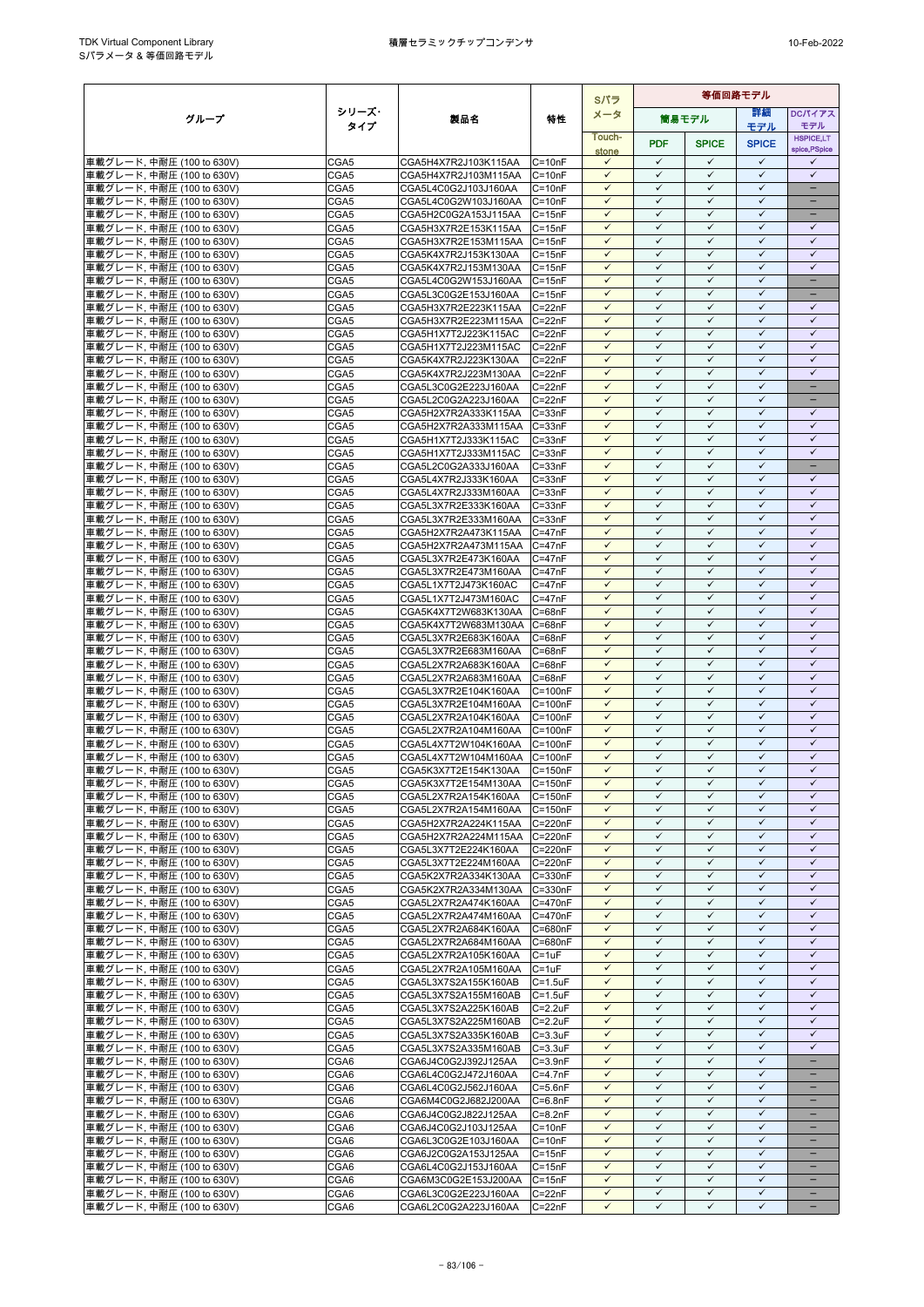|                                                        |              |                                                      | Sパラ                          | 等価回路モデル                      |                              |                              |                              |                                                      |
|--------------------------------------------------------|--------------|------------------------------------------------------|------------------------------|------------------------------|------------------------------|------------------------------|------------------------------|------------------------------------------------------|
| グループ                                                   | シリーズ・        | 製品名                                                  | 特性                           | メータ                          |                              | 筒易モデル                        | 詳細                           | <b>DCパイアス</b>                                        |
|                                                        | タイプ          |                                                      |                              | Touch-                       |                              |                              | モデル                          | モデル<br><b>HSPICE,LT</b>                              |
|                                                        |              |                                                      |                              | stone                        | <b>PDF</b>                   | <b>SPICE</b>                 | <b>SPICE</b>                 | spice, PSpice                                        |
| 車載グレード, 中耐圧 (100 to 630V)                              | CGA6         | CGA6N4C0G2J223J230AA                                 | $C = 22nF$                   | $\checkmark$                 | $\checkmark$                 | $\checkmark$                 | $\checkmark$                 |                                                      |
| 車載グレード, 中耐圧 (100 to 630V)                              | CGA6         | CGA6N4C0G2W223J230AA C=22nF                          |                              | $\checkmark$                 | $\checkmark$                 | $\checkmark$                 | $\checkmark$                 | -                                                    |
| 車載グレード, 中耐圧 (100 to 630V)<br>車載グレード, 中耐圧 (100 to 630V) | CGA6<br>CGA6 | CGA6M2C0G2A333J200AA<br>CGA6N3C0G2E333J230AA         | $C = 33nF$<br>$C = 33nF$     | $\checkmark$<br>$\checkmark$ | $\checkmark$<br>$\checkmark$ | $\checkmark$<br>$\checkmark$ | $\checkmark$<br>$\checkmark$ | -<br>-                                               |
| 車載グレード, 中耐圧 (100 to 630V)                              | CGA6         | CGA6P4C0G2J333J250AA                                 | $C = 33nF$                   | $\checkmark$                 | $\checkmark$                 | $\checkmark$                 | $\checkmark$                 | -                                                    |
| 車載グレード, 中耐圧 (100 to 630V)                              | CGA6         | CGA6P4C0G2W333J250AA                                 | $C = 33nF$                   | ✓                            | ✓                            | ✓                            | $\checkmark$                 |                                                      |
| 車載グレード, 中耐圧 (100 to 630V)                              | CGA6         | CGA6M4X7R2J473K200AA                                 | $C = 47nF$                   | $\checkmark$                 | $\checkmark$                 | $\checkmark$                 | $\checkmark$                 | $\checkmark$                                         |
| 車載グレード, 中耐圧 (100 to 630V)                              | CGA6         | CGA6M4X7R2J473M200AA                                 | $C = 47nF$                   | $\checkmark$                 | $\checkmark$                 | $\checkmark$                 | $\checkmark$                 | $\checkmark$                                         |
| 車載グレード, 中耐圧 (100 to 630V)                              | CGA6         | CGA6N2C0G2A473J230AA                                 | $C = 47nF$                   | $\checkmark$<br>$\checkmark$ | $\checkmark$<br>$\checkmark$ | ✓<br>$\checkmark$            | $\checkmark$<br>$\checkmark$ | $\overline{\phantom{0}}$<br>$\overline{\phantom{a}}$ |
| 車載グレード, 中耐圧 (100 to 630V)<br>車載グレード, 中耐圧 (100 to 630V) | CGA6<br>CGA6 | CGA6P3C0G2E473J250AA<br>CGA6M4X7R2J683K200AA         | $C = 47nF$<br>$C = 68nF$     | $\checkmark$                 | ✓                            | ✓                            | ✓                            | ✓                                                    |
| 車載グレード, 中耐圧 (100 to 630V)                              | CGA6         | CGA6M4X7R2J683M200AA                                 | $C = 68nF$                   | $\checkmark$                 | $\checkmark$                 | $\checkmark$                 | $\checkmark$                 | $\checkmark$                                         |
| 車載グレード, 中耐圧 (100 to 630V)                              | CGA6         | CGA6N2C0G2A683J230AA                                 | $C = 68nF$                   | $\checkmark$                 | $\checkmark$                 | $\checkmark$                 | $\checkmark$                 |                                                      |
| 車載グレード, 中耐圧 (100 to 630V)                              | CGA6         | CGA6L1X7T2J104K160AC                                 | $C = 100nF$                  | $\checkmark$                 | $\checkmark$                 | $\checkmark$                 | $\checkmark$                 | $\checkmark$                                         |
| 車載グレード, 中耐圧 (100 to 630V)                              | CGA6         | CGA6L1X7T2J104M160AC                                 | $C = 100nF$                  | $\checkmark$                 | $\checkmark$                 | $\checkmark$                 | $\checkmark$                 | $\checkmark$                                         |
| 車載グレード, 中耐圧 (100 to 630V)<br>車載グレード, 中耐圧 (100 to 630V) | CGA6<br>CGA6 | CGA6M3X7R2E104K200AA<br>CGA6M3X7R2E104M200AA         | $C = 100nF$<br>$C = 100nF$   | $\checkmark$<br>$\checkmark$ | $\checkmark$<br>$\checkmark$ | ✓<br>$\checkmark$            | $\checkmark$<br>$\checkmark$ | $\checkmark$<br>$\checkmark$                         |
| 車載グレード, 中耐圧 (100 to 630V)                              | CGA6         | CGA6M3X7R2E154K200AA                                 | $C = 150nF$                  | $\checkmark$                 | $\checkmark$                 | $\checkmark$                 | $\checkmark$                 | $\checkmark$                                         |
| 車載グレード, 中耐圧 (100 to 630V)                              | CGA6         | CGA6M3X7R2E154M200AA C=150nF                         |                              | $\checkmark$                 | $\checkmark$                 | $\checkmark$                 | $\checkmark$                 | $\checkmark$                                         |
| 車載グレード, 中耐圧 (100 to 630V)                              | CGA6         | CGA6M1X7T2J154K200AC                                 | $C = 150nF$                  | $\checkmark$                 | ✓                            | ✓                            | $\checkmark$                 | $\checkmark$                                         |
| 車載グレード, 中耐圧 (100 to 630V)                              | CGA6         | CGA6M1X7T2J154M200AC                                 | $C = 150nF$                  | $\checkmark$                 | $\checkmark$                 | $\checkmark$                 | $\checkmark$                 | $\checkmark$                                         |
| 車載グレード, 中耐圧 (100 to 630V)                              | CGA6         | CGA6M3X7R2E224K200AA                                 | C=220nF                      | $\checkmark$                 | $\checkmark$<br>$\checkmark$ | $\checkmark$<br>$\checkmark$ | $\checkmark$<br>$\checkmark$ | $\checkmark$<br>$\checkmark$                         |
| 車載グレード, 中耐圧 (100 to 630V)<br>車載グレード, 中耐圧 (100 to 630V) | CGA6<br>CGA6 | CGA6M3X7R2E224M200AA<br>CGA6M4X7T2W224K200AA         | C=220nF<br>C=220nF           | $\checkmark$<br>$\checkmark$ | $\checkmark$                 | $\checkmark$                 | $\checkmark$                 | $\checkmark$                                         |
| 車載グレード, 中耐圧 (100 to 630V)                              | CGA6         | CGA6M4X7T2W224M200AA C=220nF                         |                              | $\checkmark$                 | $\checkmark$                 | $\checkmark$                 | $\checkmark$                 | $\checkmark$                                         |
| 車載グレード, 中耐圧 (100 to 630V)                              | CGA6         | CGA6M2X7R2A334K200AA                                 | C=330nF                      | $\checkmark$                 | $\checkmark$                 | $\checkmark$                 | $\checkmark$                 | $\checkmark$                                         |
| 車載グレード, 中耐圧 (100 to 630V)                              | CGA6         | CGA6M2X7R2A334M200AA                                 | C=330nF                      | $\checkmark$                 | $\checkmark$                 | $\checkmark$                 | $\checkmark$                 | $\checkmark$                                         |
| 車載グレード, 中耐圧 (100 to 630V)                              | CGA6         | CGA6M3X7T2E334K200AA                                 | C=330nF                      | $\checkmark$                 | $\checkmark$                 | $\checkmark$                 | $\checkmark$                 | $\checkmark$                                         |
| 車載グレード, 中耐圧 (100 to 630V)<br>車載グレード, 中耐圧 (100 to 630V) | CGA6<br>CGA6 | CGA6M3X7T2E334M200AA<br>CGA6M2X7R2A474K200AA         | C=330nF<br>C=470nF           | $\checkmark$<br>$\checkmark$ | $\checkmark$<br>✓            | $\checkmark$<br>✓            | $\checkmark$<br>✓            | $\checkmark$<br>✓                                    |
| 車載グレード, 中耐圧 (100 to 630V)                              | CGA6         | CGA6M2X7R2A474M200AA                                 | C=470nF                      | $\checkmark$                 | $\checkmark$                 | $\checkmark$                 | $\checkmark$                 | $\checkmark$                                         |
| 車載グレード, 中耐圧 (100 to 630V)                              | CGA6         | CGA6L2X7R2A684K160AA                                 | C=680nF                      | $\checkmark$                 | $\checkmark$                 | $\checkmark$                 | $\checkmark$                 | $\checkmark$                                         |
| 車載グレード, 中耐圧 (100 to 630V)                              | CGA6         | CGA6L2X7R2A684M160AA                                 | C=680nF                      | $\checkmark$                 | $\checkmark$                 | $\checkmark$                 | $\checkmark$                 | $\checkmark$                                         |
| 車載グレード, 中耐圧 (100 to 630V)                              | CGA6         | CGA6M2X7R2A105K200AA                                 | $C = 1uF$                    | $\checkmark$                 | $\checkmark$                 | $\checkmark$                 | $\checkmark$                 | $\checkmark$                                         |
| 車載グレード, 中耐圧 (100 to 630V)                              | CGA6         | CGA6M2X7R2A105M200AA                                 | $C = 1uF$                    | $\checkmark$                 | $\checkmark$                 | $\checkmark$                 | $\checkmark$                 | $\checkmark$                                         |
| 車載グレード, 中耐圧 (100 to 630V)<br>車載グレード, 中耐圧 (100 to 630V) | CGA6<br>CGA6 | CGA6M3X7R2A155K200AB<br>CGA6M3X7R2A155M200AB C=1.5uF | $C = 1.5$ uF                 | $\checkmark$<br>$\checkmark$ | $\checkmark$<br>$\checkmark$ | $\checkmark$<br>$\checkmark$ | $\checkmark$<br>$\checkmark$ | $\checkmark$<br>$\checkmark$                         |
| 車載グレード, 中耐圧 (100 to 630V)                              | CGA6         | CGA6N3X7R2A225K230AB                                 | $C = 2.2uF$                  | $\checkmark$                 | $\checkmark$                 | $\checkmark$                 | $\checkmark$                 | $\checkmark$                                         |
| 車載グレード, 中耐圧 (100 to 630V)                              | CGA6         | CGA6N3X7R2A225M230AB                                 | $C = 2.2uF$                  | $\checkmark$                 | $\checkmark$                 | $\checkmark$                 | $\checkmark$                 | $\checkmark$                                         |
| 車載グレード, 中耐圧 (100 to 630V)                              | CGA6         | CGA6M3X7S2A335K200AB                                 | $C = 3.3uF$                  | $\checkmark$                 | $\checkmark$                 | $\checkmark$                 | $\checkmark$                 | $\checkmark$                                         |
| 車載グレード, 中耐圧 (100 to 630V)                              | CGA6         | CGA6M3X7S2A335M200AB C=3.3uF                         |                              | $\checkmark$                 | $\checkmark$                 | $\checkmark$                 | $\checkmark$                 | $\checkmark$                                         |
| 車載グレード, 中耐圧 (100 to 630V)                              | CGA6         | CGA6M3X7S2A475K200AB                                 | $C = 4.7$ uF                 | $\checkmark$<br>$\checkmark$ | $\checkmark$<br>$\checkmark$ | ✓<br>$\checkmark$            | $\checkmark$<br>$\checkmark$ | $\checkmark$<br>$\checkmark$                         |
| 車載グレード, 中耐圧 (100 to 630V)<br>車載グレード, 中耐圧 (100 to 630V) | CGA6<br>CGA8 | CGA6M3X7S2A475M200AB<br>CGA8L4C0G2J822J160KA         | $C=4.7$ u $F$<br>$C = 8.2nF$ | $\checkmark$                 | $\checkmark$                 | $\checkmark$                 | $\checkmark$                 |                                                      |
| 車載グレード, 中耐圧 (100 to 630V)                              | CGA8         | CGA8L4C0G2J103J160KA                                 | $C = 10nF$                   | $\checkmark$                 | $\checkmark$                 | $\checkmark$                 | $\checkmark$                 | ÷                                                    |
| 車載グレード, 中耐圧 (100 to 630V)                              | CGA8         | CGA8P4C0G2J153J250KA                                 | $C = 15nF$                   | $\checkmark$                 | $\checkmark$                 | $\checkmark$                 | $\checkmark$                 | ÷                                                    |
| 車載グレード, 中耐圧 (100 to 630V)                              | CGA8         | CGA8L3C0G2E223J160KA                                 | $C = 22nF$                   | $\checkmark$                 | $\checkmark$                 | $\checkmark$                 | $\checkmark$                 | -                                                    |
| 車載グレード, 中耐圧 (100 to 630V)                              | CGA8         | CGA8R4C0G2J223J320KA                                 | $C = 22nF$                   | $\checkmark$                 | $\checkmark$                 | $\checkmark$                 | $\checkmark$                 | -                                                    |
| 車載グレード, 中耐圧 (100 to 630V)<br>車載グレード, 中耐圧 (100 to 630V) | CGA8<br>CGA8 | CGA8M4C0G2J333J200KA<br>CGA8M3C0G2E333J200KA         | $C = 33nF$<br>$C = 33nF$     | $\checkmark$<br>$\checkmark$ | $\checkmark$                 | ✓                            | $\checkmark$                 |                                                      |
| 車載グレード, 中耐圧 (100 to 630V)                              | CGA8         | CGA8M2C0G2A473J200KA                                 | $C = 47nF$                   | $\checkmark$                 | $\checkmark$                 | $\checkmark$                 | $\checkmark$                 | -                                                    |
| 車載グレード, 中耐圧 (100 to 630V)                              | CGA8         | CGA8N4C0G2W473J230KA C=47nF                          |                              | $\checkmark$                 | $\checkmark$                 | $\checkmark$                 | $\checkmark$                 |                                                      |
| 車載グレード, 中耐圧 (100 to 630V)                              | CGA8         | CGA8R4C0G2J473J320KA                                 | $C = 47nF$                   | $\checkmark$                 | $\checkmark$                 | $\checkmark$                 | $\checkmark$                 | $\overline{\phantom{0}}$                             |
| 車載グレード, 中耐圧 (100 to 630V)                              | CGA8         | CGA8R3C0G2E473J320KA                                 | $C = 47nF$                   | $\checkmark$                 | $\checkmark$                 | $\checkmark$                 | $\checkmark$                 | -                                                    |
| 車載グレード, 中耐圧 (100 to 630V)                              | CGA8<br>CGA8 | CGA8L4X7R2J683K160KA                                 | $C = 68nF$                   | $\checkmark$<br>$\checkmark$ | $\checkmark$<br>$\checkmark$ | $\checkmark$<br>$\checkmark$ | $\checkmark$<br>$\checkmark$ | $\checkmark$<br>$\checkmark$                         |
| 車載グレード, 中耐圧 (100 to 630V)<br>車載グレード, 中耐圧 (100 to 630V) | CGA8         | CGA8L4X7R2J683M160KA<br>CGA8N4C0G2E683J230KN         | $C = 68nF$<br>$C = 68nF$     | $\checkmark$                 | $\checkmark$                 | $\checkmark$                 | $\checkmark$                 | ÷,                                                   |
| 車載グレード, 中耐圧 (100 to 630V)                              | CGA8         | CGA8P2C0G2A683J250KA                                 | $C = 68nF$                   | $\checkmark$                 | $\checkmark$                 | $\checkmark$                 | $\checkmark$                 |                                                      |
| 車載グレード, 中耐圧 (100 to 630V)                              | CGA8         | CGA8N4X7R2J104K230KA                                 | $C = 100nF$                  | $\checkmark$                 | $\checkmark$                 | $\checkmark$                 | $\checkmark$                 | $\checkmark$                                         |
| 車載グレード, 中耐圧 (100 to 630V)                              | CGA8         | CGA8N4X7R2J104M230KA                                 | $C = 100nF$                  | $\checkmark$                 | $\checkmark$                 | $\checkmark$                 | $\checkmark$                 | $\checkmark$                                         |
| 車載グレード, 中耐圧 (100 to 630V)                              | CGA8         | CGA8R4C0G2E104J320KN                                 | C=100nF                      | ✓<br>$\checkmark$            | ✓<br>$\checkmark$            | ✓<br>$\checkmark$            | ✓<br>$\checkmark$            | -                                                    |
| 車載グレード, 中耐圧 (100 to 630V)<br>車載グレード, 中耐圧 (100 to 630V) | CGA8<br>CGA8 | CGA8R2C0G2A104J320KA<br>CGA8L3X7R2E154K160KA         | $C = 100nF$<br>$C = 150nF$   | $\checkmark$                 | $\checkmark$                 | $\checkmark$                 | $\checkmark$                 | ✓                                                    |
| 車載グレード, 中耐圧 (100 to 630V)                              | CGA8         | CGA8L3X7R2E154M160KA                                 | $C = 150nF$                  | $\checkmark$                 | $\checkmark$                 | $\checkmark$                 | $\checkmark$                 | $\checkmark$                                         |
| 車載グレード, 中耐圧 (100 to 630V)                              | CGA8         | CGA8L1X7T2J154K160KC                                 | $C = 150nF$                  | $\checkmark$                 | $\checkmark$                 | $\checkmark$                 | $\checkmark$                 | $\checkmark$                                         |
| 車載グレード, 中耐圧 (100 to 630V)                              | CGA8         | CGA8L1X7T2J154M160KC                                 | $C = 150nF$                  | $\checkmark$                 | $\checkmark$                 | ✓                            | $\checkmark$                 | $\checkmark$                                         |
| 車載グレード, 中耐圧 (100 to 630V)                              | CGA8         | CGA8M1X7T2J224K200KC                                 | C=220nF                      | $\checkmark$                 | $\checkmark$                 | $\checkmark$                 | $\checkmark$                 | $\checkmark$                                         |
| 車載グレード, 中耐圧 (100 to 630V)                              | CGA8         | CGA8M1X7T2J224M200KC                                 | C=220nF<br>C=220nF           | $\checkmark$<br>$\checkmark$ | $\checkmark$<br>$\checkmark$ | $\checkmark$<br>$\checkmark$ | $\checkmark$<br>$\checkmark$ | $\checkmark$<br>$\checkmark$                         |
| 車載グレード, 中耐圧 (100 to 630V)<br>車載グレード, 中耐圧 (100 to 630V) | CGA8<br>CGA8 | CGA8N3X7R2E224K230KA<br>CGA8N3X7R2E224M230KA         | C=220nF                      | $\checkmark$                 | $\checkmark$                 | $\checkmark$                 | $\checkmark$                 | $\checkmark$                                         |
| 車載グレード, 中耐圧 (100 to 630V)                              | CGA8         | CGA8L4X7T2W334K160KA                                 | C=330nF                      | $\checkmark$                 | $\checkmark$                 | $\checkmark$                 | $\checkmark$                 | $\checkmark$                                         |
| 車載グレード, 中耐圧 (100 to 630V)                              | CGA8         | CGA8L4X7T2W334M160KA C=330nF                         |                              | $\checkmark$                 | $\checkmark$                 | $\checkmark$                 | $\checkmark$                 | $\checkmark$                                         |
| 車載グレード, 中耐圧 (100 to 630V)                              | CGA8         | CGA8N3X7R2E334K230KA                                 | C=330nF                      | $\checkmark$                 | $\checkmark$                 | $\checkmark$                 | $\checkmark$                 | $\checkmark$                                         |
| 車載グレード, 中耐圧 (100 to 630V)                              | CGA8         | CGA8N3X7R2E334M230KA C=330nF                         |                              | $\checkmark$                 | $\checkmark$                 | $\checkmark$                 | ✓                            | $\checkmark$                                         |
| 車載グレード, 中耐圧 (100 to 630V)<br>車載グレード, 中耐圧 (100 to 630V) | CGA8<br>CGA8 | CGA8N3X7R2E474K230KA<br>CGA8N3X7R2E474M230KA         | C=470nF<br>C=470nF           | $\checkmark$<br>$\checkmark$ | $\checkmark$<br>$\checkmark$ | ✓<br>$\checkmark$            | $\checkmark$<br>$\checkmark$ | $\checkmark$<br>$\checkmark$                         |
| 車載グレード, 中耐圧 (100 to 630V)                              | CGA8         | CGA8N4X7T2W474K230KA                                 | C=470nF                      | $\checkmark$                 | $\checkmark$                 | $\checkmark$                 | $\checkmark$                 | $\checkmark$                                         |
| 車載グレード, 中耐圧 (100 to 630V)                              | CGA8         | CGA8N4X7T2W474M230KA C=470nF                         |                              | $\checkmark$                 | $\checkmark$                 | $\checkmark$                 | $\checkmark$                 | $\checkmark$                                         |
| 車載グレード, 中耐圧 (100 to 630V)                              | CGA8         | CGA8L3X7T2E684K160KA                                 | C=680nF                      | $\checkmark$                 | $\checkmark$                 | $\checkmark$                 | $\checkmark$                 | $\checkmark$                                         |
| 車載グレード, 中耐圧 (100 to 630V)                              | CGA8         | CGA8L3X7T2E684M160KA                                 | C=680nF                      | ✓                            | ✓                            | ✓                            | ✓                            | ✓                                                    |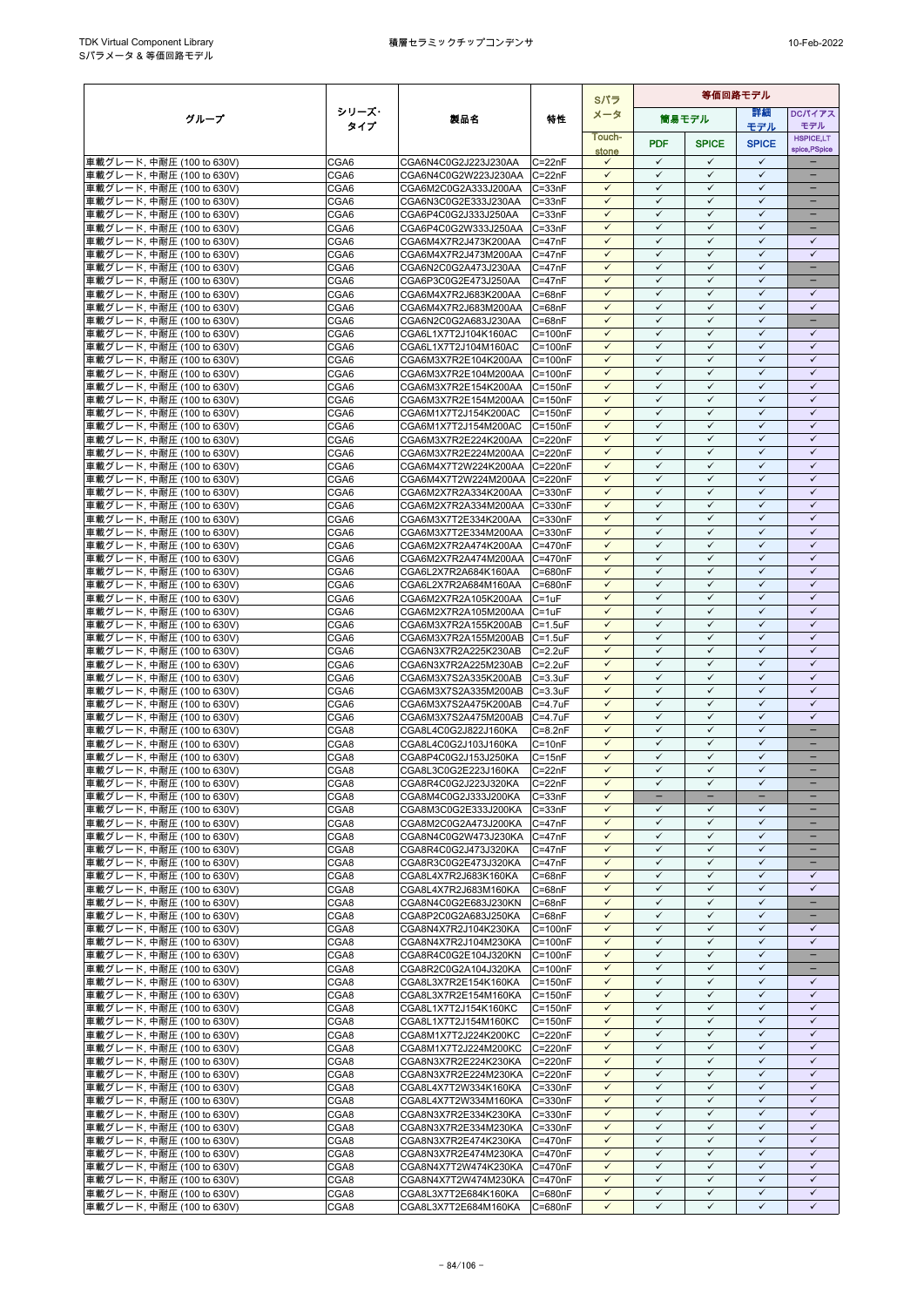|                                                               |              |                                              |                                | Sパラ                          | 等価回路モデル                      |                              |                              |                                   |
|---------------------------------------------------------------|--------------|----------------------------------------------|--------------------------------|------------------------------|------------------------------|------------------------------|------------------------------|-----------------------------------|
| グループ                                                          | シリーズ・        | 製品名                                          | 特性                             | メータ                          |                              | 筒易モデル                        | 詳細                           | <b>DCパイアス</b>                     |
|                                                               | タイプ          |                                              |                                |                              |                              |                              | モデル                          | モデル                               |
|                                                               |              |                                              |                                | Touch-                       | <b>PDF</b>                   | <b>SPICE</b>                 | <b>SPICE</b>                 | <b>HSPICE,LT</b><br>spice, PSpice |
| 車載グレード, 中耐圧 (100 to 630V)                                     | CGA8         | CGA8N2X7R2A684K230KA                         | C=680nF                        | stone<br>$\checkmark$        | $\checkmark$                 | $\checkmark$                 | $\checkmark$                 | ✓                                 |
| 車載グレード, 中耐圧 (100 to 630V)                                     | CGA8         | CGA8N2X7R2A684M230KA                         | C=680nF                        | $\checkmark$                 | $\checkmark$                 | $\checkmark$                 | $\checkmark$                 | $\checkmark$                      |
| 車載グレード, 中耐圧 (100 to 630V)                                     | CGA8         | CGA8N2X7R2A105K230KA                         | $C = 1uF$                      | $\checkmark$                 | $\checkmark$                 | $\checkmark$                 | $\checkmark$                 | $\checkmark$                      |
| 車載グレード. 中耐圧 (100 to 630V)                                     | CGA8         | CGA8N2X7R2A105M230KA                         | $C = 1uF$                      | ✓                            | ✓                            | $\checkmark$                 | ✓                            | ✓                                 |
| 車載グレード, 中耐圧 (100 to 630V)                                     | CGA8         | CGA8P3X7T2E105K250KA                         | $C = 1uF$                      | $\checkmark$                 | $\checkmark$                 | $\checkmark$                 | $\checkmark$                 | $\checkmark$                      |
| 車載グレード, 中耐圧 (100 to 630V)                                     | CGA8         | CGA8P3X7T2E105M250KA                         | $C = 1uF$                      | $\checkmark$                 | $\checkmark$                 | $\checkmark$                 | $\checkmark$                 | $\checkmark$                      |
| 車載グレード, 中耐圧 (100 to 630V)                                     | CGA8         | CGA8N2X7R2A155K230KA                         | $C = 1.5$ u $F$                | $\checkmark$                 | $\checkmark$                 | $\checkmark$                 | $\checkmark$                 | $\checkmark$                      |
| 車載グレード, 中耐圧 (100 to 630V)                                     | CGA8         | CGA8N2X7R2A155M230KA                         | $C = 1.5$ u $F$                | $\checkmark$                 | $\checkmark$                 | $\checkmark$                 | $\checkmark$                 | $\checkmark$                      |
| 車載グレード, 中耐圧 (100 to 630V)                                     | CGA8         | CGA8N2X7R2A225K230KA                         | $C = 2.2uF$                    | $\checkmark$                 | $\checkmark$                 | $\checkmark$                 | $\checkmark$                 | $\checkmark$                      |
| 車載グレード, 中耐圧 (100 to 630V)                                     | CGA8         | CGA8N2X7R2A225M230KA                         | $C = 2.2uF$                    | $\checkmark$                 | $\checkmark$                 | $\checkmark$                 | $\checkmark$                 | $\checkmark$                      |
| 車載グレード, 中耐圧 (100 to 630V)                                     | CGA8         | CGA8M3X7S2A335K200KB                         | $C = 3.3uF$                    | $\checkmark$<br>$\checkmark$ | ✓<br>$\checkmark$            | $\checkmark$<br>$\checkmark$ | $\checkmark$<br>$\checkmark$ | $\checkmark$<br>$\checkmark$      |
| 車載グレード, 中耐圧 (100 to 630V)                                     | CGA8<br>CGA8 | CGA8M3X7S2A335M200KB<br>CGA8N3X7S2A475K230KB | $C = 3.3uF$<br>$C = 4.7$ u $F$ | $\checkmark$                 | ✓                            | $\checkmark$                 | $\checkmark$                 | $\checkmark$                      |
| 車載グレード, 中耐圧 (100 to 630V)<br>車載グレード, 中耐圧 (100 to 630V)        | CGA8         | CGA8N3X7S2A475M230KB                         | C=4.7uF                        | $\checkmark$                 | $\checkmark$                 | $\checkmark$                 | $\checkmark$                 | $\checkmark$                      |
| 車載グレード, 中耐圧 (100 to 630V)                                     | CGA9         | CGA9N1C0G2J683J230KC                         | $C = 68nF$                     | $\qquad \qquad -$            | $\checkmark$                 | $\checkmark$                 | $\checkmark$                 | $\equiv$                          |
| 車載グレード, 中耐圧 (100 to 630V)                                     | CGA9         | CGA9Q1C0G2J104J280KC                         | $C = 100nF$                    | $\checkmark$                 | $\checkmark$                 | $\checkmark$                 | $\checkmark$                 | $\qquad \qquad -$                 |
| 車載グレード, 中耐圧 (100 to 630V)                                     | CGA9         | CGA9L4X7R2J154K160KA                         | $C = 150nF$                    | $\checkmark$                 | $\checkmark$                 | $\checkmark$                 | $\checkmark$                 | $\checkmark$                      |
| 車載グレード, 中耐圧 (100 to 630V)                                     | CGA9         | CGA9L4X7R2J154M160KA                         | $C = 150nF$                    | $\checkmark$                 | $\checkmark$                 | $\checkmark$                 | $\checkmark$                 | $\checkmark$                      |
| 車載グレード, 中耐圧 (100 to 630V)                                     | CGA9         | CGA9N4X7R2J224K230KA                         | $C = 220nF$                    | $\checkmark$                 | $\checkmark$                 | $\checkmark$                 | $\checkmark$                 | $\checkmark$                      |
| 車載グレード, 中耐圧 (100 to 630V)                                     | CGA9         | CGA9N4X7R2J224M230KA                         | C=220nF                        | $\checkmark$                 | $\checkmark$                 | $\checkmark$                 | $\checkmark$                 | $\checkmark$                      |
| 車載グレード, 中耐圧 (100 to 630V)                                     | CGA9         | CGA9L3X7R2E334K160KA                         | C=330nF                        | $\checkmark$                 | $\checkmark$                 | $\checkmark$                 | $\checkmark$                 | $\checkmark$                      |
| 車載グレード. 中耐圧 (100 to 630V)                                     | CGA9         | CGA9L3X7R2E334M160KA                         | C=330nF                        | $\checkmark$                 | $\checkmark$                 | $\checkmark$                 | $\checkmark$                 | $\checkmark$                      |
| 車載グレード, 中耐圧 (100 to 630V)                                     | CGA9         | CGA9M1X7T2J334K200KC                         | C=330nF                        | ✓<br>$\checkmark$            | ✓<br>$\checkmark$            | $\checkmark$<br>$\checkmark$ | ✓<br>$\checkmark$            | ✓<br>$\checkmark$                 |
| 車載グレード. 中耐圧 (100 to 630V)                                     | CGA9<br>CGA9 | CGA9M1X7T2J334M200KC                         | C=330nF<br>C=470nF             | $\checkmark$                 | $\checkmark$                 | $\checkmark$                 | $\checkmark$                 | $\checkmark$                      |
| 車載グレード, 中耐圧 (100 to 630V)<br>車載グレード, 中耐圧 (100 to 630V)        | CGA9         | CGA9N3X7R2E474K230KA<br>CGA9N3X7R2E474M230KA | C=470nF                        | $\checkmark$                 | $\checkmark$                 | $\checkmark$                 | $\checkmark$                 | $\checkmark$                      |
| 車載グレード, 中耐圧 (100 to 630V)                                     | CGA9         | CGA9P1X7T2J474K250KC                         | C=470nF                        | $\checkmark$                 | $\checkmark$                 | $\checkmark$                 | $\checkmark$                 | $\checkmark$                      |
| 車載グレード, 中耐圧 (100 to 630V)                                     | CGA9         | CGA9P1X7T2J474M250KC                         | C=470nF                        | $\checkmark$                 | $\checkmark$                 | $\checkmark$                 | $\checkmark$                 | $\checkmark$                      |
| 車載グレード, 中耐圧 (100 to 630V)                                     | CGA9         | CGA9L2X7R2A684K160KA                         | C=680nF                        | $\checkmark$                 | $\checkmark$                 | $\checkmark$                 | $\checkmark$                 | $\checkmark$                      |
| 車載グレード, 中耐圧 (100 to 630V)                                     | CGA9         | CGA9L2X7R2A684M160KA                         | C=680nF                        | $\checkmark$                 | $\checkmark$                 | $\checkmark$                 | $\checkmark$                 | ✓                                 |
| 車載グレード, 中耐圧 (100 to 630V)                                     | CGA9         | CGA9M4X7T2W684K200KA                         | C=680nF                        | $\checkmark$                 | $\checkmark$                 | $\checkmark$                 | $\checkmark$                 | $\checkmark$                      |
| 車載グレード, 中耐圧 (100 to 630V)                                     | CGA9         | CGA9M4X7T2W684M200KA C=680nF                 |                                | $\checkmark$                 | $\checkmark$                 | $\checkmark$                 | $\checkmark$                 | $\checkmark$                      |
| 車載グレード, 中耐圧 (100 to 630V)                                     | CGA9         | CGA9N3X7R2E684K230KA                         | C=680nF                        | $\checkmark$                 | $\checkmark$                 | $\checkmark$                 | $\checkmark$                 | $\checkmark$                      |
| 車載グレード, 中耐圧 (100 to 630V)                                     | CGA9         | CGA9N3X7R2E684M230KA                         | C=680nF                        | $\checkmark$                 | $\checkmark$                 | $\checkmark$                 | $\checkmark$                 | $\checkmark$                      |
| 車載グレード, 中耐圧 (100 to 630V)                                     | CGA9         | CGA9N3X7R2E105K230KA                         | $C = 1uF$                      | ✓                            | $\checkmark$                 | $\checkmark$                 | ✓                            | ✓                                 |
| 車載グレード, 中耐圧 (100 to 630V)                                     | CGA9         | CGA9N3X7R2E105M230KA                         | $C = 1uF$                      | $\checkmark$                 | $\checkmark$                 | $\checkmark$                 | $\checkmark$                 | $\checkmark$                      |
| 車載グレード, 中耐圧 (100 to 630V)                                     | CGA9         | CGA9N2X7R2A105K230KA                         | $C = 1uF$                      | ✓<br>$\checkmark$            | ✓<br>$\checkmark$            | $\checkmark$<br>$\checkmark$ | $\checkmark$<br>$\checkmark$ | $\checkmark$<br>$\checkmark$      |
| 車載グレード, 中耐圧 (100 to 630V)<br>車載グレード, 中耐圧 (100 to 630V)        | CGA9<br>CGA9 | CGA9N2X7R2A105M230KA<br>CGA9P4X7T2W105K250KA | $C = 1uF$<br>$C = 1uF$         | $\checkmark$                 | $\checkmark$                 | $\checkmark$                 | $\checkmark$                 | $\checkmark$                      |
| 車載グレード, 中耐圧 (100 to 630V)                                     | CGA9         | CGA9P4X7T2W105M250KA                         | $C = 1uF$                      | $\checkmark$                 | $\checkmark$                 | $\checkmark$                 | $\checkmark$                 | $\checkmark$                      |
| 車載グレード, 中耐圧 (100 to 630V)                                     | CGA9         | CGA9M3X7T2E155K200KA                         | $C = 1.5$ uF                   | $\checkmark$                 | $\checkmark$                 | $\checkmark$                 | $\checkmark$                 | $\checkmark$                      |
| 車載グレード, 中耐圧 (100 to 630V)                                     | CGA9         | CGA9M3X7T2E155M200KA                         | $C = 1.5$ u $F$                | ✓                            | $\checkmark$                 | $\checkmark$                 | $\checkmark$                 | $\checkmark$                      |
| 車載グレード, 中耐圧 (100 to 630V)                                     | CGA9         | CGA9N2X7R2A155K230KA                         | $C = 1.5$ u $F$                | $\checkmark$                 | $\checkmark$                 | $\checkmark$                 | $\checkmark$                 | $\checkmark$                      |
| 車載グレード, 中耐圧 (100 to 630V)                                     | CGA9         | CGA9N2X7R2A155M230KA                         | $C = 1.5$ u $F$                | $\checkmark$                 | $\checkmark$                 | $\checkmark$                 | $\checkmark$                 | $\checkmark$                      |
| 車載グレード, 中耐圧 (100 to 630V)                                     | CGA9         | CGA9N2X7R2A225K230KA                         | $C = 2.2uF$                    | $\checkmark$                 | $\checkmark$                 | $\checkmark$                 | $\checkmark$                 | $\checkmark$                      |
| 車載グレード, 中耐圧 (100 to 630V)                                     | CGA9         | CGA9N2X7R2A225M230KA                         | $C = 2.2uF$                    | $\checkmark$                 | $\checkmark$                 | $\checkmark$                 | $\checkmark$                 | $\checkmark$                      |
| 車載グレード, 中耐圧 (100 to 630V)                                     | CGA9         | CGA9P3X7T2E225K250KA                         | $C = 2.2uF$                    | $\checkmark$                 | $\checkmark$                 | $\checkmark$                 | $\checkmark$                 | $\checkmark$                      |
| 車載グレード. 中耐圧 (100 to 630V)                                     | CGA9         | CGA9P3X7T2E225M250KA                         | $C = 2.2uF$                    | $\checkmark$                 | $\checkmark$                 | $\checkmark$                 | $\checkmark$                 | $\checkmark$                      |
| 車載グレード, 中耐圧 (100 to 630V)                                     | CGA9         | CGA9N2X7R2A335K230KA                         | $C = 3.3uF$                    | $\checkmark$<br>$\checkmark$ | $\checkmark$<br>$\checkmark$ | $\checkmark$<br>$\checkmark$ | $\checkmark$<br>$\checkmark$ | $\checkmark$<br>$\checkmark$      |
| 車載グレード, 中耐圧 (100 to 630V)                                     | CGA9<br>CGA9 | CGA9N2X7R2A335M230KA<br>CGA9N2X7R2A475K230KA | $C = 3.3uF$<br>$C = 4.7uF$     | $\checkmark$                 | $\checkmark$                 | $\checkmark$                 | $\checkmark$                 | $\checkmark$                      |
| 車載グレード, 中耐圧 (100 to 630V)<br>車載グレード, 中耐圧 (100 to 630V)        | CGA9         | CGA9N2X7R2A475M230KA                         | C=4.7uF                        | $\checkmark$                 | $\checkmark$                 | $\checkmark$                 | $\checkmark$                 | $\checkmark$                      |
| 車載グレード, 中耐圧 (100 to 630V)                                     | CGA9         | CGA9M3X7S2A685K200KB                         | $C = 6.8$ u $F$                | $\checkmark$                 | $\checkmark$                 | $\checkmark$                 | $\checkmark$                 | $\checkmark$                      |
| 車載グレード, 中耐圧 (100 to 630V)                                     | CGA9         | CGA9M3X7S2A685M200KB                         | $C = 6.8$ uF                   | $\checkmark$                 | $\checkmark$                 | $\checkmark$                 | ✓                            | ✓                                 |
| 車載グレード, 中耐圧 (100 to 630V)                                     | CGA9         | CGA9N3X7S2A106K230KB                         | $C = 10uF$                     | $\checkmark$                 | $\checkmark$                 | $\checkmark$                 | $\checkmark$                 | $\checkmark$                      |
| 車載グレード, 中耐圧 (100 to 630V)                                     | CGA9         | CGA9N3X7S2A106M230KB                         | $C = 10uF$                     | $\checkmark$                 | $\checkmark$                 | $\checkmark$                 | $\checkmark$                 | $\checkmark$                      |
| 車載グレード, 中耐圧 (100 to 630V)                                     | CGA9         | CGA9P3X7S2A156M250KB                         | $C = 15uF$                     | $\checkmark$                 | ✓                            | $\checkmark$                 | $\checkmark$                 | ✓                                 |
| 車載グレード, 高耐圧 (1000V and over)                                  | CGA7         | CGA7F1C0G3F100F085KA                         | $C = 10pF$                     | $\checkmark$                 | $\checkmark$                 | $\checkmark$                 | $\checkmark$                 | ÷                                 |
| 車載グレード, 高耐圧 (1000V and over)                                  | CGA7         | CGA7F1C0G3F120K085KA                         | $C = 12pF$                     | $\checkmark$                 | $\checkmark$                 | $\checkmark$                 | $\checkmark$                 | -                                 |
| 車載グレード, 高耐圧 (1000V and over)                                  | CGA7         | CGA7G1C0G3F150K110KA                         | $C = 15pF$                     | $\checkmark$                 | $\checkmark$                 | $\checkmark$                 | $\checkmark$                 | -                                 |
| 車載グレード, 高耐圧 (1000V and over)                                  | CGA7         | CGA7G1C0G3F180K110KA                         | $C = 18pF$                     | ✓                            | $\checkmark$                 | $\checkmark$                 | $\checkmark$                 |                                   |
| 車載グレード, 高耐圧 (1000V and over)                                  | CGA7         | CGA7G1C0G3F220K110KA                         | $C = 22pF$                     | $\checkmark$<br>$\checkmark$ | $\checkmark$<br>$\checkmark$ | $\checkmark$<br>$\checkmark$ | $\checkmark$<br>$\checkmark$ | -<br>$\equiv$                     |
| 車載グレード, 高耐圧 (1000V and over)<br>車載グレード, 高耐圧 (1000V and over)  | CGA7<br>CGA7 | CGA7L1C0G3F270K160KA<br>CGA7L1C0G3F330K160KA | $C = 27pF$<br>$C = 33pF$       | $\checkmark$                 | $\checkmark$                 | $\checkmark$                 | $\checkmark$                 |                                   |
| 車載グレード, 高耐圧 (1000V and over)                                  | CGA7         | CGA7L1C0G3F390K160KA                         | $C = 39pF$                     | $\checkmark$                 | $\checkmark$                 | $\checkmark$                 | $\checkmark$                 | -                                 |
| 車載グレード, 高耐圧 (1000V and over)                                  | CGA7         | CGA7L1C0G3F470K160KA                         | $C = 47pF$                     | $\checkmark$                 | $\checkmark$                 | $\checkmark$                 | $\checkmark$                 | -                                 |
| 車載グレード, 高耐圧 (1000V and over)                                  | CGA7         | CGA7M1C0G3F560K200KA                         | $C = 56pF$                     | $\checkmark$                 | $\checkmark$                 | $\checkmark$                 | $\checkmark$                 | -                                 |
| 車載グレード, 高耐圧 (1000V and over)                                  | CGA7         | CGA7M1C0G3F680K200KA                         | $C = 68pF$                     | $\checkmark$                 | $\checkmark$                 | $\checkmark$                 | $\checkmark$                 |                                   |
| 車載グレード, 高耐圧 (1000V and over)                                  | CGA7         | CGA7M1C0G3F820K200KA                         | $C = 82pF$                     | $\checkmark$                 | $\checkmark$                 | $\checkmark$                 | $\checkmark$                 | ÷                                 |
| 車載グレード, 高耐圧 (1000V and over)                                  | CGA7         | CGA7M1C0G3F101K200KA                         | $C = 100pF$                    | $\checkmark$                 | $\checkmark$                 | $\checkmark$                 | $\checkmark$                 |                                   |
| 車載グレード, 高耐圧 (1000V and over)                                  | CGA7         | CGA7K1X7R3D471K130KA                         | $C = 470pF$                    | $\checkmark$                 | $\checkmark$                 | $\checkmark$                 | $\checkmark$                 | $\checkmark$                      |
| 車載グレード, 高耐圧 (1000V and over)                                  | CGA7         | CGA7K1X7R3D471M130KA C=470pF                 |                                | $\checkmark$                 | $\checkmark$                 | $\checkmark$                 | $\checkmark$                 | $\checkmark$                      |
| 車載グレード, 高耐圧 (1000V and over)                                  | CGA7         | CGA7K1X7R3A471K130KA                         | $C = 470pF$                    | $\checkmark$                 | $\checkmark$                 | $\checkmark$                 | ✓                            | ✓                                 |
| 車載グレード, 高耐圧 (1000V and over)                                  | CGA7         | CGA7K1X7R3A471M130KA                         | $C = 470pF$                    | $\checkmark$                 | $\checkmark$                 | $\checkmark$                 | $\checkmark$                 | $\checkmark$                      |
| 車載グレード, 高耐圧 (1000V and over)                                  | CGA7<br>CGA7 | CGA7K1X7R3D102K130KA                         | $C = 1nF$                      | $\checkmark$<br>$\checkmark$ | $\checkmark$<br>$\checkmark$ | $\checkmark$<br>$\checkmark$ | $\checkmark$<br>$\checkmark$ | $\checkmark$<br>$\checkmark$      |
| 車載グレード, 高耐圧 (1000V and over)<br> 車載グレード, 高耐圧 (1000V and over) | CGA7         | CGA7K1X7R3D102M130KA<br>CGA7K1X7R3A102K130KA | $C = 1nF$<br>$C = 1nF$         | $\checkmark$                 | $\checkmark$                 | $\checkmark$                 | $\checkmark$                 | $\checkmark$                      |
| 車載グレード, 高耐圧 (1000V and over)                                  | CGA7         | CGA7K1X7R3A102M130KA                         | $C = 1nF$                      | $\checkmark$                 | $\checkmark$                 | $\checkmark$                 | $\checkmark$                 | $\checkmark$                      |
| 車載グレード, 高耐圧 (1000V and over)                                  | CGA8         | CGA8L1C0G3F101K160KA                         | $C = 100pF$                    | $\checkmark$                 | $\checkmark$                 | $\checkmark$                 | $\checkmark$                 | $-$                               |
| 車載グレード, 高耐圧 (1000V and over)                                  | CGA8         | CGA8L1C0G3F121K160KA                         | $C = 120pF$                    | $\checkmark$                 | $\checkmark$                 | $\checkmark$                 | $\checkmark$                 | -                                 |
|                                                               |              |                                              |                                |                              |                              |                              |                              |                                   |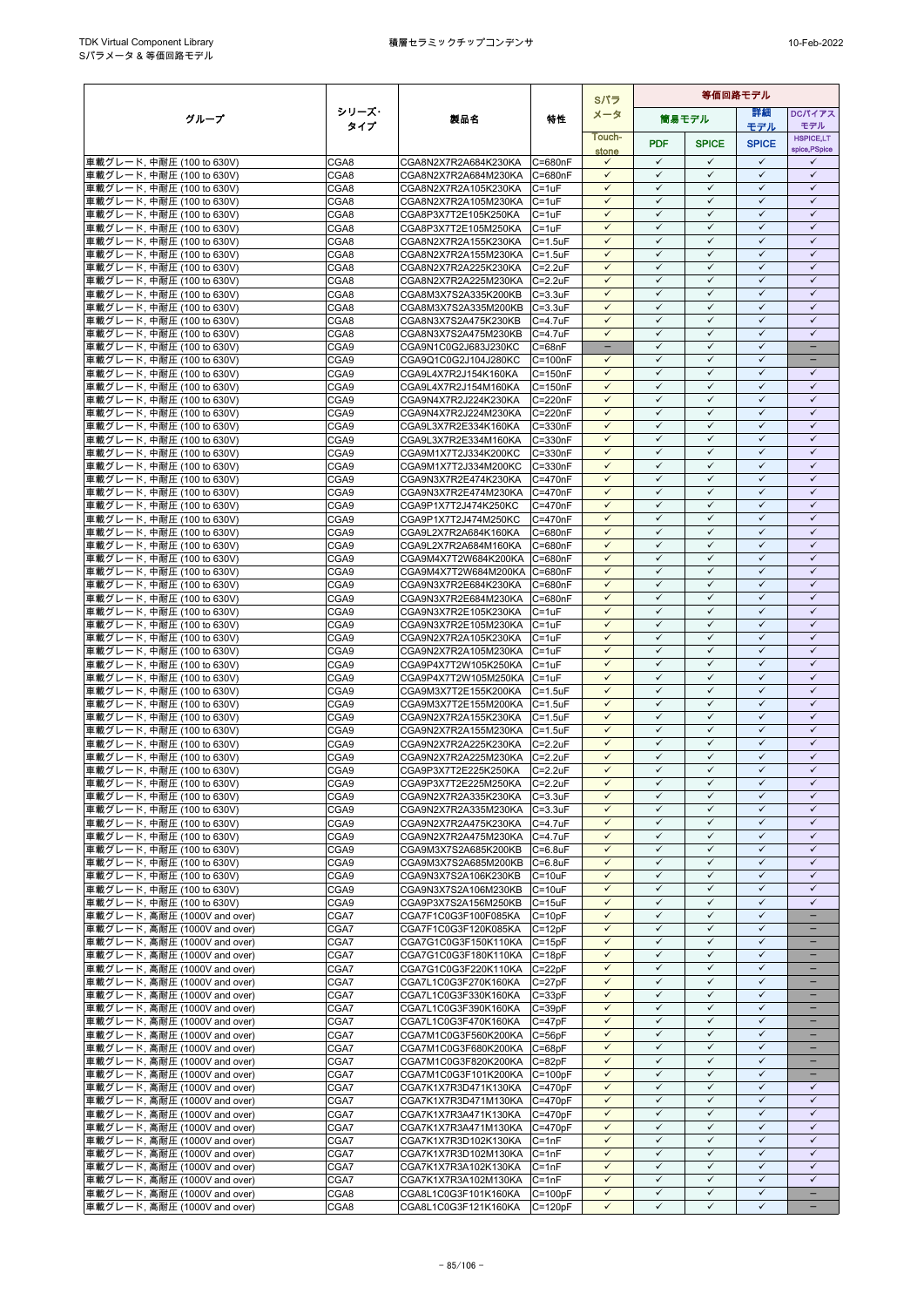|                                                              |                                      |                                                      |                            | Sパラ                          | 等価回路モデル                      |                              |                              |                                          |
|--------------------------------------------------------------|--------------------------------------|------------------------------------------------------|----------------------------|------------------------------|------------------------------|------------------------------|------------------------------|------------------------------------------|
| グループ                                                         | シリーズ・                                | 製品名                                                  | 特性                         | メータ                          |                              | 筒易モデル                        | 等細                           | <b>DCパイアス</b>                            |
|                                                              | タイプ                                  |                                                      |                            | Touch-                       |                              |                              | モデル                          | モデル<br><b>HSPICE,LT</b>                  |
|                                                              |                                      |                                                      |                            | stone                        | <b>PDF</b>                   | <b>SPICE</b>                 | <b>SPICE</b>                 | spice, PSpice                            |
| 車載グレード, 高耐圧 (1000V and over)                                 | CGA8                                 | CGA8L1C0G3F151K160KA                                 | $C = 150pF$                | $\checkmark$                 | $\checkmark$                 | $\checkmark$                 | $\checkmark$                 |                                          |
| 車載グレード, 高耐圧 (1000V and over)                                 | CGA8                                 | CGA8L1C0G3F181K160KA                                 | $C = 180pF$                | $\checkmark$                 | $\checkmark$                 | $\checkmark$                 | $\checkmark$                 | $\equiv$                                 |
| 車載グレード, 高耐圧 (1000V and over)                                 | CGA8<br>CGA8                         | CGA8M1C0G3F221K200KA<br>CGA8N1C0G3F271K230KA         | $C = 220pF$                | $\checkmark$<br>$\checkmark$ | $\checkmark$<br>$\checkmark$ | $\checkmark$<br>✓            | $\checkmark$<br>$\checkmark$ | $\overline{\phantom{0}}$<br>-            |
| 車載グレード, 高耐圧 (1000V and over)<br>車載グレード, 高耐圧 (1000V and over) | CGA8                                 | CGA8P1C0G3F331K250KA                                 | $C = 270pF$<br>$C = 330pF$ | $\checkmark$                 | $\checkmark$                 | $\checkmark$                 | $\checkmark$                 | $\overline{\phantom{a}}$                 |
| 車載グレード, 高耐圧 (1000V and over)                                 | CGA8                                 | CGA8K1X7R3D222K130KA                                 | $C=2.2nF$                  | $\checkmark$                 | $\checkmark$                 | $\checkmark$                 | $\checkmark$                 | $\checkmark$                             |
| 車載グレード, 高耐圧 (1000V and over)                                 | CGA8                                 | CGA8K1X7R3D222M130KA C=2.2nF                         |                            | $\checkmark$                 | $\checkmark$                 | $\checkmark$                 | $\checkmark$                 | $\checkmark$                             |
| 車載グレード, 高耐圧 (1000V and over)                                 | CGA8                                 | CGA8L1X7R3A472K160KA                                 | $C=4.7nF$                  | $\checkmark$                 | $\checkmark$                 | $\checkmark$                 | $\checkmark$                 | $\checkmark$                             |
| 車載グレード, 高耐圧 (1000V and over)                                 | CGA8                                 | CGA8L1X7R3A472M160KA                                 | $C = 4.7nF$                | $\checkmark$                 | $\checkmark$                 | $\checkmark$                 | $\checkmark$                 | $\checkmark$                             |
| 車載グレード, 高耐圧 (1000V and over)<br>車載グレード, 高耐圧 (1000V and over) | CGA8<br>CGA8                         | CGA8M1X7R3A103K200KA                                 | $C = 10nF$                 | $\checkmark$<br>$\checkmark$ | $\checkmark$<br>$\checkmark$ | $\checkmark$<br>$\checkmark$ | $\checkmark$<br>$\checkmark$ | $\checkmark$<br>$\checkmark$             |
| 車載グレード. 高温保証用                                                | CGA2                                 | CGA8M1X7R3A103M200KA C=10nF<br>CGA2B2NP01H010C050BA  | $C = 1pF$                  | $\checkmark$                 | ✓                            | $\checkmark$                 | $\checkmark$                 | -                                        |
| 車載グレード, 高温保証用                                                | CGA2                                 | CGA2B2NP01H1R5C050BA                                 | $C = 1.5pF$                | $\checkmark$                 | ✓                            | ✓                            | $\checkmark$                 |                                          |
| 車載グレード, 高温保証用                                                | CGA2                                 | CGA2B2NP01H020C050BA                                 | $C = 2pF$                  | $\checkmark$                 | $\checkmark$                 | $\checkmark$                 | $\checkmark$                 | ۳                                        |
| 車載グレード, 高温保証用                                                | CGA2                                 | CGA2B2NP01H2R2C050BA                                 | $C = 2.2pF$                | $\checkmark$                 | $\checkmark$                 | $\checkmark$                 | $\checkmark$                 |                                          |
| 車載グレード, 高温保証用                                                | CGA <sub>2</sub>                     | CGA2B2NP01H030C050BA                                 | $C = 3pF$                  | $\checkmark$                 | $\checkmark$                 | $\checkmark$                 | $\checkmark$                 | $\overline{\phantom{0}}$                 |
| 車載グレード, 高温保証用<br>車載グレード, 高温保証用                               | CGA2<br>CGA2                         | CGA2B2NP01H3R3C050BA C=3.3pF<br>CGA2B2NP01H040C050BA | $C = 4pF$                  | $\checkmark$<br>$\checkmark$ | $\checkmark$<br>✓            | $\checkmark$<br>✓            | $\checkmark$<br>$\checkmark$ | -                                        |
| 車載グレード, 高温保証用                                                | CGA <sub>2</sub>                     | CGA2B2NP01H4R7C050BA C=4.7pF                         |                            | $\checkmark$                 | $\checkmark$                 | $\checkmark$                 | $\checkmark$                 | -                                        |
| 車載グレード, 高温保証用                                                | CGA2                                 | CGA2B2NP01H050C050BA                                 | $C = 5pF$                  | $\checkmark$                 | $\checkmark$                 | $\checkmark$                 | $\checkmark$                 |                                          |
| 車載グレード, 高温保証用                                                | CGA2                                 | CGA2B2NP01H060D050BA                                 | $C = 6pF$                  | $\checkmark$                 | $\checkmark$                 | $\checkmark$                 | $\checkmark$                 |                                          |
| 車載グレード, 高温保証用                                                | CGA <sub>2</sub>                     | CGA2B2NP01H6R8D050BA                                 | $C = 6.8pF$                | $\checkmark$                 | $\checkmark$                 | $\checkmark$                 | $\checkmark$                 | $\overline{\phantom{0}}$                 |
| 車載グレード, 高温保証用                                                | CGA2                                 | CGA2B2NP01H070D050BA                                 | $C = 7pF$                  | $\checkmark$                 | $\checkmark$                 | ✓                            | $\checkmark$                 | -                                        |
| 車載グレード、高温保証用                                                 | CGA2                                 | CGA2B2NP01H080D050BA<br>CGA2B2NP01H090D050BA         | $C = 8pF$                  | $\checkmark$<br>$\checkmark$ | ✓<br>$\checkmark$            | $\checkmark$<br>$\checkmark$ | $\checkmark$<br>$\checkmark$ | -                                        |
| 車載グレード, 高温保証用<br>車載グレード, 高温保証用                               | CGA <sub>2</sub><br>CGA <sub>2</sub> | CGA2B2NP01H100D050BA                                 | $C = 9pF$<br>$C = 10pF$    | $\checkmark$                 | $\checkmark$                 | $\checkmark$                 | $\checkmark$                 |                                          |
| 車載グレード, 高温保証用                                                | CGA2                                 | CGA2B2NP01H120J050BA                                 | $C = 12pF$                 | $\checkmark$                 | $\checkmark$                 | $\checkmark$                 | $\checkmark$                 |                                          |
| 車載グレード, 高温保証用                                                | CGA2                                 | CGA2B2NP01H150J050BA                                 | $C = 15pF$                 | $\checkmark$                 | $\checkmark$                 | $\checkmark$                 | $\checkmark$                 | $\equiv$                                 |
| 車載グレード、高温保証用                                                 | CGA <sub>2</sub>                     | CGA2B2NP01H180J050BA                                 | $C = 18pF$                 | $\checkmark$                 | $\checkmark$                 | $\checkmark$                 | $\checkmark$                 | -                                        |
| 車載グレード, 高温保証用                                                | CGA2                                 | CGA2B2NP01H220J050BA                                 | $C = 22pF$                 | $\checkmark$                 | $\checkmark$                 | $\checkmark$                 | $\checkmark$                 | $\overline{\phantom{0}}$                 |
| 車載グレード, 高温保証用                                                | CGA <sub>2</sub>                     | CGA2B2NP01H270J050BA                                 | $C = 27pF$                 | $\checkmark$<br>$\checkmark$ | $\checkmark$<br>$\checkmark$ | $\checkmark$<br>$\checkmark$ | $\checkmark$<br>$\checkmark$ | -                                        |
| 車載グレード, 高温保証用<br>車載グレード, 高温保証用                               | CGA2<br>CGA <sub>2</sub>             | CGA2B2NP01H330J050BA<br>CGA2B2NP01H390J050BA         | $C = 33pF$<br>$C = 39pF$   | $\checkmark$                 | $\checkmark$                 | $\checkmark$                 | $\checkmark$                 | $=$                                      |
| 車載グレード, 高温保証用                                                | CGA2                                 | CGA2B2NP01H470J050BA                                 | $C = 47pF$                 | $\checkmark$                 | $\checkmark$                 | $\checkmark$                 | $\checkmark$                 |                                          |
| 車載グレード, 高温保証用                                                | CGA2                                 | CGA2B2NP01H560J050BA                                 | $C = 56pF$                 | $\checkmark$                 | $\checkmark$                 | $\checkmark$                 | $\checkmark$                 | $\equiv$                                 |
| 車載グレード, 高温保証用                                                | CGA2                                 | CGA2B2NP01H680J050BA                                 | $C = 68pF$                 | $\checkmark$                 | $\checkmark$                 | $\checkmark$                 | $\checkmark$                 | $\qquad \qquad -$                        |
| 車載グレード, 高温保証用                                                | CGA2                                 | CGA2B2NP01H820J050BA                                 | $C = 82pF$                 | $\checkmark$                 | ✓                            | ✓                            | ✓                            |                                          |
| 車載グレード, 高温保証用                                                | CGA <sub>2</sub>                     | CGA2B2NP01H101J050BA                                 | $C = 100pF$                | $\checkmark$<br>$\checkmark$ | $\checkmark$<br>$\checkmark$ | $\checkmark$<br>$\checkmark$ | $\checkmark$<br>$\checkmark$ | -                                        |
| 車載グレード, 高温保証用<br>車載グレード, 高温保証用                               | CGA2<br>CGA2                         | CGA2B2NP01H121J050BA<br>CGA2B2NP01H151J050BA         | $C = 120pF$<br>$C = 150pF$ | $\checkmark$                 | $\checkmark$                 | $\checkmark$                 | $\checkmark$                 | $\overline{\phantom{0}}$                 |
| 車載グレード、高温保証用                                                 | CGA <sub>2</sub>                     | CGA2B2X8R1H151K050BA                                 | $C = 150pF$                | $\checkmark$                 | $\checkmark$                 | $\checkmark$                 | $\checkmark$                 | $\checkmark$                             |
| 車載グレード, 高温保証用                                                | CGA2                                 | CGA2B2X8R1H151M050BA C=150pF                         |                            | $\checkmark$                 | $\checkmark$                 | $\checkmark$                 | $\checkmark$                 | $\checkmark$                             |
| 車載グレード、高温保証用                                                 | CGA2                                 | CGA2B2NP01H181J050BA                                 | $C = 180pF$                | $\checkmark$                 | ✓                            | $\checkmark$                 | $\checkmark$                 | -                                        |
| 車載グレード, 高温保証用                                                | CGA <sub>2</sub>                     | CGA2B2NP01H221J050BA                                 | $C = 220pF$                | $\checkmark$                 | $\checkmark$                 | $\checkmark$                 | $\checkmark$                 |                                          |
| 車載グレード, 高温保証用                                                | CGA <sub>2</sub><br>CGA2             | CGA2B2X8R1H221K050BA                                 | $C = 220pF$<br>$C = 220pF$ | $\checkmark$<br>$\checkmark$ | $\checkmark$<br>✓            | $\checkmark$<br>$\checkmark$ | $\checkmark$<br>$\checkmark$ | ✓<br>$\checkmark$                        |
| 車載グレード, 高温保証用<br>車載グレード, 高温保証用                               | CGA <sub>2</sub>                     | CGA2B2X8R1H221M050BA<br>CGA2B2NP01H271J050BA         | $C = 270pF$                | $\checkmark$                 | $\checkmark$                 | $\checkmark$                 | $\checkmark$                 | -                                        |
| 車載グレード, 高温保証用                                                | CGA <sub>2</sub>                     | CGA2B2NP01H331J050BA                                 | $C = 330pF$                | $\checkmark$                 | $\checkmark$                 | $\checkmark$                 | $\checkmark$                 |                                          |
| 車載グレード, 高温保証用                                                | CGA <sub>2</sub>                     | CGA2B2X8R1H331K050BA C=330pF                         |                            | $\checkmark$                 | ✓                            | ✓                            | $\checkmark$                 | ✓                                        |
| 車載グレード、高温保証用                                                 | CGA2                                 | CGA2B2X8R1H331M050BA C=330pF                         |                            | $\checkmark$                 | $\checkmark$                 | $\checkmark$                 | $\checkmark$                 | $\checkmark$                             |
| 車載グレード, 高温保証用                                                | CGA <sub>2</sub>                     | CGA2B2NP01H391J050BA                                 | $C = 390pF$                | $\checkmark$                 | $\checkmark$                 | $\checkmark$                 | $\checkmark$                 |                                          |
| 車載グレード, 高温保証用                                                | CGA <sub>2</sub>                     | CGA2B2NP01H471J050BA<br>CGA2B2X8R1H471K050BA         | $C = 470pF$                | $\checkmark$<br>$\checkmark$ | $\checkmark$<br>$\checkmark$ | $\checkmark$<br>$\checkmark$ | $\checkmark$<br>$\checkmark$ | $\overline{\phantom{0}}$<br>$\checkmark$ |
| 車載グレード, 高温保証用<br>車載グレード, 高温保証用                               | CGA2<br>CGA2                         | CGA2B2X8R1H471M050BA C=470pF                         | $C = 470pF$                | $\checkmark$                 | $\checkmark$                 | ✓                            | $\checkmark$                 | $\checkmark$                             |
| 車載グレード, 高温保証用                                                | CGA2                                 | CGA2B2NP01H561J050BA                                 | C=560pF                    | $\checkmark$                 | $\checkmark$                 | $\checkmark$                 | $\checkmark$                 | $-$                                      |
| 車載グレード, 高温保証用                                                | CGA2                                 | CGA2B2NP01H681J050BA                                 | $C = 680pF$                | $\checkmark$                 | ✓                            | ✓                            | $\checkmark$                 |                                          |
| 車載グレード, 高温保証用                                                | CGA <sub>2</sub>                     | CGA2B2X8R1H681K050BA                                 | $C = 680pF$                | $\checkmark$                 | $\checkmark$                 | $\checkmark$                 | $\checkmark$                 | $\checkmark$                             |
| 車載グレード, 高温保証用                                                | CGA2                                 | CGA2B2X8R1H681M050BA                                 | $C = 680pF$                | $\checkmark$                 | $\checkmark$                 | $\checkmark$                 | $\checkmark$                 | $\checkmark$                             |
| 車載グレード, 高温保証用<br>車載グレード, 高温保証用                               | CGA2<br>CGA2                         | CGA2B2NP01H821J050BA<br>CGA2B2NP01H102J050BA         | $C = 820pF$<br>$C = 1nF$   | $\checkmark$<br>$\checkmark$ | $\checkmark$<br>$\checkmark$ | $\checkmark$<br>$\checkmark$ | $\checkmark$<br>$\checkmark$ | $\overline{\phantom{0}}$                 |
| 車載グレード, 高温保証用                                                | CGA2                                 | CGA2B2X8R1H102K050BA                                 | $C = 1nF$                  | $\checkmark$                 | $\checkmark$                 | $\checkmark$                 | $\checkmark$                 | $\checkmark$                             |
| 車載グレード, 高温保証用                                                | CGA <sub>2</sub>                     | CGA2B2X8R1H102M050BA                                 | $C = 1nF$                  | $\checkmark$                 | ✓                            | $\checkmark$                 | $\checkmark$                 | $\checkmark$                             |
| 車載グレード, 高温保証用                                                | CGA <sub>2</sub>                     | CGA2B2X8R1H152K050BA                                 | $C = 1.5nF$                | $\checkmark$                 | $\checkmark$                 | $\checkmark$                 | $\checkmark$                 | $\checkmark$                             |
| 車載グレード, 高温保証用                                                | CGA2                                 | CGA2B2X8R1H152M050BA                                 | $C = 1.5nF$                | $\checkmark$                 | $\checkmark$                 | $\checkmark$                 | $\checkmark$                 | $\checkmark$                             |
| 車載グレード, 高温保証用                                                | CGA2                                 | CGA2B2X8R1H222K050BA                                 | $C = 2.2nF$                | $\checkmark$                 | $\checkmark$                 | $\checkmark$                 | $\checkmark$                 | $\checkmark$                             |
| 車載グレード, 高温保証用<br> 車載グレード, 高温保証用                              | CGA <sub>2</sub><br>CGA2             | CGA2B2X8R1H222M050BA<br>CGA2B3X8R2A332K050BB         | $C = 2.2nF$<br>$C = 3.3nF$ | $\checkmark$<br>$\checkmark$ | $\checkmark$<br>$\checkmark$ | $\checkmark$<br>$\checkmark$ | $\checkmark$<br>$\checkmark$ | $\checkmark$<br>$\checkmark$             |
| 車載グレード, 高温保証用                                                | CGA2                                 | CGA2B3X8R2A332M050BB C=3.3nF                         |                            | $\checkmark$                 | ✓                            | ✓                            | $\checkmark$                 | ✓                                        |
| 車載グレード、高温保証用                                                 | CGA <sub>2</sub>                     | CGA2B2X8R1H332K050BA                                 | $C = 3.3nF$                | $\checkmark$                 | $\checkmark$                 | $\checkmark$                 | $\checkmark$                 | $\checkmark$                             |
| 車載グレード, 高温保証用                                                | CGA2                                 | CGA2B2X8R1H332M050BA C=3.3nF                         |                            | $\checkmark$                 | $\checkmark$                 | $\checkmark$                 | $\checkmark$                 | $\checkmark$                             |
| 車載グレード, 高温保証用                                                | CGA2                                 | CGA2B2X8R1H472K050BA                                 | $C = 4.7nF$                | $\checkmark$                 | $\checkmark$                 | $\checkmark$                 | $\checkmark$                 | $\checkmark$                             |
| 車載グレード, 高温保証用                                                | CGA <sub>2</sub>                     | CGA2B2X8R1H472M050BA                                 | $C=4.7nF$                  | $\checkmark$                 | $\checkmark$                 | $\checkmark$                 | $\checkmark$                 | $\checkmark$                             |
| 車載グレード, 高温保証用<br> 車載グレード, 高温保証用                              | CGA <sub>2</sub><br>CGA2             | CGA2B3X8R1H682K050BB<br>CGA2B3X8R1H682M050BB C=6.8nF | $C = 6.8nF$                | $\checkmark$<br>$\checkmark$ | $\checkmark$<br>$\checkmark$ | ✓<br>$\checkmark$            | $\checkmark$<br>$\checkmark$ | $\checkmark$<br>$\checkmark$             |
| 車載グレード, 高温保証用                                                | CGA <sub>2</sub>                     | CGA2B2X8R1E682K050BA                                 | $C = 6.8nF$                | $\checkmark$                 | ✓                            | $\checkmark$                 | $\checkmark$                 | $\checkmark$                             |
| 車載グレード, 高温保証用                                                | CGA <sub>2</sub>                     | CGA2B2X8R1E682M050BA C=6.8nF                         |                            | $\checkmark$                 | $\checkmark$                 | $\checkmark$                 | $\checkmark$                 | $\checkmark$                             |
| 車載グレード, 高温保証用                                                | CGA2                                 | CGA2B3X8R1H103K050BB                                 | $C = 10nF$                 | $\checkmark$                 | ✓                            | $\checkmark$                 | $\checkmark$                 | $\checkmark$                             |
| 車載グレード, 高温保証用                                                | CGA2                                 | CGA2B3X8R1H103M050BB C=10nF                          |                            | $\checkmark$                 | $\checkmark$                 | $\checkmark$                 | $\checkmark$                 | $\checkmark$                             |
| 車載グレード,高温保証用                                                 | CGA2                                 | CGA2B2X8R1E103K050BA                                 | $C = 10nF$                 | $\checkmark$                 | $\checkmark$                 | $\checkmark$                 | $\checkmark$                 | $\checkmark$                             |
| 車載グレード、高温保証用                                                 | CGA2                                 | CGA2B2X8R1E103M050BA                                 | $C = 10nF$                 | $\checkmark$                 | $\checkmark$                 | $\checkmark$                 | $\checkmark$                 | $\checkmark$                             |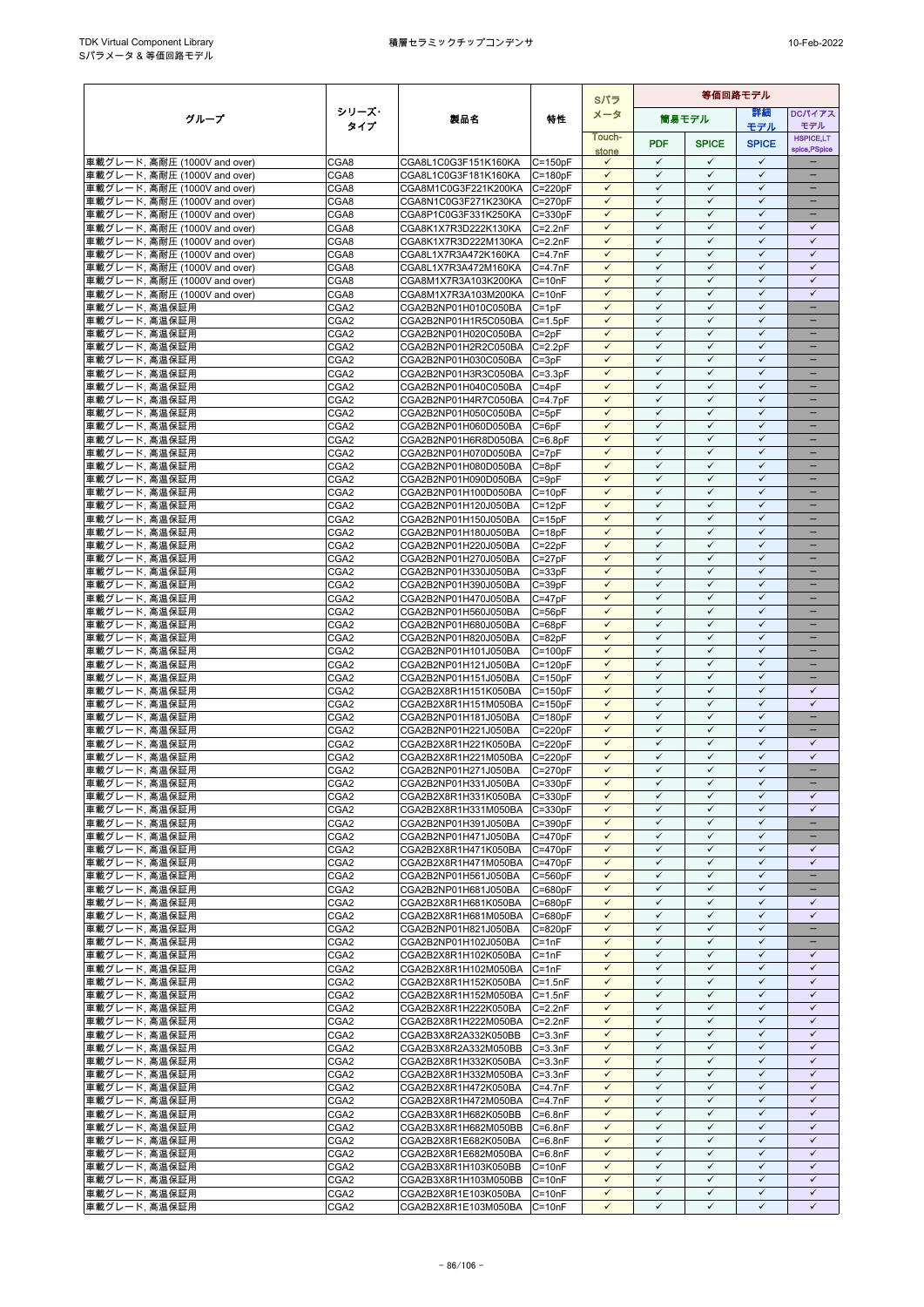|                                 |                                      |                                              |                            | Sパラ                          | 等価回路モデル                      |                              |                              |                                                      |  |  |
|---------------------------------|--------------------------------------|----------------------------------------------|----------------------------|------------------------------|------------------------------|------------------------------|------------------------------|------------------------------------------------------|--|--|
| グループ                            | シリーズ・                                | 製品名                                          | 特性                         | メータ                          |                              | 簡易モデル                        | 詳細                           | DCパイアス                                               |  |  |
|                                 | タイプ                                  |                                              |                            | Touch-                       |                              |                              | モデル                          | モデル<br><b>HSPICE,LT</b>                              |  |  |
|                                 |                                      |                                              |                            | stone                        | <b>PDF</b>                   | <b>SPICE</b>                 | <b>SPICE</b>                 | spice, PSpice                                        |  |  |
| 車載グレード、高温保証用                    | CGA <sub>2</sub>                     | CGA2B3X8R1E153K050BB                         | $C = 15nF$                 | $\checkmark$                 | $\checkmark$                 | $\checkmark$                 | $\checkmark$                 | $\checkmark$                                         |  |  |
| 車載グレード, 高温保証用                   | CGA <sub>2</sub>                     | CGA2B3X8R1E153M050BB                         | $C = 15nF$                 | $\checkmark$<br>$\checkmark$ | $\checkmark$<br>$\checkmark$ | ✓<br>$\checkmark$            | $\checkmark$<br>$\checkmark$ | $\checkmark$<br>$\checkmark$                         |  |  |
| 車載グレード, 高温保証用<br>車載グレード、高温保証用   | CGA2<br>CGA2                         | CGA2B3X8R1E223K050BB<br>CGA2B3X8R1E223M050BB | $C = 22nF$<br>$C = 22nF$   | $\checkmark$                 | $\checkmark$                 | $\checkmark$                 | $\checkmark$                 | $\checkmark$                                         |  |  |
| 車載グレード, 高温保証用                   | CGA <sub>2</sub>                     | CGA2B3X8R1C333K050BB                         | $C = 33nF$                 | $\checkmark$                 | $\checkmark$                 | $\checkmark$                 | $\checkmark$                 | $\checkmark$                                         |  |  |
| 車載グレード, 高温保証用                   | CGA <sub>2</sub>                     | CGA2B3X8R1C333M050BB                         | $C = 33nF$                 | $\checkmark$                 | $\checkmark$                 | $\checkmark$                 | $\checkmark$                 | $\checkmark$                                         |  |  |
| 車載グレード, 高温保証用                   | CGA <sub>2</sub>                     | CGA2B3X8R1C473K050BB                         | $C = 47nF$                 | $\checkmark$                 | $\checkmark$                 | $\checkmark$                 | $\checkmark$                 | $\checkmark$                                         |  |  |
| 車載グレード, 高温保証用                   | CGA <sub>2</sub>                     | CGA2B3X8R1C473M050BB                         | $C = 47nF$                 | $\checkmark$                 | $\checkmark$                 | $\checkmark$                 | $\checkmark$                 | $\checkmark$                                         |  |  |
| 車載グレード, 高温保証用                   | CGA3                                 | CGA3E2NP02A010C080AA                         | $C = 1pF$                  | $\checkmark$                 | $\checkmark$<br>$\checkmark$ | $\checkmark$                 | $\checkmark$<br>$\checkmark$ | $\equiv$                                             |  |  |
| 車載グレード, 高温保証用<br>車載グレード, 高温保証用  | CGA3<br>CGA3                         | CGA3E2NP01H010C080AA<br>CGA3E2NP02A1R5C080AA | $C = 1pF$<br>$C = 1.5pF$   | $\checkmark$<br>$\checkmark$ | $\checkmark$                 | $\checkmark$<br>$\checkmark$ | $\checkmark$                 | $\overline{\phantom{0}}$                             |  |  |
| 車載グレード, 高温保証用                   | CGA3                                 | CGA3E2NP01H1R5C080AA C=1.5pF                 |                            | $\checkmark$                 | ✓                            | $\checkmark$                 | $\checkmark$                 | -                                                    |  |  |
| 車載グレード, 高温保証用                   | CGA3                                 | CGA3E2NP02A020C080AA                         | $C = 2pF$                  | ✓                            | ✓                            | $\checkmark$                 | $\checkmark$                 |                                                      |  |  |
| 車載グレード, 高温保証用                   | CGA3                                 | CGA3E2NP01H020C080AA                         | $C = 2pF$                  | $\checkmark$                 | $\checkmark$                 | $\checkmark$                 | $\checkmark$                 | ۳                                                    |  |  |
| 車載グレード, 高温保証用                   | CGA3                                 | CGA3E2NP02A2R2C080AA                         | $C = 2.2pF$                | $\checkmark$                 | $\checkmark$                 | $\checkmark$                 | $\checkmark$                 |                                                      |  |  |
| 車載グレード, 高温保証用                   | CGA3                                 | CGA3E2NP01H2R2C080AA                         | $C = 2.2pF$                | $\checkmark$                 | $\checkmark$                 | $\checkmark$                 | $\checkmark$                 | $\equiv$                                             |  |  |
| 車載グレード, 高温保証用<br>車載グレード, 高温保証用  | CGA3<br>CGA <sub>3</sub>             | CGA3E2NP02A030C080AA                         | $C = 3pF$<br>$C = 3pF$     | $\checkmark$<br>$\checkmark$ | $\checkmark$<br>$\checkmark$ | $\checkmark$<br>✓            | $\checkmark$<br>$\checkmark$ | -                                                    |  |  |
| 車載グレード, 高温保証用                   | CGA3                                 | CGA3E2NP01H030C080AA<br>CGA3E2NP02A3R3C080AA | $C = 3.3pF$                | $\checkmark$                 | $\checkmark$                 | $\checkmark$                 | $\checkmark$                 |                                                      |  |  |
| 車載グレード, 高温保証用                   | CGA3                                 | CGA3E2NP01H3R3C080AA                         | $C = 3.3pF$                | $\checkmark$                 | $\checkmark$                 | $\checkmark$                 | $\checkmark$                 |                                                      |  |  |
| 車載グレード, 高温保証用                   | CGA3                                 | CGA3E2NP02A040C080AA                         | $C = 4pF$                  | $\checkmark$                 | $\checkmark$                 | $\checkmark$                 | $\checkmark$                 |                                                      |  |  |
| 車載グレード, 高温保証用                   | CGA3                                 | CGA3E2NP01H040C080AA                         | $C = 4pF$                  | $\checkmark$                 | $\checkmark$                 | $\checkmark$                 | $\checkmark$                 | $\overline{\phantom{0}}$                             |  |  |
| 車載グレード, 高温保証用                   | CGA3                                 | CGA3E2NP02A4R7C080AA                         | $C = 4.7pF$                | $\checkmark$                 | $\checkmark$                 | ✓                            | $\checkmark$                 |                                                      |  |  |
| 車載グレード、高温保証用<br>車載グレード, 高温保証用   | CGA <sub>3</sub><br>CGA <sub>3</sub> | CGA3E2NP01H4R7C080AA<br>CGA3E2NP02A050C080AA | $C=4.7pF$<br>$C = 5pF$     | $\checkmark$<br>$\checkmark$ | $\checkmark$<br>$\checkmark$ | $\checkmark$<br>$\checkmark$ | $\checkmark$<br>$\checkmark$ | $\overline{\phantom{0}}$                             |  |  |
| 車載グレード, 高温保証用                   | CGA3                                 | CGA3E2NP01H050C080AA                         | $C = 5pF$                  | $\checkmark$                 | $\checkmark$                 | $\checkmark$                 | $\checkmark$                 |                                                      |  |  |
| 車載グレード, 高温保証用                   | CGA <sub>3</sub>                     | CGA3E2NP02A060D080AA                         | $C = 6pF$                  | ✓                            | $\checkmark$                 | ✓                            | $\checkmark$                 |                                                      |  |  |
| 車載グレード, 高温保証用                   | CGA3                                 | CGA3E2NP01H060D080AA                         | $C = 6pF$                  | $\checkmark$                 | $\checkmark$                 | $\checkmark$                 | $\checkmark$                 | $\equiv$                                             |  |  |
| 車載グレード、高温保証用                    | CGA3                                 | CGA3E2NP02A6R8D080AA                         | $C = 6.8pF$                | $\checkmark$                 | $\checkmark$                 | $\checkmark$                 | $\checkmark$                 |                                                      |  |  |
| 車載グレード, 高温保証用                   | CGA3                                 | CGA3E2NP01H6R8D080AA                         | $C = 6.8pF$                | $\checkmark$                 | $\checkmark$                 | ✓                            | $\checkmark$                 | $\overline{\phantom{0}}$                             |  |  |
| 車載グレード, 高温保証用                   | CGA3                                 | CGA3E2NP02A070D080AA                         | $C = 7pF$                  | $\checkmark$<br>$\checkmark$ | $\checkmark$<br>$\checkmark$ | $\checkmark$<br>$\checkmark$ | $\checkmark$<br>$\checkmark$ | -                                                    |  |  |
| 車載グレード, 高温保証用<br>車載グレード, 高温保証用  | CGA3<br>CGA3                         | CGA3E2NP01H070D080AA<br>CGA3E2NP02A080D080AA | $C = 7pF$<br>$C = 8pF$     | $\checkmark$                 | $\checkmark$                 | $\checkmark$                 | $\checkmark$                 | ۳                                                    |  |  |
| 車載グレード, 高温保証用                   | CGA3                                 | CGA3E2NP01H080D080AA                         | $C = 8pF$                  | $\checkmark$                 | ✓                            | $\checkmark$                 | $\checkmark$                 |                                                      |  |  |
| 車載グレード, 高温保証用                   | CGA3                                 | CGA3E2NP02A090D080AA                         | $C = 9pF$                  | $\checkmark$                 | $\checkmark$                 | ✓                            | $\checkmark$                 |                                                      |  |  |
| 車載グレード, 高温保証用                   | CGA3                                 | CGA3E2NP01H090D080AA                         | $C = 9pF$                  | $\checkmark$                 | $\checkmark$                 | $\checkmark$                 | $\checkmark$                 | -                                                    |  |  |
| 車載グレード, 高温保証用                   | CGA3                                 | CGA3E2NP02A100D080AA                         | $C = 10pF$                 | ✓                            | ✓                            | ✓                            | ✓                            |                                                      |  |  |
| 車載グレード, 高温保証用                   | CGA3                                 | CGA3E2NP01H100D080AA                         | $C = 10pF$                 | $\checkmark$<br>$\checkmark$ | $\checkmark$<br>$\checkmark$ | $\checkmark$<br>$\checkmark$ | $\checkmark$<br>$\checkmark$ | $\overline{\phantom{0}}$                             |  |  |
| 車載グレード, 高温保証用<br>車載グレード, 高温保証用  | CGA3<br>CGA3                         | CGA3E2NP02A120J080AA<br>CGA3E2NP01H120J080AA | $C = 12pF$<br>$C = 12pF$   | $\checkmark$                 | $\checkmark$                 | $\checkmark$                 | $\checkmark$                 |                                                      |  |  |
| 車載グレード, 高温保証用                   | CGA3                                 | CGA3E2NP02A150J080AA                         | $C = 15pF$                 | $\checkmark$                 | $\checkmark$                 | $\checkmark$                 | $\checkmark$                 | $\overline{\phantom{0}}$                             |  |  |
| 車載グレード, 高温保証用                   | CGA3                                 | CGA3E2NP01H150J080AA                         | $C = 15pF$                 | $\checkmark$                 | $\checkmark$                 | $\checkmark$                 | $\checkmark$                 |                                                      |  |  |
| 車載グレード, 高温保証用                   | CGA <sub>3</sub>                     | CGA3E2NP02A180J080AA                         | $C = 18pF$                 | $\checkmark$                 | $\checkmark$                 | $\checkmark$                 | $\checkmark$                 | -                                                    |  |  |
| 車載グレード, 高温保証用                   | CGA3                                 | CGA3E2NP01H180J080AA                         | $C = 18pF$                 | $\checkmark$                 | $\checkmark$                 | $\checkmark$                 | $\checkmark$                 |                                                      |  |  |
| 車載グレード, 高温保証用                   | CGA3<br>CGA3                         | CGA3E2NP02A220J080AA<br>CGA3E2NP01H220J080AA | $C = 22pF$                 | $\checkmark$<br>✓            | $\checkmark$<br>✓            | $\checkmark$<br>✓            | $\checkmark$<br>$\checkmark$ |                                                      |  |  |
| 車載グレード, 高温保証用<br>車載グレード, 高温保証用  | CGA3                                 | CGA3E2NP02A270J080AA                         | $C = 22pF$<br>$C = 27pF$   | $\checkmark$                 | $\checkmark$                 | $\checkmark$                 | $\checkmark$                 | $\overline{\phantom{0}}$                             |  |  |
| 車載グレード, 高温保証用                   | CGA3                                 | CGA3E2NP01H270J080AA                         | $C = 27pF$                 | $\checkmark$                 | $\checkmark$                 | $\checkmark$                 | $\checkmark$                 |                                                      |  |  |
| 車載グレード, 高温保証用                   | CGA <sub>3</sub>                     | CGA3E2NP02A330J080AA                         | $C = 33pF$                 | $\checkmark$                 | $\checkmark$                 | ✓                            | ✓                            | $\overline{\phantom{0}}$                             |  |  |
| 車載グレード、高温保証用                    | CGA3                                 | CGA3E2NP01H330J080AA                         | $C = 33pF$                 | $\checkmark$                 | $\checkmark$                 | $\checkmark$                 | $\checkmark$                 |                                                      |  |  |
| 車載グレード, 高温保証用                   | CGA3                                 | CGA3E2NP02A390J080AA                         | $C = 39pF$                 | $\checkmark$                 | $\checkmark$                 | $\checkmark$                 | $\checkmark$                 |                                                      |  |  |
| 車載グレード, 高温保証用                   | CGA3                                 | CGA3E2NP01H390J080AA                         | $C = 39pF$                 | $\checkmark$<br>$\checkmark$ | $\checkmark$<br>$\checkmark$ | $\checkmark$<br>$\checkmark$ | $\checkmark$<br>$\checkmark$ | -                                                    |  |  |
| 車載グレード, 高温保証用<br>車載グレード, 高温保証用  | CGA3<br>CGA <sub>3</sub>             | CGA3E2NP02A470J080AA<br>CGA3E2NP01H470J080AA | $C = 47pF$<br>$C = 47pF$   | $\checkmark$                 | $\checkmark$                 | $\checkmark$                 | $\checkmark$                 |                                                      |  |  |
| 車載グレード, 高温保証用                   | CGA3                                 | CGA3E2NP02A560J080AA                         | $C = 56pF$                 | $\checkmark$                 | $\checkmark$                 | $\checkmark$                 | $\checkmark$                 | $-$                                                  |  |  |
| 車載グレード, 高温保証用                   | CGA3                                 | CGA3E2NP01H560J080AA                         | $C = 56pF$                 | ✓                            | ✓                            | ✓                            | ✓                            |                                                      |  |  |
| 車載グレード, 高温保証用                   | CGA3                                 | CGA3E2NP02A680J080AA                         | $C = 68pF$                 | $\checkmark$                 | $\checkmark$                 | $\checkmark$                 | $\checkmark$                 | -                                                    |  |  |
| 車載グレード, 高温保証用                   | CGA3                                 | CGA3E2NP01H680J080AA                         | $C = 68pF$                 | $\checkmark$                 | $\checkmark$                 | $\checkmark$                 | $\checkmark$                 | -                                                    |  |  |
| 車載グレード, 高温保証用                   | CGA3                                 | CGA3E2NP02A820J080AA                         | $C = 82pF$                 | $\checkmark$<br>$\checkmark$ | $\checkmark$<br>$\checkmark$ | $\checkmark$<br>$\checkmark$ | $\checkmark$<br>$\checkmark$ | $\equiv$                                             |  |  |
| 車載グレード, 高温保証用<br> 車載グレード, 高温保証用 | CGA3<br>CGA3                         | CGA3E2NP01H820J080AA<br>CGA3E2NP02A101J080AA | $C = 82pF$<br>$C = 100pF$  | $\checkmark$                 | $\checkmark$                 | $\checkmark$                 | $\checkmark$                 | $\qquad \qquad -$                                    |  |  |
| 車載グレード, 高温保証用                   | CGA3                                 | CGA3E2NP01H101J080AA                         | $C = 100pF$                | $\checkmark$                 | $\checkmark$                 | $\checkmark$                 | $\checkmark$                 |                                                      |  |  |
| 車載グレード, 高温保証用                   | CGA3                                 | CGA3E2NP02A121J080AA                         | $C = 120pF$                | $\checkmark$                 | $\checkmark$                 | $\checkmark$                 | $\checkmark$                 |                                                      |  |  |
| 車載グレード, 高温保証用                   | CGA3                                 | CGA3E2NP01H121J080AA                         | $C = 120pF$                | $\checkmark$                 | $\checkmark$                 | $\checkmark$                 | $\checkmark$                 |                                                      |  |  |
| 車載グレード, 高温保証用                   | CGA3                                 | CGA3E2NP02A151J080AA                         | $C = 150pF$                | $\checkmark$                 | ✓                            | $\checkmark$                 | $\checkmark$                 |                                                      |  |  |
| 車載グレード, 高温保証用                   | CGA3                                 | CGA3E2NP01H151J080AA                         | $C = 150pF$                | $\checkmark$<br>$\checkmark$ | $\checkmark$<br>$\checkmark$ | $\checkmark$<br>$\checkmark$ | $\checkmark$<br>$\checkmark$ | $\overline{\phantom{0}}$<br>$\overline{\phantom{0}}$ |  |  |
| 車載グレード, 高温保証用<br>車載グレード, 高温保証用  | CGA3<br>CGA3                         | CGA3E2NP02A181J080AA<br>CGA3E2NP01H181J080AA | $C = 180pF$<br>$C = 180pF$ | $\checkmark$                 | $\checkmark$                 | ✓                            | $\checkmark$                 | -                                                    |  |  |
| 車載グレード、高温保証用                    | CGA <sub>3</sub>                     | CGA3E2NP02A221J080AA                         | $C = 220pF$                | $\checkmark$                 | $\checkmark$                 | $\checkmark$                 | $\checkmark$                 | -                                                    |  |  |
| 車載グレード, 高温保証用                   | CGA3                                 | CGA3E2NP01H221J080AA                         | $C = 220pF$                | $\checkmark$                 | $\checkmark$                 | $\checkmark$                 | $\checkmark$                 |                                                      |  |  |
| 車載グレード, 高温保証用                   | CGA3                                 | CGA3E2NP02A271J080AA                         | $C = 270pF$                | $\checkmark$                 | $\checkmark$                 | $\checkmark$                 | $\checkmark$                 |                                                      |  |  |
| 車載グレード, 高温保証用                   | CGA <sub>3</sub>                     | CGA3E2NP01H271J080AA                         | $C = 270pF$                | $\checkmark$                 | $\checkmark$                 | $\checkmark$                 | $\checkmark$                 | $\overline{\phantom{0}}$                             |  |  |
| 車載グレード, 高温保証用                   | CGA <sub>3</sub>                     | CGA3E2NP02A331J080AA                         | $C = 330pF$                | $\checkmark$                 | $\checkmark$                 | $\checkmark$                 | $\checkmark$<br>$\checkmark$ |                                                      |  |  |
| 車載グレード, 高温保証用<br>車載グレード, 高温保証用  | CGA3<br>CGA3                         | CGA3E2NP01H331J080AA<br>CGA3E2NP02A391J080AA | $C = 330pF$<br>$C = 390pF$ | $\checkmark$<br>$\checkmark$ | $\checkmark$<br>$\checkmark$ | $\checkmark$<br>$\checkmark$ | $\checkmark$                 | $\qquad \qquad -$                                    |  |  |
| 車載グレード, 高温保証用                   | CGA <sub>3</sub>                     | CGA3E2NP01H391J080AA                         | $C = 390pF$                | $\checkmark$                 | $\checkmark$                 | $\checkmark$                 | $\checkmark$                 | -                                                    |  |  |
| 車載グレード, 高温保証用                   | CGA3                                 | CGA3E2NP02A471J080AA                         | $C = 470pF$                | $\checkmark$                 | $\checkmark$                 | $\checkmark$                 | $\checkmark$                 |                                                      |  |  |
| 車載グレード,高温保証用                    | CGA3                                 | CGA3E2NP01H471J080AA                         | $C = 470pF$                | $\checkmark$                 | $\checkmark$                 | $\checkmark$                 | $\checkmark$                 |                                                      |  |  |
| 車載グレード、高温保証用                    | CGA3                                 | CGA3E2NP02A561J080AA                         | $C = 560pF$                | $\checkmark$                 | $\checkmark$                 | $\checkmark$                 | $\checkmark$                 | $\overline{\phantom{0}}$                             |  |  |
| 車載グレード, 高温保証用                   | CGA3                                 | CGA3E2NP01H561J080AA                         | $C = 560pF$                | $\checkmark$                 | $\checkmark$                 | $\checkmark$                 | $\checkmark$                 | $\qquad \qquad -$                                    |  |  |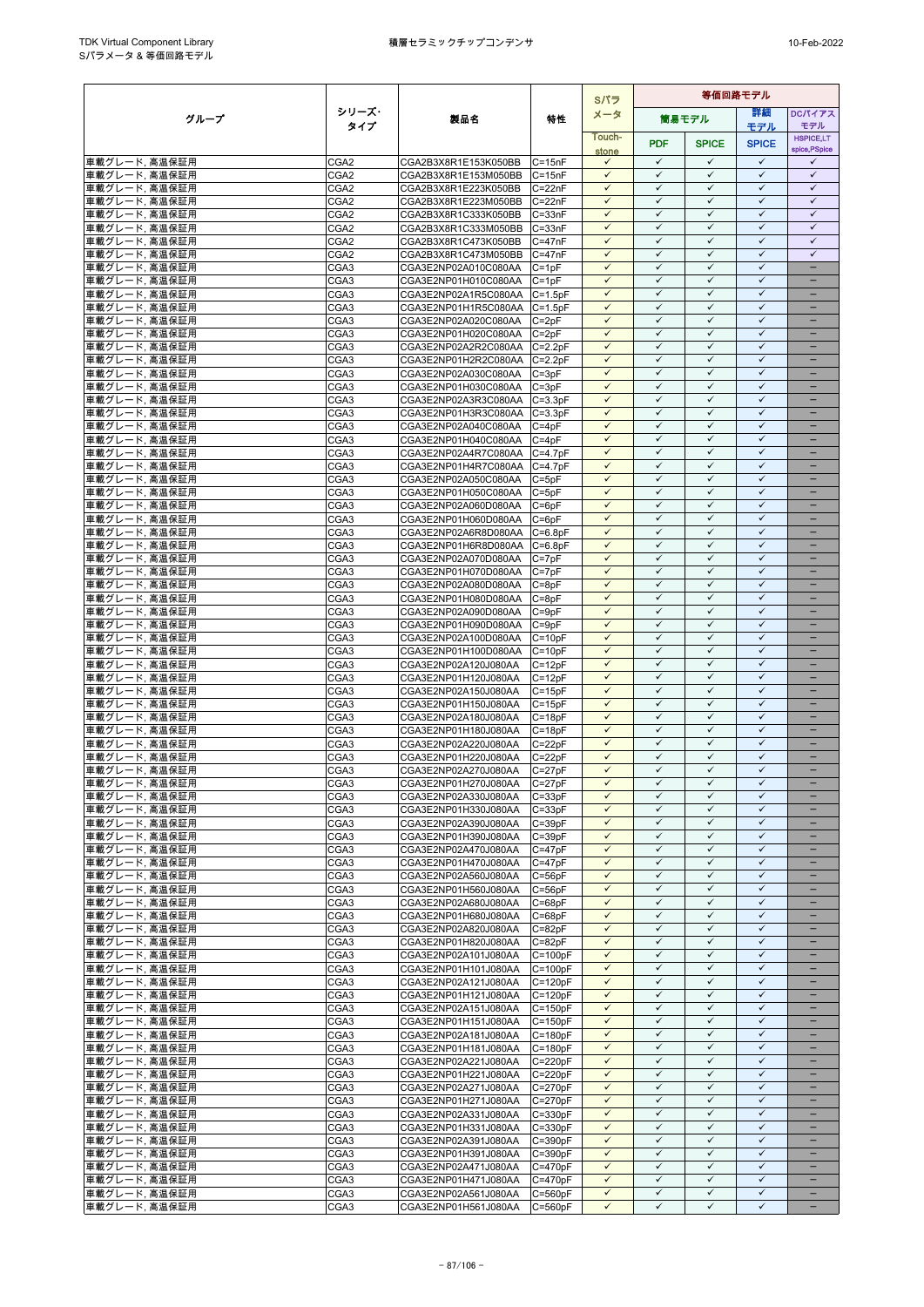|                                |                          |                                                      |                            | Sパラ                          | 等価回路モデル                      |                              |                              |                                   |
|--------------------------------|--------------------------|------------------------------------------------------|----------------------------|------------------------------|------------------------------|------------------------------|------------------------------|-----------------------------------|
| グループ                           | シリーズ・                    | 製品名                                                  | 特性                         | メータ                          |                              | 筒易モデル                        | 等細                           | <b>DCパイアス</b>                     |
|                                | タイプ                      |                                                      |                            | Touch-                       |                              |                              | モデル                          | モデル                               |
|                                |                          |                                                      |                            | stone                        | <b>PDF</b>                   | <b>SPICE</b>                 | <b>SPICE</b>                 | <b>HSPICE,LT</b><br>spice, PSpice |
| 車載グレード, 高温保証用                  | CGA3                     | CGA3E2NP02A681J080AA                                 | $C = 680pF$                | $\checkmark$                 | $\checkmark$                 | ✓                            | $\checkmark$                 |                                   |
| 車載グレード、高温保証用                   | CGA3                     | CGA3E2NP01H681J080AA                                 | $C = 680pF$                | $\checkmark$                 | $\checkmark$                 | $\checkmark$                 | $\checkmark$                 | $\overline{\phantom{0}}$          |
| 車載グレード、高温保証用                   | CGA3                     | CGA3E3NP02E821J080AA                                 | $C = 820pF$                | $\checkmark$                 | $\checkmark$                 | $\checkmark$                 | $\checkmark$                 | $\overline{\phantom{0}}$          |
| 車載グレード, 高温保証用                  | CGA3                     | CGA3E2NP02A821J080AA                                 | $C = 820pF$                | $\checkmark$                 | $\checkmark$                 | $\checkmark$                 | $\checkmark$                 |                                   |
| 車載グレード、高温保証用                   | CGA3                     | CGA3E2NP01H821J080AA                                 | $C = 820pF$                | $\checkmark$                 | $\checkmark$                 | $\checkmark$                 | $\checkmark$                 | $\qquad \qquad -$                 |
| 車載グレード、高温保証用                   | CGA3                     | CGA3E2NP02A102J080AA                                 | $C = 1nF$                  | ✓                            | $\checkmark$                 | ✓                            | $\checkmark$                 |                                   |
| 車載グレード, 高温保証用                  | CGA3                     | CGA3E2NP01H102J080AA<br>CGA3E2X8R2A102K080AA         | $C = 1nF$                  | $\checkmark$<br>✓            | $\checkmark$<br>$\checkmark$ | $\checkmark$<br>$\checkmark$ | $\checkmark$<br>$\checkmark$ | -<br>✓                            |
| 車載グレード, 高温保証用<br>車載グレード, 高温保証用 | CGA3<br>CGA3             | CGA3E2X8R2A102M080AA                                 | $C = 1nF$<br>$C = 1nF$     | $\checkmark$                 | $\checkmark$                 | $\checkmark$                 | $\checkmark$                 | $\checkmark$                      |
| 車載グレード, 高温保証用                  | CGA <sub>3</sub>         | CGA3E2X8R1H102K080AA                                 | $C = 1nF$                  | $\checkmark$                 | $\checkmark$                 | $\checkmark$                 | $\checkmark$                 | $\checkmark$                      |
| 車載グレード, 高温保証用                  | CGA3                     | CGA3E2X8R1H102M080AA                                 | $C = 1nF$                  | $\checkmark$                 | $\checkmark$                 | $\checkmark$                 | $\checkmark$                 | $\checkmark$                      |
| 車載グレード, 高温保証用                  | CGA3                     | CGA3E2NP02A122J080AA                                 | $C = 1.2nF$                | $\checkmark$                 | $\checkmark$                 | $\checkmark$                 | $\checkmark$                 | -                                 |
| 車載グレード, 高温保証用                  | CGA3                     | CGA3E2NP01H122J080AA                                 | $C = 1.2nF$                | $\checkmark$                 | ✓                            | ✓                            | $\checkmark$                 |                                   |
| 車載グレード, 高温保証用                  | CGA3                     | CGA3E2NP02A152J080AA                                 | $C = 1.5nF$                | $\checkmark$                 | $\checkmark$                 | $\checkmark$                 | $\checkmark$                 | $=$                               |
| 車載グレード, 高温保証用                  | CGA3                     | CGA3E2NP01H152J080AA                                 | $C = 1.5nF$                | ✓                            | $\checkmark$                 | $\checkmark$                 | $\checkmark$                 |                                   |
| 車載グレード, 高温保証用                  | CGA3                     | CGA3E2X8R2A152K080AA                                 | $C = 1.5nF$                | $\checkmark$                 | $\checkmark$                 | $\checkmark$                 | $\checkmark$                 | $\checkmark$                      |
| 車載グレード, 高温保証用                  | CGA3                     | CGA3E2X8R2A152M080AA                                 | $C = 1.5nF$                | $\checkmark$                 | $\checkmark$                 | $\checkmark$                 | $\checkmark$                 | $\checkmark$                      |
| 車載グレード, 高温保証用                  | CGA3                     | CGA3E2X8R1H152K080AA                                 | $C = 1.5nF$                | $\checkmark$                 | $\checkmark$                 | ✓                            | ✓                            | $\checkmark$                      |
| 車載グレード, 高温保証用                  | CGA3                     | CGA3E2X8R1H152M080AA                                 | $C = 1.5nF$                | $\checkmark$                 | $\checkmark$                 | $\checkmark$                 | $\checkmark$<br>$\checkmark$ | $\checkmark$                      |
| 車載グレード, 高温保証用<br>車載グレード, 高温保証用 | CGA3                     | CGA3E2NP02A182J080AA                                 | $C = 1.8nF$                | ✓<br>$\checkmark$            | $\checkmark$<br>$\checkmark$ | $\checkmark$<br>$\checkmark$ | $\checkmark$                 | $\overline{\phantom{0}}$          |
| 車載グレード, 高温保証用                  | CGA3<br>CGA3             | CGA3E2NP01H182J080AA<br>CGA3E2NP02A222J080AA         | $C = 1.8nF$<br>$C = 2.2nF$ | $\checkmark$                 | $\checkmark$                 | $\checkmark$                 | $\checkmark$                 | $\qquad \qquad -$                 |
| 車載グレード, 高温保証用                  | CGA3                     | CGA3E2NP01H222J080AA                                 | $C = 2.2nF$                | $\checkmark$                 | $\checkmark$                 | $\checkmark$                 | $\checkmark$                 | -                                 |
| 車載グレード, 高温保証用                  | CGA3                     | CGA3E2X8R2A222K080AA                                 | $C = 2.2nF$                | $\checkmark$                 | $\checkmark$                 | $\checkmark$                 | $\checkmark$                 | $\checkmark$                      |
| 車載グレード, 高温保証用                  | CGA3                     | CGA3E2X8R2A222M080AA                                 | $C = 2.2nF$                | $\checkmark$                 | $\checkmark$                 | $\checkmark$                 | $\checkmark$                 | $\checkmark$                      |
| 車載グレード, 高温保証用                  | CGA3                     | CGA3E2X8R1H222K080AA                                 | $C = 2.2nF$                | $\checkmark$                 | $\checkmark$                 | $\checkmark$                 | $\checkmark$                 | $\checkmark$                      |
| 車載グレード, 高温保証用                  | CGA3                     | CGA3E2X8R1H222M080AA                                 | $C = 2.2nF$                | $\checkmark$                 | $\checkmark$                 | ✓                            | $\checkmark$                 | $\checkmark$                      |
| 車載グレード、高温保証用                   | CGA3                     | CGA3E2NP02A272J080AA                                 | $C=2.7nF$                  | $\checkmark$                 | $\checkmark$                 | $\checkmark$                 | $\checkmark$                 | ÷                                 |
| 車載グレード、高温保証用                   | CGA3                     | CGA3E2NP01H272J080AA                                 | $C = 2.7nF$                | $\checkmark$                 | $\checkmark$                 | $\checkmark$                 | $\checkmark$                 | -                                 |
| 車載グレード, 高温保証用                  | CGA <sub>3</sub>         | CGA3E2NP02A332J080AA                                 | $C = 3.3nF$                | ✓                            | $\checkmark$                 | $\checkmark$                 | ✓                            | -                                 |
| 車載グレード, 高温保証用                  | CGA3                     | CGA3E2NP01H332J080AA                                 | $C = 3.3nF$                | $\checkmark$                 | $\checkmark$                 | $\checkmark$                 | $\checkmark$                 | -                                 |
| 車載グレード, 高温保証用                  | CGA3                     | CGA3E2X8R2A332K080AA                                 | $C = 3.3nF$                | $\checkmark$                 | $\checkmark$<br>$\checkmark$ | ✓<br>$\checkmark$            | $\checkmark$<br>$\checkmark$ | $\checkmark$                      |
| 車載グレード, 高温保証用                  | CGA3<br>CGA3             | CGA3E2X8R2A332M080AA<br>CGA3E2X8R1H332K080AA         | $C = 3.3nF$                | $\checkmark$<br>$\checkmark$ | $\checkmark$                 | $\checkmark$                 | $\checkmark$                 | $\checkmark$<br>$\checkmark$      |
| 車載グレード, 高温保証用<br>車載グレード, 高温保証用 | CGA3                     | CGA3E2X8R1H332M080AA                                 | $C = 3.3nF$<br>$C = 3.3nF$ | $\checkmark$                 | $\checkmark$                 | $\checkmark$                 | $\checkmark$                 | $\checkmark$                      |
| 車載グレード, 高温保証用                  | CGA3                     | CGA3E2NP01H392J080AA                                 | $C = 3.9nF$                | $\checkmark$                 | $\checkmark$                 | $\checkmark$                 | $\checkmark$                 | $\equiv$                          |
| 車載グレード, 高温保証用                  | CGA3                     | CGA3E2NP01H472J080AA                                 | $C=4.7nF$                  | ✓                            | ✓                            | ✓                            | ✓                            |                                   |
| 車載グレード, 高温保証用                  | CGA3                     | CGA3E2X8R2A472K080AA                                 | $C = 4.7nF$                | $\checkmark$                 | $\checkmark$                 | $\checkmark$                 | $\checkmark$                 | $\checkmark$                      |
| 車載グレード, 高温保証用                  | CGA3                     | CGA3E2X8R2A472M080AA                                 | $C=4.7nF$                  | ✓                            | $\checkmark$                 | $\checkmark$                 | $\checkmark$                 | $\checkmark$                      |
| 車載グレード, 高温保証用                  | CGA3                     | CGA3E2X8R1H472K080AA                                 | $C = 4.7nF$                | $\checkmark$                 | $\checkmark$                 | $\checkmark$                 | $\checkmark$                 | $\checkmark$                      |
| 車載グレード、高温保証用                   | CGA3                     | CGA3E2X8R1H472M080AA                                 | $C=4.7nF$                  | $\checkmark$                 | $\checkmark$                 | $\checkmark$                 | $\checkmark$                 | $\checkmark$                      |
| 車載グレード, 高温保証用                  | CGA3                     | CGA3E2NP01H562J080AA                                 | $C = 5.6nF$                | $\checkmark$                 | $\checkmark$                 | $\checkmark$                 | $\checkmark$                 | $\qquad \qquad -$                 |
| 車載グレード、高温保証用                   | CGA3                     | CGA3E2NP01H682J080AA                                 | $C = 6.8nF$                | $\checkmark$                 | $\checkmark$                 | $\checkmark$                 | $\checkmark$                 | -                                 |
| 車載グレード, 高温保証用                  | CGA3                     | CGA3E2X8R2A682K080AA                                 | $C = 6.8nF$                | $\checkmark$                 | $\checkmark$                 | $\checkmark$                 | $\checkmark$                 | $\checkmark$                      |
| 車載グレード、高温保証用                   | CGA3                     | CGA3E2X8R2A682M080AA                                 | $C = 6.8nF$                | $\checkmark$<br>✓            | $\checkmark$<br>✓            | $\checkmark$<br>✓            | $\checkmark$<br>$\checkmark$ | $\checkmark$<br>$\checkmark$      |
| 車載グレード, 高温保証用<br>車載グレード, 高温保証用 | CGA3<br>CGA3             | CGA3E2X8R1H682K080AA<br>CGA3E2X8R1H682M080AA         | $C = 6.8nF$<br>$C = 6.8nF$ | $\checkmark$                 | $\checkmark$                 | $\checkmark$                 | $\checkmark$                 | $\checkmark$                      |
| 車載グレード, 高温保証用                  | CGA3                     | CGA3E2NP01H822J080AA C=8.2nF                         |                            | $\checkmark$                 | $\checkmark$                 | $\checkmark$                 | $\checkmark$                 | $-$                               |
| 車載グレード, 高温保証用                  | CGA <sub>3</sub>         | CGA3E2NP01H103J080AA                                 | $C = 10nF$                 | $\checkmark$                 | ✓                            | $\checkmark$                 | ✓                            | $\qquad \qquad -$                 |
| 車載グレード、高温保証用                   | CGA3                     | CGA3E2X8R2A103K080AA                                 | $C = 10nF$                 | $\checkmark$                 | $\checkmark$                 | $\checkmark$                 | $\checkmark$                 | $\checkmark$                      |
| 車載グレード, 高温保証用                  | CGA3                     | CGA3E2X8R2A103M080AA                                 | $C = 10nF$                 | $\checkmark$                 | $\checkmark$                 | $\checkmark$                 | $\checkmark$                 | $\checkmark$                      |
| 車載グレード、高温保証用                   | CGA3                     | CGA3E2X8R1H103K080AA                                 | $C = 10nF$                 | $\checkmark$                 | $\checkmark$                 | $\checkmark$                 | $\checkmark$                 | $\checkmark$                      |
| 車載グレード, 高温保証用                  | CGA3                     | CGA3E2X8R1H103M080AA                                 | $C = 10nF$                 | $\checkmark$                 | $\checkmark$                 | $\checkmark$                 | $\checkmark$                 | $\checkmark$                      |
| 車載グレード, 高温保証用                  | CGA3                     | CGA3E2X8R2A153K080AA                                 | $C = 15nF$                 | $\checkmark$                 | $\checkmark$                 | $\checkmark$                 | $\checkmark$                 | $\checkmark$                      |
| 車載グレード, 高温保証用                  | CGA3                     | CGA3E2X8R2A153M080AA                                 | $C = 15nF$                 | $\checkmark$                 | $\checkmark$                 | $\checkmark$                 | $\checkmark$                 | $\checkmark$                      |
| 車載グレード, 高温保証用                  | CGA3                     | CGA3E2X8R1H153K080AA                                 | $C = 15nF$                 | ✓                            | ✓                            | ✓                            | ✓                            | $\checkmark$                      |
| 車載グレード、高温保証用                   | CGA3                     | CGA3E2X8R1H153M080AA C=15nF                          |                            | $\checkmark$                 | $\checkmark$                 | $\checkmark$                 | $\checkmark$                 | $\checkmark$                      |
| 車載グレード, 高温保証用                  | CGA3                     | CGA3E3X8R2A223K080AB                                 | $C = 22nF$                 | $\checkmark$<br>$\checkmark$ | $\checkmark$<br>$\checkmark$ | $\checkmark$<br>$\checkmark$ | $\checkmark$<br>$\checkmark$ | $\checkmark$<br>$\checkmark$      |
| 車載グレード, 高温保証用<br>車載グレード、高温保証用  | CGA3<br>CGA3             | CGA3E3X8R2A223M080AB<br>CGA3E2X8R1H223K080AA         | $C = 22nF$<br>$C = 22nF$   | $\checkmark$                 | $\checkmark$                 | $\checkmark$                 | $\checkmark$                 | $\checkmark$                      |
| 車載グレード, 高温保証用                  | CGA3                     | CGA3E2X8R1H223M080AA C=22nF                          |                            | $\checkmark$                 | $\checkmark$                 | $\checkmark$                 | $\checkmark$                 | $\checkmark$                      |
| 車載グレード, 高温保証用                  | CGA3                     | CGA3E3X8R2A333K080AB                                 | $C = 33nF$                 | $\checkmark$                 | ✓                            | $\checkmark$                 | $\checkmark$                 | $\checkmark$                      |
| 車載グレード, 高温保証用                  | CGA3                     | CGA3E3X8R2A333M080AB C=33nF                          |                            | $\checkmark$                 | $\checkmark$                 | ✓                            | $\checkmark$                 | $\checkmark$                      |
| 車載グレード, 高温保証用                  | CGA3                     | CGA3E2X8R1H333K080AA                                 | $C = 33nF$                 | $\checkmark$                 | $\checkmark$                 | $\checkmark$                 | $\checkmark$                 | $\checkmark$                      |
| 車載グレード, 高温保証用                  | CGA3                     | CGA3E2X8R1H333M080AA                                 | $C = 33nF$                 | $\checkmark$                 | $\checkmark$                 | $\checkmark$                 | $\checkmark$                 | $\checkmark$                      |
| 車載グレード, 高温保証用                  | CGA <sub>3</sub>         | CGA3E2X8R1H473K080AA                                 | $C = 47nF$                 | $\checkmark$                 | $\checkmark$                 | $\checkmark$                 | $\checkmark$                 | $\checkmark$                      |
| 車載グレード, 高温保証用                  | CGA3                     | CGA3E2X8R1H473M080AA C=47nF                          |                            | $\checkmark$                 | $\checkmark$                 | $\checkmark$                 | $\checkmark$                 | $\checkmark$                      |
| 車載グレード、高温保証用                   | CGA3                     | CGA3E3X8R1H683K080AB                                 | $C = 68nF$                 | $\checkmark$                 | $\checkmark$                 | $\checkmark$                 | ✓                            | ✓                                 |
| 車載グレード, 高温保証用                  | CGA3                     | CGA3E3X8R1H683M080AB C=68nF                          |                            | $\checkmark$                 | $\checkmark$                 | $\checkmark$                 | $\checkmark$                 | $\checkmark$                      |
| 車載グレード, 高温保証用                  | CGA3                     | CGA3E2X8R1E683K080AA                                 | $C = 68nF$                 | $\checkmark$                 | $\checkmark$                 | ✓                            | $\checkmark$                 | $\checkmark$                      |
| 車載グレード, 高温保証用                  | CGA3                     | CGA3E2X8R1E683M080AA                                 | $C = 68nF$                 | $\checkmark$<br>$\checkmark$ | $\checkmark$<br>$\checkmark$ | $\checkmark$<br>$\checkmark$ | $\checkmark$<br>$\checkmark$ | ✓<br>$\checkmark$                 |
| 車載グレード, 高温保証用<br>車載グレード, 高温保証用 | CGA <sub>3</sub><br>CGA3 | CGA3E3X8R1H104K080AB<br>CGA3E3X8R1H104M080AB C=100nF | $C = 100nF$                | $\checkmark$                 | $\checkmark$                 | $\checkmark$                 | $\checkmark$                 | $\checkmark$                      |
| 車載グレード, 高温保証用                  | CGA <sub>3</sub>         | CGA3E2X8R1E104K080AA                                 | $C = 100nF$                | $\checkmark$                 | $\checkmark$                 | $\checkmark$                 | $\checkmark$                 | $\checkmark$                      |
| 車載グレード, 高温保証用                  | CGA3                     | CGA3E2X8R1E104M080AA                                 | $C = 100nF$                | $\checkmark$                 | $\checkmark$                 | $\checkmark$                 | $\checkmark$                 | $\checkmark$                      |
| 車載グレード, 高温保証用                  | CGA3                     | CGA3E3X8R1E154K080AB                                 | $C = 150nF$                | $\checkmark$                 | $\checkmark$                 | $\checkmark$                 | $\checkmark$                 | $\checkmark$                      |
| 車載グレード, 高温保証用                  | CGA3                     | CGA3E3X8R1E154M080AB                                 | $C = 150nF$                | $\checkmark$                 | $\checkmark$                 | $\checkmark$                 | $\checkmark$                 | $\checkmark$                      |
| 車載グレード, 高温保証用                  | CGA3                     | CGA3E3X8R1E224K080AB                                 | C=220nF                    | $\checkmark$                 | $\checkmark$                 | $\checkmark$                 | $\checkmark$                 | $\checkmark$                      |
| 車載グレード、高温保証用                   | CGA3                     | CGA3E3X8R1E224M080AB                                 | C=220nF                    | $\checkmark$                 | $\checkmark$                 | $\checkmark$                 | $\checkmark$                 | $\checkmark$                      |
| 車載グレード、高温保証用                   | CGA3                     | CGA3E3X8R1C334K080AB                                 | C=330nF                    | $\checkmark$                 | $\checkmark$                 | $\checkmark$                 | $\checkmark$                 | $\checkmark$                      |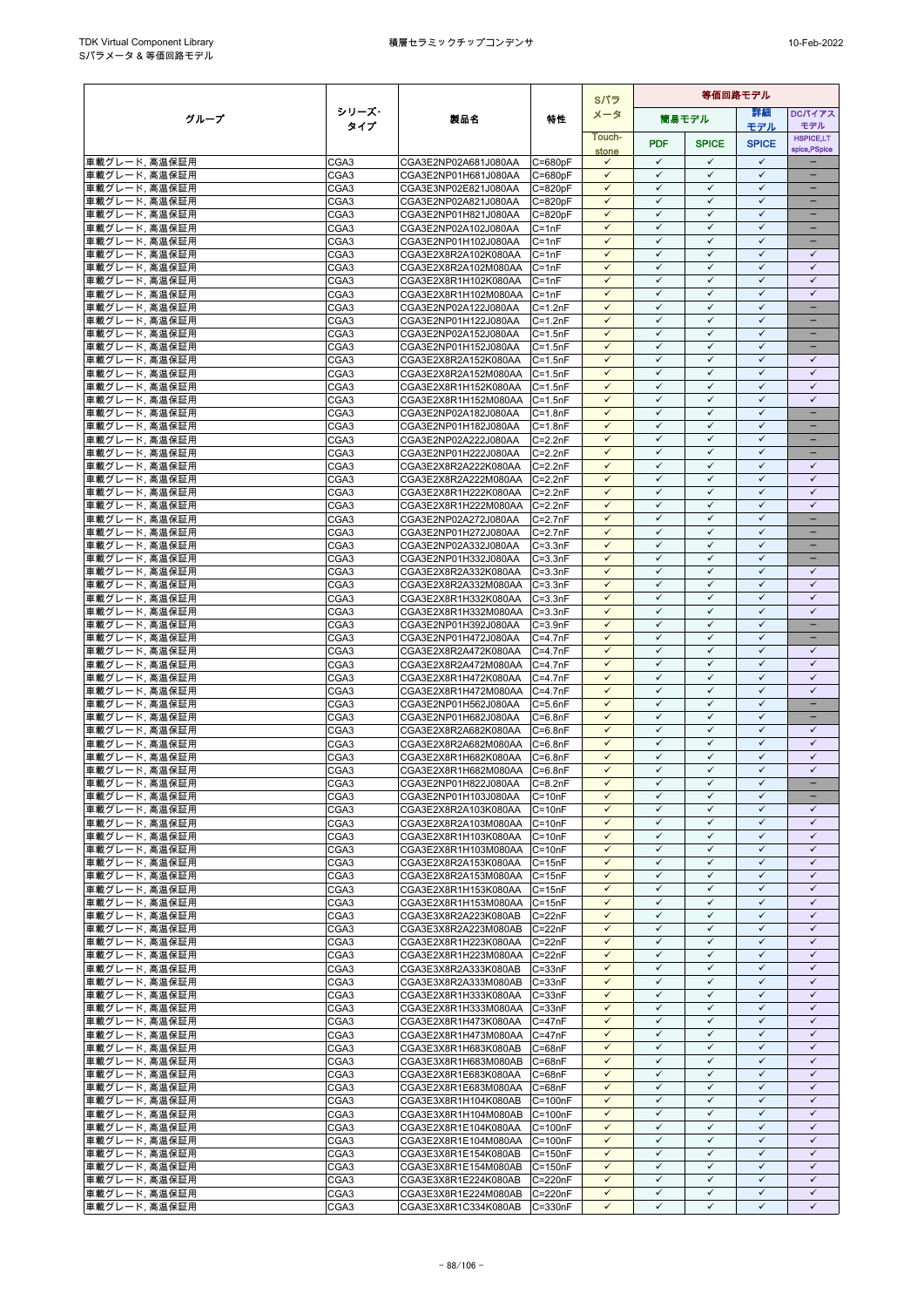|                                |                  |                                              |                            | Sパラ                          | 等価回路モデル                      |                              |                              |                                          |
|--------------------------------|------------------|----------------------------------------------|----------------------------|------------------------------|------------------------------|------------------------------|------------------------------|------------------------------------------|
| グループ                           | シリーズ・            | 製品名                                          | 特性                         | メータ                          |                              | 筒易モデル                        | 等細                           | <b>DCパイアス</b>                            |
|                                | タイプ              |                                              |                            | Touch-                       |                              |                              | モデル                          | モデル                                      |
|                                |                  |                                              |                            | stone                        | <b>PDF</b>                   | <b>SPICE</b>                 | <b>SPICE</b>                 | <b>HSPICE,LT</b><br>spice, PSpice        |
| 車載グレード, 高温保証用                  | CGA3             | CGA3E3X8R1C334M080AB C=330nF                 |                            | $\checkmark$                 | $\checkmark$                 | ✓                            | $\checkmark$                 | $\checkmark$                             |
| 車載グレード、高温保証用                   | CGA <sub>3</sub> | CGA3E3X8R1C474K080AB                         | C=470nF                    | $\checkmark$                 | $\checkmark$                 | $\checkmark$                 | $\checkmark$                 | $\checkmark$                             |
| 車載グレード, 高温保証用                  | CGA3             | CGA3E3X8R1C474M080AB                         | C=470nF                    | $\checkmark$                 | $\checkmark$                 | $\checkmark$                 | $\checkmark$                 | $\checkmark$                             |
| 車載グレード, 高温保証用                  | CGA4             | CGA4C2NP02A102J060AA                         | $C = 1nF$                  | $\checkmark$                 | $\checkmark$                 | $\checkmark$                 | ✓                            | $\qquad \qquad -$                        |
| 車載グレード、高温保証用                   | CGA4             | CGA4C2NP02A122J060AA                         | $C = 1.2nF$                | $\checkmark$                 | $\checkmark$                 | $\checkmark$                 | $\checkmark$                 | $\equiv$                                 |
| 車載グレード、高温保証用                   | CGA4             | CGA4C2NP02A152J060AA                         | $C = 1.5nF$                | ✓                            | $\checkmark$                 | ✓                            | $\checkmark$                 |                                          |
| 車載グレード, 高温保証用                  | CGA4             | CGA4F2NP02A182J085AA                         | $C = 1.8nF$                | $\checkmark$                 | $\checkmark$                 | $\checkmark$                 | $\checkmark$                 | -                                        |
| 車載グレード, 高温保証用                  | CGA4             | CGA4F2NP02A222J085AA                         | $C = 2.2nF$                | ✓                            | $\checkmark$                 | $\checkmark$                 | $\checkmark$                 | $\equiv$                                 |
| 車載グレード, 高温保証用                  | CGA4<br>CGA4     | CGA4C2NP01H272J060AA                         | $C = 2.7nF$                | $\checkmark$<br>$\checkmark$ | $\checkmark$<br>$\checkmark$ | $\checkmark$<br>$\checkmark$ | $\checkmark$<br>$\checkmark$ | $\overline{\phantom{0}}$<br>-            |
| 車載グレード, 高温保証用<br>車載グレード, 高温保証用 | CGA4             | CGA4J2NP02A272J125AA<br>CGA4C2NP01H332J060AA | $C = 2.7nF$<br>$C = 3.3nF$ | $\checkmark$                 | $\checkmark$                 | $\checkmark$                 | $\checkmark$                 | -                                        |
| 車載グレード. 高温保証用                  | CGA4             | CGA4J2NP02A332J125AA                         | $C = 3.3nF$                | $\checkmark$                 | $\checkmark$                 | $\checkmark$                 | $\checkmark$                 | -                                        |
| 車載グレード, 高温保証用                  | CGA4             | CGA4C2NP01H392J060AA                         | $C = 3.9nF$                | $\checkmark$                 | ✓                            | ✓                            | $\checkmark$                 |                                          |
| 車載グレード, 高温保証用                  | CGA4             | CGA4J2NP02A392J125AA                         | $C = 3.9nF$                | $\checkmark$                 | $\checkmark$                 | $\checkmark$                 | $\checkmark$                 | $=$                                      |
| 車載グレード, 高温保証用                  | CGA4             | CGA4C2NP01H472J060AA                         | $C=4.7nF$                  | ✓                            | $\checkmark$                 | $\checkmark$                 | $\checkmark$                 |                                          |
| 車載グレード, 高温保証用                  | CGA4             | CGA4J2NP02A472J125AA                         | $C=4.7nF$                  | $\checkmark$                 | $\checkmark$                 | $\checkmark$                 | $\checkmark$                 | $\overline{\phantom{0}}$                 |
| 車載グレード, 高温保証用                  | CGA4             | CGA4C2NP01H562J060AA                         | $C = 5.6nF$                | $\checkmark$                 | $\checkmark$                 | $\checkmark$                 | $\checkmark$                 | -                                        |
| 車載グレード、高温保証用                   | CGA4             | CGA4J2NP02A562J125AA                         | $C = 5.6nF$                | $\checkmark$                 | $\checkmark$                 | ✓                            | ✓                            |                                          |
| 車載グレード, 高温保証用                  | CGA4             | CGA4C2NP01H682J060AA                         | $C = 6.8nF$                | $\checkmark$                 | $\checkmark$                 | $\checkmark$                 | $\checkmark$                 | -                                        |
| 車載グレード, 高温保証用                  | CGA4             | CGA4J2NP02A682J125AA                         | $C = 6.8nF$                | ✓                            | $\checkmark$                 | $\checkmark$                 | $\checkmark$                 |                                          |
| 車載グレード, 高温保証用                  | CGA4             | CGA4C2NP01H822J060AA                         | $C = 8.2nF$                | $\checkmark$                 | $\checkmark$                 | $\checkmark$                 | $\checkmark$                 |                                          |
| 車載グレード, 高温保証用                  | CGA4             | CGA4J2NP02A822J125AA                         | $C = 8.2nF$                | $\checkmark$                 | $\checkmark$                 | $\checkmark$                 | $\checkmark$                 | $\overline{\phantom{0}}$                 |
| 車載グレード, 高温保証用                  | CGA4             | CGA4C2NP01H103J060AA                         | $C = 10nF$                 | $\checkmark$                 | $\checkmark$                 | $\checkmark$                 | $\checkmark$                 | -                                        |
| 車載グレード, 高温保証用                  | CGA4             | CGA4J2NP02A103J125AA                         | $C = 10nF$                 | $\checkmark$<br>$\checkmark$ | $\checkmark$<br>$\checkmark$ | $\checkmark$<br>$\checkmark$ | $\checkmark$<br>$\checkmark$ | $\qquad \qquad -$                        |
| 車載グレード, 高温保証用                  | CGA4<br>CGA4     | CGA4F2NP01H153J085AA<br>CGA4J2NP01H223J125AA | $C = 15nF$<br>$C = 22nF$   | $\checkmark$                 | $\checkmark$                 | $\checkmark$                 | $\checkmark$                 | -                                        |
| 車載グレード, 高温保証用<br>車載グレード, 高温保証用 | CGA4             | CGA4J2X8R2A223K125AA                         | $C = 22nF$                 | ✓                            | $\checkmark$                 | ✓                            | $\checkmark$                 | ✓                                        |
| 車載グレード、高温保証用                   | CGA4             | CGA4J2X8R2A223M125AA                         | $C = 22nF$                 | $\checkmark$                 | $\checkmark$                 | $\checkmark$                 | $\checkmark$                 | $\checkmark$                             |
| 車載グレード, 高温保証用                  | CGA4             | CGA4J2NP01H333J125AA                         | $C = 33nF$                 | $\checkmark$                 | $\checkmark$                 | $\checkmark$                 | $\checkmark$                 | $-$                                      |
| 車載グレード, 高温保証用                  | CGA4             | CGA4J3X8R2A333K125AB                         | $C = 33nF$                 | ✓                            | $\checkmark$                 | $\checkmark$                 | ✓                            | ✓                                        |
| 車載グレード, 高温保証用                  | CGA4             | CGA4J3X8R2A333M125AB                         | $C = 33nF$                 | $\checkmark$                 | $\checkmark$                 | $\checkmark$                 | $\checkmark$                 | $\checkmark$                             |
| 車載グレード, 高温保証用                  | CGA4             | CGA4J3X8R2A473K125AB                         | $C = 47nF$                 | $\checkmark$                 | $\checkmark$                 | ✓                            | $\checkmark$                 |                                          |
| 車載グレード, 高温保証用                  | CGA4             | CGA4J3X8R2A473M125AB                         | $C = 47nF$                 | $\checkmark$                 | $\checkmark$                 | $\checkmark$                 | $\checkmark$                 | $\overline{\phantom{0}}$                 |
| 車載グレード, 高温保証用                  | CGA4             | CGA4J3X8R2A683K125AB                         | $C = 68nF$                 | $\checkmark$                 | $\checkmark$                 | $\checkmark$                 | $\checkmark$                 | $\checkmark$                             |
| 車載グレード, 高温保証用                  | CGA4             | CGA4J3X8R2A683M125AB                         | $C = 68nF$                 | $\checkmark$                 | $\checkmark$                 | $\checkmark$                 | $\checkmark$                 | $\checkmark$                             |
| 車載グレード, 高温保証用                  | CGA4             | CGA4J2X8R1H683K125AA                         | $C = 68nF$                 | $\checkmark$                 | $\checkmark$                 | $\checkmark$                 | $\checkmark$                 | $\checkmark$                             |
| 車載グレード, 高温保証用                  | CGA4             | CGA4J2X8R1H683M125AA                         | $C = 68nF$                 | ✓                            | ✓                            | ✓                            | ✓                            | $\checkmark$                             |
| 車載グレード, 高温保証用                  | CGA4             | CGA4J2X8R1H104K125AA                         | $C = 100nF$                | $\checkmark$                 | $\checkmark$                 | $\checkmark$                 | $\checkmark$                 | $\checkmark$                             |
| 車載グレード, 高温保証用                  | CGA4             | CGA4J2X8R1H104M125AA                         | $C = 100nF$                | ✓                            | $\checkmark$                 | $\checkmark$                 | $\checkmark$                 | $\checkmark$                             |
| 車載グレード, 高温保証用                  | CGA4             | CGA4J3X8R1H154K125AB                         | $C = 150nF$                | $\checkmark$                 | $\checkmark$                 | $\checkmark$                 | $\checkmark$                 | $\checkmark$                             |
| 車載グレード、高温保証用                   | CGA4             | CGA4J3X8R1H154M125AB                         | $C = 150nF$                | $\checkmark$                 | $\checkmark$                 | $\checkmark$                 | $\checkmark$                 | $\checkmark$                             |
| 車載グレード, 高温保証用                  | CGA4             | CGA4J3X8R1H224K125AB                         | C=220nF                    | $\checkmark$                 | $\checkmark$                 | $\checkmark$                 | $\checkmark$                 | $\checkmark$                             |
| 車載グレード、高温保証用                   | CGA4             | CGA4J3X8R1H224M125AB                         | C=220nF                    | $\checkmark$<br>$\checkmark$ | $\checkmark$<br>$\checkmark$ | $\checkmark$<br>$\checkmark$ | $\checkmark$<br>$\checkmark$ | $\checkmark$<br>$\checkmark$             |
| 車載グレード, 高温保証用<br>車載グレード、高温保証用  | CGA4<br>CGA4     | CGA4J2X8R1E224K125AA<br>CGA4J2X8R1E224M125AA | C=220nF<br>C=220nF         | $\checkmark$                 | $\checkmark$                 | $\checkmark$                 | $\checkmark$                 | $\checkmark$                             |
| 車載グレード, 高温保証用                  | CGA4             | CGA4J1X8L1H334K125AC                         | $C = 330nF$                | ✓                            | ✓                            | ✓                            | $\checkmark$                 | $\checkmark$                             |
| 車載グレード, 高温保証用                  | CGA4             | CGA4J2X8R1E334K125AA                         | C=330nF                    | $\checkmark$                 | $\checkmark$                 | $\checkmark$                 | $\checkmark$                 | $\checkmark$                             |
| 車載グレード, 高温保証用                  | CGA4             | CGA4J2X8R1E334M125AA                         | $C = 330nF$                | $\checkmark$                 | $\checkmark$                 | $\checkmark$                 | $\checkmark$                 | $\checkmark$                             |
| 車載グレード, 高温保証用                  | CGA4             | CGA4J1X8L1H474K125AC                         | $C = 470nF$                | $\checkmark$                 | $\checkmark$                 | $\checkmark$                 | ✓                            | ✓                                        |
| 車載グレード、高温保証用                   | CGA4             | CGA4J3X8R1E474K125AB                         | C=470nF                    | $\checkmark$                 | $\checkmark$                 | $\checkmark$                 | $\checkmark$                 | $\checkmark$                             |
| 車載グレード, 高温保証用                  | CGA4             | CGA4J3X8R1E474M125AB                         | C=470nF                    | $\checkmark$                 | $\checkmark$                 | $\checkmark$                 | $\checkmark$                 | $\checkmark$                             |
| 車載グレード, 高温保証用                  | CGA4             | CGA4J1X8L1H684K125AC                         | C=680nF                    | $\checkmark$                 | $\checkmark$                 | $\checkmark$                 | $\checkmark$                 | $\checkmark$                             |
| 車載グレード、高温保証用                   | CGA4             | CGA4J3X8R1C684K125AB                         | C=680nF                    | $\checkmark$                 | $\checkmark$                 | $\checkmark$                 | $\checkmark$                 | $\checkmark$                             |
| 車載グレード, 高温保証用                  | CGA4             | CGA4J3X8R1C684M125AB                         | C=680nF                    | $\checkmark$                 | $\checkmark$                 | $\checkmark$                 | $\checkmark$                 | $\checkmark$                             |
| 車載グレード, 高温保証用                  | CGA4             | CGA4J1X8L1H105K125AC                         | $C = 1uF$                  | $\checkmark$                 | $\checkmark$                 | $\checkmark$                 | $\checkmark$                 | $\checkmark$                             |
| 車載グレード, 高温保証用                  | CGA4             | CGA4J3X8R1C105K125AB                         | $C = 1uF$                  | ✓                            | ✓                            | ✓                            | ✓                            | $\checkmark$                             |
| 車載グレード, 高温保証用                  | CGA4             | CGA4J3X8R1C105M125AB                         | $C = 1uF$                  | $\checkmark$                 | $\checkmark$                 | $\checkmark$                 | $\checkmark$<br>$\checkmark$ | $\checkmark$<br>$\overline{\phantom{0}}$ |
| 車載グレード, 高温保証用                  | CGA5<br>CGA5     | CGA5C2NP02A392J060AA                         | $C = 3.9nF$<br>$C=4.7nF$   | $\checkmark$<br>$\checkmark$ | $\checkmark$<br>$\checkmark$ | $\checkmark$<br>$\checkmark$ | $\checkmark$                 |                                          |
| 車載グレード, 高温保証用<br>車載グレード、高温保証用  | CGA5             | CGA5C2NP01H472J060AA<br>CGA5F2NP02A472J085AA | $C=4.7nF$                  | $\checkmark$                 | $\checkmark$                 | $\checkmark$                 | $\checkmark$                 | $\overline{\phantom{0}}$                 |
| 車載グレード, 高温保証用                  | CGA5             | CGA5C2NP01H562J060AA                         | $C = 5.6nF$                | $\checkmark$                 | $\checkmark$                 | $\checkmark$                 | $\checkmark$                 | $\qquad \qquad -$                        |
| 車載グレード, 高温保証用                  | CGA5             | CGA5F2NP02A562J085AA                         | $C = 5.6nF$                | $\checkmark$                 | ✓                            | $\checkmark$                 | $\checkmark$                 | -                                        |
| 車載グレード, 高温保証用                  | CGA5             | CGA5C2NP01H682J060AA                         | $C = 6.8nF$                | $\checkmark$                 | $\checkmark$                 | ✓                            | $\checkmark$                 |                                          |
| 車載グレード, 高温保証用                  | CGA5             | CGA5H2NP02A682J115AA                         | $C = 6.8nF$                | $\checkmark$                 | $\checkmark$                 | $\checkmark$                 | $\checkmark$                 |                                          |
| 車載グレード, 高温保証用                  | CGA5             | CGA5C2NP01H822J060AA                         | $C = 8.2nF$                | $\checkmark$                 | $\checkmark$                 | $\checkmark$                 | $\checkmark$                 |                                          |
| 車載グレード、高温保証用                   | CGA5             | CGA5H2NP02A822J115AA                         | $C = 8.2nF$                | $\checkmark$                 | $\checkmark$                 | $\checkmark$                 | $\checkmark$                 | $\overline{\phantom{0}}$                 |
| 車載グレード, 高温保証用                  | CGA5             | CGA5C2NP01H103J060AA                         | $C = 10nF$                 | $\checkmark$                 | $\checkmark$                 | $\checkmark$                 | $\checkmark$                 | -                                        |
| 車載グレード、高温保証用                   | CGA5             | CGA5H2NP02A103J115AA                         | $C = 10nF$                 | $\checkmark$                 | $\checkmark$                 | $\checkmark$                 | ✓                            | -                                        |
| 車載グレード、高温保証用                   | CGA5             | CGA5C2NP01H153J060AA                         | $C = 15nF$                 | $\checkmark$                 | $\checkmark$                 | $\checkmark$                 | $\checkmark$                 | $\qquad \qquad -$                        |
| 車載グレード, 高温保証用                  | CGA5             | CGA5H2NP02A153J115AA                         | $C = 15nF$                 | $\checkmark$                 | $\checkmark$                 | ✓                            | $\checkmark$                 |                                          |
| 車載グレード, 高温保証用                  | CGA5             | CGA5C2NP01H223J060AA                         | $C = 22nF$                 | $\checkmark$                 | $\checkmark$                 | $\checkmark$                 | $\checkmark$                 |                                          |
| 車載グレード, 高温保証用                  | CGA5             | CGA5L2NP02A223J160AA                         | $C = 22nF$                 | $\checkmark$                 | $\checkmark$                 | $\checkmark$                 | $\checkmark$                 | $\overline{\phantom{0}}$                 |
| 車載グレード, 高温保証用                  | CGA5             | CGA5F2NP01H333J085AA                         | $C = 33nF$                 | $\checkmark$                 | $\checkmark$                 | $\checkmark$                 | $\checkmark$                 |                                          |
| 車載グレード, 高温保証用                  | CGA5             | CGA5L2NP02A333J160AA                         | $C = 33nF$                 | $\checkmark$                 | $\checkmark$                 | $\checkmark$                 | $\checkmark$                 | -                                        |
| 車載グレード, 高温保証用                  | CGA5             | CGA5H2NP01H473J115AA                         | $C = 47nF$                 | $\checkmark$                 | $\checkmark$<br>$\checkmark$ | $\checkmark$<br>$\checkmark$ | $\checkmark$<br>$\checkmark$ |                                          |
| 車載グレード, 高温保証用                  | CGA5             | CGA5H2X8R2A683K115AA                         | $C = 68nF$                 | $\checkmark$<br>$\checkmark$ | $\checkmark$                 | $\checkmark$                 | $\checkmark$                 | $\checkmark$<br>$\checkmark$             |
| 車載グレード, 高温保証用                  | CGA5<br>CGA5     | CGA5H2X8R2A683M115AA                         | $C = 68nF$<br>$C = 68nF$   | $\checkmark$                 | $\checkmark$                 | $\checkmark$                 | $\checkmark$                 | -                                        |
| 車載グレード, 高温保証用<br>車載グレード、高温保証用  | CGA5             | CGA5L2NP01H683J160AA<br>CGA5H2X8R2A104K115AA | $C = 100nF$                | $\checkmark$                 | $\checkmark$                 | $\checkmark$                 | $\checkmark$                 | $\checkmark$                             |
| 車載グレード、高温保証用                   | CGA5             | CGA5H2X8R2A104M115AA C=100nF                 |                            | $\checkmark$                 | $\checkmark$                 | $\checkmark$                 | $\checkmark$                 | $\checkmark$                             |
|                                |                  |                                              |                            |                              |                              |                              |                              |                                          |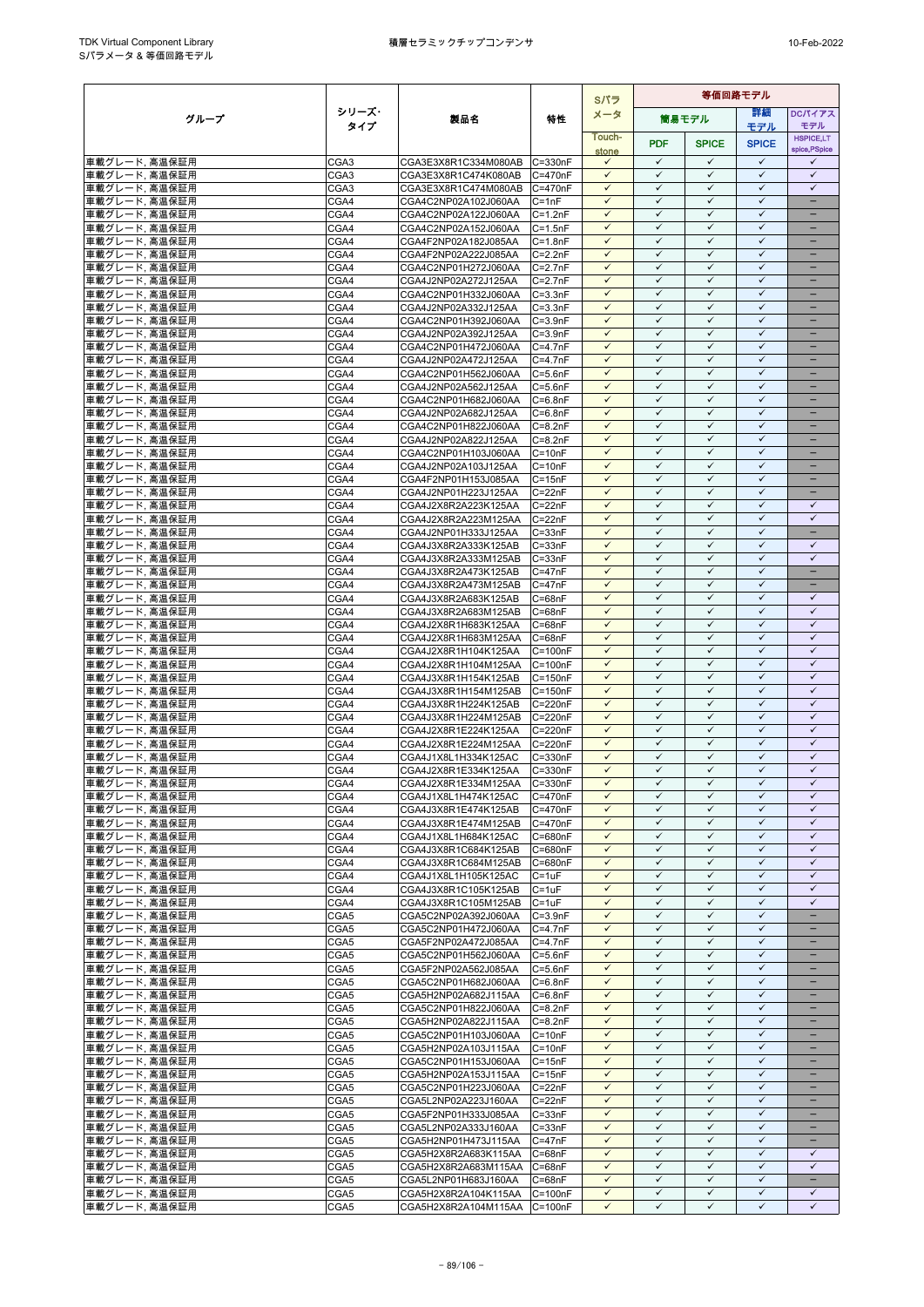|                                                    |                  |                                                              |                                | Sパラ                          | 等価回路モデル                      |                              |                              |                                   |
|----------------------------------------------------|------------------|--------------------------------------------------------------|--------------------------------|------------------------------|------------------------------|------------------------------|------------------------------|-----------------------------------|
| グループ                                               | シリーズ・            | 製品名                                                          | 特性                             | メータ                          |                              | 筒易モデル                        | 等細                           | <b>DCパイアス</b>                     |
|                                                    | タイプ              |                                                              |                                | Touch-                       |                              |                              | モデル                          | モデル<br><b>HSPICE,LT</b>           |
|                                                    |                  |                                                              |                                | stone                        | <b>PDF</b>                   | <b>SPICE</b>                 | <b>SPICE</b>                 | spice, PSpice                     |
| 車載グレード, 高温保証用                                      | CGA5             | CGA5L2NP01H104J160AA                                         | $C = 100nF$                    | $\checkmark$                 | $\checkmark$                 | ✓                            | $\checkmark$                 |                                   |
| 車載グレード、高温保証用                                       | CGA5             | CGA5L2X8R2A154K160AA                                         | $C = 150nF$                    | $\checkmark$                 | $\checkmark$                 | $\checkmark$                 | $\checkmark$                 | $\checkmark$                      |
| 車載グレード, 高温保証用<br>車載グレード、高温保証用                      | CGA5<br>CGA5     | CGA5L2X8R2A154M160AA                                         | $C = 150nF$<br>C=220nF         | $\checkmark$<br>$\checkmark$ | $\checkmark$<br>$\checkmark$ | $\checkmark$<br>✓            | $\checkmark$<br>$\checkmark$ | $\checkmark$<br>$\checkmark$      |
| 車載グレード, 高温保証用                                      | CGA5             | CGA5H2X8R1H224K115AA<br>CGA5H2X8R1H224M115AA C=220nF         |                                | $\checkmark$                 | $\checkmark$                 | $\checkmark$                 | $\checkmark$                 | $\checkmark$                      |
| 車載グレード, 高温保証用                                      | CGA5             | CGA5L3X8R2A224K160AB                                         | C=220nF                        | $\checkmark$                 | $\checkmark$                 | $\checkmark$                 | $\checkmark$                 | $\checkmark$                      |
| 車載グレード, 高温保証用                                      | CGA5             | CGA5L3X8R2A224M160AB                                         | C=220nF                        | $\checkmark$                 | $\checkmark$                 | $\checkmark$                 | $\checkmark$                 | $\checkmark$                      |
| 車載グレード, 高温保証用                                      | CGA5             | CGA5L3X8R2A334K160AB                                         | $C = 330nF$                    | $\checkmark$                 | $\checkmark$                 | $\checkmark$                 | $\checkmark$                 | $\checkmark$                      |
| 車載グレード, 高温保証用                                      | CGA5             | CGA5L3X8R2A334M160AB                                         | C=330nF                        | $\checkmark$                 | $\checkmark$                 | $\checkmark$                 | $\checkmark$                 | $\checkmark$                      |
| 車載グレード, 高温保証用<br>車載グレード, 高温保証用                     | CGA5<br>CGA5     | CGA5L2X8R1H334K160AA<br>CGA5L2X8R1H334M160AA                 | $C = 330nF$<br>C=330nF         | $\checkmark$<br>$\checkmark$ | $\checkmark$<br>$\checkmark$ | $\checkmark$<br>$\checkmark$ | $\checkmark$<br>$\checkmark$ | $\checkmark$<br>$\checkmark$      |
| 車載グレード, 高温保証用                                      | CGA5             | CGA5L2X8R1H474K160AA                                         | C=470nF                        | $\checkmark$                 | ✓                            | $\checkmark$                 | $\checkmark$                 | $\checkmark$                      |
| 車載グレード, 高温保証用                                      | CGA5             | CGA5L2X8R1H474M160AA                                         | C=470nF                        | $\checkmark$                 | ✓                            | ✓                            | $\checkmark$                 | ✓                                 |
| 車載グレード, 高温保証用                                      | CGA5             | CGA5H2X8R1E684K115AA                                         | C=680nF                        | $\checkmark$                 | $\checkmark$                 | $\checkmark$                 | $\checkmark$                 | $\checkmark$                      |
| 車載グレード, 高温保証用                                      | CGA5             | CGA5H2X8R1E684M115AA                                         | C=680nF                        | $\checkmark$                 | $\checkmark$                 | $\checkmark$                 | $\checkmark$                 | $\checkmark$                      |
| 車載グレード, 高温保証用                                      | CGA5             | CGA5L3X8R1H684K160AB                                         | C=680nF                        | $\checkmark$                 | $\checkmark$                 | $\checkmark$                 | $\checkmark$                 | $\checkmark$                      |
| 車載グレード, 高温保証用                                      | CGA5             | CGA5L3X8R1H684M160AB                                         | C=680nF                        | $\checkmark$<br>$\checkmark$ | $\checkmark$<br>✓            | $\checkmark$<br>✓            | $\checkmark$<br>$\checkmark$ | $\checkmark$<br>$\checkmark$      |
| 車載グレード, 高温保証用<br>車載グレード, 高温保証用                     | CGA5<br>CGA5     | CGA5L3X8R1H105K160AB<br>CGA5L3X8R1H105M160AB                 | $C = 1uF$<br>$C = 1uF$         | $\checkmark$                 | $\checkmark$                 | $\checkmark$                 | $\checkmark$                 | $\checkmark$                      |
| 車載グレード, 高温保証用                                      | CGA5             | CGA5L2X8R1E105K160AA                                         | $C = 1uF$                      | $\checkmark$                 | $\checkmark$                 | $\checkmark$                 | $\checkmark$                 | $\checkmark$                      |
| 車載グレード, 高温保証用                                      | CGA5             | CGA5L2X8R1E105M160AA                                         | $C = 1uF$                      | $\checkmark$                 | $\checkmark$                 | $\checkmark$                 | $\checkmark$                 | $\checkmark$                      |
| 車載グレード, 高温保証用                                      | CGA5             | CGA5L3X8R1E155K160AB                                         | $C = 1.5$ u $F$                | $\checkmark$                 | $\checkmark$                 | $\checkmark$                 | $\checkmark$                 | $\checkmark$                      |
| 車載グレード, 高温保証用                                      | CGA5             | CGA5L3X8R1E155M160AB                                         | $C = 1.5$ u $F$                | $\checkmark$                 | $\checkmark$                 | ✓                            | $\checkmark$                 | $\checkmark$                      |
| 車載グレード、高温保証用                                       | CGA5             | CGA5L3X8R1E225K160AB                                         | $C = 2.2uF$                    | $\checkmark$                 | ✓                            | $\checkmark$                 | $\checkmark$                 | $\checkmark$                      |
| 車載グレード, 高温保証用                                      | CGA5             | CGA5L3X8R1E225M160AB                                         | $C = 2.2uF$                    | $\checkmark$<br>$\checkmark$ | $\checkmark$<br>$\checkmark$ | $\checkmark$<br>$\checkmark$ | $\checkmark$<br>$\checkmark$ | $\checkmark$<br>$\checkmark$      |
| 車載グレード, 高温保証用<br>車載グレード, 高温保証用                     | CGA5<br>CGA5     | CGA5L3X8R1C335K160AB<br>CGA5L3X8R1C335M160AB                 | $C = 3.3uF$<br>$C = 3.3uF$     | $\checkmark$                 | ✓                            | $\checkmark$                 | $\checkmark$                 | $\checkmark$                      |
| 車載グレード, 高温保証用                                      | CGA5             | CGA5L3X8R1C475K160AB                                         | $C = 4.7$ u $F$                | $\checkmark$                 | $\checkmark$                 | $\checkmark$                 | $\checkmark$                 | $\checkmark$                      |
| 車載グレード、高温保証用                                       | CGA5             | CGA5L3X8R1C475M160AB                                         | $C = 4.7$ u $F$                | $\checkmark$                 | $\checkmark$                 | $\checkmark$                 | $\checkmark$                 | $\checkmark$                      |
| 車載グレード, 高温保証用                                      | CGA6             | CGA6N2NP02A683J230AA                                         | $C = 68nF$                     | $\checkmark$                 | $\checkmark$                 | ✓                            | $\checkmark$                 | $\qquad \qquad -$                 |
| 車載グレード, 高温保証用                                      | CGA6             | CGA6M3X8R2A474K200AB                                         | C=470nF                        | $\checkmark$                 | $\checkmark$                 | $\checkmark$                 | $\checkmark$                 | $\checkmark$                      |
| 車載グレード, 高温保証用                                      | CGA6             | CGA6M3X8R2A474M200AB                                         | C=470nF                        | $\checkmark$                 | $\checkmark$                 | $\checkmark$                 | $\checkmark$                 | $\checkmark$                      |
| 車載グレード, 高温保証用                                      | CGA6             | CGA6P3X8R2A684K250AB                                         | C=680nF                        | $\checkmark$<br>$\checkmark$ | $\checkmark$<br>$\checkmark$ | $\checkmark$<br>$\checkmark$ | $\checkmark$<br>$\checkmark$ | $\checkmark$<br>$\checkmark$      |
| 車載グレード, 高温保証用<br>車載グレード, 高温保証用                     | CGA6<br>CGA6     | CGA6P3X8R2A684M250AB<br>CGA6L2X8R1E155K160AA                 | C=680nF<br>$C = 1.5$ u $F$     | $\checkmark$                 | $\checkmark$                 | ✓                            | $\checkmark$                 | $\checkmark$                      |
| 車載グレード, 高温保証用                                      | CGA6             | CGA6L2X8R1E155M160AA                                         | $C = 1.5$ u $F$                | $\checkmark$                 | $\checkmark$                 | $\checkmark$                 | $\checkmark$                 | $\checkmark$                      |
| 車載グレード, 高温保証用                                      | CGA6             | CGA6M2X8R1E225K200AA                                         | $C = 2.2uF$                    | $\checkmark$                 | ✓                            | ✓                            | ✓                            | ✓                                 |
| 車載グレード, 高温保証用                                      | CGA6             | CGA6M2X8R1E225M200AA C=2.2uF                                 |                                | $\checkmark$                 | $\checkmark$                 | $\checkmark$                 | $\checkmark$                 | $\checkmark$                      |
| 車載グレード, 高温保証用                                      | CGA6             | CGA6P2X8R1E335K250AA                                         | $C = 3.3uF$                    | $\checkmark$                 | $\checkmark$                 | $\checkmark$                 | $\checkmark$                 | $\checkmark$                      |
| 車載グレード, 高温保証用                                      | CGA6             | CGA6P2X8R1E335M250AA                                         | $C = 3.3uF$                    | $\checkmark$                 | $\checkmark$                 | $\checkmark$                 | $\checkmark$                 | $\checkmark$                      |
| 車載グレード、高温保証用                                       | CGA6             | CGA6P3X8R1E475K250AB                                         | $C = 4.7$ u $F$                | $\checkmark$                 | $\checkmark$<br>$\checkmark$ | $\checkmark$<br>$\checkmark$ | $\checkmark$<br>$\checkmark$ | $\checkmark$                      |
| 車載グレード, 高温保証用<br> 車載グレード, 高温保証用                    | CGA6<br>CGA6     | CGA6P3X8R1E475M250AB C=4.7uF<br>CGA6M3X8R1C685K200AB C=6.8uF |                                | $\checkmark$<br>$\checkmark$ | ✓                            | $\checkmark$                 | $\checkmark$                 | $\checkmark$<br>$\checkmark$      |
| 車載グレード, 高温保証用                                      | CGA6             | CGA6M3X8R1C685M200AB C=6.8uF                                 |                                | $\checkmark$                 | $\checkmark$                 | $\checkmark$                 | $\checkmark$                 | $\checkmark$                      |
| 車載グレード, 高温保証用                                      | CGA6             | CGA6P3X8R1C106K250AB                                         | $C = 10uF$                     | $\checkmark$                 | $\checkmark$                 | $\checkmark$                 | $\checkmark$                 | $\checkmark$                      |
| 車載グレード, 高温保証用                                      | CGA6             | CGA6P3X8R1C106M250AB                                         | $C = 10uF$                     | $\checkmark$                 | ✓                            | $\checkmark$                 | $\checkmark$                 | $\checkmark$                      |
| 車載グレード、高温保証用                                       | CGA8             | CGA8N4NP02W473J230KA                                         | $C = 47nF$                     | $\checkmark$                 | $\checkmark$                 | $\checkmark$                 | $\checkmark$                 | -                                 |
| 車載グレード, 高温保証用                                      | CGA8             | CGA8R4NP02J473J320KA C=47nF                                  |                                | $\checkmark$                 | $\checkmark$                 | $\checkmark$                 | $\checkmark$                 |                                   |
| 車載グレード, 高温保証用                                      | CGA8             | CGA8N4NP02E683J230KN                                         | $C = 68nF$                     | $\checkmark$                 | ✓                            | ✓                            | $\checkmark$                 | $\overline{\phantom{0}}$          |
| 車載グレード、高温保証用<br>車載グレード, メガキャップ (金属端子付き)            | CGA8<br>CKG32K   | CGA8R4NP02W683J320KA<br>CKG32KX7R2J473K335AJ                 | $C = 68nF$<br>$C = 47nF$       | $\checkmark$<br>$\checkmark$ | $\checkmark$<br>$\checkmark$ | $\checkmark$<br>$\checkmark$ | $\checkmark$<br>$\checkmark$ | $\qquad \qquad -$<br>$\checkmark$ |
| 車載グレード, メガキャップ (金属端子付き)                            | CKG32K           | CKG32KX7R2J473M335AJ                                         | $C = 47nF$                     | $\checkmark$                 | $\checkmark$                 | $\checkmark$                 | $\checkmark$                 | $\checkmark$                      |
| 車載グレード, メガキャップ (金属端子付き)                            | CKG32K           | CKG32KX7R2E104K335AJ                                         | $C = 100nF$                    | $\checkmark$                 | $\checkmark$                 | $\checkmark$                 | $\checkmark$                 | $\checkmark$                      |
| 車載グレード、メガキャップ (金属端子付き)                             | CKG32K           | CKG32KX7R2E104M335AJ                                         | $C = 100nF$                    | $\checkmark$                 | $\checkmark$                 | ✓                            | $\checkmark$                 | $\checkmark$                      |
| 車載グレード、メガキャップ (金属端子付き)                             | CKG32K           | CKG32KX7T2J104K335AJ                                         | $C = 100nF$                    | $\checkmark$                 | $\checkmark$                 | $\checkmark$                 | $\checkmark$                 | $\checkmark$                      |
| 車載グレード, メガキャップ (金属端子付き)                            | CKG32K           | CKG32KX7T2J104M335AJ                                         | $C = 100nF$                    | $\checkmark$                 | ✓<br>$\checkmark$            | ✓                            | $\checkmark$                 | ✓                                 |
| 車載グレード, メガキャップ (金属端子付き)<br>車載グレード, メガキャップ (金属端子付き) | CKG32K<br>CKG32K | CKG32KX7T2J154K335AJ<br>CKG32KX7T2J154M335AJ                 | $C = 150nF$<br>$C = 150nF$     | $\checkmark$<br>$\checkmark$ | $\checkmark$                 | $\checkmark$<br>$\checkmark$ | $\checkmark$<br>$\checkmark$ | $\checkmark$<br>$\checkmark$      |
| 車載グレード, メガキャップ (金属端子付き)                            | CKG32K           | CKG32KX7R2E224K335AJ                                         | C=220nF                        | $\checkmark$                 | $\checkmark$                 | $\checkmark$                 | $\checkmark$                 | $\checkmark$                      |
| 車載グレード, メガキャップ (金属端子付き)                            | CKG32K           | CKG32KX7R2E224M335AJ                                         | C=220nF                        | $\checkmark$                 | $\checkmark$                 | $\checkmark$                 | $\checkmark$                 | $\checkmark$                      |
| 車載グレード, メガキャップ (金属端子付き)                            | CKG32K           | CKG32KX7T2W224K335AJ                                         | C=220nF                        | $\checkmark$                 | $\checkmark$                 | $\checkmark$                 | $\checkmark$                 | $\checkmark$                      |
| 車載グレード、メガキャップ (金属端子付き)                             | CKG32K           | CKG32KX7T2W224M335AJ                                         | $C = 220nF$                    | $\checkmark$                 | ✓                            | $\checkmark$                 | $\checkmark$                 | $\checkmark$                      |
| 車載グレード, メガキャップ (金属端子付き)                            | CKG32K           | CKG32KX7T2E334K335AJ                                         | C=330nF                        | $\checkmark$                 | $\checkmark$                 | $\checkmark$                 | $\checkmark$                 | $\checkmark$                      |
| 車載グレード, メガキャップ (金属端子付き)                            | CKG32K           | CKG32KX7T2E334M335AJ                                         | $C = 330nF$                    | $\checkmark$                 | $\checkmark$<br>$\checkmark$ | $\checkmark$<br>$\checkmark$ | $\checkmark$<br>$\checkmark$ | $\checkmark$<br>$\checkmark$      |
| 車載グレード, メガキャップ (金属端子付き)<br>車載グレード, メガキャップ (金属端子付き) | CKG32K<br>CKG32K | CKG32KX7R2A474K335AJ<br>CKG32KX7R2A474M335AJ                 | C=470nF<br>C=470nF             | $\checkmark$<br>$\checkmark$ | $\checkmark$                 | $\checkmark$                 | $\checkmark$                 | $\checkmark$                      |
| 車載グレード, メガキャップ (金属端子付き)                            | CKG32K           | CKG32KX7R2A105K335AJ                                         | $C = 1uF$                      | $\checkmark$                 | $\checkmark$                 | $\checkmark$                 | $\checkmark$                 | $\checkmark$                      |
| 車載グレード、メガキャップ (金属端子付き)                             | CKG32K           | CKG32KX7R2A105M335AJ                                         | $C = 1uF$                      | $\checkmark$                 | $\checkmark$                 | ✓                            | ✓                            | ✓                                 |
| 車載グレード, メガキャップ (金属端子付き)                            | CKG32K           | CKG32KX7R1H105K335AJ                                         | $C = 1uF$                      | $\checkmark$                 | $\checkmark$                 | $\checkmark$                 | $\checkmark$                 | $\checkmark$                      |
| 車載グレード, メガキャップ (金属端子付き)                            | CKG32K           | CKG32KX7R1H105M335AJ                                         | $C = 1uF$                      | $\checkmark$                 | $\checkmark$                 | ✓                            | $\checkmark$                 | $\checkmark$                      |
| 車載グレード, メガキャップ (金属端子付き)                            | CKG32K           | CKG32KX7R2A225K335AJ                                         | $C = 2.2uF$                    | $\checkmark$                 | $\checkmark$                 | $\checkmark$                 | $\checkmark$                 | $\checkmark$                      |
| 車載グレード, メガキャップ (金属端子付き)                            | CKG32K           | CKG32KX7R2A225M335AJ                                         | $C = 2.2uF$                    | $\checkmark$<br>$\checkmark$ | $\checkmark$<br>$\checkmark$ | $\checkmark$<br>✓            | $\checkmark$<br>$\checkmark$ | $\checkmark$<br>$\checkmark$      |
| 車載グレード, メガキャップ (金属端子付き)<br>車載グレード, メガキャップ (金属端子付き) | CKG32K<br>CKG32K | CKG32KX7S2A335K335AJ<br>CKG32KX7S2A335M335AJ                 | $C = 3.3uF$<br>$C = 3.3$ u $F$ | $\checkmark$                 | $\checkmark$                 | $\checkmark$                 | $\checkmark$                 | $\checkmark$                      |
| 車載グレード、メガキャップ (金属端子付き)                             | CKG32K           | CKG32KX7R1E475K335AJ                                         | $C = 4.7$ u $F$                | $\checkmark$                 | $\checkmark$                 | ✓                            | $\checkmark$                 | $\checkmark$                      |
| 車載グレード, メガキャップ (金属端子付き)                            | CKG32K           | CKG32KX7R1E475M335AJ                                         | $C = 4.7$ u $F$                | $\checkmark$                 | $\checkmark$                 | $\checkmark$                 | $\checkmark$                 | $\checkmark$                      |
| 車載グレード, メガキャップ (金属端子付き)                            | CKG32K           | CKG32KX7S2A475K335AJ                                         | $C = 4.7$ u $F$                | $\checkmark$                 | $\checkmark$                 | $\checkmark$                 | $\checkmark$                 | $\checkmark$                      |
| 車載グレード, メガキャップ (金属端子付き)                            | CKG32K           | CKG32KX7S2A475M335AJ                                         | $C = 4.7$ u $F$                | $\checkmark$                 | $\checkmark$                 | $\checkmark$                 | $\checkmark$                 | $\checkmark$                      |
| 車載グレード, メガキャップ (金属端子付き)                            | CKG32K           | CKG32KX7S1H475K335AJ                                         | $C = 4.7uF$                    | $\checkmark$                 | $\checkmark$                 | ✓                            | $\checkmark$                 | $\checkmark$                      |
| 車載グレード, メガキャップ (金属端子付き)                            | CKG32K           | CKG32KX7S1H475M335AJ                                         | $C = 4.7uF$                    | $\checkmark$                 | $\checkmark$                 | $\checkmark$                 | $\checkmark$                 | $\checkmark$                      |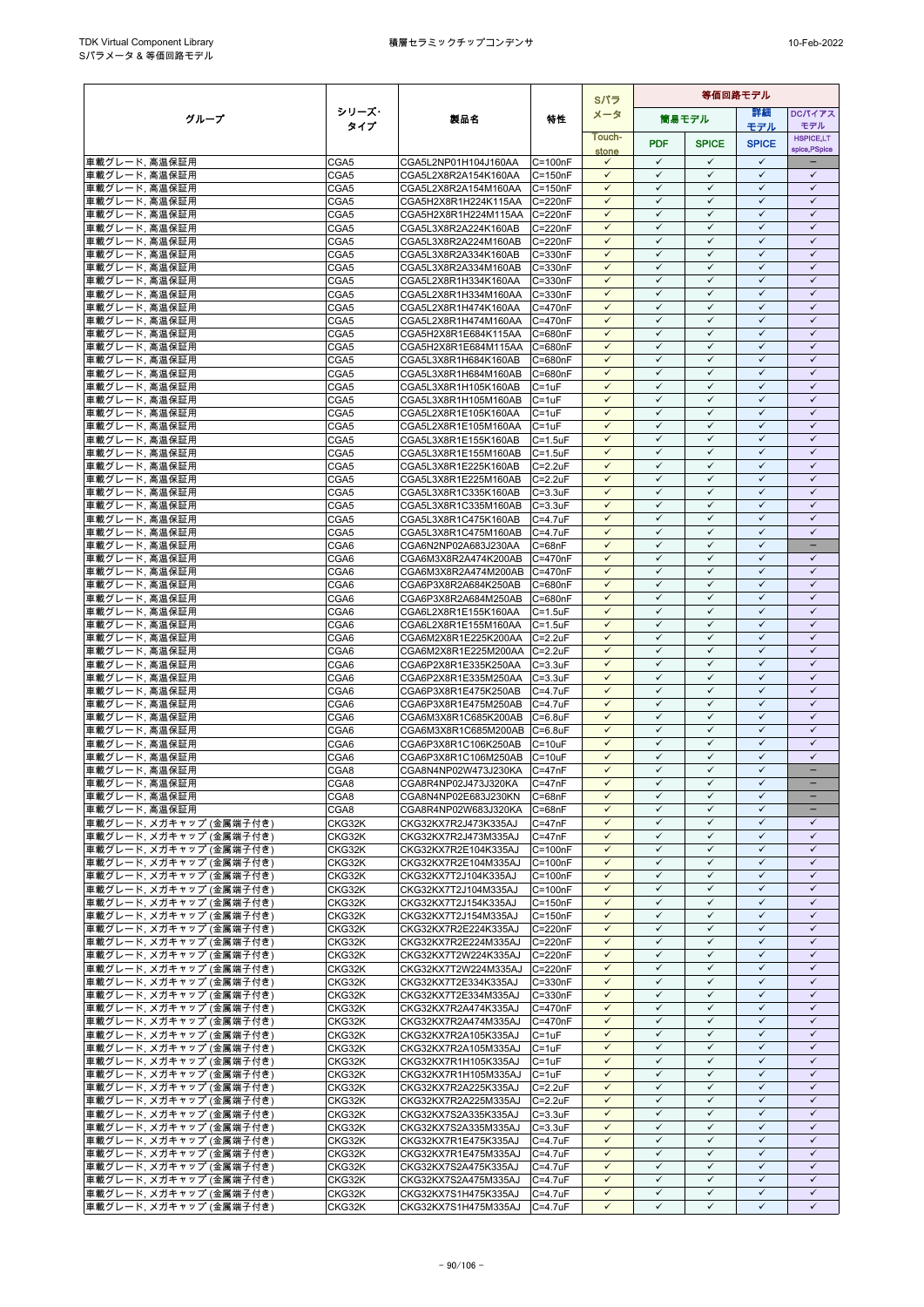|                                                     |                  |                                              |                            | Sパラ                          | 等価回路モデル                      |                              |                              |                                   |
|-----------------------------------------------------|------------------|----------------------------------------------|----------------------------|------------------------------|------------------------------|------------------------------|------------------------------|-----------------------------------|
| グループ                                                | シリーズ・            | 製品名                                          | 特性                         | メータ                          |                              | 筒易モデル                        | 詳細                           | <b>DCパイアス</b>                     |
|                                                     | タイプ              |                                              |                            |                              |                              |                              | モデル                          | モデル                               |
|                                                     |                  |                                              |                            | Touch-<br>stone              | <b>PDF</b>                   | <b>SPICE</b>                 | <b>SPICE</b>                 | <b>HSPICE,LT</b><br>spice, PSpice |
| 車載グレード, メガキャップ (金属端子付き)                             | CKG32K           | CKG32KX7S1H685K335AJ                         | $C = 6.8$ uF               | $\checkmark$                 | $\checkmark$                 | ✓                            | $\checkmark$                 | ✓                                 |
| 車載グレード, メガキャップ (金属端子付き)                             | CKG32K           | CKG32KX7S1H685M335AJ                         | $C = 6.8$ u $F$            | $\checkmark$                 | $\checkmark$                 | $\checkmark$                 | $\checkmark$                 | $\checkmark$                      |
| 車載グレード, メガキャップ (金属端子付き)                             | CKG32K           | CKG32KX7R1E106K335AJ                         | $C = 10uF$                 | $\checkmark$                 | $\checkmark$                 | $\checkmark$                 | $\checkmark$                 | $\checkmark$                      |
| 車載グレード, メガキャップ (金属端子付き)                             | CKG32K           | CKG32KX7R1E106M335AJ                         | $C = 10uF$                 | $\checkmark$                 | $\checkmark$                 | ✓                            | $\checkmark$                 | $\checkmark$                      |
| 車載グレード、メガキャップ (金属端子付き)                              | CKG32K           | CKG32KX7S1H106K335AJ                         | $C = 10uF$                 | $\checkmark$                 | $\checkmark$                 | $\checkmark$                 | $\checkmark$                 | $\checkmark$                      |
| 車載グレード, メガキャップ (金属端子付き)                             | CKG32K           | CKG32KX7S1H106M335AJ                         | $C = 10uF$                 | $\checkmark$                 | $\checkmark$<br>$\checkmark$ | ✓                            | $\checkmark$<br>$\checkmark$ | $\checkmark$<br>$\checkmark$      |
| 車載グレード、メガキャップ (金属端子付き)                              | CKG45K           | CKG45KX7R2J104K290JJ                         | $C = 100nF$                | $\checkmark$<br>$\checkmark$ | $\checkmark$                 | $\checkmark$<br>$\checkmark$ | $\checkmark$                 | $\checkmark$                      |
| 車載グレード、メガキャップ (金属端子付き)<br>車載グレード. メガキャップ (金属端子付き)   | CKG45K<br>CKG45K | CKG45KX7R2J104M290JJ<br>CKG45KX7T2J154K290JJ | $C = 100nF$<br>$C = 150nF$ | $\checkmark$                 | $\checkmark$                 | $\checkmark$                 | $\checkmark$                 | $\checkmark$                      |
| 車載グレード, メガキャップ (金属端子付き)                             | CKG45K           | CKG45KX7T2J154M290JJ                         | $C = 150nF$                | $\checkmark$                 | $\checkmark$                 | $\checkmark$                 | $\checkmark$                 | $\checkmark$                      |
| 車載グレード, メガキャップ (金属端子付き)                             | CKG45K           | CKG45KX7R2E224K290JJ                         | C=220nF                    | $\checkmark$                 | $\checkmark$                 | ✓                            | $\checkmark$                 | $\checkmark$                      |
| 車載グレード、メガキャップ (金属端子付き)                              | CKG45K           | CKG45KX7R2E224M290JJ                         | C=220nF                    | $\checkmark$                 | $\checkmark$                 | $\checkmark$                 | $\checkmark$                 | $\checkmark$                      |
| 車載グレード, メガキャップ (金属端子付き)                             | CKG45K           | CKG45KX7T2J224K290JJ                         | C=220nF                    |                              | ✓                            | ✓                            | ✓                            | ✓                                 |
| 車載グレード, メガキャップ (金属端子付き)                             | CKG45K           | CKG45KX7T2J224M290JJ                         | C=220nF                    | $\checkmark$                 | $\checkmark$                 | $\checkmark$                 | $\checkmark$                 | $\checkmark$                      |
| 車載グレード, メガキャップ (金属端子付き)                             | CKG45K           | CKG45KX7T2W334K290JJ                         | $C = 330nF$                | $\checkmark$                 | $\checkmark$                 | ✓                            | $\checkmark$                 | $\checkmark$                      |
| 車載グレード, メガキャップ (金属端子付き)                             | CKG45K           | CKG45KX7T2W334M290JJ                         | C=330nF                    | $\checkmark$                 | $\checkmark$                 | ✓                            | $\checkmark$                 | $\checkmark$                      |
| 車載グレード、メガキャップ (金属端子付き)                              | CKG45K           | CKG45KX7R2E474K290JJ                         | C=470nF                    | $\checkmark$                 | $\checkmark$                 | $\checkmark$                 | $\checkmark$                 | $\checkmark$                      |
| 車載グレード、メガキャップ (金属端子付き)                              | CKG45K           | CKG45KX7R2E474M290JJ                         | C=470nF                    | $\checkmark$                 | ✓                            | ✓                            | ✓                            | ✓                                 |
| 車載グレード, メガキャップ (金属端子付き)                             | CKG45K           | CKG45KX7T2W474K290JJ                         | C=470nF                    | $\checkmark$                 | $\checkmark$<br>$\checkmark$ | $\checkmark$<br>✓            | $\checkmark$<br>$\checkmark$ | $\checkmark$<br>$\checkmark$      |
| 車載グレード, メガキャップ (金属端子付き)                             | CKG45K           | CKG45KX7T2W474M290JJ                         | C=470nF                    | ✓<br>$\checkmark$            | $\checkmark$                 | $\checkmark$                 | $\checkmark$                 | $\checkmark$                      |
| 車載グレード, メガキャップ (金属端子付き)<br> 車載グレード, メガキャップ (金属端子付き) | CKG45K<br>CKG45K | CKG45KX7T2E684K290JJ<br>CKG45KX7T2E684M290JJ | C=680nF<br>C=680nF         | $\checkmark$                 | $\checkmark$                 | $\checkmark$                 | $\checkmark$                 | $\checkmark$                      |
| 車載グレード, メガキャップ (金属端子付き)                             | CKG45K           | CKG45KX7R2A105K290JJ                         | $C = 1uF$                  | $\checkmark$                 | $\checkmark$                 | ✓                            | $\checkmark$                 | $\checkmark$                      |
| 車載グレード、メガキャップ (金属端子付き)                              | CKG45K           | CKG45KX7R2A105M290JJ                         | $C = 1uF$                  | $\checkmark$                 | $\checkmark$                 | $\checkmark$                 | $\checkmark$                 | ✓                                 |
| 車載グレード, メガキャップ (金属端子付き)                             | CKG45K           | CKG45KX7T2E105K290JJ                         | $C = 1uF$                  | $\checkmark$                 | ✓                            | ✓                            | ✓                            | ✓                                 |
| 車載グレード, メガキャップ (金属端子付き)                             | CKG45K           | CKG45KX7T2E105M290JJ                         | $C = 1uF$                  | $\checkmark$                 | $\checkmark$                 | $\checkmark$                 | $\checkmark$                 | $\checkmark$                      |
| 車載グレード, メガキャップ (金属端子付き)                             | CKG45K           | CKG45KX7R1H155K290JJ                         | $C = 1.5$ u $F$            | ✓                            | ✓                            | ✓                            | $\checkmark$                 | ✓                                 |
| 車載グレード. メガキャップ (金属端子付き)                             | CKG45K           | CKG45KX7R1H155M290JJ                         | $C = 1.5$ u $F$            | $\checkmark$                 | $\checkmark$                 | $\checkmark$                 | $\checkmark$                 | $\checkmark$                      |
| 車載グレード, メガキャップ (金属端子付き)                             | CKG45K           | CKG45KX7R2A225K290JJ                         | $C = 2.2uF$                | $\checkmark$                 | $\checkmark$                 | $\checkmark$                 | $\checkmark$                 | $\checkmark$                      |
| 車載グレード、メガキャップ (金属端子付き)                              | CKG45K           | CKG45KX7R2A225M290JJ                         | $C = 2.2$ uF               | $\checkmark$                 | $\checkmark$                 | ✓                            | $\checkmark$                 | $\checkmark$                      |
| 車載グレード、メガキャップ (金属端子付き)                              | CKG45K           | CKG45KX7R1H335K290JJ                         | $C = 3.3uF$                | $\checkmark$                 | $\checkmark$                 | $\checkmark$                 | $\checkmark$                 | $\checkmark$                      |
| 車載グレード, メガキャップ (金属端子付き)                             | CKG45K           | CKG45KX7R1H335M290JJ                         | $C = 3.3uF$                | $\checkmark$                 | $\checkmark$                 | ✓                            | $\checkmark$<br>$\checkmark$ | $\checkmark$                      |
| 車載グレード, メガキャップ (金属端子付き)                             | CKG45K           | CKG45KX7S2A335K290JJ<br>CKG45KX7S2A335M290JJ | $C = 3.3uF$                | $\checkmark$<br>$\checkmark$ | $\checkmark$<br>$\checkmark$ | $\checkmark$<br>$\checkmark$ | $\checkmark$                 | $\checkmark$<br>$\checkmark$      |
| 車載グレード, メガキャップ (金属端子付き)<br>車載グレード、メガキャップ (金属端子付き)   | CKG45K<br>CKG45K | CKG45KX7R1E475K290JJ                         | $C = 3.3uF$<br>$C = 4.7uF$ | $\checkmark$                 | $\checkmark$                 | ✓                            | $\checkmark$                 | $\checkmark$                      |
| 車載グレード, メガキャップ (金属端子付き)                             | CKG45K           | CKG45KX7R1E475M290JJ                         | $C = 4.7$ uF               | $\checkmark$                 | $\checkmark$                 | $\checkmark$                 | $\checkmark$                 | $\checkmark$                      |
| 車載グレード, メガキャップ (金属端子付き)                             | CKG45K           | CKG45KX7S2A475K290JJ                         | $C = 4.7uF$                | ✓                            | ✓                            | ✓                            | ✓                            | ✓                                 |
| 車載グレード, メガキャップ (金属端子付き)                             | CKG45K           | CKG45KX7S2A475M290JJ                         | $C = 4.7$ u $F$            | $\checkmark$                 | $\checkmark$                 | $\checkmark$                 | $\checkmark$                 | $\checkmark$                      |
| 車載グレード, メガキャップ (金属端子付き)                             | CKG45K           | CKG45KX7S1H475K290JJ                         | $C = 4.7$ u $F$            | $\checkmark$                 | $\checkmark$                 | $\checkmark$                 | $\checkmark$                 | ✓                                 |
| 車載グレード, メガキャップ (金属端子付き)                             | CKG45K           | CKG45KX7S1H475M290JJ                         | $C = 4.7$ u $F$            | $\checkmark$                 | $\checkmark$                 | $\checkmark$                 | $\checkmark$                 | $\checkmark$                      |
| 車載グレード, メガキャップ (金属端子付き)                             | CKG45K           | CKG45KX7R1C106K290JJ                         | $C = 10uF$                 | $\checkmark$                 | $\checkmark$                 | $\checkmark$                 | $\checkmark$                 | $\checkmark$                      |
| 車載グレード, メガキャップ (金属端子付き)                             | CKG45K           | CKG45KX7R1C106M290JJ                         | $C = 10uF$                 | $\checkmark$                 | $\checkmark$                 | $\checkmark$                 | $\checkmark$                 | $\checkmark$                      |
| 車載グレード, メガキャップ (金属端子付き)                             | CKG45K           | CKG45KX7R1C226M290JJ                         | $C = 22uF$                 | $\checkmark$                 | $\checkmark$                 | $\checkmark$                 | $\checkmark$                 | $\checkmark$                      |
| 車載グレード, メガキャップ (金属端子付き)                             | CKG45K           | CKG45KX7S1C226M290JJ                         | $C = 22uF$                 | $\checkmark$                 | ✓                            | ✓                            | $\checkmark$                 | $\checkmark$                      |
| 車載グレード、メガキャップ (金属端子付き)                              | CKG45N           | CKG45NX7R2J224M500JJ                         | C=220nF                    | $\checkmark$                 | $\checkmark$<br>✓            | $\checkmark$<br>✓            | $\checkmark$<br>$\checkmark$ | $\checkmark$<br>✓                 |
| 車載グレード. メガキャップ (金属端子付き)<br>車載グレード, メガキャップ (金属端子付き)  | CKG45N<br>CKG45N | CKG45NX7T2J334M500JJ<br>CKG45NX7R2E474M500JJ | C=330nF<br>C=470nF         | $\checkmark$                 | $\checkmark$                 | $\checkmark$                 | $\checkmark$                 | $\checkmark$                      |
| 車載グレード, メガキャップ (金属端子付き)                             | CKG45N           | CKG45NX7T2J474M500JJ                         | C=470nF                    | $\checkmark$                 | $\checkmark$                 | $\checkmark$                 | $\checkmark$                 | $\checkmark$                      |
| 車載グレード, メガキャップ (金属端子付き)                             | CKG45N           | CKG45NX7T2W684M500JJ                         | C=680nF                    | $\checkmark$                 | $\checkmark$                 | ✓                            | $\checkmark$                 | ✓                                 |
| 車載グレード、メガキャップ (金属端子付き)                              | CKG45N           | CKG45NX7R2E105M500JJ                         | $C = 1uF$                  | $\checkmark$                 | $\checkmark$                 | $\checkmark$                 | $\checkmark$                 | $\checkmark$                      |
| 車載グレード, メガキャップ (金属端子付き)                             | CKG45N           | CKG45NX7T2W105M500JJ                         | $C = 1uF$                  | $\checkmark$                 | $\checkmark$                 | $\checkmark$                 | $\checkmark$                 | $\checkmark$                      |
| 車載グレード、メガキャップ (金属端子付き)                              | CKG45N           | CKG45NX7T2E155M500JJ                         | $C = 1.5uF$                | $\checkmark$                 | $\checkmark$                 | $\checkmark$                 | $\checkmark$                 | $\checkmark$                      |
| 車載グレード, メガキャップ (金属端子付き)                             | CKG45N           | CKG45NX7R2A225M500JJ                         | $C = 2.2uF$                | $\checkmark$                 | $\checkmark$                 | $\checkmark$                 | $\checkmark$                 | $\checkmark$                      |
| 車載グレード、メガキャップ (金属端子付き)                              | CKG45N           | CKG45NX7T2E225M500JJ                         | $C = 2.2uF$                | $\checkmark$                 | $\checkmark$                 | ✓                            | $\checkmark$                 | $\checkmark$                      |
| 車載グレード、メガキャップ (金属端子付き)                              | CKG45N           | CKG45NX7R1H335M500JJ                         | $C = 3.3uF$                | $\checkmark$                 | $\checkmark$                 | $\checkmark$                 | $\checkmark$                 | $\checkmark$                      |
| 車載グレード, メガキャップ (金属端子付き)                             | CKG45N           | CKG45NX7R2A475M500JJ                         | $C = 4.7$ u $F$            | ✓                            | ✓                            | ✓                            | ✓                            | ✓                                 |
| 車載グレード, メガキャップ (金属端子付き)                             | CKG45N           | CKG45NX7R1H685M500JJ                         | $C = 6.8$ u $F$            | $\checkmark$                 | $\checkmark$                 | $\checkmark$                 | $\checkmark$                 | $\checkmark$                      |
| 車載グレード, メガキャップ (金属端子付き)                             | CKG45N           | CKG45NX7S2A685M500JJ                         | $C = 6.8$ u $F$            | $\checkmark$<br>$\checkmark$ | $\checkmark$<br>$\checkmark$ | $\checkmark$<br>$\checkmark$ | $\checkmark$<br>$\checkmark$ | $\checkmark$<br>$\checkmark$      |
| 車載グレード、メガキャップ (金属端子付き)<br>車載グレード, メガキャップ (金属端子付き)   | CKG45N<br>CKG45N | CKG45NX7R1E106M500JJ<br>CKG45NX7S2A106M500JJ | $C = 10uF$<br>$C = 10uF$   | $\checkmark$                 | $\checkmark$                 | $\checkmark$                 | $\checkmark$                 | $\checkmark$                      |
| 車載グレード, メガキャップ (金属端子付き)                             | CKG45N           | CKG45NX7S1H106M500JJ                         | $C = 10uF$                 | $\checkmark$                 | $\checkmark$                 | ✓                            | $\checkmark$                 | ✓                                 |
| 車載グレード, メガキャップ (金属端子付き)                             | CKG45N           | CKG45NX7R1C226M500JJ                         | $C = 22uF$                 | $\checkmark$                 | $\checkmark$                 | $\checkmark$                 | $\checkmark$                 | $\checkmark$                      |
| 車載グレード, メガキャップ (金属端子付き)                             | CKG45N           | CKG45NX7S1C476M500JJ                         | $C = 47uF$                 | $\checkmark$                 | $\checkmark$                 | $\checkmark$                 | $\checkmark$                 | $\checkmark$                      |
| 車載グレード, メガキャップ (金属端子付き)                             | CKG57K           | CKG57KX7R2J224K335JJ                         | C=220nF                    | $\checkmark$                 | $\checkmark$                 | $\checkmark$                 | $\checkmark$                 | $\checkmark$                      |
| 車載グレード, メガキャップ (金属端子付き)                             | CKG57K           | CKG57KX7R2J224M335JJ                         | C=220nF                    | $\checkmark$                 | $\checkmark$                 | $\checkmark$                 | $\checkmark$                 | $\checkmark$                      |
| 車載グレード, メガキャップ (金属端子付き)                             | CKG57K           | CKG57KX7T2J334K335JJ                         | C=330nF                    | $\checkmark$                 | $\checkmark$                 | $\checkmark$                 | $\checkmark$                 | $\checkmark$                      |
| 車載グレード, メガキャップ (金属端子付き)                             | CKG57K           | CKG57KX7T2J334M335JJ                         | $C = 330nF$                | $\checkmark$                 | $\checkmark$                 | $\checkmark$                 | $\checkmark$                 | $\checkmark$                      |
| 車載グレード、メガキャップ (金属端子付き)                              | CKG57K           | CKG57KX7R2E474K335JJ                         | C=470nF                    | $\checkmark$                 | $\checkmark$                 | ✓                            | ✓                            | ✓                                 |
| 車載グレード, メガキャップ (金属端子付き)                             | CKG57K           | CKG57KX7R2E474M335JJ                         | C=470nF                    | $\checkmark$                 | $\checkmark$                 | $\checkmark$                 | $\checkmark$                 | $\checkmark$                      |
| 車載グレード, メガキャップ (金属端子付き)                             | CKG57K           | CKG57KX7T2J474K335JJ                         | C=470nF                    | $\checkmark$                 | $\checkmark$                 | $\checkmark$                 | $\checkmark$                 | $\checkmark$                      |
| 車載グレード, メガキャップ (金属端子付き)                             | CKG57K           | CKG57KX7T2J474M335JJ                         | C=470nF                    | $\checkmark$<br>$\checkmark$ | $\checkmark$<br>$\checkmark$ | $\checkmark$<br>$\checkmark$ | $\checkmark$<br>$\checkmark$ | $\checkmark$<br>$\checkmark$      |
| 車載グレード, メガキャップ (金属端子付き)<br> 車載グレード, メガキャップ (金属端子付き) | CKG57K<br>CKG57K | CKG57KX7T2W684K335JJ<br>CKG57KX7T2W684M335JJ | C=680nF<br>C=680nF         | $\checkmark$                 | $\checkmark$                 | ✓                            | $\checkmark$                 | $\checkmark$                      |
| 車載グレード、メガキャップ (金属端子付き)                              | CKG57K           | CKG57KX7R2E105K335JJ                         | $C = 1uF$                  | $\checkmark$                 | $\checkmark$                 | $\checkmark$                 | $\checkmark$                 | $\checkmark$                      |
| 車載グレード、メガキャップ (金属端子付き)                              | CKG57K           | CKG57KX7R2E105M335JJ                         | $C = 1uF$                  | $\checkmark$                 | $\checkmark$                 | ✓                            | $\checkmark$                 | $\checkmark$                      |
| 車載グレード, メガキャップ (金属端子付き)                             | CKG57K           | CKG57KX7R2A105K335JJ                         | $C = 1uF$                  | $\checkmark$                 | $\checkmark$                 | $\checkmark$                 | $\checkmark$                 | $\checkmark$                      |
| 車載グレード, メガキャップ (金属端子付き)                             | CKG57K           | CKG57KX7R2A105M335JJ                         | $C = 1uF$                  | $\checkmark$                 | $\checkmark$                 | $\checkmark$                 | $\checkmark$                 | $\checkmark$                      |
| 車載グレード, メガキャップ (金属端子付き)                             | CKG57K           | CKG57KX7T2W105K335JJ                         | $C = 1uF$                  | $\checkmark$                 | $\checkmark$                 | $\checkmark$                 | $\checkmark$                 | $\checkmark$                      |
| 車載グレード, メガキャップ (金属端子付き)                             | CKG57K           | CKG57KX7T2W105M335JJ                         | $C = 1uF$                  | $\checkmark$                 | $\checkmark$                 | $\checkmark$                 | $\checkmark$                 | $\checkmark$                      |
| 車載グレード, メガキャップ (金属端子付き)                             | CKG57K           | CKG57KX7T2E155K335JJ                         | $C = 1.5uF$                | $\checkmark$                 | $\checkmark$                 | ✓                            | $\checkmark$                 | ✓                                 |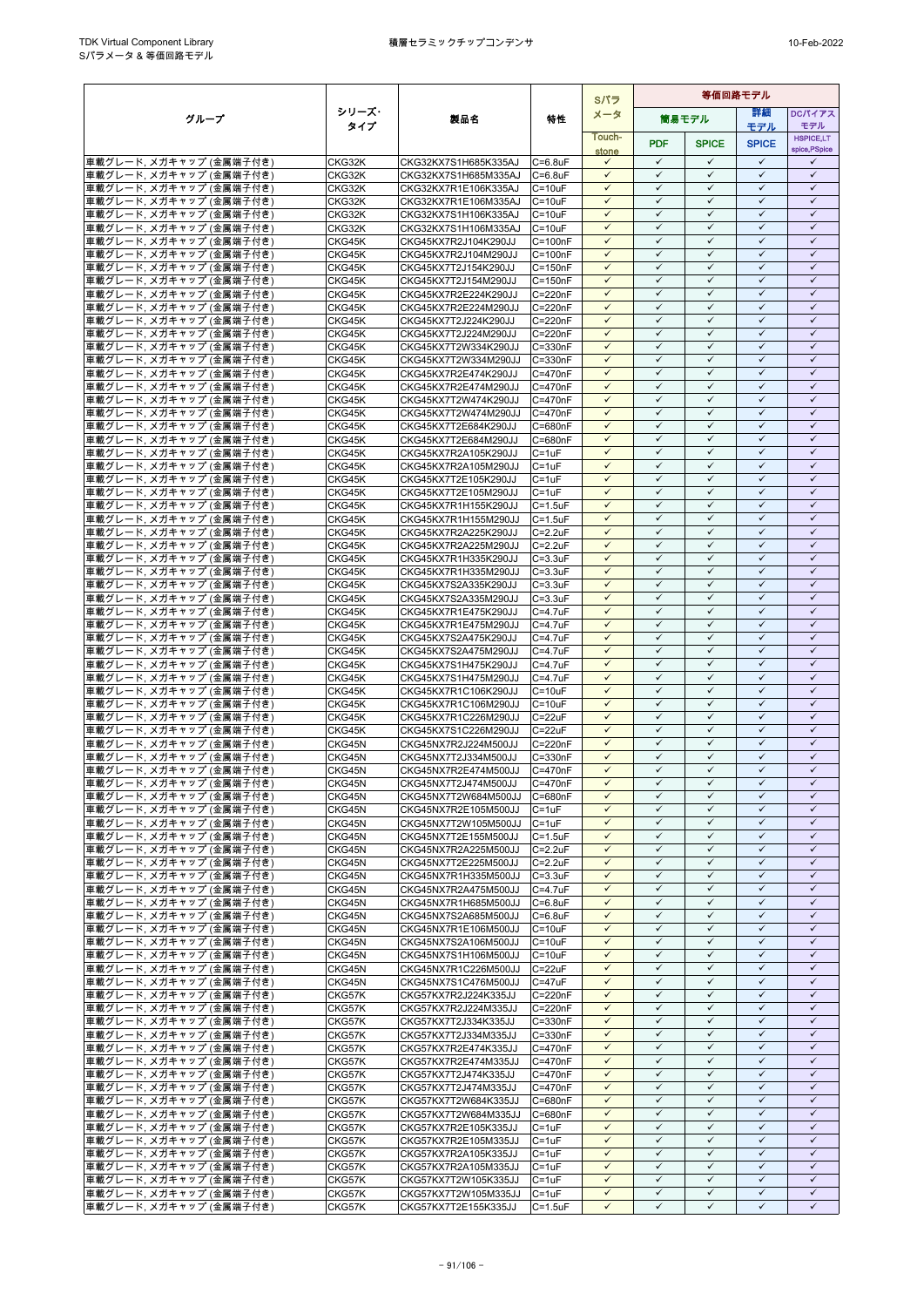|                                                     |                  |                                              |                              | Sパラ                          |                              | 等価回路モデル                      |                              |                              |  |  |  |
|-----------------------------------------------------|------------------|----------------------------------------------|------------------------------|------------------------------|------------------------------|------------------------------|------------------------------|------------------------------|--|--|--|
| グループ                                                | シリーズ・            | 製品名                                          | 特性                           | メータ                          |                              | 筒易モデル                        | 詳細                           | <b>DCパイアス</b>                |  |  |  |
|                                                     | タイプ              |                                              |                              | Touch-                       |                              |                              | モデル                          | モデル<br><b>HSPICE,LT</b>      |  |  |  |
|                                                     |                  |                                              |                              | stone                        | <b>PDF</b>                   | <b>SPICE</b>                 | <b>SPICE</b>                 | spice, PSpice                |  |  |  |
| 車載グレード, メガキャップ (金属端子付き)                             | CKG57K           | CKG57KX7T2E155M335JJ                         | $C = 1.5uF$                  | $\checkmark$                 | $\checkmark$                 | $\checkmark$                 | $\checkmark$                 | ✓                            |  |  |  |
| 車載グレード、メガキャップ (金属端子付き)                              | CKG57K           | CKG57KX7R2A225K335JJ                         | $C = 2.2uF$                  | $\checkmark$                 | $\checkmark$                 | $\checkmark$                 | $\checkmark$                 | $\checkmark$                 |  |  |  |
| 車載グレード, メガキャップ (金属端子付き)                             | CKG57K           | CKG57KX7R2A225M335JJ                         | $C = 2.2uF$                  | $\checkmark$<br>$\checkmark$ | $\checkmark$<br>$\checkmark$ | ✓<br>$\checkmark$            | $\checkmark$<br>$\checkmark$ | $\checkmark$<br>$\checkmark$ |  |  |  |
| 車載グレード, メガキャップ (金属端子付き)<br> 車載グレード, メガキャップ (金属端子付き) | CKG57K<br>CKG57K | CKG57KX7T2E225K335JJ<br>CKG57KX7T2E225M335JJ | $C = 2.2uF$<br>$C = 2.2uF$   | $\checkmark$                 | $\checkmark$                 | $\checkmark$                 | $\checkmark$                 | $\checkmark$                 |  |  |  |
| 車載グレード、メガキャップ (金属端子付き)                              | CKG57K           | CKG57KX7R2A335K335JJ                         | $C = 3.3uF$                  | ✓                            | ✓                            | ✓                            | ✓                            | ✓                            |  |  |  |
| 車載グレード, メガキャップ (金属端子付き)                             | CKG57K           | CKG57KX7R2A335M335JJ                         | $C = 3.3uF$                  | $\checkmark$                 | $\checkmark$                 | $\checkmark$                 | $\checkmark$                 | $\checkmark$                 |  |  |  |
| 車載グレード, メガキャップ (金属端子付き)                             | CKG57K           | CKG57KX7R2A475K335JJ                         | $C=4.7$ uF                   | $\checkmark$                 | $\checkmark$                 | $\checkmark$                 | $\checkmark$                 | $\checkmark$                 |  |  |  |
| 車載グレード, メガキャップ (金属端子付き)                             | CKG57K           | CKG57KX7R2A475M335JJ                         | $C = 4.7$ u $F$              | $\checkmark$                 | $\checkmark$                 | $\checkmark$                 | $\checkmark$                 | $\checkmark$                 |  |  |  |
| 車載グレード, メガキャップ (金属端子付き)                             | CKG57K           | CKG57KX7R1H475K335JJ                         | $C = 4.7uF$                  | $\checkmark$<br>$\checkmark$ | $\checkmark$<br>$\checkmark$ | $\checkmark$<br>✓            | $\checkmark$<br>$\checkmark$ | $\checkmark$<br>$\checkmark$ |  |  |  |
| 車載グレード, メガキャップ (金属端子付き)<br>車載グレード、メガキャップ (金属端子付き)   | CKG57K<br>CKG57K | CKG57KX7R1H475M335JJ<br>CKG57KX7S2A685K335JJ | $C = 4.7$ uF<br>$C = 6.8$ uF | $\checkmark$                 | $\checkmark$                 | $\checkmark$                 | $\checkmark$                 | $\checkmark$                 |  |  |  |
| 車載グレード, メガキャップ (金属端子付き)                             | CKG57K           | CKG57KX7S2A685M335JJ                         | $C = 6.8$ uF                 | $\checkmark$                 | $\checkmark$                 | ✓                            | ✓                            | ✓                            |  |  |  |
| 車載グレード, メガキャップ (金属端子付き)                             | CKG57K           | CKG57KX7R1E106K335JJ                         | $C = 10uF$                   | $\checkmark$                 | $\checkmark$                 | $\checkmark$                 | $\checkmark$                 | $\checkmark$                 |  |  |  |
| 車載グレード, メガキャップ (金属端子付き)                             | CKG57K           | CKG57KX7R1E106M335JJ                         | $C = 10uF$                   | $\checkmark$                 | $\checkmark$                 | $\checkmark$                 | $\checkmark$                 | $\checkmark$                 |  |  |  |
| 車載グレード, メガキャップ (金属端子付き)                             | CKG57K           | CKG57KX7S2A106K335JJ                         | $C = 10uF$                   | $\checkmark$                 | $\checkmark$                 | $\checkmark$                 | $\checkmark$                 | $\checkmark$                 |  |  |  |
| 車載グレード、メガキャップ (金属端子付き)                              | CKG57K           | CKG57KX7S2A106M335JJ                         | $C = 10uF$                   | $\checkmark$<br>$\checkmark$ | $\checkmark$<br>$\checkmark$ | $\checkmark$<br>$\checkmark$ | $\checkmark$<br>$\checkmark$ | $\checkmark$<br>$\checkmark$ |  |  |  |
| 車載グレード, メガキャップ (金属端子付き)<br>車載グレード、メガキャップ (金属端子付き)   | CKG57K<br>CKG57K | CKG57KX7S1H106K335JJ<br>CKG57KX7S1H106M335JJ | $C = 10uF$<br>$C = 10uF$     | $\checkmark$                 | $\checkmark$                 | $\checkmark$                 | $\checkmark$                 | $\checkmark$                 |  |  |  |
| 車載グレード, メガキャップ (金属端子付き)                             | CKG57K           | CKG57KX7R1C156M335JJ                         | $C = 15uF$                   |                              | ✓                            | ✓                            | ✓                            | ✓                            |  |  |  |
| 車載グレード, メガキャップ (金属端子付き)                             | CKG57K           | CKG57KX7S2A156M335JJ                         | $C = 15uF$                   | $\checkmark$                 | $\checkmark$                 | $\checkmark$                 | $\checkmark$                 | $\checkmark$                 |  |  |  |
| 車載グレード, メガキャップ (金属端子付き)                             | CKG57K           | CKG57KX7R1H226M335JJ                         | $C = 22uF$                   | $\checkmark$                 | $\checkmark$                 | $\checkmark$                 | $\checkmark$                 | $\checkmark$                 |  |  |  |
| 車載グレード, メガキャップ (金属端子付き)                             | CKG57K           | CKG57KX7R1E226M335JJ                         | $C = 22uF$                   | $\checkmark$                 | $\checkmark$                 | $\checkmark$                 | $\checkmark$                 | $\checkmark$                 |  |  |  |
| 車載グレード. メガキャップ (金属端子付き)                             | CKG57K           | CKG57KX7S1C476M335JJ                         | $C = 47uF$                   | $\checkmark$                 | $\checkmark$                 | $\checkmark$                 | $\checkmark$                 | $\checkmark$                 |  |  |  |
| 車載グレード、メガキャップ (金属端子付き)<br>車載グレード, メガキャップ (金属端子付き)   | CKG57N<br>CKG57N | CKG57NX7R2J474M500JJ<br>CKG57NX7T2J684M500JJ | C=470nF<br>C=680nF           | $\checkmark$<br>$\checkmark$ | ✓<br>$\checkmark$            | ✓<br>$\checkmark$            | ✓<br>$\checkmark$            | ✓<br>$\checkmark$            |  |  |  |
| 車載グレード, メガキャップ (金属端子付き)                             | CKG57N           | CKG57NX7R2E105M500JJ                         | $C = 1uF$                    | $\checkmark$                 | $\checkmark$                 | ✓                            | $\checkmark$                 | ✓                            |  |  |  |
| 車載グレード, メガキャップ (金属端子付き)                             | CKG57N           | CKG57NX7T2J105M500JJ                         | $C = 1uF$                    | $\checkmark$                 | $\checkmark$                 | $\checkmark$                 | $\checkmark$                 | $\checkmark$                 |  |  |  |
| 車載グレード、メガキャップ (金属端子付き)                              | CKG57N           | CKG57NX7T2W155M500JJ                         | $C = 1.5uF$                  | $\checkmark$                 | $\checkmark$                 | $\checkmark$                 | $\checkmark$                 | $\checkmark$                 |  |  |  |
| 車載グレード, メガキャップ (金属端子付き)                             | CKG57N           | CKG57NX7R2E225M500JJ                         | $C = 2.2uF$                  | $\checkmark$                 | $\checkmark$                 | ✓                            | $\checkmark$                 | $\checkmark$                 |  |  |  |
| 車載グレード、メガキャップ (金属端子付き)                              | CKG57N           | CKG57NX7R2A225M500JJ                         | $C = 2.2$ uF                 | $\checkmark$<br>$\checkmark$ | $\checkmark$<br>$\checkmark$ | $\checkmark$<br>✓            | $\checkmark$<br>$\checkmark$ | $\checkmark$<br>$\checkmark$ |  |  |  |
| 車載グレード, メガキャップ (金属端子付き)<br>車載グレード, メガキャップ (金属端子付き)  | CKG57N<br>CKG57N | CKG57NX7T2W225M500JJ<br>CKG57NX7T2E335M500JJ | $C = 2.2uF$<br>$C = 3.3uF$   | $\checkmark$                 | $\checkmark$                 | $\checkmark$                 | $\checkmark$                 | $\checkmark$                 |  |  |  |
| 車載グレード, メガキャップ (金属端子付き)                             | CKG57N           | CKG57NX7R2A475M500JJ                         | $C = 4.7$ uF                 | $\checkmark$                 | $\checkmark$                 | $\checkmark$                 | $\checkmark$                 | $\checkmark$                 |  |  |  |
| 車載グレード、メガキャップ (金属端子付き)                              | CKG57N           | CKG57NX5R2A106M500JJ                         | $C = 10uF$                   | $\checkmark$                 | $\checkmark$                 | $\checkmark$                 | $\checkmark$                 | $\checkmark$                 |  |  |  |
| 車載グレード, メガキャップ (金属端子付き)                             | CKG57N           | CKG57NX7R2A106M500JJ                         | $C = 10uF$                   | $\checkmark$                 | $\checkmark$                 | $\checkmark$                 | $\checkmark$                 | $\checkmark$                 |  |  |  |
| 車載グレード、メガキャップ (金属端子付き)                              | CKG57N           | CKG57NX7R1H106M500JJ                         | $C = 10uF$                   | $\checkmark$                 | $\checkmark$                 | ✓                            | $\checkmark$                 | $\checkmark$                 |  |  |  |
| 車載グレード、メガキャップ (金属端子付き)                              | CKG57N           | CKG57NX5R1H226M500JJ                         | $C = 22uF$                   | $\checkmark$<br>$\checkmark$ | $\checkmark$<br>$\checkmark$ | $\checkmark$<br>✓            | $\checkmark$<br>$\checkmark$ | $\checkmark$<br>$\checkmark$ |  |  |  |
| 車載グレード、メガキャップ (金属端子付き)<br>車載グレード, メガキャップ (金属端子付き)   | CKG57N<br>CKG57N | CKG57NX7R1E226M500JJ<br>CKG57NX7S2A226M500JJ | $C = 22uF$<br>$C = 22uF$     | $\checkmark$                 | $\checkmark$                 | $\checkmark$                 | $\checkmark$                 | $\checkmark$                 |  |  |  |
| 車載グレード, メガキャップ (金属端子付き)                             | CKG57N           | CKG57NX7S1H226M500JJ                         | $C = 22uF$                   | $\checkmark$                 | $\checkmark$                 | $\checkmark$                 | $\checkmark$                 | $\checkmark$                 |  |  |  |
| 車載グレード、メガキャップ (金属端子付き)                              | CKG57N           | CKG57NX7R1C336M500JJ                         | $C = 33uF$                   | $\checkmark$                 | $\checkmark$                 | ✓                            | $\checkmark$                 | $\checkmark$                 |  |  |  |
| 車載グレード, メガキャップ (金属端子付き)                             | CKG57N           | CKG57NX5R1E476M500JJ                         | $C = 47uF$                   | $\checkmark$                 | $\checkmark$                 | $\checkmark$                 | $\checkmark$                 | $\checkmark$                 |  |  |  |
| 車載グレード. メガキャップ (金属端子付き)                             | CKG57N           | CKG57NX7R1H476M500JJ                         | $C = 47uF$                   | $\checkmark$                 | $\checkmark$                 | ✓                            | $\checkmark$                 | ✓                            |  |  |  |
| 車載グレード, メガキャップ (金属端子付き)<br>車載グレード. メガキャップ (金属端子付き)  | CKG57N           | CKG57NX7S1E476M500JJ                         | $C = 47uF$                   | $\checkmark$                 | $\checkmark$<br>✓            | $\checkmark$<br>✓            | $\checkmark$<br>$\checkmark$ | $\checkmark$<br>✓            |  |  |  |
| 車載グレード, メガキャップ (金属端子付き)                             | CKG57N<br>CKG57N | CKG57NX5R1C107M500JJ<br>CKG57NX7S1C107M500JJ | C=100uF<br>$C = 100uF$       | $\checkmark$                 | $\checkmark$                 | $\checkmark$                 | $\checkmark$                 | $\checkmark$                 |  |  |  |
| 車載グレード, 樹脂電極品                                       | CGA3             | CGA3E2X7R1H103K080AE                         | $C = 10nF$                   | $\checkmark$                 | $\checkmark$                 | $\checkmark$                 | $\checkmark$                 |                              |  |  |  |
| 車載グレード, 樹脂電極品                                       | CGA <sub>3</sub> | CGA3E2X7R1H103M080AE C=10nF                  |                              | $\checkmark$                 | $\checkmark$                 | $\checkmark$                 | $\checkmark$                 |                              |  |  |  |
| 車載グレード, 樹脂電極品                                       | CGA <sub>3</sub> | CGA3E3X7R1V224K080AE                         | $C = 220nF$                  | $\checkmark$                 | $\checkmark$                 | $\checkmark$                 | $\checkmark$                 | $\checkmark$                 |  |  |  |
| 車載グレード, 樹脂電極品                                       | CGA <sub>3</sub> | CGA3E1X7R1V474K080AE                         | C=470nF                      | $\checkmark$                 | $\checkmark$                 | $\checkmark$                 | $\checkmark$                 |                              |  |  |  |
| 車載グレード, 樹脂電極品                                       | CGA <sub>3</sub> | CGA3E1X7R1V474M080AE C=470nF                 |                              | $\checkmark$<br>$\checkmark$ | $\checkmark$<br>$\checkmark$ | $\checkmark$<br>$\checkmark$ | $\checkmark$<br>$\checkmark$ | ✓                            |  |  |  |
| 車載グレード, 樹脂電極品<br>車載グレード, 樹脂電極品                      | CGA3<br>CGA3     | CGA3E1X7R1E105K080AE<br>CGA3E1X7R1E105M080AE | $C = 1uF$<br>$C = 1uF$       | $\checkmark$                 | $\checkmark$                 | $\checkmark$                 | $\checkmark$                 | $\checkmark$                 |  |  |  |
| 車載グレード、樹脂電極品                                        | CGA4             | CGA4F4X7T2W103K085AE C=10nF                  |                              | $\checkmark$                 | $\checkmark$                 | $\checkmark$                 | $\checkmark$                 | $\checkmark$                 |  |  |  |
| 車載グレード, 樹脂電極品                                       | CGA4             | CGA4F4X7T2W103M085AE C=10nF                  |                              | $\checkmark$                 | $\checkmark$                 | ✓                            | $\checkmark$                 | $\checkmark$                 |  |  |  |
| 車載グレード、樹脂電極品                                        | CGA4             | CGA4J3X7R2E103K125AE                         | $C = 10nF$                   | $\checkmark$                 | $\checkmark$                 | $\checkmark$                 | $\checkmark$                 | $\checkmark$                 |  |  |  |
| 車載グレード, 樹脂電極品                                       | CGA4             | CGA4J3X7R2E103M125AE                         | $C = 10nF$                   | $\checkmark$                 | $\checkmark$                 | $\checkmark$                 | $\checkmark$                 | $\checkmark$                 |  |  |  |
| 車載グレード, 樹脂電極品<br>車載グレード, 樹脂電極品                      | CGA4<br>CGA4     | CGA4J3X7R2E223K125AE<br>CGA4J3X7R2E223M125AE | $C = 22nF$<br>$C = 22nF$     | $\checkmark$<br>$\checkmark$ | $\checkmark$<br>$\checkmark$ | $\checkmark$<br>$\checkmark$ | $\checkmark$<br>$\checkmark$ | $\checkmark$<br>$\checkmark$ |  |  |  |
| 車載グレード, 樹脂電極品                                       | CGA4             | CGA4J4X7T2W223K125AE                         | $C = 22nF$                   | $\checkmark$                 | $\checkmark$                 | ✓                            | $\checkmark$                 | $\checkmark$                 |  |  |  |
| 車載グレード、樹脂電極品                                        | CGA4             | CGA4J4X7T2W223M125AE C=22nF                  |                              | $\checkmark$                 | $\checkmark$                 | $\checkmark$                 | $\checkmark$                 | $\checkmark$                 |  |  |  |
| 車載グレード, 樹脂電極品                                       | CGA4             | CGA4J4X7T2W473K125AE                         | $C = 47nF$                   | $\checkmark$                 | ✓                            | ✓                            | ✓                            | ✓                            |  |  |  |
| 車載グレード、樹脂電極品                                        | CGA4             | CGA4J4X7T2W473M125AE C=47nF                  |                              | $\checkmark$                 | $\checkmark$                 | $\checkmark$                 | $\checkmark$                 | $\checkmark$                 |  |  |  |
| 車載グレード, 樹脂電極品                                       | CGA4             | CGA4J3X7T2E473K125AE                         | $C = 47nF$                   | $\checkmark$                 | $\checkmark$                 | $\checkmark$                 | $\checkmark$                 | $\checkmark$                 |  |  |  |
| 車載グレード, 樹脂電極品<br>車載グレード, 樹脂電極品                      | CGA4<br>CGA4     | CGA4J3X7T2E473M125AE<br>CGA4J3X7T2E104K125AE | $C = 47nF$<br>$C = 100nF$    | $\checkmark$<br>$\checkmark$ | $\checkmark$<br>$\checkmark$ | $\checkmark$<br>$\checkmark$ | $\checkmark$<br>$\checkmark$ | $\checkmark$<br>$\checkmark$ |  |  |  |
| 車載グレード, 樹脂電極品                                       | CGA4             | CGA4J3X7T2E104M125AE                         | $C = 100nF$                  | $\checkmark$                 | $\checkmark$                 | $\checkmark$                 | $\checkmark$                 | $\checkmark$                 |  |  |  |
| 車載グレード, 樹脂電極品                                       | CGA4             | CGA4F3X7S2A224K085AE                         | C=220nF                      | $\checkmark$                 | $\checkmark$                 | $\checkmark$                 | $\checkmark$                 | $\checkmark$                 |  |  |  |
| 車載グレード, 樹脂電極品                                       | CGA4             | CGA4F3X7S2A224M085AE                         | C=220nF                      | $\checkmark$                 | $\checkmark$                 | $\checkmark$                 | $\checkmark$                 | $\checkmark$                 |  |  |  |
| 車載グレード, 樹脂電極品                                       | CGA4             | CGA4J3X7R1H474K125AE                         | C=470nF                      | $\checkmark$                 | $\checkmark$                 | $\checkmark$                 | $\checkmark$                 | $\checkmark$                 |  |  |  |
| 車載グレード, 樹脂電極品                                       | CGA4             | CGA4J3X7R1H474M125AE                         | C=470nF                      | $\checkmark$                 | $\checkmark$                 | $\checkmark$                 | $\checkmark$                 | $\checkmark$                 |  |  |  |
| 車載グレード, 樹脂電極品<br> 車載グレード, 樹脂電極品                     | CGA4<br>CGA4     | CGA4J3X7S2A474K125AE<br>CGA4J3X7S2A474M125AE | C=470nF<br>$C = 470nF$       | $\checkmark$<br>$\checkmark$ | $\checkmark$<br>$\checkmark$ | $\checkmark$<br>$\checkmark$ | $\checkmark$<br>$\checkmark$ | $\checkmark$<br>$\checkmark$ |  |  |  |
| 車載グレード, 樹脂電極品                                       | CGA4             | CGA4J1X8L1H474K125AE                         | C=470nF                      | $\checkmark$                 | $\checkmark$                 | ✓                            | ✓                            | $\checkmark$                 |  |  |  |
| 車載グレード, 樹脂電極品                                       | CGA4             | CGA4J3X7R1H105K125AE                         | $C = 1uF$                    | $\checkmark$                 | $\checkmark$                 | $\checkmark$                 | $\checkmark$                 | $\checkmark$                 |  |  |  |
| 車載グレード, 樹脂電極品                                       | CGA4             | CGA4J3X7R1H105M125AE                         | $C = 1uF$                    | $\checkmark$                 | $\checkmark$                 | $\checkmark$                 | $\checkmark$                 | $\checkmark$                 |  |  |  |
| 車載グレード, 樹脂電極品                                       | CGA4             | CGA4J3X7R1V105K125AE                         | $C = 1uF$                    | $\checkmark$                 | $\checkmark$                 | $\checkmark$                 | $\checkmark$                 | $\checkmark$                 |  |  |  |
| 車載グレード, 樹脂電極品                                       | CGA4             | CGA4J3X7S2A105K125AE                         | $C = 1uF$                    | $\checkmark$                 | $\checkmark$                 | $\checkmark$                 | $\checkmark$                 | $\checkmark$                 |  |  |  |
| 車載グレード, 樹脂電極品                                       | CGA4             | CGA4J3X7S2A105M125AE                         | $C = 1uF$                    | $\checkmark$                 | $\checkmark$                 | ✓                            | $\checkmark$                 | $\checkmark$                 |  |  |  |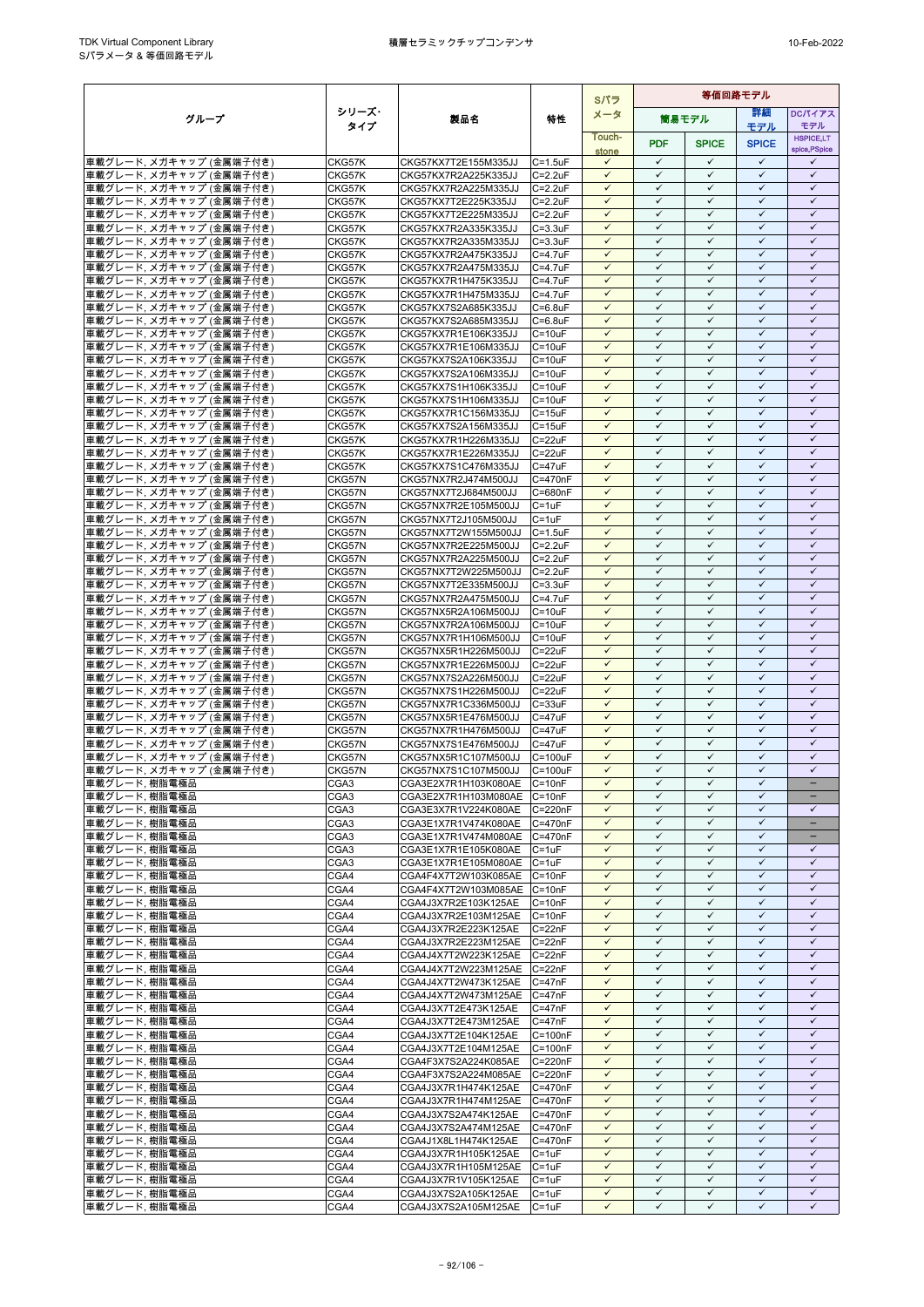|                                |              |                                                              |                                | Sパラ                          | 等価回路モデル                      |                              |                              |                                   |
|--------------------------------|--------------|--------------------------------------------------------------|--------------------------------|------------------------------|------------------------------|------------------------------|------------------------------|-----------------------------------|
| グループ                           | シリーズ・        | 製品名                                                          | 特性                             | メータ                          |                              | 簡易モデル                        | 詳細                           | <b>DCパイアス</b>                     |
|                                | タイプ          |                                                              |                                | Touch-                       |                              |                              | モデル                          | モデル                               |
|                                |              |                                                              |                                | stone                        | <b>PDF</b>                   | <b>SPICE</b>                 | <b>SPICE</b>                 | <b>HSPICE,LT</b><br>spice, PSpice |
| 車載グレード, 樹脂電極品                  | CGA4         | CGA4J1X8L1H105K125AE                                         | $C = 1uF$                      | $\checkmark$                 | $\checkmark$                 | $\checkmark$                 | $\checkmark$                 | $\checkmark$                      |
| 車載グレード, 樹脂電極品                  | CGA4         | CGA4J1X7R1V225K125AE                                         | $C = 2.2uF$                    | $\checkmark$                 | $\checkmark$                 | $\checkmark$                 | $\checkmark$                 | $\checkmark$                      |
| 車載グレード, 樹脂電極品                  | CGA4         | CGA4J1X7R1V225M125AE                                         | $C = 2.2uF$                    | $\checkmark$                 | $\checkmark$                 | $\checkmark$                 | $\checkmark$                 | $\checkmark$                      |
| 車載グレード, 樹脂電極品<br>車載グレード, 樹脂電極品 | CGA4<br>CGA4 | CGA4J1X7R1E475K125AE                                         | $C = 4.7uF$                    | $\checkmark$<br>$\checkmark$ | $\checkmark$<br>$\checkmark$ | $\checkmark$<br>$\checkmark$ | $\checkmark$<br>$\checkmark$ | $\checkmark$<br>$\checkmark$      |
| 車載グレード, 樹脂電極品                  | CGA4         | CGA4J1X7R1E475M125AE<br>CGA4J3X7R1C475K125AE                 | $C = 4.7uF$<br>$C = 4.7$ u $F$ | $\checkmark$                 | $\checkmark$                 | $\checkmark$                 | $\checkmark$                 | $\checkmark$                      |
| 車載グレード, 樹脂電極品                  | CGA4         | CGA4J3X7R1C475M125AE                                         | $C = 4.7$ u $F$                | $\checkmark$                 | $\checkmark$                 | $\checkmark$                 | $\checkmark$                 | $\checkmark$                      |
| 車載グレード, 樹脂電極品                  | CGA5         | CGA5H4X7R2J103K115AE                                         | $C = 10nF$                     | $\checkmark$                 | $\checkmark$                 | $\checkmark$                 | $\checkmark$                 | $\checkmark$                      |
| 車載グレード, 樹脂電極品                  | CGA5         | CGA5H4X7R2J103M115AE                                         | $C = 10nF$                     | $\checkmark$                 | $\checkmark$                 | $\checkmark$                 | $\checkmark$                 | $\checkmark$                      |
| 車載グレード, 樹脂電極品                  | CGA5         | CGA5K4X7R2J223K130AE                                         | $C = 22nF$                     | $\checkmark$                 | $\checkmark$                 | $\checkmark$                 | $\checkmark$                 | $\checkmark$                      |
| 車載グレード, 樹脂電極品                  | CGA5         | CGA5K4X7R2J223M130AE                                         | $C = 22nF$                     | $\checkmark$<br>$\checkmark$ | $\checkmark$<br>$\checkmark$ | $\checkmark$<br>$\checkmark$ | $\checkmark$<br>$\checkmark$ | $\checkmark$<br>$\checkmark$      |
| 車載グレード, 樹脂電極品<br>車載グレード, 樹脂電極品 | CGA5<br>CGA5 | CGA5L1X7T2J473K160AE<br>CGA5L1X7T2J473M160AE                 | $C = 47nF$<br>$C = 47nF$       | $\checkmark$                 | $\checkmark$                 | $\checkmark$                 | $\checkmark$                 | $\checkmark$                      |
| 車載グレード, 樹脂電極品                  | CGA5         | CGA5L3X7R2E104K160AE                                         | $C = 100nF$                    | $\checkmark$                 | $\checkmark$                 | $\checkmark$                 | $\checkmark$                 | $\checkmark$                      |
| 車載グレード, 樹脂電極品                  | CGA5         | CGA5L3X7R2E104M160AE                                         | $C = 100nF$                    | $\checkmark$                 | $\checkmark$                 | $\checkmark$                 | $\checkmark$                 | $\checkmark$                      |
| 車載グレード, 樹脂電極品                  | CGA5         | CGA5L4X7T2W104K160AE                                         | $C = 100nF$                    | $\checkmark$                 | $\checkmark$                 | $\checkmark$                 | $\checkmark$                 | $\checkmark$                      |
| 車載グレード, 樹脂電極品                  | CGA5         | CGA5L4X7T2W104M160AE                                         | $C = 100nF$                    | $\checkmark$                 | $\checkmark$                 | $\checkmark$                 | $\checkmark$                 | $\checkmark$                      |
| 車載グレード, 樹脂電極品                  | CGA5         | CGA5L3X7T2E224K160AE                                         | C=220nF                        | $\checkmark$<br>$\checkmark$ | $\checkmark$<br>$\checkmark$ | ✓<br>$\checkmark$            | ✓<br>$\checkmark$            | $\checkmark$<br>$\checkmark$      |
| 車載グレード, 樹脂電極品<br>車載グレード, 樹脂電極品 | CGA5<br>CGA5 | CGA5L3X7T2E224M160AE<br>CGA5L2X7R2A474K160AE                 | $C = 220nF$<br>$C = 470nF$     | $\checkmark$                 | $\checkmark$                 | $\checkmark$                 | $\checkmark$                 | $\checkmark$                      |
| 車載グレード, 樹脂電極品                  | CGA5         | CGA5L2X7R2A474M160AE                                         | $C = 470nF$                    | $\checkmark$                 | $\checkmark$                 | $\checkmark$                 | $\checkmark$                 | $\checkmark$                      |
| 車載グレード, 樹脂電極品                  | CGA5         | CGA5L2X7R2A105K160AE                                         | $C = 1uF$                      | $\checkmark$                 | $\checkmark$                 | $\checkmark$                 | $\checkmark$                 | $\checkmark$                      |
| 車載グレード, 樹脂電極品                  | CGA5         | CGA5L2X7R2A105M160AE                                         | $C = 1uF$                      | $\checkmark$                 | $\checkmark$                 | $\checkmark$                 | $\checkmark$                 | $\checkmark$                      |
| 車載グレード, 樹脂電極品                  | CGA5         | CGA5L3X7R1H105K160AE                                         | $C = 1uF$                      | $\checkmark$                 | $\checkmark$                 | $\checkmark$                 | $\checkmark$                 | $\checkmark$                      |
| 車載グレード, 樹脂電極品                  | CGA5         | CGA5L3X7R1H105M160AE                                         | $C = 1uF$                      | $\checkmark$<br>$\checkmark$ | $\checkmark$<br>$\checkmark$ | $\checkmark$<br>$\checkmark$ | $\checkmark$<br>$\checkmark$ | $\checkmark$<br>$\checkmark$      |
| 車載グレード, 樹脂電極品<br>車載グレード, 樹脂電極品 | CGA5<br>CGA5 | CGA5L3X7R1H225K160AE<br>CGA5L3X7R1H225M160AE                 | $C = 2.2uF$<br>$C = 2.2uF$     | $\checkmark$                 | ✓                            | $\checkmark$                 | $\checkmark$                 | $\checkmark$                      |
| 車載グレード,樹脂電極品                   | CGA5         | CGA5L3X7S2A225K160AE                                         | $C = 2.2uF$                    | $\checkmark$                 | $\checkmark$                 | $\checkmark$                 | $\checkmark$                 | $\checkmark$                      |
| 車載グレード, 樹脂電極品                  | CGA5         | CGA5L3X7S2A225M160AE                                         | $C = 2.2uF$                    | $\checkmark$                 | $\checkmark$                 | $\checkmark$                 | $\checkmark$                 | $\checkmark$                      |
| 車載グレード, 樹脂電極品                  | CGA5         | CGA5L3X7R1H475K160AE                                         | $C = 4.7uF$                    | $\checkmark$                 | $\checkmark$                 | $\checkmark$                 | $\checkmark$                 | $\checkmark$                      |
| 車載グレード, 樹脂電極品                  | CGA5         | CGA5L3X7R1H475M160AE                                         | $C = 4.7$ u $F$                | $\checkmark$                 | $\checkmark$                 | $\checkmark$                 | $\checkmark$                 | $\checkmark$                      |
| 車載グレード, 樹脂電極品                  | CGA5         | CGA5L1X7R1V475K160AE                                         | $C = 4.7$ u $F$                | $\checkmark$                 | $\checkmark$                 | $\checkmark$                 | $\checkmark$<br>$\checkmark$ | $\checkmark$                      |
| 車載グレード, 樹脂電極品<br>車載グレード, 樹脂電極品 | CGA5<br>CGA5 | CGA5L1X7R1V475M160AE<br>CGA5L1X7R1V106K160AE                 | $C = 4.7$ u $F$<br>$C = 10uF$  | $\checkmark$<br>$\checkmark$ | $\checkmark$<br>$\checkmark$ | $\checkmark$<br>$\checkmark$ | $\checkmark$                 | $\checkmark$<br>$\checkmark$      |
| 車載グレード, 樹脂電極品                  | CGA5         | CGA5L1X7R1V106M160AE                                         | $C = 10uF$                     | $\checkmark$                 | $\checkmark$                 | $\checkmark$                 | $\checkmark$                 | $\checkmark$                      |
| 車載グレード, 樹脂電極品                  | CGA5         | CGA5L1X7R1E106K160AE                                         | $C = 10uF$                     | $\checkmark$                 | $\checkmark$                 | $\checkmark$                 | $\checkmark$                 | $\checkmark$                      |
| 車載グレード, 樹脂電極品                  | CGA5         | CGA5L1X7R1E106M160AE                                         | $C = 10uF$                     | ✓                            | ✓                            | ✓                            | ✓                            | $\checkmark$                      |
| 車載グレード, 樹脂電極品                  | CGA6         | CGA6M4X7R2J473K200AE                                         | $C = 47nF$                     | $\checkmark$                 | $\checkmark$                 | $\checkmark$                 | $\checkmark$                 | $\checkmark$                      |
| 車載グレード, 樹脂電極品                  | CGA6         | CGA6M4X7R2J473M200AE                                         | $C = 47nF$                     | $\checkmark$                 | $\checkmark$<br>$\checkmark$ | $\checkmark$                 | $\checkmark$<br>$\checkmark$ | $\checkmark$                      |
| 車載グレード, 樹脂電極品<br>車載グレード, 樹脂電極品 | CGA6<br>CGA6 | CGA6L1X7T2J104K160AE<br>CGA6L1X7T2J104M160AE                 | $C = 100nF$<br>$C = 100nF$     | $\checkmark$<br>$\checkmark$ | $\checkmark$                 | $\checkmark$<br>$\checkmark$ | $\checkmark$                 | $\checkmark$<br>$\checkmark$      |
| 車載グレード, 樹脂電極品                  | CGA6         | CGA6M3X7R2E104K200AE C=100nF                                 |                                | $\checkmark$                 | $\checkmark$                 | $\checkmark$                 | $\checkmark$                 | $\checkmark$                      |
| 車載グレード, 樹脂電極品                  | CGA6         | CGA6M3X7R2E104M200AE C=100nF                                 |                                | $\checkmark$                 | $\checkmark$                 | $\checkmark$                 | $\checkmark$                 | $\checkmark$                      |
| 車載グレード, 樹脂電極品                  | CGA6         | CGA6M3X7R2E224K200AE                                         | C=220nF                        | $\checkmark$                 | $\checkmark$                 | $\checkmark$                 | $\checkmark$                 | $\checkmark$                      |
| 車載グレード, 樹脂電極品                  | CGA6         | CGA6M3X7R2E224M200AE C=220nF                                 |                                | $\checkmark$                 | $\checkmark$                 | $\checkmark$                 | $\checkmark$                 | $\checkmark$                      |
| 車載グレード, 樹脂電極品                  | CGA6         | CGA6M4X7T2W224K200AE                                         | $C = 220nF$                    | $\checkmark$<br>$\checkmark$ | $\checkmark$<br>$\checkmark$ | $\checkmark$                 | $\checkmark$<br>$\checkmark$ | $\checkmark$                      |
| 車載グレード, 樹脂電極品<br>車載グレード, 樹脂電極品 | CGA6<br>CGA6 | CGA6M4X7T2W224M200AE C=220nF<br>CGA6N3X7R2A225K230AE C=2.2uF |                                | $\checkmark$                 | $\checkmark$                 | $\checkmark$<br>$\checkmark$ | $\checkmark$                 | $\checkmark$<br>$\checkmark$      |
| 車載グレード、樹脂電極品                   | CGA6         | CGA6N3X7R2A225M230AE C=2.2uF                                 |                                | $\checkmark$                 | $\checkmark$                 | $\checkmark$                 | ✓                            | $\checkmark$                      |
| 車載グレード、樹脂電極品                   | CGA6         | CGA6M3X7S2A475K200AE C=4.7uF                                 |                                | $\checkmark$                 | $\checkmark$                 | $\checkmark$                 | $\checkmark$                 | $\checkmark$                      |
| 車載グレード, 樹脂電極品                  | CGA6         | CGA6M3X7S2A475M200AE C=4.7uF                                 |                                | $\checkmark$                 | $\checkmark$                 | $\checkmark$                 | $\checkmark$                 | $\checkmark$                      |
| 車載グレード, 樹脂電極品                  | CGA6         | CGA6N3X7S1H475K230AE                                         | $C=4.7$ uF                     | $\checkmark$                 | $\checkmark$                 | $\checkmark$                 | $\checkmark$                 | $\checkmark$                      |
| 車載グレード, 樹脂電極品                  | CGA6         | CGA6N3X7S1H475M230AE C=4.7uF                                 |                                | $\checkmark$                 | $\checkmark$                 | $\checkmark$                 | $\checkmark$                 | $\checkmark$                      |
| 車載グレード、樹脂電極品<br> 車載グレード, 樹脂電極品 | CGA6<br>CGA6 | CGA6P3X7S1H106K250AE<br>CGA6P3X7S1H106M250AE C=10uF          | $C = 10uF$                     | $\checkmark$<br>$\checkmark$ | $\checkmark$<br>$\checkmark$ | $\checkmark$<br>$\checkmark$ | $\checkmark$<br>$\checkmark$ | $\checkmark$<br>$\checkmark$      |
| 車載グレード, 樹脂電極品                  | CGA6         | CGA6P3X7R1E226M250AE C=22uF                                  |                                | ✓                            | $\checkmark$                 | ✓                            | ✓                            | $\checkmark$                      |
| 車載グレード, 樹脂電極品                  | CGA7         | CGA7K1X7R3D102K130KE                                         | $C = 1nF$                      | $\checkmark$                 | $\checkmark$                 | $\checkmark$                 | $\checkmark$                 | $\qquad \qquad -$                 |
| 車載グレード, 樹脂電極品                  | CGA7         | CGA7K1X7R3D102M130KE                                         | $C = 1nF$                      | $\checkmark$                 | $\checkmark$                 | $\checkmark$                 | $\checkmark$                 | $\qquad \qquad -$                 |
| 車載グレード, 樹脂電極品                  | CGA8         | CGA8P1C0G3F331K250KE                                         | $C = 330pF$                    | $\checkmark$                 | $\checkmark$                 | $\checkmark$                 | $\checkmark$                 |                                   |
| 車載グレード, 樹脂電極品                  | CGA8         | CGA8K1X7R3D222K130KE                                         | $C = 2.2nF$                    | $\checkmark$                 | $\checkmark$                 | $\checkmark$                 | $\checkmark$                 | $\qquad \qquad -$                 |
| 車載グレード, 樹脂電極品<br>車載グレード, 樹脂電極品 | CGA8<br>CGA8 | CGA8K1X7R3D222M130KE C=2.2nF<br>CGA8M1X7T2J224K200KE         | C=220nF                        | $\checkmark$<br>$\checkmark$ | $\checkmark$<br>$\checkmark$ | $\checkmark$<br>$\checkmark$ | $\checkmark$<br>$\checkmark$ | $\qquad \qquad -$<br>$\checkmark$ |
| 車載グレード, 樹脂電極品                  | CGA8         | CGA8M1X7T2J224M200KE                                         | $C = 220nF$                    | $\checkmark$                 | $\checkmark$                 | $\checkmark$                 | $\checkmark$                 | $\checkmark$                      |
| 車載グレード, 樹脂電極品                  | CGA8         | CGA8N3X7R2E474K230KE                                         | C=470nF                        | $\checkmark$                 | $\checkmark$                 | $\checkmark$                 | $\checkmark$                 | $\checkmark$                      |
| 車載グレード, 樹脂電極品                  | CGA8         | CGA8N3X7R2E474M230KE C=470nF                                 |                                | $\checkmark$                 | $\checkmark$                 | $\checkmark$                 | $\checkmark$                 | $\checkmark$                      |
| 車載グレード, 樹脂電極品                  | CGA8         | CGA8N4X7T2W474K230KE C=470nF                                 |                                | $\checkmark$                 | $\checkmark$                 | $\checkmark$                 | $\checkmark$                 | $\checkmark$                      |
| 車載グレード, 樹脂電極品                  | CGA8         | CGA8N4X7T2W474M230KE C=470nF                                 |                                | $\checkmark$                 | $\checkmark$                 | $\checkmark$                 | $\checkmark$                 | $\checkmark$                      |
| 車載グレード, 樹脂電極品<br>車載グレード, 樹脂電極品 | CGA8<br>CGA8 | CGA8P3X7T2E105K250KE<br>CGA8P3X7T2E105M250KE                 | $C = 1uF$<br>$C = 1uF$         | $\checkmark$<br>$\checkmark$ | ✓<br>$\checkmark$            | $\checkmark$<br>$\checkmark$ | ✓<br>$\checkmark$            | $\checkmark$<br>$\checkmark$      |
| 車載グレード, 樹脂電極品                  | CGA9         | CGA9P1X7T2J474K250KE                                         | C=470nF                        | $\checkmark$                 | $\checkmark$                 | $\checkmark$                 | $\checkmark$                 | $\checkmark$                      |
| 車載グレード, 樹脂電極品                  | CGA9         | CGA9P1X7T2J474M250KE                                         | $C = 470nF$                    | $\checkmark$                 | $\checkmark$                 | $\checkmark$                 | $\checkmark$                 | $\checkmark$                      |
| 車載グレード, 樹脂電極品                  | CGA9         | CGA9N3X7R2E105K230KE                                         | $C = 1uF$                      | $\checkmark$                 | $\checkmark$                 | $\checkmark$                 | $\checkmark$                 | $\checkmark$                      |
| 車載グレード, 樹脂電極品                  | CGA9         | CGA9N3X7R2E105M230KE C=1uF                                   |                                | $\checkmark$                 | $\checkmark$                 | $\checkmark$                 | $\checkmark$                 | $\checkmark$                      |
| 車載グレード, 樹脂電極品                  | CGA9         | CGA9P4X7T2W105K250KE                                         | $C = 1uF$                      | $\checkmark$                 | $\checkmark$<br>$\checkmark$ | $\checkmark$<br>$\checkmark$ | $\checkmark$<br>$\checkmark$ | $\checkmark$<br>$\checkmark$      |
| 車載グレード, 樹脂電極品<br>車載グレード, 樹脂電極品 | CGA9<br>CGA9 | CGA9P4X7T2W105M250KE C=1uF<br>CGA9P3X7T2E225K250KE           | $C = 2.2uF$                    | $\checkmark$<br>$\checkmark$ | $\checkmark$                 | $\checkmark$                 | $\checkmark$                 | $\checkmark$                      |
| 車載グレード, 樹脂電極品                  | CGA9         | CGA9P3X7T2E225M250KE                                         | $C = 2.2uF$                    | $\checkmark$                 | $\checkmark$                 | $\checkmark$                 | $\checkmark$                 | $\checkmark$                      |
| 車載グレード, 樹脂電極品                  | CGA9         | CGA9N3X7S2A106K230KE                                         | $C = 10uF$                     | $\checkmark$                 | $\checkmark$                 | $\checkmark$                 | $\checkmark$                 | $\checkmark$                      |
| 車載グレード, 樹脂電極品                  | CGA9         | CGA9N3X7S2A106M230KE                                         | $C = 10uF$                     | $\checkmark$                 | $\checkmark$                 | $\checkmark$                 | $\checkmark$                 | $\checkmark$                      |
| 車載グレード, 樹脂電極品 低抵抗              | CNA5         | CNA5L1X7R1N225K160AE                                         | $C = 2.2uF$                    | $\checkmark$                 | $\checkmark$                 | $\checkmark$                 | $\checkmark$                 | $\checkmark$                      |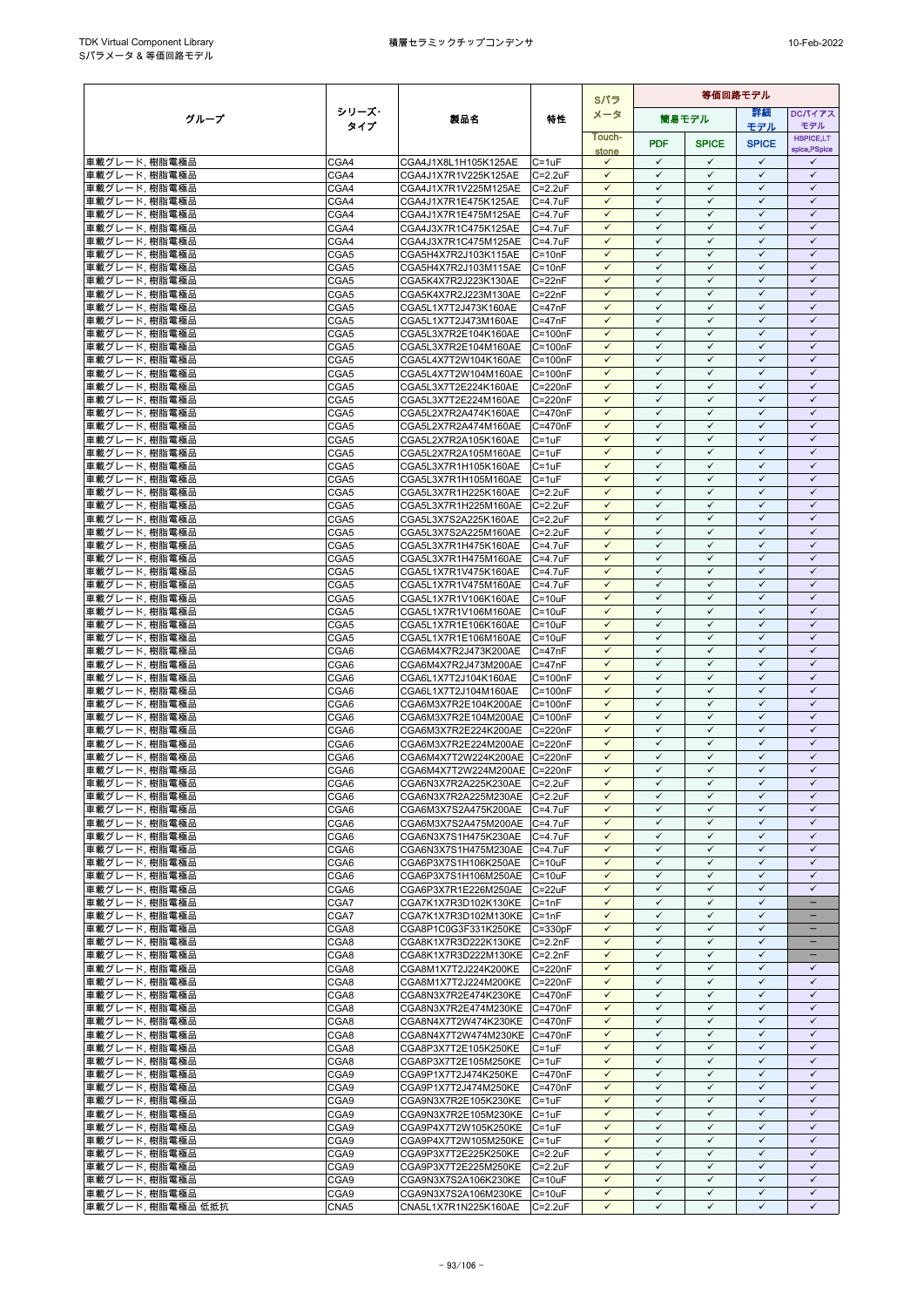|                                        |                                      |                                                            |                            | Sパラ                          | 等価回路モデル                      |                              |                              |                              |
|----------------------------------------|--------------------------------------|------------------------------------------------------------|----------------------------|------------------------------|------------------------------|------------------------------|------------------------------|------------------------------|
| グループ                                   | シリーズ・                                | 製品名                                                        | 特性                         | メータ                          |                              | 筒易モデル                        | 詳細                           | <b>DCパイアス</b>                |
|                                        | タイプ                                  |                                                            |                            | Touch-                       |                              |                              | モデル                          | モデル<br><b>HSPICE,LT</b>      |
|                                        |                                      |                                                            |                            | stone                        | <b>PDF</b>                   | <b>SPICE</b>                 | <b>SPICE</b>                 | spice, PSpice                |
| 車載グレード, 樹脂電極品 低抵抗                      | CNA5                                 | CNA5L1X7R1H225K160AE                                       | $C = 2.2uF$                | $\checkmark$                 | $\checkmark$                 | $\checkmark$                 | $\checkmark$                 | $\checkmark$                 |
| 車載グレード, 樹脂電極品 低抵抗                      | CNA5                                 | CNA5L1X7R1H475K160AE                                       | $C=4.7$ uF                 | $\checkmark$                 | $\checkmark$                 | $\checkmark$                 | $\checkmark$                 | $\checkmark$                 |
| 車載グレード, 樹脂電極品 低抵抗                      | CNA5                                 | CNA5L1X7R1E106K160AE                                       | $C = 10uF$                 | $\checkmark$<br>$\checkmark$ | $\checkmark$<br>$\checkmark$ | $\checkmark$<br>$\checkmark$ | $\checkmark$<br>$\checkmark$ | $\checkmark$<br>$\checkmark$ |
| 車載グレード, 樹脂電極品 低抵抗<br>車載グレード, 樹脂電極品 低抵抗 | CNA5<br>CNA6                         | CNA5L1X7R1C106K160AE<br>CNA6P1X7R2A475K250AE               | $C = 10uF$<br>$C = 4.7uF$  | $\checkmark$                 | $\checkmark$                 | $\checkmark$                 | $\checkmark$                 | $\checkmark$                 |
| 車載グレード, 樹脂電極品 低抵抗                      | CNA6                                 | CNA6P1X7R1H475K250AE                                       | $C = 4.7$ u $F$            | $\checkmark$                 | $\checkmark$                 | $\checkmark$                 | $\checkmark$                 | $\checkmark$                 |
| 車載グレード, 樹脂電極品 低抵抗                      | CNA6                                 | CNA6P1X7R1H106K250AE                                       | $C = 10uF$                 | $\checkmark$                 | $\checkmark$                 | $\checkmark$                 | $\checkmark$                 | $\checkmark$                 |
| 車載グレード, 樹脂電極品 低抵抗                      | CNA6                                 | CNA6P1X7R1E226M250AE                                       | $C = 22uF$                 | $\checkmark$                 | $\checkmark$                 | $\checkmark$                 | $\checkmark$                 | $\checkmark$                 |
| 車載グレード, 安全設計品                          | CEU3                                 | CEU3E2X7R2A102K080AE                                       | $C = 1nF$                  | $\checkmark$                 | $\checkmark$                 | $\checkmark$                 | $\checkmark$                 | $\checkmark$                 |
| 車載グレード, 安全設計品                          | CEU <sub>3</sub>                     | CEU3E2X7R2A102M080AE                                       | $C = 1nF$                  | $\checkmark$<br>$\checkmark$ | $\checkmark$<br>$\checkmark$ | $\checkmark$<br>$\checkmark$ | $\checkmark$<br>$\checkmark$ | $\checkmark$<br>$\checkmark$ |
| 車載グレード, 安全設計品<br>車載グレード. 安全設計品         | CEU3<br>CEU3                         | CEU3E2X7R2A152K080AE<br>CEU3E2X7R2A152M080AE               | $C = 1.5nF$<br>$C = 1.5nF$ | $\checkmark$                 | $\checkmark$                 | $\checkmark$                 | $\checkmark$                 | $\checkmark$                 |
| 車載グレード, 安全設計品                          | CEU3                                 | CEU3E2X7R2A222K080AE                                       | $C = 2.2nF$                | ✓                            | $\checkmark$                 | $\checkmark$                 | $\checkmark$                 | $\checkmark$                 |
| 車載グレード, 安全設計品                          | CEU3                                 | CEU3E2X7R2A222M080AE                                       | $C = 2.2nF$                | $\checkmark$                 | $\checkmark$                 | $\checkmark$                 | $\checkmark$                 | $\checkmark$                 |
| 車載グレード, 安全設計品                          | CEU3                                 | CEU3E2X7R2A332K080AE                                       | $C = 3.3nF$                | $\checkmark$                 | $\checkmark$                 | $\checkmark$                 | $\checkmark$                 | $\checkmark$                 |
| 車載グレード, 安全設計品                          | CEU3                                 | CEU3E2X7R2A332M080AE                                       | $C = 3.3nF$                | $\checkmark$                 | $\checkmark$                 | $\checkmark$                 | $\checkmark$                 | $\checkmark$                 |
| 車載グレード, 安全設計品                          | CEU3                                 | CEU3E2X7R1H472K080AE                                       | $C=4.7nF$                  | $\checkmark$                 | $\checkmark$                 | $\checkmark$                 | $\checkmark$                 | $\checkmark$                 |
| 車載グレード, 安全設計品<br>車載グレード, 安全設計品         | CEU3<br>CEU3                         | CEU3E2X7R1H472M080AE<br>CEU3E2X7R1H682K080AE               | $C=4.7nF$<br>$C = 6.8nF$   | $\checkmark$<br>$\checkmark$ | $\checkmark$<br>$\checkmark$ | $\checkmark$<br>$\checkmark$ | ✓<br>$\checkmark$            | $\checkmark$<br>$\checkmark$ |
| 車載グレード, 安全設計品                          | CEU3                                 | CEU3E2X7R1H682M080AE                                       | $C = 6.8nF$                | $\checkmark$                 | $\checkmark$                 | $\checkmark$                 | $\checkmark$                 | $\checkmark$                 |
| 車載グレード, 安全設計品                          | CEU3                                 | CEU3E2X7R1H103K080AE                                       | $C = 10nF$                 | $\checkmark$                 | $\checkmark$                 | $\checkmark$                 | $\checkmark$                 | $\checkmark$                 |
| 車載グレード, 安全設計品                          | CEU3                                 | CEU3E2X7R1H103M080AE                                       | $C = 10nF$                 | $\checkmark$                 | $\checkmark$                 | $\checkmark$                 | $\checkmark$                 | $\checkmark$                 |
| 車載グレード, 安全設計品                          | CEU3                                 | CEU3E2X7R1H153K080AE                                       | $C = 15nF$                 | $\checkmark$                 | $\checkmark$                 | $\checkmark$                 | $\checkmark$                 | $\checkmark$                 |
| 車載グレード. 安全設計品                          | CEU3                                 | CEU3E2X7R1H153M080AE                                       | $C = 15nF$                 | $\checkmark$                 | $\checkmark$                 | $\checkmark$                 | $\checkmark$<br>$\checkmark$ | $\checkmark$<br>$\checkmark$ |
| 車載グレード, 安全設計品<br>車載グレード, 安全設計品         | CEU3<br>CEU3                         | CEU3E2X7R1H223K080AE<br>CEU3E2X7R1H223M080AE               | $C = 22nF$<br>$C = 22nF$   | ✓<br>$\checkmark$            | $\checkmark$<br>$\checkmark$ | ✓<br>$\checkmark$            | $\checkmark$                 | $\checkmark$                 |
| 車載グレード, 安全設計品                          | CEU3                                 | CEU3E2X7R1H333K080AE                                       | $C = 33nF$                 | $\checkmark$                 | $\checkmark$                 | $\checkmark$                 | $\checkmark$                 | $\checkmark$                 |
| 車載グレード, 安全設計品                          | CEU3                                 | CEU3E2X7R1H333M080AE                                       | $C = 33nF$                 | $\checkmark$                 | $\checkmark$                 | $\checkmark$                 | $\checkmark$                 | $\checkmark$                 |
| 車載グレード, 安全設計品                          | CEU3                                 | CEU3E2X7R1H473K080AE                                       | $C = 47nF$                 | $\checkmark$                 | $\checkmark$                 | $\checkmark$                 | $\checkmark$                 | $\checkmark$                 |
| 車載グレード, 安全設計品                          | CEU3                                 | CEU3E2X7R1H473M080AE                                       | $C = 47nF$                 | $\checkmark$                 | $\checkmark$                 | $\checkmark$                 | $\checkmark$                 | $\checkmark$                 |
| 車載グレード, 安全設計品                          | CEU4                                 | CEU4J2X7R2A102K125AE                                       | $C = 1nF$                  | $\checkmark$                 | $\checkmark$                 | $\checkmark$                 | $\checkmark$<br>$\checkmark$ | $\checkmark$                 |
| 車載グレード, 安全設計品<br>車載グレード, 安全設計品         | CEU4<br>CEU4                         | CEU4J2X7R2A102M125AE<br>CEU4J2X7R2A152K125AE               | $C = 1nF$<br>$C = 1.5nF$   | $\checkmark$<br>$\checkmark$ | $\checkmark$<br>$\checkmark$ | $\checkmark$<br>$\checkmark$ | $\checkmark$                 | $\checkmark$<br>$\checkmark$ |
| 車載グレード, 安全設計品                          | CEU4                                 | CEU4J2X7R2A152M125AE                                       | $C = 1.5nF$                | $\checkmark$                 | $\checkmark$                 | $\checkmark$                 | $\checkmark$                 | $\checkmark$                 |
| 車載グレード, 安全設計品                          | CEU4                                 | CEU4J2X7R2A222K125AE                                       | $C = 2.2nF$                | $\checkmark$                 | $\checkmark$                 | $\checkmark$                 | $\checkmark$                 | $\checkmark$                 |
| 車載グレード, 安全設計品                          | CEU4                                 | CEU4J2X7R2A222M125AE                                       | $C = 2.2nF$                | $\checkmark$                 | $\checkmark$                 | $\checkmark$                 | $\checkmark$                 | $\checkmark$                 |
| 車載グレード, 安全設計品                          | CEU4                                 | CEU4J2X7R2A332K125AE                                       | $C = 3.3nF$                | ✓                            | $\checkmark$                 | ✓                            | ✓                            | $\checkmark$                 |
| 車載グレード, 安全設計品                          | CEU4                                 | CEU4J2X7R2A332M125AE                                       | $C = 3.3nF$                | $\checkmark$<br>$\checkmark$ | $\checkmark$<br>$\checkmark$ | $\checkmark$<br>$\checkmark$ | $\checkmark$<br>$\checkmark$ | $\checkmark$<br>$\checkmark$ |
| 車載グレード, 安全設計品<br>車載グレード, 安全設計品         | CEU4<br>CEU4                         | CEU4J2X7R2A472K125AE<br>CEU4J2X7R2A472M125AE               | $C = 4.7nF$<br>$C=4.7nF$   | $\checkmark$                 | $\checkmark$                 | $\checkmark$                 | $\checkmark$                 | $\checkmark$                 |
| 車載グレード, 安全設計品                          | CEU4                                 | CEU4J2X7R2A682K125AE                                       | $C = 6.8nF$                | $\checkmark$                 | $\checkmark$                 | $\checkmark$                 | $\checkmark$                 | $\checkmark$                 |
| 車載グレード, 安全設計品                          | CEU4                                 | CEU4J2X7R2A682M125AE                                       | $C = 6.8nF$                | $\checkmark$                 | $\checkmark$                 | $\checkmark$                 | $\checkmark$                 | $\checkmark$                 |
| 車載グレード, 安全設計品                          | CEU4                                 | CEU4J2X7R2A103K125AE                                       | $C = 10nF$                 | $\checkmark$                 | $\checkmark$                 | $\checkmark$                 | $\checkmark$                 | $\checkmark$                 |
| 車載グレード, 安全設計品                          | CEU4                                 | CEU4J2X7R2A103M125AE                                       | $C = 10nF$                 | $\checkmark$                 | $\checkmark$                 | $\checkmark$                 | $\checkmark$                 | $\checkmark$                 |
| 車載グレード, 安全設計品                          | CEU4                                 | CEU4J2X7R2A153K125AE                                       | $C = 15nF$                 | $\checkmark$<br>$\checkmark$ | $\checkmark$<br>✓            | $\checkmark$<br>$\checkmark$ | $\checkmark$<br>$\checkmark$ | $\checkmark$<br>$\checkmark$ |
| 車載グレード, 安全設計品<br>車載グレード, 安全設計品         | CEU4<br>CEU4                         | CEU4J2X7R2A153M125AE<br>CEU4J2X7R1H223K125AE               | $C = 15nF$<br>$C = 22nF$   | $\checkmark$                 | $\checkmark$                 | $\checkmark$                 | $\checkmark$                 | $\checkmark$                 |
| 車載グレード, 安全設計品                          | CEU4                                 | CEU4J2X7R1H223M125AE C=22nF                                |                            | $\checkmark$                 | $\checkmark$                 | $\checkmark$                 | $\checkmark$                 | $\checkmark$                 |
| 車載グレード, 安全設計品                          | CEU4                                 | CEU4J2X7R1H333K125AE                                       | $C = 33nF$                 | $\checkmark$                 | $\checkmark$                 | $\checkmark$                 | $\checkmark$                 | $\checkmark$                 |
| 車載グレード、安全設計品                           | CEU4                                 | CEU4J2X7R1H333M125AE                                       | $C = 33nF$                 | $\checkmark$                 | $\checkmark$                 | $\checkmark$                 | $\checkmark$                 | $\checkmark$                 |
| 車載グレード, 安全設計品                          | CEU4                                 | CEU4J2X7R1H473K125AE                                       | $C = 47nF$                 | $\checkmark$                 | $\checkmark$                 | $\checkmark$                 | $\checkmark$                 | $\checkmark$                 |
| 車載グレード, 安全設計品                          | CEU4                                 | CEU4J2X7R1H473M125AE                                       | $C = 47nF$                 | $\checkmark$                 | $\checkmark$<br>$\checkmark$ | $\checkmark$<br>$\checkmark$ | $\checkmark$<br>$\checkmark$ | $\checkmark$                 |
| 車載グレード, 安全設計品<br>車載グレード, 安全設計品         | CEU4<br>CEU4                         | CEU4J2X7R1H683K125AE<br>CEU4J2X7R1H683M125AE               | $C = 68nF$<br>$C = 68nF$   | $\checkmark$<br>$\checkmark$ | $\checkmark$                 | $\checkmark$                 | $\checkmark$                 | $\checkmark$<br>$\checkmark$ |
| 車載グレード,安全設計品                           | CEU4                                 | CEU4J2X7R1H104K125AE                                       | $C = 100nF$                | $\checkmark$                 | $\checkmark$                 | $\checkmark$                 | $\checkmark$                 | $\checkmark$                 |
| 車載グレード, 安全設計品                          | CEU4                                 | CEU4J2X7R1H104M125AE                                       | $C = 100nF$                | ✓                            | $\checkmark$                 | ✓                            | ✓                            | $\checkmark$                 |
| 車載グレード,導電性接着剤用                         | CGA <sub>2</sub>                     | CGA2B2C0G1H010C050BD C=1pF                                 |                            | $\checkmark$                 | $\checkmark$                 | $\checkmark$                 | $\checkmark$                 | -                            |
| 車載グレード,導電性接着剤用                         | CGA2                                 | CGA2B2C0G1H1R5C050BD                                       | $C = 1.5pF$                | $\checkmark$                 | $\checkmark$                 | $\checkmark$                 | $\checkmark$                 | ۰                            |
| 車載グレード,導電性接着剤用                         | CGA <sub>2</sub>                     | CGA2B2C0G1H020C050BD C=2pF                                 |                            | $\checkmark$                 | $\checkmark$                 | $\checkmark$                 | $\checkmark$<br>$\checkmark$ |                              |
| 車載グレード,導電性接着剤用<br> 車載グレード, 導電性接着剤用     | CGA <sub>2</sub><br>CGA <sub>2</sub> | CGA2B2C0G1H2R2C050BD C=2.2pF<br>CGA2B2C0G1H030C050BD C=3pF |                            | $\checkmark$<br>$\checkmark$ | $\checkmark$<br>$\checkmark$ | $\checkmark$<br>$\checkmark$ | $\checkmark$                 | $\qquad \qquad -$            |
| 車載グレード、導電性接着剤用                         | CGA <sub>2</sub>                     | CGA2B2C0G1H3R3C050BD C=3.3pF                               |                            | $\checkmark$                 | $\checkmark$                 | $\checkmark$                 | $\checkmark$                 | $\qquad \qquad -$            |
| 車載グレード,導電性接着剤用                         | CGA <sub>2</sub>                     | CGA2B2C0G1H040C050BD C=4pF                                 |                            | $\checkmark$                 | $\checkmark$                 | $\checkmark$                 | $\checkmark$                 |                              |
| 車載グレード,導電性接着剤用                         | CGA <sub>2</sub>                     | CGA2B2C0G1H4R7C050BD C=4.7pF                               |                            | $\checkmark$                 | $\checkmark$                 | $\checkmark$                 | $\checkmark$                 |                              |
| 車載グレード,導電性接着剤用                         | CGA <sub>2</sub>                     | CGA2B2C0G1H050C050BD                                       | $C = 5pF$                  | $\checkmark$                 | $\checkmark$                 | $\checkmark$                 | $\checkmark$                 |                              |
| 車載グレード,導電性接着剤用                         | CGA <sub>2</sub>                     | CGA2B2C0G1H060D050BD                                       | $C = 6pF$                  | $\checkmark$                 | $\checkmark$                 | $\checkmark$                 | $\checkmark$                 | $\overline{\phantom{0}}$     |
| 車載グレード,導電性接着剤用<br>車載グレード、導電性接着剤用       | CGA <sub>2</sub><br>CGA <sub>2</sub> | CGA2B2C0G1H6R8D050BD C=6.8pF<br>CGA2B2C0G1H070D050BD C=7pF |                            | $\checkmark$<br>$\checkmark$ | $\checkmark$<br>$\checkmark$ | $\checkmark$<br>$\checkmark$ | $\checkmark$<br>✓            |                              |
| 車載グレード,導電性接着剤用                         | CGA <sub>2</sub>                     | CGA2B2C0G1H080D050BD C=8pF                                 |                            | $\checkmark$                 | $\checkmark$                 | $\checkmark$                 | $\checkmark$                 | -                            |
| 車載グレード, 導電性接着剤用                        | CGA <sub>2</sub>                     | CGA2B2C0G1H090D050BD C=9pF                                 |                            | $\checkmark$                 | $\checkmark$                 | ✓                            | $\checkmark$                 |                              |
| 車載グレード,導電性接着剤用                         | CGA <sub>2</sub>                     | CGA2B2C0G1H100D050BD                                       | $C = 10pF$                 | $\checkmark$                 | $\checkmark$                 | $\checkmark$                 | $\checkmark$                 | $\equiv$                     |
| 車載グレード, 導電性接着剤用                        | CGA <sub>2</sub>                     | CGA2B2C0G1H120J050BD                                       | $C = 12pF$                 | $\checkmark$                 | $\checkmark$                 | $\checkmark$                 | $\checkmark$                 | $\overline{\phantom{0}}$     |
| 車載グレード, 導電性接着剤用                        | CGA <sub>2</sub>                     | CGA2B2C0G1H150J050BD                                       | $C = 15pF$                 | $\checkmark$                 | $\checkmark$                 | $\checkmark$                 | $\checkmark$                 |                              |
| 車載グレード,導電性接着剤用                         | CGA <sub>2</sub>                     | CGA2B2C0G1H180J050BD                                       | $C = 18pF$                 | $\checkmark$<br>$\checkmark$ | $\checkmark$<br>$\checkmark$ | $\checkmark$<br>$\checkmark$ | $\checkmark$<br>$\checkmark$ | $\qquad \qquad -$            |
| 車載グレード、導電性接着剤用<br> 車載グレード, 導電性接着剤用     | CGA <sub>2</sub><br>CGA <sub>2</sub> | CGA2B2C0G1H220J050BD<br>CGA2B2C0G1H270J050BD               | $C = 22pF$<br>$C = 27pF$   | $\checkmark$                 | $\checkmark$                 | $\checkmark$                 | $\checkmark$                 |                              |
| 車載グレード,導電性接着剤用                         | CGA2                                 | CGA2B2C0G1H330J050BD                                       | $C = 33pF$                 | $\checkmark$                 | $\checkmark$                 | $\checkmark$                 | $\checkmark$                 |                              |
| 車載グレード,導電性接着剤用                         | CGA <sub>2</sub>                     | CGA2B2C0G1H390J050BD                                       | $C = 39pF$                 | $\checkmark$                 | $\checkmark$                 | $\checkmark$                 | $\checkmark$                 |                              |
| 車載グレード,導電性接着剤用                         | CGA <sub>2</sub>                     | CGA2B2C0G1H470J050BD                                       | $C = 47pF$                 | $\checkmark$                 | $\checkmark$                 | $\checkmark$                 | $\checkmark$                 |                              |
| 車載グレード, 導電性接着剤用                        | CGA <sub>2</sub>                     | CGA2B2C0G1H560J050BD                                       | $C = 56pF$                 | $\checkmark$                 | $\checkmark$                 | $\checkmark$                 | $\checkmark$                 | $\qquad \qquad -$            |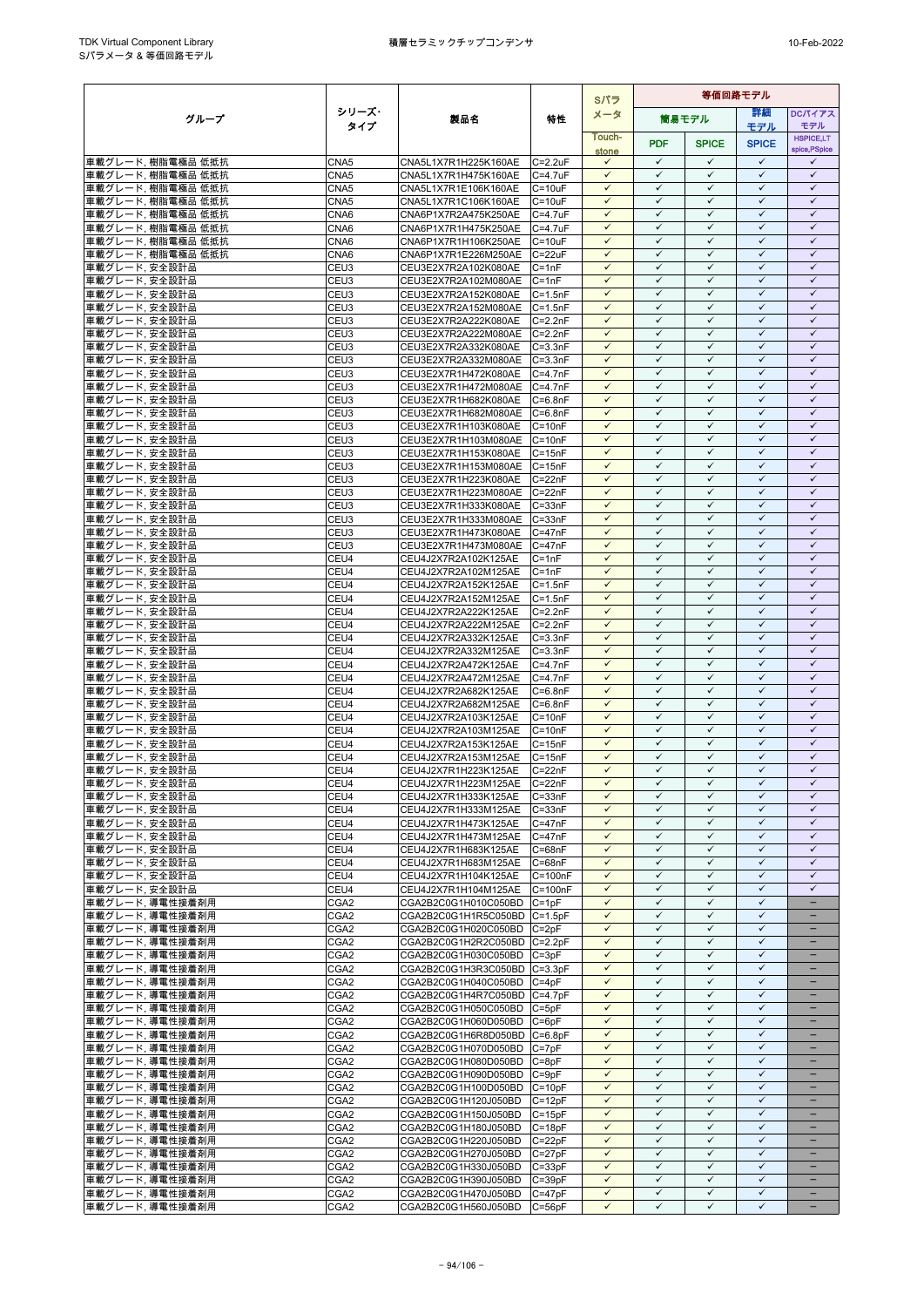|                                     |                          |                                              |                            | Sパラ                          | 等価回路モデル                      |                              |                              |                                   |
|-------------------------------------|--------------------------|----------------------------------------------|----------------------------|------------------------------|------------------------------|------------------------------|------------------------------|-----------------------------------|
| グループ                                | シリーズ・                    | 製品名                                          | 特性                         | メータ                          |                              | 筒易モデル                        | 詳細                           | <b>DCパイアス</b>                     |
|                                     | タイプ                      |                                              |                            | Touch-                       |                              |                              | モデル                          | モデル                               |
|                                     |                          |                                              |                            | stone                        | <b>PDF</b>                   | <b>SPICE</b>                 | <b>SPICE</b>                 | <b>HSPICE,LT</b><br>spice, PSpice |
| 車載グレード,導電性接着剤用                      | CGA2                     | CGA2B2C0G1H680J050BD                         | $C = 68pF$                 | $\checkmark$                 | $\checkmark$                 | $\checkmark$                 | $\checkmark$                 |                                   |
| 車載グレード,導電性接着剤用                      | CGA <sub>2</sub>         | CGA2B2C0G1H820J050BD                         | $C = 82pF$                 | $\checkmark$                 | $\checkmark$                 | $\checkmark$                 | $\checkmark$                 | $\overline{\phantom{0}}$          |
| 車載グレード,導電性接着剤用                      | CGA <sub>2</sub>         | CGA2B2C0G1H101J050BD                         | $C = 100pF$                | $\checkmark$                 | $\checkmark$                 | $\checkmark$                 | $\checkmark$                 | $\overline{\phantom{0}}$          |
| 車載グレード、導電性接着剤用                      | CGA <sub>2</sub>         | CGA2B2C0G1H121J050BD                         | $C = 120pF$                | $\checkmark$                 | $\checkmark$                 | $\checkmark$                 | $\checkmark$                 | -                                 |
| 車載グレード、導電性接着剤用                      | CGA <sub>2</sub>         | CGA2B2C0G1H151J050BD                         | $C = 150pF$                | $\checkmark$                 | $\checkmark$                 | $\checkmark$                 | $\checkmark$                 | $-$                               |
| 車載グレード, 導電性接着剤用                     | CGA <sub>2</sub>         | CGA2B2X8R1H151K050BD                         | $C = 150pF$                | ✓                            | $\checkmark$<br>$\checkmark$ | $\checkmark$                 | $\checkmark$<br>$\checkmark$ | $\checkmark$<br>$\checkmark$      |
| 車載グレード, 導電性接着剤用                     | CGA2                     | CGA2B2X8R1H151M050BD                         | $C = 150pF$                | $\checkmark$<br>$\checkmark$ | $\checkmark$                 | $\checkmark$<br>$\checkmark$ | $\checkmark$                 | $\equiv$                          |
| 車載グレード,導電性接着剤用<br>車載グレード,導電性接着剤用    | CGA2<br>CGA <sub>2</sub> | CGA2B2C0G1H181J050BD<br>CGA2B2C0G1H221J050BD | $C = 180pF$<br>$C = 220pF$ | $\checkmark$                 | $\checkmark$                 | $\checkmark$                 | $\checkmark$                 | $\overline{\phantom{0}}$          |
| 車載グレード, 導電性接着剤用                     | CGA <sub>2</sub>         | CGA2B2X8R1H221K050BD                         | $C = 220pF$                | $\checkmark$                 | $\checkmark$                 | $\checkmark$                 | $\checkmark$                 | $\checkmark$                      |
| 車載グレード,導電性接着剤用                      | CGA <sub>2</sub>         | CGA2B2X8R1H221M050BD                         | $C = 220pF$                | $\checkmark$                 | $\checkmark$                 | $\checkmark$                 | $\checkmark$                 | $\checkmark$                      |
| 車載グレード、導電性接着剤用                      | CGA <sub>2</sub>         | CGA2B2C0G1H271J050BD                         | $C = 270pF$                | $\checkmark$                 | $\checkmark$                 | $\checkmark$                 | $\checkmark$                 | -                                 |
| 車載グレード,導電性接着剤用                      | CGA2                     | CGA2B2C0G1H331J050BD                         | $C = 330pF$                | ✓                            | ✓                            | $\checkmark$                 | $\checkmark$                 |                                   |
| 車載グレード,導電性接着剤用                      | CGA2                     | CGA2B2X8R1H331K050BD                         | $C = 330pF$                | $\checkmark$                 | $\checkmark$                 | $\checkmark$                 | $\checkmark$                 | $\checkmark$                      |
| 車載グレード,導電性接着剤用                      | CGA2                     | CGA2B2X8R1H331M050BD                         | $C = 330pF$                | $\checkmark$                 | ✓                            | $\checkmark$                 | $\checkmark$                 | $\checkmark$                      |
| 車載グレード,導電性接着剤用                      | CGA <sub>2</sub>         | CGA2B2C0G1H391J050BD                         | $C = 390pF$                | $\checkmark$                 | $\checkmark$                 | $\checkmark$                 | $\checkmark$                 | ÷                                 |
| 車載グレード、導電性接着剤用                      | CGA <sub>2</sub>         | CGA2B2C0G1H471J050BD                         | $C = 470pF$                | $\checkmark$                 | $\checkmark$                 | $\checkmark$                 | $\checkmark$                 | $\qquad \qquad -$                 |
| 車載グレード,導電性接着剤用                      | CGA <sub>2</sub>         | CGA2B2X8R1H471K050BD                         | $C = 470pF$                | $\checkmark$                 | $\checkmark$                 | $\checkmark$                 | $\checkmark$                 | ✓                                 |
| 車載グレード,導電性接着剤用                      | CGA2                     | CGA2B2X8R1H471M050BD                         | $C = 470pF$                | $\checkmark$<br>$\checkmark$ | $\checkmark$<br>$\checkmark$ | $\checkmark$<br>$\checkmark$ | $\checkmark$<br>$\checkmark$ | $\checkmark$                      |
| 車載グレード,導電性接着剤用                      | CGA2                     | CGA2B2C0G1H561J050BD                         | $C = 560pF$                | $\checkmark$                 | $\checkmark$                 | $\checkmark$                 | $\checkmark$                 | $\overline{\phantom{0}}$          |
| 車載グレード,導電性接着剤用<br>車載グレード,導電性接着剤用    | CGA2<br>CGA2             | CGA2B2C0G1H681J050BD<br>CGA2B2X8R1H681K050BD | $C = 680pF$<br>$C = 680pF$ | $\checkmark$                 | $\checkmark$                 | $\checkmark$                 | $\checkmark$                 | $\checkmark$                      |
| 車載グレード,導電性接着剤用                      | CGA2                     | CGA2B2X8R1H681M050BD                         | $C = 680pF$                | $\checkmark$                 | $\checkmark$                 | $\checkmark$                 | $\checkmark$                 | $\checkmark$                      |
| 車載グレード、導電性接着剤用                      | CGA2                     | CGA2B2C0G1H821J050BD                         | $C = 820pF$                | $\checkmark$                 | $\checkmark$                 | $\checkmark$                 | $\checkmark$                 | -                                 |
| 車載グレード,導電性接着剤用                      | CGA2                     | CGA2B2C0G1H102J050BD                         | $C = 1nF$                  | $\checkmark$                 | $\checkmark$                 | $\checkmark$                 | $\checkmark$                 |                                   |
| 車載グレード,導電性接着剤用                      | CGA <sub>2</sub>         | CGA2B2X8R1H102K050BD                         | $C = 1nF$                  | $\checkmark$                 | $\checkmark$                 | $\checkmark$                 | $\checkmark$                 | $\checkmark$                      |
| 車載グレード,導電性接着剤用                      | CGA2                     | CGA2B2X8R1H102M050BD                         | $C = 1nF$                  | $\checkmark$                 | ✓                            | $\checkmark$                 | $\checkmark$                 | ✓                                 |
| 車載グレード、導電性接着剤用                      | CGA <sub>2</sub>         | CGA2B2X8R1H152K050BD                         | $C = 1.5nF$                | $\checkmark$                 | $\checkmark$                 | $\checkmark$                 | $\checkmark$                 | $\checkmark$                      |
| 車載グレード、導電性接着剤用                      | CGA <sub>2</sub>         | CGA2B2X8R1H152M050BD                         | $C = 1.5nF$                | $\checkmark$                 | $\checkmark$                 | $\checkmark$                 | $\checkmark$                 | $\checkmark$                      |
| 車載グレード,導電性接着剤用                      | CGA2                     | CGA2B2X8R1H222K050BD                         | $C = 2.2nF$                | $\checkmark$                 | $\checkmark$                 | $\checkmark$                 | $\checkmark$                 | $\checkmark$                      |
| 車載グレード、導電性接着剤用                      | CGA <sub>2</sub>         | CGA2B2X8R1H222M050BD                         | $C = 2.2nF$                | $\checkmark$                 | $\checkmark$                 | $\checkmark$                 | $\checkmark$                 | $\checkmark$                      |
| 車載グレード, 導電性接着剤用                     | CGA2                     | CGA2B2X8R1H332K050BD                         | $C = 3.3nF$                | $\checkmark$<br>$\checkmark$ | $\checkmark$<br>$\checkmark$ | $\checkmark$                 | $\checkmark$<br>$\checkmark$ | $\checkmark$                      |
| 車載グレード,導電性接着剤用                      | CGA2<br>CGA2             | CGA2B2X8R1H332M050BD<br>CGA2B2X8R1H472K050BD | $C = 3.3nF$                | $\checkmark$                 | $\checkmark$                 | $\checkmark$<br>$\checkmark$ | $\checkmark$                 | $\checkmark$<br>$\checkmark$      |
| 車載グレード,導電性接着剤用<br>車載グレード、導電性接着剤用    | CGA2                     | CGA2B2X8R1H472M050BD                         | $C = 4.7nF$<br>$C = 4.7nF$ | $\checkmark$                 | $\checkmark$                 | $\checkmark$                 | $\checkmark$                 | $\checkmark$                      |
| 車載グレード,導電性接着剤用                      | CGA <sub>2</sub>         | CGA2B3X8R1H682K050BD                         | $C = 6.8nF$                | $\checkmark$                 | $\checkmark$                 | $\checkmark$                 | $\checkmark$                 | $\checkmark$                      |
| 車載グレード, 導電性接着剤用                     | CGA2                     | CGA2B3X8R1H682M050BD                         | $C = 6.8nF$                | ✓                            | ✓                            | ✓                            | ✓                            | ✓                                 |
| 車載グレード,導電性接着剤用                      | CGA2                     | CGA2B2X8R1E682K050BD                         | $C = 6.8nF$                | $\checkmark$                 | $\checkmark$                 | $\checkmark$                 | $\checkmark$                 | $\checkmark$                      |
| 車載グレード,導電性接着剤用                      | CGA2                     | CGA2B2X8R1E682M050BD                         | $C = 6.8nF$                | $\checkmark$                 | $\checkmark$                 | $\checkmark$                 | $\checkmark$                 | $\checkmark$                      |
| 車載グレード,導電性接着剤用                      | CGA2                     | CGA2B3X7R1H103K050BD                         | $C = 10nF$                 | $\checkmark$                 | $\checkmark$                 | $\checkmark$                 | $\checkmark$                 | $\checkmark$                      |
| 車載グレード,導電性接着剤用                      | CGA2                     | CGA2B3X7R1H103M050BD                         | $C = 10nF$                 | $\checkmark$                 | $\checkmark$                 | $\checkmark$                 | $\checkmark$                 | $\checkmark$                      |
| 車載グレード,導電性接着剤用                      | CGA2                     | CGA2B3X8R1H103K050BD                         | $C = 10nF$                 | $\checkmark$                 | $\checkmark$                 | $\checkmark$                 | $\checkmark$                 | $\checkmark$                      |
| 車載グレード,導電性接着剤用                      | CGA <sub>2</sub>         | CGA2B3X8R1H103M050BD                         | $C = 10nF$                 | $\checkmark$                 | $\checkmark$                 | $\checkmark$                 | $\checkmark$                 | $\checkmark$                      |
| 車載グレード,導電性接着剤用                      | CGA2                     | CGA2B2X8R1E103K050BD                         | $C = 10nF$                 | $\checkmark$                 | $\checkmark$                 | $\checkmark$                 | $\checkmark$                 | $\checkmark$                      |
| 車載グレード,導電性接着剤用                      | CGA2                     | CGA2B2X8R1E103M050BD                         | $C = 10nF$                 | $\checkmark$<br>✓            | $\checkmark$<br>✓            | $\checkmark$<br>$\checkmark$ | $\checkmark$<br>$\checkmark$ | $\checkmark$<br>✓                 |
| 車載グレード,導電性接着剤用<br>車載グレード,導電性接着剤用    | CGA2<br>CGA <sub>2</sub> | CGA2B3X7R1H153K050BD<br>CGA2B3X7R1H153M050BD | $C = 15nF$<br>$C = 15nF$   | $\checkmark$                 | $\checkmark$                 | $\checkmark$                 | $\checkmark$                 | $\checkmark$                      |
| 車載グレード,導電性接着剤用                      | CGA2                     | CGA2B2X7R1E153K050BD C=15nF                  |                            | $\checkmark$                 | $\checkmark$                 | $\checkmark$                 | $\checkmark$                 | $\checkmark$                      |
| 車載グレード,導電性接着剤用                      | CGA <sub>2</sub>         | CGA2B2X7R1E153M050BD C=15nF                  |                            | $\checkmark$                 | $\checkmark$                 | $\checkmark$                 | ✓                            | ✓                                 |
| 車載グレード,導電性接着剤用                      | CGA <sub>2</sub>         | CGA2B3X8R1E153K050BD                         | $C = 15nF$                 | $\checkmark$                 | $\checkmark$                 | $\checkmark$                 | $\checkmark$                 | $\checkmark$                      |
| 車載グレード,導電性接着剤用                      | CGA2                     | CGA2B3X8R1E153M050BD                         | $C = 15nF$                 | $\checkmark$                 | $\checkmark$                 | $\checkmark$                 | $\checkmark$                 | $\checkmark$                      |
| 車載グレード,導電性接着剤用                      | CGA2                     | CGA2B3X7R1H223K050BD                         | $C = 22nF$                 | $\checkmark$                 | $\checkmark$                 | $\checkmark$                 | $\checkmark$                 | $\checkmark$                      |
| 車載グレード,導電性接着剤用                      | CGA2                     | CGA2B3X7R1H223M050BD                         | $C = 22nF$                 | $\checkmark$                 | $\checkmark$                 | $\checkmark$                 | $\checkmark$                 | $\checkmark$                      |
| 車載グレード, 導電性接着剤用                     | CGA2                     | CGA2B2X7R1E223K050BD                         | $C = 22nF$                 | $\checkmark$                 | $\checkmark$                 | $\checkmark$                 | $\checkmark$                 | $\checkmark$                      |
| 車載グレード,導電性接着剤用                      | CGA2                     | CGA2B2X7R1E223M050BD                         | $C = 22nF$                 | $\checkmark$                 | $\checkmark$                 | $\checkmark$                 | $\checkmark$                 | $\checkmark$                      |
| 車載グレード,導電性接着剤用                      | CGA2                     | CGA2B3X8R1E223K050BD                         | $C = 22nF$                 | ✓                            | ✓                            | $\checkmark$                 | ✓                            | ✓                                 |
| 車載グレード,導電性接着剤用                      | CGA2                     | CGA2B3X8R1E223M050BD                         | $C = 22nF$                 | $\checkmark$                 | $\checkmark$                 | $\checkmark$                 | $\checkmark$                 | $\checkmark$                      |
| 車載グレード,導電性接着剤用                      | CGA2                     | CGA2B3X7R1H333K050BD                         | $C = 33nF$                 | $\checkmark$<br>$\checkmark$ | $\checkmark$<br>$\checkmark$ | $\checkmark$<br>$\checkmark$ | $\checkmark$<br>$\checkmark$ | $\checkmark$<br>$\checkmark$      |
| 車載グレード,導電性接着剤用<br>車載グレード,導電性接着剤用    | CGA2<br>CGA2             | CGA2B3X7R1H333M050BD<br>CGA2B2X7R1C333K050BD | $C = 33nF$<br>$C = 33nF$   | $\checkmark$                 | $\checkmark$                 | $\checkmark$                 | $\checkmark$                 | $\checkmark$                      |
| 車載グレード、導電性接着剤用                      | CGA2                     | CGA2B2X7R1C333M050BD                         | $C = 33nF$                 | $\checkmark$                 | $\checkmark$                 | $\checkmark$                 | $\checkmark$                 | $\checkmark$                      |
| 車載グレード, 導電性接着剤用                     | CGA2                     | CGA2B3X8R1C333K050BD                         | $C = 33nF$                 | $\checkmark$                 | $\checkmark$                 | $\checkmark$                 | ✓                            | $\checkmark$                      |
| 車載グレード,導電性接着剤用                      | CGA <sub>2</sub>         | CGA2B3X8R1C333M050BD                         | $C = 33nF$                 | $\checkmark$                 | $\checkmark$                 | $\checkmark$                 | $\checkmark$                 | $\checkmark$                      |
| 車載グレード,導電性接着剤用                      | CGA2                     | CGA2B3X7R1H473K050BD                         | $C = 47nF$                 | $\checkmark$                 | $\checkmark$                 | $\checkmark$                 | $\checkmark$                 | $\checkmark$                      |
| 車載グレード,導電性接着剤用                      | CGA2                     | CGA2B3X7R1H473M050BD                         | $C = 47nF$                 | $\checkmark$                 | $\checkmark$                 | $\checkmark$                 | $\checkmark$                 | $\checkmark$                      |
| 車載グレード,導電性接着剤用                      | CGA2                     | CGA2B3X8R1C473K050BD                         | $C = 47nF$                 | $\checkmark$                 | $\checkmark$                 | $\checkmark$                 | $\checkmark$                 | $\checkmark$                      |
| 車載グレード, 導電性接着剤用                     | CGA2                     | CGA2B3X8R1C473M050BD                         | $C = 47nF$                 | $\checkmark$                 | $\checkmark$                 | $\checkmark$                 | $\checkmark$                 | $\checkmark$                      |
| 車載グレード、導電性接着剤用                      | CGA <sub>2</sub>         | CGA2B3X7R1H683K050BD                         | $C = 68nF$                 | $\checkmark$                 | ✓                            | $\checkmark$                 | ✓                            | ✓                                 |
| 車載グレード,導電性接着剤用                      | CGA <sub>2</sub>         | CGA2B3X7R1H683M050BD                         | $C = 68nF$                 | $\checkmark$                 | $\checkmark$                 | $\checkmark$                 | $\checkmark$                 | $\checkmark$                      |
| 車載グレード,導電性接着剤用                      | CGA2                     | CGA2B3X7R1H104K050BD                         | $C = 100nF$                | $\checkmark$                 | $\checkmark$                 | ✓                            | $\checkmark$                 | $\checkmark$                      |
| 車載グレード,導電性接着剤用                      | CGA2                     | CGA2B3X7R1H104M050BD                         | $C = 100nF$                | $\checkmark$<br>$\checkmark$ | $\checkmark$<br>$\checkmark$ | $\checkmark$<br>$\checkmark$ | $\checkmark$<br>$\checkmark$ | $\checkmark$<br>$\equiv$          |
| 車載グレード, 導電性接着剤用<br> 車載グレード, 導電性接着剤用 | CGA3<br>CGA3             | CGA3E2C0G2A010C080AD<br>CGA3E2C0G1H010C080AD | $C = 1pF$<br>$C = 1pF$     | $\checkmark$                 | $\checkmark$                 | $\checkmark$                 | $\checkmark$                 |                                   |
| 車載グレード,導電性接着剤用                      | CGA3                     | CGA3E2C0G2A1R5C080AD                         | $C = 1.5pF$                | $\checkmark$                 | $\checkmark$                 | $\checkmark$                 | $\checkmark$                 | $\qquad \qquad -$                 |
| 車載グレード、導電性接着剤用                      | CGA <sub>3</sub>         | CGA3E2C0G1H1R5C080AD                         | $C = 1.5pF$                | $\checkmark$                 | $\checkmark$                 | $\checkmark$                 | $\checkmark$                 |                                   |
| 車載グレード, 導電性接着剤用                     | CGA3                     | CGA3E2C0G2A020C080AD                         | $C = 2pF$                  | $\checkmark$                 | $\checkmark$                 | $\checkmark$                 | $\checkmark$                 | -                                 |
| 車載グレード,導電性接着剤用                      | CGA3                     | CGA3E2C0G1H020C080AD                         | $C = 2pF$                  | $\checkmark$                 | $\checkmark$                 | $\checkmark$                 | $\checkmark$                 | -                                 |
| 車載グレード,導電性接着剤用                      | CGA3                     | CGA3E2C0G2A2R2C080AD                         | $C = 2.2pF$                | $\checkmark$                 | $\checkmark$                 | $\checkmark$                 | $\checkmark$                 |                                   |
| 車載グレード,導電性接着剤用                      | CGA3                     | CGA3E2C0G1H2R2C080AD C=2.2pF                 |                            | $\checkmark$                 | $\checkmark$                 | $\checkmark$                 | $\checkmark$                 | $\overline{\phantom{0}}$          |
| 車載グレード,導電性接着剤用                      | CGA3                     | CGA3E2C0G2A030C080AD                         | $C = 3pF$                  | $\checkmark$                 | $\checkmark$                 | $\checkmark$                 | $\checkmark$                 | $\overline{\phantom{a}}$          |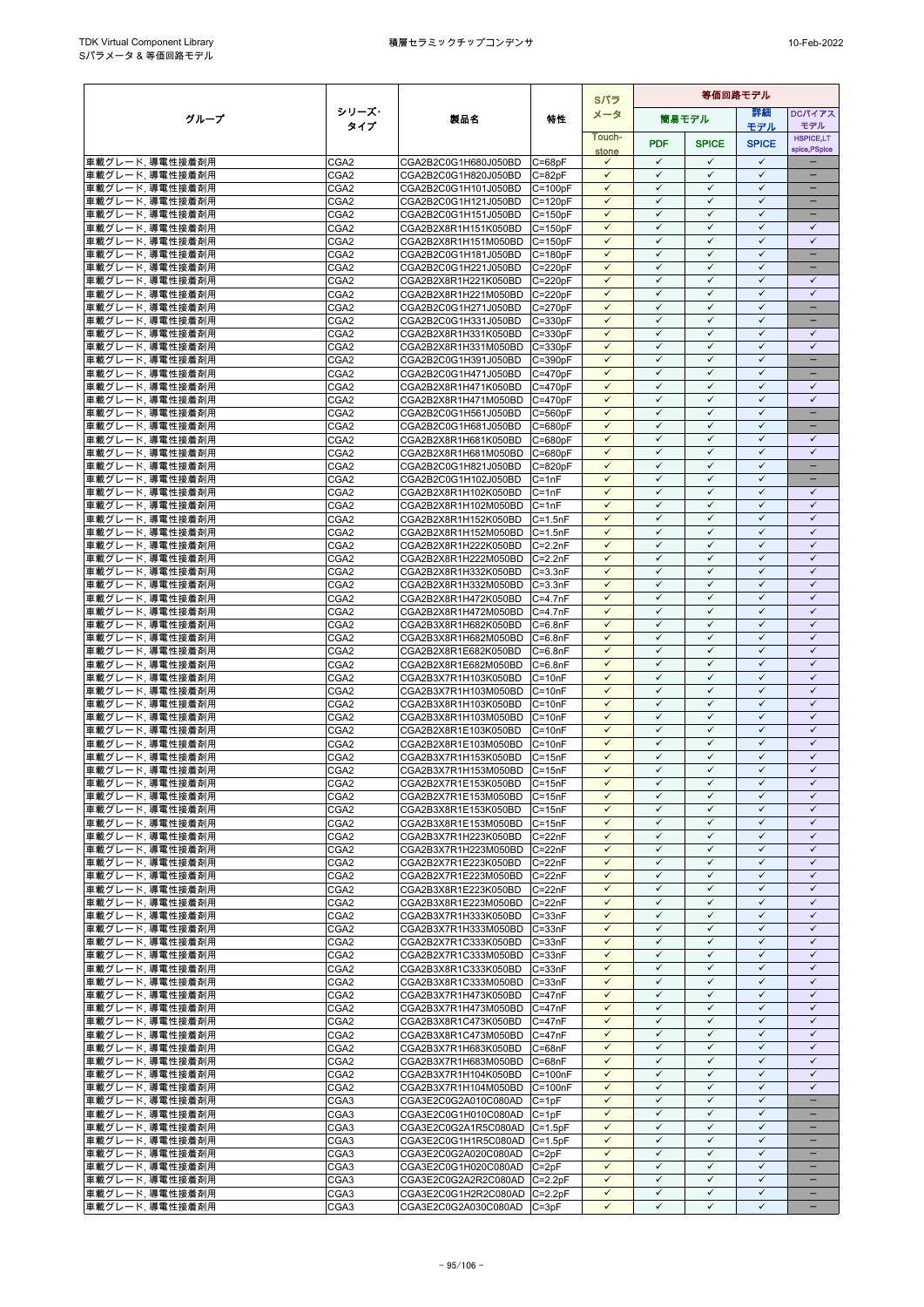|                                     |                  |                                              | Sパラ                        |                              |                              |                              | 等価回路モデル                      |                                   |
|-------------------------------------|------------------|----------------------------------------------|----------------------------|------------------------------|------------------------------|------------------------------|------------------------------|-----------------------------------|
| グループ                                | シリーズ・            | 製品名                                          | 特性                         | メータ                          |                              | 筒易モデル                        | 詳細                           | <b>DCパイアス</b>                     |
|                                     | タイプ              |                                              |                            | Touch-                       |                              |                              | モデル                          | モデル                               |
|                                     |                  |                                              |                            | stone                        | <b>PDF</b>                   | <b>SPICE</b>                 | <b>SPICE</b>                 | <b>HSPICE,LT</b><br>spice, PSpice |
| 車載グレード,導電性接着剤用                      | CGA3             | CGA3E2C0G1H030C080AD C=3pF                   |                            | $\checkmark$                 | $\checkmark$                 | $\checkmark$                 | $\checkmark$                 |                                   |
| 車載グレード,導電性接着剤用                      | CGA <sub>3</sub> | CGA3E2C0G2A3R3C080AD C=3.3pF                 |                            | $\checkmark$                 | $\checkmark$                 | $\checkmark$                 | $\checkmark$                 | $\overline{\phantom{0}}$          |
| 車載グレード,導電性接着剤用                      | CGA3             | CGA3E2C0G1H3R3C080AD C=3.3pF                 |                            | $\checkmark$                 | $\checkmark$                 | $\checkmark$                 | $\checkmark$                 | $\overline{\phantom{0}}$          |
| 車載グレード、導電性接着剤用                      | CGA3             | CGA3E2C0G2A040C080AD                         | $C = 4pF$                  | $\checkmark$                 | $\checkmark$                 | $\checkmark$                 | $\checkmark$                 |                                   |
| 車載グレード、導電性接着剤用                      | CGA3             | CGA3E2C0G1H040C080AD                         | $C = 4pF$                  | $\checkmark$                 | $\checkmark$                 | $\checkmark$                 | $\checkmark$                 | $\qquad \qquad -$                 |
| 車載グレード, 導電性接着剤用                     | CGA3             | CGA3E2C0G2A4R7C080AD                         | $C = 4.7pF$                | ✓                            | $\checkmark$<br>$\checkmark$ | $\checkmark$<br>$\checkmark$ | $\checkmark$<br>$\checkmark$ |                                   |
| 車載グレード, 導電性接着剤用                     | CGA3             | CGA3E2C0G1H4R7C080AD                         | $C = 4.7pF$                | $\checkmark$<br>$\checkmark$ | $\checkmark$                 | $\checkmark$                 | $\checkmark$                 | -<br>÷                            |
| 車載グレード,導電性接着剤用<br>車載グレード,導電性接着剤用    | CGA3<br>CGA3     | CGA3E2C0G2A050C080AD<br>CGA3E2C0G1H050C080AD | $C = 5pF$<br>$C = 5pF$     | $\checkmark$                 | $\checkmark$                 | $\checkmark$                 | $\checkmark$                 | -                                 |
| 車載グレード、導電性接着剤用                      | CGA3             | CGA3E2C0G2A060D080AD                         | $C = 6pF$                  | $\checkmark$                 | $\checkmark$                 | $\checkmark$                 | $\checkmark$                 | $\equiv$                          |
| 車載グレード,導電性接着剤用                      | CGA3             | CGA3E2C0G1H060D080AD                         | $C = 6pF$                  | $\checkmark$                 | $\checkmark$                 | $\checkmark$                 | $\checkmark$                 | -                                 |
| 車載グレード,導電性接着剤用                      | CGA3             | CGA3E2C0G2A6R8D080AD                         | $C = 6.8pF$                | $\checkmark$                 | $\checkmark$                 | $\checkmark$                 | $\checkmark$                 | -                                 |
| 車載グレード,導電性接着剤用                      | CGA3             | CGA3E2C0G1H6R8D080AD                         | $C = 6.8pF$                | $\checkmark$                 | ✓                            | $\checkmark$                 | $\checkmark$                 |                                   |
| 車載グレード,導電性接着剤用                      | CGA3             | CGA3E2C0G2A070D080AD                         | $C = 7pF$                  | $\checkmark$                 | $\checkmark$                 | $\checkmark$                 | $\checkmark$                 | ÷                                 |
| 車載グレード,導電性接着剤用                      | CGA3             | CGA3E2C0G1H070D080AD                         | $C = 7pF$                  | $\checkmark$                 | $\checkmark$                 | $\checkmark$                 | $\checkmark$                 |                                   |
| 車載グレード,導電性接着剤用                      | CGA3             | CGA3E2C0G2A080D080AD                         | $C = 8pF$                  | $\checkmark$                 | $\checkmark$                 | $\checkmark$                 | $\checkmark$                 | $\overline{\phantom{0}}$          |
| 車載グレード、導電性接着剤用                      | CGA3             | CGA3E2C0G1H080D080AD                         | $C = 8pF$                  | $\checkmark$                 | $\checkmark$                 | $\checkmark$                 | $\checkmark$                 | -                                 |
| 車載グレード,導電性接着剤用                      | CGA3             | CGA3E2C0G2A090D080AD                         | $C = 9pF$                  | ✓                            | $\checkmark$                 | $\checkmark$                 | $\checkmark$                 |                                   |
| 車載グレード,導電性接着剤用                      | CGA3             | CGA3E2C0G1H090D080AD                         | $C = 9pF$                  | $\checkmark$<br>$\checkmark$ | $\checkmark$<br>$\checkmark$ | $\checkmark$<br>$\checkmark$ | $\checkmark$<br>$\checkmark$ | -                                 |
| 車載グレード, 導電性接着剤用                     | CGA3             | CGA3E2C0G2A100D080AD                         | $C = 10pF$                 | $\checkmark$                 | $\checkmark$                 | $\checkmark$                 | $\checkmark$                 |                                   |
| 車載グレード,導電性接着剤用<br>車載グレード,導電性接着剤用    | CGA3<br>CGA3     | CGA3E2C0G1H100D080AD<br>CGA3E2C0G2A120J080AD | $C = 10pF$<br>$C = 12pF$   | $\checkmark$                 | $\checkmark$                 | $\checkmark$                 | $\checkmark$                 | $\overline{\phantom{0}}$          |
| 車載グレード,導電性接着剤用                      | CGA3             | CGA3E2C0G1H120J080AD                         | $C = 12pF$                 | $\checkmark$                 | $\checkmark$                 | $\checkmark$                 | $\checkmark$                 | -                                 |
| 車載グレード.導電性接着剤用                      | CGA3             | CGA3E2C0G2A150J080AD                         | $C = 15pF$                 | $\checkmark$                 | $\checkmark$                 | $\checkmark$                 | $\checkmark$                 | -                                 |
| 車載グレード,導電性接着剤用                      | CGA3             | CGA3E2C0G1H150J080AD                         | $C = 15pF$                 | $\checkmark$                 | $\checkmark$                 | $\checkmark$                 | $\checkmark$                 |                                   |
| 車載グレード,導電性接着剤用                      | CGA3             | CGA3E2C0G2A180J080AD                         | $C = 18pF$                 | $\checkmark$                 | $\checkmark$                 | $\checkmark$                 | $\checkmark$                 |                                   |
| 車載グレード,導電性接着剤用                      | CGA3             | CGA3E2C0G1H180J080AD                         | $C = 18pF$                 | ✓                            | ✓                            | $\checkmark$                 | $\checkmark$                 |                                   |
| 車載グレード,導電性接着剤用                      | CGA3             | CGA3E2C0G2A220J080AD                         | $C = 22pF$                 | $\checkmark$                 | $\checkmark$                 | $\checkmark$                 | $\checkmark$                 | $\equiv$                          |
| 車載グレード、導電性接着剤用                      | CGA3             | CGA3E2C0G1H220J080AD                         | $C = 22pF$                 | $\checkmark$                 | $\checkmark$                 | $\checkmark$                 | $\checkmark$                 | -                                 |
| 車載グレード,導電性接着剤用                      | CGA3             | CGA3E2C0G2A270J080AD                         | $C = 27pF$                 | $\checkmark$                 | $\checkmark$                 | $\checkmark$                 | $\checkmark$                 | $\overline{\phantom{0}}$          |
| 車載グレード、導電性接着剤用                      | CGA3             | CGA3E2C0G1H270J080AD                         | $C = 27pF$                 | $\checkmark$                 | $\checkmark$                 | $\checkmark$                 | $\checkmark$                 | -                                 |
| 車載グレード, 導電性接着剤用                     | CGA3             | CGA3E2C0G2A330J080AD                         | $C = 33pF$                 | $\checkmark$<br>$\checkmark$ | $\checkmark$<br>$\checkmark$ | $\checkmark$                 | $\checkmark$<br>$\checkmark$ | $=$                               |
| 車載グレード,導電性接着剤用                      | CGA3<br>CGA3     | CGA3E2C0G1H330J080AD<br>CGA3E2C0G2A390J080AD | $C = 33pF$<br>$C = 39pF$   | $\checkmark$                 | $\checkmark$                 | $\checkmark$<br>$\checkmark$ | $\checkmark$                 |                                   |
| 車載グレード,導電性接着剤用<br>車載グレード,導電性接着剤用    | CGA3             | CGA3E2C0G1H390J080AD                         | $C = 39pF$                 | $\checkmark$                 | $\checkmark$                 | $\checkmark$                 | $\checkmark$                 | $\equiv$                          |
| 車載グレード,導電性接着剤用                      | CGA3             | CGA3E2C0G2A470J080AD                         | $C = 47pF$                 | $\checkmark$                 | $\checkmark$                 | $\checkmark$                 | $\checkmark$                 | $\equiv$                          |
| 車載グレード, 導電性接着剤用                     | CGA3             | CGA3E2C0G1H470J080AD                         | $C = 47pF$                 | ✓                            | ✓                            | ✓                            | ✓                            |                                   |
| 車載グレード,導電性接着剤用                      | CGA3             | CGA3E2C0G2A560J080AD                         | $C = 56pF$                 | $\checkmark$                 | $\checkmark$                 | $\checkmark$                 | $\checkmark$                 | -                                 |
| 車載グレード,導電性接着剤用                      | CGA3             | CGA3E2C0G1H560J080AD                         | $C = 56pF$                 | $\checkmark$                 | $\checkmark$                 | $\checkmark$                 | $\checkmark$                 |                                   |
| 車載グレード,導電性接着剤用                      | CGA3             | CGA3E2C0G2A680J080AD                         | $C = 68pF$                 | $\checkmark$                 | $\checkmark$                 | $\checkmark$                 | $\checkmark$                 |                                   |
| 車載グレード,導電性接着剤用                      | CGA3             | CGA3E2C0G1H680J080AD                         | $C = 68pF$                 | $\checkmark$                 | $\checkmark$                 | $\checkmark$                 | $\checkmark$                 | $\overline{\phantom{0}}$          |
| 車載グレード,導電性接着剤用                      | CGA3             | CGA3E2C0G2A820J080AD                         | $C = 82pF$                 | $\checkmark$                 | $\checkmark$                 | $\checkmark$                 | $\checkmark$                 | -                                 |
| 車載グレード,導電性接着剤用                      | CGA3             | CGA3E2C0G1H820J080AD                         | $C = 82pF$                 | $\checkmark$                 | $\checkmark$                 | $\checkmark$                 | $\checkmark$                 | -                                 |
| 車載グレード,導電性接着剤用                      | CGA3             | CGA3E2C0G2A101J080AD                         | $C = 100pF$                | $\checkmark$                 | $\checkmark$                 | $\checkmark$                 | $\checkmark$                 |                                   |
| 車載グレード,導電性接着剤用                      | CGA3             | CGA3E2C0G1H101J080AD                         | $C = 100pF$                | $\checkmark$<br>✓            | $\checkmark$<br>✓            | $\checkmark$<br>$\checkmark$ | $\checkmark$<br>$\checkmark$ |                                   |
| 車載グレード,導電性接着剤用<br>車載グレード,導電性接着剤用    | CGA3<br>CGA3     | CGA3E2C0G2A121J080AD<br>CGA3E2C0G1H121J080AD | $C = 120nF$<br>$C = 120pF$ | $\checkmark$                 | $\checkmark$                 | $\checkmark$                 | $\checkmark$                 | -                                 |
| 車載グレード,導電性接着剤用                      | CGA3             | CGA3E2C0G2A151J080AD C=150pF                 |                            | $\checkmark$                 | $\checkmark$                 | $\checkmark$                 | $\checkmark$                 |                                   |
| 車載グレード, 導電性接着剤用                     | CGA <sub>3</sub> | CGA3E2C0G1H151J080AD                         | $C = 150pF$                | $\checkmark$                 | $\checkmark$                 | $\checkmark$                 | $\checkmark$                 | $\overline{\phantom{0}}$          |
| 車載グレード,導電性接着剤用                      | CGA <sub>3</sub> | CGA3E2C0G2A181J080AD                         | $C = 180pF$                | $\checkmark$                 | $\checkmark$                 | $\checkmark$                 | $\checkmark$                 | -                                 |
| 車載グレード,導電性接着剤用                      | CGA3             | CGA3E2C0G1H181J080AD                         | $C = 180pF$                | $\checkmark$                 | $\checkmark$                 | $\checkmark$                 | $\checkmark$                 |                                   |
| 車載グレード,導電性接着剤用                      | CGA3             | CGA3E2C0G2A221J080AD                         | $C = 220pF$                | $\checkmark$                 | $\checkmark$                 | $\checkmark$                 | $\checkmark$                 | ÷                                 |
| 車載グレード,導電性接着剤用                      | CGA3             | CGA3E2C0G1H221J080AD                         | $C = 220pF$                | $\checkmark$                 | $\checkmark$                 | $\checkmark$                 | $\checkmark$                 |                                   |
| 車載グレード, 導電性接着剤用                     | CGA3             | CGA3E2C0G2A271J080AD                         | $C = 270pF$                | $\checkmark$                 | $\checkmark$                 | $\checkmark$                 | $\checkmark$                 |                                   |
| 車載グレード,導電性接着剤用                      | CGA3             | CGA3E2C0G1H271J080AD                         | $C = 270pF$                | $\checkmark$                 | $\checkmark$                 | $\checkmark$                 | $\checkmark$                 | $\overline{\phantom{a}}$          |
| 車載グレード,導電性接着剤用                      | CGA3             | CGA3E2C0G2A331J080AD                         | $C = 330pF$                | ✓                            | ✓                            | $\checkmark$                 | ✓                            |                                   |
| 車載グレード,導電性接着剤用                      | CGA3             | CGA3E2C0G1H331J080AD                         | $C = 330pF$                | $\checkmark$                 | $\checkmark$                 | $\checkmark$                 | $\checkmark$                 | -                                 |
| 車載グレード,導電性接着剤用                      | CGA3             | CGA3E2C0G2A391J080AD                         | $C = 390pF$                | $\checkmark$<br>$\checkmark$ | $\checkmark$<br>$\checkmark$ | $\checkmark$<br>$\checkmark$ | $\checkmark$<br>$\checkmark$ | $\equiv$                          |
| 車載グレード,導電性接着剤用<br>車載グレード,導電性接着剤用    | CGA3<br>CGA3     | CGA3E2C0G1H391J080AD<br>CGA3E2C0G2A471J080AD | $C = 390pF$<br>$C = 470pF$ | $\checkmark$                 | $\checkmark$                 | $\checkmark$                 | $\checkmark$                 | $\equiv$                          |
| 車載グレード、導電性接着剤用                      | CGA3             | CGA3E2C0G1H471J080AD                         | $C = 470pF$                | $\checkmark$                 | $\checkmark$                 | $\checkmark$                 | $\checkmark$                 | -                                 |
| 車載グレード, 導電性接着剤用                     | CGA3             | CGA3E2C0G2A561J080AD                         | $C = 560pF$                | $\checkmark$                 | $\checkmark$                 | $\checkmark$                 | $\checkmark$                 | -                                 |
| 車載グレード,導電性接着剤用                      | CGA3             | CGA3E2C0G1H561J080AD                         | $C = 560pF$                | $\checkmark$                 | $\checkmark$                 | $\checkmark$                 | $\checkmark$                 |                                   |
| 車載グレード,導電性接着剤用                      | CGA3             | CGA3E2C0G2A681J080AD                         | $C = 680pF$                | $\checkmark$                 | $\checkmark$                 | $\checkmark$                 | $\checkmark$                 |                                   |
| 車載グレード,導電性接着剤用                      | CGA3             | CGA3E2C0G1H681J080AD                         | $C = 680pF$                | $\checkmark$                 | $\checkmark$                 | $\checkmark$                 | $\checkmark$                 |                                   |
| 車載グレード,導電性接着剤用                      | CGA3             | CGA3E2C0G2A821J080AD                         | $C = 820pF$                | $\checkmark$                 | $\checkmark$                 | $\checkmark$                 | $\checkmark$                 | $\overline{\phantom{0}}$          |
| 車載グレード, 導電性接着剤用                     | CGA3             | CGA3E2C0G1H821J080AD                         | $C = 820pF$                | $\checkmark$                 | $\checkmark$                 | $\checkmark$                 | $\checkmark$                 | -                                 |
| 車載グレード、導電性接着剤用                      | CGA3             | CGA3E2C0G2A102J080AD                         | $C = 1nF$                  | $\checkmark$                 | ✓                            | $\checkmark$                 | ✓                            | -                                 |
| 車載グレード,導電性接着剤用                      | CGA <sub>3</sub> | CGA3E2C0G1H102J080AD                         | $C = 1nF$                  | $\checkmark$                 | $\checkmark$                 | $\checkmark$                 | $\checkmark$                 | -                                 |
| 車載グレード,導電性接着剤用                      | CGA3             | CGA3E2X7R1H102K080AD                         | $C = 1nF$                  | $\checkmark$                 | $\checkmark$                 | $\checkmark$                 | $\checkmark$                 | ✓                                 |
| 車載グレード,導電性接着剤用                      | CGA3             | CGA3E2X7R1H102M080AD                         | $C = 1nF$                  | $\checkmark$<br>$\checkmark$ | $\checkmark$<br>$\checkmark$ | $\checkmark$<br>$\checkmark$ | $\checkmark$<br>$\checkmark$ | $\checkmark$<br>$\checkmark$      |
| 車載グレード, 導電性接着剤用<br> 車載グレード, 導電性接着剤用 | CGA3<br>CGA3     | CGA3E2X8R2A102K080AD<br>CGA3E2X8R2A102M080AD | $C = 1nF$<br>$C = 1nF$     | $\checkmark$                 | $\checkmark$                 | $\checkmark$                 | $\checkmark$                 | $\checkmark$                      |
| 車載グレード,導電性接着剤用                      | CGA3             | CGA3E2X8R1H102K080AD                         | $C = 1nF$                  | $\checkmark$                 | $\checkmark$                 | $\checkmark$                 | $\checkmark$                 | $\checkmark$                      |
| 車載グレード、導電性接着剤用                      | CGA <sub>3</sub> | CGA3E2X8R1H102M080AD                         | $C = 1nF$                  | $\checkmark$                 | $\checkmark$                 | $\checkmark$                 | $\checkmark$                 | $\checkmark$                      |
| 車載グレード, 導電性接着剤用                     | CGA3             | CGA3E2C0G2A122J080AD                         | $C = 1.2nF$                | $\checkmark$                 | $\checkmark$                 | $\checkmark$                 | $\checkmark$                 | -                                 |
| 車載グレード,導電性接着剤用                      | CGA3             | CGA3E2C0G1H122J080AD                         | $C = 1.2nF$                | $\checkmark$                 | $\checkmark$                 | $\checkmark$                 | $\checkmark$                 | $\equiv$                          |
| 車載グレード,導電性接着剤用                      | CGA3             | CGA3E2C0G1H152J080AD                         | $C = 1.5nF$                | $\checkmark$                 | $\checkmark$                 | $\checkmark$                 | $\checkmark$                 |                                   |
| 車載グレード,導電性接着剤用                      | CGA3             | CGA3E2X7R1H152K080AD                         | $C = 1.5nF$                | $\checkmark$                 | $\checkmark$                 | $\checkmark$                 | $\checkmark$                 | $\checkmark$                      |
| 車載グレード,導電性接着剤用                      | CGA3             | CGA3E2X7R1H152M080AD                         | $C = 1.5nF$                | $\checkmark$                 | $\checkmark$                 | $\checkmark$                 | $\checkmark$                 | $\checkmark$                      |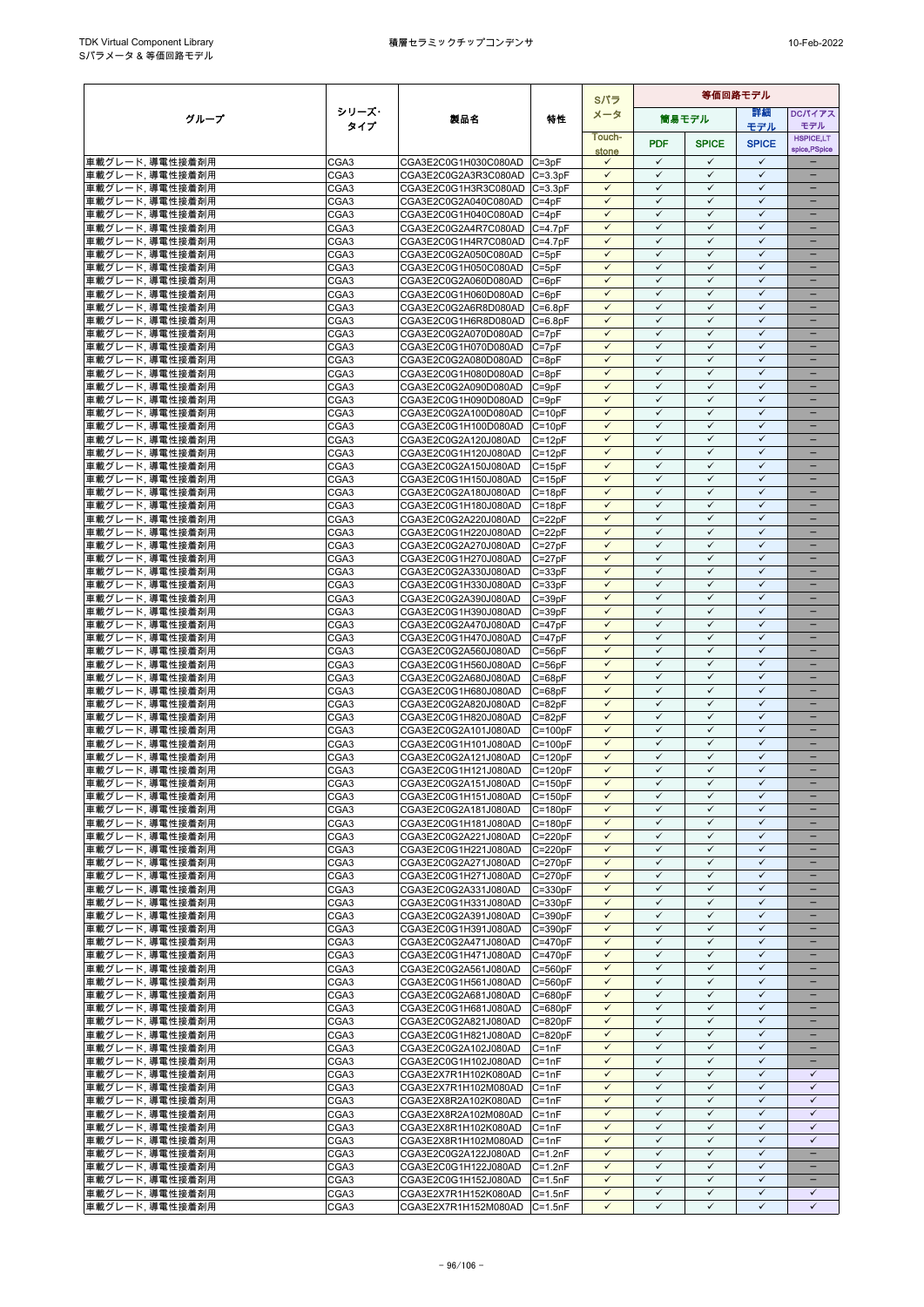|                                     |                  |                                              |                            | Sパラ                          | 等価回路モデル                      |                              |                              |                                   |  |
|-------------------------------------|------------------|----------------------------------------------|----------------------------|------------------------------|------------------------------|------------------------------|------------------------------|-----------------------------------|--|
| グループ                                | シリーズ・            | 製品名                                          | 特性                         | メータ                          |                              | 筒易モデル                        | 等細                           | <b>DCパイアス</b>                     |  |
|                                     | タイプ              |                                              |                            | Touch-                       |                              |                              | モデル                          | モデル                               |  |
|                                     |                  |                                              |                            | stone                        | <b>PDF</b>                   | <b>SPICE</b>                 | <b>SPICE</b>                 | <b>HSPICE,LT</b><br>spice, PSpice |  |
| 車載グレード, 導電性接着剤用                     | CGA3             | CGA3E2X8R2A152K080AD                         | $C = 1.5nF$                | $\checkmark$                 | $\checkmark$                 | $\checkmark$                 | $\checkmark$                 | $\checkmark$                      |  |
| 車載グレード、導電性接着剤用                      | CGA3             | CGA3E2X8R2A152M080AD                         | $C = 1.5nF$                | $\checkmark$                 | $\checkmark$                 | $\checkmark$                 | $\checkmark$                 | $\checkmark$                      |  |
| 車載グレード,導電性接着剤用                      | CGA3             | CGA3E2X8R1H152K080AD                         | $C = 1.5nF$                | $\checkmark$                 | $\checkmark$                 | $\checkmark$                 | $\checkmark$                 | $\checkmark$                      |  |
| 車載グレード, 導電性接着剤用                     | CGA3             | CGA3E2X8R1H152M080AD C=1.5nF                 |                            | $\checkmark$                 | $\checkmark$                 | $\checkmark$                 | $\checkmark$                 | $\checkmark$                      |  |
| 車載グレード、導電性接着剤用                      | CGA3             | CGA3E2C0G1H182J080AD                         | $C = 1.8nF$                | $\checkmark$                 | $\checkmark$                 | $\checkmark$                 | $\checkmark$                 | $\equiv$                          |  |
| 車載グレード、導電性接着剤用                      | CGA3             | CGA3E2C0G1H222J080AD                         | $C = 2.2nF$                | $\checkmark$                 | $\checkmark$                 | $\checkmark$                 | $\checkmark$                 |                                   |  |
| 車載グレード, 導電性接着剤用<br>車載グレード,導電性接着剤用   | CGA3             | CGA3E2X7R1H222K080AD                         | $C=2.2nF$                  | $\checkmark$<br>$\checkmark$ | $\checkmark$<br>$\checkmark$ | $\checkmark$<br>$\checkmark$ | $\checkmark$<br>$\checkmark$ | $\checkmark$<br>$\checkmark$      |  |
| 車載グレード,導電性接着剤用                      | CGA3<br>CGA3     | CGA3E2X7R1H222M080AD<br>CGA3E2X8R2A222K080AD | $C = 2.2nF$<br>$C=2.2nF$   | $\checkmark$                 | $\checkmark$                 | $\checkmark$                 | $\checkmark$                 | $\checkmark$                      |  |
| 車載グレード, 導電性接着剤用                     | CGA3             | CGA3E2X8R2A222M080AD                         | $C=2.2nF$                  | $\checkmark$                 | $\checkmark$                 | $\checkmark$                 | $\checkmark$                 | $\checkmark$                      |  |
| 車載グレード,導電性接着剤用                      | CGA3             | CGA3E2X8R1H222K080AD                         | $C = 2.2nF$                | $\checkmark$                 | $\checkmark$                 | $\checkmark$                 | $\checkmark$                 | $\checkmark$                      |  |
| 車載グレード、導電性接着剤用                      | CGA3             | CGA3E2X8R1H222M080AD C=2.2nF                 |                            | $\checkmark$                 | $\checkmark$                 | $\checkmark$                 | $\checkmark$                 | $\checkmark$                      |  |
| 車載グレード,導電性接着剤用                      | CGA3             | CGA3E2C0G1H272J080AD                         | $C=2.7nF$                  | $\checkmark$                 | ✓                            | ✓                            | $\checkmark$                 |                                   |  |
| 車載グレード,導電性接着剤用                      | CGA3             | CGA3E2C0G1H332J080AD                         | $C = 3.3nF$                | $\checkmark$                 | $\checkmark$                 | $\checkmark$                 | $\checkmark$                 | $\overline{\phantom{0}}$          |  |
| 車載グレード,導電性接着剤用                      | CGA3             | CGA3E2X7R1H332K080AD                         | $C = 3.3nF$                | $\checkmark$                 | $\checkmark$                 | $\checkmark$                 | $\checkmark$                 | $\checkmark$                      |  |
| 車載グレード,導電性接着剤用                      | CGA3             | CGA3E2X7R1H332M080AD                         | $C = 3.3nF$                | $\checkmark$                 | $\checkmark$                 | $\checkmark$                 | $\checkmark$                 | $\checkmark$                      |  |
| 車載グレード、導電性接着剤用                      | CGA3             | CGA3E2X8R2A332K080AD                         | $C = 3.3nF$                | $\checkmark$                 | $\checkmark$                 | $\checkmark$                 | $\checkmark$                 | $\checkmark$                      |  |
| 車載グレード,導電性接着剤用                      | CGA3             | CGA3E2X8R2A332M080AD                         | $C = 3.3nF$                | $\checkmark$                 | ✓                            | ✓                            | $\checkmark$                 | $\checkmark$                      |  |
| 車載グレード,導電性接着剤用                      | CGA3             | CGA3E2X8R1H332K080AD                         | $C = 3.3nF$                | $\checkmark$<br>$\checkmark$ | $\checkmark$<br>$\checkmark$ | $\checkmark$<br>✓            | $\checkmark$<br>$\checkmark$ | $\checkmark$<br>$\checkmark$      |  |
| 車載グレード,導電性接着剤用                      | CGA3             | CGA3E2X8R1H332M080AD                         | $C = 3.3nF$                | $\checkmark$                 | $\checkmark$                 | $\checkmark$                 | $\checkmark$                 | ÷                                 |  |
| 車載グレード,導電性接着剤用<br>車載グレード,導電性接着剤用    | CGA3<br>CGA3     | CGA3E2C0G1H392J080AD<br>CGA3E2C0G1H472J080AD | $C = 3.9nF$<br>$C=4.7nF$   | $\checkmark$                 | $\checkmark$                 | $\checkmark$                 | $\checkmark$                 | $\qquad \qquad -$                 |  |
| 車載グレード,導電性接着剤用                      | CGA3             | CGA3E2X7R1H472K080AD                         | $C = 4.7nF$                | $\checkmark$                 | $\checkmark$                 | ✓                            | $\checkmark$                 | $\checkmark$                      |  |
| 車載グレード、導電性接着剤用                      | CGA3             | CGA3E2X7R1H472M080AD                         | $C = 4.7nF$                | $\checkmark$                 | $\checkmark$                 | $\checkmark$                 | $\checkmark$                 | $\checkmark$                      |  |
| 車載グレード,導電性接着剤用                      | CGA3             | CGA3E2X8R2A472K080AD                         | $C = 4.7nF$                | $\checkmark$                 | $\checkmark$                 | $\checkmark$                 | $\checkmark$                 | $\checkmark$                      |  |
| 車載グレード, 導電性接着剤用                     | CGA3             | CGA3E2X8R2A472M080AD                         | $C = 4.7nF$                | $\checkmark$                 | $\checkmark$                 | $\checkmark$                 | $\checkmark$                 | $\checkmark$                      |  |
| 車載グレード,導電性接着剤用                      | CGA3             | CGA3E2X8R1H472K080AD                         | $C = 4.7nF$                | ✓                            | $\checkmark$                 | ✓                            | $\checkmark$                 | $\checkmark$                      |  |
| 車載グレード,導電性接着剤用                      | CGA3             | CGA3E2X8R1H472M080AD                         | $C=4.7nF$                  | $\checkmark$                 | $\checkmark$                 | $\checkmark$                 | $\checkmark$                 | $\checkmark$                      |  |
| 車載グレード、導電性接着剤用                      | CGA3             | CGA3E2C0G1H562J080AD                         | $C = 5.6nF$                | $\checkmark$                 | $\checkmark$                 | $\checkmark$                 | $\checkmark$                 | $\equiv$                          |  |
| 車載グレード,導電性接着剤用                      | CGA3             | CGA3E2C0G1H682J080AD                         | $C = 6.8nF$                | $\checkmark$                 | $\checkmark$                 | $\checkmark$                 | $\checkmark$                 | -                                 |  |
| 車載グレード、導電性接着剤用                      | CGA3             | CGA3E2X7R1H682K080AD                         | $C = 6.8nF$                | $\checkmark$                 | $\checkmark$                 | $\checkmark$                 | $\checkmark$                 | $\checkmark$                      |  |
| 車載グレード, 導電性接着剤用                     | CGA3             | CGA3E2X7R1H682M080AD C=6.8nF                 |                            | $\checkmark$                 | $\checkmark$<br>$\checkmark$ | $\checkmark$<br>$\checkmark$ | $\checkmark$<br>$\checkmark$ | $\checkmark$                      |  |
| 車載グレード、導電性接着剤用                      | CGA3<br>CGA3     | CGA3E2X8R2A682K080AD<br>CGA3E2X8R2A682M080AD | $C = 6.8nF$                | $\checkmark$<br>$\checkmark$ | $\checkmark$                 | $\checkmark$                 | $\checkmark$                 | $\checkmark$<br>$\checkmark$      |  |
| 車載グレード,導電性接着剤用<br>車載グレード,導電性接着剤用    | CGA3             | CGA3E2X8R1H682K080AD                         | $C = 6.8nF$<br>$C = 6.8nF$ | $\checkmark$                 | $\checkmark$                 | $\checkmark$                 | $\checkmark$                 | $\checkmark$                      |  |
| 車載グレード,導電性接着剤用                      | CGA3             | CGA3E2X8R1H682M080AD                         | $C = 6.8nF$                | $\checkmark$                 | $\checkmark$                 | $\checkmark$                 | $\checkmark$                 | $\checkmark$                      |  |
| 車載グレード,導電性接着剤用                      | CGA3             | CGA3E2C0G1H822J080AD                         | $C = 8.2nF$                | ✓                            | ✓                            | ✓                            | $\checkmark$                 | -                                 |  |
| 車載グレード,導電性接着剤用                      | CGA3             | CGA3E2C0G1H103J080AD                         | $C = 10nF$                 | $\checkmark$                 | $\checkmark$                 | $\checkmark$                 | $\checkmark$                 | -                                 |  |
| 車載グレード,導電性接着剤用                      | CGA3             | CGA3E2X7R1H103K080AD                         | $C = 10nF$                 | $\checkmark$                 | $\checkmark$                 | $\checkmark$                 | $\checkmark$                 | $\checkmark$                      |  |
| 車載グレード,導電性接着剤用                      | CGA3             | CGA3E2X7R1H103M080AD                         | $C = 10nF$                 | $\checkmark$                 | $\checkmark$                 | $\checkmark$                 | $\checkmark$                 | $\checkmark$                      |  |
| 車載グレード,導電性接着剤用                      | CGA3             | CGA3E2X8R2A103K080AD                         | $C = 10nF$                 | $\checkmark$                 | $\checkmark$                 | $\checkmark$                 | $\checkmark$                 | $\checkmark$                      |  |
| 車載グレード,導電性接着剤用                      | CGA3             | CGA3E2X8R2A103M080AD                         | $C = 10nF$                 | $\checkmark$                 | $\checkmark$                 | $\checkmark$                 | $\checkmark$                 | $\checkmark$                      |  |
| 車載グレード、導電性接着剤用                      | CGA3             | CGA3E2X8R1H103K080AD                         | $C = 10nF$                 | $\checkmark$                 | $\checkmark$                 | $\checkmark$                 | $\checkmark$                 | $\checkmark$                      |  |
| 車載グレード,導電性接着剤用                      | CGA3             | CGA3E2X8R1H103M080AD C=10nF                  |                            | $\checkmark$                 | $\checkmark$                 | $\checkmark$                 | $\checkmark$                 | $\checkmark$                      |  |
| 車載グレード、導電性接着剤用                      | CGA3             | CGA3E2X7R1H153K080AD                         | $C = 15nF$                 | $\checkmark$<br>✓            | $\checkmark$<br>$\checkmark$ | $\checkmark$<br>✓            | $\checkmark$<br>$\checkmark$ | $\checkmark$<br>$\checkmark$      |  |
| 車載グレード,導電性接着剤用<br>車載グレード,導電性接着剤用    | CGA3<br>CGA3     | CGA3E2X7R1H153M080AD<br>CGA3E2X8R2A153K080AD | $C = 15nF$<br>$C = 15nF$   | $\checkmark$                 | $\checkmark$                 | $\checkmark$                 | $\checkmark$                 | $\checkmark$                      |  |
| 車載グレード,導電性接着剤用                      | CGA <sub>3</sub> | CGA3E2X8R2A153M080AD C=15nF                  |                            | $\checkmark$                 | $\checkmark$                 | $\checkmark$                 | $\checkmark$                 | $\checkmark$                      |  |
| 車載グレード, 導電性接着剤用                     | CGA3             | CGA3E2X8R1H153K080AD C=15nF                  |                            | $\checkmark$                 | ✓                            | ✓                            | $\checkmark$                 | ✓                                 |  |
| 車載グレード,導電性接着剤用                      | CGA3             | CGA3E2X8R1H153M080AD C=15nF                  |                            | $\checkmark$                 | $\checkmark$                 | $\checkmark$                 | $\checkmark$                 | $\checkmark$                      |  |
| 車載グレード、導電性接着剤用                      | CGA3             | CGA3E2X7R1H223K080AD                         | $C = 22nF$                 | $\checkmark$                 | $\checkmark$                 | $\checkmark$                 | $\checkmark$                 | $\checkmark$                      |  |
| 車載グレード、導電性接着剤用                      | CGA3             | CGA3E2X7R1H223M080AD                         | $C = 22nF$                 | $\checkmark$                 | $\checkmark$                 | $\checkmark$                 | $\checkmark$                 | $\checkmark$                      |  |
| 車載グレード,導電性接着剤用                      | CGA3             | CGA3E3X8R2A223K080AD                         | $C = 22nF$                 | $\checkmark$                 | $\checkmark$                 | $\checkmark$                 | $\checkmark$                 | $\checkmark$                      |  |
| 車載グレード, 導電性接着剤用                     | CGA3             | CGA3E3X8R2A223M080AD                         | $C = 22nF$                 | $\checkmark$                 | $\checkmark$                 | $\checkmark$                 | $\checkmark$                 | $\checkmark$                      |  |
| 車載グレード,導電性接着剤用                      | CGA3             | CGA3E2X8R1H223K080AD                         | $C = 22nF$                 | $\checkmark$                 | $\checkmark$                 | $\checkmark$                 | $\checkmark$                 | $\checkmark$                      |  |
| 車載グレード,導電性接着剤用                      | CGA3             | CGA3E2X8R1H223M080AD C=22nF                  |                            | ✓                            | ✓                            | ✓                            | $\checkmark$                 | $\checkmark$                      |  |
| 車載グレード,導電性接着剤用                      | CGA3             | CGA3E2X7R1H333K080AD                         | $C = 33nF$                 | $\checkmark$                 | $\checkmark$                 | $\checkmark$                 | $\checkmark$                 | $\checkmark$                      |  |
| 車載グレード,導電性接着剤用                      | CGA3             | CGA3E2X7R1H333M080AD                         | $C = 33nF$                 | $\checkmark$<br>$\checkmark$ | $\checkmark$<br>$\checkmark$ | $\checkmark$<br>$\checkmark$ | $\checkmark$<br>$\checkmark$ | $\checkmark$<br>$\checkmark$      |  |
| 車載グレード,導電性接着剤用<br>車載グレード,導電性接着剤用    | CGA3<br>CGA3     | CGA3E3X8R2A333K080AD                         | $C = 33nF$<br>$C = 33nF$   | $\checkmark$                 | $\checkmark$                 | $\checkmark$                 | $\checkmark$                 | $\checkmark$                      |  |
| 車載グレード, 導電性接着剤用                     | CGA3             | CGA3E3X8R2A333M080AD<br>CGA3E2X8R1H333K080AD | $C = 33nF$                 | $\checkmark$                 | $\checkmark$                 | $\checkmark$                 | $\checkmark$                 | $\checkmark$                      |  |
| 車載グレード、導電性接着剤用                      | CGA3             | CGA3E2X8R1H333M080AD C=33nF                  |                            | $\checkmark$                 | $\checkmark$                 | $\checkmark$                 | $\checkmark$                 | $\checkmark$                      |  |
| 車載グレード,導電性接着剤用                      | CGA3             | CGA3E2X7R1H473K080AD                         | $C = 47nF$                 | $\checkmark$                 | $\checkmark$                 | $\checkmark$                 | $\checkmark$                 | $\checkmark$                      |  |
| 車載グレード,導電性接着剤用                      | CGA3             | CGA3E2X7R1H473M080AD                         | $C = 47nF$                 | $\checkmark$                 | $\checkmark$                 | $\checkmark$                 | $\checkmark$                 | $\checkmark$                      |  |
| 車載グレード,導電性接着剤用                      | CGA3             | CGA3E2X8R1H473K080AD                         | $C = 47nF$                 | $\checkmark$                 | $\checkmark$                 | $\checkmark$                 | $\checkmark$                 | $\checkmark$                      |  |
| 車載グレード,導電性接着剤用                      | CGA3             | CGA3E2X8R1H473M080AD                         | $C = 47nF$                 | $\checkmark$                 | $\checkmark$                 | $\checkmark$                 | $\checkmark$                 | $\checkmark$                      |  |
| 車載グレード, 導電性接着剤用                     | CGA3             | CGA3E2X7R1H683K080AD C=68nF                  |                            | $\checkmark$                 | $\checkmark$                 | $\checkmark$                 | $\checkmark$                 | $\checkmark$                      |  |
| 車載グレード、導電性接着剤用                      | CGA3             | CGA3E2X7R1H683M080AD C=68nF                  |                            | $\checkmark$                 | ✓                            | ✓                            | $\checkmark$                 | $\checkmark$                      |  |
| 車載グレード,導電性接着剤用                      | CGA3             | CGA3E3X8R1H683K080AD                         | $C = 68nF$                 | $\checkmark$                 | $\checkmark$                 | $\checkmark$                 | $\checkmark$                 | $\checkmark$                      |  |
| 車載グレード,導電性接着剤用                      | CGA3             | CGA3E3X8R1H683M080AD C=68nF                  |                            | $\checkmark$                 | $\checkmark$                 | $\checkmark$                 | $\checkmark$                 | $\checkmark$                      |  |
| 車載グレード、導電性接着剤用                      | CGA3             | CGA3E2X8R1E683K080AD                         | $C = 68nF$                 | $\checkmark$<br>$\checkmark$ | $\checkmark$<br>$\checkmark$ | $\checkmark$<br>$\checkmark$ | $\checkmark$<br>$\checkmark$ | ✓<br>$\checkmark$                 |  |
| 車載グレード, 導電性接着剤用<br> 車載グレード, 導電性接着剤用 | CGA3<br>CGA3     | CGA3E2X8R1E683M080AD<br>CGA3E2X7R1H104K080AD | $C = 68nF$<br>$C = 100nF$  | $\checkmark$                 | $\checkmark$                 | $\checkmark$                 | $\checkmark$                 | $\checkmark$                      |  |
| 車載グレード, 導電性接着剤用                     | CGA3             | CGA3E2X7R1H104M080AD C=100nF                 |                            | $\checkmark$                 | $\checkmark$                 | $\checkmark$                 | $\checkmark$                 | $\checkmark$                      |  |
| 車載グレード、導電性接着剤用                      | CGA3             | CGA3E3X8R1H104K080AD C=100nF                 |                            | $\checkmark$                 | $\checkmark$                 | $\checkmark$                 | $\checkmark$                 | $\checkmark$                      |  |
| 車載グレード, 導電性接着剤用                     | CGA3             | CGA3E3X8R1H104M080AD C=100nF                 |                            | $\checkmark$                 | $\checkmark$                 | $\checkmark$                 | $\checkmark$                 | $\checkmark$                      |  |
| 車載グレード,導電性接着剤用                      | CGA3             | CGA3E2X8R1E104K080AD                         | $C = 100nF$                | $\checkmark$                 | $\checkmark$                 | $\checkmark$                 | $\checkmark$                 | $\checkmark$                      |  |
| 車載グレード,導電性接着剤用                      | CGA3             | CGA3E2X8R1E104M080AD                         | $C = 100nF$                | $\checkmark$                 | $\checkmark$                 | $\checkmark$                 | $\checkmark$                 | $\checkmark$                      |  |
| 車載グレード,導電性接着剤用                      | CGA3             | CGA3E3X7R1H154K080AD                         | $C = 150nF$                | $\checkmark$                 | $\checkmark$                 | $\checkmark$                 | $\checkmark$                 | $\checkmark$                      |  |
| 車載グレード、導電性接着剤用                      | CGA3             | CGA3E3X7R1H154M080AD                         | $C = 150nF$                | $\checkmark$                 | $\checkmark$                 | $\checkmark$                 | $\checkmark$                 | $\checkmark$                      |  |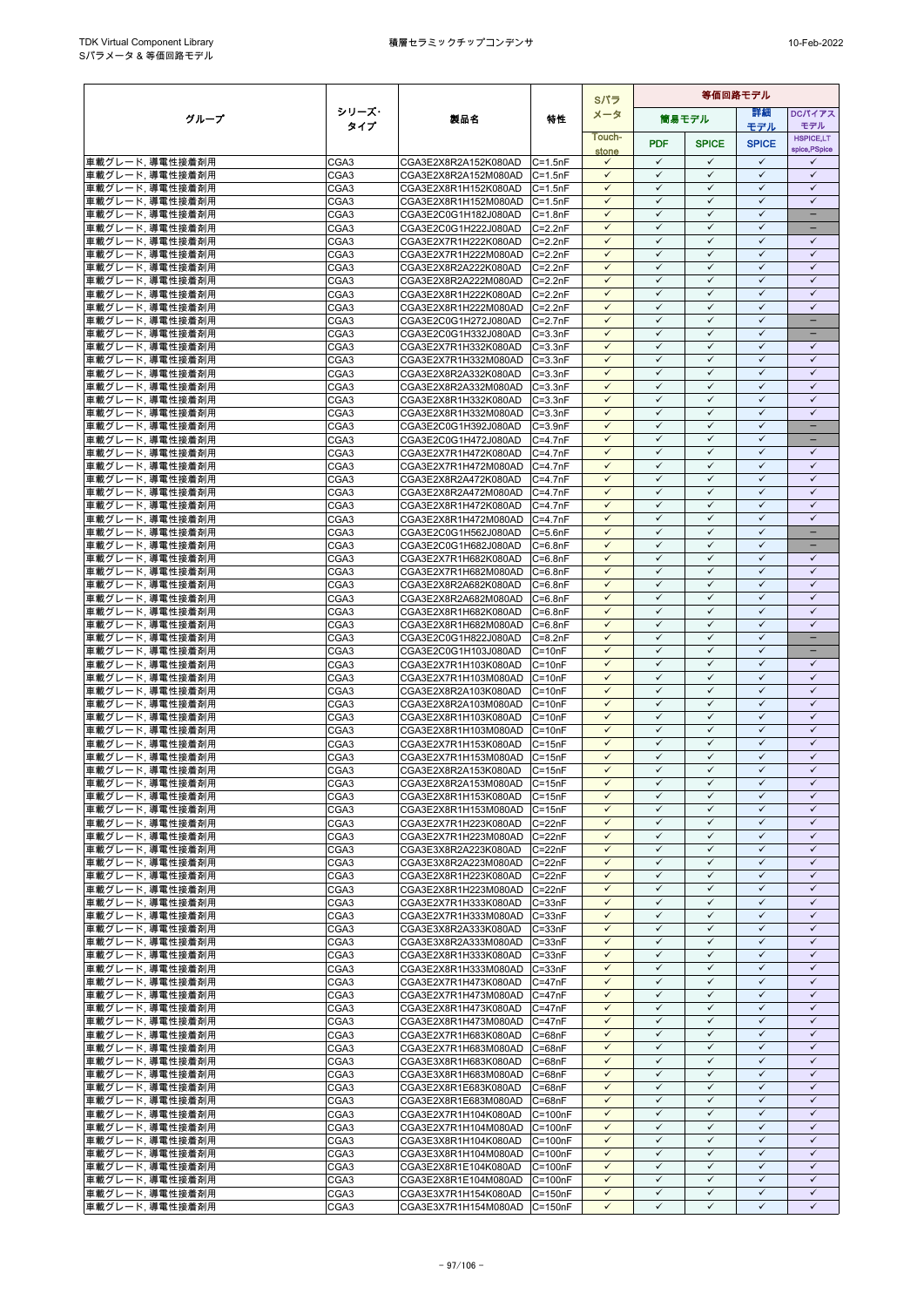|                                    |                  |                                              |                           | Sパラ                          |                              |                              | 等価回路モデル                      |                                   |
|------------------------------------|------------------|----------------------------------------------|---------------------------|------------------------------|------------------------------|------------------------------|------------------------------|-----------------------------------|
| グループ                               | シリーズ・            | 製品名                                          | 特性                        | メータ                          |                              | 筒易モデル                        | 詳細                           | <b>DCパイアス</b>                     |
|                                    | タイプ              |                                              |                           | Touch-                       |                              |                              | モデル                          | モデル                               |
|                                    |                  |                                              |                           | stone                        | <b>PDF</b>                   | <b>SPICE</b>                 | <b>SPICE</b>                 | <b>HSPICE,LT</b><br>spice, PSpice |
| 車載グレード,導電性接着剤用                     | CGA3             | CGA3E2X7R1E154K080AD                         | $C = 150nF$               | $\checkmark$                 | $\checkmark$                 | $\checkmark$                 | $\checkmark$                 | ✓                                 |
| 車載グレード、導電性接着剤用                     | CGA <sub>3</sub> | CGA3E2X7R1E154M080AD                         | $C = 150nF$               | $\checkmark$                 | $\checkmark$                 | $\checkmark$                 | $\checkmark$                 | $\checkmark$                      |
| 車載グレード,導電性接着剤用                     | CGA3             | CGA3E3X8R1E154K080AD                         | $C = 150nF$               | $\checkmark$                 | $\checkmark$                 | $\checkmark$                 | $\checkmark$                 | $\checkmark$                      |
| 車載グレード, 導電性接着剤用                    | CGA3             | CGA3E3X8R1E154M080AD                         | $C = 150nF$               | $\checkmark$                 | $\checkmark$                 | $\checkmark$                 | $\checkmark$                 | $\checkmark$                      |
| 車載グレード、導電性接着剤用                     | CGA3             | CGA3E3X7R1H224K080AD                         | $C = 220nF$               | $\checkmark$                 | $\checkmark$                 | $\checkmark$                 | $\checkmark$                 | $\checkmark$                      |
| 車載グレード、導電性接着剤用                     | CGA3             | CGA3E3X7R1H224M080AD                         | C=220nF                   | ✓                            | $\checkmark$<br>$\checkmark$ | $\checkmark$                 | $\checkmark$<br>$\checkmark$ | $\checkmark$<br>$\checkmark$      |
| 車載グレード, 導電性接着剤用                    | CGA3             | CGA3E2X7R1C224K080AD                         | C=220nF<br>$C = 220nF$    | $\checkmark$<br>$\checkmark$ | $\checkmark$                 | $\checkmark$<br>$\checkmark$ | $\checkmark$                 | $\checkmark$                      |
| 車載グレード,導電性接着剤用<br>車載グレード、導電性接着剤用   | CGA3<br>CGA3     | CGA3E2X7R1C224M080AD<br>CGA3E3X8R1E224K080AD | C=220nF                   | $\checkmark$                 | $\checkmark$                 | $\checkmark$                 | $\checkmark$                 | $\checkmark$                      |
| 車載グレード、導電性接着剤用                     | CGA3             | CGA3E3X8R1E224M080AD                         | C=220nF                   | $\checkmark$                 | $\checkmark$                 | $\checkmark$                 | $\checkmark$                 | $\checkmark$                      |
| 車載グレード,導電性接着剤用                     | CGA3             | CGA3E1X7R1V334K080AD                         | C=330nF                   | $\checkmark$                 | $\checkmark$                 | $\checkmark$                 | $\checkmark$                 | $\checkmark$                      |
| 車載グレード、導電性接着剤用                     | CGA3             | CGA3E1X7R1V334M080AD                         | C=330nF                   | $\checkmark$                 | $\checkmark$                 | $\checkmark$                 | $\checkmark$                 | $\checkmark$                      |
| 車載グレード,導電性接着剤用                     | CGA3             | CGA3E3X7R1E334K080AD                         | C=330nF                   | ✓                            | ✓                            | $\checkmark$                 | $\checkmark$                 | $\checkmark$                      |
| 車載グレード,導電性接着剤用                     | CGA3             | CGA3E3X7R1E334M080AD                         | C=330nF                   | $\checkmark$                 | $\checkmark$                 | $\checkmark$                 | $\checkmark$                 | $\checkmark$                      |
| 車載グレード,導電性接着剤用                     | CGA3             | CGA3E3X8R1C334K080AD                         | C=330nF                   | $\checkmark$                 | ✓                            | $\checkmark$                 | $\checkmark$                 | $\checkmark$                      |
| 車載グレード,導電性接着剤用                     | CGA3             | CGA3E3X8R1C334M080AD                         | C=330nF                   | $\checkmark$                 | $\checkmark$                 | $\checkmark$                 | $\checkmark$                 | $\checkmark$                      |
| 車載グレード、導電性接着剤用                     | CGA3             | CGA3E1X7R1V474K080AD                         | C=470nF                   | $\checkmark$                 | $\checkmark$                 | $\checkmark$                 | $\checkmark$                 | $\checkmark$                      |
| 車載グレード,導電性接着剤用                     | CGA3             | CGA3E1X7R1V474M080AD                         | C=470nF                   | $\checkmark$                 | $\checkmark$                 | $\checkmark$                 | $\checkmark$                 | $\checkmark$                      |
| 車載グレード,導電性接着剤用                     | CGA3             | CGA3E3X7R1E474K080AD                         | C=470nF                   | $\checkmark$<br>$\checkmark$ | $\checkmark$<br>$\checkmark$ | $\checkmark$<br>$\checkmark$ | $\checkmark$<br>$\checkmark$ | $\checkmark$<br>$\checkmark$      |
| 車載グレード,導電性接着剤用                     | CGA3             | CGA3E3X7R1E474M080AD                         | $C = 470nF$               | $\checkmark$                 | $\checkmark$                 | $\checkmark$                 | $\checkmark$                 | $\checkmark$                      |
| 車載グレード,導電性接着剤用<br>車載グレード,導電性接着剤用   | CGA3<br>CGA3     | CGA3E3X8R1C474K080AD<br>CGA3E3X8R1C474M080AD | C=470nF<br>C=470nF        | $\checkmark$                 | $\checkmark$                 | $\checkmark$                 | $\checkmark$                 | $\checkmark$                      |
| 車載グレード,導電性接着剤用                     | CGA3             | CGA3E1X7R1E684K080AD                         | C=680nF                   | $\checkmark$                 | $\checkmark$                 | $\checkmark$                 | $\checkmark$                 | $\checkmark$                      |
| 車載グレード.導電性接着剤用                     | CGA3             | CGA3E1X7R1E684M080AD                         | C=680nF                   | $\checkmark$                 | $\checkmark$                 | $\checkmark$                 | $\checkmark$                 | $\checkmark$                      |
| 車載グレード,導電性接着剤用                     | CGA3             | CGA3E1X7R1E105K080AD                         | $C = 1uF$                 | $\checkmark$                 | $\checkmark$                 | $\checkmark$                 | $\checkmark$                 | $\checkmark$                      |
| 車載グレード,導電性接着剤用                     | CGA3             | CGA3E1X7R1E105M080AD                         | $C = 1uF$                 | $\checkmark$                 | $\checkmark$                 | $\checkmark$                 | $\checkmark$                 | $\checkmark$                      |
| 車載グレード,導電性接着剤用                     | CGA4             | CGA4C2C0G1H272J060AD                         | $C = 2.7nF$               | $\checkmark$                 | ✓                            | $\checkmark$                 | $\checkmark$                 | ÷                                 |
| 車載グレード、導電性接着剤用                     | CGA4             | CGA4C2C0G1H332J060AD                         | $C = 3.3nF$               | $\checkmark$                 | $\checkmark$                 | $\checkmark$                 | $\checkmark$                 | $\equiv$                          |
| 車載グレード, 導電性接着剤用                    | CGA4             | CGA4C2C0G1H392J060AD                         | $C = 3.9nF$               | $\checkmark$                 | $\checkmark$                 | $\checkmark$                 | $\checkmark$                 | -                                 |
| 車載グレード,導電性接着剤用                     | CGA4             | CGA4C2C0G1H472J060AD                         | $C = 4.7nF$               | $\checkmark$                 | $\checkmark$                 | $\checkmark$                 | $\checkmark$                 | $\overline{\phantom{0}}$          |
| 車載グレード、導電性接着剤用                     | CGA4             | CGA4C2C0G1H562J060AD                         | $C = 5.6nF$               | $\checkmark$                 | $\checkmark$                 | $\checkmark$                 | $\checkmark$                 | -                                 |
| 車載グレード, 導電性接着剤用                    | CGA4             | CGA4C2C0G1H682J060AD                         | $C = 6.8nF$               | ✓<br>$\checkmark$            | $\checkmark$<br>$\checkmark$ | $\checkmark$                 | $\checkmark$<br>$\checkmark$ | $=$                               |
| 車載グレード,導電性接着剤用                     | CGA4<br>CGA4     | CGA4C2C0G1H822J060AD                         | $C = 8.2nF$<br>$C = 10nF$ | $\checkmark$                 | $\checkmark$                 | $\checkmark$<br>$\checkmark$ | $\checkmark$                 |                                   |
| 車載グレード,導電性接着剤用<br>車載グレード、導電性接着剤用   | CGA4             | CGA4C2C0G1H103J060AD<br>CGA4F2C0G1H153J085AD | $C = 15nF$                | $\checkmark$                 | $\checkmark$                 | $\checkmark$                 | $\checkmark$                 | $\overline{\phantom{0}}$          |
| 車載グレード, 導電性接着剤用                    | CGA4             | CGA4F2X8R2A153K085AD                         | $C = 15nF$                | $\checkmark$                 | $\checkmark$                 | $\checkmark$                 | $\checkmark$                 | $\checkmark$                      |
| 車載グレード, 導電性接着剤用                    | CGA4             | CGA4F2X8R2A153M085AD                         | $C = 15nF$                | ✓                            | ✓                            | ✓                            | ✓                            | ✓                                 |
| 車載グレード,導電性接着剤用                     | CGA4             | CGA4J2C0G1H223J125AD                         | $C = 22nF$                | $\checkmark$                 | $\checkmark$                 | $\checkmark$                 | $\checkmark$                 | Ξ.                                |
| 車載グレード,導電性接着剤用                     | CGA4             | CGA4J2X8R2A223K125AD                         | C=22nF                    | $\checkmark$                 | $\checkmark$                 | $\checkmark$                 | $\checkmark$                 | ✓                                 |
| 車載グレード,導電性接着剤用                     | CGA4             | CGA4J2X8R2A223M125AD                         | $C = 22nF$                | $\checkmark$                 | $\checkmark$                 | $\checkmark$                 | $\checkmark$                 | $\checkmark$                      |
| 車載グレード,導電性接着剤用                     | CGA4             | CGA4J2C0G1H333J125AD                         | $C = 33nF$                | $\checkmark$                 | $\checkmark$                 | $\checkmark$                 | $\checkmark$                 | $\overline{\phantom{0}}$          |
| 車載グレード,導電性接着剤用                     | CGA4             | CGA4J3X8R2A333K125AD                         | $C = 33nF$                | $\checkmark$                 | $\checkmark$                 | $\checkmark$                 | $\checkmark$                 | $\checkmark$                      |
| 車載グレード,導電性接着剤用                     | CGA4             | CGA4J3X8R2A333M125AD                         | $C = 33nF$                | $\checkmark$                 | $\checkmark$                 | $\checkmark$                 | $\checkmark$                 | $\checkmark$                      |
| 車載グレード,導電性接着剤用                     | CGA4             | CGA4J3X8R2A473K125AD                         | $C = 47nF$                | $\checkmark$                 | $\checkmark$                 | $\checkmark$                 | $\checkmark$                 |                                   |
| 車載グレード,導電性接着剤用                     | CGA4             | CGA4J3X8R2A473M125AD                         | $C = 47nF$                | $\checkmark$<br>✓            | $\checkmark$<br>✓            | $\checkmark$<br>$\checkmark$ | $\checkmark$<br>$\checkmark$ | -<br>✓                            |
| 車載グレード,導電性接着剤用<br>車載グレード、導電性接着剤用   | CGA4<br>CGA4     | CGA4J3X8R2A683K125AD<br>CGA4J3X8R2A683M125AD | C=68nF<br>$C = 68nF$      | $\checkmark$                 | $\checkmark$                 | $\checkmark$                 | $\checkmark$                 | $\checkmark$                      |
| 車載グレード,導電性接着剤用                     | CGA4             | CGA4J2X8R1H683K125AD                         | $C = 68nF$                | $\checkmark$                 | $\checkmark$                 | $\checkmark$                 | $\checkmark$                 | $\checkmark$                      |
| 車載グレード, 導電性接着剤用                    | CGA4             | CGA4J2X8R1H683M125AD C=68nF                  |                           | $\checkmark$                 | $\checkmark$                 | $\checkmark$                 | ✓                            | ✓                                 |
| 車載グレード,導電性接着剤用                     | CGA4             | CGA4J2X8R1H104K125AD                         | $C = 100nF$               | $\checkmark$                 | $\checkmark$                 | $\checkmark$                 | $\checkmark$                 | $\checkmark$                      |
| 車載グレード,導電性接着剤用                     | CGA4             | CGA4J2X8R1H104M125AD                         | $C = 100nF$               | $\checkmark$                 | $\checkmark$                 | $\checkmark$                 | $\checkmark$                 | $\checkmark$                      |
| 車載グレード,導電性接着剤用                     | CGA4             | CGA4F2X8R1E154K085AD                         | $C = 150nF$               | $\checkmark$                 | $\checkmark$                 | $\checkmark$                 | $\checkmark$                 | $\checkmark$                      |
| 車載グレード,導電性接着剤用                     | CGA4             | CGA4F2X8R1E154M085AD                         | $C = 150nF$               | $\checkmark$                 | $\checkmark$                 | $\checkmark$                 | $\checkmark$                 | $\checkmark$                      |
| 車載グレード、導電性接着剤用                     | CGA4             | CGA4J2X7R1H154K125AD                         | $C = 150nF$               | $\checkmark$                 | $\checkmark$                 | $\checkmark$                 | $\checkmark$                 | $\checkmark$                      |
| 車載グレード,導電性接着剤用                     | CGA4             | CGA4J2X7R1H154M125AD                         | $C = 150nF$               | $\checkmark$                 | $\checkmark$                 | $\checkmark$                 | $\checkmark$                 | $\checkmark$                      |
| 車載グレード,導電性接着剤用                     | CGA4             | CGA4J3X8R1H154K125AD                         | $C = 150nF$               | ✓                            | ✓                            | $\checkmark$                 | ✓                            | ✓                                 |
| 車載グレード,導電性接着剤用                     | CGA4             | CGA4J3X8R1H154M125AD                         | $C = 150nF$               | $\checkmark$                 | $\checkmark$                 | $\checkmark$                 | $\checkmark$                 | $\checkmark$                      |
| 車載グレード,導電性接着剤用<br>車載グレード,導電性接着剤用   | CGA4             | CGA4J2X7R1H224K125AD                         | C=220nF                   | $\checkmark$<br>$\checkmark$ | $\checkmark$<br>$\checkmark$ | $\checkmark$<br>$\checkmark$ | $\checkmark$<br>$\checkmark$ | $\checkmark$<br>$\checkmark$      |
| 車載グレード,導電性接着剤用                     | CGA4<br>CGA4     | CGA4J2X7R1H224M125AD<br>CGA4J3X8R1H224K125AD | C=220nF<br>C=220nF        | $\checkmark$                 | $\checkmark$                 | $\checkmark$                 | $\checkmark$                 | $\checkmark$                      |
| 車載グレード、導電性接着剤用                     | CGA4             | CGA4J3X8R1H224M125AD                         | $C = 220nF$               | $\checkmark$                 | $\checkmark$                 | $\checkmark$                 | $\checkmark$                 | $\checkmark$                      |
| 車載グレード,導電性接着剤用                     | CGA4             | CGA4J2X8R1E224K125AD                         | C=220nF                   | $\checkmark$                 | $\checkmark$                 | $\checkmark$                 | $\checkmark$                 | $\checkmark$                      |
| 車載グレード,導電性接着剤用                     | CGA4             | CGA4J2X8R1E224M125AD                         | C=220nF                   | $\checkmark$                 | $\checkmark$                 | $\checkmark$                 | $\checkmark$                 | $\checkmark$                      |
| 車載グレード,導電性接着剤用                     | CGA4             | CGA4J2X7R1H334K125AD                         | C=330nF                   | $\checkmark$                 | $\checkmark$                 | $\checkmark$                 | $\checkmark$                 | $\checkmark$                      |
| 車載グレード,導電性接着剤用                     | CGA4             | CGA4J2X7R1H334M125AD                         | $C = 330nF$               | $\checkmark$                 | $\checkmark$                 | $\checkmark$                 | $\checkmark$                 | $\checkmark$                      |
| 車載グレード,導電性接着剤用                     | CGA4             | CGA4J2X8R1E334K125AD                         | C=330nF                   | $\checkmark$                 | $\checkmark$                 | $\checkmark$                 | $\checkmark$                 | $\checkmark$                      |
| 車載グレード,導電性接着剤用                     | CGA4             | CGA4J2X8R1E334M125AD                         | $C = 330nF$               | $\checkmark$                 | $\checkmark$                 | $\checkmark$                 | $\checkmark$                 | $\checkmark$                      |
| 車載グレード、導電性接着剤用                     | CGA4             | CGA4J2X7R1E474K125AD                         | C=470nF                   | $\checkmark$                 | ✓                            | $\checkmark$                 | ✓                            | ✓                                 |
| 車載グレード,導電性接着剤用                     | CGA4             | CGA4J2X7R1E474M125AD                         | C=470nF                   | $\checkmark$                 | $\checkmark$                 | $\checkmark$                 | $\checkmark$                 | $\checkmark$                      |
| 車載グレード,導電性接着剤用                     | CGA4             | CGA4J3X8R1E474K125AD                         | C=470nF                   | $\checkmark$<br>$\checkmark$ | $\checkmark$<br>$\checkmark$ | $\checkmark$<br>$\checkmark$ | $\checkmark$<br>$\checkmark$ | $\checkmark$<br>$\checkmark$      |
| 車載グレード,導電性接着剤用<br> 車載グレード, 導電性接着剤用 | CGA4<br>CGA4     | CGA4J3X8R1E474M125AD<br>CGA4J3X7R1E684K125AD | $C = 470nF$<br>C=680nF    | $\checkmark$                 | $\checkmark$                 | $\checkmark$                 | $\checkmark$                 | $\checkmark$                      |
| 車載グレード, 導電性接着剤用                    | CGA4             | CGA4J3X7R1E684M125AD                         | C=680nF                   | $\checkmark$                 | $\checkmark$                 | $\checkmark$                 | $\checkmark$                 | $\checkmark$                      |
| 車載グレード,導電性接着剤用                     | CGA4             | CGA4J2X7R1C684K125AD                         | C=680nF                   | $\checkmark$                 | $\checkmark$                 | $\checkmark$                 | $\checkmark$                 | $\checkmark$                      |
| 車載グレード、導電性接着剤用                     | CGA4             | CGA4J2X7R1C684M125AD                         | C=680nF                   | $\checkmark$                 | $\checkmark$                 | $\checkmark$                 | $\checkmark$                 | $\checkmark$                      |
| 車載グレード, 導電性接着剤用                    | CGA4             | CGA4J3X8R1C684K125AD                         | C=680nF                   | $\checkmark$                 | $\checkmark$                 | $\checkmark$                 | $\checkmark$                 | $\checkmark$                      |
| 車載グレード,導電性接着剤用                     | CGA4             | CGA4J3X8R1C684M125AD                         | C=680nF                   | $\checkmark$                 | $\checkmark$                 | $\checkmark$                 | $\checkmark$                 | $\checkmark$                      |
| 車載グレード,導電性接着剤用                     | CGA4             | CGA4J3X7R1E105K125AD                         | $C = 1uF$                 | $\checkmark$                 | $\checkmark$                 | $\checkmark$                 | $\checkmark$                 | $\checkmark$                      |
| 車載グレード,導電性接着剤用                     | CGA4             | CGA4J3X7R1E105M125AD                         | $C = 1uF$                 | $\checkmark$                 | $\checkmark$                 | $\checkmark$                 | $\checkmark$                 | $\checkmark$                      |
| 車載グレード,導電性接着剤用                     | CGA4             | CGA4J2X7R1C105K125AD                         | $C = 1uF$                 | $\checkmark$                 | $\checkmark$                 | $\checkmark$                 | $\checkmark$                 | ✓                                 |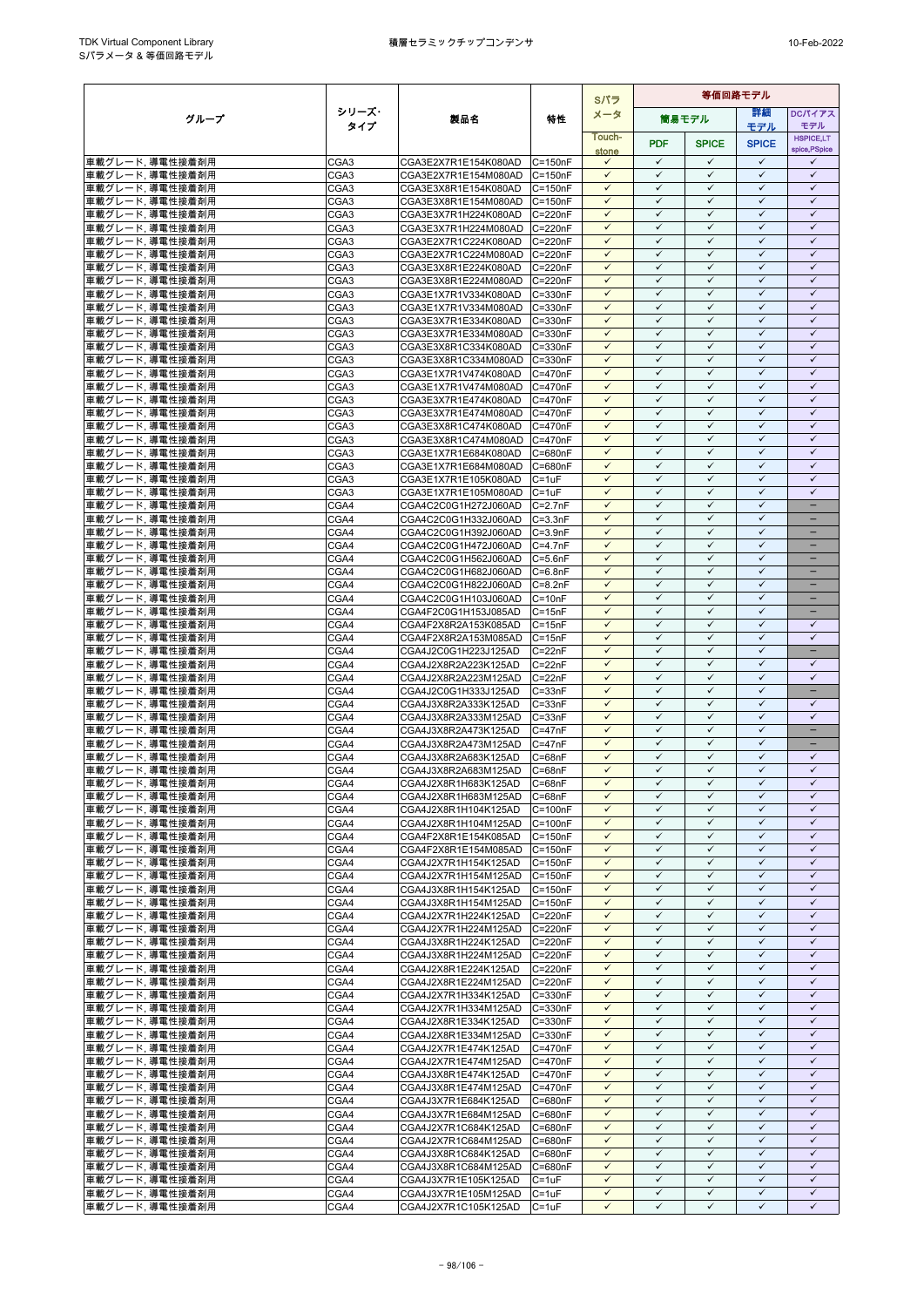|                                     |              |                                              |                            | Sパラ                          | 等価回路モデル                      |                              |                              |                                   |
|-------------------------------------|--------------|----------------------------------------------|----------------------------|------------------------------|------------------------------|------------------------------|------------------------------|-----------------------------------|
| グループ                                | シリーズ・        | 製品名                                          | 特性                         | メータ                          |                              | 筒易モデル                        | 詳細                           | <b>DCパイアス</b>                     |
|                                     | タイプ          |                                              |                            | Touch-                       |                              |                              | モデル                          | モデル                               |
|                                     |              |                                              |                            | stone                        | <b>PDF</b>                   | <b>SPICE</b>                 | <b>SPICE</b>                 | <b>HSPICE,LT</b><br>spice, PSpice |
| 車載グレード,導電性接着剤用                      | CGA4         | CGA4J2X7R1C105M125AD                         | $C = 1uF$                  | $\checkmark$                 | $\checkmark$                 | $\checkmark$                 | $\checkmark$                 | ✓                                 |
| 車載グレード、導電性接着剤用                      | CGA4         | CGA4J3X8R1C105K125AD                         | $C = 1uF$                  | $\checkmark$                 | $\checkmark$                 | $\checkmark$                 | $\checkmark$                 | $\checkmark$                      |
| 車載グレード,導電性接着剤用                      | CGA4         | CGA4J3X8R1C105M125AD                         | $C = 1uF$                  | $\checkmark$                 | $\checkmark$                 | $\checkmark$                 | $\checkmark$                 | $\checkmark$                      |
| 車載グレード, 導電性接着剤用                     | CGA4         | CGA4J1X7R1E155K125AD                         | $C = 1.5$ u $F$            | $\checkmark$                 | $\checkmark$                 | $\checkmark$                 | $\checkmark$                 | $\checkmark$                      |
| 車載グレード、導電性接着剤用                      | CGA4         | CGA4J1X7R1E155M125AD                         | $C = 1.5$ u $F$            | $\checkmark$                 | $\checkmark$                 | $\checkmark$                 | $\checkmark$                 | $\checkmark$                      |
| 車載グレード,導電性接着剤用                      | CGA4         | CGA4J3X7R1E225K125AD                         | $C = 2.2uF$                | ✓                            | $\checkmark$<br>$\checkmark$ | $\checkmark$                 | $\checkmark$<br>$\checkmark$ | $\checkmark$<br>$\checkmark$      |
| 車載グレード, 導電性接着剤用                     | CGA4         | CGA4J3X7R1E225M125AD<br>CGA4J1X7R1E335K125AD | $C = 2.2uF$                | $\checkmark$<br>$\checkmark$ | $\checkmark$                 | $\checkmark$<br>$\checkmark$ | $\checkmark$                 | $\checkmark$                      |
| 車載グレード,導電性接着剤用<br>車載グレード、導電性接着剤用    | CGA4<br>CGA4 | CGA4J1X7R1E335M125AD                         | $C = 3.3uF$<br>$C = 3.3uF$ | $\checkmark$                 | $\checkmark$                 | $\checkmark$                 | $\checkmark$                 | $\checkmark$                      |
| 車載グレード、導電性接着剤用                      | CGA4         | CGA4J3X7R1C335K125AD                         | $C = 3.3uF$                | $\checkmark$                 | $\checkmark$                 | $\checkmark$                 | $\checkmark$                 | $\checkmark$                      |
| 車載グレード,導電性接着剤用                      | CGA4         | CGA4J3X7R1C335M125AD                         | $C = 3.3uF$                | $\checkmark$                 | $\checkmark$                 | $\checkmark$                 | $\checkmark$                 | $\checkmark$                      |
| 車載グレード、導電性接着剤用                      | CGA4         | CGA4J1X7R1E475K125AD                         | $C = 4.7$ u $F$            | $\checkmark$                 | $\checkmark$                 | $\checkmark$                 | $\checkmark$                 | $\checkmark$                      |
| 車載グレード,導電性接着剤用                      | CGA4         | CGA4J1X7R1E475M125AD                         | $C = 4.7uF$                | $\checkmark$                 | ✓                            | $\checkmark$                 | $\checkmark$                 | ✓                                 |
| 車載グレード,導電性接着剤用                      | CGA4         | CGA4J3X7R1C475K125AD                         | $C = 4.7$ u $F$            | $\checkmark$                 | $\checkmark$                 | $\checkmark$                 | $\checkmark$                 | $\checkmark$                      |
| 車載グレード,導電性接着剤用                      | CGA4         | CGA4J3X7R1C475M125AD                         | $C = 4.7uF$                | $\checkmark$                 | ✓                            | $\checkmark$                 | $\checkmark$                 | $\checkmark$                      |
| 車載グレード,導電性接着剤用                      | CGA4         | CGA4J1X7R0J685K125AD                         | $C = 6.8$ u $F$            | $\checkmark$                 | $\checkmark$                 | $\checkmark$                 | $\checkmark$                 | $\checkmark$                      |
| 車載グレード、導電性接着剤用                      | CGA4         | CGA4J1X7R0J685M125AD                         | $C = 6.8$ u $F$            | $\checkmark$                 | $\checkmark$                 | $\checkmark$                 | $\checkmark$                 | $\checkmark$                      |
| 車載グレード,導電性接着剤用                      | CGA4         | CGA4J1X7R0J106K125AD                         | $C = 10uF$                 | $\checkmark$                 | $\checkmark$                 | $\checkmark$                 | ✓                            | $\checkmark$                      |
| 車載グレード,導電性接着剤用                      | CGA4         | CGA4J1X7R0J106M125AD                         | $C = 10uF$                 | $\checkmark$<br>$\checkmark$ | $\checkmark$<br>$\checkmark$ | $\checkmark$<br>$\checkmark$ | $\checkmark$<br>$\checkmark$ | $\checkmark$                      |
| 車載グレード,導電性接着剤用                      | CGA5         | CGA5C2C0G1H472J060AD                         | $C = 4.7nF$                | $\checkmark$                 | $\checkmark$                 | $\checkmark$                 | $\checkmark$                 |                                   |
| 車載グレード,導電性接着剤用<br>車載グレード,導電性接着剤用    | CGA5<br>CGA5 | CGA5C2C0G1H562J060AD<br>CGA5C2C0G1H682J060AD | $C = 5.6nF$<br>$C = 6.8nF$ | $\checkmark$                 | $\checkmark$                 | $\checkmark$                 | $\checkmark$                 | $\overline{\phantom{0}}$          |
| 車載グレード,導電性接着剤用                      | CGA5         | CGA5C2C0G1H822J060AD                         | $C = 8.2nF$                | $\checkmark$                 | $\checkmark$                 | $\checkmark$                 | $\checkmark$                 | -                                 |
| 車載グレード、導電性接着剤用                      | CGA5         | CGA5C2C0G1H103J060AD                         | $C = 10nF$                 | $\checkmark$                 | $\checkmark$                 | $\checkmark$                 | $\checkmark$                 | -                                 |
| 車載グレード,導電性接着剤用                      | CGA5         | CGA5C2C0G1H153J060AD                         | $C = 15nF$                 | $\checkmark$                 | $\checkmark$                 | $\checkmark$                 | $\checkmark$                 |                                   |
| 車載グレード,導電性接着剤用                      | CGA5         | CGA5C2C0G1H223J060AD                         | $C = 22nF$                 | $\checkmark$                 | $\checkmark$                 | $\checkmark$                 | $\checkmark$                 |                                   |
| 車載グレード,導電性接着剤用                      | CGA5         | CGA5F2C0G1H333J085AD                         | $C = 33nF$                 | $\checkmark$                 | ✓                            | $\checkmark$                 | $\checkmark$                 |                                   |
| 車載グレード、導電性接着剤用                      | CGA5         | CGA5F2X8R2A333K085AD                         | $C = 33nF$                 | $\checkmark$                 | $\checkmark$                 | $\checkmark$                 | $\checkmark$                 | $\checkmark$                      |
| 車載グレード, 導電性接着剤用                     | CGA5         | CGA5F2X8R2A333M085AD                         | $C = 33nF$                 | $\checkmark$                 | $\checkmark$                 | $\checkmark$                 | $\checkmark$                 | $\checkmark$                      |
| 車載グレード,導電性接着剤用                      | CGA5         | CGA5F2X8R2A473K085AD                         | $C = 47nF$                 | $\checkmark$                 | $\checkmark$                 | $\checkmark$                 | ✓                            | ✓                                 |
| 車載グレード、導電性接着剤用                      | CGA5         | CGA5F2X8R2A473M085AD                         | $C = 47nF$                 | $\checkmark$                 | $\checkmark$                 | $\checkmark$                 | $\checkmark$                 | $\checkmark$                      |
| 車載グレード, 導電性接着剤用                     | CGA5         | CGA5H2C0G1H473J115AD                         | $C = 47nF$                 | $\checkmark$<br>$\checkmark$ | ✓<br>$\checkmark$            | $\checkmark$                 | $\checkmark$<br>$\checkmark$ |                                   |
| 車載グレード,導電性接着剤用                      | CGA5<br>CGA5 | CGA5H2X8R2A683K115AD<br>CGA5H2X8R2A683M115AD | $C = 68nF$<br>$C = 68nF$   | $\checkmark$                 | $\checkmark$                 | $\checkmark$<br>$\checkmark$ | $\checkmark$                 | $\checkmark$<br>$\checkmark$      |
| 車載グレード,導電性接着剤用<br>車載グレード、導電性接着剤用    | CGA5         | CGA5L2C0G1H683J160AD                         | $C = 68nF$                 | $\checkmark$                 | $\checkmark$                 | $\checkmark$                 | $\checkmark$                 | $\overline{\phantom{0}}$          |
| 車載グレード,導電性接着剤用                      | CGA5         | CGA5H2X8R2A104K115AD                         | $C = 100nF$                | $\checkmark$                 | $\checkmark$                 | $\checkmark$                 | $\checkmark$                 | $\checkmark$                      |
| 車載グレード, 導電性接着剤用                     | CGA5         | CGA5H2X8R2A104M115AD                         | $C = 100nF$                | ✓                            | ✓                            | ✓                            | ✓                            | ✓                                 |
| 車載グレード,導電性接着剤用                      | CGA5         | CGA5L2C0G1H104J160AD                         | $C = 100nF$                | $\checkmark$                 | $\checkmark$                 | $\checkmark$                 | $\checkmark$                 | Ξ.                                |
| 車載グレード,導電性接着剤用                      | CGA5         | CGA5F2X8R1H154K085AD                         | C=150nF                    | $\checkmark$                 | $\checkmark$                 | $\checkmark$                 | $\checkmark$                 | ✓                                 |
| 車載グレード,導電性接着剤用                      | CGA5         | CGA5F2X8R1H154M085AD                         | $C = 150nF$                | $\checkmark$                 | $\checkmark$                 | $\checkmark$                 | $\checkmark$                 | $\checkmark$                      |
| 車載グレード,導電性接着剤用                      | CGA5         | CGA5L2X8R2A154K160AD                         | $C = 150nF$                | $\checkmark$                 | $\checkmark$                 | $\checkmark$                 | $\checkmark$                 | $\checkmark$                      |
| 車載グレード,導電性接着剤用                      | CGA5         | CGA5L2X8R2A154M160AD                         | $C = 150nF$                | $\checkmark$                 | $\checkmark$                 | $\checkmark$                 | $\checkmark$                 | $\checkmark$                      |
| 車載グレード,導電性接着剤用                      | CGA5         | CGA5H2X8R1H224K115AD                         | C=220nF                    | $\checkmark$                 | $\checkmark$                 | $\checkmark$                 | $\checkmark$                 | $\checkmark$                      |
| 車載グレード,導電性接着剤用                      | CGA5         | CGA5H2X8R1H224M115AD                         | C=220nF                    | $\checkmark$                 | $\checkmark$                 | $\checkmark$                 | $\checkmark$                 | $\checkmark$                      |
| 車載グレード,導電性接着剤用                      | CGA5         | CGA5L3X8R2A224K160AD                         | C=220nF                    | $\checkmark$<br>✓            | $\checkmark$<br>✓            | $\checkmark$<br>$\checkmark$ | $\checkmark$<br>$\checkmark$ | $\checkmark$<br>$\checkmark$      |
| 車載グレード,導電性接着剤用<br>車載グレード、導電性接着剤用    | CGA5<br>CGA5 | CGA5L3X8R2A224M160AD<br>CGA5F2X8R1E334K085AD | $C = 220nF$<br>C=330nF     | $\checkmark$                 | $\checkmark$                 | $\checkmark$                 | $\checkmark$                 | $\checkmark$                      |
| 車載グレード,導電性接着剤用                      | CGA5         | CGA5F2X8R1E334M085AD                         | $C = 330nF$                | $\checkmark$                 | $\checkmark$                 | $\checkmark$                 | $\checkmark$                 | $\checkmark$                      |
| 車載グレード, 導電性接着剤用                     | CGA5         | CGA5L3X8R2A334K160AD                         | C=330nF                    | $\checkmark$                 | $\checkmark$                 | $\checkmark$                 | ✓                            | ✓                                 |
| 車載グレード,導電性接着剤用                      | CGA5         | CGA5L3X8R2A334M160AD                         | C=330nF                    | $\checkmark$                 | $\checkmark$                 | $\checkmark$                 | $\checkmark$                 | $\checkmark$                      |
| 車載グレード,導電性接着剤用                      | CGA5         | CGA5L2X8R1H334K160AD                         | $C = 330nF$                | $\checkmark$                 | $\checkmark$                 | $\checkmark$                 | $\checkmark$                 | $\checkmark$                      |
| 車載グレード,導電性接着剤用                      | CGA5         | CGA5L2X8R1H334M160AD                         | C=330nF                    | $\checkmark$                 | $\checkmark$                 | $\checkmark$                 | $\checkmark$                 | $\checkmark$                      |
| 車載グレード,導電性接着剤用                      | CGA5         | CGA5F2X8R1E474K085AD                         | C=470nF                    | $\checkmark$                 | $\checkmark$                 | $\checkmark$                 | $\checkmark$                 | $\checkmark$                      |
| 車載グレード, 導電性接着剤用                     | CGA5         | CGA5F2X8R1E474M085AD                         | $C = 470nF$                | $\checkmark$                 | $\checkmark$                 | $\checkmark$                 | $\checkmark$                 | $\checkmark$                      |
| 車載グレード,導電性接着剤用                      | CGA5         | CGA5L2X7R1H474K160AD                         | C=470nF                    | $\checkmark$                 | $\checkmark$                 | $\checkmark$                 | $\checkmark$                 | $\checkmark$                      |
| 車載グレード,導電性接着剤用                      | CGA5         | CGA5L2X7R1H474M160AD                         | $C = 470nF$                | ✓                            | ✓                            | $\checkmark$                 | ✓                            | ✓                                 |
| 車載グレード,導電性接着剤用                      | CGA5         | CGA5L2X8R1H474K160AD                         | C=470nF                    | $\checkmark$                 | $\checkmark$                 | $\checkmark$                 | $\checkmark$                 | $\checkmark$                      |
| 車載グレード,導電性接着剤用                      | CGA5         | CGA5L2X8R1H474M160AD                         | C=470nF                    | $\checkmark$<br>$\checkmark$ | $\checkmark$<br>$\checkmark$ | $\checkmark$<br>$\checkmark$ | $\checkmark$<br>$\checkmark$ | $\checkmark$<br>$\checkmark$      |
| 車載グレード,導電性接着剤用<br>車載グレード,導電性接着剤用    | CGA5<br>CGA5 | CGA5H2X8R1E684K115AD<br>CGA5H2X8R1E684M115AD | C=680nF<br>C=680nF         | $\checkmark$                 | $\checkmark$                 | $\checkmark$                 | $\checkmark$                 | $\checkmark$                      |
| 車載グレード、導電性接着剤用                      | CGA5         | CGA5L2X7R1H684K160AD                         | C=680nF                    | $\checkmark$                 | $\checkmark$                 | $\checkmark$                 | $\checkmark$                 | $\checkmark$                      |
| 車載グレード, 導電性接着剤用                     | CGA5         | CGA5L2X7R1H684M160AD                         | C=680nF                    | $\checkmark$                 | $\checkmark$                 | $\checkmark$                 | $\checkmark$                 | $\checkmark$                      |
| 車載グレード,導電性接着剤用                      | CGA5         | CGA5L3X8R1H684K160AD                         | C=680nF                    | $\checkmark$                 | $\checkmark$                 | $\checkmark$                 | $\checkmark$                 | $\checkmark$                      |
| 車載グレード,導電性接着剤用                      | CGA5         | CGA5L3X8R1H684M160AD                         | C=680nF                    | $\checkmark$                 | $\checkmark$                 | $\checkmark$                 | $\checkmark$                 | $\checkmark$                      |
| 車載グレード,導電性接着剤用                      | CGA5         | CGA5L2X7R1E105K160AD                         | $C = 1uF$                  | $\checkmark$                 | $\checkmark$                 | $\checkmark$                 | $\checkmark$                 | $\checkmark$                      |
| 車載グレード,導電性接着剤用                      | CGA5         | CGA5L2X7R1E105M160AD                         | $C = 1uF$                  | $\checkmark$                 | $\checkmark$                 | $\checkmark$                 | $\checkmark$                 | $\checkmark$                      |
| 車載グレード, 導電性接着剤用                     | CGA5         | CGA5L3X8R1H105K160AD                         | $C = 1uF$                  | $\checkmark$                 | $\checkmark$                 | $\checkmark$                 | $\checkmark$                 | $\checkmark$                      |
| 車載グレード、導電性接着剤用                      | CGA5         | CGA5L3X8R1H105M160AD                         | $C = 1uF$                  | $\checkmark$                 | ✓                            | $\checkmark$                 | ✓                            | ✓                                 |
| 車載グレード,導電性接着剤用                      | CGA5         | CGA5L2X8R1E105K160AD                         | $C = 1uF$                  | $\checkmark$                 | $\checkmark$                 | $\checkmark$                 | $\checkmark$                 | $\checkmark$                      |
| 車載グレード,導電性接着剤用                      | CGA5         | CGA5L2X8R1E105M160AD                         | $C = 1uF$                  | $\checkmark$                 | $\checkmark$                 | $\checkmark$                 | $\checkmark$                 | $\checkmark$                      |
| 車載グレード,導電性接着剤用                      | CGA5         | CGA5L3X8R1E155K160AD                         | $C = 1.5uF$                | $\checkmark$<br>$\checkmark$ | $\checkmark$<br>$\checkmark$ | $\checkmark$<br>$\checkmark$ | $\checkmark$<br>$\checkmark$ | $\checkmark$<br>$\checkmark$      |
| 車載グレード, 導電性接着剤用<br> 車載グレード, 導電性接着剤用 | CGA5<br>CGA5 | CGA5L3X8R1E155M160AD<br>CGA5L2X7R1E225K160AD | $C = 1.5uF$<br>$C = 2.2uF$ | $\checkmark$                 | $\checkmark$                 | $\checkmark$                 | $\checkmark$                 | $\checkmark$                      |
| 車載グレード,導電性接着剤用                      | CGA5         | CGA5L2X7R1E225M160AD                         | $C = 2.2uF$                | $\checkmark$                 | $\checkmark$                 | $\checkmark$                 | $\checkmark$                 | $\checkmark$                      |
| 車載グレード、導電性接着剤用                      | CGA5         | CGA5L3X8R1E225K160AD                         | $C = 2.2uF$                | $\checkmark$                 | $\checkmark$                 | $\checkmark$                 | $\checkmark$                 | $\checkmark$                      |
| 車載グレード, 導電性接着剤用                     | CGA5         | CGA5L3X8R1E225M160AD                         | $C = 2.2uF$                | $\checkmark$                 | $\checkmark$                 | $\checkmark$                 | $\checkmark$                 | $\checkmark$                      |
| 車載グレード,導電性接着剤用                      | CGA5         | CGA5L3X8R1C335K160AD                         | $C = 3.3uF$                | $\checkmark$                 | $\checkmark$                 | $\checkmark$                 | $\checkmark$                 | $\checkmark$                      |
| 車載グレード,導電性接着剤用                      | CGA5         | CGA5L3X8R1C335M160AD                         | $C = 3.3uF$                | $\checkmark$                 | $\checkmark$                 | $\checkmark$                 | $\checkmark$                 | $\checkmark$                      |
| 車載グレード,導電性接着剤用                      | CGA5         | CGA5L3X7R1C475K160AD                         | $C = 4.7uF$                | $\checkmark$                 | $\checkmark$                 | $\checkmark$                 | $\checkmark$                 | $\checkmark$                      |
| 車載グレード,導電性接着剤用                      | CGA5         | CGA5L3X7R1C475M160AD                         | $C = 4.7uF$                | $\checkmark$                 | $\checkmark$                 | $\checkmark$                 | $\checkmark$                 | ✓                                 |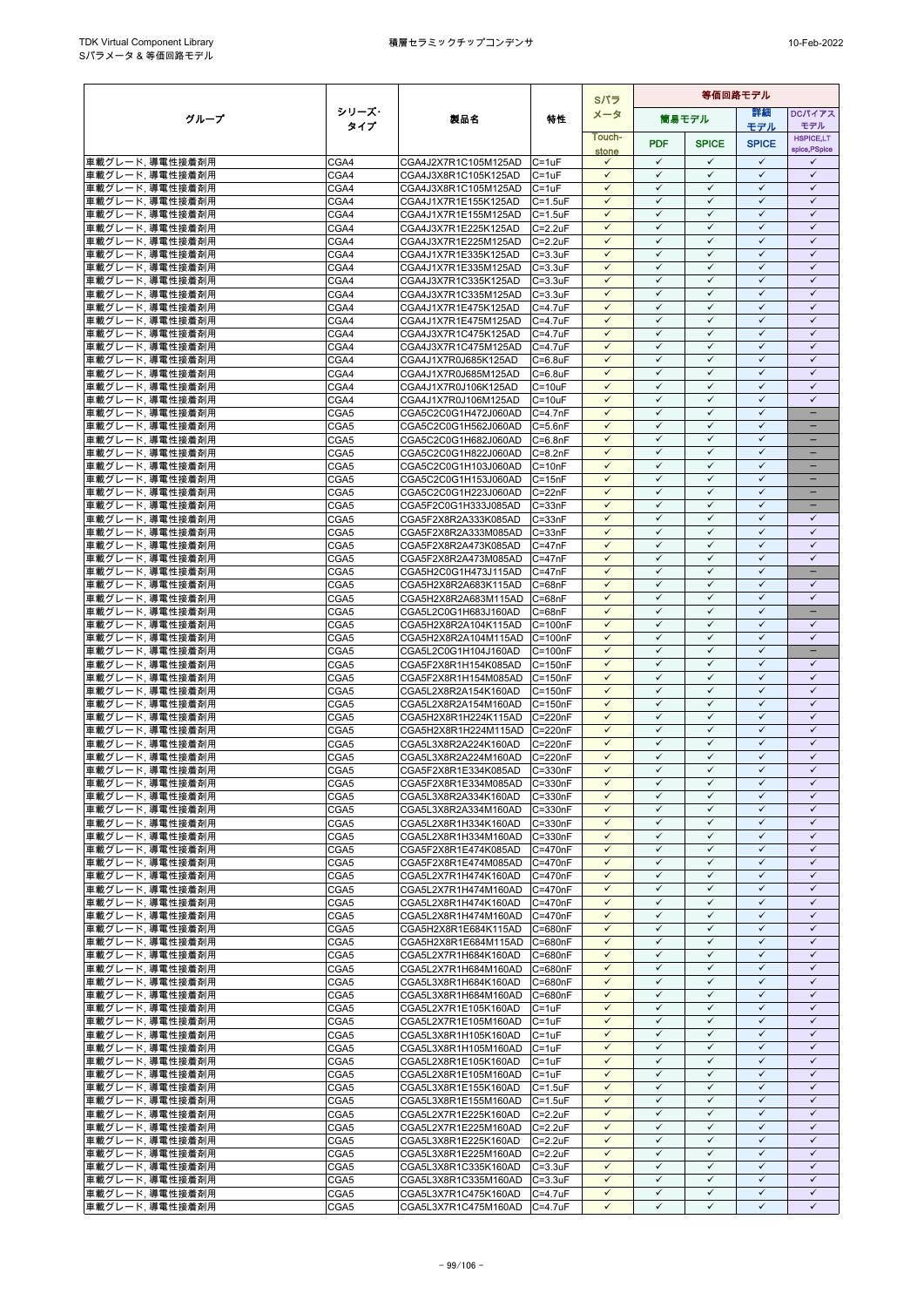|                                                    |                          |                                              |                             | Sパラ                          | 等価回路モデル                      |                              |                              |                                               |
|----------------------------------------------------|--------------------------|----------------------------------------------|-----------------------------|------------------------------|------------------------------|------------------------------|------------------------------|-----------------------------------------------|
| グループ                                               | シリーズ・                    | 製品名                                          | 特性                          | メータ                          |                              | 簡易モデル                        | 詳細                           | DCパイアス                                        |
|                                                    | タイプ                      |                                              |                             | Touch-                       |                              |                              | モデル                          | モデル<br><b>HSPICE,LT</b>                       |
|                                                    |                          |                                              |                             | stone                        | <b>PDF</b>                   | <b>SPICE</b>                 | <b>SPICE</b>                 | spice, PSpice                                 |
| 車載グレード、導電性接着剤用                                     | CGA5                     | CGA5L3X8R1C475K160AD                         | $C = 4.7$ uF                | $\checkmark$                 | $\checkmark$                 | $\checkmark$                 | $\checkmark$                 | $\checkmark$                                  |
| 車載グレード、導電性接着剤用                                     | CGA5                     | CGA5L3X8R1C475M160AD                         | $C = 4.7$ u $F$             | $\checkmark$                 | $\checkmark$                 | $\checkmark$                 | $\checkmark$                 | $\checkmark$                                  |
| 車載グレード,導電性接着剤用                                     | CGA5                     | CGA5L1X7R1E685K160AD                         | $C = 6.8$ uF                | $\checkmark$<br>$\checkmark$ | $\checkmark$<br>$\checkmark$ | $\checkmark$<br>$\checkmark$ | $\checkmark$<br>$\checkmark$ | $\checkmark$<br>$\checkmark$                  |
| 車載グレード, 導電性接着剤用<br>車載グレード、導電性接着剤用                  | CGA5<br>CGA5             | CGA5L1X7R1E685M160AD<br>CGA5L1X7R1E106K160AD | $C = 6.8$ uF<br>$C = 10uF$  | $\checkmark$                 | $\checkmark$                 | $\checkmark$                 | $\checkmark$                 | $\checkmark$                                  |
| 車載グレード、導電性接着剤用                                     | CGA5                     | CGA5L1X7R1E106M160AD                         | $C = 10uF$                  | $\checkmark$                 | $\checkmark$                 | $\checkmark$                 | $\checkmark$                 | $\checkmark$                                  |
| 車載グレード,導電性接着剤用                                     | CGA6                     | CGA6M3X8R2A474K200AD                         | $C = 470nF$                 | $\checkmark$                 | $\checkmark$                 | $\checkmark$                 | $\checkmark$                 | $\checkmark$                                  |
| 車載グレード,導電性接着剤用                                     | CGA6                     | CGA6M3X8R2A474M200AD                         | C=470nF                     | $\checkmark$                 | $\checkmark$                 | $\checkmark$                 | $\checkmark$                 | $\checkmark$                                  |
| 車載グレード,導電性接着剤用                                     | CGA6                     | CGA6P3X8R2A684K250AD                         | C=680nF                     | $\checkmark$                 | $\checkmark$                 | $\checkmark$                 | $\checkmark$                 | $\checkmark$                                  |
| 車載グレード、導電性接着剤用                                     | CGA6                     | CGA6P3X8R2A684M250AD                         | C=680nF                     | $\checkmark$<br>$\checkmark$ | $\checkmark$<br>$\checkmark$ | $\checkmark$<br>$\checkmark$ | $\checkmark$<br>$\checkmark$ | $\checkmark$<br>$\checkmark$                  |
| 車載グレード、導電性接着剤用<br>車載グレード、導電性接着剤用                   | CGA6<br>CGA6             | CGA6L2X7R1H105K160AD<br>CGA6L2X7R1H105M160AD | $C = 1uF$<br>$C = 1uF$      | $\checkmark$                 | $\checkmark$                 | $\checkmark$                 | $\checkmark$                 | $\checkmark$                                  |
| 車載グレード、導電性接着剤用                                     | CGA6                     | CGA6L2X8R1E155K160AD                         | $C = 1.5uF$                 | $\checkmark$                 | $\checkmark$                 | $\checkmark$                 | $\checkmark$                 | $\checkmark$                                  |
| 車載グレード、導電性接着剤用                                     | CGA6                     | CGA6L2X8R1E155M160AD                         | $C = 1.5$ u $F$             | $\checkmark$                 | $\checkmark$                 | $\checkmark$                 | $\checkmark$                 | $\checkmark$                                  |
| 車載グレード,導電性接着剤用                                     | CGA6                     | CGA6M2X7R1H155K200AD                         | $C = 1.5$ u $F$             | $\checkmark$                 | $\checkmark$                 | $\checkmark$                 | $\checkmark$                 | $\checkmark$                                  |
| 車載グレード,導電性接着剤用                                     | CGA6                     | CGA6M2X7R1H155M200AD                         | $C = 1.5$ u $F$             | $\checkmark$                 | $\checkmark$                 | $\checkmark$                 | $\checkmark$                 | $\checkmark$                                  |
| 車載グレード、導電性接着剤用                                     | CGA6                     | CGA6M2X8R1E225K200AD                         | $C = 2.2uF$                 | $\checkmark$                 | $\checkmark$                 | $\checkmark$                 | $\checkmark$                 | $\checkmark$                                  |
| 車載グレード、導電性接着剤用<br>車載グレード,導電性接着剤用                   | CGA6<br>CGA6             | CGA6M2X8R1E225M200AD<br>CGA6P2X8R1E335K250AD | $C = 2.2uF$<br>$C = 3.3uF$  | $\checkmark$<br>$\checkmark$ | $\checkmark$<br>$\checkmark$ | ✓<br>$\checkmark$            | ✓<br>$\checkmark$            | $\checkmark$<br>$\checkmark$                  |
| 車載グレード,導電性接着剤用                                     | CGA6                     | CGA6P2X8R1E335M250AD                         | $C = 3.3uF$                 | $\checkmark$                 | $\checkmark$                 | $\checkmark$                 | $\checkmark$                 | $\checkmark$                                  |
| 車載グレード,導電性接着剤用                                     | CGA6                     | CGA6M2X7R1E475K200AD                         | $C = 4.7$ u $F$             | $\checkmark$                 | $\checkmark$                 | $\checkmark$                 | $\checkmark$                 | $\checkmark$                                  |
| 車載グレード,導電性接着剤用                                     | CGA6                     | CGA6M2X7R1E475M200AD                         | $C = 4.7$ uF                | $\checkmark$                 | $\checkmark$                 | $\checkmark$                 | $\checkmark$                 | $\checkmark$                                  |
| 車載グレード,導電性接着剤用                                     | CGA6                     | CGA6P3X7R1H475K250AD                         | $C = 4.7uF$                 | $\checkmark$                 | $\checkmark$                 | $\checkmark$                 | $\checkmark$                 | $\checkmark$                                  |
| 車載グレード、導電性接着剤用                                     | CGA6                     | CGA6P3X7R1H475M250AD C=4.7uF                 |                             | $\checkmark$                 | $\checkmark$                 | $\checkmark$                 | $\checkmark$                 | $\checkmark$                                  |
| 車載グレード,導電性接着剤用<br>車載グレード,導電性接着剤用                   | CGA6<br>CGA6             | CGA6P3X8R1E475K250AD<br>CGA6P3X8R1E475M250AD | $C = 4.7uF$<br>$C = 4.7$ uF | $\checkmark$<br>$\checkmark$ | $\checkmark$<br>$\checkmark$ | $\checkmark$<br>$\checkmark$ | $\checkmark$<br>$\checkmark$ | $\checkmark$<br>$\checkmark$                  |
| 車載グレード,導電性接着剤用                                     | CGA6                     | CGA6M3X8R1C685K200AD                         | $C = 6.8$ uF                | $\checkmark$                 | ✓                            | $\checkmark$                 | $\checkmark$                 | $\checkmark$                                  |
| 車載グレード,導電性接着剤用                                     | CGA6                     | CGA6M3X8R1C685M200AD                         | $C = 6.8$ u $F$             | $\checkmark$                 | $\checkmark$                 | $\checkmark$                 | $\checkmark$                 | $\checkmark$                                  |
| 車載グレード, 導電性接着剤用                                    | CGA6                     | CGA6P3X8R1C106K250AD                         | $C = 10uF$                  | $\checkmark$                 | $\checkmark$                 | $\checkmark$                 | $\checkmark$                 | $\checkmark$                                  |
| 車載グレード,導電性接着剤用                                     | CGA6                     | CGA6P3X8R1C106M250AD                         | $C = 10uF$                  | $\checkmark$                 | $\checkmark$                 | $\checkmark$                 | $\checkmark$                 | $\checkmark$                                  |
| 車載グレード、オープンモード                                     | CGA4                     | CGA4J2X8R1H473K125AM                         | $C = 47nF$                  | $\checkmark$<br>$\checkmark$ | $\checkmark$<br>$\checkmark$ | $\checkmark$                 | $\checkmark$<br>$\checkmark$ | $\checkmark$                                  |
| 車載グレード, オープンモード<br>車載グレード、オープンモード                  | CGA4<br>CGA4             | CGA4J2X8R1H683K125AM<br>CGA4J2X7R1H104K125AM | $C = 68nF$<br>$C = 100nF$   | $\checkmark$                 | $\checkmark$                 | $\checkmark$<br>$\checkmark$ | $\checkmark$                 | $\checkmark$<br>$\checkmark$                  |
| 車載グレード,低ESL フリップ                                   | CGAE                     | CGAEA1X7R1H473M030BC                         | $C = 47nF$                  | $\checkmark$                 | $\checkmark$                 | $\checkmark$                 | $\checkmark$                 | $\checkmark$                                  |
| 車載グレード,低ESL フリップ                                   | CGAE                     | CGAEA2X7R1E473M030BA                         | $C = 47nF$                  | $\checkmark$                 | $\checkmark$                 | $\checkmark$                 | $\checkmark$                 | $\checkmark$                                  |
| 車載グレード,低ESL フリップ                                   | CGAE                     | CGAEW1X7T0G104M020BC C=100nF                 |                             | $\checkmark$                 | $\checkmark$                 | $\checkmark$                 | $\checkmark$                 | $\checkmark$                                  |
| 車載グレード,低ESL フリップ                                   | CGAE                     | CGAEA1X7T0J104M030BC                         | $C = 100nF$                 | ✓                            | ✓                            | ✓                            | ✓                            | $\checkmark$                                  |
| 車載グレード,低ESL フリップ                                   | CGAE                     | CGAEA3X7T0G104M030BB                         | $C = 100nF$                 | $\checkmark$<br>$\checkmark$ | $\checkmark$<br>$\checkmark$ | $\checkmark$<br>$\checkmark$ | $\checkmark$<br>$\checkmark$ | $\checkmark$<br>$\checkmark$                  |
| 車載グレード,低ESL フリップ<br>車載グレード,静電気対策用                  | CGAE<br>CGA3EA           | CGAEB1X7T0G105M050BC<br>CGA3EAC0G2A102J080AA | $C = 1uF$<br>$C = 1nF$      | $\checkmark$                 | $\checkmark$                 | $\checkmark$                 | $\checkmark$                 | $\overline{\phantom{0}}$                      |
| 車載グレード,静電気対策用                                      | CGA3EA                   | CGA3EANP02A102J080AA                         | $C = 1nF$                   | $\checkmark$                 | $\checkmark$                 | $\checkmark$                 | $\checkmark$                 | $\equiv$                                      |
| 車載グレード,静電気対策用                                      | CGA3EA                   | CGA3EAC0G2A152J080AC                         | $C = 1.5nF$                 | $\checkmark$                 | $\checkmark$                 | $\checkmark$                 | $\checkmark$                 |                                               |
| 車載グレード,静電気対策用                                      | CGA3EA                   | CGA3EANP02A152J080AC                         | $C = 1.5nF$                 | $\checkmark$                 | $\checkmark$                 | $\checkmark$                 | $\checkmark$                 |                                               |
| 車載グレード,静電気対策用                                      | CGA3EA                   | CGA3EAC0G2A222J080AC                         | $C = 2.2nF$                 | $\checkmark$                 | $\checkmark$                 | $\checkmark$                 | $\checkmark$                 |                                               |
| 車載グレード,静電気対策用                                      | CGA3EA                   | CGA3EANP02A222J080AC                         | $C = 2.2nF$                 | $\checkmark$<br>$\checkmark$ | $\checkmark$<br>$\checkmark$ | $\checkmark$<br>$\checkmark$ | $\checkmark$<br>$\checkmark$ |                                               |
| 車載グレード,静電気対策用<br>車載グレード,静電気対策用                     | CGA3EA<br>CGA3EA         | CGA3EAC0G2A332J080AC<br>CGA3EANP02A332J080AC | $C = 3.3nF$<br>$C = 3.3nF$  | $\checkmark$                 | $\checkmark$                 | $\checkmark$                 | $\checkmark$                 | $\overline{\phantom{0}}$                      |
| 車載グレード,静電気対策用                                      | CGA3EA                   | CGA3EAC0G2A472J080AC                         | $C=4.7nF$                   | $-$                          | $\checkmark$                 | $\checkmark$                 | $\checkmark$                 |                                               |
| 車載グレード,静電気対策用                                      | CGA3EA                   | CGA3EANP02A472J080AC C=4.7nF                 |                             | -                            | ✓                            | $\checkmark$                 | $\checkmark$                 | $\overline{\phantom{0}}$                      |
| 車載グレード、静電気対策用                                      | CGA3EA                   | CGA3EAC0G2A682J080AC                         | $C = 6.8nF$                 | -                            | $\checkmark$                 | $\checkmark$                 | $\checkmark$                 |                                               |
| 車載グレード,静電気対策用                                      | CGA3EA                   | CGA3EANP02A682J080AC                         | $C = 6.8nF$                 |                              | $\checkmark$                 | $\checkmark$                 | $\checkmark$                 |                                               |
| 車載グレード,静電気対策用                                      | CGA3EA                   | CGA3EAC0G2A103J080AC                         | $C = 10nF$                  | $\overline{\phantom{0}}$     | $\checkmark$                 | $\checkmark$                 | $\checkmark$                 | -                                             |
| 車載グレード、静電気対策用<br> 高信頼グレード, 一般 (Up to 50V)          | CGA3EA<br>CGJ2           | CGA3EANP02A103J080AC<br>CGJ2B2C0G1H010C050BA | $C = 10nF$<br>$C = 1pF$     | $\checkmark$                 | $\checkmark$<br>$\checkmark$ | $\checkmark$<br>$\checkmark$ | $\checkmark$<br>$\checkmark$ |                                               |
| 高信頼グレード, 一般 (Up to 50V)                            | CGJ2                     | CGJ2B2C0G1H1R5C050BA C=1.5pF                 |                             | $\checkmark$                 | $\checkmark$                 | $\checkmark$                 | $\checkmark$                 | $-$                                           |
| 高信頼グレード, 一般 (Up to 50V)                            | CGJ2                     | CGJ2B2C0G1H020C050BA                         | $C = 2pF$                   | ✓                            | ✓                            | ✓                            | ✓                            |                                               |
| 高信頼グレード, 一般 (Up to 50V)                            | CGJ2                     | CGJ2B2C0G1H2R2C050BA                         | $C = 2.2pF$                 | $\checkmark$                 | $\checkmark$                 | $\checkmark$                 | $\checkmark$                 | $\qquad \qquad -$                             |
| 高信頼グレード, 一般 (Up to 50V)                            | CGJ2                     | CGJ2B2C0G1H030C050BA                         | $C = 3pF$                   | $\checkmark$                 | $\checkmark$                 | $\checkmark$                 | $\checkmark$                 | $\overline{\phantom{0}}$                      |
| 高信頼グレード, 一般 (Up to 50V)                            | CGJ2                     | CGJ2B2C0G1H3R3C050BA                         | $C = 3.3pF$                 | $\checkmark$                 | $\checkmark$                 | $\checkmark$                 | $\checkmark$                 |                                               |
| 高信頼グレード, 一般 (Up to 50V)<br>高信頼グレード, 一般 (Up to 50V) | CGJ2<br>CGJ2             | CGJ2B2C0G1H040C050BA<br>CGJ2B2C0G1H4R7C050BA | $C = 4pF$<br>$C=4.7pF$      | $\checkmark$<br>$\checkmark$ | $\checkmark$<br>$\checkmark$ | $\checkmark$<br>$\checkmark$ | $\checkmark$<br>$\checkmark$ | $\overline{\phantom{0}}$<br>$\qquad \qquad -$ |
| 高信頼グレード, 一般 (Up to 50V)                            | CGJ2                     | CGJ2B2C0G1H050C050BA                         | $C = 5pF$                   | $\checkmark$                 | $\checkmark$                 | $\checkmark$                 | $\checkmark$                 |                                               |
| 高信頼グレード, 一般 (Up to 50V)                            | CGJ2                     | CGJ2B2C0G1H060D050BA                         | $C = 6pF$                   | $\checkmark$                 | $\checkmark$                 | $\checkmark$                 | $\checkmark$                 |                                               |
| 高信頼グレード, 一般 (Up to 50V)                            | CGJ2                     | CGJ2B2C0G1H6R8D050BA                         | $C = 6.8pF$                 | $\checkmark$                 | $\checkmark$                 | $\checkmark$                 | $\checkmark$                 |                                               |
| 高信頼グレード, 一般 (Up to 50V)                            | CGJ2                     | CGJ2B2C0G1H070D050BA                         | $C = 7pF$                   | $\checkmark$                 | $\checkmark$                 | $\checkmark$                 | $\checkmark$                 |                                               |
| 高信頼グレード, 一般 (Up to 50V)                            | CGJ2                     | CGJ2B2C0G1H080D050BA                         | $C = 8pF$                   | $\checkmark$                 | $\checkmark$                 | $\checkmark$                 | $\checkmark$                 | $\overline{\phantom{0}}$                      |
| 高信頼グレード, 一般 (Up to 50V)<br>高信頼グレード, 一般 (Up to 50V) | CGJ2                     | CGJ2B2C0G1H090D050BA<br>CGJ2B2C0G1H100D050BA | $C = 9pF$<br>$C = 10pF$     | $\checkmark$<br>$\checkmark$ | $\checkmark$<br>✓            | $\checkmark$<br>$\checkmark$ | $\checkmark$<br>$\checkmark$ | $\overline{\phantom{0}}$                      |
| 高信頼グレード, 一般 (Up to 50V)                            | CGJ2<br>CGJ <sub>2</sub> | CGJ2B2C0G1H120J050BA                         | $C = 12pF$                  | $\checkmark$                 | $\checkmark$                 | $\checkmark$                 | $\checkmark$                 | $\qquad \qquad -$                             |
| 高信頼グレード, 一般 (Up to 50V)                            | CGJ2                     | CGJ2B2C0G1H150J050BA                         | $C = 15pF$                  | $\checkmark$                 | $\checkmark$                 | $\checkmark$                 | $\checkmark$                 |                                               |
| 高信頼グレード, 一般 (Up to 50V)                            | CGJ2                     | CGJ2B2C0G1H180J050BA                         | $C = 18pF$                  | $\checkmark$                 | $\checkmark$                 | $\checkmark$                 | $\checkmark$                 |                                               |
| 高信頼グレード, 一般 (Up to 50V)                            | CGJ2                     | CGJ2B2C0G1H220J050BA                         | $C = 22pF$                  | $\checkmark$                 | $\checkmark$                 | $\checkmark$                 | $\checkmark$                 | $\equiv$                                      |
| 高信頼グレード, 一般 (Up to 50V)                            | CGJ2                     | CGJ2B2C0G1H270J050BA                         | $C = 27pF$                  | $\checkmark$                 | $\checkmark$                 | $\checkmark$                 | $\checkmark$                 |                                               |
| 高信頼グレード, 一般 (Up to 50V)                            | CGJ2                     | CGJ2B2C0G1H330J050BA                         | $C = 33pF$                  | $\checkmark$<br>$\checkmark$ | $\checkmark$<br>$\checkmark$ | $\checkmark$<br>$\checkmark$ | $\checkmark$<br>$\checkmark$ | $\qquad \qquad -$                             |
| 高信頼グレード, 一般 (Up to 50V)<br>高信頼グレード, 一般 (Up to 50V) | CGJ2<br>CGJ2             | CGJ2B2C0G1H390J050BA<br>CGJ2B2C0G1H470J050BA | $C = 39pF$<br>$C = 47pF$    | $\checkmark$                 | $\checkmark$                 | $\checkmark$                 | $\checkmark$                 | -                                             |
| 高信頼グレード, 一般 (Up to 50V)                            | CGJ2                     | CGJ2B2C0G1H560J050BA                         | $C = 56pF$                  | $\checkmark$                 | $\checkmark$                 | $\checkmark$                 | $\checkmark$                 |                                               |
| 高信頼グレード, 一般 (Up to 50V)                            | CGJ2                     | CGJ2B2C0G1H680J050BA                         | $C = 68pF$                  | $\checkmark$                 | $\checkmark$                 | $\checkmark$                 | $\checkmark$                 |                                               |
| 高信頼グレード, 一般 (Up to 50V)                            | CGJ2                     | CGJ2B2C0G1H820J050BA                         | $C = 82pF$                  | $\checkmark$                 | $\checkmark$                 | $\checkmark$                 | $\checkmark$                 | $\overline{\phantom{0}}$                      |
| 高信頼グレード, 一般 (Up to 50V)                            | CGJ2                     | CGJ2B2C0G1H101J050BA                         | $C=100pF$                   | $\checkmark$                 | $\checkmark$                 | $\checkmark$                 | $\checkmark$                 | $\qquad \qquad -$                             |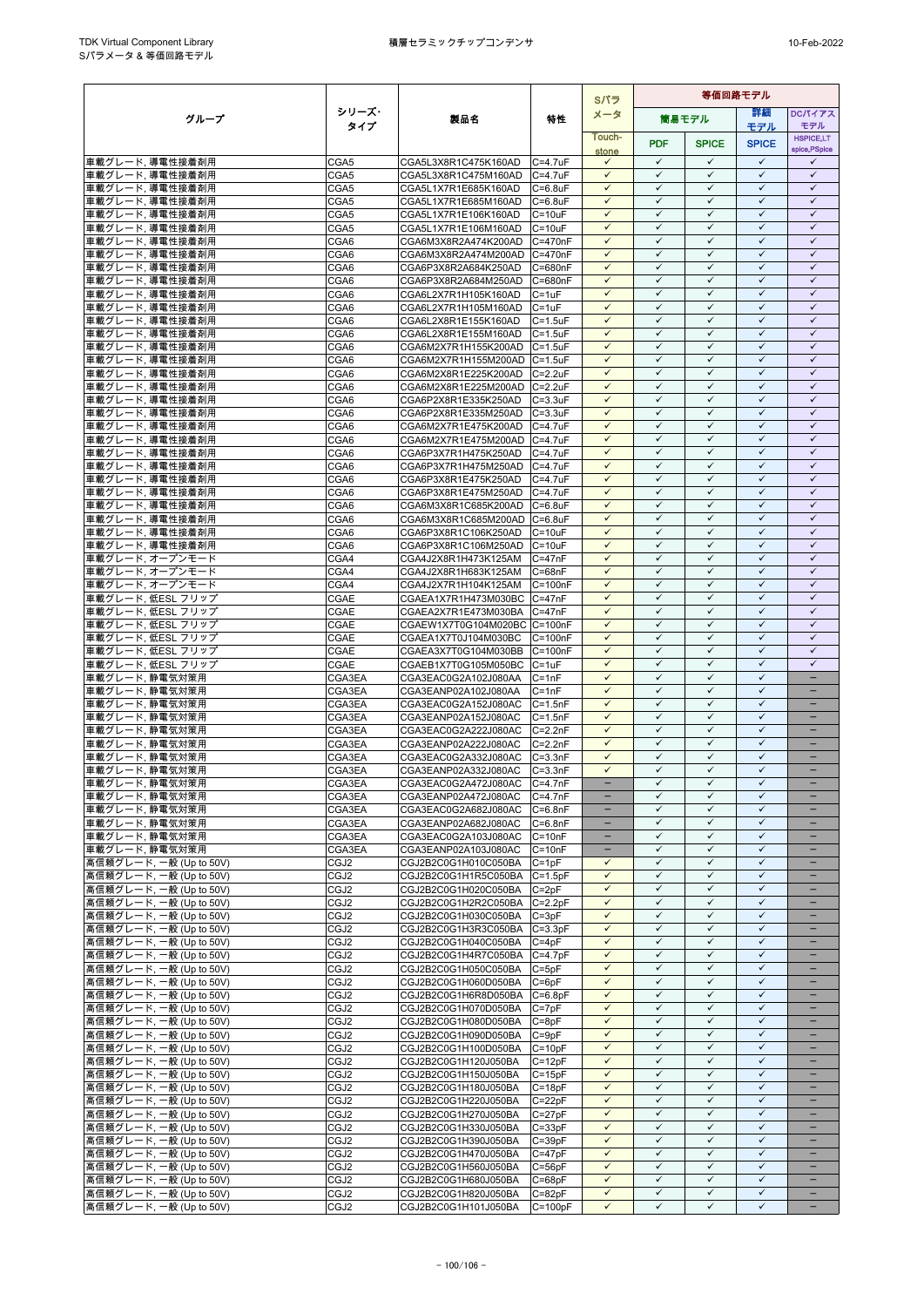|                                                    |                          |                                              |                            | Sパラ                          | 等価回路モデル                      |                              |                              |                               |
|----------------------------------------------------|--------------------------|----------------------------------------------|----------------------------|------------------------------|------------------------------|------------------------------|------------------------------|-------------------------------|
| グループ                                               | シリーズ・                    | 製品名                                          | 特性                         | メータ                          |                              | 筒易モデル                        | 詳細                           | DCパイアス                        |
|                                                    | タイプ                      |                                              |                            | Touch-                       |                              |                              | モデル                          | モデル<br><b>HSPICE,LT</b>       |
|                                                    |                          |                                              |                            | stone                        | <b>PDF</b>                   | <b>SPICE</b>                 | <b>SPICE</b>                 | spice, PSpice                 |
| 高信頼グレード, 一般 (Up to 50V)                            | CGJ2                     | CGJ2B2C0G1H121J050BA                         | $C = 120pF$                | $\checkmark$                 | $\checkmark$                 | $\checkmark$                 | $\checkmark$                 |                               |
| 高信頼グレード, 一般 (Up to 50V)                            | CGJ2                     | CGJ2B2C0G1H151J050BA                         | $C = 150pF$                | $\checkmark$                 | $\checkmark$                 | ✓                            | $\checkmark$                 | ÷                             |
| 高信頼グレード, 一般 (Up to 50V)                            | CGJ2                     | CGJ2B2C0G1H181J050BA                         | $C = 180pF$<br>$C = 220pF$ | $\checkmark$<br>$\checkmark$ | $\checkmark$<br>$\checkmark$ | $\checkmark$<br>✓            | $\checkmark$<br>$\checkmark$ | ÷                             |
| 高信頼グレード, 一般 (Up to 50V)<br>高信頼グレード, 一般 (Up to 50V) | CGJ2<br>CGJ2             | CGJ2B2C0G1H221J050BA<br>CGJ2B2C0G1H271J050BA | $C = 270pF$                | $\checkmark$                 | $\checkmark$                 | $\checkmark$                 | ✓                            | $\qquad \qquad -$             |
| 高信頼グレード, 一般 (Up to 50V)                            | CGJ2                     | CGJ2B2C0G1H331J050BA                         | $C = 330pF$                | $\checkmark$                 | $\checkmark$                 | $\checkmark$                 | $\checkmark$                 |                               |
| 高信頼グレード, 一般 (Up to 50V)                            | CGJ2                     | CGJ2B2C0G1H391J050BA                         | $C = 390pF$                | $\checkmark$                 | $\checkmark$                 | $\checkmark$                 | $\checkmark$                 |                               |
| 高信頼グレード, 一般 (Up to 50V)                            | CGJ2                     | CGJ2B2C0G1H471J050BA                         | $C = 470pF$                | $\checkmark$                 | $\checkmark$                 | $\checkmark$                 | $\checkmark$                 | ۳                             |
| 高信頼グレード, 一般 (Up to 50V)                            | CGJ2                     | CGJ2B2C0G1H561J050BA                         | $C = 560pF$                | $\checkmark$                 | $\checkmark$                 | $\checkmark$                 | $\checkmark$                 | $\equiv$                      |
| 高信頼グレード, 一般 (Up to 50V)                            | CGJ2                     | CGJ2B2C0G1H681J050BA                         | $C = 680pF$                | $\checkmark$<br>$\checkmark$ | $\checkmark$<br>$\checkmark$ | $\checkmark$<br>$\checkmark$ | $\checkmark$<br>$\checkmark$ | $\equiv$                      |
| 高信頼グレード, 一般 (Up to 50V)<br>高信頼グレード. 一般 (Up to 50V) | CGJ2<br>CGJ2             | CGJ2B2C0G1H821J050BA<br>CGJ2B2C0G1H102J050BA | $C = 820pF$<br>$C = 1nF$   | $\checkmark$                 | $\checkmark$                 | ✓                            | ✓                            | -                             |
| 高信頼グレード, 一般 (Up to 50V)                            | CGJ2                     | CGJ2B2X7R1H102K050BA                         | $C = 1nF$                  | $\checkmark$                 | $\checkmark$                 | ✓                            | $\checkmark$                 | ✓                             |
| 高信頼グレード, 一般 (Up to 50V)                            | CGJ2                     | CGJ2B2X7R1E102K050BA                         | $C = 1nF$                  | $\checkmark$                 | $\checkmark$                 | $\checkmark$                 | $\checkmark$                 | $\checkmark$                  |
| 高信頼グレード, 一般 (Up to 50V)                            | CGJ2                     | CGJ2B2X7R1C102K050BA                         | $C = 1nF$                  | $\checkmark$                 | $\checkmark$                 | ✓                            | $\checkmark$                 | $\checkmark$                  |
| 高信頼グレード, 一般 (Up to 50V)                            | CGJ2                     | CGJ2B2X7R1H152K050BA                         | $C = 1.5nF$                | $\checkmark$                 | $\checkmark$                 | $\checkmark$                 | $\checkmark$                 | $\checkmark$                  |
| 高信頼グレード, 一般 (Up to 50V)                            | CGJ2                     | CGJ2B2X7R1E152K050BA                         | $C = 1.5nF$                | $\checkmark$                 | $\checkmark$                 | $\checkmark$                 | $\checkmark$                 | $\checkmark$                  |
| 高信頼グレード, 一般 (Up to 50V)<br>高信頼グレード, 一般 (Up to 50V) | CGJ <sub>2</sub><br>CGJ2 | CGJ2B2X7R1C152K050BA<br>CGJ2B2X7R1H222K050BA | $C = 1.5nF$<br>$C = 2.2nF$ | $\checkmark$<br>$\checkmark$ | ✓<br>$\checkmark$            | ✓<br>$\checkmark$            | $\checkmark$<br>$\checkmark$ | ✓<br>$\checkmark$             |
| 高信頼グレード, 一般 (Up to 50V)                            | CGJ2                     | CGJ2B2X7R1E222K050BA                         | $C = 2.2nF$                | $\checkmark$                 | $\checkmark$                 | $\checkmark$                 | $\checkmark$                 | $\checkmark$                  |
| 高信頼グレード, 一般 (Up to 50V)                            | CGJ2                     | CGJ2B2X7R1C222K050BA                         | $C = 2.2nF$                | $\checkmark$                 | $\checkmark$                 | ✓                            | $\checkmark$                 | $\checkmark$                  |
| 高信頼グレード, 一般 (Up to 50V)                            | CGJ2                     | CGJ2B2X7R1H332K050BA                         | $C = 3.3nF$                | $\checkmark$                 | $\checkmark$                 | $\checkmark$                 | $\checkmark$                 | $\checkmark$                  |
| 高信頼グレード, 一般 (Up to 50V)                            | CGJ2                     | CGJ2B2X7R1E332K050BA                         | $C = 3.3nF$                | $\checkmark$                 | $\checkmark$                 | ✓                            | $\checkmark$                 | $\checkmark$                  |
| 高信頼グレード, 一般 (Up to 50V)                            | CGJ2                     | CGJ2B2X7R1C332K050BA                         | $C = 3.3nF$                | $\checkmark$                 | $\checkmark$                 | $\checkmark$                 | ✓                            | $\checkmark$                  |
| 高信頼グレード, 一般 (Up to 50V)<br>高信頼グレード, 一般 (Up to 50V) | CGJ2<br>CGJ2             | CGJ2B2X7R1H472K050BA<br>CGJ2B2X7R1E472K050BA | $C = 4.7nF$<br>$C = 4.7nF$ | $\checkmark$<br>$\checkmark$ | $\checkmark$<br>$\checkmark$ | $\checkmark$<br>$\checkmark$ | $\checkmark$<br>$\checkmark$ | $\checkmark$<br>$\checkmark$  |
| 高信頼グレード, 一般 (Up to 50V)                            | CGJ2                     | CGJ2B2X7R1C472K050BA                         | $C = 4.7nF$                | ✓                            | ✓                            | ✓                            | $\checkmark$                 | $\checkmark$                  |
| 高信頼グレード, 一般 (Up to 50V)                            | CGJ2                     | CGJ2B2X7R1H682K050BA                         | $C = 6.8nF$                | $\checkmark$                 | $\checkmark$                 | $\checkmark$                 | $\checkmark$                 | $\checkmark$                  |
| 高信頼グレード, 一般 (Up to 50V)                            | CGJ2                     | CGJ2B2X7R1E682K050BA                         | $C = 6.8nF$                | $\checkmark$                 | $\checkmark$                 | $\checkmark$                 | $\checkmark$                 | $\checkmark$                  |
| 高信頼グレード, 一般 (Up to 50V)                            | CGJ2                     | CGJ2B2X7R1C682K050BA                         | $C = 6.8nF$                | $\checkmark$                 | $\checkmark$                 | $\checkmark$                 | $\checkmark$                 | $\checkmark$                  |
| 高信頼グレード, 一般 (Up to 50V)                            | CGJ2                     | CGJ2B3X7R1H103K050BB                         | $C = 10nF$                 | $\checkmark$                 | $\checkmark$<br>$\checkmark$ | $\checkmark$                 | $\checkmark$<br>$\checkmark$ | $\checkmark$                  |
| 高信頼グレード, 一般 (Up to 50V)<br>高信頼グレード, 一般 (Up to 50V) | CGJ2<br>CGJ2             | CGJ2B2X7R1E103K050BA<br>CGJ2B2X7R1C103K050BA | $C = 10nF$<br>$C = 10nF$   | $\checkmark$<br>$\checkmark$ | $\checkmark$                 | $\checkmark$<br>$\checkmark$ | $\checkmark$                 | $\checkmark$<br>$\checkmark$  |
| 高信頼グレード, 一般 (Up to 50V)                            | CGJ2                     | CGJ2B3X7R1H153K050BB                         | $C = 15nF$                 | $\checkmark$                 | $\checkmark$                 | $\checkmark$                 | $\checkmark$                 | $\checkmark$                  |
| 高信頼グレード, 一般 (Up to 50V)                            | CGJ2                     | CGJ2B2X7R1E153K050BA                         | $C = 15nF$                 | $\checkmark$                 | $\checkmark$                 | ✓                            | $\checkmark$                 | $\checkmark$                  |
| 高信頼グレード, 一般 (Up to 50V)                            | CGJ2                     | CGJ2B2X7R1C153K050BA                         | $C = 15nF$                 | $\checkmark$                 | $\checkmark$                 | $\checkmark$                 | $\checkmark$                 | $\checkmark$                  |
| 高信頼グレード, 一般 (Up to 50V)                            | CGJ2                     | CGJ2B3X7R1H223K050BB                         | $C = 22nF$                 | ✓                            | ✓                            | ✓                            | $\checkmark$                 | ✓                             |
| 高信頼グレード, 一般 (Up to 50V)                            | CGJ2                     | CGJ2B2X7R1E223K050BA                         | $C = 22nF$                 | $\checkmark$<br>$\checkmark$ | $\checkmark$<br>$\checkmark$ | $\checkmark$<br>$\checkmark$ | $\checkmark$<br>$\checkmark$ | $\checkmark$<br>$\checkmark$  |
| 高信頼グレード, 一般 (Up to 50V)<br>高信頼グレード, 一般 (Up to 50V) | CGJ2<br>CGJ2             | CGJ2B2X7R1C223K050BA<br>CGJ2B3X7R1H333K050BB | $C = 22nF$<br>$C = 33nF$   | $\checkmark$                 | $\checkmark$                 | ✓                            | $\checkmark$                 | $\checkmark$                  |
| 高信頼グレード, 一般 (Up to 50V)                            | CGJ2                     | CGJ2B2X7R1E333K050BA                         | $C = 33nF$                 | $\checkmark$                 | $\checkmark$                 | $\checkmark$                 | $\checkmark$                 | $\checkmark$                  |
| 高信頼グレード, 一般 (Up to 50V)                            | CGJ2                     | CGJ2B2X7R1C333K050BA                         | $C = 33nF$                 | $\checkmark$                 | $\checkmark$                 | $\checkmark$                 | $\checkmark$                 | $\checkmark$                  |
| 高信頼グレード, 一般 (Up to 50V)                            | CGJ2                     | CGJ2B3X7R1H473K050BB                         | $C = 47nF$                 | $\checkmark$                 | $\checkmark$                 | $\checkmark$                 | $\checkmark$                 | $\checkmark$                  |
| 高信頼グレード, 一般 (Up to 50V)                            | CGJ2                     | CGJ2B2X7R1E473K050BA                         | $C = 47nF$                 | $\checkmark$                 | $\checkmark$                 | $\checkmark$                 | $\checkmark$                 | $\checkmark$                  |
| 高信頼グレード, 一般 (Up to 50V)                            | CGJ2                     | CGJ2B2X7R1C473K050BA                         | $C = 47nF$                 | $\checkmark$<br>✓            | $\checkmark$<br>✓            | $\checkmark$<br>✓            | $\checkmark$<br>$\checkmark$ | $\checkmark$<br>$\checkmark$  |
| 高信頼グレード, 一般 (Up to 50V)<br>高信頼グレード, 一般 (Up to 50V) | CGJ2<br>CGJ2             | CGJ2B3X7R1E683K050BB<br>CGJ2B2X7R1C683K050BA | C=68nF<br>$C = 68nF$       | $\checkmark$                 | $\checkmark$                 | $\checkmark$                 | $\checkmark$                 | $\checkmark$                  |
| 高信頼グレード, 一般 (Up to 50V)                            | CGJ2                     | CGJ2B3X7R1E104K050BB                         | $C = 100nF$                | $\checkmark$                 | $\checkmark$                 | $\checkmark$                 | $\checkmark$                 | $\checkmark$                  |
| 高信頼グレード, 一般 (Up to 50V)                            | CGJ <sub>2</sub>         | CGJ2B2X7R1C104K050BA                         | $C = 100nF$                | $\checkmark$                 | $\checkmark$                 | $\checkmark$                 | ✓                            | ✓                             |
| 高信頼グレード, 一般 (Up to 50V)                            | CGJ3                     | CGJ3E2C0G1H010C080AA                         | $C = 1pF$                  | $\checkmark$                 | $\checkmark$                 | $\checkmark$                 | $\checkmark$                 | -                             |
| 高信頼グレード, 一般 (Up to 50V)                            | CGJ3                     | CGJ3E2C0G1H1R5C080AA                         | $C=1.5pF$                  | $\checkmark$                 | $\checkmark$                 | $\checkmark$                 | $\checkmark$                 |                               |
| 高信頼グレード, 一般 (Up to 50V)                            | CGJ3                     | CGJ3E2C0G1H020C080AA                         | $C = 2pF$                  | $\checkmark$                 | $\checkmark$                 | $\checkmark$                 | $\checkmark$<br>$\checkmark$ | ÷                             |
| 高信頼グレード, 一般 (Up to 50V)<br>高信頼グレード, 一般 (Up to 50V) | CGJ3<br>CGJ3             | CGJ3E2C0G1H2R2C080AA<br>CGJ3E2C0G1H030C080AA | $C = 2.2pF$<br>$C = 3pF$   | $\checkmark$<br>$\checkmark$ | $\checkmark$<br>$\checkmark$ | $\checkmark$<br>$\checkmark$ | $\checkmark$                 |                               |
| 高信頼グレード, 一般 (Up to 50V)                            | CGJ3                     | CGJ3E2C0G1H3R3C080AA                         | $C = 3.3pF$                | $\checkmark$                 | $\checkmark$                 | $\checkmark$                 | $\checkmark$                 | -                             |
| 高信頼グレード, 一般 (Up to 50V)                            | CGJ3                     | CGJ3E2C0G1H040C080AA                         | $C = 4pF$                  | ✓                            | ✓                            | ✓                            | ✓                            |                               |
| 高信頼グレード, 一般 (Up to 50V)                            | CGJ3                     | CGJ3E2C0G1H4R7C080AA                         | $C = 4.7pF$                | $\checkmark$                 | $\checkmark$                 | $\checkmark$                 | $\checkmark$                 | -                             |
| 高信頼グレード, 一般 (Up to 50V)                            | CGJ3                     | CGJ3E2C0G1H050C080AA                         | $C = 5pF$                  | $\checkmark$                 | $\checkmark$                 | $\checkmark$                 | $\checkmark$                 | $\equiv$                      |
| 高信頼グレード, 一般 (Up to 50V)                            | CGJ3                     | CGJ3E2C0G1H060D080AA                         | $C = 6pF$                  | $\checkmark$                 | $\checkmark$                 | $\checkmark$                 | $\checkmark$                 |                               |
| 高信頼グレード, 一般 (Up to 50V)<br>高信頼グレード, 一般 (Up to 50V) | CGJ3<br>CGJ3             | CGJ3E2C0G1H6R8D080AA<br>CGJ3E2C0G1H070D080AA | $C = 6.8pF$<br>$C = 7pF$   | $\checkmark$<br>$\checkmark$ | $\checkmark$<br>$\checkmark$ | $\checkmark$<br>$\checkmark$ | $\checkmark$<br>$\checkmark$ | $\equiv$<br>$\qquad \qquad -$ |
| 高信頼グレード, 一般 (Up to 50V)                            | CGJ3                     | CGJ3E2C0G1H080D080AA                         | $C = 8pF$                  | $\checkmark$                 | $\checkmark$                 | $\checkmark$                 | $\checkmark$                 | -                             |
| 高信頼グレード, 一般 (Up to 50V)                            | CGJ3                     | CGJ3E2C0G1H090D080AA                         | $C = 9pF$                  | $\checkmark$                 | $\checkmark$                 | $\checkmark$                 | $\checkmark$                 |                               |
| 高信頼グレード, 一般 (Up to 50V)                            | CGJ3                     | CGJ3E2C0G1H100D080AA                         | $C = 10pF$                 | $\checkmark$                 | $\checkmark$                 | $\checkmark$                 | $\checkmark$                 |                               |
| 高信頼グレード, 一般 (Up to 50V)                            | CGJ3                     | CGJ3E2C0G1H120J080AA                         | $C = 12pF$                 | $\checkmark$                 | ✓                            | $\checkmark$                 | $\checkmark$                 |                               |
| 高信頼グレード, 一般 (Up to 50V)                            | CGJ3                     | CGJ3E2C0G1H150J080AA                         | $C = 15pF$                 | $\checkmark$                 | $\checkmark$                 | $\checkmark$                 | $\checkmark$                 | $\overline{\phantom{0}}$      |
| 高信頼グレード, 一般 (Up to 50V)<br>高信頼グレード, 一般 (Up to 50V) | CGJ3                     | CGJ3E2C0G1H180J080AA<br>CGJ3E2C0G1H220J080AA | $C = 18pF$<br>$C = 22pF$   | $\checkmark$<br>✓            | $\checkmark$<br>$\checkmark$ | $\checkmark$<br>✓            | $\checkmark$<br>✓            | -<br>-                        |
| 高信頼グレード, 一般 (Up to 50V)                            | CGJ3<br>CGJ3             | CGJ3E2C0G1H270J080AA                         | $C = 27pF$                 | $\checkmark$                 | $\checkmark$                 | $\checkmark$                 | $\checkmark$                 | -                             |
| 高信頼グレード, 一般 (Up to 50V)                            | CGJ3                     | CGJ3E2C0G1H330J080AA                         | $C = 33pF$                 | $\checkmark$                 | $\checkmark$                 | $\checkmark$                 | $\checkmark$                 |                               |
| 高信頼グレード, 一般 (Up to 50V)                            | CGJ3                     | CGJ3E2C0G1H390J080AA                         | $C = 39pF$                 | $\checkmark$                 | $\checkmark$                 | ✓                            | ✓                            |                               |
| 高信頼グレード, 一般 (Up to 50V)                            | CGJ3                     | CGJ3E2C0G1H470J080AA                         | $C = 47pF$                 | $\checkmark$                 | $\checkmark$                 | $\checkmark$                 | $\checkmark$                 | $\overline{\phantom{0}}$      |
| 高信頼グレード, 一般 (Up to 50V)                            | CGJ3                     | CGJ3E2C0G1H560J080AA                         | $C = 56pF$                 | $\checkmark$                 | $\checkmark$                 | $\checkmark$                 | $\checkmark$                 |                               |
| 高信頼グレード, 一般 (Up to 50V)<br>高信頼グレード, 一般 (Up to 50V) | CGJ3<br>CGJ3             | CGJ3E2C0G1H680J080AA                         | $C = 68pF$<br>$C = 82pF$   | $\checkmark$<br>$\checkmark$ | $\checkmark$<br>$\checkmark$ | $\checkmark$<br>$\checkmark$ | $\checkmark$<br>$\checkmark$ | $\qquad \qquad -$             |
| 高信頼グレード, 一般 (Up to 50V)                            | CGJ3                     | CGJ3E2C0G1H820J080AA<br>CGJ3E2C0G1H101J080AA | $C = 100pF$                | $\checkmark$                 | $\checkmark$                 | $\checkmark$                 | $\checkmark$                 | -                             |
| 高信頼グレード, 一般 (Up to 50V)                            | CGJ3                     | CGJ3E2C0G1H121J080AA                         | $C = 120pF$                | $\checkmark$                 | ✓                            | $\checkmark$                 | $\checkmark$                 | $\equiv$                      |
| 高信頼グレード, 一般 (Up to 50V)                            | CGJ3                     | CGJ3E2C0G1H151J080AA                         | $C = 150pF$                | $\checkmark$                 | $\checkmark$                 | $\checkmark$                 | ✓                            |                               |
| 高信頼グレード, 一般 (Up to 50V)                            | CGJ3                     | CGJ3E2C0G1H181J080AA                         | $C = 180pF$                | $\checkmark$                 | $\checkmark$                 | $\checkmark$                 | $\checkmark$                 | $\overline{\phantom{0}}$      |
| 高信頼グレード, 一般 (Up to 50V)                            | CGJ3                     | CGJ3E2C0G1H221J080AA                         | $C = 220pF$                | $\checkmark$                 | $\checkmark$                 | $\checkmark$                 | $\checkmark$                 | $\qquad \qquad -$             |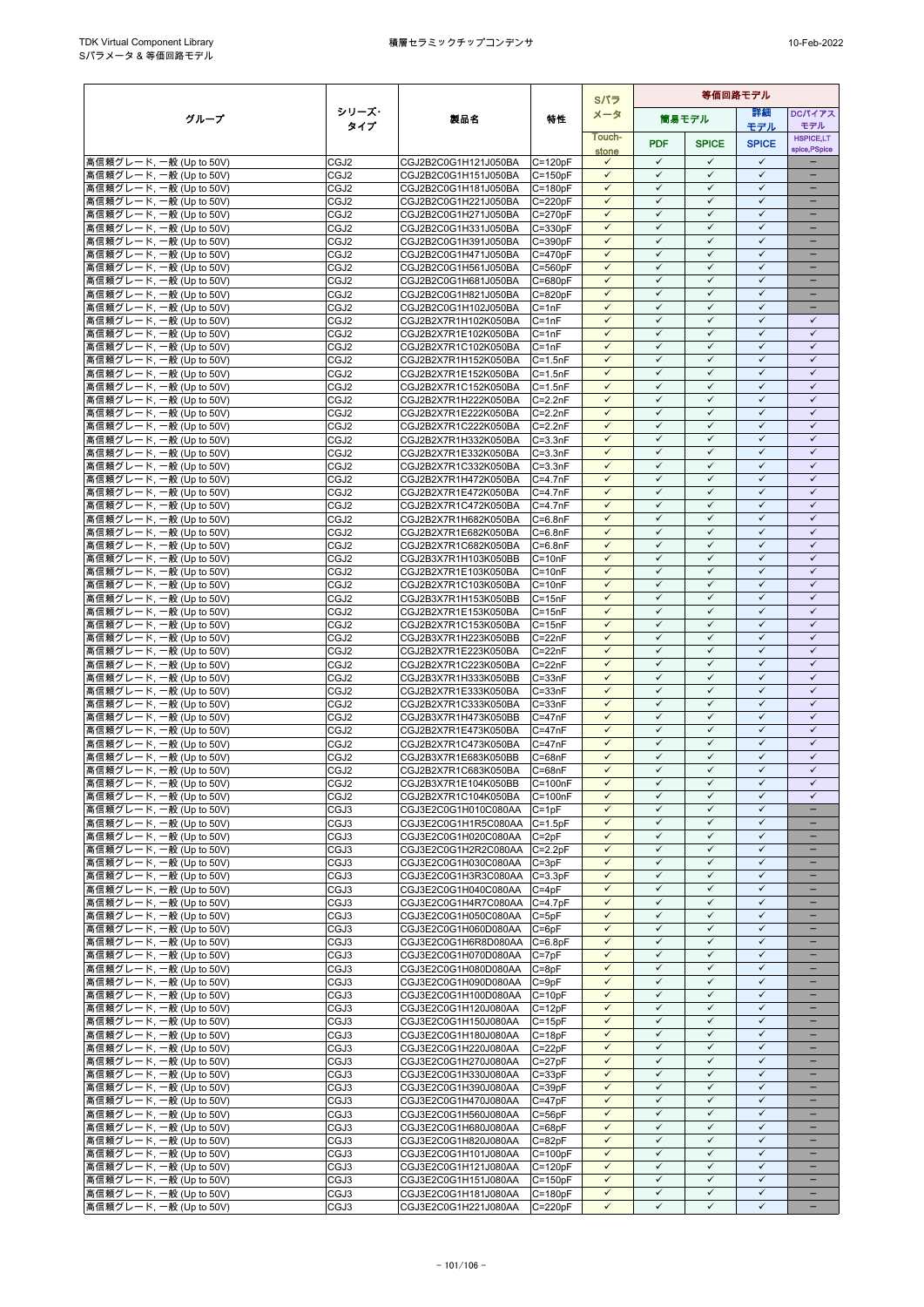|                                                    |              |                                              |                            | Sパラ                          | 等価回路モデル                      |                              |                              |                              |
|----------------------------------------------------|--------------|----------------------------------------------|----------------------------|------------------------------|------------------------------|------------------------------|------------------------------|------------------------------|
| グループ                                               | シリーズ・        | 製品名                                          | 特性                         | メータ                          |                              | 筒易モデル                        | 詳細                           | DCパイアス                       |
|                                                    | タイプ          |                                              |                            | Touch-                       |                              |                              | モデル                          | モデル<br><b>HSPICE,LT</b>      |
|                                                    |              |                                              |                            | stone                        | <b>PDF</b>                   | <b>SPICE</b>                 | <b>SPICE</b>                 | spice, PSpice                |
| 高信頼グレード, 一般 (Up to 50V)                            | CGJ3         | CGJ3E2C0G1H271J080AA                         | $C = 270pF$                | $\checkmark$                 | $\checkmark$                 | $\checkmark$                 | $\checkmark$                 |                              |
| 高信頼グレード, 一般 (Up to 50V)                            | CGJ3         | CGJ3E2C0G1H331J080AA                         | $C = 330pF$                | $\checkmark$                 | $\checkmark$                 | ✓                            | $\checkmark$                 | ÷                            |
| 高信頼グレード, 一般 (Up to 50V)<br>高信頼グレード, 一般 (Up to 50V) | CGJ3         | CGJ3E2C0G1H391J080AA                         | $C = 390pF$                | $\checkmark$<br>$\checkmark$ | $\checkmark$<br>$\checkmark$ | $\checkmark$<br>✓            | $\checkmark$<br>$\checkmark$ | ÷                            |
| 高信頼グレード, 一般 (Up to 50V)                            | CGJ3<br>CGJ3 | CGJ3E2C0G1H471J080AA<br>CGJ3E2C0G1H561J080AA | $C = 470pF$<br>$C = 560pF$ | $\checkmark$                 | $\checkmark$                 | $\checkmark$                 | ✓                            | $\qquad \qquad -$            |
| 高信頼グレード, 一般 (Up to 50V)                            | CGJ3         | CGJ3E2C0G1H681J080AA                         | $C = 680pF$                | $\checkmark$                 | $\checkmark$                 | $\checkmark$                 | $\checkmark$                 |                              |
| 高信頼グレード, 一般 (Up to 50V)                            | CGJ3         | CGJ3E2C0G1H821J080AA                         | $C = 820pF$                | $\checkmark$                 | $\checkmark$                 | $\checkmark$                 | $\checkmark$                 |                              |
| 高信頼グレード, 一般 (Up to 50V)                            | CGJ3         | CGJ3E2C0G1H102J080AA                         | $C = 1nF$                  | $\checkmark$                 | $\checkmark$                 | $\checkmark$                 | $\checkmark$                 | ۳                            |
| 高信頼グレード, 一般 (Up to 50V)                            | CGJ3         | CGJ3E2C0G1H122J080AA                         | $C = 1.2nF$                | $\checkmark$                 | $\checkmark$                 | $\checkmark$                 | $\checkmark$                 | $\equiv$                     |
| 高信頼グレード, 一般 (Up to 50V)                            | CGJ3         | CGJ3E2C0G1H152J080AA                         | $C = 1.5nF$                | $\checkmark$<br>$\checkmark$ | $\checkmark$<br>$\checkmark$ | $\checkmark$<br>$\checkmark$ | $\checkmark$<br>$\checkmark$ | $\equiv$                     |
| 高信頼グレード, 一般 (Up to 50V)<br>高信頼グレード, 一般 (Up to 50V) | CGJ3<br>CGJ3 | CGJ3E2C0G1H182J080AA<br>CGJ3E2C0G1H222J080AA | $C = 1.8nF$<br>$C = 2.2nF$ | $\checkmark$                 | $\checkmark$                 | ✓                            | $\checkmark$                 | -                            |
| 高信頼グレード, 一般 (Up to 50V)                            | CGJ3         | CGJ3E2C0G1H272J080AA                         | $C = 2.7nF$                | $\checkmark$                 | $\checkmark$                 | ✓                            | $\checkmark$                 |                              |
| 高信頼グレード, 一般 (Up to 50V)                            | CGJ3         | CGJ3E2C0G1H332J080AA                         | $C = 3.3nF$                | $\checkmark$                 | $\checkmark$                 | $\checkmark$                 | $\checkmark$                 | ۳                            |
| 高信頼グレード, 一般 (Up to 50V)                            | CGJ3         | CGJ3E2C0G1H392J080AA                         | $C = 3.9nF$                | $\checkmark$                 | $\checkmark$                 | ✓                            | $\checkmark$                 |                              |
| 高信頼グレード, 一般 (Up to 50V)                            | CGJ3         | CGJ3E2C0G1H472J080AA                         | $C = 4.7nF$                | $\checkmark$                 | $\checkmark$                 | $\checkmark$                 | $\checkmark$                 | $\equiv$                     |
| 高信頼グレード, 一般 (Up to 50V)                            | CGJ3         | CGJ3E2C0G1H562J080AA                         | $C = 5.6nF$                | $\checkmark$                 | $\checkmark$                 | $\checkmark$                 | $\checkmark$                 | -                            |
| 高信頼グレード, 一般 (Up to 50V)<br>高信頼グレード, 一般 (Up to 50V) | CGJ3<br>CGJ3 | CGJ3E2C0G1H682J080AA<br>CGJ3E2C0G1H822J080AA | $C = 6.8nF$<br>$C = 8.2nF$ | ✓<br>$\checkmark$            | ✓<br>$\checkmark$            | ✓<br>$\checkmark$            | $\checkmark$<br>$\checkmark$ |                              |
| 高信頼グレード, 一般 (Up to 50V)                            | CGJ3         | CGJ3E2C0G1H103J080AA                         | $C = 10nF$                 | $\checkmark$                 | $\checkmark$                 | $\checkmark$                 | $\checkmark$                 |                              |
| 高信頼グレード, 一般 (Up to 50V)                            | CGJ3         | CGJ3E2X7R1H103K080AA                         | $C = 10nF$                 | $\checkmark$                 | $\checkmark$                 | ✓                            | $\checkmark$                 | $\checkmark$                 |
| 高信頼グレード, 一般 (Up to 50V)                            | CGJ3         | CGJ3E2X7R1E103K080AA                         | $C = 10nF$                 | $\checkmark$                 | $\checkmark$                 | $\checkmark$                 | $\checkmark$                 | $\checkmark$                 |
| 高信頼グレード, 一般 (Up to 50V)                            | CGJ3         | CGJ3E2X7R1C103K080AA                         | $C = 10nF$                 | $\checkmark$                 | $\checkmark$                 | ✓                            | $\checkmark$                 | $\checkmark$                 |
| 高信頼グレード, 一般 (Up to 50V)                            | CGJ3         | CGJ3E2X7R1H153K080AA                         | $C = 15nF$                 | $\checkmark$                 | $\checkmark$                 | $\checkmark$                 | $\checkmark$                 | $\checkmark$                 |
| 高信頼グレード, 一般 (Up to 50V)<br>高信頼グレード, 一般 (Up to 50V) | CGJ3<br>CGJ3 | CGJ3E2X7R1E153K080AA<br>CGJ3E2X7R1C153K080AA | $C = 15nF$<br>$C = 15nF$   | $\checkmark$<br>$\checkmark$ | $\checkmark$<br>$\checkmark$ | $\checkmark$<br>$\checkmark$ | $\checkmark$<br>$\checkmark$ | $\checkmark$<br>$\checkmark$ |
| 高信頼グレード, 一般 (Up to 50V)                            | CGJ3         | CGJ3E2X7R1H223K080AA                         | $C = 22nF$                 | ✓                            | ✓                            | ✓                            | $\checkmark$                 | $\checkmark$                 |
| 高信頼グレード, 一般 (Up to 50V)                            | CGJ3         | CGJ3E2X7R1E223K080AA                         | $C = 22nF$                 | $\checkmark$                 | $\checkmark$                 | $\checkmark$                 | $\checkmark$                 | $\checkmark$                 |
| 高信頼グレード, 一般 (Up to 50V)                            | CGJ3         | CGJ3E2X7R1C223K080AA                         | $C = 22nF$                 | $\checkmark$                 | $\checkmark$                 | $\checkmark$                 | $\checkmark$                 | $\checkmark$                 |
| 高信頼グレード, 一般 (Up to 50V)                            | CGJ3         | CGJ3E2X7R1H333K080AA                         | $C = 33nF$                 | $\checkmark$                 | $\checkmark$                 | $\checkmark$                 | $\checkmark$                 | $\checkmark$                 |
| 高信頼グレード, 一般 (Up to 50V)                            | CGJ3         | CGJ3E2X7R1E333K080AA                         | $C = 33nF$                 | $\checkmark$                 | $\checkmark$<br>$\checkmark$ | $\checkmark$                 | $\checkmark$<br>$\checkmark$ | $\checkmark$                 |
| 高信頼グレード, 一般 (Up to 50V)<br>高信頼グレード, 一般 (Up to 50V) | CGJ3<br>CGJ3 | CGJ3E2X7R1C333K080AA<br>CGJ3E2X7R1H473K080AA | $C = 33nF$<br>$C = 47nF$   | $\checkmark$<br>$\checkmark$ | $\checkmark$                 | $\checkmark$<br>$\checkmark$ | $\checkmark$                 | $\checkmark$<br>$\checkmark$ |
| 高信頼グレード, 一般 (Up to 50V)                            | CGJ3         | CGJ3E2X7R1E473K080AA                         | $C = 47nF$                 | $\checkmark$                 | $\checkmark$                 | $\checkmark$                 | $\checkmark$                 | $\checkmark$                 |
| 高信頼グレード, 一般 (Up to 50V)                            | CGJ3         | CGJ3E2X7R1C473K080AA                         | $C = 47nF$                 | $\checkmark$                 | $\checkmark$                 | $\checkmark$                 | $\checkmark$                 | $\checkmark$                 |
| 高信頼グレード, 一般 (Up to 50V)                            | CGJ3         | CGJ3E2X7R1H683K080AA                         | $C = 68nF$                 | $\checkmark$                 | $\checkmark$                 | $\checkmark$                 | $\checkmark$                 | $\checkmark$                 |
| 高信頼グレード, 一般 (Up to 50V)                            | CGJ3         | CGJ3E2X7R1E683K080AA                         | $C = 68nF$                 | ✓                            | ✓                            | ✓                            | $\checkmark$                 | ✓                            |
| 高信頼グレード, 一般 (Up to 50V)                            | CGJ3         | CGJ3E2X7R1C683K080AA                         | $C = 68nF$                 | $\checkmark$<br>$\checkmark$ | $\checkmark$<br>$\checkmark$ | $\checkmark$<br>$\checkmark$ | $\checkmark$<br>$\checkmark$ | $\checkmark$<br>$\checkmark$ |
| 高信頼グレード, 一般 (Up to 50V)<br>高信頼グレード, 一般 (Up to 50V) | CGJ3<br>CGJ3 | CGJ3E2X7R1H104K080AA<br>CGJ3E2X7R1E104K080AA | $C = 100nF$<br>$C = 100nF$ | $\checkmark$                 | $\checkmark$                 | ✓                            | $\checkmark$                 | $\checkmark$                 |
| 高信頼グレード, 一般 (Up to 50V)                            | CGJ3         | CGJ3E2X7R1C104K080AA                         | $C = 100nF$                | $\checkmark$                 | $\checkmark$                 | $\checkmark$                 | $\checkmark$                 | $\checkmark$                 |
| 高信頼グレード, 一般 (Up to 50V)                            | CGJ3         | CGJ3E3X7R1H154K080AB                         | $C = 150nF$                | $\checkmark$                 | $\checkmark$                 | $\checkmark$                 | $\checkmark$                 | $\checkmark$                 |
| 高信頼グレード, 一般 (Up to 50V)                            | CGJ3         | CGJ3E2X7R1E154K080AA                         | $C = 150nF$                | $\checkmark$                 | $\checkmark$                 | $\checkmark$                 | ✓                            | $\checkmark$                 |
| 高信頼グレード, 一般 (Up to 50V)                            | CGJ3         | CGJ3E2X7R1C154K080AA                         | $C = 150nF$                | $\checkmark$                 | $\checkmark$                 | $\checkmark$                 | $\checkmark$                 | $\checkmark$                 |
| 高信頼グレード, 一般 (Up to 50V)                            | CGJ3         | CGJ3E3X7R1H224K080AB                         | C=220nF                    | $\checkmark$<br>✓            | $\checkmark$<br>✓            | $\checkmark$<br>✓            | $\checkmark$<br>$\checkmark$ | $\checkmark$<br>$\checkmark$ |
| 高信頼グレード, 一般 (Up to 50V)<br>高信頼グレード, 一般 (Up to 50V) | CGJ3<br>CGJ3 | CGJ3E2X7R1E224K080AA<br>CGJ3E2X7R1C224K080AA | $C = 220nF$<br>$C = 220nF$ | $\checkmark$                 | $\checkmark$                 | $\checkmark$                 | $\checkmark$                 | $\checkmark$                 |
| 高信頼グレード, 一般 (Up to 50V)                            | CGJ3         | CGJ3E3X7R1E334K080AB                         | $C = 330nF$                | $\checkmark$                 | $\checkmark$                 | $\checkmark$                 | $\checkmark$                 | $\checkmark$                 |
| 高信頼グレード, 一般 (Up to 50V)                            | CGJ3         | CGJ3E2X7R1C334K080AA                         | C=330nF                    | $\checkmark$                 | ✓                            | ✓                            | ✓                            | $\checkmark$                 |
| 高信頼グレード, 一般 (Up to 50V)                            | CGJ3         | CGJ3E2X7R1A334K080AA                         | $C = 330nF$                | $\checkmark$                 | $\checkmark$                 | $\checkmark$                 | $\checkmark$                 | $\checkmark$                 |
| 高信頼グレード, 一般 (Up to 50V)                            | CGJ3         | CGJ3E2X7R0J334K080AA                         | $C = 330nF$                | $\checkmark$                 | $\checkmark$                 | $\checkmark$                 | $\checkmark$                 | $\checkmark$                 |
| 高信頼グレード, 一般 (Up to 50V)                            | CGJ3         | CGJ3E3X7R1E474K080AB                         | $C = 470nF$                | $\checkmark$                 | $\checkmark$                 | $\checkmark$                 | $\checkmark$<br>$\checkmark$ | $\checkmark$                 |
| 高信頼グレード, 一般 (Up to 50V)<br>高信頼グレード, 一般 (Up to 50V) | CGJ3<br>CGJ3 | CGJ3E2X7R1C474K080AA<br>CGJ3E2X7R1A474K080AA | C=470nF<br>$C = 470nF$     | $\checkmark$<br>$\checkmark$ | $\checkmark$<br>$\checkmark$ | $\checkmark$<br>$\checkmark$ | $\checkmark$                 | $\checkmark$<br>$\checkmark$ |
| 高信頼グレード, 一般 (Up to 50V)                            | CGJ3         | CGJ3E2X7R0J474K080AA                         | $C = 470nF$                | $\checkmark$                 | $\checkmark$                 | $\checkmark$                 | $\checkmark$                 | $\checkmark$                 |
| 高信頼グレード, 一般 (Up to 50V)                            | CGJ3         | CGJ3E1X7R1E684K080AC                         | C=680nF                    | ✓                            | ✓                            | ✓                            | ✓                            | $\checkmark$                 |
| 高信頼グレード, 一般 (Up to 50V)                            | CGJ3         | CGJ3E3X7R1C684K080AB                         | C=680nF                    | $\checkmark$                 | $\checkmark$                 | $\checkmark$                 | $\checkmark$                 | $\checkmark$                 |
| 高信頼グレード, 一般 (Up to 50V)                            | CGJ3         | CGJ3E2X7R1A684K080AA                         | C=680nF                    | $\checkmark$                 | $\checkmark$                 | $\checkmark$                 | $\checkmark$                 | $\checkmark$                 |
| 高信頼グレード, 一般 (Up to 50V)                            | CGJ3         | CGJ3E2X7R0J684K080AA                         | C=680nF                    | $\checkmark$                 | $\checkmark$                 | $\checkmark$                 | ✓                            | $\checkmark$                 |
| 高信頼グレード, 一般 (Up to 50V)<br>高信頼グレード, 一般 (Up to 50V) | CGJ3<br>CGJ3 | CGJ3E1X7R1E105K080AC<br>CGJ3E3X7R1C105K080AB | $C = 1uF$<br>$C = 1uF$     | $\checkmark$<br>$\checkmark$ | $\checkmark$<br>$\checkmark$ | $\checkmark$<br>$\checkmark$ | $\checkmark$<br>✓            | $\checkmark$<br>$\checkmark$ |
| 高信頼グレード, 一般 (Up to 50V)                            | CGJ3         | CGJ3E2X7R1A105K080AA                         | $C = 1uF$                  | $\checkmark$                 | $\checkmark$                 | $\checkmark$                 | $\checkmark$                 | $\checkmark$                 |
| 高信頼グレード, 一般 (Up to 50V)                            | CGJ3         | CGJ3E2X7R0J105K080AA                         | $C = 1uF$                  | $\checkmark$                 | $\checkmark$                 | $\checkmark$                 | $\checkmark$                 | $\checkmark$                 |
| 高信頼グレード, 一般 (Up to 50V)                            | CGJ3         | CGJ3E1X7R0J155K080AC                         | $C = 1.5$ u $F$            | $\checkmark$                 | $\checkmark$                 | $\checkmark$                 | $\checkmark$                 | $\checkmark$                 |
| 高信頼グレード, 一般 (Up to 50V)                            | CGJ3         | CGJ3E1X7R0J225K080AC                         | $C = 2.2uF$                | $\checkmark$                 | ✓                            | $\checkmark$                 | $\checkmark$                 | $\checkmark$                 |
| 高信頼グレード, 一般 (Up to 50V)                            | CGJ4         | CGJ4C2C0G1H101J060AA                         | $C = 100pF$                | $\checkmark$                 | $\checkmark$                 | $\checkmark$                 | $\checkmark$                 | $\overline{\phantom{0}}$     |
| 高信頼グレード, 一般 (Up to 50V)<br>高信頼グレード, 一般 (Up to 50V) | CGJ4<br>CGJ4 | CGJ4C2C0G1H121J060AA<br>CGJ4C2C0G1H151J060AA | $C = 120pF$<br>$C = 150pF$ | $\checkmark$<br>$\checkmark$ | $\checkmark$<br>$\checkmark$ | $\checkmark$<br>✓            | $\checkmark$<br>✓            | -<br>-                       |
| 高信頼グレード, 一般 (Up to 50V)                            | CGJ4         | CGJ4C2C0G1H181J060AA                         | $C = 180pF$                | $\checkmark$                 | $\checkmark$                 | $\checkmark$                 | $\checkmark$                 | -                            |
| 高信頼グレード, 一般 (Up to 50V)                            | CGJ4         | CGJ4C2C0G1H221J060AA                         | $C = 220pF$                | $\checkmark$                 | $\checkmark$                 | $\checkmark$                 | $\checkmark$                 |                              |
| 高信頼グレード, 一般 (Up to 50V)                            | CGJ4         | CGJ4C2C0G1H271J060AA                         | $C = 270pF$                | $\checkmark$                 | $\checkmark$                 | ✓                            | ✓                            |                              |
| 高信頼グレード, 一般 (Up to 50V)                            | CGJ4         | CGJ4C2C0G1H331J060AA                         | $C = 330pF$                | $\checkmark$                 | $\checkmark$                 | $\checkmark$                 | $\checkmark$                 | $\overline{\phantom{0}}$     |
| 高信頼グレード, 一般 (Up to 50V)                            | CGJ4         | CGJ4C2C0G1H391J060AA                         | $C = 390pF$                | $\checkmark$                 | $\checkmark$                 | $\checkmark$                 | $\checkmark$                 |                              |
| 高信頼グレード, 一般 (Up to 50V)                            | CGJ4         | CGJ4C2C0G1H471J060AA                         | $C = 470pF$                | $\checkmark$<br>$\checkmark$ | $\checkmark$<br>$\checkmark$ | $\checkmark$<br>$\checkmark$ | $\checkmark$<br>$\checkmark$ | $\qquad \qquad -$            |
| 高信頼グレード, 一般 (Up to 50V)<br>高信頼グレード, 一般 (Up to 50V) | CGJ4<br>CGJ4 | CGJ4C2C0G1H561J060AA<br>CGJ4C2C0G1H681J060AA | $C = 560pF$<br>$C = 680pF$ | $\checkmark$                 | $\checkmark$                 | $\checkmark$                 | $\checkmark$                 | -                            |
| 高信頼グレード, 一般 (Up to 50V)                            | CGJ4         | CGJ4C2C0G1H821J060AA                         | $C = 820pF$                | $\checkmark$                 | ✓                            | $\checkmark$                 | $\checkmark$                 |                              |
| 高信頼グレード, 一般 (Up to 50V)                            | CGJ4         | CGJ4C2C0G1H102J060AA                         | $C = 1nF$                  | $\checkmark$                 | $\checkmark$                 | $\checkmark$                 | ✓                            |                              |
| 高信頼グレード, 一般 (Up to 50V)                            | CGJ4         | CGJ4C2C0G1H122J060AA                         | $C = 1.2nF$                | $\checkmark$                 | $\checkmark$                 | $\checkmark$                 | $\checkmark$                 | $\overline{\phantom{0}}$     |
| 高信頼グレード, 一般 (Up to 50V)                            | CGJ4         | CGJ4C2C0G1H152J060AA                         | $C = 1.5nF$                | $\checkmark$                 | $\checkmark$                 | $\checkmark$                 | $\checkmark$                 | $\qquad \qquad -$            |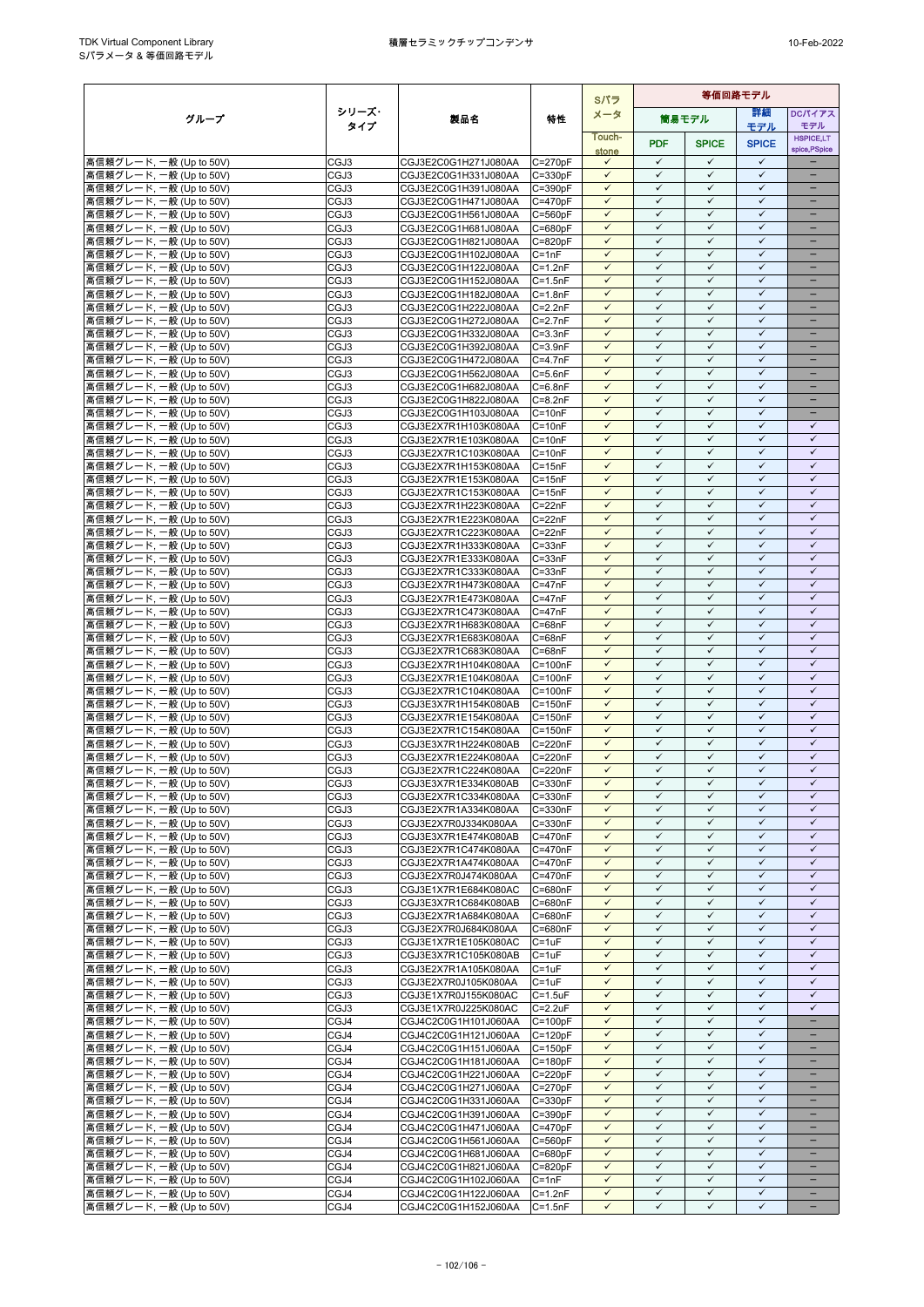|                                                    |              |                                              |                                | Sパラ                          | 等価回路モデル                      |                              |                              |                              |
|----------------------------------------------------|--------------|----------------------------------------------|--------------------------------|------------------------------|------------------------------|------------------------------|------------------------------|------------------------------|
| グループ                                               | シリーズ・        | 製品名                                          | 特性                             | メータ                          |                              | 筒易モデル                        | 詳細                           | DCパイアス                       |
|                                                    | タイプ          |                                              |                                | Touch-                       |                              |                              | モデル                          | モデル<br><b>HSPICE,LT</b>      |
|                                                    |              |                                              |                                | stone                        | <b>PDF</b>                   | <b>SPICE</b>                 | <b>SPICE</b>                 | spice, PSpice                |
| 高信頼グレード, 一般 (Up to 50V)                            | CGJ4         | CGJ4C2C0G1H182J060AA                         | $C = 1.8nF$                    | $\checkmark$                 | $\checkmark$                 | $\checkmark$                 | $\checkmark$                 |                              |
| 高信頼グレード, 一般 (Up to 50V)                            | CGJ4         | CGJ4C2C0G1H222J060AA                         | $C = 2.2nF$                    | $\checkmark$                 | $\checkmark$                 | ✓                            | $\checkmark$                 | ÷                            |
| 高信頼グレード, 一般 (Up to 50V)                            | CGJ4         | CGJ4C2C0G1H272J060AA                         | $C = 2.7nF$                    | $\checkmark$<br>$\checkmark$ | $\checkmark$<br>$\checkmark$ | $\checkmark$<br>✓            | $\checkmark$<br>$\checkmark$ | ÷                            |
| 高信頼グレード, 一般 (Up to 50V)<br>高信頼グレード, 一般 (Up to 50V) | CGJ4<br>CGJ4 | CGJ4C2C0G1H332J060AA<br>CGJ4C2C0G1H392J060AA | $C = 3.3nF$<br>$C = 3.9nF$     | $\checkmark$                 | $\checkmark$                 | $\checkmark$                 | ✓                            | $\qquad \qquad -$            |
| 高信頼グレード, 一般 (Up to 50V)                            | CGJ4         | CGJ4C2C0G1H472J060AA                         | $C = 4.7nF$                    | $\checkmark$                 | $\checkmark$                 | $\checkmark$                 | $\checkmark$                 |                              |
| 高信頼グレード, 一般 (Up to 50V)                            | CGJ4         | CGJ4C2C0G1H562J060AA                         | $C = 5.6nF$                    | $\checkmark$                 | $\checkmark$                 | $\checkmark$                 | $\checkmark$                 |                              |
| 高信頼グレード, 一般 (Up to 50V)                            | CGJ4         | CGJ4C2C0G1H682J060AA                         | $C = 6.8nF$                    | $\checkmark$                 | $\checkmark$                 | $\checkmark$                 | $\checkmark$                 | ۳                            |
| 高信頼グレード, 一般 (Up to 50V)                            | CGJ4         | CGJ4C2C0G1H822J060AA                         | $C = 8.2nF$                    | $\checkmark$                 | $\checkmark$                 | $\checkmark$                 | $\checkmark$                 | $\equiv$                     |
| 高信頼グレード, 一般 (Up to 50V)                            | CGJ4         | CGJ4C2C0G1H103J060AA                         | $C = 10nF$                     | $\checkmark$<br>$\checkmark$ | $\checkmark$<br>$\checkmark$ | $\checkmark$<br>$\checkmark$ | $\checkmark$<br>$\checkmark$ | $\equiv$                     |
| 高信頼グレード, 一般 (Up to 50V)<br>高信頼グレード. 一般 (Up to 50V) | CGJ4<br>CGJ4 | CGJ4F2C0G1H153J085AA<br>CGJ4J2C0G1H223J125AA | $C = 15nF$<br>$C = 22nF$       | $\checkmark$                 | $\checkmark$                 | ✓                            | ✓                            | -                            |
| 高信頼グレード, 一般 (Up to 50V)                            | CGJ4         | CGJ4J2C0G1H333J125AA                         | $C = 33nF$                     | $\checkmark$                 | $\checkmark$                 | ✓                            | $\checkmark$                 |                              |
| 高信頼グレード, 一般 (Up to 50V)                            | CGJ4         | CGJ4J2X7R1H333K125AA                         | $C = 33nF$                     | $\checkmark$                 | $\checkmark$                 | $\checkmark$                 | $\checkmark$                 | $\checkmark$                 |
| 高信頼グレード, 一般 (Up to 50V)                            | CGJ4         | CGJ4J2X7R1E333K125AA                         | $C = 33nF$                     | $\checkmark$                 | $\checkmark$                 | ✓                            | $\checkmark$                 | $\checkmark$                 |
| 高信頼グレード, 一般 (Up to 50V)                            | CGJ4         | CGJ4J2X7R1C333K125AA                         | $C = 33nF$                     | $\checkmark$                 | $\checkmark$                 | $\checkmark$                 | $\checkmark$                 | $\checkmark$                 |
| 高信頼グレード, 一般 (Up to 50V)                            | CGJ4         | CGJ4J2X7R1H473K125AA                         | $C = 47nF$                     | $\checkmark$                 | $\checkmark$                 | $\checkmark$                 | $\checkmark$                 | $\checkmark$                 |
| 高信頼グレード, 一般 (Up to 50V)<br>高信頼グレード, 一般 (Up to 50V) | CGJ4<br>CGJ4 | CGJ4J2X7R1E473K125AA<br>CGJ4J2X7R1C473K125AA | $C = 47nF$<br>$C = 47nF$       | ✓<br>$\checkmark$            | ✓<br>$\checkmark$            | ✓<br>$\checkmark$            | $\checkmark$<br>$\checkmark$ | ✓<br>$\checkmark$            |
| 高信頼グレード, 一般 (Up to 50V)                            | CGJ4         | CGJ4J2X7R1H683K125AA                         | $C = 68nF$                     | $\checkmark$                 | $\checkmark$                 | $\checkmark$                 | $\checkmark$                 | $\checkmark$                 |
| 高信頼グレード, 一般 (Up to 50V)                            | CGJ4         | CGJ4J2X7R1E683K125AA                         | $C = 68nF$                     | $\checkmark$                 | $\checkmark$                 | ✓                            | $\checkmark$                 | $\checkmark$                 |
| 高信頼グレード, 一般 (Up to 50V)                            | CGJ4         | CGJ4J2X7R1C683K125AA                         | $C = 68nF$                     | $\checkmark$                 | $\checkmark$                 | $\checkmark$                 | $\checkmark$                 | $\checkmark$                 |
| 高信頼グレード, 一般 (Up to 50V)                            | CGJ4         | CGJ4J2X7R1H104K125AA                         | $C = 100nF$                    | $\checkmark$                 | $\checkmark$                 | ✓                            | $\checkmark$                 | $\checkmark$                 |
| 高信頼グレード, 一般 (Up to 50V)                            | CGJ4         | CGJ4J2X7R1E104K125AA                         | $C = 100nF$                    | $\checkmark$                 | $\checkmark$                 | $\checkmark$                 | $\checkmark$                 | $\checkmark$                 |
| 高信頼グレード, 一般 (Up to 50V)<br>高信頼グレード, 一般 (Up to 50V) | CGJ4<br>CGJ4 | CGJ4J2X7R1C104K125AA<br>CGJ4J2X7R1H154K125AA | $C = 100nF$<br>$C = 150nF$     | $\checkmark$<br>$\checkmark$ | $\checkmark$<br>$\checkmark$ | $\checkmark$<br>$\checkmark$ | $\checkmark$<br>$\checkmark$ | $\checkmark$<br>$\checkmark$ |
| 高信頼グレード, 一般 (Up to 50V)                            | CGJ4         | CGJ4J2X7R1E154K125AA                         | $C = 150nF$                    | ✓                            | ✓                            | ✓                            | $\checkmark$                 | $\checkmark$                 |
| 高信頼グレード, 一般 (Up to 50V)                            | CGJ4         | CGJ4J2X7R1C154K125AA                         | $C = 150nF$                    | $\checkmark$                 | $\checkmark$                 | $\checkmark$                 | $\checkmark$                 | $\checkmark$                 |
| 高信頼グレード, 一般 (Up to 50V)                            | CGJ4         | CGJ4J2X7R1H224K125AA                         | $C = 220nF$                    | $\checkmark$                 | $\checkmark$                 | $\checkmark$                 | $\checkmark$                 | $\checkmark$                 |
| 高信頼グレード, 一般 (Up to 50V)                            | CGJ4         | CGJ4J2X7R1E224K125AA                         | C=220nF                        | $\checkmark$                 | $\checkmark$                 | $\checkmark$                 | $\checkmark$                 | $\checkmark$                 |
| 高信頼グレード, 一般 (Up to 50V)                            | CGJ4         | CGJ4J2X7R1C224K125AA                         | $C = 220nF$                    | $\checkmark$                 | $\checkmark$<br>$\checkmark$ | $\checkmark$                 | $\checkmark$<br>$\checkmark$ | $\checkmark$                 |
| 高信頼グレード, 一般 (Up to 50V)<br>高信頼グレード, 一般 (Up to 50V) | CGJ4<br>CGJ4 | CGJ4J2X7R1A224K125AA<br>CGJ4J2X7R0J224K125AA | C=220nF<br>C=220nF             | $\checkmark$<br>$\checkmark$ | $\checkmark$                 | $\checkmark$<br>$\checkmark$ | $\checkmark$                 | $\checkmark$<br>$\checkmark$ |
| 高信頼グレード, 一般 (Up to 50V)                            | CGJ4         | CGJ4J2X7R1H334K125AA                         | C=330nF                        | $\checkmark$                 | $\checkmark$                 | $\checkmark$                 | $\checkmark$                 | $\checkmark$                 |
| 高信頼グレード, 一般 (Up to 50V)                            | CGJ4         | CGJ4J2X7R1E334K125AA                         | C=330nF                        | $\checkmark$                 | $\checkmark$                 | ✓                            | $\checkmark$                 | $\checkmark$                 |
| 高信頼グレード, 一般 (Up to 50V)                            | CGJ4         | CGJ4J2X7R1C334K125AA                         | $C = 330nF$                    | $\checkmark$                 | $\checkmark$                 | $\checkmark$                 | $\checkmark$                 | $\checkmark$                 |
| 高信頼グレード, 一般 (Up to 50V)                            | CGJ4         | CGJ4J2X7R1A334K125AA                         | C=330nF                        | ✓                            | ✓                            | ✓                            | $\checkmark$                 | ✓                            |
| 高信頼グレード, 一般 (Up to 50V)                            | CGJ4         | CGJ4J2X7R0J334K125AA                         | C=330nF                        | $\checkmark$<br>$\checkmark$ | $\checkmark$<br>$\checkmark$ | $\checkmark$<br>$\checkmark$ | $\checkmark$<br>$\checkmark$ | $\checkmark$<br>$\checkmark$ |
| 高信頼グレード, 一般 (Up to 50V)<br>高信頼グレード, 一般 (Up to 50V) | CGJ4<br>CGJ4 | CGJ4J3X7R1H474K125AB<br>CGJ4J2X7R1E474K125AA | C=470nF<br>$C = 470nF$         | $\checkmark$                 | $\checkmark$                 | ✓                            | $\checkmark$                 | $\checkmark$                 |
| 高信頼グレード, 一般 (Up to 50V)                            | CGJ4         | CGJ4J2X7R1C474K125AA                         | $C = 470nF$                    | $\checkmark$                 | $\checkmark$                 | $\checkmark$                 | $\checkmark$                 | $\checkmark$                 |
| 高信頼グレード, 一般 (Up to 50V)                            | CGJ4         | CGJ4J2X7R1A474K125AA                         | C=470nF                        | $\checkmark$                 | $\checkmark$                 | $\checkmark$                 | $\checkmark$                 | $\checkmark$                 |
| 高信頼グレード, 一般 (Up to 50V)                            | CGJ4         | CGJ4J2X7R0J474K125AA                         | $C = 470nF$                    | $\checkmark$                 | $\checkmark$                 | $\checkmark$                 | $\checkmark$                 | $\checkmark$                 |
| 高信頼グレード, 一般 (Up to 50V)                            | CGJ4         | CGJ4J3X7R1H684K125AB                         | C=680nF                        | $\checkmark$                 | $\checkmark$                 | $\checkmark$                 | $\checkmark$                 | $\checkmark$                 |
| 高信頼グレード, 一般 (Up to 50V)                            | CGJ4         | CGJ4J2X7R1E684K125AA                         | C=680nF                        | $\checkmark$<br>✓            | $\checkmark$<br>✓            | $\checkmark$<br>✓            | $\checkmark$<br>$\checkmark$ | $\checkmark$<br>$\checkmark$ |
| 高信頼グレード, 一般 (Up to 50V)<br>高信頼グレード, 一般 (Up to 50V) | CGJ4<br>CGJ4 | CGJ4J2X7R1C684K125AA<br>CGJ4J2X7R1A684K125AA | C=680nF<br>C=680nF             | $\checkmark$                 | $\checkmark$                 | $\checkmark$                 | $\checkmark$                 | $\checkmark$                 |
| 高信頼グレード, 一般 (Up to 50V)                            | CGJ4         | CGJ4J2X7R0J684K125AA                         | C=680nF                        | $\checkmark$                 | $\checkmark$                 | $\checkmark$                 | $\checkmark$                 | $\checkmark$                 |
| 高信頼グレード, 一般 (Up to 50V)                            | CGJ4         | CGJ4J3X7R1H105K125AB                         | $C = 1uF$                      | $\checkmark$                 | ✓                            | ✓                            | ✓                            | $\checkmark$                 |
| 高信頼グレード, 一般 (Up to 50V)                            | CGJ4         | CGJ4J2X7R1E105K125AA                         | $C = 1uF$                      | $\checkmark$                 | $\checkmark$                 | $\checkmark$                 | $\checkmark$                 | $\checkmark$                 |
| 高信頼グレード, 一般 (Up to 50V)                            | CGJ4         | CGJ4J2X7R1C105K125AA                         | $C = 1uF$                      | $\checkmark$                 | $\checkmark$                 | $\checkmark$                 | $\checkmark$                 | $\checkmark$                 |
| 高信頼グレード, 一般 (Up to 50V)                            | CGJ4         | CGJ4J2X7R1A105K125AA                         | $C = 1uF$                      | $\checkmark$                 | $\checkmark$                 | $\checkmark$                 | $\checkmark$                 | $\checkmark$                 |
| 高信頼グレード, 一般 (Up to 50V)<br>高信頼グレード, 一般 (Up to 50V) | CGJ4<br>CGJ4 | CGJ4J2X7R0J105K125AA<br>CGJ4J3X7R1E155K125AB | $C = 1uF$<br>$C = 1.5uF$       | $\checkmark$<br>$\checkmark$ | $\checkmark$<br>$\checkmark$ | $\checkmark$<br>$\checkmark$ | $\checkmark$<br>$\checkmark$ | $\checkmark$<br>$\checkmark$ |
| 高信頼グレード, 一般 (Up to 50V)                            | CGJ4         | CGJ4J2X7R1C155K125AA                         | $C = 1.5uF$                    | $\checkmark$                 | $\checkmark$                 | $\checkmark$                 | $\checkmark$                 | $\checkmark$                 |
| 高信頼グレード, 一般 (Up to 50V)                            | CGJ4         | CGJ4J2X7R1A155K125AA                         | $C = 1.5uF$                    | ✓                            | ✓                            | ✓                            | $\checkmark$                 | $\checkmark$                 |
| 高信頼グレード, 一般 (Up to 50V)                            | CGJ4         | CGJ4J2X7R0J155K125AA                         | $C = 1.5$ u $F$                | $\checkmark$                 | $\checkmark$                 | $\checkmark$                 | $\checkmark$                 | $\checkmark$                 |
| 高信頼グレード, 一般 (Up to 50V)                            | CGJ4         | CGJ4J3X7R1E225K125AB                         | $C = 2.2uF$                    | $\checkmark$                 | $\checkmark$                 | $\checkmark$                 | $\checkmark$                 | $\checkmark$                 |
| 高信頼グレード, 一般 (Up to 50V)                            | CGJ4         | CGJ4J2X7R1C225K125AA                         | $C = 2.2uF$                    | $\checkmark$                 | $\checkmark$                 | $\checkmark$                 | $\checkmark$                 | $\checkmark$                 |
| 高信頼グレード, 一般 (Up to 50V)<br>高信頼グレード, 一般 (Up to 50V) | CGJ4<br>CGJ4 | CGJ4J2X7R1A225K125AA<br>CGJ4J2X7R0J225K125AA | $C = 2.2uF$<br>$C = 2.2uF$     | $\checkmark$<br>$\checkmark$ | $\checkmark$<br>$\checkmark$ | $\checkmark$<br>$\checkmark$ | $\checkmark$<br>$\checkmark$ | $\checkmark$<br>$\checkmark$ |
| 高信頼グレード, 一般 (Up to 50V)                            | CGJ4         | CGJ4J1X7R1E335K125AC                         | $C = 3.3uF$                    | $\checkmark$                 | $\checkmark$                 | $\checkmark$                 | $\checkmark$                 | $\checkmark$                 |
| 高信頼グレード, 一般 (Up to 50V)                            | CGJ4         | CGJ4J3X7R1C335K125AB                         | $C = 3.3uF$                    | $\checkmark$                 | $\checkmark$                 | $\checkmark$                 | $\checkmark$                 | $\checkmark$                 |
| 高信頼グレード, 一般 (Up to 50V)                            | CGJ4         | CGJ4J2X7R1A335K125AA                         | $C = 3.3uF$                    | $\checkmark$                 | $\checkmark$                 | $\checkmark$                 | $\checkmark$                 | $\checkmark$                 |
| 高信頼グレード, 一般 (Up to 50V)                            | CGJ4         | CGJ4J2X7R0J335K125AA                         | $C = 3.3uF$                    | $\checkmark$                 | ✓                            | $\checkmark$                 | $\checkmark$                 | $\checkmark$                 |
| 高信頼グレード, 一般 (Up to 50V)                            | CGJ4         | CGJ4J1X7R1E475K125AC                         | $C = 4.7$ u $F$                | $\checkmark$                 | $\checkmark$                 | $\checkmark$                 | $\checkmark$                 | $\checkmark$                 |
| 高信頼グレード, 一般 (Up to 50V)<br>高信頼グレード, 一般 (Up to 50V) | CGJ4<br>CGJ4 | CGJ4J3X7R1C475K125AB<br>CGJ4J2X7R1A475K125AA | $C = 4.7$ u $F$<br>$C = 4.7uF$ | $\checkmark$<br>$\checkmark$ | $\checkmark$<br>$\checkmark$ | $\checkmark$<br>✓            | $\checkmark$<br>✓            | $\checkmark$<br>$\checkmark$ |
| 高信頼グレード, 一般 (Up to 50V)                            | CGJ4         | CGJ4J2X7R0J475K125AA                         | $C = 4.7$ u $F$                | $\checkmark$                 | $\checkmark$                 | $\checkmark$                 | $\checkmark$                 | $\checkmark$                 |
| 高信頼グレード, 一般 (Up to 50V)                            | CGJ4         | CGJ4J1X7R0J685K125AC                         | $C = 6.8$ u $F$                | $\checkmark$                 | $\checkmark$                 | $\checkmark$                 | $\checkmark$                 | $\checkmark$                 |
| 高信頼グレード, 一般 (Up to 50V)                            | CGJ4         | CGJ4J1X7R0J106K125AC                         | $C = 10uF$                     | $\checkmark$                 | $\checkmark$                 | $\checkmark$                 | $\checkmark$                 | $\checkmark$                 |
| 高信頼グレード, 一般 (Up to 50V)                            | CGJ5         | CGJ5C2C0G1H392J060AA                         | $C = 3.9nF$                    | $\checkmark$                 | $\checkmark$                 | $\checkmark$                 | $\checkmark$                 | $\overline{\phantom{0}}$     |
| 高信頼グレード, 一般 (Up to 50V)                            | CGJ5         | CGJ5C2C0G1H472J060AA                         | $C = 4.7nF$                    | $\checkmark$                 | $\checkmark$                 | $\checkmark$                 | $\checkmark$                 |                              |
| 高信頼グレード, 一般 (Up to 50V)                            | CGJ5         | CGJ5C2C0G1H562J060AA                         | $C = 5.6nF$                    | $\checkmark$<br>$\checkmark$ | $\checkmark$<br>$\checkmark$ | $\checkmark$<br>$\checkmark$ | $\checkmark$<br>$\checkmark$ | $\qquad \qquad -$            |
| 高信頼グレード, 一般 (Up to 50V)<br>高信頼グレード, 一般 (Up to 50V) | CGJ5<br>CGJ5 | CGJ5C2C0G1H682J060AA<br>CGJ5C2C0G1H822J060AA | $C = 6.8nF$<br>$C = 8.2nF$     | $\checkmark$                 | $\checkmark$                 | $\checkmark$                 | $\checkmark$                 | -                            |
| 高信頼グレード, 一般 (Up to 50V)                            | CGJ5         | CGJ5C2C0G1H103J060AA                         | $C = 10nF$                     | $\checkmark$                 | ✓                            | $\checkmark$                 | $\checkmark$                 |                              |
| 高信頼グレード, 一般 (Up to 50V)                            | CGJ5         | CGJ5C2C0G1H153J060AA                         | $C = 15nF$                     | $\checkmark$                 | $\checkmark$                 | $\checkmark$                 | $\checkmark$                 |                              |
| 高信頼グレード, 一般 (Up to 50V)                            | CGJ5         | CGJ5C2C0G1H223J060AA                         | $C = 22nF$                     | $\checkmark$                 | $\checkmark$                 | $\checkmark$                 | $\checkmark$                 | $\overline{\phantom{0}}$     |
| 高信頼グレード, 一般 (Up to 50V)                            | CGJ5         | CGJ5F2C0G1H333J085AA                         | $C = 33nF$                     | $\checkmark$                 | $\checkmark$                 | $\checkmark$                 | $\checkmark$                 | $\qquad \qquad -$            |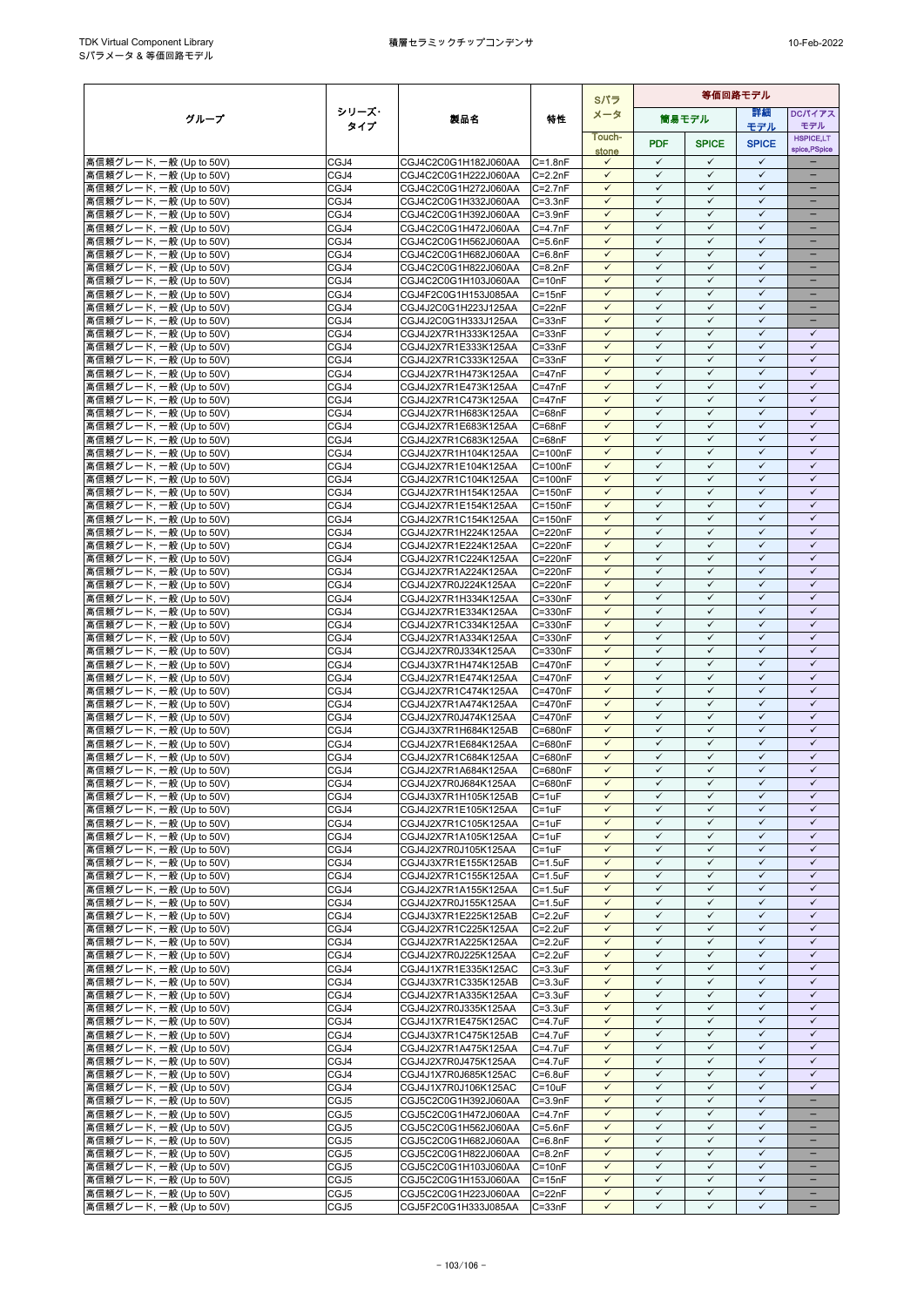|                                                           |              |                                              |                                    | Sパラ                          | 等価回路モデル                      |                              |                              |                              |
|-----------------------------------------------------------|--------------|----------------------------------------------|------------------------------------|------------------------------|------------------------------|------------------------------|------------------------------|------------------------------|
| グループ                                                      | シリーズ・        | 製品名                                          | 特性                                 | メータ                          |                              | 筒易モデル                        | 詳細                           | DCパイアス                       |
|                                                           | タイプ          |                                              |                                    | Touch-                       |                              |                              | モデル                          | モデル<br><b>HSPICE,LT</b>      |
|                                                           |              |                                              |                                    | stone                        | <b>PDF</b>                   | <b>SPICE</b>                 | <b>SPICE</b>                 | spice, PSpice                |
| 高信頼グレード, 一般 (Up to 50V)                                   | CGJ5         | CGJ5H2C0G1H473J115AA                         | $C = 47nF$                         | $\checkmark$                 | $\checkmark$                 | $\checkmark$                 | $\checkmark$                 |                              |
| 高信頼グレード, 一般 (Up to 50V)                                   | CGJ5         | CGJ5L2C0G1H683J160AA                         | $C = 68nF$                         | $\checkmark$                 | $\checkmark$                 | ✓                            | $\checkmark$                 | $\equiv$                     |
| 高信頼グレード, 一般 (Up to 50V)                                   | CGJ5         | CGJ5L2C0G1H104J160AA                         | $C = 100nF$                        | $\checkmark$                 | $\checkmark$                 | $\checkmark$                 | $\checkmark$                 | $\overline{\phantom{a}}$     |
| 高信頼グレード, 一般 (Up to 50V)                                   | CGJ5         | CGJ5L2X7R1H474K160AA                         | C=470nF                            | ✓                            | ✓                            | ✓                            | ✓                            | ✓                            |
| 高信頼グレード, 一般 (Up to 50V)                                   | CGJ5         | CGJ5L2X7R1H684K160AA                         | C=680nF                            | $\checkmark$<br>$\checkmark$ | $\checkmark$<br>$\checkmark$ | $\checkmark$<br>$\checkmark$ | $\checkmark$<br>$\checkmark$ | $\checkmark$<br>$\checkmark$ |
| 高信頼グレード, 一般 (Up to 50V)<br>高信頼グレード, 一般 (Up to 50V)        | CGJ5<br>CGJ5 | CGJ5L2X7R1E105K160AA<br>CGJ5L3X7R1H155K160AB | C=1uF<br>$C = 1.5$ u $F$           | $\checkmark$                 | $\checkmark$                 | $\checkmark$                 | $\checkmark$                 | $\checkmark$                 |
| 高信頼グレード, 一般 (Up to 50V)                                   | CGJ5         | CGJ5L2X7R1E155K160AA                         | $C = 1.5$ u $F$                    | $\checkmark$                 | $\checkmark$                 | $\checkmark$                 | $\checkmark$                 | $\checkmark$                 |
| 高信頼グレード, 一般 (Up to 50V)                                   | CGJ5         | CGJ5L2X7R1C155K160AA                         | $C = 1.5$ u $F$                    | $\checkmark$                 | $\checkmark$                 | $\checkmark$                 | $\checkmark$                 | $\checkmark$                 |
| 高信頼グレード, 一般 (Up to 50V)                                   | CGJ5         | CGJ5L2X7R1A155K160AA                         | $C = 1.5$ u $F$                    | $\checkmark$                 | $\checkmark$                 | $\checkmark$                 | ✓                            | $\checkmark$                 |
| 高信頼グレード, 一般 (Up to 50V)                                   | CGJ5         | CGJ5L2X7R0J155K160AA                         | $C = 1.5$ u $F$                    | $\checkmark$                 | $\checkmark$                 | $\checkmark$                 | $\checkmark$                 | $\checkmark$                 |
| 高信頼グレード, 一般 (Up to 50V)                                   | CGJ5         | CGJ5L3X7R1H225K160AB                         | $C = 2.2uF$                        | $\checkmark$                 | $\checkmark$                 | $\checkmark$                 | $\checkmark$                 | $\checkmark$                 |
| 高信頼グレード, 一般 (Up to 50V)                                   | CGJ5         | CGJ5L2X7R1E225K160AA                         | $C = 2.2uF$                        | $\checkmark$                 | ✓                            | ✓                            | $\checkmark$                 | $\checkmark$                 |
| 高信頼グレード, 一般 (Up to 50V)                                   | CGJ5         | CGJ5L2X7R1C225K160AA                         | $C = 2.2uF$                        | $\checkmark$                 | $\checkmark$                 | $\checkmark$                 | $\checkmark$                 | $\checkmark$                 |
| 高信頼グレード, 一般 (Up to 50V)                                   | CGJ5         | CGJ5L2X7R1A225K160AA                         | $C = 2.2uF$                        | $\checkmark$                 | $\checkmark$                 | $\checkmark$                 | $\checkmark$                 | $\checkmark$                 |
| 高信頼グレード, 一般 (Up to 50V)                                   | CGJ5         | CGJ5L2X7R0J225K160AA                         | $C = 2.2uF$                        | $\checkmark$                 | $\checkmark$                 | $\checkmark$                 | $\checkmark$                 | $\checkmark$                 |
| 高信頼グレード, 一般 (Up to 50V)                                   | CGJ5         | CGJ5L3X7R1E335K160AB                         | $C = 3.3uF$                        | $\checkmark$                 | $\checkmark$                 | $\checkmark$                 | $\checkmark$                 | $\checkmark$                 |
| 高信頼グレード, 一般 (Up to 50V)                                   | CGJ5         | CGJ5L2X7R1C335K160AA                         | $C = 3.3uF$                        | $\checkmark$<br>$\checkmark$ | $\checkmark$<br>$\checkmark$ | $\checkmark$<br>$\checkmark$ | $\checkmark$<br>$\checkmark$ | $\checkmark$<br>$\checkmark$ |
| 高信頼グレード, 一般 (Up to 50V)<br>高信頼グレード, 一般 (Up to 50V)        | CGJ5<br>CGJ5 | CGJ5L2X7R1A335K160AA<br>CGJ5L2X7R0J335K160AA | $C = 3.3uF$<br>$C = 3.3uF$         | $\checkmark$                 | $\checkmark$                 | $\checkmark$                 | $\checkmark$                 | $\checkmark$                 |
| 高信頼グレード, 一般 (Up to 50V)                                   | CGJ5         | CGJ5L3X7R1E475K160AB                         | $C = 4.7$ u $F$                    | $\checkmark$                 | $\checkmark$                 | ✓                            | $\checkmark$                 | $\checkmark$                 |
| 高信頼グレード, 一般 (Up to 50V)                                   | CGJ5         | CGJ5L2X7R1C475K160AA                         | $C = 4.7$ u $F$                    | $\checkmark$                 | $\checkmark$                 | $\checkmark$                 | $\checkmark$                 | $\checkmark$                 |
| 高信頼グレード, 一般 (Up to 50V)                                   | CGJ5         | CGJ5L2X7R1A475K160AA                         | C=4.7uF                            | ✓                            | ✓                            | ✓                            | $\checkmark$                 | ✓                            |
| 高信頼グレード, 一般 (Up to 50V)                                   | CGJ5         | CGJ5L2X7R0J475K160AA                         | C=4.7uF                            | $\checkmark$                 | $\checkmark$                 | $\checkmark$                 | $\checkmark$                 | $\checkmark$                 |
| 高信頼グレード, 一般 (Up to 50V)                                   | CGJ5         | CGJ5L2X7R1A685K160AA                         | $C = 6.8$ u $F$                    | $\checkmark$                 | $\checkmark$                 | $\checkmark$                 | $\checkmark$                 | $\checkmark$                 |
| 高信頼グレード, 一般 (Up to 50V)                                   | CGJ5         | CGJ5L2X7R0J685K160AA                         | $C = 6.8$ u $F$                    | $\checkmark$                 | $\checkmark$                 | $\checkmark$                 | $\checkmark$                 | $\checkmark$                 |
| 高信頼グレード, 一般 (Up to 50V)                                   | CGJ5         | CGJ5L2X7R1A106K160AA                         | $C = 10uF$                         | $\checkmark$                 | $\checkmark$                 | $\checkmark$                 | $\checkmark$                 | $\checkmark$                 |
| 高信頼グレード, 一般 (Up to 50V)                                   | CGJ5         | CGJ5L2X7R0J106K160AA                         | $C = 10uF$                         | $\checkmark$                 | $\checkmark$                 | $\checkmark$                 | $\checkmark$                 | $\checkmark$                 |
| 高信頼グレード, 一般 (Up to 50V)                                   | CGJ6         | CGJ6L2X7R1H105K160AA                         | $C = 1uF$                          | $\checkmark$                 | $\checkmark$                 | $\checkmark$                 | $\checkmark$                 | $\checkmark$                 |
| 高信頼グレード, 一般 (Up to 50V)                                   | CGJ6         | CGJ6L2X7R1E105K160AA                         | $C = 1uF$                          | $\checkmark$                 | ✓                            | $\checkmark$                 | $\checkmark$                 | $\checkmark$                 |
| 高信頼グレード, 一般 (Up to 50V)                                   | CGJ6         | CGJ6L2X7R1C105K160AA                         | $C = 1uF$                          | $\checkmark$<br>$\checkmark$ | $\checkmark$<br>$\checkmark$ | $\checkmark$<br>$\checkmark$ | $\checkmark$<br>$\checkmark$ | $\checkmark$<br>$\checkmark$ |
| 高信頼グレード, 一般 (Up to 50V)                                   | CGJ6<br>CGJ6 | CGJ6L2X7R1E155K160AA                         | $C = 1.5$ u $F$<br>$C = 1.5$ u $F$ | $\checkmark$                 | $\checkmark$                 | $\checkmark$                 | $\checkmark$                 | $\checkmark$                 |
| 高信頼グレード, 一般 (Up to 50V)<br>高信頼グレード, 一般 (Up to 50V)        | CGJ6         | CGJ6L2X7R1C155K160AA<br>CGJ6M2X7R1H155K200AA | $C = 1.5$ u $F$                    | $\checkmark$                 | $\checkmark$                 | $\checkmark$                 | $\checkmark$                 | $\checkmark$                 |
| 高信頼グレード, 一般 (Up to 50V)                                   | CGJ6         | CGJ6N3X7S1H475K230AB                         | C=4.7uF                            | $\checkmark$                 | $\checkmark$                 | ✓                            | $\checkmark$                 | ✓                            |
| 高信頼グレード, 一般 (Up to 50V)                                   | CGJ6         | CGJ6P3X7S1H685K250AB                         | $C=6.8$ u $F$                      | $\checkmark$                 | $\checkmark$                 | $\checkmark$                 | $\checkmark$                 | $\checkmark$                 |
| 高信頼グレード, 一般 (Up to 50V)                                   | CGJ6         | CGJ6P3X7S1H106K250AB                         | $C = 10uF$                         | $\checkmark$                 | ✓                            | $\checkmark$                 | $\checkmark$                 | $\checkmark$                 |
| 高信頼グレード, 中耐圧 (100 to 630V)                                | CGJ3         | CGJ3E3C0G2D101J080AA                         | $C = 100pF$                        | $\checkmark$                 | $\checkmark$                 | ✓                            | $\checkmark$                 | ۳                            |
| 高信頼グレード, 中耐圧 (100 to 630V)                                | CGJ3         | CGJ3E2C0G2A101J080AA                         | $C = 100pF$                        | $\checkmark$                 | $\checkmark$                 | $\checkmark$                 | $\checkmark$                 | $\equiv$                     |
| 高信頼グレード, 中耐圧 (100 to 630V)                                | CGJ3         | CGJ3E3C0G2D121J080AA                         | $C = 120pF$                        | $\checkmark$                 | $\checkmark$                 | ✓                            | $\checkmark$                 |                              |
| 高信頼グレード, 中耐圧 (100 to 630V)                                | CGJ3         | CGJ3E2C0G2A121J080AA                         | $C = 120pF$                        | $\checkmark$                 | $\checkmark$                 | $\checkmark$                 | $\checkmark$                 | $\qquad \qquad -$            |
| 高信頼グレード. 中耐圧 (100 to 630V)                                | CGJ3         | CGJ3E3C0G2D151J080AA                         | $C = 150pF$                        | $\checkmark$                 | $\checkmark$                 | $\checkmark$                 | $\checkmark$                 |                              |
| 高信頼グレード, 中耐圧 (100 to 630V)                                | CGJ3         | CGJ3E2C0G2A151J080AA                         | $C = 150pF$                        | $\checkmark$                 | $\checkmark$                 | $\checkmark$                 | $\checkmark$                 |                              |
| 高信頼グレード, 中耐圧 (100 to 630V)                                | CGJ3         | CGJ3E3C0G2D181J080AA                         | $C = 180pF$                        | $\checkmark$                 | $\checkmark$                 | $\checkmark$                 | $\checkmark$                 | -                            |
| 高信頼グレード, 中耐圧 (100 to 630V)                                | CGJ3         | CGJ3E2C0G2A181J080AA                         | $C = 180pF$                        | $\checkmark$<br>$\checkmark$ | $\checkmark$<br>$\checkmark$ | $\checkmark$<br>$\checkmark$ | $\checkmark$<br>$\checkmark$ | $\equiv$                     |
| 高信頼グレード, 中耐圧 (100 to 630V)<br>高信頼グレード, 中耐圧 (100 to 630V)  | CGJ3<br>CGJ3 | CGJ3E3C0G2D221J080AA<br>CGJ3E2C0G2A221J080AA | $C = 220pF$<br>$C = 220pF$         | $\checkmark$                 | $\checkmark$                 | $\checkmark$                 | $\checkmark$                 | $\qquad \qquad -$            |
| 高信頼グレード, 中耐圧 (100 to 630V)                                | CGJ3         | CGJ3E3C0G2D271J080AA                         | $C = 270pF$                        | $\checkmark$                 | $\checkmark$                 | $\checkmark$                 | $\checkmark$                 |                              |
| 高信頼グレード, 中耐圧 (100 to 630V)                                | CGJ3         | CGJ3E2C0G2A271J080AA                         | $C = 270pF$                        | $\checkmark$                 | $\checkmark$                 | $\checkmark$                 | $\checkmark$                 |                              |
| 高信頼グレード, 中耐圧 (100 to 630V)                                | CGJ3         | CGJ3E3C0G2D331J080AA                         | $C = 330pF$                        | $\checkmark$                 | $\checkmark$                 | $\checkmark$                 | $\checkmark$                 | -                            |
| 高信頼グレード, 中耐圧 (100 to 630V)                                | CGJ3         | CGJ3E2C0G2A331J080AA                         | $C = 330pF$                        | $\checkmark$                 | $\checkmark$                 | $\checkmark$                 | $\checkmark$                 |                              |
| 高信頼グレード, 中耐圧 (100 to 630V)                                | CGJ3         | CGJ3E3C0G2D391J080AA                         | $C = 390pF$                        | $\checkmark$                 | $\checkmark$                 | $\checkmark$                 | $\checkmark$                 | $\equiv$                     |
| 高信頼グレード, 中耐圧 (100 to 630V)                                | CGJ3         | CGJ3E2C0G2A391J080AA                         | $C = 390pF$                        | $\checkmark$                 | $\checkmark$                 | $\checkmark$                 | $\checkmark$                 | -                            |
| 高信頼グレード, 中耐圧 (100 to 630V)                                | CGJ3         | CGJ3E3C0G2D471J080AA                         | $C = 470pF$                        | ✓                            | ✓                            | ✓                            | $\checkmark$                 |                              |
| 高信頼グレード, 中耐圧 (100 to 630V)                                | CGJ3         | CGJ3E2C0G2A471J080AA                         | $C = 470pF$                        | $\checkmark$                 | $\checkmark$                 | $\checkmark$                 | $\checkmark$                 | -                            |
| 高信頼グレード, 中耐圧 (100 to 630V)                                | CGJ3         | CGJ3E3C0G2D561J080AA                         | $C = 560pF$                        | $\checkmark$                 | $\checkmark$                 | $\checkmark$                 | $\checkmark$                 |                              |
| 高信頼グレード, 中耐圧 (100 to 630V)                                | CGJ3         | CGJ3E2C0G2A561J080AA                         | $C = 560pF$                        | $\checkmark$                 | ✓                            | ✓                            | $\checkmark$                 |                              |
| 高信頼グレード, 中耐圧 (100 to 630V)                                | CGJ3         | CGJ3E3C0G2D681J080AA                         | $C = 680pF$                        | $\checkmark$<br>$\checkmark$ | $\checkmark$<br>$\checkmark$ | $\checkmark$<br>$\checkmark$ | $\checkmark$<br>$\checkmark$ | $\overline{\phantom{0}}$     |
| 高信頼グレード, 中耐圧 (100 to 630V)                                | CGJ3<br>CGJ3 | CGJ3E2C0G2A681J080AA                         | $C = 680pF$<br>$C = 820pF$         | $\checkmark$                 | $\checkmark$                 | $\checkmark$                 | $\checkmark$                 | -                            |
| 高信頼グレード, 中耐圧 (100 to 630V)<br> 高信頼グレード, 中耐圧 (100 to 630V) | CGJ3         | CGJ3E2C0G2A821J080AA<br>CGJ3E2C0G2A102J080AA | $C = 1nF$                          | $\checkmark$                 | $\checkmark$                 | $\checkmark$                 | $\checkmark$                 |                              |
| 高信頼グレード, 中耐圧 (100 to 630V)                                | CGJ3         | CGJ3E2X7R2A102K080AA                         | $C = 1nF$                          | $\checkmark$                 | $\checkmark$                 | $\checkmark$                 | $\checkmark$                 | $\checkmark$                 |
| 高信頼グレード, 中耐圧 (100 to 630V)                                | CGJ3         | CGJ3E2C0G2A122J080AA                         | $C = 1.2nF$                        | $\checkmark$                 | $\checkmark$                 | $\checkmark$                 | $\checkmark$                 | ÷                            |
| 高信頼グレード, 中耐圧 (100 to 630V)                                | CGJ3         | CGJ3E2X7R2A152K080AA                         | $C = 1.5nF$                        | $\checkmark$                 | $\checkmark$                 | $\checkmark$                 | $\checkmark$                 | $\checkmark$                 |
| 高信頼グレード, 中耐圧 (100 to 630V)                                | CGJ3         | CGJ3E2X7R2A222K080AA                         | $C=2.2nF$                          | $\checkmark$                 | $\checkmark$                 | $\checkmark$                 | $\checkmark$                 | $\checkmark$                 |
| 高信頼グレード, 中耐圧 (100 to 630V)                                | CGJ3         | CGJ3E2X7R2A332K080AA                         | $C = 3.3nF$                        | $\checkmark$                 | ✓                            | ✓                            | $\checkmark$                 | $\checkmark$                 |
| 高信頼グレード, 中耐圧 (100 to 630V)                                | CGJ3         | CGJ3E2X7R2A472K080AA                         | $C = 4.7nF$                        | $\checkmark$                 | ✓                            | $\checkmark$                 | ✓                            | $\checkmark$                 |
| 高信頼グレード, 中耐圧 (100 to 630V)                                | CGJ3         | CGJ3E2X7R2A682K080AA                         | $C = 6.8nF$                        | $\checkmark$                 | $\checkmark$                 | $\checkmark$                 | $\checkmark$                 | $\checkmark$                 |
| 高信頼グレード, 中耐圧 (100 to 630V)                                | CGJ3         | CGJ3E2X7R2A103K080AA                         | $C = 10nF$                         | $\checkmark$                 | $\checkmark$                 | $\checkmark$                 | $\checkmark$                 | $\checkmark$                 |
| 高信頼グレード, 中耐圧 (100 to 630V)                                | CGJ3         | CGJ3E3X7S2A333K080AA                         | $C = 33nF$                         | $\checkmark$                 | $\checkmark$                 | $\checkmark$                 | $\checkmark$                 | $\checkmark$                 |
| 高信頼グレード, 中耐圧 (100 to 630V)                                | CGJ3         | CGJ3E3X7S2A473K080AA                         | $C = 47nF$                         | $\checkmark$<br>$\checkmark$ | $\checkmark$<br>$\checkmark$ | ✓<br>$\checkmark$            | $\checkmark$<br>$\checkmark$ | $\checkmark$<br>$\checkmark$ |
| 高信頼グレード, 中耐圧 (100 to 630V)                                | CGJ3<br>CGJ3 | CGJ3E3X7S2A683K080AA                         | $C = 68nF$                         | ✓                            | ✓                            | ✓                            | $\checkmark$                 | ✓                            |
| 高信頼グレード, 中耐圧 (100 to 630V)<br>高信頼グレード, 中耐圧 (100 to 630V)  | CGJ4         | CGJ3E3X7S2A104K080AA<br>CGJ4C2C0G2A101J060AA | $C = 100nF$<br>$C = 100pF$         | $\checkmark$                 | $\checkmark$                 | $\checkmark$                 | $\checkmark$                 | -                            |
| 高信頼グレード, 中耐圧 (100 to 630V)                                | CGJ4         | CGJ4C2C0G2A121J060AA                         | $C = 120pF$                        | $\checkmark$                 | ✓                            | $\checkmark$                 | $\checkmark$                 |                              |
| 高信頼グレード, 中耐圧 (100 to 630V)                                | CGJ4         | CGJ4C2C0G2A151J060AA                         | $C = 150pF$                        | $\checkmark$                 | ✓                            | ✓                            | ✓                            |                              |
| 高信頼グレード, 中耐圧 (100 to 630V)                                | CGJ4         | CGJ4C2C0G2A181J060AA                         | $C = 180pF$                        | $\checkmark$                 | $\checkmark$                 | $\checkmark$                 | $\checkmark$                 | $\overline{\phantom{0}}$     |
| 高信頼グレード, 中耐圧 (100 to 630V)                                | CGJ4         | CGJ4C2C0G2A221J060AA                         | $C = 220pF$                        | $\checkmark$                 | $\checkmark$                 | $\checkmark$                 | $\checkmark$                 |                              |
| 高信頼グレード, 中耐圧 (100 to 630V)                                | CGJ4         | CGJ4C2C0G2A271J060AA                         | $C = 270pF$                        | $\checkmark$                 | $\checkmark$                 | $\checkmark$                 | $\checkmark$                 | -                            |
| 高信頼グレード, 中耐圧 (100 to 630V)                                | CGJ4         | CGJ4C2C0G2A331J060AA                         | $C = 330pF$                        | $\checkmark$                 | $\checkmark$                 | $\checkmark$                 | $\checkmark$                 |                              |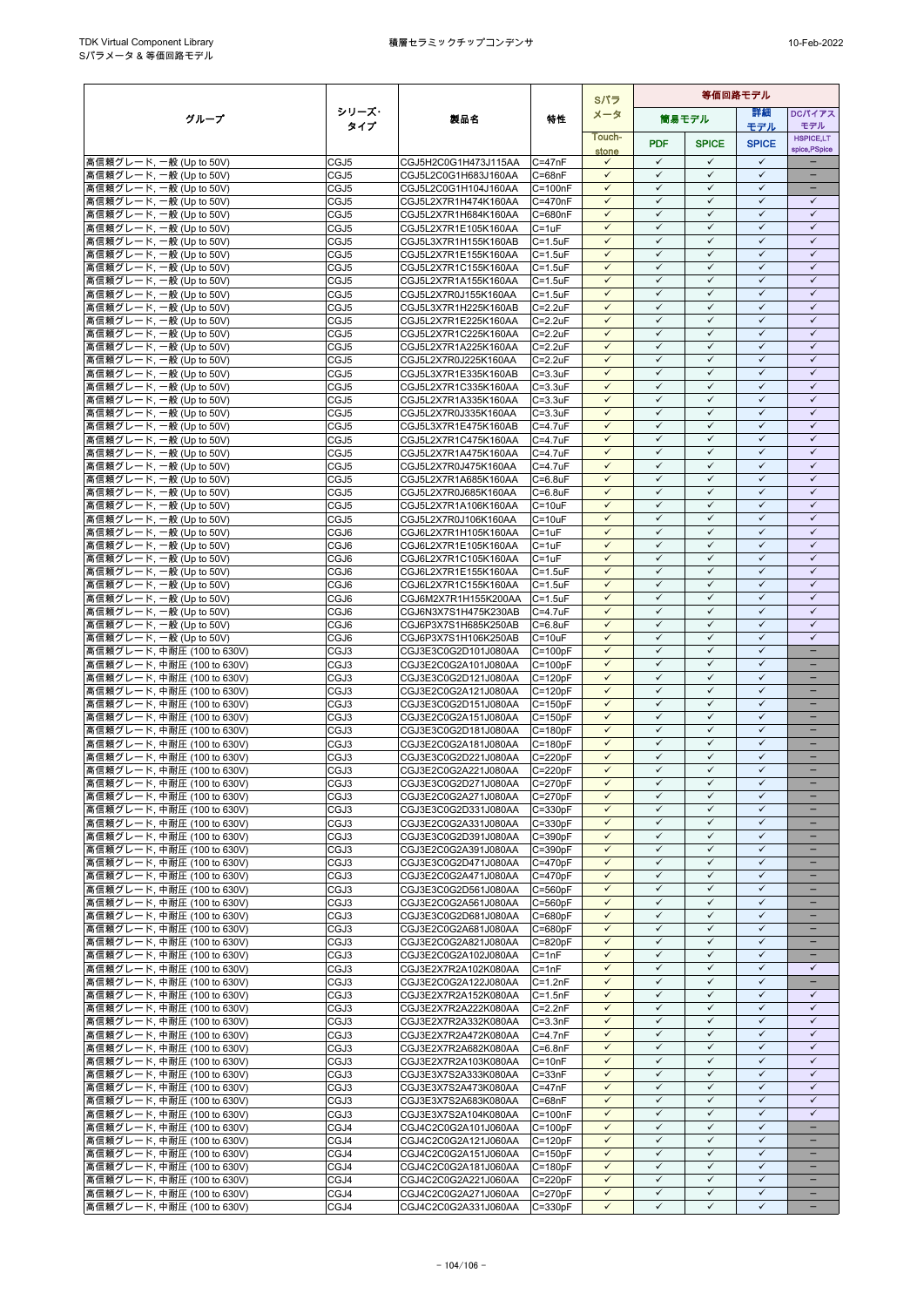|                                                           |              |                                              |                            | Sパラ                          | 等価回路モデル                      |                              |                              |                               |
|-----------------------------------------------------------|--------------|----------------------------------------------|----------------------------|------------------------------|------------------------------|------------------------------|------------------------------|-------------------------------|
| グループ                                                      | シリーズ・        | 製品名                                          | 特性                         | メータ                          |                              | 筒易モデル                        | 詳細                           | <b>DCパイアス</b>                 |
|                                                           | タイプ          |                                              |                            | Touch-                       |                              |                              | モデル                          | モデル<br><b>HSPICE,LT</b>       |
|                                                           |              |                                              |                            | stone                        | <b>PDF</b>                   | <b>SPICE</b>                 | <b>SPICE</b>                 | spice, PSpice                 |
| 高信頼グレード, 中耐圧 (100 to 630V)                                | CGJ4         | CGJ4C2C0G2A391J060AA                         | C=390pF                    | $\checkmark$                 | $\checkmark$                 | ✓                            | $\checkmark$                 |                               |
| 高信頼グレード, 中耐圧 (100 to 630V)                                | CGJ4         | CGJ4C2C0G2A471J060AA                         | $C = 470pF$                | $\checkmark$                 | $\checkmark$                 | $\checkmark$                 | $\checkmark$                 | -                             |
| 高信頼グレード, 中耐圧 (100 to 630V)                                | CGJ4         | CGJ4C2C0G2A561J060AA                         | $C = 560pF$                | $\checkmark$                 | $\checkmark$<br>✓            | $\checkmark$<br>✓            | $\checkmark$<br>$\checkmark$ | -<br>$\overline{\phantom{0}}$ |
| 高信頼グレード, 中耐圧 (100 to 630V)<br>高信頼グレード, 中耐圧 (100 to 630V)  | CGJ4<br>CGJ4 | CGJ4C2C0G2A681J060AA<br>CGJ4C3C0G2D821J060AA | $C = 680pF$<br>$C = 820pF$ | $\checkmark$<br>$\checkmark$ | ✓                            | $\checkmark$                 | $\checkmark$                 | -                             |
| 高信頼グレード, 中耐圧 (100 to 630V)                                | CGJ4         | CGJ4C2C0G2A821J060AA                         | $C = 820pF$                | $\checkmark$                 | ✓                            | ✓                            | $\checkmark$                 |                               |
| 高信頼グレード, 中耐圧 (100 to 630V)                                | CGJ4         | CGJ4C2C0G2A102J060AA                         | $C = 1nF$                  | $\checkmark$                 | $\checkmark$                 | $\checkmark$                 | $\checkmark$                 | =                             |
| 高信頼グレード, 中耐圧 (100 to 630V)                                | CGJ4         | CGJ4F3C0G2D102J085AA                         | $C = 1nF$                  | $\checkmark$                 | $\checkmark$                 | $\checkmark$                 | $\checkmark$                 |                               |
| 高信頼グレード, 中耐圧 (100 to 630V)                                | CGJ4         | CGJ4C2C0G2A122J060AA                         | $C = 1.2nF$                | $\checkmark$                 | $\checkmark$                 | ✓                            | $\checkmark$                 | -                             |
| 高信頼グレード, 中耐圧 (100 to 630V)<br>高信頼グレード. 中耐圧 (100 to 630V)  | CGJ4         | CGJ4F3C0G2D122J085AA                         | $C = 1.2nF$                | $\checkmark$                 | $\checkmark$<br>✓            | $\checkmark$<br>✓            | $\checkmark$<br>✓            | $\qquad \qquad -$             |
| 高信頼グレード, 中耐圧 (100 to 630V)                                | CGJ4<br>CGJ4 | CGJ4C2C0G2A152J060AA<br>CGJ4F3C0G2D152J085AA | $C = 1.5nF$<br>$C = 1.5nF$ | $\checkmark$<br>$\checkmark$ | $\checkmark$                 | $\checkmark$                 | $\checkmark$                 |                               |
| 高信頼グレード, 中耐圧 (100 to 630V)                                | CGJ4         | CGJ4F2C0G2A182J085AA                         | $C = 1.8nF$                | $\checkmark$                 | $\checkmark$                 | $\checkmark$                 | $\checkmark$                 |                               |
| 高信頼グレード, 中耐圧 (100 to 630V)                                | CGJ4         | CGJ4J3C0G2D182J125AA                         | $C = 1.8nF$                | $\checkmark$                 | $\checkmark$                 | $\checkmark$                 | $\checkmark$                 |                               |
| 高信頼グレード, 中耐圧 (100 to 630V)                                | CGJ4         | CGJ4F2C0G2A222J085AA                         | $C = 2.2nF$                | $\checkmark$                 | $\checkmark$                 | $\checkmark$                 | $\checkmark$                 | $\overline{\phantom{0}}$      |
| 高信頼グレード, 中耐圧 (100 to 630V)                                | CGJ4         | CGJ4J3C0G2D222J125AA                         | $C=2.2nF$                  | $\checkmark$                 | $\checkmark$                 | ✓                            | $\checkmark$                 |                               |
| 高信頼グレード, 中耐圧 (100 to 630V)                                | CGJ4         | CGJ4J3C0G2D272J125AA                         | $C=2.7nF$                  | $\checkmark$<br>$\checkmark$ | $\checkmark$<br>✓            | $\checkmark$<br>$\checkmark$ | $\checkmark$<br>$\checkmark$ | -                             |
| 高信頼グレード, 中耐圧 (100 to 630V)<br> 高信頼グレード, 中耐圧 (100 to 630V) | CGJ4<br>CGJ4 | CGJ4J2C0G2A272J125AA<br>CGJ4J2C0G2A332J125AA | $C=2.7nF$<br>$C = 3.3nF$   | $\checkmark$                 | $\checkmark$                 | $\checkmark$                 | $\checkmark$                 |                               |
| 高信頼グレード, 中耐圧 (100 to 630V)                                | CGJ4         | CGJ4J2C0G2A392J125AA                         | $C = 3.9nF$                | $\checkmark$                 | ✓                            | $\checkmark$                 | $\checkmark$                 |                               |
| 高信頼グレード, 中耐圧 (100 to 630V)                                | CGJ4         | CGJ4J2C0G2A472J125AA                         | $C = 4.7nF$                | $\checkmark$                 | $\checkmark$                 | $\checkmark$                 | $\checkmark$                 | $\equiv$                      |
| 高信頼グレード, 中耐圧 (100 to 630V)                                | CGJ4         | CGJ4J3X7R2D682K125AA                         | $C = 6.8nF$                | $\checkmark$                 | $\checkmark$                 | $\checkmark$                 | $\checkmark$                 | $\checkmark$                  |
| 高信頼グレード, 中耐圧 (100 to 630V)                                | CGJ4         | CGJ4J3X7R2D103K125AA                         | $C = 10nF$                 | $\checkmark$                 | ✓                            | ✓                            | $\checkmark$                 | $\checkmark$                  |
| 高信頼グレード. 中耐圧 (100 to 630V)                                | CGJ4         | CGJ4J3X7R2D153K125AA                         | $C = 15nF$                 | $\checkmark$                 | $\checkmark$                 | $\checkmark$                 | $\checkmark$                 | $\checkmark$                  |
| 高信頼グレード, 中耐圧 (100 to 630V)                                | CGJ4<br>CGJ4 | CGJ4J2X7R2A153K125AA                         | $C = 15nF$<br>$C = 22nF$   | $\checkmark$<br>$\checkmark$ | $\checkmark$<br>$\checkmark$ | $\checkmark$<br>$\checkmark$ | $\checkmark$<br>$\checkmark$ | ✓<br>$\checkmark$             |
| 高信頼グレード, 中耐圧 (100 to 630V)<br>高信頼グレード, 中耐圧 (100 to 630V)  | CGJ4         | CGJ4J3X7R2D223K125AA<br>CGJ4J2X7R2A223K125AA | $C = 22nF$                 | $\checkmark$                 | $\checkmark$                 | $\checkmark$                 | $\checkmark$                 | $\checkmark$                  |
| 高信頼グレード, 中耐圧 (100 to 630V)                                | CGJ4         | CGJ4J2X7R2A333K125AA                         | $C = 33nF$                 | $\checkmark$                 | $\checkmark$                 | ✓                            | $\checkmark$                 | $\checkmark$                  |
| 高信頼グレード, 中耐圧 (100 to 630V)                                | CGJ4         | CGJ4J3X7T2D333K125AA                         | $C = 33nF$                 | $\checkmark$                 | $\checkmark$                 | $\checkmark$                 | $\checkmark$                 | $\checkmark$                  |
| 高信頼グレード, 中耐圧 (100 to 630V)                                | CGJ4         | CGJ4J2X7R2A473K125AA                         | $C = 47nF$                 | $\checkmark$                 | ✓                            | ✓                            | ✓                            | ✓                             |
| 高信頼グレード, 中耐圧 (100 to 630V)                                | CGJ4         | CGJ4J3X7T2D473K125AA                         | $C = 47nF$                 | $\checkmark$                 | $\checkmark$                 | $\checkmark$                 | $\checkmark$                 | $\checkmark$                  |
| 高信頼グレード, 中耐圧 (100 to 630V)                                | CGJ4         | CGJ4J3X7T2D683K125AA                         | $C = 68nF$                 | $\checkmark$                 | $\checkmark$                 | $\checkmark$                 | $\checkmark$                 | $\checkmark$                  |
| 高信頼グレード, 中耐圧 (100 to 630V)<br>高信頼グレード, 中耐圧 (100 to 630V)  | CGJ4<br>CGJ4 | CGJ4J3X7T2D104K125AA<br>CGJ4J3X7S2A334K125AA | $C = 100nF$<br>C=330nF     | $\checkmark$<br>$\checkmark$ | $\checkmark$<br>$\checkmark$ | $\checkmark$<br>$\checkmark$ | $\checkmark$<br>$\checkmark$ | $\checkmark$<br>$\checkmark$  |
| 高信頼グレード, 中耐圧 (100 to 630V)                                | CGJ4         | CGJ4J3X7S2A474K125AA                         | C=470nF                    | $\checkmark$                 | $\checkmark$                 | $\checkmark$                 | $\checkmark$                 | ✓                             |
| 高信頼グレード, 中耐圧 (100 to 630V)                                | CGJ5         | CGJ5C4C0G2H101J060AA                         | $C = 100pF$                | $\checkmark$                 | $\checkmark$                 | $\checkmark$                 | $\checkmark$                 | -                             |
| 高信頼グレード, 中耐圧 (100 to 630V)                                | CGJ5         | CGJ5C4C0G2H121J060AA                         | $C = 120pF$                | $\checkmark$                 | $\checkmark$                 | $\checkmark$                 | $\checkmark$                 |                               |
| 高信頼グレード, 中耐圧 (100 to 630V)                                | CGJ5         | CGJ5C4C0G2H151J060AA                         | $C = 150pF$                | $\checkmark$                 | $\checkmark$                 | $\checkmark$                 | $\checkmark$                 |                               |
| 高信頼グレード, 中耐圧 (100 to 630V)                                | CGJ5         | CGJ5C4C0G2H181J060AA                         | $C = 180pF$                | $\checkmark$                 | ✓                            | $\checkmark$                 | $\checkmark$                 |                               |
| 高信頼グレード, 中耐圧 (100 to 630V)                                | CGJ5         | CGJ5C4C0G2H221J060AA                         | $C = 220pF$                | $\checkmark$<br>$\checkmark$ | $\checkmark$<br>$\checkmark$ | $\checkmark$<br>$\checkmark$ | $\checkmark$<br>$\checkmark$ | $\equiv$<br>-                 |
| 高信頼グレード, 中耐圧 (100 to 630V)<br>高信頼グレード, 中耐圧 (100 to 630V)  | CGJ5<br>CGJ5 | CGJ5C4C0G2H271J060AA<br>CGJ5C4C0G2H331J060AA | $C = 270pF$<br>$C = 330pF$ | $\checkmark$                 | ✓                            | ✓                            | ✓                            | -                             |
| 高信頼グレード, 中耐圧 (100 to 630V)                                | CGJ5         | CGJ5C4C0G2H391J060AA                         | $C = 390pF$                | $\checkmark$                 | $\checkmark$                 | $\checkmark$                 | $\checkmark$                 | -                             |
| 高信頼グレード, 中耐圧 (100 to 630V)                                | CGJ5         | CGJ5F4C0G2H471J085AA                         | $C = 470pF$                | $\checkmark$                 | $\checkmark$                 | $\checkmark$                 | $\checkmark$                 |                               |
| 高信頼グレード, 中耐圧 (100 to 630V)                                | CGJ5         | CGJ5F4C0G2H561J085AA                         | $C = 560pF$                | $\checkmark$                 | $\checkmark$                 | $\checkmark$                 | $\checkmark$                 | -                             |
| 高信頼グレード, 中耐圧 (100 to 630V)                                | CGJ5         | CGJ5F4C0G2H681J085AA                         | $C = 680pF$                | $\checkmark$                 | $\checkmark$                 | $\checkmark$                 | $\checkmark$                 | $\equiv$                      |
| 高信頼グレード, 中耐圧 (100 to 630V)                                | CGJ5         | CGJ5F4C0G2H821J085AA                         | $C = 820pF$<br>$C = 1nF$   | $\checkmark$<br>$\checkmark$ | $\checkmark$<br>$\checkmark$ | ✓<br>$\checkmark$            | $\checkmark$<br>$\checkmark$ |                               |
| 高信頼グレード, 中耐圧 (100 to 630V)<br> 高信頼グレード, 中耐圧 (100 to 630V) | CGJ5<br>CGJ5 | CGJ5F4C0G2H102J085AA<br>CGJ5H4X7R2H102K115AA | $C = 1nF$                  | $\checkmark$                 | $\checkmark$                 | $\checkmark$                 | $\checkmark$                 | -<br>$\checkmark$             |
| 高信頼グレード, 中耐圧 (100 to 630V)                                | CGJ5         | CGJ5F4C0G2H122J085AA                         | $C = 1.2nF$                | $\checkmark$                 | $\checkmark$                 | $\checkmark$                 | $\checkmark$                 |                               |
| 高信頼グレード, 中耐圧 (100 to 630V)                                | CGJ5         | CGJ5H4C0G2H152J115AA                         | $C = 1.5nF$                | $\checkmark$                 | ✓                            | $\checkmark$                 | $\checkmark$                 | -                             |
| 高信頼グレード, 中耐圧 (100 to 630V)                                | CGJ5         | CGJ5H4X7R2H152K115AA                         | $C = 1.5nF$                | $\checkmark$                 | $\checkmark$                 | $\checkmark$                 | ✓                            | $\checkmark$                  |
| 高信頼グレード, 中耐圧 (100 to 630V)                                | CGJ5         | CGJ5H4C0G2H182J115AA                         | $C = 1.8nF$                | $\checkmark$                 | $\checkmark$                 | $\checkmark$                 | $\checkmark$                 | $\overline{\phantom{a}}$      |
| 高信頼グレード, 中耐圧 (100 to 630V)                                | CGJ5         | CGJ5H4C0G2H222J115AA                         | $C = 2.2nF$                | $\checkmark$<br>$\checkmark$ | $\checkmark$<br>✓            | $\checkmark$<br>$\checkmark$ | $\checkmark$<br>$\checkmark$ | $\qquad \qquad -$             |
| 高信頼グレード, 中耐圧 (100 to 630V)<br>高信頼グレード, 中耐圧 (100 to 630V)  | CGJ5<br>CGJ5 | CGJ5H4X7R2H222K115AA<br>CGJ5L4C0G2H272J160AA | $C = 2.2nF$<br>$C=2.7nF$   | $\checkmark$                 | $\checkmark$                 | $\checkmark$                 | $\checkmark$                 | ✓                             |
| 高信頼グレード, 中耐圧 (100 to 630V)                                | CGJ5         | CGJ5F3C0G2D332J085AA                         | $C = 3.3nF$                | $\checkmark$                 | $\checkmark$                 | $\checkmark$                 | $\checkmark$                 |                               |
| 高信頼グレード, 中耐圧 (100 to 630V)                                | CGJ5         | CGJ5H4X7R2H332K115AA                         | $C = 3.3nF$                | $\checkmark$                 | ✓                            | $\checkmark$                 | $\checkmark$                 | ✓                             |
| 高信頼グレード, 中耐圧 (100 to 630V)                                | CGJ5         | CGJ5L4C0G2H332J160AA                         | $C = 3.3nF$                | $\checkmark$                 | $\checkmark$                 | $\checkmark$                 | $\checkmark$                 | $\equiv$                      |
| 高信頼グレード, 中耐圧 (100 to 630V)                                | CGJ5         | CGJ5C2C0G2A392J060AA                         | $C = 3.9nF$                | $\checkmark$                 | $\checkmark$                 | $\checkmark$                 | $\checkmark$                 | -                             |
| 高信頼グレード, 中耐圧 (100 to 630V)                                | CGJ5         | CGJ5F4C0G2H392J085AA                         | $C = 3.9nF$                | $\checkmark$<br>$\checkmark$ | ✓<br>$\checkmark$            | ✓<br>$\checkmark$            | $\checkmark$<br>$\checkmark$ | -                             |
| 高信頼グレード, 中耐圧 (100 to 630V)<br> 高信頼グレード, 中耐圧 (100 to 630V) | CGJ5<br>CGJ5 | CGJ5H3C0G2D392J115AA<br>CGJ5F4C0G2H472J085AA | $C = 3.9nF$<br>$C=4.7nF$   | $\checkmark$                 | $\checkmark$                 | ✓                            | $\checkmark$                 |                               |
| 高信頼グレード, 中耐圧 (100 to 630V)                                | CGJ5         | CGJ5F2C0G2A472J085AA                         | $C = 4.7nF$                | $\checkmark$                 | $\checkmark$                 | $\checkmark$                 | ✓                            |                               |
| 高信頼グレード, 中耐圧 (100 to 630V)                                | CGJ5         | CGJ5H3C0G2D472J115AA                         | $C=4.7nF$                  | $\checkmark$                 | $\checkmark$                 | $\checkmark$                 | $\checkmark$                 |                               |
| 高信頼グレード, 中耐圧 (100 to 630V)                                | CGJ5         | CGJ5H4X7R2H472K115AA                         | $C=4.7nF$                  | $\checkmark$                 | $\checkmark$                 | ✓                            | $\checkmark$                 | $\checkmark$                  |
| 高信頼グレード, 中耐圧 (100 to 630V)                                | CGJ5         | CGJ5F2C0G2A562J085AA                         | $C = 5.6nF$                | $\checkmark$                 | $\checkmark$                 | $\checkmark$                 | $\checkmark$                 | $\equiv$                      |
| 高信頼グレード, 中耐圧 (100 to 630V)                                | CGJ5         | CGJ5H4C0G2H562J115AA                         | $C = 5.6nF$                | $\checkmark$<br>$\checkmark$ | ✓<br>$\checkmark$            | ✓<br>$\checkmark$            | $\checkmark$<br>$\checkmark$ | -                             |
| 高信頼グレード, 中耐圧 (100 to 630V)<br>高信頼グレード, 中耐圧 (100 to 630V)  | CGJ5<br>CGJ5 | CGJ5H3C0G2D562J115AA<br>CGJ5H4C0G2H682J115AA | $C = 5.6nF$<br>$C=6.8nF$   | $\checkmark$                 | ✓                            | $\checkmark$                 | $\checkmark$                 | $\overline{\phantom{0}}$      |
| 高信頼グレード, 中耐圧 (100 to 630V)                                | CGJ5         | CGJ5H2C0G2A682J115AA                         | $C = 6.8nF$                | $\checkmark$                 | $\checkmark$                 | $\checkmark$                 | $\checkmark$                 |                               |
| 高信頼グレード, 中耐圧 (100 to 630V)                                | CGJ5         | CGJ5H4X7R2H682K115AA                         | $C = 6.8nF$                | $\checkmark$                 | $\checkmark$                 | $\checkmark$                 | $\checkmark$                 | $\checkmark$                  |
| 高信頼グレード, 中耐圧 (100 to 630V)                                | CGJ5         | CGJ5L3C0G2D682J160AA                         | $C = 6.8nF$                | $\checkmark$                 | $\checkmark$                 | ✓                            | $\checkmark$                 | -                             |
| 高信頼グレード, 中耐圧 (100 to 630V)                                | CGJ5         | CGJ5H2C0G2A822J115AA                         | $C = 8.2nF$                | $\checkmark$                 | ✓                            | $\checkmark$                 | $\checkmark$                 | -                             |
| 高信頼グレード, 中耐圧 (100 to 630V)                                | CGJ5         | CGJ5L4C0G2H822J160AA                         | $C = 8.2nF$                | $\checkmark$                 | $\checkmark$                 | $\checkmark$                 | $\checkmark$                 | ÷                             |
| 高信頼グレード, 中耐圧 (100 to 630V)<br> 高信頼グレード, 中耐圧 (100 to 630V) | CGJ5<br>CGJ5 | CGJ5L3C0G2D822J160AA<br>CGJ5H2C0G2A103J115AA | $C = 8.2nF$<br>$C = 10nF$  | $\checkmark$<br>✓            | $\checkmark$<br>$\checkmark$ | $\checkmark$<br>$\checkmark$ | $\checkmark$<br>$\checkmark$ |                               |
| 高信頼グレード, 中耐圧 (100 to 630V)                                | CGJ5         | CGJ5H4X7R2H103K115AA                         | $C = 10nF$                 | $\checkmark$                 | $\checkmark$                 | $\checkmark$                 | $\checkmark$                 | $\checkmark$                  |
| 高信頼グレード, 中耐圧 (100 to 630V)                                | CGJ5         | CGJ5L4C0G2H103J160AA                         | $C = 10nF$                 | $\checkmark$                 | $\checkmark$                 | $\checkmark$                 | $\checkmark$                 | $\overline{\phantom{a}}$      |
| 高信頼グレード, 中耐圧 (100 to 630V)                                | CGJ5         | CGJ5H3X7R2D153K115AA                         | $C = 15nF$                 | $\checkmark$                 | ✓                            | ✓                            | ✓                            | ✓                             |